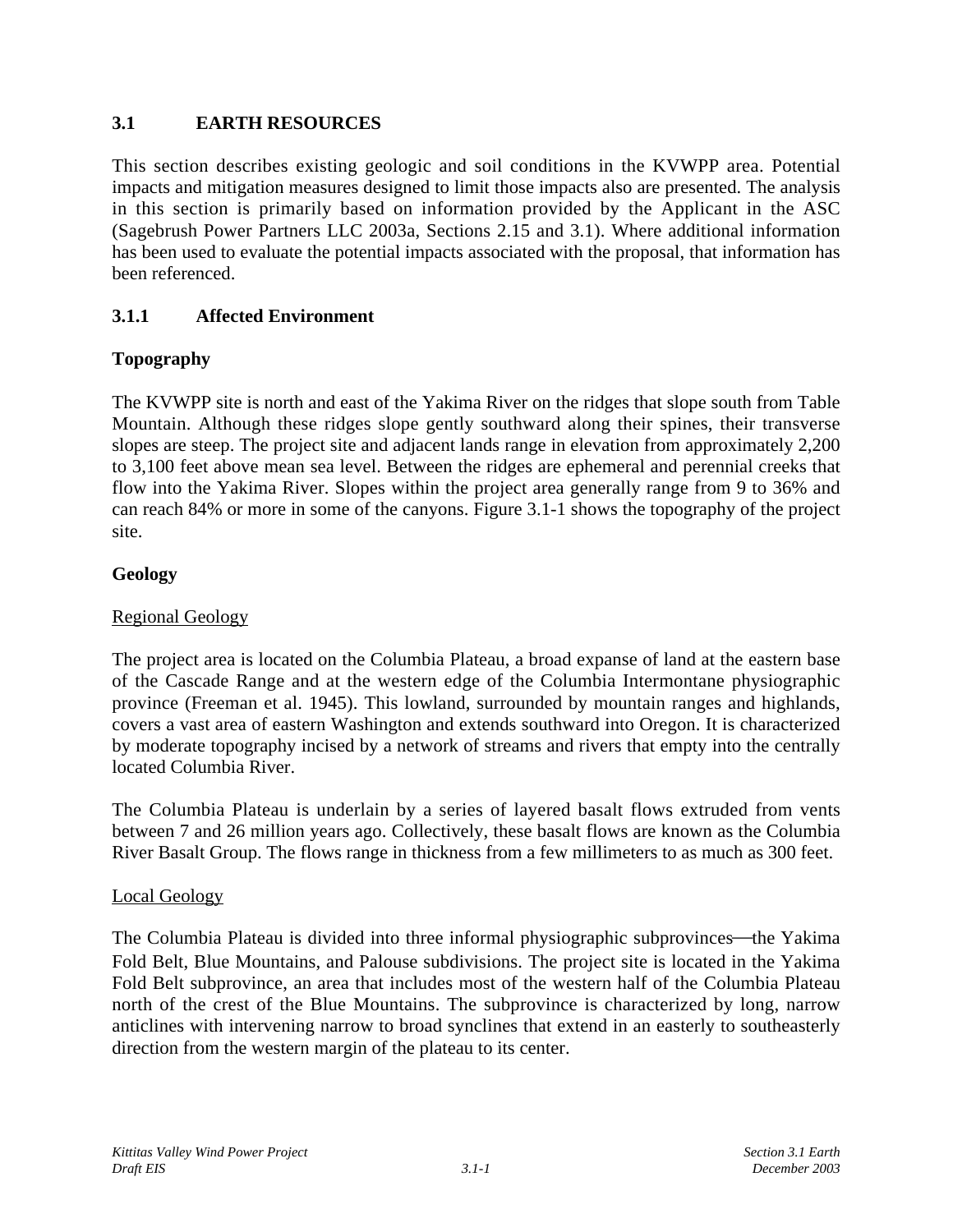Figure 3.1-1: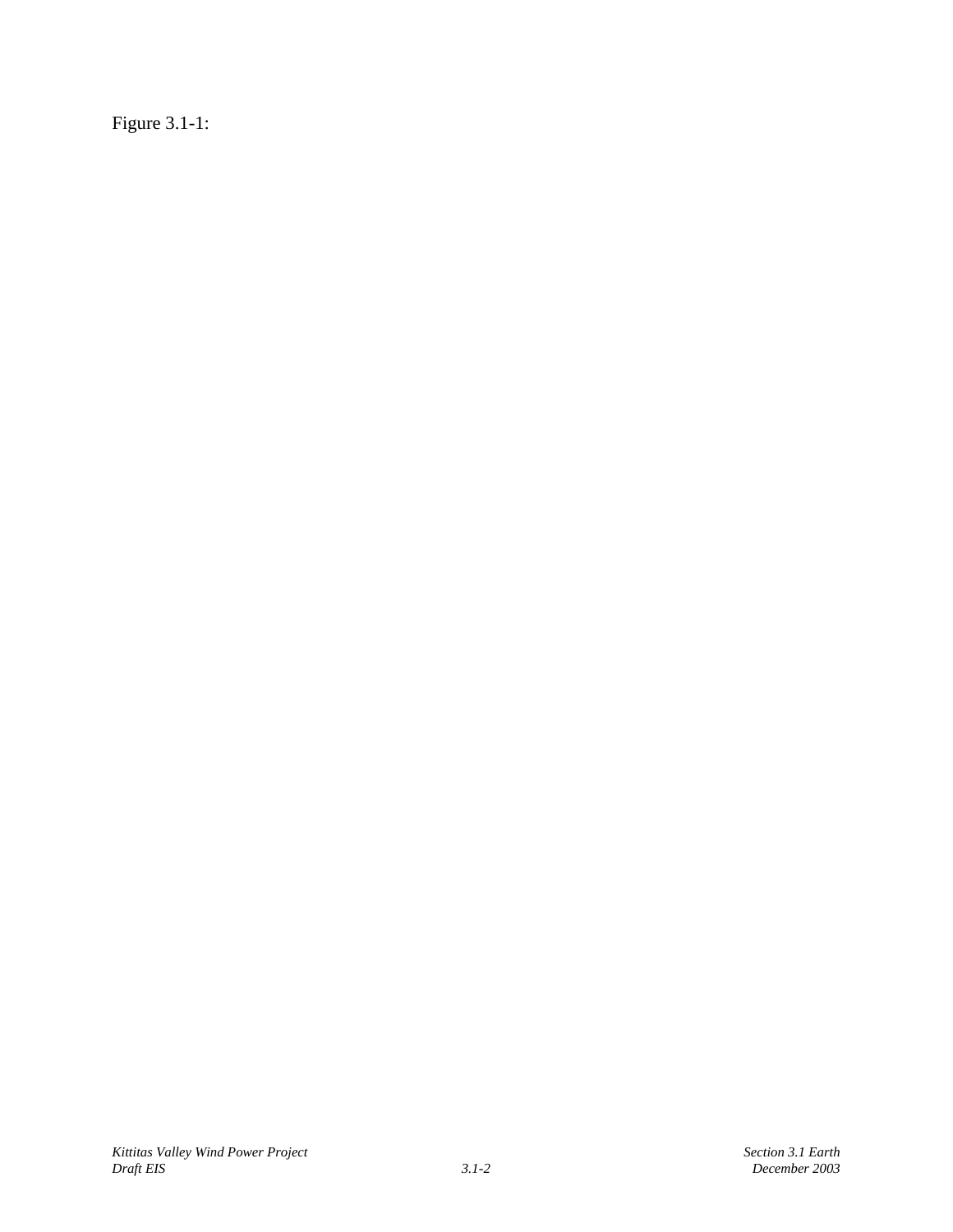Most major faults are thrust or reverse faults whose strikes are similar to the anticlinal fold axes; the faults are probably contemporaneous with the folding. Northwest- to north-trending shear zones and minor folds commonly transect the major folds (Sagebrush Power Partners LLC 2003a, Section 3.1.2.2).

The basaltic bedrock underlying the project site consists of lava flows of the Grande Ronde basalt. This basalt is the most abundant and widespread formation of the Columbia River Basalt Group. It consists of about 120 individual flow units and makes up about 90% of the total volume of the Columbia River Basalt Group. The thickness of the basalt below the site is not known, but may be as much as 1,000 feet. Alluvium, glacial, flood, and mass-wastage deposits constitute the surface materials that directly overlie the bedrock.

A single fault in the project area, approximately 2.5 miles long, runs east-west near the intersection of US 97 and Bettas Road as shown in Figure 3.1-1 (Sagebrush Power Partners LLC 2003a, Exhibit 6). The fault crosses US 97 approximately 2,500 feet north of Bettas Road. Running east, the fault intersects the H, I, and J turbine strings and underlies the southernmost turbine in turbine string H (H23). The fault then passes beneath turbine I19 on the I turbine string and between turbines J10 and J11 on the J turbine string. The fault is estimated to have last been active during the Miocene epoch (13 to 25 million years ago). Given the lack of evidence of displacement, this fault is not considered to pose a significant hazard to the proposed project.

While it is possible that there may have been displacement on some faults between 700,000 and 140,000 years ago, the geologic deposits in the Kittitas Valley prevent dating of fault movements. Reidel et al. (1994) indicates that the most recent movement on faults in Kittitas Valley may have been between 11,000 and 1.8 million years ago.

Mineral resources in the immediate project vicinity include active and inactive commercial and private rock quarries. In addition, the area is a known resource for a rare type of agate known as "Ellensburg Blue," which is classified by some gemologists as a precious gem. Ellensburg Blue is found primarily in Kittitas County, northeast to northwest of Ellensburg. Most of the areas where the project would coexist with potential deposits of Ellensburg Blue agate are on privately owned land. It is possible that Ellensburg Blue agate could be found on public lands (DNR parcels) where project facilities would be located. DNR Sections 2 and 22 currently have restricted public access, but the other two sections (Section 16 and Section 10) allow public access. There are other areas within Kittitas County where Ellensburg Blue could potentially be found; therefore, it would not be considered a unique feature specific to the project site.

# **Surface Soils**

Soils in the project area along the ridgetops where wind turbines, access roads, and the electrical collection system are proposed primarily consist of shallow to moderately deep mineral soils that formed in alluvium and glacial drift. Loess mixed with volcanic ash is typically present at the surface. Ridgetop soils in this portion of the project area, which includes the turbine areas, include the following series (USDA 2002a):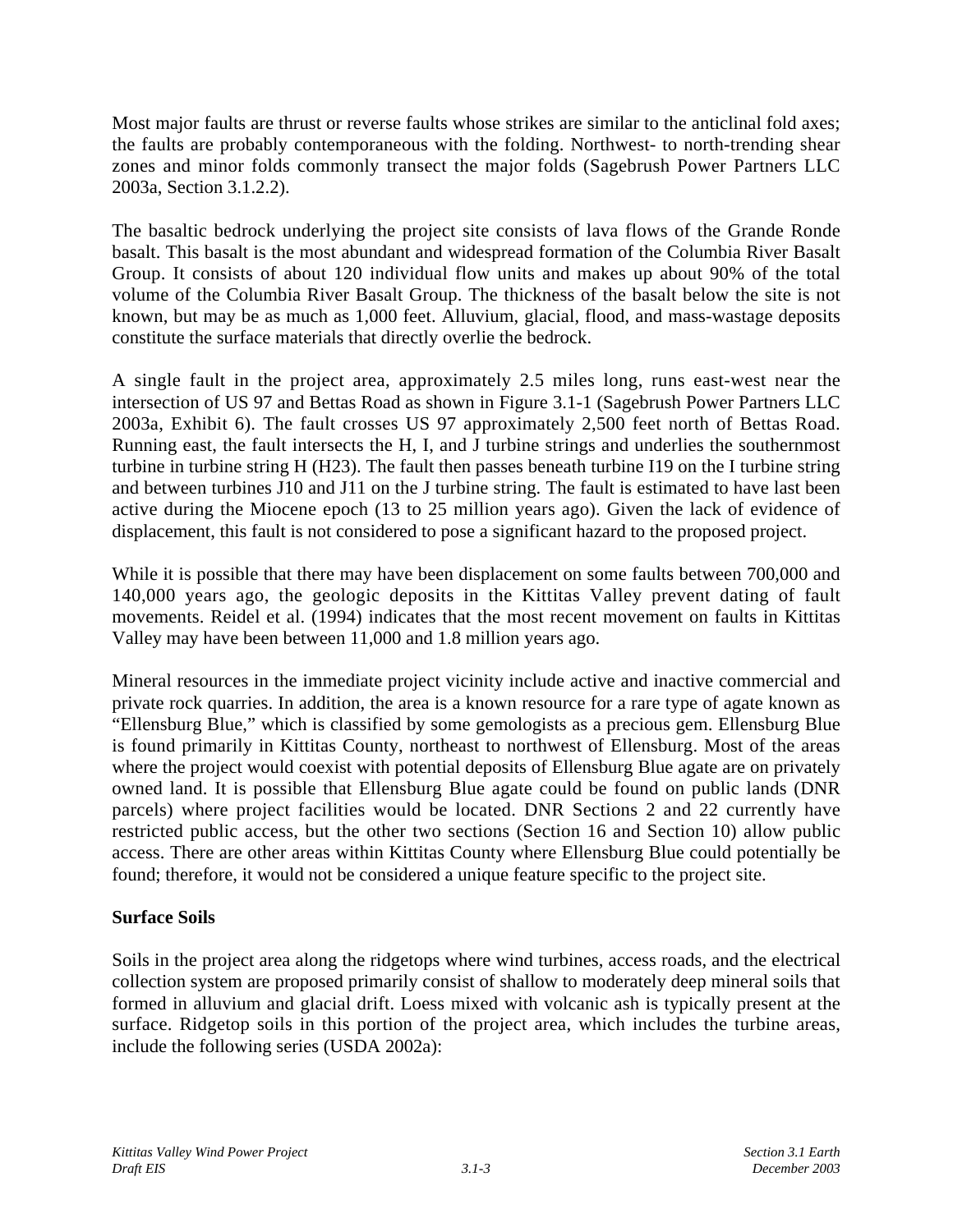- Lablue series consists of shallow, well-drained soils 7 to 10 inches in thickness, with slopes of 3 to 15%.
- Reelow series consists of shallow, well-drained soils 10 to 20 inches in thickness, with slopes ranging from 2 to 25%.
- Sketter series consists of moderately deep, well-drained soils 20 to 40 inches in thickness with slopes of 2 to 15%.
- Reeser series consists of moderately deep, well-drained soils 20 to 40 inches in thickness, with slopes of 2 to 15%.

Surface soil distribution over the project site is depicted in Figure 3.1-2. In general, surface soils have low permeability, are dry to moist, and contain local clay-rich zones that retain moisture. These soils are typically present in the upper 12 inches, although they may extend to 10 feet below ground surface. At most locations on the project site, a cemented layer of alluvium is encountered at various depths below the surface soil. This cemented material has a very low permeability; its presence at the site indicates a relatively high runoff potential.

### **Geologic Hazards**

Geologic hazards that could occur at the project site include earthquakes, volcanic eruptions, and landslides.

### **Earthquakes**

Earthquakes in the region result from three seismic sources: interplate events, interslab events, and crustal events. Interplate and interslab events are related to the subduction of the Juan De Fuca plate beneath the North American plate, referred to as the Cascadia Subduction Zone (CSZ). Earthquakes along crustal faults, generally in the upper 10 to 15 miles, are the third seismic source. In Washington, these movements occur on the crust of the North American tectonic plate when built-up stresses near the surface are released. The largest earthquake in eastern Washington since 1969 was a shallow, magnitude 4.4 event northwest of Othello on December 20, 1973 (WDGER 2002).

According to the Uniform Building Code Seismic Risk Map of the United States, the project site, along with all of eastern Washington and eastern Oregon, is located in Seismic Zone 2B. This corresponds to an intensity VII earthquake (comparable to a magnitude 6.0 event) of the Modified Mercalli (MM) Intensity Scale, which can produce moderate damage should one occur. However, in comparison to Alaska and California, and some parts of Western Washington, Seismic Zone 2B is a relatively low hazard zone.

Seismograph records indicate there has been seismic activity at the project site since 1959. The closest recorded seismic event (1991) with a magnitude of 3.0, or MM intensity of III or greater, had an epicenter about 5.6 miles from the project site. The largest recorded seismic event occurred 56.5 miles from the project site and had a magnitude of 4.9 (1974) (Sagebrush Power Partners LLC 2003a, Section 2.15.2).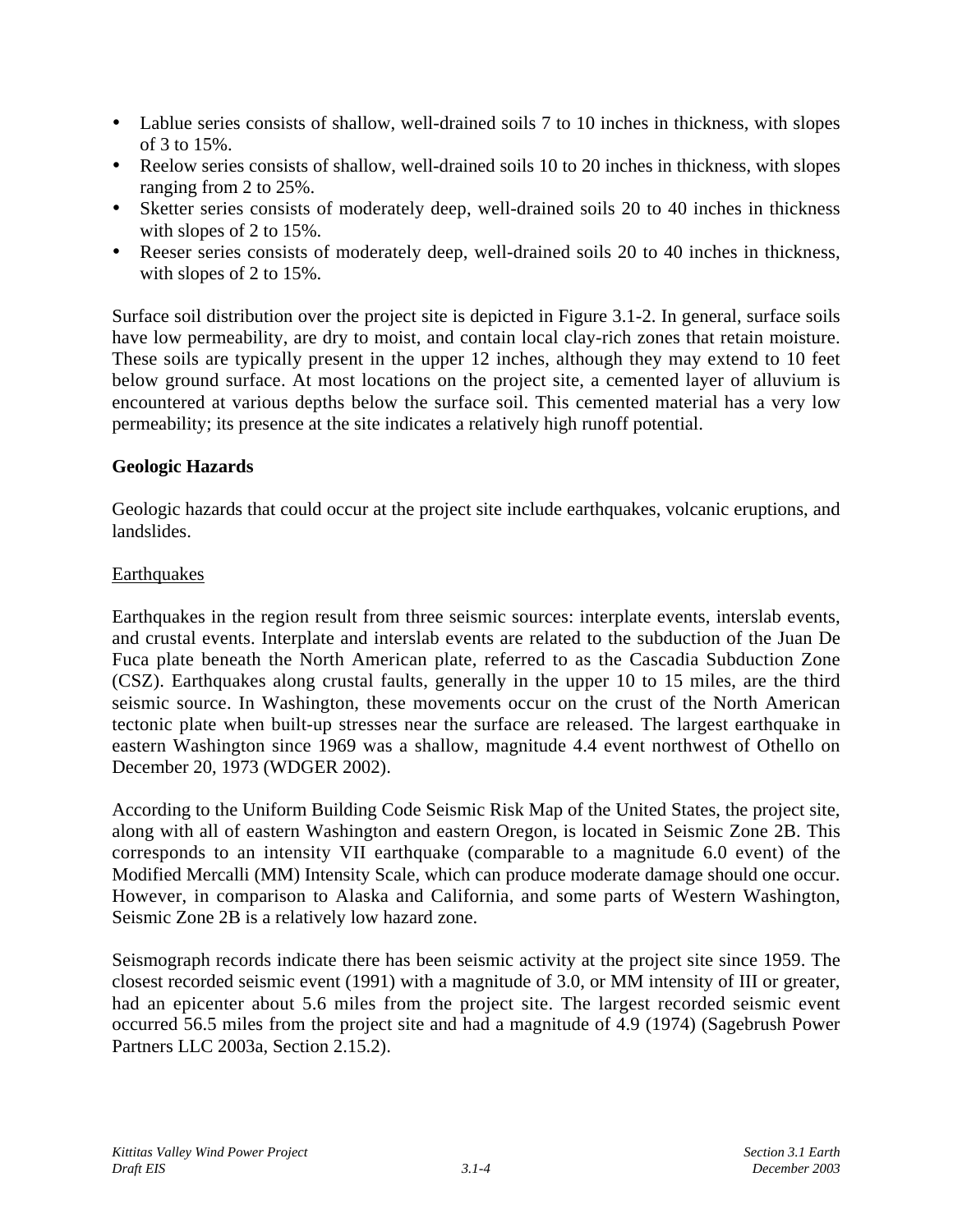Figure 3.1-2: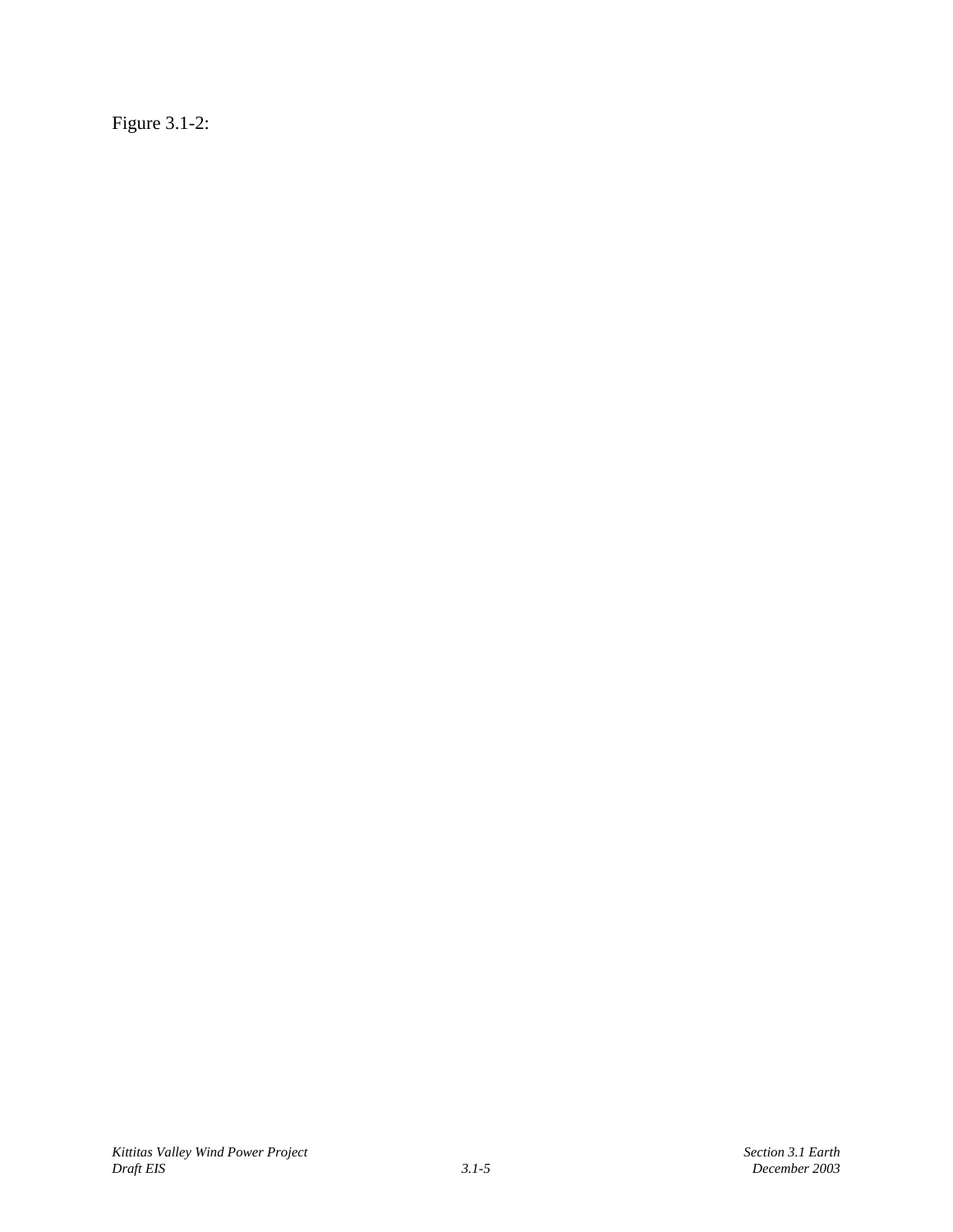### Volcanic Eruptions

Within the state of Washington, the U.S. Geological Survey (USGS) recognizes five volcanoes as either active or potentially active: Mount St. Helens, Glacier Peak, Mount Rainier, Mount Adams, and Mount Baker. In the last 200 years, only Mount St. Helens has erupted more than once (USGS 1992).

The KVWPP site was in the ash fallout zone from the May 18, 1980, Mount St. Helens eruption. Mount St. Helens remains a potentially active and dangerous volcano, even though it is now quiescent. In the last 515 years, it is known to have produced four major explosive eruptions (each with at least 1 cubic kilometer of eruption deposits) and dozens of lesser eruptions. Two of the major eruptions were separated by only two years. One of those, in 1480 A.D., was about five times larger than the May 18, 1980, eruption, and even larger eruptions are known to have occurred during Mount St. Helens' brief but very active 50,000-year lifetime (Wolfe and Pierson 1995).

Like Mount St. Helens, Glacier Peak has a tendency to produce explosive eruptions that produce large quantities of volcanic ash. Eruptions of Glacier Peak have deposited at least nine layers of pumice ash near the volcano in the last 15,000 years. Eruptions that expel material into the air occur at Glacier Peak about every 2,000 years. By far the thickest deposits were laid down east, southeast, and south of the volcano during a series of powerful eruptions about 13,100 to 12,500 years ago (Waitt et al. 1995).

Mount Rainier is a moderate volcanic ash producer relative to other Cascade volcanoes. Eleven eruptions have deposited layers of pumice near Mount Rainier in the past 10,000 years, most recently in the first half of the nineteenth century. Ash-producing eruptions from Mount Rainier occur about once every 900 years (Hoblitt et al. 1998).

During much of its history, Mount Adams has displayed a relatively limited range of eruptive styles. Highly explosive eruptions have been rare. Compared to the dozens of large explosive eruptions at nearby Mount St. Helens during the past 20,000 years, eruptions of Mount Adams have been meek. Eruptions at Mount St. Helens have blanketed areas more than 120 miles downwind with ash deposits several inches thick, but those at Mount Adams have blanketed only areas a few miles away with a similar thickness of ash (Scott et al. 1995).

Deposits that record the last 14,000 years at Mount Baker indicate that it has not had highly explosive eruptions like those of Mount St. Helens or Glacier Peak, nor has it erupted as frequently. During this time period, only four episodes of magmatic eruptive activity can be definitively recognized. Magmatic eruptions have produced volcanic ash, pyroclastic flows, and lava flows from summit vents and from the Schriebers Meadow cinder cone (Gardner et al. 1995).

#### Landslides

Areas prone to landslides include steep slopes more than 10 feet tall with thick soils. These conditions are not typical of the KVWPP site. The project is located in areas with a relatively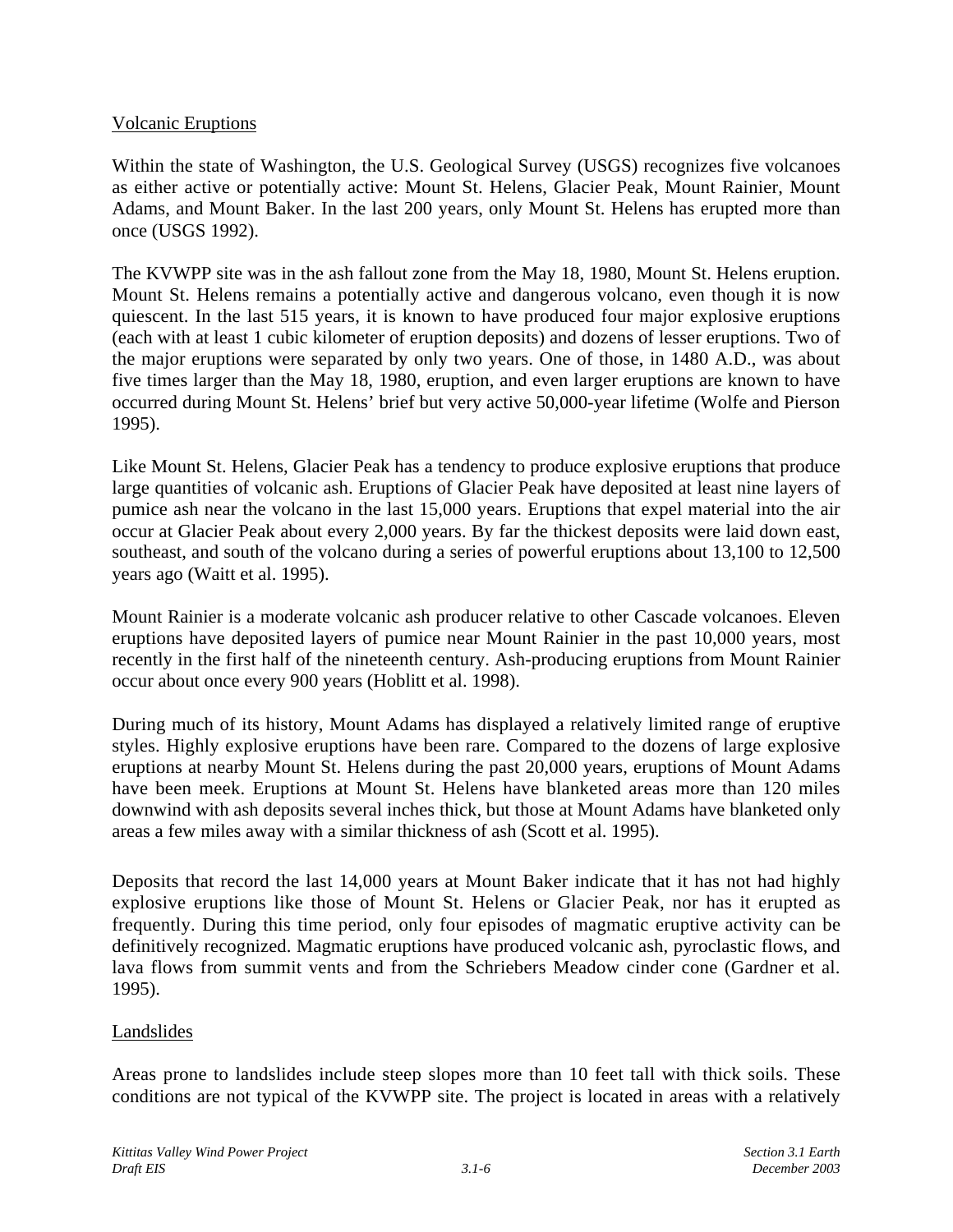thin veneer of soil covering consolidated alluvium and basaltic rock. Observations of near surface (less than 10 feet below ground) site stratigraphy conducted during geotechnical investigations and visual observations of the landscape and surface geology in the immediate project area indicate that potential landslide-prone terrain is not present on the project site. No landslides were observed during these investigations (Taylor, pers. comm., 2003).

## **3.1.2 Impacts of Proposed Action**

This section describes the potential direct impacts of the KVWPP on project area geology and soils. Direct environmental impacts are associated with construction and operational activities that could increase erosion or affect geologic hazard areas. Direct impacts could be associated with construction, operations, and decommissioning of any of the proposed project elements, including wind turbines and meteorological towers, existing and new gravel access roads, additional power lines, and the proposed O&M facility and substations. Impacts associated with or attributable to specific project elements are discussed where applicable. Indirect impacts are not anticipated because the project is not expected to substantially induce regional growth to an extent that would significantly change offsite geology and soil resources. Table 3.1-1 summarizes potential impacts under the three project scenarios.

|                                     | 82 Turbines/3 MW<br>(Lower End Scenario) | 121 Turbines/1.5 MW<br>(Middle Scenario) | 150 Turbines/1.3 MW<br>(Upper End Scenario) |
|-------------------------------------|------------------------------------------|------------------------------------------|---------------------------------------------|
| <b>Construction Impacts</b>         |                                          |                                          |                                             |
| Changes to local topography/area of | 231 total acres                          | 311 total acres                          | 371 total acres                             |
| temporary ground disturbance        | disturbance                              | disturbance                              | disturbance                                 |
| Cut and fill requirements           | 328,559 cubic yards                      | 299,470 cubic yards                      | 311,392 cubic yards                         |
| Gravel/fill import requirements     | 259,862 cubic yards                      | 224,923 cubic yards                      | 232,495 cubic yards                         |
| Rock export or onsite crushing      | 76,727 cubic yards                       | 81,567 cubic yards                       | 85,227 cubic yards                          |
| requirements                        |                                          |                                          |                                             |
| Operation and Maintenance Impacts   |                                          |                                          |                                             |
| Erosion potential/area of permanent | 118 acres                                | 93 acres                                 | 95 acres                                    |
| ground disturbance                  |                                          |                                          |                                             |
| Earthquake hazard                   | low                                      | low                                      | low                                         |
| Volcanic hazard                     | low                                      | low                                      | low                                         |
| Landslide hazard                    | low                                      | low                                      | low                                         |
| Decommissioning Impacts             |                                          |                                          |                                             |
|                                     | Similar to, but less                     | Similar to, but less                     | Similar to, but less                        |
|                                     | than, construction                       | than, construction                       | than, construction                          |
|                                     | impacts. Extent                          | impacts. Extent                          | impacts. Extent                             |
|                                     | depends on fate of                       | depends on fate of                       | depends on fate of                          |
|                                     | roads.                                   | roads.                                   | roads.                                      |

**Table 3.1-1: Summary of Potential Earth Resource Requirements and Potential Impacts**

Source: Sagebrush Power Partners LLC 2003a, f.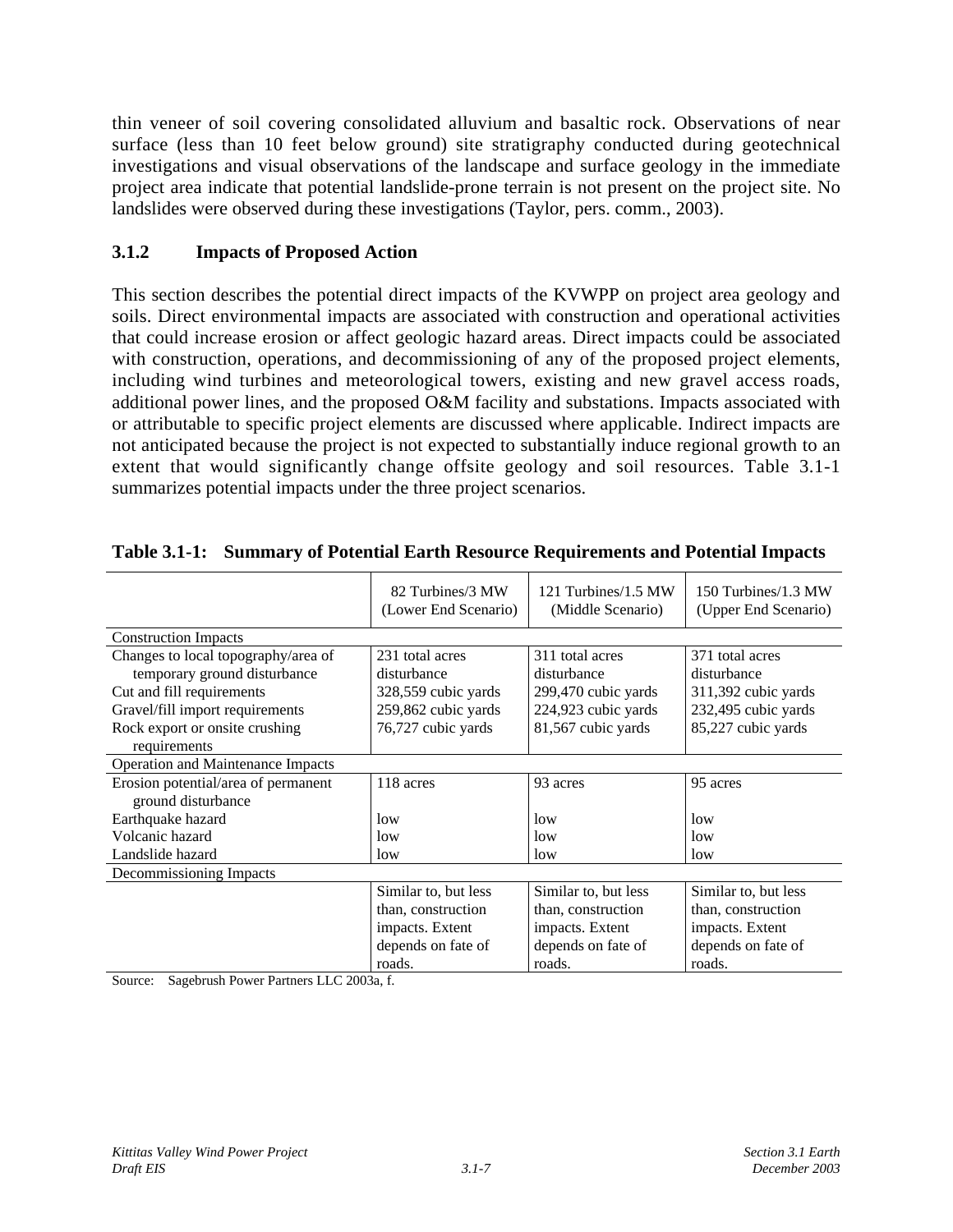### **Construction Impacts**

### Topographic Modification and Soils

Impacts on soils from project construction would result from clearing, excavation, and filling activities associated with constructing roads, establishing temporary crane pads, and creating the base for each turbine. Each project scenario requires the same length of access road. However, turbines larger than 1.5 MW (i.e., under the lower end scenario) would require wider roads (34 feet versus 24 feet) to safely accommodate the wide-track cranes required for erecting the turbines. This factor accounts for the greater requirements for cut/fill and gravel import for the lower end scenario reflected in Tables 3.1-2 through 3.1-4.

The total amount of ground disturbance during construction would range from 231 acres under the lower end scenario (for 82 turbines) to 371 acres under the upper end scenario (for 150 turbines). (See Table 2-2 in Chapter 2, Temporary Disturbance Footprint for Range of Proposed Turbines, for a detailed summary of footprint requirements for different project facilities.)

Detailed requirements for cut and fill under each project scenario are presented in Table 3.1-2. The largest volume of cut and fill would be required for the lower end scenario because it would require wider roads.

| Facility                                   | 82 Turbines/3 MW       | 121 Turbines/1.5 MW | 150 Turbines/1.3 MW  |
|--------------------------------------------|------------------------|---------------------|----------------------|
|                                            | (Lower End Scenario)   | (Middle Scenario)   | (Upper End Scenario) |
| Project Site Roadways                      |                        |                     |                      |
| (Approx. 1 ft deep by 24 ft wide)          |                        |                     |                      |
| Electrical Trenching, Poles, and Switch    | $153,417$ <sup>1</sup> | 108,294             | 108,294              |
| <b>Panel Foundations</b>                   |                        |                     |                      |
| Turbine Foundations                        | 112,794                | 112,794             | 112,794              |
| (Typical is 18 ft dia. by 25 ft deep)      |                        |                     |                      |
| Wind Turbine Generator and Crane Pads      | 24,600                 | 36,300              | 45,000               |
| (Approx. 30 ft by 100 ft, 1-2 ft. deep)    |                        |                     |                      |
| O&M Facility with Parking                  | 9,111                  | 13,444              | 16,667               |
| (Approx. 2 acres by 1 ft deep)             |                        |                     |                      |
| Substation                                 | 3,227                  | 3,227               | 3,227                |
| (Approx. 6 acres by 1 ft deep)             |                        |                     |                      |
| Turnaround Areas                           | 9,680                  | 9,680               | 9,680                |
| $(18$ at approx. 0.5 acre each, 1 ft deep) |                        |                     |                      |
| Meteorological Towers                      | 14,520                 | 14,520              | 14,520               |
| (Approx. 0.75 acre by 1 ft deep)           |                        |                     |                      |
| Total Cut/Fill Amount                      | 1,210                  | 1,210               | 1,210                |
|                                            | 328,559                | 299,470             | 311,392              |

### **Table 3.1-2: Estimated Cut and Fill Requirements for Proposed Turbines (Cubic Yards)**

Source: Sagebrush Power Partners LLC 2003f.

1 For turbines larger than 1.5 MW, roads are 34 feet wide to accommodate larger cranes.

Estimated quantities of imported gravel and fill and of rock export or onsite rock crushing for the three project scenarios are presented in Tables 3.1-3 and 3.1-4, respectively. The largest volume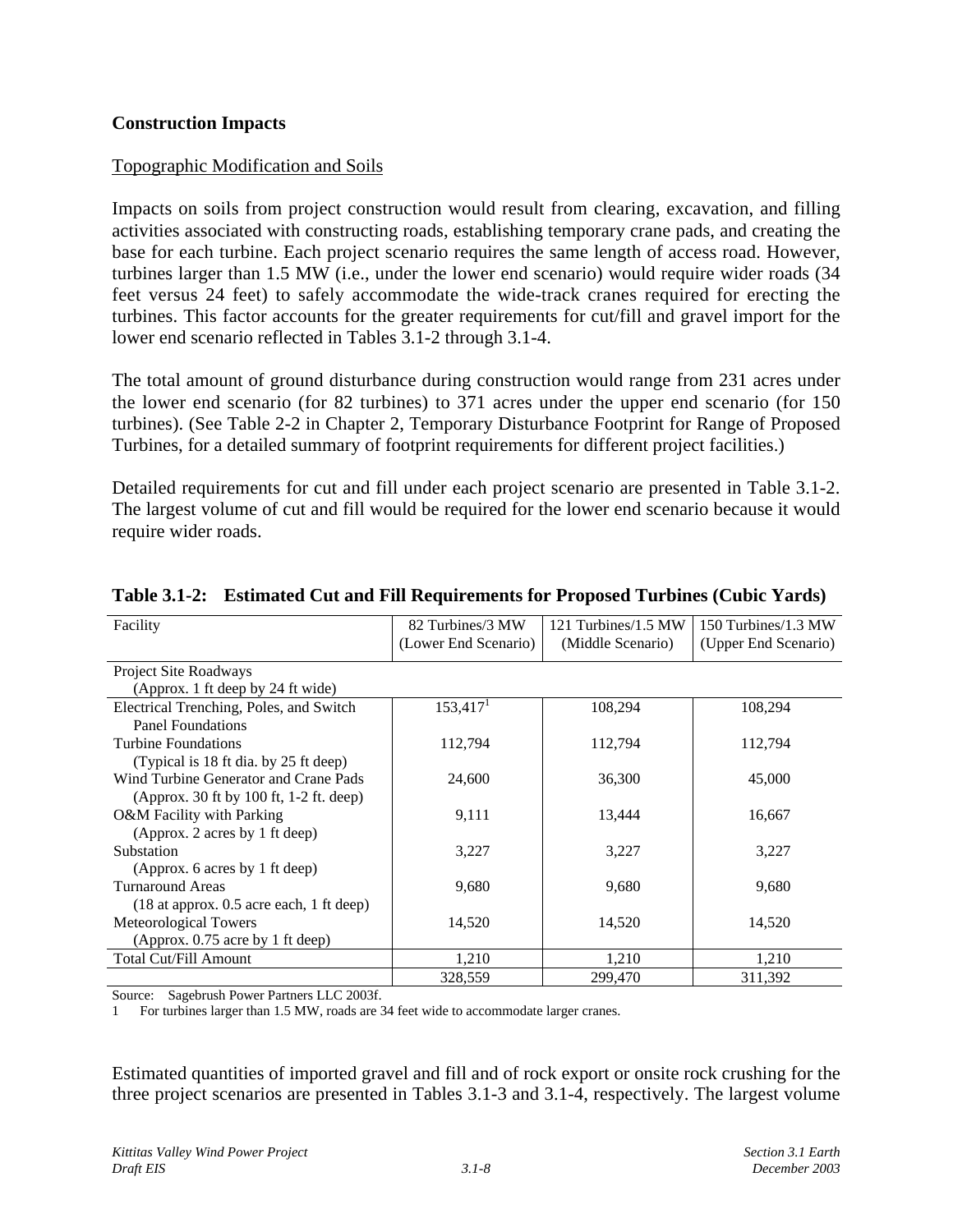of imported materials would be required for the lower end scenario, again because it would require wider roadways. The largest amount of exported materials would be generated under the upper end scenario because it involves constructing the largest number of turbines.

A local gravel and concrete company would supply imported fill materials, although the exact source would be selected by the construction contractor. An existing permitted quarry is located just north of turbine F1.

The Applicant plans to use onsite excavated materials for backfill to the extent possible. Excess excavated material not used as backfill for turbine foundations would be used to level out low spots on crane pads and roads consistent with the surrounding grade (Sagebrush Power Partners LLC 2003a, Section 3.1.8). The top soil layer of the excavated materials would be reseeded with a designated mix of grasses and/or seeds around the edges of the disturbed areas. Approximately 50% of excavated spoils is expected to contain material too large for reuse as backfill at foundations and in the electrical trenches. These larger cobbles and boulders would be crushed into smaller rock for use as backfill or road material, or disposed of offsite. The Applicant does not propose to bring a rock crusher onsite. Instead, this material would be transported to the existing permitted quarry just north of turbine F1 for crushing prior to reuse (Taylor, pers. comm., 2003). Those materials that cannot be reused onsite would be disposed of in accordance with Kittitas County and Department of Ecology regulations for clean fill materials (Sagebrush Power Partners LLC 2003f).

| Table 3.1-3: Estimated Gravel/Fill Import Quantities for Proposed Turbines |
|----------------------------------------------------------------------------|
| (Cubic Yards)                                                              |

| Facility                                   | 82 Turbines/3 MW<br>(Lower End Scenario) | 121 Turbines/1.5 MW<br>(Middle Scenario) | 150 Turbines/1.3 MW<br>(Upper End Scenario) |
|--------------------------------------------|------------------------------------------|------------------------------------------|---------------------------------------------|
| Project Site Roadways                      | 153,417 <sup>1</sup>                     | 108,294                                  | 108,294                                     |
| (Approx. 1 ft deep by 24 ft wide)          |                                          |                                          |                                             |
| Electrical Trenching, Poles, and Switch    | 56,397                                   | 56,397                                   | 56,397                                      |
| <b>Panel Foundations</b>                   |                                          |                                          |                                             |
| Turbine Foundations                        | 12,300                                   | 18,150                                   | 22,500                                      |
| (Typical is 18 ft dia. by 25 ft deep)      |                                          |                                          |                                             |
| Wind Turbine Generator and Crane Pads      | 9,111                                    | 13,444                                   | 16,667                                      |
| (Approx. 30 ft by 100 ft, 1-2 ft. deep)    |                                          |                                          |                                             |
| O&M Facility with Parking                  | 3,227                                    | 3,227                                    | 3,227                                       |
| (Approx. 2 acres by 1 ft deep)             |                                          |                                          |                                             |
| Substation                                 | 9,680                                    | 9,680                                    | 9,680                                       |
| (Approx. 6 acres by 1 ft deep)             |                                          |                                          |                                             |
| Turnaround Areas                           | 14,520                                   | 14,520                                   | 14,520                                      |
| $(18$ at approx. 0.5 acre each, 1 ft deep) |                                          |                                          |                                             |
| Meteorological Towers                      | 1,210                                    | 1,210                                    | 1,210                                       |
| (Approx. 0.75 acre by 1 ft deep)           |                                          |                                          |                                             |
| <b>Total Import Amount</b>                 | 259,862                                  | 224,923                                  | 232.495                                     |

Source: Sagebrush Power Partners LLC 2003f.

1 For turbines larger than 1.5 MW, roads are 34 feet wide to accommodate larger cranes.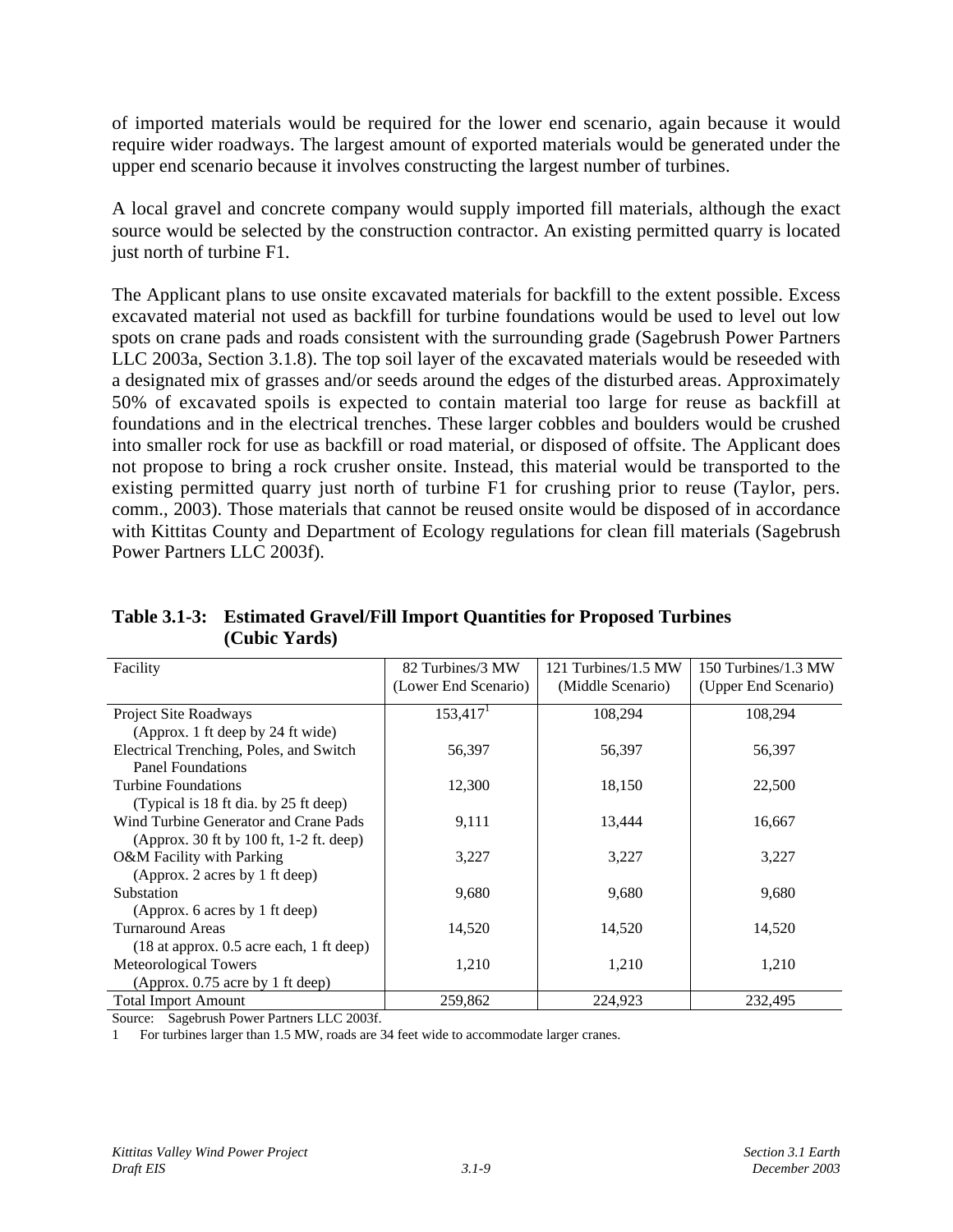| Facility                                | 82 Turbines/3 MW     | 121 Turbines/1.5 MW | 150 Turbines/1.3 MW  |
|-----------------------------------------|----------------------|---------------------|----------------------|
|                                         | (Lower End Scenario) | (Middle Scenario)   | (Upper End Scenario) |
| Electrical Trenching, Poles, and Switch | 56.397               | 56,397              | 56,397               |
| Panel Foundations                       |                      |                     |                      |
| Turbine Foundations                     | 10.250               | 15.125              | 18.750               |
| (Typical is 18 ft dia. by 25 ft deep)   |                      |                     |                      |
| Substation                              | 9.680                | 9.680               | 9,680                |
| (Approx. 6 acres by 1 ft deep)          |                      |                     |                      |
| Meteorological Towers                   | 400                  | 400                 | 400                  |
| (Approx. 0.75 acre by 1 ft deep)        |                      |                     |                      |
| <b>Total Amount</b>                     | 76.727               | 81,567              | 85,227               |

### **Table 3.1-4: Estimated Quantities for Rock Export or Onsite Crushing for Proposed Turbines (Cubic Yards)**

Source: Sagebrush Power Partners LLC 2003f.

It is possible that construction activities could encounter some Ellensburg Blue agate. Specimens of the agate are typically small (up to a couple of inches in diameter). Any encountered agate may not be noticed and be placed as backfill or transported with excess excavated material. However, because Ellensburg Blue agate is not unique to the project site and because the majority of the site is currently restricted from legal public access, construction activities are not expected to significantly deplete or preclude the public's ability to collect this resource.

#### Erosion

Soils on the project site have a high runoff potential, with runoff and erosion potential increasing as the slope increases. In general, slopes range from 9% to 36%. Even though much of the work would occur on the tops of the ridges where slopes tend to be more gradual, there would still be a potential for substantial runoff during significant rain events in all the project scenarios.

Significant erosion would result from a combination of total site disturbance and cut and fill activities. Total site disturbance would range from 231 to 371 acres. Cut and fill requirements are summarized in Table 3.1-2. The largest volume of cuts and fills would be required for the lower end scenario, with an estimated 328,559 cubic yards. Compliance with the requirements of the project's stormwater construction permit and implementation of appropriate BMPs would minimize this impact (see Section 3.1.4, Mitigation Measures, for further discussion).

#### Landslides

Construction (cut and fill) of access roads in some areas could occur on or under relatively steep slopes (i.e., slopes steeper than 21 to 30 degrees). As a result, some sliding of soil and alluvial materials could be expected during construction, particularly if the cut bank slope were to fail (i.e., during an earthquake). Site-specific BMPs for site slopes would be implemented to control landslides and limit erosion in these areas (see Section 3.1.4, Mitigation Measures, for further discussion).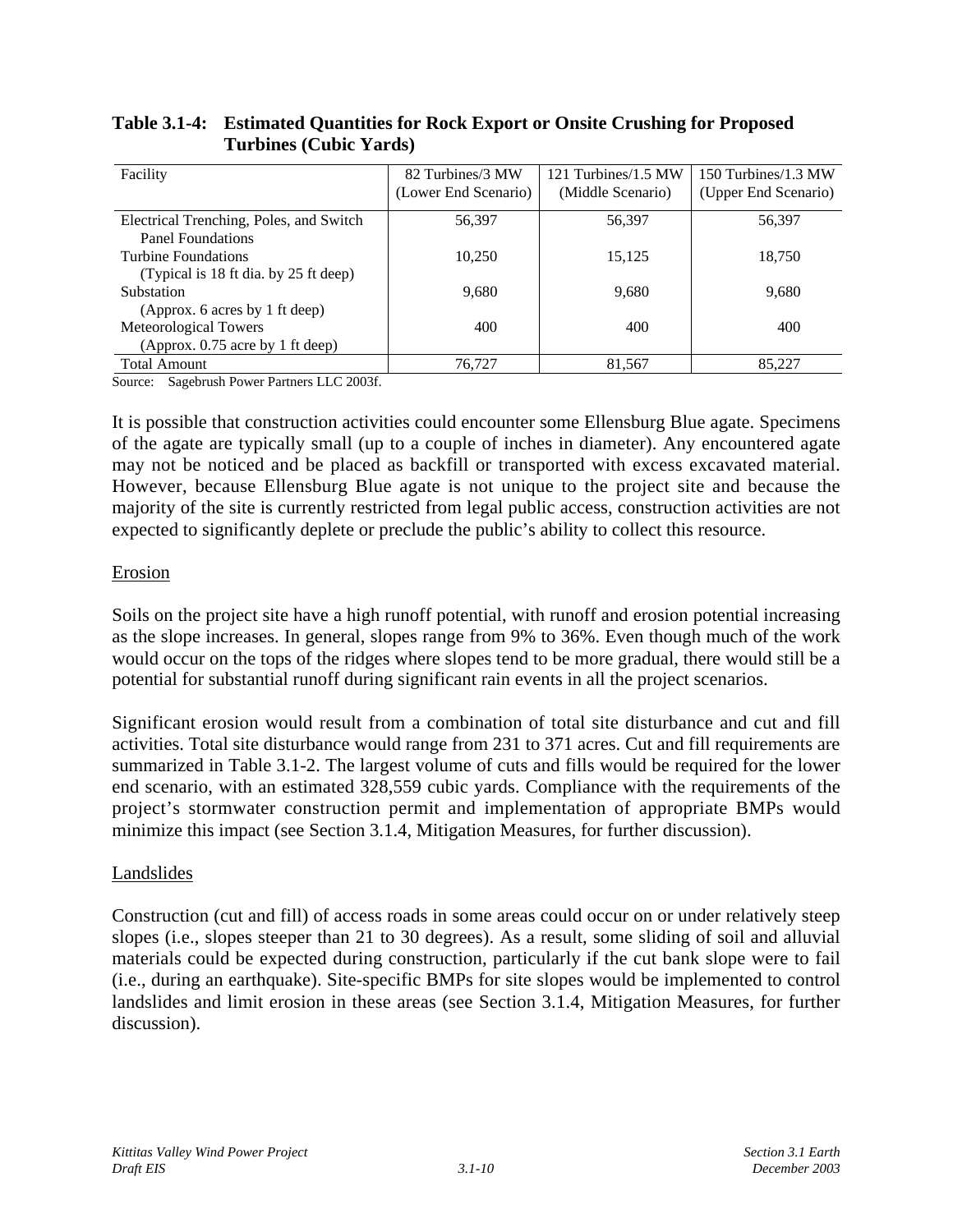### **Operations and Maintenance Impacts**

### Topographic Modification and Soils

No significant impacts on soils or topography are anticipated during operation and maintenance of the project. Additional fill or aggregate materials may be needed for repairs to roads and underground utilities. However, the amount would be minimal. The surface topography of the site would not be altered after construction of the project is complete. Furthermore, because Ellensburg Blue agate is not unique to the project site and because the majority of the site is currently restricted from legal public access, operations and maintenance activities are not expected to significantly preclude the public's ability to hunt for and collect this resource.

#### Erosion

No significant soil erosion impact would result from operation and maintenance of the KVWPP. The potential for erosion of site soils is small because exposed soils would either be revegetated or covered with impervious surfaces such as structures, pavement, or compacted crushed rock. Operational BMPs would be implemented to control erosion and sedimentation through site landscaping, grass, and other vegetative cover (see Section 3.1.4 for further discussion).

#### **Earthquakes**

A large earthquake could affect wind power operations, disrupt the regional electrical distribution system, or possibly cause turbine towers to collapse. However, the likelihood of catastrophic impacts is remote. KVWPP facilities would be designed to at least the minimum current engineering standards applicable in Kittitas County (i.e., the 1997 Uniform Building Code [UBC]) (Sagebrush Power Partners LLC 2003a, Section 2.15.3). Measures inherent in the project design and implementation of onsite emergency plans to protect the public health, safety, and environment on and off the project site would minimize this potential impact (see Section 3.1.4).

### Volcanic Hazards

The main hazard to the project site from volcanic eruptions from any of the five Washington volcanoes would be from volcanic ash. The major hazards of ashfall are derived from the (1) impact of falling fragments, (2) suspension of abrasive fine particles in the air and water, and (3) burial of structures, transportation routes, and vegetation. In particular, ashfall could cause lung damage, respiratory problems, and death by suffocation under extreme conditions. In addition, ash may clog machinery and filters, cause electrical short circuits, and make roads slippery. Ash could also damage computer disk drives and other computer equipment, strip paint, corrode machinery, and dissolve fabric. Communications and transportation also may be disrupted over a large area (Sagebrush Power Partners LLC 2003a, Section 7.2.10). Measures inherent in the project design and implementation of onsite emergency plans to protect the public health, safety, and environment on and off the project site would minimize these potential impacts (see Section 3.1.4). Other types of volcanic hazards (e.g., pyroclastic flow, lava flow, volcanic gas, etc.) would likely not be a concern at the site because of the distances from the active volcanoes.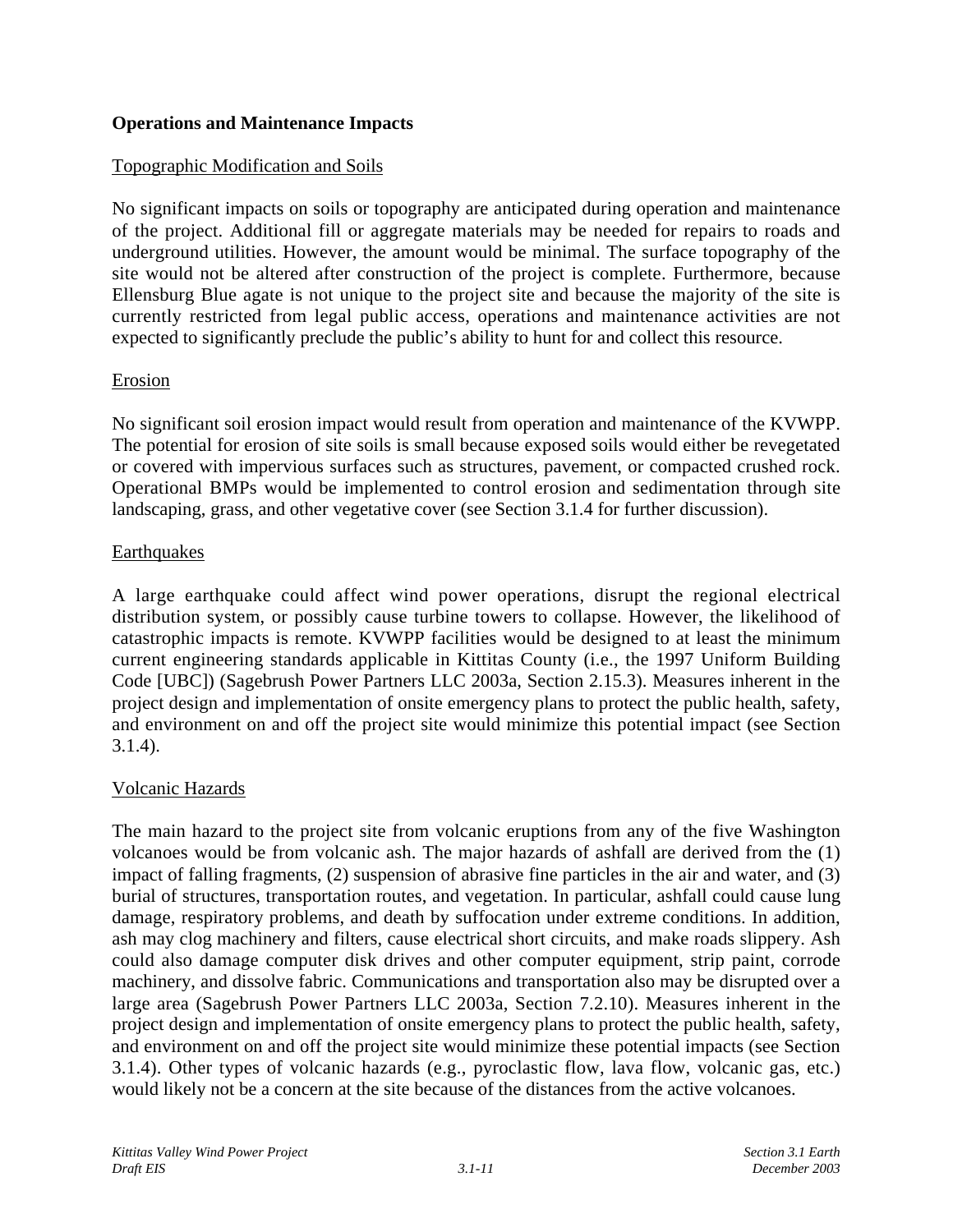# Landslides

During the EIS scoping process, a commenter expressed concern about the potential for slope instability along the ridgelines where the turbines would be sited. Project facilities would not be located on unstable slopes or landslide-prone terrain. The turbine structures would be built on relatively flat ground (not on edges or slopes). In addition, the project is located in areas with a relatively thin veneer of soil covering consolidated alluvium and basaltic rock. Therefore, risk of a seismic or precipitation-induced landslide in the soils and rock is minimal.

# **Decommissioning Impacts**

Decommissioning would consist of removing aboveground equipment such as turbine and meteorological towers and their associated foundations to a depth of 3 feet below ground. If the overhead power lines could not be used by the applicable utility (PSE or Bonneville), all structures, conductors, and cables would also be removed. The Applicant proposes to leave the underground electrical collection system in place subject to landowner approval. The substations could revert to the ownership of the applicable utility. At the time of decommissioning, the Applicant would consult with the applicable landowner to determine the appropriate disposition of the O&M facility (Taylor, pers. comm., 2003).

The soil surface would be restored as close as reasonably possible to its original condition. Reclamation procedures would be based on site-specific requirements and techniques commonly used at the time the area would be reclaimed, including regrading, adding topsoil, and revegetating all disturbed areas. Decommissioned roads would be reclaimed or left in place based on landowner preferences, and rights-of-way and the leased property would be vacated and surrendered to the landowners (Sagebrush Power Partners LLC 2003a, Section 7.3.12).

# **3.1.3 Impacts of No Action Alternative**

Under the No Action Alternative, the project would not be constructed or operated and the impacts described above would not occur. For example, if the project were not developed, prospector access to Ellensburg Blue agate at the project site would remain unchanged. However, development by others, and of a different nature, including residential development, could occur at the project site in accordance with the County's existing Comprehensive Plan and zoning regulations. Depending on the location, type, and extent of future development at the project site, impacts on earth resources could be similar to or even greater than the proposed action.

If long-term energy needs are to be met, a power-generating facility would need to be built and operated at another location if the KVWPP is not built. This would likely be a gas-fired combustion turbine facility. It is estimated that a combustion turbine facility generating 60 aMW of power could require approximately 14 acres for the plant site (Bonneville and U.S. Department of Energy 1993). (This land use estimate was derived from a study prepared by Pacific Northwest Laboratory that was based on data from literature and existing plants [Pacific Northwest Laboratory 1992]). However, gas-fired combustion turbine projects may result in greater disturbance of earth resources because of the possible need to establish a gas pipeline to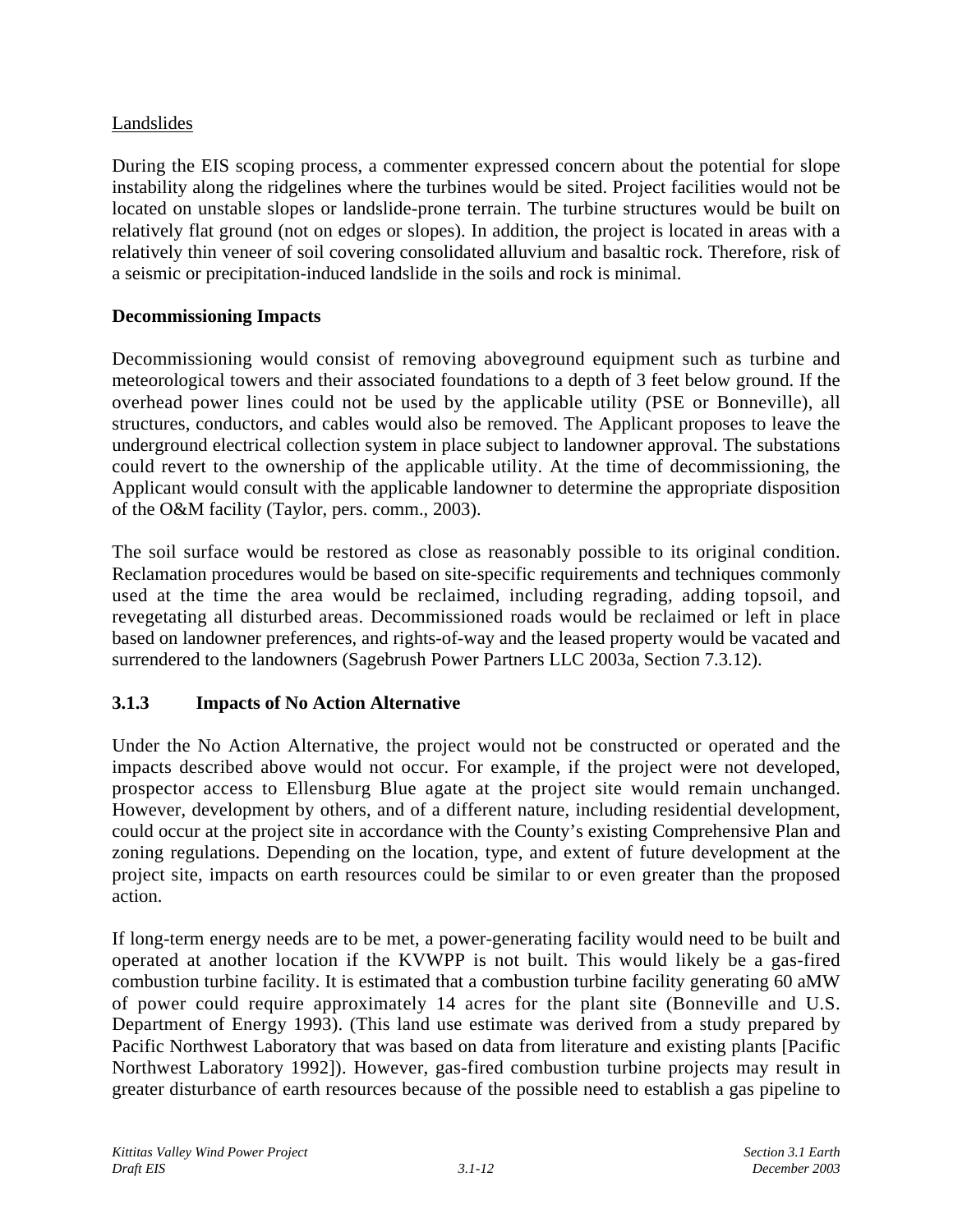the facility and electrical transmission interconnections. Although the specific acreage requirements for these facilities as part of the No Action Alternative are unknown, each facility would result in potential earth resource impacts. The specific type, nature, and extent of earth resource impacts under the No Action Alternative, such as erosion and risk of earthquakes and volcanic eruption, would depend on the site-specific location of the combustion turbine plant and its associated facilities.

# **3.1.4 Mitigation Measures**

# **Erosion Control during Project Construction**

Before construction begins, a detailed SWPPP would be developed and approved by EFSEC for the project to minimize the potential for pollutant discharge from the site during construction and operation activities. The SWPPP would be designed to meet the requirements of the Washington Department of Ecology General Permit to Discharge Storm Water through its stormwater pollution control program (Chapter 173-220 WAC) associated with construction activities.

The SWPPP would include both structural and non-structural BMPs. Examples of structural BMPs include the installation of silt curtains and/or other physical controls to divert flows from exposed soils or otherwise limit runoff and pollutants from exposed areas of the site. Examples of non-structural BMPs include materials handling protocol, disposal requirements, and spill prevention methods.

The SWPPP would be prepared along with a detailed project grading plan by the EPC contractor when design level topographic surveying and mapping are prepared for the project site. The EPC contractor would carry out the construction BMPs, with enforcement by the project's environmental monitor, who would be responsible for implementing the SWPPP.

Site-specific BMPs would be identified on the construction plans for the site slopes, construction activities, weather conditions, and vegetative buffers. The sequence and methods of construction activities would be controlled to limit erosion. Clearing, excavation, and grading would be limited to the minimum areas necessary to construct the project. Surface protection measures, such as erosion control blankets or straw matting, also may be required during construction before site restoration if the potential for erosion is high.

All construction practices would emphasize erosion control over sediment control through such non-quantitative activities as:

- Using straw mulch and vegetating disturbed surfaces;
- Retaining original vegetation wherever possible;
- Directing surface runoff away from denuded areas;
- Keeping runoff velocities low by minimizing slope steepness and length; and
- Providing and maintaining stabilized construction entrances.

Work on the access roads would include grading and regraveling existing roads and constructing new roads. The site would have gravel roadways generally with a low profile design, allowing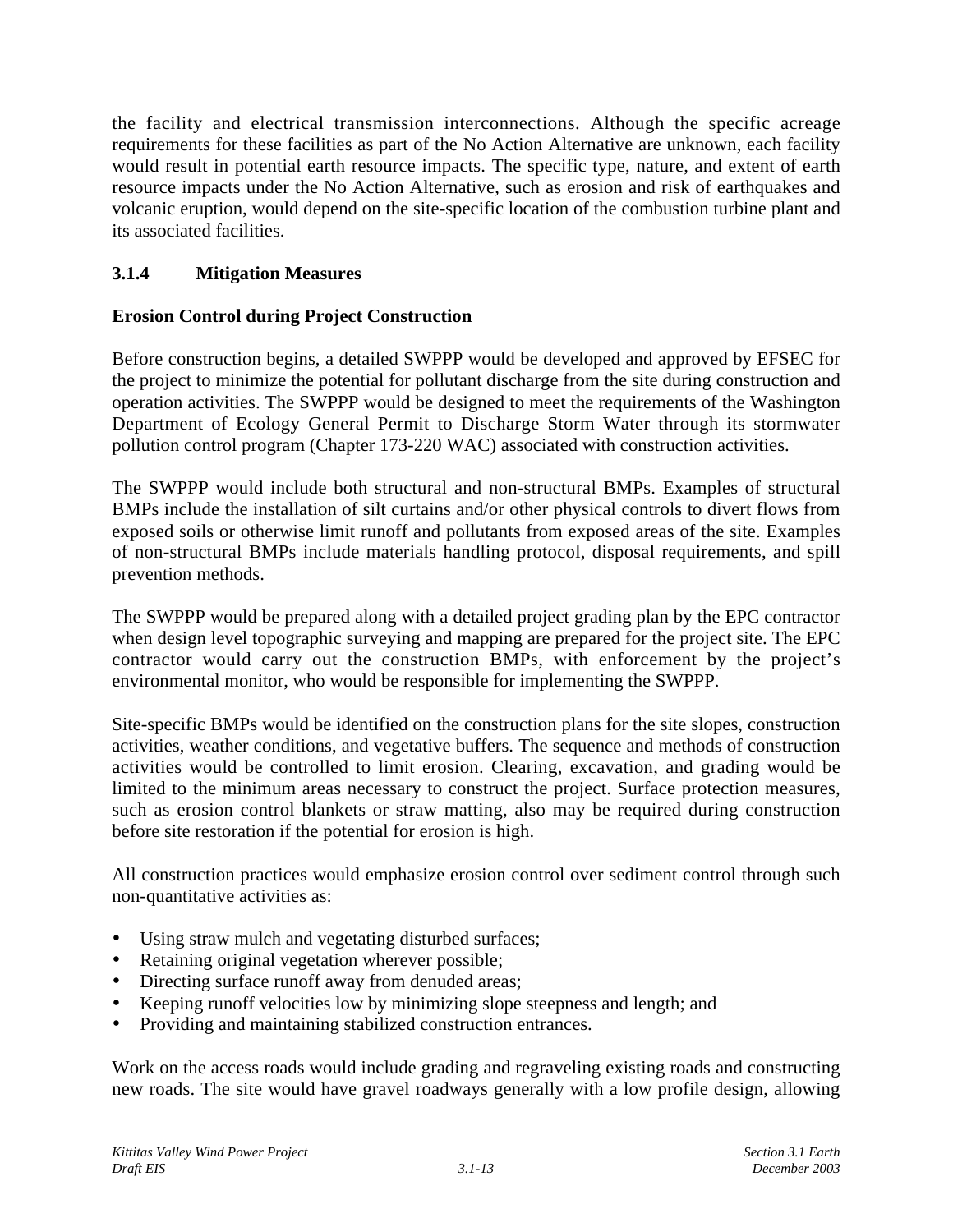water to flow over them in most areas. Erosion control measures to be installed during work on the access roads include:

- Maintaining vegetative buffer strips between the affected areas and any nearby receiving waterways;
- Installing sediment fence/straw bale barriers on disturbed slopes and other locations shown in the SWPPP;
- Using straw mulch at locations adjacent to an affected road;
- Providing temporary sediment traps and Sedimat-type mats downstream of seasonal stream crossings;
- Installing silt fences on steep, exposed slopes; and
- Planting affected areas with designated seed mixes.

At each turbine location, a crane pad area of approximately 3,000 square feet would be graded and covered with road rock. During construction, silt fences, hay bales, or matting would be placed on the downslope side of the crane pad. Wind turbine equipment such as blades, tower sections, and nacelles would be transported and off-loaded at each turbine location near the foundation and crane pad. After construction, disturbed areas around all crane pad staging areas would be reseeded as necessary to restore the area as closely as possible to its original condition.

#### **Erosion Control during Project Operations**

The project operations group would be responsible for monitoring the SWPPP measures that are implemented during construction to ensure they continue to function properly. Final designs for the permanent BMPs would be incorporated into the final construction plans and specifications prepared by the engineering team's civil design engineer. The EPC contractor's civil design engineer and the project's engineering team would prepare an operations manual for permanent BMPs. The permanent stormwater BMPs would include erosion and sedimentation control through site landscaping, grass, and other vegetative cover. The final designs for these permanent BMPs would conform to the Washington Department of Ecology Western Washington Storm Water Management Manual with adjustment for conditions in Eastern Washington.

Operational BMPs would be adopted, as part of the SWPPP, to implement good housekeeping, preventive and corrective maintenance procedures, steps for spill prevention and emergency cleanup, employee training programs, and inspection and record keeping practices, as necessary, to prevent stormwater pollution. Examples of good operational housekeeping practices, which would be used by the project, include:

- Prompt cleanup and removal of spillage;
- Regular pickup and disposal of garbage;
- Regular sweeping of floors;
- HAZMAT data sheet cataloguing and recording; and
- Proper storage of containers.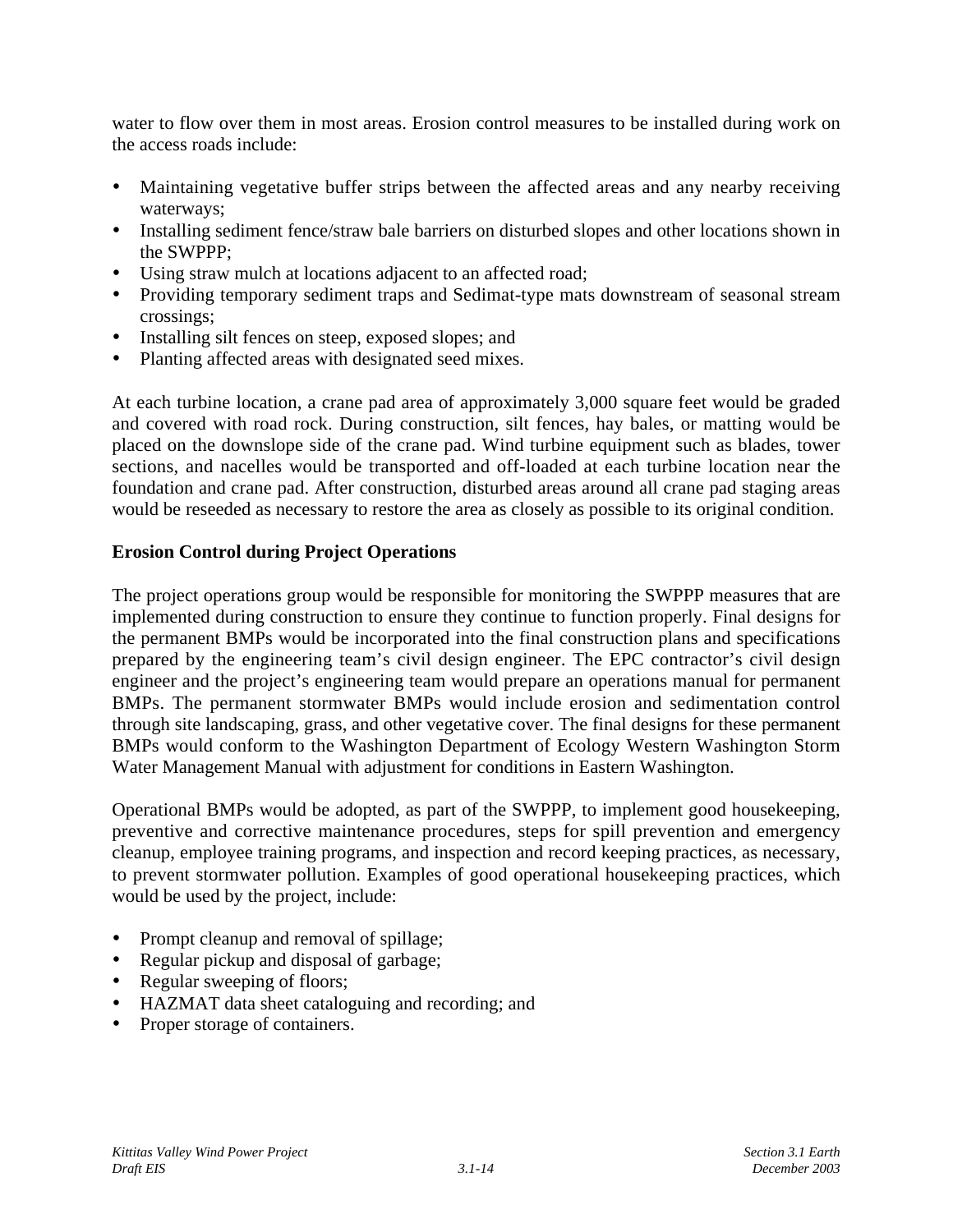The project operations group would periodically review the SWPPP against actual practice. The plant operators would determine if the controls identified in the plan are adequate and if employees are following them.

# **Earthquakes**

Prior to final project design, a detailed geotechnical investigation and field survey would be performed to ensure that no turbine locations or other project components lie immediately above a high-risk fault. Geotechnical investigations would be conducted at each location where a deep foundation is required (i.e., at each turbine and meteorological tower location, at the substation(s), and at the O&M facility).

The wind turbines would be equipped with vibration sensors that would automatically shut down the turbine in the event of a severe earthquake (Sagebrush Power Partners LLC 2003a, Section 7.2.9). In addition, current engineering standards applicable in Kittitas County (that is, the 1997 UBC) would be used in the design of project facilities. These standards require that under the "design" earthquake, the factors of safety or resistance factors used in design exceed certain values. This factor of safety is introduced to account for uncertainties in the design process and to ensure that performance is acceptable. Given the relatively low level of earthquake risk for the site, application of the UBC in project design would provide adequate protection for the project facilities and ensure protection measures for human safety (Sagebrush Power Partners LLC 2003a, Section 2.15.3).

Earthquakes occur without warning, thus damage prevention measures and plans must be made in advance. The Applicant would prepare onsite emergency plans to protect the public health, safety, and environment on and off the project site in case of a major natural disaster such as an earthquake. The Applicant proposes the following measures for its detailed emergency plans that would be developed prior to project construction and operation to mitigate for potential hazards during an earthquake (Sagebrush Power Partners LLC 2003a, Section 7.2.9):

- Personnel would seek safety at the nearest protected location;
- Personnel would take cover to avoid any falling debris;
- All personnel would check the immediate area to identify injuries and equipment failures and report to the Site Construction Manager, O&M Manager, or designee;
- All personnel would be instructed to report to a protected area, as necessary, or would continue monitoring the operating equipment:
- A determination would be made about missing personnel and a search and rescue effort would be taken if safe and appropriate;
- If the conditions warrant, Kittitas County Emergency Communications Center and Bonneville or PSE (the electric transmission line operator) would be notified;
- Turbines would be shut down manually as required depending on the severity of the quake and brought back on-line after they have been cleared for restart;
- Off-duty personnel would report to the site, if they can, as designated in the emergency plan;
- If the structures are intact and other plant safety issues are under control, the O&M Manager would approve re-entry of personnel to any turbines for search and rescue efforts.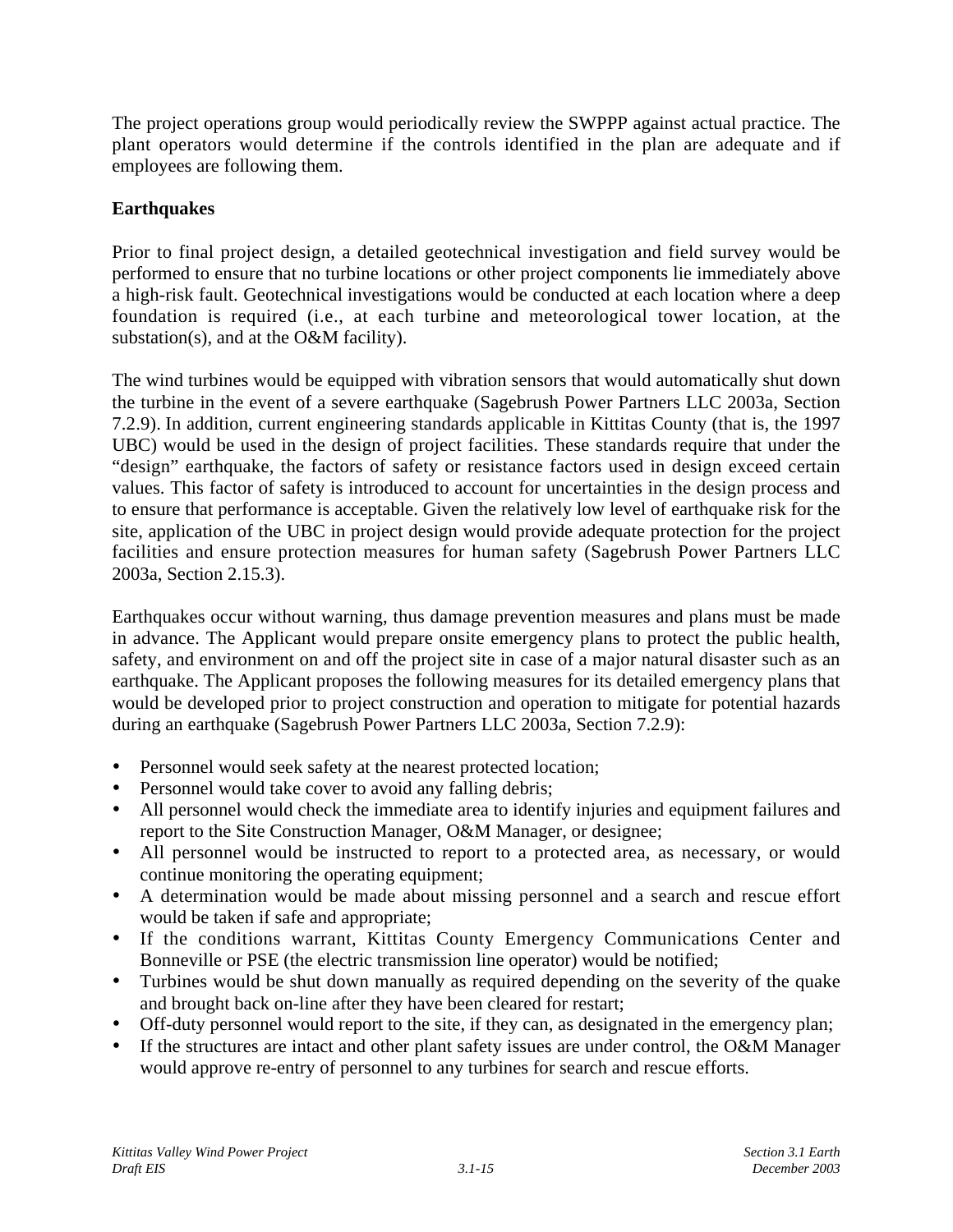## **Volcanic Hazards**

In the event of damage from a volcanic eruption, the project facilities would be shut down until safe operating conditions return. If an eruption occurred during construction, a temporary shutdown would most likely be required to protect equipment and human health (Sagebrush Power Partners LLC 2003a, Section 2.15.4).

The Applicant would prepare onsite emergency plans to protect the public health, safety, and environment on and off the project site in case of a major natural disaster such as a volcanic eruption. The Applicant proposes the following actions be taken to reduce potential impacts from a volcanic eruption (Sagebrush Power Partners LLC 2003a, Section 7.2.10):

- Close all O&M facility vents to prevent ash from entering buildings;
- Cover data processing equipment and computers not required for safe project operation or shutdown, and shut down other electronic equipment sensitive to dust;
- If the dust load is heavy enough, shut down the project facilities;
- If the conditions warrant, notify Kittitas County Emergency Communications Center and Bonneville or PSE (the electric transmission line operator);
- Determine if employees should be sent home immediately before roads become unsafe or if personnel must be sheltered onsite;
- Initiate ash cleaning operations by personnel wearing protective equipment;
- Coordinate all ash disposal activities with local Kittitas County officials.

### **Decommissioning Plans**

During the EIS scoping process, a commenter requested that the costs of preparing and implementing a restoration plan for the reclamation (i.e., decommissioning) phase of development be bonded to or deposited with the state prior to project approval. The Applicant would provide adequate financial assurances to cover all anticipated costs associated with decommissioning the project, including the costs of preparing and implementing a restoration plan, in the form of a rolling reserve account using funds from the operation of the project, or a decommissioning surety bond. In all cases, final financial responsibility for decommissioning would rest with the Applicant (Sagebrush Power Partners LLC 2003a, Section 1.3.3). The specific process for funding the restoration plan has yet to be determined. However, this plan, and the process for its funding, would be developed and submitted to EFSEC for review and approval prior to project construction.

### **3.1.5 Significant Unavoidable Adverse Impacts**

No significant unavoidable adverse impacts on earth resources are identified. Project design and implementation of the SWPPP, BMPs, onsite emergency plans, and other measures outlined above would minimize risks from erosion or natural hazards such as earthquakes and volcanic eruption.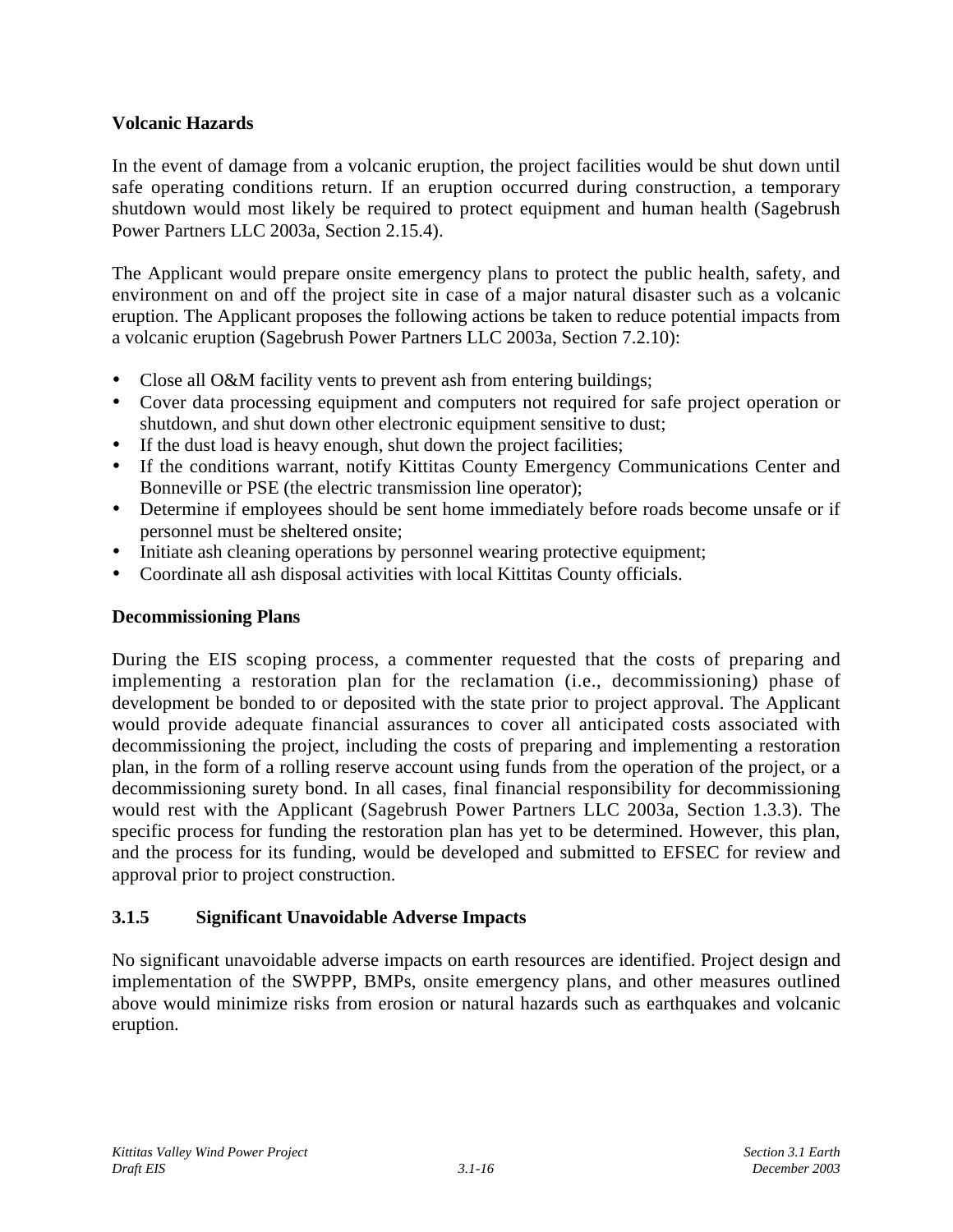# **3.2 VEGETATION, WETLANDS, WILDLIFE AND HABITAT, FISHERIES, AND THREATENED AND ENDANGERED SPECIES**

This section discusses five elements: vegetation, wetlands, wildlife and habitat, fisheries, and threatened and endangered species. It discusses the affected environment, addresses potential impacts on these elements associated with the proposed project, and identifies mitigation measures designed to limit those impacts.

The vegetation and wetland sections discuss upland vegetation and wetland communities within the KVWPP area. Wildlife and habitat of the project site are discussed together because of the close interaction between these two resources. The fisheries section discusses freshwater habitat and potential fish use. The threatened and endangered species section addresses threatened and endangered plant, wildlife, and fish species that are regulated under the Endangered Species Act (ESA).

Within this section the term project area is used in reference to the approximately 5- by 3.5-mile area that includes all project-related activities. The term project site is used in reference to the actual locations within the project area where construction and operation activities would occur. A project vicinity map is shown on Figure 1-1. The project site is shown on Figure 2-1.

The analysis of existing conditions and potential effects resulting from the construction and operation of the proposed project is based on literature review, agency information, and onsite surveys conducted in 2002 and 2003 by the Applicant's consultants. Information for this section is summarized primarily from the ASC (Sagebrush Power Partners LLC 2003a, Section 3.4 [Plants and Animals], Exhibit 8 [Rare Plant Report], Exhibit 9 [Project Habitat Map], Exhibit 11 [Wildlife Baseline Study], and Exhibit 12 [Biological Assessment]). Subsequent correspondence from the Applicant includes the April 13, 2003 Technical Memorandum, *Potential Stream Crossing for the Kittitas Valley Wind Power Project* (Sagebrush Power Partners LLC 2003c), the May 23, 2003 Technical Memorandum, *Kittitas Valley Wind Power Project Rare Plant Report Addendum #1* (Sagebrush Power Partners LLC 2003f), and the August 2003 *Joint Aquatic Resources Permit Application* (Sagebrush Power Partners LLC 2003i). Where additional sources of information have been used to evaluate the potential impacts associated with the proposed project, those sources have been cited.

### **3.2.1 Background**

# **Methods**

Extensive wildlife surveys were performed as part of the project analysis. Wildlife surveys performed for the project emphasized birds and big game. Point count and in-transit surveys were performed. Additionally, aerial surveys within approximately two miles of the KVWPP project area identified visible raptor nests. To estimate the number of wintering bald eagles in the project vicinity, transect surveys were performed by driving through the survey area. As part of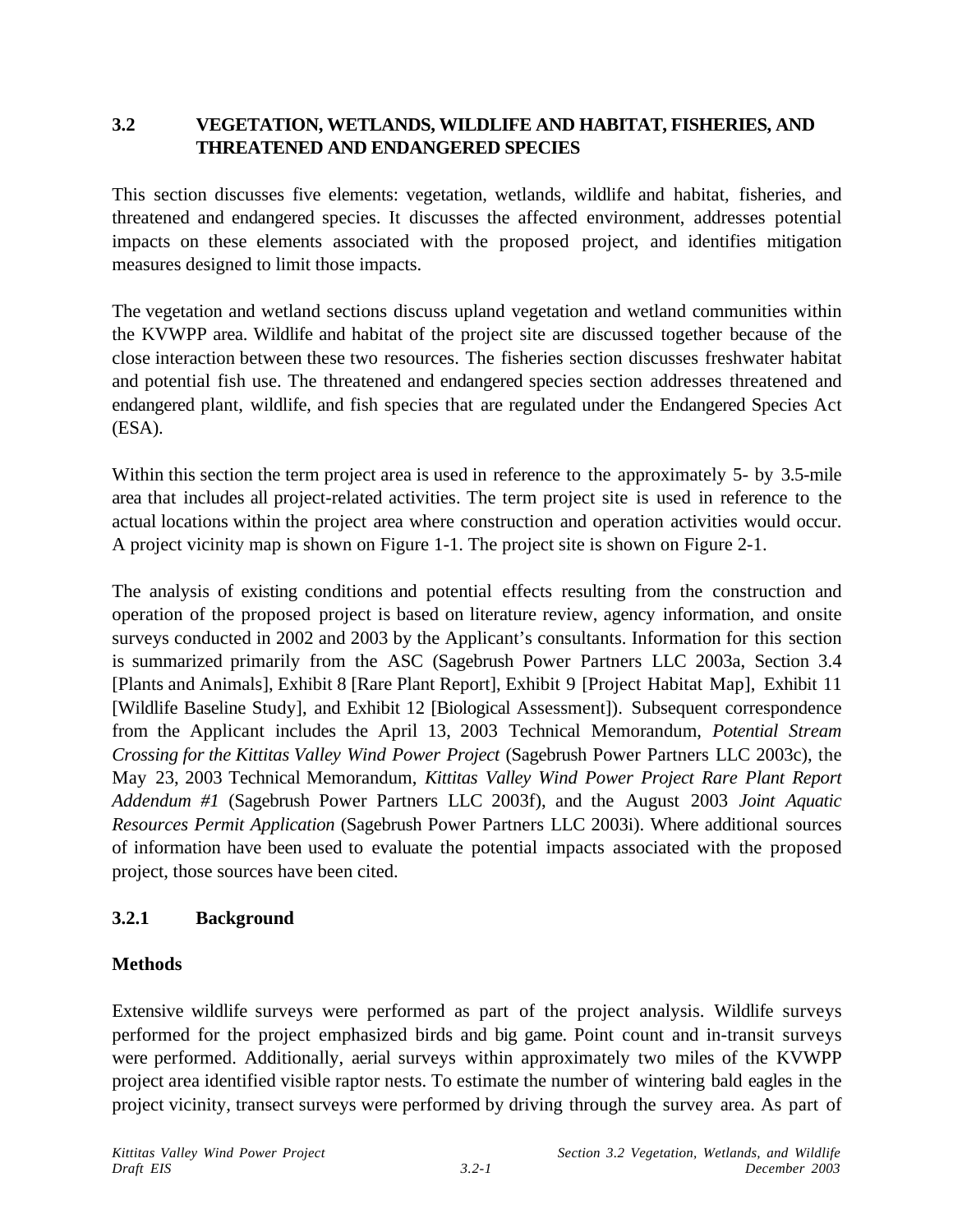the analysis for these surveys, results were compared to seven other wind development projects in the western United States. These projects include Buffalo Ridge (Minnesota), Foote Creek Rim (Wyoming), Klondike (Oregon), Nine Canyon (Washington), Zintel Canyon (Washington), Stateline (Oregon/Washington), and Vansycle (Oregon).

To identify and evaluate protected vegetation, wildlife species, and habitats, existing documentation and information were gathered from a variety of sources. The Applicant's consultants contacted the U.S. Fish and Wildlife Service (USFWS), National Oceanic and Atmospheric Administration (NOAA) Fisheries (previously known as National Marine Fisheries Service), and the Washington Department of Fish and Wildlife (WDFW) to provide information on federal and state protected species that may occur in or near the project area. Information from the WDFW Priority Habitats and Species database and the Washington Department of Natural Resources (Washington DNR) Natural Heritage Program was reviewed regarding priority habitats and sensitive plant and wildlife species that may occur in or near the project area. A Biological Assessment (BA) prepared by the Applicant for the project was reviewed to provide information on threatened and endangered species identified by the USFWS and NOAA Fisheries as potentially occurring within the proposed project area. Shapiro and Associates, Inc. also consulted with WDFW to obtain their input and guidance on issues and concerns regarding plants, animals, and fisheries, and with Ecology to ensure concerns regarding wetland impacts are adequately addressed.

## **Federal Laws and Regulations**

Section 7 of the federal ESA of 1973 (as amended) requires an analysis of the effects of major construction projects on any federally listed or proposed threatened or endangered species that may use the project area if there is a federal nexus. Consultation with the USFWS and NOAA Fisheries is necessary if any threatened or endangered species would be affected by a project. Applicable regulations are found in the Code of Federal Regulations (50 CFR 17).

The Migratory Bird Treaty Act (16 USC 703-711) prohibits the taking, killing, or possession of migratory birds except as allowed by the Secretary of the Interior. The list of migratory birds is found in 50 CFR 10, and permit regulations are found in 50 CFR 21.

The federal Bald Eagle Protection Act (16 CFR 668-668c) prohibits the taking, possession, purchase, sale, barter, transport, export, or import of any bald or golden eagle or any part, nest, or egg of a bald or golden eagle, except for certain scientific, exhibition, and religious purposes. Eagle permit regulations are found in 50 CFR 22.

### **State Laws and Regulations**

Washington State fish and wildlife laws are contained in RCW 75 and 77, respectively. These titles contain several sections generally applicable to the environmental review process.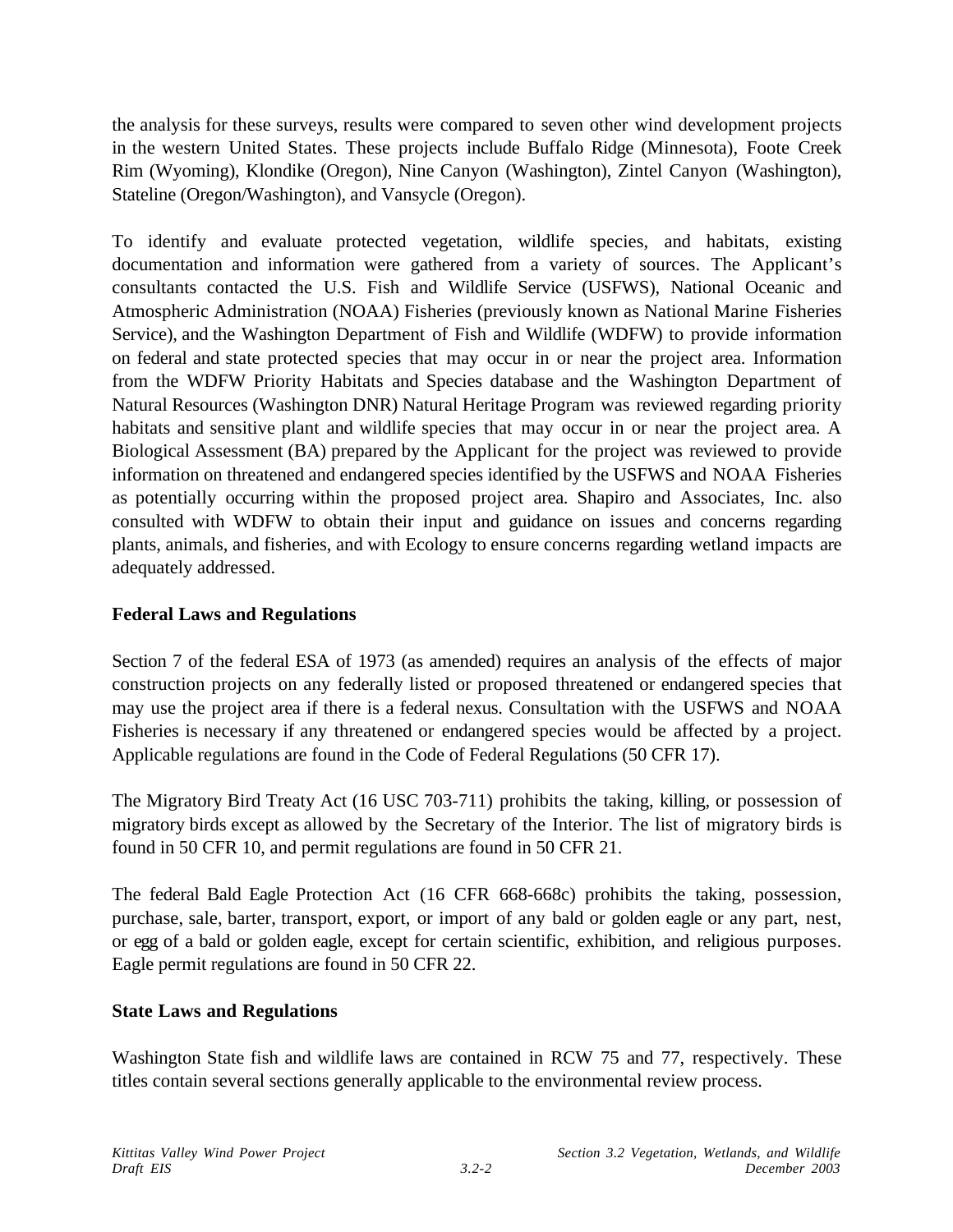Fish and aquatic habitats are protected under RCW 75.20, commonly referred to as the Hydraulic Code. Any environmental impacts that could occur in waters of the state below the ordinary high water mark would need to be addressed in a Hydraulic Project Approval process.

Bald eagles and protection of their habitat are addressed in RCW 77.12.650 and 77.12.655. Any taking of protected wildlife, which includes destroying eggs and removing raptor nest trees, is prohibited under RCW 77.16.120.

# **3.2.2 Affected Environment**

# **Vegetation**

Vegetation communities within the KVWPP site consist primarily of sagebrush and grasslands. There are riparian zones along ravines and lithosols (shallow soils) communities along ridgetops. The higher portions of the project area border the ponderosa pine zone (Franklin and Dyrness 1988).

The KVWPP is located at the eastern base of the Cascade Mountain range, at the western edge of the Columbia Basin physiographic province (Franklin and Dyrness 1988). This lowland province, surrounded on all sides by mountain ranges and highlands, covers a vast area of eastern Washington, and extends south into Oregon. The province is characterized by moderate topography incised by a network of streams and rivers that empty into the centrally located Columbia River.

The project is at the western edge of the Central Arid Steppe zone defined by the Washington State Gap Analysis (Cassidy et al. 1997). Their classifications for Eastern Washington steppe vegetation closely follow Daubenmire (1970). The Central Arid Steppe zone typically contains plant communities dominated by big sagebrush (*Artemisia tridentata*), bluebunch wheatgrass (*Pseudoroegnaria spicata* previously *Agropyron spicatum*), and Sandberg's bluegrass (*Poa secunda*). In many areas of the zone, the introduced species cheatgrass (*Bromus tectorum*) is common due to past and present disturbance factors (Cassidy et al. 1997).

Franklin and Dyrness (1988) also describe a number of plant associations that occur on lithosols within the shrub-steppe region. These specialized habitats within the Columbia Basin province are particularly important for the purposes of this investigation because lithosolic habitats occur commonly on the ridgetops within the project area. They are habitats with shallow stony soils over bedrock. Daubenmire (1970) recognizes a variety of lithosolic plant associations. All are typically composed of a uniform layer of Sandberg's bluegrass, over a crust of mosses and lichens, with a low shrub layer above. The primary difference in these communities is in the composition of the shrub layer. Within the project area, the shrub layer on these lithosols is principally composed of several different buckwheat (*Eriogonum*) species.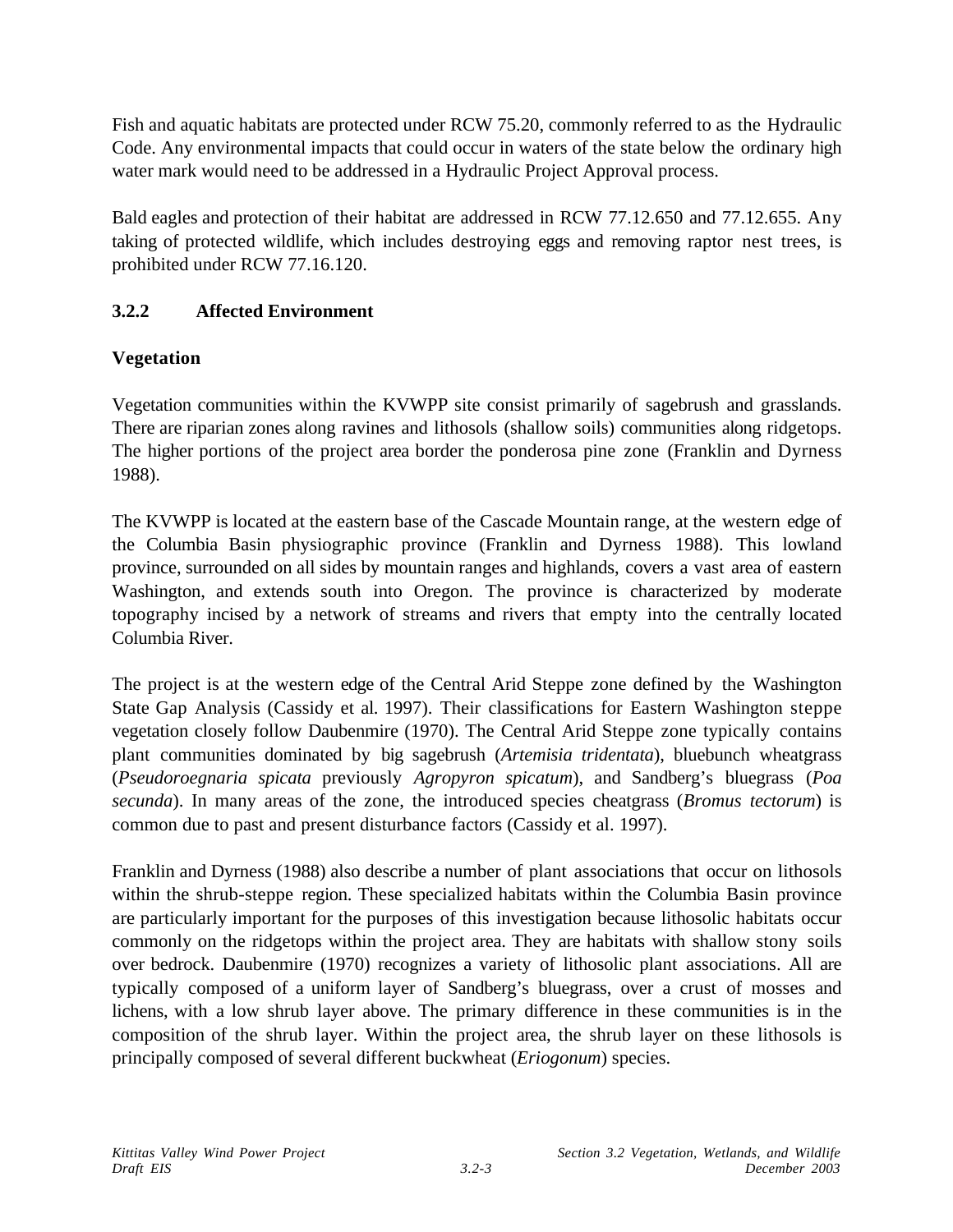Specialized habitats such as lithosols occur throughout the region, although the extent of this habitat has not been quantified at a regional scale. Lithosols are of concern at the project site because they are a specialized subdominant habitat with unique characteristics and are both sensitive to disturbance and difficult to replace. The project site's lithosol areas are typically in "good" condition. Lithosols present in the surrounding region are likely to be of comparative quality because of similar land uses such as development and cattle use. The above descriptions of generalized vegetation zones and associations are based on climax communities, which typically develop over time in the absence of disturbance. Within the project area (as in most of the shrub-steppe region) many of the plant communities have been significantly modified due to numerous disturbance factors. Disturbance is especially pronounced in the valley bottoms and side slopes. Cattle grazing, wildfire frequency changes, introduction of exotic plant species, ground disturbance from development activities, and a host of other factors have resulted in plant communities that are kept at an early- to mid-seral stage of development. In addition, natural disturbance factors, such as lightning, have also affected the communities. Non-native aggressive invader species are common, and often dominate the community. Within the project area, the effects of these disturbances are common, although most of the communities are still dominated by native species. In many places, however, cheatgrass and bulbous bluegrass (*Poa bulbosa*) dominate the grass layer, and noxious weeds, such as diffuse knapweed (*Centaurea diffusa*), are common.

Several riparian areas associated with springs, seeps, and creeks also are present in the project area. These habitats are typically degraded from heavy cattle use, and much of the riparian vegetation has been removed. Common native riparian associates include chokecherry (*Prunus virginiana*), golden currant (*Ribes aureum*), various rush species (*Juncus* spp.), various speedwell species (*Veronica* spp.), and yellow monkeyflower (*Mimulus guttatus*).

Table 3.2-1 describes the general cover types and habitat conditions found along the proposed turbine string ridgetops. In addition, a habitat map for the entire project area is shown on Figure 3.2-1.

In the habitat descriptions that follow, ratings of habitat quality are based on general observed patterns of plant community composition, amount of non-native species, and overall vegetative structure. The habitat ratings are qualitative based on direct visual observations.

Expected community composition was based on past experience with similar habitats, and on tables and descriptive information presented in Daubenmire (1970) and Franklin and Dyrness (1973). When all or most of the characteristic plant species that would be expected in a particular association were present (at close to expected densities), the area was considered to have "good" community composition. The species to be expected in a particular area vary based on the plant association present. For example, good condition lithosol ridgetops would be expected to contain a very different species assemblage than a good condition riparian streambank. Conversely, where few or none of the expected characteristic species were present, the area was considered to have "poor" community composition. Poor community composition was most often observed in areas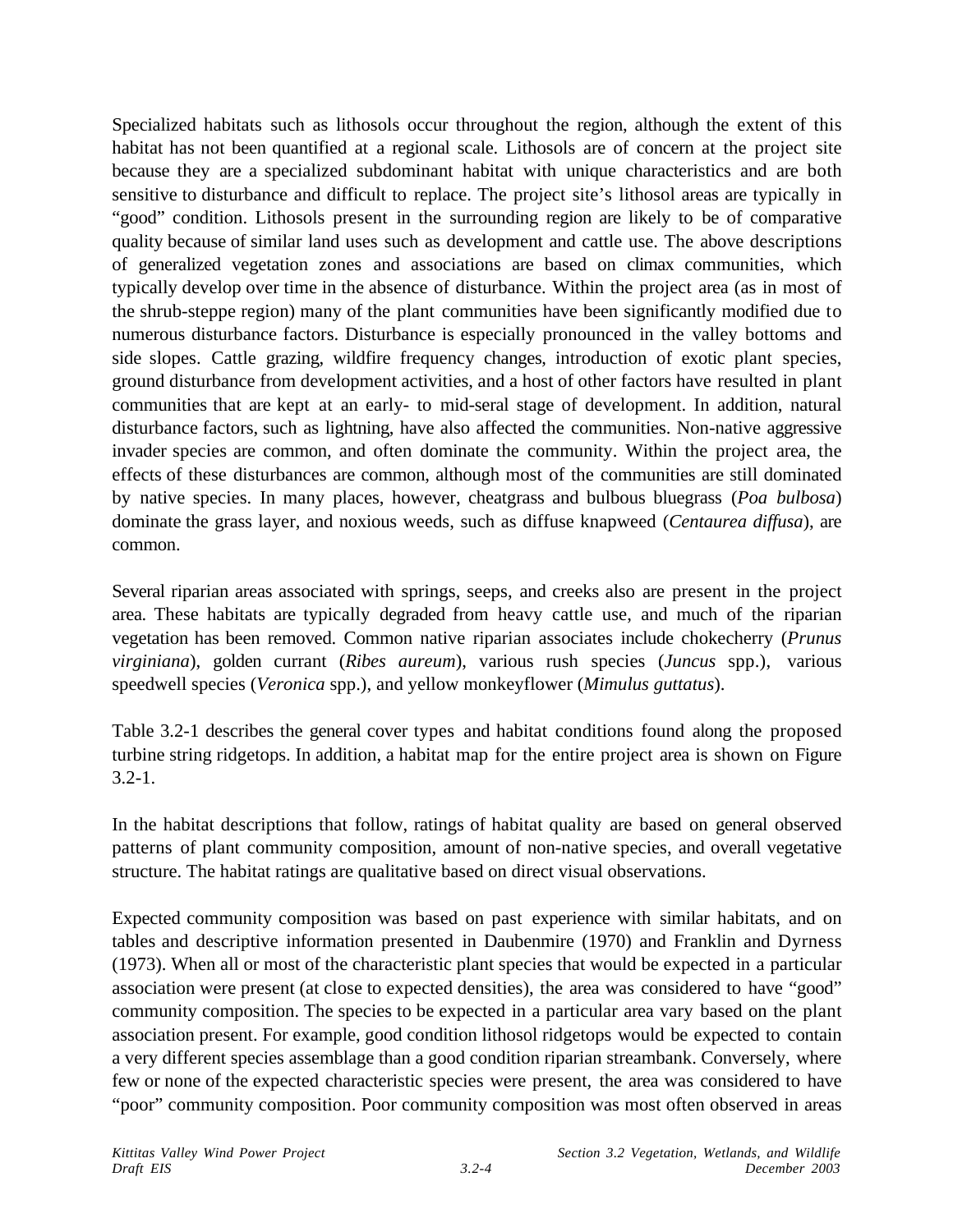Figure 3.2-1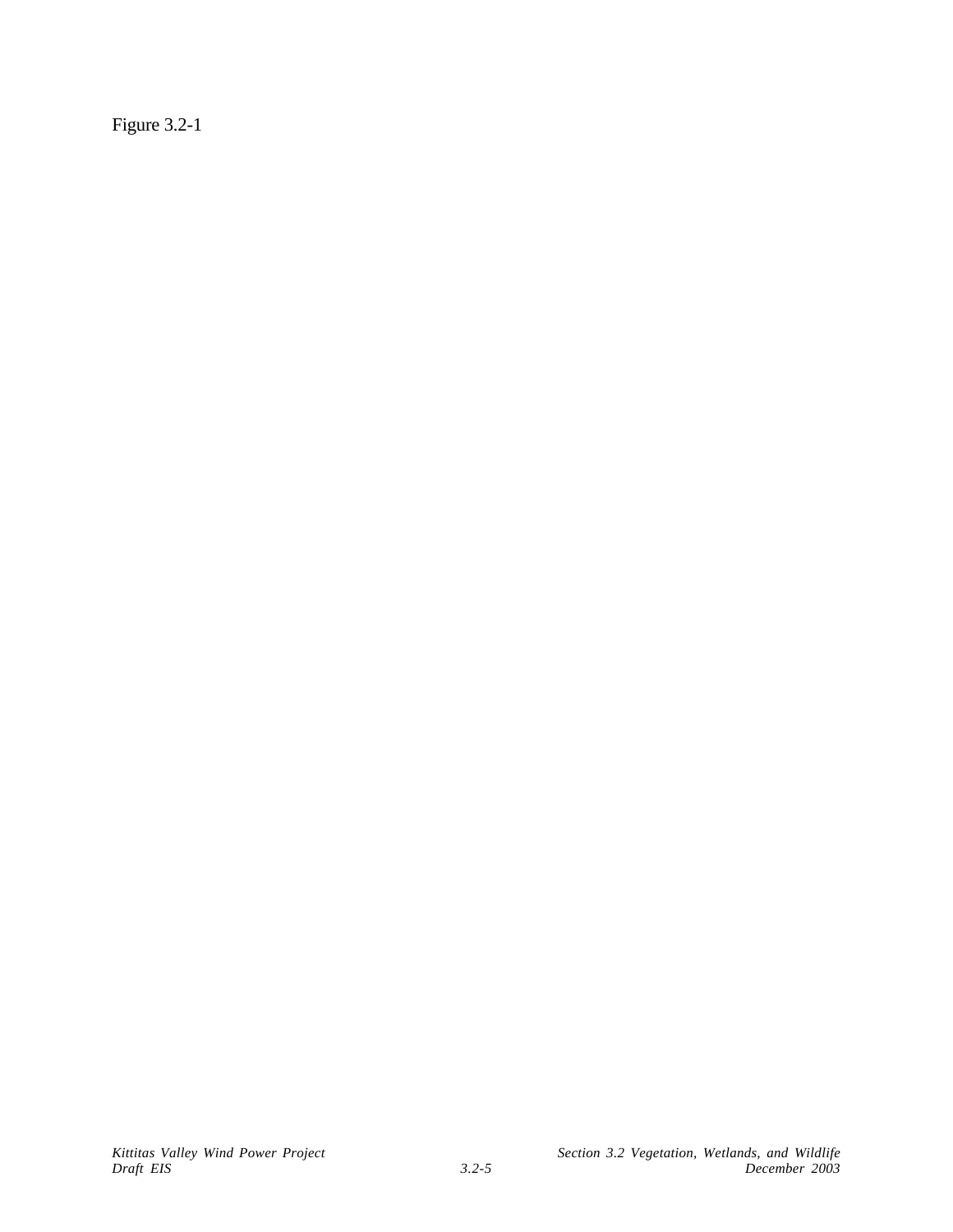where one or more weedy invaders had overtaken some (or all) of the native species. The amount of non-native species in an area was based on informal visual estimates of non-native cover. It was necessary to take into account the overall area being evaluated because small, dense patches of non-native species were present in some areas. For example, in some larger areas that were relatively weed-free overall, heavy weed densities were present along the road shoulders (Sagebrush Power Partners LLC 2003c).

| Facility         | <b>Habitat Description</b>                                                                                                                                                                                                                                                                                                                                                                                                                                                                                                                                  |
|------------------|-------------------------------------------------------------------------------------------------------------------------------------------------------------------------------------------------------------------------------------------------------------------------------------------------------------------------------------------------------------------------------------------------------------------------------------------------------------------------------------------------------------------------------------------------------------|
| Turbine String A | Shallow-soiled lithosol alternates with deeper-soiled shrub-steppe habitat. Habitat quality is<br>generally good: native species dominate the shallow soils, and native shrubs and forbs<br>combine with native and non-native grasses to dominate the deeper soils.                                                                                                                                                                                                                                                                                        |
| Turbine String B | The north half of this string is located on a mosaic of shallow-soiled rocky areas and deeper-<br>soiled shrub-steppe habitat. Habitat quality is generally good: native species dominate the<br>shallow soils, and native shrubs and forbs combine with native and non-native grasses to<br>dominate the deeper soils. Various limited ground and vegetation disturbance has occurred<br>here from recreational activities (gun club). One noxious weed population was observed along<br>a jeep trail that runs along this section of the proposed string. |
|                  | The south half of this string contains the same mosaic of shallow and deeper soils, however, a<br>fire within the last 10 years has removed most of the shrubs, and the habitat now consists of a<br>mix of native and non-native grasses and forbs, with widely scattered small shrubs. Habitat<br>quality is generally fair. Weedy species are more common in the deeper-soiled areas, and<br>several populations of noxious weeds are present.                                                                                                           |
| Turbine String C | Shallow-soiled grassland and lithosol alternates with deeper-soiled shrub-steppe habitat.<br>Habitat quality is generally good: native species dominate the shallow soils, and native shrubs<br>and forbs combine with native and non-native grasses to dominate the deeper soils.                                                                                                                                                                                                                                                                          |
| Turbine String D | The north half of this string is similar to String C with alternating lithosols and deeper-soiled<br>habitats in generally good condition. The south half of this string is a continuation of the<br>same deeper-soiled shrub-steppe habitat.                                                                                                                                                                                                                                                                                                               |
| Turbine String E | This string consists mainly of deeper-soiled shrub-steppe habitat, with inclusions of shallow-<br>soiled lithosol in the north half, and small patches of non-native species throughout. Much of<br>the habitat in the string is in fair to good condition (i.e., dominated by native shrubs and<br>forbs, and a mix of native and non-native grasses), although some areas have been burned<br>recently, and one noxious weed population is present along the jeep trail, which runs the<br>length of the ridgetop.                                        |
| Turbine String F | This string contains mainly shallow-soiled lithosols, with some areas of deeper-soiled shrub-<br>steppe in the south half. Habitat quality is generally good: native species dominate the<br>shallow soils, and native shrubs and forbs combine with native and non-native grasses to<br>dominate the deeper soils. However, a large gravel pit operation at the north end of this string<br>has completely displaced the lithosol habitat in that area. A rough jeep trail runs the length of<br>this proposed string.                                     |

**Table 3.2-1: Summary of Habitats Associated with the Proposed Turbine Strings of the Project**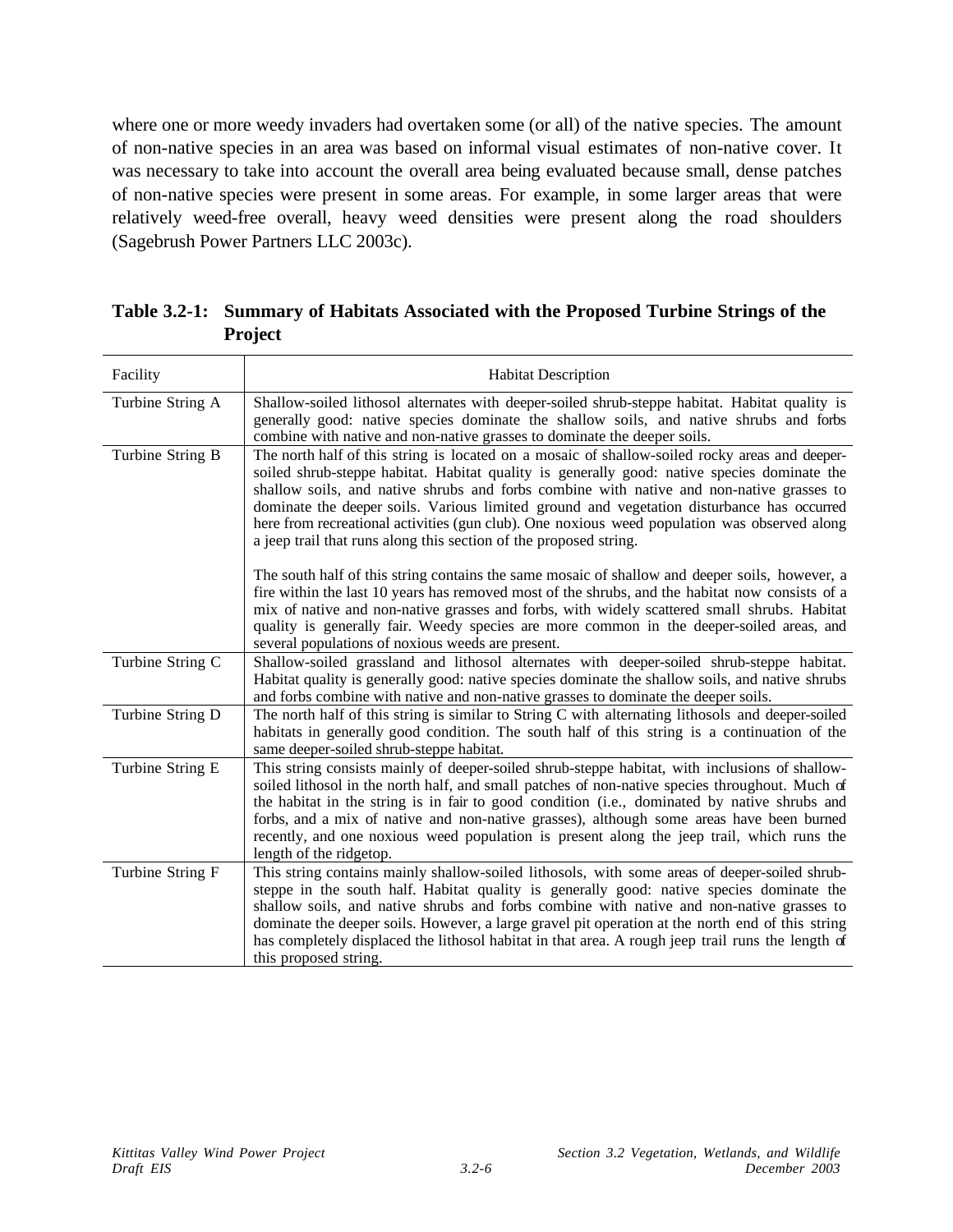| Facility                                                                                                                         | <b>Habitat Description</b>                                                                                                                                                                                                                                                                                                                                                                                                                                                                                                                                                                                                                                                                                                                                                                                                                                                                                                                     |
|----------------------------------------------------------------------------------------------------------------------------------|------------------------------------------------------------------------------------------------------------------------------------------------------------------------------------------------------------------------------------------------------------------------------------------------------------------------------------------------------------------------------------------------------------------------------------------------------------------------------------------------------------------------------------------------------------------------------------------------------------------------------------------------------------------------------------------------------------------------------------------------------------------------------------------------------------------------------------------------------------------------------------------------------------------------------------------------|
| Turbine String G                                                                                                                 | This string consists almost entirely of shallow-soiled lithosol habitat, with small areas of<br>deeper-soiled shrub-steppe and deciduous thicket habitats in the north half and at the south<br>end. Habitat quality is generally good: native species dominate the shallow soils, and native<br>shrubs and forbs combine with native and non-native grasses to dominate the deeper soils.<br>Two noxious weed populations were observed, one along a road at the north end of the string,<br>and another in a small draw near the south end of the string. A well-developed jeep trail is<br>present along the north half of the corridor.                                                                                                                                                                                                                                                                                                    |
| Turbine String H                                                                                                                 | This string also consists almost entirely of shallow-soiled lithosol habitat, with areas of<br>deeper-soiled shrub-steppe habitat at the north end, midpoint, and the south end. Habitat<br>quality is generally good: native species dominate the shallow soils, and native shrubs and<br>forbs combine with native and non-native grasses to dominate the deeper soils. However, there<br>are two areas of major soil disturbance (blading) near the midpoint of the string, where the<br>lithosol species have been largely replaced by non-native forbs and grasses. In addition, three<br>populations of noxious weeds were observed along this string, near roads. Finally, one portion<br>of the lithosol in the south end shows signs of heavy livestock use, although native plants<br>continue to dominate. A well-developed two-lane gravel access road runs the length of this<br>ridgetop, providing access for local landowners. |
| Turbine String I                                                                                                                 | This string consists primarily of shallow-soiled lithosol habitat, although portions of the<br>middle section, and the entire southern tip, contain deeper-soiled shrub-steppe habitat, as well<br>as small inclusions of grassland. Habitat quality is generally good: native species dominate<br>the shallow soils, and native shrubs and forbs combine with native and non-native grasses to<br>dominate the deeper soils. However, the areas of grassland are only of fair quality; they are<br>dominated by non-native grasses and forbs, and one noxious weed population was observed at<br>the south end of the string.                                                                                                                                                                                                                                                                                                                 |
| Turbine String J                                                                                                                 | The south half of the string is located mainly on deeper-soiled shrub-steppe habitat, with one<br>area of shallow-soiled lithosol. Habitat quality is generally good: native species dominate the<br>shallow soils, and native shrubs and forbs combine with native and non-native grasses to<br>dominate the deeper soils. However, the south tip of the string consists of fair quality,<br>shallow-soiled grassland dominated by non-native grasses and forbs. Two populations of<br>noxious weeds were observed in this half of the string.                                                                                                                                                                                                                                                                                                                                                                                                |
|                                                                                                                                  | The north half of this string contains the same general pattern of shallow and deeper soils;<br>however, a fire within the last 5-10 years removed most of the shrubs, and the deeper-soiled<br>habitat now consists of a mix of native and non-native grasses and forbs, with widely scattered<br>small shrubs. Although overall habitat quality is fair, several small inclusions of generally<br>good quality lithosol are present in this half of the string.                                                                                                                                                                                                                                                                                                                                                                                                                                                                              |
| Intervening<br><b>Facilities</b> (access<br>roads, electric lines,<br>O&M facility, etc.,<br>located between<br>turbine strings) | More than 40% of the potential project impact corridors are located off of the ridgetops,<br>between the turbine strings. Primarily, these are connecting facilities such as access roads and<br>electrical lines, but this percentage includes O&M areas also. These non-ridgetop habitats are<br>typically deeper-soiled, and are generally more degraded from past disturbance than the<br>ridgetop habitats. This is especially true in the valley bottoms, where cattle grazing and road<br>impacts have created large areas dominated by non-native invader species.                                                                                                                                                                                                                                                                                                                                                                     |
|                                                                                                                                  | Overall, the non-ridgetop habitats within the impact corridors are in fair condition. However,<br>habitat quality ranges from poor in many of the valley bottoms, to good on some of the<br>canyon slopes.                                                                                                                                                                                                                                                                                                                                                                                                                                                                                                                                                                                                                                                                                                                                     |
|                                                                                                                                  | Source: Sagebrush Power Partners LLC 2003a.                                                                                                                                                                                                                                                                                                                                                                                                                                                                                                                                                                                                                                                                                                                                                                                                                                                                                                    |

**Table 3.2-1: Continued**

The following categories were used to describe habitat condition: "Excellent" (good community composition with negligible amounts of non-native weedy species, along with good vegetative structure); "Good" (fair to good community composition, dominated by native plants, although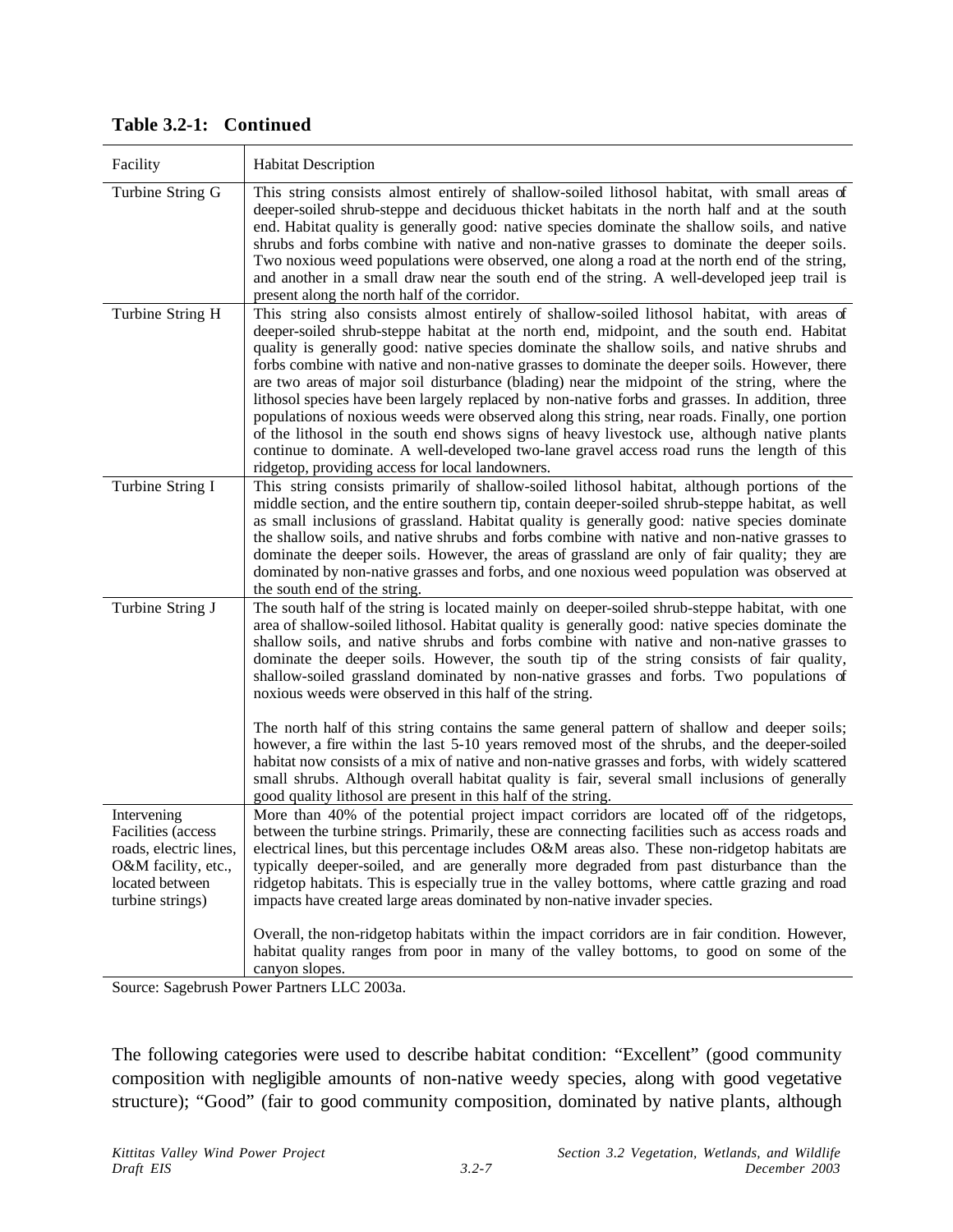with significant inclusions of non-native species in certain areas, and fair to good vegetative structure); "Fair" (fair community composition, with non-native species dominance or codominance in some or all layers, and fair vegetative structure); and "Poor" (poor community composition, dominated by non-native, weedy invaders in some or all layers, and poor vegetative structure) (Sagebrush Power Partners LLC 2003c).

Habitat quality within the project area ranges from poor in many of the valley bottoms, to good along some of the ridgetops and flats. Generally, the ridgetop habitats are in fair to good condition. More specifically, the ridgetop lithosols are typically in good condition, containing a relatively intact vegetative structure and few non-native species. The deeper-soiled ridgetop habitats are generally in fair condition, with certain areas dominated or co-dominated by nonnative species in the grass layer.

The Applicant proposes to purchase and protect an approximately 550-acre area as a habitat mitigation site. The site is located between proposed turbine strings B and C (Sections 22 and 27, Township 19 North, Range 17 East, WM) and is adjacent to land owned by the Washington DNR. The mitigation parcel consists of two north-south trending ridges, with an unnamed creek and associated canyon running between them. Within the parcel, five different cover types have been mapped: moderately dense shrub-steppe (278 acres), sparse shrub-steppe (74 acres), grassland (189 acres), riparian tree (8 acres), and deciduous scrub thicket (2.8 acres). There are also several small inclusions of lithosol habitat on the eastern ridge. These are in good condition, dominated by native bunchgrasses (primarily Sandberg's bluegrass), as well as native forbs and low shrubs. Although high concentrations of noxious weeds were not found within the parcel, scattered patches and individuals (primarily diffuse knapweed [*Centaurea diffusa*]) are present throughout. Overall, the habitat quality in this parcel is in fair to good condition.

# **Wetlands**

Wetlands within the KVWPP project area are rare and consist primarily of ephemeral areas within the riparian zone of ravines. Within or near the project site two potential wetlands were identified using the methods provided in the *U.S. Army Corps of Engineers Wetland Delineation Manual* (Environmental Laboratory 1987) and the *Washington State Wetland Identification and Delineation Manual* (WIDM) (Ecology 1997).

Wetlands within or near the project site were delineated in April 2003. Using these methods, vegetation, soil, and hydrologic parameters were examined for wetland characteristics.

A technical memorandum identifying potential stream channels within the project site was prepared as part of the project analysis (Sagebrush Power Partners LLC 2003c). This memorandum included wetlands in its analysis. The final determination of jurisdictional status is at the discretion of the regulatory agencies. For consistency, the numbering system used in the technical memorandum is also used in this discussion. Potential wetlands locations (as well as stream crossings, discussed below under "Fisheries") are shown on Figure 3.2-2.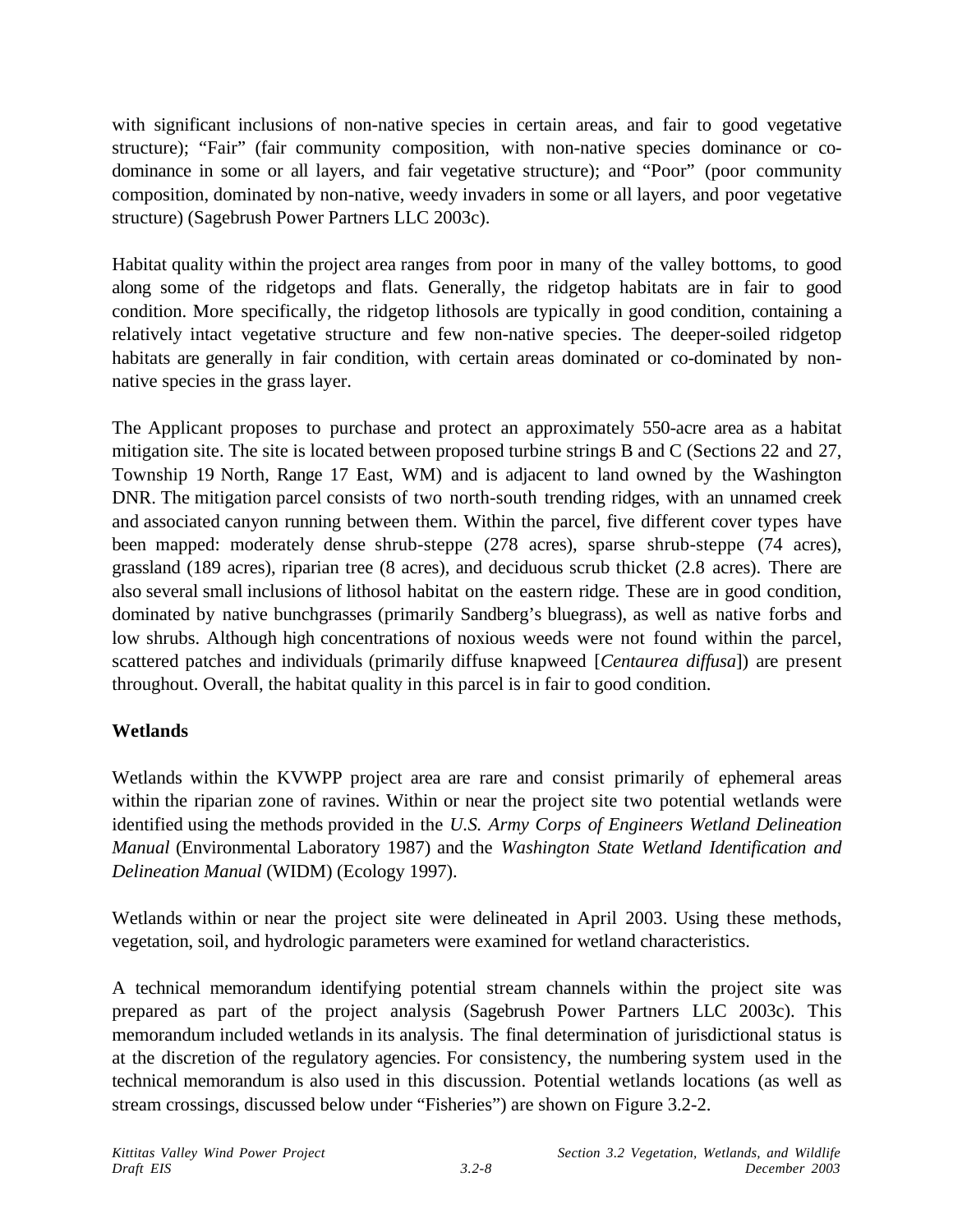Potential wetland area A-1 is a nearly flat drainage basin located downslope of a man-made pond. An earthen berm had evidence of water seeping through a low swale and across Hayward Road to the southeast. A dirt road already crosses the area near the proposed access road. There was little water flow, but there were wet holes up to 3 feet wide and 6 inches deep in places. The weather ten days prior to the survey was seasonally cool and damp. The ground was damp in the lowest areas of the ravine and there was some wetland vegetation. Some characteristics of wetland hydrology and vegetation were present. Although this site marginally meets the definition of wetland, and might be determined by the agencies to be non-jurisdictional, for the purposes of evaluating all potential wetland areas, this area is now assumed to be jurisdictional waters.

Wetland S-1 is near the location of the proposed PSE substation and in the vicinity of an NWImapped wetland. The wetland is a large stock pond with earthen impoundments. A culvert takes high water from Dry Creek to flood the pond. Stock use, and perhaps rapid seasonal drainage, restrict vegetation at the pond.

# **Wildlife and Habitat**

The project area consists primarily of long north-south trending ridges. Between the ridges are ephemeral and perennial creeks that flow into the Yakima River, which is located south of the project area. Slopes within the project area are generally less than 20 degrees but can reach 40 degrees or more in some of the valley bottoms. Elevations in the project area ranges from about 2,200 feet along US 97, to about 3,150 feet at the top of String G (Figure 2-1). Most of the project site would be located on areas of exposed ridgetops.

Vegetation communities associated with the project area are described in the Vegetation section above and are shown on the project habitat map (Figure 3.2-1). Table 3.2-1 describes the cover types and habitat conditions found within the project area. Vegetation communities are described in this section in the context of wildlife habitat.

Habitats within the proposed project area include a variety of vegetation communities, including: grassland, shrub-steppe, sagebrush, coniferous forest, deciduous tree and shrub, riparian, and developed areas. Lithosol habitat within the project area is included as a sub-category of the grassland, sagebrush, and shrub-steppe vegetation communities. As described in Table 3.2-1 and shown on the project habitat map (Figure 3.2-1), some of these vegetation communities have been characterized in even further detail. For example, conifer forests are identified as two vegetation cover types, dense and sparse. Shrub-steppe habitat is defined as three cover types, sparse, moderate, and dense. Overall, grassland, shrub-steppe, and sagebrush vegetation communities comprise a significant majority of habitat types within the project area and within the project site. Coniferous forest within the project area includes a relatively small area to the northwest where the perimeter of a ponderosa pine forest is located (Figure 3.2-1).

Habitat types within the proposed project area are not regionally unique (Daubenmire 1970; Franklin and Dyrness 1988; Cassidy et al. 1997; Johnson and O'Neil 2001). Coniferous forest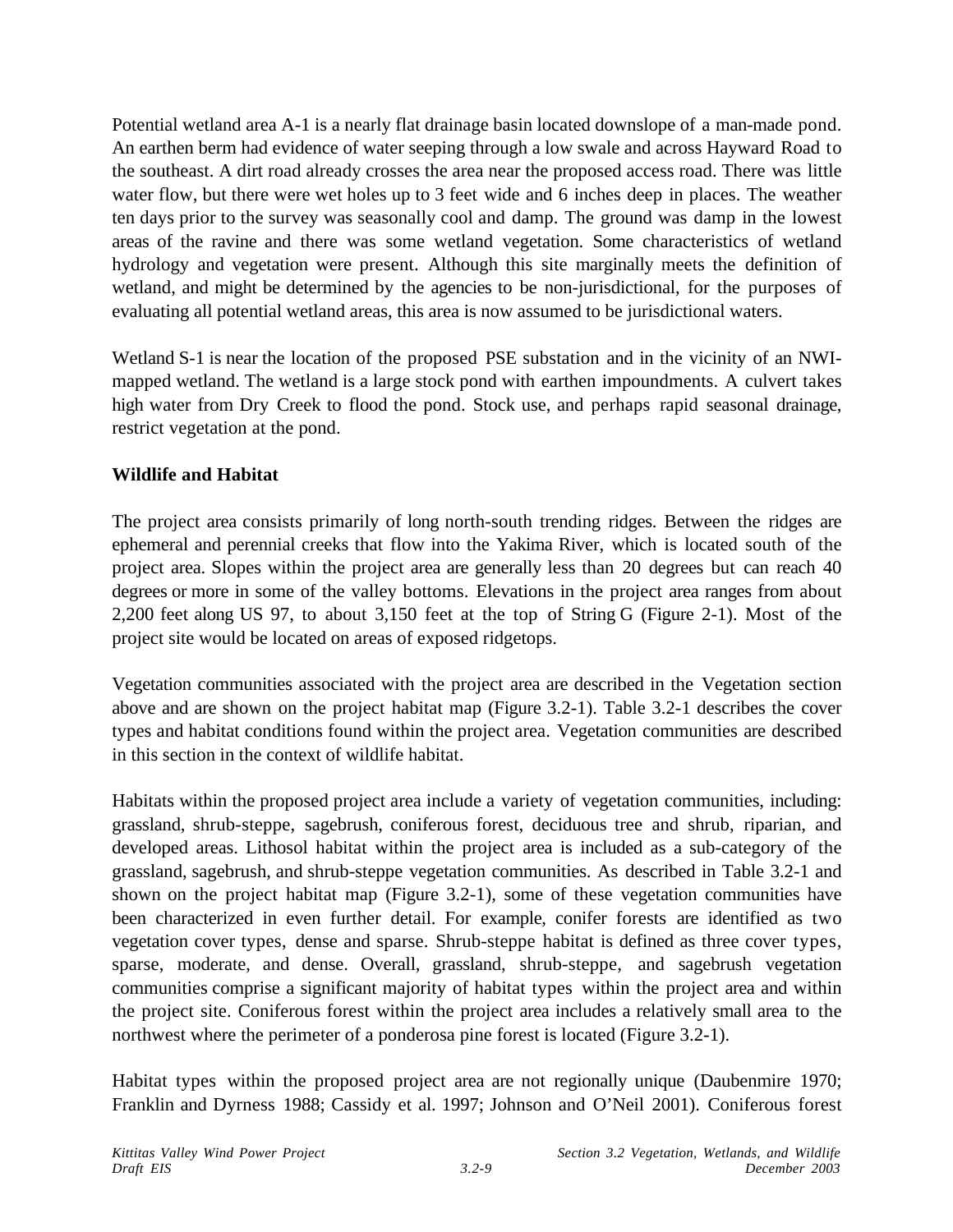within and near the project area does not include stands of old-growth forest habitat. East of the Cascade mountain range, shrub-steppe communities extend from the northern border of Washington to the southern border of Oregon (Johnson and O'Neil 2001). Within about 50 miles east and south of the proposed project area there are several large areas of protected grassland, shrub-steppe, and sagebrush vegetation communities (the Colockum, Quilomene, and L.T. Murray wildlife areas and the Yakima Training Center) (WDFW 2003g).

WDFW maintains a database of species and habitats identified as priorities for management and preservation. A priority habitat is defined as a habitat type with unique or significant value to many species (WDFW 1996a). Priority habitat within the WDFW south-central region, which includes Kittitas County, includes stream, riparian, freshwater wetlands, and shrub-steppe habitats. These areas may or may not be regulated depending on the presence or absence of certain wildlife or plant species (e.g., threatened or endangered) or the significance of these areas in providing habitat requirements. Stream, riparian, freshwater wetlands, and shrub-steppe habitats occur within the project area. WDFW has only developed management recommendations for riparian habitats (WDFW 2003h).

Much of the shrub-steppe and grassland habitat in Eastern Washington has been converted to agricultural and grazing uses. According to WDFW (1996b), 323,946 acres of shrub-steppe habitat exist in Kittitas County compared to the historical total of 581,164 acres. Fragmentation of shrub-steppe habitat has likely lowered the suitability of Washington's shrub-steppe habitat for many native species (WDFW 1996b). Generally, as described below, wildlife species documented within the project area are relatively common and widespread in similar habitats in Washington (Ingles 1965; Nussbaum et al. 1982; Leonard et al. 1993; Brown et al. 1995; and Washington Ornithological Society 2003).

Riparian habitat associated with streams and seeps in the project area occur in low topographic areas between ridges. Riparian habitat in the project area is typically degraded from heavy cattle use. Much of the riparian vegetation has been removed and nonnative invasive species are growing in many of these disturbed areas. Stream channels in the project area, as described below in the Fisheries section, have intermittent flow during the year. Riparian systems associated with streams with year-round flows are generally considered to provide higher quality habitat for wildlife species that rely on aquatic habitat for breeding and foraging.

Developed areas within the project area include numerous unpaved roads and trails that range from all-weather gravel roads to bare-ground trails. Communication antenna clusters and transmission line corridors are located at several points within the project area. US 97 parallels the proposed turbine strings in the eastern portion of the project area and SR 10 runs along the Yakima River, south of the project area.

Following is a general description of wildlife species observed during field surveys. A comprehensive list of avian species observed during field surveys is provided in Appendix A, Table A-1.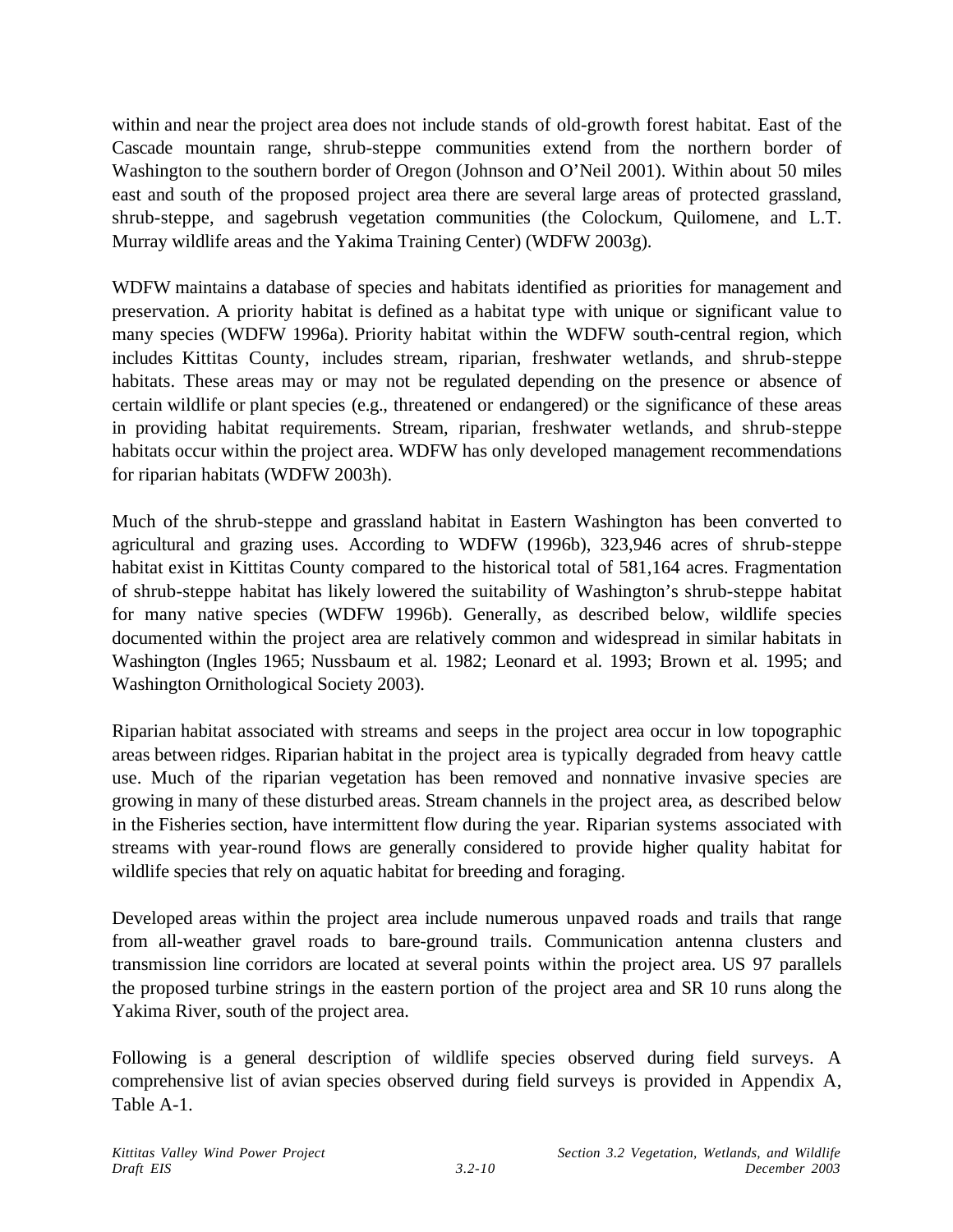Figure 3.2-2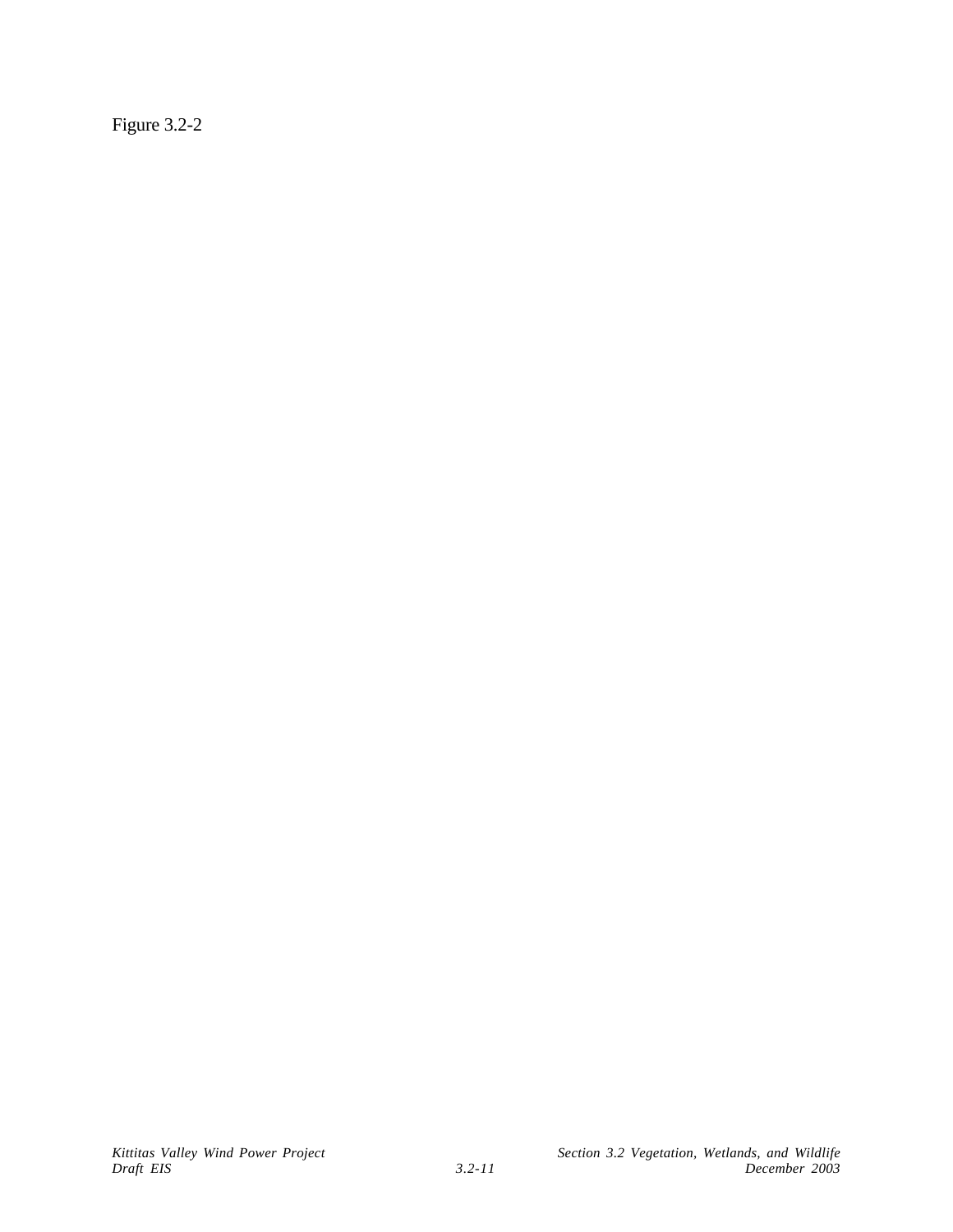A variety of native birds, mammals, and reptiles are expected to inhabit habitats in the project area and surrounding vicinity. Amphibians and other bird, mammal, and reptile species that rely on aquatic habitat for breeding and foraging are less likely to occupy the project area due to the lack of wetland habitat and relatively low quality riparian habitat. Wildlife diversity is generally related to the structure and plant species composition within vegetative communities. Wetlands and forested areas with well-developed vegetation layers are likely to support the greatest number of species and populations of wildlife (Brown 1985; Johnson and O'Neil 2001). Evenaged forest stands generally provide less diversity than mature mixed-aged forested areas.

As described above in the vegetation section, shrub-steppe, grassland, and sagebrush habitats in the project area are generally considered "fair" to "good" based on the plant community composition, the amount of non-native species, and overall vegetative structure. Grassland, shrub-steppe, and sagebrush habitats within the project area do not provide conditions typically associated with high-quality habitat for wildlife because of degraded conditions associated with current and historical grazing practices and the presence of non-native invasive species.

Compared to forested habitat, the low vertical structure diversity in grassland, shrub-steppe, and sagebrush habitats provides fewer habitat layers for wildlife, resulting in lower species diversity. Habitats with a shrub component generally have more diverse wildlife communities than grassdominated habitats due to increased potential nesting and foraging areas. For example, there are 49 wildlife species closely associated with quality shrub-steppe habitat whereas there are only 34 species associated with quality grassland habitat. Habitats dominated by native plants have more species diversity than habitats dominated by non-native invasive plant species (Johnson and O'Neil 2001).

Shrub-steppe communities are characterized by a relatively small number of breeding bird species. Many species observed in shrub-steppe habitat breed in other habitats and are identified as they forage or migrate through the shrub-steppe habitat (Johnson and O'Neil 2001).

Mammal species diversity in shrub-steppe habitats is lower than in more structurally complex habitats such as forested areas. For example, 40 small mammal species are closely associated with forested habitats of Washington and Oregon, whereas 20 small mammal species are closely associated with shrub-steppe habitat (Johnson and O'Neil 2001).

Of the 32 amphibian species documented in Washington and Oregon, 10 are closely associated with shrub-steppe habitat. Compared to bird, mammal, and amphibian species, reptile diversity in shrub-steppe habitats is relatively high. Twenty-one of 28 reptile species in Washington and Oregon are closely associated with shrub-steppe habitats.

# Birds

A total of 97 avian species were identified during the surveys and other site visits (Sagebrush Power Partners LLC 2003a, Section 3.4 and Exhibit 11). Passerines were the most abundant avian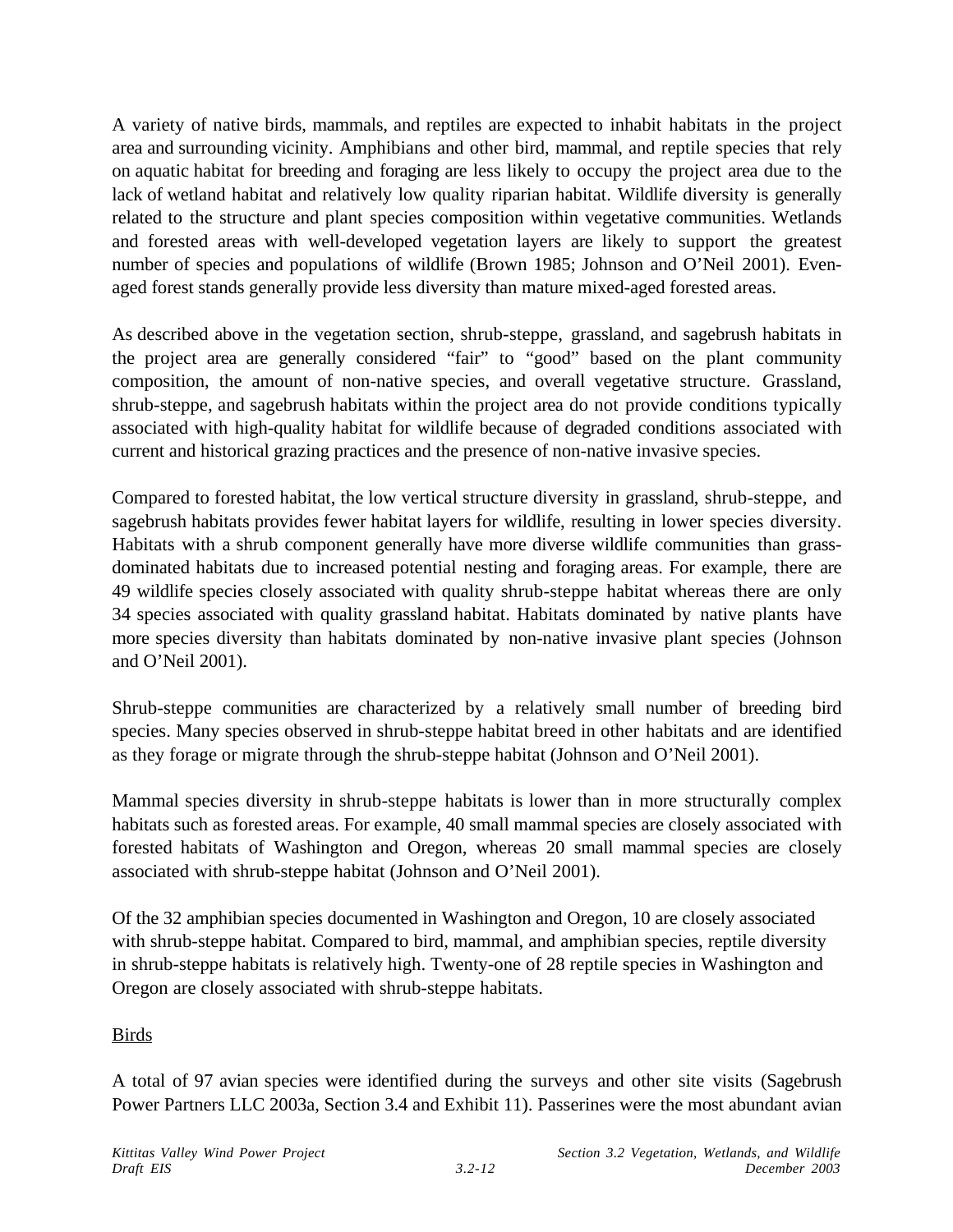group observed. Passerines species documented during surveys include aerial feeders such as swifts and swallows and gleaners including warblers, vireos, chickadees, kinglets, and sparrows. Passerine species use diverse habitats and occupy a variety of foraging and nesting niches. Passerine species typically nest and forage in wetlands, forest stands, riparian habitats, and within snags or duff created by decaying logs. Species of sparrows, finches, and grosbeaks observed during the surveys typically are associated with forest-edge habitat. Cumulatively, four passerines, American pipit (*Anthus rubescens*), American robin (*Turdus migratorius*), horned lark (*Eremophila alpestris*), and western meadowlark (*Sturnella neglecta*), composed 47% of the observations. No other species individually accounted for more than 5% of the observations.

Several species of woodpeckers, including northern flicker (*Colaptes auratus*), Lewis' woodpecker (*Melanerpes lewis*), and downy woodpecker (*Picoides pubescens*) were observed. These species rely on conifer forest stands with snags in varying stages of decay that provide habitat for nesting, foraging, and food caching.

The next most abundant avian group varied by season, with corvids (crows, ravens, and jays) higher in spring and fall, and raptors more prevalent in summer. Raptor species observed during the surveys include American kestrel (*Falco sparverius*); bald eagle (*Haliaeetus leucocephalus*); golden eagle (*Aquila chrysaetos*); turkey vulture (*Cathartes aura*); northern goshawk (*Accipiter gentilis*) red-tailed (*Buteo jamaicensis*), rough-legged (*Buteo lagopus*), sharp-shinned (*Accipter striatus*), and Cooper's hawks (*Accipiter cooperii*); and great horned owl (*Bubo virginianus*). These species inhabit dense coniferous and deciduous forests, foraging in open areas associated with wetlands, meadows, grasslands, riparian, and open water habitats. Most of the raptor species forage on small mammals. The most common raptor species observed were red-tailed hawks and American kestrels. Approximate bald eagle perches and raptor nest locations are shown on Figures 3.2-3 and 3.2-4, respectively.

Observed upland game birds include blue grouse (*Dendragapus obscurus*), ruffed grouse (*Bonasa umbellus*), California quail (*Callipepla californica*), and gray partridge (*Perdix perdix*).

Bird species unique to shrub-steppe habitats, such as sage thrasher (*Oreoscoptes montanus*) and sage grouse (*Centrocercus urophasianus*), were once common but are now in decline (Ritter and Paige 2000; Christensen 2000; Washington Department of Wildlife 1993). Sage thrasher was observed during project surveys. Sage grouse was not observed (Sagebrush Power Partners LLC 2003a, Section 3.4 and Exhibit 11).

Avian species observed during the surveys are known to occupy and/or breed in similar habitats in Washington and are generally common and widespread in Kittitas County and Eastern Washington (Washington Ornithological Society 2003).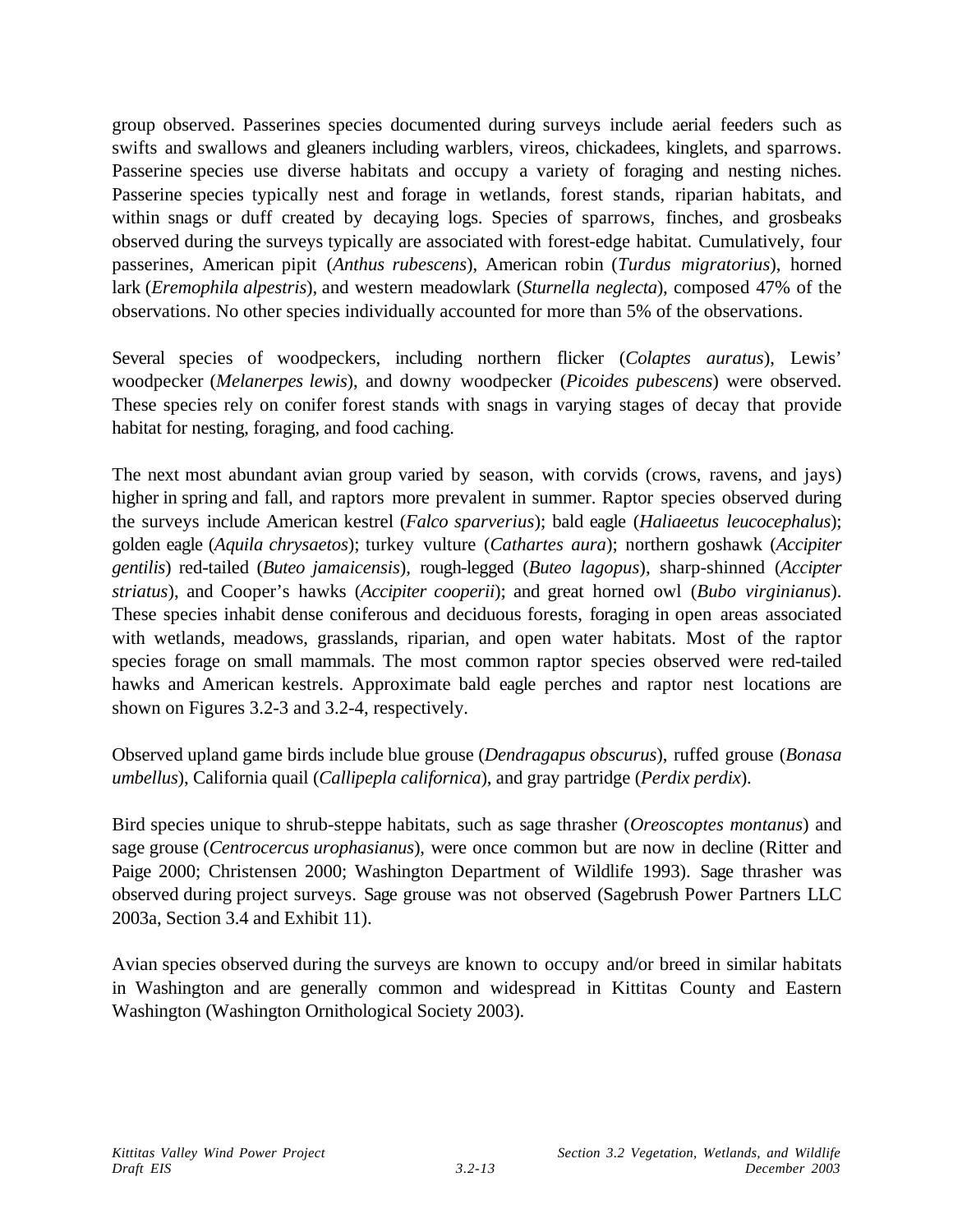Figure 3.2-3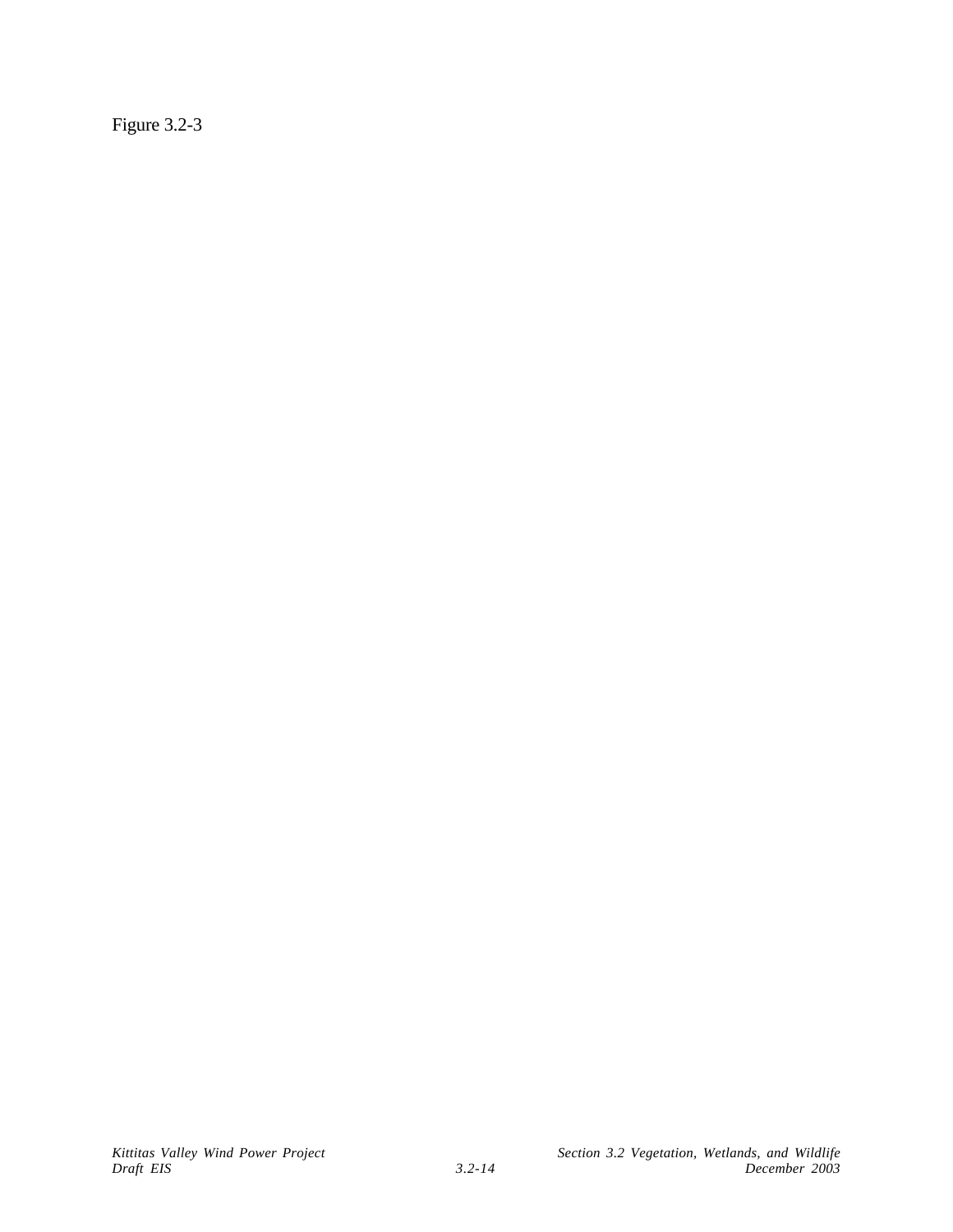Figure 3.2-4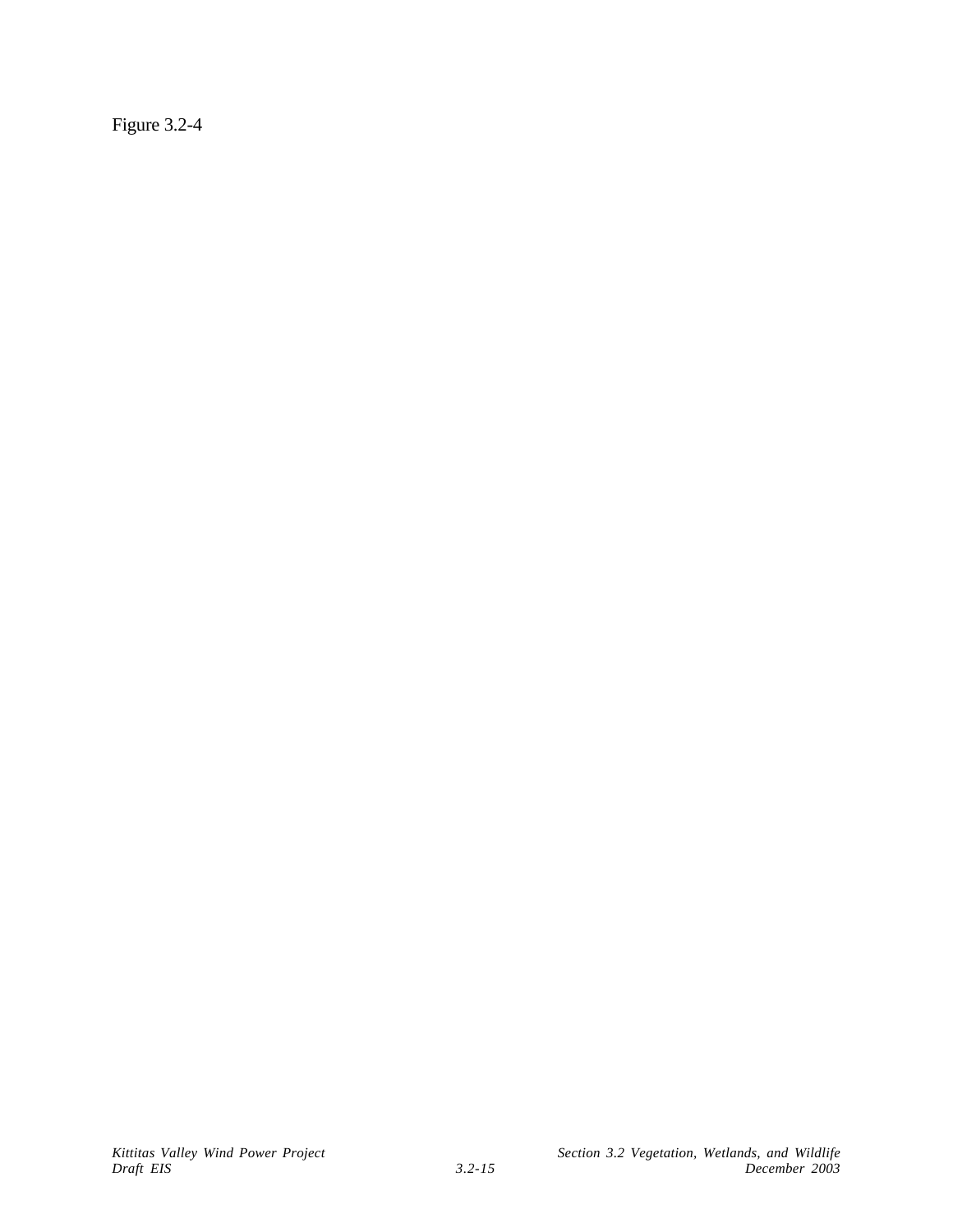## Amphibians and Reptiles

Reptiles observed during the field studies included rubber boa (*Charina bottae*), Great Basin gopher snake (*Pituophis catenifer deserticola*), Northern Pacific rattlesnake (*Crotalus viridis oreganus*), and short-horned lizard (*Phrynosoma douglassii*). An amphibian chorus heard during spring surveys was identified as likely to be one of the true frog species (e.g., Cascade frog, *Rana cascadae*). Reptile and amphibian species observed during the surveys are known to occupy and/or breed in similar habitats in Washington and are generally common and widespread in Kittitas County and Eastern Washington (Nussbaum et al. 1982; Leonard et al. 1993; Brown et al. 1995).

# Mammals

Field surveys confirmed the presence of mule deer (*Odocoileus hemionus*), elk (*Cervis elaphus*), and American pika (*Ochotona princeps*). Mule deer were frequently observed throughout the project area. Large groups and individuals of elk were observed near the northern points of the project area. American pika was heard regularly on the talus slopes in the western portion of the project area.

Based on the WDFW Priority Habitat and Species database, the project area is located adjacent to elk winter range, more than 3 miles southeast of elk calving areas, and more than 2 miles from the Quilomene elk migration corridor (Sagebrush Power Partners LLC 2003a, Exhibit 11). The project area is located within mule deer winter range. The boundaries of these features are shown on Figure 3.2-5.

Cover is an important component of elk wintering and calving habitat. Elk are grazers and concentrate browsing activity on shrubs and small-stature trees when grasses are not available. Elk rely on river bottom, floodplain, riparian, and forested upland habitats for wintering, calving, and migration (WDFW 2003c).

Elk and mule deer in the project area primarily occupy the grassland, shrub-steppe, and riparian corridor habitats. Fragmentation associated with existing human activity within the project area has likely reduced the quality of potential winter range. US 97, which accommodates an average of 2,200 vehicles a day, runs through the project area. Bettas and Hayward roads each serve approximately 20 vehicles per day.

The potential for bats to occur is based on key habitat elements such as food sources, water, and roost sites. Potential roost structures such as trees occur along drainages and riparian areas within the project area. Water resources associated with drainages in the project area may be used as foraging and watering areas, although flows in these drainages are intermittent. Little is known about bat species distribution, but several species of bats could occur in the project area according to the Washington Gap Analysis (WDFW n.d.).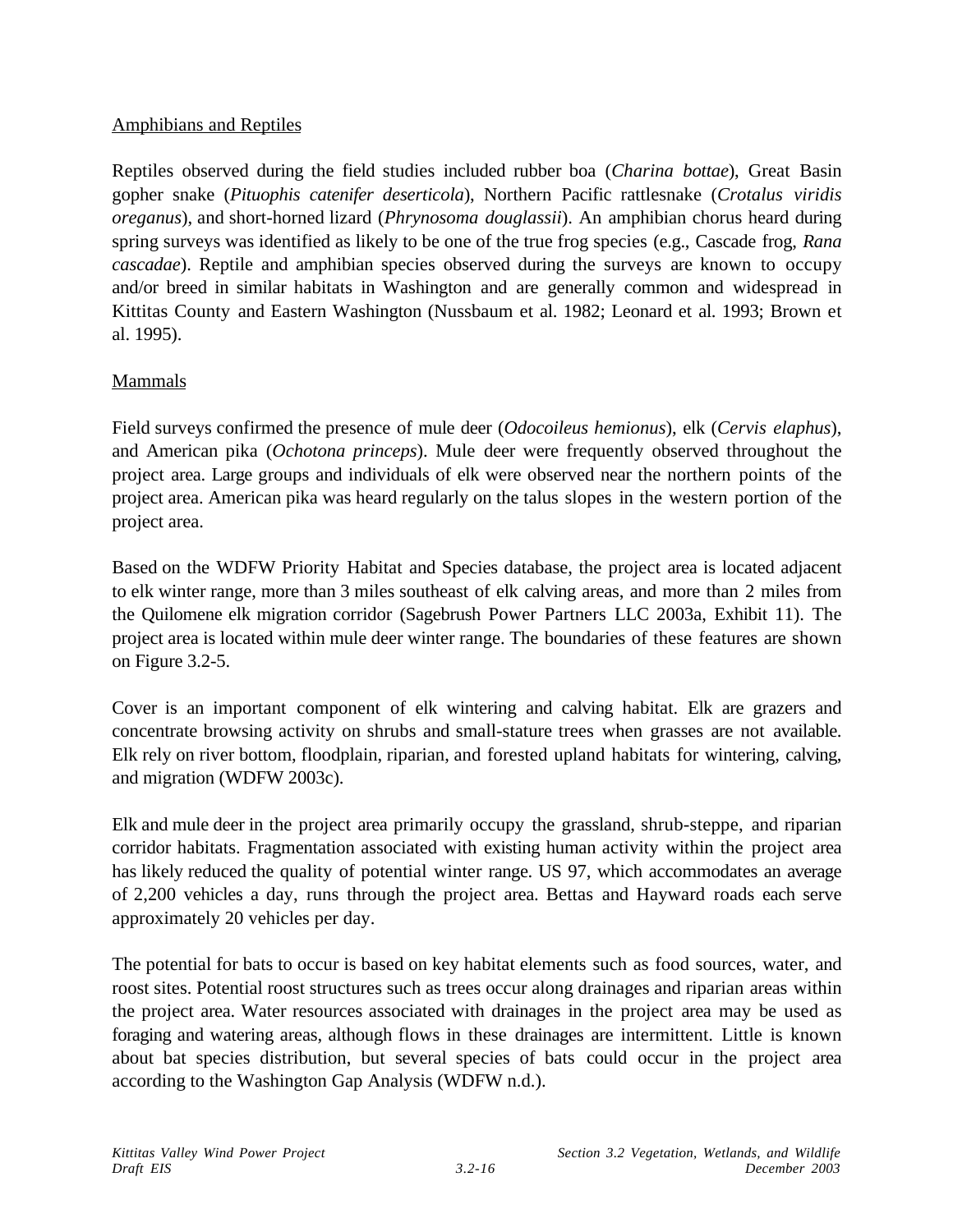Figure 3.2-5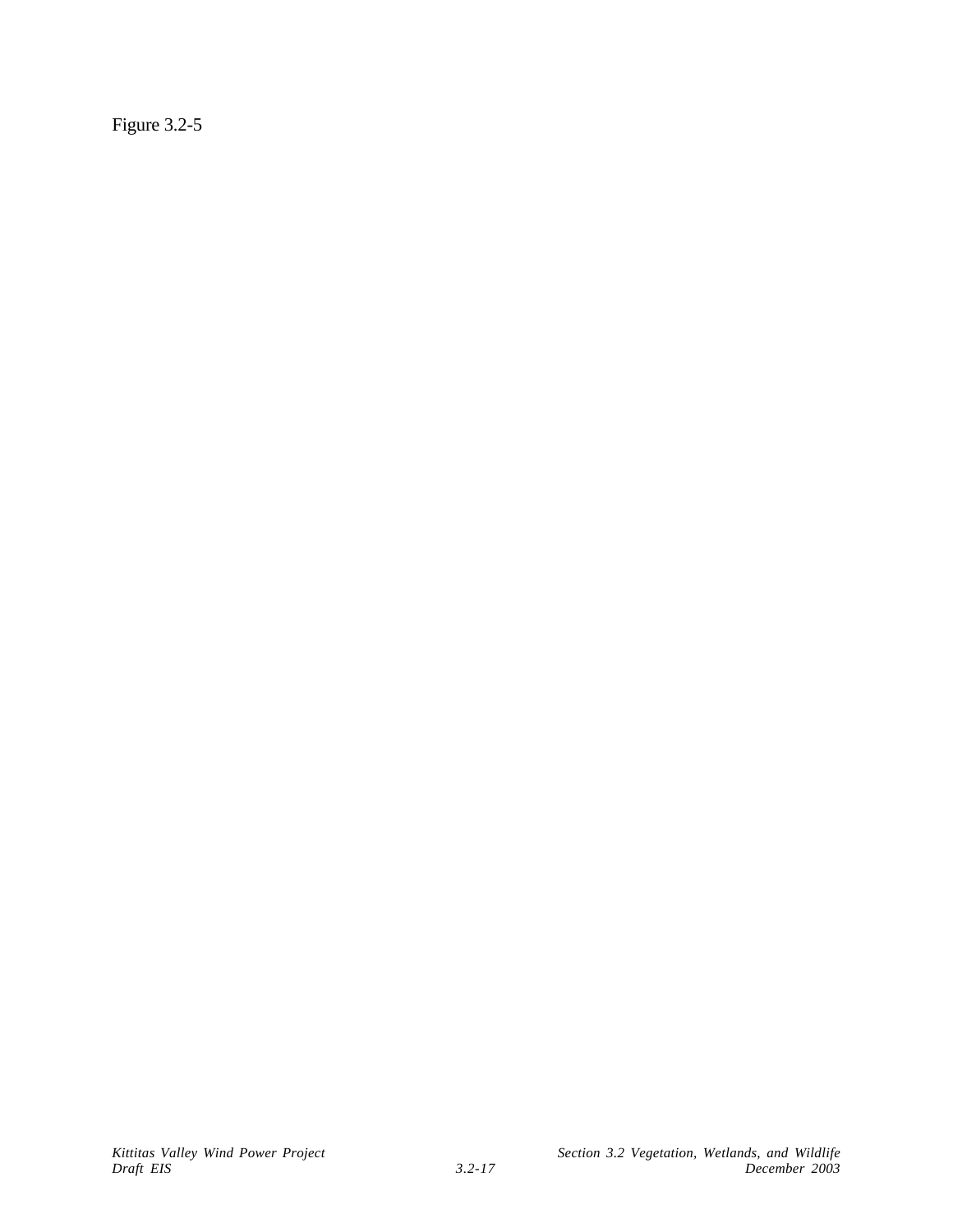Other mammals that likely exist within the project area include badger (*Taxidea taxus*), coyote (*Canis latrans*), pocket gopher (*Thomomys mazama*), bobcat (*Lynx rufus*), and other small mammals such as rabbits, voles and mice. Mammal species identified above are known to occupy and/or breed in similar habitats in Washington and are generally common and widespread in Kittitas County and Eastern Washington (Ingles 1965). Mammal species unique to shrub-steppe habitats, such as pygmy rabbit, which were once common, are now in decline (Ritter and Paige 2000; Christensen 2000; Washington Department of Wildlife 1993).

# Wildlife Migration

The proposed project area does not currently support large congregations of mule deer or elk but is within an area considered winter range for these species (WDFW 2002). The project area is located within portions of the Lauderdale, Ellensburg, and SR 10 Mule Deer Wintering Areas and the Lookout Mountain Elk Winter Area. During the winter months, an influx of mule deer and elk move from the surrounding mountains to the west and north into these winter areas. Based on the information in the WDFW Priority Habitats and Species database, it is estimated that between 200 and 400 mule deer and 50 elk winter in these areas. No distinct migration routes have been identified within the project area. The Quilomene Elk Migration Corridor is located north and east of the project area (WDFW 2002). It is likely that wintering mule deer and elk move in from surrounding areas through undeveloped tracts of land.

Reptiles and amphibians are present in the project area and may be concentrated in areas of suitable habitat (e.g., wetlands). No migration corridors for reptiles or amphibians are known to be present in the project area. Many amphibians migrate short distances during spring or fall breeding periods to and from suitable wetlands and during fall dispersal of juveniles.

The project area is located within the Pacific Flyway, one of four principal north-south bird migration routes in North America. Bounded roughly by the Pacific Ocean and the Rocky Mountains, the Pacific Flyway extends from the Arctic regions of Alaska and Canada to Central and South America. Within the flyway, certain groups of birds may travel along narrower migration corridors, with more well-defined paths.

The project area location along the east flank of the Cascades places it within possible migration corridors of several bird species, and the Yakima River riparian corridor south of the project area may also be used by migrating songbirds. The river provides a distinct geographic visual cue to migrating birds and provides resting habitat for waterfowl. Riparian habitat along the river provides resting and foraging habitat for songbirds and raptors.

Passerine use of the project area documented during the project surveys was highest in the spring and fall compared to summer, suggesting some migrant use during the migration seasons. Overall, raptor use was relatively similar in the spring and summer periods, and slightly lower in the fall. Accipiter use, Cooper's hawk, northern goshawk, and sharp-shinned hawk, was highest in the spring, likely due to migrant hawks returning or passing through from wintering grounds.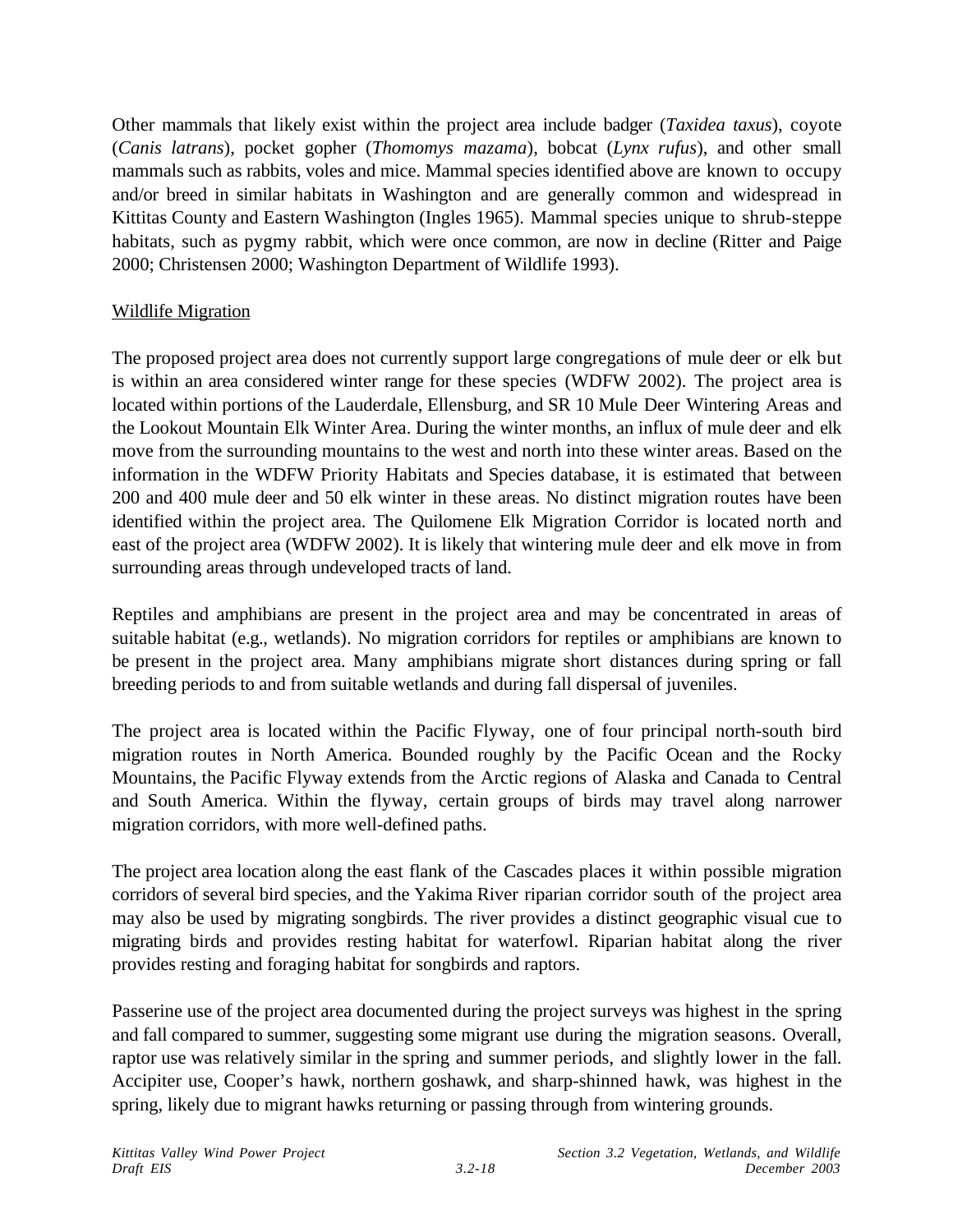Waterfowl occasionally were observed during the surveys within the project area (Table A-1, Appendix A). Waterfowl use is expected to be higher south of the project area near the Yakima River. Some waterfowl use can be expected associated with drainages within the project area and along Swauk Creek to the west of the project area (WDFW 2002).

Some species of bats may also migrate through the project area. At least two species of bats, hoary bat (*Lasiurus cinereus*) and silver-haired bat (*Lasonycteris noctivagans*), are known to migrate through Washington. Other species such as little brown bat (*Myotis lucifugus*) and big brown bat (*Eptesicus fuscus*) may make localized short-distance migrations to suitable hibernacula sites (e.g., caves, mines). Bats typically migrate at night, and are most frequently observed migrating during August and mid-September.

# **Fisheries**

Based on the literature review, there are no fish-bearing aquatic resources located within the project area. Potential fish habitat within the project area is limited to low topographic areas between ridges. The WDFW Priority Habitat and Species database does not identify any fishbearing streams within the project area. The nearest fish-bearing aquatic resources include the Yakima River, located more than 0.5 mile south of the project area, and Swauk Creek located more than 0.5 mile west of the project area. Within the project area, low topographic areas between ridges contain stream channels and seeps that flow into the Yakima River (Figure 3.2-1). These streams are small, narrow channels with intermittent flows that do not provide habitat for resident or anadromous fish.

A technical memorandum identifying potential stream channels within the project site was prepared as part of the project analysis (Sagebrush Power Partners LLC 2003c). The investigation was performed in April 2003. This report identified areas within the project site with characteristics that would possibly be classified as jurisdictional waters of the United States (well-defined banks, streambed, and evidence of hydrology). This report identified six areas with these characteristics that occur within or adjacent to elements of the proposed project. The final determination of jurisdictional status is at the discretion of the regulatory agencies.

Characteristics of potential stream channels are summarized in Table 3.2-2. Potential stream channel crossings were numbered in the technical memorandum based on the letter of the nearest turbine string. For consistency, the numbering system used in the technical memorandum is also used in this discussion. Potential stream channel crossing locations, as identified in the technical memorandum, are shown on Figure 3.2-2.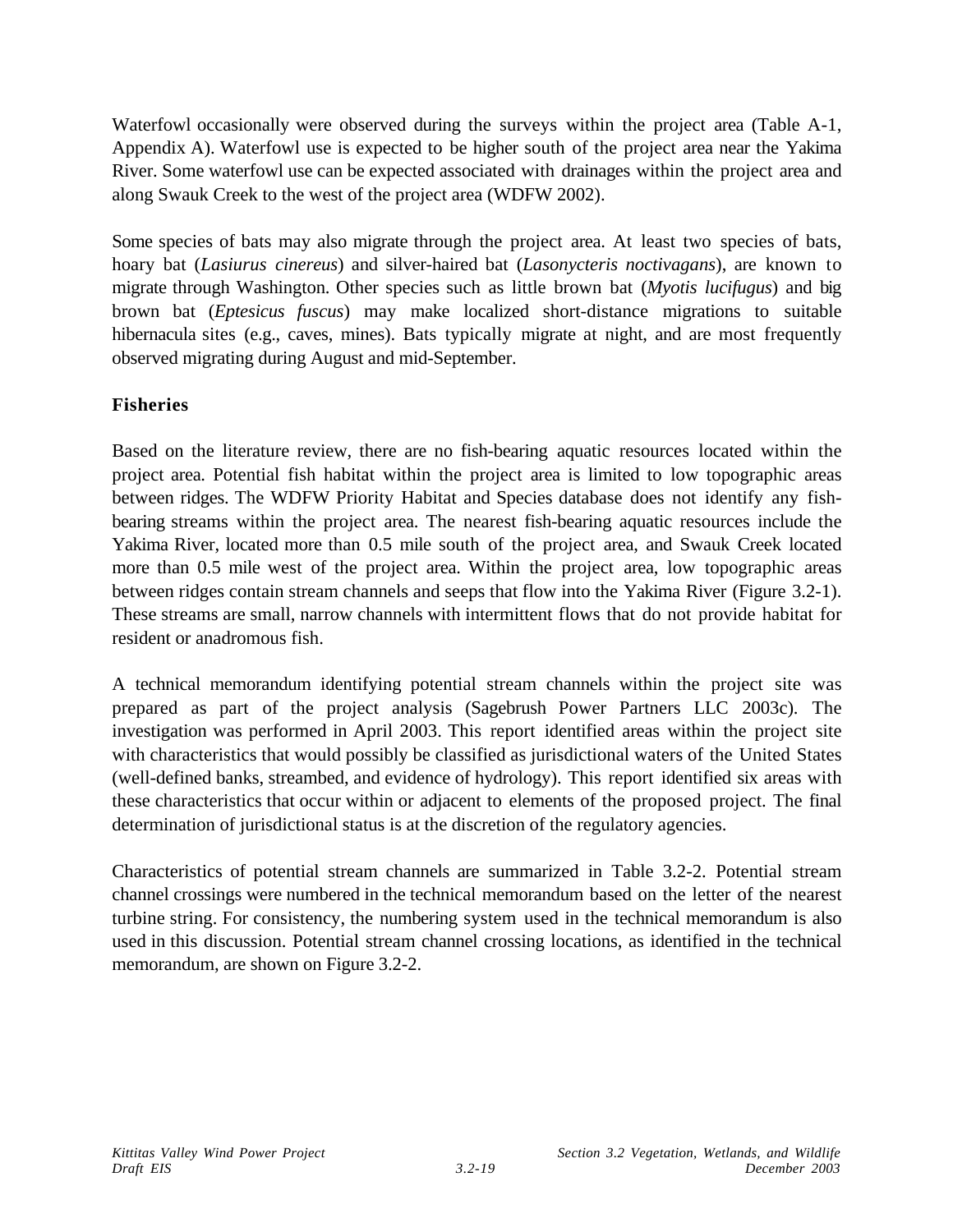| <b>Stream Channel</b> | Flow         | Characteristics                                                                                                                                                                            | Location                                                                                           |
|-----------------------|--------------|--------------------------------------------------------------------------------------------------------------------------------------------------------------------------------------------|----------------------------------------------------------------------------------------------------|
| Stream I-1            | Intermittent | 6 inches deep and 6 feet wide, evidence of<br>periodic flooding at higher levels was<br>observed, no flow during investigation,<br>substrate coarse gravels and cobbles                    | Located on an existing road in the<br>southern portion of the project area.                        |
| Stream G-1            | Intermittent | 1 inch deep and 12 inches wide, no flow<br>during investigation, a culvert that drains<br>the ravine below US 97 had a high-water<br>stain of 6 inches                                     | A ravine ascending northwest from<br>US 97 near a proposed access road<br>to the G turbine string. |
| Stream H-1            | Intermittent | 6 feet wide and 18 inches deep, flow in the<br>channel was 6 inches deep, well-defined<br>stream bed and stream banks                                                                      | Near a proposed access road in the<br>northern segment of the project<br>area.                     |
| Stream I-2            | Intermittent | 2 feet wide and 6 inches deep, flow in the<br>channel was 3 inches deep                                                                                                                    | In the valley to the east of Stream<br>$H-1$ .                                                     |
| Stream J-1            | Intermittent | 4 feet wide and 6 inches deep, flow in the<br>channel was 2 inches deep, degraded due to<br>livestock activity and the presence of a<br>variety of noxious weeds adjacent to the<br>stream | East of Stream I-2 in the northeast<br>portion of the project area.                                |
| Stream J-2            | Intermittent | 6 feet wide and 12 inches deep, no flow<br>during investigation                                                                                                                            | Approximately 0.5 mile<br>downslope of Stream J-1.                                                 |

**Table 3.2-2: Characteristics of Potential Stream Channel Crossings within the Project Area**

Source: Sagebrush Power Partners LLC 2003c.

Rivers and streams in Kittitas County are classified according to the Washington State stream typing system, as defined in Chapter 222-16-030 WAC. Ecology and the Washington DNR recognize the WAC stream typing system.

The following paragraph is taken from the WAC (222-16-030):

(5) "Type 5 Waters" means all segments of natural waters within the bankfull width of the defined channels that are not Type 1, 2, 3, or 4 Waters. These are seasonal, nonfish habitat streams in which surface flow is not present for at least some portion of the year and are not located downstream from any stream reach that is a Type 4 Water. Type 5 Waters must be physically connected by an above-ground channel system to Type 1, 2, 3, or 4 Waters.

Based on existing fish utilization and habitat characteristic information, streams within the project area would be classified as Type 5 Waters according to guidelines established in Chapter 222-16-030 of the WAC. The streams do not support fish populations, do not have surface flow during portions of the year, and are not located downstream of a Type 4 Water (WAC 222-16- 030). A Type 5 Water is the smallest stream classification according to the Washington State stream typing system. The Kittitas County Critical Areas Ordinance (Chapter 17A) does not have protective buffer requirements for Type 5 systems. Buffer requirements for Type 4 systems are 10 to 20 feet.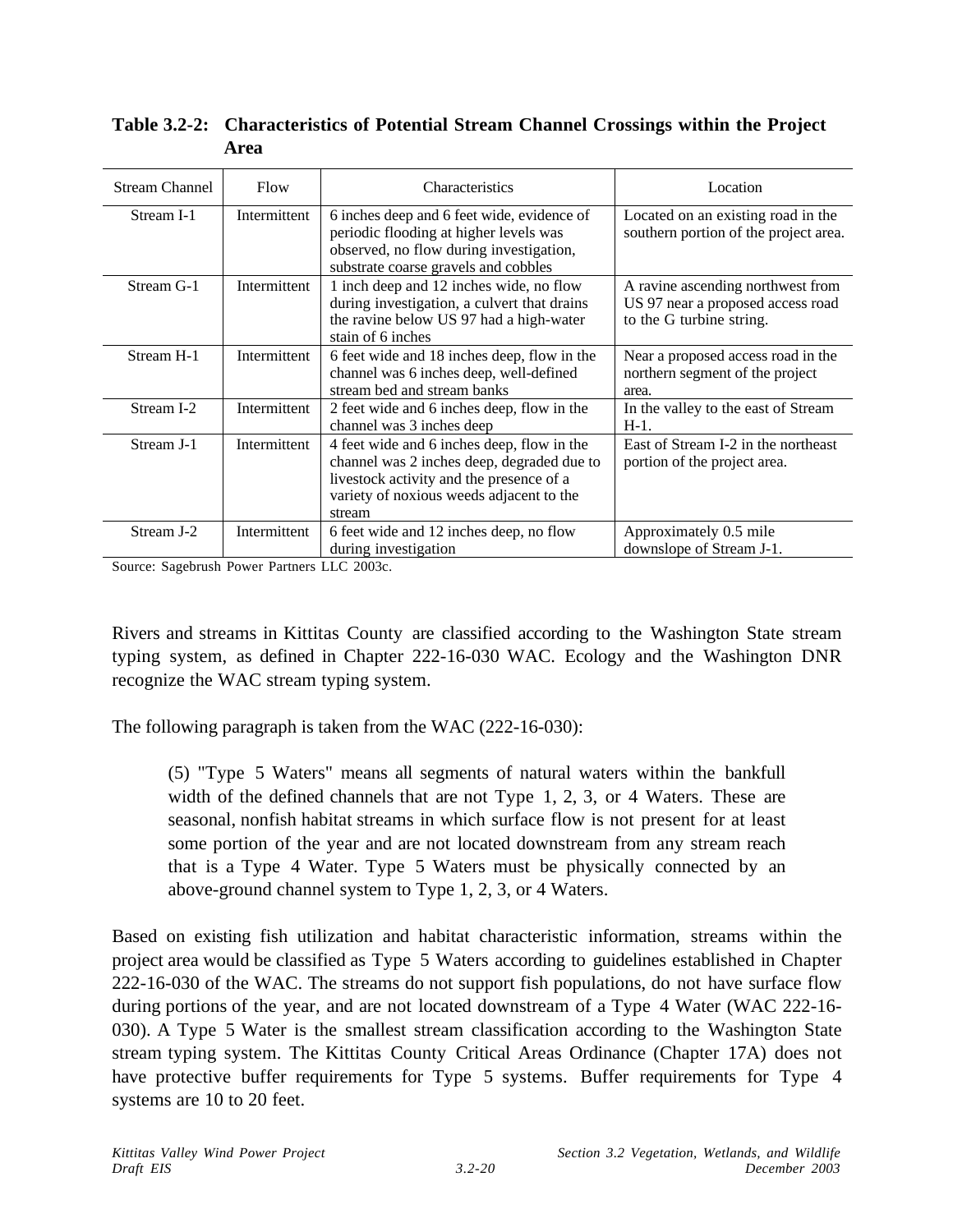## **Threatened and Endangered Species**

Section 7(c) of the ESA of 1973 requires an analysis of the effects of construction projects with a federal nexus (permits, funds, land) on any federally listed or proposed threatened or endangered species that may use the project site. Consultation with USFWS and NOAA Fisheries is necessary if any threatened or endangered species would be adversely affected by the project. Applicable regulations are found in 50 CFR 17. The ESA does not protect candidate species and species of concern, but if a species were to be elevated to the proposed, endangered, or threatened category once the project had begun, additional analysis would be required to determine the project's potential effects on that species.

A BA prepared for the project in 2002 was reviewed to provide information on threatened and endangered species documented as potentially occurring near the proposed project site (Sagebrush Power Partners LLC 2003a, Exhibit 12). Plant, wildlife, and fish species identified by USFWS, NOAA Fisheries, and/or WDFW as likely to occur in the project vicinity are discussed below.

## Plant Species

Two rare plant investigations were conducted in the project area in 2002 and in 2003. The survey corridors and findings of these two investigations are described below.

The first investigation was conducted in the spring-summer of 2002. This investigation began with a pre-field review of existing data to determine the rare plant species with potential for occurrence in the project area. Target species included all USFWS endangered, threatened, proposed, or candidate plant species, as well as all Washington State endangered, threatened, sensitive, and review plant species. The pre-field review identified 38 rare plant species that had the potential to occur in the project area, as shown in Table A-2 in Appendix A.

Three field surveys of the project area were performed (April, June, and July 2002) to determine the presence of target species. The survey corridors included all land within 50 meters of proposed project facilities (e.g., turbine strings, access roads, staging areas, etc.) as defined through July 2002. The 2002 rare plant field surveys did not locate any federal endangered, threatened, proposed, or candidate plant species.

Marginal potential habitat was found for one federally listed species, Ute ladies'-tresses (*Spiranthes diluvialis*), in several of the project area riparian zones. However, the project area is west of the species' known range, and the habitat at these sites was degraded due to past disturbance. Both these factors greatly reduced the potential for occurrence of Ute ladies'-tresses.

Marginal potential habitat was found for one federal candidate species, basalt daisy (*Erigeron piperianus*). Although basalt daisy is typically restricted to the extensive cliffs along the Yakima River and Selah Creek, all cliffs within the project area were searched intensively for the presence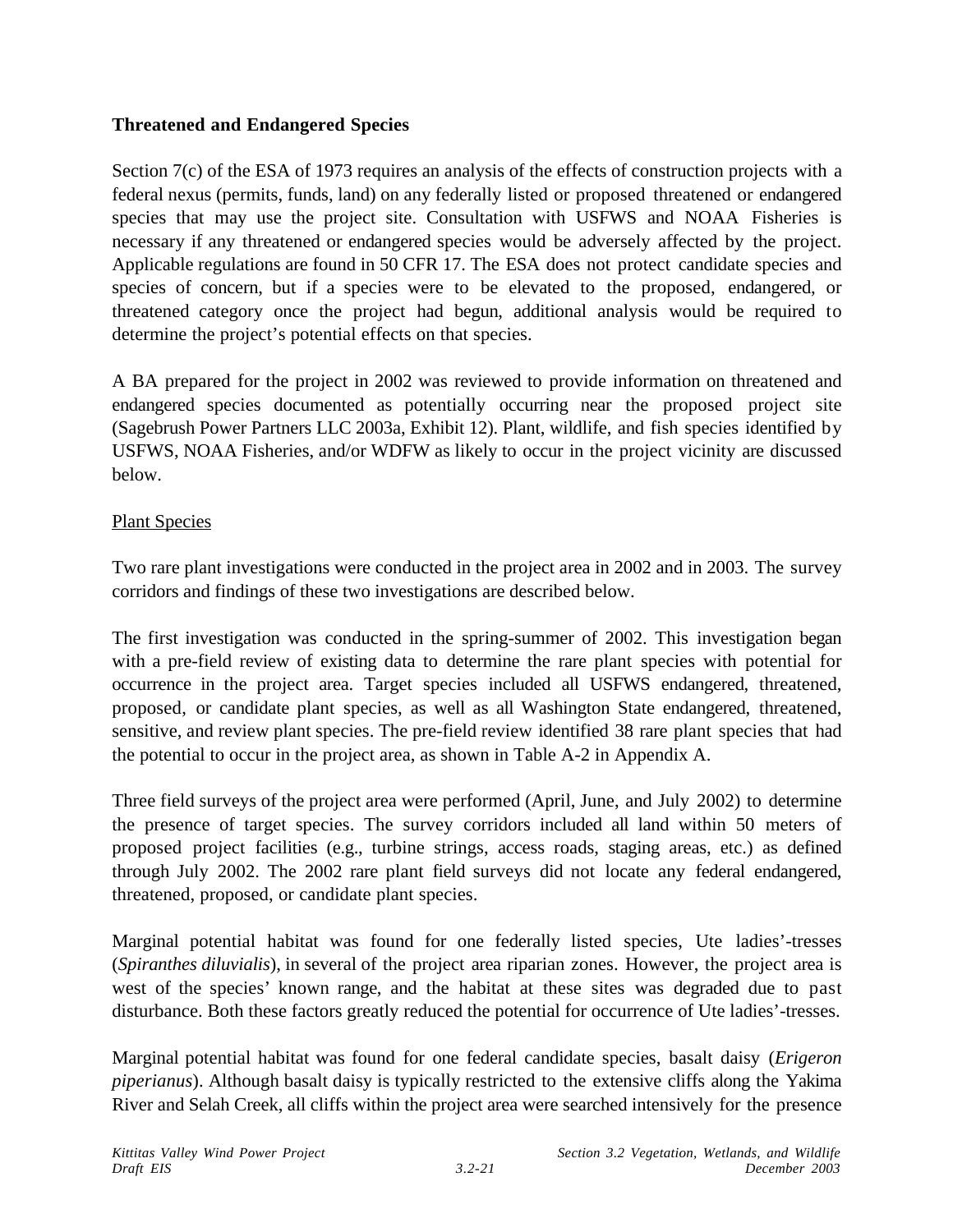of the species with negative results. Marginal potential habitat was also found within the study area for a number of federal species of concern. These include Columbia milkvetch (*Astragalus columbianus*), Hoover's desert-parsley (*Lomatium tuberosum*), least phacelia (*Phacelia minutissima*), Seely's silene (*Silene seelyi*), and Hoover's tauschia. In all cases, where potential habitat was found for these species, the area was searched carefully, with negative results.

Likewise, the field surveys did not locate any plants listed as endangered, threatened, or sensitive by Washington State. Potential habitat, however, was found for several of these species throughout the project area. These habitats were searched thoroughly for the presence of the target species, but none was found.

One species that was recently removed from the Washington State review list was found within, or immediately adjacent to, the project area. The species, white-margined knotweed (*Polygonum polygaloides* ssp. *kelloggii*), was found in the project area in vernally moist draws and swales. However, since the original 2002 rare plant survey was conducted, white-margined knotweed has been dropped from the Washington Natural Heritage Program (WNHP) list.

Subsequent changes to the project layout resulted in siting proposed facilities in areas that were not covered during the original 2002 rare plant surveys. To adequately evaluate project-related rare plant impacts, additional field surveys were conducted in May 2003. Overall, 331 acres of ground were surveyed in May 2003 along a 50-meter buffer corridor (Sagebrush Power Partners LLC 2003f).

The 2003 field surveys did not locate any USFWS endangered, threatened, proposed, or candidate plant species. Marginal potential habitat was found, however, for a number of Federal 'Species of Concern'. These include Columbia milkvetch, Hoover's desert-parsley, least phacelia, and Seely's silene. In all cases, where potential habitat was found for these species, the area was searched carefully, with negative results.

The field surveys did not locate any plants listed as endangered, threatened, sensitive, extirpated, or review by the WNHP. However, potential habitat was found for a number of these species throughout the project area. These habitats were also searched thoroughly for the presence of the target species, but none was found.

### Wildlife and Fish Species

Table 3.2-3 presents a list of 55 wildlife and fish species (26 bird, 14 mammal, 2 reptile, 6 amphibian, and 7 fish) with federal and/or state status identified by USFWS, NOAA Fisheries, and/or WDFW as potentially occurring near or within the project area. Of these 55 species, seven species are federally listed threatened or endangered species, and as such are currently protected under the ESA. Five species on Table 3.2-3 with state monitor status were not identified during the agency review as potentially occurring near or within the project area. However, these species are included in the table because they were documented during avian surveys. Table 3.2-4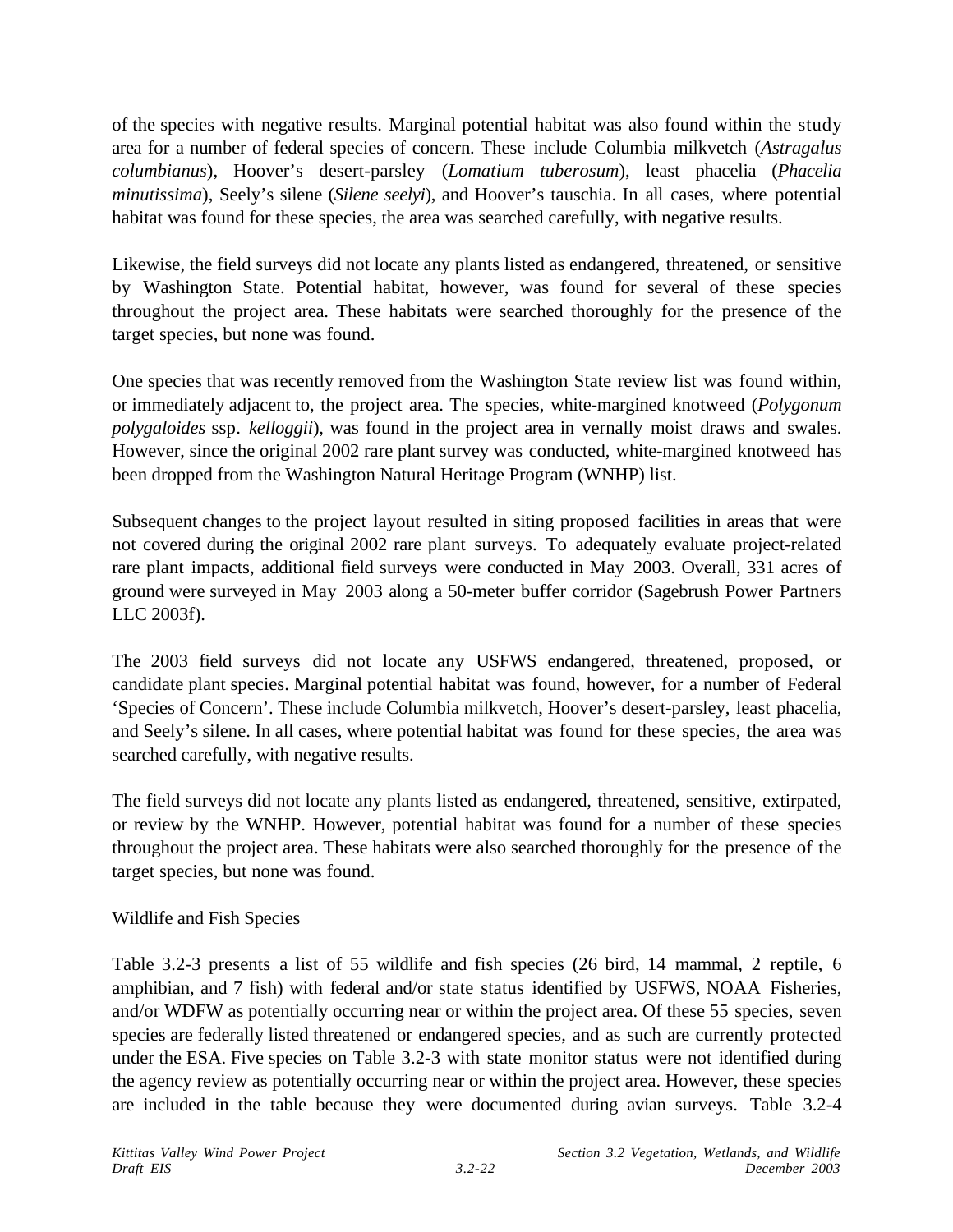identifies any documented use in the project area and/or surrounding area, and the potential for use of the project area of all wildlife and fish species with federal and/or state status.

Species are identified as likely, possibly, or unlikely to occur in or near the project area. All seven fish species are identified as not occurring in the project area due to the lack of potentially suitable fish habitat. Species are identified as unlikely to occur due to limited potential habitat or because the project area is located outside the periphery of the known species distributions. Species are identified as possibly occurring if potential habitat is available but individuals have not been documented in or near the project area. Species that have been documented in or near the project area are identified as likely to occur.

Twenty-two species (10 bird, 8 mammal, and 4 amphibian) are identified as unlikely to occur due to limited potential habitat or because the project area is located outside the periphery of the known species distributions. Thirteen species (3 bird, 6 mammal, 2 reptile, and 2 amphibian) are identified as possibly occurring because potential habitat is available but individuals have not been documented within the project area vicinity. Thirteen bird species documented in the project area vicinity during surveys are identified as likely to occur.

USFWS indicates that there are five federally listed species under USFWS jurisdiction that are likely to occur in the project vicinity: bald eagle (*Haliaeetus leucocephalus*), northern spotted owl (*Strix occidentalis caurina*), grizzly bear (*Ursus arctos*), gray wolf (*Canis lupus*), and bull trout (*Salvelinus confluentus*). Gray wolf is a federally listed endangered species. Bald eagle, northern spotted owl, grizzly bear, and bull trout, are federally listed threatened species (Table 3.2-3).

Federally listed threatened species under the jurisdiction of the NOAA Fisheries include chinook salmon (*Oncorhynchus tshawytscha*) and middle Columbia River steelhead (*Oncorhynchus mykiss*) (Table 3.2-3).

Based on an analysis and review of natural resource documents and information from natural resource agencies, one federally listed species, bald eagle, regularly occurs within the project area. No other federally listed species regularly forages, breeds, or occurs in or near the project area.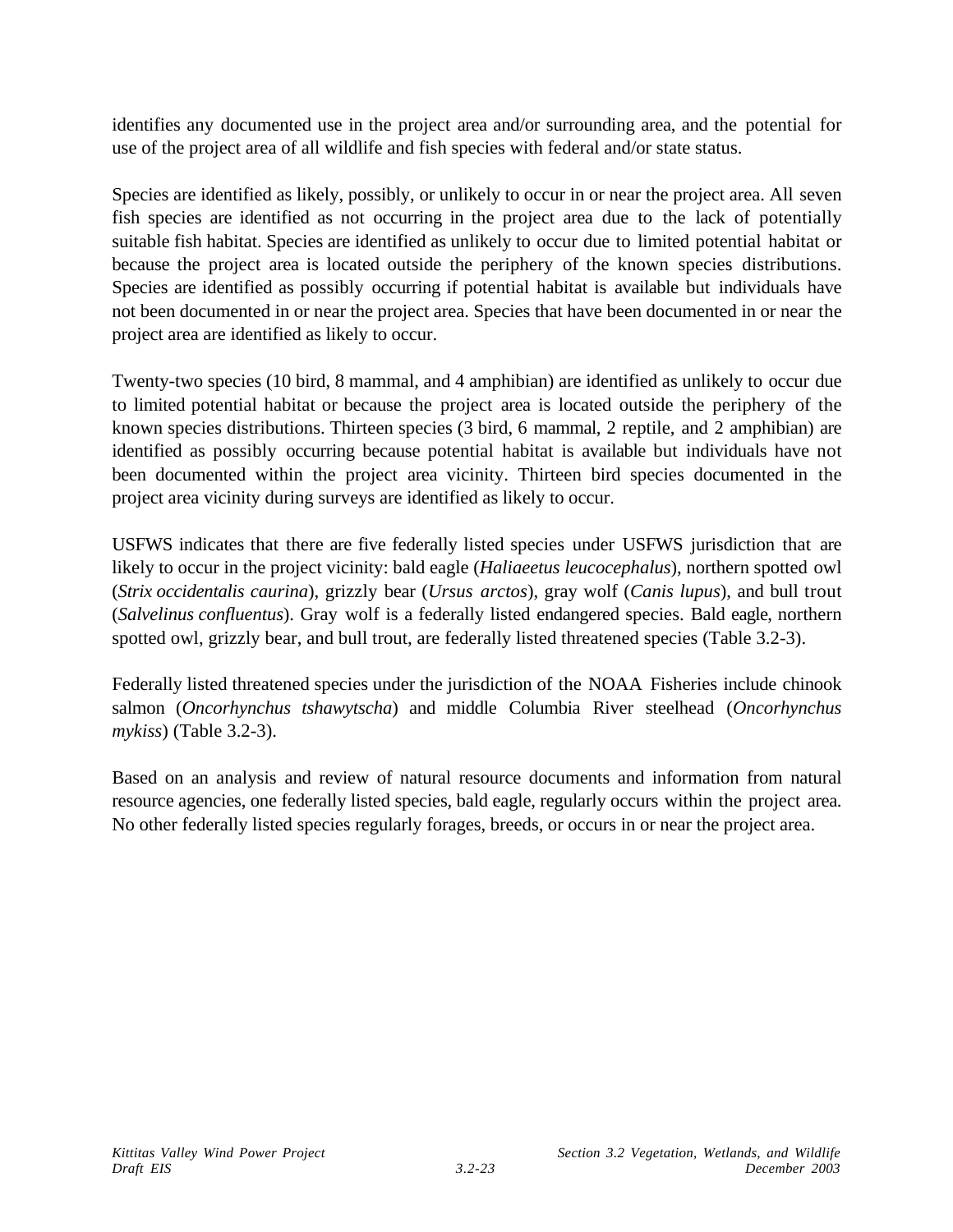| Common Name                     | Scientific Name            | <b>Federal Status</b>                    | <b>Washington State Status</b> |
|---------------------------------|----------------------------|------------------------------------------|--------------------------------|
| <b>Birds</b>                    |                            |                                          |                                |
| Bald eagle                      | Haliaeetus leucocephalus   | Threatened                               | Threatened                     |
| Northern spotted owl            | Strix occidentalis caurina | Threatened                               | Endangered                     |
| <b>Black</b> tern               | Chlidonias niger           | Species of concern                       | Monitor                        |
| Burrowing owl                   | Athene cunicularia         | Species of concern                       | None                           |
| Ferruginous hawk                | <b>Buteo</b> regalis       | Species of concern                       | Threatened                     |
| Harlequin duck                  | Histrionicus histrionicus  | Species of concern                       | None                           |
| Loggerhead shrike               | Lanius ludovicianus        | Species of concern                       | Candidate                      |
| Northern goshawk                | Accipiter gentilis         | Species of concern                       | Candidate                      |
| Olive-sided flycatcher          | Contopus cooperii          | Species of concern                       | None                           |
| Peregrine falcon                | Falco peregrinus           | Species of concern                       | Sensitive                      |
| Willow flycatcher               | Empidonax traillii         | Species of concern                       | None                           |
| Black-backed woodpecker         | Picoides arcticus          | None                                     | Candidate                      |
| Golden eagle                    | Aquila chrysaetos          | None                                     | Candidate                      |
| Lewis' woodpecker               | Melanerpes lewis           | None                                     | Candidate                      |
| Long-billed curlew <sup>1</sup> | Numenius americanus        | None                                     | Monitor                        |
| Merlin                          | Falco columbarius          | None                                     | Candidate                      |
| Flammulated owl                 | Otus flammeolus            | None                                     | Candidate                      |
| Gyrfalcon <sup>1</sup>          | Falco rusticolus           | None                                     | Monitor                        |
| $O$ sprey $1$                   | <b>Pandion haliaetus</b>   | None                                     | Monitor                        |
| Pileated woodpecker             | Dryocopus pileatus         | None                                     | Candidate                      |
| Prairie falcon                  | Falco mexicanus            | None                                     | Monitor                        |
| Sage sparrow                    | Amphispiza belli           | None                                     | Candidate                      |
| Sage thrasher                   | Oreoscoptes montanus       | None                                     | Candidate                      |
| Turkey vulture                  | Cathartes aura             | None                                     | Monitor                        |
| Vaux's swift                    | Chaetura vauxi             | None                                     | Candidate                      |
| White-headed woodpecker         | Picoides albolarvatus      | None                                     | Candidate                      |
| Mammals                         |                            |                                          |                                |
| Gray wolf                       | Canis lupus                | Endangered                               | Endangered                     |
| Grizzly bear                    | Ursus arctos               | Threatened                               | Endangered                     |
| Fisher                          | Martes pennanti            | Species of concern                       | Endangered                     |
| Fringed myotis                  | Myotis thysanodes          | Species of concern                       | None                           |
| Long-eared myotis               | Myotis volans              | Species of concern                       | None                           |
| Long-legged myotis              | Myotis evotis              | Species of concern                       | None                           |
| Small-footed myotis             | Myotis ciliolabrum         | Species of concern                       | None                           |
| Townsend's big-eared bat        | Corynorhinus townsendii    | Species of concern                       | Candidate                      |
| Yuma myotis                     | Myotis yumanensis          | Species of concern                       | None                           |
| Western gray squirrel           | Sciurus griseus            | Species of concern                       | Threatened                     |
| Wolverine                       | Gulo gulo                  | Species of concern                       | Candidate                      |
| Black-tailed jackrabbit         | Lepus californicus         | None                                     | Candidate                      |
| Merriam's shrew                 | Sorex merriami             | None                                     | Candidate                      |
| White-tailed jackrabbit         | Lepus townsendii           | None                                     | Candidate                      |
| Amphibians and Reptiles         |                            |                                          |                                |
| Cascades frog                   | Rana cascadae              |                                          | None                           |
| Columbia spotted frog           | Rana luteiventris          | Species of concern<br>Species of concern | Candidate                      |
| Larch Mountain salamander       | Plethodon larselli         | Species of concern                       | Sensitive                      |
| Red-legged frog                 | Rana aurora                |                                          | None                           |
|                                 |                            | Species of concern<br>Species of concern |                                |
| Tailed frog                     | Ascaphus truei             |                                          | Monitor                        |

# **Table 3.2-3: Federal and State Protected Wildlife Species Identified by Federal and State Agencies as Potentially Occurring near or within the Project Area**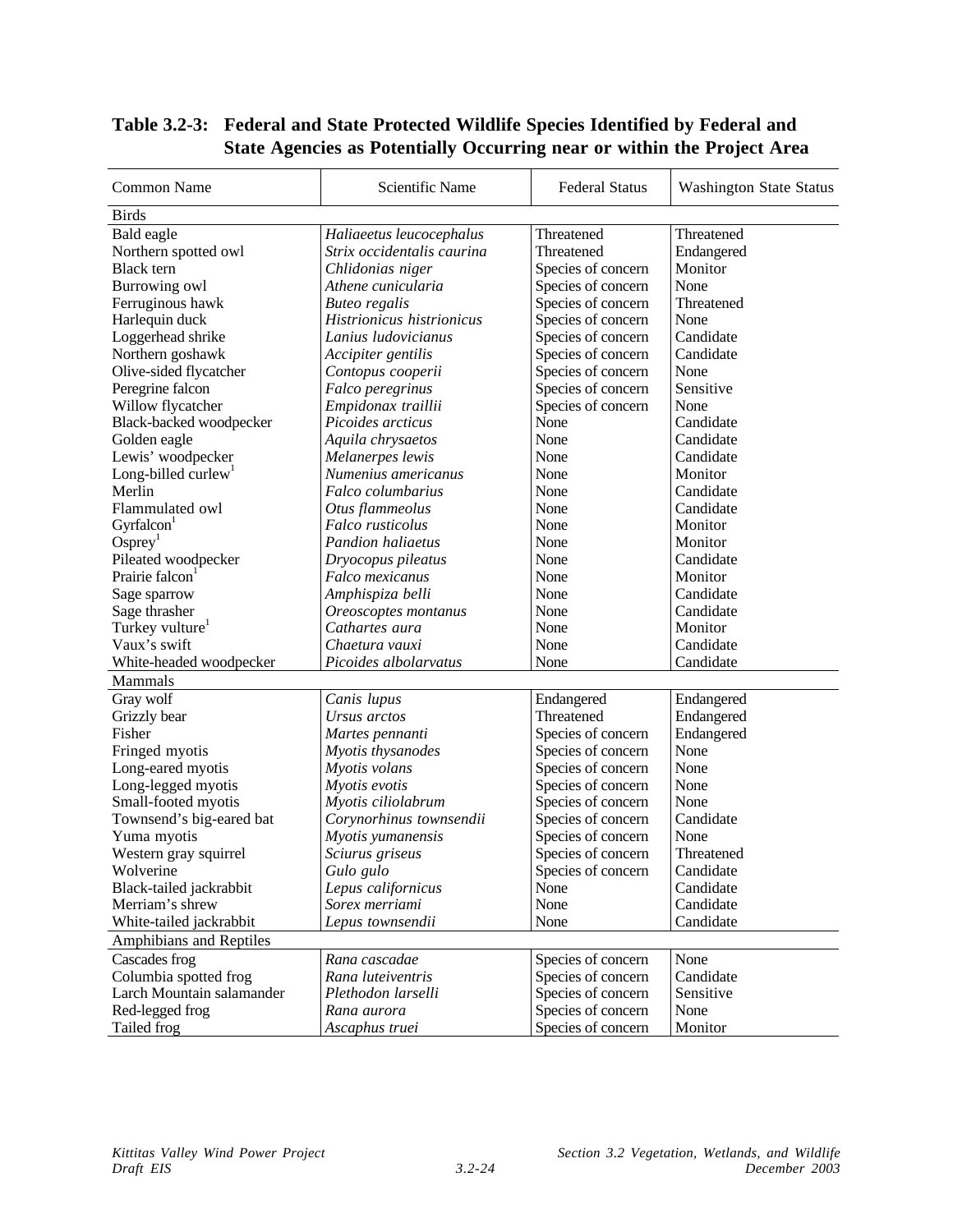| Common Name                                  | Scientific Name                             | <b>Federal Status</b> | <b>Washington State Status</b> |
|----------------------------------------------|---------------------------------------------|-----------------------|--------------------------------|
| Western toad                                 | <b>Bufo</b> boreas                          | Species of concern    | Candidate                      |
| Sharptail snake                              | Contia tenuis                               | None                  | Candidate                      |
| Striped whipsnake                            | Masticophis taeniatus                       | None                  | Candidate                      |
| Fish                                         |                                             |                       |                                |
| <b>Bull trout</b>                            | Salvelinus confluentus                      | Threatened            | Candidate                      |
| Chinook salmon                               | Oncorhynchus tshawytscha                    | Threatened            | Candidate                      |
| Steelhead                                    | Oncorhynchus mykiss                         | Threatened            | Candidate                      |
| Interior Redband trout                       | Oncorhynchus mykiss gairdneri               | Species of concern    | None                           |
| Pacific lamprey                              | Lampetra tridentate                         | Species of concern    | None                           |
| Westslope cutthroat                          | Oncorhynchus clarki lewisi                  | Species of concern    | None                           |
| Mountain sucker                              | Catostomus platyrhynchus                    | None                  | Candidate                      |
| $\alpha$ $\alpha$ $\alpha$ $\alpha$ $\alpha$ | $\mathbf{r}$ $\mathbf{r}$ $\alpha$ $\alpha$ |                       |                                |

#### **Table 3.2-3: Continued**

Source: Sagebrush Power Partners LLC 2003a.

1 Not identified by state agencies as potentially occurring in project area, but documented during surveys.

# **Table 3.2-4: Potential Occurrence of Federal and State Protected Wildlife and Fish Species within the Project Area**

| Common Name             | Potential Occurrence within Project Area                                                                                                                                                                                                                                                           |  |  |
|-------------------------|----------------------------------------------------------------------------------------------------------------------------------------------------------------------------------------------------------------------------------------------------------------------------------------------------|--|--|
| <b>Birds</b>            |                                                                                                                                                                                                                                                                                                    |  |  |
| Bald eagle              | Likely, WDFW documented winter resident, average of 5.6 bald eagles documented<br>per winter driving survey with a maximum survey day count of 12, winter use<br>relatively high compared to other wind projects, but mostly along Yakima River                                                    |  |  |
| <b>Black</b> tern       | Unlikely due to species distribution in Washington, no records within Kittitas County                                                                                                                                                                                                              |  |  |
| Black-backed woodpecker | Unlikely, breeding habitat possible in forests/burns near project area, recorded in<br>Kittitas County                                                                                                                                                                                             |  |  |
| Burrowing owl           | Unlikely due to species distribution in Washington, possible in extreme eastern<br>Kittitas County                                                                                                                                                                                                 |  |  |
| Ferruginous hawk        | Unlikely, most records in Eastern Washington in steppe zones, possible rare transient<br>or migrant                                                                                                                                                                                                |  |  |
| Flammulated owl         | Unlikely within project area, possible in forests near project area, recorded in Kittitas<br>County                                                                                                                                                                                                |  |  |
| Golden eagle            | Likely, six observations during fixed-point surveys, six during in-transit surveys, no<br>nest found, lower use (0.02-0.05 per 20-minute survey) compared to Foote Creek Rim<br>(Wyoming) $(0.2 - 0.3$ per 20-minute survey) and Altamont Pass (California) $(0.2 - 0.3)$<br>per 20-minute survey) |  |  |
| Gyrfalcon               | Likely, one observation during winter bald eagle surveys                                                                                                                                                                                                                                           |  |  |
| Harlequin duck          | Unlikely, occurs in fast-flowing mountain streams and marine shorelines, recorded in<br>Kittitas County west of project area                                                                                                                                                                       |  |  |
| Lewis' woodpecker       | Likely, breeding possible in forests near project area, recorded in Kittitas County, one<br>observation documented during surveys                                                                                                                                                                  |  |  |
| Loggerhead shrike       | Likely, possible breeding habitat includes shrub-steppe, shrubland, and agricultural,<br>recorded in Kittitas County, one observation during winter bald eagle surveys as well<br>as two unidentified shrike observations, not observed during spring and summer avian<br>surveys                  |  |  |
| Long-billed curlew      | Likely, one observation documented during surveys                                                                                                                                                                                                                                                  |  |  |
| Merlin                  | Likely, breeding possible within project area, two observations during spring and<br>summer surveys, documented by WDFW                                                                                                                                                                            |  |  |
| Northern goshawk        | Likely, documented breeding north and west of project area, numerous WDFW records<br>from mountains north and west of project area in coniferous and aspen forests, two<br>observations outside of project area during fixed-point surveys                                                         |  |  |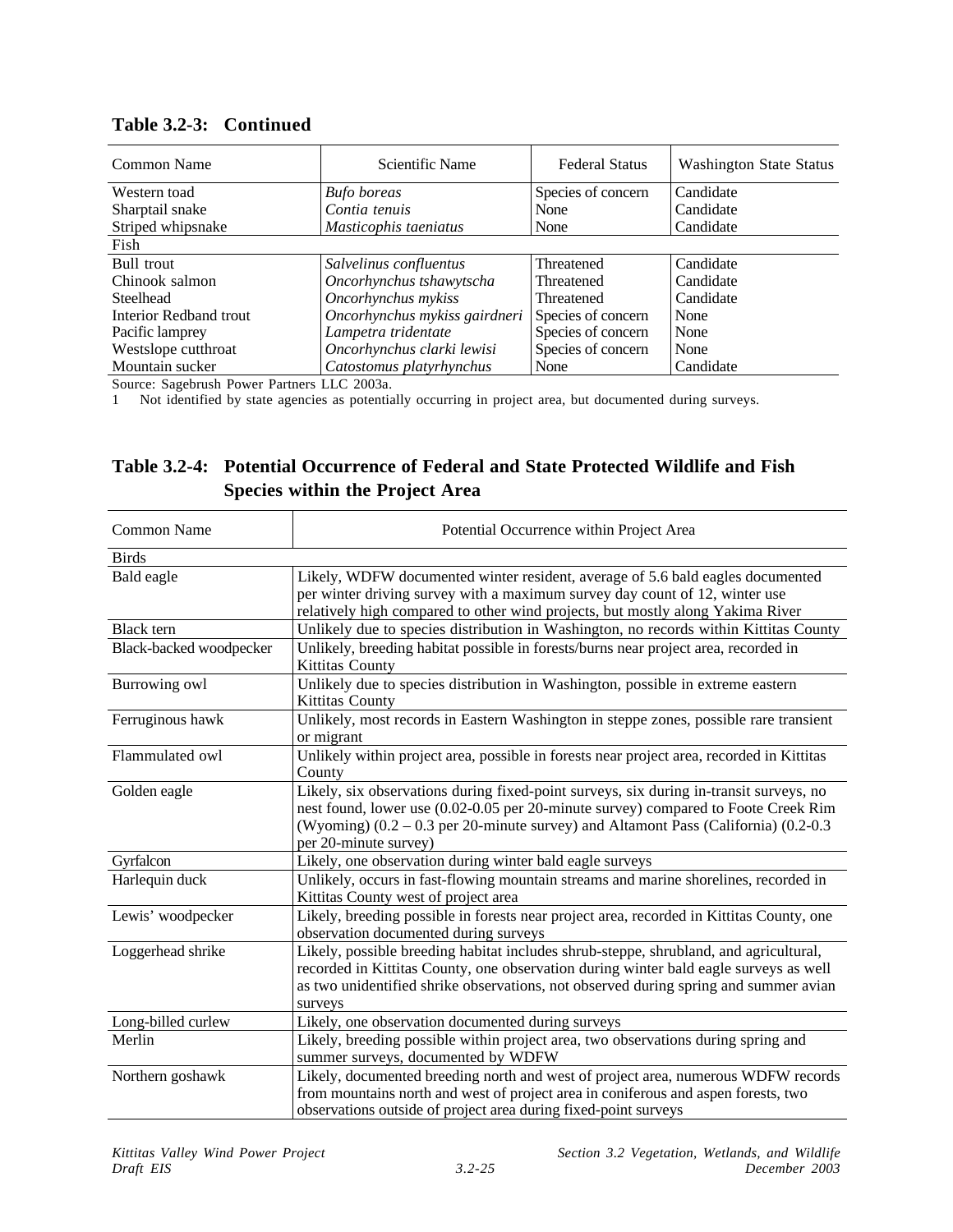| Common Name              | Potential Occurrence within Project Area                                                                                                                                                                                                 |
|--------------------------|------------------------------------------------------------------------------------------------------------------------------------------------------------------------------------------------------------------------------------------|
| Northern spotted owl     | Unlikely, appropriate habitat not present within project area, documented site centers<br>north and west of project area                                                                                                                 |
| Olive-sided flycatcher   | Possible, breeding in forested habitats, recorded in Kittitas County                                                                                                                                                                     |
| Osprey                   | Likely, one observation during fixed-point surveys, one during in-transit surveys                                                                                                                                                        |
| Peregrine falcon         | Unlikely, most records in Western Washington, possible transient or migrant                                                                                                                                                              |
| Pileated woodpecker      | Unlikely within project area, possible in forests near project area, recorded in Kittitas                                                                                                                                                |
|                          | County                                                                                                                                                                                                                                   |
| Prairie falcon           | Likely, five observations during spring surveys                                                                                                                                                                                          |
| Sage sparrow             | Possible, breeding habitat includes sagebrush and shrubland, documented in southern<br>and eastern Kittitas County                                                                                                                       |
| Sage thrasher            | Likely, possible breeding habitat includes sagebrush and shrubland, documented in<br>southern and eastern Kittitas County, one observation during fixed-point surveys                                                                    |
| Turkey vulture           | Likely, 25 observations during fixed-point surveys, 31 during in-transit surveys                                                                                                                                                         |
| Vaux's swift             | Likely, possible breeding habitat includes varied habitats below alpine habitats,<br>recorded in Kittitas County, two observations during fixed-point surveys                                                                            |
| White-headed woodpecker  | Unlikely within project area, breeding habitat possible in forests near project area,<br>recorded in Kittitas County                                                                                                                     |
| Willow flycatcher        | Possible, breeding habitat moist forested areas and riparian habitats, recorded in<br><b>Kittitas County</b>                                                                                                                             |
| Mammals                  |                                                                                                                                                                                                                                          |
| Black-tailed jackrabbit  | Possible, grassland and shrub habitats, records from southeast Kittitas County                                                                                                                                                           |
| Fisher                   | Unlikely, associated with mature coniferous forests, suitable habitat in western Kittitas<br>County                                                                                                                                      |
| Fringed myotis           | Possible, varied habitats include forested or riparian habitats and shrubland, roosts in<br>buildings and trees, hibernates in mines and caves, potential habitat throughout eastern<br>two-thirds of Kittitas County                    |
| Gray wolf                | Unlikely, unknown status in Washington but suitable habitat in North Kittitas<br>County, WDFW records from 1992 and 1993 from L.T. Murray State Wildlife<br>Recreation Area southwest of I-90                                            |
| Grizzly bear             | Unlikely, unknown status in Washington but suitable habitat in North Kittitas<br>County, one WDFW record north of project area                                                                                                           |
| Long-eared myotis        | Unlikely, habitat primarily forested habitats and edges, juniper woodland, mixed<br>conifers, and riparian areas, roosts in snags, crevices, bridges, buildings, and mines,<br>potential habitat in western and northern Kittitas County |
| Long-legged myotis       | Unlikely, habitat primarily coniferous and mixed forests and riparian areas, roosts in<br>caves, crevices, buildings, and mines, potential habitat in western and northern Kittitas<br>County                                            |
| Merriam's shrew          | Possible, sagebrush shrub and mesic grass/shrub habitats, records from southeast<br><b>Kittitas County</b>                                                                                                                               |
| Small-footed myotis      | Possible, habitat varied arid grasslands and shrubland, and mixed forests, roosts in<br>crevices and cliffs, hibernates in caves and mines, records from eastern Kittitas County                                                         |
| Townsend's big-eared bat | Unlikely, varied habitats but tends to prefer forested and riparian areas, hibernates in<br>caves, no records from Kittitas County                                                                                                       |
| Western gray squirrel    | Unlikely, suitable habitat in northeast Kittitas County; WDFW records from south of<br>I-90 in L.T. Murray State Wildlife Recreation Area                                                                                                |
| White-tailed jackrabbit  | Possible, grassland and shrub habitats, recorded in northeast Kittitas County                                                                                                                                                            |
| Wolverine                | Unlikely, generally associated with northern coniferous forest; suitable habitat in<br>western Kittitas County, WDFW record from northeast of project area                                                                               |
| Yuma myotis              | Possible, closely associated with water in varied habitats, no records from Kittitas<br>County                                                                                                                                           |

**Table 3.2-4: Continued**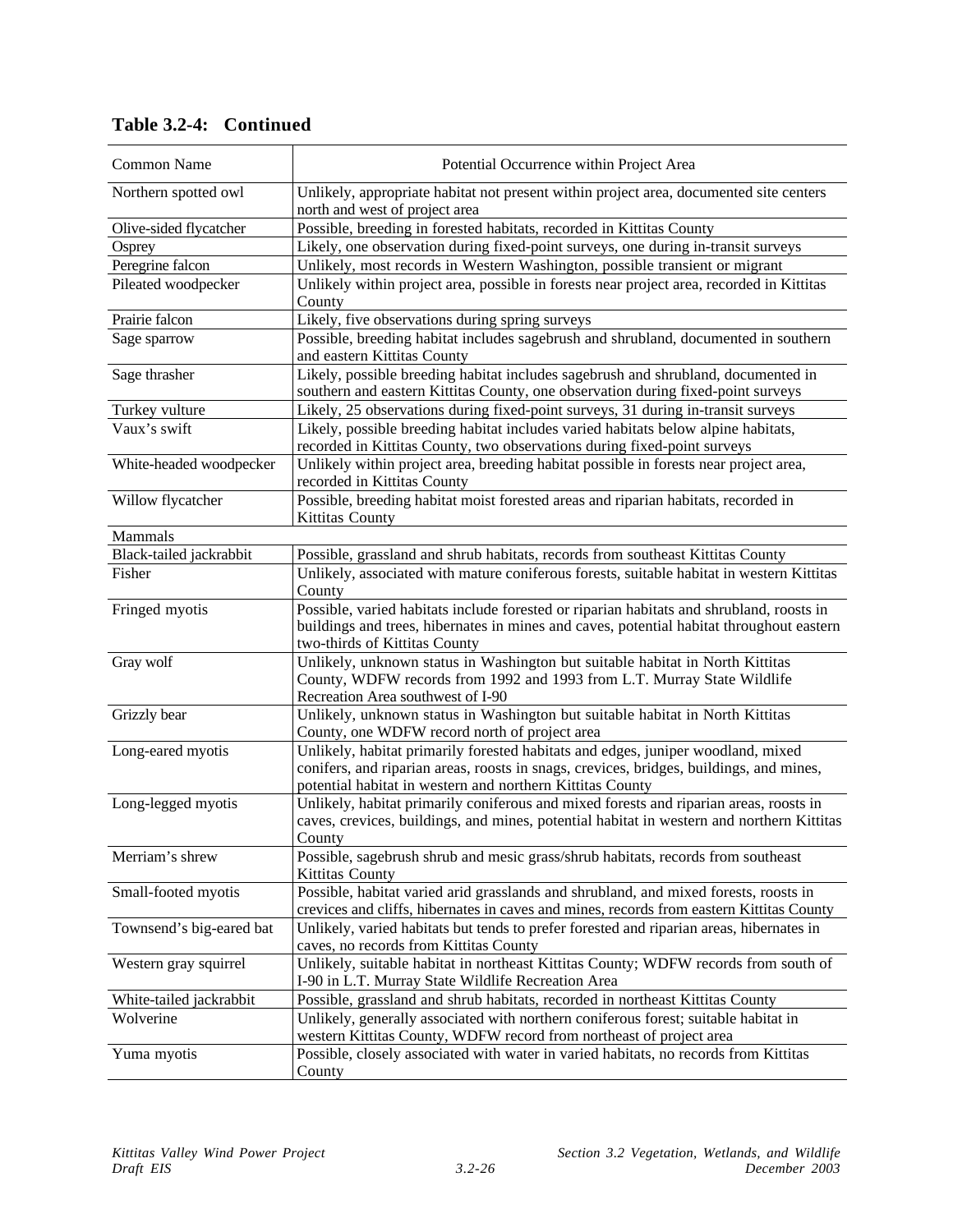| <b>Common Name</b>        | Potential Occurrence within Project Area                                                                                                    |
|---------------------------|---------------------------------------------------------------------------------------------------------------------------------------------|
| Amphibians and Reptiles   |                                                                                                                                             |
| Cascades frog             | Unlikely, occurs in wet mountain meadows with ponds and potholes, records in<br>western and northern Kittitas County                        |
| Columbia spotted frog     | Possible, occurs in wetlands, marshy edges of ponds/lakes, documented throughout<br>Kittitas County, two WDFW records north of project area |
| Larch Mountain salamander | Unlikely, found in lava talus slopes, recorded in western Kittitas County                                                                   |
| Red-legged frog           | Unlikely, species range moist forests, streams, and ponds, recorded in western Kittitas<br>County                                           |
| Sharptail Snake           | Possible, found in stable talus slopes, damp/moist habitats, and forest edges, records<br>from Kittitas County                              |
| Striped whipsnake         | Possible, occurs in grasslands, sagebrush, and dry rocky canyons, records from eastern<br>Kittitas County                                   |
| Tailed frog               | Unlikely, habitat fast-flowing permanent streams in forested areas, records in western<br>and northern Kittitas County                      |
| Western toad              | Possible, occurs in spring pools, ponds, lake shallows, slow moving streams and<br>nearby uplands, documented in Kittitas County            |
| Fish                      |                                                                                                                                             |
| <b>Bull</b> trout         | No, suitable stream habitat not present in project area, occurs in Yakima River and<br>major tributaries                                    |
| Chinook salmon            | No, suitable stream habitat not present in project area, occurs in Yakima River and<br>major tributaries                                    |
| Interior redband trout    | No, suitable stream habitat not present in project area, occurs in Yakima River and<br>major tributaries                                    |
| Mountain sucker           | No, suitable stream habitat not present in project area, occurs in Yakima River and<br>major tributaries                                    |
| Pacific lamprey           | No, suitable stream habitat not present in project area, occurs in Yakima River and<br>major tributaries                                    |
| Steelhead                 | No, suitable stream habitat not present in project area, occurs in Yakima River and<br>major tributaries                                    |
| Westslope cutthroat       | No, suitable stream habitat not present in project area, occurs in Yakima River and<br>major tributaries                                    |

#### **Table 3.2-4: Continued**

Source: Sagebrush Power Partners LLC 2003a

### **3.2.3 Impacts of Proposed Action**

This section describes the potential direct impacts on vegetation; wetlands; wildlife and habitat; fisheries; and threatened and endangered plant, wildlife, and fish species from development of the KVWPP. Direct impacts are associated with construction, operations, and decommissioning activities that affect these resources. Direct impacts include directly filling or grading areas of the listed resource types (e.g., wildlife habitat or wetlands) on the site. Direct impacts could be associated with any of the proposed project elements, including the wind turbines and meteorological towers, existing and new gravel access roads, additional power lines, and the proposed O&M facility and substations. Impacts associated with or attributable to specific project elements are discussed where applicable. For example, the potential for bird mortality at the project site is associated with turbine and meteorological tower collections. Potential impacts associated with the proposed project would be minimized or avoided through implementation of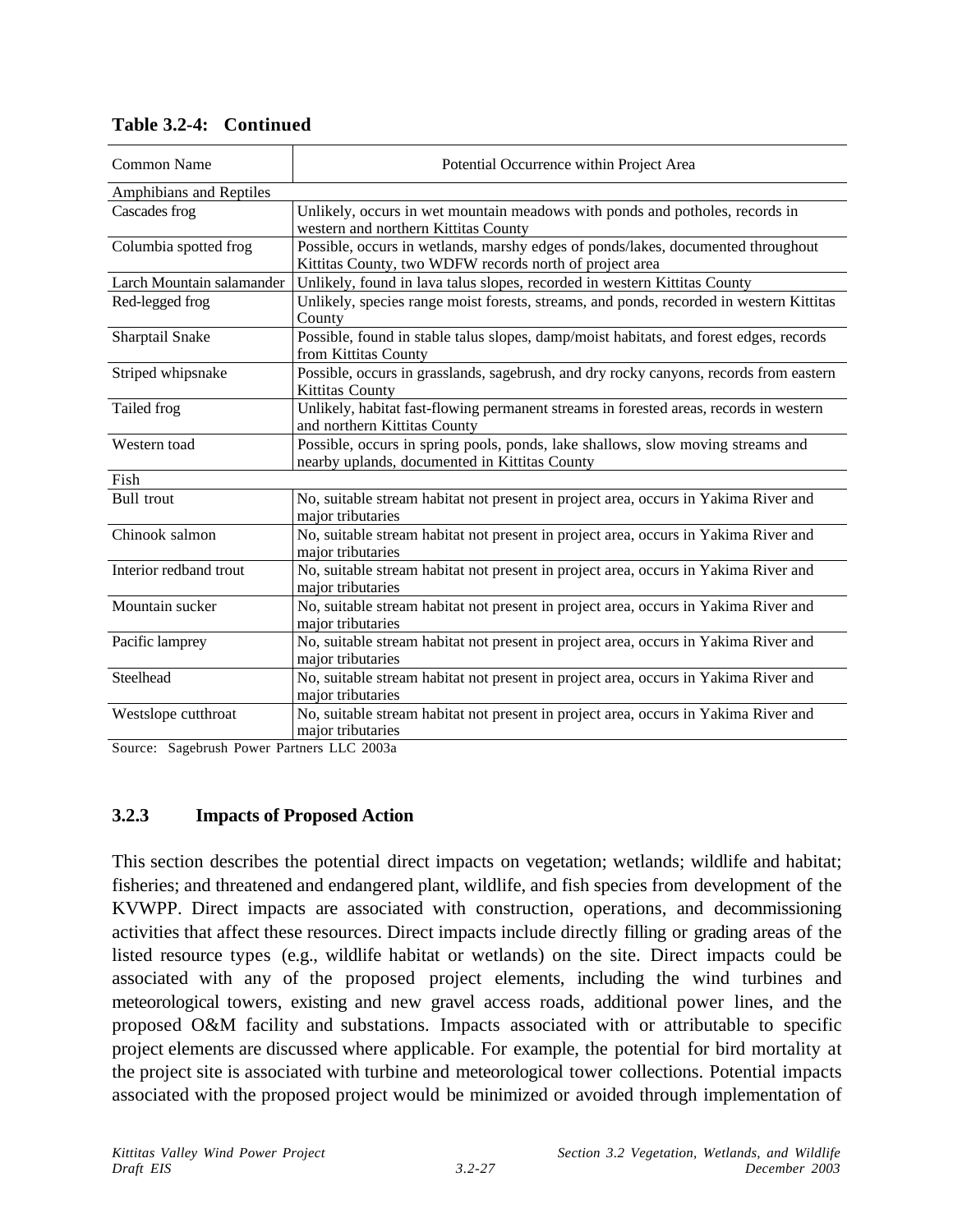the BMPs and mitigation measures as described in Section 3.2.5. Indirect impacts are not anticipated because the project is not expected to substantially induce regional growth to the extent that it would result in significant effects to offsite resources.

#### **Construction Impacts**

Table 3.2-5 summarizes potential construction impacts on vegetation, wetlands, wildlife, fisheries, and threatened and endangered species under the three project scenarios.

|                                                                           | 82 Turbines/3 MW<br>(Lower End Scenario)                                                | 121 Turbines/1.5 MW<br>(Middle Scenario)                                         | 150 Turbines/1.3 MW<br>(Upper End Scenario)                                                |  |
|---------------------------------------------------------------------------|-----------------------------------------------------------------------------------------|----------------------------------------------------------------------------------|--------------------------------------------------------------------------------------------|--|
| Vegetation                                                                |                                                                                         |                                                                                  |                                                                                            |  |
| Temporary vegetation removal and<br>habitat loss                          | 231 acres disturbed area                                                                | 311 acres disturbed area                                                         | 371 acres disturbed<br>area                                                                |  |
| Permanent vegetation removal and<br>habitat loss                          | 118 acres disturbed area                                                                | 93 acres disturbed area                                                          | 95 acres disturbed area                                                                    |  |
| Wetlands                                                                  |                                                                                         |                                                                                  |                                                                                            |  |
| Impacts on wetlands                                                       | 185 square feet disturbed                                                               | 135 square feet<br>disturbed                                                     | Same as middle<br>scenario                                                                 |  |
| Wildlife and Fisheries                                                    |                                                                                         |                                                                                  |                                                                                            |  |
| Impacts on wildlife species                                               | Possible avoidance<br>behavior, potential<br>mortality less than the<br>middle scenario | Possible avoidance<br>behavior, potential<br>mortality negligible or<br>unlikely | Possible avoidance<br>behavior, potential<br>mortality greater than<br>the middle scenario |  |
| Impacts on elk or mule deer                                               | Same as middle scenario                                                                 | Possible avoidance<br>behavior                                                   | Same as middle<br>scenario                                                                 |  |
| Impacts on fish or fish habitat                                           | Same as middle scenario                                                                 | None                                                                             | Same as middle<br>scenario                                                                 |  |
| Impacts on stream crossings <sup>1</sup>                                  | 1,245 square feet<br>disturbed, negligible<br>effects                                   | 1,041 square feet<br>disturbed, negligible<br>effects                            | Same as middle<br>scenario                                                                 |  |
| Threatened and Endangered Species                                         |                                                                                         |                                                                                  |                                                                                            |  |
| Impacts on plant, fish, or wildlife<br>species protected under ESA        | Same as middle scenario                                                                 | Unlikely                                                                         | Same as middle<br>scenario                                                                 |  |
| Impacts on federal or state protected<br>plant, fish, or wildlife species | Same as middle scenario<br>$\mathbf{r}$ $\mathbf{r}$ $\alpha$ $\alpha$                  | Negligible                                                                       | Same as middle<br>scenario                                                                 |  |

**Table 3.2-5: Summary of Potential Construction Impacts: Vegetation, Wetlands, and Wildlife**

Source: Sagebrush Power Partners LLC 2003a, c, f.

1 The amount of permanent disturbed area of habitat and jurisdictional waters and wetlands is greatest for the lower end scenario because wider roads would be required to accommodate safe travel of larger cranes.

#### Vegetation

Impacts during construction at any of the proposed KVWPP facilities would involve direct disturbance to vegetation through heavy equipment, vehicle, and construction crew activities. The disturbances would include vegetation clearing, and digging, filling, grading, trenching, and compaction of soils. The extent of impact would depend on the type and quantity of affected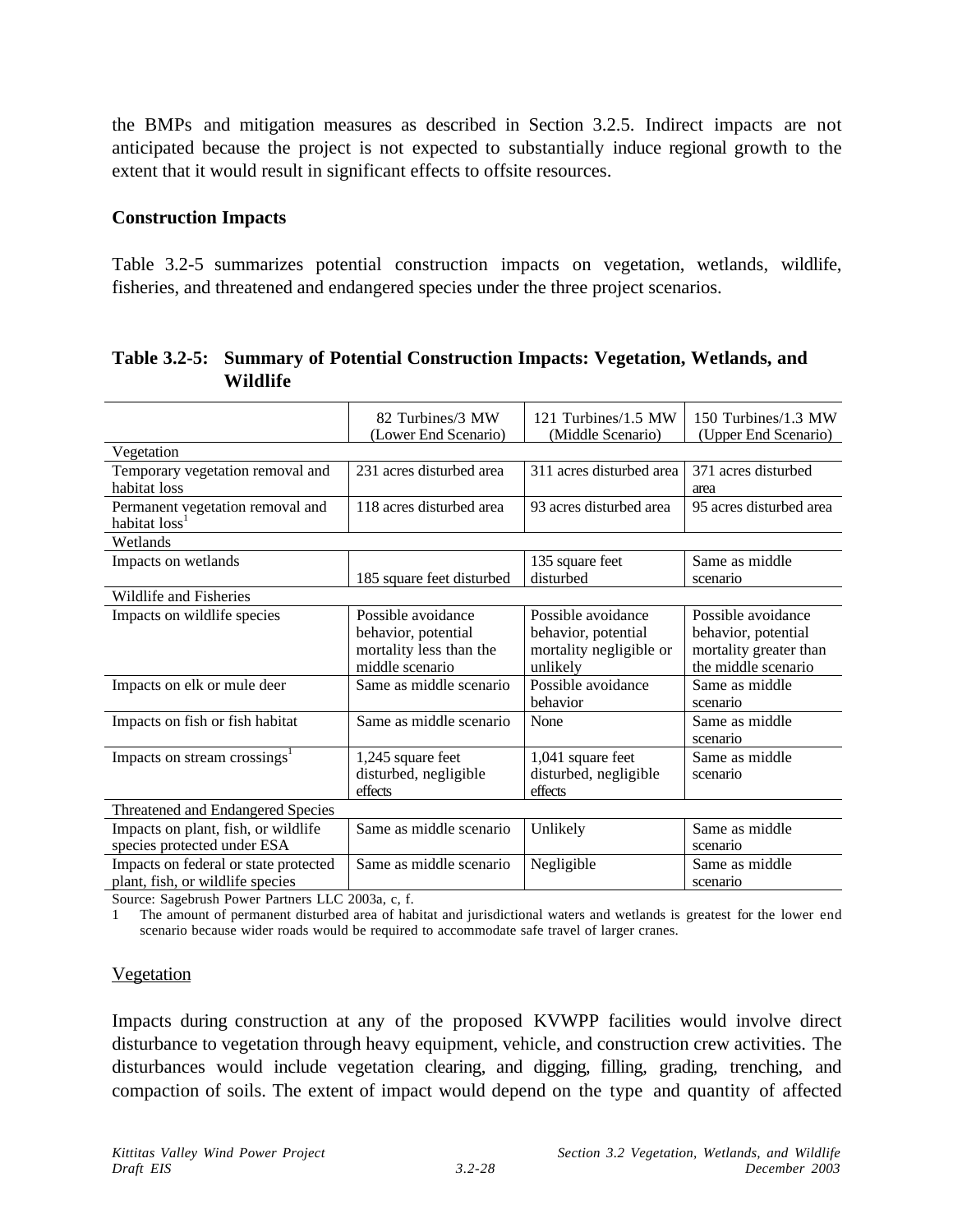vegetation for each project scenario. Construction-related impacts on vegetation would be greatest under the upper end scenario, because this scenario would result in the largest amount of ground disturbance in the project area.

The predicted area of disturbance associated with project construction by vegetation community is based on preliminary design plans and project vegetation and habitat maps. Table 3.2-6 summarizes the temporary vegetation community impacts and Table 3.2-7 summarizes the permanent vegetation community impacts associated with the project. Data presented in the tables represent the maximum extent of clearing that would occur under each of the proposed project scenarios.

Total temporary habitat disturbance would range from 231 acres under the lower end scenario to 370 acres under the upper end scenario. Total permanent habitat disturbance would range from 93 acres under the middle scenario to 118 acres under the lower end scenario. Under the upper end scenario, 95 acres would be permanently disturbed.

Grassland, shrub-steppe, and sagebrush vegetation communities account for more than 98% of temporary impacts and more than 96% of permanent impacts associated with the clearing of vegetation. The remaining vegetation communities that would be disturbed, coniferous forest, deciduous shrub, and riparian habitat account for 0.2% of temporary impacts and less than 0.1% of permanent impacts on vegetation. Riparian impacts are discussed in further detail in the Fisheries section below. Developed areas account for 1.7% of temporary impacts and 1.6% of permanent impacts. Talus slopes located in the western portion of the project area are located outside the footprint of the project site and would not be disturbed during project construction. The ratio of habitat acreage affected would be the same under all three project scenarios.

It is estimated that 75% of the total area affected by project construction would only be temporarily disturbed (i.e., for less than one year), and would be replanted and restored after construction is finished. The remainder would continue to be occupied by project facilities (see Direct Operations and Maintenance Impacts below).

The lithosol sub-type shown on the habitat map (Figure 3.2-1) is a sub-category of the grassland, low sagebrush, and shrub-steppe cover types identified in Tables 3.2-6 and 3.2-7. Therefore, the impacts on the grassland, low sagebrush, and shrub-steppe cover types identified in Tables 3.2-6 and 3.2-7 include the lithosol sub-type. The estimated impact area of lithosol habitat is identified at the bottom of Tables 3.2-6 and 3.2-7. WDFW is concerned about project disturbance to lithosol soils because they are difficult to restore, sensitive, and may prove to be important in the life cycles in many animal species, including sage grouse (WDFW 2003b). Loss of this habitat type would be considered an adverse effect of the project but would be adequately mitigated with proposed and recommended mitigation measures identified in Section 3.2.5.

While the extent of lithosol habitat at the project site is defined and quantified, the regional extent of this habitat type is not quantitatively known. Therefore, it is difficult to assess the magnitude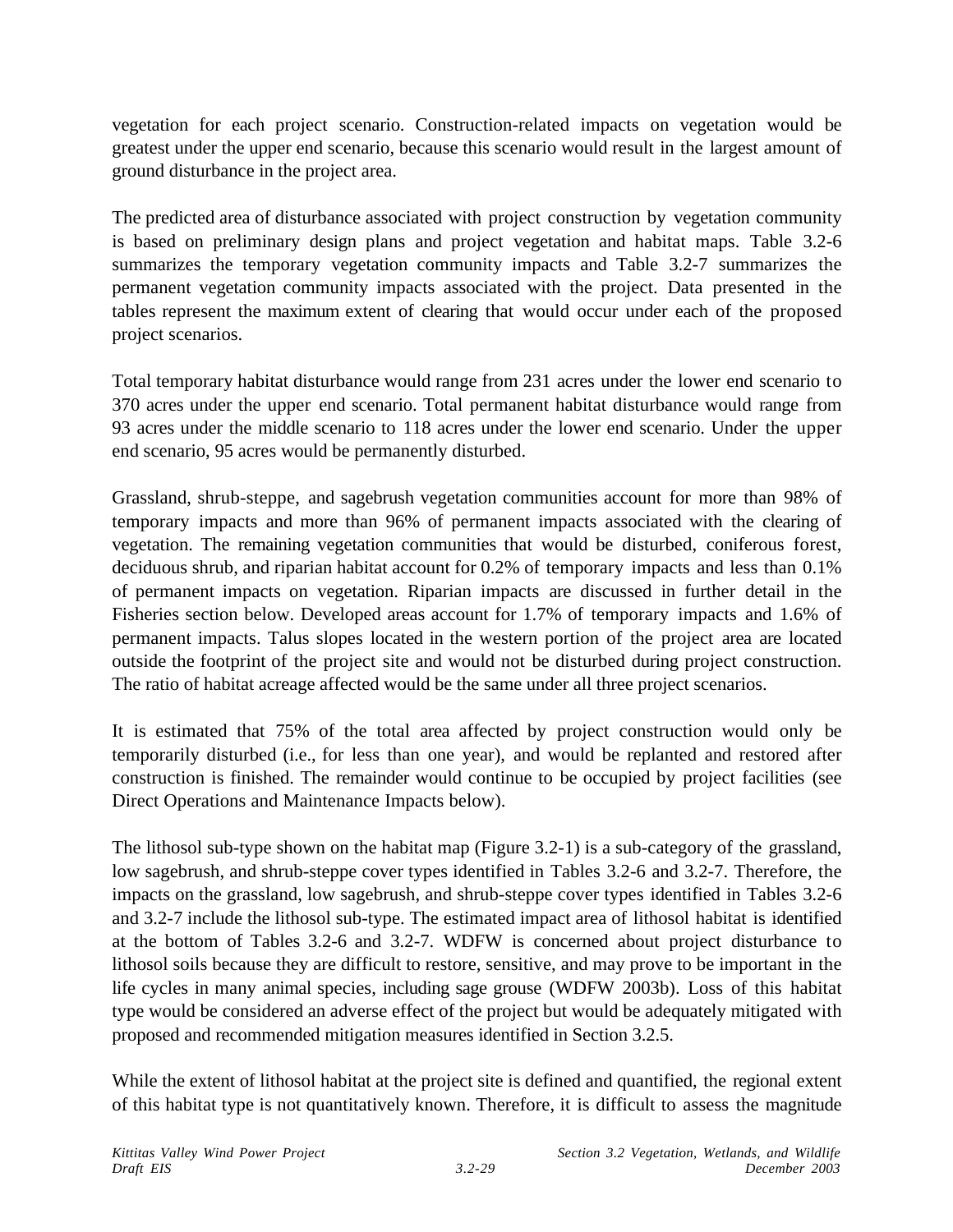of lithosol impacts at the project site within the context of the surrounding region. Specialized habitats such as lithosols occur throughout the region but it is unknown if project impacts would disproportionally affect this specific habitat type relative to its occurrence throughout the region.

| <b>Vegetation Community</b>   | Lower End Scenario (acres) | Middle Scenario (acres) | Upper End Scenario (acres) |
|-------------------------------|----------------------------|-------------------------|----------------------------|
| Dense Conifer                 | 0.1                        | 0.1                     | 0.1                        |
| Deciduous Shrub Thicket       | < 0.1                      | < 0.1                   | < 0.1                      |
| Dense Shrub-Steppe            | 4.5                        | 6.0                     | 7.1                        |
| Moderate Shrub-Steppe         | 42.5                       | 57.2                    | 68.3                       |
| Sparse Shrub-Steppe           | 40.2                       | 54                      | 64.5                       |
| Low Sagebrush                 | 21.1                       | 28.4                    | 33.9                       |
| Grassland                     | 118.4                      | 159.2                   | 190.2                      |
| Riparian Tree                 | 0.3                        | 0.4                     | 0.4                        |
| Riparian                      | < 0.1                      | < 0.1                   | < 0.1                      |
| Developed                     | 3.9                        | 5.3                     | 6.3                        |
| Totals                        | 231.0                      | 310.5                   | 370.8                      |
| Lithosol impacts <sup>1</sup> | 93.4                       | 125.6                   | 149.9                      |

**Table 3.2-6: Temporary Vegetation Community Impacts**

Source: Sagebrush Power Partners LLC 2003c.

Note: Totals may not sum due to rounding.

1 The lithosol sub-type shown on Figure 3.2-1 is a sub-category of the grassland, low sagebrush, and shrub-steppe cover types. The three cover types in the table do not separate the lithosol sub-category. Lithosol impacts were estimated as shown at the bottom of the table. The Applicant's consultants provided an estimate of lithosol impacts for the middle scenario. Potential lithosol impacts under the lower and upper end scenarios were estimated based on the ratio of lithosol impacts on cover type identified under the middle scenario. Lithosol impacts were estimated within the original 50-meter survey corridor, which does not cover the entire proposed impact footprint. The lithosol acreage given above likely understates the actual amount by approximately 10%. (Taylor, pers. comm., 2003).

| <b>Vegetation Type</b>             | Lower End Scenario (acres) | Middle Scenario (acres) | Upper End Scenario (acres) |
|------------------------------------|----------------------------|-------------------------|----------------------------|
| Dense Conifers                     | < 0.1                      | < 0.1                   | < 0.1                      |
| Deciduous Shrub Thicket            | < 0.1                      | < 0.1                   | < 0.1                      |
| Dense Shrub-Steppe                 | 3.1                        | 2.4                     | 2.5                        |
| Moderate Shrub-Steppe <sup>1</sup> | 29.0                       | 22.6                    | 23.2                       |
| Sparse Shrub-Steppe                | 20.5                       | 15.9                    | 16.4                       |
| Low Sagebrush <sup>2</sup>         | 11.8                       | 9.8                     | 10.0                       |
| Grassland                          | 51.7                       | 40.3                    | 41.4                       |
| Riparian Tree                      | < 0.1                      | < 0.1                   | < 0.1                      |
| Riparian                           | 0.0                        | 0.0                     | 0.0                        |
| Developed                          | 1.8                        | 1.5                     | 1.5                        |
| Totals                             | 118.0                      | 92.5                    | 95.0                       |
| Lithosol impacts <sup>3</sup>      | 36.4                       | 28.5                    | 29.3                       |

**Table 3.2-7: Permanent Vegetation Community Impacts**

Source: Sagebrush Power Partners LLC 2003c.

Note: Totals may not sum due to rounding.

1 Includes 1.8 acres of area where proposed facilities lie outside of the area delineated on the habitat cover type map. This only occurs along three small segments of an existing dirt road added to the project layout after the vegetation typing was complete. However, based on photos of the area and notes from the rare plant survey, it appears that most of these "Not Typed" acres would likely be typed as "Moderate Shrub-Steppe."

2 Permanent disturbance to low sagebrush habitat assumes disturbance of both the proposed Bonneville and PSE substation sites (3 acres each), therefore total acreage numbers have been adjusted accordingly.

3 The lithosol sub-type shown on Figure 3.2-1 is a sub-category of the grassland, low sagebrush, and shrub-steppe cover types. The three cover types in the table do not separate the lithosol sub-category. Lithosol impacts were estimated as shown at the bottom of the table. The Applicant's consultants provided an estimate of lithosol impacts for the middle scenario. Potential lithosol impacts under the lower and upper end scenarios were estimated based on the ratio of lithosol impacts on cover type identified under the middle scenario. Lithosol impacts were estimated within the original 50-meter survey corridor, which does not cover the entire proposed impact footprint. The lithosol acreage given above likely understates the actual amount by approximately 10%. (Taylor, pers. comm., 2003).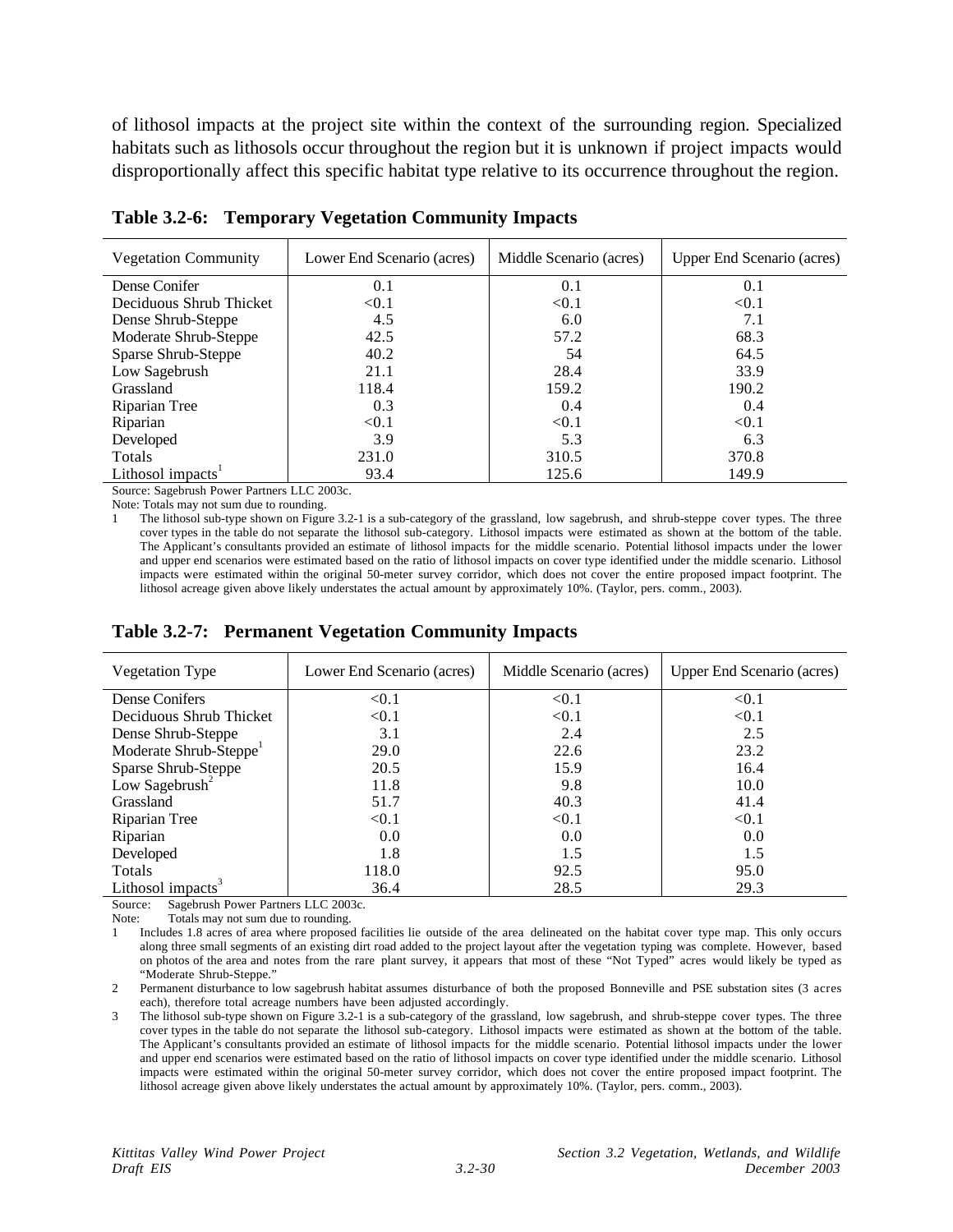The use of heavy equipment on areas of temporary disturbance could cause soil compaction that may affect plant survival and growth after construction completion. Soil compaction might directly affect the soil characteristics suitable for native plant growth and might reduce the infiltration of water and nutrients into the soil.

Exposed, unvegetated, and/or compacted soils that result from land conversion may also be susceptible to colonization by invasive species if measures are not taken to reduce the establishment of these species. Clearing associated with new roads often provides routes for migration of weeds into previously weed-free areas. The severity of weed advancement would depend on a variety of factors, including the health and vigor of the existing vegetation; the timing and duration of clearing, reseeding, and replanting of cleared areas; and the weed species present in the vicinity. Implementation of proposed measures to control the introduction and spread of undesirable plants during construction would minimize potential adverse effects associated with invasive species (see Section 3.2.5, Mitigation Measures).

Potential impacts on vegetation and plant species of concern could occur as a result of increased dust associated with construction activities. For example, dust could have a seasonal effect on vegetation by coating plant leaves with particulate material. This potential impact would be greatest under the upper end scenario because it would result in the largest amount of ground disturbance. Implementation of appropriate dust control measures (see Section 3.11, Air Quality, Mitigation Measures section) would minimize potential adverse effects to project area vegetation. The short-term nature of project construction and implementation of the proposed invasive weed control program (see Section 3.2.5) would additionally mitigate for potential adverse indirect effects watering for dust control could have on native vegetation.

Project construction activities could also have the potential to ignite wildfires if precautions are not taken. Because it is not clear if wildfires would have a positive or negative effect on project area vegetation, the most prudent course of action would be to implement measures to maintain current fire frequency patterns.

## Wetlands

Potential impacts on wetlands associated with construction of the proposed project include filling or grading of wetland systems. Only one of the identified potential wetland systems would be affected by proposed construction activity. Impacts on potential Wetland Area A-1 may involve up to 135 square feet due to proposed road and electrical collection system improvements under the middle and upper scenarios, and 185 square feet under the lower end scenario. The proposed PSE substation would be located upslope and to the west of Wetland S-1, approximately 700 feet distant; therefore, Wetland S-1 would not be affected by the project. Impacts on potential wetlands assume a road width corridor of 24 feet and a combined utility and road corridor width of 30 feet. For turbines larger than 1.5 MW (i.e., under the lower end scenario), roads would need to be 34 feet wide to safely accommodate larger cranes. Correspondingly, the area of affected wetland resources may be higher.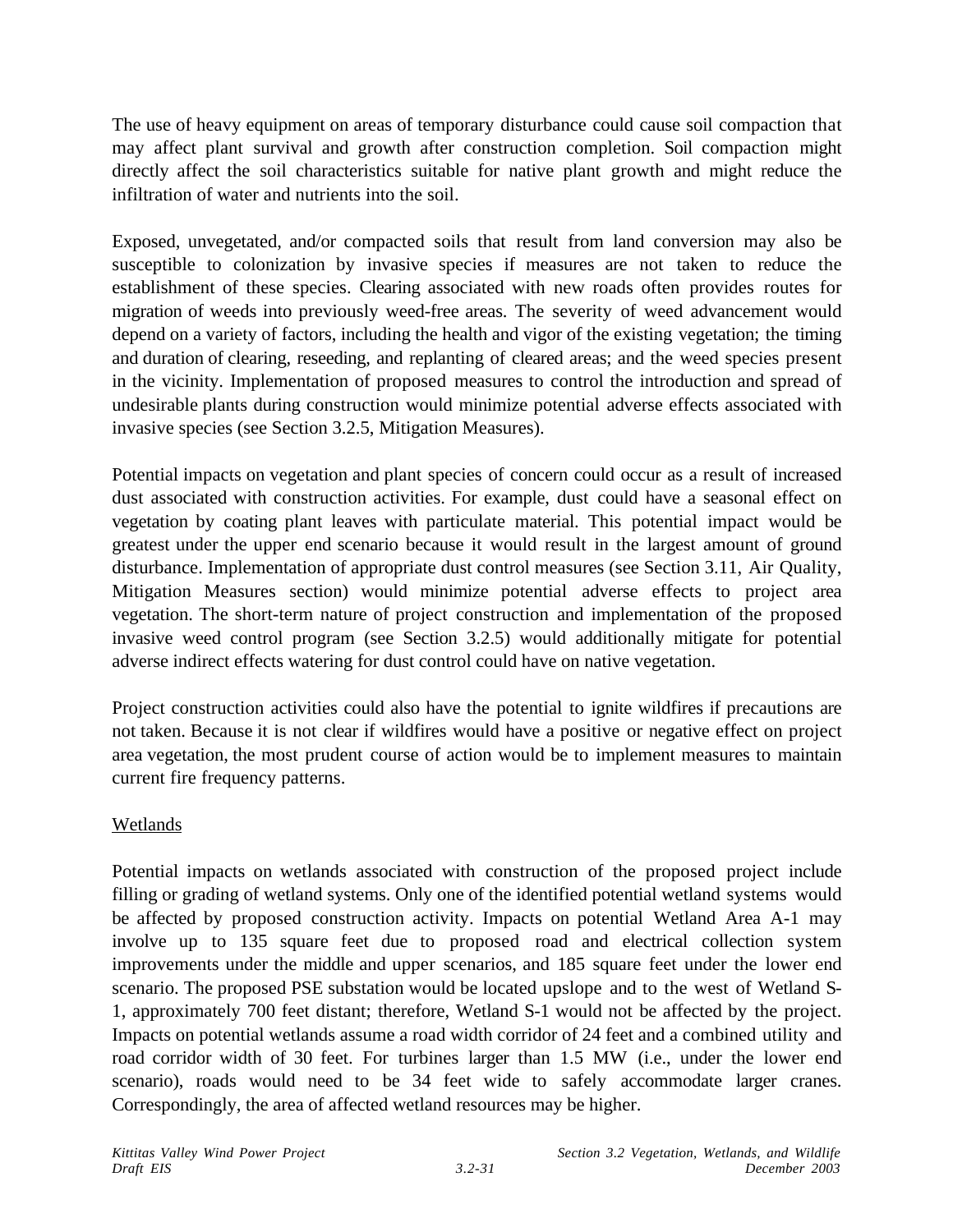#### Wildlife and Habitat

Potential impacts on wildlife and wildlife habitat associated with construction of the proposed project includes removal and loss of habitat associated with clearing vegetation communities and noise associated with construction. The primary effect from project construction would be the fragmentation, alteration, and removal of wildlife habitat. Diversity and abundance of wildlife relate directly to the amount, type, and quality of habitat and its supply of forage, protective cover, and secure nesting/rearing areas. Removing forested habitat would create a corresponding adverse effect on the wildlife that inhabits the project area. Loss of snags and coarse woody debris negatively affects primary and secondary cavity nesters such as woodpeckers and chickadees. Removing the overstory adversely affects canopy-using mammals and birds and decreases thermal cover. Decreases in understory adversely affect ground-dwelling species. Loss of plant communities that generally offer less diverse wildlife habitat, such as dry grassland and shrub-steppe, would result in a lower adverse effect than loss of the more complex vegetation associations such as wetlands and forested areas.

Clearing vegetation for the proposed construction would eliminate and modify existing wildlife habitat. Such impacts on habitats would displace and/or eliminate wildlife that currently depend on this vegetation. Most wildlife species (such as birds, deer, or coyotes) would be able to move away from areas of disturbance. Wildlife populations are generally considered to be at or near carrying capacity in all habitat types (Krebs 1994; Morrison et al. 1992; Miller 1990; Robinson and Bolen 1989; Wallace 1987). Once vegetation has been removed, wildlife displaced into adjacent habitats may be unsuccessful in colonizing nearby suitable habitats because these areas are usually already occupied. The increased stress of competition for limited resources and susceptibility to predation may cause displaced animals to perish or to displace other individuals that in turn may perish. Upland game birds, passerines, hawks, small mammals, deer, elk, and reptiles currently using the project area would be adversely affected by this loss of habitat. Vegetation communities associated with construction areas of the project are unlikely to support populations of amphibian species.

Excavation could result in mortality of individuals in underground burrows. Ground-dwelling mammals would lose the use of permanently disturbed areas; however, they are expected to repopulate the temporarily disturbed areas. Because the turbine pad and road construction would occur in relatively narrow areas, most wildlife species would be able to move away from areas of disturbance during construction. Overall, loss of habitat would result in a decrease in wildlife diversity and abundance over existing conditions.

During construction, increased noise levels created by heavy machinery and blasting activity may affect wildlife in adjacent habitats by disrupting feeding and nesting activities. Increased noise levels created by heavy machinery and blasting could cause birds to abandon their nests and may displace wildlife. Construction activities could result in avoidance behavior by some wildlife species. Generally, wildlife species are more sensitive to noise disturbances during spring breeding activity and noise impacts could result in disrupted breeding activity or cause breeding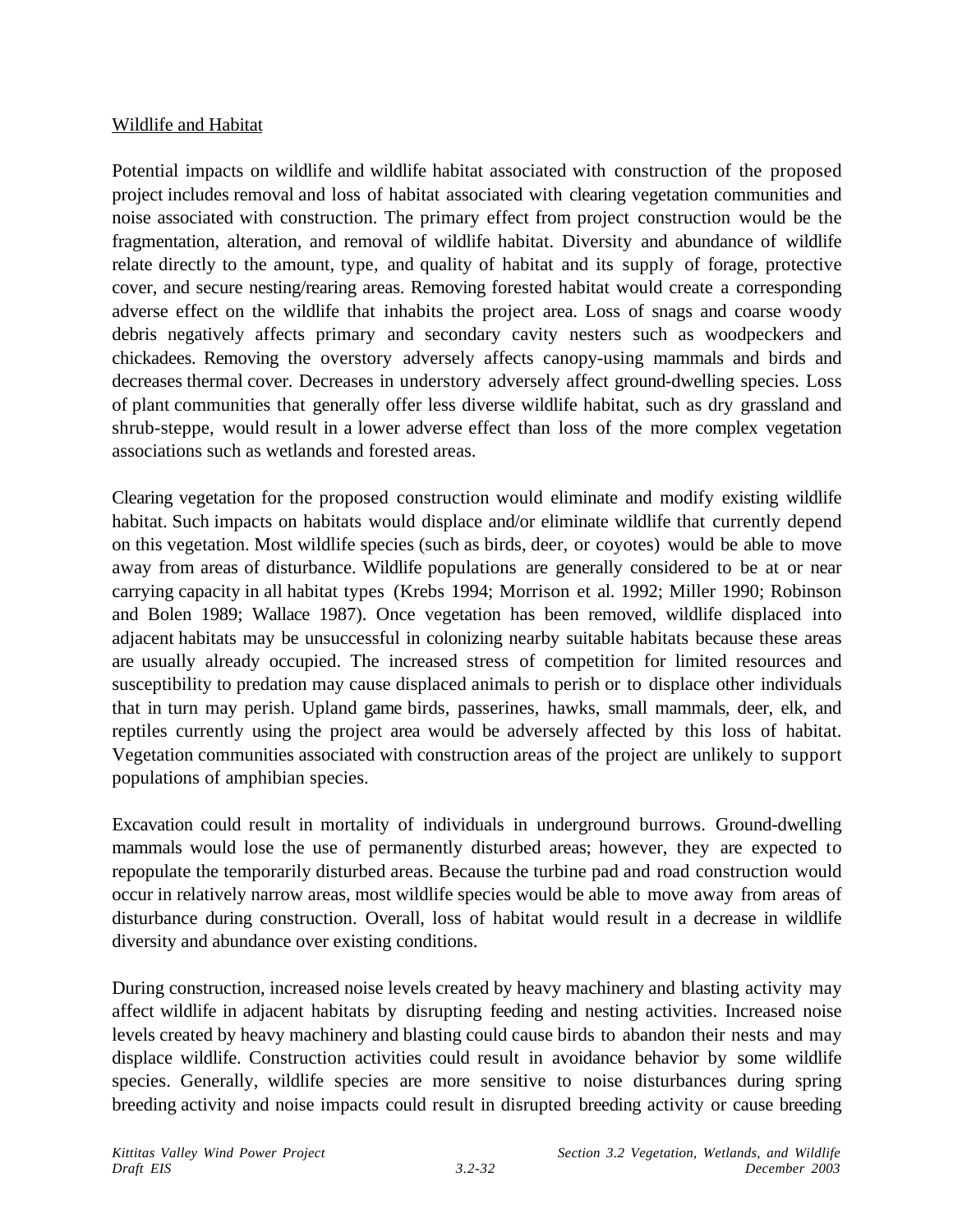adults to abandon their young. As described above in the Affected Environment section, most of the avian species observed in the project area are foraging and/or migrating species and do not breed in the project area. Blasting would occur where required to loosen subsurface rock and facilitate excavation for the foundations of the wind turbines, meteorological towers, and substation equipment. Due to the rocky conditions at the site, most wind tower foundations are anticipated to require one to two blasts each. Blasting would occur during the excavation phase of construction, which would last for approximately two months for the lower end scenario and three months for the upper end scenario. All blasting activity would occur during the daytime. Many wildlife species, particularly mammals, are nocturnal and are relatively inactive during daylight hours. They typically retreat to burrows and other resting areas, and generally would not be affected by construction noise that occurs during the day. Once construction and blasting activities are complete, wildlife would likely inhabit available habitat, but likely to a lesser extent because of increased human disturbance associated with the turbines.

In the absence of systematic quantitative surveys, precise population densities of native wildlife are difficult to predict. Overall, loss of habitat would result in a decrease in wildlife diversity and abundance over existing conditions. Impacts on wildlife and habitat associated with proposed project construction, with implementation of the proposed mitigation measures, are not expected to result in a significant impact on native wildlife based on the following factors:

- Habitat types within the proposed project area are not regionally unique. Quantitative impacts on wildlife habitat, as shown on Tables 3.2-6 and 3.2-7, would not result in a significant loss of habitat relative to the amount of similar or higher quality habitat in Kittitas County and Eastern Washington.
- Wildlife species documented within the project area are generally relatively common and widespread in Kittitas County and Eastern Washington.

## *Elk and Mule Deer*

During construction, elk and mule deer would likely avoid the site due to disturbance associated with construction equipment and other human activity. Most construction would take place during the summer months, minimizing construction disturbance to wintering big game. Construction-related disturbance is expected to be limited to the construction period time frame.

During project construction, quality wintering, calving, and migration corridor habitat typically associated with elk (river bottom, floodplain, riparian, and forested upland habitat) would not be disturbed.

The proposed project area occurs approximately 3 miles southeast of mapped elk calving areas. The proposed project would not impact the mapped calving area.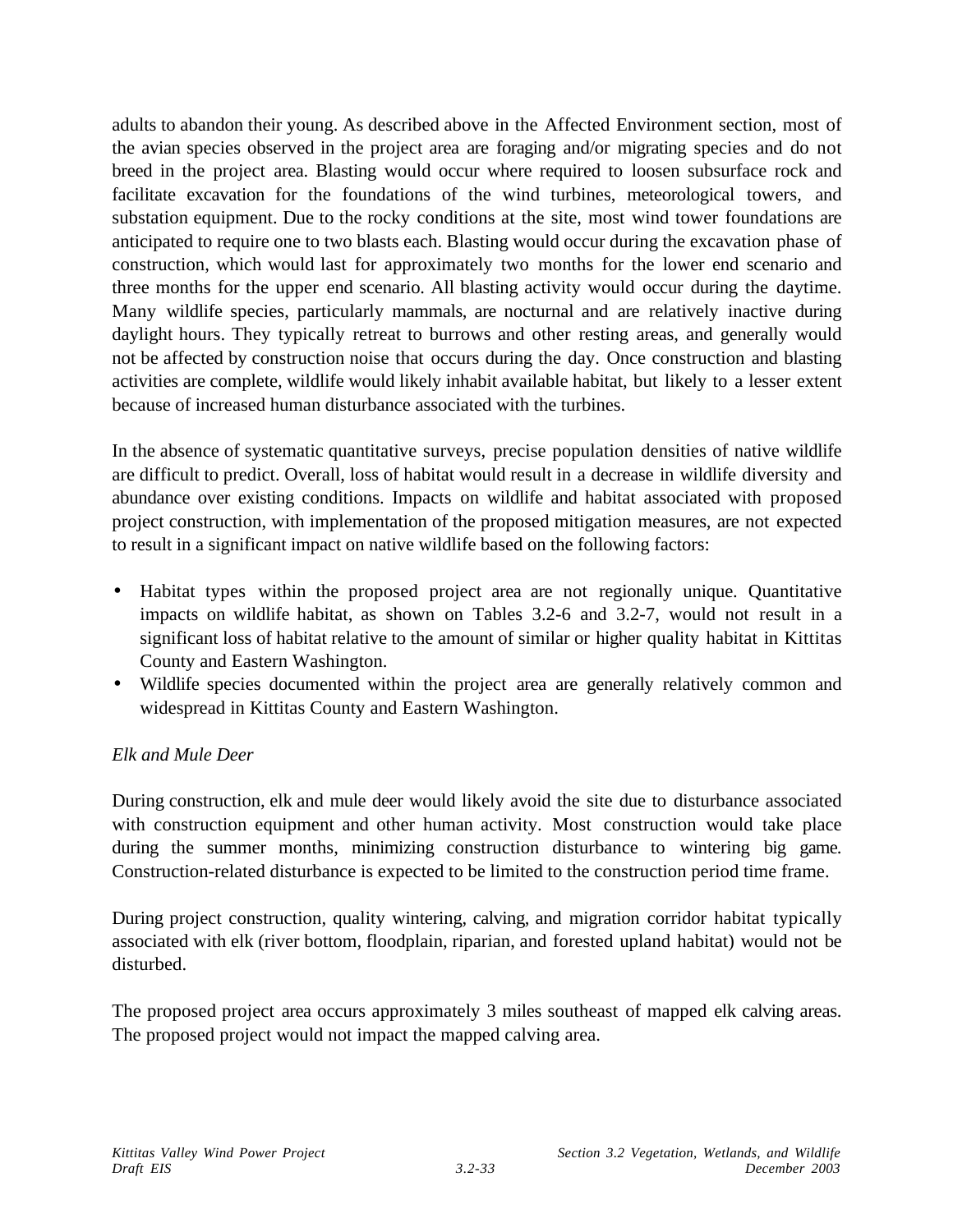### Fisheries

Potential impacts on fish or fish habitat associated with construction of the proposed project include impacts on water quality and changes in water quantity. Natural resource information does not identify any fish-bearing aquatic habitat within 0.5 mile of proposed construction activity. The nearest documented fish-bearing aquatic resources are the Yakima River, located more than 0.5 mile south of the project area and Swauk Creek located more than 0.5 mile west of the project area. Potential fish habitat within the project area is limited to stream channels in low topographic areas between ridges. These channels are narrow, shallow systems with intermittent flows and do not provide habitat for resident or anadromous fish. The characteristics of these channels would likely classify them as Type 5 Waters according to guidelines established in Chapter 222-16-030 of the WAC. Although fish habitat is not documented within 0.5 mile of the project area, general mitigation measures have been proactively developed associated with stream channel crossings and potential water quality and quantity impacts on minimize potential impacts on fish and fish habitat. In addition, mitigation measures and impacts would be further detailed and refined as the design phase proceeds prior to construction.

Water quality can be degraded by accidental spills of petroleum hydrocarbons from construction activities and exposure to construction waste, such as concrete wash water. Potential significant impacts due to erosion and sedimentation are not likely. Potential water quality impacts related to construction are expected to be short term and negligible with proper management. Section 3.3 Water Resources, contains more detailed information on water quality impacts.

Six potential stream channel crossings associated with the proposed project were identified (Table 3.2-2 and Figure 3.2-2). Construction activities associated with the project that would occur in low topographic areas between ridges include an aboveground collector cable and access roads. The aboveground access cable would not result in any disturbance to the stream channels or associated riparian habitat. As identified on Table 3.2-8, access roads associated with the project would cross three stream channels. Estimated permanently disturbed areas of impact associated with the proposed access roads are identified in Table 3.2-9. The estimated area of fill within the channels associated with project access roads was based on visual observations in the field (Sagebrush Power Partners LLC 2003c). The proposed project would not realign or substantially alter any stream channels. Because the proposed access roads associated with stream crossings do not vary between the different scenarios, potential impacts on stream channels would be the same under each of the upper end, middle, and lower end scenarios.

There would be no impacts associated with Streams I-1, G-1, and H-1. Proposed access roads would impact Streams I-2, J-1, and J-2 and their associated riparian habitat. Moving the potential crossings up or down the stream channels would not provide the opportunity to reduce impacts. A proposed access road would cross at Stream Crossing I-2. Impacts associated with Stream Crossing I-2 would not exceed 245 square feet of disturbance under the middle and upper end scenarios and 295 square feet under the lower end scenario. The proposed access road crossing associated with Stream J-1 would be in the same locations as an existing jeep trail that crosses the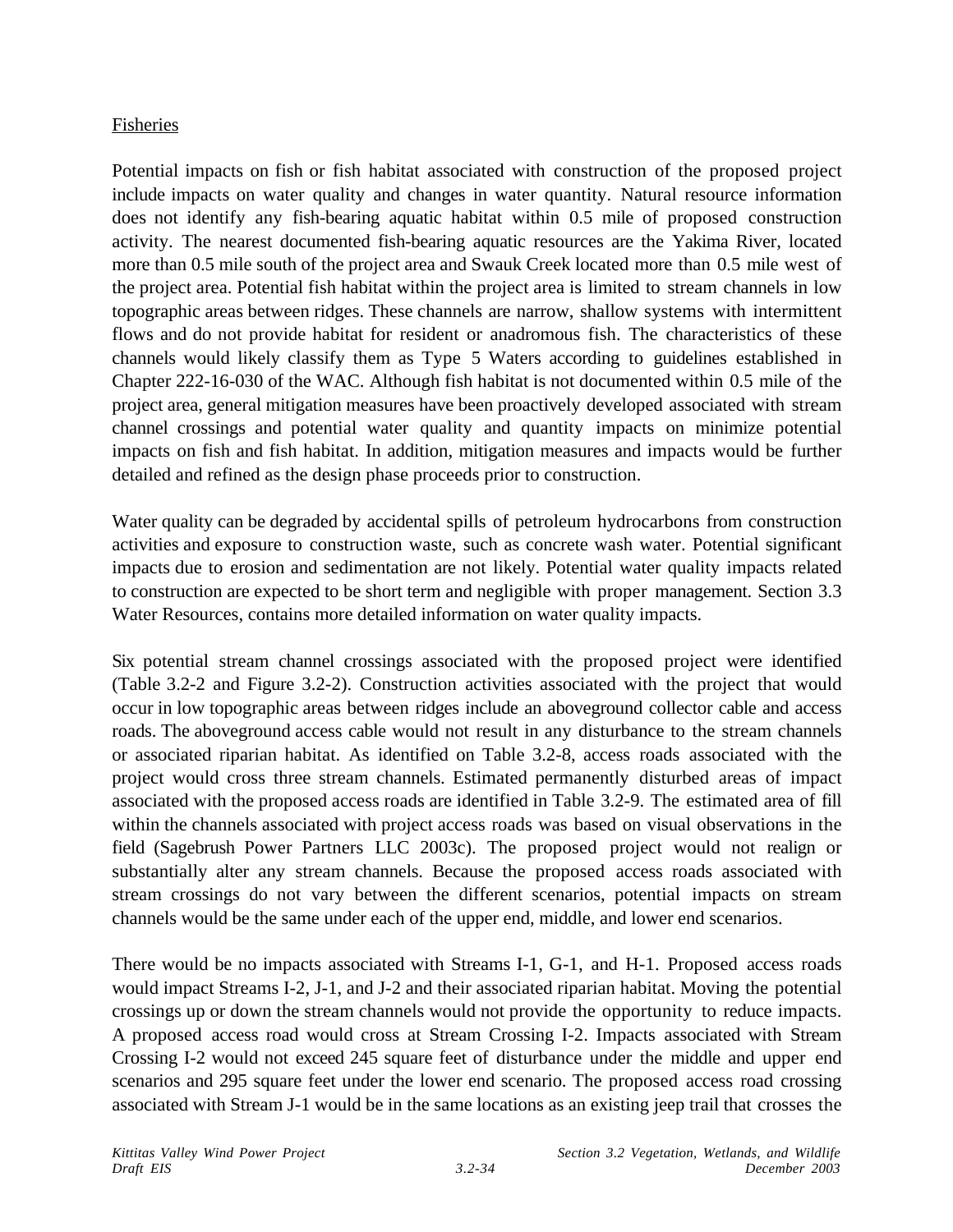stream channel. Total square footage impacts at this location would not be more than 196 square feet under the middle and upper end scenarios and 236 square feet under the lower end scenario. The proposed access road at the location of Stream Crossing J-2 would pass between the intermittent stream and a nearby property corner. Impacts associated with the two crossings at Stream J-2 would not exceed 600 square feet of disturbance under the middle and upper end scenarios and 714 square feet under the lower end scenario.

#### **Table 3.2-8: Potential Stream Channel Crossings within the Project Area**

| <b>Stream</b><br>Channel | Comments                                                                                                                                                                                                                                                                              |
|--------------------------|---------------------------------------------------------------------------------------------------------------------------------------------------------------------------------------------------------------------------------------------------------------------------------------|
| Stream I-1               | Activities associated with the proposed project would not cross Stream I-1. The closest point<br>from a proposed access road to Stream I-1 is 60 feet where the access road turns sharply to the<br>right and goes up an existing road leading away from the stream to the southeast. |
| Stream G-1               | Activities associated with the proposed project would not cross Stream G-1. A proposed access<br>road would be approximately 260 feet upslope and to the south.                                                                                                                       |
| Stream H-1               | Activities associated with the proposed project would not cross Stream H-1. A proposed access<br>road would be located approximately 580 feet upslope from Stream H-1.                                                                                                                |
| Stream I-2               | Activities associated with the proposed project include an access road that would cross Stream<br>$I-2$ .                                                                                                                                                                             |
| Stream J-1               | Activities associated with the proposed project include an access road that would cross Stream J-1<br>in the same location as an existing jeep trail.                                                                                                                                 |
| Stream J-2               | Activities associated with the proposed project include an access road that would not cross Stream<br>J-2 but would pass between Stream J-2 and the project area boundary.                                                                                                            |

Source: Sagebrush Power Partners LLC 2003c.

|  | Table 3.2-9: Impacts at Potential Stream Crossings (square feet) |  |
|--|------------------------------------------------------------------|--|
|  |                                                                  |  |

| Stream | Lower End Scenario | Middle Scenario | <b>Upper End Scenario</b> |
|--------|--------------------|-----------------|---------------------------|
| I-1    | none               | none            | none                      |
| $G-1$  | none               | none            | none                      |
| $H-1$  | none               | none            | none                      |
| $I-2$  | 295                | 245             | Same as middle scenario   |
| $J-1$  | 236                | 196             | Same as middle scenario   |
| $J-2$  | 714                | 600             | Same as middle scenario   |

Source: Sagebrush Power Partners LLC 2003i.

Impacts on potential streams assume a road width corridor of 24 feet under the middle and upper end scenarios. For turbines larger than 1.5 MW (i.e., under the lower end scenario), roads would need to be 34 feet wide to safely accommodate larger cranes. Correspondingly, the area of affected water resources may be higher.

No direct impacts on fish associated with construction of the proposed project would occur. With the mitigation and protection measures in place, no significant impact on surface water is anticipated under the proposed project. Potential impacts on the stream channels related to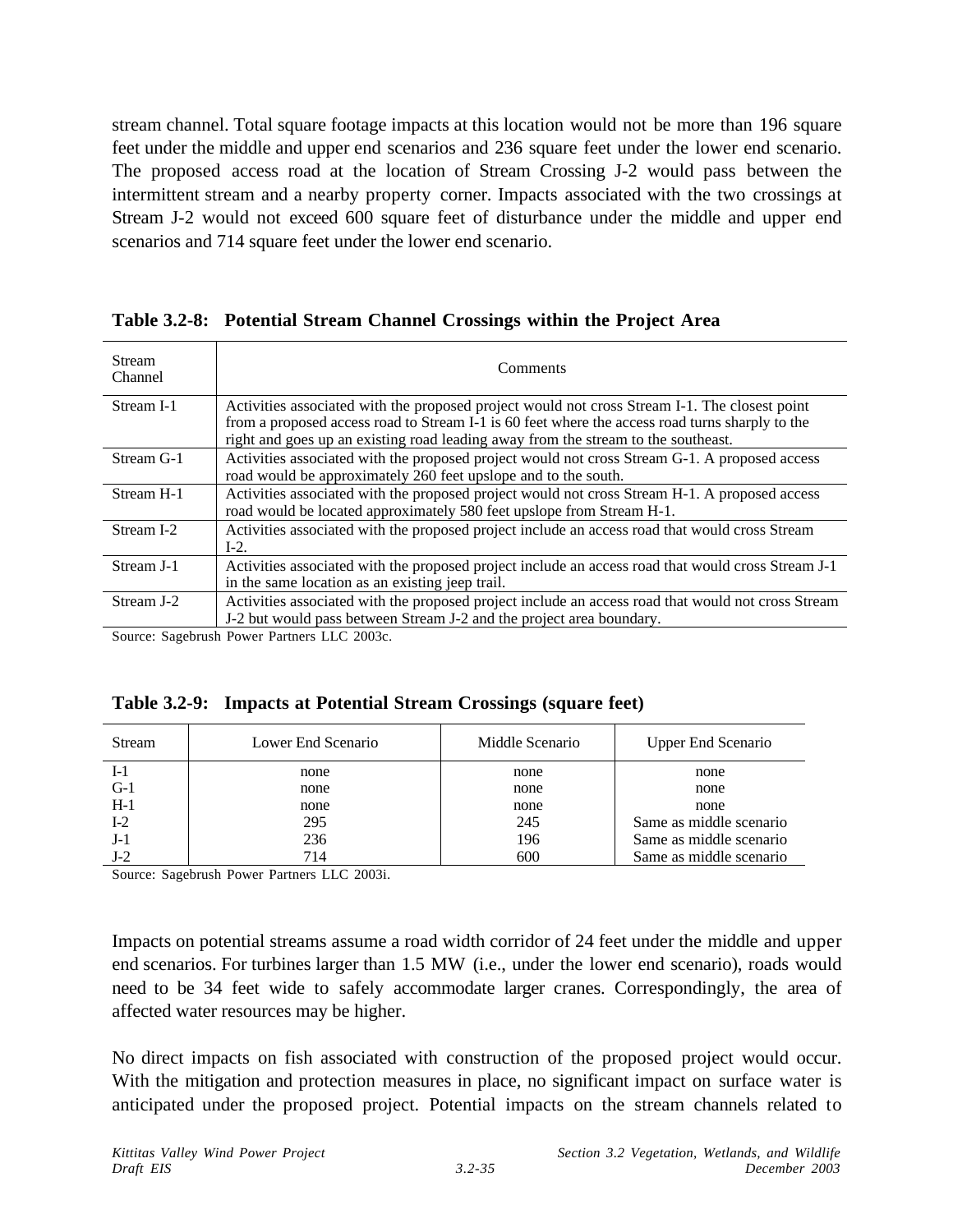construction are expected to be short term and negligible with proper management. The project site grading plan and roadway design would incorporate measures in line with the SWPPP and BMPs as described in Section 3.2.6, Mitigation Measures and in Section 3.3, Water Resources. The SWPPP and BMPs including silt fences, straw bales, and mulch would be used as necessary for clearing and construction to control erosion until the area can be stabilized with gravel or vegetation. Culverts would be designed and installed according to WDFW guidelines and according to Washington State Hydraulic Code guidelines. Where extensions or replacements of culverts occur, EFSEC would require a Hydraulic Project Approval (HPA) with WDFW review, for work that diverts, obstructs, or changes the natural flow or bed of any salt or fresh waters of the state (see Section 3.2.5, Mitigation Measures). The HPA would stipulate conditions for erosion and sedimentation control and for an allowable time period to complete any in-water work. The project would not adversely affect habitat associated with the Yakima River downstream of the project site.

### **Threatened and Endangered Species**

#### Plant Species

Because no rare plant species were identified in the KVWPP project area, there would be no direct construction impacts on endangered plant species.

#### Wildlife and Fish Species

#### *Birds*

Bald eagle and northern spotted owl are the only bird species protected under the ESA identified as potentially occurring within the project area.

Northern spotted owl site centers and associated territory buffers are mapped by the WDFW approximately 0.5 mile north of the project area. Spotted owls occur almost exclusively within forested environments. Potential nesting habitat is not located within the project area. Although possible, it is unlikely that spotted owls would hunt within or disperse through the project area. Construction activity associated with the project would not impact northern spotted owl.

Bald eagle is documented as wintering, but not breeding, within the project area. Few bald eagles were observed within the project area during surveys. Most bald eagles observations were along the Yakima River and in areas where cattle are pastured. While use of the project area by bald eagles does occur, it is relatively low compared to adjacent areas along the Yakima River and appears to be related to the presence of livestock or wildlife carcasses, which they utilize for forage.

During project construction, the possibility of mortality effects to bald eagles is considered negligible and very unlikely to occur. Bald eagles in the area during the construction period are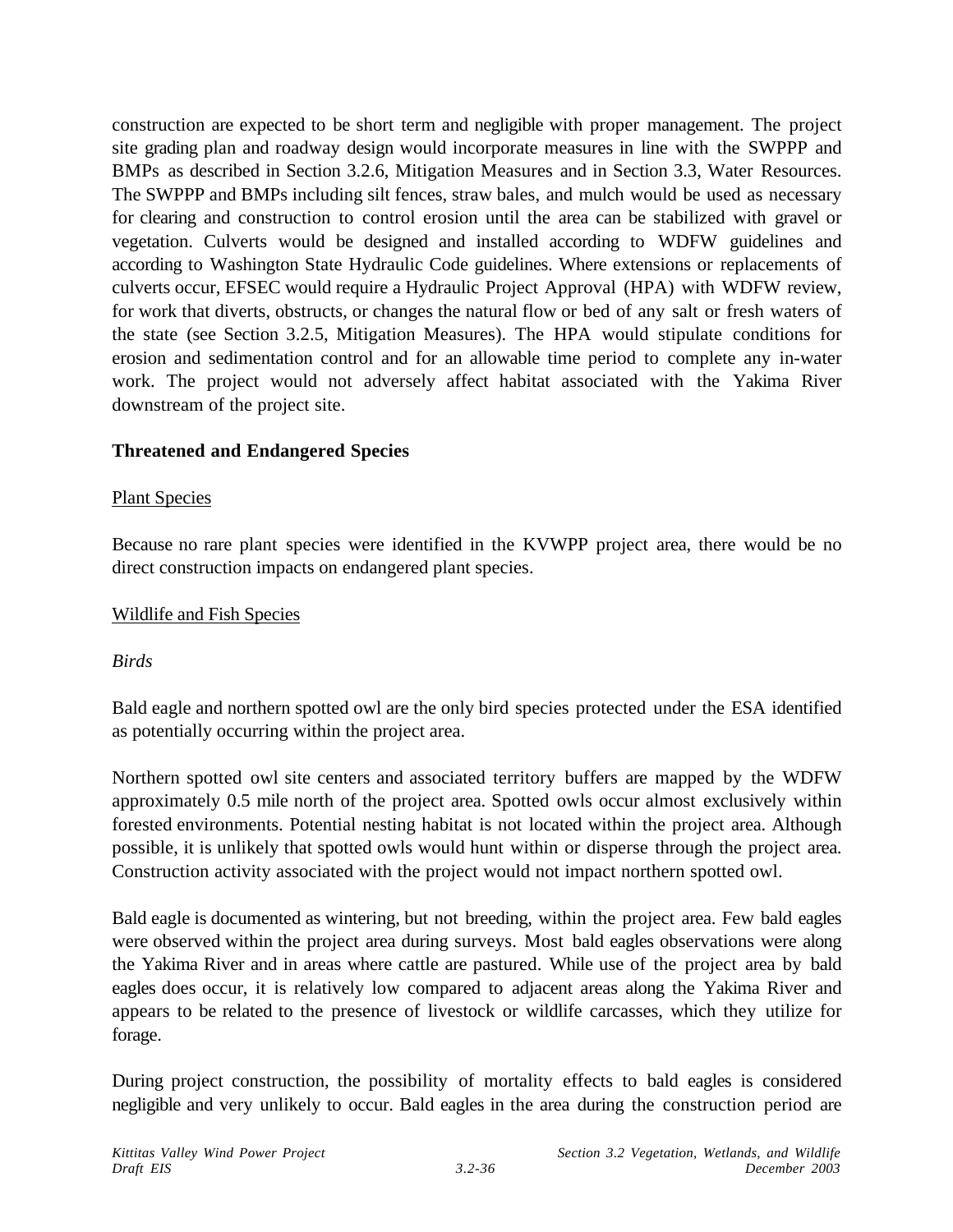unlikely to occur within the construction zones due to disturbances and therefore are unlikely to be at risk of construction-related mortality. In addition, the majority of construction is likely to take place during late spring, summer, and fall months when bald eagles occur very rarely or not at all in the area.

Ten bird species are identified as unlikely to occur due to limited potential habitat or because the project area is located outside the periphery of the known species distributions (Table 3.2-4). No breeding or foraging habitats associated with these ten species would be affected by construction of the proposed project under the upper end, middle, or lower end scenarios.

As shown on Tables 3.2-3 and 3.2-4 a variety of other bird species with federal or state protected status may occur in the project area based on the availability of suitable habitat (3 species) or their observed presence during surveys (13 species). Construction-related impacts on potential habitat for these 16 species would be greatest under the upper end scenario, because this scenario would result in the largest amount of ground disturbance in the project area. Many of these species may occasionally occur in the project area while hunting or migrating, but are unlikely to breed within the project area. During construction activities, the possibility of mortality effects to bird species is considered negligible and very unlikely to occur under the upper end, middle, or lower end scenarios.

## *Mammals*

Several of the mammal species with federal or state protected status, such as, grizzly bear, gray wolf, wolverine, fisher, western gray squirrel, Townsend's big-eared bat, long-legged myotis, and long-eared myotis, are unlikely to occur within the project area due to habitat constraints and/or uncertain population status in Washington. No impacts on these species associated with construction of the project are likely to occur. Of these species, grizzly bear and gray wolf are federally listed species protected under the ESA.

White-tailed and black-tailed jackrabbits and Merriam's shrew have been documented within Kittitas County, and suitable habitat for these species is present in the project area. Some suitable habitat for these species would be lost to turbine pads and road construction. Overall, total impacts on habitat are relatively small and no significant impacts on these species are expected to occur associated with project construction.

Suitable foraging habitat for three bat species, fringed myotis, small-footed myotis and Yuma myotis, is present within the project area. Typical roosting habitat for these bat species (caves, cliffs, and crevices), is not located within the project area. Only general descriptions of potential distributions are available for these three species. Very little is known concerning the ecology of these three species, making it more difficult to accurately predict potential impacts on these species. These species would likely avoid construction activity associated with the project and no disturbance to roosting habitat would occur.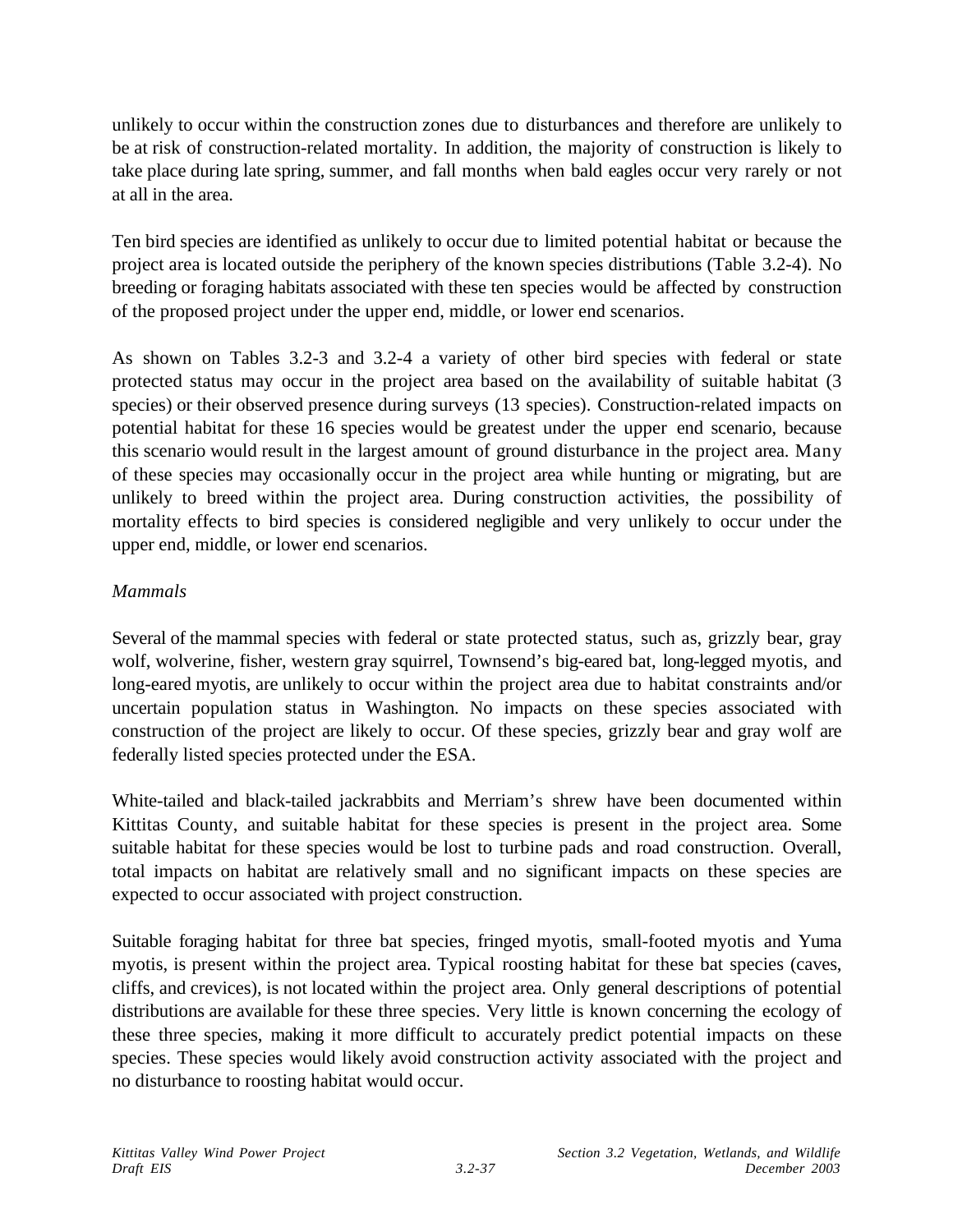#### *Amphibians and Reptiles*

Field surveys conducted for the project did not specifically target reptiles or amphibians. All six amphibian species and both reptile species with federal or state protected status have been documented within Kittitas County. Suitable habitat for amphibians is very limited in the project area due to the lack of wetland habitat and streams with perennial flows. No significant impacts on protected amphibian species are expected to occur associated with project construction.

Construction activity associated with the project may affect protected reptiles (striped whipsnake and sharptail snake) through loss of habitat and direct mortality of individuals occurring in construction zones. The level of mortality associated with construction would be based on the abundance of these species on site. Some mortality may occur as reptiles retreat to burrows underground for cover or during periods of winter dormancy. Excavation for turbine pads, roads, or other wind project facilities could kill individuals in underground burrows. Aboveground snakes are generally mobile enough to escape construction activity.

#### *Fish*

Potential fish habitat for fish species with federal or state protected status is not located within the project area. No impacts on fish species associated with construction of the project would occur under the upper end, middle, or lower end scenarios.

### **Operations and Maintenance Impacts**

Table 3.2-10 summarizes potential operations and maintenance impacts on vegetation, wetlands, wildlife and fisheries, and threatened and endangered species under the three project scenarios. No indirect impacts on vegetation, wetlands, wildlife and fisheries, or threatened and endangered species associated with operations and maintenance of the project would occur. Induced growth or increased regional development would not occur as a result of the proposed project. Public concern was raised during the EIS scoping process regarding the potential for indirect impacts on wildlife species resulting from the spread of noxious weeds and wildfires. As described below in Section 3.2.5, Mitigation Measures, protective measures would be implemented to reduce these potential indirect impacts.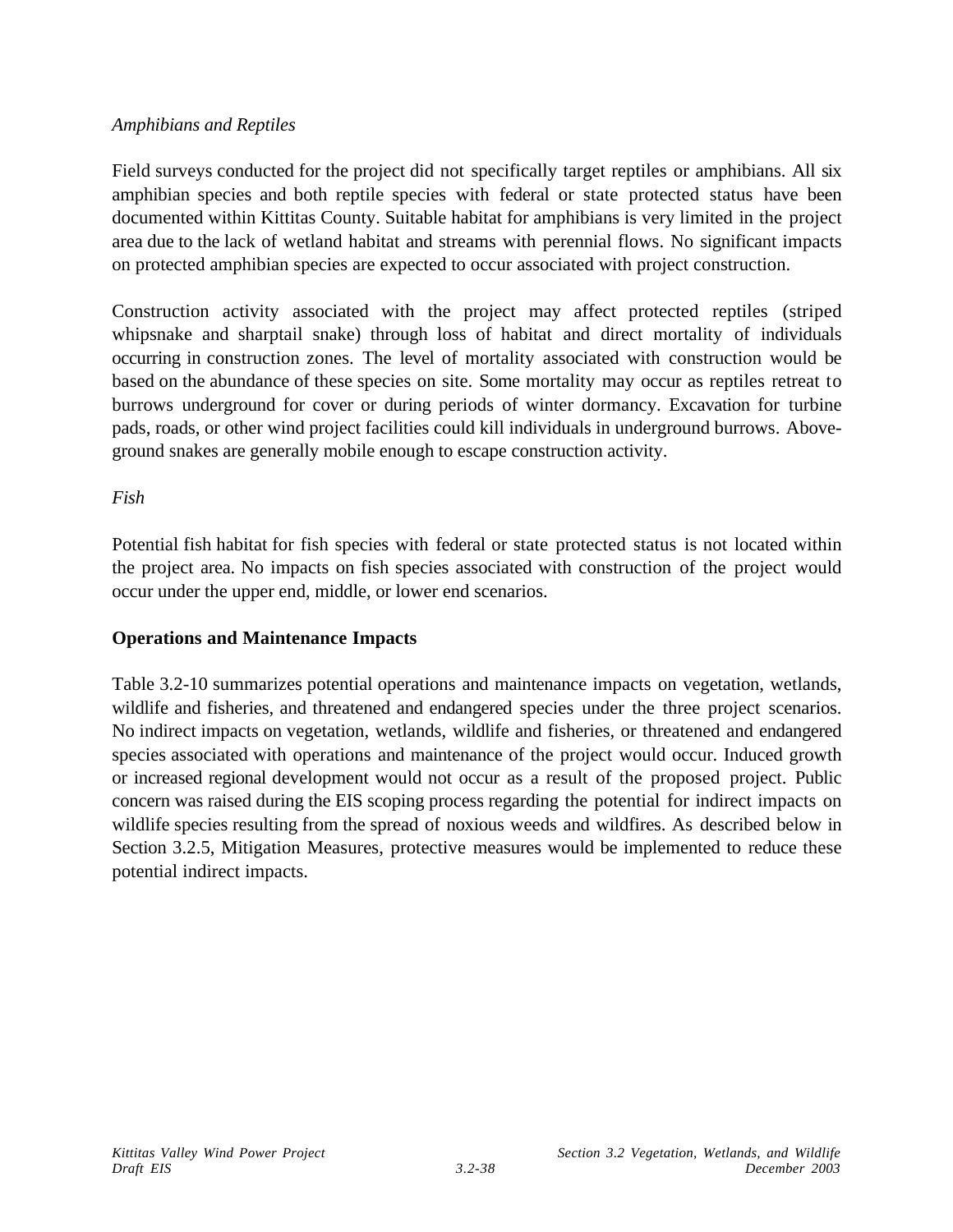## **Table 3.2-10: Summary of Potential Operations and Maintenance and Decommissioning Impacts: Vegetation, Wetlands, and Wildlife**

| <b>Operations and Maintenance</b><br>Impacts                                         | 82 Turbines/3 MW<br>(Lower End Scenario)                                                                            | 121 Turbines/1.5 MW<br>(Middle Scenario)                                               | 150 Turbines/1.3 MW<br>(Upper End Scenario)                                                                               |
|--------------------------------------------------------------------------------------|---------------------------------------------------------------------------------------------------------------------|----------------------------------------------------------------------------------------|---------------------------------------------------------------------------------------------------------------------------|
| Vegetation                                                                           |                                                                                                                     |                                                                                        |                                                                                                                           |
| Vegetation shading by wind<br>turbines                                               | Same as middle scenario                                                                                             | Negligible                                                                             | Same as middle<br>scenario                                                                                                |
| Dust generation                                                                      | Same as middle scenario                                                                                             | Negligible                                                                             | Same as middle<br>scenario                                                                                                |
| Potential project area<br>colonization by invasive species                           | 118 acres disturbed area                                                                                            | 93 acres disturbed area                                                                | 95 acres disturbed area                                                                                                   |
| Change in fire frequency patterns<br>in project area                                 | 118 acres disturbed area                                                                                            | 93 acres disturbed area                                                                | 95 acres disturbed area                                                                                                   |
| Wetlands                                                                             |                                                                                                                     |                                                                                        |                                                                                                                           |
| Impacts on wetlands                                                                  | Same as middle scenario                                                                                             | None                                                                                   | Same as middle<br>scenario                                                                                                |
| Wildlife and Fisheries                                                               |                                                                                                                     |                                                                                        |                                                                                                                           |
| Impacts on wildlife associated<br>with vehicle traffic                               | Potential mortality less than<br>the middle scenario                                                                | Potential mortality<br>negligible or unlikely                                          | Potential mortality<br>greater than the middle<br>scenario                                                                |
| Impacts on wildlife associated<br>with wind turbines                                 | Potential mortality less than<br>the middle scenario                                                                | Possible avoidance<br>behavior, potential<br>mortality                                 | Potential mortality<br>greater than the middle<br>scenario                                                                |
| Impacts on elk or mule deer                                                          | Same as middle scenario                                                                                             | Possible temporary<br>avoidance behavior                                               | Same as middle<br>scenario                                                                                                |
| Impacts associated with wildlife<br>migration                                        | Same as middle scenario                                                                                             | None                                                                                   | Same as middle<br>scenario                                                                                                |
| Impacts on fish or fish habitat                                                      | Same as middle scenario                                                                                             | None                                                                                   | Same as middle<br>scenario                                                                                                |
| Threatened and Endangered Species                                                    |                                                                                                                     |                                                                                        |                                                                                                                           |
| Impacts on plant, fish, or wildlife<br>species protected under ESA                   | No impacts on plant or fish<br>species, potential mortality<br>to bald eagle less than the<br>middle scenario       | No impacts on plant or<br>fish species, potential<br>mortality to bald eagle           | No impacts on plant or<br>fish species, potential<br>mortality to bald eagle<br>greater than the middle<br>scenario       |
| Impacts on federal or state<br>protected plant, fish, or wildlife<br>species         | No impacts on plant or fish<br>species, potential mortality<br>to wildlife species less than<br>the middle scenario | No impacts on plant or<br>fish species, potential<br>mortality to wildlife<br>species  | No impacts on plant or<br>fish species, potential<br>mortality to wildlife<br>species greater than the<br>middle scenario |
| Decommissioning Impacts                                                              |                                                                                                                     |                                                                                        |                                                                                                                           |
| Vegetation impacts                                                                   | Similar to but lower than<br>those described for<br>construction in Table 3.2-5                                     | Similar to but lower<br>than those described for<br>construction in Table<br>$3.2 - 5$ | Similar to but lower<br>than those described<br>for construction in<br>Table 3.2-5                                        |
| Wetland and impacts                                                                  | Same as middle scenario                                                                                             | Unlikely                                                                               | Same as middle<br>scenario                                                                                                |
| Wildlife and habitat, fisheries,<br>and threatened and endangered<br>species habitat | Similar to but lower than<br>those described for<br>construction in Table 3.2-5                                     | Similar to but lower<br>than those described for<br>construction in Table<br>$3.2 - 5$ | Similar to but lower<br>than those described<br>for construction in<br>Table 3.2-5                                        |

Source: Sagebrush Power Partners LLC 2003a, c, f.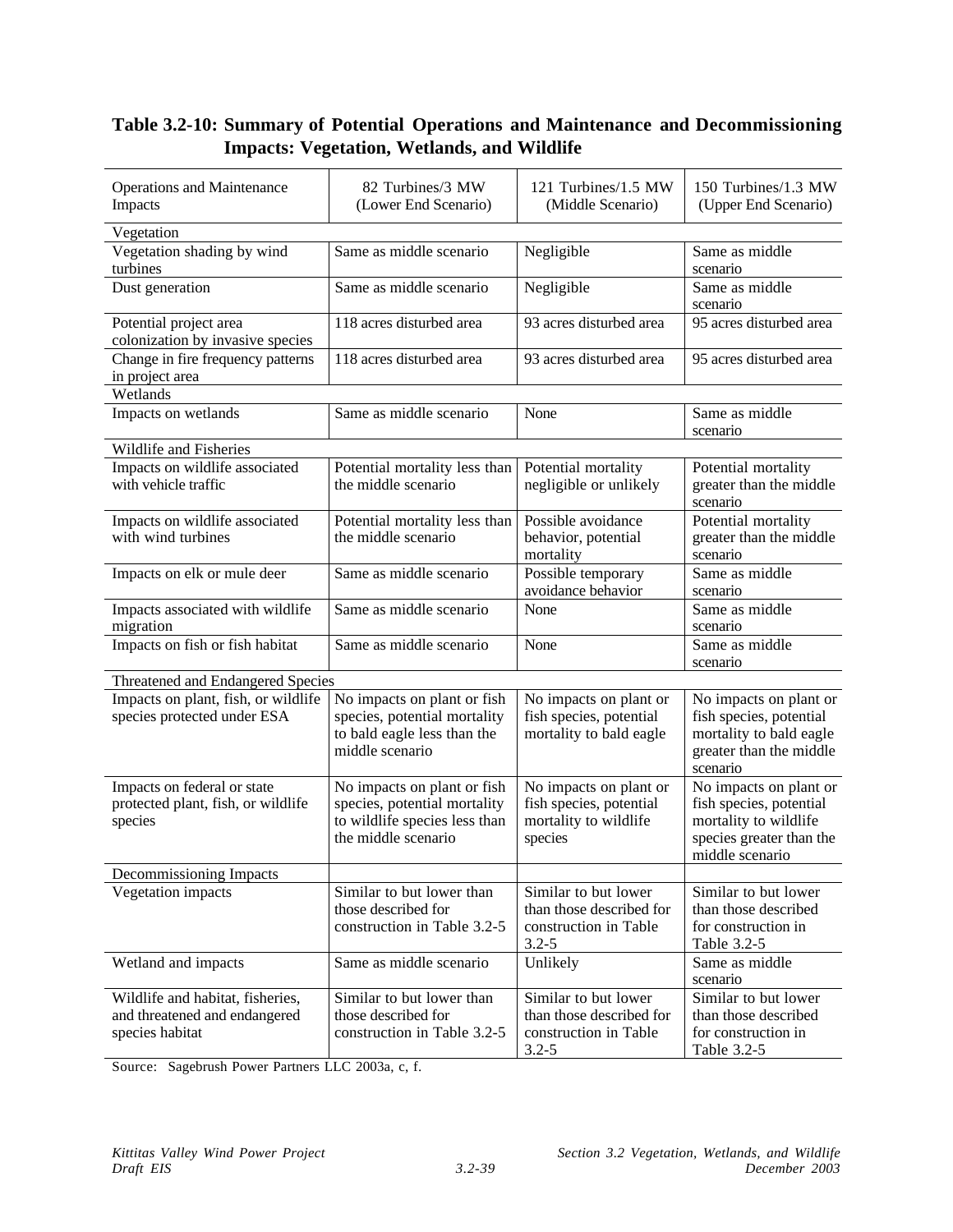### Vegetation

Project operations and maintenance would result in permanent vegetation removal. The extent of impact would depend on the type and quantity of affected vegetation for each project scenario. Tables 3.2-6 and 3.2-7 identify the predicted areas of temporary and permanent disturbances during project construction by habitat type. Total permanent habitat disturbance would range from 93 acres under the middle scenario to 118 acres under the lower end scenario. Vegetation communities associated with the proposed project that would be cleared include grassland, shrubsteppe, sagebrush, deciduous shrub, riparian vegetation, and conifer forest (see Tables 3.2-6 and 3.2-7). Lithosol habitat is a sub-category of the grassland, low sagebrush, and shrub-steppe cover types. Loss of this habitat type would be considered a permanent adverse effect of project operations but would be adequately mitigated with proposed and recommended mitigation measures identified in Section 3.2.5.

Operation impacts on vegetation communities would include shading associated with the turbine towers, as well as impacts caused by increased dust generated by travel on graveled roadways, potential changes in fire frequency patterns, and potential introduction of invasive species. Although as many as 150 turbines would be constructed under the upper end scenario, there should be no noticeable effect from shading on the underlying vegetation under any of the three project scenarios. Similar to construction period effects, there would be dust associated with travel across gravel access roads that could have a seasonal effect on vegetation. This potential impact would be greatest under the lower end scenario, where the permanent roadway footprint would be 95 acres (as opposed to 67 acres under the middle and upper end scenarios). Predicted vehicle travel between the O&M facility and the individual turbines during project operations would be minimal because scheduled maintenance is typically performed only every six months on each turbine. Therefore, potential impacts on onsite vegetation would be expected to be negligible.

Project operation and maintenance activities have the potential to ignite wildfires in the project area if precautions are not taken. However, the Applicant proposes to implement measures to minimize the risk of wildfire during the operation phases of the project (see Section 3.2.5, Mitigation Measures). Implementation of these measures would protect project area vegetation during project operations and maintenance.

Project operations could also introduce invasive species to the site that in turn could alter the vigor of existing vegetation communities in the project area. New access roads could provide a route for migration of weeds into previously weed-free areas. As stated above, this potential impact would be greatest under the lower end scenario, where the permanent roadway footprint would be 95 acres. However, predicted vehicle travel between the O&M facility and the individual turbines during project operations would be minimal. With implementation of proposed measures to control the introduction and spread of undesirable plants during and after construction (see Section 3.2.5, Mitigation Measures), potential impacts on onsite vegetation would be expected to be negligible.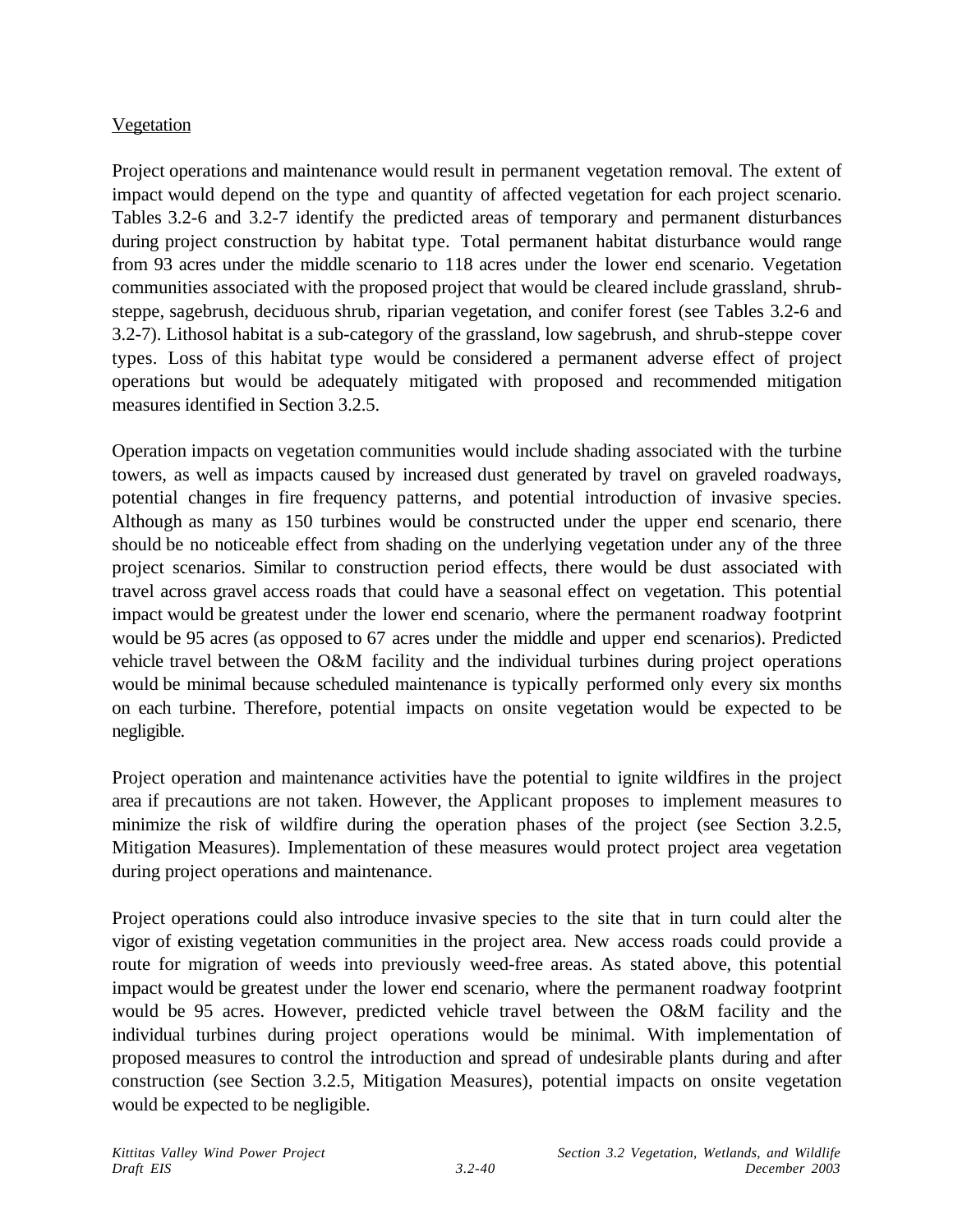### Wetlands

Potential impacts on wetlands resulting from operation of the proposed project are unlikely under the upper end, middle, and lower end scenarios. Project operations are not expected to have impacts on wetland resources if proper drainage, erosion-control plans, and stormwater management practices are implemented. The proposed design approach, operational procedures, mitigation measures, BMPs, and other pollution prevention measures described in detail in Section 3.3, Water Resources, would protect wetlands associated with the proposed project.

### Wildlife and Habitat

Other than wildlife habitat affected by construction, operation of the proposed project is not expected to affect existing wildlife habitats. Potential impacts on wildlife species associated with operation of the proposed project include disturbance associated with vehicle traffic, avoidance of turbines, and collisions with turbines and meteorological towers. Noise levels associated with operation of the proposed project are anticipated to be within or equal to about 5 to 10 decibels of current ambient noise levels, which would not significantly disturb wildlife species in the project area.

Some mammal and reptile fatalities can be expected from vehicle traffic in the project area. Given the amount of residential development and the existing roads and disturbance within the project area (including US 97, which runs through the middle of the project area), disturbance levels after operation begins would not be greatly increased. Daily vehicle traffic is expected to increase from 28 to 40 daily trips (Section 3.10, Transportation). During project operations, travel on the new and upgraded private gravel access roads within the project site is expected to consist largely of weekly or less frequent trips to turbines in service vehicles for maintenance and repair activities (Sagebrush Power Partners LLC 2003a, Section 3.2.4). This impact would be expected to be greatest under the upper end scenario because it would consist of the largest number of turbines (150) that would require maintenance. The number of vehicle trips associated with ongoing operations and maintenance workers commuting to and from the O&M facility and substations on paved state and county roads would range from 28 daily trips under the lower end and middle scenarios to 40 daily trips under the upper end scenario. Impacts are expected to be low and not significant due to the relatively low increase in traffic volumes. Birds also would be affected, but to a lesser degree because of their aerial agility.

### Turbine Avoidance

Avian avoidance behavior associated with wind power development has not been extensively studied in the United States. Most studies of turbine avoidance effects have been conducted in Europe, and most of the impacts have involved wetland habitats and groups of birds not common in this project area, such as waterfowl, shorebirds and waders. European studies of disturbance to breeding birds suggest negligible impacts. Disturbance effects were documented during only one study (Pedersen and Poulsen 1991). For most avian groups or species at other European wind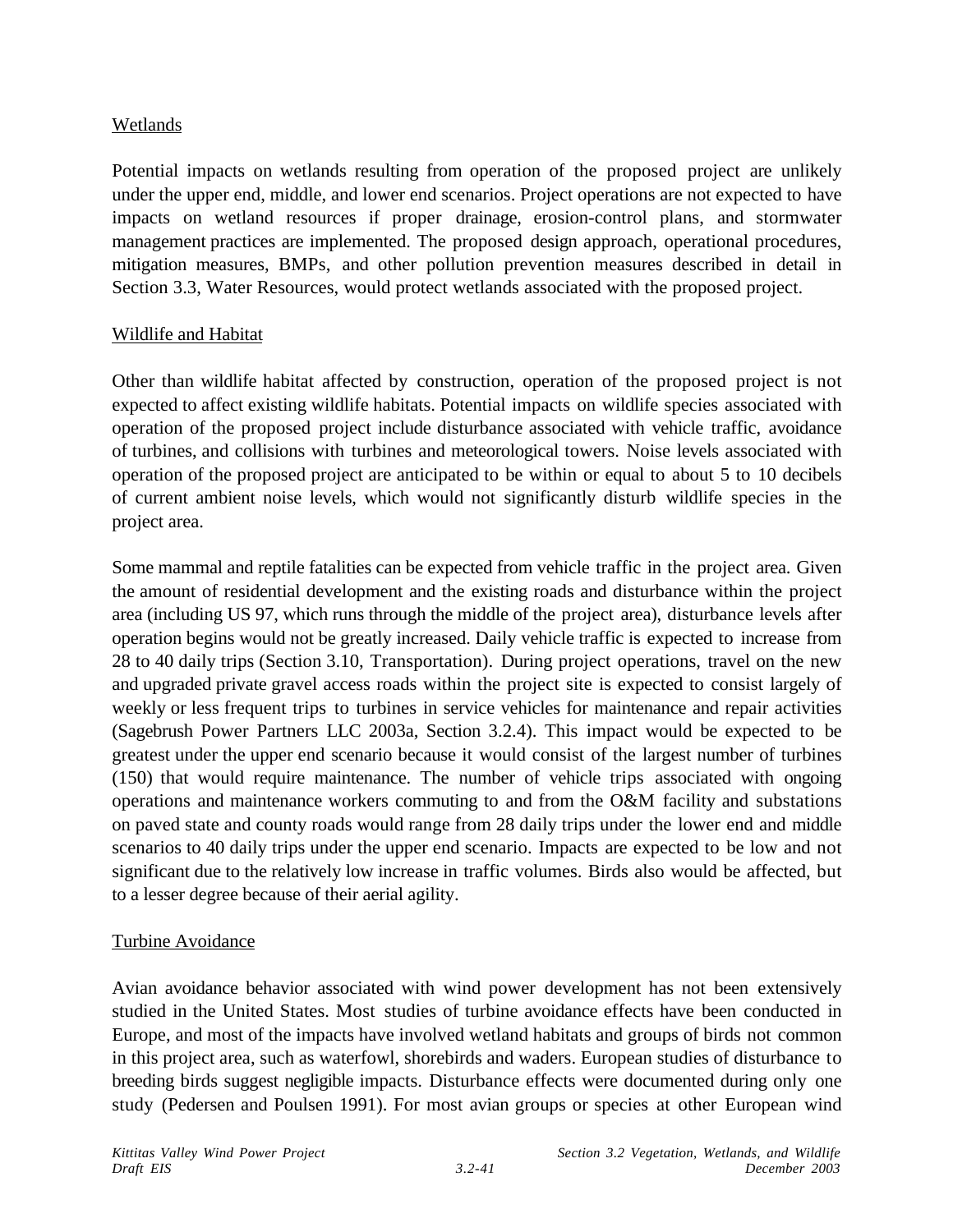power projects, no turbine avoidance effects on breeding birds were observed (Karlsson 1983; Phillips 1994; Winkelman 1989; Winkelman 1990).

At a large wind power project on Buffalo Ridge, Minnesota, abundance of shorebirds, waterfowl, upland game birds, woodpeckers, and several groups of passerines was found to be significantly lower at survey plots with turbines than at plots without turbines. Turbine avoidance effects are likely due to the direct loss of habitat near the turbine for the turbine pad and associated roads. These results are similar to those of Osborn et al. (1998) who reported that birds at Buffalo Ridge avoided flying in areas with turbines. Also at Buffalo Ridge, Leddy et al. (1999) found that densities of male songbirds were significantly lower in grasslands containing turbines than in grasslands without turbines. Reduced avian use near turbines was attributed to avoidance of turbine noise and maintenance activities, and reduced habitat effectiveness due to the presence of access roads and large gravel pads surrounding turbines (Leddy 1996; Johnson et al. 2000a). Construction and operation of the Foote Creek Rim Wyoming wind power project did not appear to cause reduced use of the wind power project and adjacent areas by most avian groups.

Avoidance of wind power projects by raptors has not been documented at any U.S. wind power projects. Anecdotal evidence indicates that raptor use of the Altamont Pass, California wind resource area may have increased since installation of wind turbines (American Wind Energy Association 1995). Although avoidance by birds of wind power projects is not desirable, especially where important habitats may be limited, if other suitable habitats are available, one potential benefit of avian avoidance of turbines is the reduced potential for collision mortality to occur (Crockford 1992).

Based on the available information, it is probable that some turbine avoidance effects may occur to the grassland/shrub-steppe avian species occupying the project area. The extent of these effects and their significance is unknown and hard to predict. Avoidance by avian species is expected to range from several hundred feet to no avoidance behavior. Impacts on avian species would be considered low.

Operation of the proposed project would not affect raptor nests unless there were avoidance effects that caused raptors to not return to the nests close to the project site. Impacts would be considered low given the low density observed in close proximity to the turbines, and the species involved (red-tailed hawk).

Potential avoidance impacts are expected to be similar under each of the proposed project scenarios because within the project site the access roads, turbine strings, and associated facilities would occur within the same general footprint.

### Turbine Collisions

Mortality rates from other wind power project studies were used to estimate raptor, passerine, and bat mortality rates associated with the proposed project (Sagebrush Power Partners LLC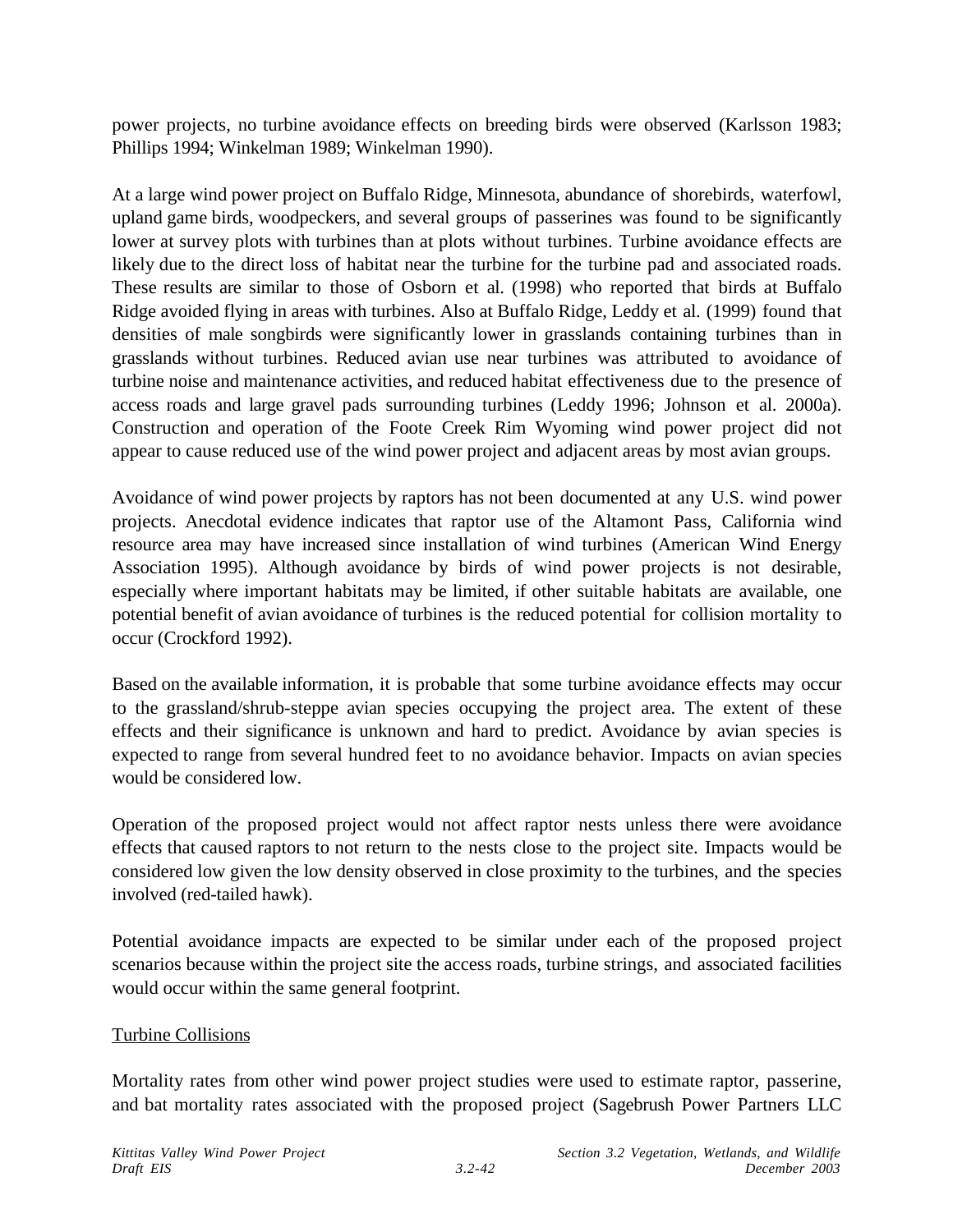2003a, Exhibit 11, 2003f). Actual raptor, passerine, and bat fatality rates described below and summarized on Table 3.2-11 may vary due to several variables, including the number of occupied nests near the project area after construction and other site-specific factors such as weather variables.

To date, research on wildlife mortality associated with wind power projects identifies the number of turbines as the most significant variable in estimating potential mortality rates. Generally, the more turbines in a given project, the higher the range of potential wildlife mortality associated with turbine collisions. While project variables such as turbine height and turbine blade sweep area are typically used in calculating potential mortality, these elements are not considered as significant as the number of turbines in estimating overall potential mortality. For example, raptor surveys, such as those performed for this project, typically document when eagles are observed flying within the general range of the turbine blade sweep area under the middle scenario. Potential mortality rates under the different project scenarios were then estimated based on the ratio of potential fatalities per turbine, per year.

**Table 3.2-11: Summary of Projected Annual Mortality of Raptor, Passerine, and Bat Species Associated with Turbine and Meteorological Tower Collisions**

| Species Group                                   | Lower End Scenario | Middle Scenario | <b>Upper End Scenario</b> |
|-------------------------------------------------|--------------------|-----------------|---------------------------|
| Turbine Collisions                              |                    |                 |                           |
| Raptors                                         | $3 \text{ to } 4$  |                 | h                         |
| Passerines                                      | 30 to 200          | 50 to 300       | 60 to 375                 |
| <b>Bats</b>                                     | 80 to 160          | 120 to 240      | 150 to 300                |
| Meteorological Tower<br>Collisions <sup>1</sup> |                    |                 |                           |
| Passerines                                      | 73                 | 73              |                           |
| $C = C + 1 D$ $D + T C 2002 12002C$             |                    |                 |                           |

Source: Sagebrush Power Partners LLC 2003a and 2003f.

1 Only passerine mortality has been documented at other wind project studies associated with meteorological tower collisions.

#### *Raptors*

Based on the level of raptor use within the project area, raptor mortality is expected to be slightly higher compared to other wind projects with similar turbine types. American kestrels and red-tailed hawks account for most of the raptor use at the site, and are expected to be the species with the highest mortality. The potential exists for other raptor species to collide with turbines, including northern harrier, rough-legged hawk, bald eagle, and turkey vulture. However, the mortality risk associated with these species is expected to be lower than the risk for American kestrel and red-tailed hawk. Turkey vultures appear less susceptible to collision that most other raptors (Orloff and Flannery 1992). Few northern harrier fatalities and no rough-legged hawk or bald eagle fatalities have been observed at wind projects to date. Golden eagle use of the site is low relative to other wind sites and the mortality risk for golden eagles is also expected to be low.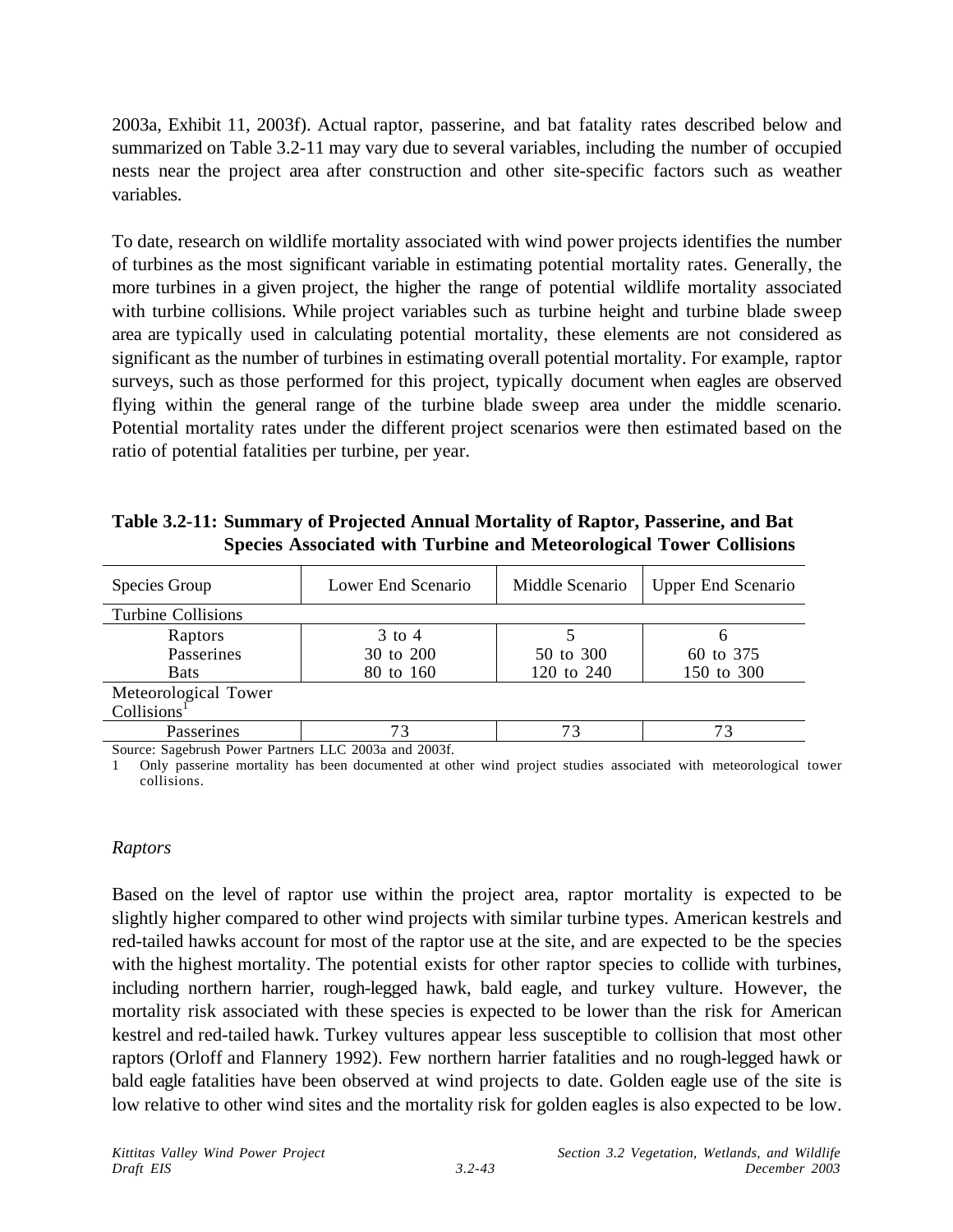Federal and state protected raptor species are also discussed in the Threatened and Endangered Species section below.

Raptor mortality at other wind generation projects has been low. The estimate of raptor mortality at the Foote Creek Rim wind project in Wyoming is the highest observed and is 0.03 raptors per turbine per year based on a three-year study of 69 turbines (Young et al. 2002). No raptor mortality was observed at the Vansycle wind project in Oregon during a one-year study and one raptor mortality was recorded over a four-year study at the Buffalo Ridge wind project (Erickson et al. 2001).

Based on raptor use estimates in the project area, potential raptor mortality associated with the proposed project is estimated at about 25% greater than at the Foote Creek Rim project, or 0.038 raptor fatalities a year per turbine (Young et al. 2002). Based on this assumption, under the upper end scenario (150 turbines), an average of six raptor fatalities per year is estimated to occur (Table 3.2-12). A corresponding reduction of mortality associated with turbine collisions would be expected under the middle scenario (121 turbines) and the lower end scenario (82 turbines). Under the middle scenario, an average of five raptor fatalities per year are estimated to occur, and under the lower end scenario an average range of three to four raptor fatalities per year are estimated to occur. Based on the raptor survey results, the majority of raptor fatalities are expected to be American kestrels and red-tailed hawks, the two most common raptor species documented in the project area.

### *Passerines*

Passerines have been the most abundant avian fatality at other wind projects studied (Johnson et al. 2000a; Young et al. 2002; Erickson et al. 2001), often comprising more than 80% of the avian fatalities. Both migrant and resident passerine fatalities have been observed. Given that passerines make up the vast majority of the avian observations onsite, it is expected that passerines would make up the largest proportion of fatalities. Species most common to the study area would likely be most at risk, including western meadowlark, vesper sparrow and horned lark. Horned larks have been the most commonly observed fatality at several wind projects, including Vansycle and Foote Creek Rim (Erickson et al. 2001; Young et al. 2002). Nocturnal migrating species may also be affected, but it is not expected that they would be found in large numbers based on data collected at other wind power projects (i.e., no large mortality events documented [Erickson et al. 2000]). Based on the per turbine mortality estimates from the other wind power projects studied, between 50 and 300 passerine fatalities may occur per year under the middle scenario (121 turbines) (Table 3.2-12). Under the upper end scenario (150 turbines), approximately 215 passerine fatalities per year are estimated to occur with an estimated range of 60 to 375 fatalities. A corresponding reduction of mortality associated with turbine collisions, an estimated range of 30 to 200 fatalities passerine fatalities per year, would be expected under the lower end scenario (82 turbines).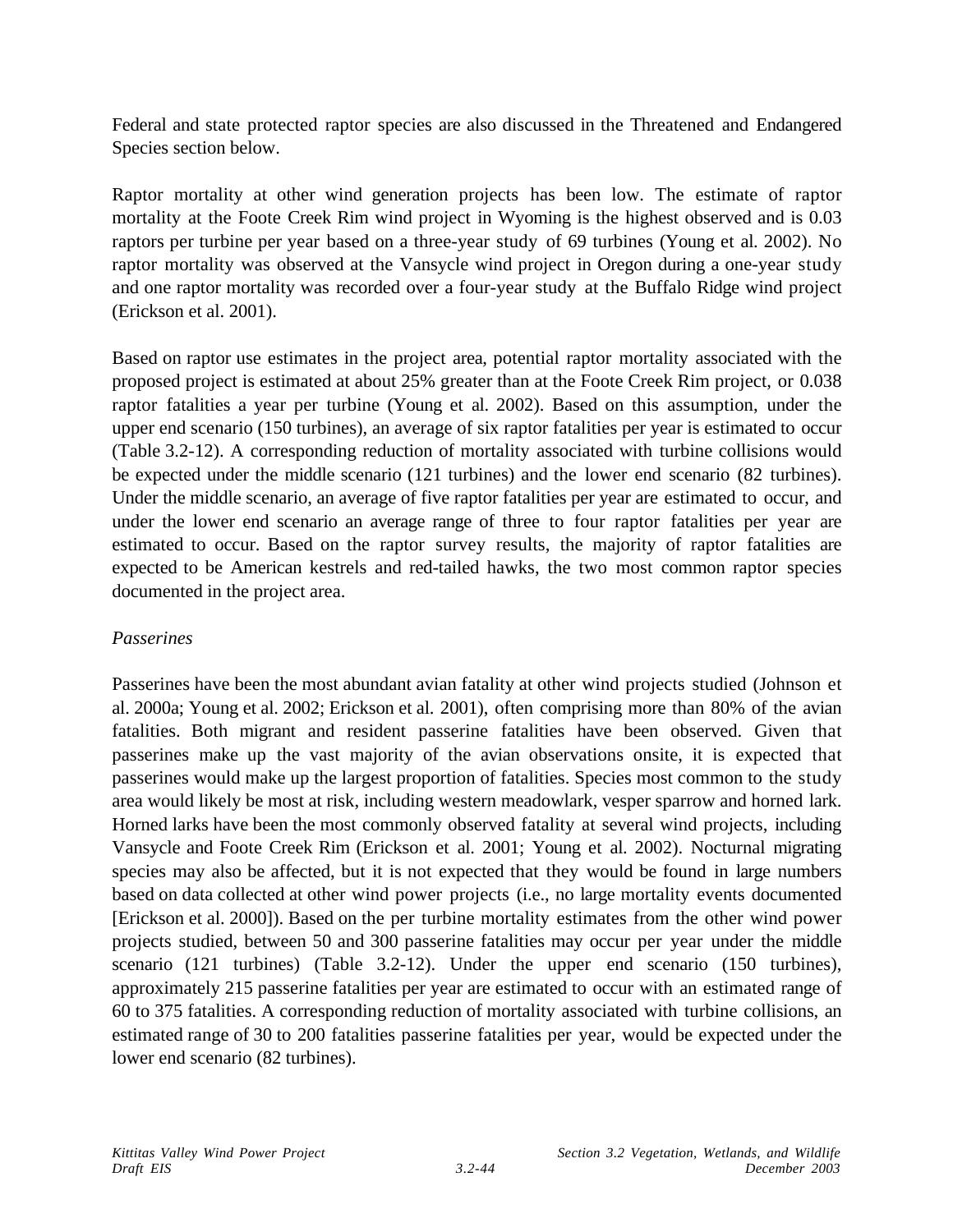#### *Bats*

It is likely that some bat fatalities would occur at the proposed project site. Bat research at other wind power projects indicates that bat species are at some risk of collision with wind turbines. Wind power project studies, as described below, indicate that most bat fatalities occur during migration, with low mortality associated with resident bat species. Most bat species in Washington migrate south in the fall. Washington bat species that do not migrate are year-round residents that hibernate in the winter. Most bat fatalities found at wind power projects have been tree-dwelling bat species, with hoary and silver-haired bats being the most prevalent fatalities. Both hoary bats and silver-haired bats are migratory species that may use the forested habitats near the project site and may migrate through the project area. Federal and state protected bat species are also discussed in the Threatened and Endangered Species section below.

At the Buffalo Ridge wind power project, Minnesota, based on a two-year study, bat mortality was estimated to be 2.05 bats per turbine per year (Johnson et al. 2000b). At the Foote Creek Rim wind power project, based on two years of study, bat mortality was estimated at 1.51 bats per turbine per year (Young et al. 2001). At the Vansycle Ridge wind power project in Oregon, bat mortality was estimated at 0.74 bats per turbine for the first year of operation (Erickson et al. 2000). Annual bat mortality associated with the project is estimated at 1 to 2 bat fatalities per turbine, or 150 to 300 bats under the upper end scenario (Table 3.2-12). A corresponding reduction of mortality associated with turbine collisions would be expected under the middle scenario (121 turbines) and the lower end scenario (82 turbines). Under the middle scenario, an average range of 120 to 240 bat fatalities per year are estimated to occur and under the lower end scenario an average range of 80 to 160 bat fatalities per year are estimated to occur. The significance of this impact is hard to predict because there is little information available regarding bat populations. Studies suggest that resident bats do not appear to be significantly affected by wind turbines (Johnson et al. 2002; Gruver 2002), since almost all mortality is observed during the fall migration period. Furthermore, hoary bat, which is expected to be the most common fatality, is one of the most widely distributed bats in North America. Pre-construction studies to predict impacts on bats may be relatively ineffective because current state-of-the-art technology for studying bats does not appear to be highly effective for documenting migrant bat use of a site (Johnson et al. 2002).

### *Other Avian Species*

Some waterfowl mortality has been documented at other wind power projects (Erickson et al. 2001). However, studies at Foote Creek Rim, Vansycle, and Buffalo Ridge have not documented mortality of Canada geese, one of the most common waterfowl species observed flying over the project area. Because of the low use of the site by waterfowl, little mortality would be expected from operation of the project.

Other avian groups (e.g., upland game birds, shorebirds, and other migrants) occur in relatively low numbers within the project area and mortality would be expected to be low.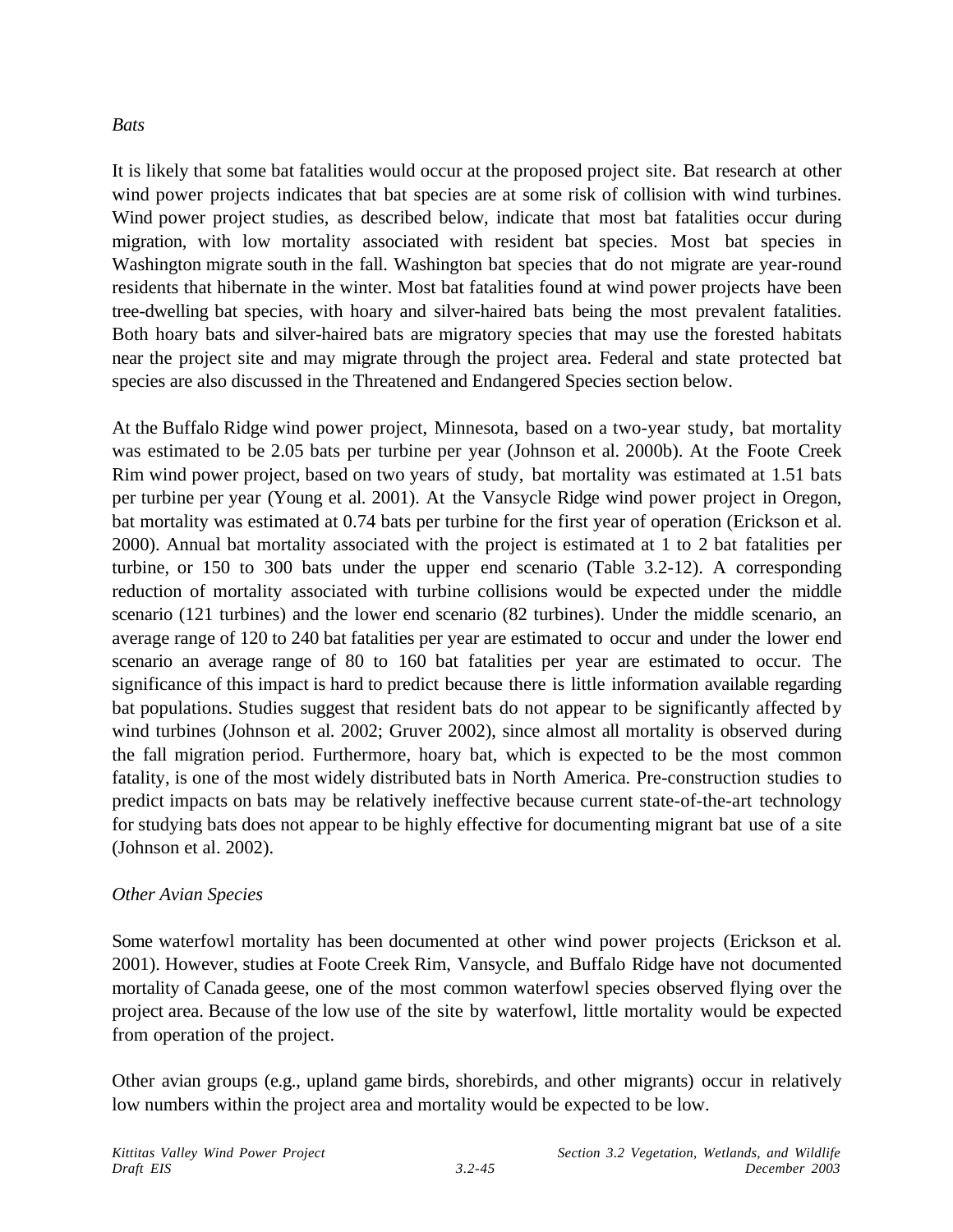### Meteorological Tower Collisions

Carcass search studies at the Foote Creek Rim wind power project, Wyoming, have found avian casualties associated with guyed meteorological towers. Based on searches of five permanent meteorological towers at Foote Creek Rim over a three-year period, it was estimated that these towers resulted in approximately 8.1 avian casualties per tower per year (Young et al. 2002). The vast majority of these avian casualties were passerines. Nine permanent meteorological towers are proposed for the project under each of the three scenarios. These towers would be expected to result in collision deaths for passerines at the site. The use of bird flight diverters on guy wires should reduce the risk of collision.

#### Elk and Mule Deer

The WDFW has expressed some concern over the potential effects of wind project development on wintering big game. Winter is a crucial period of time for the survival of many big game species. As deer expend more energy than they take in, body condition gradually declines throughout the winter (Short 1981). Unnecessary energy expenditures may increase the rate at which body condition declines, and the energy balance determining whether a deer would survive the winter is thought to be relatively narrow, especially for fawns (Wood 1998). Overwinter fawn survival may decrease in response to human activity or other disturbances (Stephenson et al. 1996). Roads and energy development may also fragment otherwise continuous patches of suitable habitat, effectively decreasing the amount of winter range available for big game. Fragmentation of habitat also may limit the ability of big game populations to move throughout the winter range as conditions change, causing big game to utilize less suitable habitat (Brown 1992).

Two published studies of big game winter use may be relevant to the development of wind turbines and wintering deer and elk (Rost and Bailey 1979; Van Dyke and Klein 1996). Van Dyke and Klein (1996) documented elk movements through the use of radio telemetry before, during, and after the installation of a single oil well within an area used year-round by elk. Drilling activities during their study ceased by November 15; however, maintenance activities continued throughout the year.

Elk showed no shifts in home range between the pre- and post- drilling periods; however, elk shifted core use areas out of view from the drill pad during the drilling and post drilling periods. Elk also increased the intensity of use in core areas after drilling and slightly reduced the total amount of range used. It was not clear if the avoidance of the well site during the post-drilling period was related to maintenance activities or to the use of a new road by hunters and recreational users. The authors concluded that if drilling activities occupy a relatively small amount of elk home ranges, that elk are able to compensate by shifting areas of use within home ranges.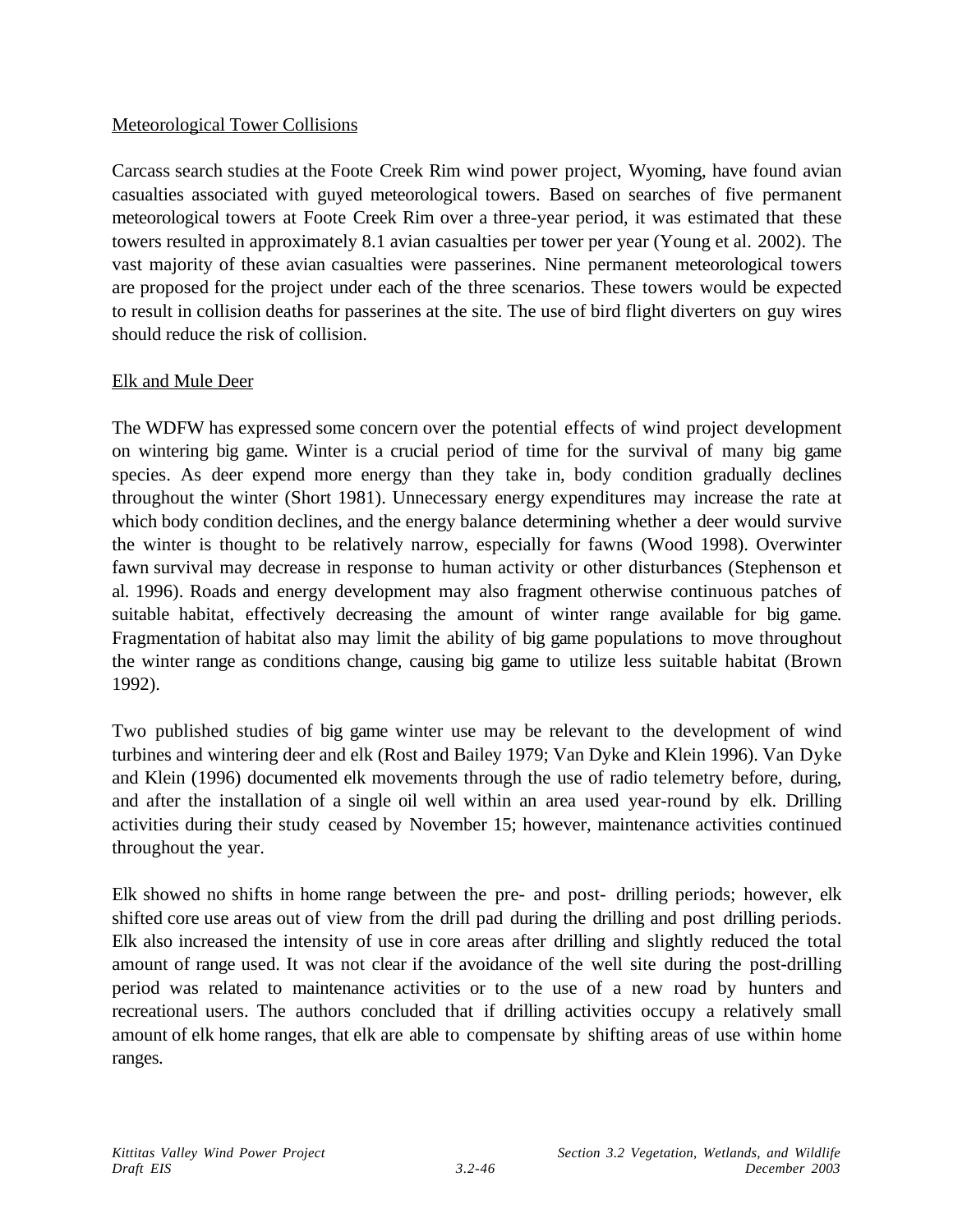While several authors have documented elk avoiding roads within forested environments during the summer, the effects of roads and associated human activity on wintering elk and mule deer have not been well documented. Rost and Bailey (1979) found that wintering mule deer and elk avoided areas within 600 feet of roads in eastern portions of their Colorado study area, where presumably greater amounts of winter habitat were present. Road avoidance was greater where roads were more traveled. Only mule deer showed a clear avoidance of roads in the western portion of their study area, where winter range was assumed to be more limiting. Mule deer also showed greater avoidance of roads in shrub habitats versus more forested areas. The authors concluded that impacts of roads depended on the availability of suitable winter range away from roads, as well as the amount of traffic associated with roads.

There is little information regarding wind project effects on big game. At the Foote Creek Rim wind project in Wyoming, pronghorn observed during raptor use surveys were recorded year round (Johnson et al. 2000). The mean number of pronghorn observed at the six survey points was 1.07 prior to construction of the wind power project and 1.59 and 1.14 per survey the two years immediately following construction, indicating no reduction in use of the immediate area. Mule deer and elk also occurred at Foote Creek Rim, but their numbers were so low that meaningful data on wind power project avoidance could not be collected.

The elk and mule deer in the project area primarily occupy the grassland and shrub-steppe habitats and riparian corridors. Following completion of the wind power project, the disturbance levels from construction equipment and humans would diminish and the primary disturbances would be associated with operations and maintenance personnel, occasionally vehicular traffic, and the presence of the turbines and other facilities.

Due to the lack of knowledge regarding the potential impacts of wind energy development on big game, it is difficult to predict with certainty the effects of the proposed wind project on mule deer and elk. Van Dyke and Klein (1996) showed wintering elk shifted use of core areas out of view of human-related activities associated with an oil well and access road. Most turbines and roads in the project area would be located on ridges and would be visible over a fairly large area. Where wind turbines would be constructed in elk wintering areas, elk may concentrate use away from the wind development during construction. While human-related activity at wind turbines during regular maintenance would be less than during the construction period, it is not known if human activity associated with regular maintenance activity would exceed tolerance thresholds for wintering elk. If tolerance thresholds during regular maintenance activities are exceeded, elk are likely to permanently utilize areas away from the wind development. Given the amount of disturbance within the project area associated with residential development and existing roads, including US 97 which runs through the middle of the project area, disturbance levels after facility operation begins would not be greatly increased. As described above in the wildlife and habitat section and shown in the traffic analysis (Section 3.10) the proposed project would add an estimated 28 to 40 additional daily commuter trips on local public roads to an area that averages more than 2,000 daily trips.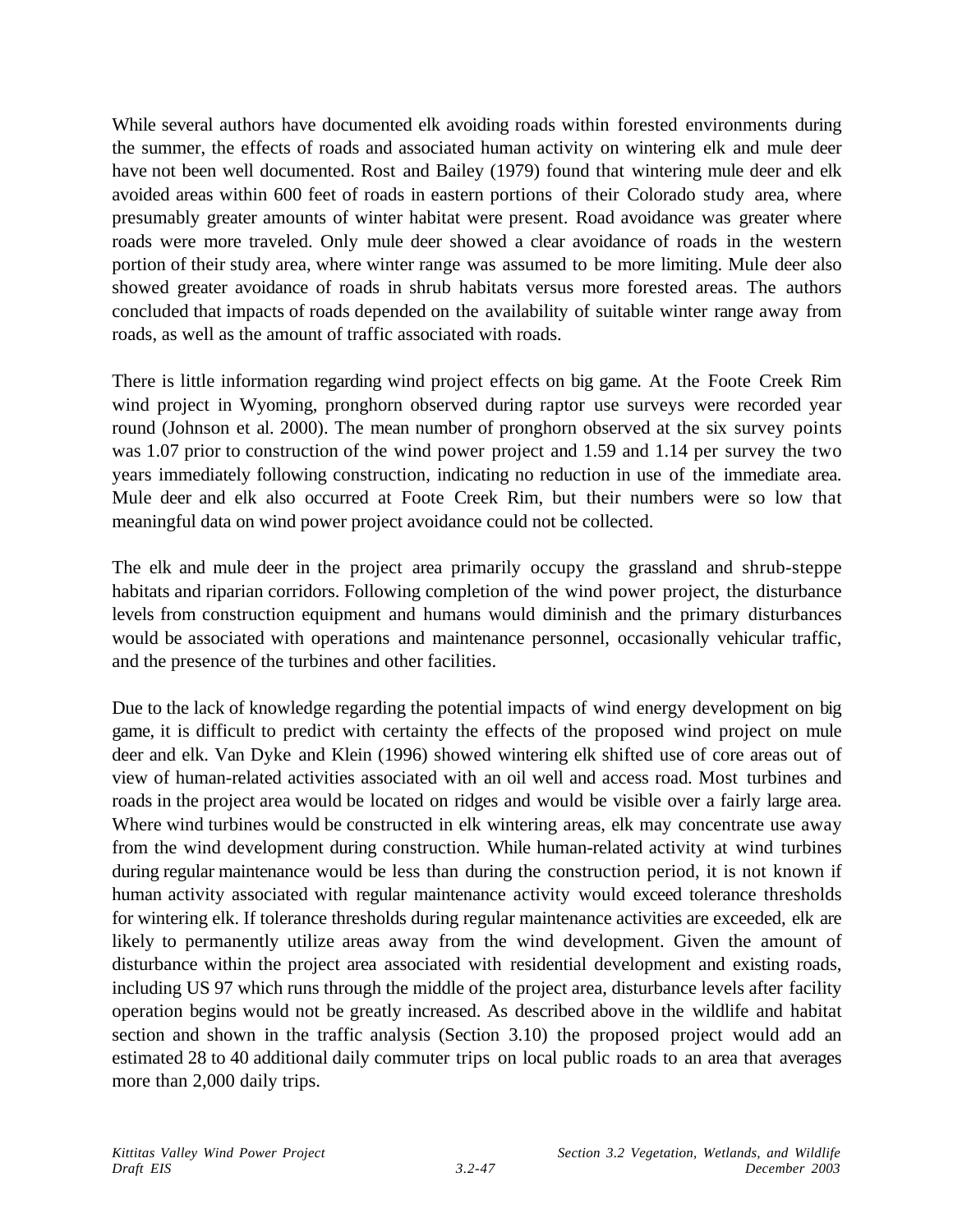Seasonal sport hunting of big game is allowed within portions of the project area. Under the proposed project, public safety concerns may result in restricting public hunting within portions of the project area (see Section 3.6, Land Use and Recreation). Big game currently deterred from using the project area because of human disturbance might occupy the area if hunting at or near the project site is eliminated. Unhunted big game populations can habituate to human activities. This is a concern of WDFW because landscaping in developed areas might be attractive to big game during periods of winter stress, especially if big game hunting is eliminated. WDFW is the agency responsible for animal damage control claims caused by deer and elk. When deer and/or elk cause damage to private property, hunting season adjustments are an effective management tool for WDFW to control the size and location of big game populations. If big game damage to private property does occur in the project vicinity, restricting public hunting within the project area would limit WDFW's management options.

The proposed wind facility occurs approximately 3 miles southeast of mapped elk calving areas. The proposed project is not likely to impact the mapped calving area.

### Wildlife Migration

No impacts are expected from the project to big game or reptile and amphibian movement or migration. The Quilomene elk migration corridor is outside the project area and no project features or construction would occur within the area identified as this migration corridor. Additionally, no wetlands would be affected that could impede amphibian movements. Migrant birds and bats may be at risk of collision with turbines in the project. Potential impacts on birds and bats are discussed in the Turbine Collision section above.

### **Fisheries**

Operation activities associated with the proposed project that could potentially impact fisheries include stormwater, water use, and wastewater. Potential impacts on fish or fish habitat resulting from operation of the proposed project are unlikely under the upper end, middle, and lower end scenarios due to the absence of potential fish habitat in the proposed project area. Water resources within the proposed project site are limited to intermittent stream channels and wetland habitat with no known fish use. Operation of the project would have no impacts on fish and fish habitat downstream of the project site (Yakima River) if proper drainage, erosion control plans, and stormwater management practices are implemented. The proposed design approach, operational procedures, mitigation measures, BMPs, and other pollution prevention measures described in detail in Section 3.3 would protect water quality associated with the proposed project and freshwater habitat downstream of the proposed project site.

The quantity and quality of stormwater runoff could be affected by operation of the proposed project because of the increase in impervious surfaces, which could result in impacts on fisheries habitats downstream of the project site, if not mitigated. Stormwater from new impervious surfaces associated with the proposed project would be collected and diverted into detention and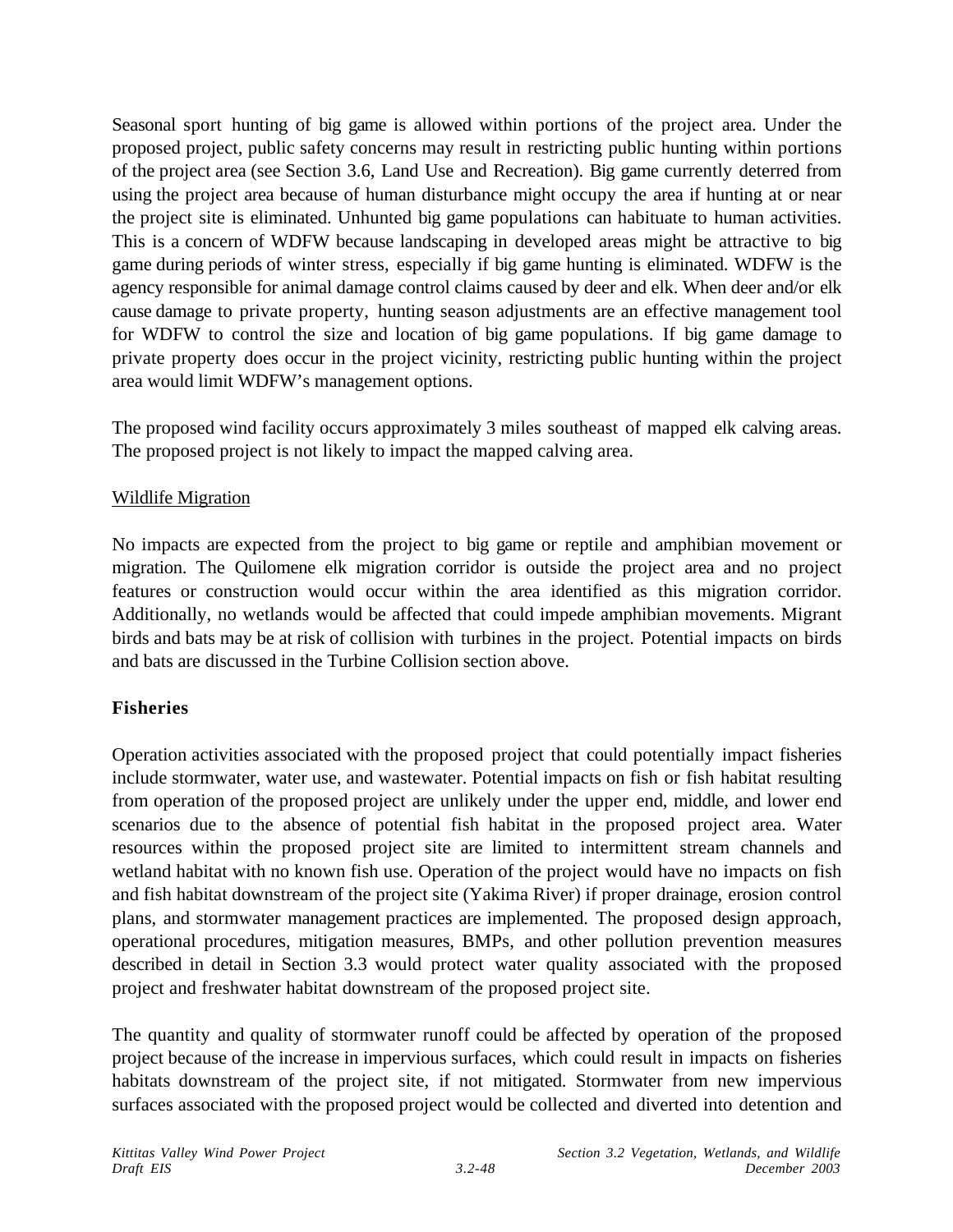treatment facilities. No component of the proposed project would be built near fish-bearing aquatic resources and no storm or other surface water would be discharged directly to fish-bearing aquatic resources. Based on the mitigation methods that would be implemented and the distance between the proposed project and the Yakima River downstream of the project site, effects on the Yakima River associated with stormwater runoff are unlikely.

A SWPPP would be developed in accordance with BMPs and would detail the sediment and erosion control measures and accidental spill prevention and control measures. The BMPs would be implemented, inspected, and maintained to minimize the potential for adversely affecting downstream water quality. These may include such things as silt fencing and hay bales, and placement of polyethylene tarps to cover exposed surfaces. Control of fuel storage and equipment fueling operations for spill prevention and control would be detailed in the SWPPP. Stormwater impacts and management are discussed in additional detail in Section 3.3, Water Resources.

## **Threatened and Endangered Wildlife Species**

## Birds

It is unlikely that spotted owls would hunt within or disperse through the project area. Operation activity associated with the project under the upper end, middle, or lower end scenarios would not impact northern spotted owl.

Based on the available information about bald eagle use of the site, potential bald eagle mortality due to operation of the wind power project would be confined to the winter and early spring seasons. Bald eagles would not be at risk from the wind power project in the summer or fall. Bald eagles are not expected to frequently occur within the wind power project area and operation of the wind power project should have minimal disturbance on bald eagles under either the upper end, middle, or lower end scenarios. Additionally, proposed mitigation measures are intended to further reduce the possibility of disturbance or displacement.

Because there have been no documented bald eagle fatalities to date at wind power projects (Erickson et al. 2001), potential bald eagle mortality estimates based on other wind power projects could not be calculated. Estimates of bird mortality from wind projects may be based on bird use of a site and the propensity for that species to fly within the rotor swept area or zone of risk. Seven observations of bald eagles were documented during standardized point counts across the project area (Sagebrush Power Partners LLC 2003a, Exhibit 12). Two of these observations were made in areas outside the proposed development. Thirty-three percent of eagles observed within the project site were flying within the zone of risk. While the sample size is relatively small, it does show that wintering bald eagles may have some exposure to turbines by flying within the rotor swept area. While potential bald eagle mortality estimates could not be calculated based on existing information, potential fatalities associated with turbine collisions would be highest under the scenario with the most turbines, the upper end scenario (150 turbines). A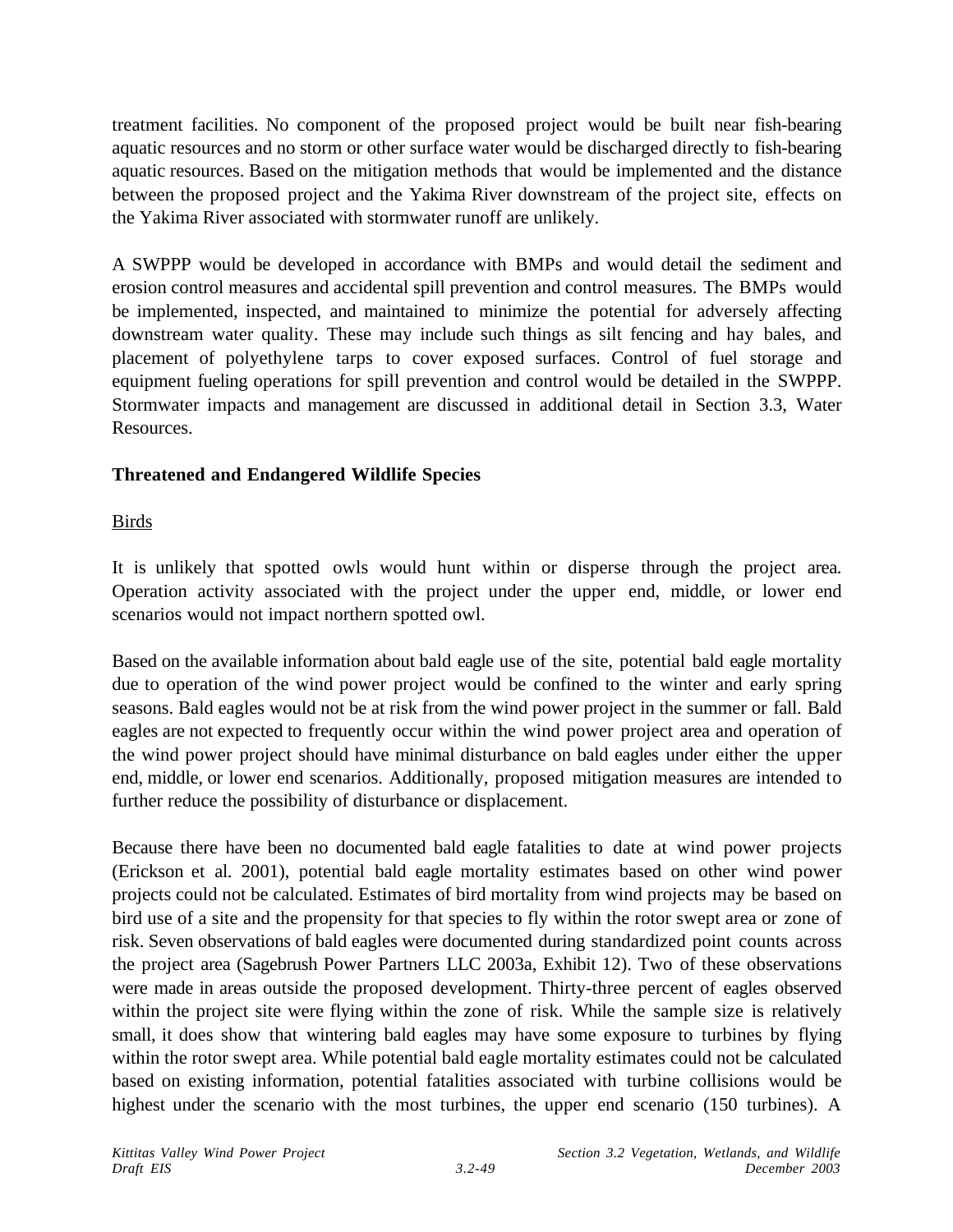corresponding reduction of potential mortality would be assumed under the middle (121 turbines) and lower end scenarios (82 turbines).

As described above, there have been no bald eagle fatalities documented at other wind power projects in the United States. Although the risk is low, the potential exists for bald eagle fatalities during operation of the project. The status of bald eagle in the project area is not expected to change due to the project. Bald eagle populations appear to be generally increasing and the USFWS has proposed the species for delisting (USFWS 1999). Bald eagle populations in Kittitas County, as with greater Washington and throughout North America, would continue to increase during and after the project is constructed.

During operation activities, the possibility of mortality effects to federal and/or state protected bird species is considered very low or negligible. Thirteen bird species with federal or state protected status were observed during the 2002 wildlife surveys (Table 3.2-4). Table 3.2-12 presents documented fatalities at other U.S. wind project sites of these 13 federal and/or state protected bird species.

| Common Name        | 2002 Survey Results                                                                     |  |  |
|--------------------|-----------------------------------------------------------------------------------------|--|--|
| Bald eagle         | No bald eagle fatalities documented at any U.S. wind project                            |  |  |
| Loggerhead shrike  | One fatality observed each at Altamont Pass and Tehachapi Pass (California)             |  |  |
| Northern goshawk   | No fatalities documented at any U.S. wind project                                       |  |  |
| Golden eagle       | One golden eagle was killed during two years of monitoring at the Foote Creek Rim Phase |  |  |
|                    | I and II facility                                                                       |  |  |
| Lewis' woodpecker  | Observed as a fatality at Vansycle in 1999                                              |  |  |
| Long-billed curlew | No fatalities documented at any U.S. wind projects                                      |  |  |
| Merlin             | No fatalities have been reported at U.S. wind projects                                  |  |  |
| Gyrfalcon          | No fatalities documented at U.S. wind projects                                          |  |  |
| Osprey             | No fatalities documented at U.S. wind projects                                          |  |  |
| Prairie falcon     | One fatality documented at Foote Creek Rim (Wyoming), two at Altamont Pass              |  |  |
|                    | (California), one at Montezuma Hills, and one at Tehachapi Pass (California)            |  |  |
| Sage thrasher      | No fatalities documented at any U.S. wind project                                       |  |  |
| Turkey vulture     | A few fatalities observed at U.S. wind projects, but apparently not very susceptible to |  |  |
|                    | collision due to foraging and scavenging behavior                                       |  |  |
| Vaux's swift       | No fatalities documented at any U.S. wind project                                       |  |  |

**Table 3.2-12: Summary of Fatalities at Operating Wind Power Projects in the United States of Federal and State Protected Bird Species Observed during 2002 Project Area Wildlife Surveys**

Source: Sagebrush Power Partners LLC 2003a, Exhibit 11.

#### Mammals

No impacts on grizzly bear, gray wolf, wolverine, fisher, western gray squirrel, Townsend's bigeared bat, long-legged myotis, and long-eared myotis associated with operation of the project are likely to occur under the upper end, middle, or lower end scenarios.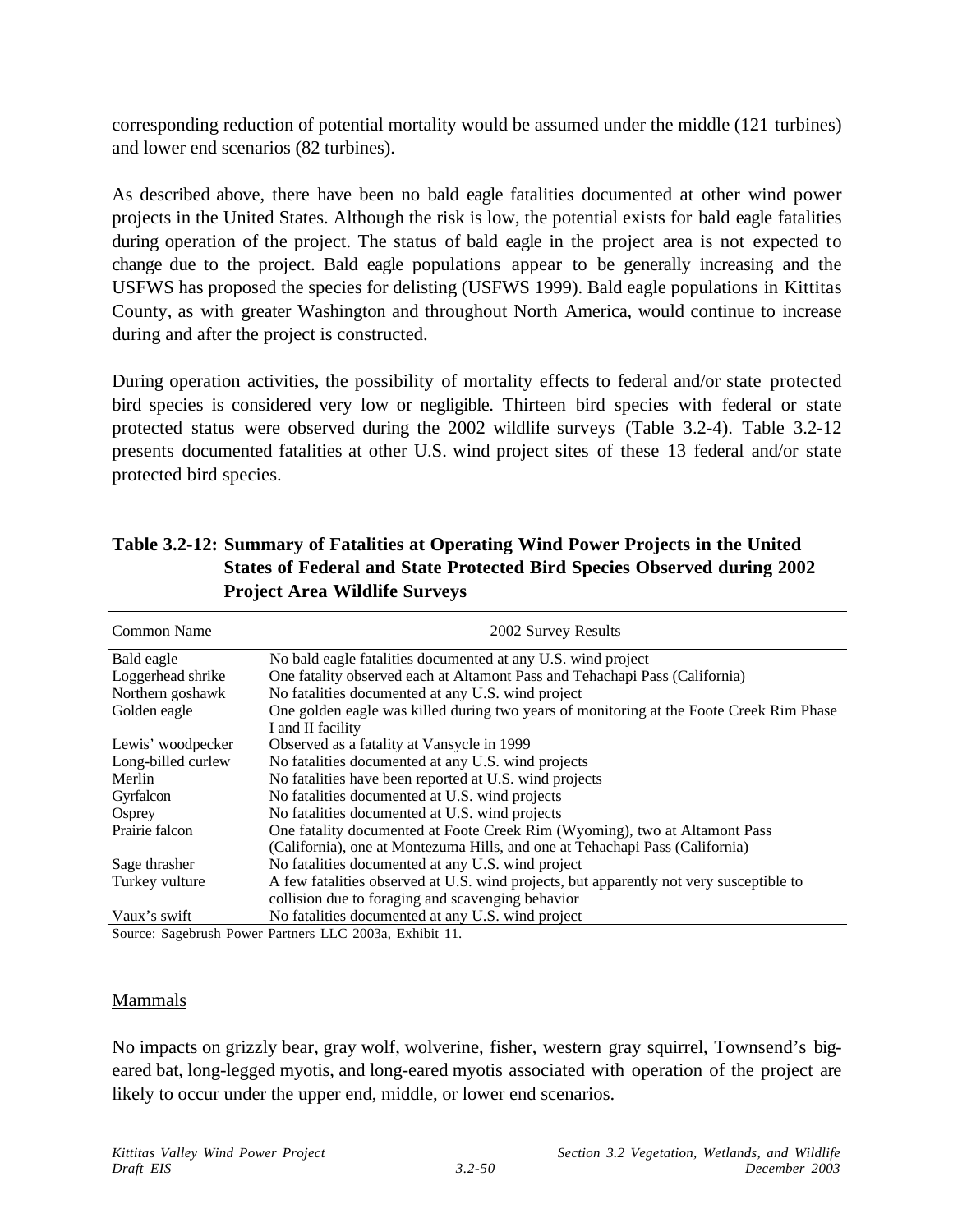Some individuals of white-tailed and black-tailed jackrabbits and Merriam's shrew could be killed by vehicles on roads. Limits on vehicle speeds within the project area would minimize the potential for road kills. Overall, impacts associated with operation of the project to these species under the upper end, middle, or lower end scenarios should be minimal due to the limited nature of traffic expected within the project area.

Suitable foraging habitat for three bat species, fringed myotis, small-footed myotis, and Yuma myotis, is present within the project area. Roosting habitat for these bat species, such as caves, cliffs, and crevices, is not located within the project area. Only general descriptions of potential distributions are available for these three species. Very little is known concerning the ecology of these three species, making it difficult to accurately predict potential impacts on these species. Impacts on bats are discussed in greater detail in the Wildlife and Habitat section above. Documented fatalities of these species at wind projects within the United States were not identified during the analysis for the project.

### Amphibians and Reptiles

As described above in the Construction Impacts discussion, suitable habitat for amphibians is very limited in the project area due to the lack of wetland habitat and streams with perennial flows. No significant impacts on protected amphibian species are expected to occur associated with operation of the project under the upper end, middle, or lower end scenarios.

Operations and maintenance activities may occasionally result in a road-killed striped whipsnake or sharptail snake. This is expected to be a rare occurrence due to the limited nature of traffic expected within the project area.

## Fish

As described above in the Construction Impacts discussion, potential fish habitat for fish species with federal or state-protected status is not located within the project area. No impacts on fish species associated with operation of the project would occur under the upper end, middle, or lower end scenarios.

## **Decommissioning Impacts**

### **Vegetation**

Impacts on vegetation from decommissioning the project would be similar to but should be lower than impacts identified for construction, assuming that all access roads remained in place. Decommissioning vehicles would travel on established roadways, which would not impact vegetation, except for the possible introduction and/or spread of noxious weeds. Vegetation around project facilities (i.e., turbine, meteorological, and transmission towers) to be removed would likely be affected to the same extent as described for construction.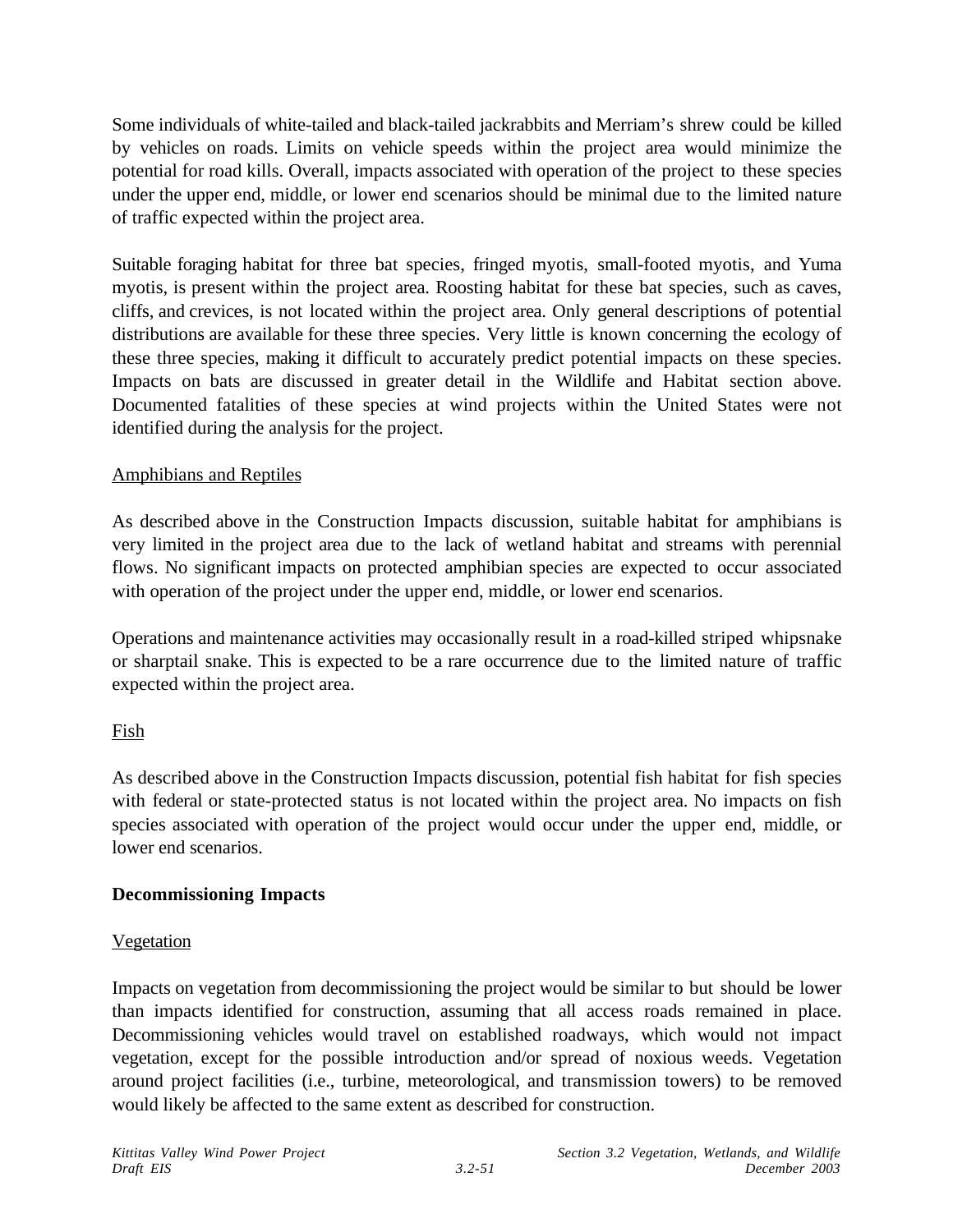Foundations would be removed to a depth of 3 feet below grade and unsalvageable material would be disposed of at authorized sites. The soil surface would be restored as close as reasonably possible to its original condition. If the overhead power lines could not be used by the utility, all structures, conductors, and cables would be removed. The Applicant proposes to leave the underground electrical collection system in place subject to landowner approval. At the time of decommissioning, the Applicant would consult with the applicable landowner(s) to determine the appropriate disposition of the O&M facility (Taylor, pers. comm., 2003). Reclamation procedures would be based on site-specific requirements and techniques commonly used at the time the area would be reclaimed and would include regrading, adding topsoil, and revegetating all disturbed areas with native plant species.

## Wetlands

Potential impacts on wetlands resulting from decommissioning of the proposed project are unlikely.

## Wildlife and Habitat, Fisheries, and Threatened and Endangered Species

Impacts on wildlife and habitat, fisheries, and threatened and endangered species from decommissioning the proposed project would be lower than those for construction, assuming that all access roads remain in place. Dismantling the project would eliminate avian mortality caused by the presence of wind turbines. Wildlife habitat would have the potential to return to preproject conditions over time; therefore, impacts from decommissioning would be low. Vehicles would travel on established roadways, which would not impact habitat for federal or state protected species. Mitigation for impacts on wildlife would follow procedures in use at the time of decommissioning.

## **3.2.4 Impacts of No Action Alternative**

Under the No Action Alternative, the project would not be constructed or operated. However, development of a different nature could occur under Kittitas County's existing Comprehensive Plan and zoning regulations for the project area. Depending on the location, type, and magnitude of future development at the project site, impacts on vegetation, wetlands, or to threatened or endangered plant and animal species could be similar to or even greater than the proposed action. However, potential impacts on birds would be expected to be less under the No Action Alternative assuming that no tower-like structures are constructed.

Other power generation facilities would be constructed and operated in the region to meet the long-term need for power, most likely a gas-fired combustion turbine. Constructing a gas-fired turbine generator, developing and extracting natural gas, and constructing natural gas pipelines to provide fuel to the generating facility could create impacts on vegetation, wetlands, wildlife, and threatened and endangered species. The significance of such impacts would depend on the sitespecific location and design of the facility.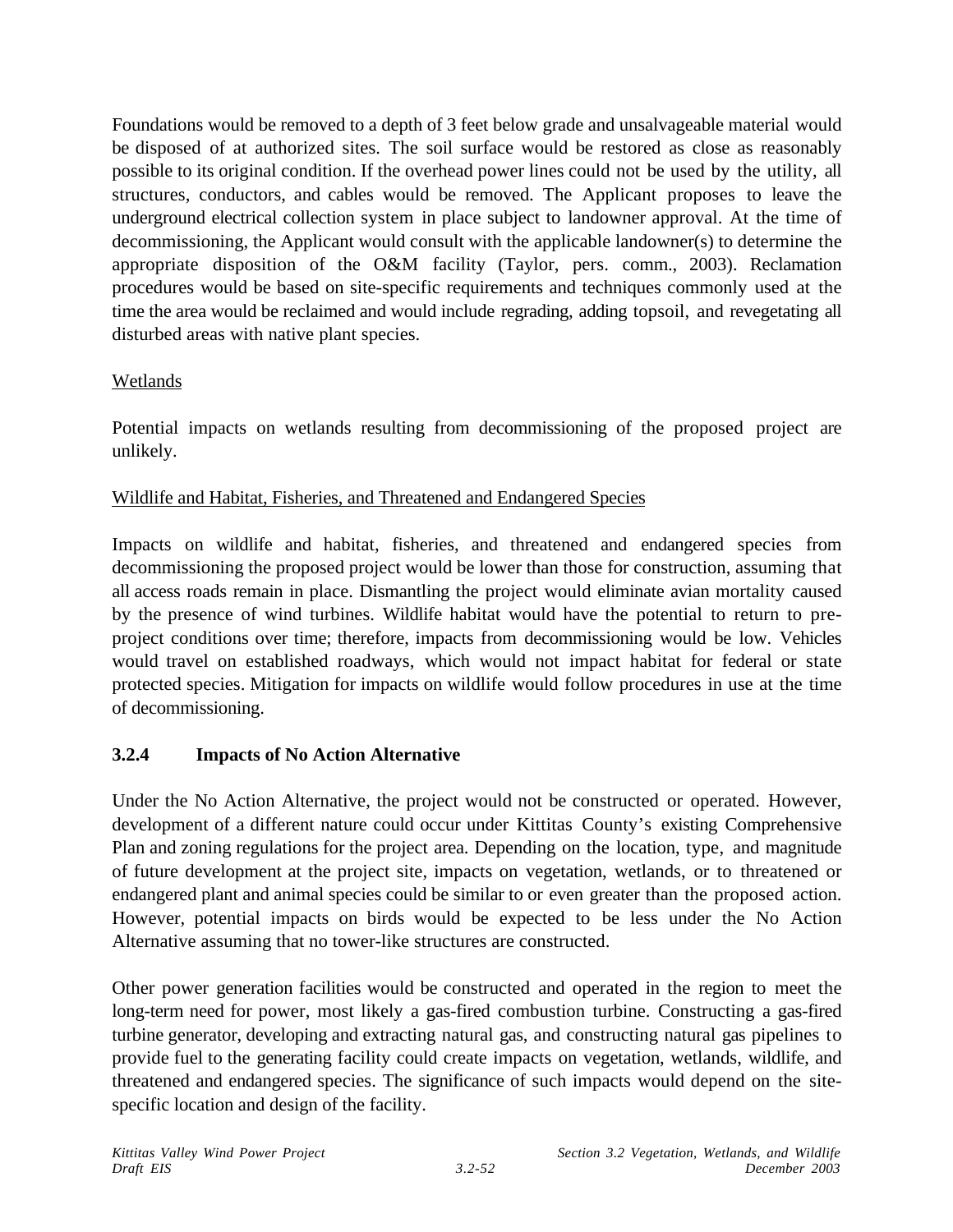## **3.2.5 Mitigation Measures**

## **Mitigation Measures Proposed by the Applicant**

#### Thorough Study and Analysis to Avoid Impacts

The Applicant has commissioned extensive studies by qualified biologists of plants and animals at the project site to avoid impacts on sensitive populations. These studies include:

- Rare plant surveys,
- Habitat mapping,
- Avian use point count surveys,
- Aerial raptor nest surveys,
- Wintering bald eagle surveys,
- Non-avian wildlife surveys,
- Biological assessment for threatened and endangered species, and
- Stream and wetland surveys.

The results and recommendations of these studies have been incorporated into the proposed design, construction, operation, and mitigation for the project.

#### Project Design Features to Avoid and/or Minimize Impacts

The proposed design of the project incorporates numerous features to avoid and/or minimize impacts on plants and wildlife. These features are based on site surveys, experience at other wind power projects, and recommendations from consultants performing studies at the site. Features of the project that are designed to avoid or minimize impacts on plants and animals include:

- Avoiding when possible, construction in sensitive areas such as riparian zones, wetlands, forests, etc.
- Minimizing new road construction by improving and using existing roads and trails instead of constructing new roads.
- Choosing underground (vs. overhead) electrical lines wherever feasible to minimize perching locations and electrocution hazards to birds.
- Choosing turbines with low rotations per minute and using tubular towers to minimize risk of bird collision with turbine blades and towers.
- Using bird flight diverters on guyed permanent meteorological towers or using unguyed permanent meteorological towers to minimize potential for avian collisions with guy wires.
- Equipping all overhead power lines with raptor perch guards to minimize risks to raptors.
- Spacing all overhead power line conductors to minimize potential for raptor electrocution.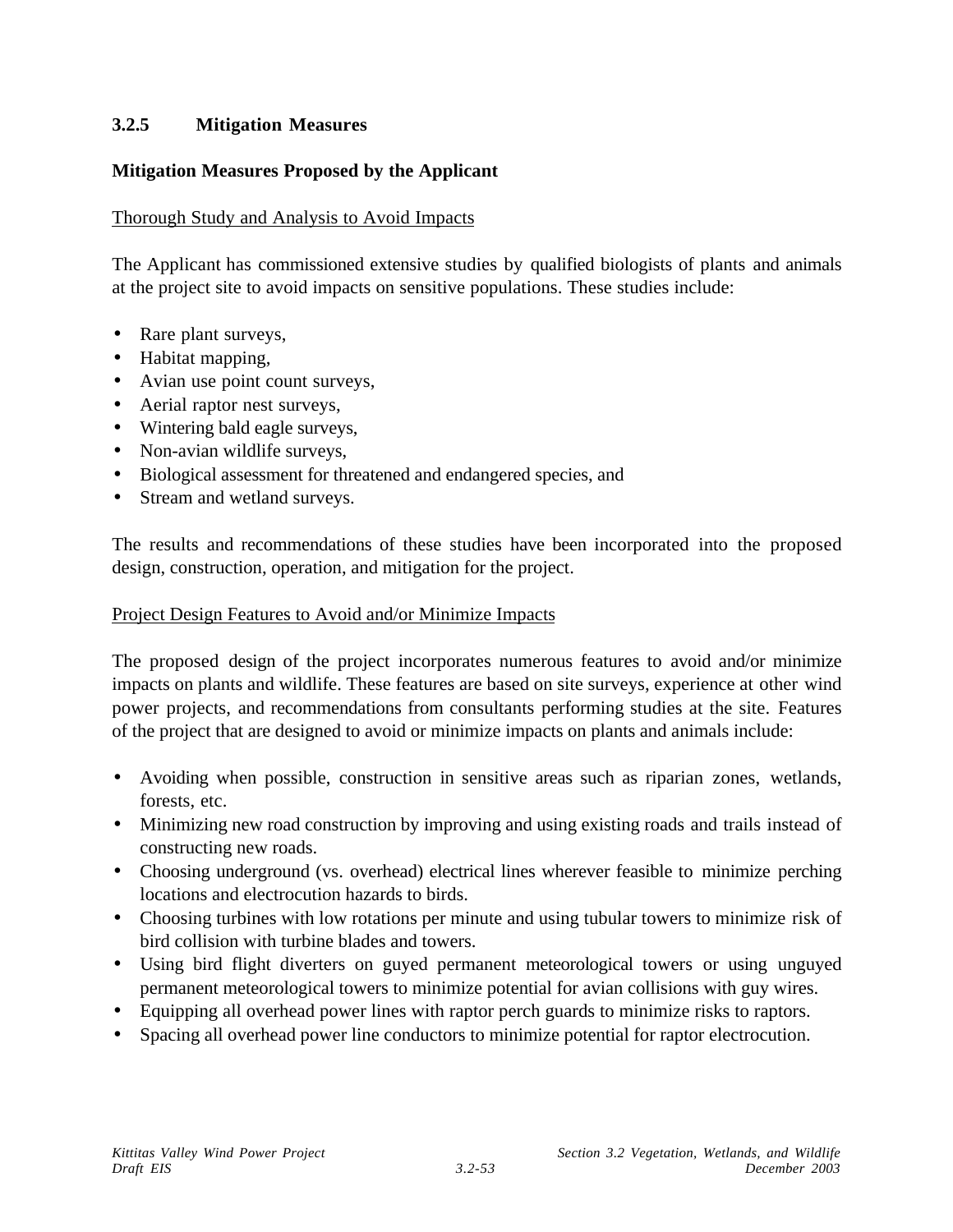## Construction Techniques and BMPs to Minimize Impacts

Constructing the project has the potential to impact both habitat and wildlife in a variety of ways. The Applicant proposes using construction techniques and BMPs to minimize these potential impacts. These include the following:

- Using BMPs to minimize construction-related surface water runoff and soil erosion.
- Using certified "weed free" straw bales during construction to avoid introduction of noxious or invasive weeds.
- Flagging sensitive habitat areas (e.g., raptor nests, wetlands, etc.) near proposed areas of construction activity and designation of such areas as "off limits" to all construction personnel.
- Developing and implementing a fire control plan, in coordination with local fire districts, to minimize risk of accidental fire during construction and respond effectively to any fire that does occur.
- Establishing and enforcing reasonable driving speed limits during construction to minimize potential for road kills.
- Properly storing and managing all wastes generated during construction.
- Requiring construction personnel to avoid driving over or otherwise disturbing areas outside the designated construction areas.
- Monitoring raptor nests on site for activity prior to construction and modifying construction timing and activities to avoid impacts on nesting raptors.
- Designating an environmental monitor during construction to monitor construction activities and ensure compliance with mitigation measures.

### Post-Construction Restoration of Temporarily Disturbed Areas

The following measures would be taken to restore temporarily disturbed areas after construction:

- All temporarily disturbed areas would be reseeded with an appropriate mix of native plant species as soon as possible after construction is completed to accelerate the revegetation of these areas and to prevent the spread of noxious weeds.
- The Applicant would consult with WDFW regarding the appropriate seed mixes for the project area.

### Noxious Weed Control

Because noxious weeds can have numerous detrimental effects on rare plant populations, measures would be implemented to control the introduction and spread of undesirable plants during and after construction. Noxious weed control measures include:

- Cleaning construction vehicles prior to bringing them into the project area from outside areas.
- Quickly revegetating habitats temporarily disturbed during construction.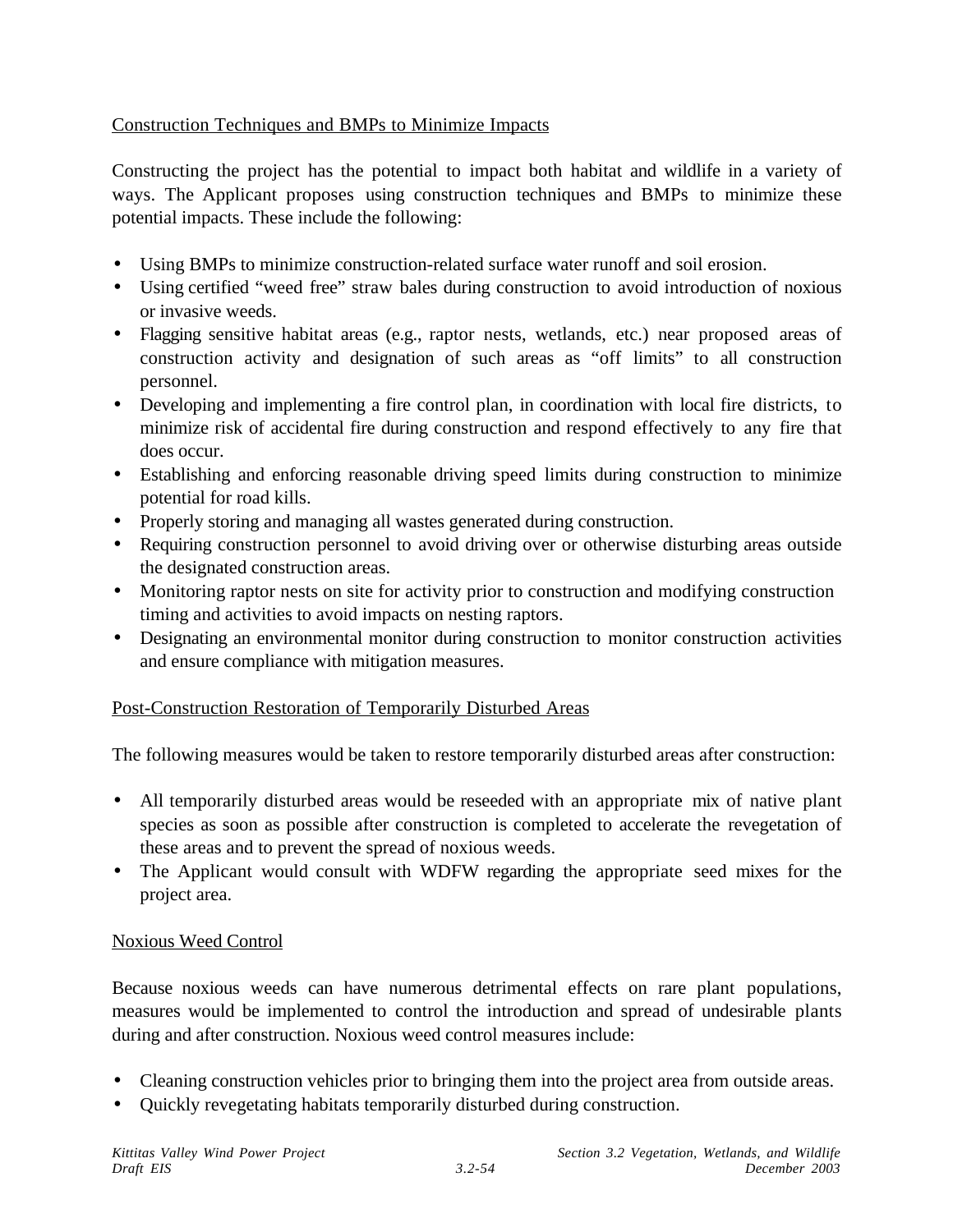- Actively controlling noxious weeds that have established themselves as a result of the project.
- Developing a noxious weed control plan prior to construction, and implementing the plan over the life of the project as mitigation.

### Dust Control

The Applicant has proposed to implement a comprehensive dust control program. See Section 3.11, Air Quality, for a detailed description of mitigation measures to minimize fugitive dust emissions from construction-related traffic and additional wind-blown dust as a result of ground disturbance.

### Fire Protection

Prior to construction, a comprehensive fire control plan would be developed, and implemented project-wide over the life of the project. The fire control plan would take into account the dry nature of the region, and address risks on a seasonal basis. See Section 3.4, Health and Safety, for a detailed description of mitigation measures to minimize or prevent the risk of fire and explosion at the project site during both project construction and operations.

#### Monitoring and Adaptive Management

The Applicant proposes to convene a Technical Advisory Committee (TAC) to evaluate the mitigation and monitoring program and determine the need for further studies or mitigation measures. The TAC would be composed of representatives from WDFW, USFWS, Kittitas County, local interest groups (e.g., Kittitas Audubon Society), project landowners, and the Applicant. The role of the TAC would be to coordinate appropriate mitigation measures, monitor impacts on wildlife and habitat, and address issues that arise regarding wildlife impacts during construction and operation of the wind power project. The post-construction monitoring plan would be developed in coordination with the TAC and approved by EFSEC prior to construction.

The TAC would evaluate the mitigation and monitoring program and determine the need for further studies and mitigation measures in accordance with the *Wind Project Habitat Mitigation Draft Guidance Document* (WDFW 2003a). Based on a verbal agreement by the Applicant and WDFW coordinated in July 2003, three years of monitoring studies to evaluate impacts from project operations should occur. At the conclusion of these studies, an evaluation should be conducted with further mitigation measures determined, if needed.

### Acquisition and Enhancement of Onsite Habitat

The Applicant proposes to purchase and protect, for the life of the project, a large area of habitat in the project area. This privately owned parcel, approximately 550 acres in size, is between proposed turbine strings B and C (Sections 22 and 27, Township 19 North, Range 17 East, WM)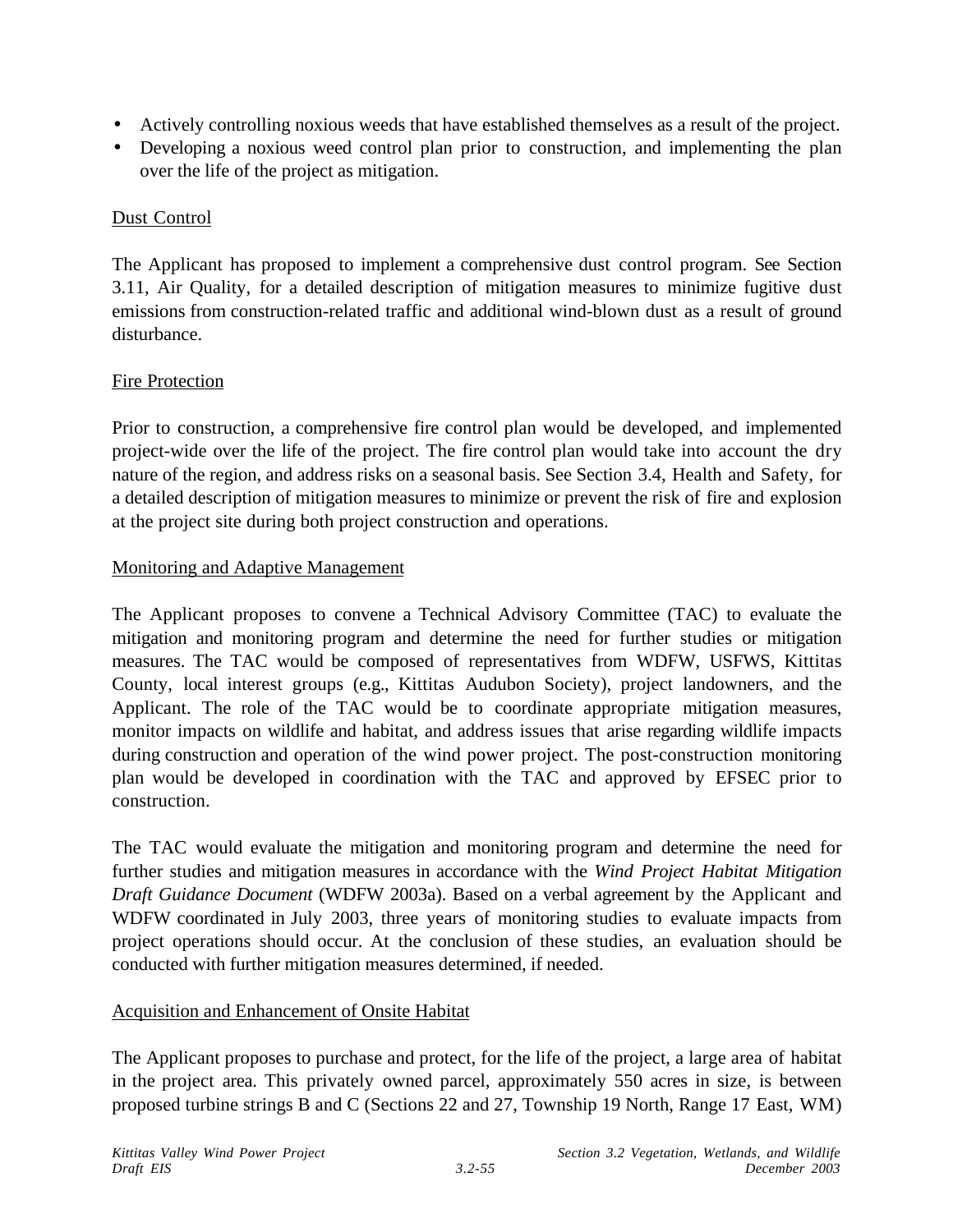and is adjacent to land owned by the Washington DNR. The Applicant proposes to purchase this parcel and implement measures to enhance its value as habitat. Based on an agreement by the Applicant and WDFW, the Applicant proposes to protect and restore replacement habitat for habitat temporarily and permanently disturbed by the project. Proposed mitigation ratios and replacement acres of habitat for the middle scenario are identified in Table 3.2-13 The same replacement ratio would apply under the lower and upper end scenarios.

Based on data provided, WDFW has determined that the proposed mitigation site would provide adequate mitigation for the impacts on wildlife habitat that are expected to result from the proposed project (WDFW 2003f).

Overall, the parcel is in fair to good condition. However, several opportunities for enhancement exist that would be expected to raise habitat quality further. Primary among these is management and control of cattle grazing within the entire parcel, and especially within the riparian zone. A grazing management plan could be developed that reduces or eliminates cattle pressure on the most sensitive portions, and allows for re-establishment of native vegetation in specific problem areas.

Although high concentrations of noxious weeds were not found within the parcel, scattered patches and individuals (primarily diffuse knapweed [*Centaurea diffusa*]) are present throughout. An overall noxious weed control effort for the parcel, developed in coordination with the Kittitas County Noxious Weed Control Board, would likely be effective at reducing or eliminating noxious weeds from the site, increasing the habitat quality and effectiveness.

Replanting shrubs in the burned area on the western ridgetop of the proposed mitigation parcel could hasten the re-establishment of vegetative structure in that area and reduce non-native species encroachment. In addition, implementing riparian replanting designed to re-establish native species would benefit certain problem areas along the unnamed creek in the mitigation parcel.

### Loss of Wetlands and Streams

In August 2003, the Applicant submitted a JARPA to the U.S. Army Corps of Engineers and other applicable resource agencies to mitigate for the project's expected minor loss of jurisdictional wetlands and waters of the United States. The Corps issues Nationwide Permits that authorize minimal project impacts on wetlands and waters. NWP 12 addresses Utility Line Activities and specifically addresses utility lines and access roads. NWP 14 addresses Linear Transportation Projects and crossings of waters of the state by roadways. Both permits provide acreage limits of not greater than one-half-acre (21,779 square feet). There are some differences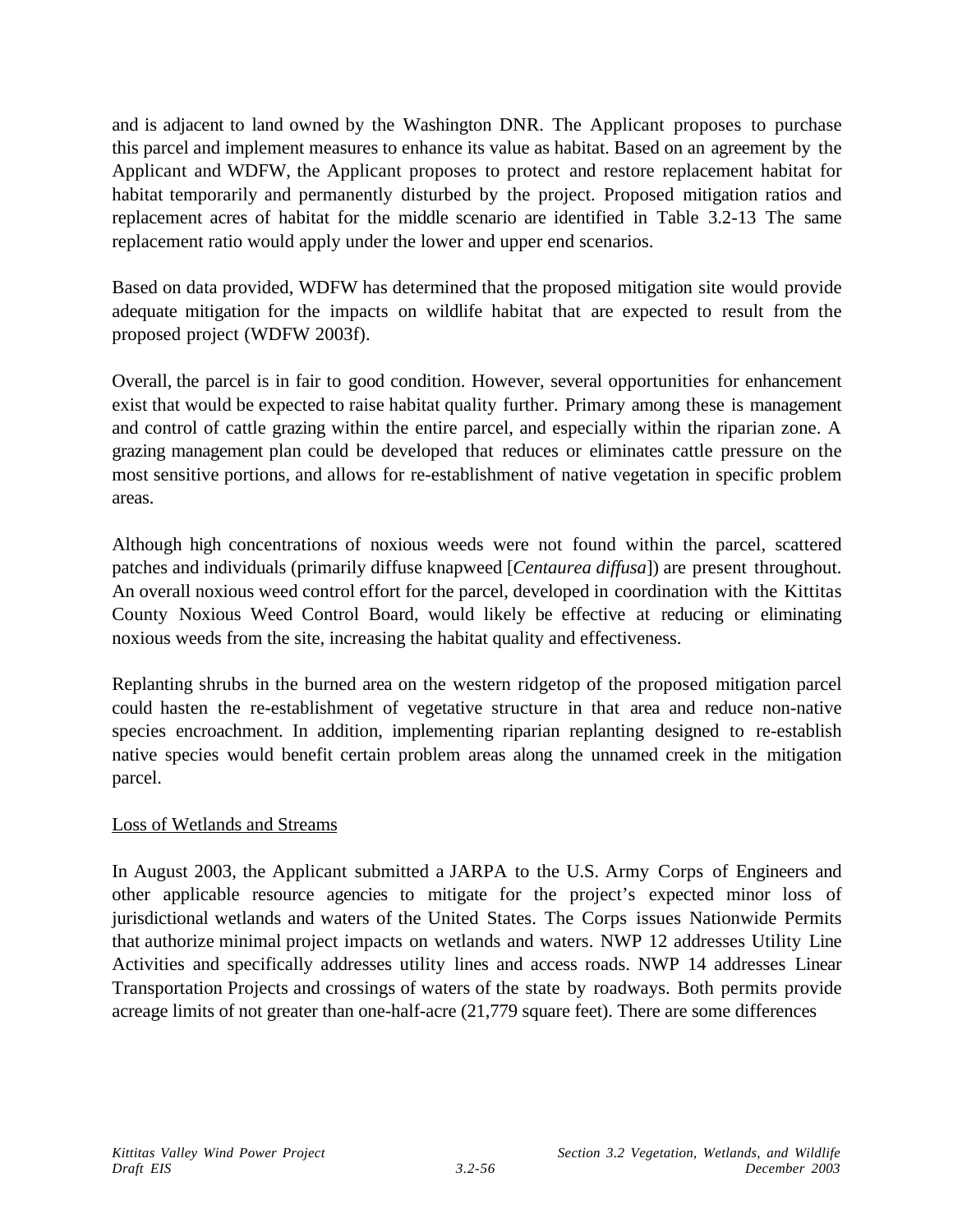| Vegetation Type                                | Permanently<br>Disturbed<br>Area <sup>1</sup> | Permanent<br>Mitigation<br>Ratio                                      | Permanent<br>Mitigation<br>Area <sup>1</sup>        | l'emporarily<br>Disturbed<br>Area                                      | <b>Temporary</b><br>Mitigation<br>Ratio | <b>Temporary</b><br>Mitigation<br>Area | Area Needed<br>Mitigation<br>Total     | Area Provided<br>Mitigation<br>Total                                                        |
|------------------------------------------------|-----------------------------------------------|-----------------------------------------------------------------------|-----------------------------------------------------|------------------------------------------------------------------------|-----------------------------------------|----------------------------------------|----------------------------------------|---------------------------------------------------------------------------------------------|
| Dense Conifers                                 |                                               | $\overline{c}$                                                        | $\rm ^{0.0}$                                        | $\overline{0}$ .                                                       |                                         | 5                                      | $\Xi$                                  |                                                                                             |
| Deciduous Shrub<br>Thicket                     | $\vec{\odot}$                                 | $\overline{c}$                                                        | $\overline{c}$                                      | $\overline{0}$                                                         | 0.5:1                                   | 0.0                                    | $\overline{c}$                         | 0.08                                                                                        |
| Dense Shrub-Steppe                             |                                               | $\Xi$                                                                 |                                                     | 6.0                                                                    | 0.5:1                                   | 3.0                                    |                                        |                                                                                             |
| Moderate Shrub-Steppe                          | 22.6                                          | $\overline{2:1}$                                                      | 4 4 5 5 4 6 6 6<br>8 6 7 6 7 6 6 6<br>8 7 7 7 6 6 7 |                                                                        | 0.5:1                                   |                                        |                                        | $\begin{array}{c} 0.0 \\ 274.9 \\ 73.1 \\ 85.1 \\ 88.0 \\ 0.0 \\ 0.0 \\ 0.0 \\ \end{array}$ |
| Sparse Shrub-Steppe                            | <b>15.9</b>                                   | $\frac{1}{2}$ $\frac{1}{2}$ $\frac{1}{2}$ $\frac{1}{2}$ $\frac{1}{2}$ |                                                     | 79.789000000000                                                        |                                         | 8001910<br>8011900                     |                                        |                                                                                             |
| Low Sagebrush                                  |                                               |                                                                       |                                                     |                                                                        |                                         |                                        |                                        |                                                                                             |
| Grassland                                      | $9.\overline{3}$<br>40.3                      |                                                                       |                                                     |                                                                        |                                         |                                        |                                        |                                                                                             |
| Riparian Tree                                  | l.<br>G                                       |                                                                       |                                                     |                                                                        |                                         |                                        |                                        |                                                                                             |
| Riparian                                       | $\frac{0}{2}$                                 | 2:1                                                                   |                                                     |                                                                        |                                         |                                        |                                        |                                                                                             |
| Developed                                      | $\overline{1.5}$                              | ි                                                                     | $\overline{0}$ .                                    |                                                                        | 0.01                                    | 0.0                                    | 0.0                                    |                                                                                             |
| Totals                                         | 92.5                                          |                                                                       | 141.8                                               | 310.5                                                                  |                                         | 88.9                                   | 230.7                                  | 543.9                                                                                       |
| Permanent disturbance to low sagebrush habitat |                                               |                                                                       |                                                     | assumes disturbance of both the proposed Bonneville and PSE substation |                                         |                                        | sites (3 acres each); therefore, total |                                                                                             |

Table 3.2-13: Proposed Mitigation Ratios and Replacement Acres of Habitat under the Middle Scenario (Acres) **Table 3.2-13: Proposed Mitigation Ratios and Replacement Acres of Habitat under the Middle Scenario (Acres)**

A CALIFICATE CONTROL OF THE SECTION AND THE SCIENCE SCIENCE ACCORDINGLY. acreage numbers have been adjusted accordingly.

Kittitas Valley Wind Power Project<br>Draft EIS

Section 3.2 Vegetation, Wetlands, and Wildlife<br>December 2003 *Kittitas Valley Wind Power Project Section 3.2 Vegetation, Wetlands, and Wildlife Draft EIS 3.2-57 December 2003*

 $3.2 - 57$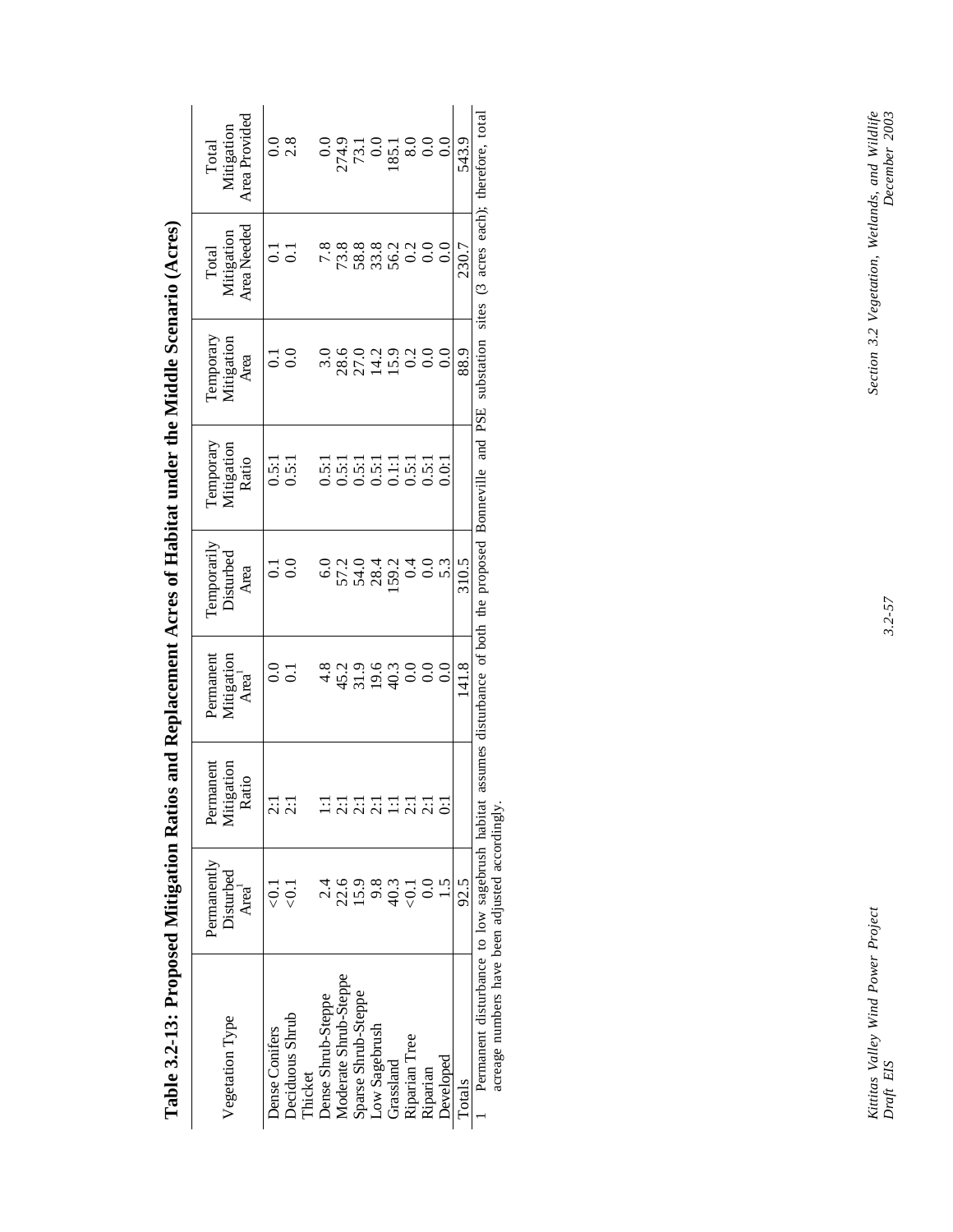in the requirements for these two different permits, and the Corps would make the determination of which NWP to apply for the proposed project. EFSEC would provide Section 401 water quality certification to the Corps if the project is approved by the Governor. Depending on the total project impacts and which NWP the Corps assigns, EFSEC may require compensatory mitigation for the project. Therefore, the specific mitigation requirements to compensate for loss of wetlands and water resources at the project site is considered an issue of uncertainty that has yet to be resolved.

## **Additional Recommended Mitigation Measures**

## Post-Construction Restoration of Temporarily Disturbed Areas

Existing project design minimizes both permanent and temporary impacts from facilities construction. The Applicant proposes to reseed temporarily disturbed areas with an appropriate mix of native plant species as soon as possible after construction is completed (see Mitigation Measures Proposed by the Applicant, above). WDFW recommends that a broadcast application (4 to 6 pounds per acre) of a lithosol origin biotype such as native Sandberg Bluegrass should be applied to restored areas (WDFW 2003e).

### Acquisition and Enhancement of Onsite Habitat

WDFW has encouraged the Applicant to avoid and minimize the impact on lithosols as much as possible (WDFW 2003b). As described above, lithosol habitat is difficult to restore. In addition to the direct avoidance measures identified above, the following measure is recommended to minimize impacts on this unique and sensitive habitat:

• Implement measures to protect and restore existing lithosol habitat along ridgetops in the mitigation parcel. The amount of area required to mitigate for temporary and permanent loss of lithosol habitat should be determined based on further consultation with WDFW. If the appropriate amount of lithosol habitat is not identified at the mitigation parcel, additional lithosol habitat should be identified and acquired for preservation.

#### **Lighting**

The following mitigation measures to reduce lighting effects on avian species are recommended by WDFW (WDFW 2003e):

• The use of lights on towers, in accordance with federal, state and local requirements, should be minimized whenever possible, because they may attract birds and bats to the vicinity of the turbines in certain conditions (WDFW 2003d). Further, the USFWS recommends that only white (preferable) or red strobe lights be used at night, and that these should be the minimum number, minimum intensity, and minimum number of flashes per minutes (longest duration between flashes) allowable by the FAA. The use of solid red or pulsating red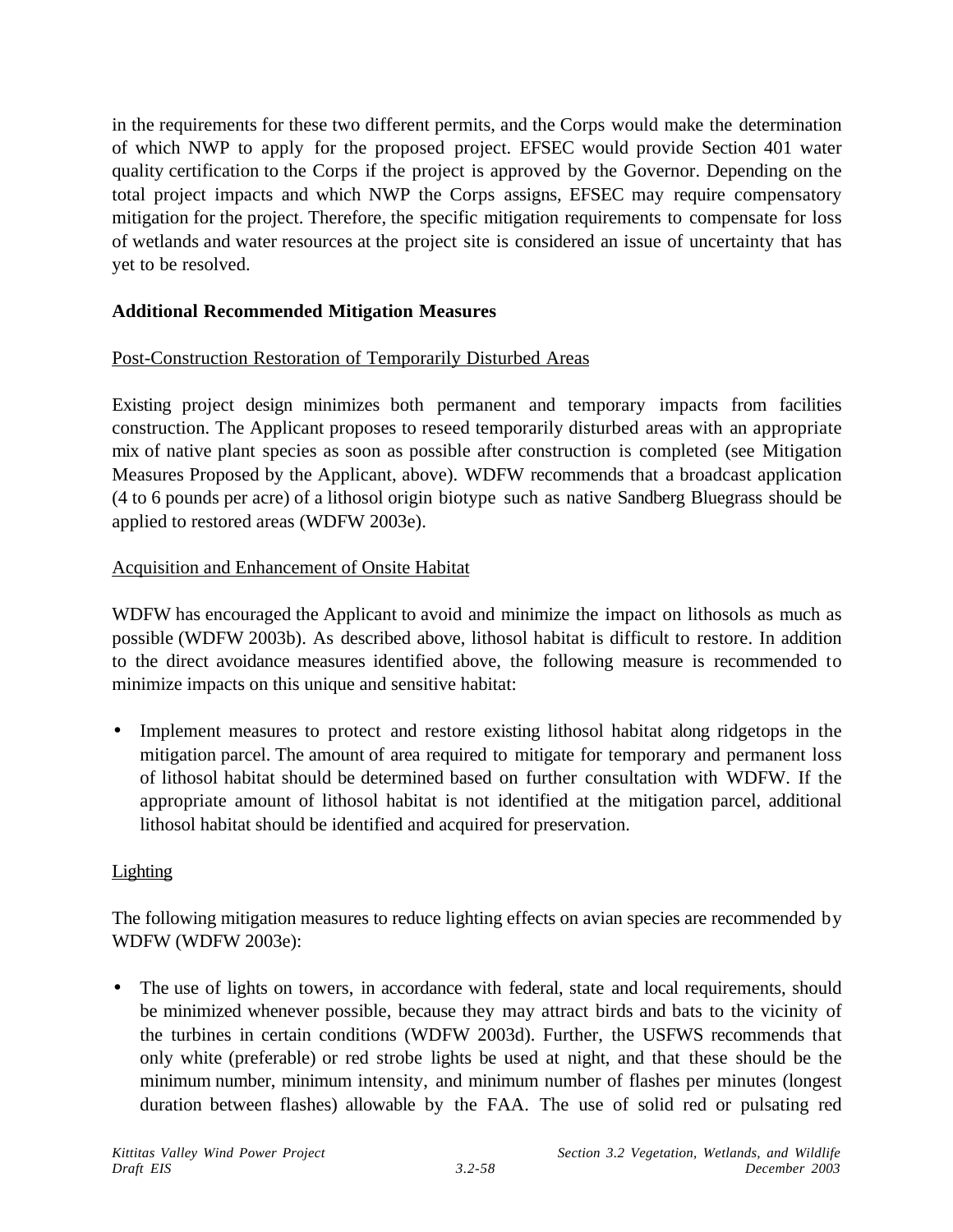warning lights at night should be avoided, wherever possible. Current research indicates that solid or pulsating (beacon) red lights attract night-migrating birds at a much higher rate than white strobe lights (USFWS 2003).

# **3.2.6 Significant Unavoidable Adverse Impacts**

With implementation of the recommended mitigation measures and avoidance, when possible, of sensitive areas such as stream and riparian corridors, no significant, unavoidable adverse impacts on wetlands, wildlife and habitat, fish, and threatened and endangered species are identified. Fishbearing aquatic resources are not located within about 0.5 mile of the project area. Breeding and foraging habitat typically associated with federally listed threatened and endangered species would not be disturbed under the proposed project. While potential bald eagle fatalities associated with operation of the project are possible, the likelihood is considered remote because there have been no documented bald eagle fatalities at other wind power projects in the United States.

Total temporary upland vegetation habitat disturbance would range from 231 acres under the lower end scenario to 370 acres under the upper end scenario. Total permanent habitat disturbance would range from 92.5 acres under the middle scenario to 118 acres under the lower end scenario. The temporary and permanent disturbance of upland vegetation habitat would be compensated for by the mitigation proposal to purchase and protect an approximately 550-acre parcel with equal or better functional habitat characteristics as the project area.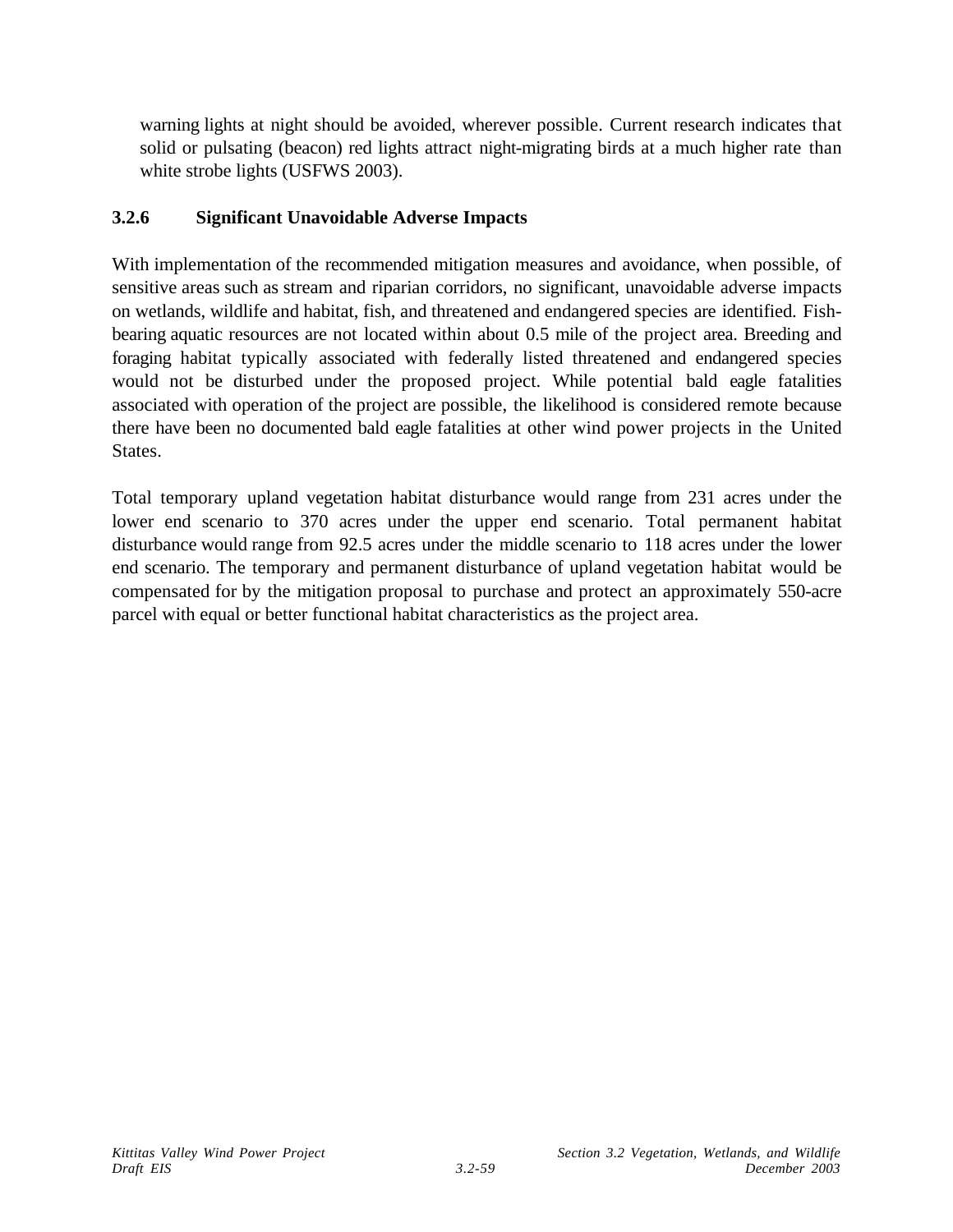# **3.3 WATER RESOURCES**

This section presents information on existing surface water and groundwater resources in the KVWPP area. It also evaluates potential impacts on stormwater quality and groundwater, and identifies mitigation measures to limit these impacts. Wetlands and other unnamed surface water resources in the project area are discussed in Section 3.2, Vegetation, Wetlands, Wildlife and Habitat, Fisheries, and Threatened and Endangered Species. The analysis in this section is primarily based on information provided by the Applicant in the ASC (Sagebrush Power Partners LLC 2003a, Section 3.3). Where additional information has been used to evaluate the potential impacts associated with the proposal, that information has been referenced.

# **3.3.1 Affected Environment**

## **Surface Water**

The project site is located within the Yakima River drainage basin. The southern portions of turbine strings A and B are within approximately one-half mile of the Yakima River. Other portions of the project are located within one-half mile of Dry Creek (an ephemeral creek), other unnamed ephemeral creeks, the North Branch Canal of the Kittitas Reclamation District, and livestock watering ponds.

The project area consists primarily of long north-south-trending ridges. Between the ridges are ephemeral and perennial streams that flow into the Yakima River. Slopes within the project area generally range from 9 to 36%, but can reach 84% or more in some of the canyons.

Precipitation at Ellensburg, approximately 10 miles southeast of the project site, averages 8.9 inches annually. Most precipitation occurs in late autumn, winter, and early spring (Kittitas County Conservation District 2001). Dominant soils at the project site exhibit low permeability and have a high runoff potential.

## Yakima River

The Yakima River descends from the foot of Keechelus Dam to its confluence with the Columbia River near Richland. The river is divided into three distinct reaches - upper, middle, and lower - on the basis of its physical characteristics. The project is located on the upper reach of the river. The upper reach, which drains the Kittitas Valley, has an average streambed slope of 14 feet per mile (ft/mi) over the 74 miles from the Keechelus Dam to a point upstream from Umtanum (Sagebrush Power Partners LLC 2003c).

In the Kittitas Valley, seasonal river flow patterns can vary greatly on an annual basis because of releases from irrigation reservoirs and changes in precipitation and snowmelt patterns. The dominant season for high river flow occurs during the irrigation season because of the large quantity of water released from irrigation reservoirs. An example in this range in variation is exhibited by data from the Yakima River at Cle Elum during the 1988 to 1989 water years. The data show post-irrigation flow (October through December) in the river at 271 cubic feet per second (cfs). As the year progresses, the flow gradually increases to 428 cfs in the period from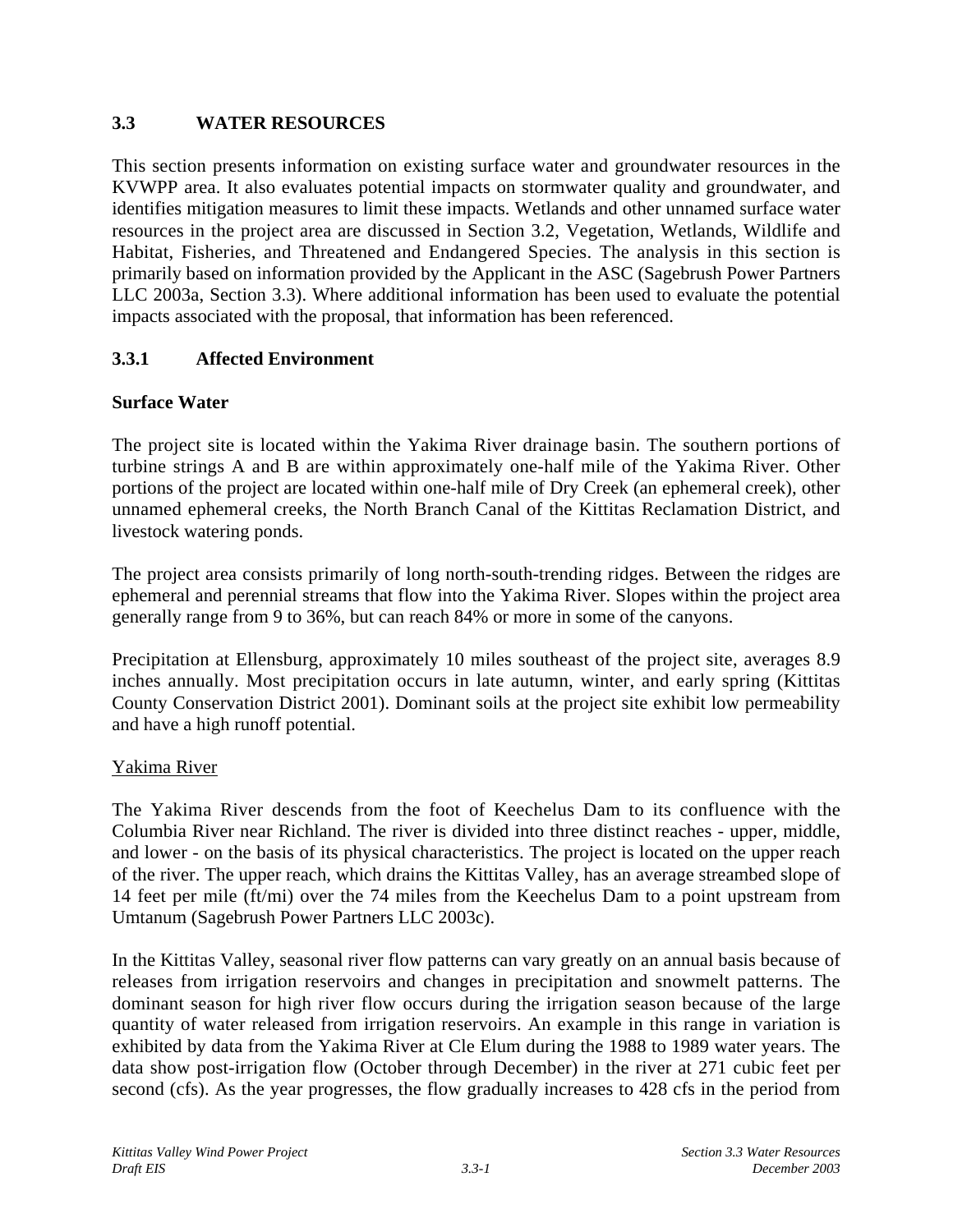January through March, to 740 cfs from April through May, and to a high of 2,330 cfs during the irrigation period from June through September (Bauer and Hansen 2000).

The three reaches of the Yakima River exhibit varying water quality conditions resulting from differences in geologic sources of contaminants and land use. Compared to the rest of the basin, the Kittitas Valley has relatively low concentrations and loads of suspended sediment, nutrients, organic compounds, and fecal indicator bacteria (Morace et al. 1999). However, the upper Yakima River and several of its tributaries are included in Washington's 303(d) list of impaired waters because of metals, persistent pesticides in water and fish tissue, fecal coliform bacteria, dissolved oxygen, and temperature water quality criteria violations. It should be noted that Ecology is establishing a total maximum daily load (TMDL) for the upper Yakima River basin, which covers the pollution parameters of turbidity, suspended sediment, and organochlorine pesticides. This TMDL would address potential impairment of beneficial uses of the upper Yakima River and its tributaries.

# Dry Creek

Dry Creek is an ephemeral stream in the immediate vicinity of the project site. Because the creek is ephemeral, water quality data are limited. However, data collected by Ecology in 1999 at a downstream location near Dry Creek's confluence with the Yakima River show that turbidity levels in Dry Creek are relatively low. Stream flow measurements collected by Ecology show Dry Creek flow ranges from a low of 1.5 cfs in April to a high of 19 cfs by early summer (at the beginning of the irrigation season) (Evans and Larson 2000).

# North Branch Canal

The Kittitas Reclamation District (KRD) operates the North Branch Canal. The canal conveys water from the Yakima River for a distance of 36 miles, traversing the project site and providing irrigation water for much of the Kittitas Valley. Most irrigation occurs south of the canal and the project area. Flow in the canal varies during the irrigation season depending on water deliveries to irrigators. Water quality in the canal is generally good and reflects the water quality of the Yakima River. KRD regularly applies aquatic herbicides to the canal for controlling weeds (KRD 2002).

# **Groundwater**

The project is located within the Yakima Fold Belt subprovince of the Columbia Plateau physiographic province. The variation in the geology of the overburden, multiple basalt flows, and interbedded sedimentary units results in a complex groundwater system in the region. In order to simplify the description of the area's hydrogeology, the aquifers in the project vicinity can be grouped into two main hydrologic units: the overburden and the basalt aquifers discussed below.

The overburden in the basins of the Columbia Plateau readily transmits water and contains water table aquifers. These aquifers are generally coarse-grained and highly permeable in their upper sections and fine-grained and less permeable at depth. Groundwater movement in the overburden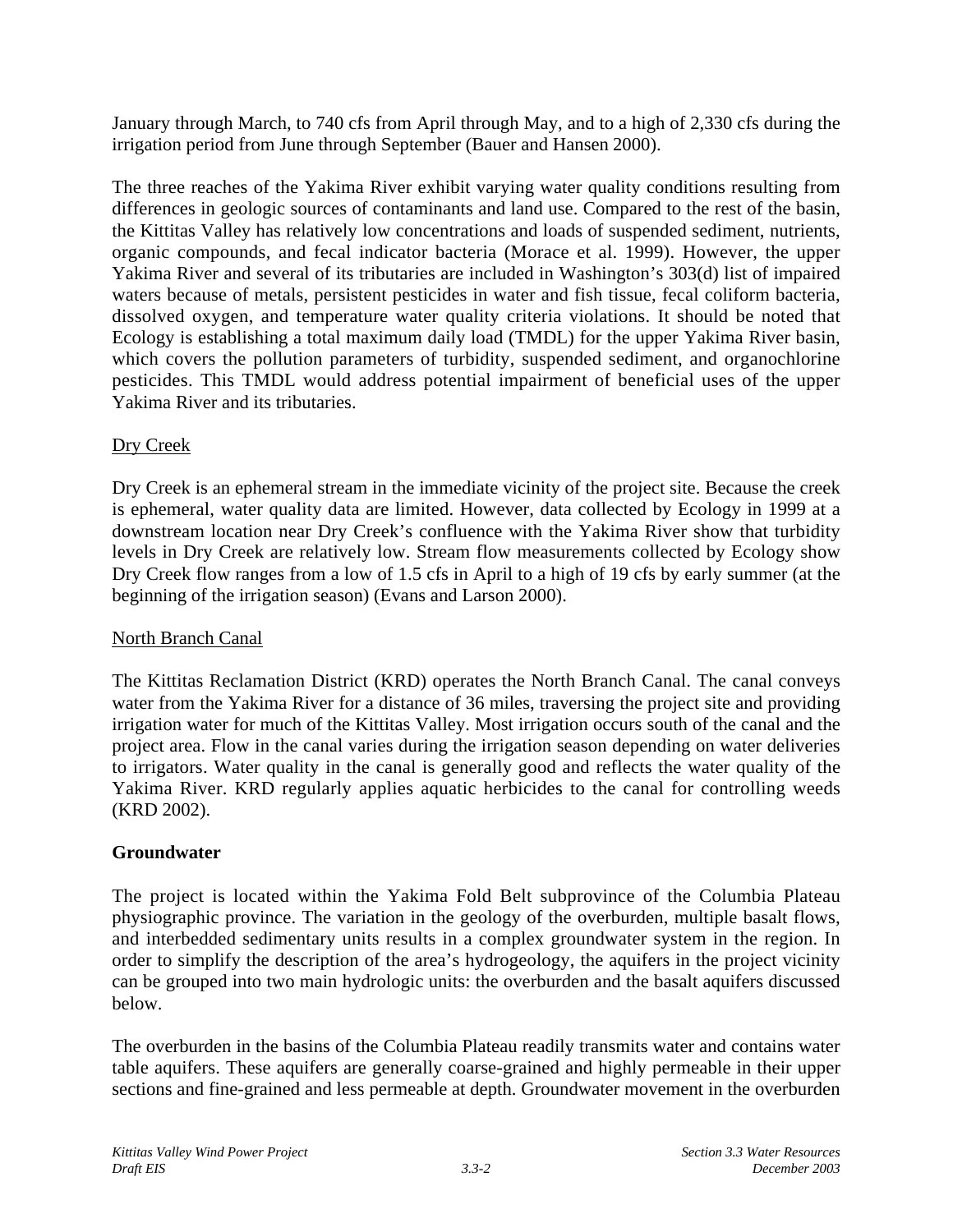is downward from the anticlinal ridges toward the streams and rivers (i.e., Yakima River) in the intervening basins (Bauer and Hanson 2000). The water-level contours for the overburden aquifer roughly parallel land surface (Whiteman 1986; Lane and Whiteman 1986; Hanson et al. 1994). Recharge is from infiltration of applied irrigation water and precipitation, with precipitation being the predominant source of recharge (Bauer and Vaccaro 1990) (Bauer and Hanson 2000).

Groundwater in the basalts occurs in joints, vesicles, fractures, and in intergranulated pores of the sedimentary interbeds. The basalt forms an extremely complex aquifer system with interflow zones that function as small semiconfined to confined aquifers. The basalt transmits water most readily through these interflow zones, which represent about 5 to 10% of the total thickness of a typical basalt flow (Hanson et al. 1994). Deeper basalt aquifers are generally confined. The hydraulic connection between units is sufficient to allow continuous vertical movement of water between them (Bauer and Hanson 2000). Water-level data indicate that the flow in basalts is downward except near discharge areas, located generally along streams and rivers (Lane and Whiteman 1986). Localized anomalies to this pattern are caused primarily by geologic structures of both known and uncertain nature and secondarily by groundwater pumping and irrigation (Bauer and Hanson 2000).

Groundwater in the project area has domestic, irrigation, and other uses. A review of 39 well descriptions in the project vicinity indicates that while some wells potentially draw water from the overburden aquifer, most of the area's wells penetrate and draw water from the basalt aquifer. Groundwater in the basalt aquifer system is generally suitable for most uses. The dominant water type is calcium magnesium bicarbonate, and sodium bicarbonate is the next most prevalent water type. However, sodium concentrations increase with residence time, and the largest concentrations are found in samples from the deepest wells (Hanson et al. 1994).

As part of a 2002 geotechnical investigation, nine test pits were excavated at the project site (see Figure 3.1-1). Groundwater was not observed in these test pits that were excavated to depths ranging from 5 to 10 feet below ground. Logs maintained by Ecology of local water wells show that even though there are a number of shallow wells in the project area (i.e., some wells have been drilled to depths ranging from 57 to 116 feet), most wells have been drilled deeper than 150 feet and in some cases are as deep as 720 feet deep, which indicates a deep water table for most of the project area.

# **Floodplains**

The 100-year floodplain of the Yakima River is the closest floodplain to the project site. In the project vicinity, the floodplain does not extend beyond State Route (SR) 10 to the west (see Figure 2-1). The closest access road or turbine to the Yakima River would be more than 500 feet in elevation above the level of the river.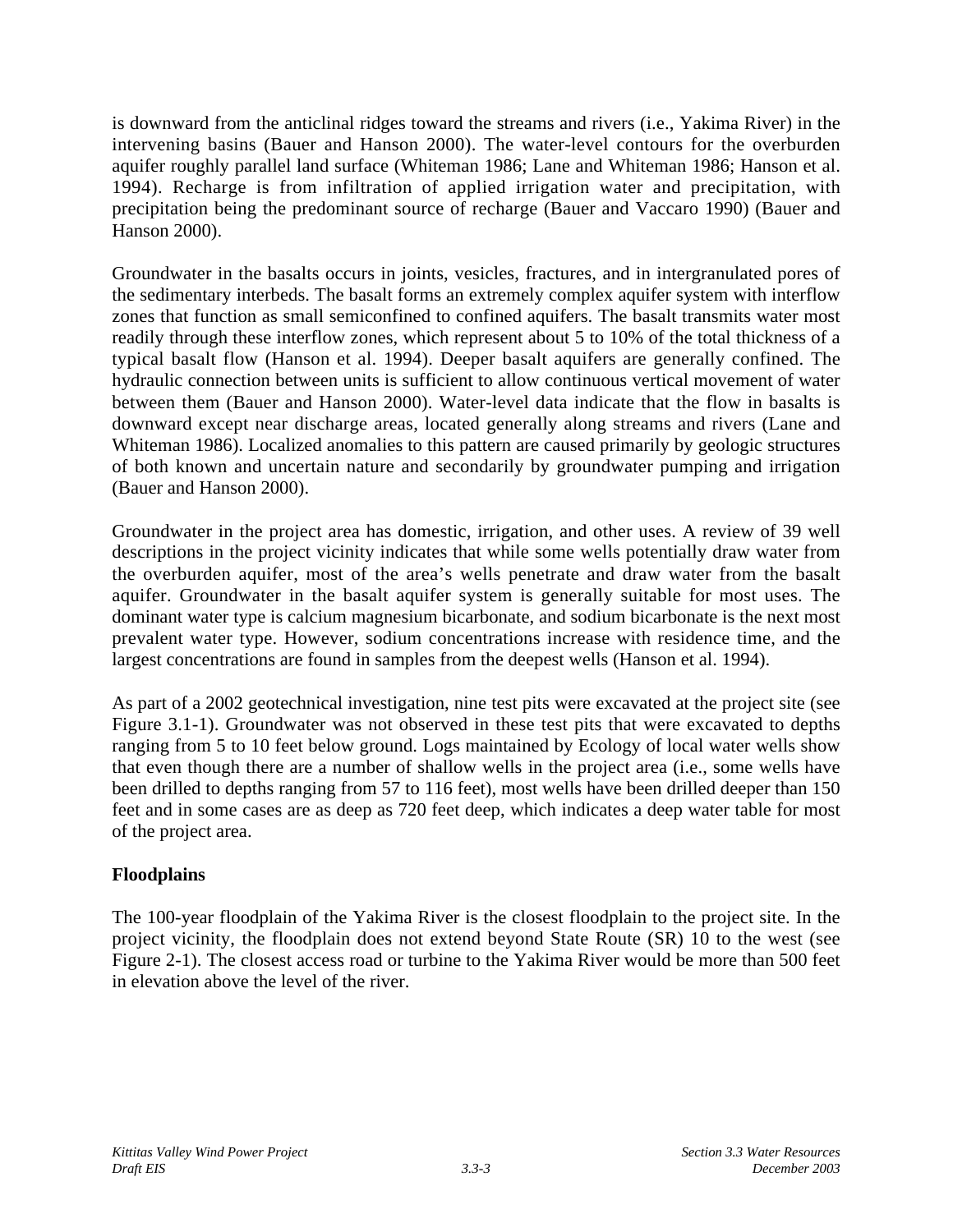## **3.3.2 Impacts of Proposed Action**

This section describes the potential direct impacts on surface water and groundwater from development of the KVWPP. Direct impacts could be associated with construction, operations, and decommissioning of any of the proposed project elements, including wind turbines and meteorological towers, existing and new gravel access roads, additional power lines, and the proposed O&M facility and substations. Impacts associated with or attributable to specific project elements are discussed where applicable. Indirect impacts are not anticipated because the project is not expected to substantially induce regional growth to the extent that it would result in significant changes to offsite water resources. Table 3.3-1 summarizes potential water resource use and impacts under the three project scenarios.

|                                                                       | 82 Turbines/3 MW<br>(Lower End Scenario)                                                                                      | 121 Turbines/1.5 MW<br>(Middle Scenario)                                                                                       | 150 Turbines/1.3 MW<br>(Upper End Scenario)                                                                                    |
|-----------------------------------------------------------------------|-------------------------------------------------------------------------------------------------------------------------------|--------------------------------------------------------------------------------------------------------------------------------|--------------------------------------------------------------------------------------------------------------------------------|
| <b>Construction Impacts</b>                                           |                                                                                                                               |                                                                                                                                |                                                                                                                                |
| Surface runoff from ground<br>disturbance and exposed<br>soils        | 231-acre disturbed area                                                                                                       | 311-acre disturbed area                                                                                                        | 371-acre disturbed area                                                                                                        |
| Increased demand for water<br>supplies                                | 2.6 to 6.4 million gallons<br>of water for dust control                                                                       | 2 to 5 million gallons of<br>water for dust control                                                                            | Same as middle scenario                                                                                                        |
| Encountering groundwater<br>during turbine foundation<br>construction | Excavation depth of 22<br>feet (for spread footing<br>foundations) to 35 feet (for<br>mono-pier foundations)<br>(82 turbines) | Excavation depth of 18<br>feet (for spread footing<br>foundations) to 35 feet (for<br>mono-pier foundations)<br>(121 turbines) | Excavation depth of 14 feet<br>(for spread footing<br>foundations) to 35 feet (for<br>mono-pier foundations)<br>(150 turbines) |
| Damage to existing<br>groundwater wells from<br>blasting              | Up to 164 blasts for<br>foundation construction                                                                               | Up to 242 blasts for<br>foundation construction                                                                                | Up to 300 blasts for<br>foundation construction                                                                                |
| Operations and Maintenance Impacts                                    |                                                                                                                               |                                                                                                                                |                                                                                                                                |
| Erosion potential/area of<br>permanent ground<br>disturbance          | 118 acres                                                                                                                     | 93 acres                                                                                                                       | 95 acres                                                                                                                       |
| Increased demand for water<br>Same as middle scenario                 |                                                                                                                               | $<$ 1,000 gallons daily at<br>O&M facility                                                                                     | Same as middle scenario                                                                                                        |
| Decommissioning Impacts                                               |                                                                                                                               |                                                                                                                                |                                                                                                                                |
| $\alpha$ $\alpha$ $\alpha$<br>$\mathbf{r}$                            | Similar to those described<br>for construction<br>$\mathbf{r}$ $\mathbf{r}$ $\alpha$ $\alpha$                                 | Similar to those described<br>for construction                                                                                 | Similar to those described<br>for construction                                                                                 |

## **Table 3.3-1: Summary of Potential Water Resources Use and Potential Impacts**

Source: Sagebrush Power Partners LLC 2003a, f.

## **Construction Impacts**

#### Surface Runoff and Erosion

Precipitation during construction could result in sediment-laden surface runoff because of ground disturbance and exposed soils. If not properly mitigated, development under any of the three project scenarios could adversely affect nearby surface waters. This impact would be greatest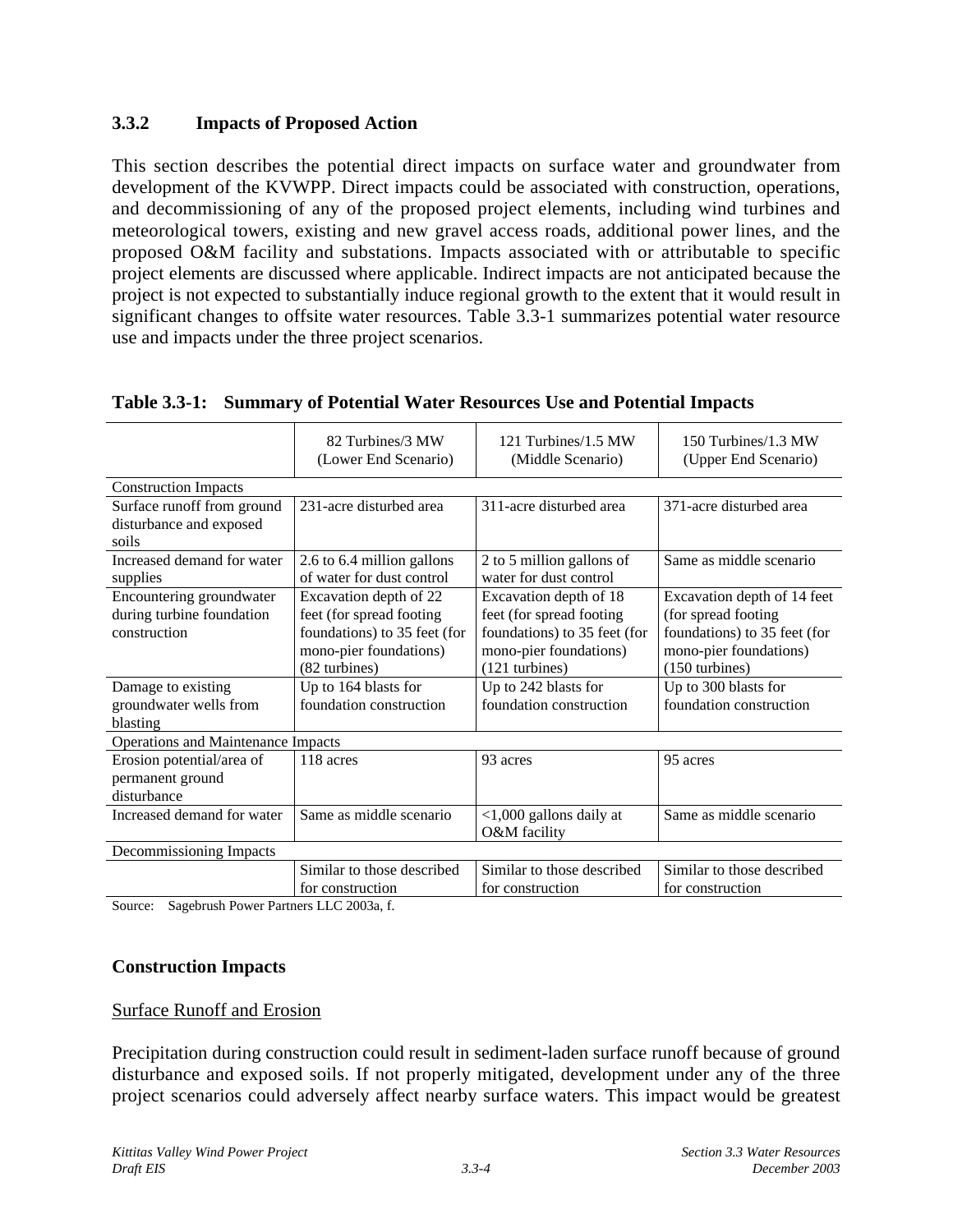under the upper end scenario, which would result in the largest amount of ground disturbance during construction (371 acres).

## Water Supply

Construction of the project would require water for road construction, concrete preparation, dust control, and other activities. During construction, the EPC contractor would arrange for delivery of water to the site via water trucks from a source with an existing water right. Estimated water use for all construction-related needs other than dust control is 1 million gallons.

Construction of the project could use up to 6.4 million gallons of water for dust suppression activities along roadways. The amount of water for dust control could be reduced to between 2 and 2.6 million gallons if lignin or another environmentally safe, non-toxic dust palliative is used. This impact would be greatest under the lower end scenario because it requires the largest volumes of cut and fill and wider access roads for construction equipment.

The amount of water use during construction would depend on the timing of construction and weather (i.e., the need for dust control would be greater in dry, windy summer conditions than during other times of year). However, the impact is not expected to be significant under any of the three scenarios because of the temporary nature of the impact and the availability of adequate water supplies. The contractor would bring water for construction activities to the site. Water used for dust suppression would be applied using tanker trucks equipped with rear end sprinkler systems. Runoff from dust suppression activities is not expected because only enough water to dampen the soil would be used.

## Groundwater Levels and Quality

Encountering significant amounts of groundwater during the construction of the turbine foundations is not expected. Required excavation depths for constructing the turbine towers would depend on the type of foundation used. For example, excavation, drilling, and blasting to construct mono-pier foundations for the wind turbine generators could penetrate to depths of 35 feet. If spread footing foundation designs are used, the depth of excavation would range from 14 feet (under the upper end scenario) to 22 feet (under the lower end scenario). In comparison, foundations for the O&M facility and substations would be shallow, only several feet deep, and would not encounter groundwater (Taylor, pers comm., 2003).

Some localized pockets of saturated subsurface soils could be encountered on ridges in places where surface water infiltrates the subsurface and collects above zones of cementation. Cemented soils have lower porosity and permeability, and were found in the upper 1 to 7 feet at the project area.

In the event of a substantial rainfall, foundation excavations could provide a temporary conduit for surface seepage, resulting in accelerated recharge to the overburden and basalt aquifers and a temporary rise in groundwater turbidity in the immediate vicinity of the foundation construction. However, potential groundwater impacts are not expected to be adverse because of the short duration of foundation construction (two to three months) and the likelihood that this stage of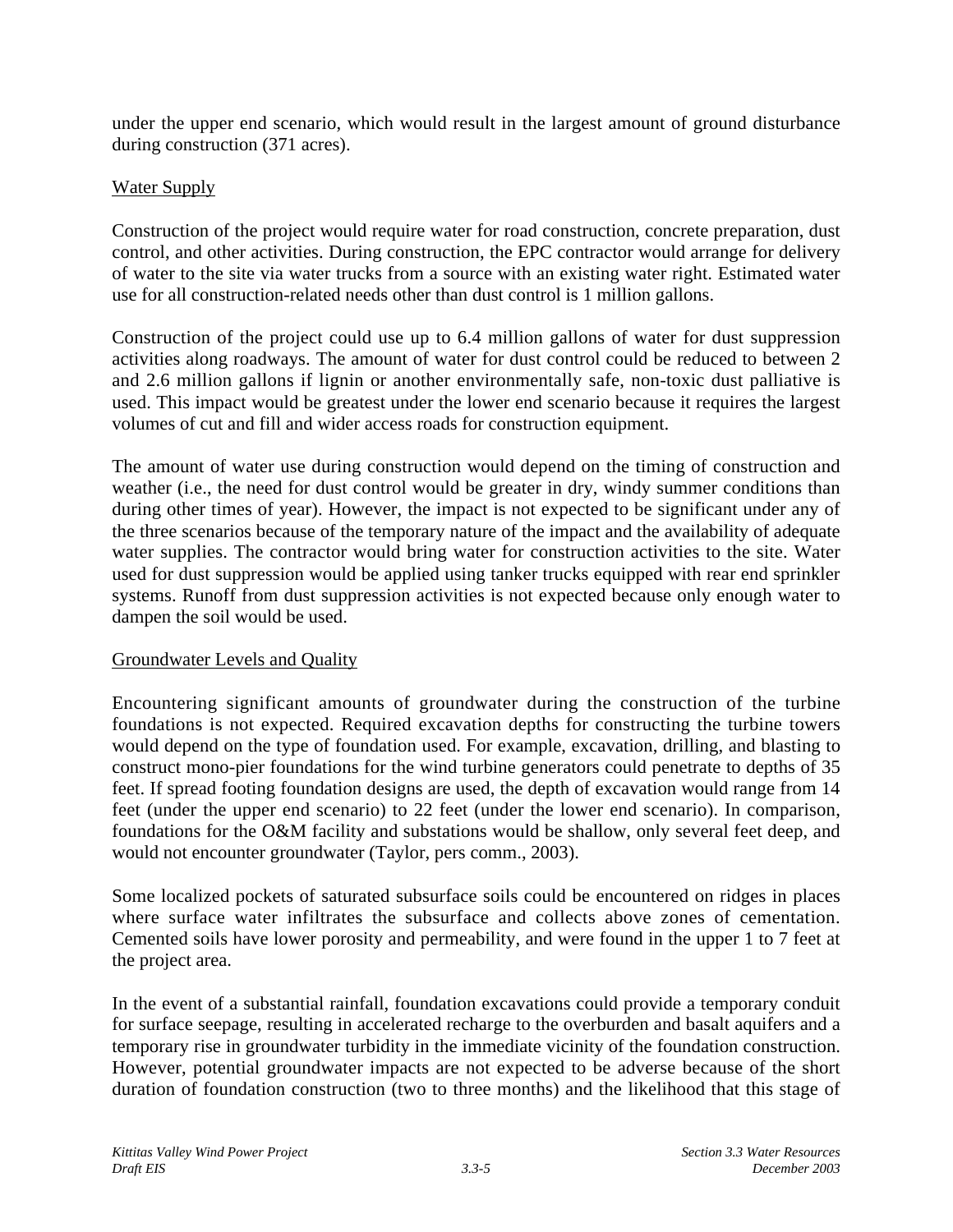construction would occur during the dry season. If groundwater (perched or otherwise) is encountered during excavation and construction activities and draining (dewatering) is required, the water generated during dewatering activities would be pumped into a settling basin for infiltration, as needed. The exact location and size associated with siting a settling basin at the project site are unknown and would depend upon the amount of groundwater recharge anticipated to be encountered during construction (Taylor, pers. comm., 2003). However, it is unlikely that water generated during excavation pit dewatering would discharge to surface water sources. The overall impact on groundwater is expected to be temporary and unlikely to affect water wells in the project area.

## Disruption to Existing Groundwater Wells

During the EIS scoping process, concern was raised that proposed blasting activities required to construct turbine foundations could adversely affect existing groundwater wells in the project area. Because of the rocky conditions on the site, it is anticipated that most wind turbine foundations would require one to two blasts each. Blasting would occur during the foundation excavation phase of construction that would last for approximately two to three months. Potential blasting impacts would be greatest under the upper end scenario because it requires the largest number of turbines (150). As described above, existing water well depths in the project area range from 57 feet to more than 720 feet below ground, with most wells greater than 150 feet deep. Because of the differences in depth between the majority of existing groundwater wells and proposed foundation sites, well damage is not anticipated.

### **Operations and Maintenance Impacts**

#### Erosion and Sedimentation

No significant erosion or sedimentation impacts on project-area surface waters are expected as a result of operation and maintenance of the KVWPP. Project operation would result in a permanent developed footprint of 93 to 118 acres. This impact would be greatest under the lower end scenario. However, as described in Section 3.1, Earth Resources, operational BMPs would be implemented to control erosion and sedimentation.

## Water Supply

Operation of the project would require a domestic well to serve the limited needs of the O&M facility. The well, which would provide water for bathroom and kitchen use and general maintenance purposes, is expected to consume less than 1,000 gallons per day under all three project scenarios. No significant impacts on groundwater supplies are expected because of facility operations.

#### **Decommissioning Impacts**

Impacts on water resources and water quality from decommissioning of the project would be similar to those described for construction. Water would be needed for dust control. There would be potential for soil erosion and impacts on stormwater quality. Impacts are expected to be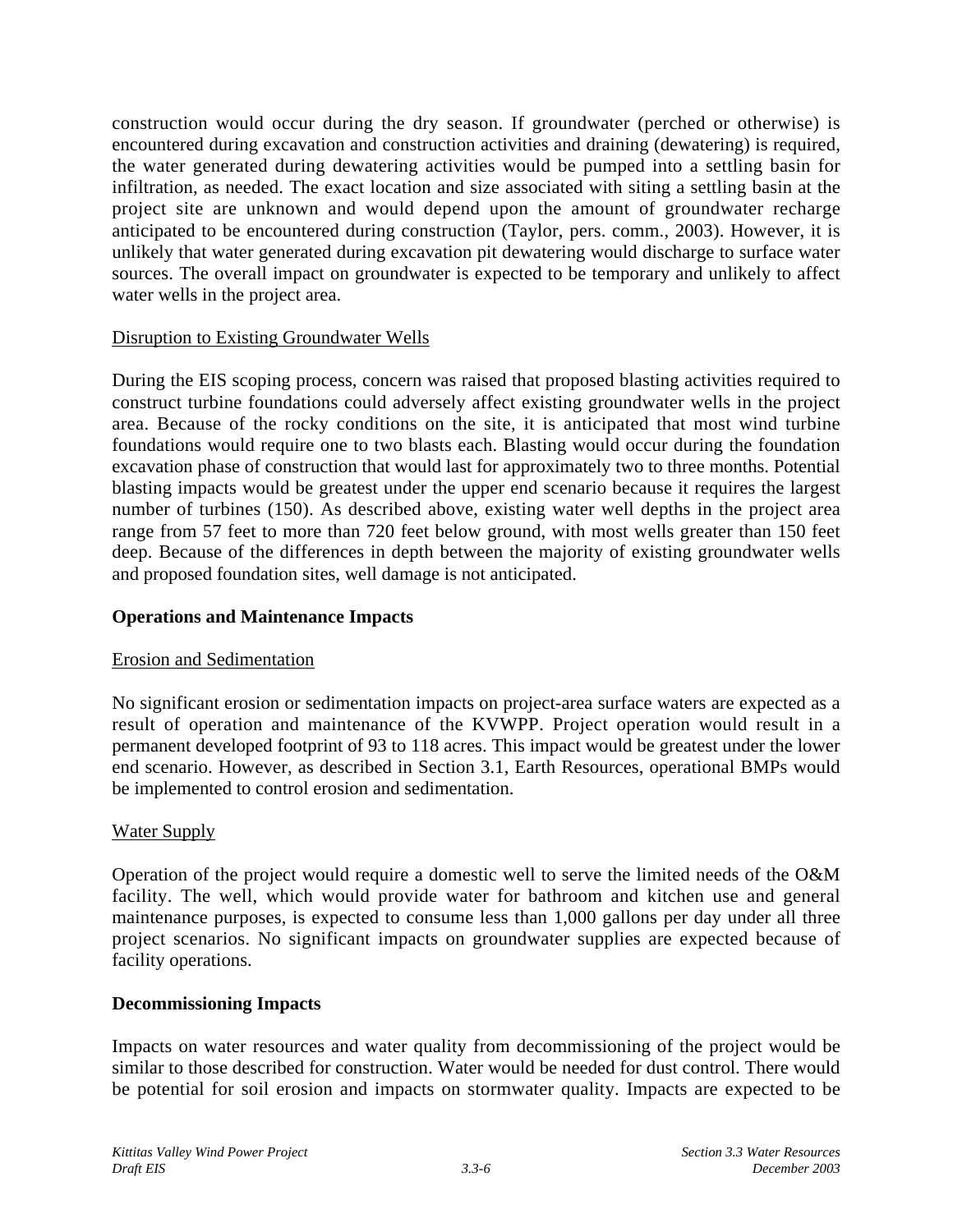minimal, however, because appropriate construction BMPs would be followed during decommissioning.

# **3.3.3 Impacts of No Action Alternative**

Under the No Action Alternative, the project would not be constructed or operated. However, development by others, and of a different nature, including residential development, could occur at the project site in accordance with the County's existing Comprehensive Plan and zoning regulations. Depending on the location, type, and extent of future development at the project site, impacts on water resources could be similar to or even greater than the proposed action.

If the proposed project were not constructed, the region's power needs could de delivered through development of other generation facilities, most likely a gas-fired combustion turbine. A gas-fired combustion turbine facility generating 60 aMW of power could require approximately 14 acres for the plant site (Bonneville and U.S. Department of Energy 1993). However, gas-fired combustion turbine projects could expose more soil to potential erosion because of the possible need to establish a gas pipeline to the facility and electrical transmission interconnections. Also, substantial amounts of water, estimated at 200 acre-feet (65 million gallons) per year (Bonneville and U.S. Department of Energy 1993) would be needed for cooling water during plant operation. Operation of a water-cooled combustion turbine facility would also result in discharge of large volumes of wastewater.

# **3.3.4 Mitigation Measures**

# **Mitigation Measures Proposed by the Applicant**

# Surface Runoff Pollution during Construction

The Applicant proposes to develop and implement, as required by the National Pollutant Discharge Elimination System (NPDES) General Stormwater Permit for Construction Activities, a detailed SWPPP to minimize the potential for discharge of pollutants from the site during construction. See Mitigation Measures in Section 3.1, Earth Resources, for a detailed description of proposed SWPPP activities and measures to be implemented during construction.

# Surface Runoff Pollution during Operations

The Applicant proposes to develop and implement a detailed SWPPP to minimize the potential for discharge of pollutants from the site during operations and maintenance activities. See Mitigation Measures in Section 3.1, Earth Resources, for a detailed description of proposed SWPPP activities and measures to be implemented during project operations and maintenance.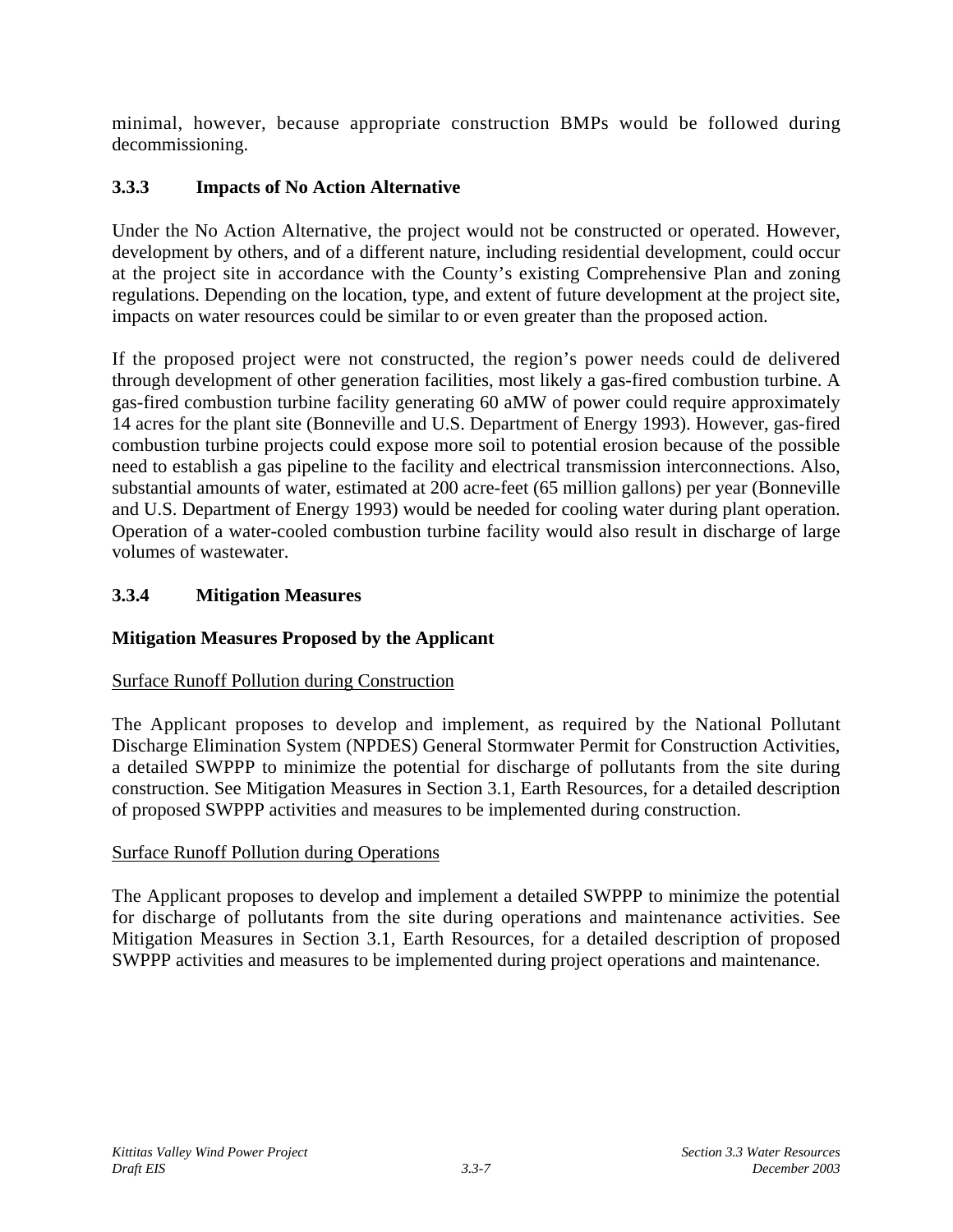# Water Supply

A licensed well driller would install a potable water well to serve the O&M facility. The well would be installed consistent with Kittitas County Environmental Health Department and Ecology requirements.

# **3.3.5 Significant Unavoidable Adverse Impacts**

With implementation of the mitigation measures outlined above, significant unavoidable adverse impacts on surface water and groundwater resources resulting from project operation are not anticipated.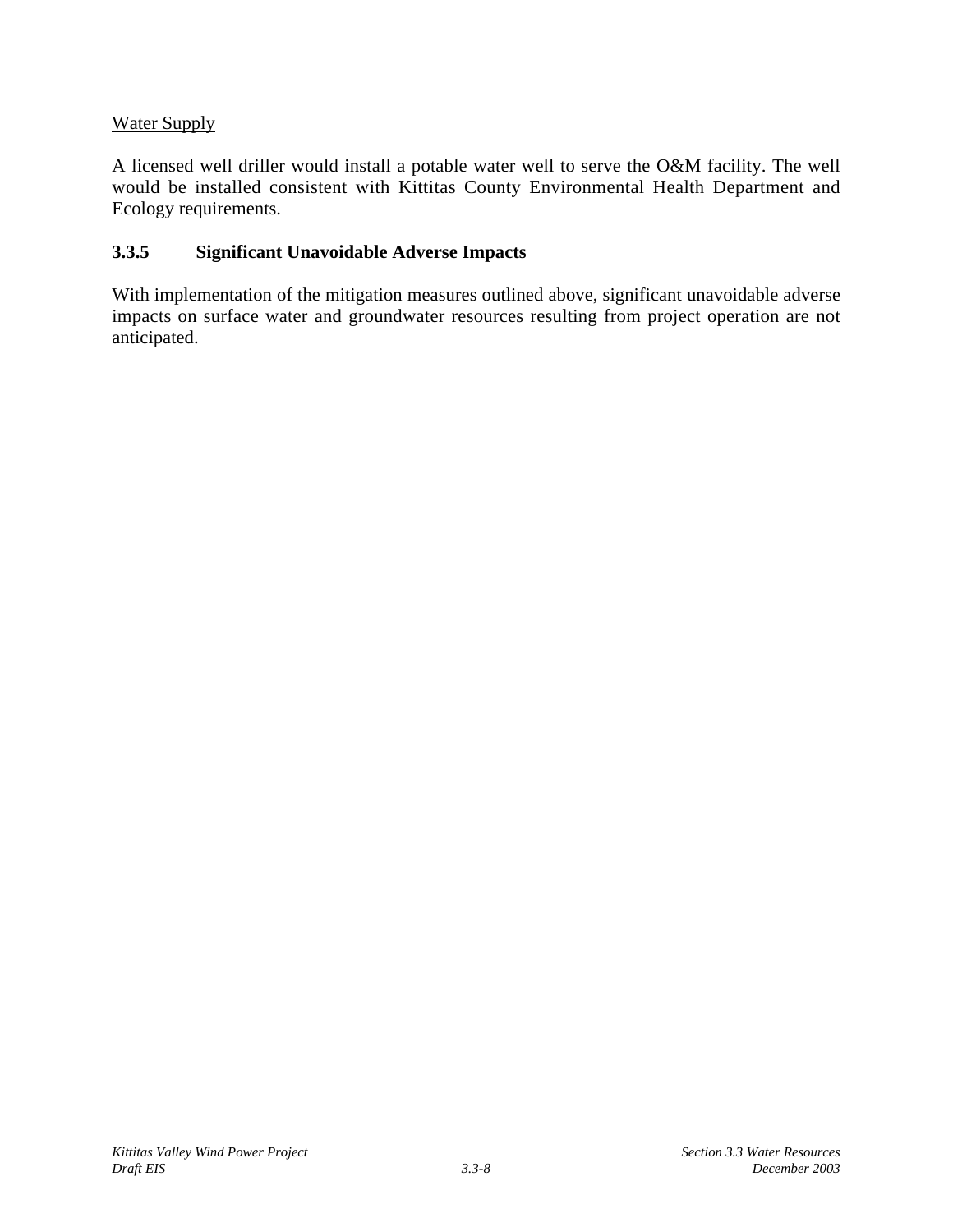## **3.4 HEALTH AND SAFETY**

This section describes existing health and safety hazards at the project site and identifies potential health and safety risks from project construction and operation, including the risk of fire or explosion, potential for release of hazardous materials, ice throw, tower collapse, blade throw, shadow-flicker, dust hazards, vandalism, electric and magnetic fields, and electric shock hazards. Mitigation measures are identified for potential impacts. The analysis in this section is primarily based on information provided by the Applicant in the ASC (Sagebrush Power Partners LLC 2003a, Sections 2.9, 4.1, and 7.2). Where additional information has been used to evaluate the potential impacts associated with the proposal, that information has been referenced.

# **3.4.1 Affected Environment**

The proposed project would be constructed on between approximately 93 to 118 acres (depending on the project scenario) of a larger project area that covers approximately 3.5 miles (east-west) by 5 miles (north-south) in a hilly, rural landscape of rangeland. The project site is traversed by multiple sets of electrical transmission lines—one set of PSE lines running east to west and five sets of Bonneville lines also running east to west across the project site.

There are few existing hazards at the project site. Fire is the primary health and safety risk at the site. The project site is generally arid rangeland with a predominant groundcover of grasses and sagebrush. The highest expected fire risks are grass fires during the hot, dry summer season. Under existing conditions, fires could be started by lightning strike or by human activities such as careless disposal of lighted cigarettes or dry vegetation contacting hot exhaust catalytic converters under vehicles. However, lightning strikes at the project site are rare and human use at and around the site is limited.

# **3.4.2 Impacts of Proposed Action**

This section describes the potential direct health and safety impacts in the project area from development of the KVWPP. Direct impacts could be associated with construction, operations, and decommissioning of any of the proposed project elements, including the wind turbines and meteorological towers, existing and new gravel access roads, additional power lines, and the proposed O&M facility and substations. Impacts associated with or attributable to specific project elements are discussed where applicable. Heath and safety risks during construction include potential fire or explosion and release of hazardous materials to the environment. Health and safety risks during project operation include these risks as well as others specific to wind turbine generators such as ice throw, tower collapse, blade throw, and shadow-flicker. Indirect impacts are not anticipated because the project is not expected to substantially induce regional growth to the extent that it would result in significant offsite health and safety risks. Table 3.4-1 summarizes potential health and safety risks identified under the three project scenarios.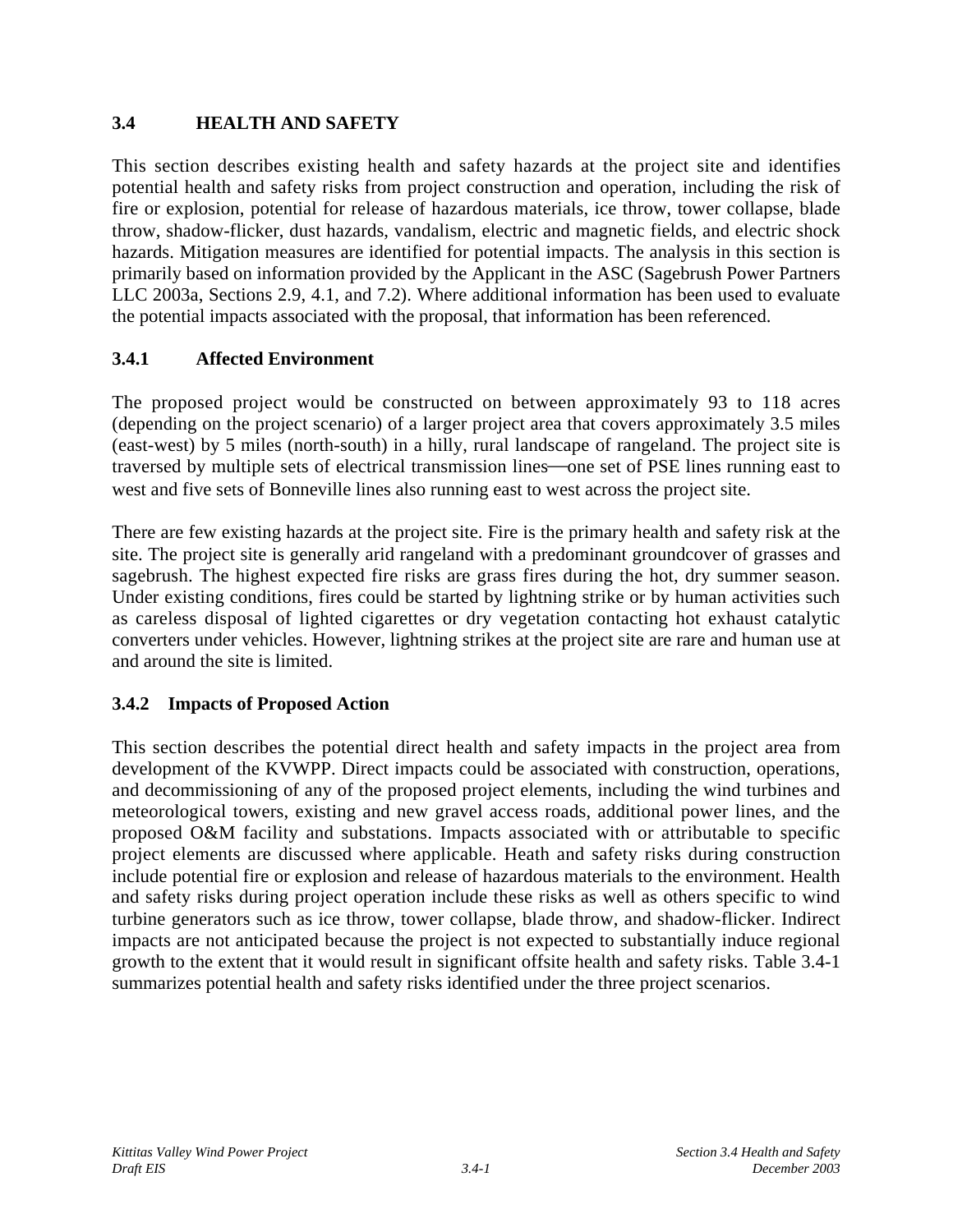|                                    | 82 Turbines/3 MW<br>(Lower End Scenario) | 121 Turbines/1.5 MW<br>(Middle Scenario)            | 150 Turbines/1.3 MW<br>(Upper End Scenario) |
|------------------------------------|------------------------------------------|-----------------------------------------------------|---------------------------------------------|
| <b>Construction Impacts</b>        |                                          |                                                     |                                             |
| Risk of fire or explosion          | 231 total acres disturbed;               | 311 total acres disturbed;                          | 371 total acres disturbed;                  |
|                                    | Up to 164 blasts for turbine             | Up to 242 blasts for turbine                        | Up to 300 blasts for                        |
|                                    | foundation construction                  | foundation construction                             | foundation construction                     |
| Release of hazardous               | Same as middle scenario                  | 25,000 gallons fuel (diesel                         | Same as middle scenario                     |
| materials at construction          |                                          | and gasoline) for mobile                            |                                             |
| sites                              |                                          | construction equipment;                             |                                             |
|                                    |                                          | hydraulic fuel                                      |                                             |
| Operations and Maintenance Impacts |                                          |                                                     |                                             |
| Risk of fire or explosion          | 82 turbines and pad                      | 121 turbines and pad                                | 150 turbines and pad                        |
|                                    | mounted transformers, up                 | mounted transformers, up                            | mounted transformers, up 2                  |
|                                    | to 2 substations and 4                   | to 2 substations and 4                              | substations and 4                           |
|                                    | meteorological towers                    | meteorological towers                               | meteorological towers                       |
| Release of hazardous               | Same volume and potential                | $\overline{50}$ gallons/turbine glycol-             | Same volume and potential                   |
| materials                          | for release per turbine as               | water mix                                           | for release per turbine as                  |
|                                    | middle scenario, but                     |                                                     | middle scenario, but                        |
|                                    | slightly lower probability               |                                                     | slightly greater probability                |
|                                    | of release due to lesser                 |                                                     | of release due to higher                    |
|                                    | number of turbines                       |                                                     | number of turbines                          |
|                                    |                                          | 85 gallons/turbine of                               |                                             |
|                                    |                                          | hydraulic oil                                       |                                             |
|                                    |                                          | 105 gallons/turbine of                              |                                             |
|                                    |                                          | lubricating oil                                     |                                             |
|                                    | 500 gallons/pad mounted                  | 500 gallons/pad mounted                             | 500 gallons/pad mounted                     |
|                                    | transformer of mineral oil;              | transformer of mineral oil;                         | transformer of mineral oil;                 |
|                                    | 41,000 total gallons                     | 60,500 total gallons                                | 75,000 total gallons                        |
|                                    | Same as middle scenario                  | 12,000 gallons/substation                           | Same as middle scenario                     |
|                                    |                                          | transformer of mineral oil;<br>up to 48,000 gallons |                                             |
| Ice thrown from rotating           | 82 turbines; 3                           | 121 turbines; 3                                     | 150 turbines; 3                             |
| blades                             | blades/turbine; individual               | blades/turbine; individual                          | blades/turbine; individual                  |
|                                    | blade length = approx. $150$             | blade length = approx. $115$                        | blade length = approx. $100$                |
|                                    | feet                                     | feet                                                | feet                                        |
| Tower collapse and blade           | 82 turbines; 3                           | 121 turbines; 3                                     | 150 turbines; 3                             |
| fragments thrown from              | blades/turbine; individual               | blades/turbine; individual                          | blades/turbine; individual                  |
| rotating blades                    | blade length $=$ approx. 150             | blade length $=$ approx. 115                        | blade length $=$ approx. 100                |
|                                    | feet                                     | feet                                                | feet                                        |
| Shadow-flicker effects             | 122.2 shadow-flicker                     | 93.6 shadow-flicker                                 | Shadow-flicker not                          |
| (related to number/size of         | hours/year at Receptor M.                | hours/year at Receptor M.                           | modeled under this                          |
| rotor blades and rotor             | Genson (worst-case                       | Genson (worst-case                                  | scenario.                                   |
| $speed)$ <sup>1</sup>              | receptor)                                | receptor)                                           |                                             |
| Potential for dust hazards         | Same as middle scenario                  | Negligible                                          | Same as middle scenario                     |
| Vandalism                          | Same as middle scenario                  | Negligible                                          | Same as middle scenario                     |
| Electric and magnetic field        | Same as middle scenario                  | Negligible health and                               | Same as middle scenario                     |
| hazards                            |                                          | safety effects                                      |                                             |
| Electrical shock hazards           | Same as middle scenario                  | Negligible with proper                              | Same as middle scenario                     |
|                                    |                                          | design                                              |                                             |

**Table 3.4-1: Summary of Potential Health and Safety Risks**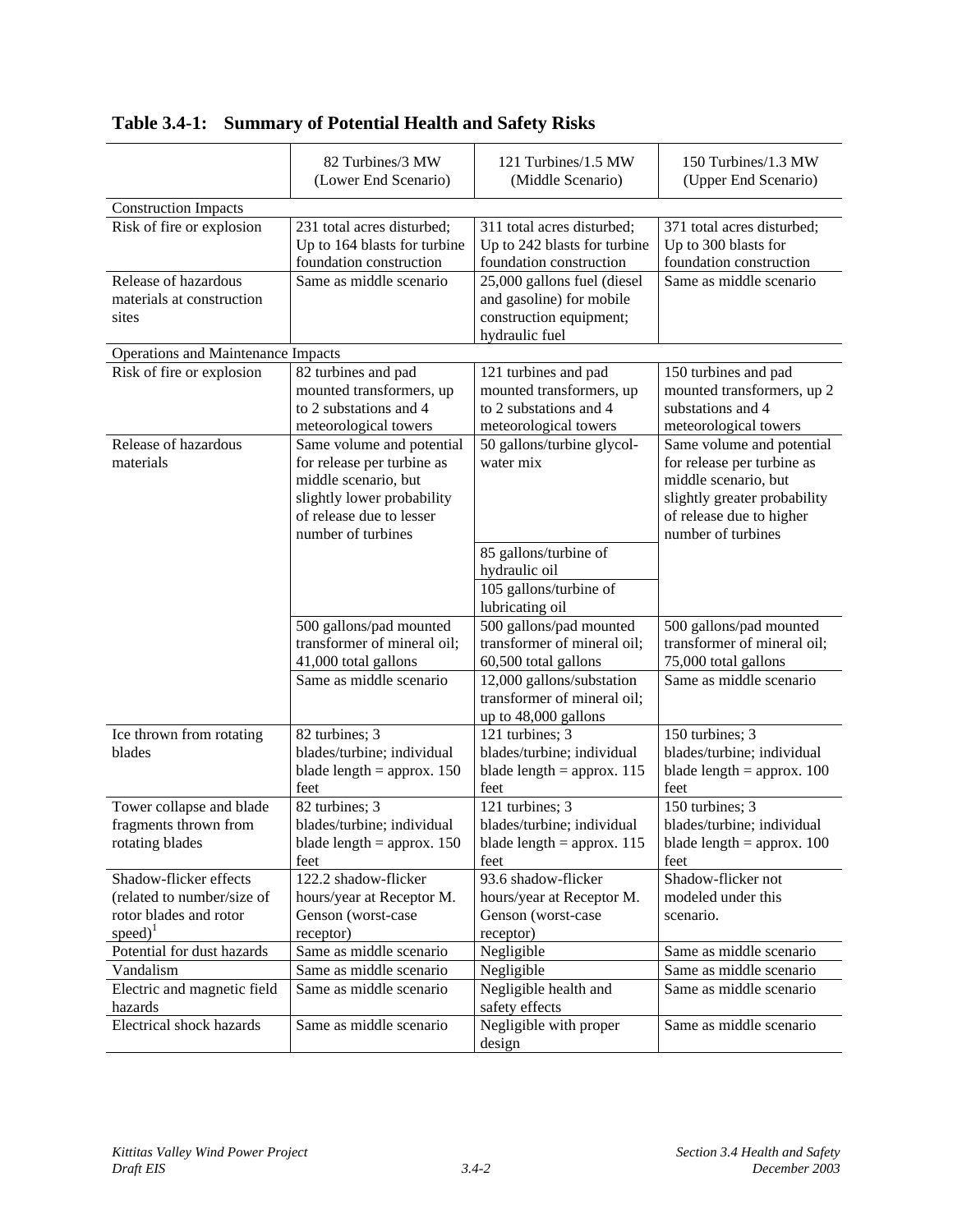|                                                 | 82 Turbines/3 MW<br>(Lower End Scenario) | 121 Turbines/1.5 MW<br>(Middle Scenario) | 150 Turbines/1.3 MW<br>(Upper End Scenario) |  |  |  |
|-------------------------------------------------|------------------------------------------|------------------------------------------|---------------------------------------------|--|--|--|
| Decommissioning Impacts                         |                                          |                                          |                                             |  |  |  |
| Risk of fire or explosion                       | Similar in nature but less               |                                          | Similar in nature but less                  |  |  |  |
|                                                 | than construction impacts                | than construction impacts                | than construction impacts                   |  |  |  |
| Similar to construction<br>Release of hazardous |                                          | Similar to construction                  | Similar to construction                     |  |  |  |
| materials<br>impacts                            |                                          | impacts                                  | impacts                                     |  |  |  |

#### **Table 3.4-1: Continued**

Source: Sagebrush Power Partners LLC 2003a, f.

1 The blades would turn at about 10 to 23 rpm. Generally, larger wind turbine generators have slower-rotating blades, but the specific rpm values depend on aerodynamic design and vary across machines.

### **Construction Impacts**

#### Risk of Fire or Explosion

There is a risk of unintentional or accidental fire or explosion during project construction. The highest expected fire risks are grass fires during the hot, dry summer season. Natural risk of unintentional fire or explosion, such as from a lightning strike would be the same regardless of project scenario. The potential fire risk from human activities would be greatest for the upper end scenario because this scenario would involve the greatest amount of activities such as ground disturbance (approximately 317 acres) and welding (on a per turbine basis) that could lead to accidental fire or explosion.

The Applicant's proposed Fire and Explosion Risk Mitigation Plan, presented in Table 3.4-3 in Section 3.4.4, Mitigation Measures, lists sources of potential fire and explosion during project construction along with measures to mitigate these risks. Implementation of these programs would ensure that project construction would not pose a substantial fire or explosion risk to human health and safety or the environment. Impacts associated with provision of adequate fire protection services to the site during project construction are discussed further in Section 3.13, Public Services and Utilities.

Due to the rocky conditions on site, blasting would be required to excavate foundations for the proposed wind turbines. If solid rock is encountered close to the ground surface while installing the underground cables, blasting may also be performed to excavate the cable trench to the required depth. It is anticipated that most wind turbine foundations would require one to two blasts each. Potential blasting impacts would be greatest under the upper end scenario because it would require constructing the largest number of turbines (150) over the longest period of time (approximately three months). Implementing safety measures proposed by the Applicant as part of its Fire and Explosion Risk Mitigation Plan during blasting activities would minimize risks associated with use of explosives.

#### Releases or Potential Releases of Hazardous Materials to the Environment

Fuel and lubricating oils from construction vehicles and equipment are potential sources of hazardous materials that could accidentally leak or be spilled during project construction.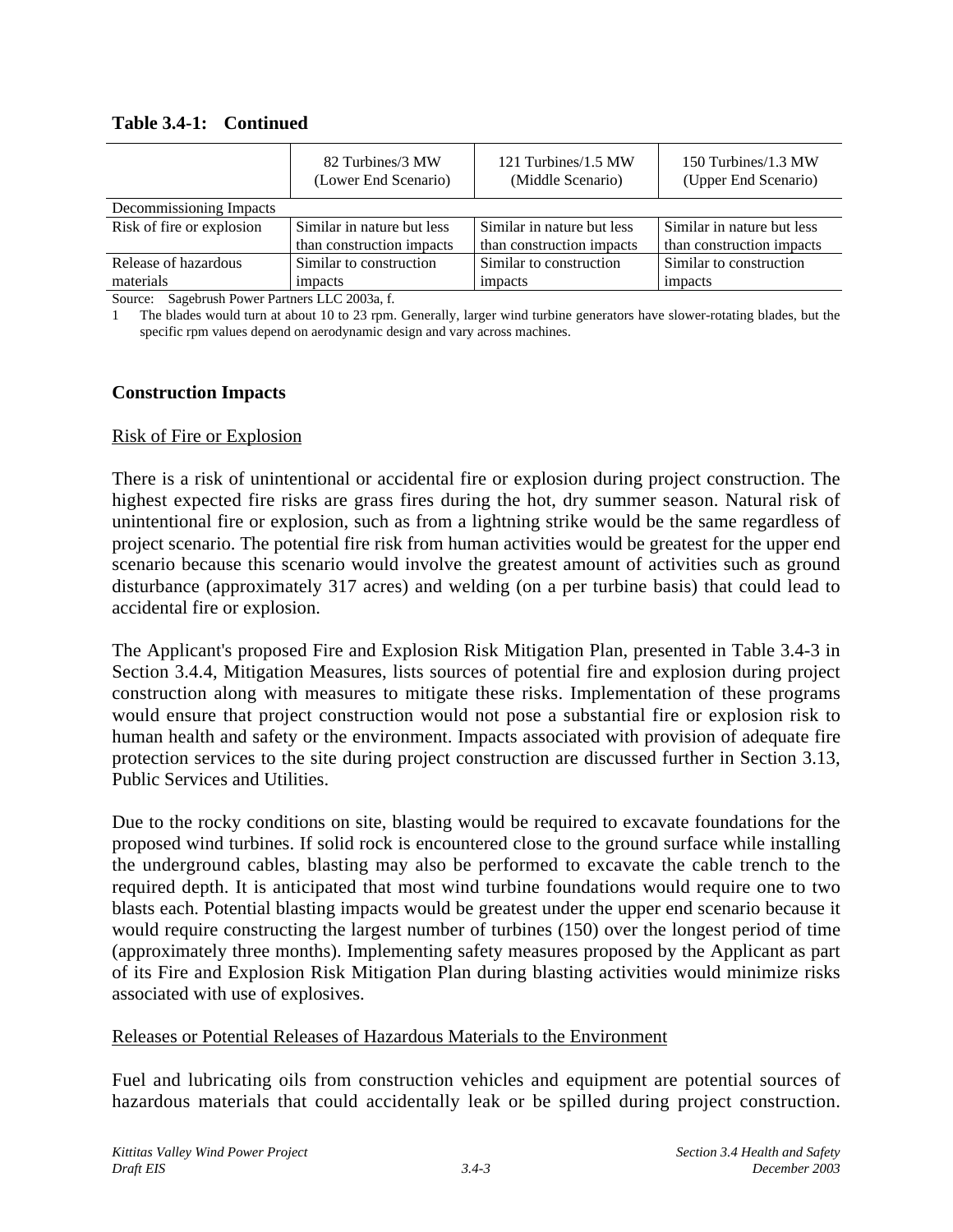However, this type of leak should not create a risk to health and safety or the environment because of the limited quantities of the materials involved. Diesel fuel is the primary potentially hazardous material that would be used in any significant quantity during project construction. Project construction would require the use of diesel fuel for operating construction equipment and vehicles. Estimated fuel consumption during construction would be approximately 25,000 gallons (diesel and gasoline) for mobile construction equipment, construction vehicles, and generators for the three project scenarios.

Mineral oil used to fill substation transformers is another potential source of hazardous materials that could accidentally be spilled during project construction. The project includes up to two substations, each with one or two substation transformers. Because they are delivered without oil in the tank, they would need to be filled with mineral oil onsite. As part of the commissioning process of the main transformers(s), they would be filled and tested. Each substation transformer would contain up to 12,000 gallons of mineral oil. The risk of an accidental spill of mineral oil at the substation construction sites would be low given the design features built into the project (see Section 3.4.4).

There is also a potential for an accidental release of hydraulic fluid or lubricating oils from construction equipment. However, lubricating oils and hydraulic fluids used during construction would mostly be contained in the vehicles and equipment for which they are used. Small quantities of lubricating oils may also be stored in appropriate containers at the construction staging area located at the site of the O&M facility. Implementation of appropriate spill prevention and control measures would ensure that the risk of an accidental release of hazardous materials remains low throughout construction (see Section 3.4.4).

## **Operations and Maintenance Impacts**

## Risk of Fire or Explosion

There is a risk of unintentional or accidental fire or explosion during project operations and maintenance. The risk of accidental fires from human activities such as cigarette smoking and use of vehicles off established roadways would be expected to be greatest under the upper end scenario due to the larger number of project employees (see Section 3.7, Socioeconomics, for further discussion of project employment). For mechanical fires, this impact would also be expected to be greatest under the upper end project scenario, which would operate the largest number of turbines (150). Impacts associated with provision of adequate fire protection services to the site during project operations and maintenance is discussed further in Section 3.13, Public Services and Utilities.

Lightning-induced fires are rare in the project area. As shown in the flash density map below (Figure 3.4-1), the Kittitas Valley and interior Washington in general, is not a highly lightning prone area. Furthermore, the wind turbine generators and other mechanical equipment at the substation and meteorological towers would be equipped with specially engineered lightning protection systems that would minimize the risk of lightning-induced fire during project operations (see Section 3.4.4).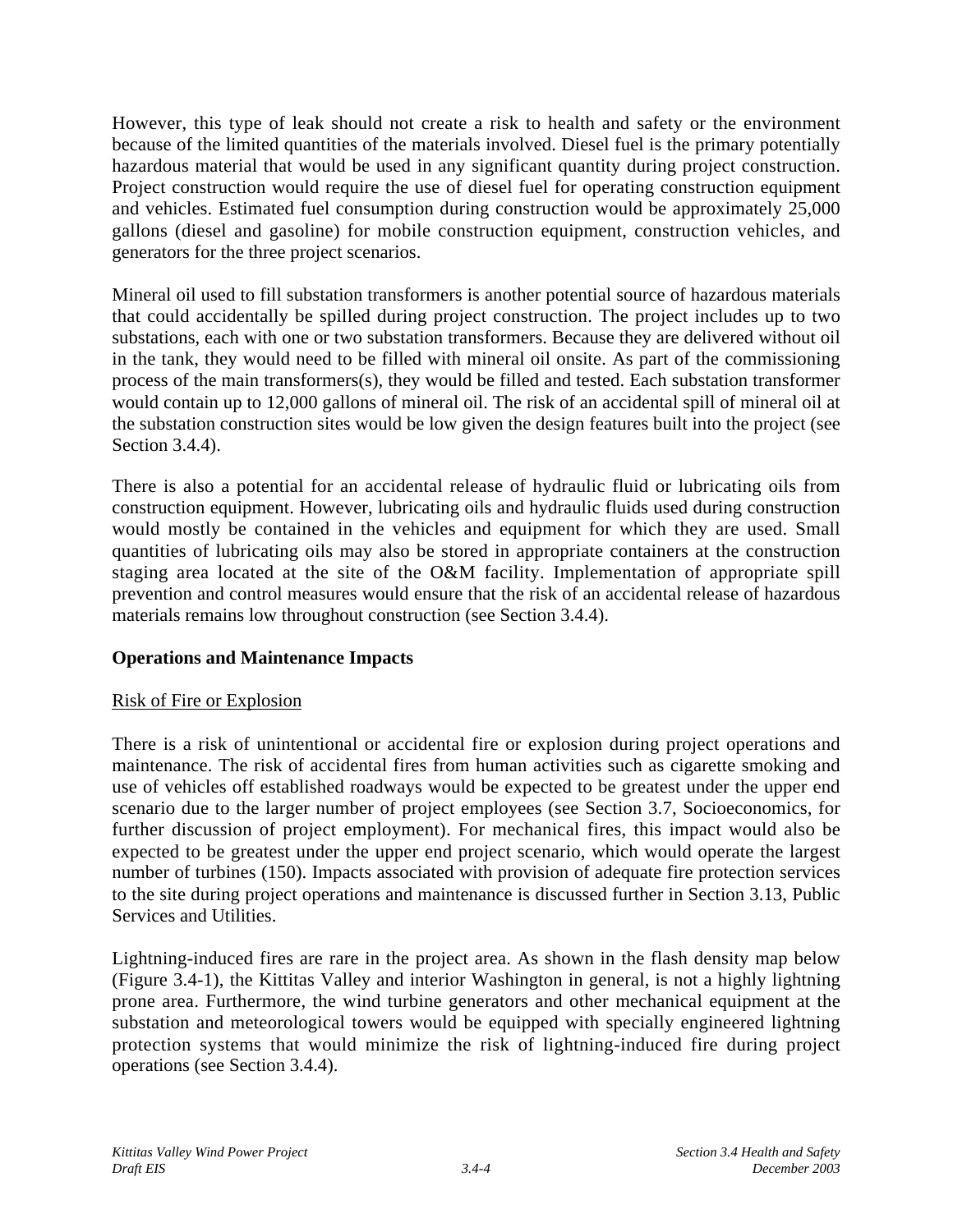Figure 3.4-1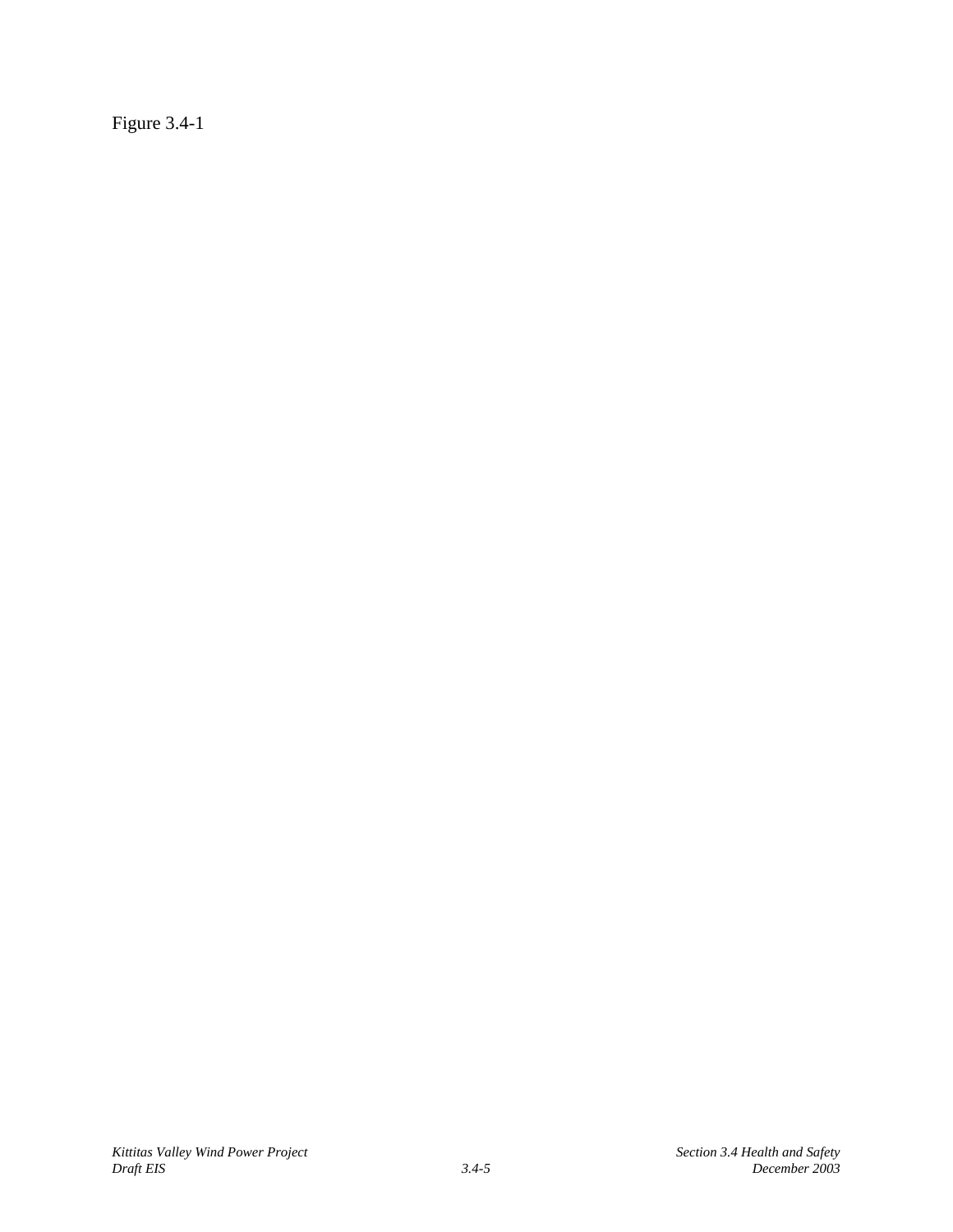As is the case with complex machines, there is some potential for fire caused by mechanical malfunction inside the wind turbine generators and at other project facilities. Implementation of proposed design measures for specific facilities and equipment and operational procedures would ensure that the risk of mechanical fire in project facilities would not pose a risk to health and safety or the environment (see Section 3.4.4).

The majority of the proposed electrical collection system would be buried underground, although a small portion (about 2 miles) would be constructed as overhead cables. There should be no risk of explosion. However, a brush fire could occur in the rare event that a conductor on a portion of the overhead cable parted and one end of the energized wire fell to the ground. Under this circumstance, fire-fighting capabilities of local fire districts would be called upon according to pre-arranged agreements to respond to the situation (see Section 3.13, Public Services and Utilities). Compliance with the project's Fire Protection and Prevention Plan would ensure that the risk of fire or explosion at the project facilities would not pose a risk to health and safety or the environment (see Section 3.4.4).

## Releases or Potential Releases of Hazardous Materials to the Environment

Project operations would not result in the generation of regulated quantities of hazardous wastes. Because no fuel is burned to power the wind turbine generators, there would be no spent fuel, ash, sludge or other process wastes generated. Project operations would not require the use or storage of significant quantities of fuel or other materials that could cause a spill or other accidental release. Potential impacts associated with specific project facilities are described in more detail below.

## Wind Turbine Generators

Periodic changing of lubricating oils and hydraulic fluids used in the individual wind turbine generators would result in the generation of small quantities of hazardous waste. These waste fluids would be generated in small quantities because they need to be changed only infrequently and the changing of these fluids is not done all at once, but rather on an individual turbine by turbine basis. The estimated amounts of lubricating oils, hydraulic fluids, and mineral oils required for project operations are presented in Table 3.4-1; the total amount would be slightly larger and smaller under the upper and lower end scenarios, respectively, due to differences in the overall number of turbines. This potential impact would be greatest under the upper end scenario, which would operate the largest number of turbines (150) and require the largest amount of oils and fluids during project operations—7,500 gallons of glycol-water mix, 12,750 gallons of hydraulic oil, and 15,750 gallons of lubricating oil. Based on the limited quantities of fluids contained in the wind turbine generators (50 gallons/turbine glycol-water mix, 85 gallons/turbine hydraulic oil, and 105 gallons/turbine lubricating oil) and the leak detection and containment systems engineered into their design (see Section 3.4.4), the potential for an accidental spill from wind turbine malfunction is low.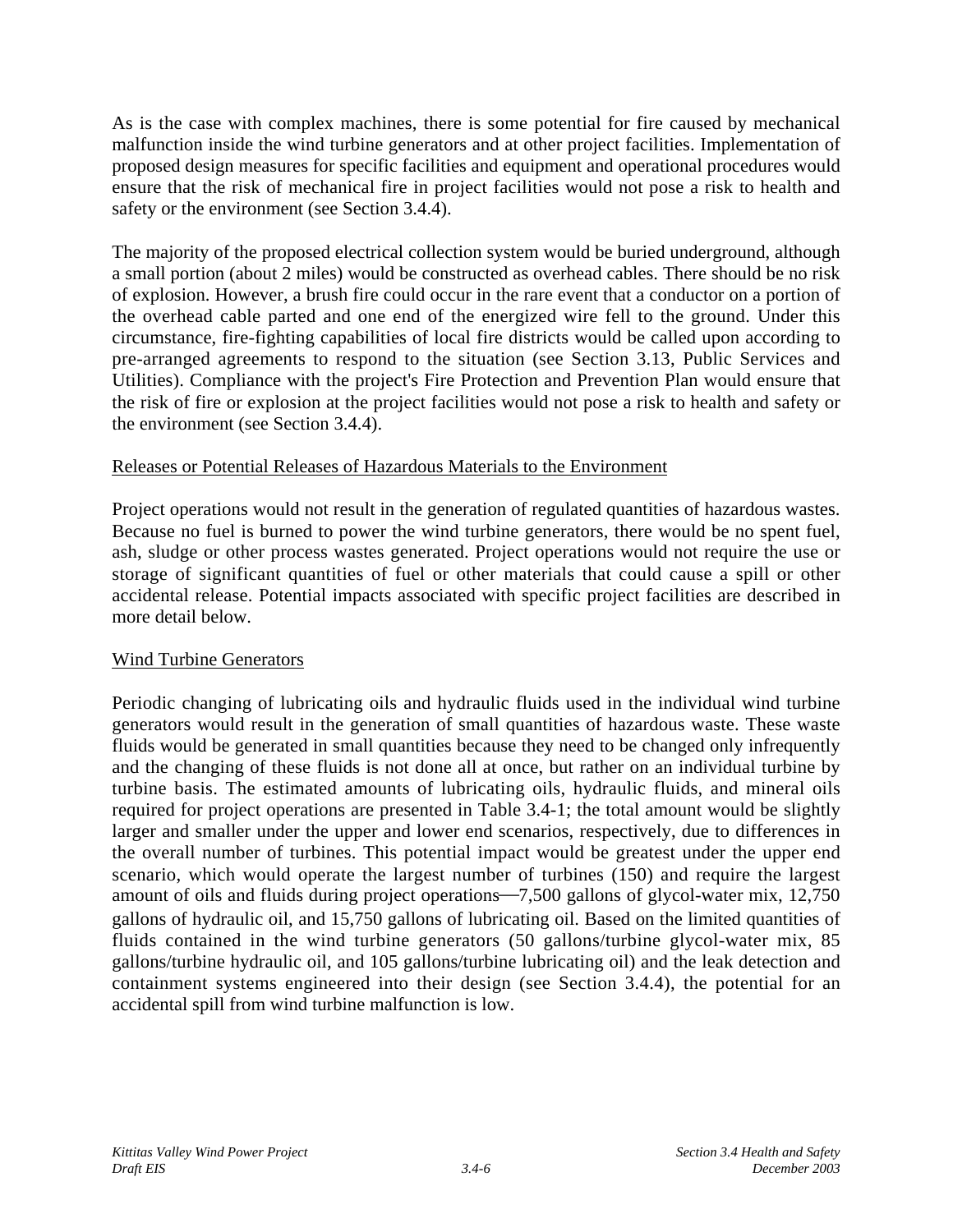## Electrical Collection System

Power from the turbines would be fed through a breaker panel at the turbine base inside the tower and would be interconnected to a pad-mounted step-up transformer, which step the voltage up to 34.5 kV. The pad-mounted transformers would contain mineral oil that acts as a coolant. Each pad-mounted transformer would contain up to 500 gallons of mineral oil. This potential impact would be greatest under the upper end scenario, which would operate the largest number of turbines (150) and therefore require a total of 75,000 gallons of mineral oil for project operations. Based on the leak detection and containment systems engineered into their design (see Section 3.4.4), the potential for an accidental spill from malfunction or breach of the padmounted transformers is low.

## Substations and Interconnection Facilities

The project would be electrically connected to the power grid at a substation(s) that would be equipped with either one or two transformers. Each substation transformer would contain up to 12,000 gallons of mineral oil for cooling. Substation transformer requirements would be the same under the three project scenarios. Mineral oil used to fill substation transformers is a potential source of hazardous materials that could accidentally be spilled during project operations. The substation transformers would have a specifically designed containment system to ensure that any accidental fluid leak does not result in discharge to the environment (see Section 3.4.4).

## Operations and Maintenance Facility

Waste fluids would be stored for short periods of time during project operations at the O&M facility. Measures incorporated into the design of the O&M facility would ensure that the risk of accidental spill or release of hazardous materials at the facility would be low and would not be a risk to health and safety or the environment.

## Risk of Ice Throw from Turbine Blades

While more than 55,000 wind turbine generators have been installed worldwide, there has been no reported injury from ice thrown from wind turbines. Under icing conditions, all exposed parts of the wind turbine are liable to ice build-up. However, it has been observed that a moving turbine rotor is liable to accrete significantly heavier quantities of ice than stationary components. There are several mechanisms of ice accretion on structures. The most important of these, for wind turbines, is rime icing which occurs when the structure is at a sub-zero temperature and is subject to incident flow with significant velocity and liquid water content. The precise deposition mechanism is the subject of ongoing experimental and theoretical research (Morgan et al. 1998).

Ice throws occur as stationary turbine blades begin to rotate. Any ice shed prior to blade rotation would fall directly below the blade. Blades with ice build up turn slowly (only a few revolutions per minute) because the blade airfoil has been compromised by the ice, and the blades are unable to pick up any speed until the ice is shed. Reported data on ice throws at other projectsindicate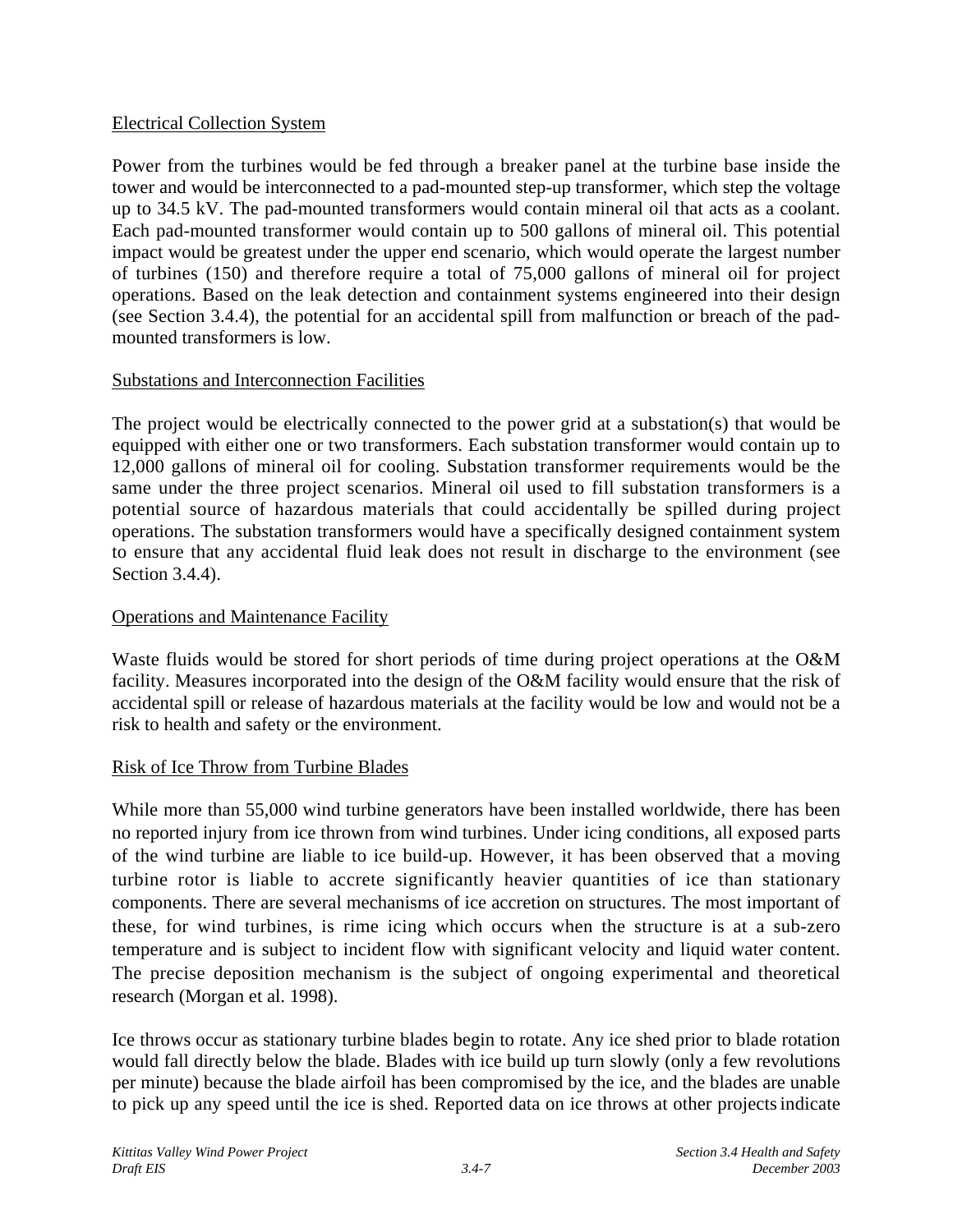that ice fragments were found on the ground from 50 to 328 feet from turbines  $\langle$  <33 to 197 feet blade diameter) and were in the range of 0.2 to 2.2 pounds in mass (Morgan et al. 1998).

Studies of long-term weather data for the area by the Applicant's consulting meteorologist indicate that icing conditions occur on average 3 to 5 days per year (Sagebrush Power Partners LLC 2003c, Exhibit 6). This is categorized as a "moderate icing" risk (1 to 5 days of icing per year) according to the Wind Energy in Cold Climates (WECO) study commissioned by the European Union's Environment Directorate (WECO n.d.). In contrast, "light icing risk" is less than 1 day icing per year and "heavy icing risk" is 5 to 25 days per year.

Therefore, based on the results of the Morgan et al 1998 study, potential public health and safety risks caused by ice falling off rotating blades could occur within 50 to 328 feet of an operating turbine tower. Minimum setbacks incorporated into the proposed project layout would reduce the safety risks associated with ice throw and other safety and nuisance concerns (see Section 3.4.4, Mitigation Measures).

## Risk of Turbine Tower Collapse

During scoping for this EIS, concern for potential collapse of wind turbine towers was raised. This potential impact would be greatest under the upper end scenario, which would contain the greatest number of turbines (150). Curt Maloy of Worldlink Insurance in Palm Springs, California was contacted by the Applicant to gain comparative information regarding the types and degree of risk associated with wind power projects. He stated that his company (Worldlink) insures more than 12,000 turbines comprising more than 3,400 MW of capacity and that he personally has 15 years of experience with the wind industry. According to the Applicant, he stated that he was not aware of any tubular wind tower structure collapsing (Sagebrush Power Partners LLC 2003c). Review of Internet sites on the topic of wind power risks revealed photographic evidence of wind tower collapse in Europe (Danish Society of Windmill Neighbours 2003; MAIWAG 2003). However, the specific conditions and circumstances supporting this photographic evidence is uncertain. Minimum setbacks incorporated into the proposed project layout would reduce the safety risks associated with tower collapse and other safety and nuisance concerns (see Section 3.4.4, Mitigation Measures).

#### Risk of Turbine Blade Throw

Concern was raised by the public regarding the risk of blade throw (defined as blade fragments thrown from a rotating machine). The number and size of blades operating at the project site would vary for each project scenario. For example, as described above, under the lower end scenario, 82 turbines would be constructed and each turbine would support an approximate 150 foot diameter 3-blade rotor. Under the upper end scenario, 150 turbines would be constructed but each turbine would support an approximate 100-foot diameter 3-blade rotor (see Table 3.4-1).

According to the Applicant, international experience to date has indicated that there are low risks associated with components falling from towers, including blade throw. Furthermore, risks have been continually reduced as turbine technology has improved (Sagebrush Power Partners LLC 2003c). Review of Internet sites on the topic of wind power risks revealed photographic evidence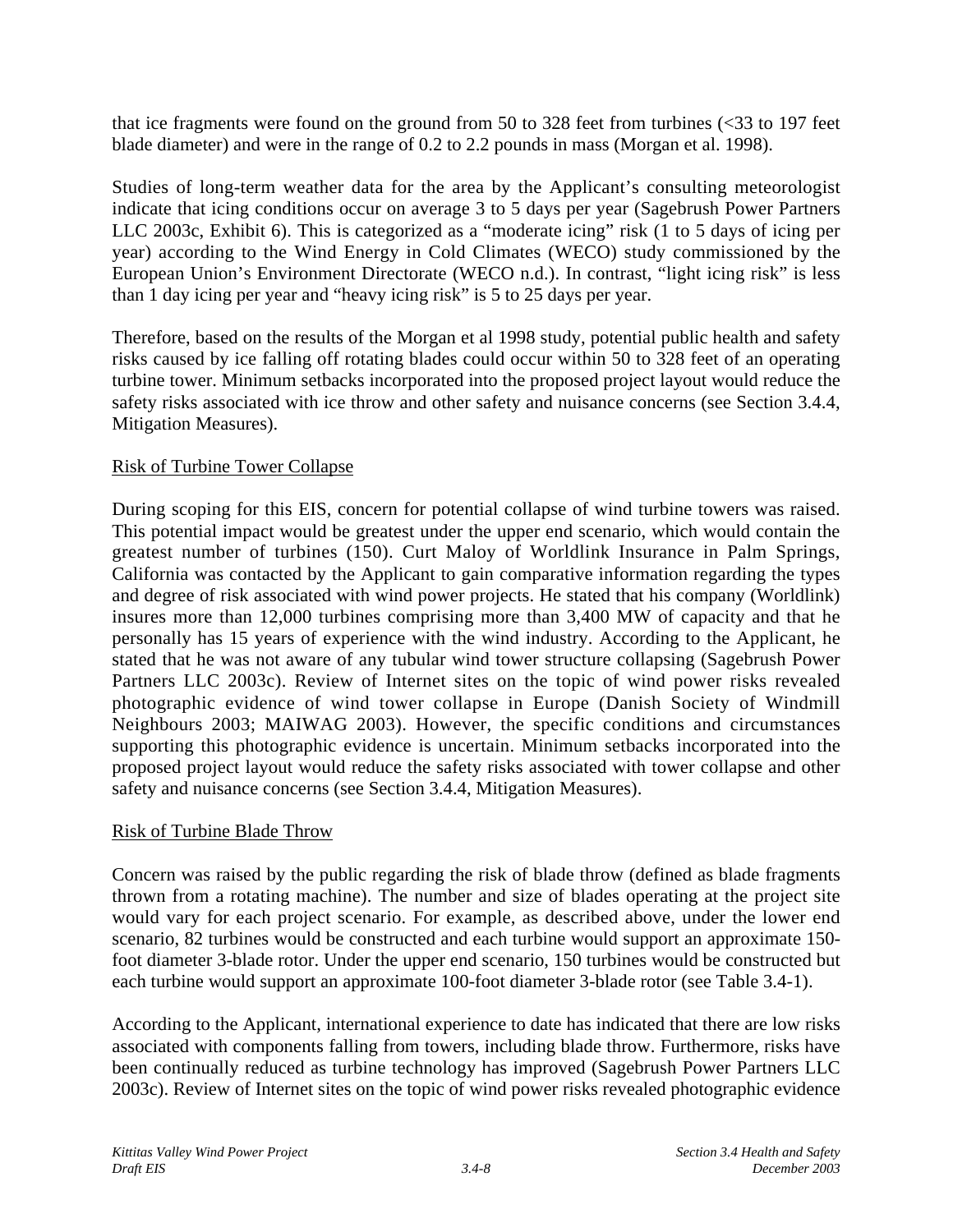of wind tower parts such as blades detaching or failing (Country Guardian 2003). Blades were reported broken off on two occasions in 1995 at a facility in Tarifa, Spain (Windpower Monthly 1995), and in 1996, several cases of blade failures were documented in Germany (Country Guardian 2003). However, the specific conditions and circumstances supporting this photographic evidence and these reported cases of blade failure are uncertain. Minimum setbacks incorporated into the proposed project layout and compliance with engineering design and manufacturing safety standards would reduce safety risks associated with blade throw and other safety and nuisance concerns (see Section 3.4.4, Mitigation Measures).

### Shadow-Flicker Effects

Shadow-flicker caused by wind turbines is defined as alternating changes in light intensity when the moving turbine blades cast shadows on the ground and objects (including windows at residences). Shadow-flicker is not caused by viewing the sun through rotating wind turbine blades or moving (i.e., driving) through the shadows of a wind farm, nor by sunlight being reflected from the turbine blades. Shadow-flicker can occur in project area homes if the turbine is located near a home and is in a position where the blades interfere with very low-angle sunlight. The most typical effects are the visibility of a pulsating shadow in the rooms of the residence facing the wind turbines and subject to the shadow-flicker. Such locations are typically called shadow-flicker receptors. Visual obstacles such as terrain, trees, or buildings between the wind turbine and a potential shadow-flicker receptor significantly reduce or eliminate shadow-flicker effects.

Shadow-flicker frequency is related to the rotor speed and number of blades on the rotor, which can be translated into a "blade pass frequency" measured in alternations per second, or hertz (Hz).

Two types of concerns have been raised regarding shadow-flicker effects: (1) they can cause epileptic seizures, and (2) that they can be an annoyance to local residences.

The Epilepsy Foundation has stated that frequencies below 10 Hz are not likely to trigger epilepsy seizures (Sagebrush Power Partners LLC 2003c), and current wind turbine technology would not produce frequencies greater than 10 Hz. As identified in Table 3.4-1, the project proposes to construct three-bladed wind turbines. The diameter of the circle swept by the blades would range from approximately 200 to 300 feet under the upper and lower end scenarios, respectively (that is, each blade would be approximately 100 to 150 feet long). The blades would turn at about 10 to 23 rpm. Generally, larger wind turbine generators have slower-rotating blades, but the specific rpm values depend on aerodynamic design and would vary across machines. Initial modeling (models run during April and June 2003) results were based on the NEG-Micon wind turbine model with a 235-foot rotor diameter and a nominal rotor speed of 17.3 rpm which translates to a blade pass frequency of 0.87 Hz (less than 1 alternation per second). This is significantly lower than 10 Hz threshold cited by the Epilepsy Foundation. To identify the level of annoyance effects to nearby receptor residences in the project area, shadowflicker modeling was conducted by the Applicant between April and July 2003 (Sagebrush Power Partners LLC 2003c). The receptors (houses) that were selected for this analysis are those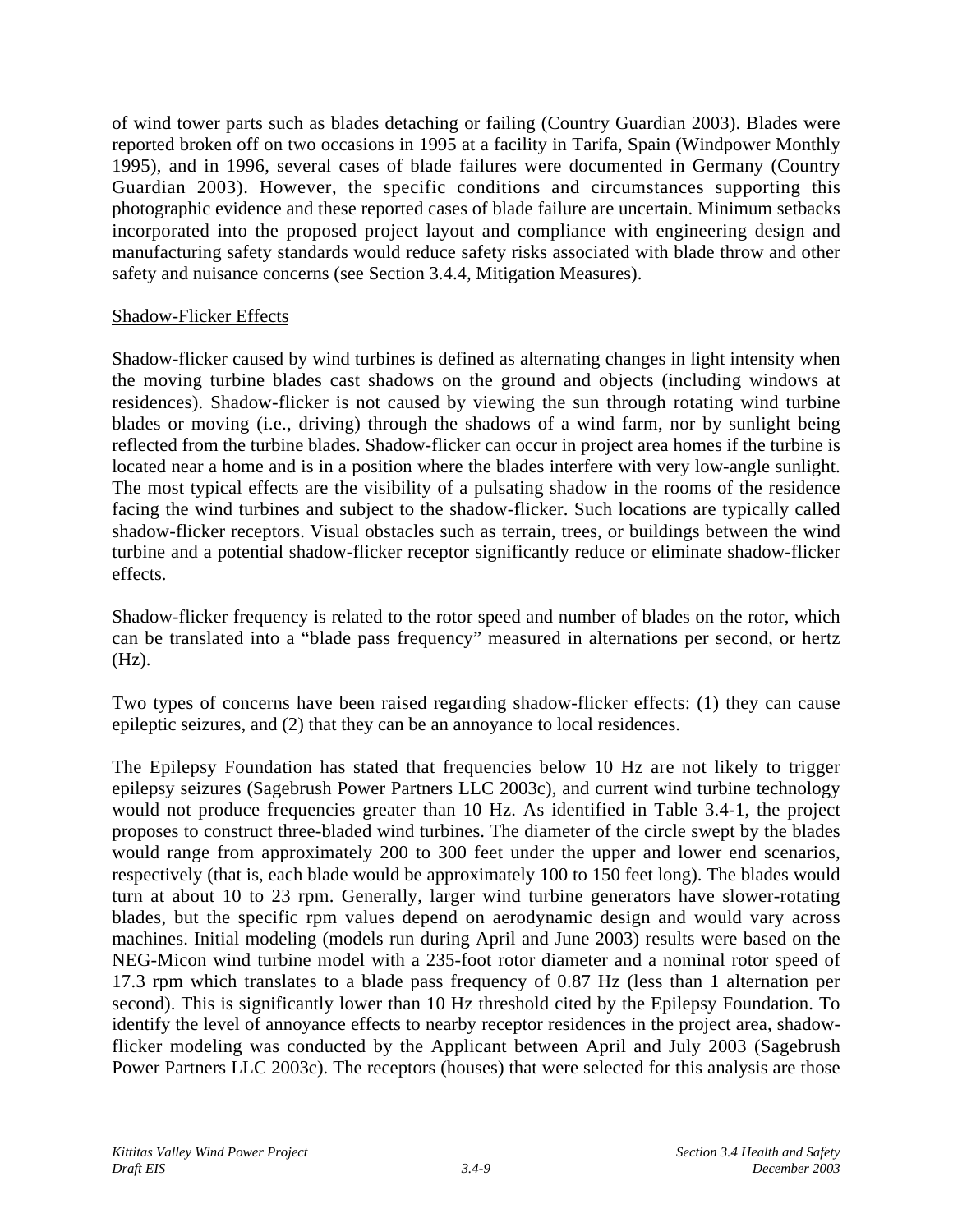that represent the potential worst-case scenarios. Based on their locations relative to the proposed turbines, these are the receptors where the greatest shadow-flicker impacts are expected.

The shadow-flicker model used for this analysis is produced by EMD of Denmark and is part of the WindPro modeling software package. The model requires the following inputs:

- Turbine locations
- Shadow-flicker receptor locations
- USGS 1:24,000 topographic map
- USGS DEM (height contours)
- Rotor diameter
- Hub height
- Joint wind speed and direction distribution
- Hours of sunshine (monthly averages)

The model calculates the shadow-flicker time for either a) each receptor, b) everywhere (defined squares), or both (a and b). A receptor is defined as a window at a residence. Azimuth of windows has been estimated for each residence (East, West or 90, 180, 270 degrees from the nearby access road) and the default window size is assumed to be 1-by-1 meter. The sun's path is calculated from the turbine location and the cast shadow derived over the day. Then the run-time for the turbine is derived from wind data (speed and direction measurements collected on site and compared with long-term data available from the Ellensburg Airport to make sure it is representative of long-term conditions). When the turbines are not operating (such as when the wind speed is too low) there is no shadow-flicker. The analysis also included obtaining the number of sunny days from NOAA weather maps that indicate the mean sunshine percentage in the area of the project. Shadow-flicker occurs only on days with sunshine and not on cloudy days.

When the wind direction is perpendicular to the direction of the wind turbine (as seen from the receptor) then the shadow-flicker time is reduced because the cast shadow is narrow, whereas when the wind direction is in line with the direction of the turbine (as seen from the receptor), then the full rotor plane shadow needs to pass the receptor. Cloudiness is also considered in the model (no direct sun means no shadow). Output from the model includes the following information:

- Turbine locations and elevations
- Calculated shadow-flicker time at selected receptors
- Tabulated and plotted time of day with shadow-flicker at selected receptors
- Listing of turbines causing shadow-flicker at each selected receptor
- Map showing turbine locations, selected shadow-flicker receptors, and line contours indicating projected shadow-flicker time (hours per year).

As indicated above, initial modeling (models run during April and June 2003) results were based on the NEG-Micon wind turbine model with a 235-foot rotor diameter and a nominal rotor speed of 17.3 rpm, which translates to a blade pass frequency of 0.87 Hz (less than 1 alternation per second).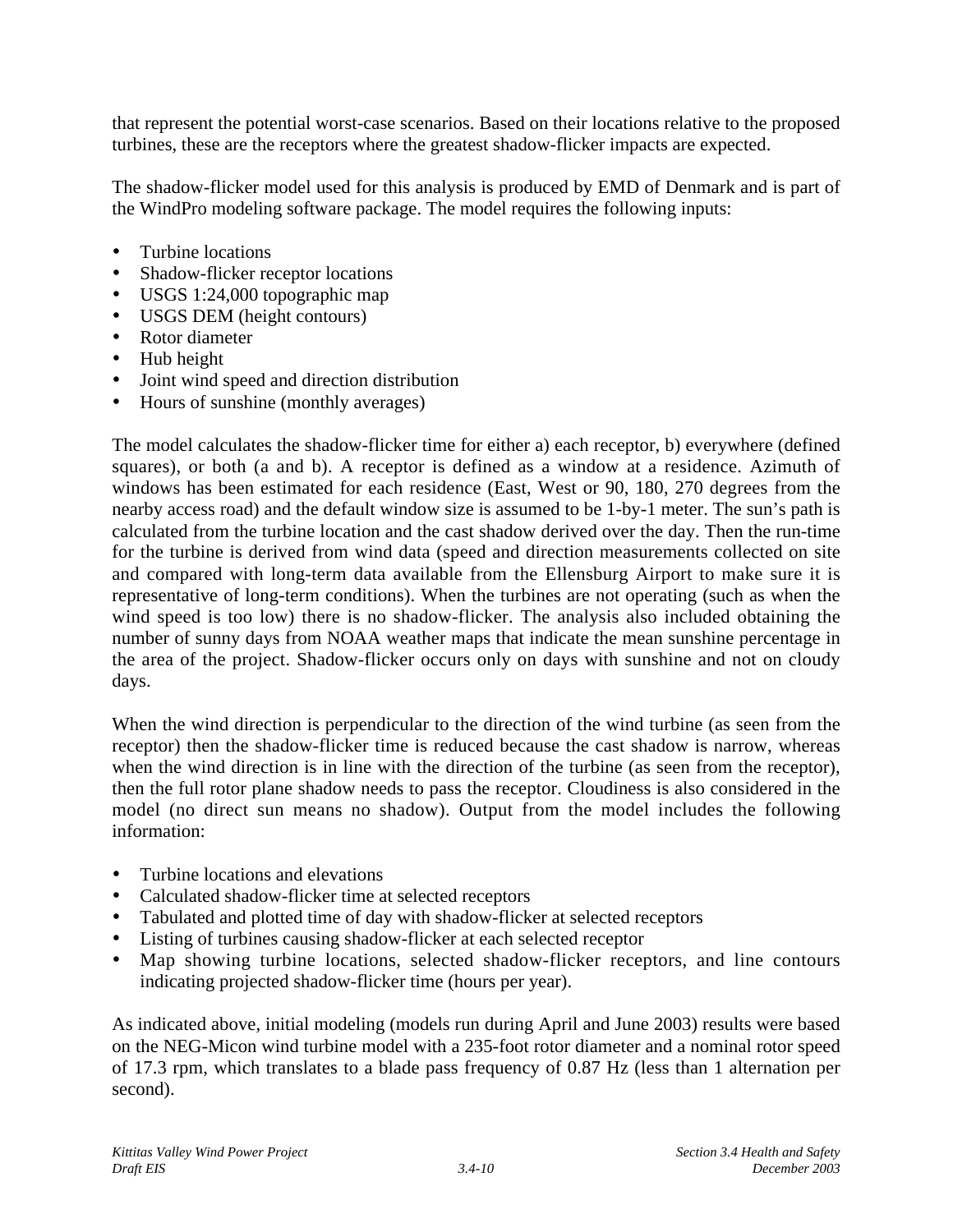The results of the initial shadow-flicker models raised the question of how shadow-flicker effects may vary under the lower end and middle scenarios for "worst-case" receptors. Therefore, the Applicant prepared an additional set of shadow-flicker simulations in July 2003. The July 2003 model compared the shadow-flicker effects of a 235-foot rotor diameter with a 295-foot rotor diameter, including increased turbine spacing for the larger diameter machines. The analysis looked at landowners located closest to the turbines and in the highest zone of influence as potential receptors of shadow-flicker. The results of shadow-flicker modeling for the "worstcase" receptors are summarized in Table 3.4-2 below. Graphics illustrating shadow-flicker effects for the selected 17 receptors can be found in Appendix B.

| Residence                                                                | Primary Direction to<br>Turbine(s)                          | # Hour/Year with<br>Shadow-flicker | # Days/Year with<br>Shadow-flicker | Max # Hours in a<br>Day with Shadow-<br>flicker |  |
|--------------------------------------------------------------------------|-------------------------------------------------------------|------------------------------------|------------------------------------|-------------------------------------------------|--|
|                                                                          | Project Configuration with 235-foot Rotor Diameter Turbines |                                    |                                    |                                                 |  |
| M. Genson                                                                | E/W                                                         | 93.6                               | 255                                | 1.9                                             |  |
| N. Andrew                                                                | E/W                                                         | 84.3                               | 236                                | 1.7                                             |  |
| Nelson                                                                   | E/W                                                         | 84.1                               | 237                                | 1.4                                             |  |
| T Gerean                                                                 | W                                                           | 83.0                               | 295                                | 1.1                                             |  |
| G. Giesick                                                               | E/W                                                         | 54.9                               | 177                                | 1.4                                             |  |
| L. Gerean                                                                | W                                                           | 39.4                               | 171                                | 0.7                                             |  |
| Anthony                                                                  | E                                                           | 38.1                               | 295                                | 0.8                                             |  |
| S. Taylor                                                                | S/E                                                         | 33.4                               | 177                                | 1.0                                             |  |
| M. Robertson                                                             | E                                                           | 26.1                               | 208                                | 0.7                                             |  |
| Schwab                                                                   | W                                                           | 21.5                               | 166                                | 0.5                                             |  |
| M Capmbell                                                               | W                                                           | 17.0                               | 178                                | 0.5                                             |  |
| Gaskill                                                                  | E                                                           | 17.0                               | 137                                | 0.5                                             |  |
| Darrow                                                                   | W                                                           | 16.7                               | 118                                | 0.4                                             |  |
| Burt                                                                     | W                                                           | 14.7                               | 139                                | 0.4                                             |  |
| Zellmer                                                                  | W                                                           | 14.0                               | 179                                | 0.6                                             |  |
| Pearson                                                                  | E                                                           | 10.5                               | 88                                 | 0.4                                             |  |
| Price                                                                    | N                                                           | 0.0                                | $\boldsymbol{0}$                   | 0.0                                             |  |
| Project Configuration with 295-foot Rotor Diameter Turbines <sup>1</sup> |                                                             |                                    |                                    |                                                 |  |
| M. Genson                                                                | E/W                                                         | 122.2                              | 252                                | 2.3                                             |  |
| N. Andrew                                                                | E/W                                                         | 110.1                              | 233                                | 2.2                                             |  |
| T Gerean                                                                 | W                                                           | 72.3                               | 134                                | 1.3                                             |  |
| Nelson                                                                   | E/W                                                         | 70.4                               | 222                                | 1.7                                             |  |
| G. Giesick                                                               | E/W                                                         | 48.7                               | 128                                | 1.6                                             |  |
| S. Taylor                                                                | S/E                                                         | 32.2                               | 202                                | 2.0                                             |  |
| M. Robertson                                                             | E                                                           | 25.6                               | 144                                | 0.8                                             |  |
| L. Gerean                                                                | W                                                           | 0.0                                | $\boldsymbol{0}$                   | 0.0                                             |  |

**Table 3.4-2: Kittitas Valley Wind Power Project Wind Turbine Shadow-Flicker Analysis**

Source: Young, pers. comm., 2003.

1 295-foot rotor wind turbine casts longer shadow; only residences with more than 48 hours of shadow-flicker were examined

Modeling for the upper end scenario (197-foot meter rotor) was not conducted because it was assumed that modeling the middle and lower end scenarios would adequately evaluate the potential shadow-flicker effects at the site. It is reasonable to assume that although greater in number, the upper end scenario wind turbine generators would exhibit fewer total hours of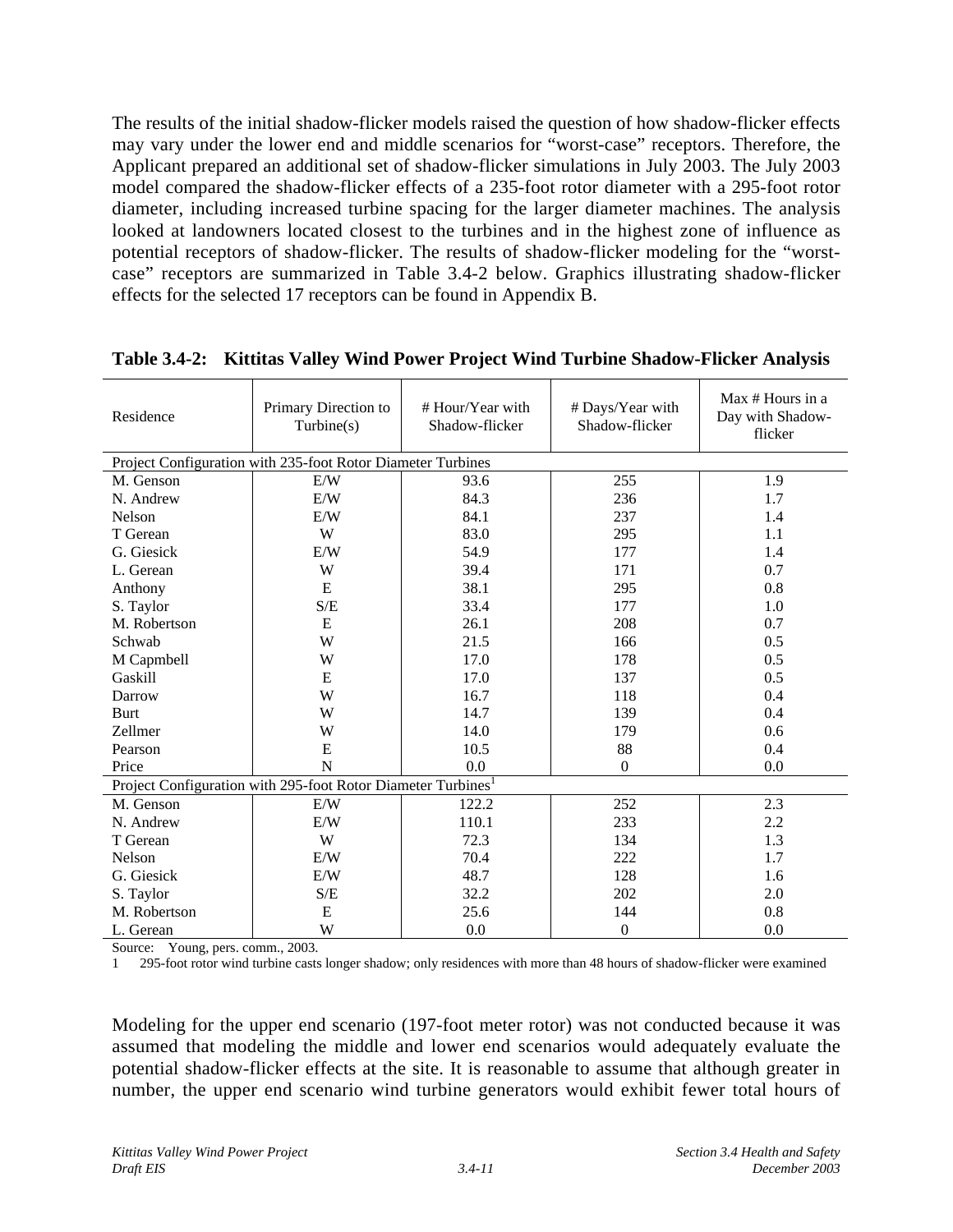shadow-flicker and shorter durations than those seen for the middle scenario because the length of shadow cast from a shorter tower would be smaller.

The model demonstrates that potential receptors (houses) to the north or south of wind turbines are not likely to receive shadow-flicker, because the cast shadow is very short in the north and south directions. Receptors (houses) used in the model represent worst-case scenarios, where the greatest shadow-flicker impacts are expected based on their locations relative to the proposed turbines.

According to modeling results for the middle scenario (235-foot rotors), the highest shadowflicker level is 93.6 hours per year at receptor M. Genson, while the next highest modeled level is 84.3 hours at receptor N. Andrew. Both receptors would experience shadow-flicker in the morning and evening only if windows are present to the east and west. These receptors also exhibited the highest modeled level of shadow-flicker per day at 1.9 and 1.7 hours, respectively, on days that shadow-flicker is present (Sagebrush Power Partners LLC 2003c). Receptor T. Gerean showed the greatest number of days per year with shadow-flicker at 255.

Shadow-flicker modeling for the lower end scenario (295-foot rotors) showed that M. Genson and N. Andrew also had the highest shadow-flicker (122.2 and 110.1 hours/year) and maximum number of hours per day with shadow-flicker (2.3 and 2.2). These receptors also exhibited the greatest number of days per year with shadow-flicker (252 and 233).

The results of the July 2003 modeling demonstrate that the lower end scenario would result in greater shadow-flicker effects than would occur under the middle scenario. This was expected even though this scenario has fewer towers because the taller towers with the greater diameter rotors would cast longer shadows and have a greater shadow-flicker effect area. It is reasonable to assume that although greater in number, the upper end scenario wind turbine generators would exhibit fewer total hours of shadow-flicker and shorter durations than that seen for the middle scenario.

As stated above, shadow-flicker in residences near the wind turbine generators is not expected to result in health effects. It is, however, anticipated that some residents experiencing shadowflicker may suffer some annoyance. Suggested measures to mitigate for the effects of shadowflicker are presented in Section 3.4.4.

## Dust Hazards

The project's potential to create dust hazards in the project area was raised as an issue of concern during the EIS scoping period. Dust circulation in open fields such as those found in the project area comes from airflow over loose dust particles on open ground. Wind turbines extract energy from the wind through the aerodynamics of the blades. The rotors would be located between 65 feet (under the upper end scenario) and 115 feet (under the lower end scenario) above ground level and ground level airflow disturbance would be negligible. Furthermore, the wind speed downwind of the rotor is slower than wind speed upwind of the rotor, meaning that dust circulation in the area would possibly even decrease (Sagebrush Power Partners LLC 2003f).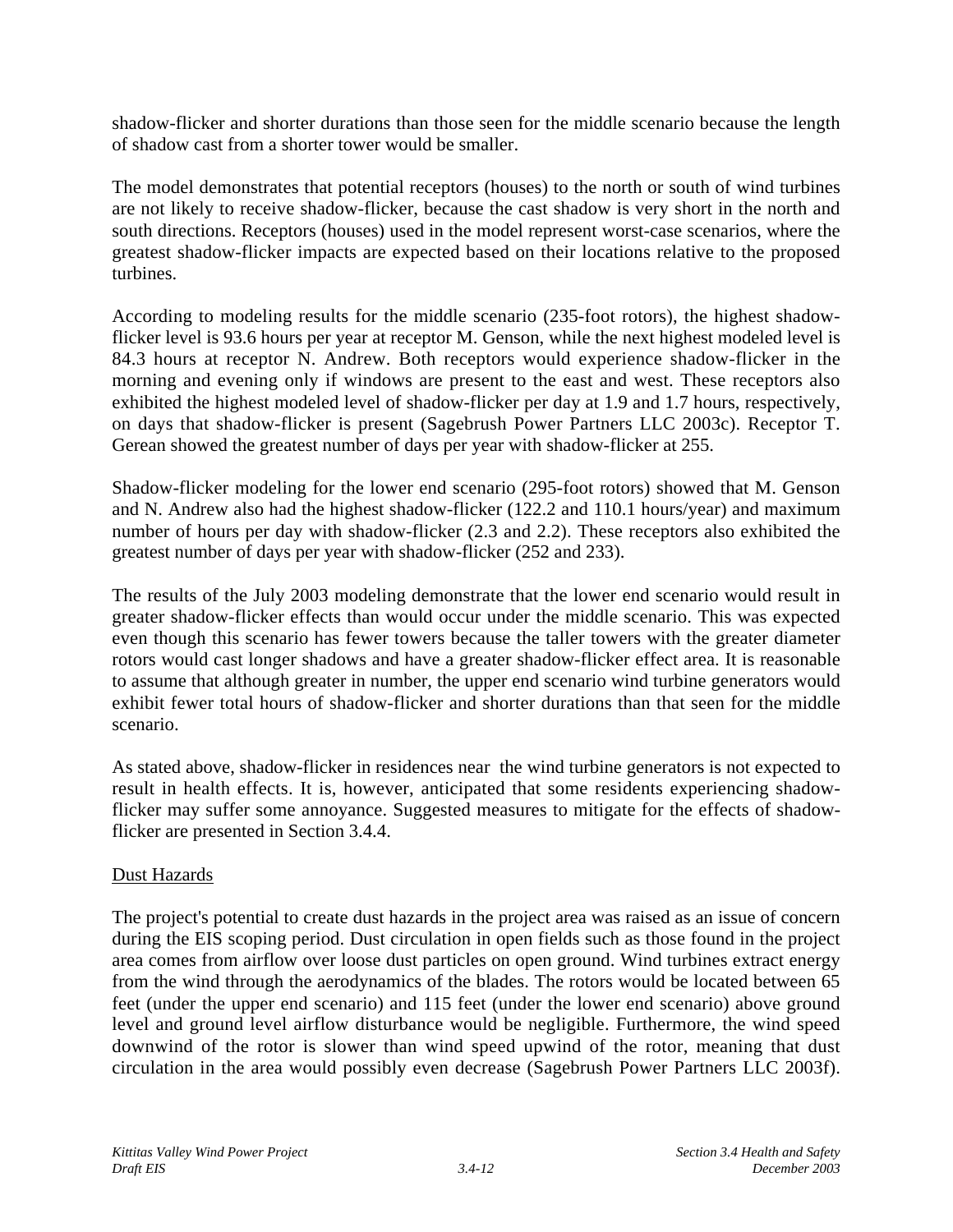Therefore, the wind turbines would not act as a fan, which accelerates wind across the ground causing additional dust.

## Vandalism

The potential for vandalism of project facilities, particularly the effect of gun shots at turbine insulators, was raised as an issue of concern during the EIS scoping period. Wind turbines do not have insulators. According to the Applicant, the towers themselves are sturdy and resilient to vandalism. The project design includes extensive site security measures to ensure that vandalism does not pose a health or safety threat to workers at the project site or residents or visitors in the project vicinity, nor adversely affect project operations. As described in Chapter 2, Section 2.2.5, the plant operations group would prepare a detailed security plan to protect the security of the project and project personnel.

## Electric and Magnetic Fields

The potential for the project to create electric and magnetic fields was raised as an issue of concern during the EIS scoping period. Magnetic fields are the result of movement of electrons in a wire (current), and electric fields are created by voltage, the force that drives the electrical current. Electric and magnetic fields (EMF) are produced by any device that consumes or conducts electricity, such as electrical transmission and distribution lines, as well as common household lights and appliances. All of the electrical wiring in homes and office buildings, for example, emits EMF when the power is on, as do televisions, cellular phones, and microwaves, to name a few.

Electric field strength for transmission lines is expressed in units of volts per meter  $(V/m)$  or kilovolts per meter (kV/m) measured at a height of 1 meter above the ground. The magnetic field strength is expressed in milligauss (mG) and is also measured at a height of 1 meter above the ground. The strengths of the electric and magnetic fields associated with transmission lines generally decrease as the distance from the conductors increases (Bonneville and EFSEC 2002). Typical electrical and magnetic fields for transmission lines are illustrated in Figure 3.4-2 Computed electric field values at the edge of the transmission corridor right-of-way are fairly representative of what can be expected along the transmission line corridor as a whole. However, the presence of vegetation on or at the edge of the right-of-way can reduce the actual electric field strengths below the calculated values. The height and arrangement of the conductors on the transmission line towers can also affect the field strengths. The presence of other transmission lines can also affect the field strengths, producing higher or lower values (Bonneville and EFSEC 2002).

The average home electric appliance typically has an electric field of less than 0.01 kV/m, while at a distance of 3 to 5 feet, the magnetic field from appliances usually decreases to less than 1 mG (Miller 1975; Gauger 1985).

There are currently no national standards in the United States for electrical or magnetic fields. In the Northwest, Bonneville has established an electric field strength standard of 9 kV/m maximum on the right-of-way and 5 kV/m at the edge of the right-of-way. All Bonneville lines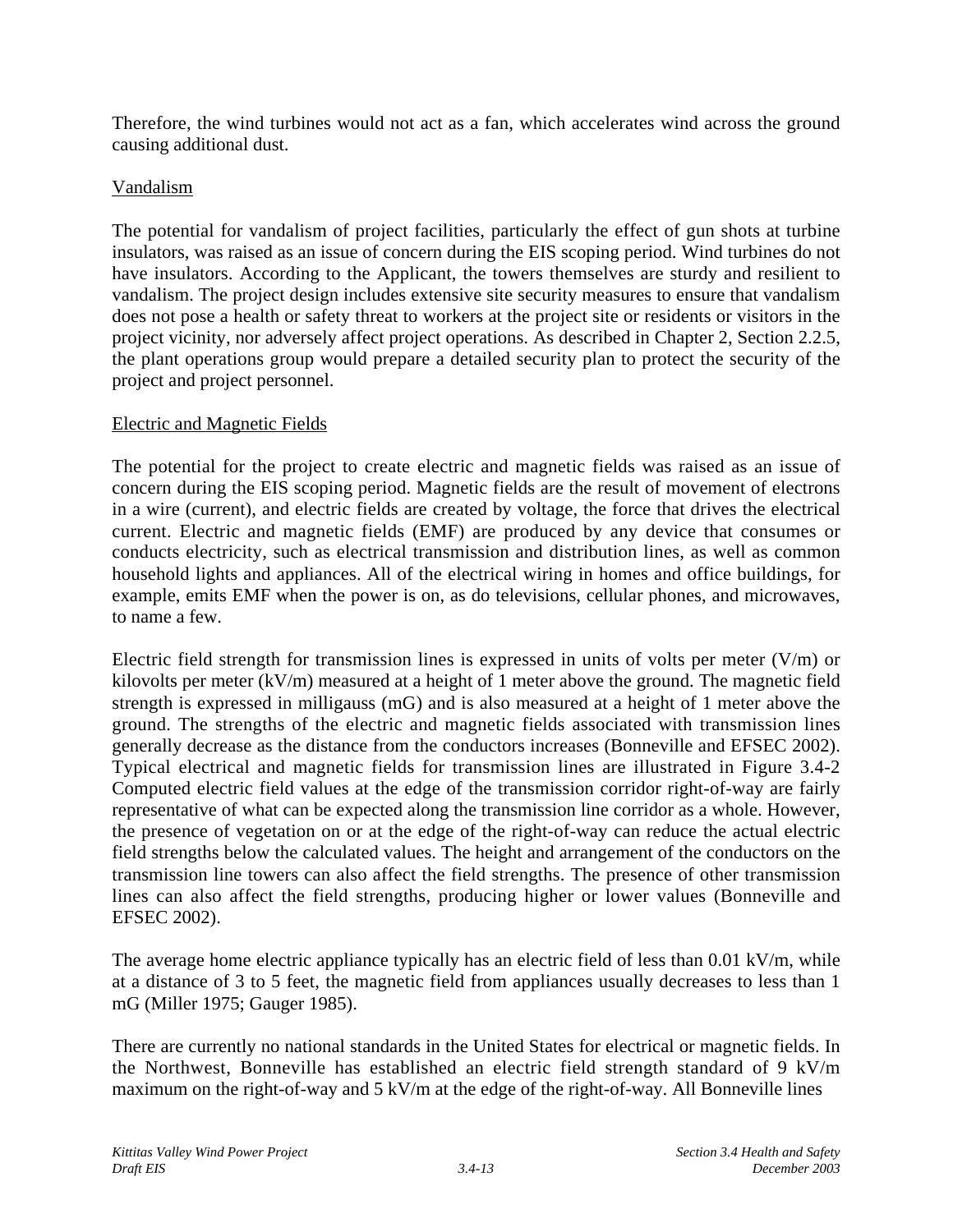Figure 3.4-2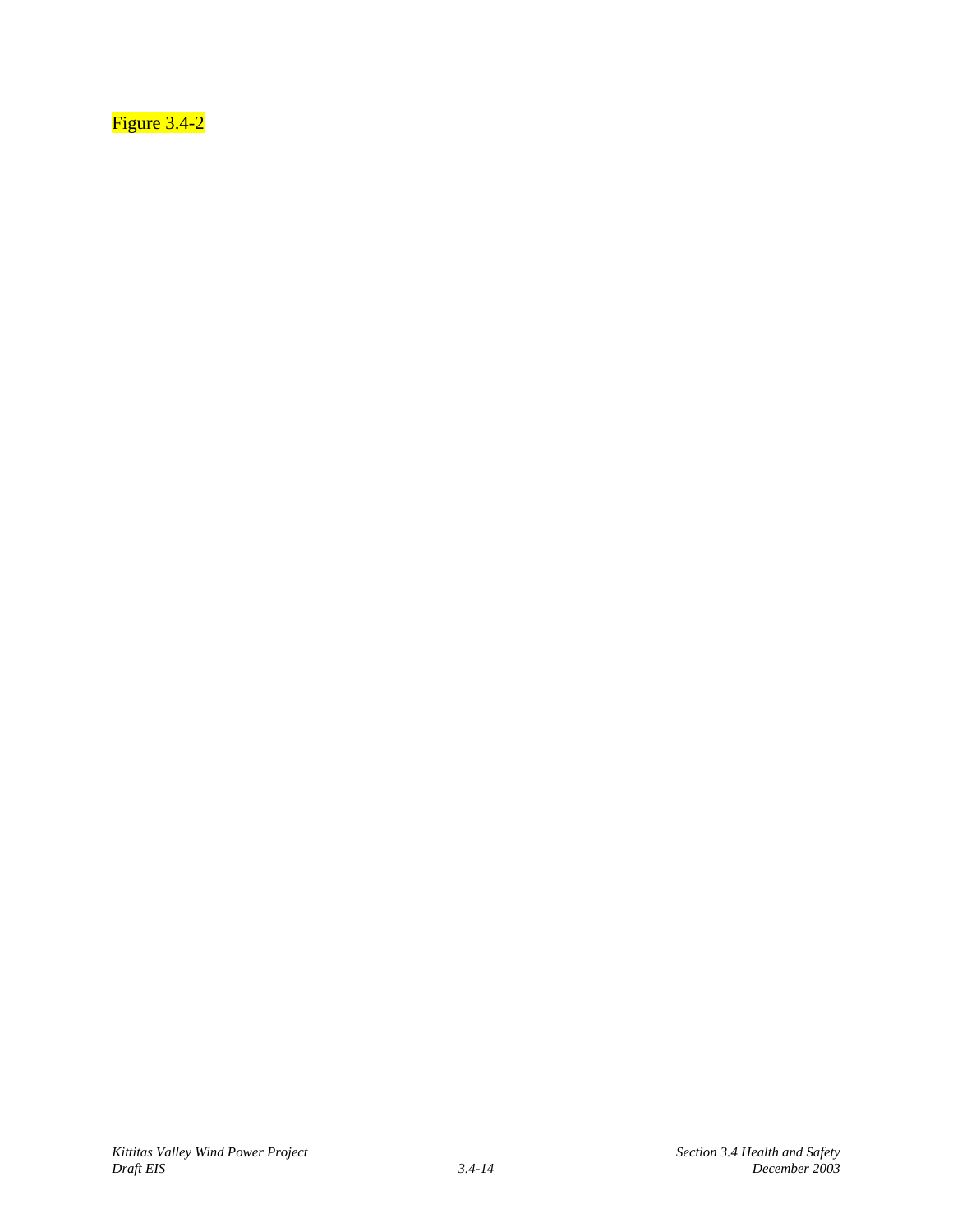are designed and constructed in accordance with the National Electrical Safety Code (NESC). The NESC specifies the minimum allowable distances between transmission lines and the ground or other objects. These requirements help determine the width of the right-of-way. Washington State does not have a regulatory standard for EMF exposure.

Numerous health and safety concerns have been raised in association with EMF from electric transmission and distribution lines. Much of the national and international research regarding EMF and public health risks remains contradictory and inconclusive. As a result, the scientific and medical communities have not been able to form a consistent conclusion as to whether there are any adverse health effects from EMFs at the frequencies typically associated with electric power systems (Walla Walla County 2000).

EMF is considered a possible issue when associated with the siting of high voltage  $(115kV+)$ overhead transmission lines close to residences. It is not an issue related to wind turbines, which have low voltage drop-cables (575–690V) contained within steel towers and have a predominantly underground collection system also at a low voltage (34.5 kV) (Sagebrush Power Partners LLC 2003c). However, during project operation, the substations and high-voltage overhead power lines would produce EMF in the immediate vicinity of these facilities.

The high voltage transmission lines associated with the project would be short (i.e., less than 200 feet long) lines that would interconnect the substations to existing overhead Bonneville and PSE transmission lines at the transmission level (230 kV or 287 kV for the Bonneville or PSE lines, respectively). The strength of electric and magnetic fields attenuates rapidly as the distance from the source increases. Typical EMF levels for a 230-kV transmission line show that the electric field would be approximately 0.01 kV/m and the mean magnetic field would be approximately 0.8 mG at a distance of about 300 feet from the EMF source (Bonneville 1995). These EMF levels are comparable to what has been recorded for typical household appliances.

The closest residential receptor to either of the proposed substations is located approximately 4,000 feet away. Most residential receptors in the project area are located more than one mile from the proposed substations. At these distances, EMF generated by proposed facilities would diminish to background levels at nearby residences and would not pose a health or safety risk. Therefore, there would be no EMF exposure to residents in the project area and no impacts would result.

## Electrical Shock Hazards

The electrical system at the substations could be susceptible to ground faults, lighting, and switching surges that may result in high voltage, which can constitute a hazard to site personnel and electrical equipment, including protective relaying equipment. The substations would be designed and constructed with systems that would protect project personnel and minimize potential risks associated with accidental exposure to high voltage electrical equipment (see Section 3.4.4).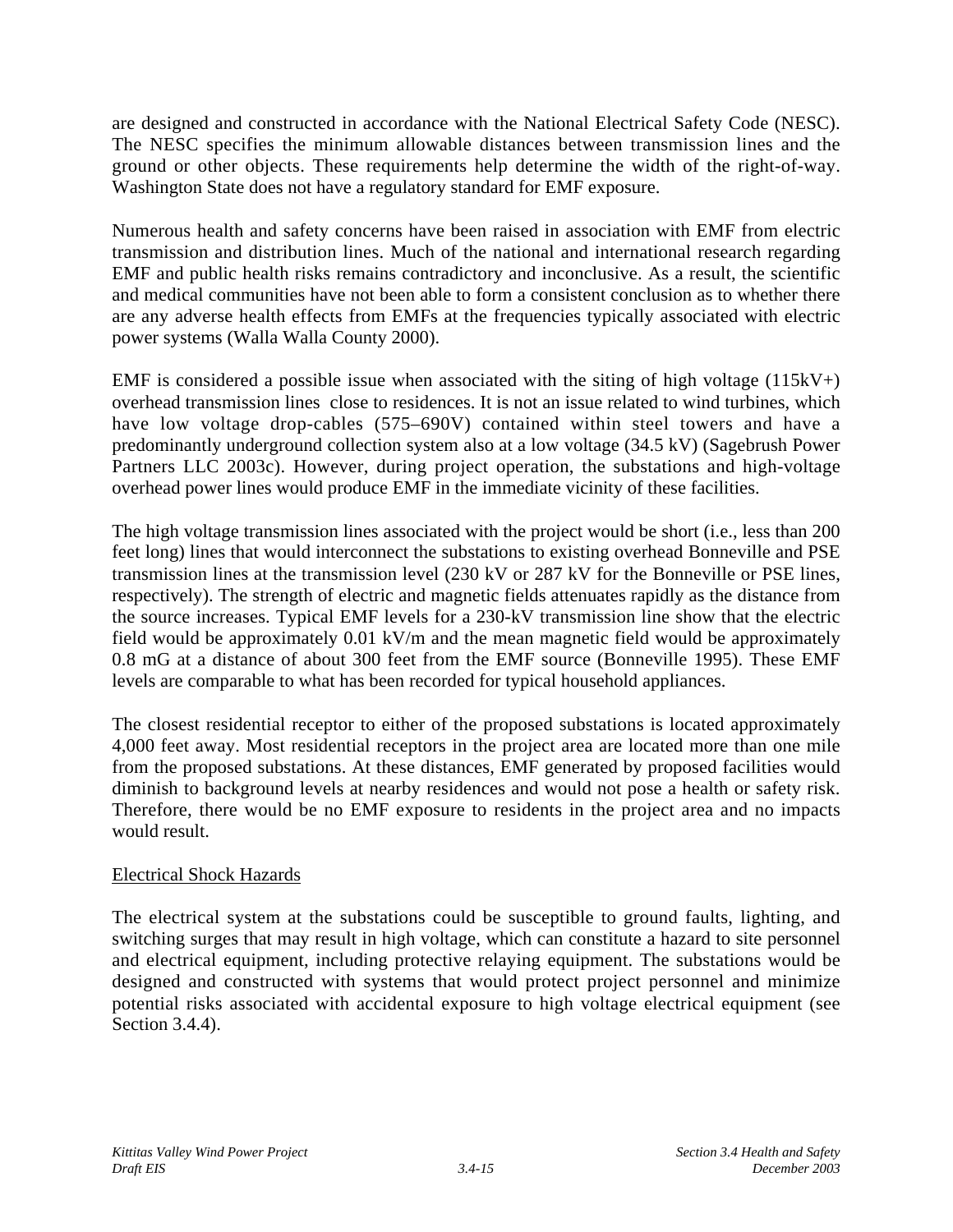## **Decommissioning Impacts**

Potential health and safety impacts during the project decommissioning process would be similar to risks identified during project construction. Potential fire risks are similar in nature but less than the risks for project construction. Fire prevention measures during decommissioning would be similar to those used during project construction. The potential release of hazardous materials during decommissioning activities would also be similar to those identified for construction activities.

# **3.4.3 Impacts of No Action Alternative**

Under the No Action Alternative, the project would not be constructed or operated and the existing risk of fire caused by natural sources or human activities not associated with the project would remain. However, development by others, and of a different nature, including residential development, could occur at the project site in accordance with Kittitas County's existing Comprehensive Plan and zoning regulations. Depending on the location, type, and extent of future development at the project site, health and safety impacts could be similar to or even greater than the proposed action. However, the risks associated with tower collapse and detachment or failure of turbine parts would not occur if development other than a wind power project were proposed.

It is assumed that a power-generating facility would need to be built at another location should the KVWPP not be built. This would likely be a gas-fired combustion turbine facility. An example of greater potential for health and safety risks associated with a gas-fired combustion turbine plant is the higher risk of fire or explosion associated with the transmission and use of large quantities of natural gas.

# **3.4.4 Mitigation Measures**

## **Mitigation Measures Proposed by the Applicant**

The Applicant and its subcontractors would comply with all applicable local, state, and federal safety, health, and environmental laws, ordinances, regulations, and standards. Some of the main laws, ordinances, regulations, and standards designed to protect human health and safety that would be reflected in the design, construction, and operation of the project include:

- Occupational Safety And Health Act Of 1970 (29 USC 651, et seq.) and 29 CFR 1910, Occupational Safety and Health Standards;
- Washington Industrial Safety and Health Act (RCW 49.17) and associated rules (WAC 296); Uniform Fire Code;
- Americans with Disabilities Act;
- Uniform Fire Code Standards:
- Uniform Building Code;
- National Fire Protection Association, which provides design standards for the requirements of fire protection systems;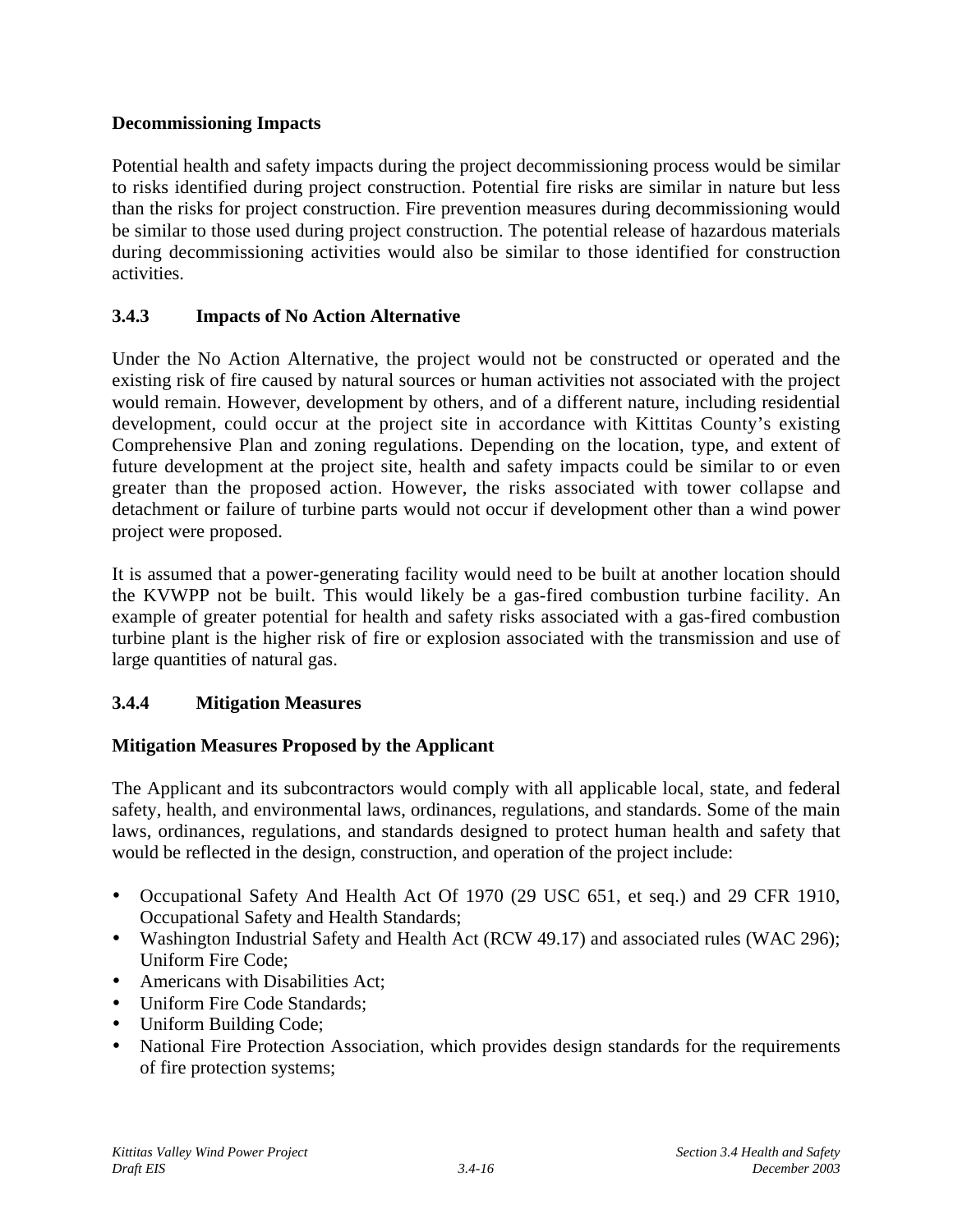- National Institute for Occupational Safety and Health, which requires that safety equipment carry markings, numbers, or certificates of approval for stated standards;
- American Society of Mechanical Engineers, which provides plant design standards;
- American National Standards Institute, which provides plant design standards;
- National Electric Safety Code;
- American Concrete Institute Standards;
- American Institute of Steel Construction Standards:
- American National Standards Institute;
- American Society for Testing and Materials;
- Institute of Electrical and Electronic and Installation Engineers; and
- National Electric Code.

## Fire and Explosion Risk Mitigation Plan (Construction and Operations)

Table 3.4-3 presents the potential causes of fire or explosion during both project construction and operations, and mitigation measures that would be employed to minimize or prevent the risk.

| C/O <sup>1</sup> | Potential Fire or Explosion Source                                                   | <b>Mitigation Measures</b>                                                                                                                                                                                                                                                                                                                                                                                               |
|------------------|--------------------------------------------------------------------------------------|--------------------------------------------------------------------------------------------------------------------------------------------------------------------------------------------------------------------------------------------------------------------------------------------------------------------------------------------------------------------------------------------------------------------------|
| C & O            | <b>General Fire Protection</b>                                                       | $\bullet$<br>All onsite service vehicles fitted with fire extinguishers<br>Fire station boxes with shovels, water tank sprayers, etc.<br>$\bullet$<br>installed at multiple locations onsite along roadways during<br>summer fire season<br>Minimum of one water truck with sprayers must be present on<br>$\bullet$<br>each turbine string road with construction activities during fire<br>season                      |
| C & O            | Dry vegetation in contact with hot<br>exhaust catalytic converters under<br>vehicles | No gasoline-powered vehicles allowed outside of graveled<br>$\bullet$<br>areas<br>Mainly diesel vehicles (i.e., w/o catalytic converters) used on<br>$\bullet$<br>site<br>Use of high clearance vehicles on site if used off road<br>$\bullet$                                                                                                                                                                           |
| C & O            | Smoking                                                                              | Restricted to designated areas (outdoor gravel covered areas)<br>$\bullet$                                                                                                                                                                                                                                                                                                                                               |
| C                | Explosives used during blasting for<br>excavation work                               | Only state-licensed explosive specialist contractors are allowed<br>$\bullet$<br>to perform this work; explosives require special detonation<br>equipment with safety lockouts.<br>Clear vegetation from the general footprint area surrounding<br>$\bullet$<br>the excavation zone to be blasted.<br>Standby water spray trucks and fire suppression equipment to<br>$\bullet$<br>be present during blasting activities |
| C & O            | <b>Electrical</b> fires                                                              | All equipment is designed to meet NEC and NFPA standards.<br>$\bullet$<br>Graveled areas with no vegetation surrounding substation,<br>$\bullet$<br>fused switch risers on overhead pole line, junction boxes and<br>pad switches<br>Fire suppressing, rock-filled oil containment trough around<br>$\bullet$<br>substation transformer                                                                                  |

## **Table 3.4-3: Fire and Explosion Risk Mitigation Plan**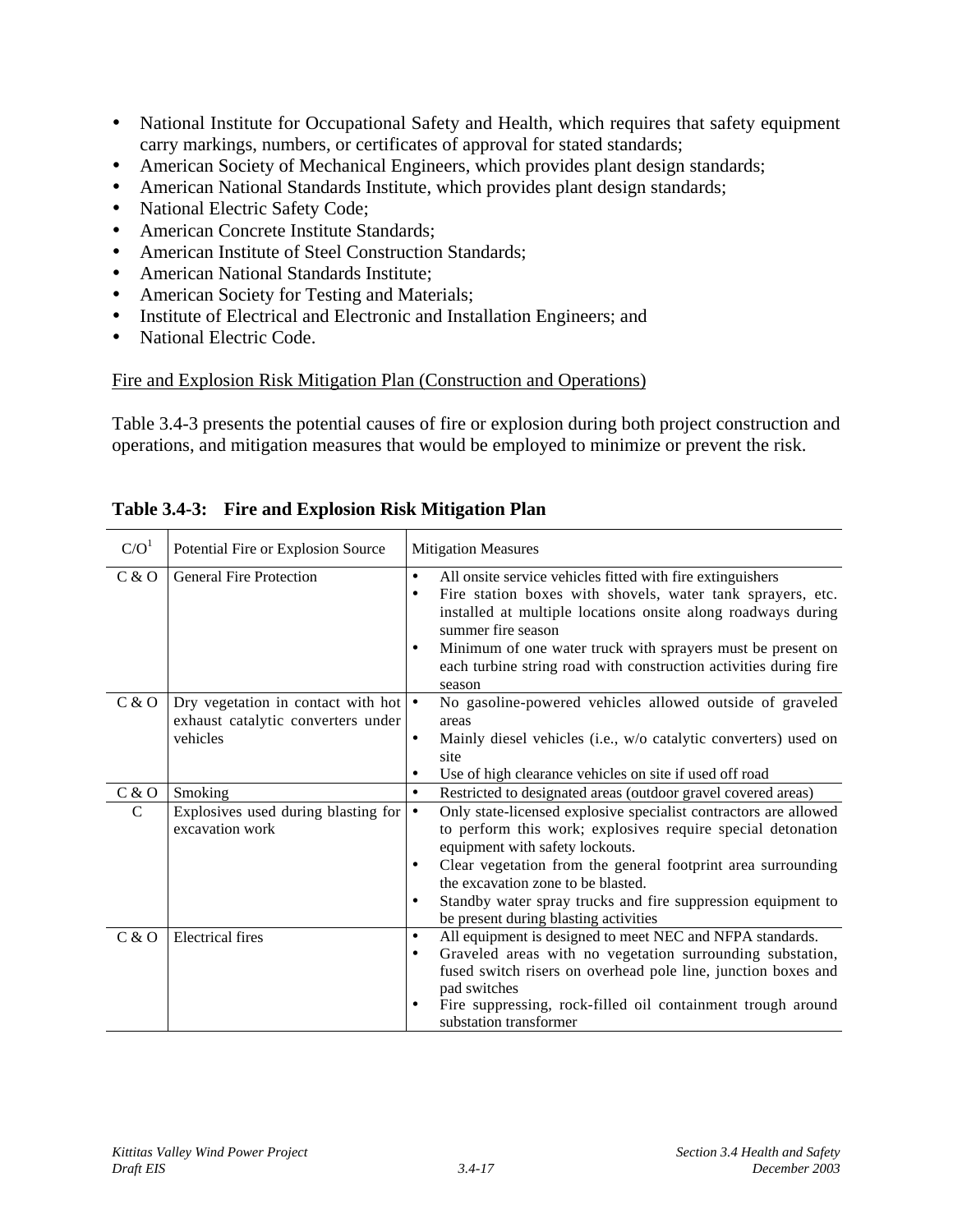| C/O <sup>1</sup> | Potential Fire or Explosion Source | <b>Mitigation Measures</b>                                                                                                                                                                        |
|------------------|------------------------------------|---------------------------------------------------------------------------------------------------------------------------------------------------------------------------------------------------|
| C & O            | Lightning                          | Specially engineered lighting protection and grounding systems<br>٠<br>at wind turbines and substations<br>Footprint areas around turbines and substation are graveled<br>٠<br>with no vegetation |
| $\mathcal{C}$    | Portable Generators – hot exhaust  | Generators not allowed to operate on open grass areas<br>٠<br>All portable generators to be fitted with spark arresters on<br>٠<br>exhaust system                                                 |
| C                | Torches or field welding onsite    | Immediate surrounding area will be wetted with water sprayer.<br>٠<br>Fire suppression equipment to be present at location of<br>٠<br>welder/torch activity                                       |
| C & O            | Electrical arcing                  | Electrical designs and construction specifications meet or<br>٠<br>exceed requirements of NEC and NFPA.                                                                                           |

#### **Table 3.4-3: Continued**

Source: Sagebrush Power Partners LLC 2003c.

1 Indicates risk during construction (C) and/or operations (O).

### Additional Measures to Reduce Risk of Fire and Explosion during Construction

- The Construction Manager would be responsible for staying abreast of fire conditions in the project area by contacting DNR and implementing necessary fire precautions.
- Fire risk reporting by the Washington DNR would be actively posted at the construction job site during the high-risk season.
- A Fire Protection and Prevention Plan would be developed and implemented, in coordination with the Kittitas County Fire Marshal and other appropriate agencies.
- Potential hazards associated with use of flammable liquids such as construction equipment fuels would be reduced by compliance with a Construction Health and Safety Plan. Each contractor would develop its own plan tailored to suit the specific site conditions, design, and construction requirements for the project. These contractors would administer the program to ensure compliance with laws, ordinances, regulations, and standards pertaining to worker safety, including the State of Washington's construction safety standards (Chapter 296-155 WAC) and the requirements of the Occupational Safety and Health Administration (OSHA) (Title 29, Labor, Code of Federal Regulations Part 1926, Safety and Health Regulations for Construction). The Construction Health and Safety Plan would include the following provisions:
	- Injury and illness prevention plan;
	- Written safety program;
	- Personnel protective devices program;
	- Onsite fire suppression program;
	- Offsite fire suppression support; and
	- Emergency plan.

#### Additional Measures to Reduce Risk of Fire and Explosion during Operations

- The Applicant has committed to developing and implementing emergency response procedures and employee training addressing the following topics:
	- Personnel injury;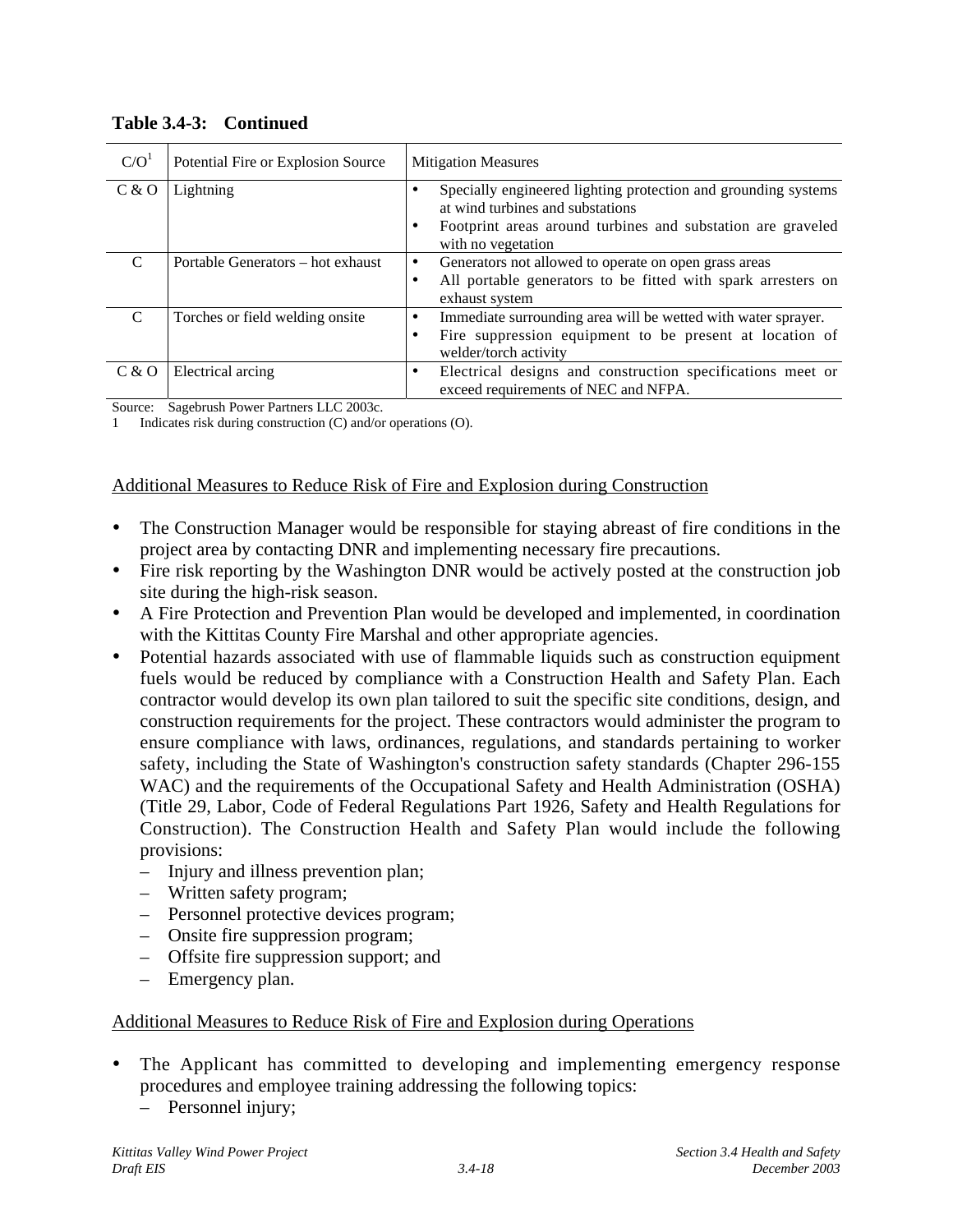- Construction emergencies;
- Project evacuation;
- Fire or explosion;
- Floods;
- Extreme weather abnormalities;
- Earthquakes;
- Volcanic eruption; and
- Facility blackout.
- The project O&M group and third party contractors would receive regular emergency response and safety training to ensure that effective and safe action would be taken to reduce and limit the impact of an emergency (including fires and explosions) during project operations.
- The wind turbine generators would be equipped with specially engineered lightning protection systems that connect the blades, nacelle, and tower to a grounding system at the base of the tower. The blades would be constructed with an internal copper conductor and an additional lightning rod that extends above the wind vane and anemometer at the rear of the nacelle. The Applicant also proposes to keep the areas around each turbine base graveled with no vegetation, to reduce fire risk.
- The turbine control system would detect overheating in turbine machinery. Internal fires would be detected by these sensors, causing the machine to shut down immediately and to send an alarm signal to the central SCADA system which would notify operators of the alarm by cell phone or pager.
- The proposed substations would be equipped with specially engineered lightning protection systems to minimize the risk of fire during substation operations. All electrical designs for the substations and interconnection facilities would comply with the National Electric Code and the National Fire Protection Agency regulations and standards. The substations would be completely enclosed by a locked fence and access would be limited to authorized personnel. The area surrounding the substations would be graveled and no combustible vegetation would be located within the fenced area.
- Permanent meteorological monitoring towers would be installed with a grounding system that protects the meteorological sensors and loggers from electrostatic discharge and provides lightning protection to the tower by bringing the tower and everything mounted on it to ground potential. Lightning dissipaters or rods would be installed at the top of the towers to provide an umbrella of protection for the upper sensors.
- Only qualified personnel would perform maintenance on the electrical cables. Sufficient clearance would be provided for all types of vehicles traveling under the overhead segments of the electrical lines.

## Measures to Reduce Potential Releases of Hazardous Materials to the Environment during Construction

• During construction, the EPC contractor would use fuel trucks for refueling construction vehicles and equipment on site. There would be no fuel storage tanks used at the project site. To avoid spills, fueling trucks would be equipped with auto shutoff valves and other safety devices. The fuel trucks would be properly licensed and would incorporate features in equipment and operation, such as automatic shutoff devices, to prevent accidental spills.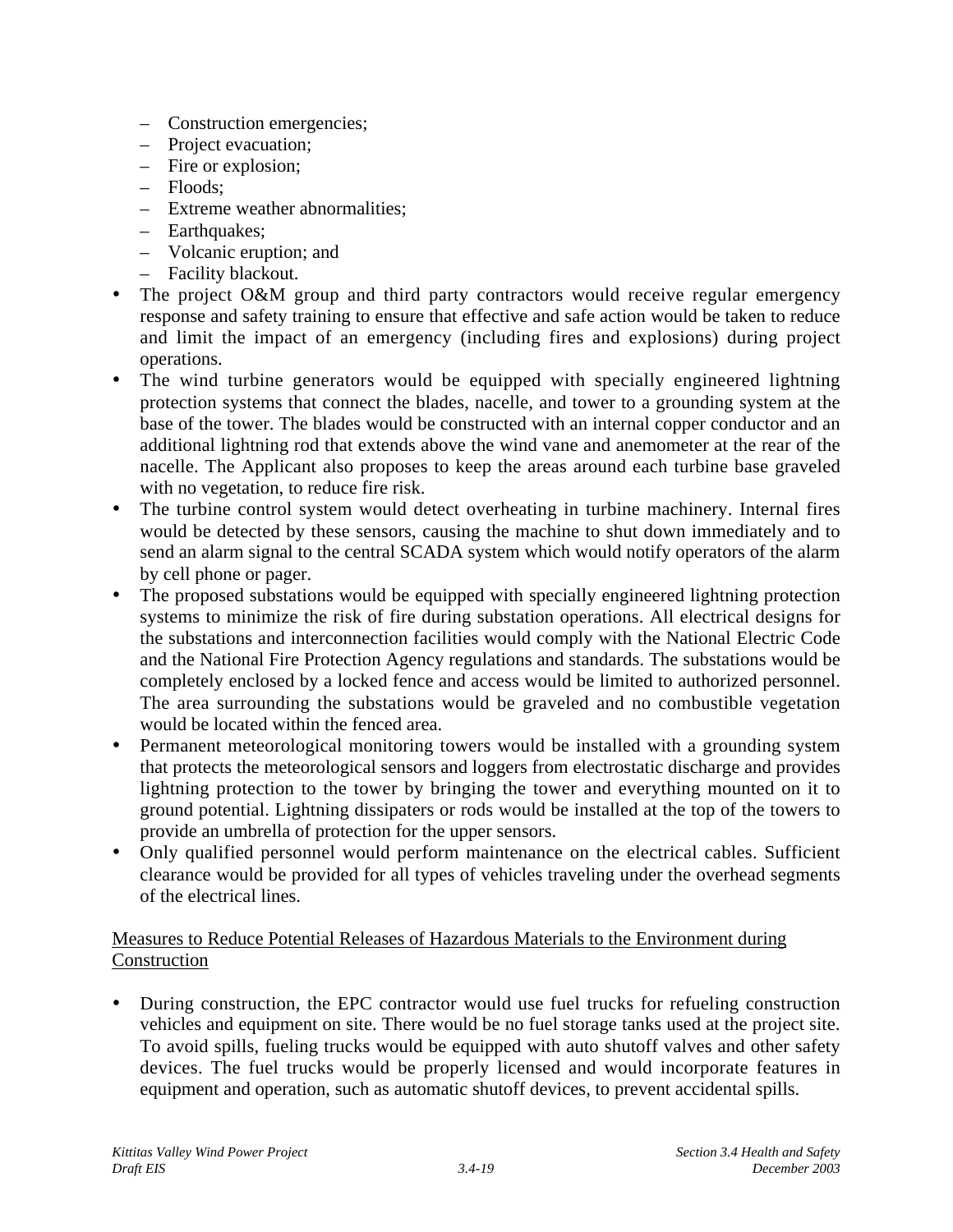- The oil truck used to fill substation transformers would be properly licensed and would incorporate several special features in equipment and operation, such as automatic shutoff devices, to prevent accidental spills.
- The details of how lubricating oils and other materials would be stored and contained at the construction staging area would be documented in a construction spill prevention and control plan developed and approved by EFSEC prior to commencement of construction. This plan would show storage, detention, and response procedures for all potential chemicals used on site. Implementation of appropriate spill prevention and control measures would ensure that the risk of an accidental release of hazardous materials remains low throughout construction.
- The EPC contractor would be responsible for compliance with applicable federal, state, and local laws, ordinances, regulations, and standards to ensure that the risk of release does not create an adverse health and safety or environmental impact. The EPC contractor would also be responsible for training its personnel in spill prevention and control and, if an incident occurs, would be responsible for containment and cleanup. Spills would be addressed in accordance with the construction spill prevention plan.

# Measures to Reduce Potential Releases of Hazardous Materials to the Environment during **Operations**

- The wind turbines would be equipped with sensors to automatically detect loss in fluid pressure and/or increases in temperature; these sensors would enable the turbines to be shut down in case of a fluid leak. The turbines would be designed with fluid catch basins and containment systems to prevent accidental releases from leaving the nacelle. Any accidental gear oil or other fluid leaks form the wind turbines would be contained inside the towers because they are sealed around the base.
- The pad-mounted transformers would be designed to meet stringent electrical industry standards, including containment tank welding and corrosion protection specifications. These transformers would also be equipped with oil level indicators to detect potential spills.
- The substation transformers would have a specifically designed containment system to ensure that any accidental fluid leak does not result in discharge to the environment. The substation design would incorporate an oil containment system consisting of a perimeter containment trough, large enough to contain the full volume of transformer mineral oil with a margin of safety, surrounding the main substation transformers. The trough and/or membrane would drain into a common collection sump area that would be equipped with a sump pump designed to pump rainwater out of the trough to a nearby natural drainage. To prevent the sump from pumping oil out to the surrounding area, it is fitted with an oil detection shutoff sensor that would shut off the sump when oil is detected. A fail-safe system with redundancy is built into the sump controls because the transformers are also equipped with oil level sensors. If the oil level inside a transformer drops due to a leak in the transformer tank, it would also shut off the sump pump system to prevent it from pumping oil and an alarm would be activated at the substation and into the main wind project control (SCADA) system.
- Waste fluids would be stored in appropriate containers on a concrete surface inside the O&M facility for collection by a licensed collection service for recycling or disposal. The storage area inside the O&M facility would be surrounded by a berm or trough to trap any leaks or spills.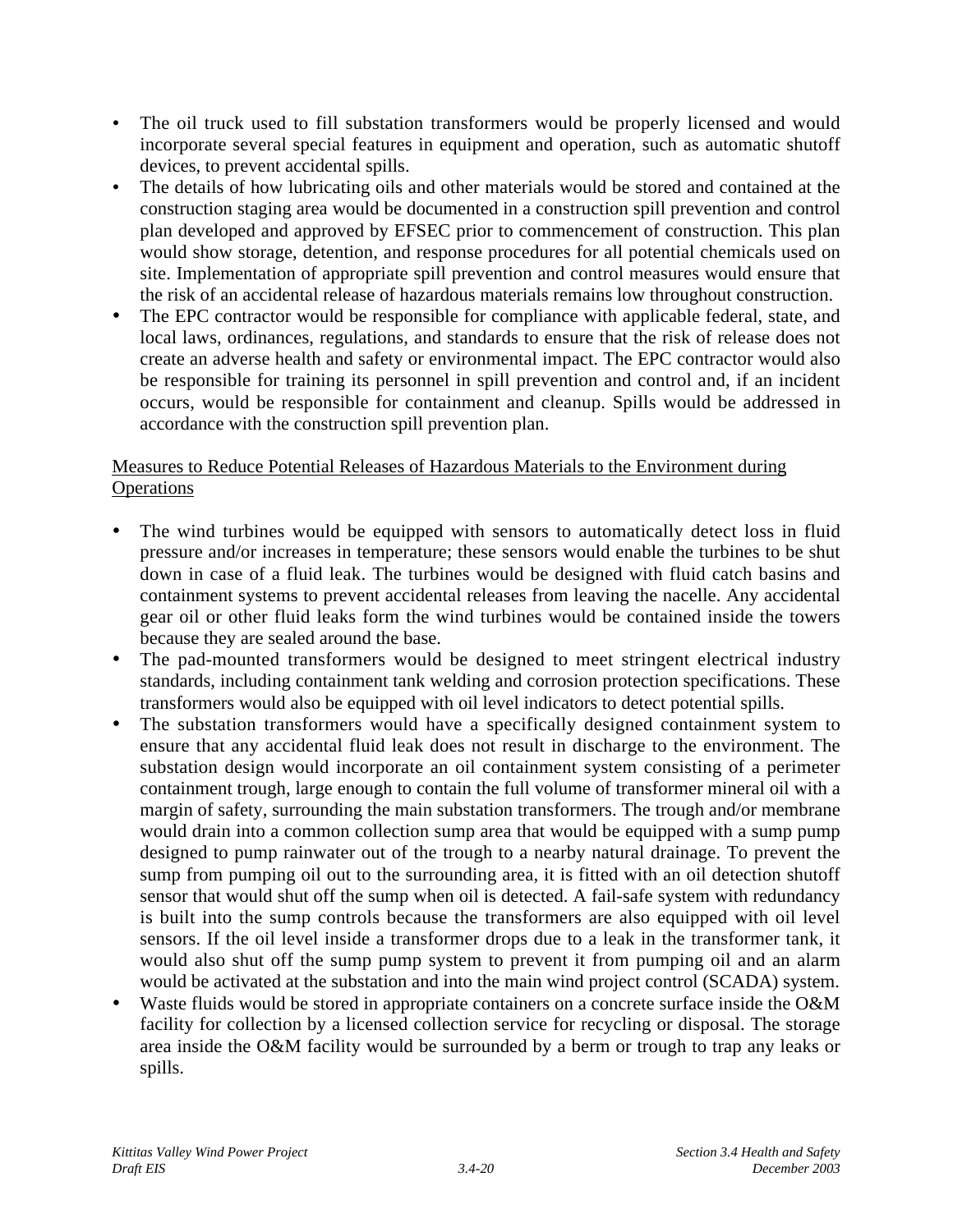## Measures to Minimize Risk of Ice Throw

In order to prevent ice from causing any potential danger, the proposed turbines would be located at least 1,000 feet from any residences. For additional safety, selected turbine rows within 328 feet of public roads would also be equipped with a fail-safe icing sensor system, which would shut the turbines down and activate a local alarm during rare icing events. The affected machine(s) would remain dormant until icing conditions are no longer present.

### Measures to Minimize Risk of Tower Collapse and Blade Throw

- The Applicant proposes setbacks of at least the height of the tower plus the blade (overall tipheight) from any public roads and residences. The size of this setback would vary depending on the selected project scenario. The tip-height would range from a low of 260 feet under the upper end scenario to a high of 410 feet under the lower end scenario.
- The wind turbines would meet international engineering design and manufacturing safety standards. This includes tower, blade, and generator design. There is an international quality control assurance program for turbines, and a number of relevant safety and design standards. Quality Assurance/Quality Control (QA/QC) inspections of the wind turbine generators and towers would typically include, but not be limited to, the following operations, checks, and review:
	- Inspection of turbines at manufacturer's facilities;
	- Review and inspection of manufacturer's QA/QC procedures;
	- Manufacturing drawing review and verification;
	- Verification of welding procedure specifications compliance ;
	- Material mill certificates tracking system and verification;
	- Overall visual inspection (including assembly, fastening systems and welding);
	- Inspection of flange interface flatness measurements, finishing and protection;
	- Witness or review of turbine run-in load testing;
	- Inspection of paint finishing and protection;
	- Inspection of painting/marking/preparation for shipment;
	- Verification of field wiring and tagging; and
	- Pre-Commissioning field testing and verification.
- Foundation design and commissioning checks would address potential equipment failure due to extreme events such as earthquakes or extreme wind loadings, as well as frequency tuning of the different parts of the structure to avoid failure due to dynamic resonance.

## Measures to Minimize Exposure to EMF

Proposed high voltage transmission lines would be designed and built according to industry standards to avoid EMF impacts.

## Measures to Minimize Electric Shock

The substations would be designed and constructed to have a robust grounding grid that would divert stray surges and faults. Generally, the substation grounding grid would consist of heavy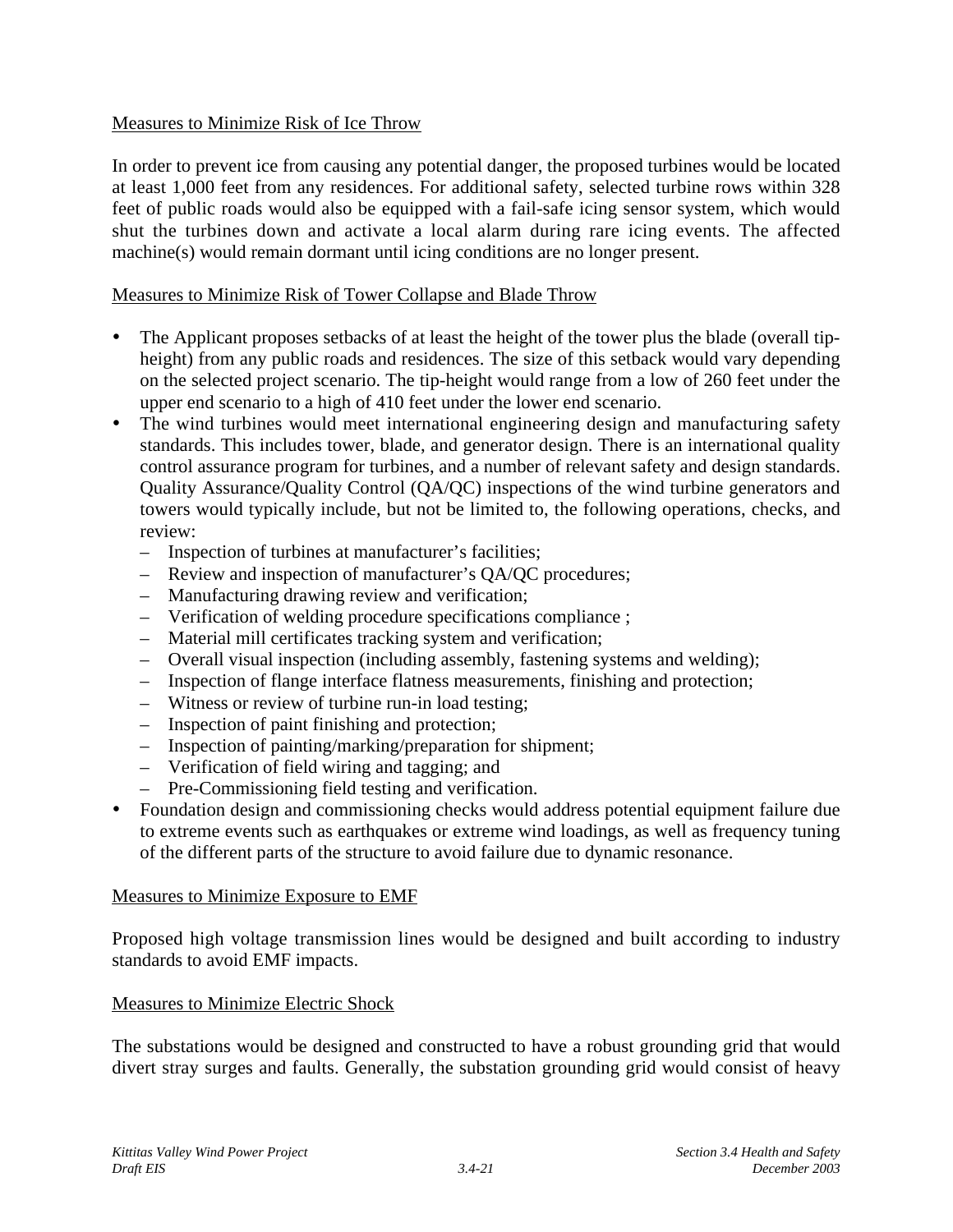gauge bare copper conductor buried in a grid fashion and welded to a series of multiple underground grounding rods.

### Measures during Decommissioning

An audit would be performed of the relevant operation records and a project site survey would be conducted to determine if a release of hazardous material has occurred. A review of all facilities would be performed to determine if hazardous or dangerous materials (as then defined by regulation) are present as construction materials or materials used in the operation of any facility components such as cleaning and maintenance fluids, lubricating oils, and gases. The project site inspection would determine and record the location, quantity, and status of all identified materials.

### **Additional Recommended Mitigation Measures**

In addition to the mitigation measures proposed by the Applicant above, the following measures would further reduce health and safety related impacts and risks.

### Measures to Minimize Risk of Ice Throw

The Applicant proposes to equip selected turbines within 328 feet of public roads with a fail-safe icing sensor system. However, some of the residents in the project area travel on private roads to access their properties. Because some roads appear to be close to the proposed turbines, the Applicant should install a similar icing sensor system on any turbine located within 328 feet of private roads.

#### Measures to Minimize Risk of Tower Collapse and Blade Throw

The Applicant proposes setbacks of at least the turbine tip-height (ranging from 260 to 410 feet, depending on the project scenario) from public roads and residences as a safety measure to reduce the risk of tower collapse or blade throw. However, some of the residents in the project area travel on private roads to access their properties. Because some roads appear to be close to the proposed turbines, the Applicant should adjust the siting of individual turbines, as necessary, to avoid encroaching upon a 260- to 410-foot setback around private roads.

#### Measures to Minimize Shadow-Flicker Effects

Shadow-flicker caused from low-angle sun shining through rotating wind turbines would affect several residences in proximity to the project site. Although the number of expected hours of exposure is relatively low, residents may perceive these effects to be significantly disruptive in nature. Recommended mitigation measures to minimize the nuisance effect from shadow-flicker to residents in the project area should include one or more of the following:

- Plant trees between the affected residence and the turbines causing the effect;
- Install fixed shades on affected windows;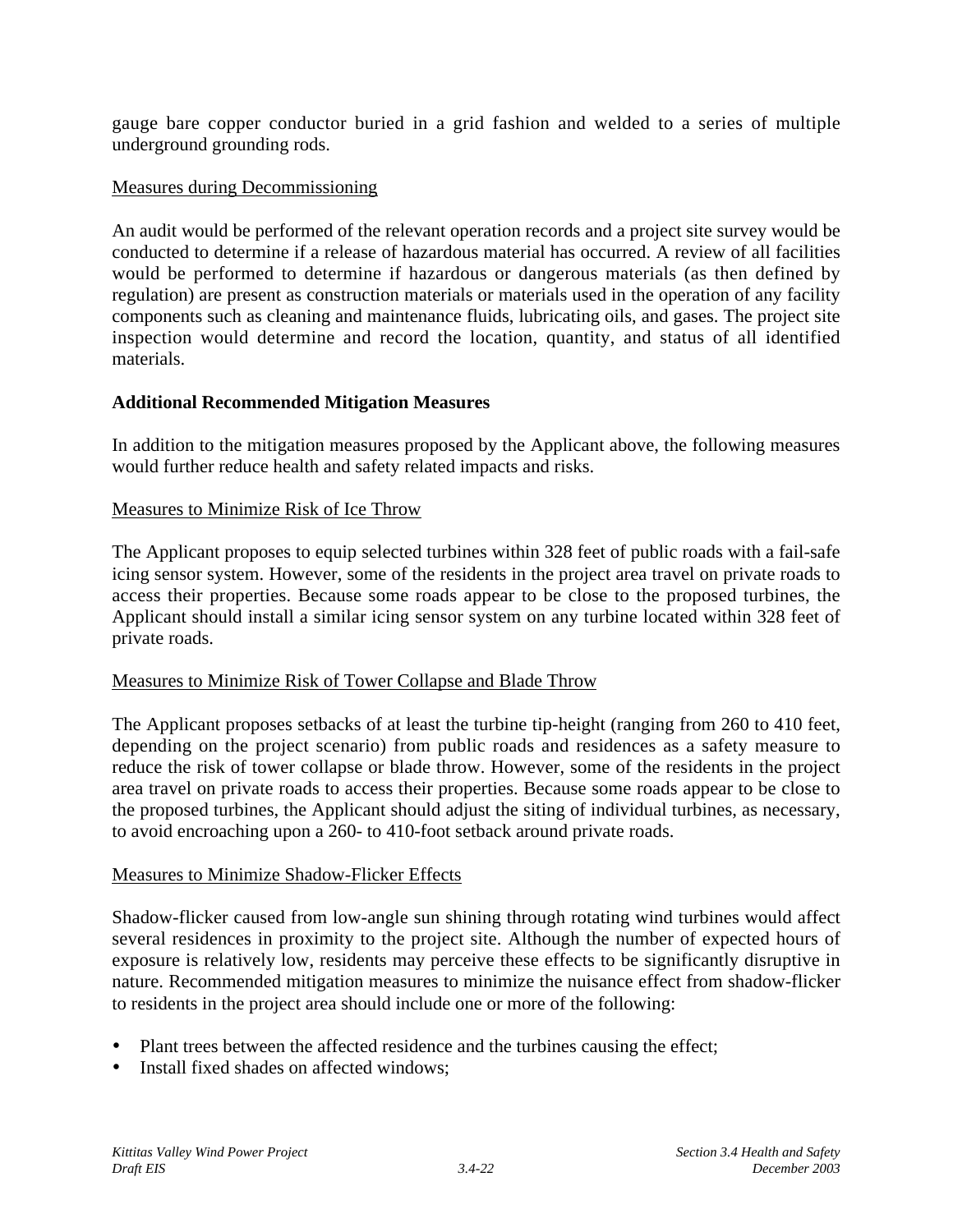• Install automatic shades on affected windows that are opened and closed by electric motor on a timer.

## **3.4.5 Significant Unavoidable Adverse Impacts**

No significant unavoidable adverse impacts on health and safety resulting from the construction, operation, and maintenance of the proposed project have been identified.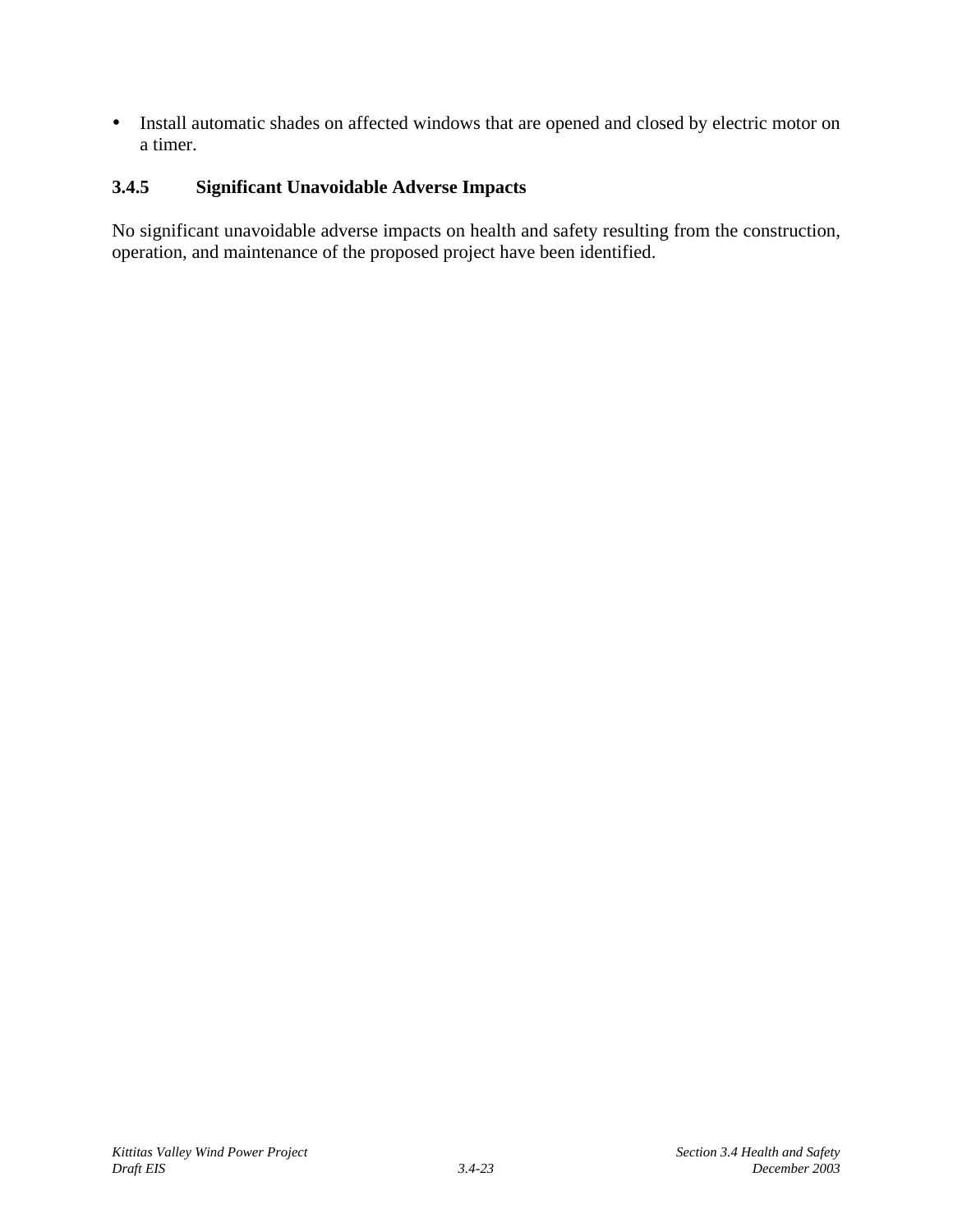# **3.5 ENERGY AND NATURAL RESOURCES**

This section characterizes existing energy and natural resources available at the project site and in the project area, and describes the project's demand for energy and nonrenewable resources. Potential impacts on these resources are discussed, and mitigation measures are identified. The analysis in this section is primarily based on information provided by the Applicant in the ASC (Sagebrush Power Partners LLC 2003a, Section 3.5). Where additional information has been used to evaluate the potential impacts associated with the proposal, that information has been referenced.

# **3.5.1 Affected Environment**

## **Energy Resources**

The primary existing energy resources in the project vicinity are electrical transmission lines that traverse the project site. Figure 2-1 presents the existing electrical infrastructure in the project vicinity.

#### Project Area Electricity

PSE and Kittitas County Public Utility District (PUD) No. 1 provide electrical services within the county, except for within the City of Ellensburg, which provides electrical service within its boundaries. The sources of this power are primarily the Columbia River hydroelectric facilities such as Wanapum Dam operated by the Grant County PUD and the Bonneville Power Administration (Kittitas County 2002a).

Several high-voltage transmission lines traverse the project site (see Figure 2-1) Five sets of Bonneville electrical transmission lines run east to west across the project site, divided into one group of four near the middle of the site and one to the north. One set of PSE electrical transmission lines runs east to west just north of the southern set of Bonneville lines.

- The Applicant has submitted requests for transmission interconnection services for the project to both PSE and Bonneville (Bonneville 2003).
- If connected to PSE's system, the project would interconnect directly with PSE's Rocky Reach to White River 230-kV line.
- If connected to Bonneville's system, the project would interconnect directly with either the Grand Coulee to Olympia 287-kV line or the Columbia to Covington 287-kV line.

## Northwest Region Electricity

## *Regional Demand*

Based on data published by the NWPCC, electricity demand for its four-state Pacific Northwest planning region (Washington, Oregon, Idaho, and Montana) was 20,080 average megawatts in 2000 (NWPCC 2003).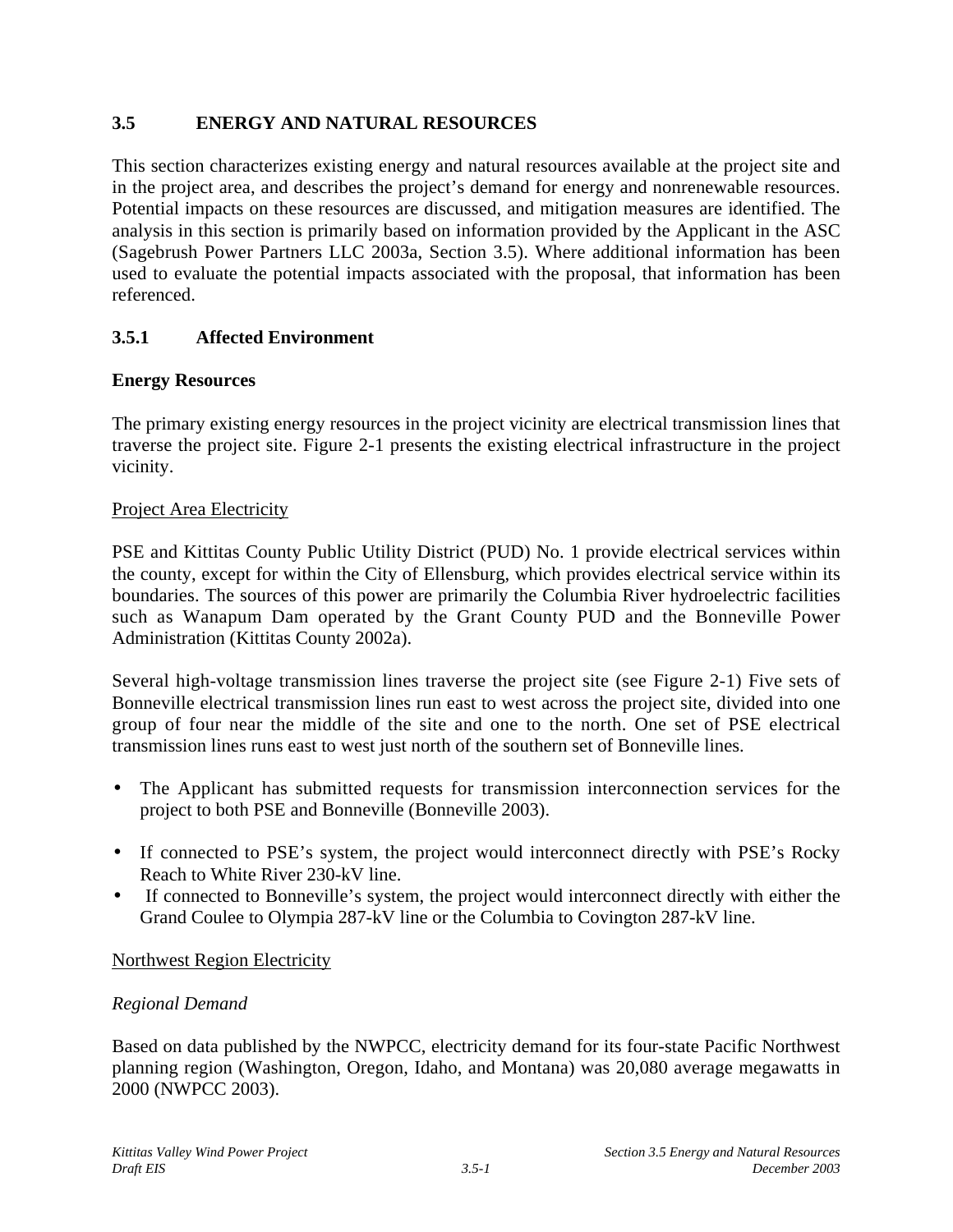As shown in Table 3.5-1, the NWPCC's recently revised 20-year demand forecast shows that electricity demand in the region will grow from 20,080 average megawatts in 2000 to 25,423 average megawatts by 2025 (medium forecast), an average annual growth rate of just less than 1% per year. While the NWPCC's forecast indicates that the most likely range of demand growth (between the medium-low and medium-high forecasts) is between 0.4 and 1.50% per year, the low to high forecast range used by the NWPCC recognizes that growth as low as -0.5% per year or as high as 2.4% per year is possible although relatively unlikely (NWPCC 2003).

| Forecast Scenario | Electricity Demand (Average Megawatts) |        |        | Growth Rates (Percentage of<br>Change) |           |
|-------------------|----------------------------------------|--------|--------|----------------------------------------|-----------|
|                   | <b>2000</b>                            | 2015   | 2025   | 2000-2015                              | 2000-2025 |
| Low               | 20,080                                 | 17.489 | 17,822 | $-0.92$                                | $-0.48$   |
| Medium Low        | 20,080                                 | 19.942 | 21,934 | $-0.05$                                | 0.35      |
| Medium            | 20,080                                 | 22,105 | 25,423 | 0.64                                   | 0.95      |
| Medium High       | 20,080                                 | 24,200 | 29,138 | 1.25                                   | 1.50      |
| High              | 20,080                                 | 27,687 | 35,897 | 2.16                                   | 2.35      |

**Table 3.5-1: Projected Pacific Northwest Electricity Demand, 2000-2025**

Source: NWPCC 2003.

### *Bonneville Transmission System*

Bonneville owns and operates 15,000 miles of power lines that carry power from the dams and other power plants to utility customers throughout the Pacific Northwest. The Bonneville service area includes Oregon, Washington, Idaho, western Montana, and small portions of Wyoming, Nevada, Utah, California, and eastern Montana.

Generation resources typically require interconnection with a high-voltage electrical transmission system for delivery to purchasing retail utilities. Bonneville owns and operates the Federal Columbia River Transmission System (FCRTS), which comprises more than threefourths of the high-voltage transmission grid in the Pacific Northwest, and extra regional transmission facilities. Bonneville operates the FCRTS in part to integrate and transmit "electric power from existing or additional Federal or non-Federal generating units." Interconnection with the FCRTS is essential to deliver power from many generation facilities to loads both within and outside the Pacific Northwest.

Public agencies get preference to power from Bonneville. About half the power Bonneville sells goes to Northwest public utility districts, city light departments, and rural electric cooperatives. An additional 15% of Bonneville's annual sales is to investor-owned utilities. Sales to Northwest aluminum companies and a few other large industries account for about one-fourth of Bonneville's annual revenues. After Northwest customers are served, Bonneville sells any surplus power to utilities outside the region.

Bonneville has indicated that portions of the Northwest transmission system are approaching gridlock, resulting in chronic congestion on a number of critical transmission paths, which has curtailed firm power deliveries. One effect of these constraints is that they limit wholesale power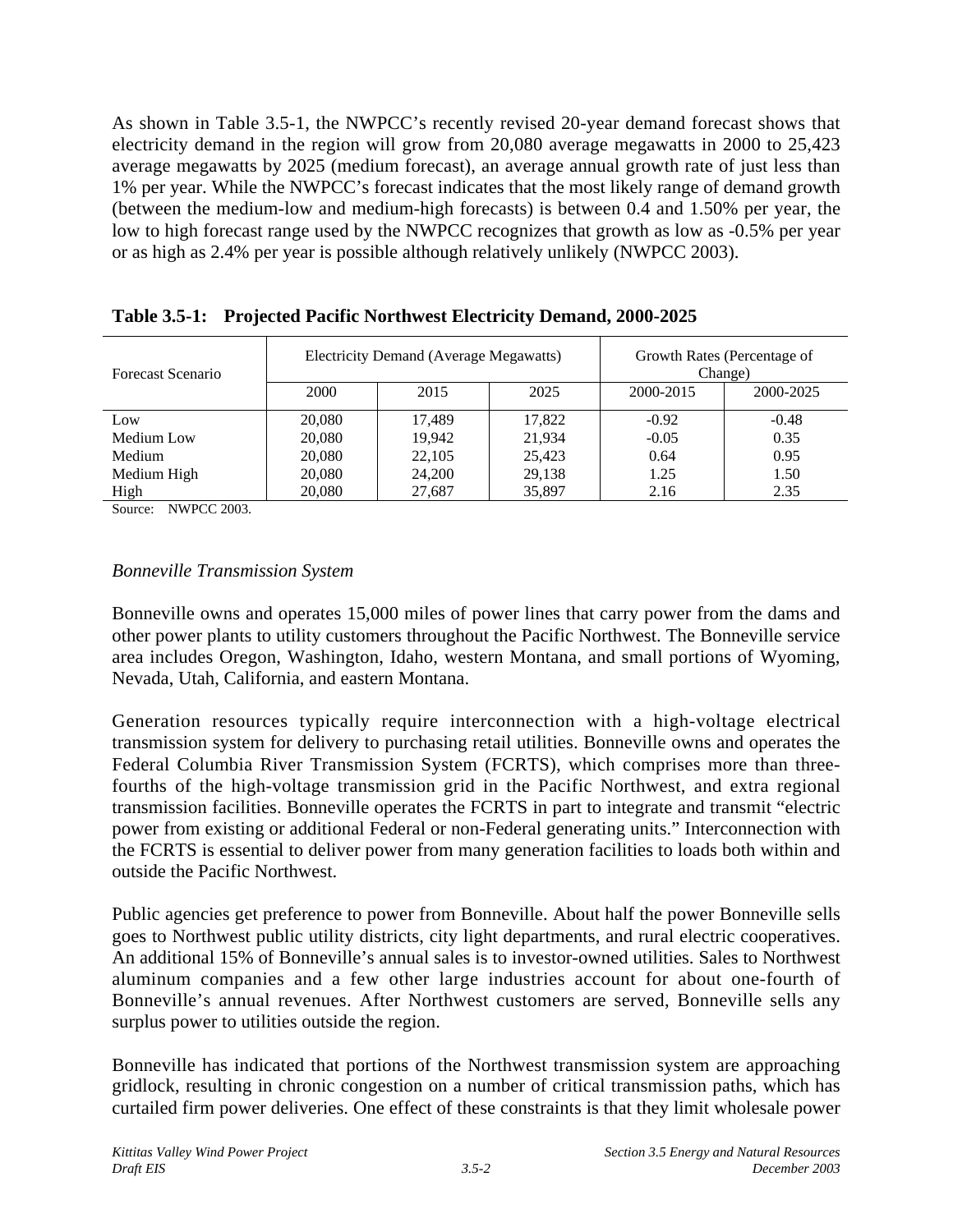trading, which in turn drives up prices for all consumers in the West. As of 2001, approximately 1,000 MW of generation projects under construction had contracted for transferring power over the Bonneville system. An additional 3,000 MW of new generation is proposed by 2004, and developers for nearly 30,000 MW of generation have requested interconnection. While many of the proposed generation projects would not be built, Bonneville has determined that a transmission capacity shortfall of approximately 3,000 MW would occur by 2004 (Bonneville 2001).

### *Puget Sound Energy Transmission System*

PSE is a private company whose electricity services are regulated by the Washington Utilities and Transportation Commission. PSE operates and maintains an extensive electric system consisting of generating plants, transmission lines, substations, and distribution equipment. PSE operates approximately 303 substations, 2,901 miles of transmission, 10,523 miles of overhead distribution, and 8,224 miles of underground distribution lines to serve 958,000 electric customers within a nine-county, 4,500-square-mile service territory in the Puget Sound region.

There are several congestion points in PSE's electrical transmission system. PSE's transmission system, along with the regional high voltage transmission system, is undergoing fundamental restructuring mandated in large part by three different Federal Energy Regulatory Commission (FERC) initiatives – Order 888 and 889, Order 2000, and the Standard Market Design Notice of Proposed Rulemaking.

Released in May 1996, FERC's first initiative, Orders 888 and 889, required all public utilities, including PSE, to file open access transmission tariffs that would make utilities' electric transmission systems available to wholesale sellers and buyers on a nondiscriminatory basis. PSE complied with Orders 888 and 889, and gained FERC approval of its open access transmission tariff.

On December 20, 1999, FERC issued Order 2000 to encourage transmission-owning utilities, such as PSE, to turn operational control of their high voltage power lines over to independent entities called Regional Transmission Organizations (RTOs), while still maintaining ownership of their power-grid assets and receiving revenues from their use. RTOs are intended to provide centralized, unbiased operation of the power grid to promote economic and engineering efficiencies. This regulation required each FERC jurisdictional public utility that owns, operates, or controls facilities for the transmission of electric energy in interstate commerce to file plans for forming and participating in an RTO to FERC by October 15, 2000. In November 2000, PSE and nine other utilities filed the Stage 1 document for the formation of RTO West and received conditional approval to proceed with the development of an RTO. Since the initial filing, a Stage 2 filing has been made with discussions under way on a Stage 3 filing. The filing utilities anticipate several more months of discussion before a more fully developed proposal for RTO West would be filed for FERC approval. Thereafter, the respective company boards would have to decide to proceed and seek state regulatory approvals. Depending on regional support, RTO West could be operational as early as the beginning of 2006 (PSE 2003a).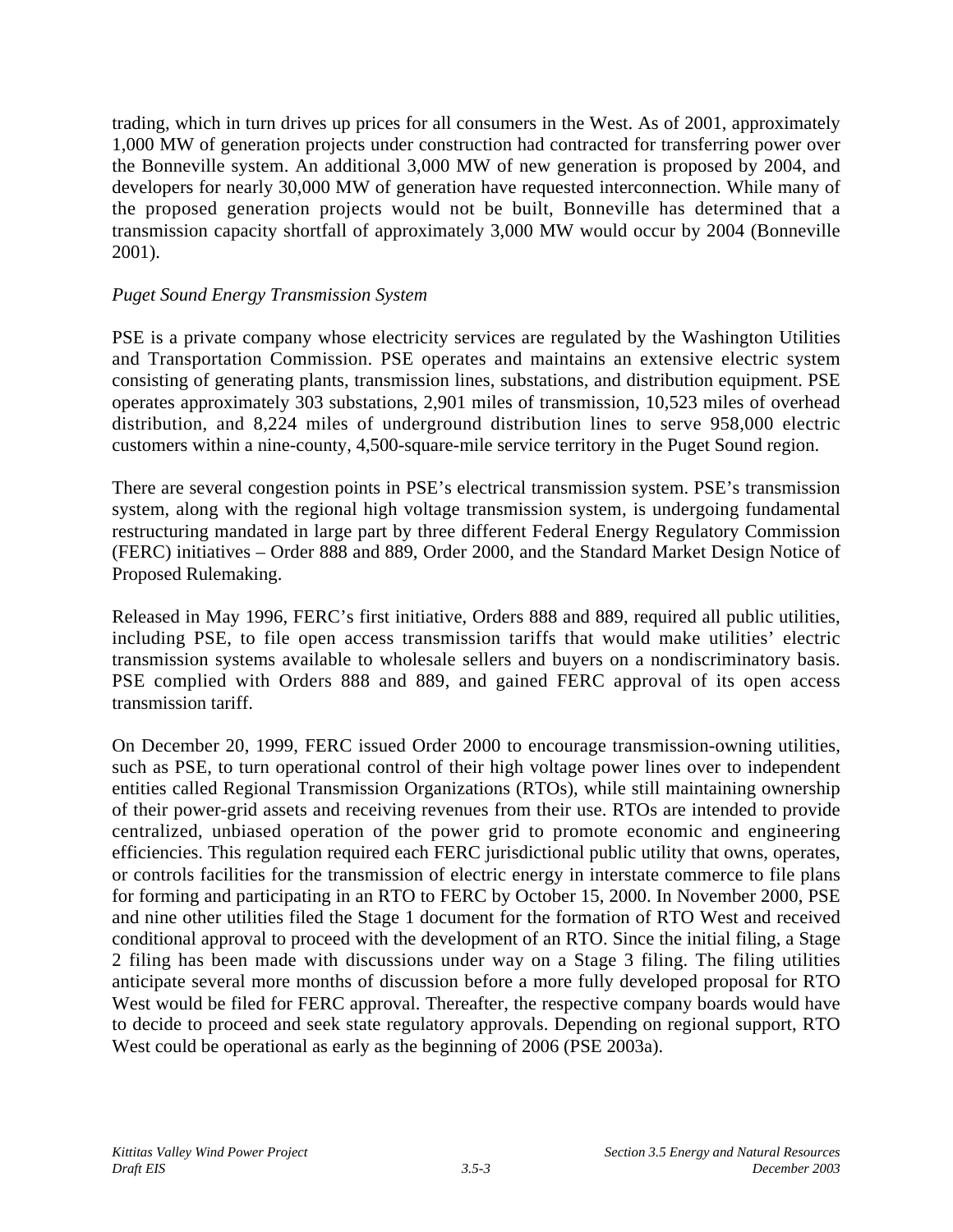### *Planned Generation Projects*

As of April 2003, 39 new merchant power generation projects were proposed in the state of Washington, representing more than 10,000 MW of additional generation capacity (see Table 3.5-2). While not all of these would be constructed, it is likely that additional generation capacity would continue to be added in the Northwest during the next two to three years. In 2002, over 1,100 MW of additional capacity has become operational in the region (see Table 3.5-3). Table 3.5-4 lists six additional projects under construction in Washington in late 2003 with their expected commercial operation dates (PSE 2003a).

| Facility                            | Developer                             | Facility Type             | Size (MW) |
|-------------------------------------|---------------------------------------|---------------------------|-----------|
| <b>Bickleton</b>                    | PacifiCorp Power Marketing, Inc.      | Wind                      | 150       |
| <b>Big Horn</b>                     | PacifiCorp Power Marketing, Inc.      | Wind                      | 200       |
| <b>BP Cherry Point Refinery</b>     | <b>BP Cherry Point Refinery</b>       | Combined                  | 720       |
|                                     |                                       | Cycle/Cogeneration        |           |
| Columbia River 1                    | Nordic Electric, LLC                  | <b>Combustion Turbine</b> | 100       |
| Columbia River 2                    | Nordic Electric, LLC                  | <b>Combustion Turbine</b> | 100       |
| Columbia Wind Ranch                 | Cielo Wind Power                      | Wind                      | 80        |
| <b>Cowlitz Cogeneration</b>         | Weyerhaeuser Co.                      | Combined                  | 405       |
|                                     |                                       | Cycle/Cogeneration        |           |
| Darrington                          | National Energy Systems Co.           | Boiler/Cogeneration       | 15        |
| Desert Claim                        | Desert Claim Wind Power LLC           | Wind                      | 180       |
| <b>Everett Delta Power</b>          | FPL Energy, Inc.                      | Combined Cycle            | 248       |
| Project <sup>1</sup>                |                                       |                           |           |
| Frederickson (USGECO)               | PG&E Generating Co.                   | <b>Combustion Turbine</b> | 100       |
| Frederickson 2                      | <b>EPCOR</b>                          | Combined Cycle            | 290       |
| Goldendale Smelter                  | <b>Westward Energy LLC</b>            | Combined Cycle            | 300       |
| Horse Heaven                        | Pacific Winds                         | Wind                      | 150       |
| Kittitas Valley                     | Sagebrush Power Partners LLC (Zilkha) | Wind                      | 180       |
| Klickitat Wind <sup>1</sup>         | Klickitat County PUD/Wind Turbine Co. | Wind                      | 15        |
| Longview (Mint Farm                 | Mirant Corp.                          | Combined Cycle            | 286       |
| Industrial Park) <sup>2</sup>       |                                       |                           |           |
| Longview Power Station <sup>1</sup> | Continental Energy Services, Inc.     | <b>Combustion Turbine</b> | 290       |
| Maiden Wind Farm                    | Washington Winds. Inc.                | Wind                      | 150       |
| Morgan Stanley,                     | Morgan Stanley Capital Group, Inc.    | <b>Combustion Turbine</b> | 324       |
| Frederickson                        |                                       |                           |           |
| Moses Lake                          | National Energy Systems Co.           | Combined                  | 306       |
|                                     |                                       | Cycle/Cogeneration        |           |
| <b>Plymouth Generating</b>          | Plymouth Energy LLC                   | Combined Cycle            | 306       |
| Facility                            |                                       |                           |           |
| Rainier                             | National Energy Systems Co.           | Combined Cycle            | 306       |
| Richland (COMPOW)                   | Composite Power Corp.                 | <b>Combustion Turbine</b> | 2600      |
| Roosevelt (SEENGR)                  | SeaWest Energy Group, Inc.            | Wind                      | 150       |
| Roosevelt Landfill                  | PUD No. 1 of Klickitat County Intern  | Combustion                | 13        |
| Six Prong                           | SeaWest Energy Group, Inc.            | Wind                      | 150       |
| <b>Starbuck Power Project</b>       | <b>Starbuck Power LLC</b>             | Combined Cycle            | 1300      |
| <b>Stateline Wind Project</b>       | FPL Energy, Inc.                      | Wind                      | 200       |
| (Wash) Phase III                    |                                       |                           |           |
| Sumas Energy $21$                   | Sumas Energy 2, Inc.                  | Combined Cycle            | 660       |

**Table 3.5-2: Proposed Generation Projects in Washington**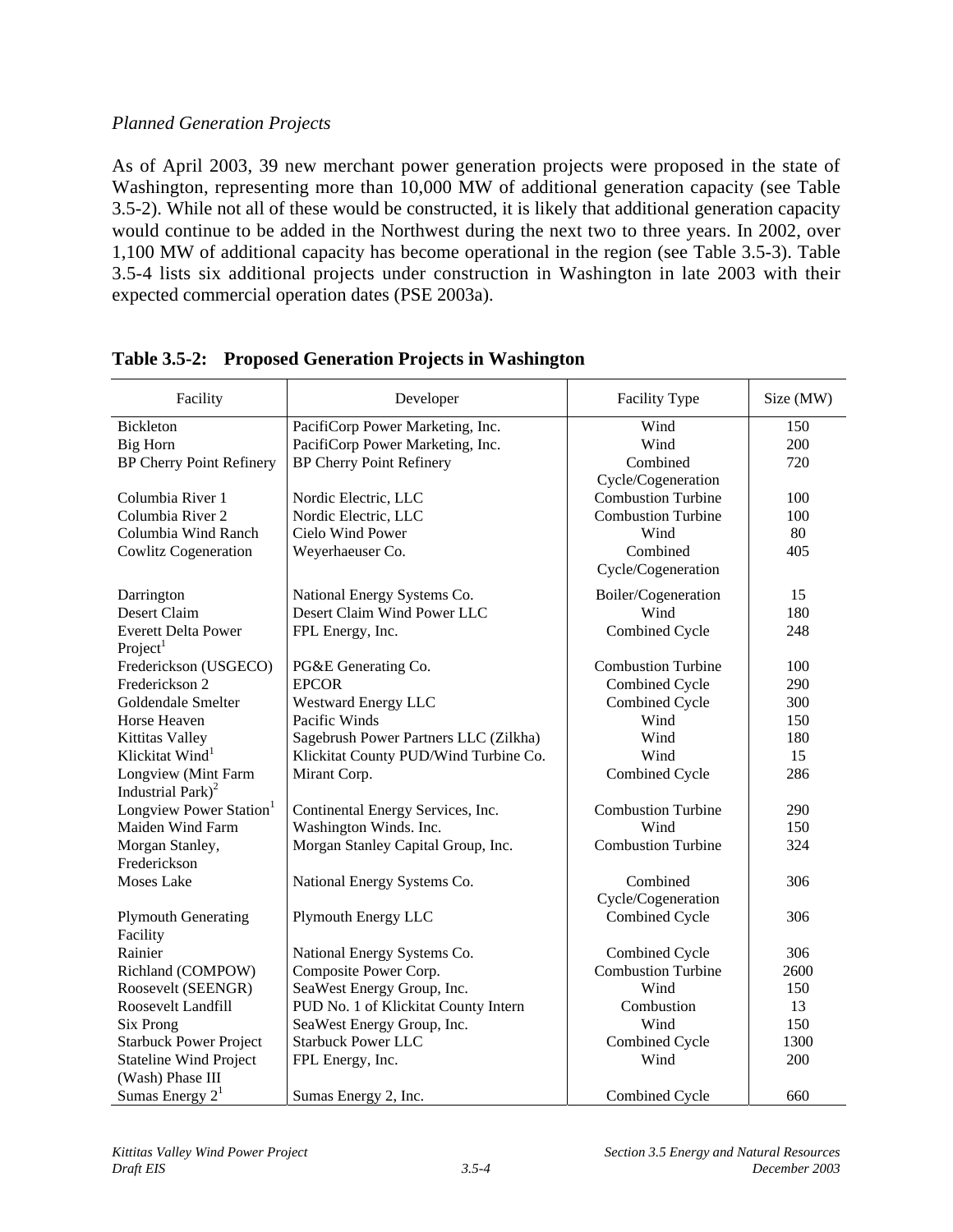| Facility                           | Developer                          | <b>Facility Type</b>      | Size (MW) |
|------------------------------------|------------------------------------|---------------------------|-----------|
| Sumner (PG&E)                      | PG&E Dispersed Generating Co.,     | <b>Combustion Turbine</b> | 87        |
| Tahoma Energy Center               | Tahoma Energy Center, LLC          | Combined Cycle            | 270       |
| Underwood                          | PacifiCorp Power Marketing, Inc.   | Wind                      | 70        |
| U.S. Electric Cherry Point         | U.S. Electric Power                | Coal                      | 249       |
| Waitsburg                          | SeaWest Energy Group, Inc.         | Wind                      | 100       |
| Wallula Power Project <sup>1</sup> | Newport Northwest, LLC             | Combined Cycle            | 1300      |
|                                    |                                    |                           |           |
| Washington (Elcap)                 | El Cap I                           | <b>Combustion Turbine</b> | 10        |
| Wild Horse Wind Power              | Wind Ridge Power Partners (Zilkha) | Wind                      | 165       |
| Zintel Canyon                      | <b>Energy Northwest</b>            | Wind                      | 50        |

#### **Table 3.5-2: Continued**

Sources: PSE 2003a; Makarow, pers. comm., 2003; American Wind Energy Association 2003; Northwest Power Planning Council 2003; Washington State University Cooperative Extension Energy Program 2003; Tri-City Herald 2003; Northwest Energy Coalition 2003; and Becker, pers. comm., 2003.

Notes: This project list represents an inventory of projects around the state in various stages of development, but is not intended to be all-inclusive.

1 Project approved.

2 Project approved; construction suspended.

### **Table 3.5-3: Washington/Oregon Generation Facilities Constructed in 2002**

| Developer                  | <b>Facility Type</b>       | Size (MW) | On-Line Date |
|----------------------------|----------------------------|-----------|--------------|
| Avista Corp                | <b>Internal Combustion</b> | 25        | 5/31/2002    |
| TransAlta Energy Corp.     | Combined Cycle             | 248       | 8/12/2002    |
| Frederickson Power (EPCOR) | Combined Cycle             | 248       | 8/19/2002    |
| Calpine                    | Combined Cycle             | 630       | 6/1/2002     |
| Northwest Wind Power       | Wind                       | 25        | 4/30/2002    |
| <b>Energy Northwest</b>    | Wind                       | 50        | 9/25/2002    |
|                            |                            |           |              |

Source: PSE 2003a.

### **Table 3.5-4: Washington Generation Facilities Currently Under Construction**

| Facility                                      | Developer               | <b>Facility Type</b> | Size (MW) | On-Line Date                  |
|-----------------------------------------------|-------------------------|----------------------|-----------|-------------------------------|
| Chehalis Power                                | Tractebel Power, Inc.   | Combined Cycle       | 520       | Otr. 3/2003                   |
| Coyote Springs 2                              | Avista                  | Combined Cycle       | 260       | Qtr. 3/2003                   |
| Goldendale                                    | Calpine Corp.           | Combined Cycle       | 248       | Qtr. 2/2004                   |
| King County Fuel Cell   Fuel Cell Energy Inc. |                         | Other                |           | Qtr. 4/2003                   |
| Plant                                         |                         |                      |           |                               |
| Nine Canyon Expansion                         | <b>Energy Northwest</b> | Wind                 | 15        | Otr. 4/2003                   |
| Satsop CT Project                             | Duke Energy             | Combined Cycle       | 650       | <b>Construction Suspended</b> |

Sources: PSE 2003a; King County 2003; Northwest Power Planning Council 2003.

#### Petroleum Products

Petroleum products, including vehicle and equipment gasoline and diesel fuels, and machinery lubricants are available and would be purchased from numerous commercial outlets in the project vicinity.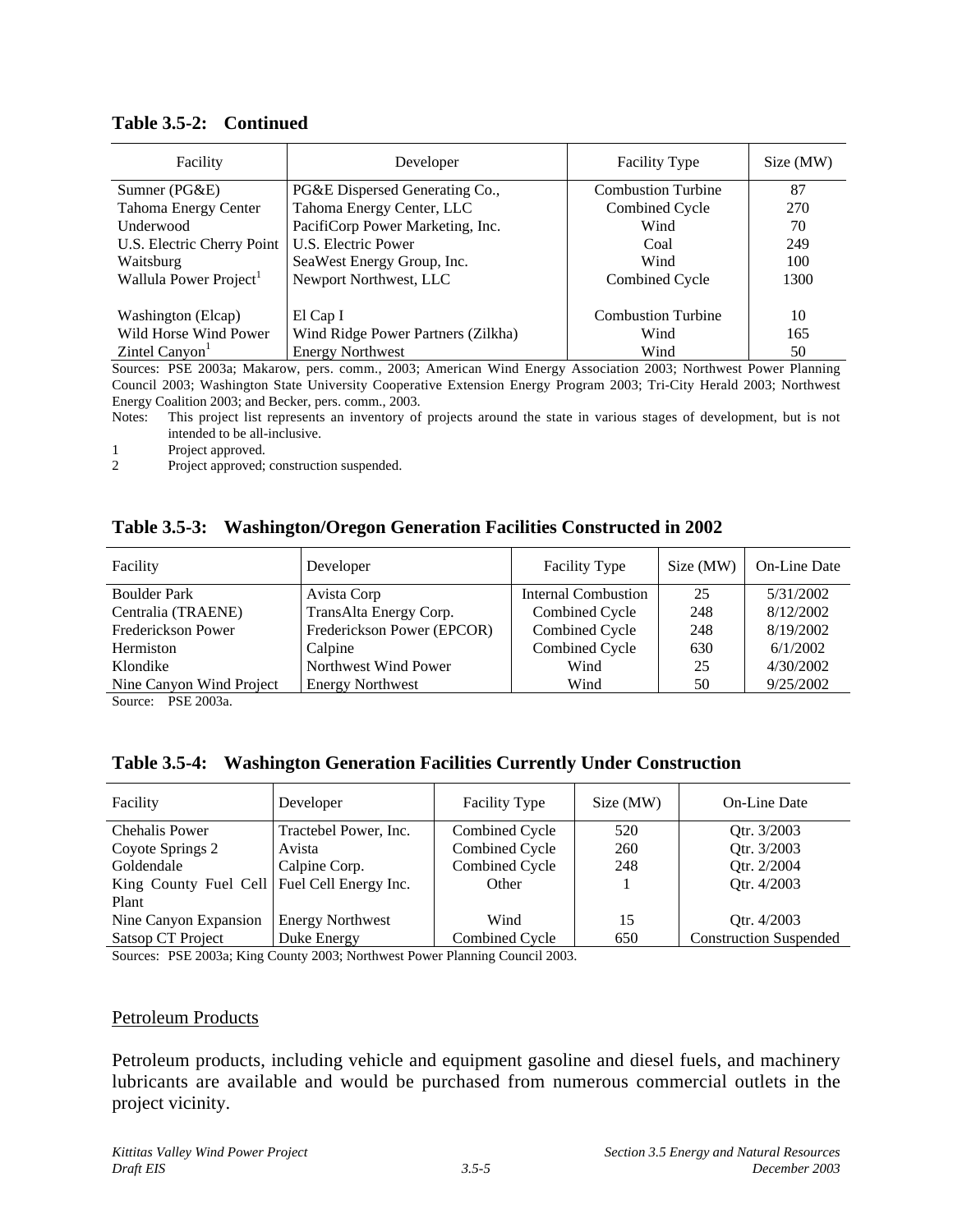### **Other Nonrenewable Resources**

Nonrenewable resources in the project vicinity are primarily gravel extracted from local sources and used locally. Primary consumption of these resources is related to construction projects (sand, gravel, and other mineral resources as used in steel, aluminum, concrete, and other building products). Washington State is ranked seventh in the nation in annual tonnage of extracted sand and gravel. Several gravel pits and quarries are located near the project site, including one just north of proposed turbine F1 off US 97.

## **Renewable Resources**

Renewable resources are materials that can be regenerated, such as wood, other fibers, wind, and sunlight. The primary renewable resource in the project area is wind. The project site sustains a strong wind energy resource that is primarily thermally driven. Warm air rises over the desertlike area east of Ellensburg, and cooler air in the Cascades west of Cle Elum near Snoqualmie Pass is drawn through the Kittitas Valley over the project site in a chimney effect. The rapidly moving cooler air mass is accelerated by the project's ridgelines. The expected 100-year peak wind gust in the Ellensburg area is 73 mph (Wantz and Sinclair 1981). In the 3.5 years that wind data have been collected at the project site, no extreme wind gusts in excess of 73 mph have been recorded.

All markets for wind turbines require an estimate of how much wind energy is available at potential development sites. To provide this information, National Renewable Energy Laboratory (NREL) researchers for the U.S. Department of Energy have been assembling data sets and refining modeling techniques for three decades. In 1981, the program published the *Wind Energy Resource Atlas of the United States*, which was updated in 1987. This wind atlas estimates wind energy resources for the U.S. and its territories, and indicates general areas where a high wind resource may exist.

Areas potentially suitable for wind energy applications are dispersed throughout much of the U.S. Estimates of the wind resource in this atlas are expressed in wind power classes ranging from Class 1 to class 7, with each class representing a range of mean wind power density or equivalent mean speed at specified heights above the ground. Areas designated Class 4 or greater are suitable with advanced wind turbine technology under development today. Exposed areas with a moderate to high wind resource are dispersed throughout much of the contiguous United States. Most of the southeast U.S. and portions of the southwest are not suitable for wind power development.

The Pacific Northwest National Laboratory (formerly known as the Pacific Northwest Laboratory) of the Department of Energy has published estimates of the wind power resource available in the U.S. The laboratory estimates that 9% of the lower 48 states has "good" (Class 4) or "excellent" (greater than Class 4) wind resources. This is reduced to 6% of U.S. land once protected areas, urban areas, wetlands, and other unavailable areas are excluded. While this area does not represent a large percentage of U.S. land, it has the potential to meet more than 1.5 times the present (2003) U.S. power consumption (World Resource Institute 2003).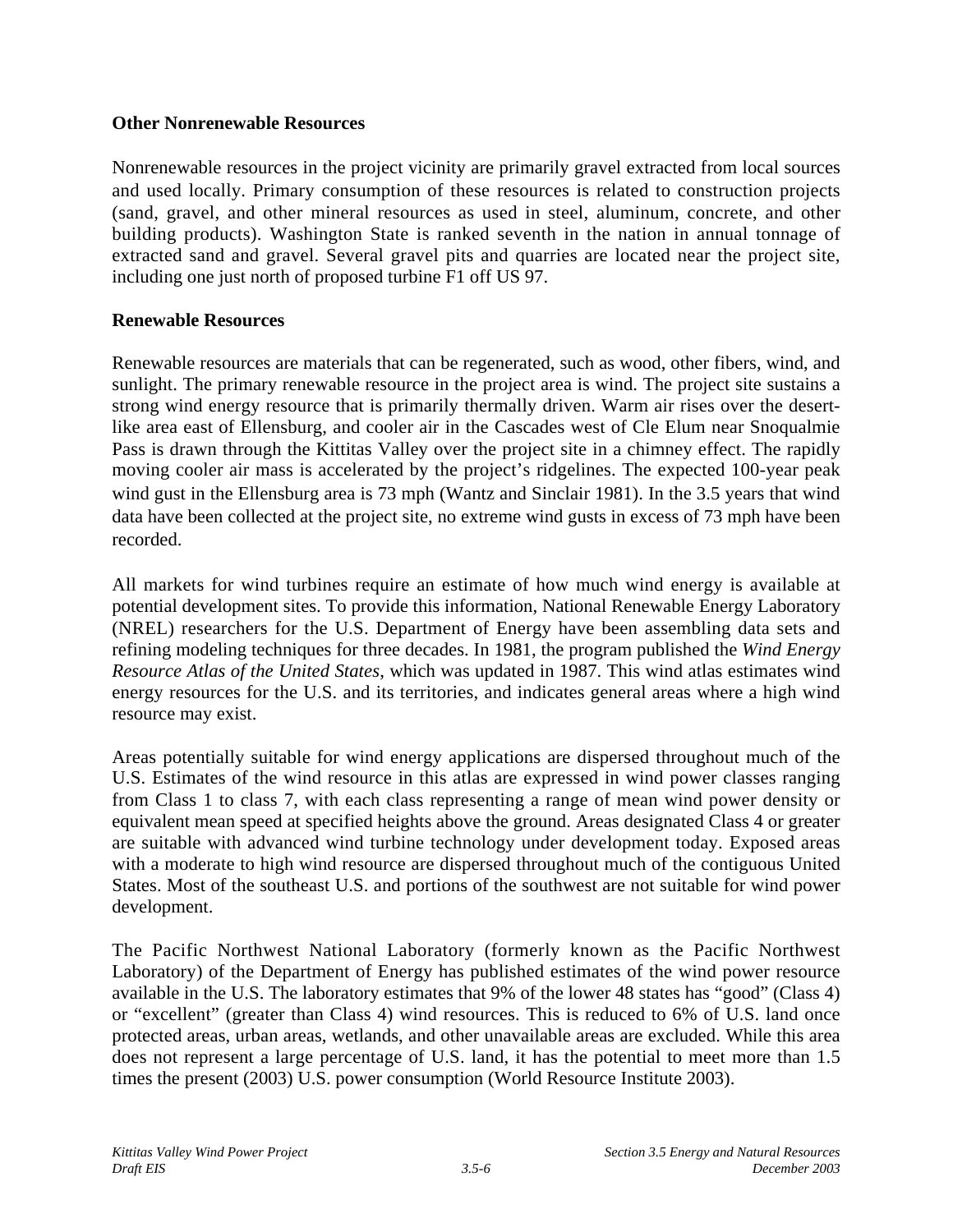Compared with other states, Washington is ranked in the bottom tier in terms of wind energy potential (Pacific Northwest Laboratory 1991a). However, the state still has wind potential, as documented in the following studies:

- In the early 1990s, the Pacific Northwest Laboratory estimated that the state could generate 3,700 average megawatts (aMW) of electricity from wind—more than one-third the total amount of electricity the state generated in 1998 (Pacific Northwest Laboratory 1991b).
- NREL made more conservative estimates, measuring wind potential only in areas of the state that met stricter wind classifications and that were located within 10 miles of existing transmission lines. Under these criteria, NREL estimated Washington could generate 3,400 aMW of electricity from wind (NREL 1994).
- In 2002, four research organizations published a survey of renewable resources in 11 Western states called the *Renewable Energy Atlas of the West*. This study found 7,000 aMW of wind potential in Washington. The study used higher resolution data and considered taller and more advanced turbines than those used for the earlier analyses (Land and Water Fund of the Rockies et al. 2002).
- In a 2002 report contracted by the Northwest Energy Coalition, the Tellus Institute identified 1,900 aMW of wind energy potential in Washington looking only at the windiest and most developable locations (Tellus Institute 2002).

An area of good wind energy potential in the state that currently supports wind power projects is the Columbia River corridor along the Oregon-Washington border. The Columbia River gorge provides a low-elevation connection between continental air masses in the interior of the Columbia Basin east of the Cascade Range and the maritime air of the Pacific Coast. Especially strong pressure gradients develop along the Cascades and force the air to flow rapidly eastward or westward through the gorge. Existing wind developments in this area include the 48-MW Nine Canyon Wind Farm in Benton County and the 300-MW Stateline Wind Project in Walla Walla County.

As described above, the Ellensburg corridor in central Washington, where the KVWPP and other wind power projects are proposed (see Section 3.14, Cumulative Impacts), also sustains a strong wind energy resource. Data from several sites throughout the central Washington corridor indicate that exposed areas have a Class 4 to 5 annual average wind resource with a Class 6 resource during the spring and summer seasons (Pacific Northwest Laboratory 1987).

# **Pacific Northwest Markets for Renewable Energy Resources**

Markets for renewable or "green" energy are growing in the Pacific Northwest. RCW 19.29A, Implementation of Retail Option to Purchase Qualified Alternative Power, signed into law in 2001, directed 16 of Washington's electric utilities to offer a voluntary "qualified alternative energy product" (essentially an electricity product powered by green resources) starting January 2002. The law defined a qualified alternative energy resource as electricity fueled by wind, solar energy, geothermal energy, landfill gas, wave or tidal action, gas produced during the treatment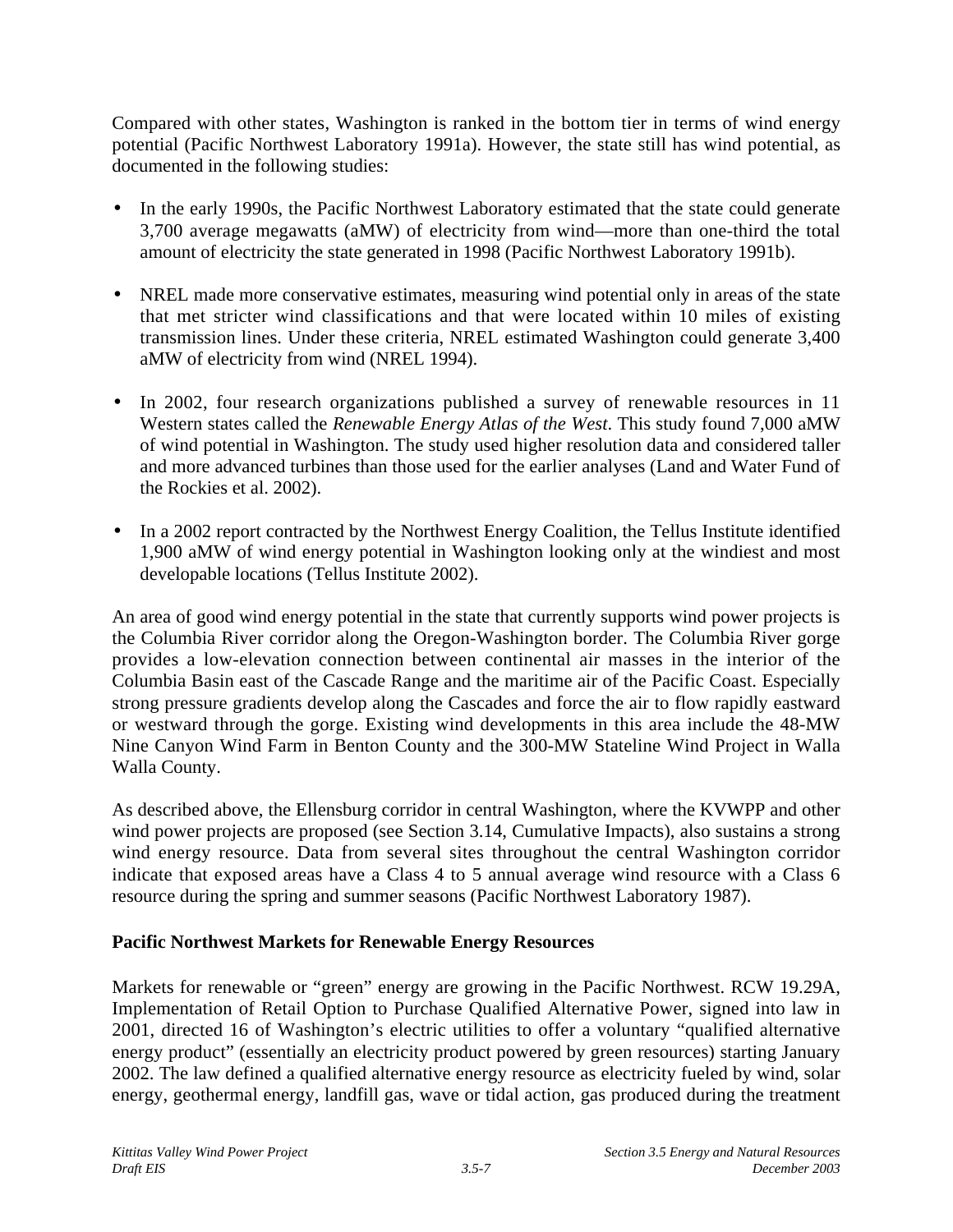of wastewater, qualified hydropower, or biomass. The statute calls for the utilities to report annually on the progress of these voluntary green power programs to the Washington Department of Community, Trade, and Economic Development (CTED) and the Washington Utilities and Transportation Commission (WUTC). In lieu of reports, agency staff surveyed the utilities in October 2002. The survey produced the following key findings (CTED and WUTC 2002):

- Each of the 16 utilities has a green power electricity product to offer its customers, and 14 of the 16 utilities have implemented voluntary green power programs. The two remaining utilities have secured wind power from a new facility and were initiating their programs after agency staff completed this survey.
- Utilities regularly advertised the green power programs to their customers.
- A total of 1.4 aMW (12.4 million kilowatt-hours) of green power was sold during the first nine months of 2002 to participants in these voluntary programs.
- Wind power represented the vast majority of the green power sales in this year's program (approximately 90%). The remaining resources were landfill gas, hydropower, and solar.
- The resources in the green power programs either have zero carbon dioxide emissions or, in the case of landfill-gas-fueled power, release only 5% of the carbon dioxide that would have been released if the landfill methane gases were emitted directly into the atmosphere.
- Nearly all of the public utilities participating in the survey, as well as seven smaller public utilities that do not offer green power programs to their customers, have added renewable resources to their utility system mix above and beyond that required by the green power option.
- A total of 118 aMWs (1 billion kilowatt-hours) of electricity fueled by wind, landfill gases, and biomass were included in the system fuel mix reports by electric utilities in Washington in 2001.

The results of this survey demonstrate that local and regional markets for green power have been increasing. In particular, there has been a proliferation of requests from Pacific Northwest electric utilities to purchase wind power. Several electric utilities have recently issued RFPs to acquire wind power, including those summarized below:

## Puget Sound Energy

On September 9, 2003, PSE issued a draft RFP to acquire approximately 150 MW of capacity from wind power for its electric resource portfolio. The draft RFP is the first step toward achieving the utility's goal of establishing renewable energy as a 10% share of its electric supply mix by 2013 (PSE 2003b).

## Avista Corporation

Avista Corporation's 2003 Integrated Resource Plan (IRP) includes wind within its acquisition strategy beginning in the 2008-2010 time frame. The IRP includes an action item for Avista to investigate wind integration issues. In support of an integration issues study, Avista is interested in purchasing between 25 MW and 50 MW of installed nameplate wind-generating capability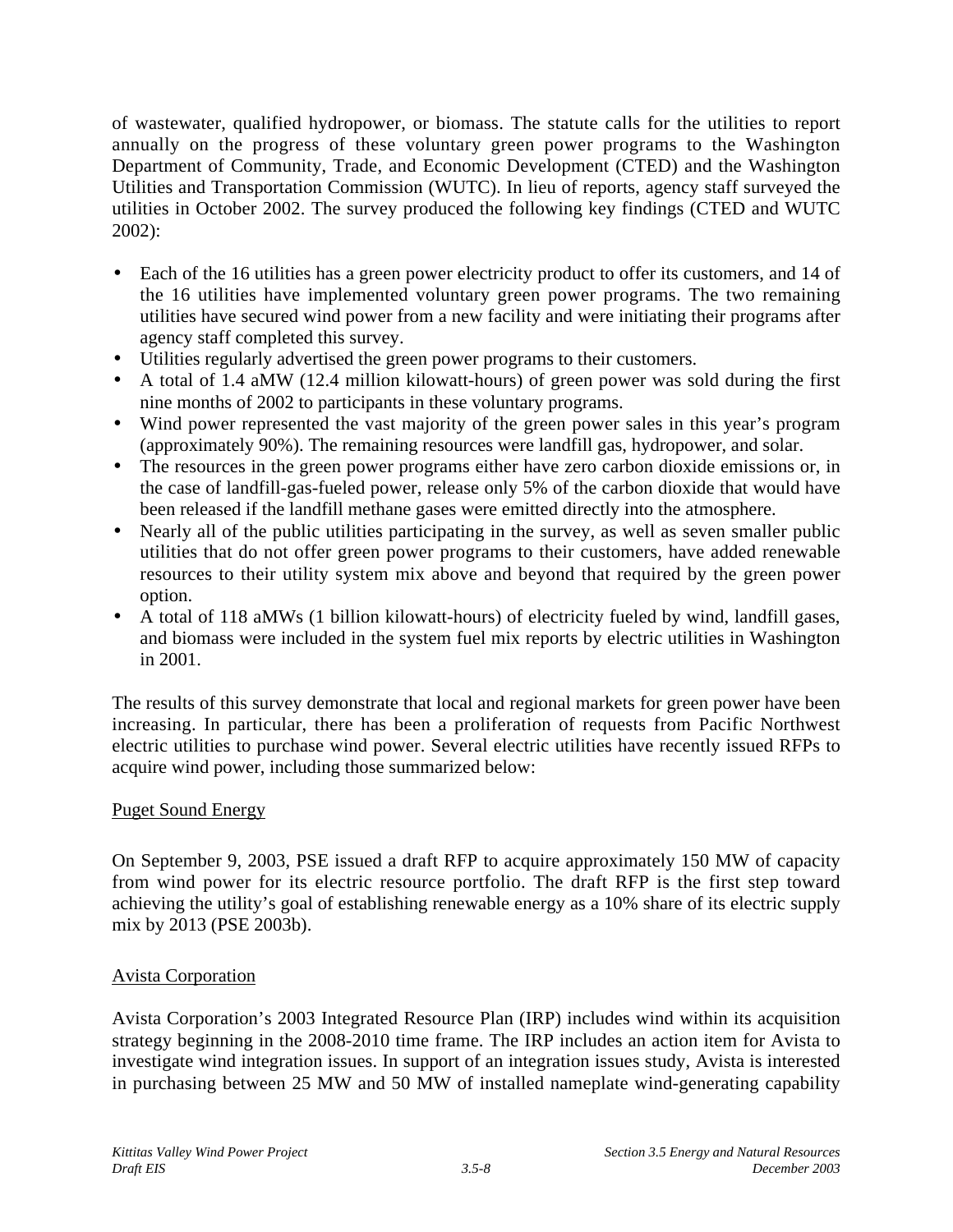over a term of between two and five years, and in August 2003 Avista issued an RFP soliciting proposals for wind energy (Avista Utilities 2003).

### Portland General Electric

On June 18, 2003, Portland General Electric (PGE) released an RFP to prospective bidders who could meet the company's future power supply needs. The RFP process is part of the company's 2002 IRP, which forecasts PGE's future energy needs and identifies low-cost supply strategies that enable the company to fulfill them (Portland General Electric 2003). In response to the RFP, PGE received more than 90 offers to supply energy. Of the proposals, it was estimated that 20% of the projects are for renewable energy, and by far the greatest numbers of those are wind generation (The Business Journal Portland 2003).

## **3.5.2 Impacts of Proposed Action**

This section describes impacts on energy and natural resources under the proposed action. Direct impacts would result from use of energy and natural resources such as fuel, water, and electricity to construct, operate and maintain, and decommission the project. Direct impacts associated with or attributable to specific project elements such as the proposed turbine towers, O&M facility, and substations are discussed, where applicable. Indirect impacts on energy and natural resources are not anticipated because the project is not expected to substantially induce regional growth to the extent that would result in significant changes to offsite energy and fuel consumption. Table 3.5-5 summarizes potential energy and natural resource requirements under the three project scenarios. Potential water resource impacts are evaluated in more detail in Section 3.3, Water Resources.

|                                            | 82 Turbines/3 MW                                                                      | 121 Turbines/1.5 MW                                                          | 150 Turbines/1.3 MW                                                    |
|--------------------------------------------|---------------------------------------------------------------------------------------|------------------------------------------------------------------------------|------------------------------------------------------------------------|
|                                            | (Lower End Scenario)                                                                  | (Middle Scenario)                                                            | (Upper End Scenario)                                                   |
| <b>Construction Impacts</b>                |                                                                                       |                                                                              |                                                                        |
| Increased demand for<br>electricity        | Same as middle scenario                                                               | Electricity provided by<br>portable generators                               | Same as middle scenario                                                |
| Increased demand for<br>petroleum products | Same as middle scenario                                                               | 25,000 gallons (diesel and<br>gasoline) for mobile<br>construction equipment | Same as middle scenario                                                |
| Increased demand for<br>water              | 6.4 million gallons for dust<br>control, compaction,<br>wetting concrete <sup>1</sup> | 5 million gallons for dust<br>control, compaction,<br>wetting concrete       | 5 million gallons for dust<br>control, compaction,<br>wetting concrete |
|                                            | 2.6 million gallons with                                                              | 2 million gallons with dust                                                  | 2 million gallons with dust                                            |
|                                            | dust palliative <sup>1</sup>                                                          | palliative                                                                   | palliative                                                             |
| Increased demand for steel                 | 12,000 tons for turbine                                                               | 11,000 tons for turbine                                                      | 13,000 tons for turbine                                                |
|                                            | towers                                                                                | towers                                                                       | towers                                                                 |
|                                            | 1,600 tons for tower                                                                  | 2,000 tons for tower                                                         | 2,400 tons for tower                                                   |
|                                            | foundation reinforcement                                                              | foundation reinforcement                                                     | foundation reinforcement                                               |

| Table 3.5-5: Summary of Potential Energy and Natural Resources Requirements |  |  |  |
|-----------------------------------------------------------------------------|--|--|--|
|                                                                             |  |  |  |

Sources: Sagebrush Power Partners LLC 2003a, 2003f.

<sup>1</sup> For turbines larger than 1.5 MW, roads would be wider (approx. 34 feet wide) to accommodate larger cranes and would require more water for compaction and dust control.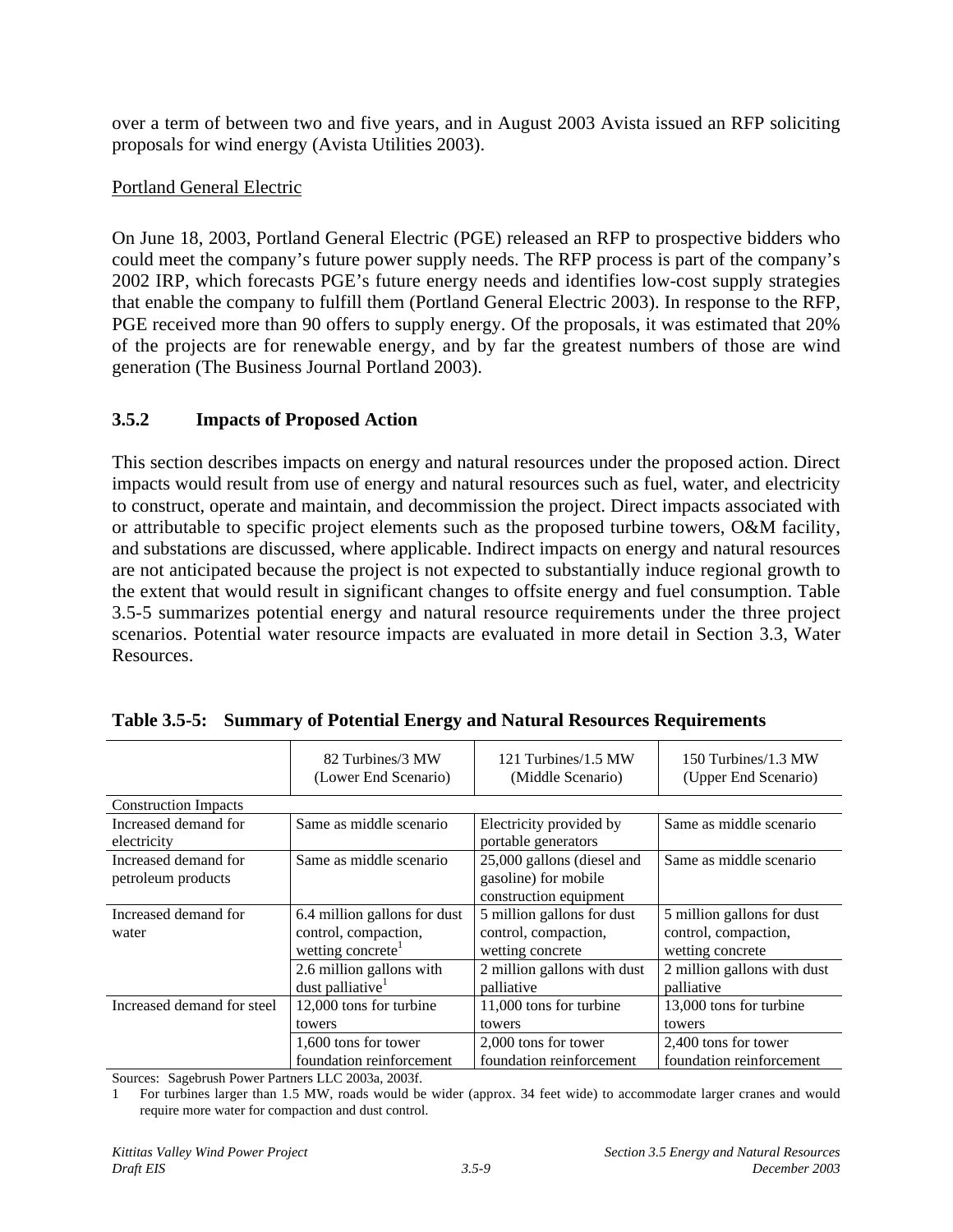|                                                                                | 82 Turbines/3 MW<br>(Lower End Scenario)             | 121 Turbines/1.5 MW<br>(Middle Scenario)                                                                                                                                                                                                             | 150 Turbines/1.3 MW<br>(Upper End Scenario)          |
|--------------------------------------------------------------------------------|------------------------------------------------------|------------------------------------------------------------------------------------------------------------------------------------------------------------------------------------------------------------------------------------------------------|------------------------------------------------------|
| Increased demand for<br>gravel (aggregate)                                     | 153,417 cubic yards for<br>$\text{roads}^1$          | 108,294 cubic yards for<br>roads                                                                                                                                                                                                                     | Same as middle scenario                              |
|                                                                                | 9,111 cubic yards for<br>turbines and crane pads     | 13,444 cubic yards for<br>turbines and crane pads                                                                                                                                                                                                    | 16,667 cubic yards for<br>turbines and crane pads    |
|                                                                                | 23,797 cubic yards for<br>other project facilities   | 23,797 cubic yards for<br>other project facilities                                                                                                                                                                                                   | 23,797 cubic yards for<br>other project facilities   |
| Increased demand for<br>concrete                                               | 25,000 cubic yards for<br>turbine foundations        | 30,000 cubic yards for<br>turbine foundations                                                                                                                                                                                                        | 35,000 cubic yards for<br>turbine foundations        |
| Operations and Maintenance Impacts                                             |                                                      |                                                                                                                                                                                                                                                      |                                                      |
| Increased demand for<br>electricity                                            | 800 MWh/year                                         | 800 MWh/year                                                                                                                                                                                                                                         | 850 MWh/year                                         |
| Increased demand for<br>petroleum products                                     | Same as middle scenario                              | 8,500 gallons annually for<br>O&M facility vehicles                                                                                                                                                                                                  | Same as middle scenario                              |
| Increased demand for<br>water                                                  | Same as middle scenario                              | $<$ 1,000 gallons daily at<br>O&M facility                                                                                                                                                                                                           | Same as middle scenario                              |
| Increased demand for<br>lubricating oils, hydraulic<br>fluids, and mineral oil | Slightly less than the<br>middle scenario            | 50 gallons/turbine of<br>glycol-water mix<br>85 gallons/turbine of<br>hydraulic oil<br>105 gallons/turbine of<br>lubricating oil<br>500 gallons/pad-mounted<br>transformer of mineral oil<br>12,000 gallons/substation<br>transformer of mineral oil | Slightly more than the<br>middle scenario            |
| Decommissioning Impacts                                                        |                                                      |                                                                                                                                                                                                                                                      |                                                      |
|                                                                                | Similar to those described<br>above for construction | Similar to those described<br>above for construction                                                                                                                                                                                                 | Similar to those described<br>above for construction |

**Table 3.5-5: Continued**

Sources: Sagebrush Power Partners LLC 2003a, 2003f.

1 For turbines larger than 1.5 MW, roads would be wider (approx. 34 feet wide) to accommodate larger cranes and would require more water for compaction and dust control.

### **Construction Impacts**

#### Energy Resources

The proposed wind turbines and associated facilities, including access roads and underground and overhead collection infrastructure, would be constructed using materials that require energy for their production. Energy would also be required to transport these materials to the project site and to operate construction equipment such as cranes, trucks, tools, and vehicles. Energy consumption is predominantly in the form of gasoline, diesel fuel, and electricity.

### *Electricity*

Substantial amounts of electricity are not required during project construction. Portable generators would produce the electricity required for construction activities. The level of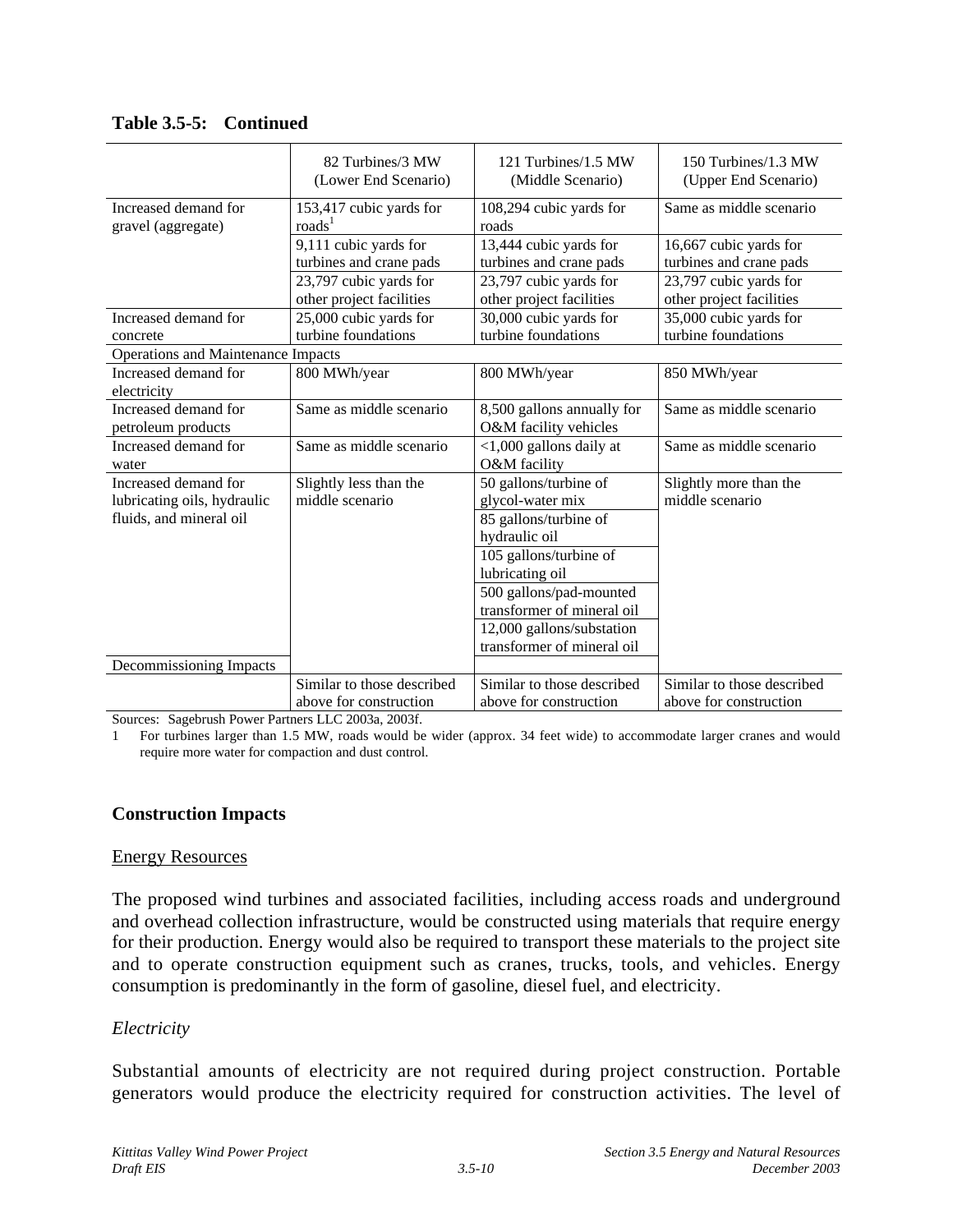electrical energy consumption required during project construction would not significantly affect locally available energy resources.

## *Petroleum Products*

Fuel consumption during construction would be approximately 25,000 gallons (diesel and gasoline) for mobile construction equipment, construction vehicles, and generators for the three project scenarios. Petroleum fuel for construction equipment would be supplied by existing licensed fuel distributors or local gas stations in nearby communities (Ellensburg or Cle Elum). The EPC contractor would use fuel trucks to refuel construction vehicles and equipment onsite; no fuel tanks would be used or stored at the project site. The level of petroleum products consumed during project construction would not significantly affect locally available resources.

### Other Nonrenewable Resources

As identified in Table 3.5-5, nonrenewable resources used to construct the KVWPP would include fuel (diesel and gasoline, discussed above), water, steel, concrete, and gravel (aggregate). Approximately five million gallons of water would be consumed for dust suppression and other construction purposes under the middle and upper end scenarios, while an estimated 6.4 millions gallons of water would be required under the lower end scenario because of the larger roadway footprint. However, if lignin (a non-toxic, non-hazardous compound derived from trees) or another dust palliative is used, it is anticipated that between 2 million gallons (under the middle and upper end scenarios) and 2.6 million gallons (under the lower end scenario) of water would be required. Water would be delivered to the project site by water trucks and obtained from a local source with a valid water right.

Steel would be required to construct the turbines and towers. The estimated amount of steel required would range from 11,000 tons under the middle scenario to 13,000 tons under the upper end scenario. Concrete would be consumed to build roads, crane pads, and turbine foundations. The estimated amount of concrete required for project construction would range from 25,000 cubic yards (under the lower end scenario) to 35,000 cubic yards (under the upper end scenario). Concrete would be purchased from existing suppliers near the project site. Gravel (aggregate) would be required to construct roads, turbine and crane pads, and other project facilities such as the O&M facility, substations, turn-around areas, and meteorological towers. The estimated amount of gravel required for construction would range from 145,535 cubic yards under the middle scenario to 186,325 cubic yards under the lower end scenario. Aggregate would be obtained from existing, permitted local quarries. Several gravel pits and quarries are located near the project site in Kittitas County. For example, there is an existing permitted quarry north of proposed turbine F1. The EPC contractor would make the final decision regarding the source of these materials.

The impacts on nonrenewable resources under the three project scenarios would vary depending on the specific resource. For example, demand for water for dust control and gravel to construct project facilities would be greatest under the lower end scenario because of the larger area required for access roads. However, demand for concrete and steel would be greatest under the upper end scenario because of the greater number of turbines (see Table 3.5-5). The project's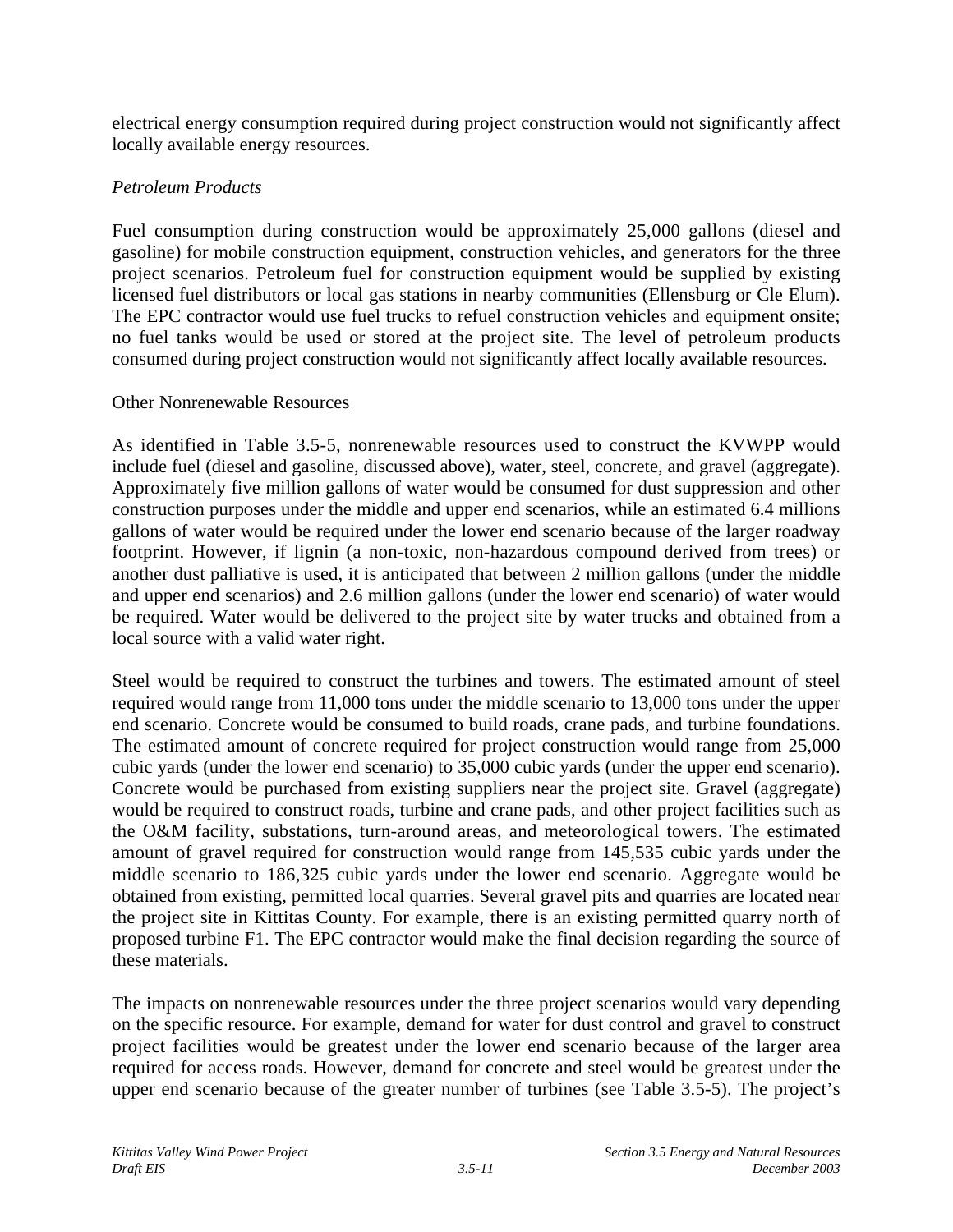nonrenewable resource requirements during construction would not significantly affect local supply.

## **Operations and Maintenance Impacts**

### Energy Resources

## *Electricity*

The project would generate energy using the kinetic energy in wind. That energy would be transformed by the wind turbine generators into electricity. Depending on the make and model of wind turbine generator selected, the KVWPP would be rated for 181.5 to 246 MW. MW hours (MWh) are derived by multiplying the project's capacity factor (0.3333) by its nameplate capacity (181.5 to 246 MW) and the number of hours in one year (4,760 hours). Therefore, the project would generate between 287,979 and 390,316 MWh of electricity annually and would increase the availability of renewable energy in the Pacific Northwest, a beneficial effect.

On an annual basis, the project (under all three scenarios) is expected to consume less than 1% of the electricity it generates to support auxiliary systems at the wind turbines such as hydraulic systems, pumps, heaters, fans, controller electronics, and lighting. The projected increased demand for electricity would range from 800 MWh per year under the lower end scenario to 875 MWh per year under the middle scenario (see Table 3.5-5).

The project would not consume a large amount of power for startup. Each wind turbine would be activated randomly depending on the local wind speed at each turbine location. Power consumption would generally result from auxiliary systems at each turbine. The transformers and auxiliary systems at the substation would also consume a small amount of power to stay energized. Electricity for project operations would mostly be generated by the project itself. During periods when the wind turbines are not generating electricity, power would be purchased from the regional utility.

## *Petroleum Products*

Expected fuel consumption under all three project scenarios is estimated to be 8,500 gallons per year to operate O&M facility vehicles. Fuel would be purchased from local gas stations. The level of energy consumption required during project operation would not significantly affect locally available energy resources and would be beneficial to the region by generating an additional source of energy.

### Other Nonrenewable Resources

As shown in Table 3.5-5, the project would consume nonrenewable natural resources including fuel and electricity (described above), water, and lubricating oils, greases, and hydraulic fluids. As described in Section 3.3, Water Resources, a new water well would be installed to provide a nominal water supply to the O&M facility. This well, which would provide water for bathroom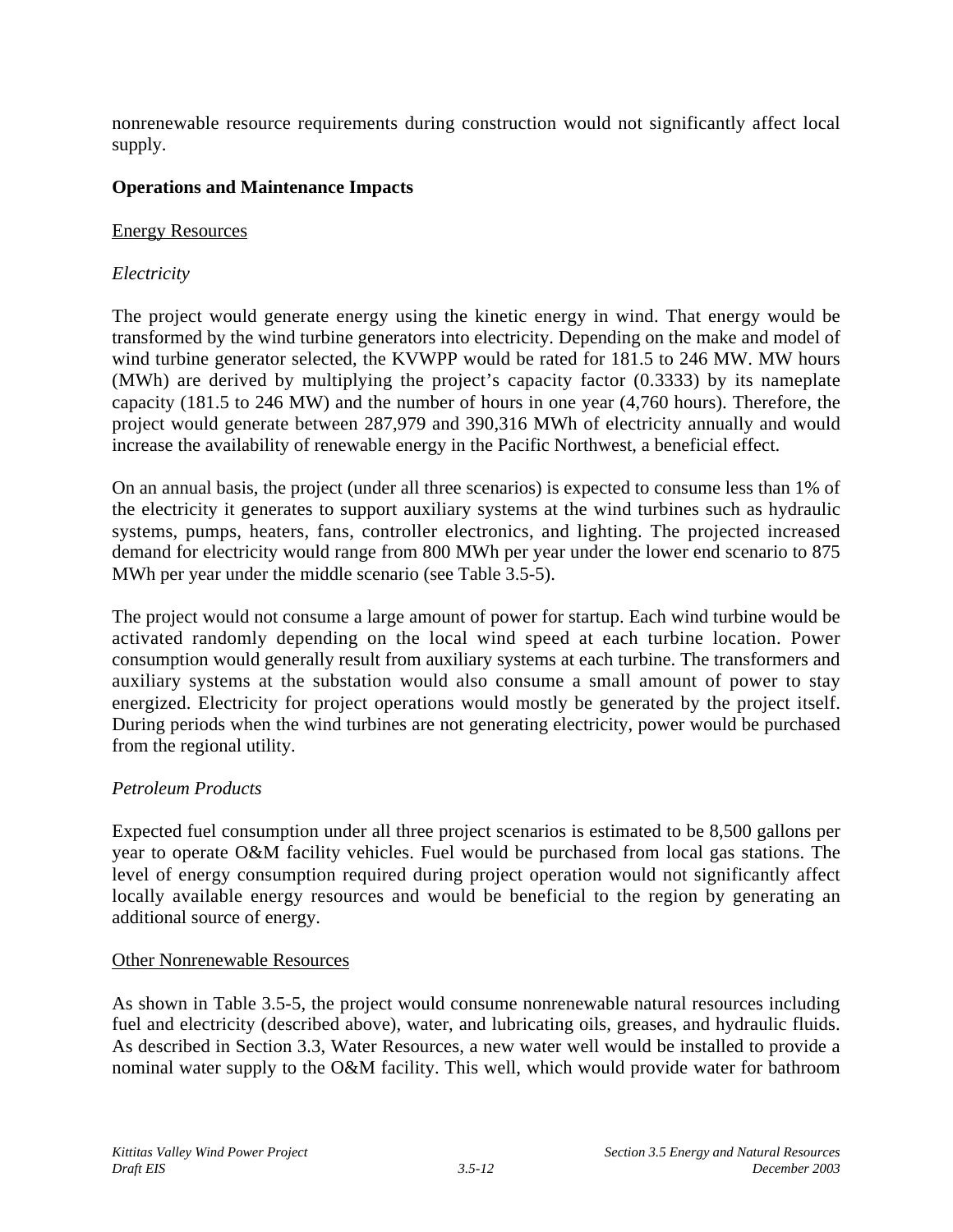and kitchen use and for general maintenance purposes, is expected to consume less than 1,000 gallon per day under all three project scenarios.

The estimated amounts of lubricating oils, hydraulic fluids, and mineral oils required for project operation are presented in Table 3.5-5; the amounts would be slightly larger and smaller under the upper and lower end scenarios, respectively, because of differences in the overall number of turbines. Lubricating oils and hydraulic fluids used to operate project equipment and to maintain the wind turbine generators would be purchased from distributors of such materials. The final selection of these distributors would depend on the specific turbine model chosen for the project. The estimated quantities of fuel and other nonrenewable resources required for project operation and maintenance activities would affect the availability of these resources locally or regionally.

## **Decommissioning Impacts**

Impacts attributable to energy consumption during project decommissioning would be similar to those described for the construction phase of the project. Energy consumption, predominantly in the form of gasoline, diesel fuel, and electricity, would be required to operate equipment such as cranes, trucks, tools, and vehicles used to dismantle and remove most project facilities and reclaim disturbed areas. Demolition or removal of equipment and facilities would occur, to the extent necessary, to salvage economically recoverable materials such as steel towers.

# **3.5.3 Impacts of No Action Alternative**

Under the No Action Alternative, the project would not be constructed or operated. However, development by others and of a different nature, including residential development, could occur at the project site in accordance with the County's existing Comprehensive Plan and zoning regulations. Depending on the location, type, and magnitude of future development at the project site, impacts on energy and natural resources could be similar to or even greater than the proposed action.

If the proposed project were not constructed, the region's power needs could de delivered through development of other generation facilities, most likely a gas-fired combustion turbine. The specific type and magnitude of impacts on energy and natural resources would depend on the type and location of facility proposed. For example, if a 60 aMW natural gas-fired combustion turbine facility replaced the proposed wind turbine project, energy consumption impacts during both project construction and operation would increase substantially. Anticipated land requirements for a 60-aMW combustion turbine facility would be more than two times greater than the KVWPP (see Table 2-9). Therefore, the anticipated energy demands to transport materials and operate construction equipment would probably also be greater. Furthermore, unlike wind, which is natural renewable energy source, a combustion turbine project of similar generating capacity would use substantial quantities of natural gas, a nonrenewable resource, as its primary energy source. A combustion turbine facility could also require a significant quantity of water for cooling purposes.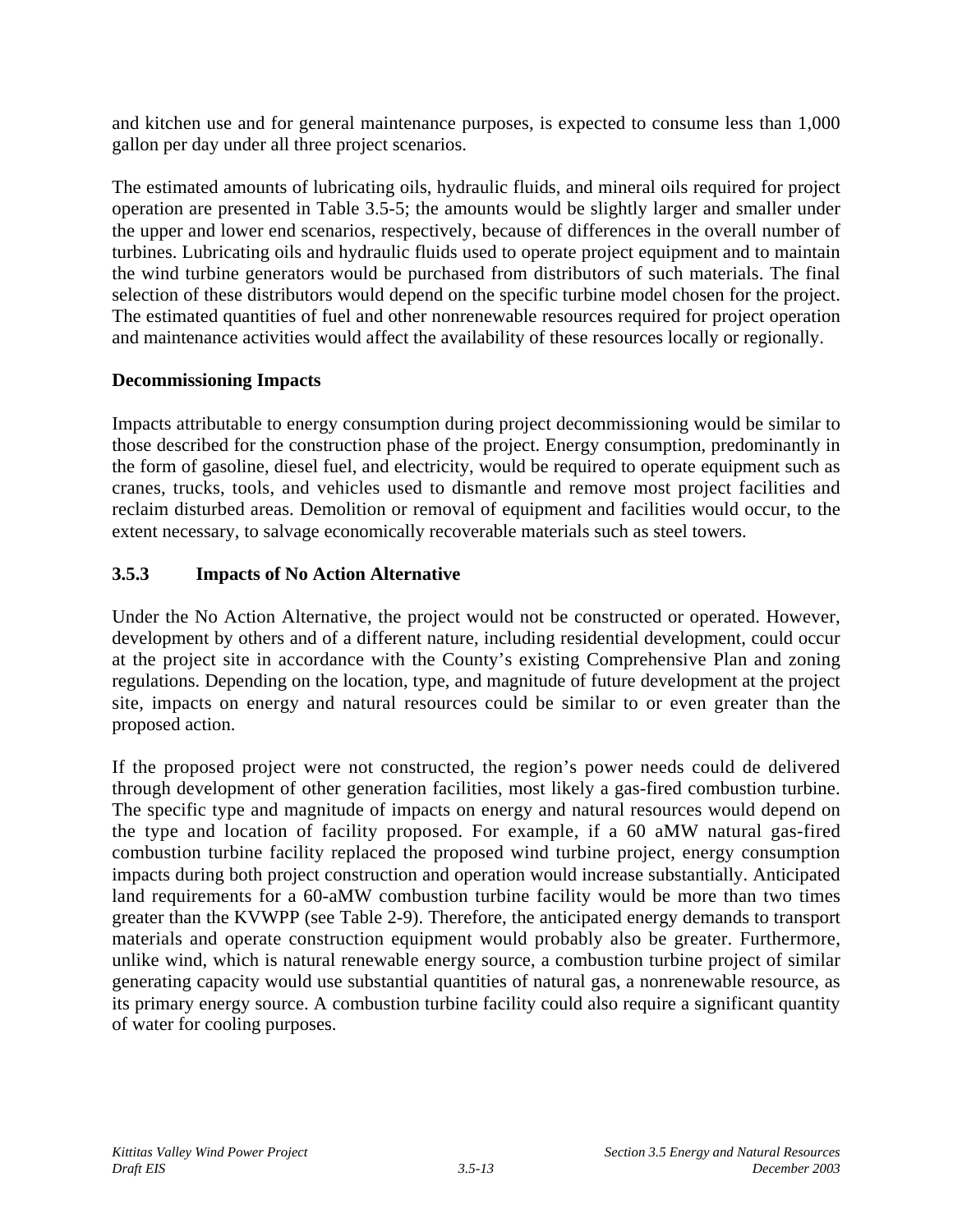## **3.5.4 Mitigation Measures**

The Applicant proposes to implement energy conservation measures during project construction and operation including, but not limited to, the following:

- Use lignin (a non-toxic wood byproduct) as a dust palliative to reduce water consumption for dust suppression during construction;
- Encourage carpooling of onsite construction crews;
- Use high-efficiency electrical fixtures and appliances in the O&M facility and substation
- control house; and
- Use low-water-use flush toilets in the O&M facilities.

# **3.5.5 Significant Unavoidable Adverse Impacts**

No significant unavoidable adverse impacts on energy or natural resources would occur from project construction, operation, maintenance, or decommissioning.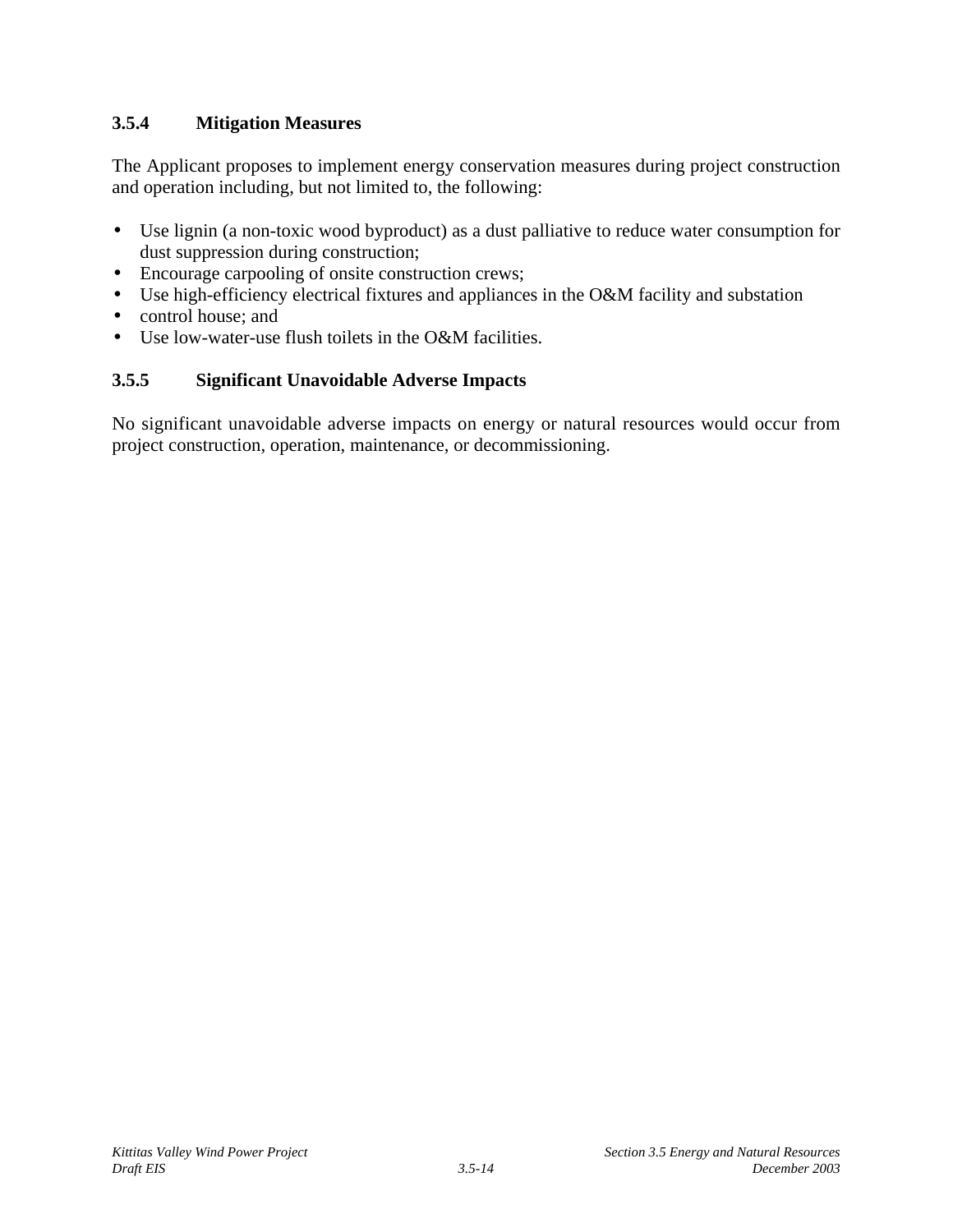## **3.6 LAND USE AND RECREATION**

This section describes existing land use and parks and recreation resources in the KVWPP area. It also evaluates potential impacts on land use and recreation that would occur with proposed development, and identifies mitigation measures designed to limit or reduce those impacts. Consistency with relevant land use plans and policies is also assessed.

The analysis in this section is primarily based on information provided by the Applicant in the ASC (Sagebrush Power Partners LLC 2003a, Section 5.1). Where additional information has been used to evaluate the potential impacts associated with the proposal, such as the Kittitas County Comprehensive Plan and Zoning Code, that information has been referenced. Existing land use information was confirmed in the field during site visits (March 2003). Land use plans and policies addressed for project consistency include relevant adopted state, county, and local plans and policies.

## **3.6.1 Affected Environment**

The following discussion provides an overview of existing land use in the project vicinity. The study area for the land use analysis is within 1 mile on either side of the wind turbine strings. The project would be located entirely within unincorporated Kittitas County.

## **Existing Land Use**

The KVWPP site is located in central Kittitas County, approximately 10 miles northwest of the City of Ellensburg. The project area is characterized by a rural landscape of rolling hills and rangeland with scattered residences. The size of the project area is roughly 7,000 acres. Approximately 5,000 acres of the project area is in private ownership, with the remaining 2,000 acres owned by the state of Washington and managed by the Washington DNR (2003). The overall population density in the project area is low. There are approximately 60 dwellings within 1 mile of the proposed project. The closest residence, located in the northeast portion of the project area (Township 19 North, Range 17 East, Section 1), is approximately 790 feet from the nearest proposed wind turbine (H23) (see Table 3.12-5 in Section 3.12, Noise).

Land use in the project area consists of cattle grazing interspersed with some rural residential development. None of the land in the project area is irrigated and no crops are grown. Most grazing use is seasonal in nature (primarily in the spring). About half of the private property owners within the project area currently use their land for grazing; those owners primarily raise cattle, but one owner raises bison and horses. About half of the Washington DNR parcels within the project area are currently used for grazing.

Forested lands are north and east of the project site. The Wenatchee National Forest, which encompasses 2.2 million acres along a 135-mile segment of the eastern front of the Cascade Mountains, includes lands on the slopes of Table Mountain to the north and east of the project site. No commercial forestry operations are in the project vicinity.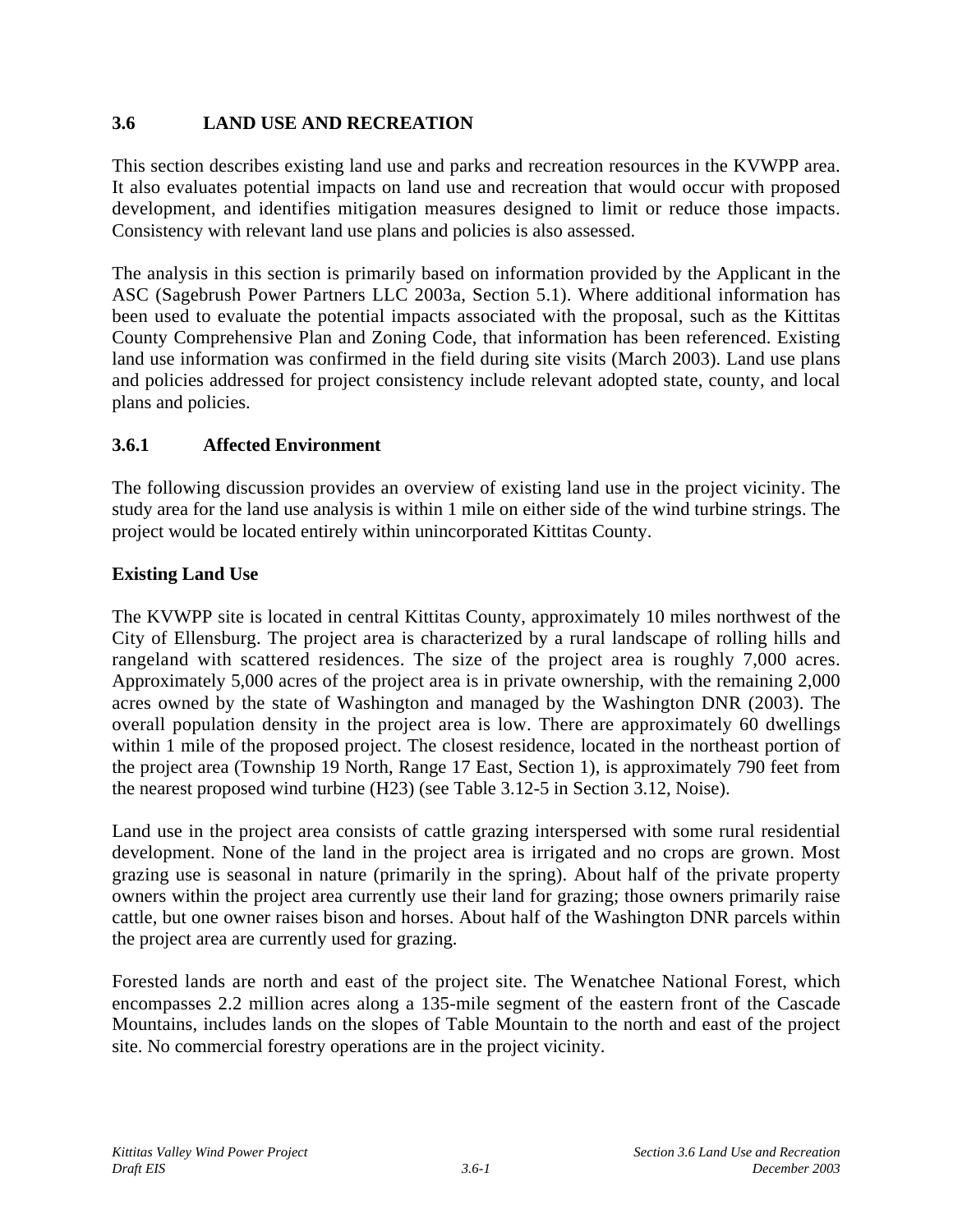Existing land use within 1 mile of the proposed turbine strings is shown in Figure 3.6-1. In addition to grazing, other uses in the project area include:

- A commercial gravel quarry on US 97 just south of the northern junction with Bettas Road operated by Ellensburg Cement Products;
- An inactive gravel quarry on Bettas Road north of the junction with Hayward Road owned by the Washington State Department of Transportation;
- Five Bonneville electric transmission lines traversing east to west across the project area, divided into one group of four near the middle of the project and one to the north;
- One PSE electric transmission line traversing east to west across the project area just north of the southern set of Bonneville lines;
- Three communication towers:
- Two state highways: US 97, running through the middle of the project area, and SR 10 south of the project area;
- Two county roads: Bettas Road, a paved, two-lane road near the western edge of the project area, and Hayward Road, an unpaved road in the southern portion of the project area;
- Five parcels of land totaling approximately 2,075 acres owned by DNR, located in Township 19 North, Range 17 East, Sections 2, 10, 16 and 22, which are currently leased for grazing;
- An approximate 550-acre parcel of private land in the Swauk Creek drainage currently under a conservation easement with the Nature Conservancy of Washington; and
- Agricultural lands south of SR 10 along the Yakima River.

# **Existing Zoning**

The project area contains two Kittitas County zoning designations—Agriculture-20 and Forest and Range. The areas east of US 97 are zoned Forest and Range while those west of US 97 are zoned Agriculture-20. Figure 3.6-2 shows the location of county zoning designations within the project area.

According to the County's zoning code, the Agriculture-20 zone is dominated by farming, ranching, and rural lifestyles. The purpose of the zoning classification is to preserve fertile farmland from encroachment by nonagricultural land uses and to protect the rights and traditions of those engaged in agriculture. Permitted uses include residential, agriculture, and forestry practices. The minimum lot size is 20 acres (Kittitas County Code [KCC] 17.29.020).

The Forest and Range zone is intended to provide areas where natural resource management is the highest priority and where the subdivision and development of lands for uses and activities incompatible with resource management are discouraged. Permitted resource management uses include logging, mining, quarrying, and agricultural practices. Several residential uses are also allowed in the Forest and Range zone including single-family residences, duplexes, and cluster subdivisions. The minimum lot size is 20 acres (KCC 17.56.020).

## **Parks and Recreation**

The Kittitas Valley area offers opportunities for a variety of recreational activities. Table 3.6-1 lists recreational facilities and activities available within a 25-mile radius of the project site (see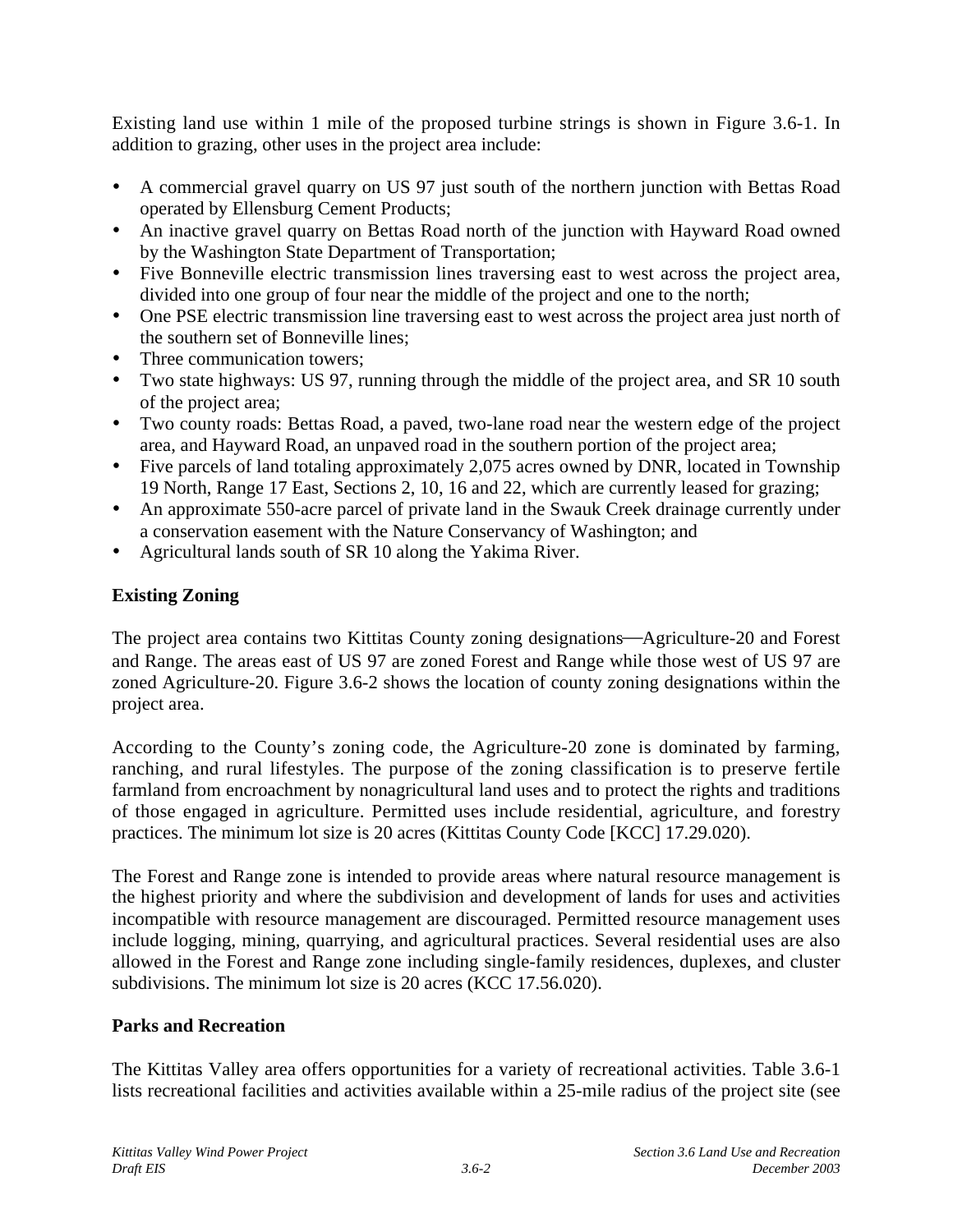Figure 3.6-1: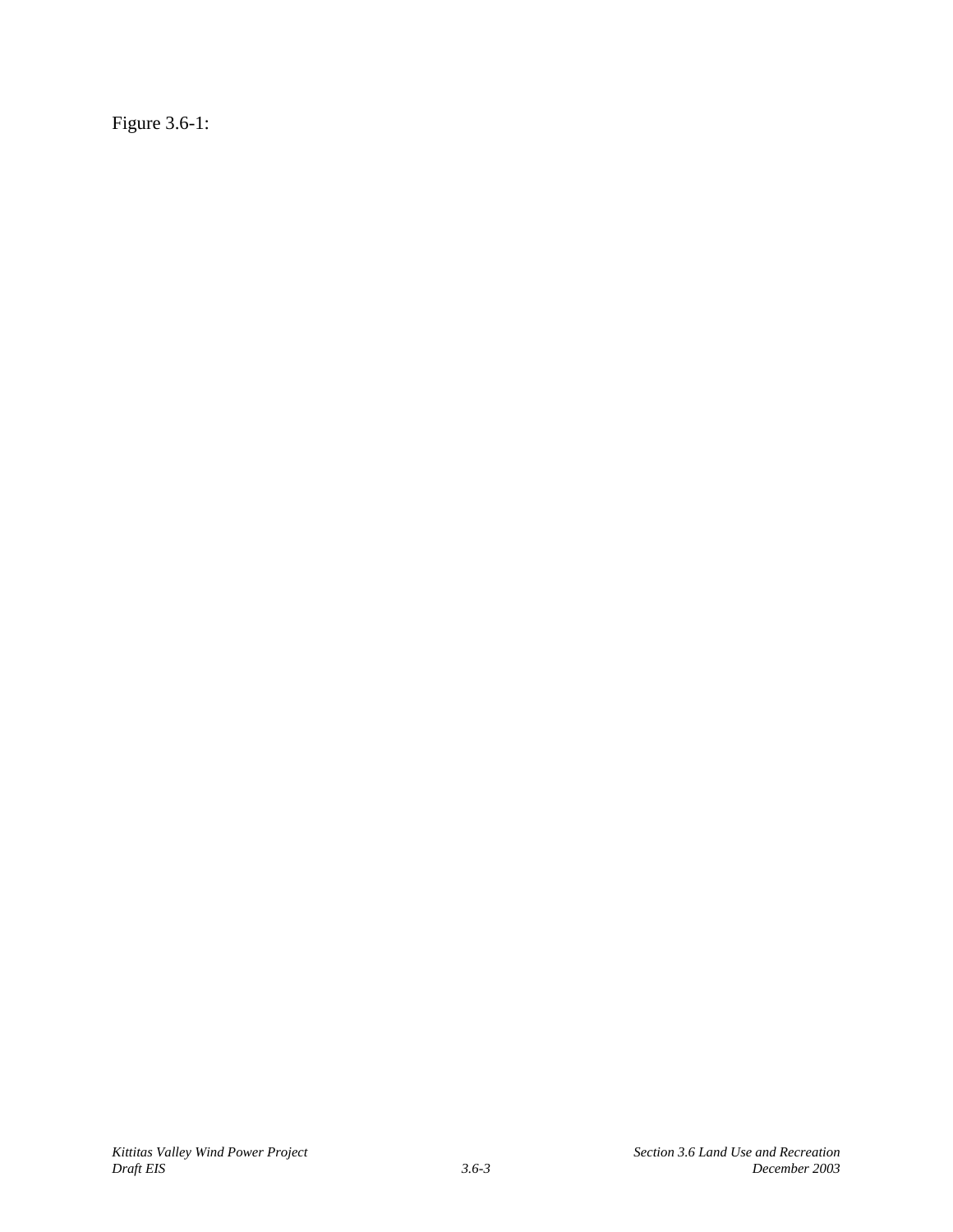Figure 3.6-2: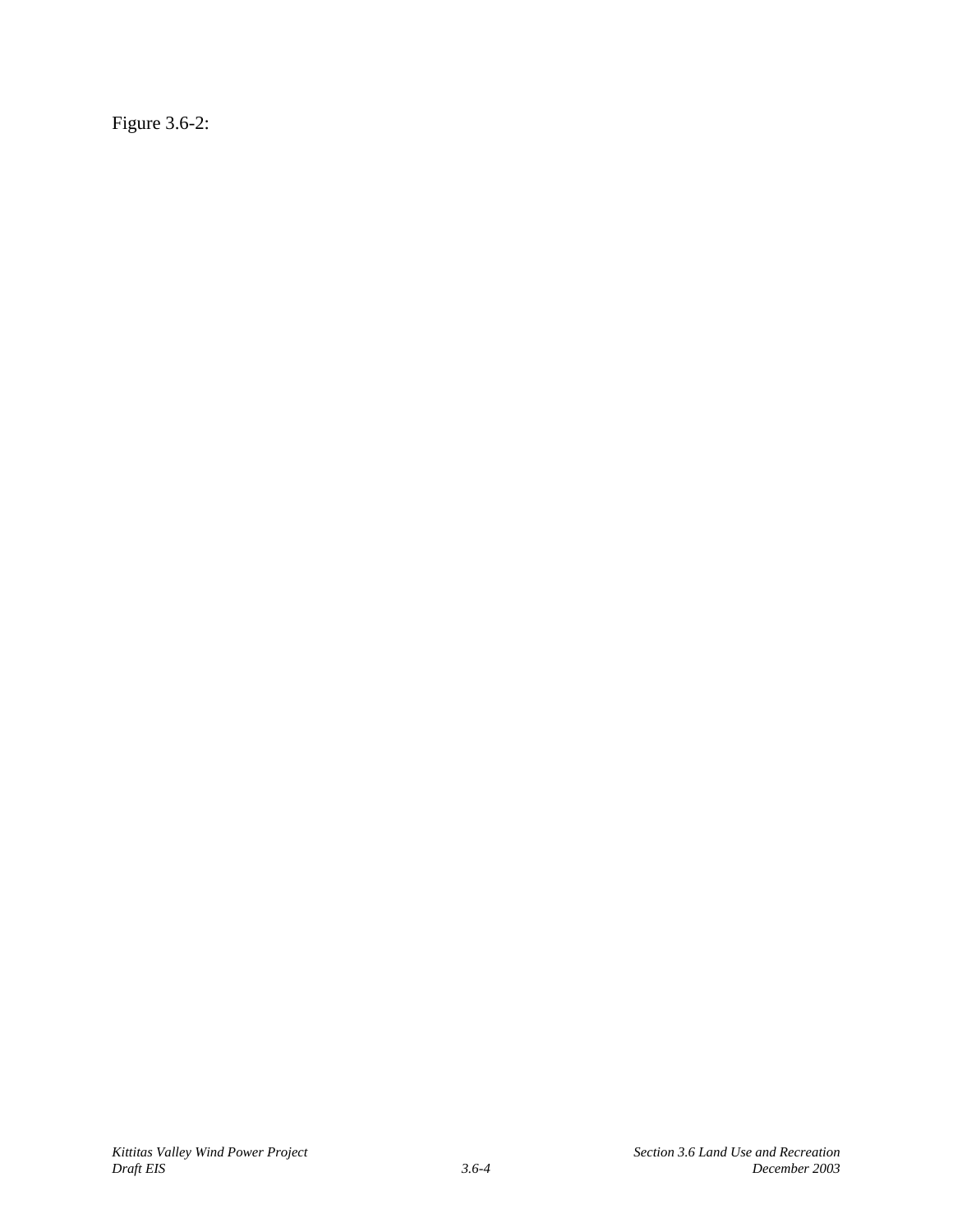Figure 3.6-3). This area includes forests and wilderness areas, wildlife areas and refuges, boat launches, beaches and other water use sites, state parks, town parks, campsites, and museums. Ski areas beyond the 25-mile radius are located at Snoqualmie Pass and Mission Ridge.

| Distance (Miles)        | Facility                                      |
|-------------------------|-----------------------------------------------|
| Ellensburg              |                                               |
| 6                       | Thorp Mill (located in Thorp)                 |
| 12                      | KOA Campground (private campground)           |
| 13                      | Kittitas County Museum                        |
| 13                      | <b>Burlington Northern Square</b>             |
| 13                      | Kiwanis Park                                  |
| 13                      | <b>McElroy Park</b>                           |
| 13                      | <b>Memorial Park</b>                          |
| 13                      | <b>Reed Park</b>                              |
| 13                      | <b>Rotary Pavilion</b>                        |
| 13                      | South Main Entry Park                         |
| 13                      | West Ellensburg Park                          |
| 13                      | <b>Skate Park</b>                             |
| 13                      | Children's Activity Museum                    |
| 13                      | <b>Clymer Museum and Gallery</b>              |
| 14                      | Lions/Mountain View Park                      |
| 14                      | Catherine Park                                |
| 14                      | Irene Rinehart Riverfront Park                |
| 14                      | <b>Whitney Park</b>                           |
| 14                      | Wippel Park                                   |
| 15                      | Paul Rogers Wildlife Habitat Park             |
| 15                      | Sagebrush Trail                               |
| 16                      | Olmstead Place State Park and Heritage Center |
| Cle Elum/Roslyn         |                                               |
| 5                       | Trailer Corral (private campground)           |
| 15                      | Cle Elum City Park                            |
| 15                      | South Cle Elum City Park                      |
| 15                      | Carpenter Museum                              |
| 15                      | Cle Elum Historical Telephone Museum          |
| 15                      | South Cle Elum Depot Restoration              |
| 15                      | Whispering Pines (private campground)         |
| 20                      | Roslyn City Park                              |
| 20                      | Roslyn Museum                                 |
| 25                      | Salmon La Sac Guard Station Restoration       |
| <b>Washington State</b> |                                               |
| 1                       | Iron Horse State Park (no camping)            |
| 10                      | LT Murray Wildlife Area                       |
| 15                      | Squilchuck State Park                         |
| 16                      | <b>Olmstead Place State Park</b>              |
| 32                      | Lake Easton State Park                        |
| 40                      | Ginkgo State Park (no camping)                |
| 40                      | Wanapum State Park                            |

**Table 3.6-1: Parks, Recreational Facilities, and Activities within 25 Miles of the Project**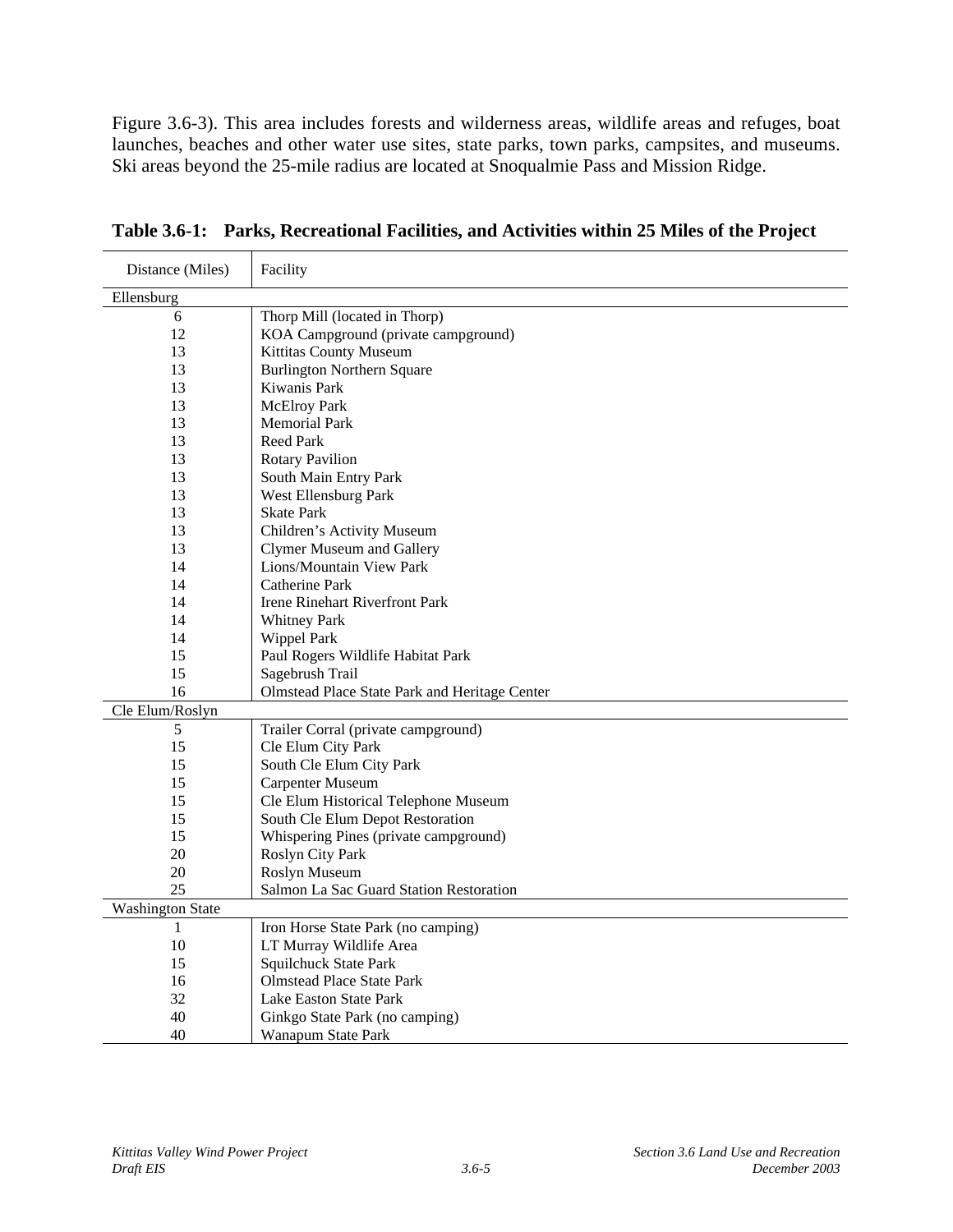| Distance (Miles) | Facility                                                                         |
|------------------|----------------------------------------------------------------------------------|
|                  | U.S. Forest Service (Okanogan and Wenatchee National Forests)                    |
| 8                | Red Top                                                                          |
| 8                | <b>Mineral Springs</b>                                                           |
| 8                | Lion Rock                                                                        |
| 8                | Taneum                                                                           |
| 12               | Ken Wilcox at Haney Meadows                                                      |
| 12               | <b>I</b> cewater                                                                 |
| 12               | <b>Tamarack Spring</b>                                                           |
| 15               | Swauk                                                                            |
| 15               | <b>Taneum Junction</b>                                                           |
| 17               | Beverly                                                                          |
| 17               | Manastash                                                                        |
| 20               | Riders Camp                                                                      |
| 20               | Wish Poosh                                                                       |
| $20\,$           | De Roux                                                                          |
| 21               | Quartz Mountain                                                                  |
| 25               | Salmon La Sac                                                                    |
| 25               | Red Mountain                                                                     |
| 25               | Cle Elum River                                                                   |
| 28               | Kachess                                                                          |
| 30               | Owhi                                                                             |
| 30               | Cayuse                                                                           |
| 30               | <b>Crystal Springs</b>                                                           |
| 40               | Fish Lake                                                                        |
| 40<br>$\sim$     | South Fork Meadow<br>$\mathbf{r}$<br>$\mathbf{r}$ $\mathbf{r}$ $\alpha$ $\alpha$ |

**Table 3.6-1: Continued**

Source: Sagebrush Power Partners LLC 2003a.

The Wenatchee National Forest is a major recreational destination in central Kittitas County. The National Forest encompasses 2.2 million acres extending from Lake Chelan on the north to Rimrock Lake on the south. In the project area, the National Forest encompasses the lands on the slopes of Table Mountain to the north and east of the project site (see Figure 3.6-3). Although Table Mountain has relatively few developed recreational facilities, it is a popular destination for valley residents for winter sports, hiking, camping, picnicking, and other recreational activities. The best known feature on Table Mountain is Lion Rock, approximately 5.25 miles north of the National Forest boundary and 6.75 miles northeast of the project site. Lion Rock's attraction is the panoramic view it offers of the central Cascade Mountains to the north (Sagebrush Power Partners LLC 2003d).

The primary access from the Kittitas Valley into the National Forest is via Reecer Creek Road, which becomes National Forest Primary Route 35 at the forest boundary. From the National Forest boundary, Route 35 switches back numerous times up the slopes of Table Mountain. On these switchbacks, the landscape is generally open, and the project site is often visible approximately 3.25 miles to the southwest.

Another important recreation resource in the project vicinity is the John Wayne Trail, a hiking, biking, and equestrian trail developed in the Iron Horse State Park. This park was created on the former right-of-way of the Milwaukee Road railroad, which was acquired by Washington State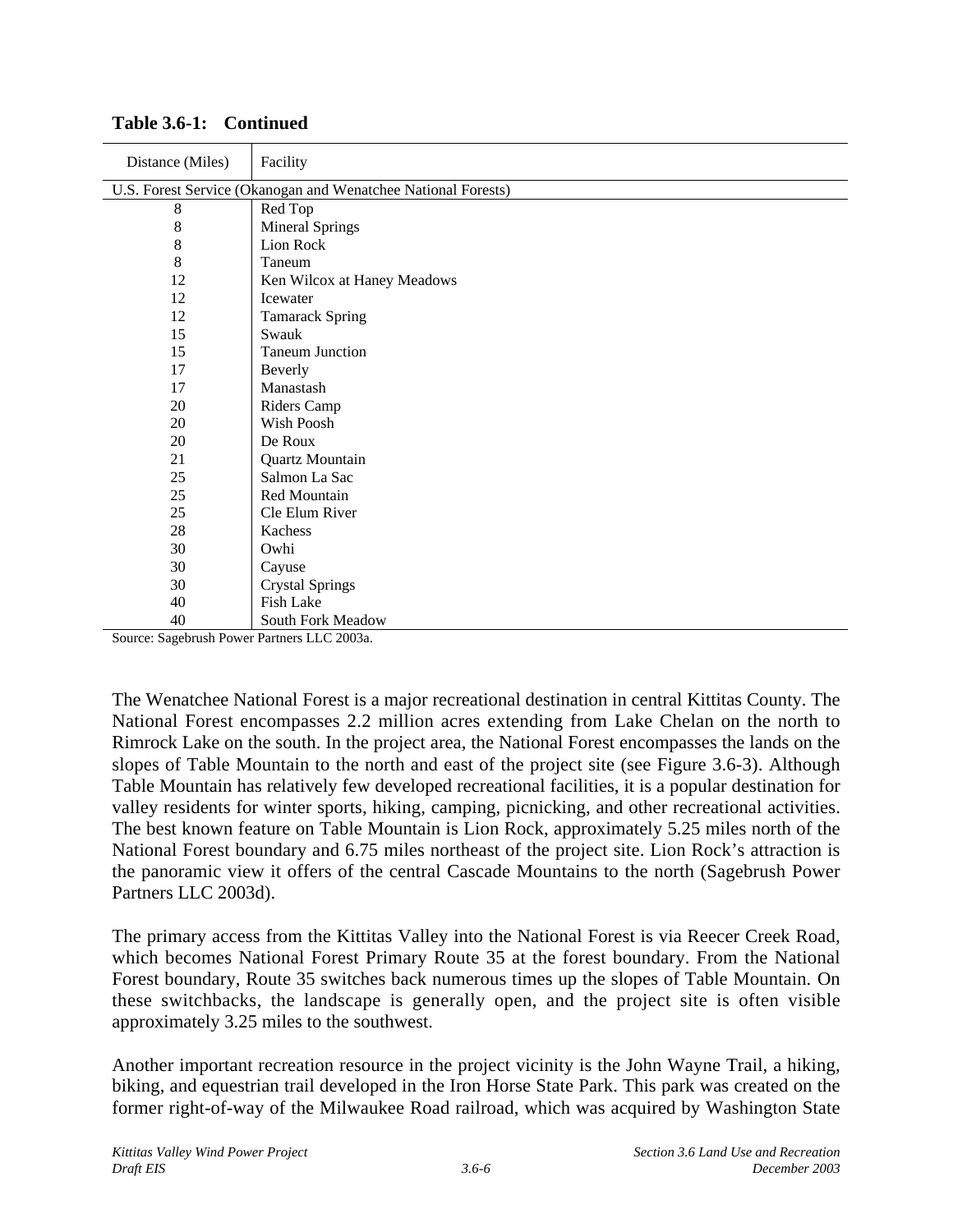Parks in the 1980s. The John Wayne Trail extends 109 miles from a trailhead near North Bend on the west to the Columbia River on the east. In the project area, the trail extends along the south side of the Yakima River. The only formal entrance to the trail in this area is on Thorp Depot Road south of the community of Thorp. The ridges proposed for turbine development are approximately 1 to 5 miles from the trail. At its closest point, the project (turbine string B) is approximately 4,500 feet northeast of the trail.

Washington State campgrounds are operated on a first-come, first-served basis, and state regulations limit overnight stays to 10 days. The National Forest campgrounds exceed their capacity almost every weekend during the summer and often turn people away (Schmidt, pers. comm., 2002).

Summer recreational activities available near the project area include water sports such as fly fishing, swimming, boating, river rafting, gold panning, and water skiing, as well as camping, mountain biking, hay rides, hiking, horseback riding, hunting, cycling, picnicking, bird watching, rock hounding, berry and mushroom picking, softball, and other team sports. During the fall and winter, recreational activities include hunting, cross-country skiing, horse-drawn sleigh rides, inner-tubing, snowshoeing, downhill skiing, sledding, snowboarding, and snowmobiling. No fishing sites are within the project boundaries.

Some hunting occurs in the project area on both private and public lands. Hunting on private lands occurs at the discretion of the individual landowners. Two of the DNR sections within the project area (Sections 2 and 22) do not currently allow public access. The other two sections (Section 16 and Section 10) allow public access (Sagebrush Power Partners LLC 2003c).

# **3.6.2 Impacts of Proposed Action**

Potential direct impacts of the proposed KVWPP would include conversion of rural lands to utility-related uses, potential conflicts between the project and onsite and offsite recreation activities, and increased demand for park and recreational resources. These types of direct impacts could be associated with construction, operations, and decommissioning of any of the proposed project elements, including wind turbines and meteorological towers, existing and new gravel access roads, additional power lines, and the proposed O&M facility and substations. Impacts associated with or attributable to specific project elements are discussed where applicable. Indirect land use and recreation impacts are not anticipated because the project is not expected to substantially induce regional growth to the extent that it would change offsite land uses or use of offsite resource-based recreation areas. Table 3.6-2 summarizes potential impacts on land use and recreation under the three project scenarios. Potential impacts on adjacent land uses from construction-related noise and dust are discussed in Section 3.12, Noise, and Section 3.11, Air Quality.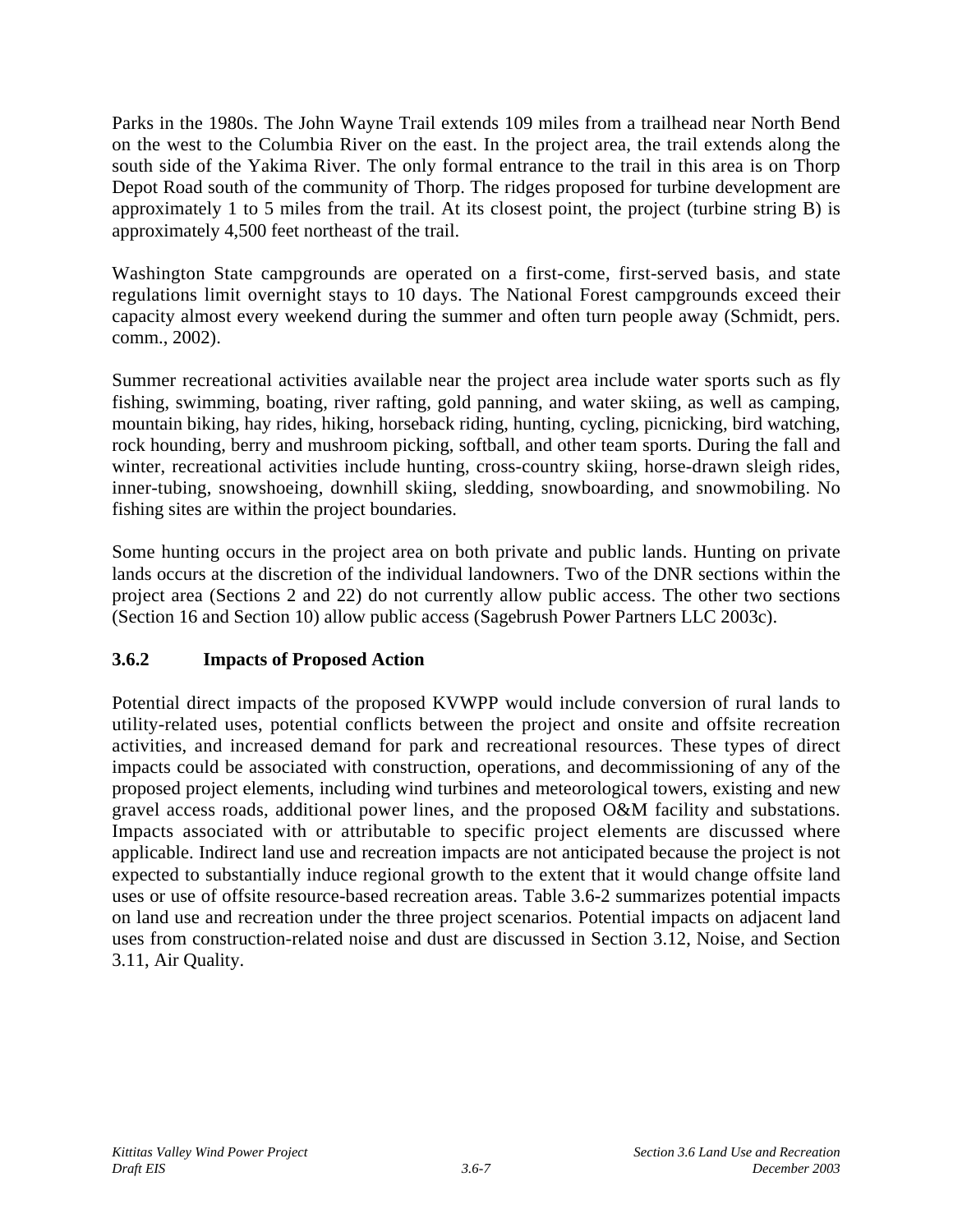Figure 3.6-3: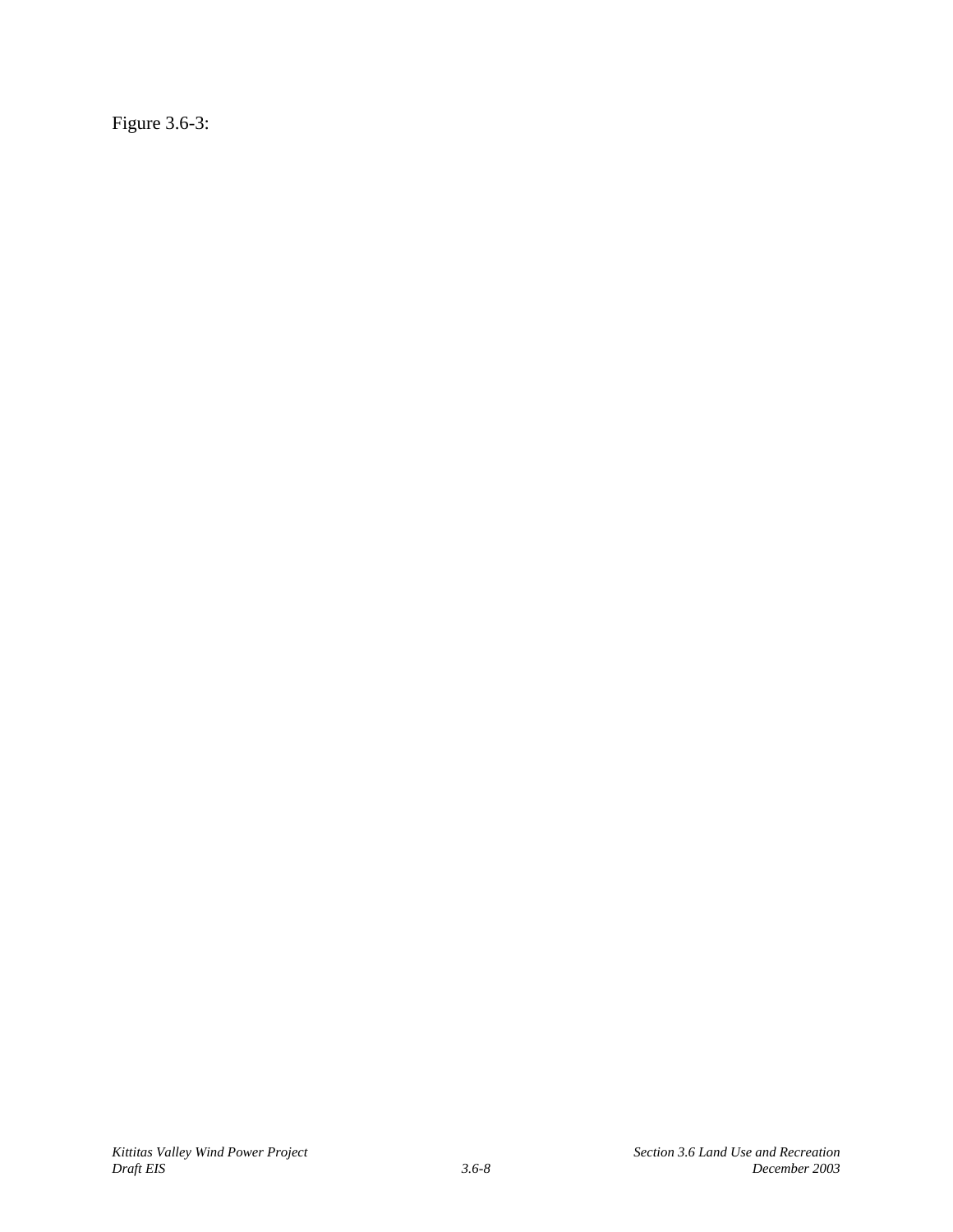|                                                                                   | 82 Turbines/2.5 MW<br>(Lower End Scenario)                                                 | 121 Turbines/1.5 MW<br>(Middle Scenario)                                               | 150 Turbines/1.3 MW<br>(Upper End Scenario)                                               |
|-----------------------------------------------------------------------------------|--------------------------------------------------------------------------------------------|----------------------------------------------------------------------------------------|-------------------------------------------------------------------------------------------|
| <b>Construction Impacts</b>                                                       |                                                                                            |                                                                                        |                                                                                           |
| Temporary conversion of<br>existing land uses at<br>construction sites            | 231 acres of disturbance                                                                   | 311 acres of disturbance                                                               | 371 acres of disturbance                                                                  |
| Conflicts between onsite<br>and offsite recreation and<br>construction activities | 231 acres of disturbance;<br>$<$ 31 turbines on DNR<br>property where hunting<br>may occur | 311 acres of disturbance;<br>31 turbines on DNR<br>property where hunting<br>may occur | 371 acres of disturbance;<br>$>31$ turbines on DNR<br>property where hunting<br>may occur |
| Increased demand for<br>recreational resources by<br>construction employees       | Same as middle scenario                                                                    | 160 employees during peak<br>construction month.                                       | Same as middle scenario                                                                   |
| Operations and Maintenance Impacts                                                |                                                                                            |                                                                                        |                                                                                           |
| Permanent conversion of<br>existing land uses                                     | 118 acres of disturbance                                                                   | 93 acres of disturbance                                                                | 95 acres of disturbance                                                                   |
| Conflicts between onsite<br>and offsite recreation and<br>operations              | 118 acres of disturbance;<br>$<$ 31 turbines on DNR<br>property where hunting<br>may occur | 93 acres of disturbance; 31<br>turbines on DNR property<br>where hunting may occur     | 95 acres of disturbance:<br>$>31$ turbines on DNR<br>property where hunting<br>may occur  |
| Increased demand for<br>recreational resources by<br>O&M employees                | Same as middle scenario                                                                    | 6-7 new permanent<br>employees in project area                                         | 9-10 new permanent<br>employees in project area                                           |
| Decommissioning Impacts                                                           |                                                                                            |                                                                                        |                                                                                           |
| Temporary land<br>disturbance                                                     | Similar to those described<br>for construction; no<br>permanent land use<br>impacts        | Similar to those described<br>for construction; no<br>permanent land use<br>impacts    | Similar to those described<br>for construction; no<br>permanent land use<br>impacts       |
| Conflicts between<br>recreation and<br>decommissioning activities                 | Similar to those described<br>for construction                                             | Similar to those described<br>for construction                                         | Similar to those described<br>for construction                                            |

**Table 3.6-2: Summary of Potential Land Use and Recreation Impacts**

Source: Sagebrush Power Partners LLC 2003f.

## **Construction Impacts**

### Temporary Land Use Conversion

During project construction, from 231 acres to 371 acres of land would be altered. Construction activities would temporarily interfere with existing rangeland uses. Temporary land use disturbance would result from construction of turbines, roads, substations, meteorological towers, overhead poles, and the O&M facility. The estimated amount of temporary land disturbance would be the same under the three project scenarios for all project facilities with the exception of turbine laydown areas and roadways (see Chapter 2, Table 2-2).

Direct construction impacts are anticipated to be moderate but temporary, lasting approximately one year under the three project scenarios. However, conflicts between proposed construction activities and existing grazing operations are anticipated, and cattle or other livestock would need to be removed from areas where blasting or heavy equipment operations are taking place.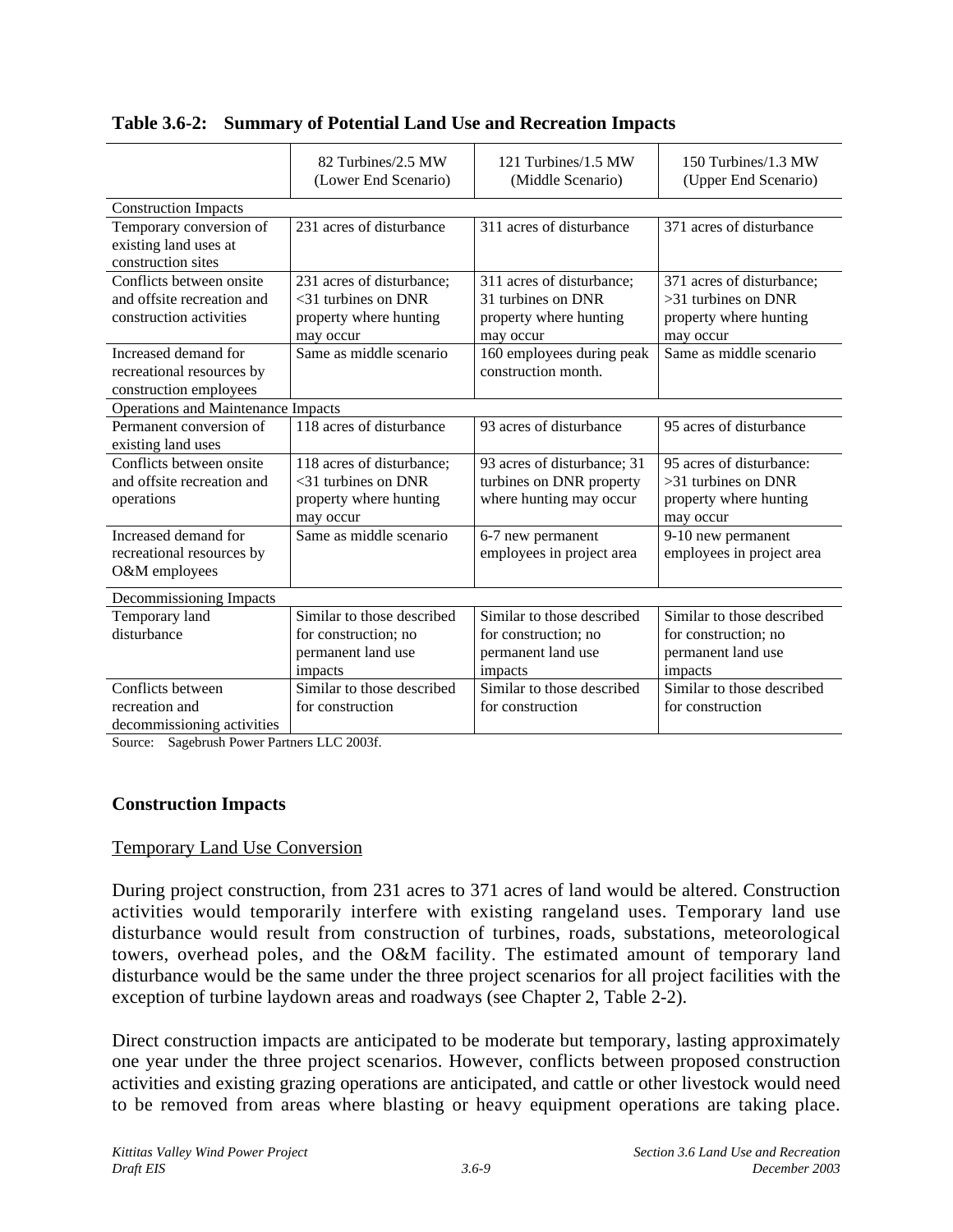Construction impacts would be greatest under the upper end scenario because it would involve the largest amount of land use disturbance.

### Parks and Recreation Resources

Project construction activities would be intermittent and temporary (extending over portions of one recreation season). Construction would not likely have significant adverse effects on existing recreation resources or their users in the project area. Temporary impacts on private landownerapproved activities such as hunting or rock hounding could occur during project construction.

Potential conflicts between recreation users on DNR property and wind turbine construction activities could impair the use and enjoyment of recreational activities such as hunting and hiking in the project area. Approximately 31 turbines and two permanent meteorological towers would be constructed on DNR property under the middle scenario. Because more turbines would be constructed under the upper end scenario, it would have the greatest potential impacts.

Project construction would not have significant adverse direct effects on offsite recreation resources or their users in the nearby Wenatchee National Forest. Recreation opportunities in the National Forest are more than 3 miles from the project site, and access to the National Forest does not extend through the project site. Although the John Wayne Trail is located as close as 1 mile from the closest turbine under the upper end scenario, construction-related disturbance would be temporary and is not anticipated to have a significant adverse effect on the experience of park visitors.

Some parks and campsites may experience increased use by temporary (transient) workers who seek temporary accommodations during project construction. Transient workers could displace recreational users. However, recreational demands are typically higher on weekends, while workers would be more likely to use the facilities on weekdays.

There are approximately 1,150 hotel and motel rooms, recreational vehicle park spaces, and campground sites available in Kittitas County. During the peak summer season, approximately 240 rooms or sites are vacant at any one time, compared to 760 rooms during the off-peak months. In addition, many of the construction workers would not require overnight lodging if they come from the local area or commute from the Yakima metropolitan area (within a 1-hour drive). There would be an adequate supply of recreational lodgings to accommodate the temporary increased demand for facilities by the project's transient workforce, and no significant impact on parks and recreation use would occur in the project area.

### **Operations and Maintenance Impacts**

### Permanent Land Use Conversion

Proposed project facilities would result in the permanent conversion of 93 to 118 acres of land from cattle grazing/rangeland to energy production. (The term permanent, in the context of land use impacts, means for the life of the project or for at least 20 years.) The estimated amount of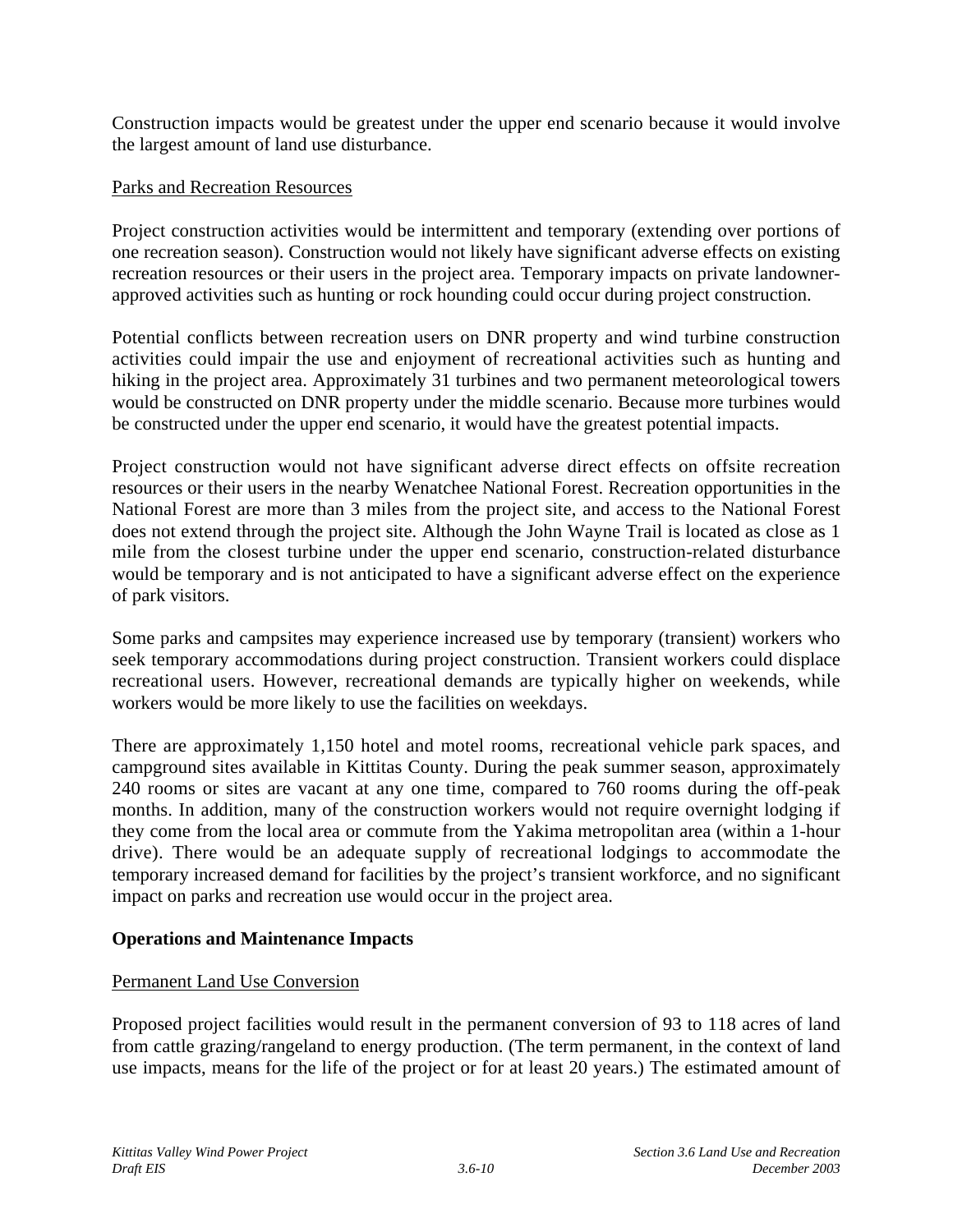permanent land disturbance would be the same under the three scenarios for all project facilities except turbine sites and roadways (see Chapter 2, Table 2-1).

The acreage converted for the project would no longer be available for rangeland use, including approximately 46 to 59 acres used for grazing (Sagebrush Power Partners LLC 2003c). This potential impact would be greatest under the lower end scenario, which would have the greatest amount of permanent land use conversion.

Permanently converted acreage would represent a small portion of the 7,000 acres of rangeland within the project area and the 445,000 acres of pasture or unimproved grazing land in Kittitas County (Kittitas County 2002a). In this context, loss of grazing land on the project site would not likely adversely affect the productivity of cattle grazing operations. According to the Applicant, wind turbine operations are highly compatible with grazing activities, and cattle, sheep, and other domestic animals routinely graze underneath operating wind turbines (Sagebrush Power Partners LLC 2003a, Section 5.1.7). However, the permanent conversion of rangeland uses to wind energy production would result in an unavoidable impact.

### Parks and Recreation Resources

Impacts on private landowner-approved recreation activities such as hunting or rock hounding could occur during project operation. However, these impacts are expected to be minimal. Hunting on private lands leased for the wind project would continue to be at the discretion of the individual landowners. Public access to private property would continue to be restricted under future lease agreements between the Applicant and those property owners.

The presence of wind turbines on publicly accessible DNR property could impair the use and enjoyment of recreational activities in the project area. As described above, 31 turbines and two meteorological towers would operate on DNR property under the middle scenario. However, this potential impact would be greatest under the upper end scenario, which would have the largest number of turbines. Because of liability and safety concerns, it is anticipated that recreational activities would be either not allowed or restricted on DNR lands leased for wind energy use (see Section 3.6.5, Mitigation Measures).

Operating wind turbines would be visible from the southern portion of the Wenatchee National Forest and from the John Wayne Trail (see Section 3.9, Visual Resources, for a detailed discussion of the anticipated aesthetic effect of the project). Based on distances to the project site and the assessment of visual sensitivity from these recreational viewpoints, it is unlikely that views of the new wind turbines would have significant adverse impacts on recreational users in the project vicinity.

The operating workforce for the project would range from 6 under the lower end and middle scenarios to 10 staff under the upper end scenario. Because of the small size of the operating work force, no significant increase in the demand for recreational services and opportunities would occur in the project area.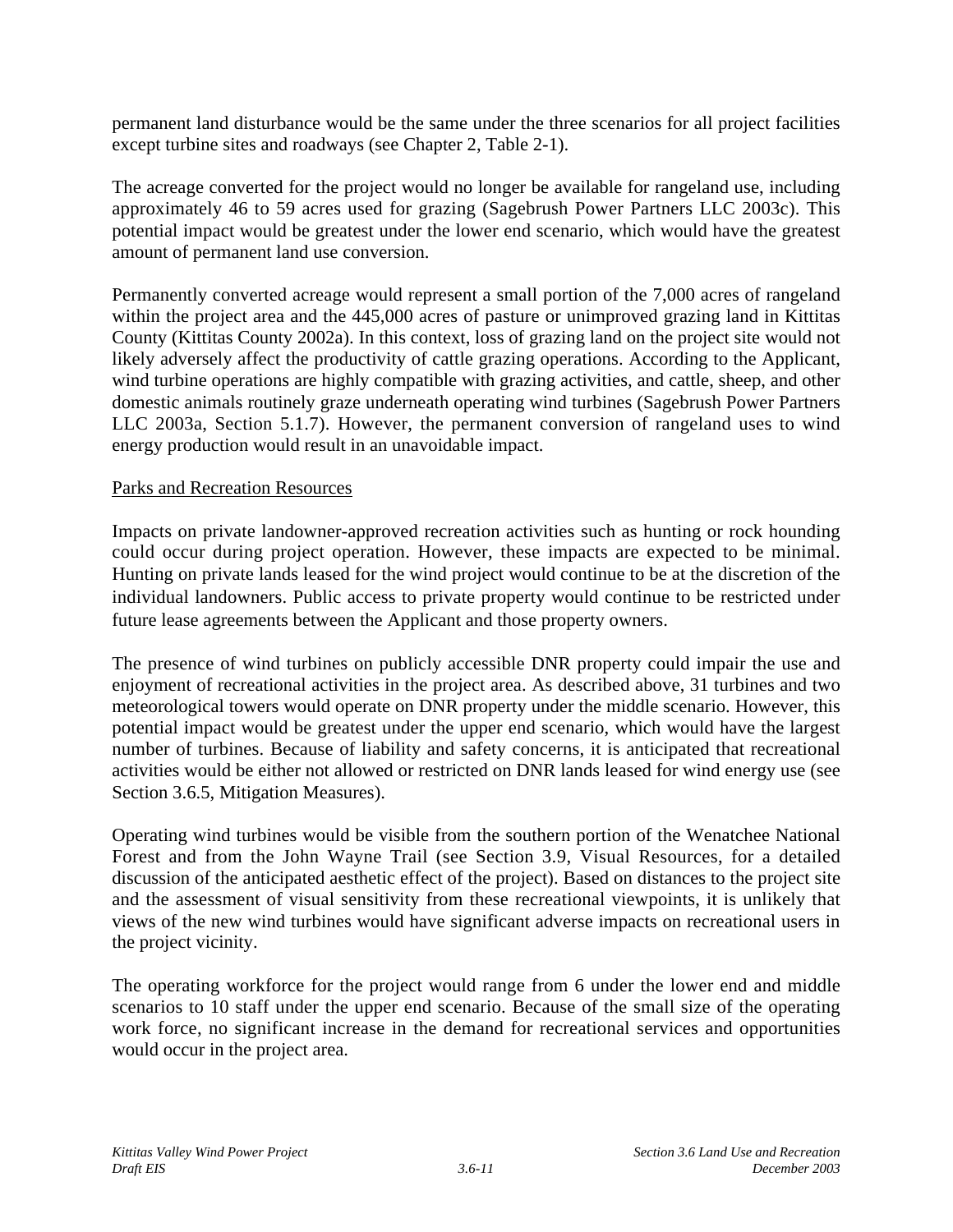## **Decommissioning Impacts**

If the KVWPP facility were decommissioned, temporary land disturbance of the type and magnitude described for project construction would be anticipated. Temporarily disturbed lands would be restored to their original condition through grading and planting. Upon decommissioning, land use impacts from facility operations would be largely reversible. Once facilities were removed, acreage taken out of open space and rangeland use could be returned to these prior uses. An exception might be some of the access roads, which local landowners may decide to continue to use and maintain. No permanent land use impacts would result from decommissioning.

Limited impacts on recreational activities on the site could occur during project decommissioning activities. However, once the site is reclaimed to pre-project conditions, recreational use in the affected area could resume.

# **3.6.3 Impacts of No Action Alternative**

Under the No Action Alternative, the project would not be constructed and existing land and recreation uses in the project area would continue without the influence of the proposed project. The specific type, nature, and extent of future development at the project site are unknown, and would depend primarily on county growth trends. The Kittitas County Comprehensive Plan and Zoning Code would govern development at the project site. As described under Affected Environment, permitted land uses in the project area include ranching, resource management uses such as agricultural practices, and residential. Existing informal uses of the land for hunting and rock hounding would likely continue. However, this does not preclude other development allowed under permitted uses in the project area.

Under the No Action alternative, the region's power needs could be addressed through development of a gas-fired combustion turbine. Such a combustion turbine facility would likely be developed on land zoned for industrial development of a similar type and nature. A combustion turbine facility generating 60 aMW of power would require approximately 14 acres for the plant site (Bonneville and U.S. Department of Energy 1993). To operate, gas-fired turbines may also require on-shore gas extraction and transportation of the gas to the power plant (via pipeline). Although the specific acreage requirement for these facilities as part of the No Action Alternative is unknown, they could result in potential land use impacts. The specific type, nature, and extent of land use impacts under the No Action Alternative would depend on the location of the combustion turbine plant and its associated facilities.

## **3.6.4 Consistency with Plans and Policies**

The purpose of this section is to evaluate the consistency of the KVWPP with adopted land use plans, policies, and regulations. Applicable elements of each plan, policy, or regulation are summarized and followed by an analysis of project consistency.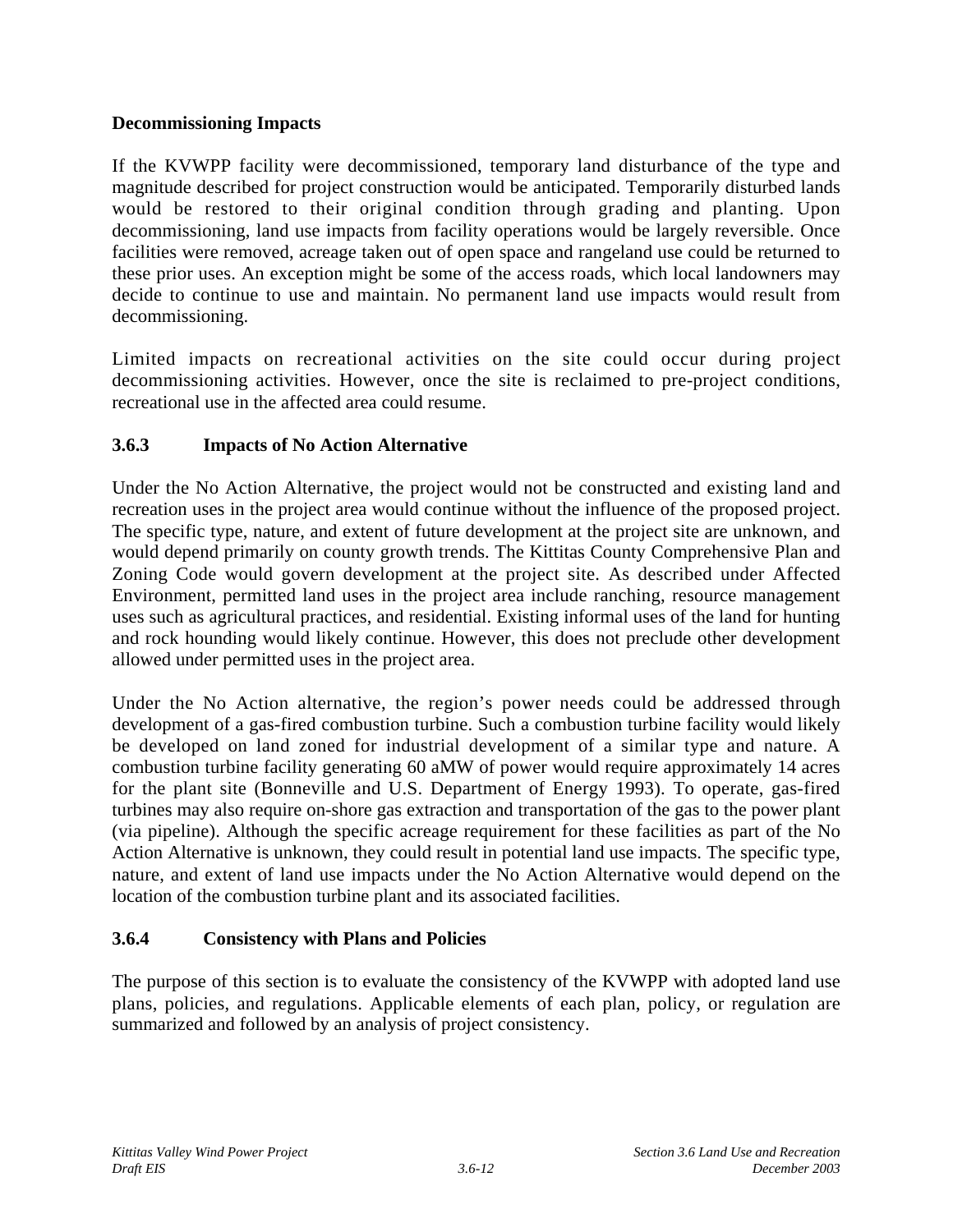### **State of Washington**

### Growth Management Act

The Growth Management Act (GMA) contains a comprehensive framework for managing growth and coordinating land use planning and infrastructure. Urban and rapidly growing local government jurisdictions are subject to GMA. Kittitas County opted into the GMA voluntarily on December 27, 1990 (Kittitas County 2002a). Some of the relevant goals of the GMA are to: (1) encourage development in urban areas where adequate public facilities and services exist or can be provided in an efficient manner, (2) reduce the inappropriate conversion of undeveloped land into sprawling, low-density development, (3) encourage economic development that is consistent with adopted comprehensive plans, (4) maintain and enhance natural resource-based economies, and (5) support the economic development of public facilities and services necessary to support development (RCW 36.70A.020).

### *Consistency Discussion*

The Kittitas County Comprehensive Plan and Zoning Code are the primary mechanisms for implementing the requirements of the GMA. To the extent that the proposed project is inconsistent with the Comprehensive Plan and Zoning Code, it is also inconsistent with the GMA.

The proposed project is currently inconsistent with the Kittitas County Comprehensive Plan. The Applicant submitted a Comprehensive Plan amendment to Kittitas County in June 2003 that would change the land use designation in the project area from Rural to Wind Farm Resource overlay district. County approval of this land use designation change would make the project consistent with the County's Comprehensive Plan.

Neither of the current Agricultural-20 or Forest and Range zones in the project area allow for wind power projects either as a permitted or conditional use. For the project to be considered consistent with the current County Zoning Code, KCC 17.61A.040(B) requires a site-specific rezone of the zoning map to Wind Farm Resource overlay zone (Kittitas County 2002b). The Applicant submitted a rezone application in June 2003 to Kittitas County that would reclassify the project area (roughly 7,000 acres) from the existing Agriculture-20 and Forest and Range zones to Wind Farm Resource overlay zone. County approval of this rezone application would make the project consistent with the Zoning Code. Additional discussion of project consistency with the Comprehensive Plan and Zoning Code is presented below.

### Shoreline Management Act

The Shoreline Management Act regulates development within 200 feet of the ordinary high water mark of marine shorelines, streams with a mean annual flow in excess of 20 cfs, and lakes of 20 acres or more in size (as well as to the edge of wetlands associated with these water features). Ecology (Chapter 173-22 WAC) regulates shorelines of the state through local agencies. Each county or city in the state, including Kittitas County, has developed a Shoreline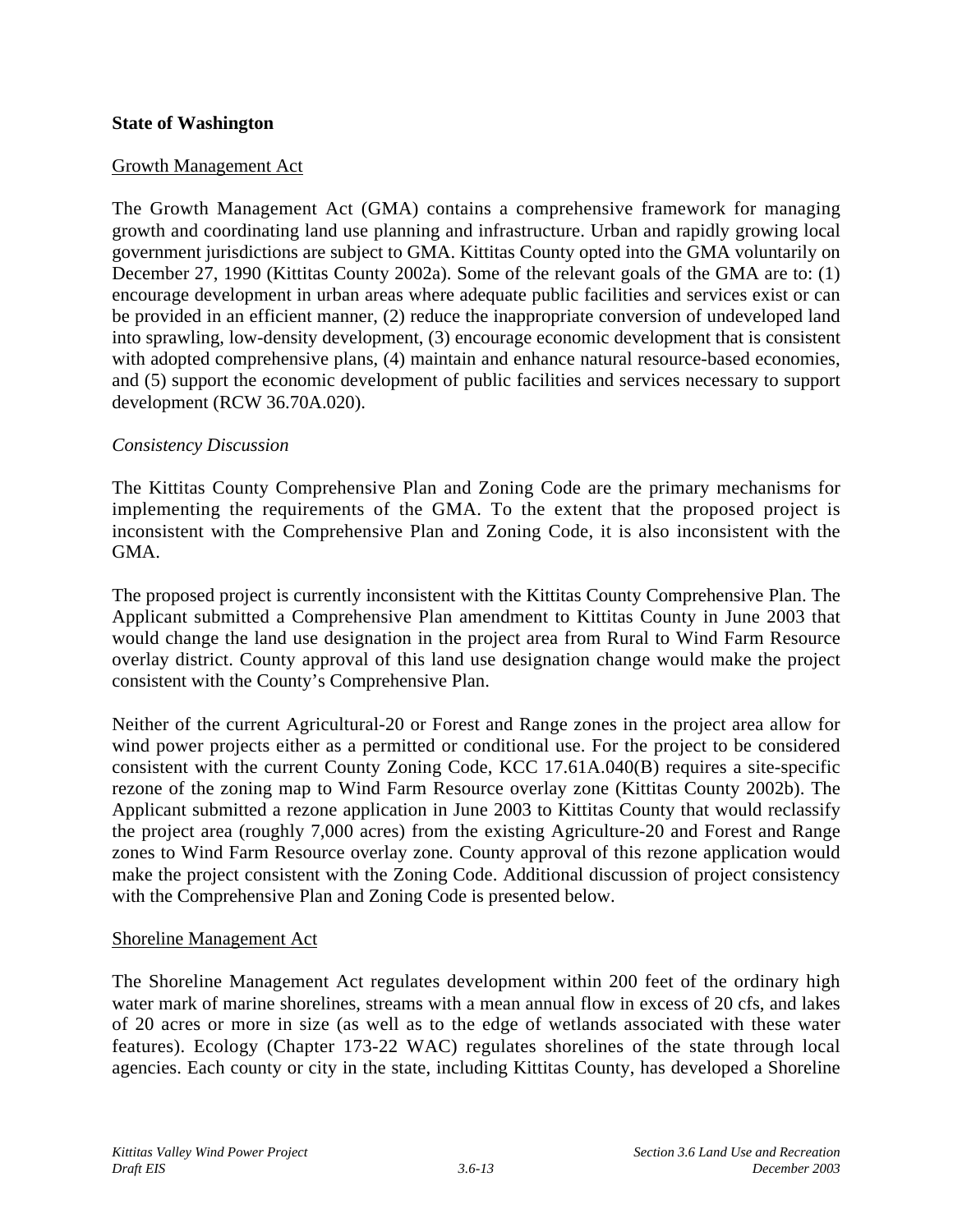Master Program (SMP) (Kittitas County 1975) specifying restrictions that may apply to a given water body and outlining steps necessary to obtain approval for alteration or development.

## *Consistency Discussion*

In the project area, two water bodies are under the jurisdiction of the SMP: Swauk Creek and the Yakima River. The project site is outside the designated shoreline of both water bodies. Therefore, the project is not subject to compliance with the Shoreline Management Act or Kittitas County SMP.

## Washington State Energy Facility Site Evaluation Council

The siting of large thermal energy facilities is regulated by EFSEC under Chapter 80.50 RCW (Energy Facilities—Site Locations) and Title 463 WAC. Applicants for 100% renewable energy resource projects may chose to receive certification from EFSEC, as is the case for this project. An applicant requesting certification from EFSEC is required to submit detailed information on the proposed project and impacts the project may have on the natural and built environments. The applicant is also required to describe the means to be used to minimize or mitigate possible adverse impacts on the physical or human environment (WAC 463-42-085). Further, the applicant is required to set forth insurance, bonding, or other arrangements proposed to mitigate damage or loss to the environment (WAC 463-42-075).

WAC 463-28 requires EFSEC to determine whether the proposed project is consistent and in compliance with local land use plans or zoning ordinances. Should EFSEC find that land use is not consistent, WAC 463-28 provides procedures for EFSEC to follow to determine whether to recommend that the state preempt local land use plans or zoning ordinances for a site or portions of a site for an energy facility. An applicant is required to make every effort, including changes to the project design, to comply with all local land use plans, zoning ordinances, and shoreline management plans in effect at the date of the application filing. An applicant who is unable to resolve the issue of noncompliance related to consistency with land use and zoning regulations may file a written request for state preemption of those regulations (WAC 463-28-020). Should preemption be requested, and should EFSEC approve the request and recommend to the governor that the state preempt local land use plans and ordinances, EFSEC must include conditions that give due consideration to state or local governmental or community interests affected by the construction and operation of the facility, as well as to the purposes of laws or ordinances, or rules or regulations superseded (WAC 463-28-070).

## *Consistency Discussion*

EFSEC's certification of the proposed project is subject to a finding of land use consistency with Kittitas County land use plans and zoning ordinances, or to a preemption process. At the land use hearing on May 1, 2003, EFSEC determined that the project is not consistent with the Kittitas County Comprehensive Plan or Kittitas County Zoning Code, and that the Applicant is responsible for requesting the necessary change to, or permission under, the land use plans and all reasonable efforts to resolve the noncompliance. The Applicant has submitted applications to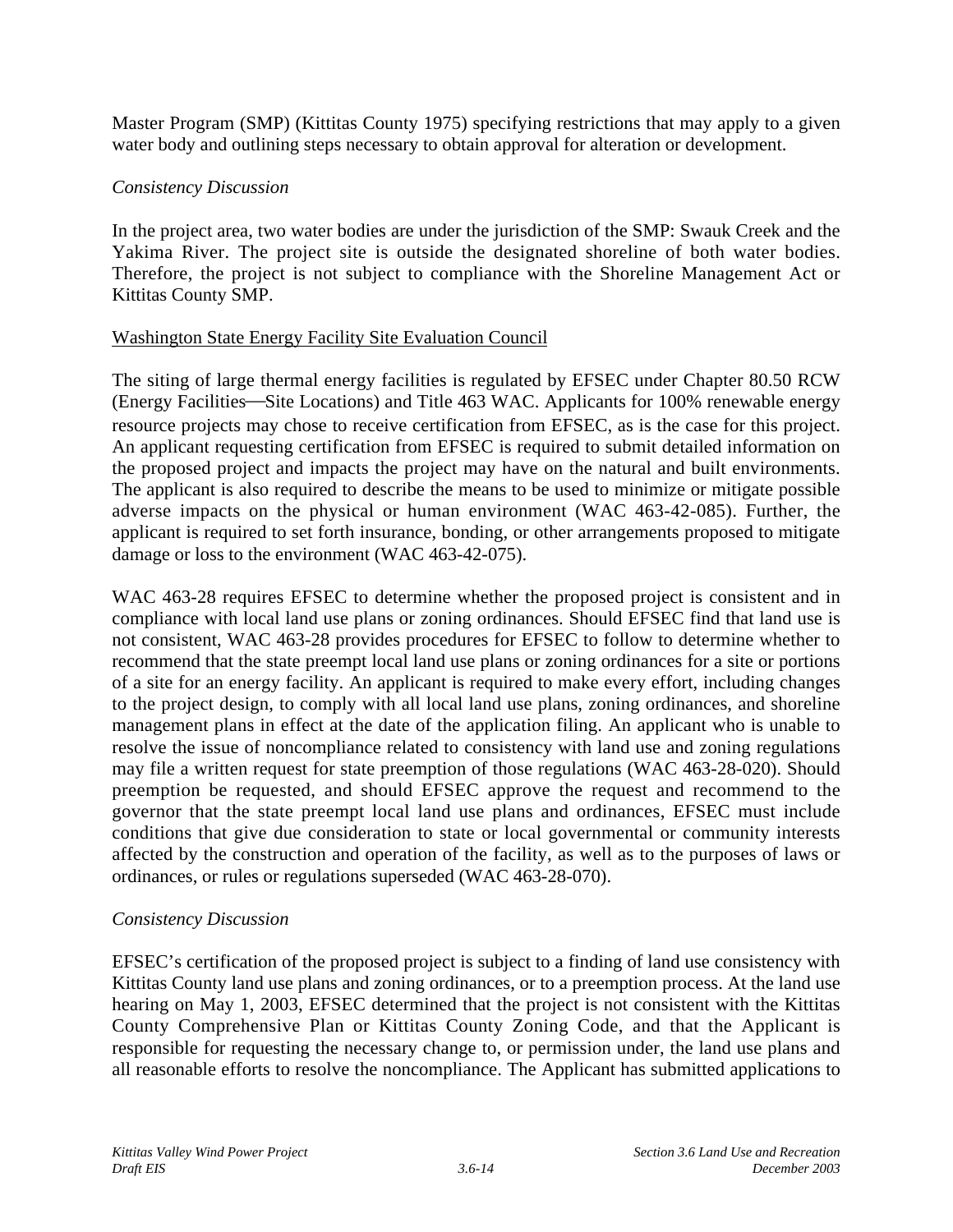the County for a Comprehensive Plan amendment and rezone of the project area in order to bring the project proposal into compliance with local land use plans and zoning ordinances.

## **Kittitas County**

## Kittitas County Comprehensive Plan

Consistent with the GMA, Kittitas County's Comprehensive Plan contains goals and policies for growth and development in the county. It includes elements for land use, housing, transportation, capital facilities, utilities, and rural lands.

Land use designations establish the general location and types of permitted uses. The project area is designated in the Comprehensive Plan as Rural. Generally, this designation includes a diverse range of land uses and housing densities that are compatible with rural character. The most common uses in this land use designation are agriculture and logging.

The plan's goals, policies, and objectives for land uses on rural lands are "established in an attempt to prevent sprawl, direct growth toward the urban Growth Areas and Nodes, provide for a variety of densities and uses, respect private property rights, provide for residences, recreation, and economic development opportunities, support farming, forestry and mining activities, show concern for shorelines, critical areas, habitat, scenic areas, and open space while keeping with good governance and the wishes of the people of Kittitas County, and to comply with the GMA and other planning mandates" (Kittitas County 2002a).

## *Consistency Discussion*

The proposed project is inconsistent with the Kittitas County Comprehensive Plan. In June 2003, the Applicant submitted a Comprehensive Plan amendment to Kittitas County that would change the land use designation at the project area from Rural to Wind Farm Resource overlay district. County approval of this land use designation change would make the project consistent with the County's Comprehensive Plan.

The Comprehensive Plan was reviewed to assess the project's consistency with County policies. Each Goal, Policy, and Objective (GPO) listed below was determined to be potentially relevant to the proposed project. The text of each policy is followed by an analysis of the project's consistency.

## *Chapter 2: Resource LandsCommercial Agriculture Land Use*

• "GPO 2.114B. Economically productive farming should be promoted and protected. Commercial agricultural lands includes those lands that have the high probability of an adequate and dependable water supply, are economically productive, and meet the definition of 'Prime Farmland' as defined under 7 CFR Chapter VI Part 657.5…."

The proposed project is not located on or immediately adjacent to land designated for commercial agriculture land use in the County Comprehensive Plan. The project would be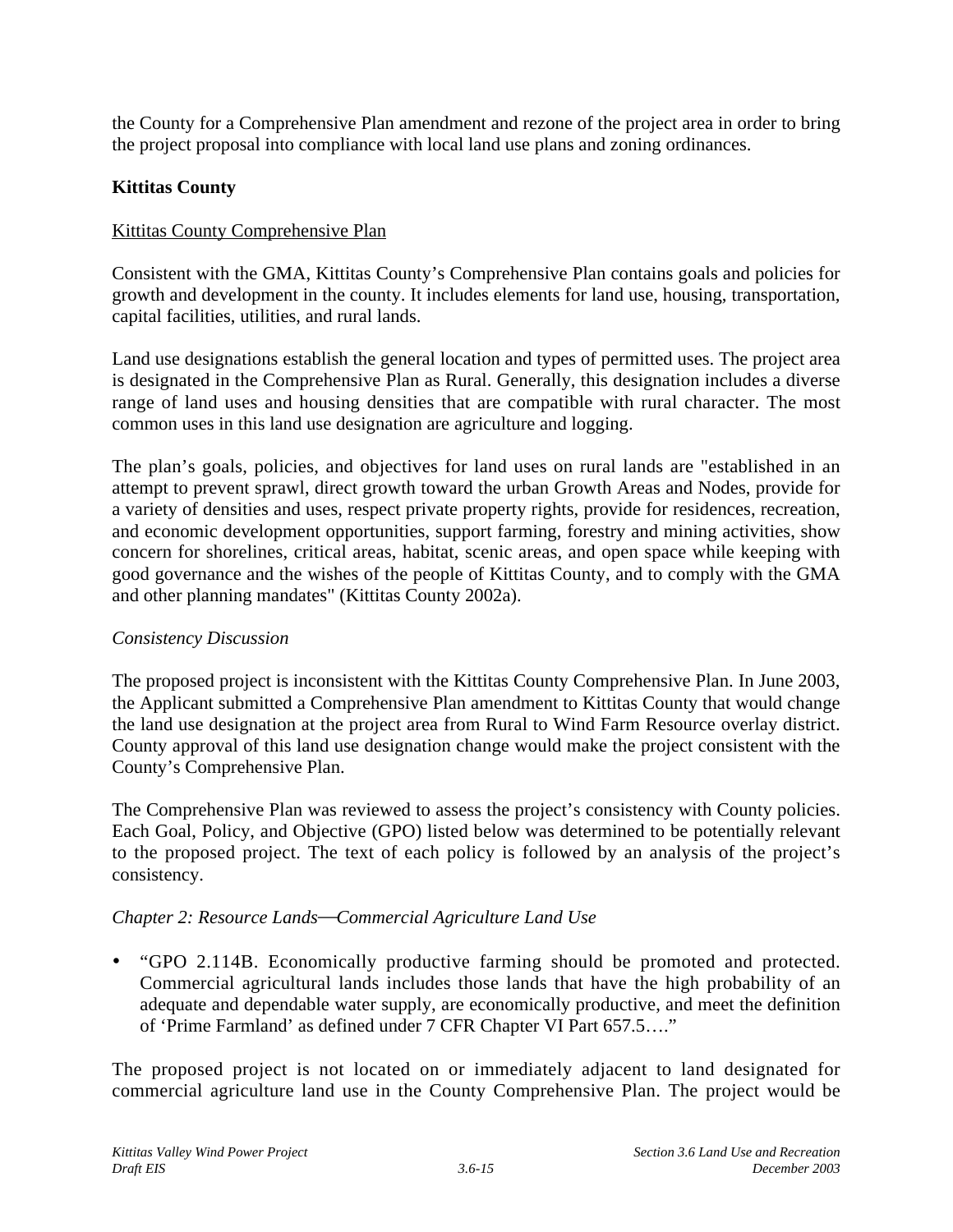developed on non-irrigated land, about half of which is used for cattle grazing. This land does not satisfy the Comprehensive Plan's definition of Prime Farmland.

• "GPO 2.118. Encourage development projects whose outcome will be the significant conservation of farmlands."

Even though the project is not located on lands defined as "Prime Farmland," the permanent footprint of the project would convert 93 to 118 acres of land from grazing and rangeland uses to utility uses. However, this reduction would have an overall negligible impact on cattle operations given the county's abundance of pasture and unimproved grazing lands.

## **Chapter 2: Resource Lands–Commercial Forest Land Use**

• "GPO 2.140. Land use activities within or adjacent to commercial forest land should be sited and designed to minimize conflicts with forest management and other activities on commercial forest lands."

Although forest lands are located to the north and east of the project site, there is no commercial forest land or activities immediately adjacent to the project site. Therefore, impacts on forest management or other activities on commercial forest lands are not anticipated.

### *Chapter 5 Capital Facilities Plan*

• "GPO 5.110B. Electric and natural gas transmission and distribution facilities may be sited within and through areas of Kittitas County both inside and outside of municipal boundaries, UGAs, UGNs, Master Planned Resorts, and Fully Contained Communities, including to and through rural areas of Kittitas County."

The project would construct an electrical collection system consisting of approximately 23 miles of underground cable and about 2 miles of overhead, single-pole 34.5-kV distribution line in an area that the County designated as Rural in its Comprehensive Plan (Kittitas County 2002a). Therefore, to the extent that the proposed underground cables and overhead lines are considered electrical transmission and/or distribution facilities, the project would be consistent with this policy.

• "GPO 5.120. To recognize the Swiftwater Corridor Vision Plan as a planning tool that provides recommendations for specific strategies to improve, enhance, and sustain the corridor's unique intrinsic qualities and the many enjoyable experiences it offers. Selected projects within the vision plan shall not place additional management policies or regulations on private property or adjacent landowners beyond those that already exist under federal, state, regional, and local plans and regulations."

The Swift Water Corridor Vision Plan applies to the area along SR 10 that runs along the southern edge of the project area. It is a corridor management plan intended to identify unique and special features within the corridor and to assess eligibility for different types of grants for improvements and enhancements, as well as economic development and tourism programs. This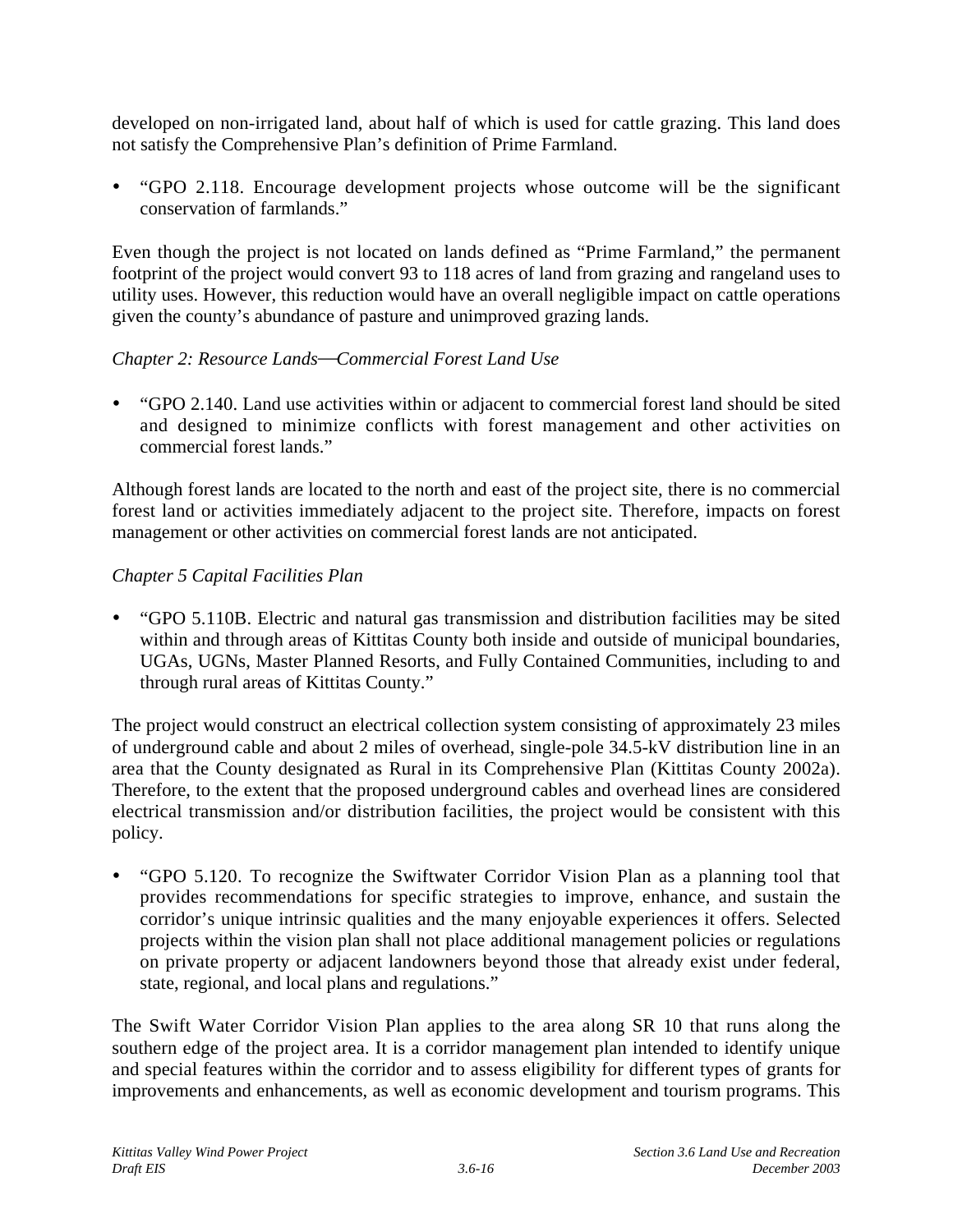section of SR 10 is designated on the American Automobile Association's State of Washington map as a scenic route. The plan recognizes that one of the most scenic viewpoints along the corridor is located just west of the intersection of SR 10 and the North Thorp Highway (the North Thorp Highway turns into Hayward Hill Road on the north side of SR 10).

The plan identifies measures to develop improvements and amenities that would enhance the corridor's scenic qualities. In this portion of the corridor, the plan recommends developing a formal scenic vehicle pullout at the bend in the Yakima River (Kittitas County 2002a).

Several short segments of SR 10 lie within 0.5 mile of the closest proposed turbine. Because the highway carries a moderately high level of traffic and has been recognized as having scenic qualities, and because efforts have started to enhance the highway's role as a scenic corridor, the sensitivity of views from the highway toward the project site is considered high. Proposed turbines would be visible on the ridgeline from portions of SR 10 and could degrade the intrinsic qualities of the landscape that make this portion of the corridor unique.

## *Chapter 6 Utilities*

• "GPO 6.7. Decisions made by Kittitas County regarding utility facilities will be made in a manner consistent with and complementary to regional demands and resources."

Recent national and regional forecasts predict increasing consumption of electrical energy will continue into the foreseeable future, requiring development of new generation resources to satisfy the increasing demand. The Energy Information Administration published a national forecast of electrical power through the year 2025. In it, the administration projected that total electricity demand would grow between 1.8 and 1.9% per year from 2001 through 2025 (U.S. Energy Information Administration 2003).

The WECC forecasts electricity demand in the western United States. According to WECC's most recent coordination plan, the 2001-2011 summer peak demand requirement is predicted to increase at a compound rate of 2.5% per year (WECC 2002).

Based on data published by the NWPCC, electricity demand for the NWPCC's four-state Pacific Northwest planning region (Washington, Oregon, Idaho, and Montana) will grow from 20,080 average megawatts in 2000 to 25,423 average megawatts by 2025 (medium forecast), an average annual growth rate of just less than 1% per year (NWPCC 2003).

In the Pacific Northwest Electric Power Planning and Conservation Act, Congress established that development of renewable resources should be encouraged in the Pacific Northwest (16 USC § 839[1][B]). The Act defines wind power as a renewable resource (§ 839a[16]). The proposed project would rely on wind, a renewable resource, to provide energy to meet current and future regional power demands. Therefore, development of the project would be consistent with GPO 6.7.

• "GPO 6.10. Community input should be solicited prior to county approval of utility facilities which may significantly impact the surrounding community."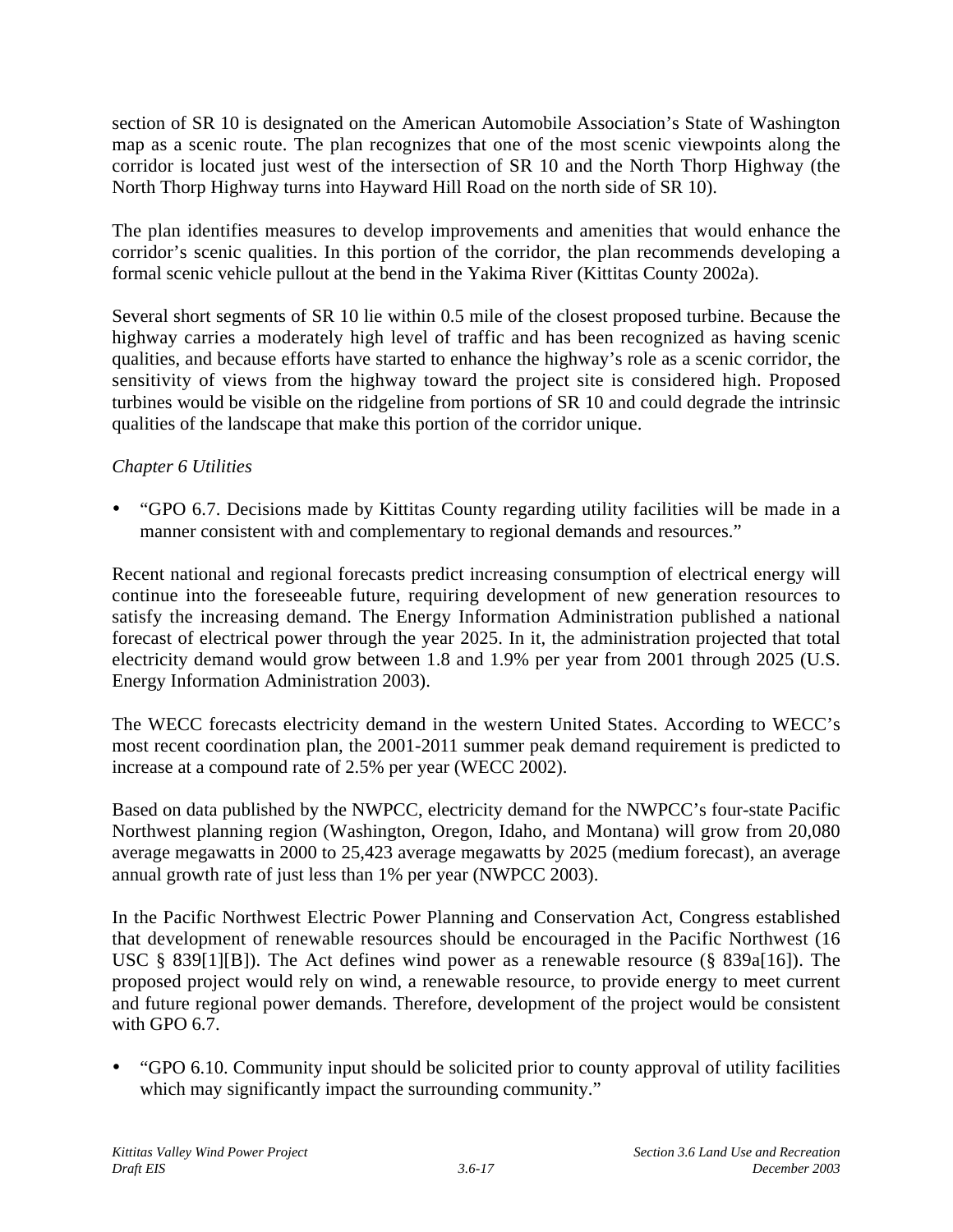EFSEC is making substantial efforts to solicit community input on the proposed project. As lead agency under SEPA, EFSEC is responsible for including the public early in the EIS process to help identify public issues of concern, establish communication lines, and facilitate trust. Public involvement, consultation, and coordination efforts undertaken by EFSEC for this project are discussed further in Chapter 1, Summary.

• "GPO 6.18. Decisions made regarding utility facilities should be consistent with and complementary to regional demand and resources and should reinforce an interconnected regional distribution network."

Refer to the discussion of GPO 6.7 regarding the project's consistency with regional energy demands and resources.

• "GPO 6.21. Avoid, where possible, routing major electric transmission lines above 55 kV through urban areas."

The only high voltage transmission lines associated with the project would be short (i.e., less than 200 feet long) lines that would interconnect the substations to the existing overhead Bonneville and PSE transmission lines at the transmission level (230 kV or 287 kV for the Bonneville or PSE lines, respectively). No transmission lines are proposed in urban areas.

• "GPO 6.34. Wind Farms may only be located in areas designated as Wind Farm Resource overlay districts in the Comprehensive Plan. Such Wind Farm Resource overlay districts need not be designated as Major Industrial Developments under Chapter 2.5 of the Comprehensive Plan."

The project is inconsistent with GPO 6.34 because the project area is not designated as a Wind Farm Resource overlay district. In June 2003 the Applicant submitted a Comprehensive Plan amendment to Kittitas County to change the land use designation at the project area from Rural to Wind Farm Resource overlay district. Approval of the amendment by the Kittitas County Board of County Commissioners would achieve consistency with this policy.

## Kittitas County Zoning Code

The Kittitas County Zoning Code regulates the use and development of property within the unincorporated areas of the county. The KVWPP site contains two zoning designations—Agriculture-20 and Forest and Range. The areas east of US 97 are zoned Forest and Range while those west of US 97 are zoned Agriculture-20.

Permitted uses in the Agriculture-20 zone include residential, agriculture, and forestry practices. The minimum lot size is 20 acres (KCC 17.29.020), while permitted uses in the Forest and Range zone include logging, mining, quarrying, and agricultural practices. Several residential uses are also allowed in the Forest and Range zone including single-family residences, duplexes, and cluster subdivisions (KCC 17.56.020).

Table 3.6-3 summarizes the specific project facilities proposed in the two zoning districts.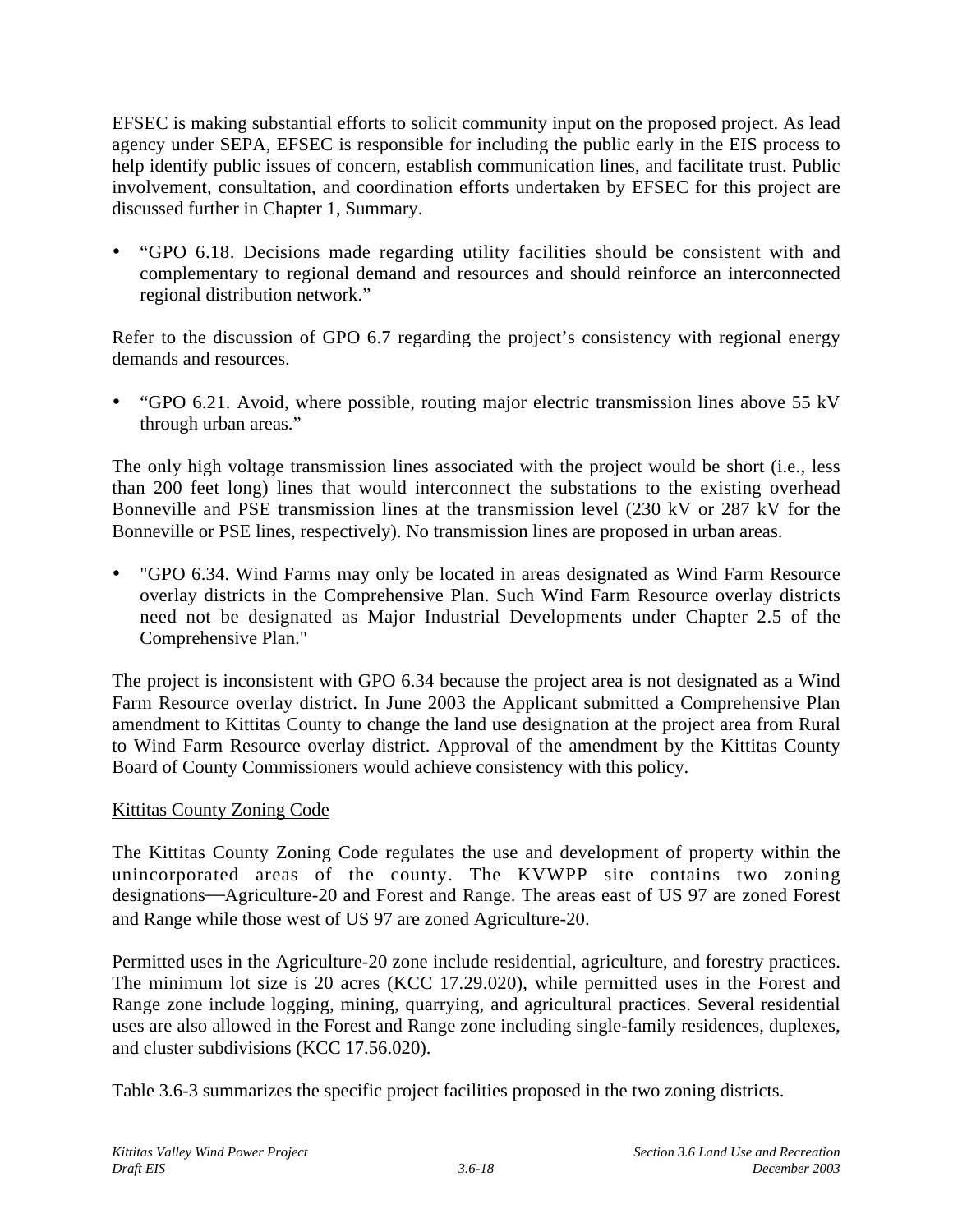| <b>Proposed Project Facilities</b>                                       |                                                                       |  |  |  |
|--------------------------------------------------------------------------|-----------------------------------------------------------------------|--|--|--|
| Agricultural-20 Zoning District                                          | Forest and Range Zoning District                                      |  |  |  |
| Turbine Strings A, B, C, D, and F (43 turbines under<br>middle scenario) | Turbine Strings G, H, I, and J (78 turbines under<br>middle scenario) |  |  |  |
| <b>Electrical Collection System</b>                                      | <b>Electrical Collection System</b>                                   |  |  |  |
| Substations and Interconnection Facilities                               | Access Roads                                                          |  |  |  |
| Access Roads                                                             | 6 Proposed Meteorological Tower Sites                                 |  |  |  |
| Three Proposed Meteorological Tower Sites                                |                                                                       |  |  |  |
| <b>O&amp;M</b> Facility                                                  |                                                                       |  |  |  |

### **Table 3.6-3: Project Facilities by Zoning District**

Source: Sagebrush Power Partners LLC 2003a.

#### *Consistency Discussion*

Neither the Agricultural-20 nor Forest and Range zones allow for wind power projects either as a permitted or conditional use. For the project to be considered consistent with the current County Zoning Code, a site-specific rezone of the zoning map to Wind Farm Resource overlay zone pursuant to KCC 17.98 would be required (Kittitas County 2002b).

On May 1, 2003, EFSEC held a land use hearing, pursuant to Chapter RCW 80.50.090 and WAC Chapter 463-26, for the purpose of determining if the proposed project is consistent with Kittitas County or regional land use plans and zoning ordinances. At that hearing, EFSEC determined that: (1) in accordance with WAC 463-26-110, the proposed project is not consistent with nor is it in compliance with Kittitas County land use plans or zoning ordinances, and (2) the Applicant shall make all reasonable efforts to resolve the noncompliance (EFSEC 2003).

In June 2003 the Applicant submitted an application to Kittitas County to rezone the project area from Agriculture-20 and Forest and Range to Wind Farm Resource overlay zone. County approval of this rezone application would result in project consistency with the County Zoning Code.

The Kittitas County Board of County Commissioners will review the proposed Comprehensive Plan amendment and rezone and approve them if they satisfy the following criteria: (1) the proposal is essential or desirable to the public convenience; (2) the proposal is not detrimental or injurious to the public health, peace, or safety or to the character of the surrounding neighborhood; and (3) the proposed use at the proposed location(s) will not be unreasonably detrimental to the economic welfare of the County and it will not create excessive public cost for facilities and service (KCC 17.61A).

### **Other Entities**

### Mountains-to-Sound Greenway Plan

The Mountains-to-Sound Greenway Trust is a private, non-profit organization formed in 1991 to promote protection of a regional greenway. The greenway extends along I-90 from Elk Heights in central Kittitas County to Puget Sound. It is conceived of as a scenic, historic, and recreational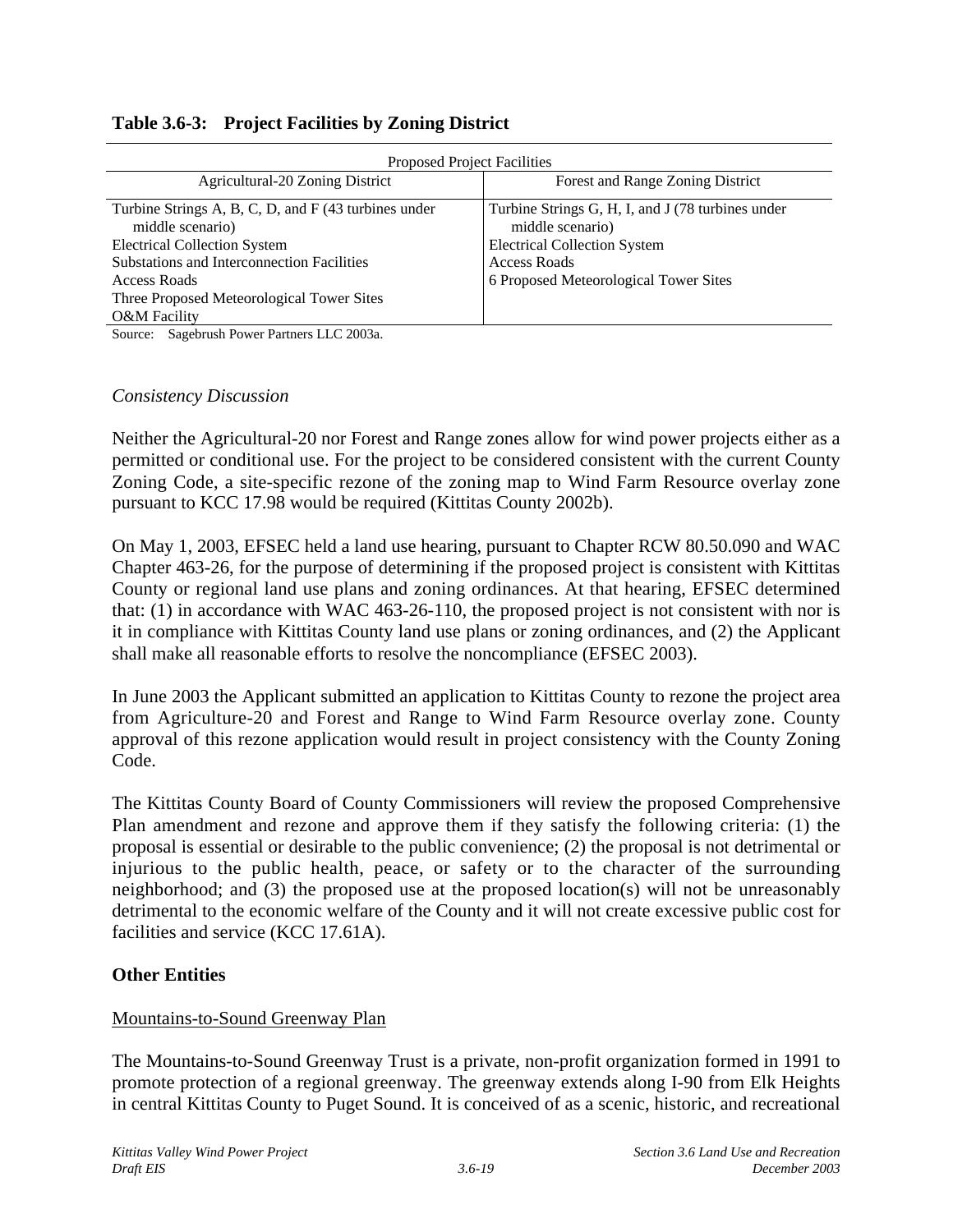corridor intended to function as a scenic gateway to the Seattle metropolitan area and a pathway to nature for the metropolitan area's population. The plan provides a framework within which the Trust and state and federal agencies have been able to plan and implement measures to acquire, protect, and develop lands along the corridor that provide recreational opportunities and/or protect natural, historic, and scenic resources. However, the plan is not legally binding because local, state, and federal agencies have not adopted it (City of Cle Elum 2001).

## *Consistency Discussion*

In a meeting between the Applicant and representatives of the Mountains-to-Sound Greenway Trust, the Trust raised two issues. There were concerns about the potential visibility of the turbines from I-90, which at that time were being proposed for locations on Lookout Mountain. The Trust also asked the Applicant to consider using different paint colors so that the turbines would blend in with their surroundings. After that meeting and in response, in part, to the concerns expressed by the Trust, the Applicant removed the alternative that called for turbines on Lookout Mountain from further consideration (see Section 2.6, Alternatives Considered but Rejected, and Section 3.9, Visual Resources).

## Swift Water Corridor Vision Plan

The Swift Water Corridor Vision Plan (Kittitas County 1997a) extends along SR 10 from Ellensburg to Salmon La Sac over a distance of 42 miles. The plan is a planning document that provides recommendations for specific strategies to improve, enhance, and sustain the corridor's unique intrinsic qualities and the many enjoyable experiences it offers.

## *Consistency Discussion*

Refer to the discussion of Comprehensive Plan policy GPO 5.120, above.

# **3.6.5 Mitigation Measures**

## **Mitigation Measures Proposed by the Applicant**

- During project construction, it would be necessary to remove cattle from areas where blasting or heavy equipment operations are taking place. The Applicant proposes to make arrangements with property owners and livestock owners to keep livestock out of these areas during those periods.
- After construction is completed, disturbed areas would be returned as closely as possible to their original state, excluding service and access roads, which would remain in place for the life of the facility.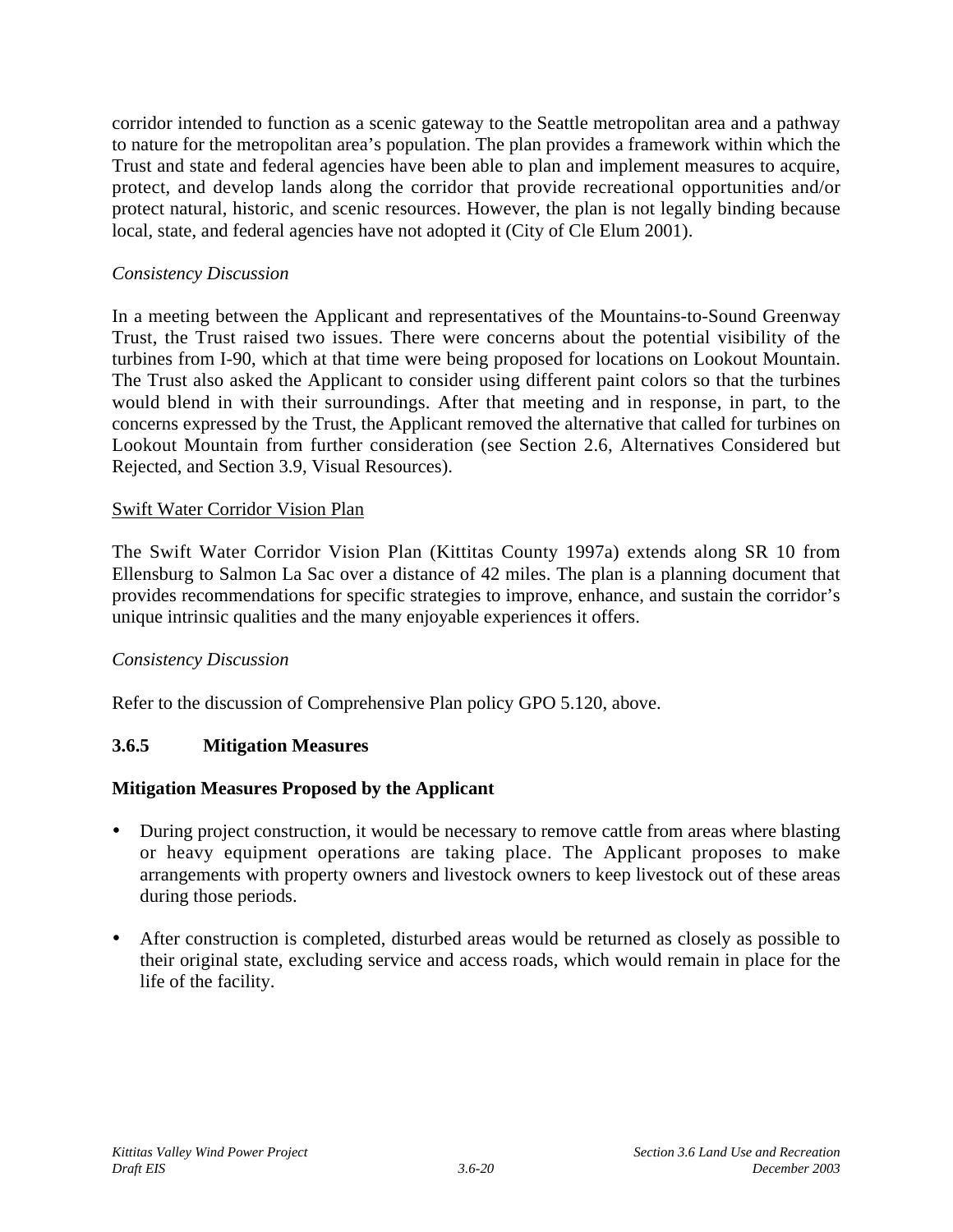## **Additional Recommended Mitigation Measures**

In addition to measures proposed by the Applicant and inherent in the project design, the following mitigation measure is recommended to minimize potential conflicts between project construction and operation activities and onsite recreation users:

In June 2003, DNR and the Applicant executed a lease agreement that would permit the Applicant to construct and operate portions of the proposed wind turbine project on DNR property (DNR 2003). Under the terms of the agreement, DNR's activities on this property, and any grant of rights DNR makes to any person or entity, shall not unreasonably interfere with the construction, installation, maintenance, operation, or removal of the project, access to the project, or the undertaking of other permitted activities allowed by the lease. If DNR determines that potential conflicts between turbine construction and/or operations and existing recreational uses on DNR property would occur, the agency could take steps to limit access to its property. For example, DNR could post appropriate signs on its property limiting public pedestrian and/or vehicle access to portions of the project area during construction or operation.

## **3.6.6 Significant Unavoidable Adverse Impacts**

The permanent conversion of approximately 93 to 118 acres of rangeland to commercial utility use (i.e., wind energy production) would be an unavoidable impact of the project. However, this reduction would have an overall negligible impact on cattle operations given the county's abundance of pasture and unimproved grazing lands. Therefore, no significant unavoidable adverse impacts are expected for land use as a result of the proposed project construction, operations and maintenance, and decommissioning.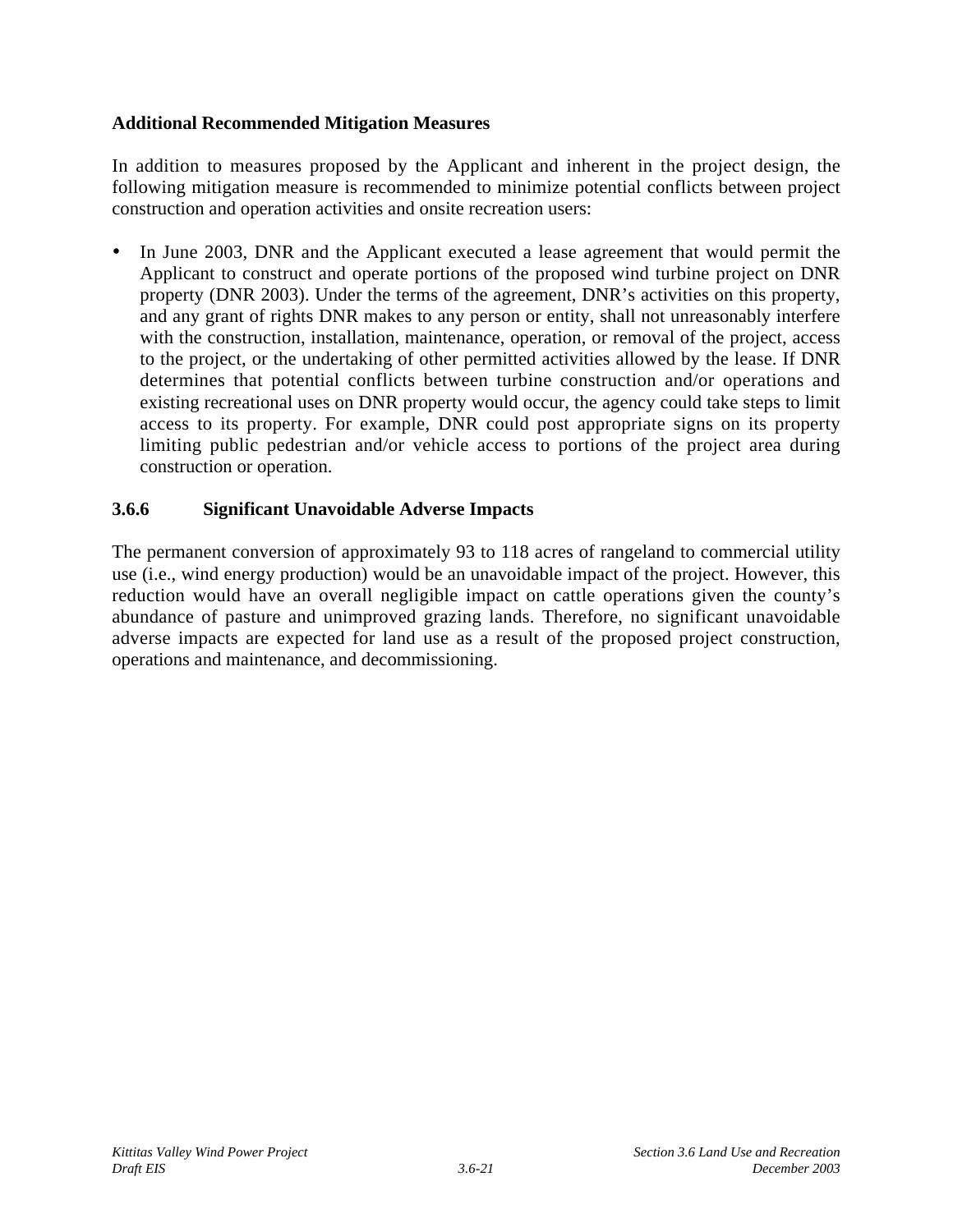# **3.7 SOCIOECONOMICS**

This section characterizes population, housing, and economic conditions, including employment, income, local government revenues, and property values in Kittitas County. It identifies and discusses potential population in-migration and housing impacts. Employment demand and resulting economic impacts generated by the KVWPP are also evaluated, as well as the project's estimated revenue and cost impacts on Kittitas County agencies and potential impacts on property values.

The analysis in this section is based on information provided by the Applicant in the ASC (Sagebrush Power Partners LLC 2003a, Section 8.1). Population and housing data for this section were collected, reviewed, and summarized from a variety of sources. They included state government publications and U.S. Census Bureau data.

The primary source of economic data reviewed was the October 2002 study entitled *Economic Impacts of Wind Power in Kittitas County* prepared for the Phoenix Economic Development Group (Phoenix Group) (ECONorthwest 2002). The Phoenix Group is a cooperative public/private nonprofit association established to provide leadership that stimulates business and promotes economic opportunities to support the needs of Kittitas County (Washington State Employment Security Department 2002a). The ECONorthwest report evaluated the potential economic impacts of both the KVWPP and the Desert Claim projects, based on an initial proposal that the KVWPP consisted of 110 wind turbines and the Desert Claim project consisted of 150 wind turbines. The ECONorthwest data were modified to extract information specific to the KVWPP for inclusion in the Application to EFSEC (Sagebrush Power Partners LLC 2003a, Section 8.1).

Since these reports were published, the sizes of both the KVWPP and Desert Claim projects have been modified; therefore, relevant data were updated for inclusion in this EIS based on an assumed linear relationship between jobs, income, taxes, and revenue estimates and the number of wind turbines to be constructed. Several studies that evaluated the effect of wind development on nearby property values were also reviewed and summarized (Renewable Energy Policy Project 2003; ECONorthwest 2002; Jørgensen 1996; and Damborg 2002).

# **3.7.1 Affected Environment**

# **Population**

Population estimates for Kittitas County and Washington State are presented in Table 3.7-1. In 2000, the population of Kittitas County was 33,362. Between 1990 and 2000, the county population increased at an annual rate of 2.2%. During the same period, the state's population increased at an annual rate of 1.9%.

The State of Washington's Office of Financial Management (OFM) currently projects that the county population will continue to grow through the year 2020. However, the actual rate of growth is projected to slow to approximately 1.1% annually. During the same period, the state's population is forecast to grow at an annual rate of about 1.2%.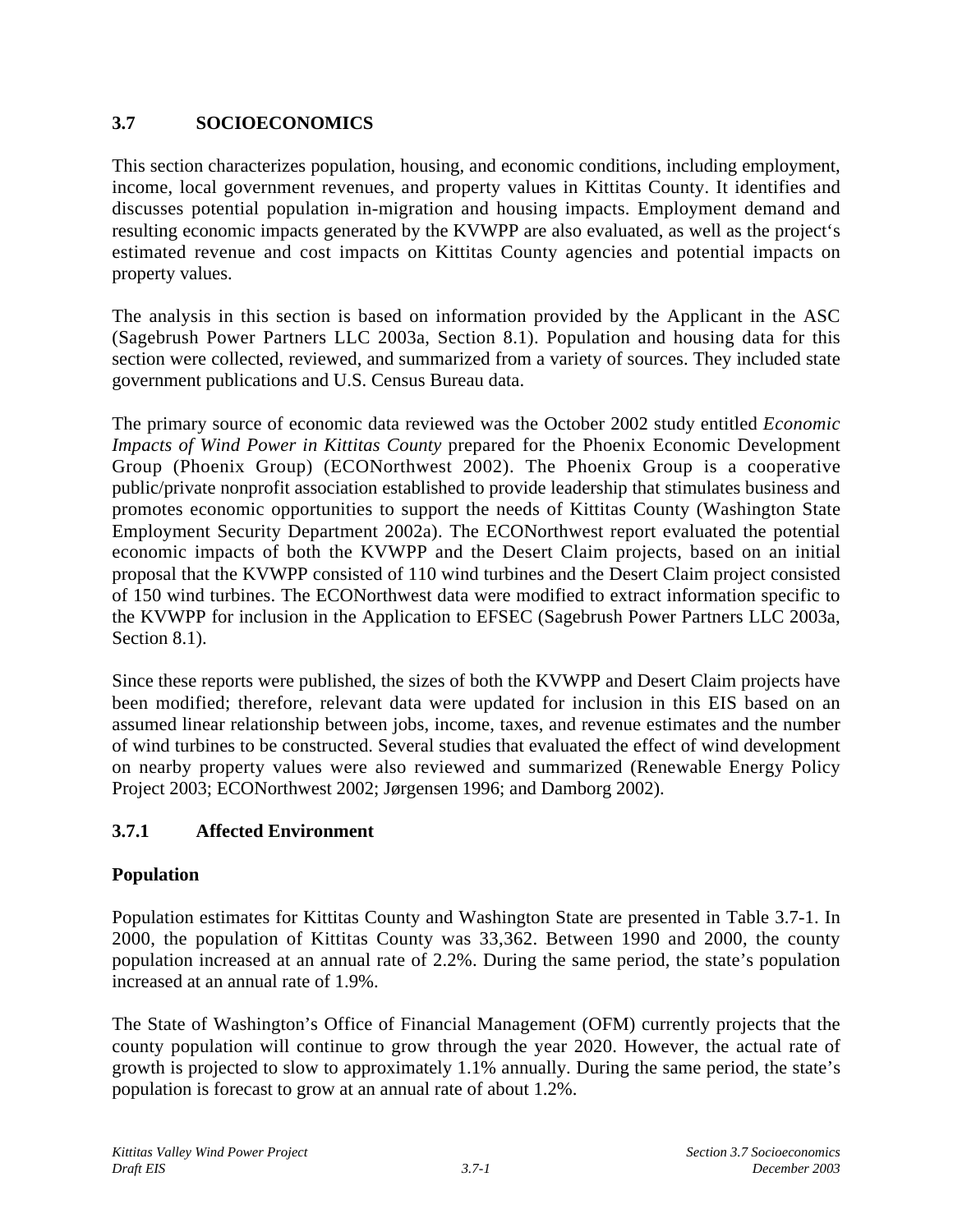| Area                    | 1990      | 2000      | Average Annual<br>Growth, 1990-2000 | 2020 Forecast | Forecast Average Annual<br>Growth, 2000-2020 |
|-------------------------|-----------|-----------|-------------------------------------|---------------|----------------------------------------------|
| Kittitas County         | 26,725    | 33.362    | 2.2%                                | 41.776        | $1.1\%$                                      |
| <b>Washington State</b> | 4.866.692 | 5.894.121 | $.9\%$                              | 547,276       | .2%                                          |

**Table 3.7-1: Kittitas County and Washington State Population**

Source: Washington State Office of Financial Management 2002a, 2002b.

As shown in Table 3.7-2, nearly 92% of the county's population is Caucasian. The state's population is 82% Caucasian. The project area's population has a lower percentage of people of Hispanic origin than the state has. Approximately 5% of the county's residents are of Hispanic origin, compared to approximately 7.5% for the state (Sagebrush Power Partners LLC 2003a, Section 8.1.2.2).

|  |  | Table 3.7-2: Kittitas County Demographic Breakdown of Population by Race |
|--|--|--------------------------------------------------------------------------|
|  |  |                                                                          |

| Area                    | Caucasian | African-<br>American | American Indian.<br>Eskimo, or Aleutian | Asian or Pacific<br>Islander | Other Race | Two or More<br>Races |
|-------------------------|-----------|----------------------|-----------------------------------------|------------------------------|------------|----------------------|
| Kittitas County         | 91.8%     | 0.7%                 | 0.9%                                    | 2.3%                         | 2.3%       | 2%                   |
| <b>Washington State</b> | 81.8%     | 3.2%                 | .6%                                     | 5.9%                         | 3.9%       | 3.6%                 |

Source: U.S. Census Bureau 2002.

### **Housing**

Table 3.7-3 displays the estimated number of housing units for Kittitas County and for Washington State. From 1990 to 2000, housing in the county grew at an average annual rate that was slightly greater than the state's rate of growth. The number of housing units increased at an average annual growth rate of 2.2%, with the number of housing units increasing from 13,215 in 1990 to an estimated 16,475 in 2000 (Sagebrush Power Partners LLC 2003a, Section 8.1.2.1)

### **Table 3.7-3: Housing Units in Kittitas County and Washington State**

| Location                | 1990.     | <b>Housing Units</b><br>2000 | % Average<br>Annual Growth<br>1990-2000 | Number of Vacant Units, 2000<br><b>Total Vacant Units</b><br>Seasonal, Recreational, or<br>Occasional Use |        |
|-------------------------|-----------|------------------------------|-----------------------------------------|-----------------------------------------------------------------------------------------------------------|--------|
|                         |           |                              |                                         |                                                                                                           |        |
| <b>Kittitas County</b>  | 13.215    | 16.475                       | 2.2%                                    | 3,093                                                                                                     | 1,791  |
| <b>Washington State</b> | 2,032,378 | 2,451,075                    | .9%                                     | 179.677                                                                                                   | 60.355 |

Source: U.S. Census Bureau 2002.

As of the 2000 Census, Kittitas County had 3,093 vacant housing units. Of the total vacant units, 1,791 were classified as seasonal, recreational, or occasional use. The occasional use units represent approximately 10.9% of the total units in the county. These units are generally lake or hunting cabins, quarters for seasonal workers, or time-share units. In Washington State, 2.5%,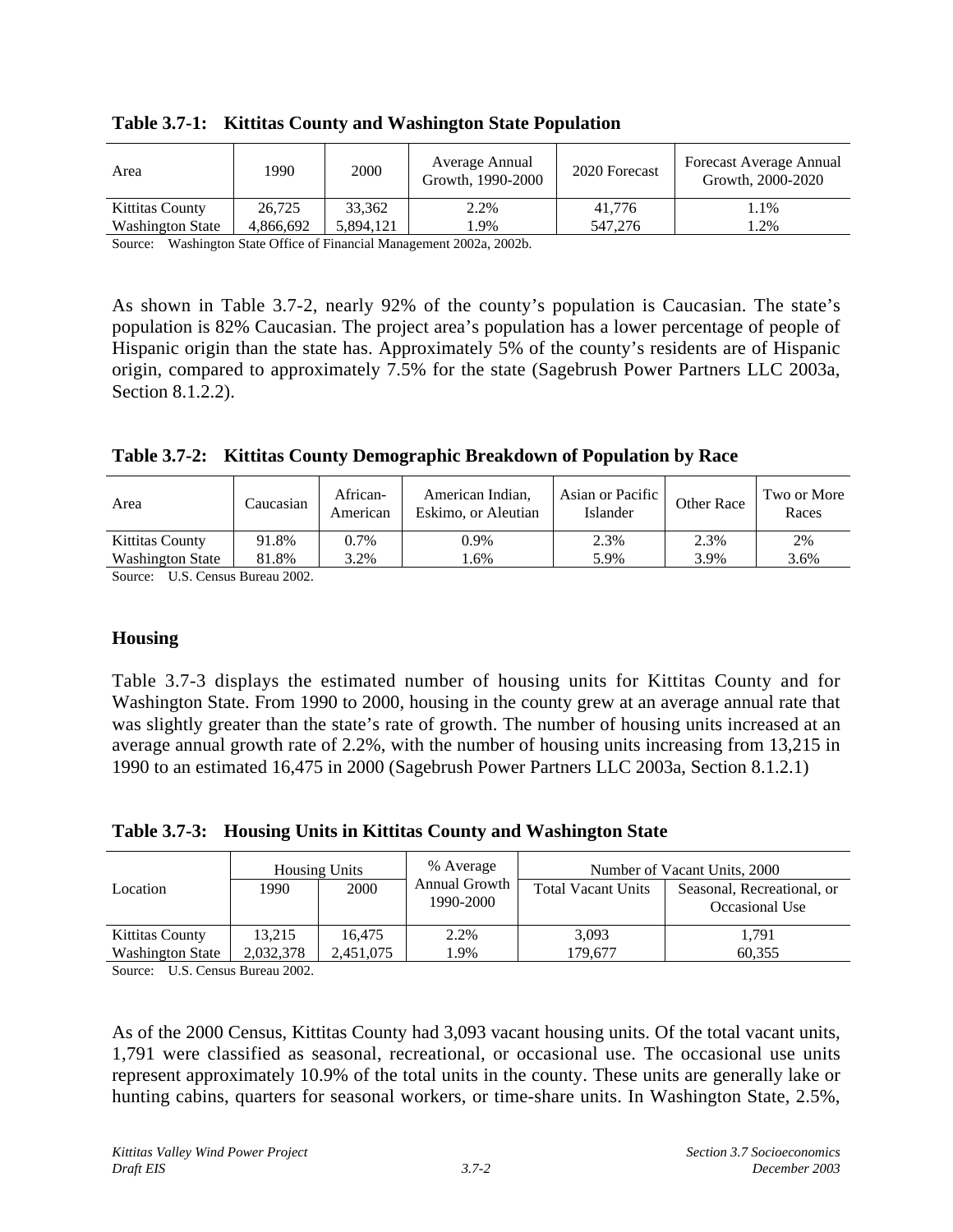were designated as seasonal, recreational, or occasional use units (U.S. Census Bureau 2002). The higher percentage of occasional use units in the county is attributed to the recreational areas located in the Cascades and other areas of the county (Sagebrush Power Partners LLC 2003a, Section 8.1.2.1).

Of the total units available for rent in the county in 2000, the U.S. Census reported a vacancy rate of 6.8% for Kittitas County. This vacancy rate is consistent with the vacancy rate reported by the Washington Center for Real Estate Research, which reported an apartment vacancy rate range from a high of 7% in September 2001 to a low of 3.9% in March of 2002. The higher vacancy rate experienced in September could be explained by the fact that Central Washington University's academic year generally begins at the end of September (Sagebrush Power Partners LLC 2003a, Section 8.1.2.1). By comparison, the statewide rental vacancy rate was 5.9% (U.S. Census Bureau 2002).

The estimated number of people per household in the county was 2.3 in 2000. This is less than the state's average of approximately 2.5 persons per household (U.S. Census Bureau 2002).

## **Employment**

Table 3.7-4 displays average employment by industry for Kittitas County and Washington State. In 2000, an estimated 11,822 people were employed in the county. Employment in the study area was concentrated in the government, trade, and service sectors. The government sector (including local, state, and federal employees) accounts for approximately 31% of total employment in the study area, while trade (including wholesale and retail) and services account for 28 and 19%, respectively.

|                                               | <b>Kittitas County</b> |               | <b>Washington State</b> |               |  |
|-----------------------------------------------|------------------------|---------------|-------------------------|---------------|--|
| Industry                                      | Employment             | Percentage of | Employment              | Percentage of |  |
|                                               |                        | Total         |                         | Total         |  |
| Agricultural, Forestry, and Fishing           | 811                    | 6.9           | 91.530                  | 3.4           |  |
| <b>Construction and Mining</b>                | 433                    | 3.7           | 152,790                 | 5.7           |  |
| Manufacturing                                 | 683                    | 5.8           | 345,830                 | 12.8          |  |
| Transportation, communication, and utilities  | 432                    | 3.7           | 139,684                 | 5.2           |  |
| Trade (wholesale and retail)                  | 3.279                  | 27.7          | 633,936                 | 23.5          |  |
| Finance, insurance, real estate, and services | 2,194                  | 18.6          | 880,985                 | 32.6          |  |
| Government                                    | 3,717                  | 31.4          | 458,482                 | 17            |  |
| Not Elsewhere Classified                      | 273                    | 2.3           | <b>NA</b>               | <b>NA</b>     |  |
| Total                                         | 11,822                 | 100           | 2,703,237               | 100           |  |

| Table 3.7-4: Kittitas County and Washington State Employment by Industry, 2000 |  |  |
|--------------------------------------------------------------------------------|--|--|
|                                                                                |  |  |

Source: Washington Employment Security Department 2002.

Recent unemployment rate trends for Kittitas County and Washington State are shown in Table 3.7-5. In 1996, the average unemployment rate for the county exceeded the state's rate by more than 2 percentage points, 8.6% versus 6.5%. By 1999, strong economic growth had resulted in decreases in the unemployment rates for both the county and state to 5.6% and 4.7%,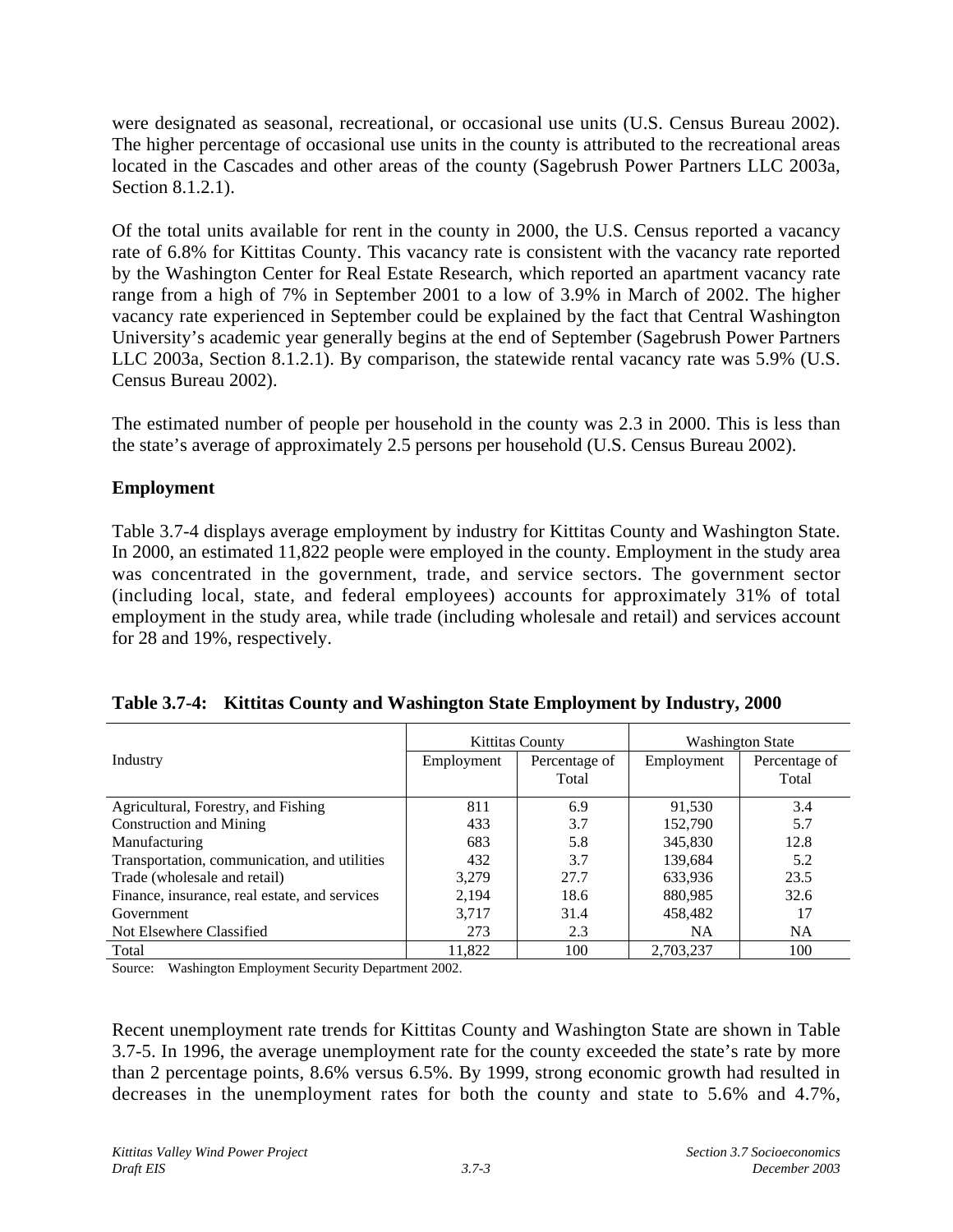respectively. With the recession beginning in 2001, unemployment rose in both the county and state. The 2001 unemployment rate was 6.5% in Kittitas County and 6.4% in Washington State (Sagebrush Power Partners LLC 2003a, Section 8.1.2.3). However, the 2002 average unemployment rate for Kittitas County dropped to 6.2% while the state unemployment rate rose to 7% (U.S. Bureau of Labor Statistics and Real Estate Center at Texas A&M University 2002).

**Table 3.7-5: Unemployment Rate Trends in Kittitas County and Washington State, 1996- 2001**

| Area                    | 1996 | 1997 | 1998 | 1999 | 2000 | 2001 |
|-------------------------|------|------|------|------|------|------|
| Kittitas County         | 8.6% | 6%   | 6%   | 5.6% | 5.8% | 6.5% |
| <b>Washington State</b> | 6.5% | 4.8% | 4.8% | 4.7% | 5.2% | 6.4% |

Source: Washington Employment Security Department 2002.

#### **Economic Conditions**

#### Per Capita Income

In 2000, the per capita income of Kittitas County residents of \$21,196 was about 68% of the state average of \$31,230 (Table 3.7-6). From 1997-2000, the county's per capita income grew at an annual rate of 3.1%, compared to the statewide rate of 4.2%. In 1999, approximately 19.6% of county incomes were below the 1999 federal poverty level of \$8,240 for one person less than age 65 or \$16,700 for a family of four. This exceeded the state average of 10.6% (Kittitas County 2002c).

| Table 3.7-6: Kittitas County Per Capita Income (1997-2000) |  |  |  |  |
|------------------------------------------------------------|--|--|--|--|
|------------------------------------------------------------|--|--|--|--|

| Area                    | 1997   | 1998   | 1999   | 2000   | % Average Annual<br>increase (1997-2000) | % of State Total<br>(2000) |
|-------------------------|--------|--------|--------|--------|------------------------------------------|----------------------------|
| <b>Kittitas County</b>  | 18.781 | 19.738 | 20.164 | 21.196 | 3.1                                      | 67.9                       |
| <b>Washington State</b> | 26.469 | 28.285 | 29.819 | 31.230 | 4.2                                      | <b>NA</b>                  |

Source: U.S. Bureau of Economic Analysis 2002.

### Tax Rates and Distribution

Kittitas County depends primarily on sales and property tax revenues to fund government operations and services. Recent trends in taxable retail sales in Kittitas County and Washington State are compared in Table 3.7-7. In 2001 (the last year complete data were recorded), retail sales in the county totaled approximately \$388 million (Washington Department of Revenue 2002a). From 1998 to 2001, retail sales in the county increased at an average annual rate of 1.5%. Over the same period, sales statewide increased at an annual rate of 3.4%. Both the county and the state experienced a decline in taxable retail sales from 2000 to 2001. This decrease in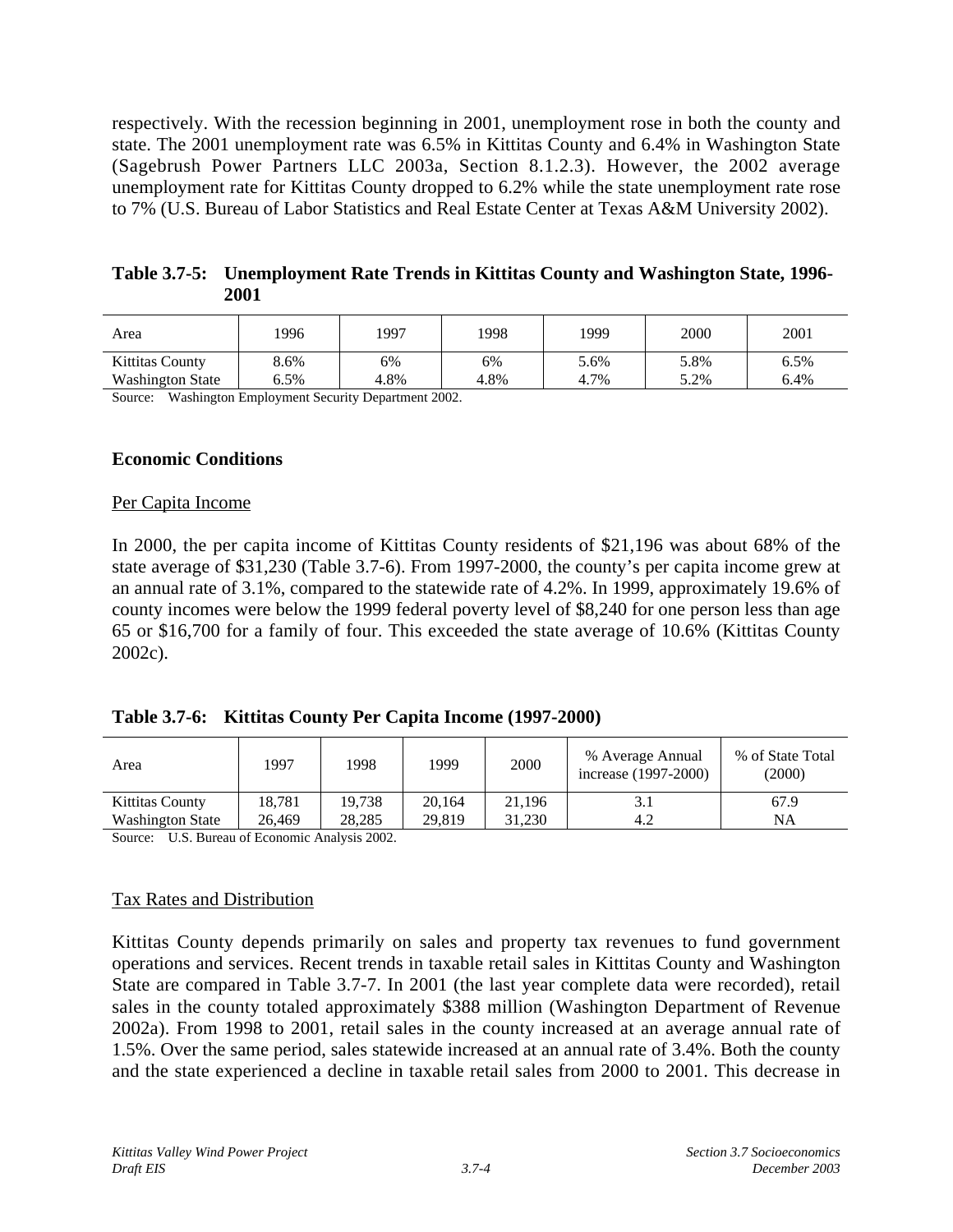retail sales is likely attributed to the overall slowdown in the regional and national economies (Sagebrush Power Partners LLC 2003a, Section 8.1.2.6).

| Table 3.7-7: Kittitas County and Washington State Taxable Retail Sales, 1998-2001 |
|-----------------------------------------------------------------------------------|
| $($ \$000s $)$                                                                    |

| Area                    | 1998       | 1999       | 2000       | 2001       | Avg. Annual %<br>Change 1998-2001 |
|-------------------------|------------|------------|------------|------------|-----------------------------------|
| Kittitas County         | 365,318    | 367,900    | 392,536    | 387.724    | 3.4                               |
| <b>Washington State</b> | 73.865.218 | 79,683,553 | 84,747,510 | 84.356.940 |                                   |

Source: Washington Department of Revenue 2002c.

The Kittitas Valley Wind Power Project site lies within unincorporated Kittitas County. The total assessed value of property in Kittitas County in 2001 was approximately \$2.2 billion (Washington Department of Revenue 2002b). Private property within the unincorporated county is taxed at a variety of individual levy rates for state government and multiple-county government purposes, and includes levy rates for applicable fire district, school district, and other special purposes. The 2001 average consolidated tax per thousand dollars of assessed value for the county was about \$10.67.

Revenues from property taxes are used to fund Kittitas County government, local school districts, local fire departments, libraries, and emergency medical services. These property tax revenues are also a major source of revenue for the local governments. Incorporated into the consolidated tax levy are local levies collected by the County Assessor and returned to the local jurisdictions as general fund revenues (Sagebrush Power Partners LLC 2003a, Section 8.1.2.5).

In 2001, the Kittitas County general fund had revenues of about \$11 million (Washington State Auditor 2001). As shown in Table 3.7-8, approximately 48% of the revenue is expected to come from taxes. Other sources of revenue include licenses and permits, fines and forfeits, and intergovernmental transfers. Real and personal property taxes are forecast to be the largest contributors to revenues. Property taxes, which account for about 28% of total revenues, generated about \$3.1 million in revenues. Sales and use taxes are expected to total approximately \$2 million in 2001, providing approximately 18% of total revenues for the general fund (Sagebrush Power Partners LLC 2003a, Section 8.1.2.7).

| Resources                    | 2001        | Percentage of Total Resources |
|------------------------------|-------------|-------------------------------|
| <b>General Property Tax</b>  | \$3,113,040 | 28                            |
| Sales and Use Tax            | \$2,010,140 | 18.1                          |
| Other Local Taxes            | \$241,668   | 2.2                           |
| Licenses and Permits         | \$593,398   | 5.3                           |
| Charges and Fees for Service | \$823,701   | 7.4                           |
| Interest on Investments      | \$596,142   | 5.4                           |
| Fines and Forfeits           | \$1,387,397 | 12.5                          |

**Table 3.7-8: Kittitas County General Fund, Total Resources (2001)**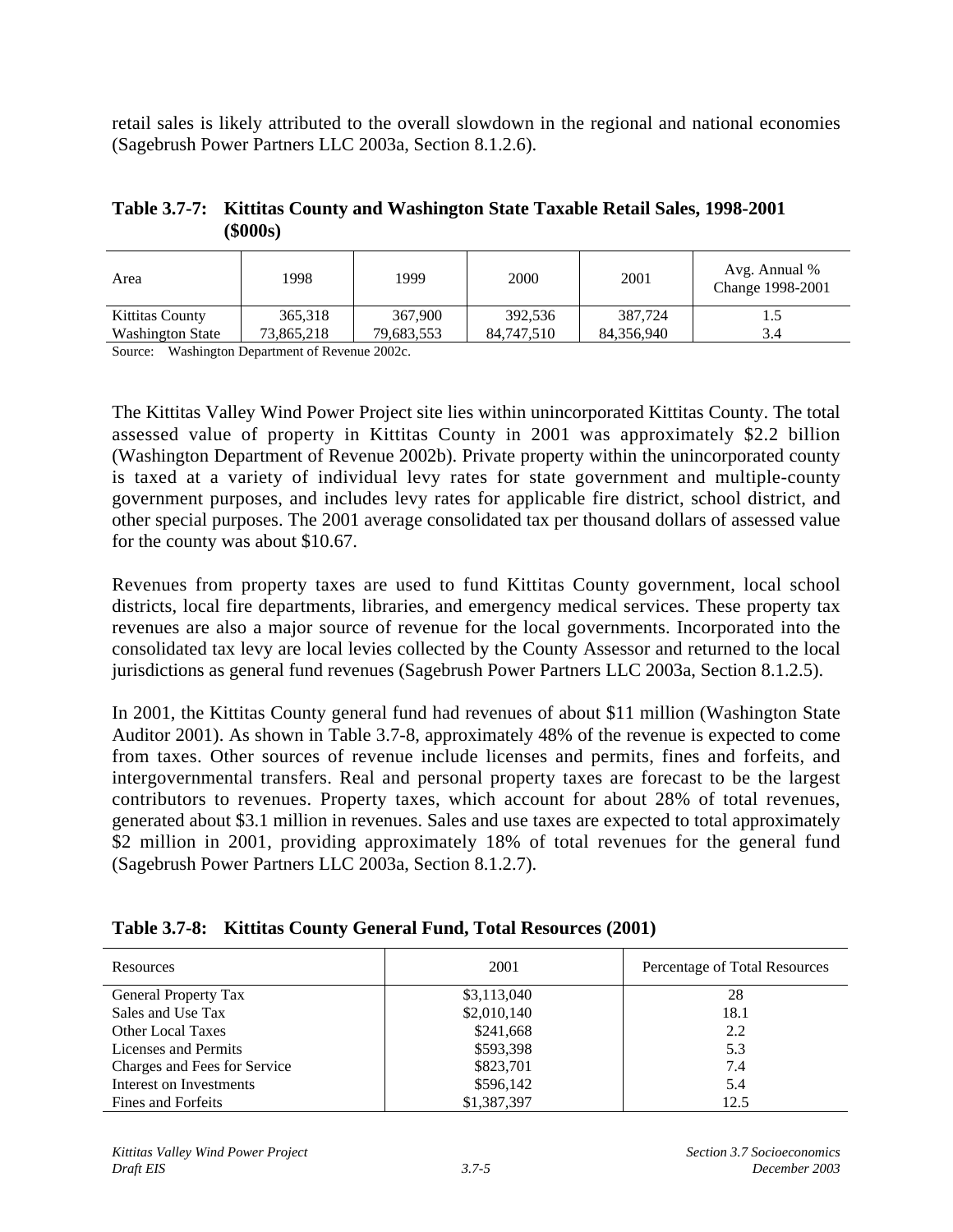| Resources                  | 2001         | Percentage of Total Resources |
|----------------------------|--------------|-------------------------------|
| Miscellaneous              | \$208,728    |                               |
| Intergovernmental Revenues | \$2,131,520  | 19.2                          |
| <b>Total Resources</b>     | \$11,105,734 | 100                           |

### **Table 3.7-8: Continued**

Source: Washington State Auditor 2001.

## **3.7.2 Impacts of Proposed Action**

This section describes impacts on housing, population, and economic conditions under the proposed action. Direct impacts would result from increases in population, increased demand for housing (both from construction and operational employment in-migration), and increased income and jobs added to the local economy. The project's direct effect on property values also is discussed. Indirect impacts would result from increases in indirect and induced income and jobs added to the local economy. However, project-induced economic activity is not expected to result in indirect population growth and a related demand for housing capacity.

The project would generate both direct and indirect effects on local tax revenues. However, because tabular data are presented for projected total revenues (includes the sum of direct and indirect effects), the projects' effects on local government taxation and revenues are addressed below under "Indirect Operations and Maintenance Impacts." Table 3.7-9 summarizes potential socioeconomic impacts for the three scenarios under the proposed action. Detailed socioeconomic tables, including tables that distinguish direct versus indirect and induced employment and income impacts, are presented in the sections that follow.

|                                                                 | 82 Turbines/3 MW<br>(Lower End Scenario)       | 121 Turbines/1.5 MW<br>(Middle Scenario)                                                                    | 150 Turbines/1.3 MW<br>(Upper End Scenario)    |
|-----------------------------------------------------------------|------------------------------------------------|-------------------------------------------------------------------------------------------------------------|------------------------------------------------|
| <b>Construction Impacts</b>                                     |                                                |                                                                                                             |                                                |
| Increased temporary<br>population                               | Same as middle scenario                        | Construction workforce of<br>253 employees; maximum<br>177 workers would be in-<br>migrants to project area | Same as middle scenario                        |
| Increased demand for<br>temporary housing                       | Same as middle scenario                        | Maximum 160 construction<br>workers (112 non-local)<br>during peak construction<br>month                    | Same as middle scenario                        |
| Increased jobs added to<br>local economy (Kittitas<br>County)   | $+/- 10$ to 15% compared to<br>middle scenario | 82 total jobs                                                                                               | $+/- 10$ to 15% compared to<br>middle scenario |
| Increased income added to<br>local economy (Kittitas<br>County) | $+/- 10$ to 15% compared to<br>middle scenario | \$5.7 million total income                                                                                  | $+/- 10$ to 15% compared to<br>middle scenario |

| Table 3.7-9: Summary of Potential Socioeconomic Impacts |  |  |  |  |  |
|---------------------------------------------------------|--|--|--|--|--|
|---------------------------------------------------------|--|--|--|--|--|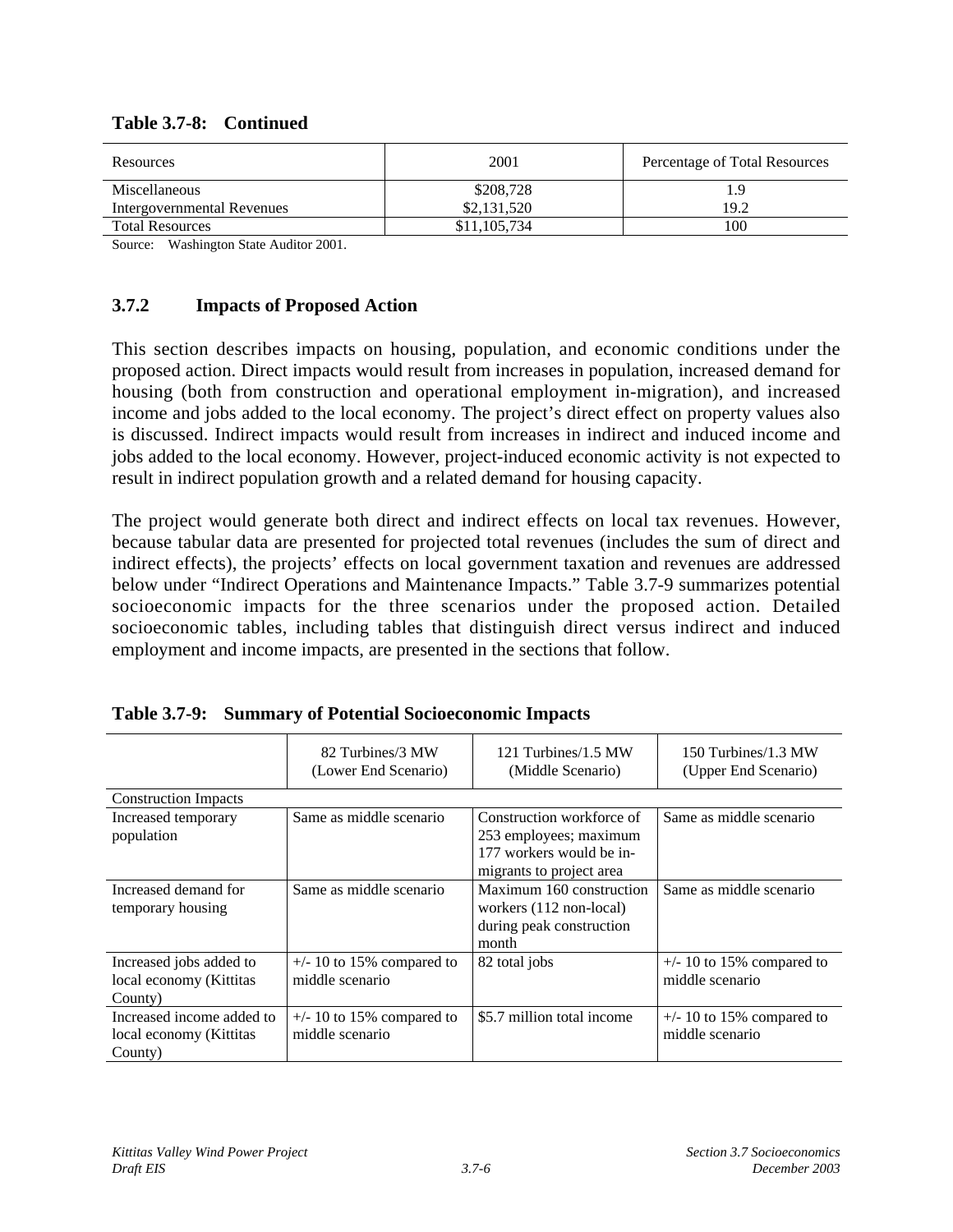|                                                                        | 82 Turbines/3 MW<br>(Lower End Scenario)       | 121 Turbines/1.5 MW<br>(Middle Scenario)                                    | 150 Turbines/1.3 MW<br>(Upper End Scenario)                                 |
|------------------------------------------------------------------------|------------------------------------------------|-----------------------------------------------------------------------------|-----------------------------------------------------------------------------|
| <b>Operation Impacts</b>                                               |                                                |                                                                             |                                                                             |
| Increased permanent<br>population in Kittitas<br>County                | Same as middle scenario                        | Maximum 16 individuals<br>would be in-migrants to<br><b>Kittitas County</b> | Maximum 23 individuals<br>would be in-migrants to<br><b>Kittitas County</b> |
| Increased demand for<br>permanent housing in<br><b>Kittitas County</b> | Same as middle scenario                        | 6-7 new families in Kittitas<br>County                                      | 9-10 new families in<br><b>Kittitas County</b>                              |
| Changes to local property<br>values                                    | Negligible                                     | Negligible                                                                  | Negligible                                                                  |
| Increased jobs added to<br>local economy (Kittitas<br>County)          | $+/- 10$ to 15% compared to<br>middle scenario | 24 jobs annually                                                            | $+/- 10$ to 15% compared to<br>middle scenario                              |
| Increased income added to<br>local economy (Kittitas<br>County)        | $+/- 10$ to 15% compared to<br>middle scenario | \$1.9 million total income<br>annually                                      | $+/- 10$ to 15% compared to<br>middle scenario                              |
| Increase in local property<br>tax revenue                              | $+/- 10$ to 15% compared to<br>middle scenario | \$1.34 million total property<br>tax revenue annually                       | $+/- 10$ to 15% compared to<br>middle scenario                              |
| Increase in additional local<br>tax revenue                            | $+/- 10$ to 15% compared to<br>middle scenario | \$323,400 million total<br>additional indirect tax<br>revenue annually      | $+/- 10$ to 15% compared to<br>middle scenario                              |

**Table 3.7-9: Continued**

Source: Sagebrush Power Partners LLC 2003a, Section 8.1.3, as amended by Sagebrush Power Partners LLC 2003c.

Although economic effects are fully quantified for the middle scenario, quantifiable economic impacts for the lower and upper end scenarios are not available at this time. Indirect and induced employment and income impacts to Kittitas County for both the construction and operations phases of the project for the middle scenario were determined using the IMPLAN input-output model developed by the U.S. Department of Agriculture (in cooperation with other federal agencies) with data specific to Kittitas County. This model requires the input of several discrete variables, including the amount of local spending on construction materials and on equipment and materials to operate the wind turbines, and the amount of spending on food and lodging for non-local labor brought to Kittitas County for the construction period. Another model input variable is the amount of income to property owners that rent land for the wind turbines.

Specific model inputs have not been developed for the lower end (i.e., 82 turbine) or upper end (i.e., 150 turbine) scenarios. Therefore, estimates for employment and income effects in Kittitas County from the lower end and upper end scenarios have not been quantified. Similarly, an estimate of potential tax revenues generated under the lower and upper end scenarios has not been conducted; therefore, the potential effects on the local tax base under these two scenarios have not been quantified. However, it is reasonable to assume that the margin of error surrounding the value of the model inputs used for the middle scenario would be about +/- 10 to 15%, and that the input values for the lower and upper end scenarios would fall within this range. Therefore, the employment, income, and tax revenue effects of the lower and upper end scenarios during construction and operations would be  $+/-10$  to 15% of the quantified middle scenario (Taylor, pers. comm., 2003). Further quantification would resolve uncertainty associated with this issue (see Section 1.7, Issues to be Resolved).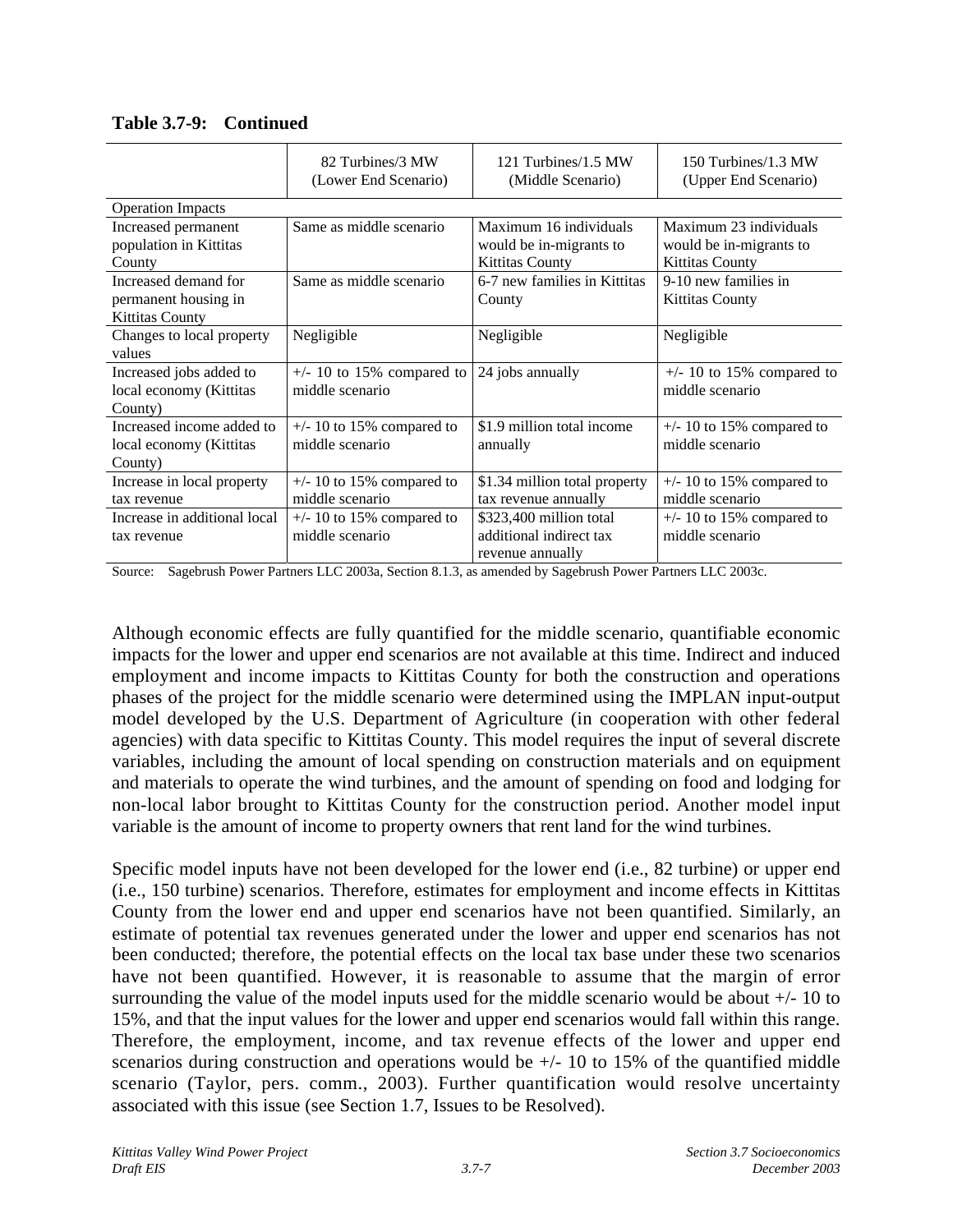## **Direct Construction Impacts**

The planned construction schedule for the project spans approximately 12 to 14 months from the time of site certification to commercial operation (Taylor, pers. comm., 2003). Construction of the substation transformers and wind turbines would require the longest lead time, usually requiring 8 to 12 months from time of order to delivery of the transformers, and 5 to 7 months for the wind turbines (Sagebrush Power Partners LLC 2003a, Section 2.12.2).

The total workforce required during project construction would be approximately 253 employees under all three project scenarios. During the peak construction month, it is expected that about 160 personnel would be onsite at once as multiple disciplines of contractors complete their work simultaneously (Sagebrush Power Partners LLC 2003a, Section 2.13.2). The size and duration of the peak workforce would not change as a result of using larger or smaller turbines. The size of the peak workforce is driven more by the completion deadline than the size of the turbines. For example, while larger turbines would require more labor hours to construct, there would be fewer of them, so the number of employees required would be approximately equivalent (Taylor, pers. comm., 2003).

The project site is within commuting distance of Ellensburg in Kittitas County (approximately 12 miles away) and Yakima in adjacent Yakima County (within a one-hour drive). The Applicant's *Application for Site Certification* asserts that the majority of the construction workers would originate from the Ellensburg and Yakima area (Sagebrush Power Partners LLC 2003a, Section 5.2.2.1.1). However, construction personnel would also likely be hired from the Seattle/Tacoma area, in which case the commute distance would be somewhat longer (about 1.5 to 2 hours). These workers would probably be "weekend commuters" staying in recreational vehicle (RV) parks and motels near the job site during the workweek. In addition, because more specialized skills required for certain construction activities, such as turbine erection and turbine testing, may not be available in the local or state labor pools, a small percentage of the workforce may be brought in from out of state. These employees would likely work on a short-term basis, residing in nearby motels or RV parks for the duration of their assignments, or arranging monthly rentals.

During the EIS scoping process, several commentors expressed concern about the source of the labor pool that would construct the project. For example, some commentors requested that the document address impacts under different scenarios, including a scenario with only out-of-area contractors building the project and a scenario with local contractors and local craftsmen performing the majority of construction work. Other commentors asked if the Applicant would provide assurances that local craftsmen would perform the majority of construction work or would require that construction workers be paid prevailing wages set by the state for Kittitas County. The Applicant has not hired a contractor at this time but would select one through a competitive process prior to construction. Any additional details on hiring, training, wages, and other aspects of the construction labor force are beyond the scope of this EIS.

Assumptions in this analysis regarding construction workforce origins were derived from data on the Stateline Wind Project in nearby Walla Walla County (Walla Walla County 2002). The Stateline EIS assumed that 50% of construction workers would be hired locally (for that project, from within Benton and Yakima counties, Washington) and the remainder from outside the local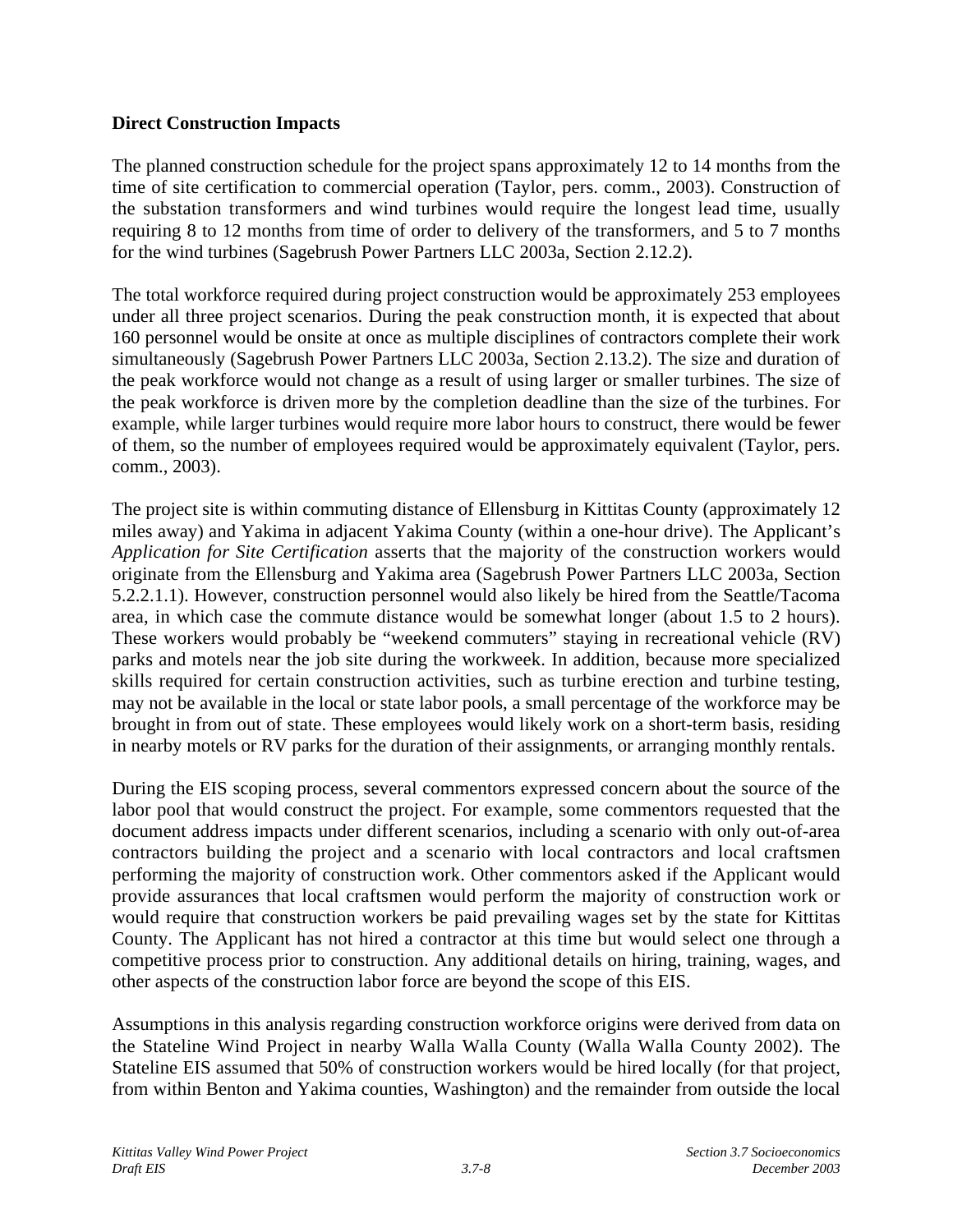area. For the purposes of this EIS, it is conservatively assumed that 50 to 70% of construction workers would originate from outside Kittitas and Yakima counties, and that these employees would have a demand for temporary accommodations in the project area. Given these assumptions, it is expected that during the peak month of construction, a maximum of approximately 80 to 112 construction workers would require temporary housing in the general vicinity of the project site. A subset of the estimated total of 80 to 112 non-local workers would be workers who would temporarily relocate to the project area from outside the region. It is also expected that up to 10% (16 individuals) of the peak month construction workforce for the KVWPP would be specialized craftsmen from out-of-state areas.

### **Population**

Project construction would require a total workforce of 253 employees. As shown in Figure 3.7- 1, labor requirements would vary monthly during the estimated 12- to 14-month construction period. In the first month of the construction period, the project would employ approximately 6 workers. The construction workforce would increase rapidly to 130 workers in the fifth month of construction, then climb to a peak of 160 in the ninth month. Construction employment would then decrease rather rapidly, falling to 90 workers in the tenth month and 30 workers by the fourteenth month. Average monthly employment over the entire construction period would be approximately 75 workers.

Temporary population impacts from the project would be a function of the extent of worker relocation and in-migration needed to meet project labor demands. In turn, the project is dependent upon the ability of the local labor supply to meet this demand. As described above, it is assumed that between 30 to 50% of the construction workforce would originate from the Ellensburg and Yakima areas. In 2001, Kittitas and Yakima counties had an aggregate civilian labor force of over 122,000 people (Washington State Employment Security Department 2002a, b). This figure broadly represents the size of the local labor pool from which the Kittitas Valley Wind Power Project would draw workers for project construction.

The local construction labor force available when the KVWPP begins, including both workers currently employed in construction and unemployed workers with construction skills, represents one of the primary sources of workers for the project. However, given the unique project requirements, some construction labor would need to be imported from outside the region to fill specialized jobs. The EPC contractor would bring in additional employees with sufficient skills in constructing wind power projects to ensure that sufficient critical skilled labor is available. For example, turbine erection, including hoisting the nacelle and securing the blades, would require highly specialized labor that would be temporarily imported from out-of-state during the wind turbine assembly and erection phase of construction (estimated to last approximately 6 months) (Taylor, pers. comm., 2003). For purposes of this analysis, it is assumed that approximately 25 out-of-state workers (about 10% of the total construction workforce) would be required during the course of construction.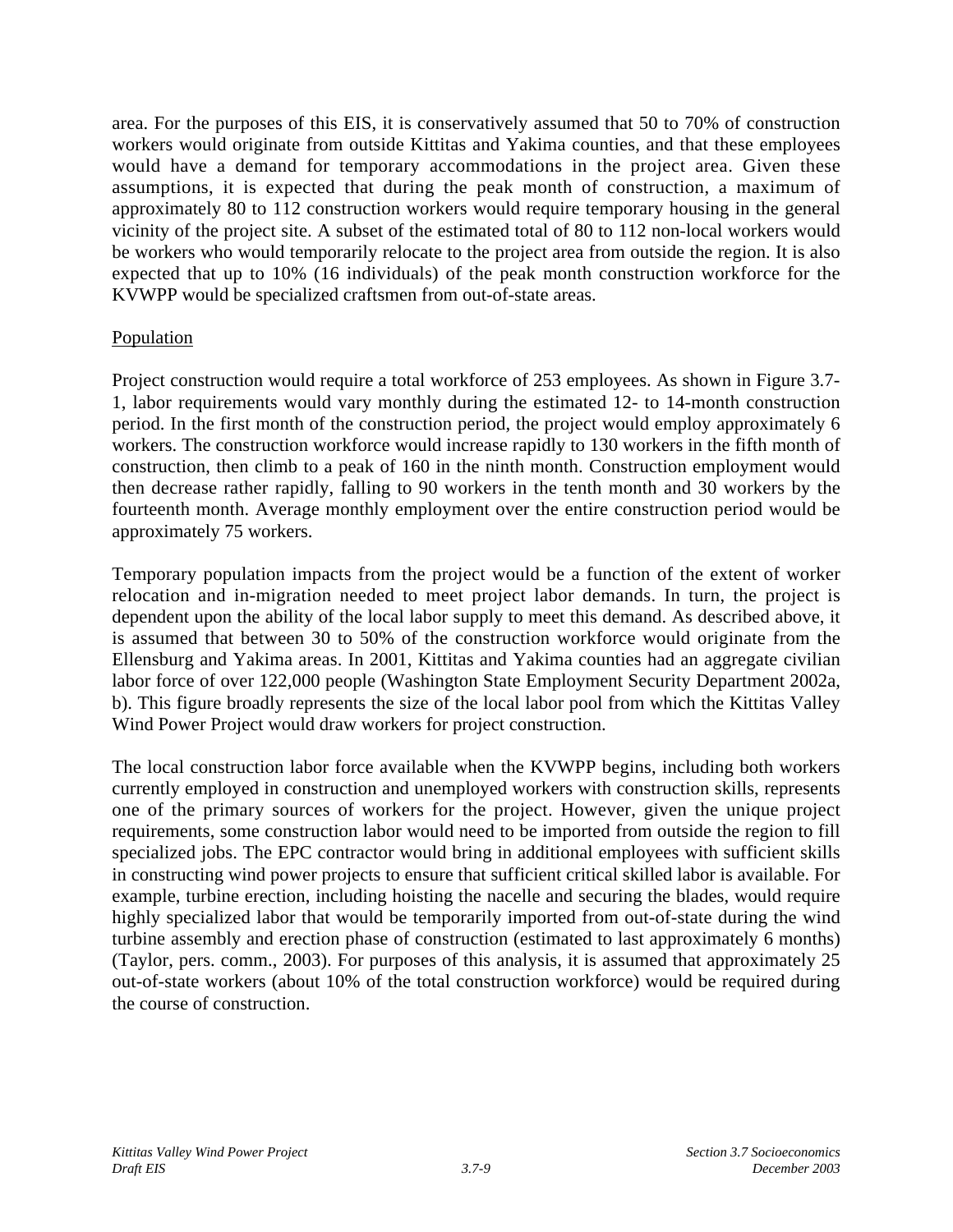Figure 3.7-1: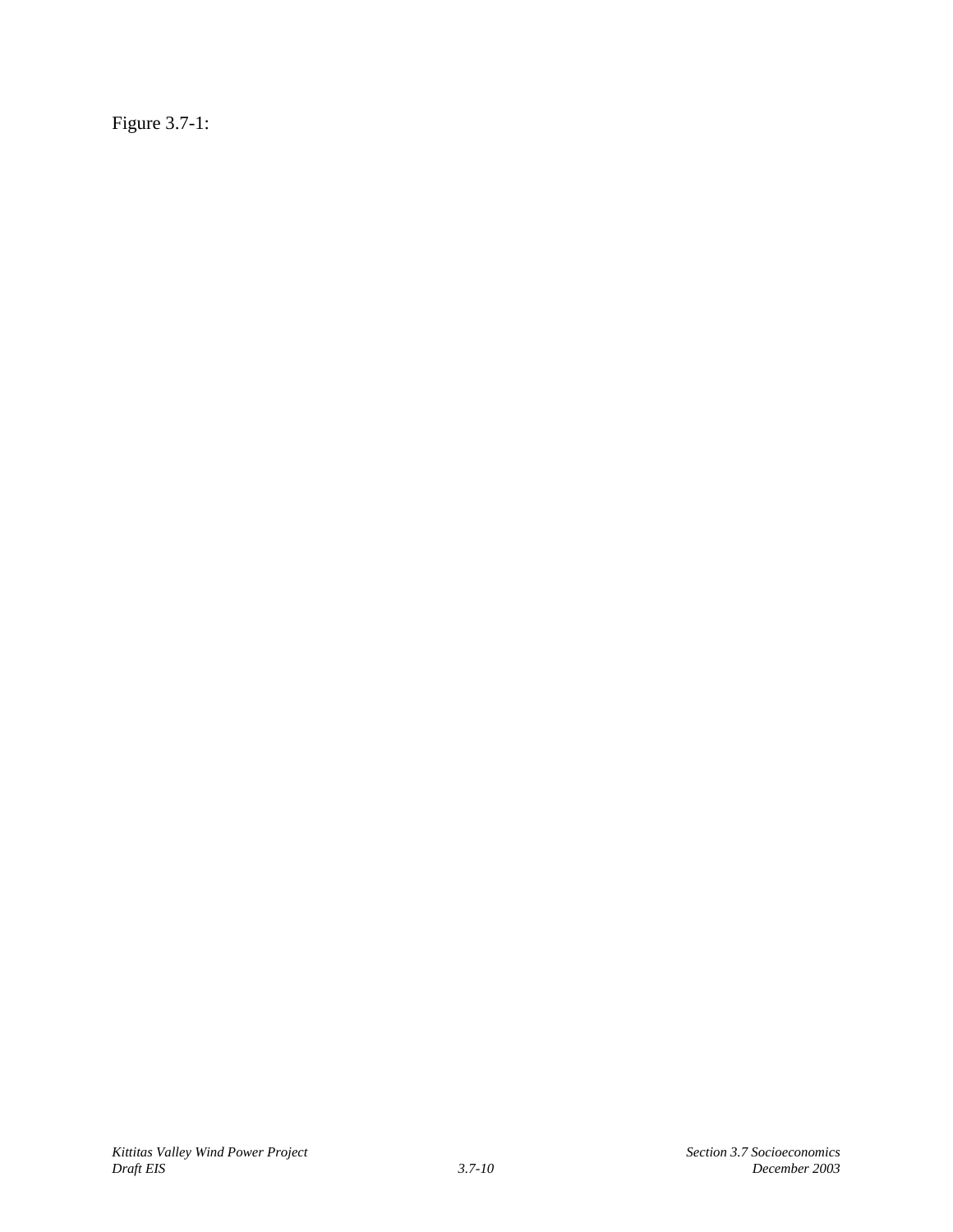Temporary population impacts in the project area would be minimal as a result of project construction. Assuming that 30% of the construction workers would reside within Kittitas or Yakima County and that they would commute daily to the project site, a maximum of 177 new workers would be temporary residents (in-migrants) in the project area. Given the accelerated construction schedule (about one year) and the fact that many workers would be present at the project site only during certain construction phases, it is assumed that the majority of workers would not be accompanied by families or others. Because the projected number of temporary inmigrants (177 employees) would be small compared to overall county population (33,362 in 2000), no significant impacts on population are anticipated. Because the project would not generate additional development, no indirect impacts on population are anticipated.

## **Housing**

As many as 177 non-local workers could be employed at the project site over the course of construction, with an estimated peak month non-local workforce of up to 112 workers. At time of hire, these workers would likely reside in relatively distant employment centers such as the Seattle-Tacoma metropolitan area, beyond normal daily commuting distance from the project site, or would be temporarily imported from outside the state. Project construction workers originating from outside the local area (i.e., Kittitas and Yakima counties) would probably choose one of two options with respect to residence and work location:

- 1. They could retain their current residence and commute to the project area on a weekly basis, staying in short-term (transient) accommodations during the work week; or
- 2. They could temporarily relocate to rental housing (non-transient accommodations) in the project area for the duration of their employment.

Either scenario would depend primarily on the length of the individual's assignment. Those with relatively short-term jobs requiring their presence on the project site for only a few months would be more likely to commute on a weekly basis, while those with longer-term jobs would be more likely to relocate temporarily.

It is not known where the new temporary residents associated with project construction would settle and what type of housing they would select. It is assumed that residents would select housing based on a variety of factors including cost, accessibility to the project site, and accessibility to goods and services. Typical temporary worker housing options include campgrounds and other areas where workers can park trailers or other mobile housing, motels and hotels, and apartments or other short-term rental homes.

As discussed in Section 3.6, Land Use and Recreation, the results of a telephone survey conducted in 2002 of hotel, motel, RV Park, and campgrounds in Kittitas County to identify the supply of transient accommodations indicated that there are 1,150 rooms or sites available in the county. The results indicate further that during the peak summer season, there are typically about 240 rooms or sites vacant at any one time. During the non-summer months, vacancy rates are higher and it is estimated that there are usually around 760 rooms or sites vacant at any one time (CH2M Hill and Sagebrush Power Partners LLC 2002). This analysis assumes that as many as 112 non-local workers could be employed at the project site during the peak construction month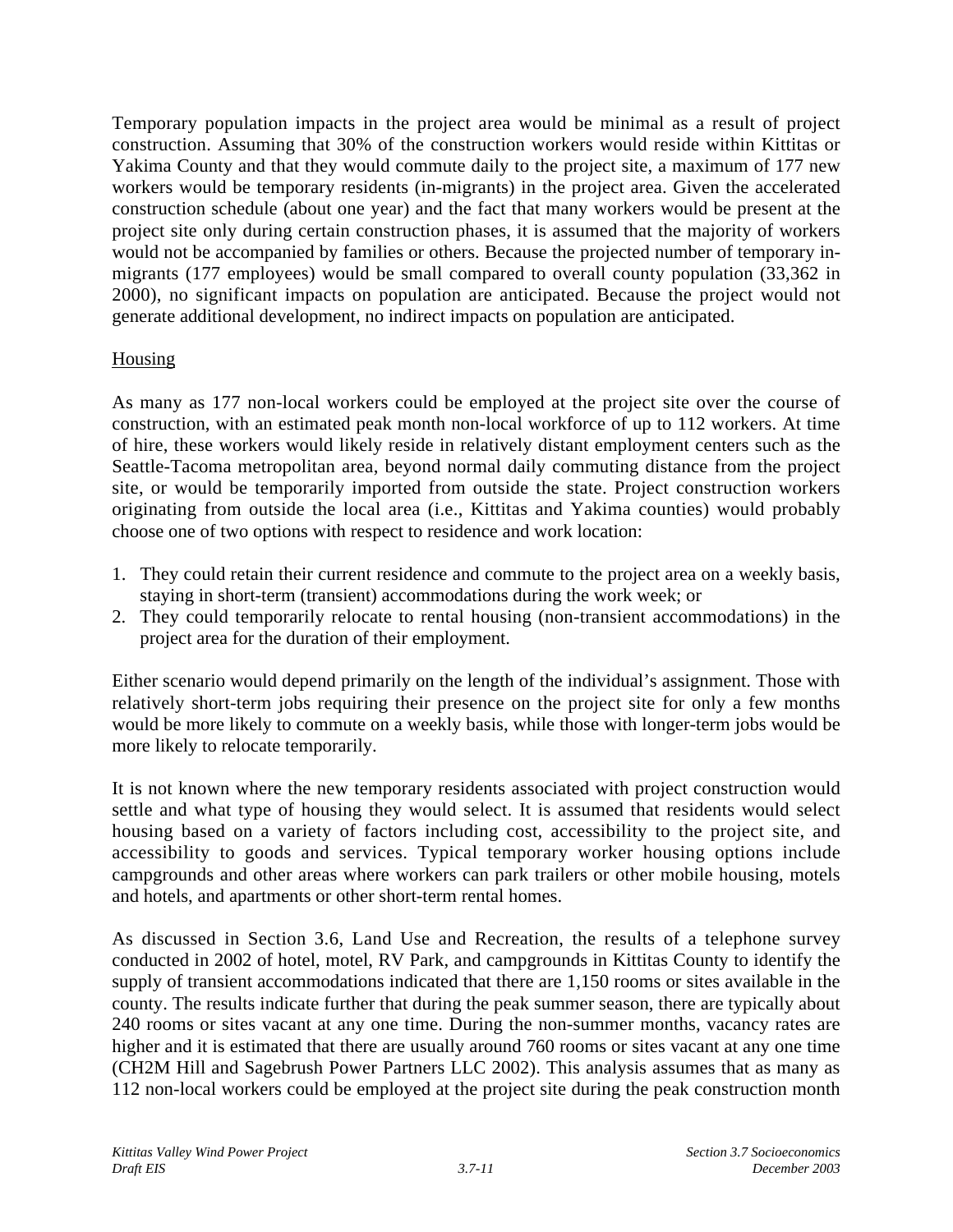(this includes potential out-of-state workers). Even if all non-local workers (including out-ofstate employees) were to seek transient accommodations, it is anticipated that there would be an adequate supply of short-term lodgings to accommodate this temporary increased demand for housing.

Of the peak construction workforce, approximately 16 out-of-state workers are expected to seek temporary (non-transient) housing in Kittitas County. There were more than 1,000 vacant seasonal, recreational, or occasional-use housing units in Kittitas County in 2000 (see Section 3.7.1). Given the recent rental vacancy rates of between 3.9 to 7% in Kittitas County, it is anticipated that there would be an adequate local housing supply available to accommodate project-related demand for temporary rental housing (Sagebrush Power Partners LLC 2003a, Section 8.1.3.1).

## **Employment**

Project construction would result in increased employment in Kittitas County. Direct employment refers to the number of workers directly employed in project construction. Indirect and induced employment is discussed later in this section under the header "Indirect Construction Impacts."

As described above, the direct construction employment impact of the project would be approximately 253 new temporary jobs. The level of direct construction impact would vary during the construction period, reaching a short-term peak estimated at 160 construction workers. The project's direct construction employment would represent a temporary increase in employment for the local and regional economy. It is estimated that about 30 to 50% of this direct employment impact (76 to 127 jobs) would occur within Kittitas and Yakima counties, with the remainder distributed among other local economies in the Northwest. The Applicant assumes that local Kittitas County residents would fill approximately 40 full- and part-time construction jobs (including construction management) (Sagebrush Power Partners LLC 2003a, Section 8.1.3.2). Direct employment impacts from construction would be temporary effects associated with the construction phase of the project. The number of direct construction jobs generated by the project is anticipated to be the same under the three different project scenarios.

Construction jobs created by the project would result in short-term benefits to overall county and regional employment. No significant direct impacts on employment are anticipated. Creation of new jobs could have secondary impacts on population, housing, and the economy; these potential impacts are analyzed in relevant subsections of this chapter.

## Construction Income

Total direct income generated during the construction phase of the project is estimated to be \$4,577,100 (in 2002 dollars) under the middle scenario. Total income consists of personal income in the form of wages, profits, and other income received by workers and business owners, plus income from other sources such as royalty payments to land owners who lease land for the turbines (Sagebrush Power Partners LLC 2003a, Section 8.1.3.2). The direct income impact from project construction would be a temporary but beneficial effect to the Kittitas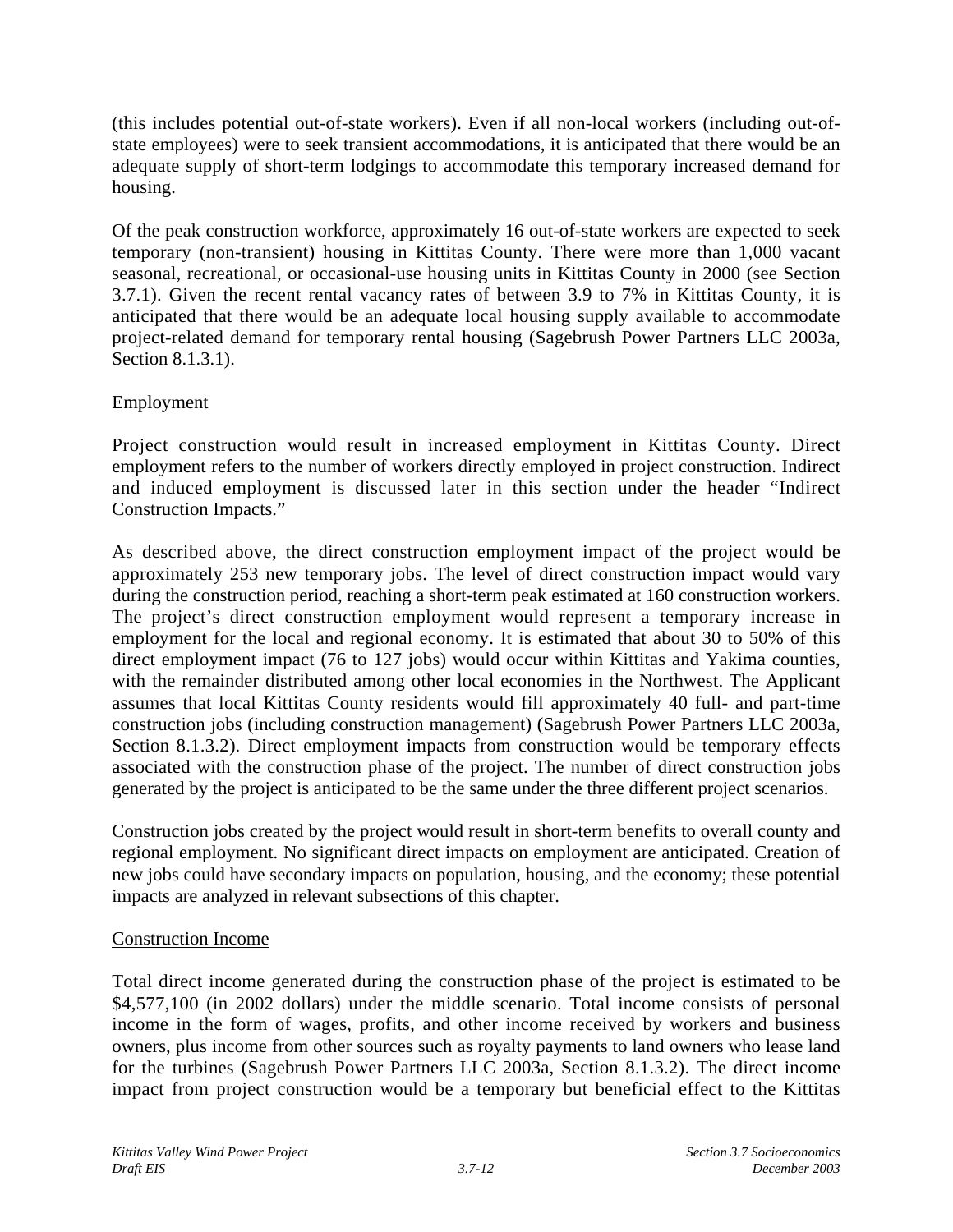County economy. The amount of direct construction income generated under the lower and upper end scenarios is estimated to be +/- 10 to 15% of the quantified middle scenario.

## **Indirect Construction Impacts**

### Employment and Income

While the KVWPP is expected to create construction employment, economic impacts are not limited to those directly created jobs. Direct economic impacts produce a ripple effect through an economy in the form of indirect impacts and induced impacts. Indirect and induced impacts represent the second and third stages of job creation, respectively, as a result of any direct activity. A project or action that results in new spending, or a reduction in existing spending, is called a direct effect. The businesses that make the final sales must in turn purchase goods and services from other businesses; these indirect purchases are called indirect effects. For example, a construction contractor working on a project will lease some equipment or purchase supplies locally. Finally, workers at the producing businesses spend their wages in the local economy and purchase additional goods and services; these purchases are referred to as induced effects. For example, project employees who use their income to buy groceries or take their family to the movies generate economic impacts for workers and businesses in these sectors. The total economic impact of an action is the sum of direct, indirect, and induced effects. Indirect and induced construction employment impacts for the project were determined using an input-output model of Kittitas County (ECONorthwest 2002).

The direct, indirect, and induced employment and income impacts in Kittitas County during project construction (under the middle scenario) are shown in Table 3.7-10. The table identifies the number of full- and part-time jobs expected to result from the project and from the increase in spending in other sectors of the economy. The Applicant assumes that the project would directly generate 40 full and part-time construction jobs (including construction management) that would be filled by local workers in Kittitas County (Sagebrush Power Partners LLC 2003a, Section 8.1.3.2) under all three project scenarios. The total indirect and induced employment impact of the project under the middle scenario is predicted to be 14 and 28 jobs, respectively. The number of indirect and induced construction jobs generated under the lower and upper end scenarios is estimated to be  $+/- 10$  to 15% of the quantified middle scenario. It is important to note that indirect and induced employment created by construction employment would not necessarily also be new construction jobs; everyday spending for construction materials and other similar needs could create new jobs in other markets sectors such as retail and wholesale. Direct, indirect, and induced employment impacts from construction would be temporary effects associated with the construction phase of the project.

The construction phase of the project for the middle scenario is projected to result in over \$5.7 million in total income in Kittitas County (Sagebrush Power Partners LLC 2003a, Section 8.1.3.2). The amount of direct, indirect, and induced construction income generated under the lower and upper end scenarios is estimated to be +/- 10 to 15% of the quantified middle scenario.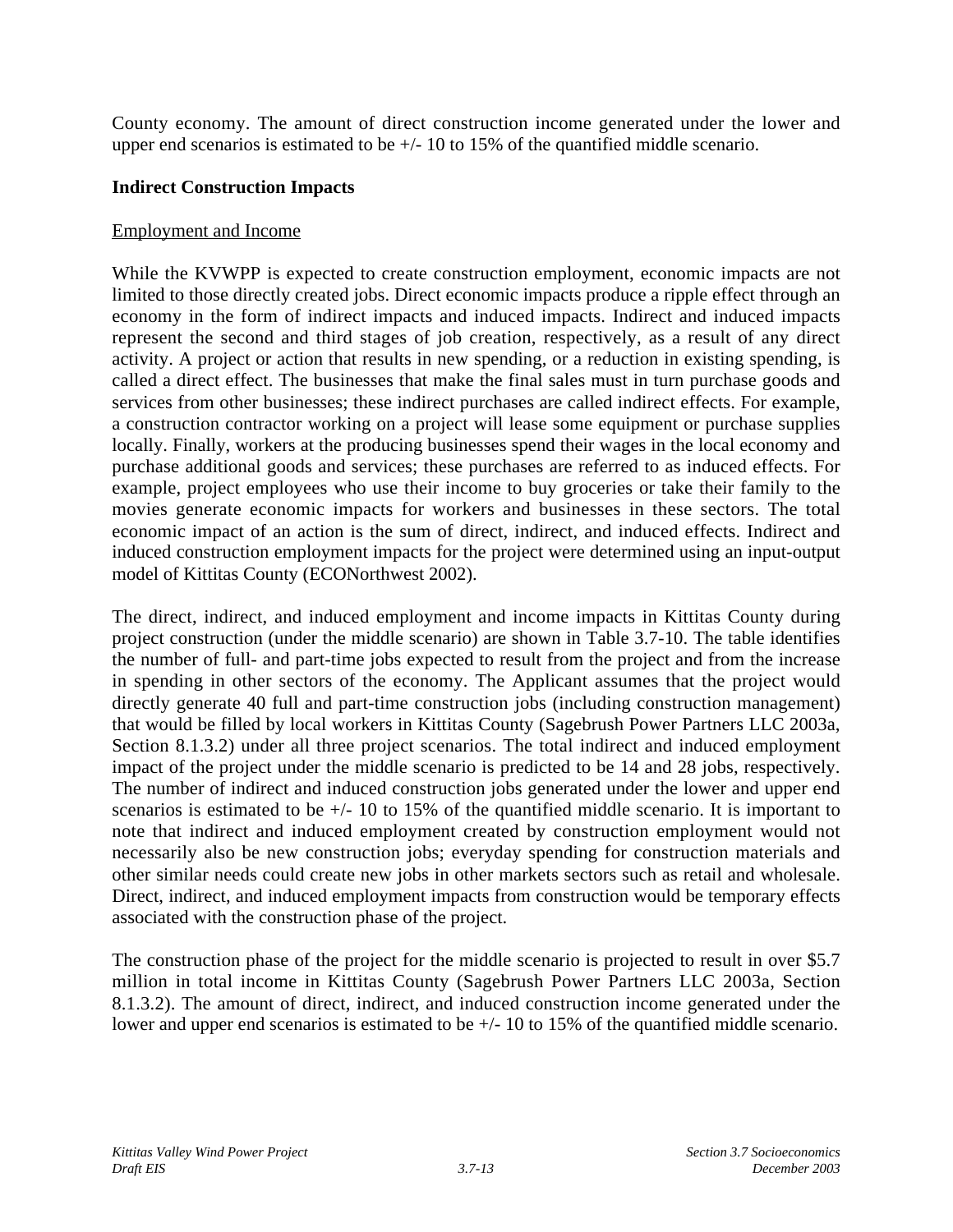#### **Table 3.7-10: Summary of Direct, Indirect, and Induced Employment and Income Impacts during Project Construction (2002\$) for the Middle Scenario**

| Impact Type | Jobs | <b>Total Income</b> |
|-------------|------|---------------------|
| Direct      | 40   | \$4,577,100         |
| Indirect    | 14   | \$518,100           |
| Induced     | 28   | \$701,800           |
| TOTAL       | 82   | \$5,797,000         |

Source: ECONorthwest 2002, as amended by Sagebrush Power Partners LLC 2003c.

### **Direct Operations and Maintenance Impacts**

### Population

Table 3.7-11 shows the estimated staffing for operations and maintenance of the completed wind power project under the three project scenarios. Operation of the Kittitas Valley Wind Power Project is projected to require between 12 to 14 full-time employees under the lower end and middle scenarios and between 18 to 20 full-time employees under the upper end scenario. Based on past experience for similar projects, it is estimated that approximately one-half of the total workforce employed to operate and manage the wind power project would be represented by local workers from Kittitas County (Sagebrush Power Partners LLC 2003a, Section 8.1.3.3; Taylor, pers. comm., 2003). The remaining workers would represent a net increase in local population. Using a typical household size factor of 2.3 persons per household (the Kittitas County average in 2000), the estimated total additional population related to project operations and maintenance would range from 16 (under the lower end and middle scenarios) to 23 individuals (under the upper end scenario).

| Table 3.7-11: Operations and Maintenance Labor Force (Number of Personnel) |  |  |
|----------------------------------------------------------------------------|--|--|
|                                                                            |  |  |

| Position                        | 82 Turbines/3 MW<br>(Lower End Scenario) | 121 Turbines/1.5 MW<br>(Middle Scenario) | 150 Turbines/1.3 MW<br>(Upper End Scenario) |
|---------------------------------|------------------------------------------|------------------------------------------|---------------------------------------------|
| Plant/Site Manager              |                                          |                                          |                                             |
| <b>Operations Manager</b>       |                                          |                                          |                                             |
| <b>Operating Technicians</b>    | $8 - 10$                                 | $8 - 10$                                 | $14 - 16$                                   |
| Administrative Manager          |                                          |                                          |                                             |
| <b>Administrative Assistant</b> |                                          |                                          |                                             |
| Total                           | 12-14                                    | 12-14                                    | 18-20                                       |

Source: Sagebrush Power Partners LLC 2003a, Section 2.12.4

### **Housing**

Assuming that the local (Kittitas County) labor market would supply about half of the project's operations employment needs, the projected demand for local housing would be nominal. The largest demand for housing would be generated under the upper end scenario, which is expected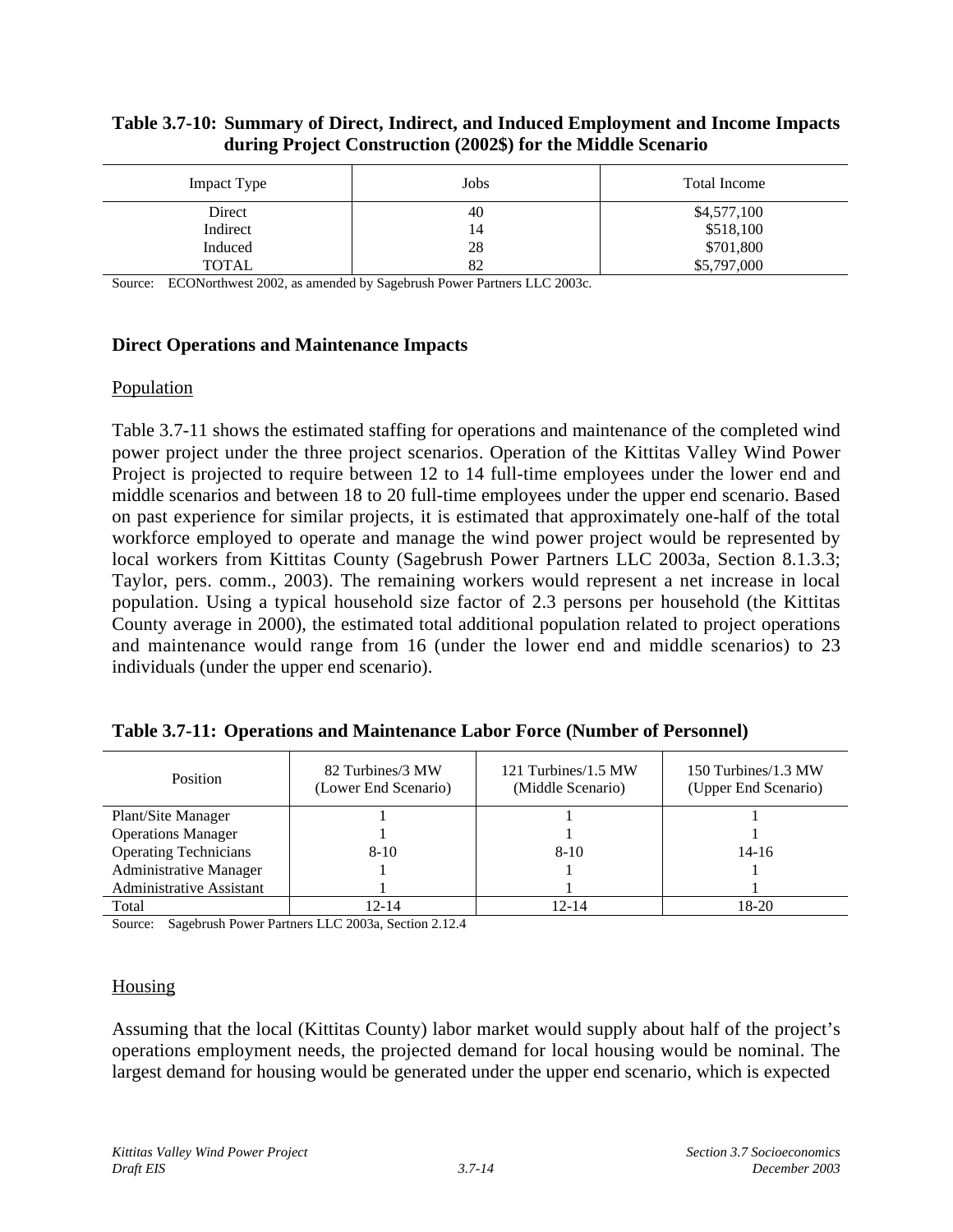to result in a maximum net in-migration of 10 families. Given the number of vacant housing units in Kittitas County reported in the 2000 census (3,093 units) and a vacancy rate of 6.8% for rental units, there appears to be sufficient housing supply available to accommodate the slight increase in direct housing demand generated by project operations.

## **Employment**

The addition of between 12 to 20 full-time positions to operate the Kittitas Valley Wind Power Project would be less than 0.2% of total county employment. Nonetheless, the permanent jobs created through the project would translate into a small increase in local employment opportunities and would result in long-term benefits to overall county employment. No significant direct impacts on county employment are anticipated.

# Property Values

Whenever land uses change, the concern is often raised about the potential effect on nearby property values. Zoning is the primary means that most local governments use to protect property values. By allowing some uses and disallowing others, or permitting them only as conditional uses, conflicting uses are avoided. Some residents in the project area consider the proposed wind turbines to be an incompatible use adjacent to rural residential areas. At the EFSEC land use hearing on May 1, 2003 in Ellensburg, Washington, the Applicant acknowledged the proposed project is not consistent with existing Kittitas County zoning for the project site (see Section 3.6, Land Use and Recreation, for further detailed discussion).

Several comments were raised during the EIS scoping period concerning the proposed project's effects on nearby property values. Some commentors requested that the EIS consider the effect of aesthetics and impacts to viewsheds on property values and that the property value study include interviews with tax assessors, real estate brokers, and bankers. Other commentors requested that the EIS include information on the probability and amount of change expected to local property values affected by the project and that the property value discussion be based on a hedonic analysis of properties surrounding the proposed project. (Note: a hedonic analysis requires that site-specific data on a number of quantitative and qualitative variables be used to predict housing values.)

A new analysis of impacts to property values of wind energy projects was beyond the scope of this EIS. However, a literature search was conducted to identify existing studies that addressed the relationship between wind development and property values. Based on this literature search, five studies relating wind development and property value effects were identified. The results of those five studies are summarized below.

## Renewable Energy Policy Project

In May 2003, a study conducted by the Renewable Energy Policy Project (REPP) of Washington D.C. with funding from the U.S. Department of Energy, entitled *The Effect of Wind Development on Local Property Values,* was published (REPP 2003). Prior to publication of the REPP study, no systematic study on the effect of wind development on property values had been conducted in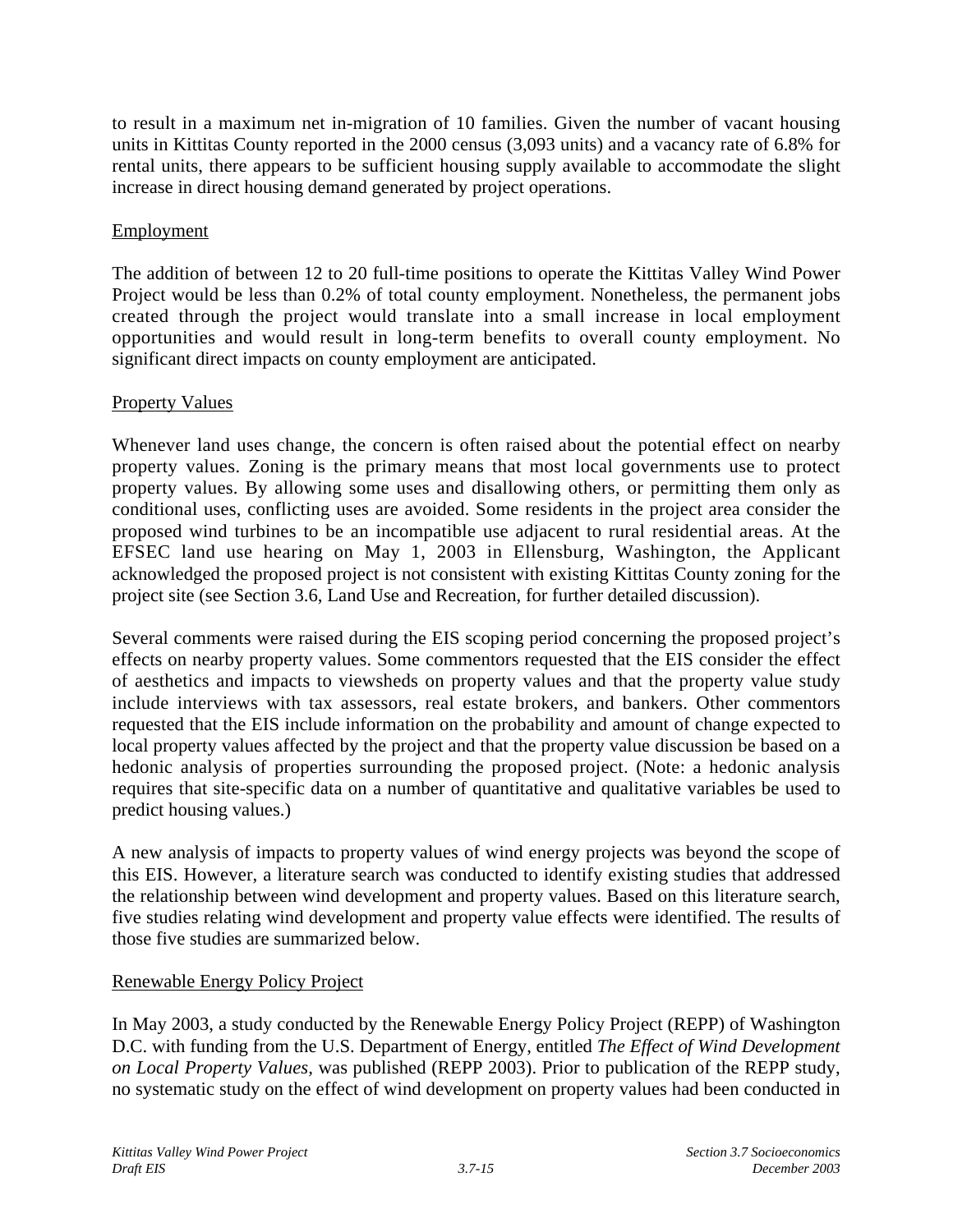either the United States or Europe. The REPP study reviewed data on property sales in the vicinity of wind projects and uses statistical analysis to determine whether and the extent to which the presence of a wind power project has had an influence on the selling prices of surrounding properties. The hypothesis underlying the report is that if wind development can reasonably be claimed to impair property values, then sales data should show a negative effect on property values within the viewshed of the projects.

The first step in the report's analysis required assembling a database covering every wind development that became operational after 1998 with 10 MW installed capacity or greater. For the purposes of the analysis, the wind developments were considered to have a visual impact for the area within 5 miles of the turbines. The 5-mile threshold was selected because review of the literature and field experience suggests that although wind turbines may be visible beyond 5 miles, beyond this distance they do not tend to be highly noticeable, and they have relatively little influence on the landscape's overall character and quality.

Records for all property sales for the viewshed surrounding the wind projects were gathered for a period of approximately 6 years (1996-2001). Similar data were gathered for a "comparable community," defined as a reasonably close community with similar demographic, economic, and geographic characteristics and trends compared to properties within the viewshed, but one that is outside of the viewshed area and does not contain large wind turbines. The study used standard simple statistical regression analyses to determine how property values changed over time in the viewshed and the comparable community.

The REPP study examined price changes for ten different wind projects throughout the country in three ways:

- Case 1 examined the price changes in the viewshed and comparable community for the entire period of the study (3 years preceding and 3 years following the on-line date of the project). For the ten projects analyzed, property values increased faster in the viewshed in eight of the ten projects. In the two projects where the viewshed values increased slower than for the comparable community, special circumstances made the results questionable. For example, Kern County, California, has had wind development since 1981. Because of the existence of old wind machines, the site does not provide a look at how the new wind turbines would affect property values. For Fayette County, Pennsylvania, the statistical explanation was very poor; for the viewshed the statistical analysis could explain only 2% of the total change in prices.
- Case 2 examined how property values changed only in the viewshed before and after the project came on line. For the ten projects analyzed, in nine of the ten cases the property values increased faster after the project came on line than they did before. The only project to have slower property value growth after the on-line date was Kewaunee County, Wisconsin. However, because Case 2 looked only at the viewshed, it is possible that external factors drove up prices faster after the on-line date and the analysis is therefore picking up a factor other than the wind development.
- Case 3 examined how property values changed in the viewshed and comparable community after the project came on line. For nine of the ten projects analyzed, property values increased faster in the viewshed than they did for the comparable community. The only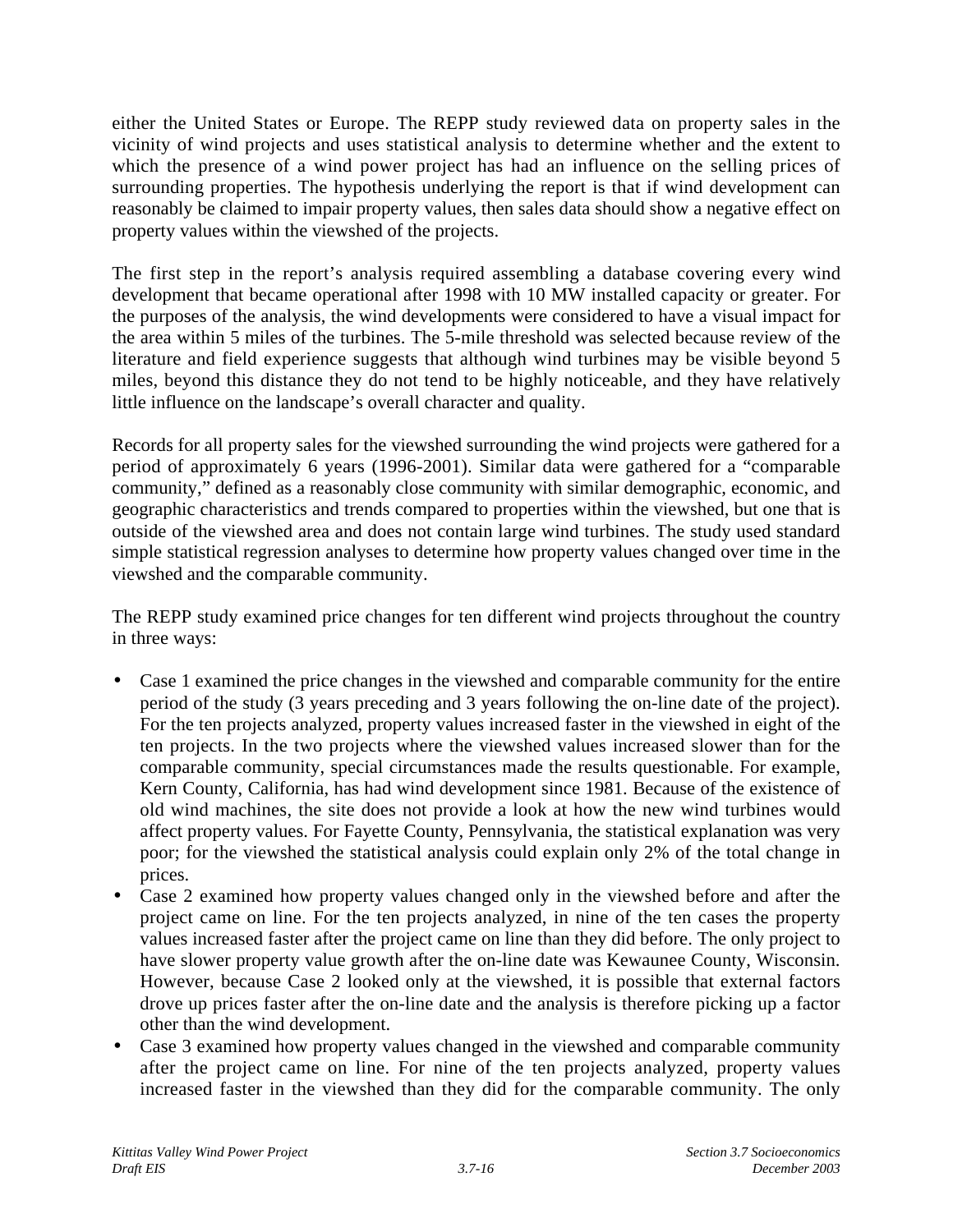project to see faster property value increases in the comparable community was Kern County, California. The same caution applied to Case 1 is necessary in interpreting these results.

In summary, the study found that for the great majority of projects, the property values rose more quickly in the viewshed than they did in the comparable community. Moreover, values increased faster in the viewshed after the projects came on line than they did before. Finally, after projects came on line, values increased faster in the viewshed than they did in the comparable community. In all, of the 30 individual cases analyzed, the study found that in 26 of those, property values in the affected viewshed performed better than in the comparable community (REPP 2003).

## **ECONorthwest**

A 2002 qualitative study titled *Economic Impacts of Wind Power in Kittitas County* (ECONorthwest 2002) involved conducting a telephone survey of property tax assessors throughout the country in counties that recently had wind turbines installed in their areas. This survey covered 22 projects in 13 counties. Of the 13 counties, six had residential properties with views of a wind farm, six had no residential properties with views of a wind farm, and one reported that the wind project was too new to assess property value impacts. The results of this survey concluded that there is no evidence that views of wind turbines decreased property values (ECONorthwest 2002). The weakness of the study is that it relies on subjective comments to arrive at its conclusion (REPP 2003).

## Sinclair Knight Mertz

A 2001 qualitative study titled *Social Economics and Tourism* (Sinclair Knight Mertz 2001) concluded that for highly sought after properties along Salmon Beach, Australia, closer than 200 meters from wind turbines, the general consensus among local real estate agents was that "property prices next to generators have stayed the same or increased after installation." However, the study concluded that while properties with wind turbines on them may increase in value, other properties may be adversely affected if within sight or audible distance of the wind turbines.

### Jørgensen

A 1996 quantitative Danish study, *Social Assessment of Wind Power* (Jørgensen 1996) applied statistical regression analysis to determine the effect of 102 windmill installations, including individual wind turbines, small wind turbine clusters, and larger wind parks on the value of 74 residential properties. The regression used the hedonic method, in which site-specific data on a number of quantitative and qualitative variables is used to predict housing values. The study concluded that homes close to a single wind turbine or a windmill park with 12 windmills ranged in value from Danish kroners 16,200 to 94,000 [approximately \$2,900 to \$16,800 in 1996 dollars] less than homes further away. The study cautions, however, that not all of its results are statistically significant, mainly because the data set (74 properties) is not sufficiently large (Jørgensen 1996).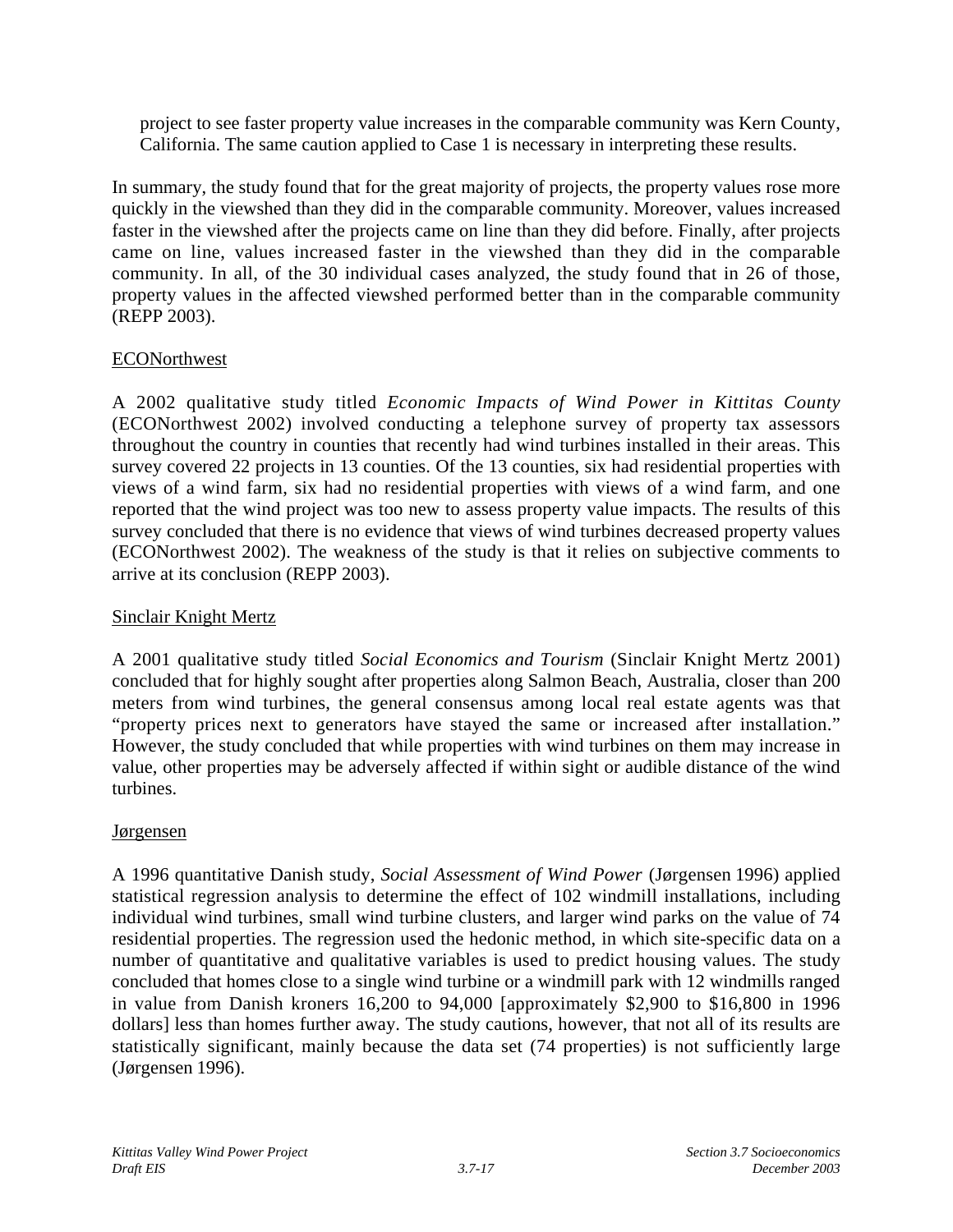## Damborg

The qualitative study *Public Attitudes Towards Wind Power* (Damborg 2002) summarizes the results of a public opinion poll about wind power in the Danish municipality of Sydthy (Andersen et al. 1997). Sydthy has 12,000 inhabitants and more than 98 percent of the total electricity consumption is covered by wind power, making Sydthy one of the places in the world with the highest concentration of wind turbines. The Sydthy opinion poll shows that people with a high degree of knowledge about energy generation and renewables tend to be more positive about wind power than people with little knowledge.

The study indicated that distance to the nearest turbine has no effect on people's attitudes towards wind turbines in general. This indicates that people living close to wind turbines do not consider noise and visual impact to be significant problems; in particular, people living closer than 500 meters to the nearest wind turbine tend to be more positive about wind turbines than residents further away (Damborg 2002).

## **Conclusions**

The REPP study is the most recent and most comprehensive statistical study evaluating the correlation between wind development projects and nearby property values in the United States. The findings of most of the prior studies reviewed for this EIS were based on qualitative data. The only quantitative study of those reviewed (*Social Assessment of Wind Power*) cautioned that its results were not statistically significant.

The REPP study cautions that it is an empirical review of changes in property values over time and does not attempt to present a model to explain all influences on property values. However, the statistical analysis provided in the REPP study provides no evidence that wind development had harmed property values within the viewshed (REPP 2003). Furthermore, non-project factors, including the presence of the existing Bonneville and PSE transmission line towers, along with other general market factors, are already reflected in the market value of properties in the KVWPP area. Therefore, based on the evidence presented in the REPP study, no long-term impacts to property values are expected as a result of the proposed project.

## **Indirect Operations and Maintenance Impacts**

### Employment and Income

The estimated number of direct, indirect, and induced jobs created in Kittitas County as a result of project operations under the middle scenario are shown in Table 3.7-12. During operations, it is estimated that 9 local workers from Kittitas County would be employed to operate and manage the wind project. The total indirect and induced employment impact during project operations is predicted to be 1 and 13 jobs, respectively, for a total of 24 additional jobs in Kittitas County (Sagebrush Power Partners LLC 2003a, Section 8.1.3.3).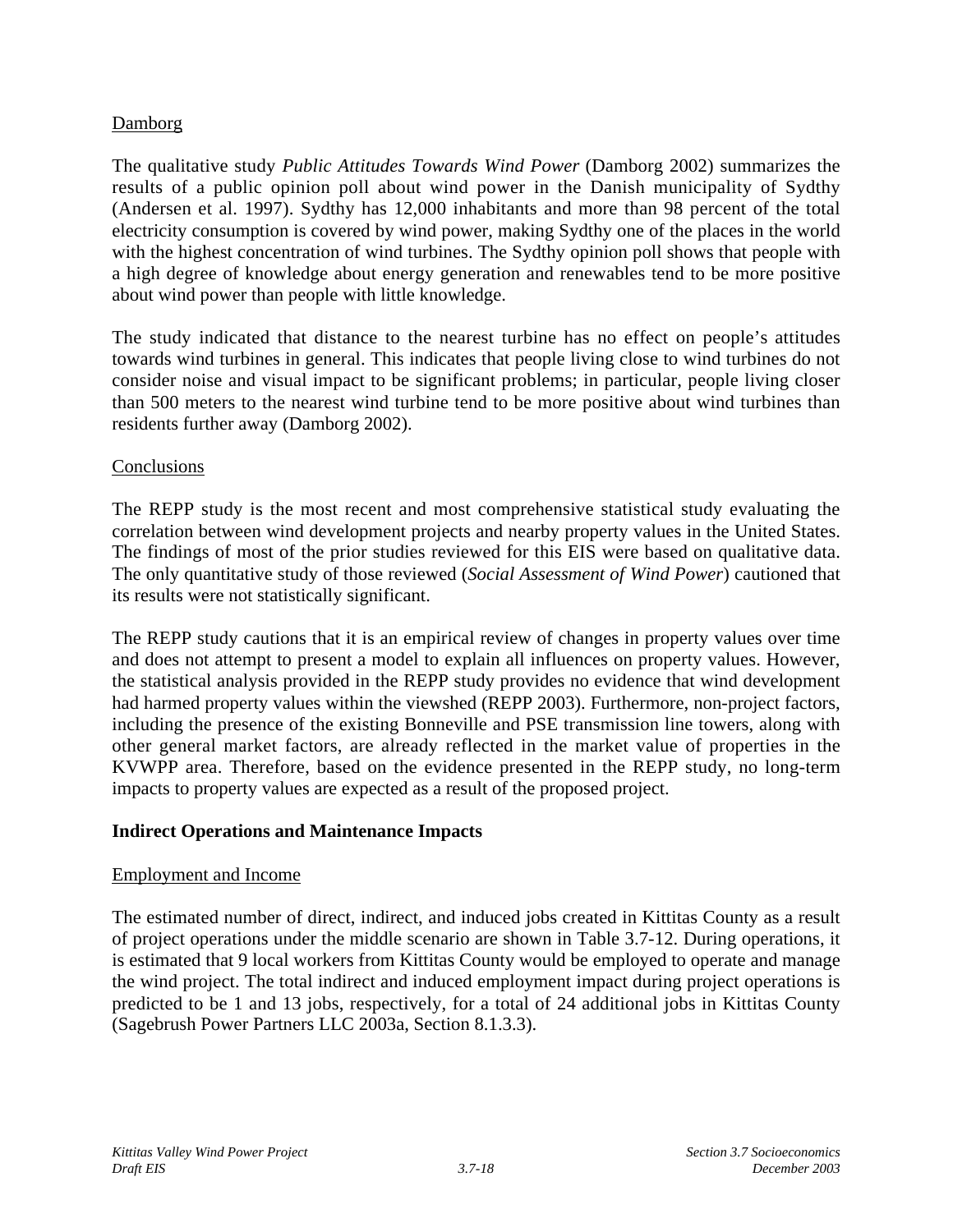### **Table 3.7-12: Annual Employment and Income Impacts in Kittitas County during Operations (2002\$) for the Middle Scenario**

| Impact Type | $\mathrm{Jobs}^1$ | <b>Total Income</b> |
|-------------|-------------------|---------------------|
| Direct      |                   | \$1,489,400         |
| Indirect    |                   | \$59,400            |
| Induced     | 13                | \$436,700           |
| TOTAL       | 24                | \$1,985,500         |

Source: ECONorthwest 2002, as amended by Sagebrush Power Partners LLC 2003c.

1 Total may not add because of rounding.

2 Note that the estimated number of direct operations jobs assumed in the county input-output model is consistent with the Applicant's estimate under the upper end scenario (see Table 3.7-11). However, the difference between the Applicant's estimates regarding the number of direct operation jobs under the middle and upper end scenarios is minor (two to four jobs), and this number is only a rough estimate. Therefore, for purposes of this analysis, the input-output model results are considered an adequate representation of the middle scenario.

Spending on equipment and other materials would be necessary to operate and maintain the wind turbines. The ECONorthwest study assumed that property owners who lease land for the wind turbines would receive a combined \$544,000 per year in income (approximately \$4,500 per turbine). Table 3.7-12 also shows the projected annual direct, indirect, and induced income created by the project during operations under the middle scenario. The project is projected to result in nearly \$2 million per year in added income (Sagebrush Power Partners LLC 2003a, Section 8.1.3.3). The amount of direct, indirect, and induced income created during project operations under the lower and upper end scenarios is estimated to be +/- 10 to 15% of the quantified middle scenario. Induced Effects of Tourism

During the EIS scoping process, members of the public requested that the economic impacts associated with tourism generated by project operations be addressed as part of the EIS analysis. New tourists who visit and spend money in the project area could generate induced economic effects in the local economy.

According to the Applicant, experience suggests that wind power projects increase tourism. One wind power project in England had over 350,000 visitors in its first eight years. In Washington State, the Stateline Wind Power Project near Walla Walla had more than 1,600 visitors who took guided tours in its first three months of operation (Sagebrush Power Partners LLC 2003d). Based on this experience, it is likely that tourists would be attracted to the KVWPP area. However, the projected volume of visitors to this project area , either on a daily or annual basis, is unknown. Similarly, it is unknown to what extent visitors attracted to the project area would represent new tourists that otherwise would not have visited.

The Kittitas County economy is characterized by seasonal employment. In 2000, seasonal industries accounted for 20% of all private covered employment in Kittitas County, considerably higher than the state's 14.1%. This higher concentration of workers in seasonal industries compared to the state is primarily due to its large agricultural sector (Washington State Employment Security Department 2002a). In an economy such as Kittitas County's it would be expected that induced employment would tend to be absorbed. That is, rather than mobilizing and demobilizing to service particular projects or seasonal events, the local economy and infrastructure can absorb and respond to temporary economic events. For example, swings in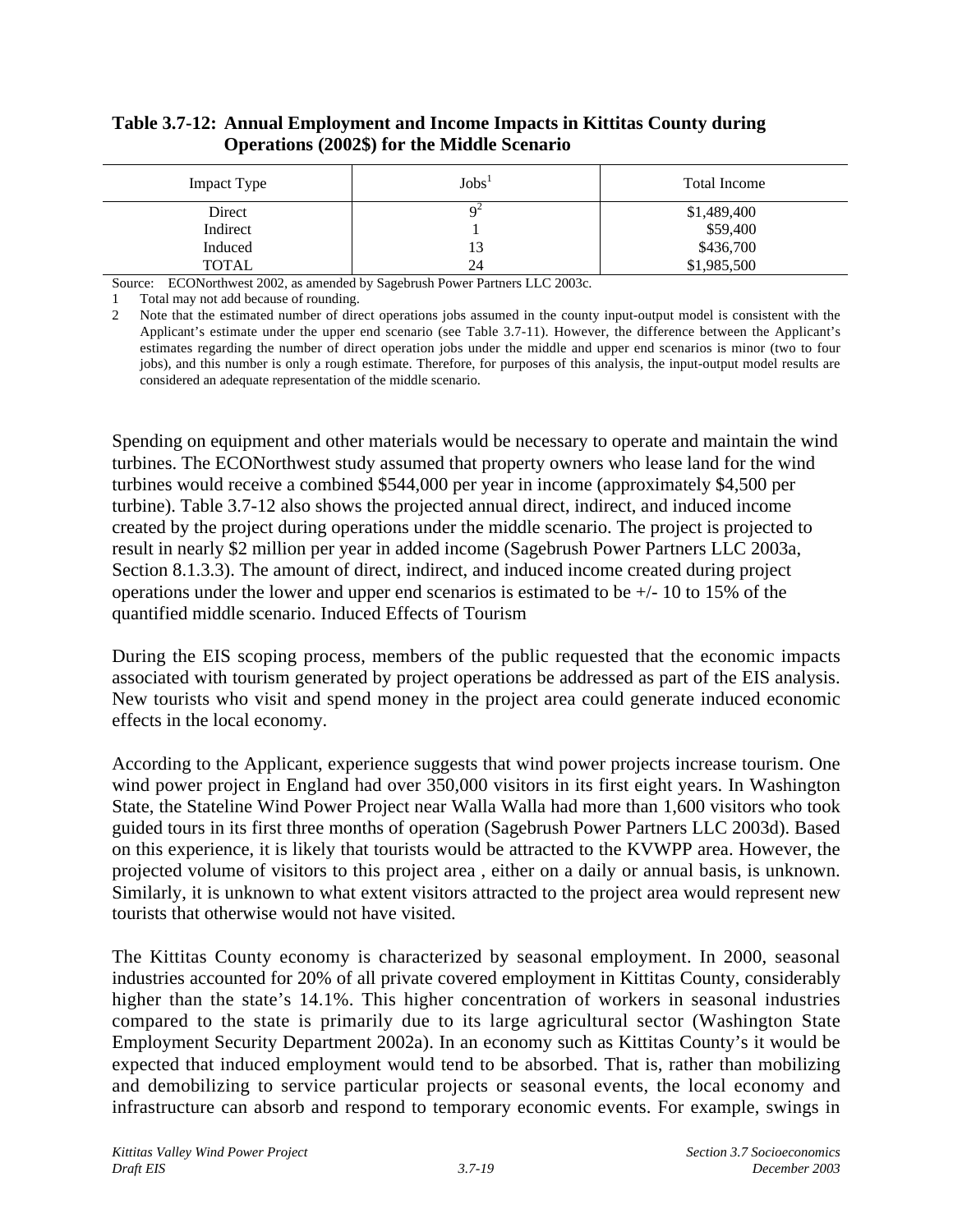revenue are experienced by local businesses but do not necessarily result in constant hiring and firing (Golder Associates 2002). Based on this assumption, impacts from induced employment during proposed project operations, including employment induced through a potential increase in local tourism, are not considered to be significant, although local businesses are likely to experience increases in income. However, in the absence of specific data, the potential induced economic effects of tourism are uncertain (see Section 1.7, Issues to be Resolved).

### Local Government Taxation and Revenues

The proposed KVWPP would increase the amount of annual property tax revenue to Kittitas County. The tax revenue analysis prepared by ECONorthwest was based on review of Kittitas County budgets and spending and assumes a value of \$750,000 per turbine and a property tax rate of 1.35 for Kittitas County. The results of the ECONorthwest study have been updated to reflect the proposed wind turbine configuration under the middle scenario.

Under this scenario, the project would generate an increase of \$1,249,600 in annual property tax revenue to Kittitas County. In addition, project development would have a beneficial indirect effect on the value of other local properties because of the increase in wages and overall economic activity in Kittitas County. This secondary, indirect effect would result in an additional \$93,500 in property taxes annually in the county. Thus it is estimated that Kittitas County would receive an estimated total of \$1,343,100 in added property tax revenue each year under the middle scenario (Sagebrush Power Partners LLC 2003a, Section 8.1.3.5, as amended by Sagebrush Power Partners LLC 2003c). The effects of the lower and upper end scenarios on local tax revenues have been estimated at  $+/- 10$  to 15% of the quantified middle scenario.

Assuming that revenue would be distributed consistent with the spending patterns in Kittitas County's 2002 budget, the added revenue would be distributed as shown in Table 3.7-13. As shown, the largest beneficiaries of the added revenue would be local and state schools, followed by county government, county roads, local communities, and hospitals and other local services.

| <b>Spending Category</b>       | Amount      |
|--------------------------------|-------------|
| Local schools                  | \$407,000   |
| State schools                  | \$376,200   |
| Fire districts                 | \$80,300    |
| Local communities              | \$112,200   |
| County roads                   | \$135,300   |
| County government              | \$168,300   |
| Hospitals/other local services | \$63,800    |
| Total                          | \$1,343,100 |

**Table 3.7-13: Allocation of Added Annual Property Tax Revenue in Kittitas County for the Middle Scenario**

Source: ECONorthwest 2002, as amended by Sagebrush Power Partners LLC 2003c.

Kittitas County would receive other fiscal benefits from the project such as increased sales and use taxes, license and permit fees, and charges for services. The additional tax revenues to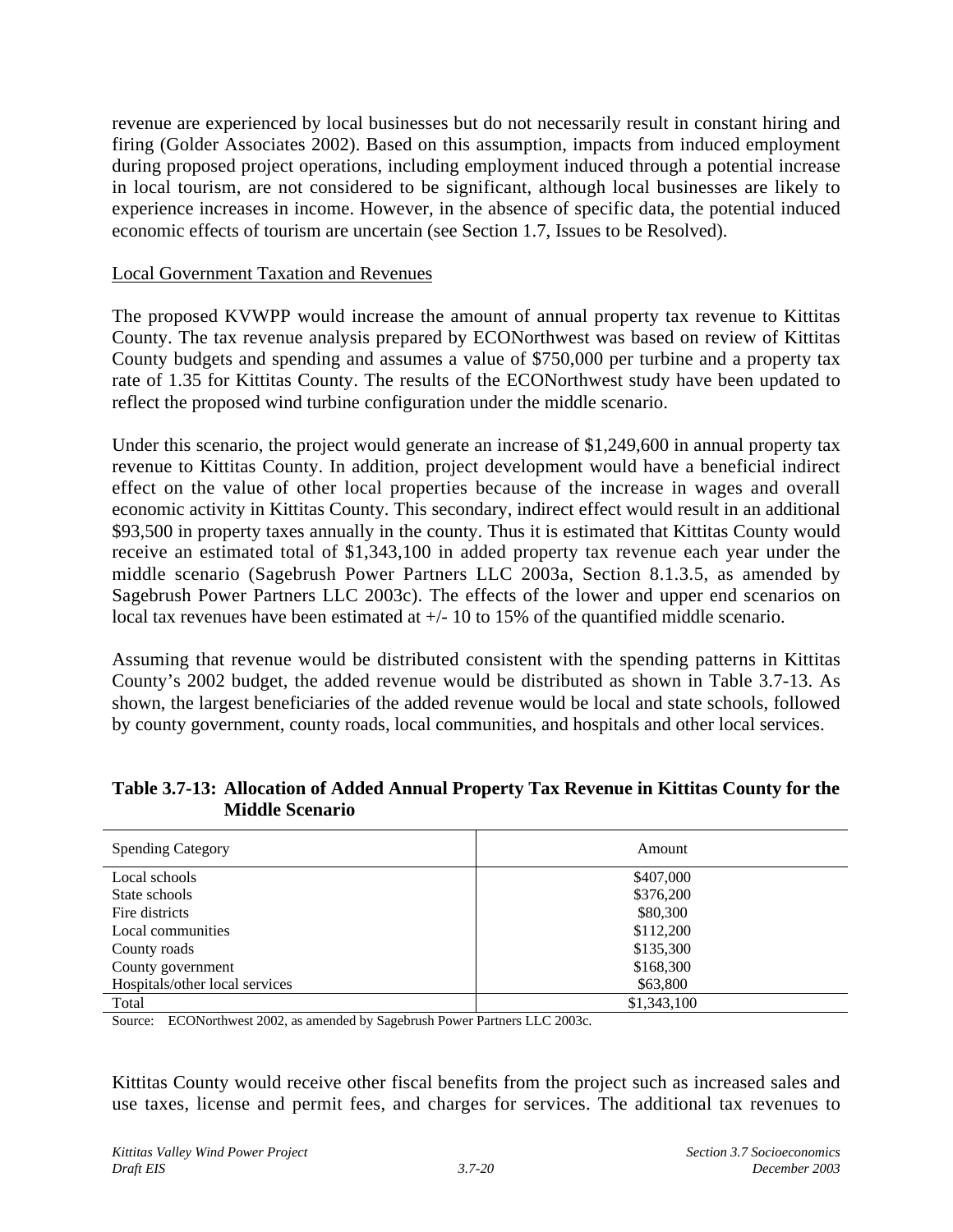Kittitas County for the middle scenario are shown in Table 3.7-14. In addition to \$304,700 in property taxes for county government and roads, Kittitas County would receive \$18,700 from other sources. The effects of the lower and upper end scenarios on local tax revenues have been estimated at +/- 10 to 15% of the quantified middle scenario. These indirect effects would have a positive impact on the local economy.

|                 | Table 3.7-14: Additional Kittitas County Government Tax Revenues for the Middle |  |
|-----------------|---------------------------------------------------------------------------------|--|
| <b>Scenario</b> |                                                                                 |  |

| <b>Spending Category</b>                        | Amount    |
|-------------------------------------------------|-----------|
| Property taxes - county government and roads    | \$304,700 |
| Sales and use taxes                             | \$3,300   |
| All other taxes                                 | \$1,100   |
| Licenses and permits                            | \$1,100   |
| Charges for services                            | \$4,400   |
| Fines and forfeits                              | \$1,100   |
| State collected taxes distributed to the county | \$7,700   |
| Total                                           | \$323,400 |

Source: ECONorthwest 2002, as amended by Sagebrush Power Partners LLC 2003c.

During the EIS scoping process, many comments were received on the issue of tax revenues generated by the proposed project. For example, one commentor requested that the EIS describe how a "compatible" commercial use would be taxed on land currently designated as open range. The same commentor also asked if project area lands would be reclassified to reflect the new commercial use, and requested a discussion of how the tax base would increase and if increased tax revenues would stay in the area. Another commentor asked if property taxes would go down if the project is built under Initiative 747 (I-747). Classification of the project area for taxing purposes is a decision made by the Kittitas County Assessor. Potential tax revenues generated by the proposed project, and the effects of I-747, are discussed below.

The ECONorthwest study acknowledged that a possible effect of the added tax base would be to reduce other taxes, thereby reducing the projected increase in tax revenue discussed above. Washington State Initiative I-747 limited property tax levy increases to 1% per year. Assuming that \$500,000 of the value of a wind turbine would be assessed as personal property, installing 121 wind turbines under the middle scenario would increase the total property value of Kittitas County by \$60.5 million, which is a 2.6% increase (Sagebrush Power Partners LLC 2003a, Section 8.1.3.5). Because this is greater than the one-percent increase limit imposed by I-747, it is possible that other taxes would need to decline to remain under the 1% limitation. However, the ECONorthwest study concluded that regardless of whether the new turbines would result in an increase in property tax revenue or enable a reduction in other taxes, the project would bring substantial property tax benefits to Kittitas County (Sagebrush Power Partners LLC 2003a, Section 8.1.3.5).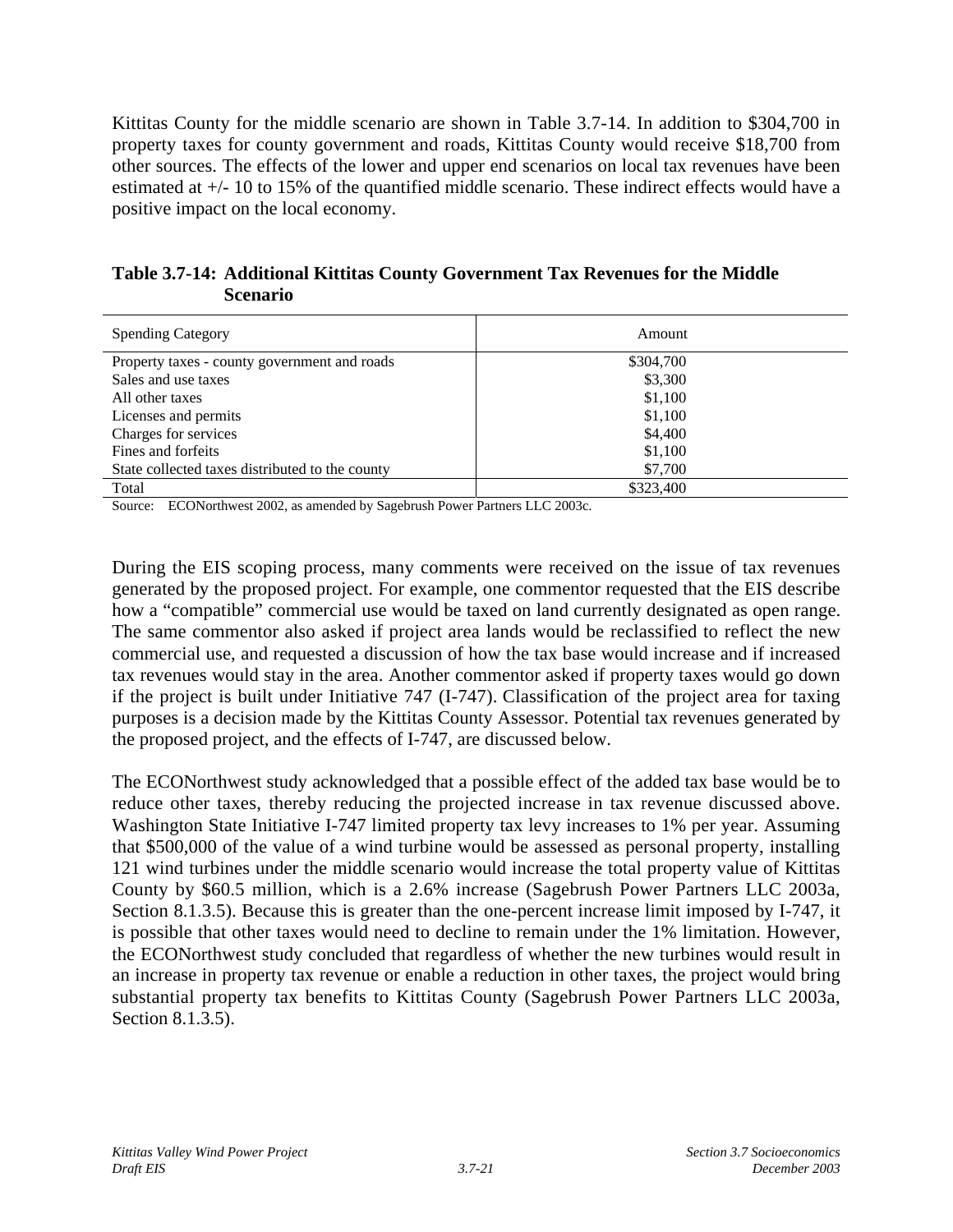## **Decommissioning Impacts**

Upon decommissioning, the project site would be restored according to plans developed by the Applicant and reviewed and approved by EFSEC, in compliance with WAC 463-42, 655-665. If subsequent economic uses of the project site were not developed, facility closure would represent a long-term loss of employment and associated economic activity for the local and regional economy and a loss of tax base. For example, up to 20 full-time jobs created as part of the project (under the upper end scenario) would be eliminated. It is assumed that individuals employed in these jobs would seek employment from other sources and that this loss of employment would have adverse impacts on the individuals involved. However, the number of jobs eliminated would be small compared to the number of jobs in Kittitas County as a whole (11,822 in 2000). Therefore, a very minor adverse impact to county employment would be anticipated as a result of project decommissioning.

If the project were decommissioned and facilities were removed from the study area, property tax revenues would decrease accordingly. This loss of revenue would likely have a slight adverse impact on the local economy. Decommissioning the facility would require removing most project facilities and reclaiming disturbed areas. These activities would result in beneficial but temporary construction employment similar to that projected for facility construction.

# **3.7.3 Impacts of No Action Alternative**

Under the No Action Alternative, the project would not be constructed or operated and the region's socioeconomic conditions would remain unchanged from current patterns and trends. Local providers of transient housing and other goods and services would not experience temporary increases in demand for their facilities, and Kittitas County would not benefit from the tax revenues and employment opportunities resulting from the proposed project.

If the project were not constructed, the region's power needs could be delivered through development of other generation facilities such as a gas-fired combustion turbine. Although the impacts of a combustion turbine would depend on its location, the specific socioeconomic impacts would likely be of a similar magnitude to the proposed project. For example, operation of a combustion turbine generating about 60 MW would employ about 10 people, slightly less than the project's anticipated level of full-time operations and maintenance workers.

# **3.7.4 Mitigation Measures**

To minimize the potential increase in visitors to the project site, the Applicant proposes to construct an information kiosk and public viewing area near the proposed O&M facility off Bettas Road. Signs would be provided to direct tourists to this viewing area (see Chapter 2, Proposed Action and Alternatives, Section 2.2.3, Facilities). No other mitigation measures are required or have been identified for potential socioeconomic impacts.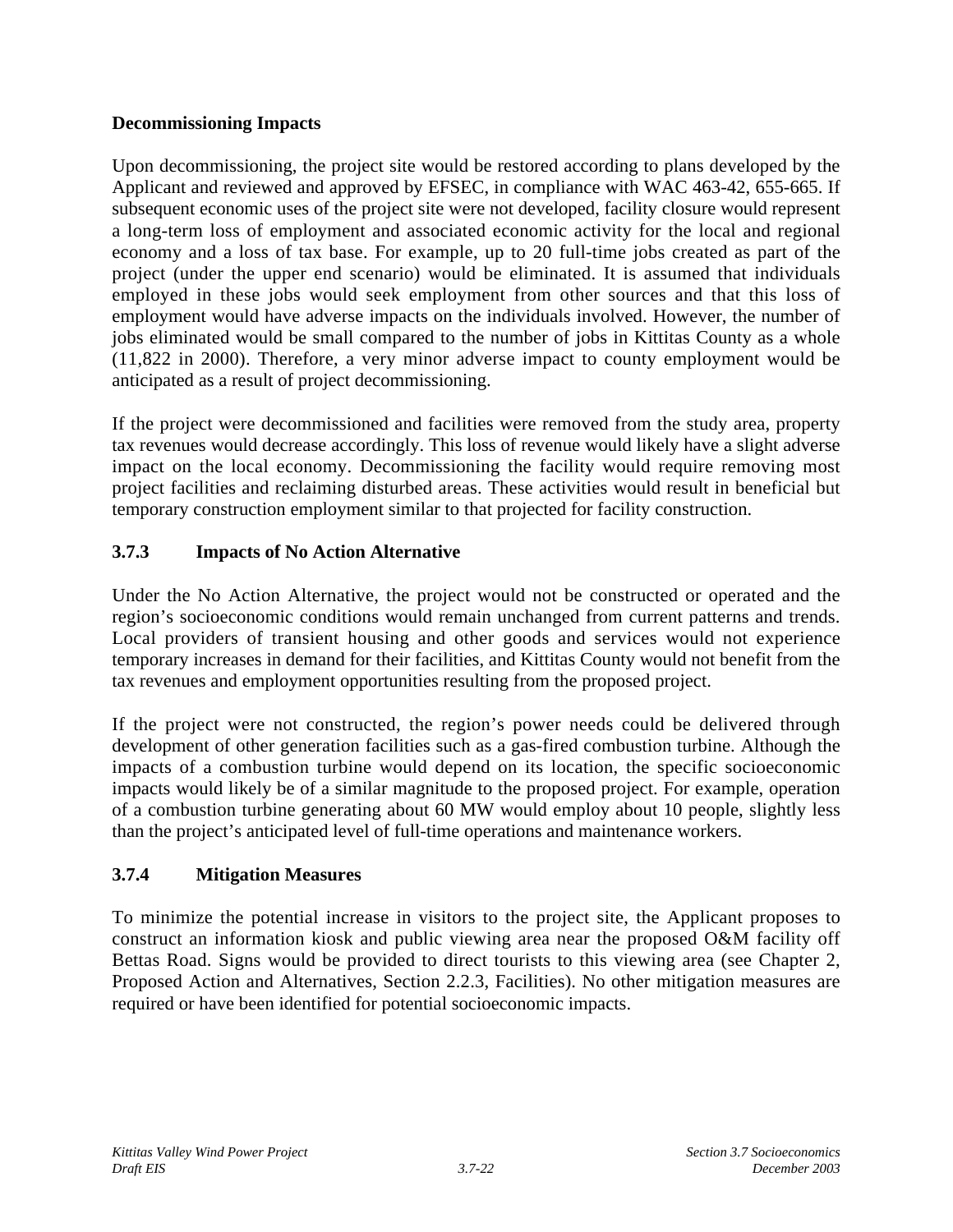# **3.7.5 Significant Unavoidable Adverse Impacts**

The proposed action would have no significant unavoidable adverse impacts to the socioeconomic health of the project region. Although the specific employment, income, and tax revenue effects under the lower and upper end scenarios during construction and operations have yet to be quantified, they would likely be beneficial to the local economy. Furthermore, while the potential induced economic effects of tourism are uncertain, impacts from employment induced through a potential increase in local tourism are not considered significant or adverse.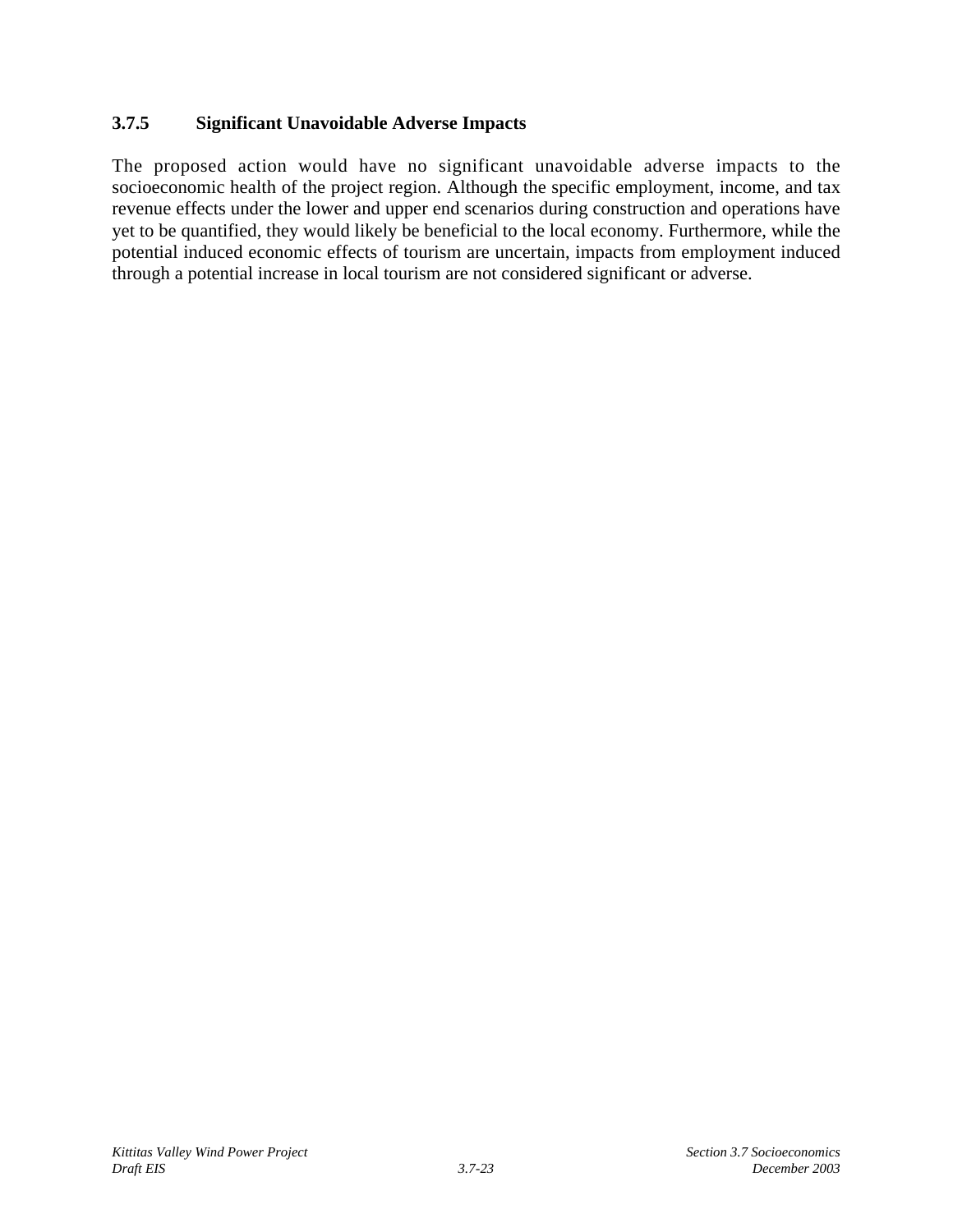# **3.8 CULTURAL RESOURCES**

This section describes and summarizes archaeological and cultural resources within the KVWPP study area, identifies potential impacts on these resources, and suggests mitigation measures designed to limit those impacts. The analysis in this section is primarily based on information provided by the Applicant in the ASC (Sagebrush Power Partners LLC 2003a, Section 5.1.6). Where additional information has been used to evaluate the potential impacts associated with the proposal, that information has been referenced.

# **3.8.1 Background**

# **Historic Preservation Criteria**

Cultural properties or resources may include prehistoric or historic sites, districts, buildings, structures, or objects that are listed in, or eligible for listing in, the National Register of Historic Places (NRHP). Artifacts, records, and material remains associated with these properties and traditional cultural properties, which include archaeological, traditional procurement, history or landmark, and religious sites, are also important resources. Several federal and state laws protect cultural resources, such as Section 106 of the National Historic Preservation Act (NHPA) and RCW chapters 27.44 and 27.53.

The NRHP of Historic Places was authorized by the NHPA of 1966 and is the nation's official list of historic properties worthy of preservation. Properties listed in the NRHP include districts, sites, buildings, structures, and objects that are significant in American history, architecture, archaeology, engineering, and culture, at a local, state, or national level of significance. Within the state of Washington, the Office of Archaeology and Historic Preservation (OAHP), under the direction of the State Historic Preservation Officer, administers the NRHP program.

The following criteria are used in evaluating cultural properties that are more than 50 years old or that have achieved significance in the last 50 years for listing in the NRHP (36 CFR 60.4):

- Properties that are associated with events that have made a significant contribution to the broad patterns of our history; or
- Properties that are associated with the lives of people significant in our past; or
- Properties that embody the distinctive characteristics of a type, period, or method of construction, or that represent the work of a master, or that possess high artistic values, or that represent a significant and distinguishable entity whose components may lack individual distinction; or
- Properties that have yielded, or may be likely to yield, information important to prehistory or history.

## **Applicable Regulations**

Under SEPA, OAHP is the sole agency with technical expertise on cultural resources; it provides formal opinions to local governments and other state agencies on a site's significance and the impact of proposed projects upon such sites.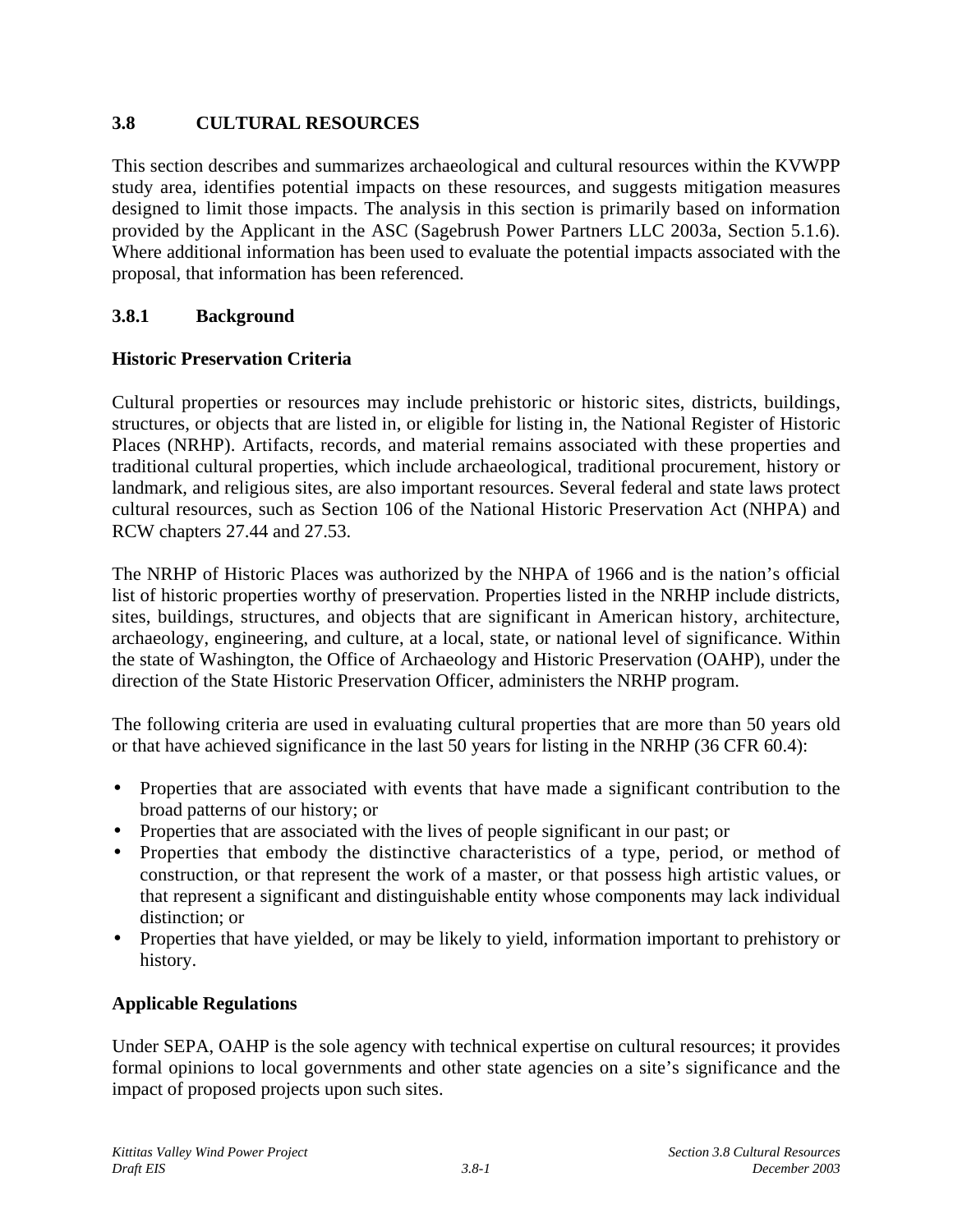The American Indian Religious Freedom Act of 1978, as amended in 1996, requires agencies to consult with Indian tribes to determine if an undertaking may affect the practice of traditional religions and the places and physical paraphernalia needed for those practices.

The Native American Graves Protection and Repatriation Act (NAGPRA) of 1990 requires that federal agencies repatriate Indian ancestral human remains to tribes with cultural or genetic affiliation with such remains and funerary items.

Executive Orders (EOs) 13084 and 13175 establish government-to-government relationships between Indian tribes and the federal government and its agencies. EO 13175, signed in 2000 and revoking the earlier EO 13084, requires that agencies have an accountable process for tribal officials to provide comment and input on regulatory policies that have tribal implications.

The RCW has two chapters that protect cultural resources in the state. RCW chapter 27.44 requires that Indian burial sites, cairns, glyptic markings, and historic graves located on public and private land be protected because they are finite, irreplaceable, and nonrenewable cultural resources. The law encourages voluntary reporting and respectful handling in cases of accidental disturbance. Any person who knowingly removes, mutilates, defaces, injures, or destroys these resources is guilty of a class C felony. Human remains from native Indian graves inadvertently disturbed by construction, mining, logging, agricultural activity, or any other activity shall be reinterred under the supervision of the appropriate Indian tribe. RCW chapter 27.53 states that it is unlawful for any historic or prehistoric archaeological object, resource, or site to be knowingly removed, altered, or excavated, from private and public lands. Disturbance of these resources, without a written permit from OAHP, is a class C felony.

# **3.8.2 Affected Environment**

# **Area of Potential Effect**

The assessment of historic, archaeological, and traditional-use resources was conducted within the Area of Potential Effect (APE) or the geographic area within which the proposed project may affect cultural resources. The APE for cultural resources includes the approximately 231- to 371 acre temporary construction footprint of the project including access roads; turbines, meteorological towers, and electrical pole foundation pads; operation and maintenance, and substation building locations; and construction staging areas. The indirect visual impacts on potentially affected resources in the immediate project vicinity have yet to be determined because information from OAHP regarding the boundaries of the APE is still outstanding. In addition, the OAHP needs to clarify the NRHP eligibility status of the North Branch Canal tunnel to determine indirect visual impacts on this resource (see below for further discussion).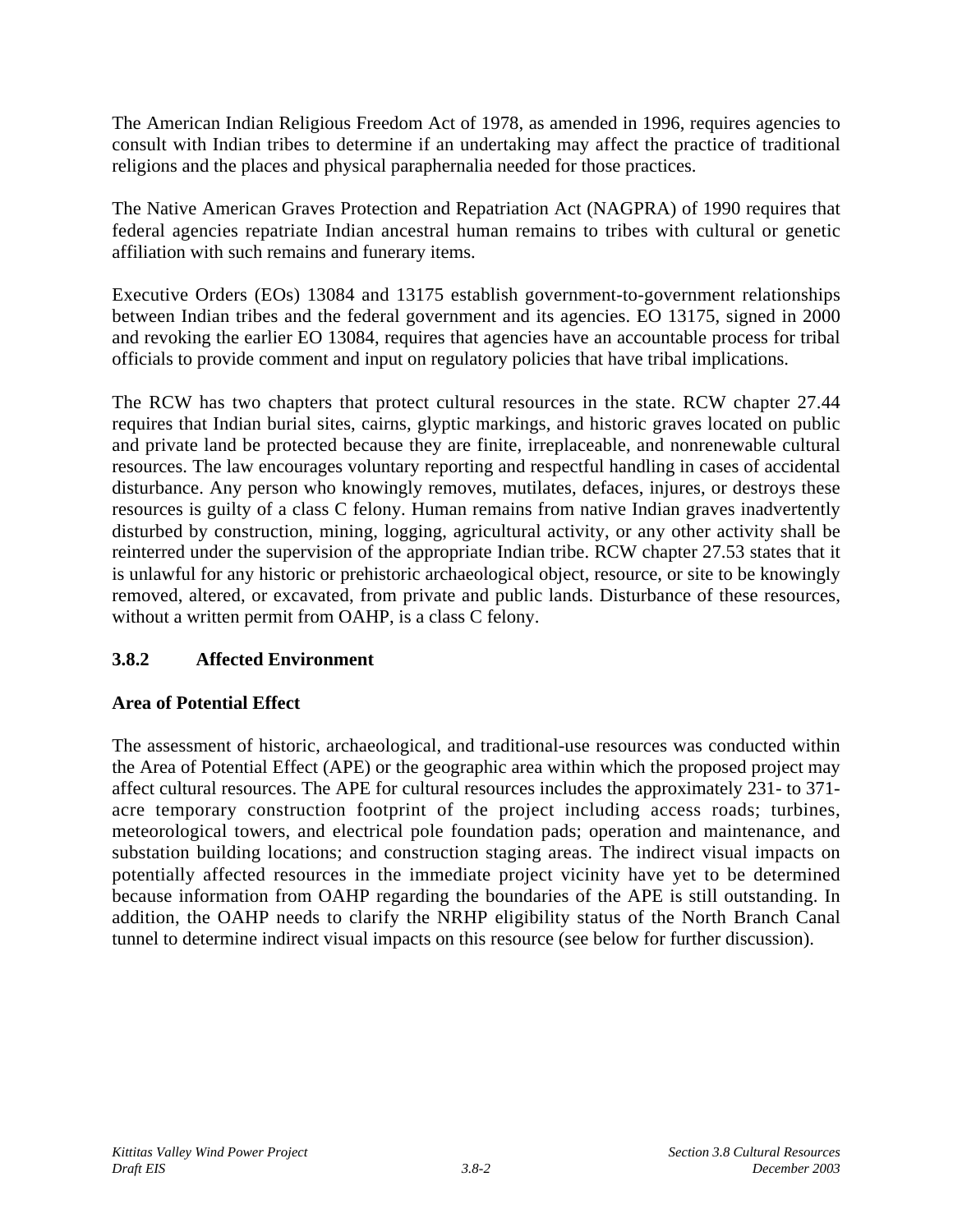# **Archaeology, Ethnohistory, and History**

## Prehistory

The project area is located in the Columbia Plateau physiographic region or the Southern Plateau culture region (Ames et al. 1998; Franklin and Dyrness 1988). The prehistoric record for this region is divided into three broad chronological periods, summarized below:

- Period I (approximately 11,500-6,350 years Before Present [BP]). Period I is subdivided into two sections. Period IA, also known as the Clovis Paleo-Indian, dates between 11,500 and 11,000 years BP, while post-Clovis sites date to Period IB (11,000-6,350 BP). Archaeologists have recorded the majority of post-Clovis sites in the central and eastern portions of the region, with the largest occupations located along the Columbia and Snake rivers and their tributaries (Ames et al. 1998).
- Period II (6,950/6,350-3,850 BP). This period is marked by a decline in quality of stone tools, increased use of varieties of roots and salmon, and the development of semisubterranean pit houses (Ames et al. 1998).
- Period III (3,850-250 BP). The beginning of Period III saw the widespread reappearance of pit houses; permanent winter village sites described by Euro-American settlers and ethnographers were established late in this period and persisted into the historic period (Ames et al. 1998).

## Ethnohistory

During late historic times, the Kittitas Indians occupied the upper Yakima River drainage. Neighboring groups included the Wanapum to the east, the Yakama immediately to the south, and the Mishnapam, Taitnapam, and Klickitat farther south (Schuster 1998). The proposed project is situated in an area ceded by the Kittitas, which is now a part of the Yakama Nation (Ruby and Brown 1986).

Archaeologists and ethnographers have recorded at least nine villages and a network of trails in the Kittitas Valley. Two villages were near the project area. The largest, *Klakla*, had a population of 500 people and was located about 1 mile north of Thorp, opposite the mouth of Taneum Creek, which is about 5 miles south of the project site. *Ti'plas* had a population of 50 and was located at the mouth of Swauk Creek, approximately 2 miles southwest of the project site (Ray 1936).

A trail leading from a section of Swauk Creek north of this village led southeast to Reecer Canyon and Naneum Creek. Another followed the southern bank of the Yakima River west to the upper reaches of the Cle Elum River, with a branch of it extending north into the mountains to reach Wenatchee (Ray 1936). Portions of I-90 follow trail routes used by the Kittitas and other Southern Plateau groups to reach the west side of the Cascades (Glauert and Kunz 1976; Prater 1981).

The arrival of Euro-Americans in the Columbia Plateau was presaged by outbreaks of epidemics that decimated native populations. Euro-American fur traders were followed by incursions of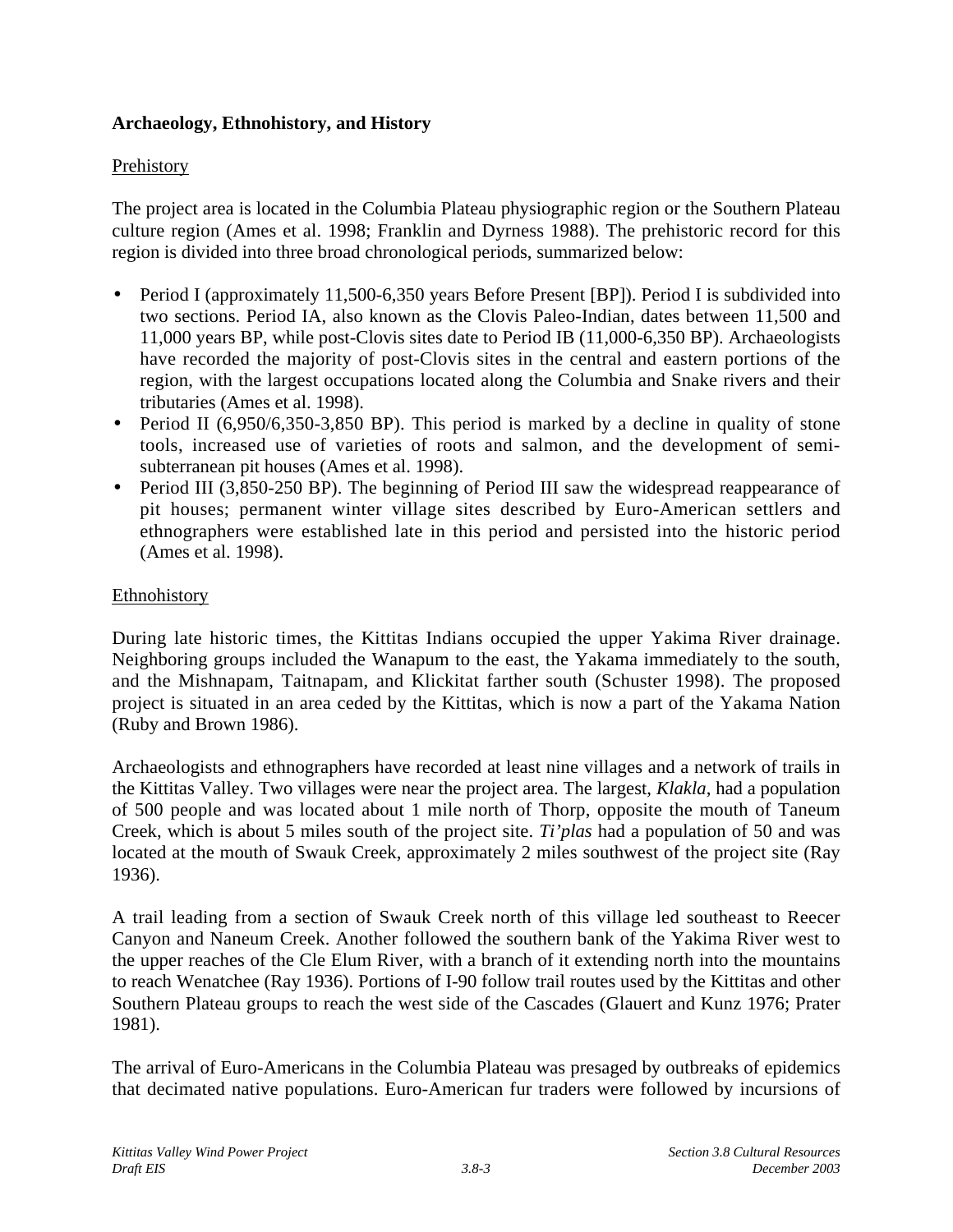missionaries and settlers who dislocated native groups (Boyd 1998; Schuster 1982). The first Euro-American settlers arrived in the Plateau around 1853 and by 1855, Isaac Stevens, the first governor of Washington Territory, had compelled the Kittitas, Yakama, and other groups to cede 11 million acres of their territory and agree to relocate to a reservation (Sagebrush Power Partners LLC 2003a, Section 5.1.6.5).

# **History**

Although the horse and trade items arrived in the Kittitas Valley by 1740, the first documented contact between Euro-Americans and indigenous people occurred during the Lewis and Clark expedition in the fall of 1805. Exploration was followed by incursions of Euro-American fur traders under the North West and Hudson's Bay companies.

Euro-American settlers of the Kittitas Valley established cattle ranches in the area, particularly around Thorp, in the 1860s, taking advantage of the abundant grass for feed. Cattle drives reached into Canada and the Puget Sound area via the Snoqualmie Wagon Road and other trails by 1867 (General Land Office 1874, 1892; Prater 1981). Completion of the Northern Pacific Railroad in 1887 caused the wagon road to be used less frequently for moving cattle and farm goods. The road continued to be used and much of its original route is now part of I-90. Other routes, such as the Ellensburg to Cle Elum Road became US 97 (Prater 1981).

Upland logging and valley agriculture spurred the development of sawmills and irrigation features in the Kittitas Valley by the late 1800s and continues to be of importance today (Henderson 1990). The U.S. Reclamation Service began surveys for major irrigation dams and canals in 1905. The Kittitas Reclamation District's main canal system was constructed between 1926 and 1932 and was inventoried by the OAHP in 1985. A tunnel for the North Branch Canal, which is a branch of this system, is located just south of the project's proposed turbine string B. This canal irrigates approximately 2,830 acres southeast of Ellensburg (Soderburg 1985). The NRHP eligibility of this tunnel is not known at this time.

# **Agency and Tribal Consultation**

The Yakama Nation was identified as the primary tribe with ceded lands in which the Kittitas Valley Wind Power Project is located. The Applicant contacted the Yakama Nation during the application development phase. The purpose of communication was to scope and address tribal concerns relative to cultural resources that could be affected by the proposed project.

In the spring and fall of 2002, the Applicant and its representatives initiated interactions with the Yakama Nation through written correspondence. The purpose of these initial tribal communications was to:

- Provide a general description of the proposed Kittitas Valley Wind Power Project;
- Invite the Tribe to participate in cultural resource investigation work at the project site, including development of an oral history of the area and participation in field surveys and construction monitoring; and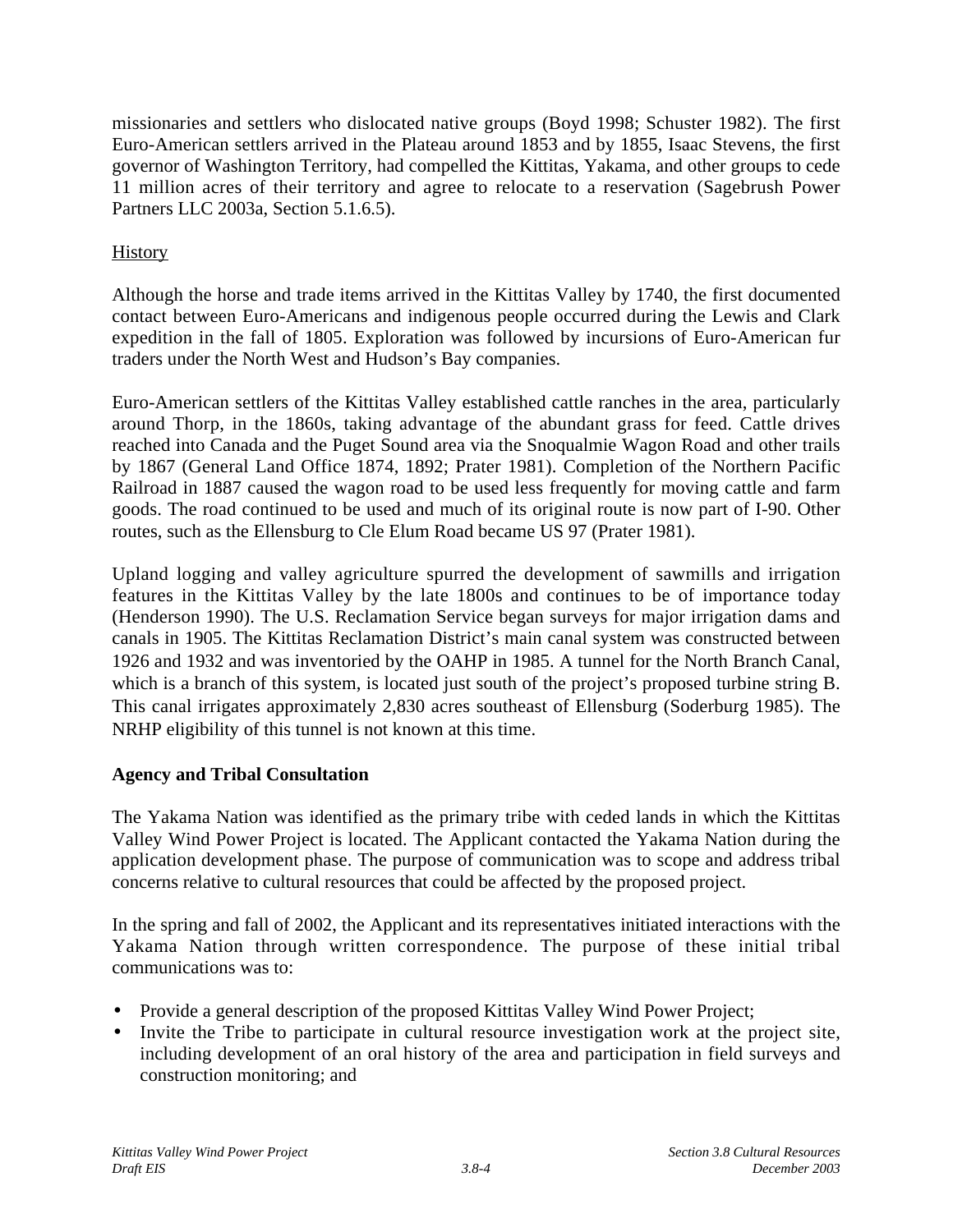• Set up meetings between the Applicant and Tribe to more specifically discuss project features, and to solicit and identify tribal concerns associated with sensitive areas and potential impacts on cultural resources. To date, no meetings have taken place.

EFSEC has also been actively coordinating with the Yakama Nation on this project. For example, the Yakama Nation is on EFSEC's project mailing list, and the Tribe has been notified of all public meetings concerning this project, including the March 12 agency scoping meeting and public hearing, and May 1 land use consistency hearing. EFSEC has also informally consulted with the Tribe in telephone conversations undertaken in the spring of 2003. During these conversations, a representative of the Yakama Nation indicated concerns regarding the cumulative effect of multiple wind power projects on tribal lands (see Section 3.14, Cumulative Impacts, for further discussion).

## Previous Cultural Investigations in the Project Area

Archaeologists have conducted relatively few investigations in the upper Yakima River basin. Eastern Washington University (EWU) surveyed a Puget Sound Energy transmission line corridor between Hyak and Vantage in 1990, locating several archaeological sites on the opposite side of the Yakima River from the KVWPP (DePuydt 1990). EWU also surveyed a portion of US 97 located about 2 miles northwest of turbine string G, where a prehistoric stone flake site was recorded on a river terrace (Holstine and Gough 1994). Central Washington University surveyed 17 sections in the Reecer Canyon U.S. Geological Survey quadrangle, east of US 97, where one site composed of stone flakes was recorded (Bicchieri 1994).

Historical Research Associates (HRA) surveyed a proposed 235-mile-long pipeline corridor from western Washington to the Tri-Cities area. This survey recorded one prehistoric and 61 historic period isolates (fewer than 10 artifacts) and three historic period sites from just east of Snoqualmie Pass to Swauk Creek. None of these finds is located in the proposed project area (HRA 1996). HRA also surveyed a proposed Bonneville Seattle-to-Spokane fiber-optic cable line, recording historic can fragments that are located outside of the proposed project area (Thompson 1998).

Lithic Analysts conducted the archaeological survey for the proposed KVWPP. The work consisted of a background records search and pedestrian survey of the proposed turbine string locations, proposed and existing access roads, proposed underground and overhead electrical lines, proposed O&M facility, and proposed substation locations where ground disturbance could occur. As a result of the survey, Lithic Analysts recorded two prehistoric stone tool and flake sites. Site 1 appears to be a scatter of formed tools and several types of lithic material (chalcedony, chert, jasper, and opal) exhibiting initial stages of flaking. Site 2 consists of several nodules of different material and hundreds of small flakes, possibly representing a single flintknapping event. No remnants of the trails noted on the 1874 and 1892 General Land Office maps were observed during the survey (Flenniken and Trautman 2002).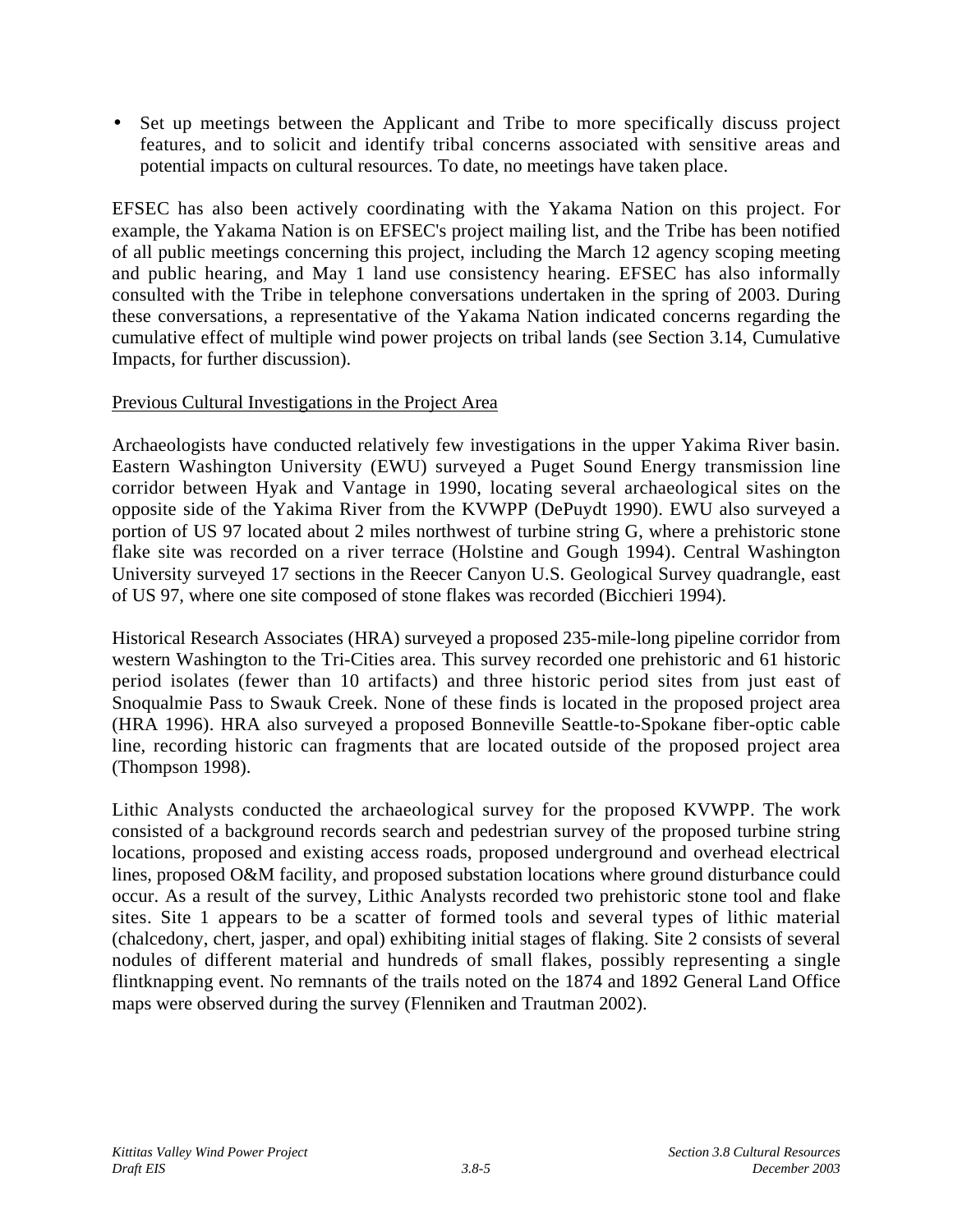## **3.8.3 Impacts of Proposed Action**

This section describes the potential direct and indirect impacts on known cultural resources from development of the KVWPP. Direct impacts would result from construction, operation, or decommissioning-related activities that would physically disturb a cultural resource. Indirect impacts would be caused by development located near a cultural resource that does not directly disturb the site, but changes the setting of the area or offers increased opportunities for human disturbance. These types of direct and indirect impacts could be associated with construction, operations and maintenance, or decommissioning of any of the proposed project elements, including the wind turbines and meteorological towers, 19 miles of new gravel access roads, additional power lines, O&M facility, and substations. Indirect impacts on offsite cultural resources are not anticipated because the project is not expected to substantially induce regional growth to the extent that it would result in significant changes to offsite cultural resources. Table 3.8-1 summarizes potential cultural resource impacts under the three project scenarios.

|                                      | 82 Turbines/3 MW<br>(Lower End Scenario) | 121 Turbines/1.5 MW<br>(Middle Scenario) | 150 Turbines/1.3 MW<br>(Upper End Scenario) |
|--------------------------------------|------------------------------------------|------------------------------------------|---------------------------------------------|
| <b>Construction Impacts</b>          |                                          |                                          |                                             |
| Potential for direct                 | Slightly less than middle                | Two recorded prehistoric                 | Slightly more than middle                   |
| disturbance to                       | scenario because of smaller              | archaeological sites                     | scenario because of larger                  |
| archaeological sites                 | construction footprint                   | identified at project site               | construction footprint                      |
| Potential for direct effects         | Unknown; tribal                          | Unknown; tribal                          | Unknown; tribal                             |
| on Native American                   | consultation ongoing                     | consultation ongoing                     | consultation ongoing                        |
| Resources                            |                                          |                                          |                                             |
| Operations and Maintenance Impacts   |                                          |                                          |                                             |
| Potential for direct impacts         | None anticipated                         | None anticipated                         | None anticipated                            |
| on cultural resources                |                                          |                                          |                                             |
| Potential for indirect visual        | Unknown; waiting to                      | Unknown; waiting to                      | Unknown; waiting to                         |
| impacts on North Branch              | consult with OAHP                        | consult with OAHP                        | consult with OAHP                           |
| Canal tunnel and other               |                                          |                                          |                                             |
| NRHP-eligible resources              |                                          |                                          |                                             |
| Decommissioning Impacts              |                                          |                                          |                                             |
|                                      | Similar to those described               | Similar to those described               | Similar to those described                  |
|                                      | for construction, above                  | for construction, above                  | for construction, above                     |
| $\sim$<br>$\alpha$ $\alpha$ $\alpha$ | T T Q Q Q Q Q                            |                                          |                                             |

**Table 3.8-1: Summary of Potential Cultural Resources Impacts**

Source: Sagebrush Power Partners LLC 2003a, f.

## **Construction Impacts**

Ground-disturbing activity during construction could potentially affect the two prehistoric archaeological sites recorded at the project site. These two sites are located near proposed turbine string G and the Bonneville substation. Potential direct impacts would occur under the upper end scenario because it would involve the greatest extent of excavation activity along and in the vicinity of turbine string G. Construction requirements at the proposed Bonneville substation would be the same under all three scenarios. These archaeological sites should be avoided during construction to prevent any damage to either of them. Implementation of the Applicant's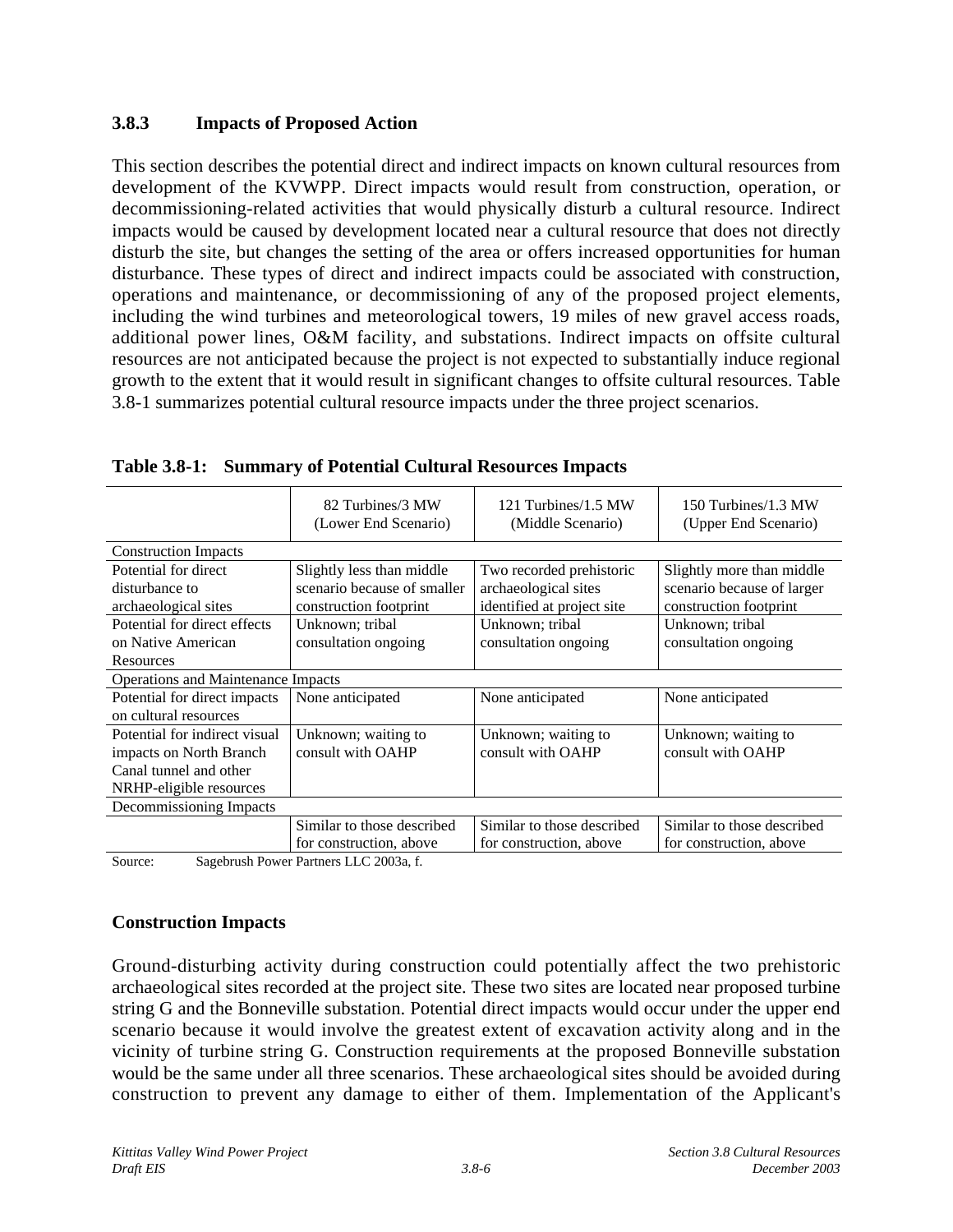proposed mitigation measure (see Section 3.8.5) would ensure that potential impact to known and unknown resources in the project area during construction activities would be minimized.

Representatives of the Yakama Nation did not comment on the archaeological survey process or observe the pre-construction fieldwork, and tribal consultation is ongoing. If no significant tribal resources, such as natural resource gathering, or history, cultural, and religious areas are discovered or if they would not be affected by the project, construction of the proposed facilities would not affect cultural resources and no mitigation would be necessary. However, if significant resources were found that would be affected by the project, appropriate mitigation measures should be devised before construction begins (see Section 3.8.5, Mitigation Measures).

### **Direct Operations and Maintenance Impacts**

No direct impacts to any known cultural resources would occur during normal operation and maintenance of the project. Assuming that resources were identified but significant adverse effects were successfully avoided during construction, it is unlikely that operation and maintenance activities would result in direct harm to avoided cultural resources.

### **Indirect Operations and Maintenance Impacts**

Project operations under the three project scenarios could lead to indirect impacts on potentially significant cultural resources in the project area. In particular, indirect impacts could involve the loss of integrity in the historic setting of the North Branch Canal tunnel caused by changes in the visual environment. The severity of this potential indirect impact is unknown because the comparative visual effect of 150 smaller turbines versus 82 larger turbines is inherently subjective and would depend upon the individual viewer. Furthermore, the NRHP-eligibility status of the North Branch Canal tunnel is presently unknown, although additional information on the status of this resource and the potential APE for visual impacts has been requested from the OAHP. In the absence of this information, the potential for indirect impacts on cultural resources in the KVWPP area is identified as an unresolved issue.

In addition, tribal consultation is ongoing. If significant resources, such as areas important in Yakama history or cultural and religious practices, were found that would be indirectly affected by the project, appropriate mitigation measures should be devised before construction begins (see Section 3.8.5, Mitigation Measures).

### **Decommissioning Impacts**

Impacts from decommissioning of the project are similar to those described above for construction activities. The two prehistoric sites recorded near proposed turbine string G and the proposed Bonneville substation should be avoided during facility removal to prevent any damage to the sites.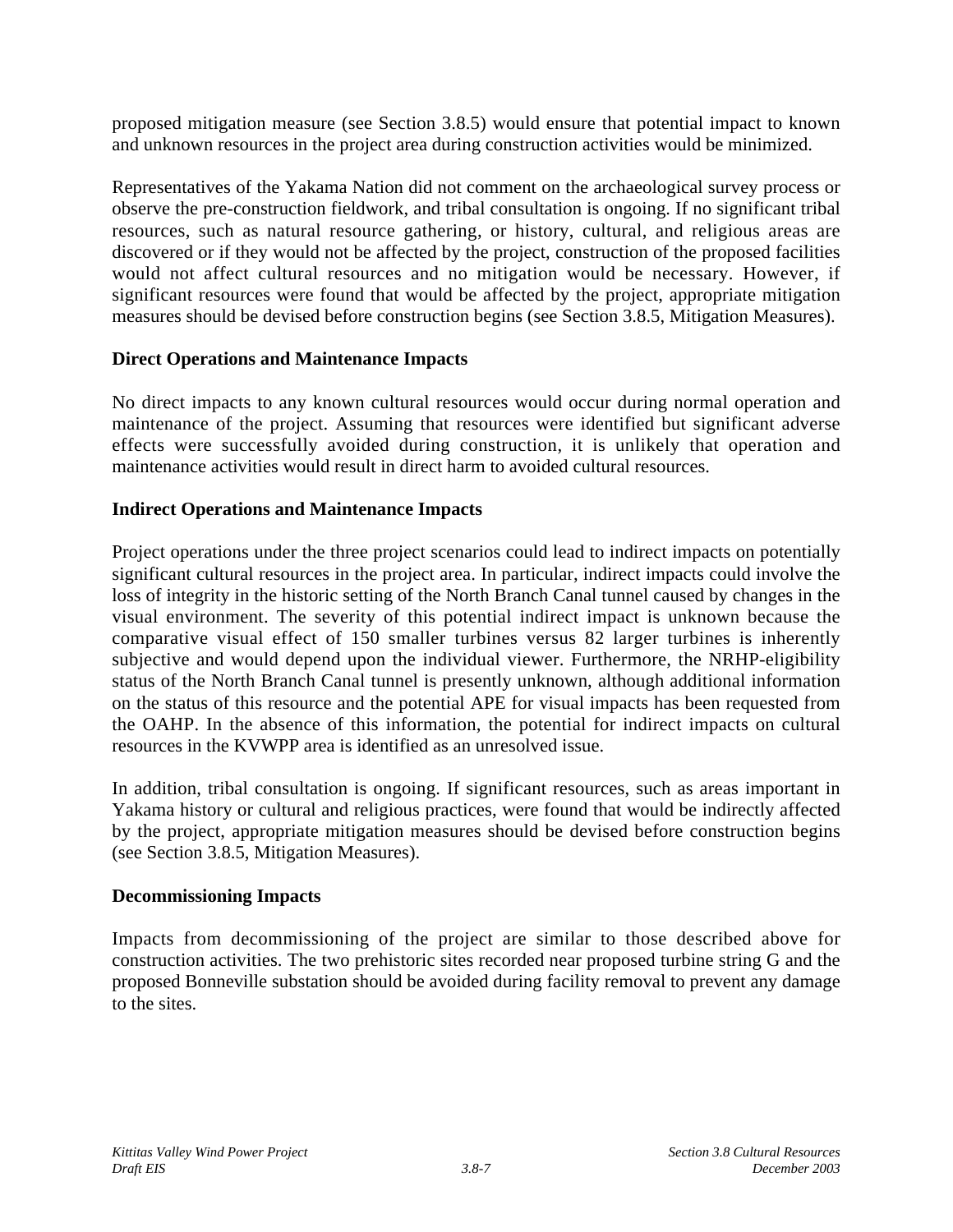# **3.8.4 Impacts of No Action Alternative**

Because no construction is proposed under this alternative, no impacts on cultural resources would occur, as long as land use in the project area remains the same. Other energy generation facilities would likely be constructed in the region and could cause impacts on cultural resources, but specific impacts would depend on the location and design of the facility.

# **3.8.5 Mitigation Measures**

# **Mitigation Measures Proposed by the Applicant**

A qualified archaeologist would monitor the ground-disturbing activities; the Yakama Nation would be contacted prior to these activities and invited to have representatives present during all ground disturbances. If intact archaeological resources or human burials are encountered during construction, the construction foreman would immediately direct activities that could further disturb the deposits away from their vicinity. The construction foreman or Sagebrush Power Partners LLC would then contact Dr. Robert G. Whitlam, Washington State Archaeologist, the Yakama Nation, and other pertinent parties who would determine how the materials should be treated. The area would be secured and placed off limits for anyone but authorized personnel.

## **Additional Recommended Mitigation Measures**

Because tribal consultation is ongoing and cultural resources significant to the Yakama Nation may yet be identified, mitigation measures appropriate for these resources should be developed by the Applicant and approved by EFSEC and the Yakama Nation before construction begins. It is recommended that the Yakama Nation be involved in establishing procedures to be followed in the event of any unanticipated finds during the construction and decommissioning phases of the proposed project.

## **3.8.6 Significant Unavoidable Adverse Impacts**

No significant unavoidable adverse impacts on cultural resources have been identified at this time. Any unforeseen direct disturbance of cultural resource sites would be mitigated through the process described in Section 3.8.5. However, if OAHP determines that: (1) the boundaries of the APE for visual impacts extend beyond the ground disturbance areas and (2) the North Branch Canal tunnel is an NRHP-eligible historic resource, there is the potential for the project to result in significant unavoidable indirect adverse impacts from changes in the visual setting of this and other resources. The ability to avoid or mitigate this visual change would depend on the severity and nature of this potent indirect impact. Should consultation with the Yakama Nation identify significant tribal resources, such as natural resource gathering, or history, cultural, and religious areas, there is the potential for the project to result in significant unavoidable direct or indirect adverse impacts from construction or operation. Since the potential for both direct and indirect impacts on cultural impacts is an issue to be resolved, the likelihood of significant unavoidable adverse impacts is similarly unresolved.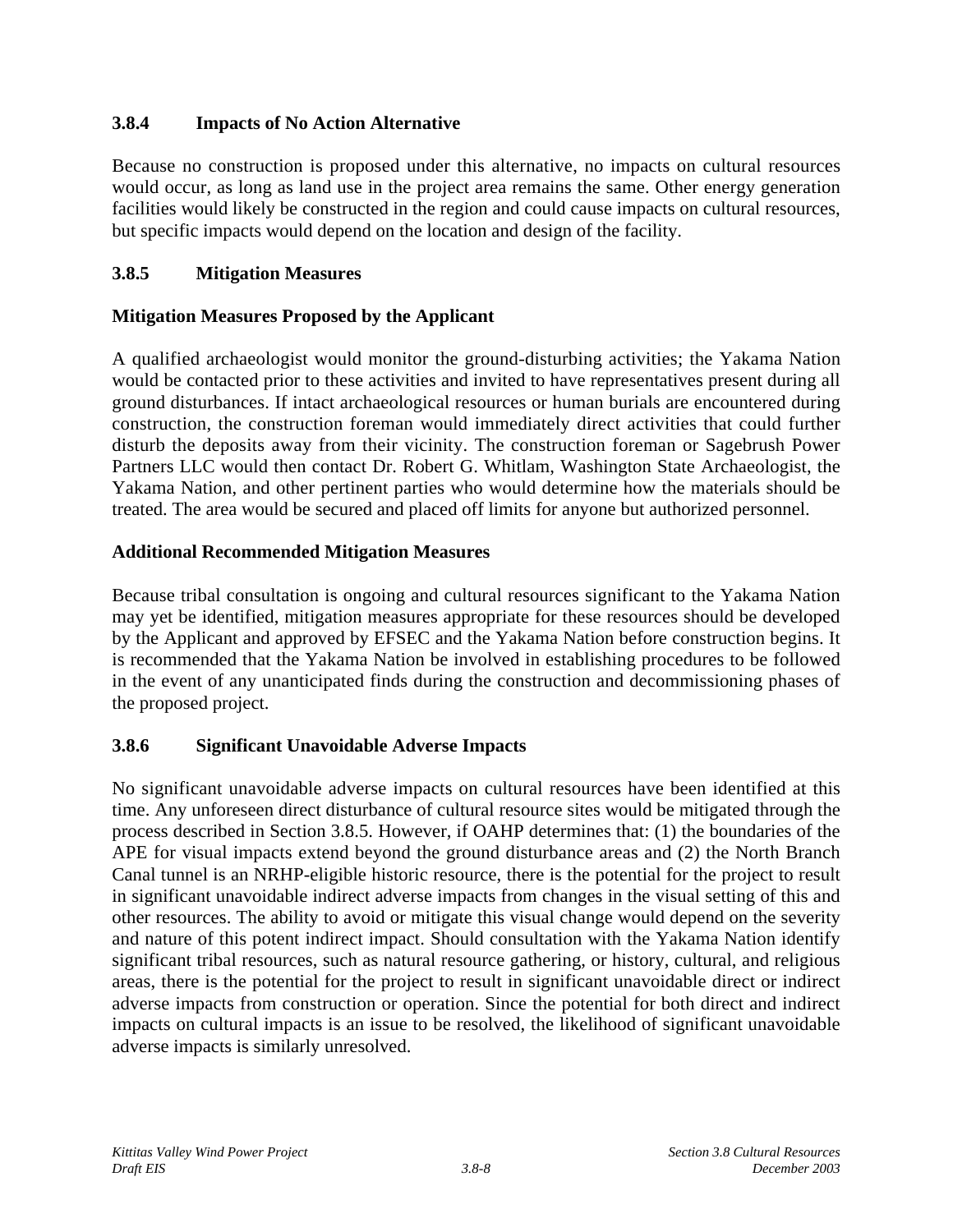## **3.9 VISUAL RESOURCES**

This section describes the existing visual environment (aesthetics plus light and glare) in and around the KVWPP area. It assesses the potential for aesthetics and light and glare impacts using accepted methods of evaluating visual landscape quality and predicts the type and degree of changes the KVWPP would likely have. This section also identifies mitigation measures designed to minimize those impacts.

The analysis in this section is primarily based on information provided by the Applicant in the ASC (Sagebrush Power Partners LLC 2003a, Section 5.1.4 and Exhibit 22) and verified through site visits by the EIS consultants conducted in March and May 2003. Where additional information has been used to evaluate the potential impacts associated with the proposal, that information has been referenced. The visual impact assessment used the Scenery Management System defined in *Landscape Aesthetics, A Handbook for Scenery Management* (U.S. Forest Service 1995) and *Visual Impact Assessment for Highway Projects* (Federal Highway Administration 1988).

# **3.9.1 Study Methodology**

## **Visual Sensitivity Assessment**

Each of us views the outdoor environment differently based on who we are as individuals. Although visual impacts are challenging to gauge quantitatively, there are some common qualitative characteristics of beautiful (and not-so-beautiful) scenery on which most people can agree.

Assessing visual sensitivity involves predicting a general impact on the quality of views from a given viewpoint. A combination of three factors determines how sensitive a landscape scene is:

- The number and type of viewers;
- The viewing conditions; and
- The quality of the view.

For example, a dense residential area with unobstructed views of a regionally important and memorable scene would be very sensitive to objects or structures that would impede views. Conversely, a view from a seldom-traveled rural road where motorists have only distant, oblique views of wind turbines in an unremarkable setting would likely qualify as an area of low sensitivity.

The principal types of viewers in the KVWPP area who have predictably high levels of sensitivity to visual impacts include:

- Resident viewers:
- Roadway viewers (drivers and passengers); and
- Recreating viewers such as hikers, rock hounds, and mountain bikers.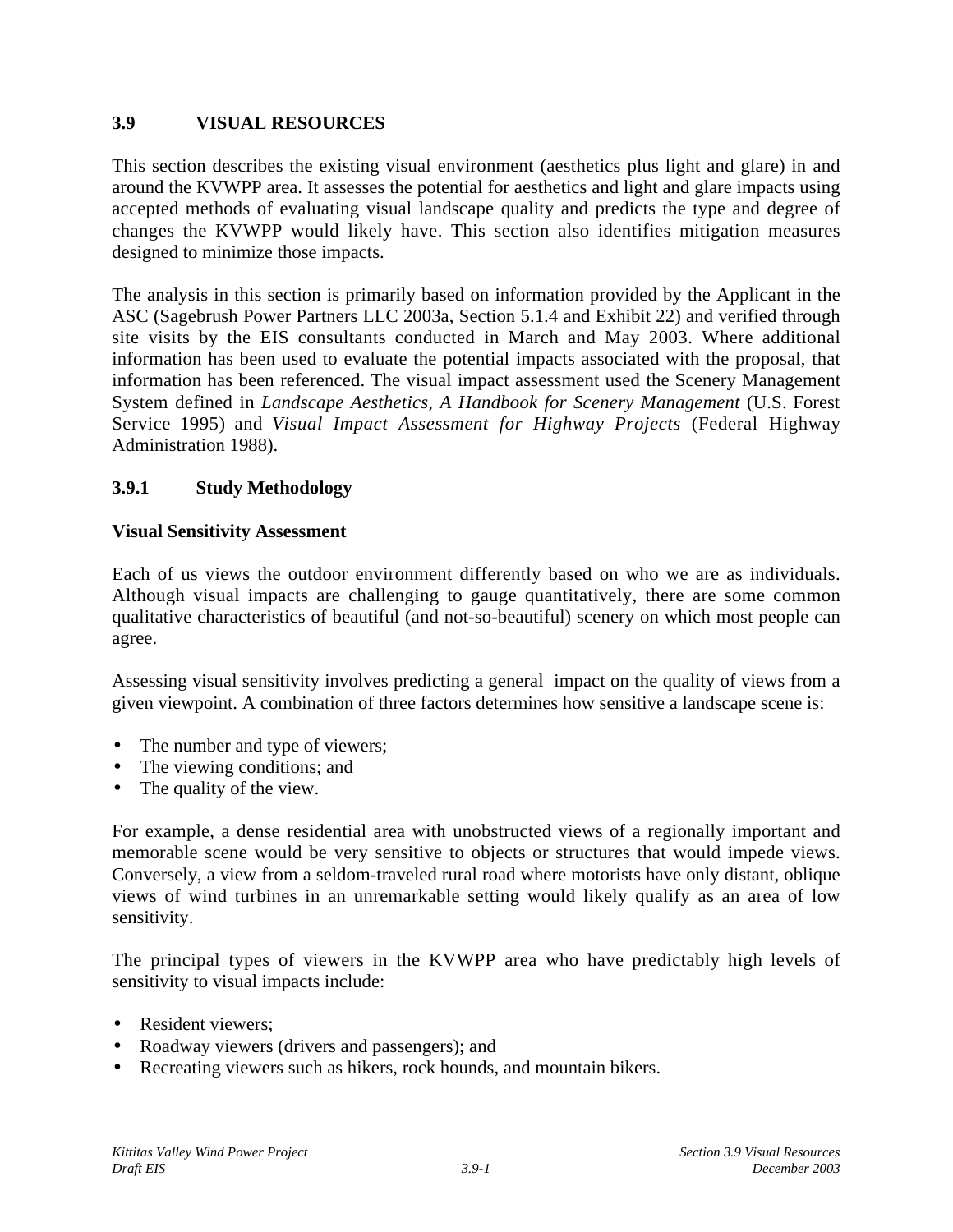Other types of viewers, such as outdoor workers, typically have a low sensitivity to changes in the visual landscape.

This analysis of visual sensitivity defines three levels as follows:

- High levels of sensitivity were assigned in those cases where turbines would be potentially visible within 0.5 mile or less from residential properties, heavily traveled roadways, or heavily used recreational facilities.
- Moderate levels of sensitivity were assigned to areas where turbines would be visible from 0.5 mile to 5 miles within the primary "view cone" of residences and roadways. "View cone" or "cone of vision" refers to the central area that the eye can see clearly without moving and is surrounded by the peripheral vision. In distinguishing between moderate and low levels of sensitivity in the 0.5-mile to 5-mile zone, contextual factors were also considered, including the viewing conditions in the immediate foreground of the view.
- Low levels of sensitivity were assigned to areas 5 miles or more from the closest turbine, where a wind power project would be a distant and a relatively minor element in the overall landscape.

## **Related Policies and Studies**

Under the Kittitas County Comprehensive Plan (Kittitas County 2002a), the project area is designated as Rural, while under the County's Zoning Code (Kittitas County 1991, as amended by Kittitas County 2002b), the project area is zoned Agriculture-20 and Forest and Range. No specific scenic or visual resource policies are contained in the Comprehensive Plan that would affect the proposed project.

Kittitas County prepared a scenic route corridor plan that includes SR 10. SR 10 is south of the project site along the Yakima River. A planning report for this corridor, titled the *Swift Water Corridor Vision Plan* (Kittitas County 1997), documents its scenic and cultural character and recommends road improvements and development of roadway amenities and interpretive installations. The report does not contain specific recommendations for visual impacts.

The Federal Highway Administration designated the 100-mile segment of I-90 beginning at the Seattle waterfront and extending east to Thorp as a National Scenic Byway in 1998. This highway segment is also a part of the Mountains-to-Sound Greenway. The Greenway, which consists of the corridor along I-90 from downtown Seattle to Thorp, is conceived of as a scenic, historic, and recreation corridor intended to function as a scenic gateway to the Seattle metropolitan area and a pathway to nature for the metropolitan area's population.

In addition, US 97 in this area is a state-designated Scenic and Recreational Highway. Typically, this designation means that a scenic corridor management plan would be prepared to provide policy-level guidance in the local adoption of comprehensive plan policies, zoning, and other land use regulation. There is no scenic corridor management plan for US 97 and, therefore, no regulatory control of aesthetic impacts within the US 97 corridor. However, the scenic highway designation implicitly carries an additional level of care and scrutiny in the review of potential aesthetic impacts.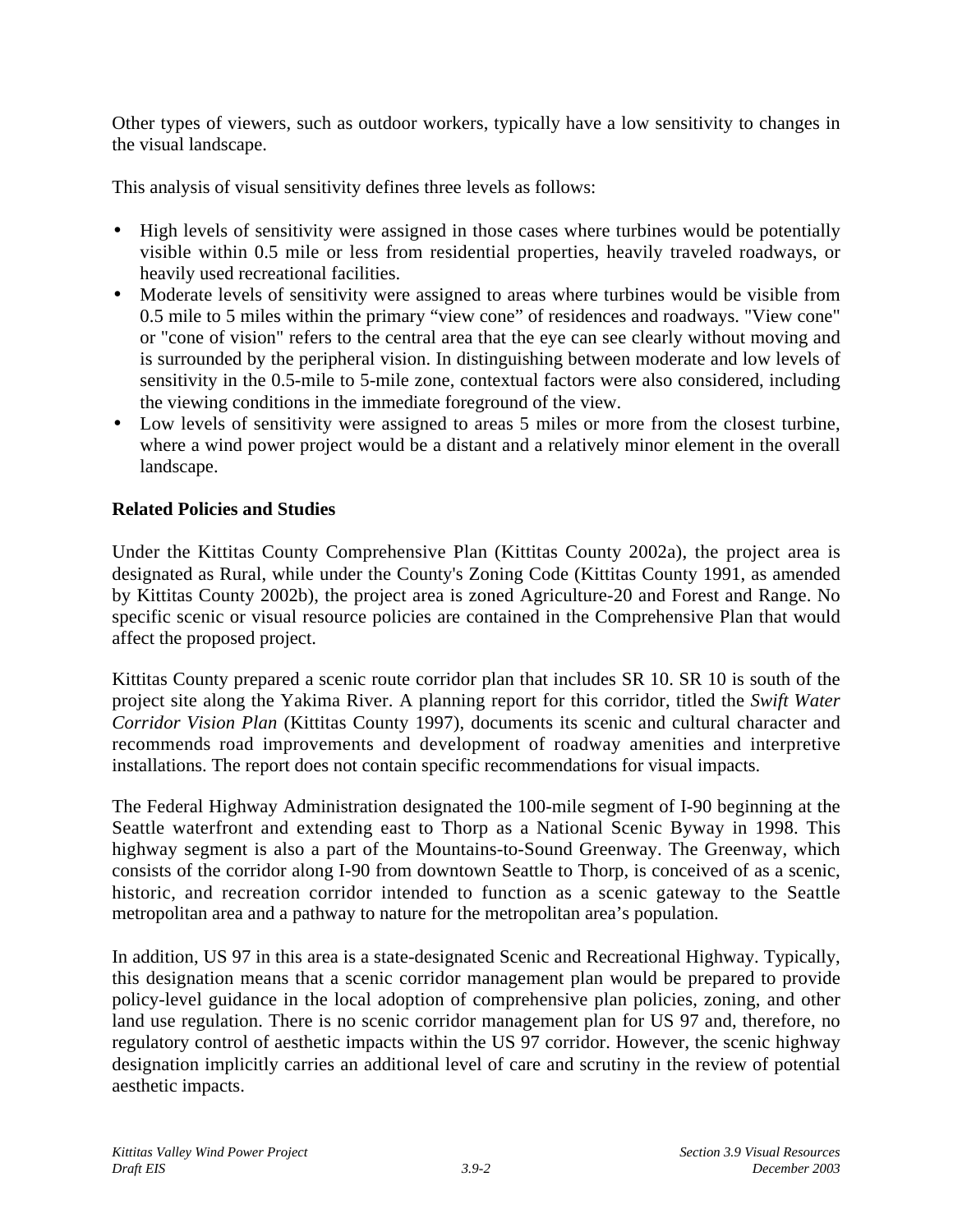## **3.9.2 Affected Environment**

Visual resources are the natural and built features open to view in the landscape. The combination of land, water, and vegetation patterns represent the natural landscape features that define an area's visual character while built features such as buildings, roads, and other structures reflect human or cultural modifications to the landscape. These natural and built landscape features or visual resources contribute to the public's experience and appreciation of the environment.

# **Regional and Local Landscape Setting**

# **Geography**

The KVWPP would be sited on ridges located along the northern edge of the Kittitas Valley, approximately 10 miles to the north and west of the City of Ellensburg. These ridges slope southward toward the valley from Table Mountain, a 6,359-foot-high peak that is part of the Wenatchee Mountain Range to the north. The ridges in the project area range in elevation from 2,160 to 3,445 feet and lie in the area defined by Swauk Creek on the west and Green Canyon on the east. The tops of the ridges have a gentle southward slope incised by steep canyons.

The project area has an open, windswept appearance. Most of the ridgetops on which the project facilities would be located are dry, rocky grasslands used for grazing. Trees and shrubs are found mostly along streams in the canyons. One exception is the forest of predominantly ponderosa pine in the higher elevation areas at the project's northern boundary.

## Built Environment

US 97, a north-south route of regional importance, generally bisects the project area. The most visually prominent built features in the project area, in addition to US 97, are the arrays of electrical transmission lines in the Bonneville and PSE transmission corridors that cross the project area in an east-west direction. Although many portions of the project area are uninhabited, there are several clusters of rural residences on large parcels, most notably along the US 97 corridor just south of the project site, on ridges east of US 97, and along Bettas Road.

Some of the rural residences in and around the project area are accessible by private roads that branch off US 97. For example, Elk Springs Road is a private dirt road that extends along the top of the ridge where turbine string I is proposed. It is gated at US 97 and is accessible only to property owners with a key. Elk Springs Road is used to access residences and recreational properties located at dispersed locations along the ridge and on the forested slopes that lie north of proposed turbine strings G and H in an area referred to as "Section 35." Cricklewood Lane extends from US 97 into the canyon between the ridges where turbine strings I and J are proposed. Cricklewood Lane is not gated in the area from US 97 to the Bonneville transmission line corridor, but north of this area access is restricted by a locked gate.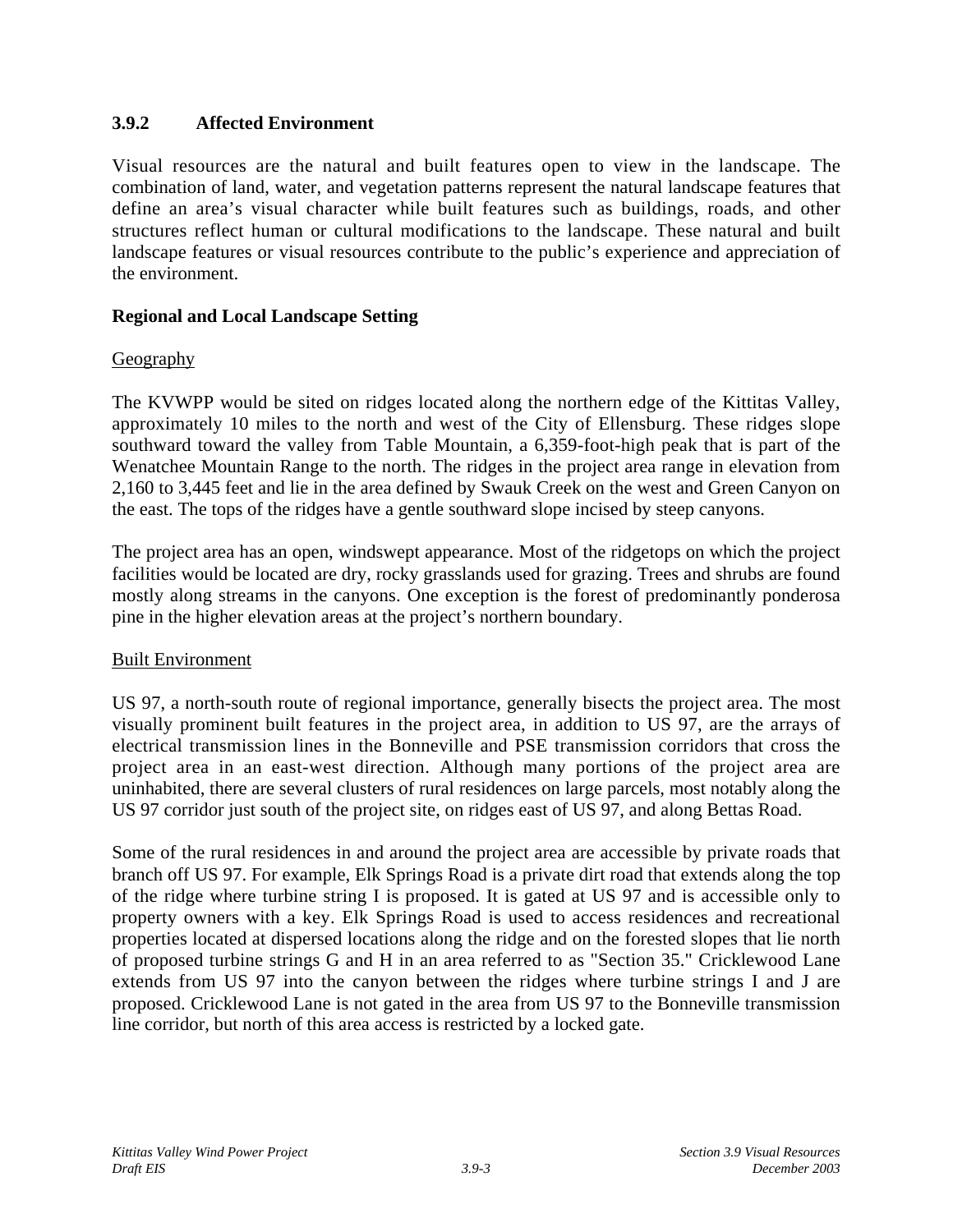### **Project Site Scenic Quality Assessment**

To assess the scenic quality of the landscapes potentially affected by the proposed project, the analyses of views toward the project site from selected viewpoints includes an overall rating of the scenic quality prevailing in the existing views. Scenic quality ratings were developed based on observations in the field, photographs of the affected area, methods for assessment of visual quality, and research on public perceptions of the environment and scenic beauty ratings of landscape scenes. The final assessment of scenic quality was made based on professional judgment that took a broad spectrum of factors into consideration, including:

- Natural features, including topography, watercourses, rock outcrops, and natural vegetation;
- The positive and negative effects of human alterations and built structures on visual quality; and
- Visual composition, including an assessment of the vividness, intactness, and unity of patterns in the landscape, defined as follows:
	- Vividness refers to the memorability of the visual impression received by the viewer from contrasting landscape elements as they combine to form a striking and distinctive visual pattern.
	- Intactness is the integrity of visual order in the natural and human landscape, and the extent to which the landscape is free from visual encroachment.
	- \_ Unity is the degree to which the visual resources of the landscape join together to form a coherent and harmonious visual pattern.

Each viewpoint was assigned a final rating based on the rating scale summarized in Table 3.9-1. This rating scale incorporates landscape assessment concepts developed by the U.S. Forest Service and the U.S. Department of Transportation.

| Rating                | Explanation                                                                                         |
|-----------------------|-----------------------------------------------------------------------------------------------------|
| Outstanding           | A rating reserved for landscapes with exceptionally high visual quality. These landscapes are       |
| <b>Visual Quality</b> | significant nationally or regionally. They usually contain exceptional natural or cultural features |
|                       | that contribute to this rating. They are what we think of as "picture postcard" landscapes. People  |
|                       | are attracted to these landscapes to view them.                                                     |
| <b>High Visual</b>    | Landscapes that have high quality scenic value. This may be due to cultural or natural features     |
| Quality               | contained in the landscape or to the arrangement of spaces contained in the landscape that causes   |
|                       | the landscape to be visually interesting or a particularly comfortable place for people. These      |
|                       | landscapes have high levels of vividness, unity, and intactness.                                    |
| Moderately            | Landscapes that have above average scenic value but are not of high scenic value. The scenic        |
| <b>High Visual</b>    | value of these landscapes may be due to human or natural features contained within the              |
| Quality               | landscape, to the arrangement of spaces in the landscape, or to the two-dimensional attributes of   |
|                       | the landscape. Levels of vividness, unity, and intactness are moderate to high.                     |
| Moderate Visual       | Landscapes that are common or typical landscapes with average scenic value. They usually lack       |
| <b>Ouality</b>        | significant human or natural features. Their scenic value primarily results from the arrangement    |
|                       | of spaces contained in the landscape and the two-dimensional visual attributes of the landscape.    |
|                       | Levels of vividness, unity, and intactness are average.                                             |

# **Table 3.9-1: Landscape Scenic Quality Scale**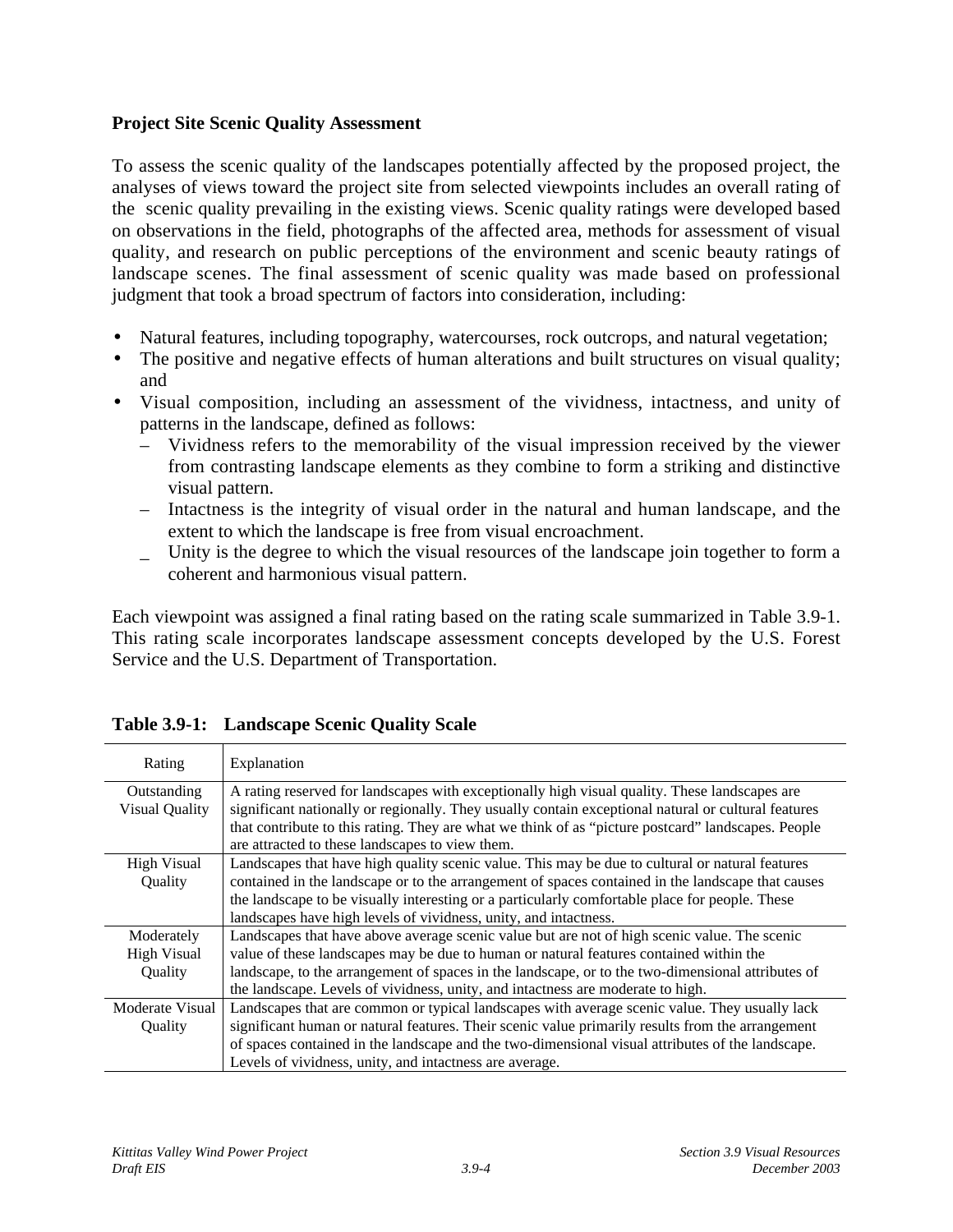| Rating                | Explanation                                                                                         |
|-----------------------|-----------------------------------------------------------------------------------------------------|
| Moderately Low        | Landscapes that have below average scenic value but not low scenic value. They may contain          |
| <b>Visual Quality</b> | visually discordant human alterations, but these features do not dominate the landscape. They       |
|                       | often lack spaces that people perceive as inviting and provide little interest in terms of two-     |
|                       | dimensional visual attributes of the landscape.                                                     |
| Low Visual            | Landscapes that have below average scenic value. They may contain visually discordant human         |
| <b>Ouality</b>        | alterations, and often provide little interest in terms of two-dimensional visual attributes of the |
|                       | landscape. Levels of vividness, unity, and intactness are below average.                            |

**Table 3.9-1: Continued**

Source: Buhyoff et al. 1994; Federal Highway Administration 1988; and U.S. Forest Service 1995.

## **Viewpoints**

To analyze the project's effects on visual resources, viewpoints were selected to characterize the aesthetics character of the project area. The existing views from these viewpoints are described below and illustrated with photographs. Most of the viewpoints are at publicly accessible locations where the most people would view the project. Individual viewpoints were chosen as being the most representative views for the different roads, population areas, and recreation areas where views of the wind turbines would occur. Figures 3.9-1 and 3.9-2 show the locations of these viewpoints from outside and within the project area, respectively.

### US 97 Corridor: Viewpoints 1 through 3

## *Landscape Description and Scenic Quality*

US 97 divides the project area and is an important route between Ellensburg and Wenatchee. On an average day, 2,800 vehicles travel the segment of US 97 between Ellensburg and SR 970.

US 97 borders the Dry Creek wash as it passes through the flat and open upper extent of the Kittitas Valley. (Figure 3.9-3 shows the existing view from Viewpoint 1 at Ellensburg Ranches Road, looking north.) Along the stretch of highway approaching the project area from the south, northbound travelers are able to see the grass- and shrub-steppe-covered lower slopes of the ridges that define the valley's northern edge, as well as the forest-covered upper ridge areas. As travelers approach within a mile or less of the project area, the landscape consists of open shrubsteppe lands with dispersed rural residences that are generally highly visible because of the openness of the surrounding landscape. The most visually prominent features in this area are the lattice steel transmission towers on the Bonneville transmission corridor that crosses US 97 and the adjoining ridges along the southern edge of the project area. Along the segment of US 97 that extends from a point several miles south of the project area to the edge of the project area at the Bonneville transmission corridor, the existing visual quality can be generally be classified as moderately low.

As US 97 enters the project area, the corridor along Dry Creek becomes a well-defined valley through the ridges. The highway passes though this valley and up a long, steep slope to a crest at approximately 1,700 feet in elevation where it passes over one of the ridges. At the crest is a privately owned gravel pit and gravel storage area on the west side of the road. In this area,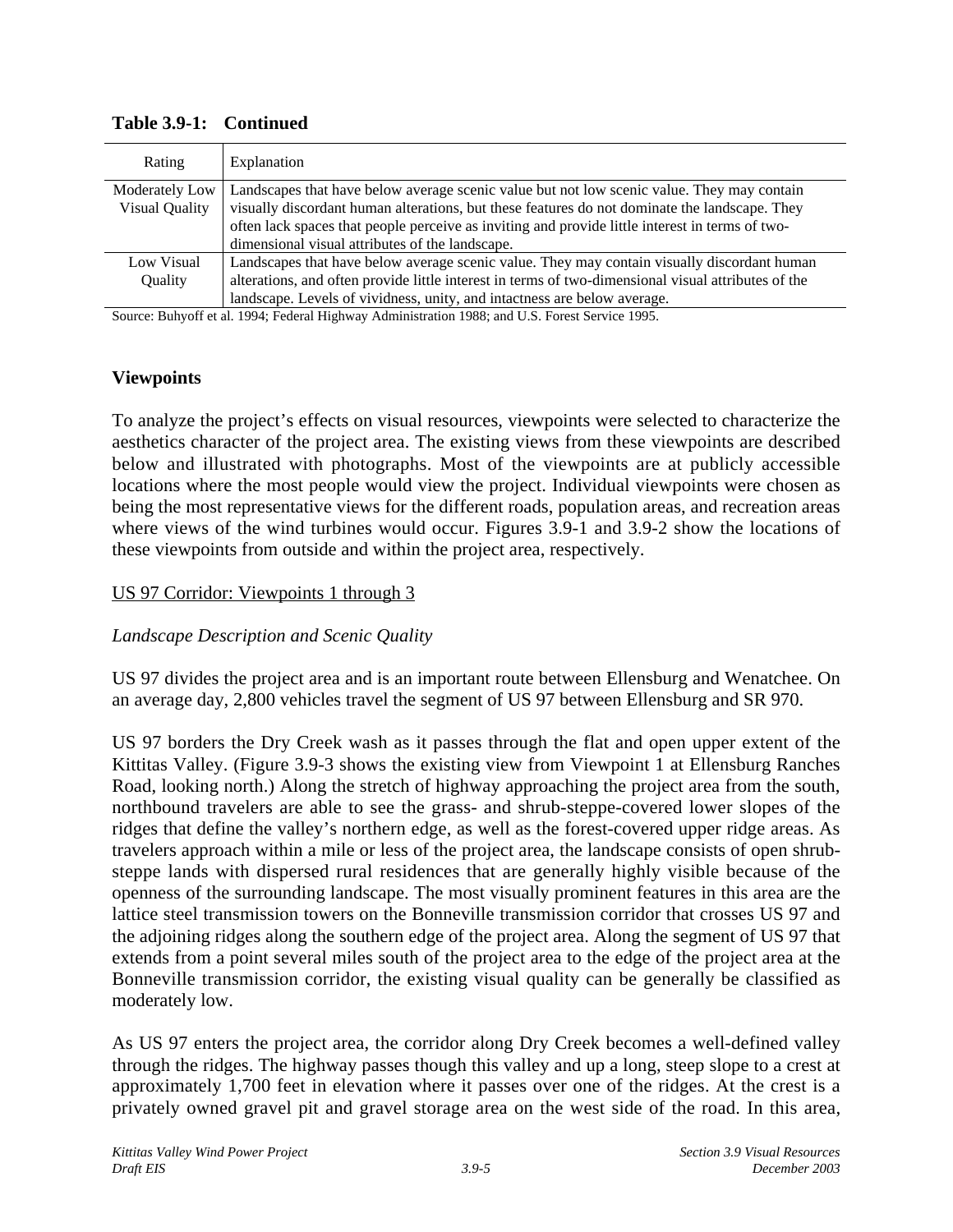views for northbound travelers to the east are constrained by steep road cuts. (Figure 3.9-4 shows the existing view from Viewpoint 2 at US 97 north of the gravel pit, looking north.) The visual quality in this area is moderate, although farther north along US 97, a more rugged, forested, and visually intact landscape comes into view. In this area, the visual quality is moderately high to high.

Although the landscape in this area consists primarily of open shrub-steppe lands, there are clusters of ponderosa pine and other trees at scattered locations along the edge of Dry Creek. This area is crossed by a single PSE powerline carried on wood H-frame towers. The existing visual quality in the area along US 97 extending from the Bonneville transmission corridor to the road's crest on the side of the ridge ranges from moderately low to moderate.

Near the intersection with the north end of Bettas Road, this ridge becomes the primary element in the cone of vision for roadway viewers. (Figure 3.9-5 shows the existing view from Viewpoint 3 at US 97 at the north end of Bettas Road, looking south.) South of the intersection with Bettas Road along the base of the ridge, views to the east and to the ridgetop become more constrained. The view to the southwest ridgetop however is more open. Along this segment of the highway, the most salient developed features in the southbound view are the road and road cuts, the Bonneville transmission lines, and the gravel facility at the top of the ridge. Along this segment of US 97, the visual quality of southbound views ranges from moderately high in Hidden Valley to moderate in the area farther to the south.

After US 97 crosses over the crest near the gravel facility, views for southbound travelers open up to reveal a panorama to the southwest and then to the south across the ridges and the Kittitas Valley toward Manastash Ridge and other hills and mountains 20 miles or more in the distance. Views toward the ridges to the east where many of the turbines would be located are constrained to some degree by the road cuts. However views toward the ridgetop to the west are more open and only partially screened by clusters of trees. Farther south along US 97, the proposed turbines would be out of the southbound traveler's cone of vision. The project's substations and O&M facility become prominently visible in the canyon area at the base of the slope. In this area, the landscape consists primarily of open shrub-steppe land, and the transmission towers in the PSE and Bonneville transmission corridors become prominent elements of the landscape. Along this segment of US 97, southbound views from the highway range from moderate to moderately high on the upper slopes to moderately low in the areas on the lower slopes where the many transmission lines are a dominant element of the view.

South of the Bonneville transmission lines at the southern end of the project area, some residences are dispersed along the highway corridor. Some of this development lies along Sagebrush Road and Ellensburg Ranches Road, private roads that serve a large-lot subdivision on the slopes to the west of the highway. In this area, there are over 30 lots, of which approximately half have been developed with residences. In general, views toward the project site from residences along both sides of the US 97 corridor have visual quality levels that range from moderately low to moderate.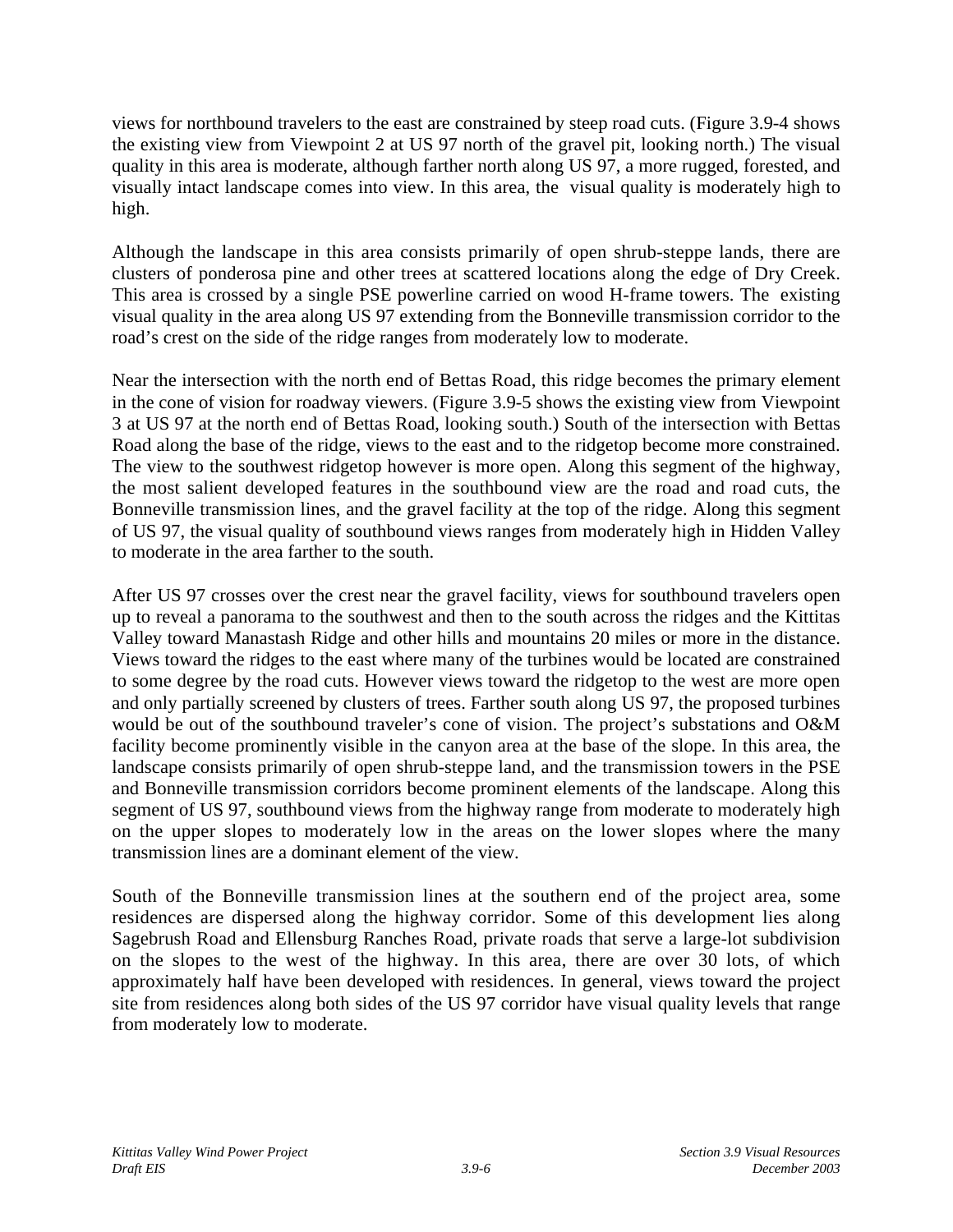Figure 3.9-1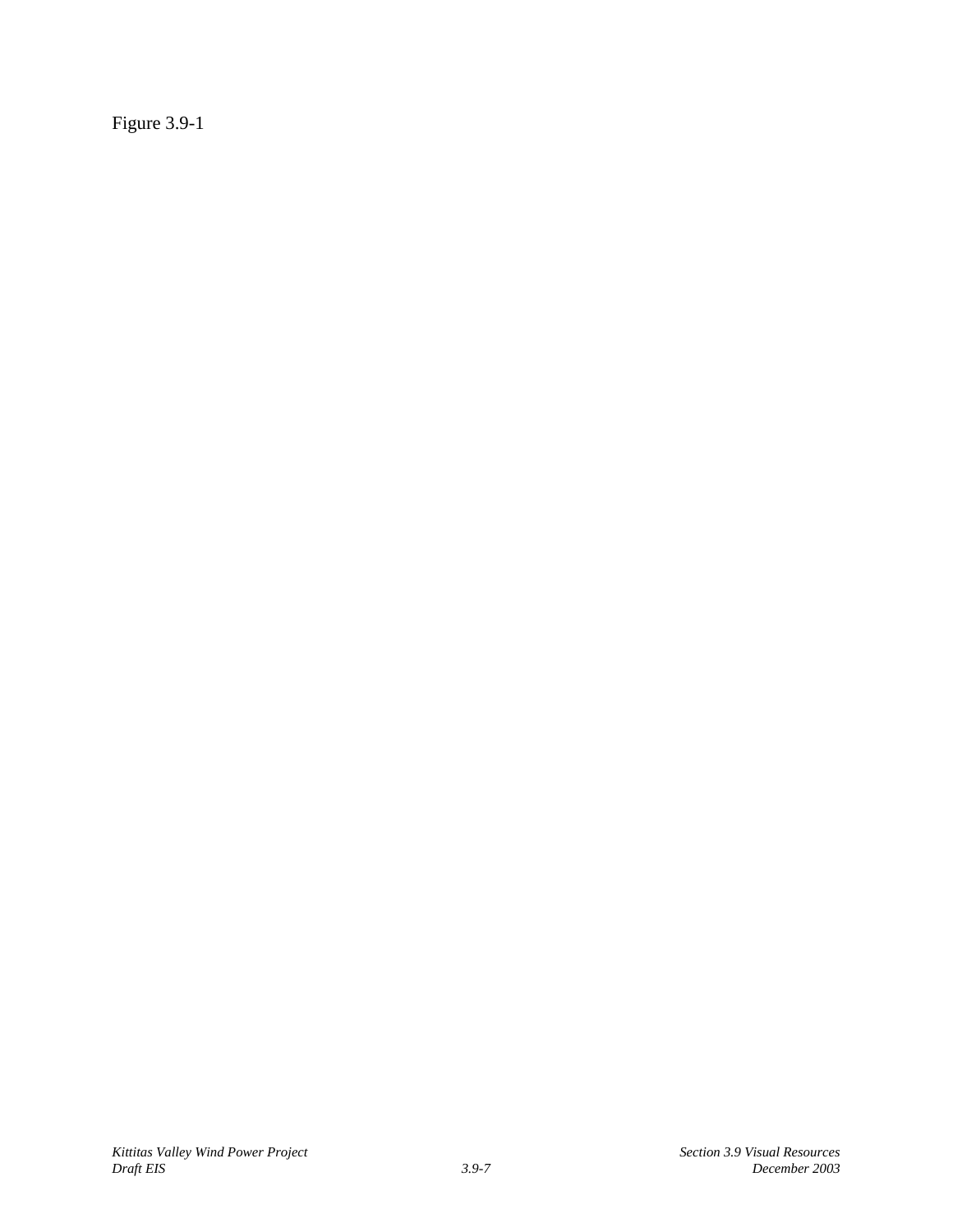Figure 3.9-2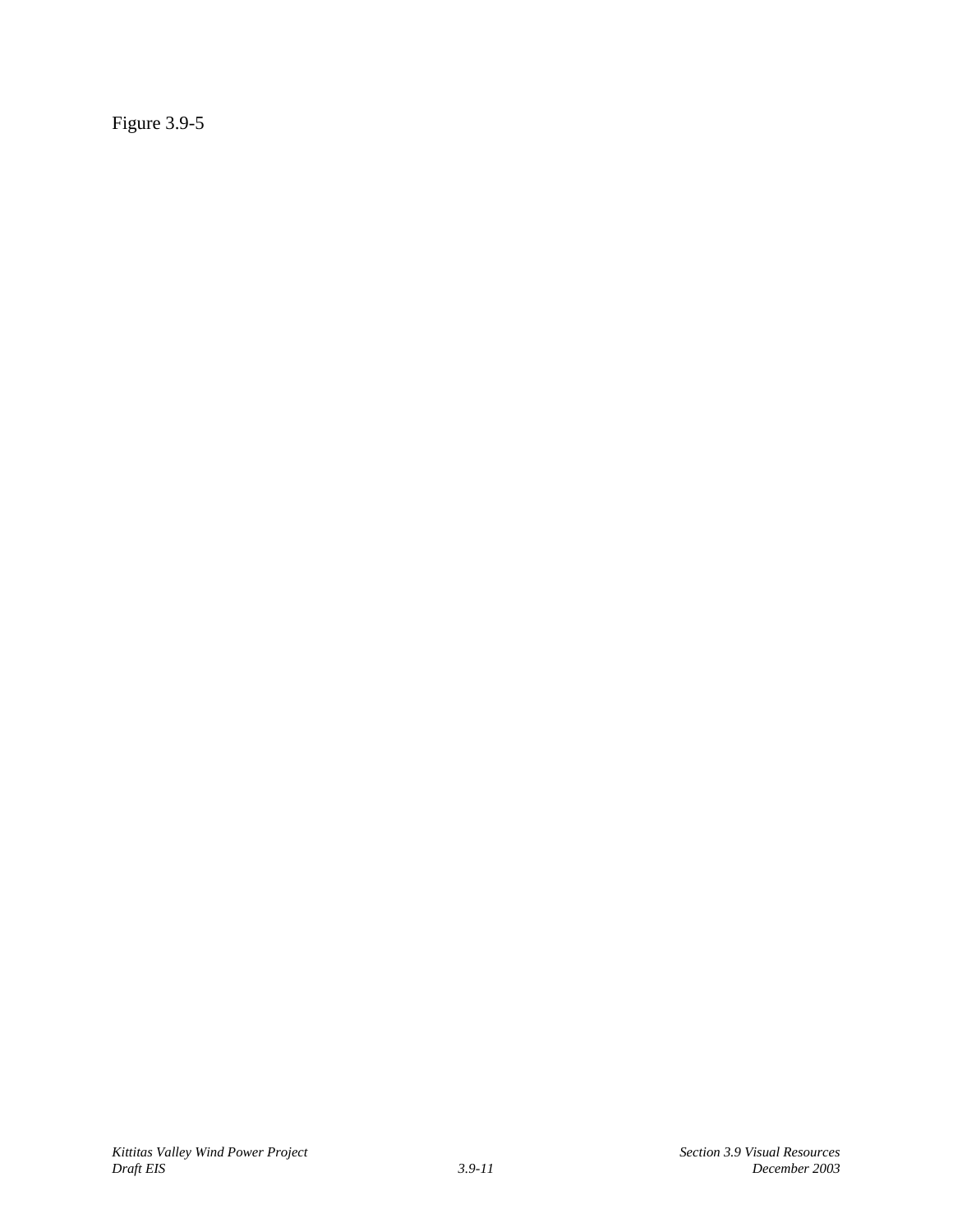### *Visual Sensitivity*

For the section of US 97 extending from the intersection with the north end of Nacho Road to a point slightly north of the intersection with the north end of Bettas Road, the highway lies within 0.5 mile of the closest proposed wind turbine. In this area the sensitivity of viewers is rated high. Along the portions of the highway to the north and south of this road segment where travelers are in the zone between 0.5 and 2 miles from the closest turbine, the traveler sensitivity is considered to be moderate. For the most part, the sensitivity of the views from the rural residences in the US 97 corridor in the area south of the Bonneville transmission corridor can be considered moderate because most of these residences are 0.5 mile or more from the closest proposed turbine. The exceptions are several residences at the northern end of Sagebrush Road that lie less than 0.5 mile from proposed turbines E4 and E5. Because of their proximity to these proposed turbines, the visual sensitivity is high.

### Ridges East of US 97: Viewpoint 4

## *Landscape Description and Scenic Quality*

This viewing area encompasses the terrain east of US 97 and consists of long, north-southtrending ridges separated by narrow canyons. Most of this area is open in character and covered in grass and shrub-steppe vegetation, although the slopes at the northern end of the ridges are covered with ponderosa pine and other conifers. The most visually prominent developed features in this area are the transmission towers in the Bonneville transmission corridor that runs across the southern ends of the ridges, and the PSE and Bonneville transmission lines that run through the project farther to the north. The lands in this area are predominantly used for grazing. However, the area also contains a number of scattered rural residences. Cricklewood Lane provides access to some of these residences. Although Cricklewood Lane is a private road, it is not gated in the area from US 97 to the Bonneville transmission line corridor. North of this area, a locked gate restricts access.

Approximately 35 residences and recreational properties are accessible by Elk Springs Road, a private road that is gated at US 97. Several residences are in dispersed locations along the ridge, with the largest single concentration in Township 20 North, Range 17 East, Section 35. This section has been divided into 32 lots ranging from 10 to 60 acres in size. Approximately 20 of these parcels have some kind of structure or a trailer on them. (Figure 3.9-6 shows the existing view from Viewpoint 4 at one of the residences in Section 35 on Elk Springs Road, looking south toward the project area.) The visual quality of the views in this area range from moderately low at the base of the ridges, moderate along the ridgetops, and moderately high to high in locations in Section 35 from which panoramic views to the south are available (see Figure 3.9-6).

### *Visual Sensitivity*

Because portions of Cricklewood Lane and most of Elk Springs Road are in areas with open views that lie within 0.5 mile or less of proposed turbines, the views from these roads are considered sensitive. Because these are private, dead-end roads whose primary function is to provide access to abutting properties, the number of road users affected are assumed to be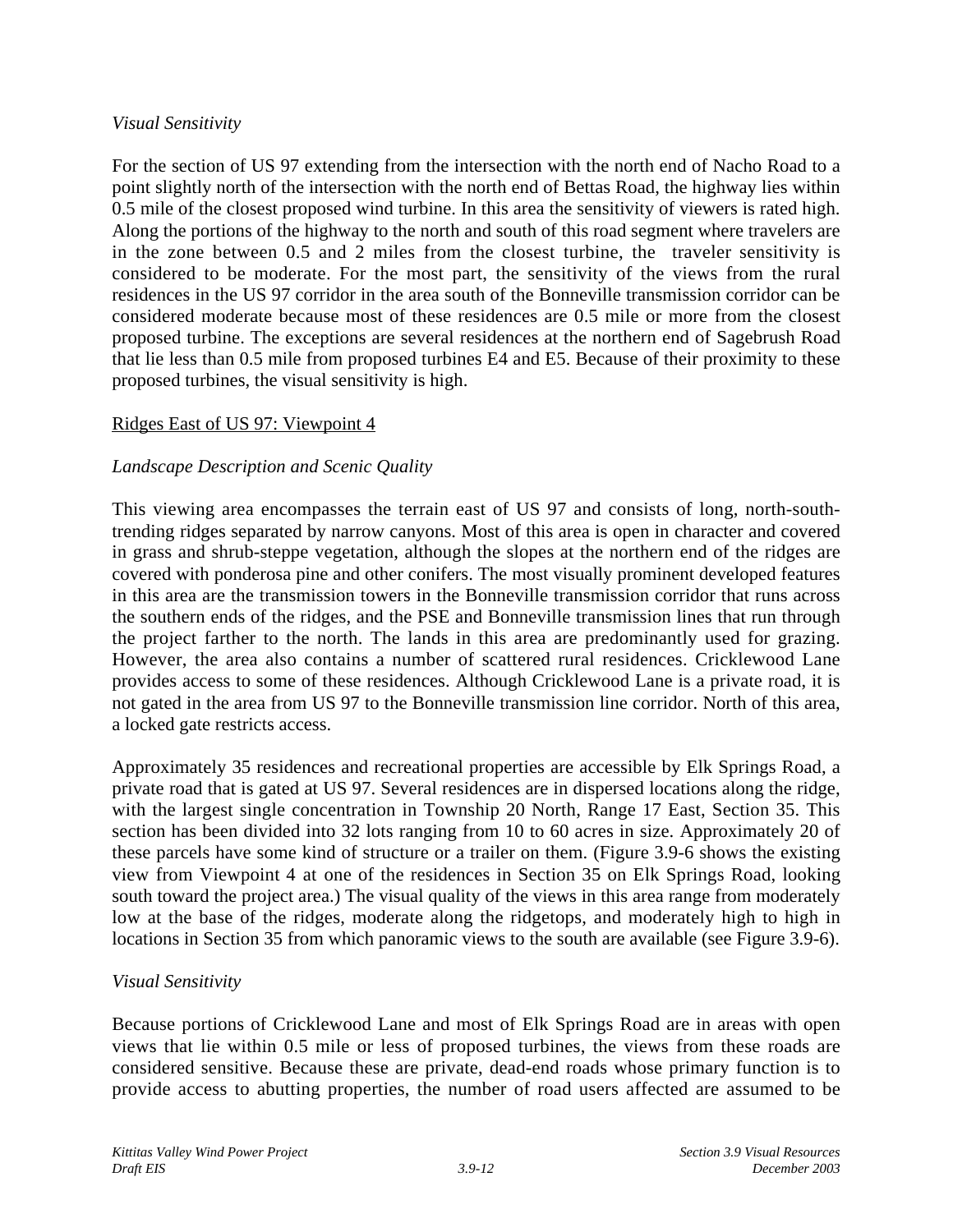relatively small. Given the restricted access to these road segments and the small number of viewers, the sensitivity to visual effects is classified as low.

For the 11 residences located along Cricklewood Lane and the lower and middle sections of Elk Springs Road that are within 0.5 mile of the proposed turbines and which would have unobstructed views of them, the sensitivity of views is high. Field studies, aerial reconnaissance, and maps and photographs indicate that in Section 35 heavy tree cover provides partial to full screening of many of the views toward the area where the turbines would be located. Given this tree screening, it appears that there are five existing residences from which the proposed turbines would be potentially visible. Three of these residences lie within 0.5 mile of the proposed turbines, and views from these residences would be considered to have a high sensitivity. Because the other two residences in Section 35 from which the turbines would be potentially visible lie more than 0.5 mile from the closest proposed turbine, the visual sensitivity of views from those properties is considered to be moderate.

### Bettas Road: Viewpoint 5

## *Landscape Description and Scenic Quality*

The Bettas Road corridor extends west from the site of the proposed O&M facility and then north to the intersection with US 97. This area is shrub-steppe landscape. After passing over the crest of the ridge, Bettas Road descends into Horse Canyon, a small valley with a rural character. At the southern end of the valley, there is a cluster of five rural residences on ranchette parcels. Farther north along the road, two dwellings are associated with larger ranch properties. (Figure 3.9-7 shows the existing view from Viewpoint 5 in the northern portion of Bettas Road, looking north.) Except for Bettas Road and an existing Bonneville transmission line, this portion of the Bettas Road corridor is undeveloped. In the middle ground of the view, US 97 travels up the slope at the base of the ridge visible to the east. Along this portion of Bettas Road, the visual quality is moderately high, reflecting vivid topographic and vegetative conditions.

## *Visual Sensitivity*

The sensitivity of views on Bettas Road is moderate. Although from most portions of the road turbines would be visible within 0.5 mile, the number of travelers affected is very low. The 2001 average daily traffic on Bettas Road was only 26 vehicles. Some views of the closest turbines would be constrained by the steep slopes along Bettas Road. All of the residences along the Bettas Road corridor are within 0.5 mile, or about 0.5 mile from the closest proposed turbine. From most of the residences, the visual sensitivity is high, but from several that are oriented toward views down the valley to the southwest rather than to views toward the ridgelines to the east and north, the sensitivity is moderate.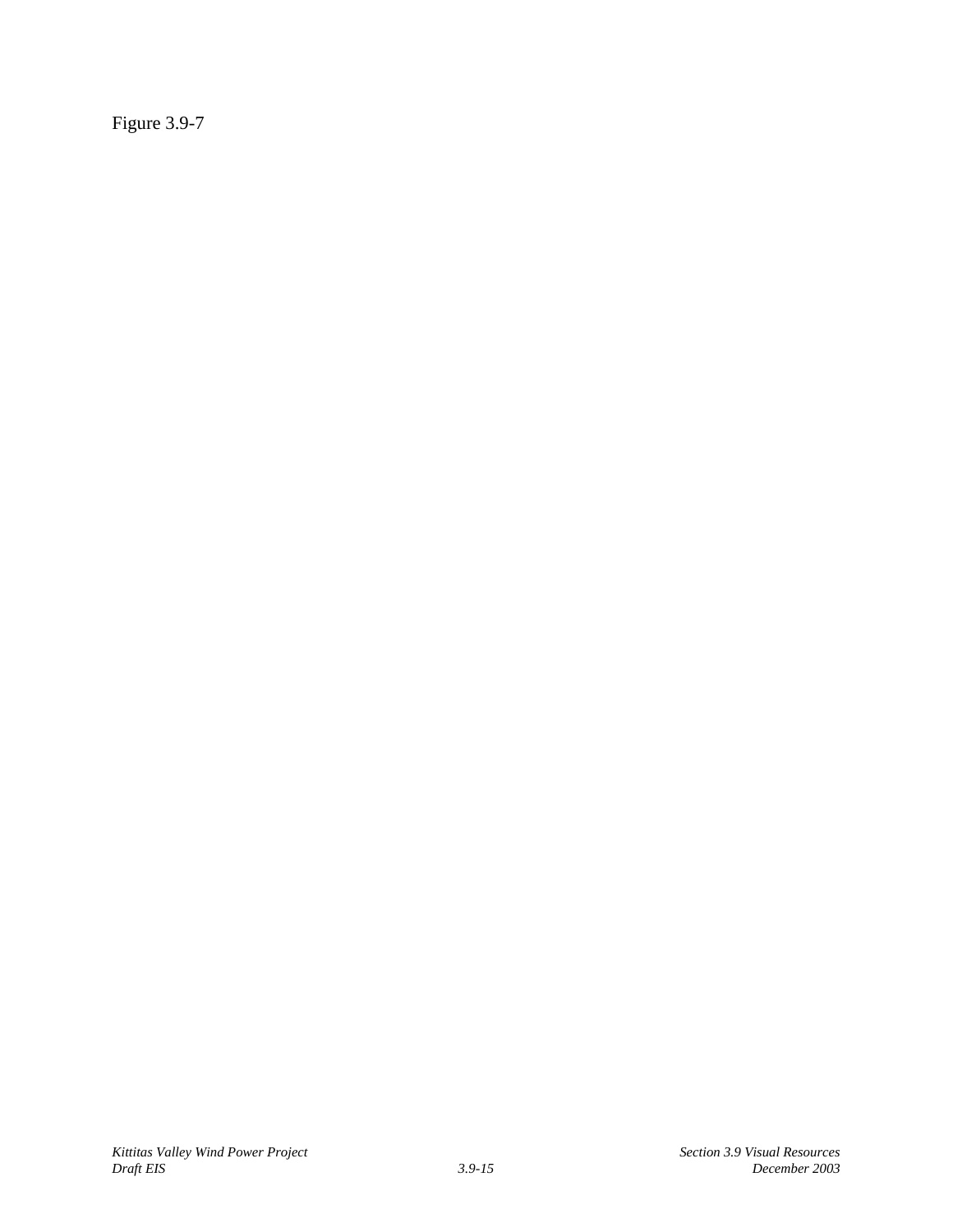### SR 10 Corridor: Viewpoint 6

### *Landscape Description and Scenic Quality*

The project area is visible from SR 10. The section of SR 10 between Ellensburg and Cle Elum is a state-designated Scenic and Recreational Highway. The *Swift Water Corridor Vision Plan* (Kittitas County 1997) identifies measures to develop roadway improvements and amenities that would enhance the road's scenic qualities. Average daily traffic on SR 10 is 1,200 vehicles per day.

With the exception of several dispersed ranch dwellings and clusters of rural residences, the landscape consists of open grasslands and areas of riparian forest. A distinctive cultural element in this area is an old flume structure at the base of the bluffs just to the east of the road. Farther to the northwest, where the highway is at a higher elevation along the side of the bluff defining the river canyon, there is no development, and the landscape is characterized by rock outcrops, clusters of trees and shrubs, and views of the canyon. (Figure 3.9-8 shows the existing view from Viewpoint 6 at SR 10 between Morrison Canyon and Swauk Creek, looking east.) Along this segment of the highway corridor, the visual quality of views toward the project site ranges from moderate to moderately high.

### *Visual Sensitivity*

The sensitivity of views from the highway to the project is high because several short segments of SR 10 are within 0.5 mile of the closest proposed turbine, the highway carries a moderately high level of traffic, and the road is a designated scenic and recreational highway.

The ridges where turbines are proposed are visible from residences along this portion of SR 10. The visual sensitivity of views from these properties is moderate because these residences are typically not in the foreground view and most are not oriented toward the ridgetops.

Most of the recreational use of the Yakima River along SR 10 is fishing, although the number of people who fish is apparently low because of poor river access. The sensitivity of views toward the project site from the recreational use areas is low to moderate because:

- The number of recreational users is relatively low;
- Most of the Yakima River is a mile or more from the closest proposed turbine; and
- Many views toward the project site are constrained by steep bluffs and trees along the river.

### John Wayne Trail: Viewpoint 7

### *Landscape Description and Scenic Quality*

The John Wayne Trail is a hiking, biking, and equestrian trail that has been developed in the Iron Horse State Park. The park was created on the former right-of-way of the Milwaukee Road Railroad. The John Wayne Trail extends 109 miles from North Bend to the Columbia River. In the project area, the trail has a wide gravel surface and is adjacent to a powerline on wood poles.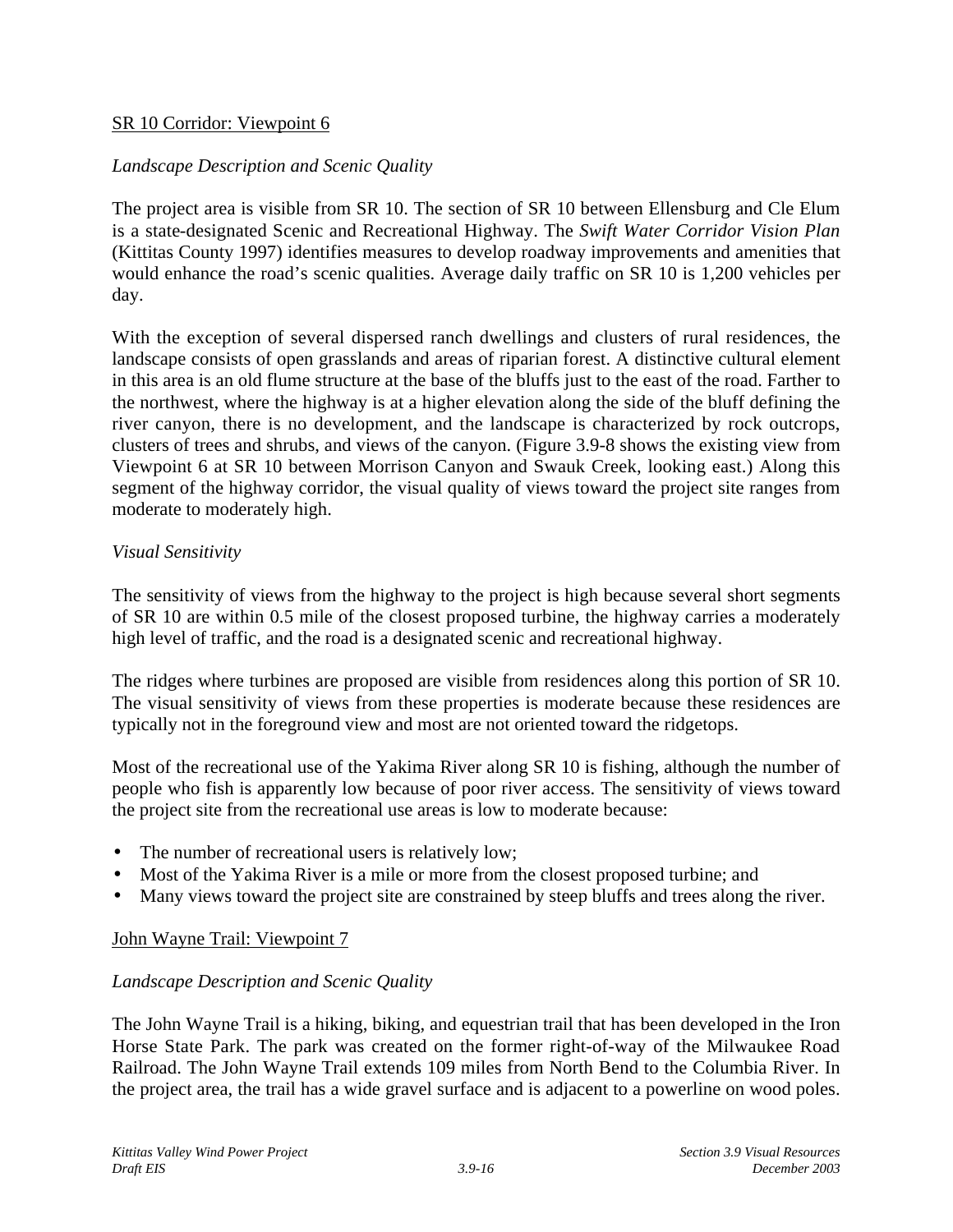From most areas of the trail, the ridges on which the project would be developed are visible at a distance ranging from 1 to 5 miles. (Figure 3.9-9 shows the existing view from Viewpoint 7 on the John Wayne Trail at Taneum Road, looking north.) From most areas along the trail, the visual quality of views toward the project site would be rated moderately high.

## *Visual Sensitivity*

Washington State Parks reports that in 2001, the portion of the John Wayne Trail extending from North Bend to Thorp had 163,532 visitors, the segment from Thorp east to Vantage had 21,079 visitors, and that most visits took place during the summer season. Trail use levels for the Thorp area are likely to be lower than the trail section near Snoqualmie Pass. The visual sensitivity of the trail is lower because it has a wide gravel surface and is adjacent to powerlines. The trail's visual sensitivity, level of use, and the distance to proposed wind turbines give this viewpoint a low sensitivity to visual impacts.

## Thorp: Viewpoint 8

## *Landscape Description and Scenic Quality*

Figure 3.9-10 shows the existing view from Viewpoint 8 at Thorp Highway, looking north. The ridges on which the project is proposed are 3 miles farther to the north and form the backdrop of the view. The visual quality of the view toward the project site is moderate, reflecting moderate levels of vividness, unity, and intactness.

## *Visual Sensitivity*

This viewpoint would qualify as low in visual sensitivity for travelers because:

- Traffic levels in this area are fairly moderate;
- The distance to the nearest wind turbines is approximately 3 miles; and
- The project area does not lie within the primary cone of vision of travelers.

Approximately 118 residences are in and near Thorp. Other structures and trees screen views of the ridgeline from many Thorp residences, although some have views of the ridgeline. However, because these ridgelines are distant, the sensitivity is moderate.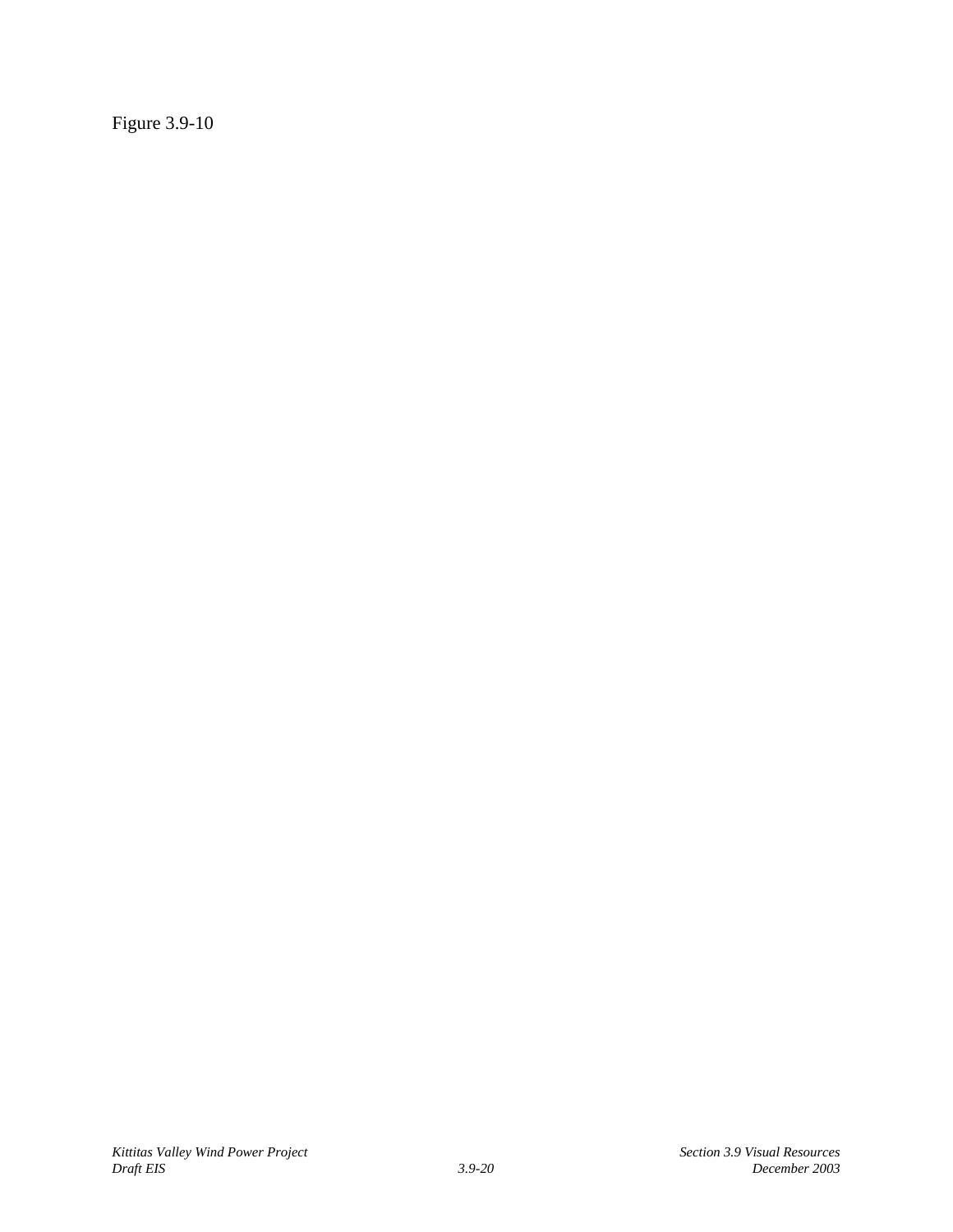### I-90: Viewpoint 9

### *Landscape Description and Scenic Quality*

I-90 is about 2.5 miles south of the project site. The Federal Highway Administration designated the 100-mile segment of I-90 beginning at the Seattle waterfront and extending east to Thorp as a National Scenic Byway in 1998. Traffic on I-90 in this area averages 21,000 vehicles per day. From some areas along I-90, topography and trees in the foreground screen views toward the ridges on which the project would be developed. In many areas, however, the ridges are clearly visible in views across an open valley landscape. The views toward the project area from I-90 are at a right angle to the road and do not fall within the primary cone of vision of drivers.

Figure 3.9-11 shows the existing view from Viewpoint 9 at I-90 and Springwood Ranch, looking northeast. The view is approximately 2.5 miles from the closest proposed turbine location. In this area, the visual quality of views toward the project site is high, reflecting the high vividness attributable to the presence of the peaks of the Stuart Range in the far background of the view, and the view's relatively high levels of unity and intactness.

### *Visual Sensitivity*

The sensitivity of views from this viewpoint is moderate. Although I-90 carries a high volume of traffic and is a designated National Scenic Byway, views toward the project area are not within the primary cone of vision of drivers, and appear in the far middle ground of the view.

### Lower Green Canyon Road: Viewpoint 10

### *Landscape Description and Scenic Quality*

Figure 3.9-12 shows the existing view from Viewpoint 10 along Lower Green Canyon Road, looking northwest. It represents views in the portion of the Kittitas Valley northwest of Ellensburg, where the project area is visible across the flat valley on the hills that frame the northwestern edge of the valley. In the upper valley, viewing distances to the project site range from 2 to more than 8 miles. From Viewpoint 10, the project site is approximately 5 miles in the distance. The upper valley is highly rural in character, and the landscape consists of large farms and ranches and some dispersed small-parcel, non-farm residences. In general, views from this area toward the project site have moderately high to high visual quality.

### *Visual Sensitivity*

The sensitivity of this viewpoint to the effects of the proposed project is moderate. Although there are relatively large numbers of residential and roadway viewers in this area, the distance to the proposed turbines reduces the level of sensitivity.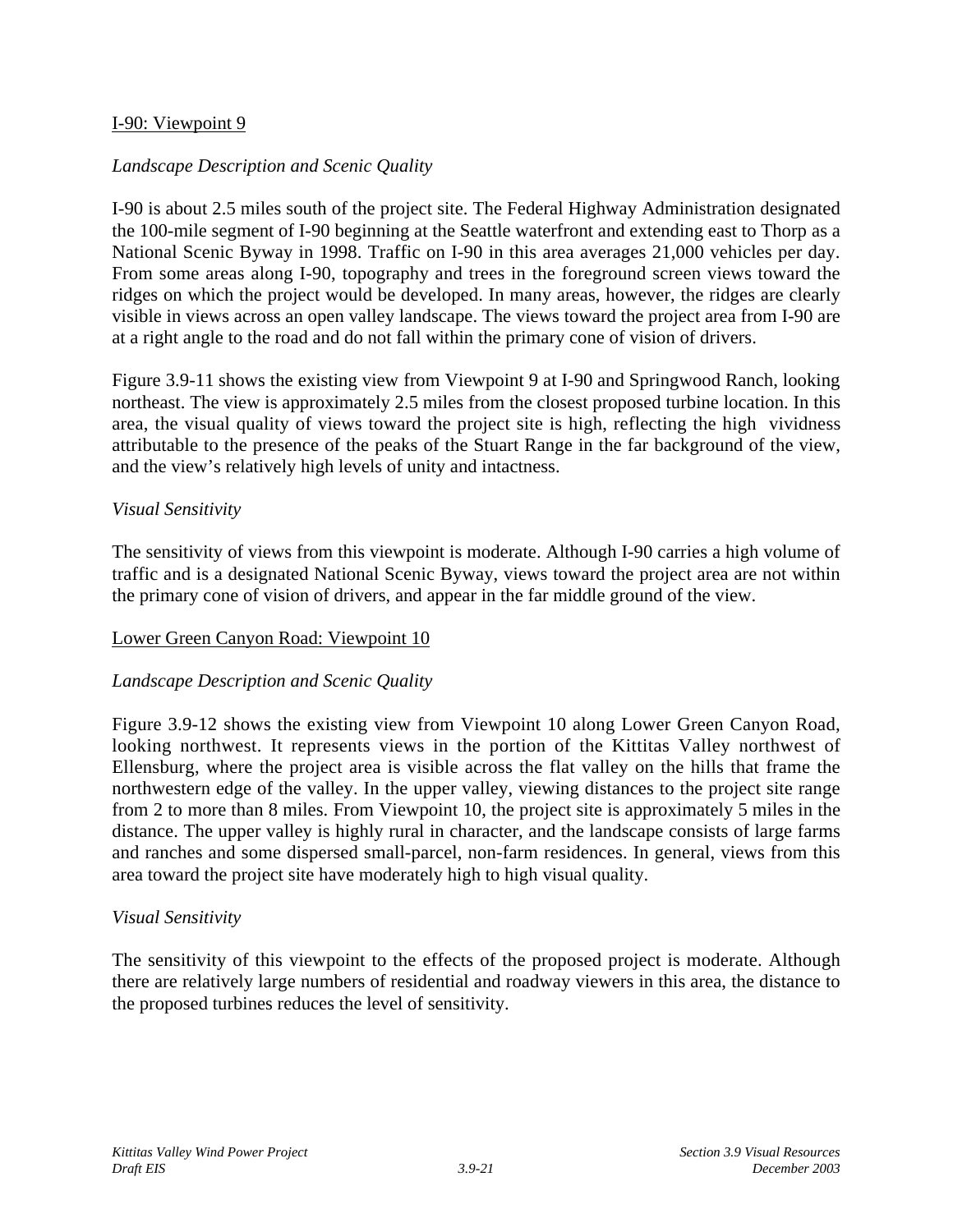## National Forest Lands: Viewpoint 11

## *Landscape Description and Scenic Quality*

In the project area, the Wenatchee National Forest includes the slopes of Table Mountain to the north and east of the project site. Table Mountain is a popular place for winter sports, hiking, camping, picnicking, and other recreational activities. Lion Rock, an area on Table Mountain that has notable panoramic views, would not have views of the project because of intervening trees and topography.

The National Forest lands closest to the project site are in Section 25, northeast of the large lot residential subdivision in Section 35 at the upper end of Elk Springs Road. This portion of the National Forest is about 1 mile from the closest proposed turbine. Because most of the land in Section 25 slopes into the canyon along First Creek, the project area is potentially visible only from an area of ridge along the southern edge of the forest. At this location, the visibility is reduced by dense forest to the south. The primary access from the valley into the Table Mountain area is via Reecer Creek Road, which becomes National Forest Primary Route 35 at the forest boundary in Section 33. Route 35 traverses Table Mountain in a series of switchbacks with broad views of the Kittitas Valley. (Figure 3.9-13 shows the existing view from Viewpoint 11 at Forest Service Road 35, looking southeast). In general, views from this area would have moderately high to high visual quality.

### *Visual Sensitivity*

Visual sensitivity from this viewpoint would be moderately high because:

- From the road, views are frequent and generally open, with the project site visible in middle ground and foreground areas 3.25 to 6.5 miles to the southwest;
- The turbines would be seen against a backdrop of rural grassland and distant mountains in which there is currently little evidence of human development; and
- Even though much of the recreation in the Wenatchee National Forest occurs farther inside the National Forest boundaries, Forest Route 35 offers numerous opportunities for visitors to view the surrounding valley, whether they are in their vehicles, or stopped at one of the many pullouts on the road.

### Scenic Views of Regional Importance: The Stuart Range

The Stuart Range consists of a series of high snow-covered peaks in the Alpine Lakes Wilderness, approximately 20 miles northwest of the project area. The highest of these peaks is Mount Stuart, with an elevation of 9,416 feet. The elevations of the other major peaks in the range vary from 8,000 to 9,000 feet. The Stuart Range, a highly noticeable and memorable feature, is the most regionally unique feature in the project area landscape.

The Stuart Range is most visible from portions of the Kittitas Valley such as the view from I-90 at Springwood Ranch (Viewpoint 9, Figure 3.9-11) and the view from Lower Green Canyon Road (Viewpoint 10, Figure 3.9-12). The visual prominence of the Stuart Range in these views creates a high level of vividness and overall visual quality.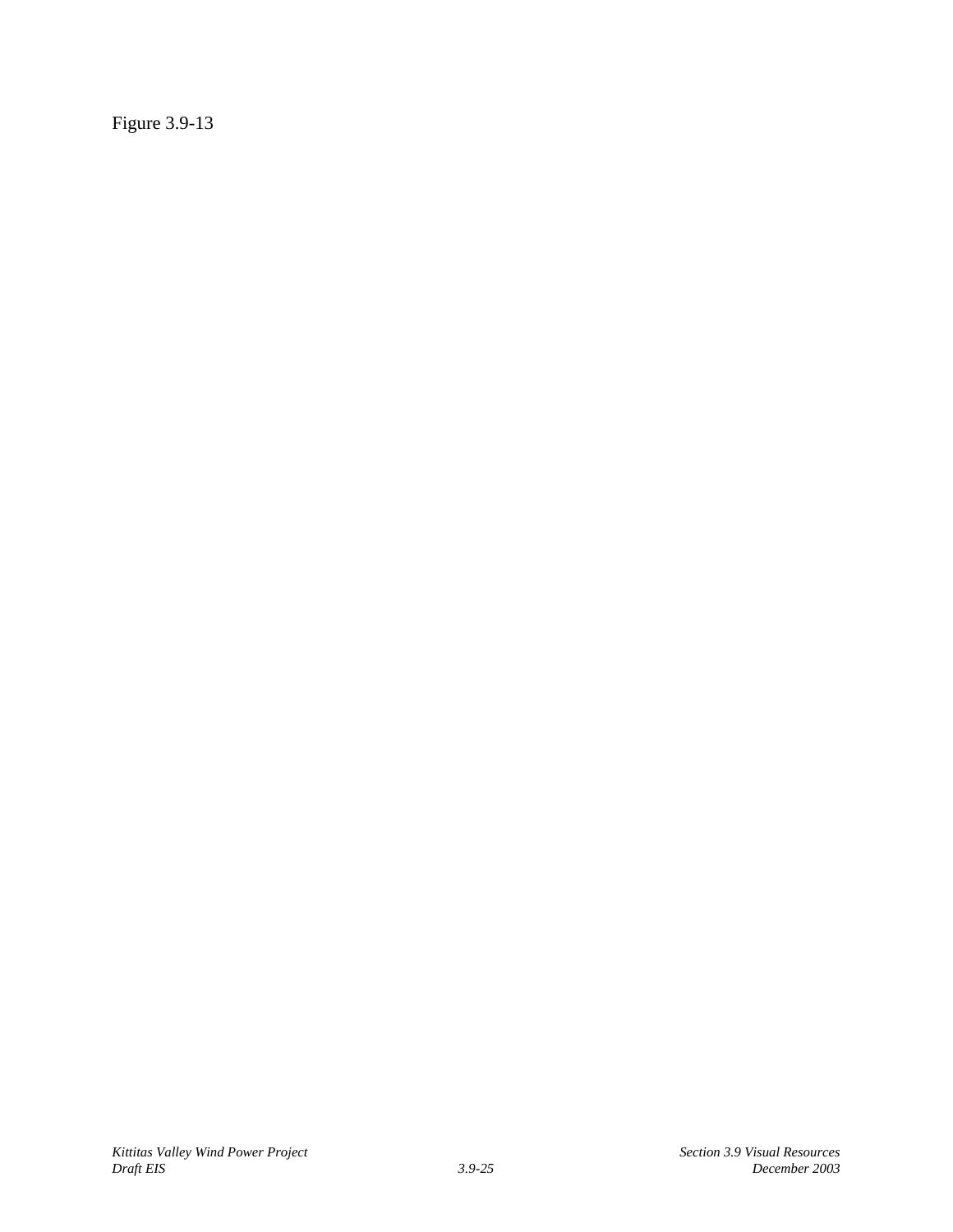In the areas closer to the foothills, the peaks in the Stuarts are less visible, and in many places, they are not visible at all. For example, in the community of Thorp located a little over a mile south of the base of the foothills, only the tops of the peaks in the Stuart Range can be seen (Viewpoint 8, Figure 3.9-10). In areas at the base of the foothills, like those along US 97 in the immediate project vicinity, the Stuart Range is not visible at all.

# **Light and Glare**

The primary source of light at the proposed project site and in the immediate project vicinity is from vehicle headlights on nearby roadways. Rural residential developments in the project area also contribute to the ambient light environment and, to a small extent, glare from window glass.

## **3.9.3 Impacts of Proposed Action**

This analysis examines potential direct aesthetics and light and glare impacts during the construction, operations and maintenance, and decommissioning phases of the proposed KVWPP. Indirect impacts are not anticipated because the project is not expected to substantially induce regional growth to the extent that would result in significant changes to the offsite visual landscape.

For the proposed project, the primary concern is the potential aesthetic and light and glare impacts of the proposed wind turbines. Other project elements such as the O&M facility and substations, 19 miles of new gravel access roads, and additional power lines are discussed only where there is a likelihood that visual impacts would occur.

Figure 2-2 in Chapter 2 illustrates the typical dimensions of the three project scenarios. Comparing these three scenarios requires consideration of the visual scale of the wind turbines in the setting and the number of wind turbines a given setting could absorb without appearing to be cluttered. Constructing fewer but larger wind turbines (i.e., the lower end scenario) would mean less potential for visual clutter yet would result in much larger scale elements in the landscape. Conversely, installing more but smaller wind turbines (i.e., the upper end scenario) has the potential to visually overload the landscape. There is little that can be done to mitigate the visual impact of a wind turbine. Being available to the wind means being in the open and highly visible.

In all three scenarios, it is the ability of the landscape in question to accommodate both the size and density of the wind turbines that would determine the resulting visual impacts. Because of the potential variability in impact levels from different viewing locations, a table illustrating the comparative level of visual impacts under the three project scenarios has not been prepared. However, in the following analysis, the potential visual impact for all three project scenarios is described and evaluated from one viewing location.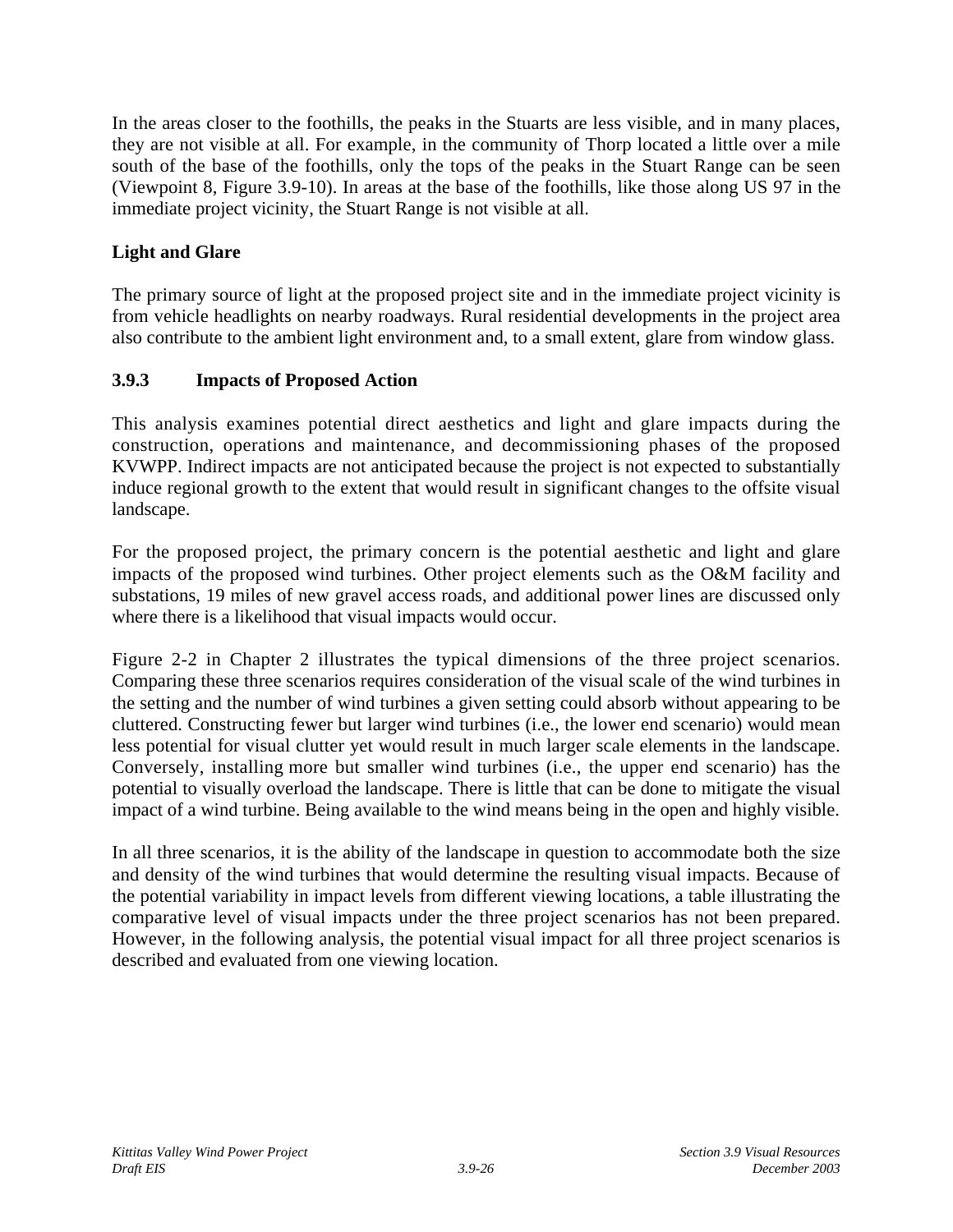## **Construction Impacts**

## Aesthetics

Onsite activities that would be required during project construction are described in Chapter 2. During construction, large earth-moving equipment, trucks, cranes, and other heavy equipment would be highly visible from nearby areas. At some times, small, localized clouds of dust created by road building and other grading activities may be visible at the site. Because of constructionrelated grading activities, areas of exposed soil and fresh gravel that contrast with the colors of the surrounding undisturbed landscape would be visible. In close-up views, particularly those seen by travelers on the segment of US 97 that passes through the project site and those seen from the closest residences, the visual changes associated with the construction activities would be highly visible and would have a moderate to high visual impact. From more distant locations, the visual effects would be relatively minor and would have little or no impact on the quality of views.

## Light and Glare

During turbine erection, some days would require double shifts to allow for construction in low wind conditions. Therefore, some construction activities may occur during evening (dusk) or nighttime hours, and lighting may be needed. The effects of construction lighting would be temporary, lasting only during the specific activity period (for turbine erection, estimated at six months).

## **Operations and Maintenance Impacts**

## **Aesthetics**

The project has the potential to create high levels of visual impact at several locations. Not every potential view receptor in the project area has been documented. Selected viewpoints are representative of a variety and range of views in the project area. For example, some commentors during the EIS scoping process requested that visual impacts be described for the area along Reecer Creek Road, east of the project area. The existing and simulated views of the project from Reecer Creek Road are illustrated in Figures 3.14-3 and 3.14-4, respectively, in Section 3.14, Cumulative Impacts. The photos used for the simulations show the worst-case seasonal conditions for visual contrast between the wind turbines and the primarily green and brown landscape backdrop. The period with the least visual contrast is anticipated to occur when there is snow cover and gray skies.

This section rates potential levels of visual impacts from key project viewpoints through the use of simulations of the built project under the middle scenario. The following figures present the same images used in Section 3.9.2, Affected Environment, to rate the existing levels of visual quality and visual sensitivity, with wind turbines "placed" (simulated) in the image at the proposed size and location.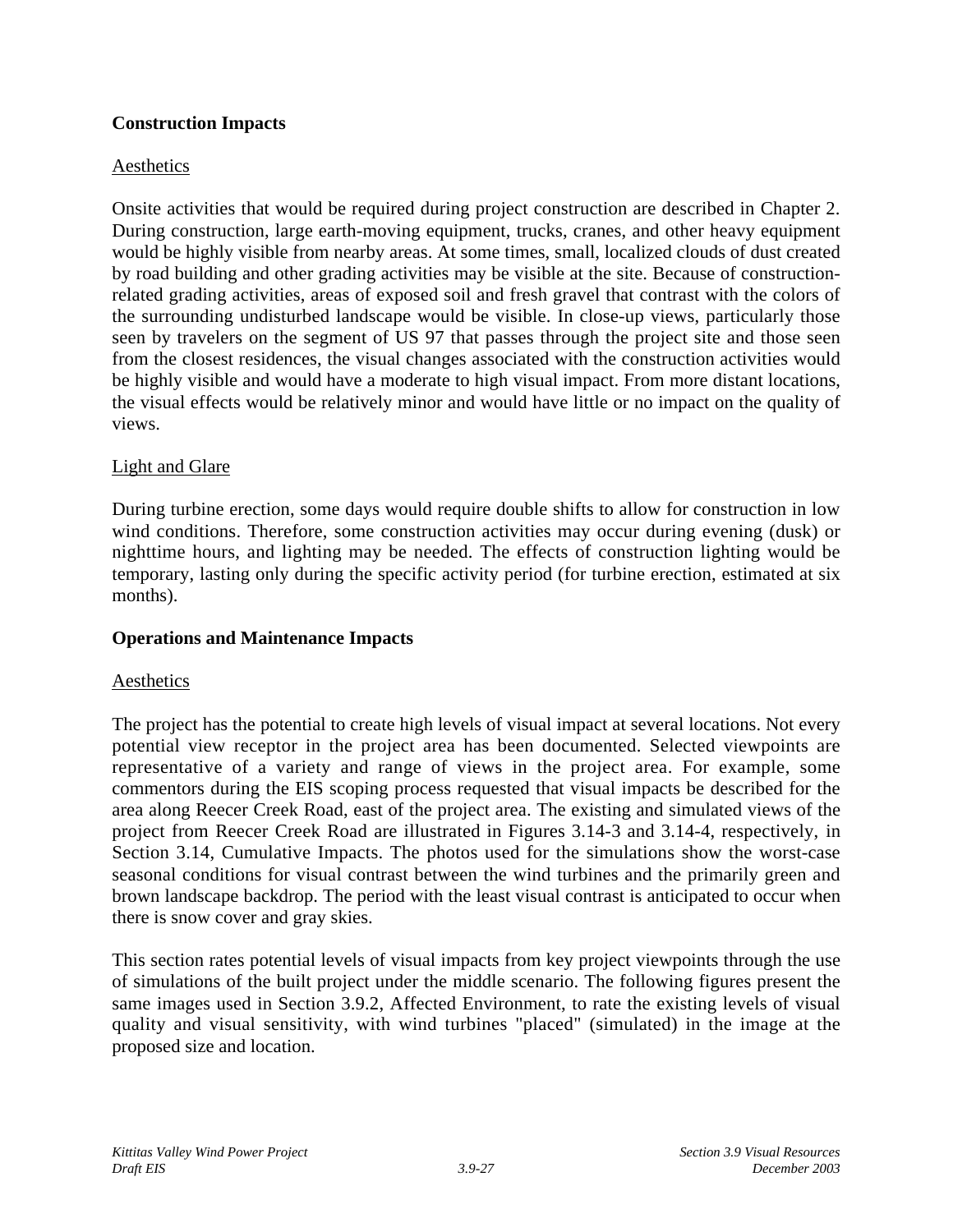## *Viewpoint 1: US 97 at Ellensburg Ranches Road Looking North*

From Viewpoint 1, turbines from strings I and J would be visible on the ridgetops at distances of 0.8 to 3 or more miles. Three photosimulations from Viewpoint 1 were prepared to illustrate the three project scenarios. Figures 3.9-14, 3.9-15, and 3.9-16 show the simulated views from Viewpoint 1 on US 97 at Ellensburg Ranches Road, looking north, for the lower, middle, and upper scenarios, respectively. This analysis shows that the visual impact would be slightly higher under the upper end scenario (moderate) (Figure 3.9-16) than for the lower end scenario (low) (Figure 3.9-14). At the distance depicted in the photo, the visual clutter of more turbines has more impact than the considerable scale of the larger turbines. Also, about half the turbines would be less noticeable where there is less contrast with the hillside background. The remaining half, however, would be silhouetted against the sky, increasing their visual impact. The presence of the turbines would reduce the scene's degree of intactness by introducing a large number of highly visible engineered vertical elements.

The potential visual impact from Viewpoint 1 would range from low to moderate under the lower end and upper end scenarios, respectively.

## *Viewpoint 2: US 97 North of Gravel Pit Looking North*

From Viewpoint 2, nine turbines in turbine string G would be visible on top of the ridge at distances ranging from 0.4 to 1 mile. (Figures 3.9-17 and 3.9-18 show the simulated view from Viewpoint 2 at US 97 north of the gravel pit, looking north, with gray and brown turbines, respectively.) Because the turbines would be seen against the sky at relatively close range, they would be highly visible in this view. These turbines would be new and visually dominant features in a landscape setting that currently has a high degree of visual unity; they would reduce the unity to a degree that would substantially alter the scene's existing character.

The potential visual impact from Viewpoint 2 with gray turbines would be moderate to high.

Comparing Figure 3.9-17 with Figure 3.9-18 indicates that although the brown color reduces visual contrast in views where the turbines are seen against a landscape backdrop, it accentuates the visibility of the turbines in views where they are seen against the sky. Because the turbines are most frequently seen against the sky, particularly in close-range views where visual concerns are the greatest, the gray finish is recommended as the better choice for minimizing aesthetic impacts (see Section 3.9.5, Mitigation Measures).

The potential visual impact from Viewpoint 2 with brown turbines would be moderately high to high.

## *Viewpoint 3: US 97 at Northern End of Bettas Road Looking South*

Ten turbines in turbine string G would be prominently visible from Viewpoint 3 in the driver's cone of vision along the east side of the US 97. (Figure 3.9-19 shows the simulated view from Viewpoint 3 on US 97 at the northern end of Bettas Road, looking south.) These turbines would be located on ridgetops at distances ranging from 0.5 to 1 mile from this viewpoint. Because the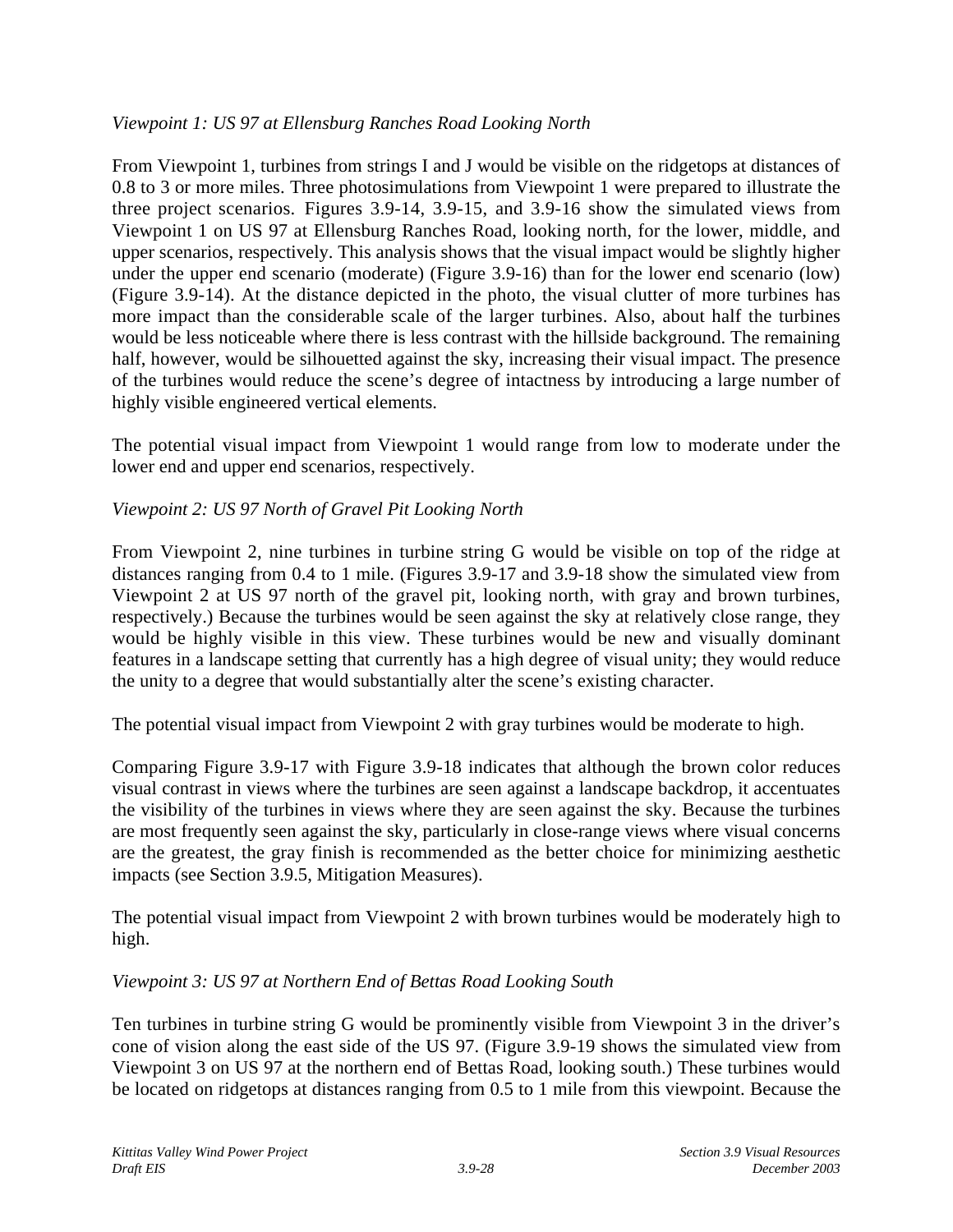turbines would be seen against the sky at relatively close range, they would be highly visible in this view and would reduce the visual unity to a degree that would substantially alter the scene's existing character.

The potential visual impact from Viewpoint 3 would be moderate.

# *Viewpoint 4: Ridges East of US 97*

Approximately 40 turbines would be visible from Viewpoint 4 looking south from a residence in Section 35 at the upper end of Elk Springs Road. (Figure 3.9-20 shows the simulated view from Viewpoint 4 at a residence in Section 35 on Elk Springs Road, looking south.) Three strings of turbines would be visible in the middle ground, and two additional strings would be visible in the far middle ground. Because of the elevated viewing position, these turbines would be seen against the ground surface backdrop. The contrast between the light color of the turbines and the darker color of the ground would create a moderate visual contrast, increasing the visibility of the turbines. Because of the elevated position of this viewpoint and its distance from the turbines, the turbines' apparent scale would be consistent with that of other features in the setting. The presence of the turbines would likely have a moderate effect on the vividness of this view, but would reduce its overall sense of unity and intactness.

The potential visual impact from Viewpoint 4 would be moderate to high.

## *Viewpoint 5: Bettas Road*

Ten turbines in turbine string G would be prominently visible in the driver's cone of vision along the east side of Bettas Road. (Figure 3.9-21 shows the simulated view from Viewpoint 5 in the northern portion of Bettas Road, looking north.) These turbines would be located in the ridgetops at distances ranging from 0.5 to 1 mile from this viewpoint. Because the turbines would be seen against the sky at relatively close range, they would be highly visible and would reduce the visual unity to a degree that would substantially alter the scene's existing character. The wind turbines would be arrayed uniformly along the ridgeline and would not necessarily create a substantial change in the setting's moderate visual quality.

The potential visual impact from Viewpoint 5 would be moderate.

# *Viewpoint 6: SR 10 Corridor*

Fourteen turbines in turbine strings B and C would be visible on the ridgeline located 1.5 miles or more from Viewpoint 6 along SR 10 between Morrison Canyon and Swauk Creek. (Figure 3.9-22 shows the simulated view from Viewpoint 6 on SR 10 between Morrison Canyon and Swauk Creek, looking east.) The turbines would be seen against the sky. The presence of the long line of turbines may create a slight increase in the vividness of this view, may have a small adverse effect on the view's unity, and would have a more substantial effect on the view's intactness.

The potential visual impact from Viewpoint 6 would be moderate.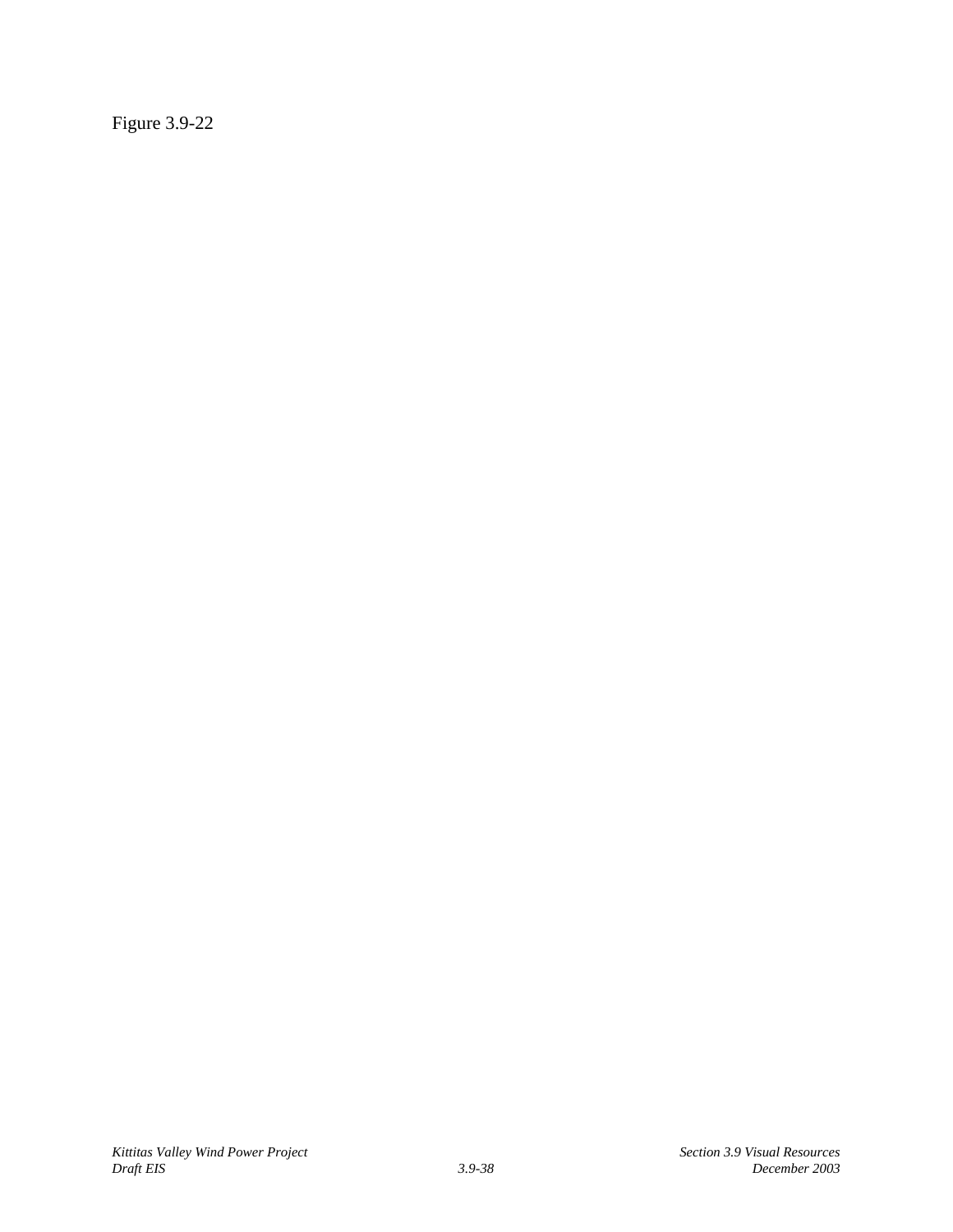### *Viewpoint 7: John Wayne Trail*

Over 30 turbines in turbine strings A, B, and C and from strings on ridges farther to the north would be visible on the ridgelines located 2 miles and farther from Viewpoint 7 looking north along the Iron Horse/John Wayne Trail at Taneum Road. (Figure 3.9-23 shows the simulated view from Viewpoint 7 on the John Wayne Trail at Taneum Road, looking north.) The closer turbines would be seen against the sky. The more distant turbines would be seen against the slopes of distant hills, and under some lighting conditions, would contrast with the backdrop, increasing the visual impact. The visible turbines would have little effect on this view's vividness, but would reduce its unity and intactness to a slightly greater extent.

The potential visual impact from Viewpoint 7 would be low.

## *Viewpoint 8: Thorp*

Over 20 turbines in turbine strings A, B, and C and from strings on ridges farther to the north would be visible on the ridgelines located 3 miles and farther from Viewpoint 8 looking north from the Thorp Highway in the center of the community of Thorp. (Figure 3.9-24 shows the simulated view from Viewpoint 8 on Thorp Highway, looking north.) Most of the turbines would be seen against the sky. However, at this distance, they would have a relatively low visual impact. Some of the turbines would be seen in front of the Stuart Range. However, because of their relatively small size at this viewing distance, they would not likely detract from views toward the Stuarts. The visible turbines would have little effect on this view's vividness, unity, and intactness.

The potential visual impact from Viewpoint 8 would be low.

## *Viewpoint 9: I-90*

Two simulations, one with gray turbines and the other with light brown turbines, are provided for comparison from Viewpoint 9 along I-90 looking northeast at Springwood Ranch. (Figures 3.9- 25 and 3.9-26 show simulated views from Viewpoint 9 on I-90 at Springwood Ranch, looking northeast, with gray and brown turbines, respectively.) At this distance, the brown turbines have less contrast with the hilly background. However, as shown from Viewpoint 2 (Figure 3.9-18), the brown turbines have greater contrast with the sky when viewed at a closer distance. In addition, the brown color would have a significantly greater contrast when snow is on the ground.

Over 20 turbines in turbine strings A, B, C, and E and from strings on ridges farther to the north and east would be visible on the ridgelines located 2.5 miles and farther from this viewpoint. Some of the turbines would be seen against the sky although the more distant turbines would be seen against the hillsides and under some lighting conditions would contrast with their backdrop, thereby increasing their visual impact. The visible turbines would have a minor effect on the vividness of this view but would decrease the apparent unity and intactness.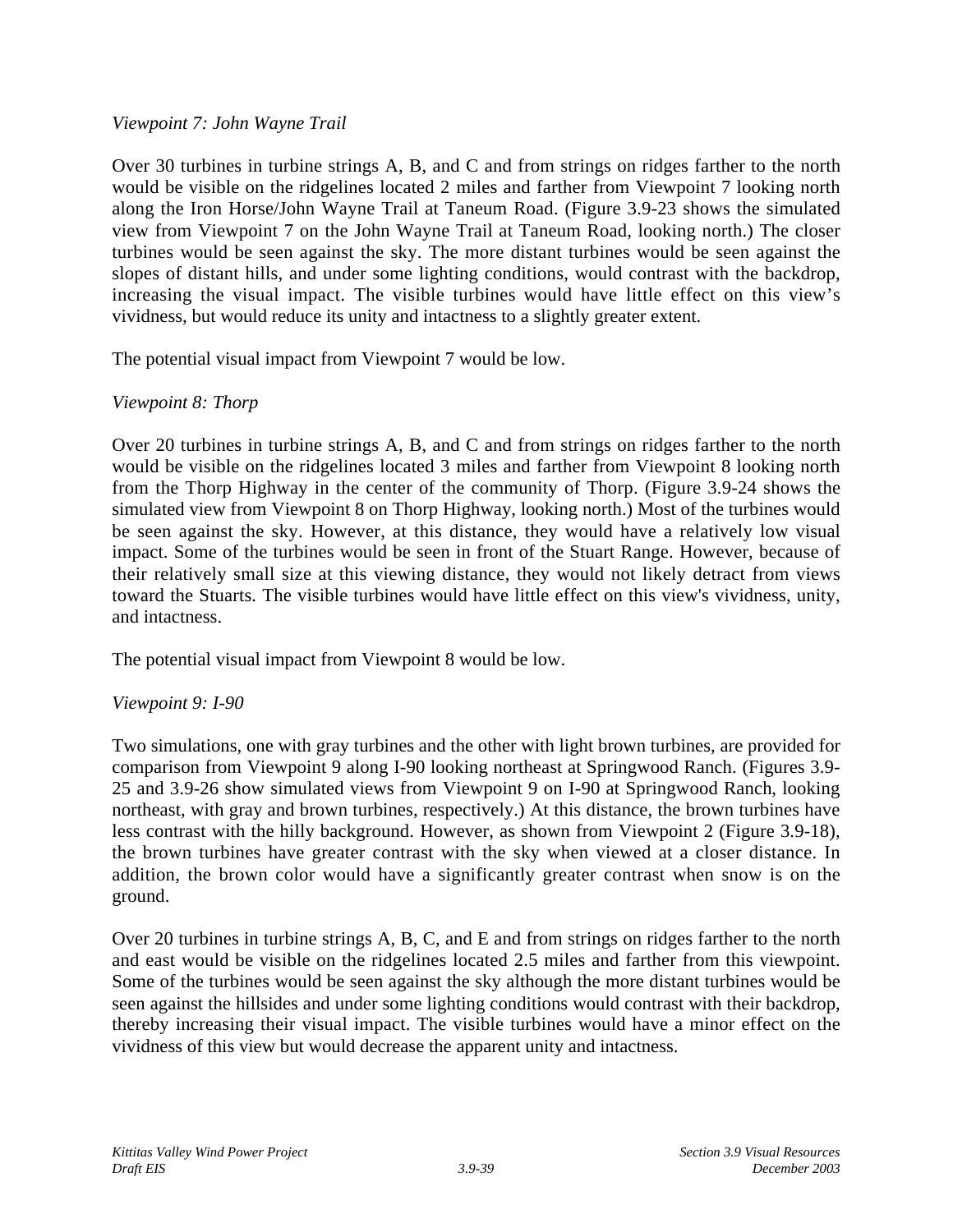The potential visual impact from Viewpoint 9, using gray turbines, would be low. The potential visual impact from Viewpoint 9, using brown turbines, would be moderately low.

### *Viewpoint 10: Lower Green Canyon Road*

Almost all of the project's turbines would be visible on the ridgelines in the background of Viewpoint 10, 5 miles or more from Lower Green Canyon Road. (Figure 3.9-27 shows the simulated view from Viewpoint 10 along Lower Green Canyon Road, looking northwest.) Most of the turbines would be seen against the slopes of the ridges and more distant hills and under some lighting conditions would contrast with the background. At a distance of 5 miles or more, however, this contrast would have little effect on the overall visual impact. Consequently, because the prominence of the turbines in the view would be low, the turbines would have a minor effect on the vividness, unity, and intactness.

The potential visual impact from this viewpoint would be low.

### *Viewpoint 11: National Forest Lands*

Viewpoint 11 illustrates views of the project area from the southern portion of the Wenatchee National Forest on Forest Route 35. (Figure 3.9-28 shows the simulated view for the middle scenario from Viewpoint 11 on Forest Service Road 35, looking southeast.) As this road switches back and forth up the west slope of Table Mountain, the project site becomes increasingly visible. Because of the steep slopes, increasing elevation, and many pullouts on the forest access road, the project site is frequently visible against the broad rural landscape of the valley below. In the plateau areas to the north where recreation areas are located, trees generally screen views to the southwest toward the project site, making the project less visible to recreational visitors.

Much of the project would be seen from Reecer Creek Road and areas of the National Forest used for recreation. Given the moderately high to high scenic quality of this view, the impacts of the project on recreational users of forestlands would be moderately high.

### Scenic Views of Regional Importance – The Stuart Range

Because the Stuart Range is northwest of the project site, the areas from which the project and the Stuart Range have the potential to be seen in the same view are in the region to the southeast of the project's proposed turbine strings. Review of mapped data and the simulations prepared for this project shows that the Thorp vicinity would be the most likely area for turbines to appear in the line of sight of views toward the Stuart Range (Figure 3.9-24). In views from areas farther to the west, such as the John Wayne Trail at Taneum Road (Figure 3.9-23), the Stuart Range would either not be visible at all or not in the line of sight of the turbines.

There is a potential for the wind turbines to appear in the line of sight of the Stuart Range in views from residences on the tops of the ridges southwest of the turbines. Some of the residences along Sagebrush Road and Ellensburg Ranches Road west of US 97 could have turbines in the line of sight toward the peak of Mount Stuart.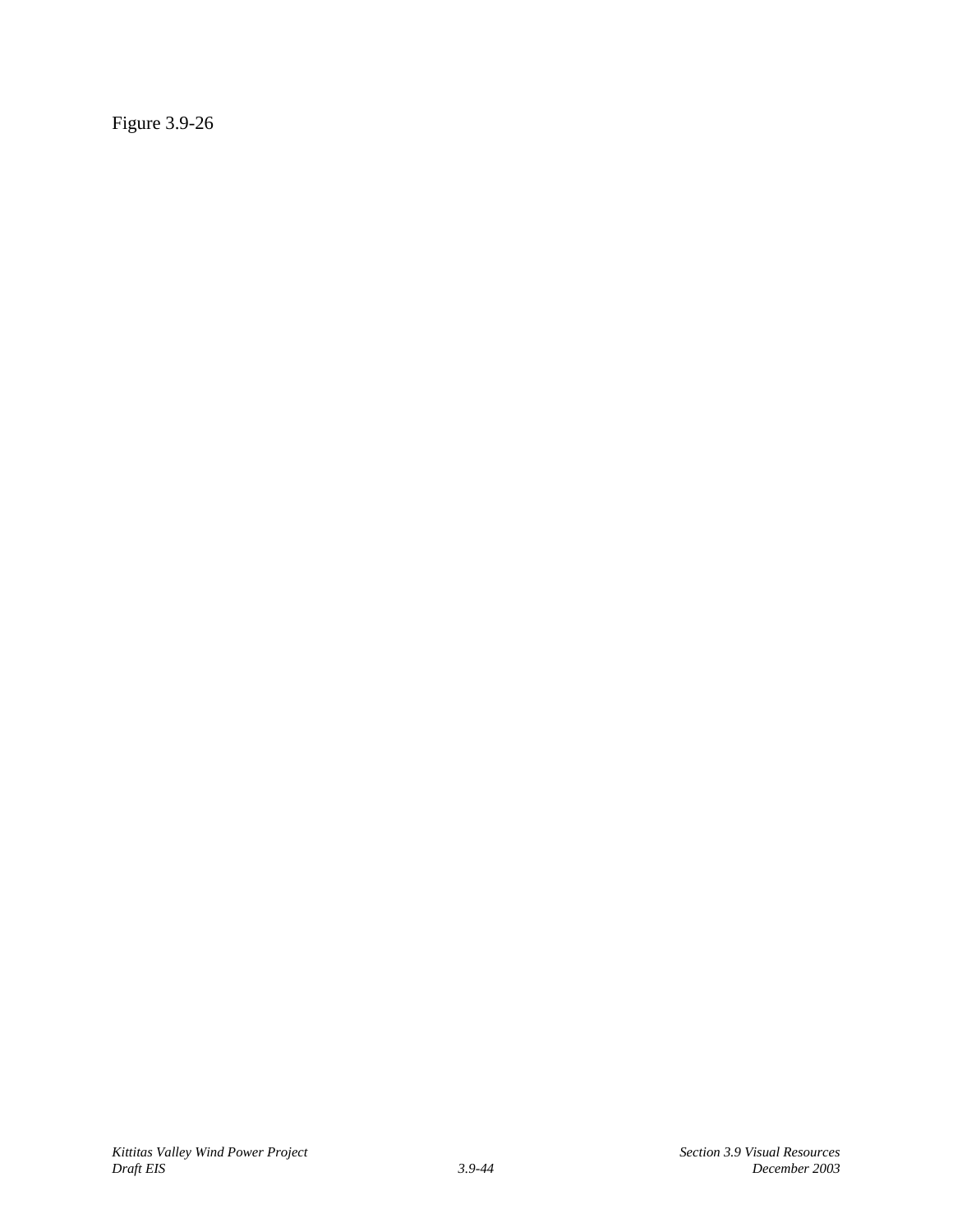Figure 3.9-27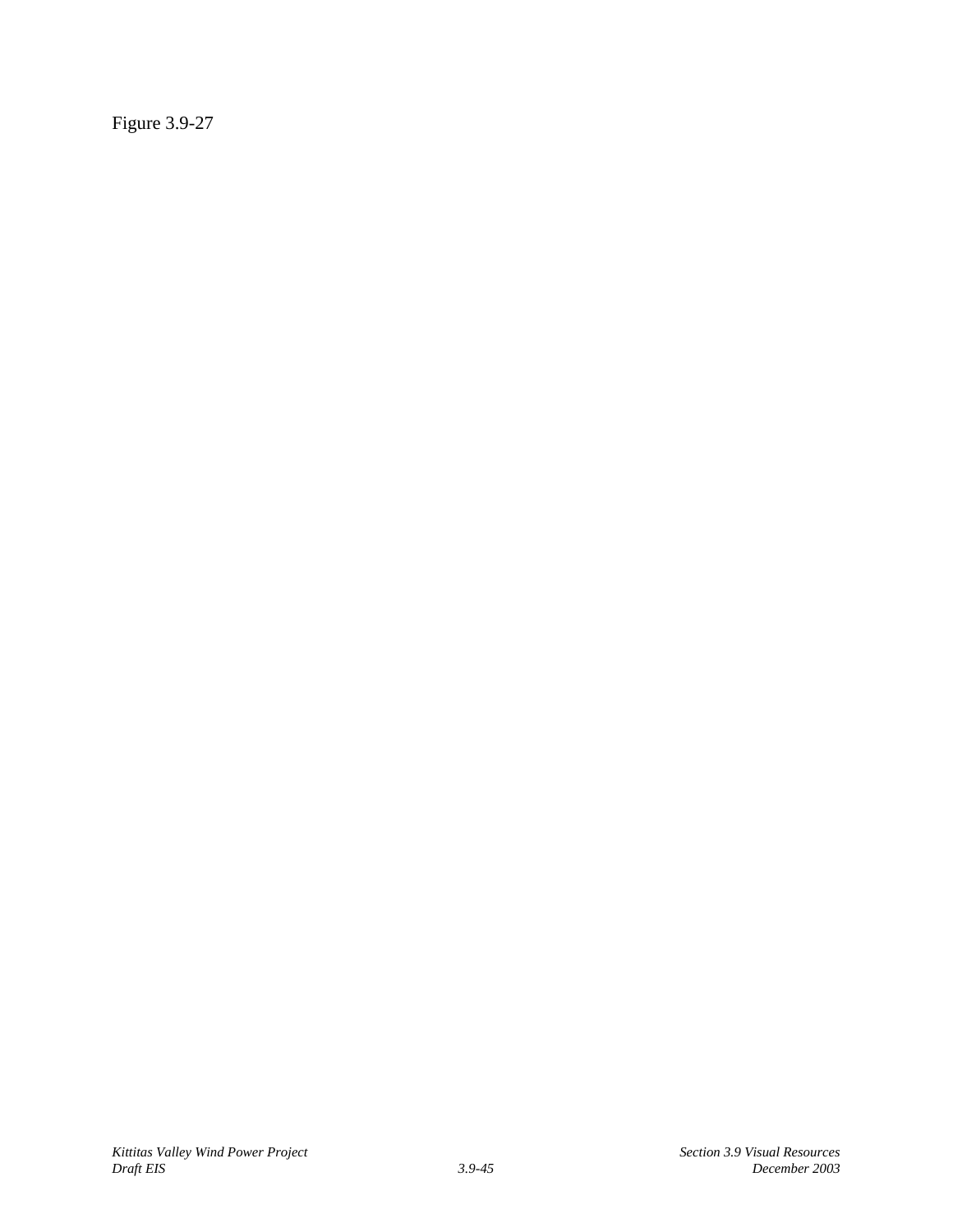Figure 3.9-28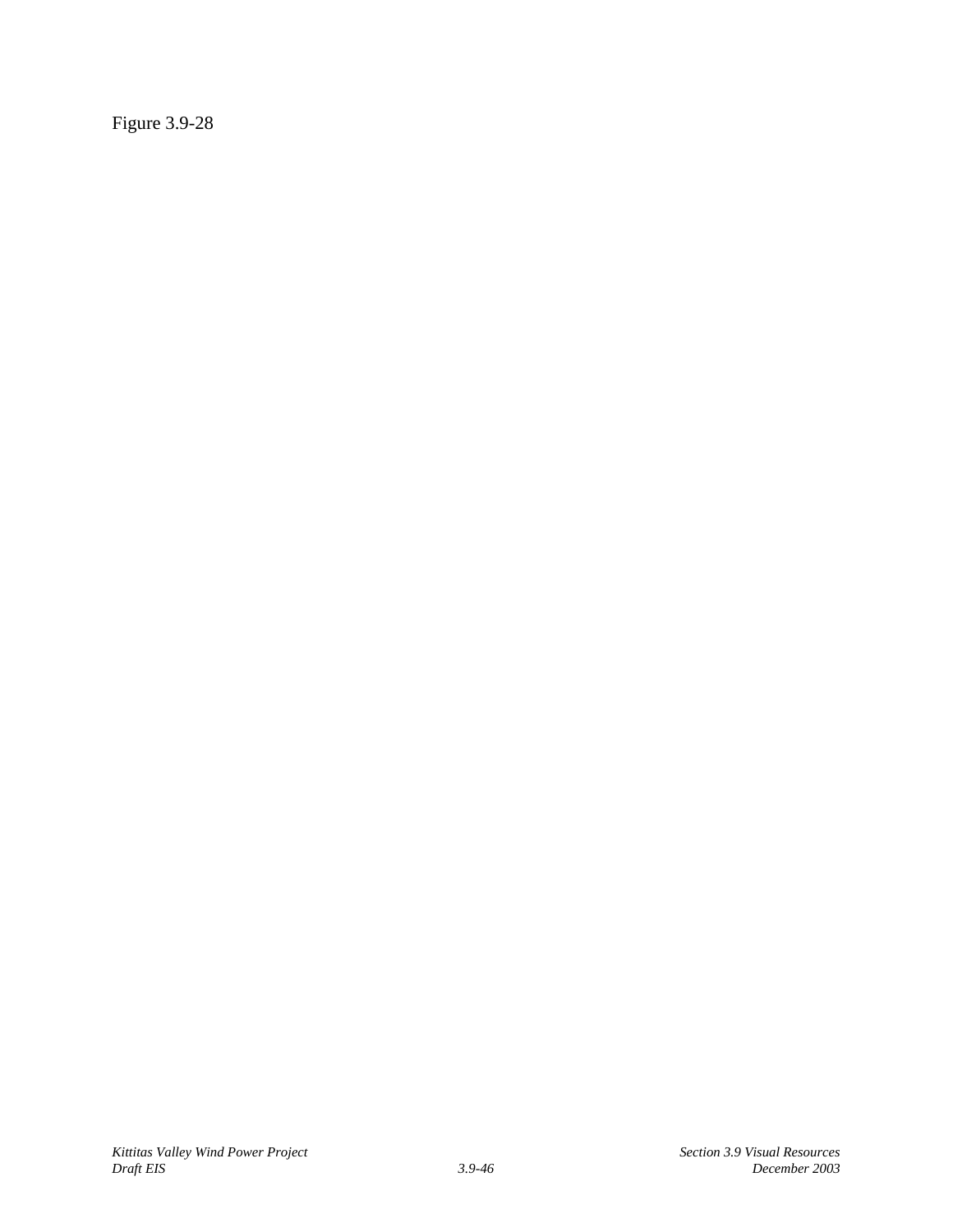Most of the residential properties east of US 97 are north of the proposed turbine strings. Therefore, the turbines would not obstruct views of the Stuart Range from these parcels.

### Light and Glare

# *Light*

To comply with the FAA's aircraft safety lighting requirements, the project turbines would be marked with lights that flash white (at 20,000 candela) during the day and red (at 2,000 candela) at night. These lights are designed to concentrate the beam in the horizontal plane, thus minimizing light diffusion down to the ground and up to the sky. The FAA has already concluded that the project would not interfere with aviation operations (FAA 2002). After reviewing final project plans, the FAA would determine the exact number of turbines that would require lights. Typically, FAA requires warning lights on the first and last turbines of each string and every 1,000 to 1,400 feet on the turbines in between. Aside from aircraft warning lights, the turbines would not be illuminated at night. This potential impact would be greatest under the upper end scenario, which would require the largest number of turbines.

Based on experience at the Stateline and Nine Canyon Wind projects in Washington, the white flashing (daytime) lights would be visible but not intrusive to viewers in the areas surrounding the project and are thus unlikely to create a high visual impact.

The flashing red lights would be a new visual element into the project area's nighttime landscape. At present, the project site and surrounding area are relatively dark at night. The major sources of light in the area are outdoor lights at the residential properties and headlights on the surrounding roads. The flashing red lights would be most noticeable within 1 mile of the project and are likely to have an adverse effect on views from residential properties in these areas.

Shadow-flicker caused by wind turbines is defined as alternating changes in light intensity as the moving blade casts shadows on the ground and objects (including windows at residences). Section 3.4, Health and Safety, examines the potential effects of shadow-flicker for residents near the proposed project and recommends measures for minimizing these effects.

Other project facilities that would require outdoor lighting at night for operational safety and security include the proposed O&M facility and substations. These facilities would create sources of light in areas where there is no nighttime lighting other than vehicle headlights and would contribute to the overall increase of nighttime illumination in the project area. This impact would be the same under all three project scenarios.

### *Glare*

The proposed project facilities, including turbines, substation equipment, aboveground electrical collection system, and O&M facility have the potential to be constructed of materials that could create a new source of glare in the project area. The degree of impact would depend on the specific type of materials used but would likely be greatest under the upper end scenario.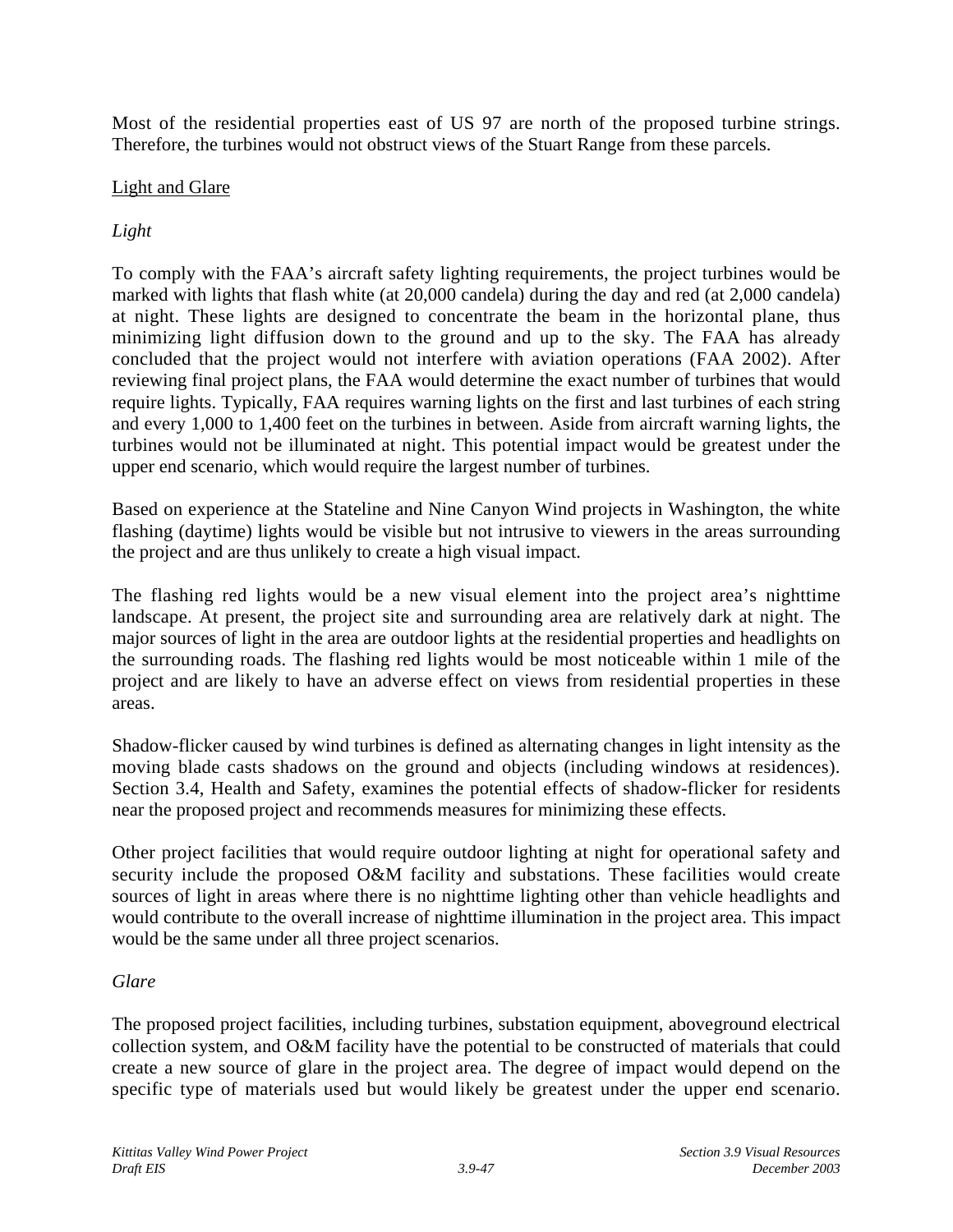Potential glare impacts would be minimized through proposed mitigation (see Section 3.9.5, Mitigation Measures).

# **Decommissioning Impacts**

Decommissioning would consist of removing above ground equipment such as turbine and meteorological towers and their associated foundations to a depth of 3 feet below ground. Wind turbine foundations below 3 feet would remain. The ground surface would be regraded to natural contours and revegetated to a natural condition.

For several years after decommissioning, site disturbance would be visible upon close examination. The visual impacts of those aboveground elements that are not removed would remain. During the decommissioning process, similar impacts to those experienced during construction would occur but to a lesser extent because less construction material would be removed than was delivered to the wind turbine sites.

# **3.9.4 Impacts of No Action Alternative**

Under the No Action Alternative, the project would not be constructed or operated and the visual impacts described in this section would not occur. The No Action Alternative assumes that future development would comply with existing zoning requirements for the project area that is zoned Agriculture-20 and Forest and Range. According to the County's Zoning Code, the Agriculture-20 zone is primarily intended for farming, ranching, and rural residences. Permitted uses in the Forest and Range zone include logging, miming, quarrying, and agricultural practices as well as residential uses (Kittitas County 1991).

The visual character of the project area would remain rural assuming that land uses would continue to follow recent trends and that no area-wide rezoning would occur in the near future. However, even under current zoning, the rural character could slowly become more urban if large parcels are subdivided and residences are constructed on smaller lots.

The demand for electrical power in the region would increase and some other energy production facility would likely be constructed elsewhere in the region. The visual impacts of another facility are not predictable and would range from incompatible to acceptable depending on the type and location of the facility.

# **3.9.5 Mitigation Measures**

Mitigation of aesthetic and light and glare impacts related to wind power projects could include a combination of methods. The goal of mitigation is to avoid, reduce, and compensate for impacts to the maximum extent practical. The most fundamental mitigation method is to completely avoid the impacts at a given location by either not constructing the project or constructing it at a different location. This option is discussed in Section 3.9.4, No Action Alternative.

In current literature on the subject, a number of commonly accepted aesthetic and light and glare impacts are associated with wind power projects. Many of these impacts may be reduced if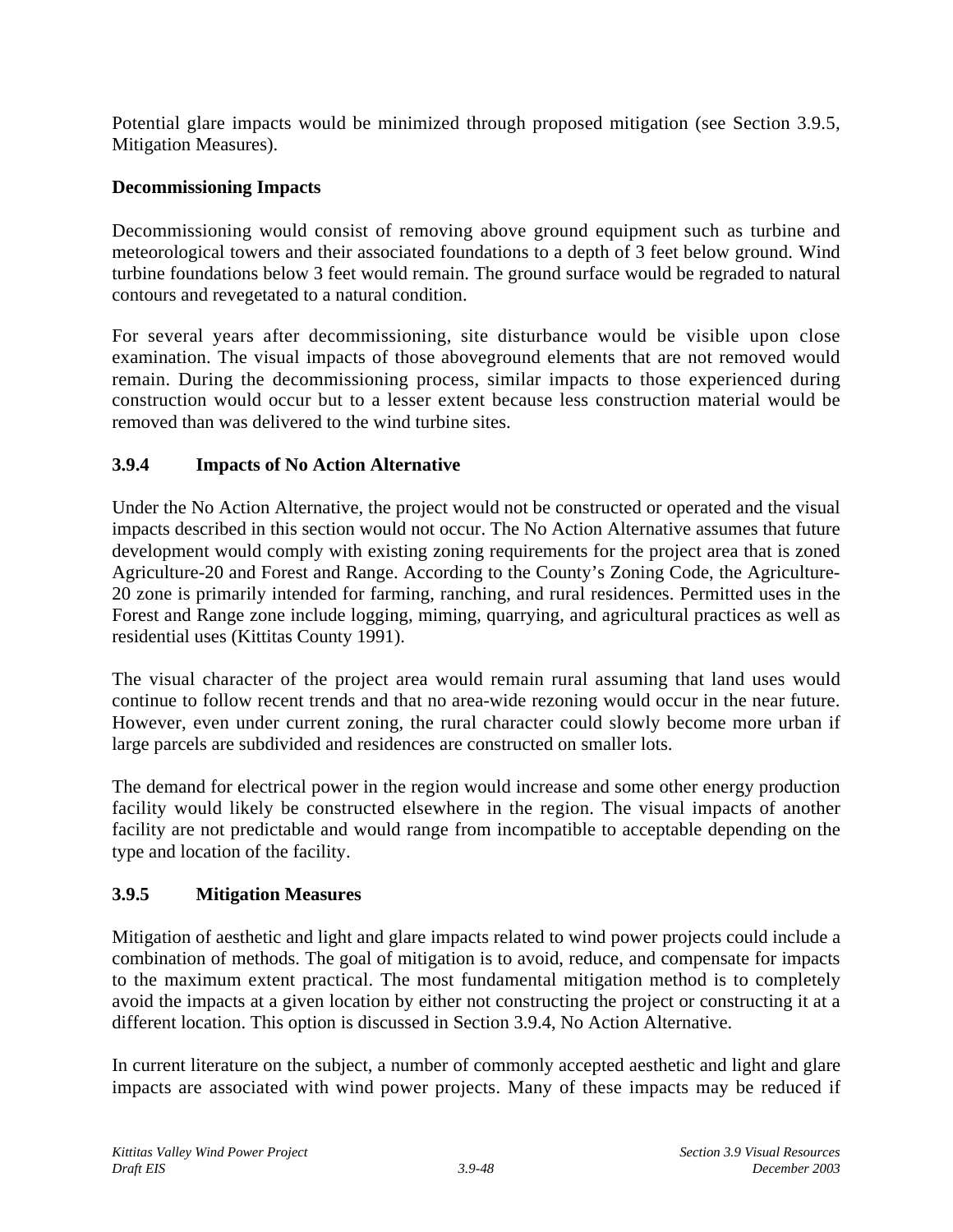recommended planning and design methods are followed. The Applicant is proposing some of these impact-reduction methods, as summarized below.

### **Mitigation Measures Proposed by the Applicant**

- During the construction period, active dust suppression would be implemented to minimize the creation of dust clouds.
- When construction is complete, areas disturbed during the construction process would be restored to natural conditions.
- The wind turbine towers, nacelles, and rotors used would be uniform in design throughout the project.
- The turbines would have neutral gray finish to minimize contrast with the sky backdrop. Because the turbines are most frequently seen against the sky, particularly in close-range views where visual concerns are the greatest, the gray finish is the most effective choice for minimizing project aesthetic impacts.
- A low-reflectivity finish would be used for all surfaces of the turbines to minimize the reflections that can call attention to structures in a landscape setting.
- Because of the prevailing wind conditions and the high level of reliability of the equipment being used, the rotors would be turning approximately 80-85% of the time, minimizing the amount of time that turbines would appear to be not operating.
- The small cabinets containing pad-mounted equipment that would be located at the base of each turbine would have an earthtone finish to help them blend into the surrounding ground plane.
- The only exterior lighting on the turbines would be the aviation warning lighting required by the FAA. The warning lighting would be the minimum required intensity to meet the current FAA standards.
- Most of the project's electrical collection system would be buried.
- The 1.2-mile aboveground segment of the electrical collection system would include wood poles, low-reflectivity conductors, and non-reflective insulators. The aboveground segment would be located along two sets of existing overhead high voltage transmission.
- To the extent feasible, existing road alignments would be used to provide access to the turbines, minimizing the amount of additional surface disturbance required. Access road widths would be restricted to 20 feet in the middle and upper scenarios. The roads would have a gravel surface and would have grades of not more than 15% to reduce unsightly soil erosion.
- The O&M facility would have a low-reflectivity earthtone finish to reduce visual contrast with the surrounding landscape.
- The colors of the asphalt and gravel used for circulation and parking areas at the O&M facility would be selected to minimize contrast with the site's soil colors.
- Outdoor night lighting at the O&M facility and substations would be the minimum necessary for safety and security. All lights would be shielded to reduce offsite light trespass.
- All substation equipment would have a low-reflectivity neutral gray finish to reduce visual impact.
- All insulators in the substations and on takeoff towers would be non-reflective and nonrefractive.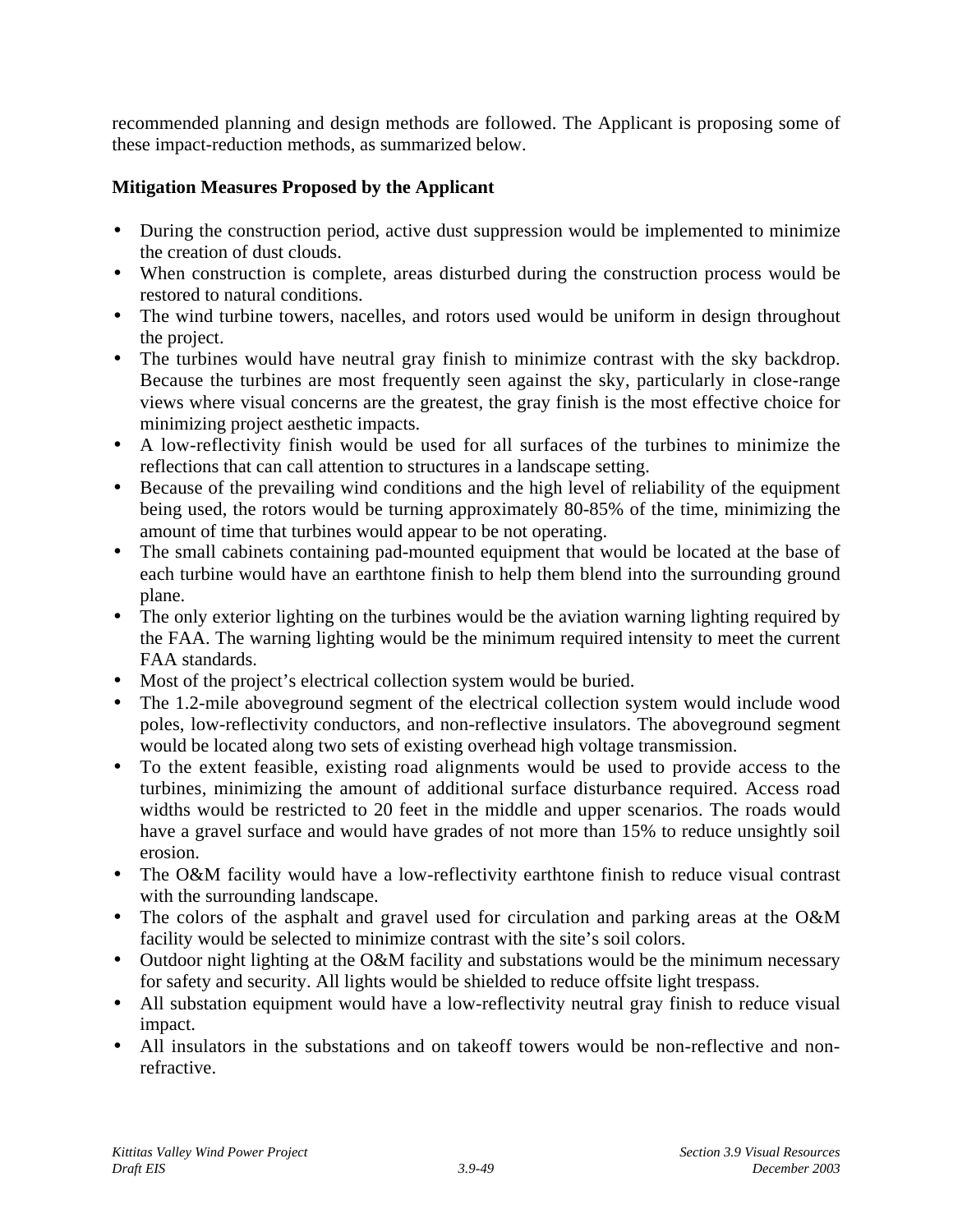- The control buildings located at each substation would have a low-reflectivity earthtone finish.
- The chain-link fences surrounding the substations would have a non-reflective, dark finish to reduce their contrast with the surroundings.
- In the areas surrounding the O&M facility and substations, naturalistic groupings of indigenous trees and shrubs would be established to provide partial screening and to help visually integrate the facilities into the landscape.
- An information kiosk and public viewing area would be constructed near the proposed O&M facility off Bettas Road. Signs would be provided to direct tourists to this viewing area (see Chapter 2). There is evidence from viewer survey results that people who have an understanding of the technology and characteristics of wind energy facilities are less likely to find views of turbines in the landscape objectionable.

### **Additional Recommended Mitigation Measures**

During EIS scoping, concerns were raised about the project's aesthetic impacts. It was suggested that the County impose scenic setbacks from US 97 to protect the project area's viewshed. Kittitas County would make decisions regarding scenic setbacks in the project area.

Other commentors requested that the project compensate for lost sleep or loss of enjoyment of property caused by the proposed turbine lighting. Specific types of mitigation include methods to mitigate for light pollution at residences that do not have window coverings and methods to shield or somehow create a visual barrier between the tower lights and nearby residences. However, as noted below, attempts to screen or buffer views of the wind turbines should be carefully examined because a failed attempt to screen the turbines could have a greater negative impact than no attempt at all.

Additional measures or modifications that could further reduce the aesthetic and light and glare impacts of the project are recommended below. Some of the potential mitigation measures are published recommendations in current literature about wind power project aesthetic impacts (e.g., Pasqualetti et al. 2001). See Section 3.4, Health and Safety, for a discussion of recommended measures to minimize the effects of shadow-flicker during project operations.

- Architectural compatibility with the region's agricultural building types would unify the O&M facility and potentially the substation with the surrounding landscape. For example, if the O&M facility looked like a barn and the parking area was hidden behind it, travelers on US 97 would be less likely to view the structure as atypical for the area.
- For wind turbines that would be viewed uphill within a 1-mile distance, planting naturallooking groups of native conifers should be explored as a means to reduce the overall impact. However, any attempt to screen or buffer views of the wind turbines should be carefully examined because the aesthetic impact of a failed attempt to screen the turbines could have more impact than no attempt at all. Any attempt to camouflage or paint in a decorative way would make the turbines more noticeable and incongruous. The wind turbines should not be painted to match sky or ground surface colors because the sky and surface colors are constantly changing. For paint colors other than white or light gray, the degree of contrast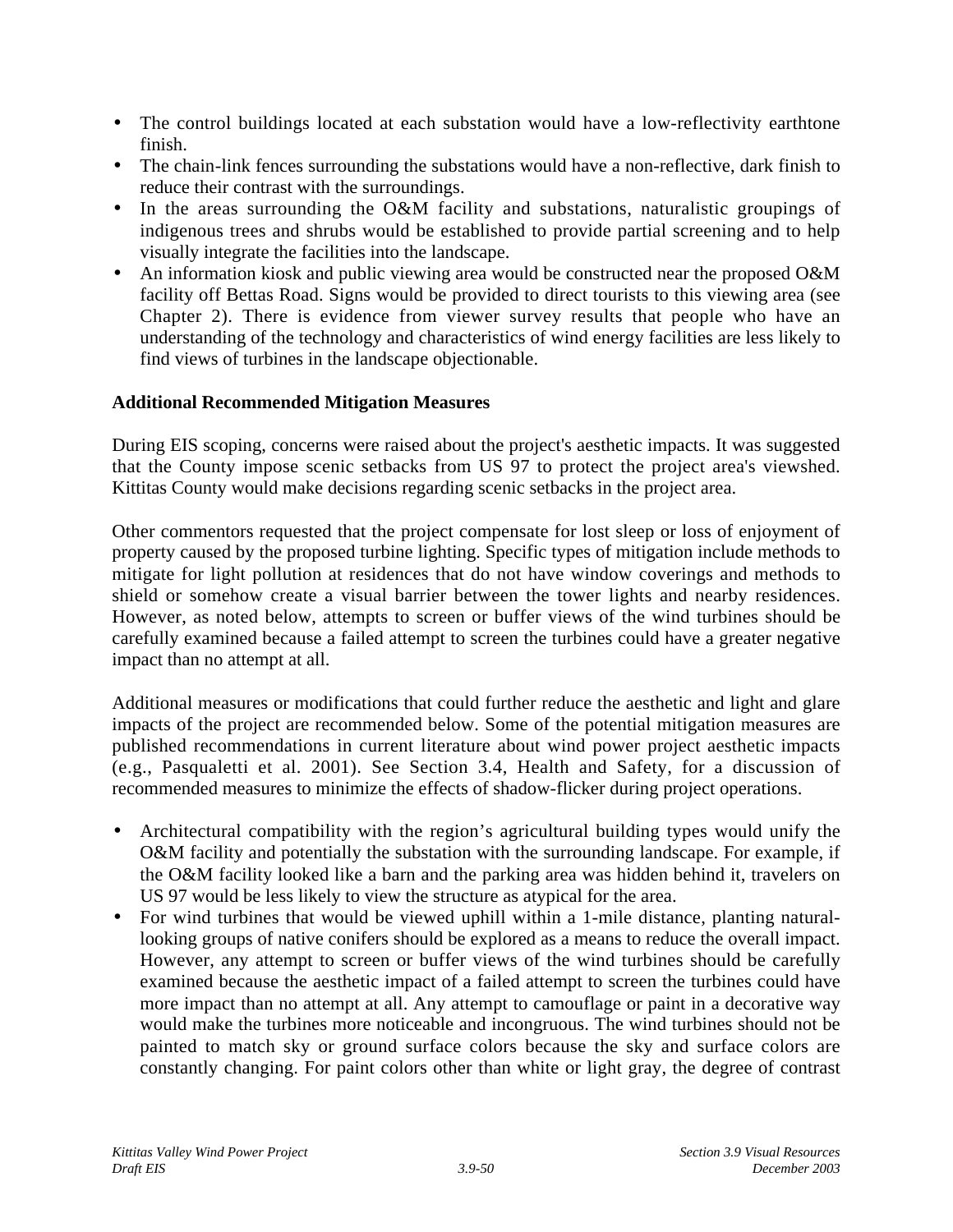between the turbines and sky or ground surface could range from very low to very high depending on conditions such as snow or seasonal vegetative cover.

- The wind turbines should not be installed on a foundation that is raised above natural (existing) grades. The grasses and other plants used in post-construction restoration efforts should continue to the base of the tower so that the tower is visually connected to the earth.
- All wind turbines should be the same design, height, and color, and their blades should rotate in the same direction. The nacelles should have only one small logo visible on the two longest sides. Cellular dish-type antennas should not be attached. Narrow antennas could likely be added to the wind turbines with minimal aesthetic impact.
- The towers should be constructed to house the transformer and any control panels within the base of the tower to avoid visual clutter.
- To compensate for visual impacts, the Applicant should acquire conservation easements on land in important foreground views of the wind turbines so that no further development occurs in these areas until after decommissioning. This approach would conserve natural areas so that the visual contrast between the wind turbine and the land maintains its order and purity.

# **3.9.6 Significant Unavoidable Adverse Impacts**

For many viewers, the presence of the wind turbines represents a significant unavoidable adverse impact because it significantly alters the appearance of the rural landscape over a large area of the Kittitas Valley. The constant flashing of lights on the tops of turbines would similarly be considered a significant unavoidable adverse impact. The degree to which impacts are adverse depends on the viewer's location and sensitivity and the impact on view quality. In the final analysis, it is the comparative number of viewers most affected by the project that determines the overall impact. A project that significantly affects a small number of viewers may be offset by the fact that it may have a relatively low impact on a large number of viewers.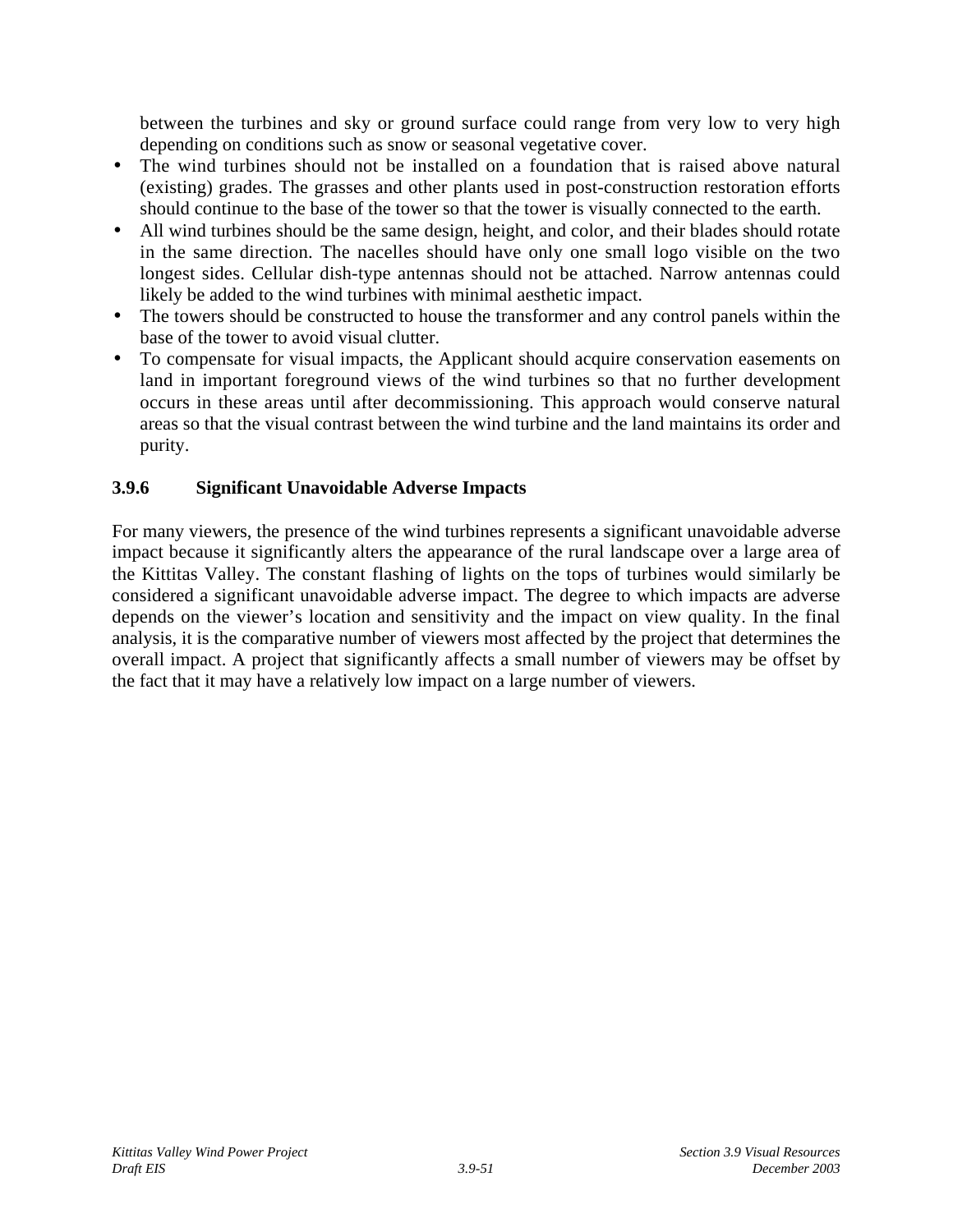# **3.10 TRANSPORTATION**

This section describes the existing transportation network serving the proposed KVWPP in Kittitas County near the City of Ellensburg. It also evaluates potential traffic volume and levelof-service impacts on the local transportation system, and identifies mitigation measures to limit those impacts. The analysis in this section is primarily based on information provided by the Applicant in the ASC (Sagebrush Power Partners LLC 2003a, Section 5.2). Where additional information has been used to evaluate the potential impacts associated with the proposal, that information has been referenced.

Existing state transportation plans and local comprehensive plans were reviewed to identify planned roadway improvements. Vehicle trip generation for the KVWPP was based on the Institute of Transportation Engineers (ITE) *Trip Generation Manual, An Informational Report* (1997). Level-of-service (LOS) analyses were conducted consistent with methods presented in the *Highway Capacity Manual* (Transportation Research Board 2000).

# **3.10.1 Affected Environment**

The project site is located in rural Kittitas County between the cities of Cle Elum and Ellensburg. The study area defined for this transportation analysis is bounded by SR 970 on the north, I-90 on the south and west, and US 97 on the east. The study area also includes roads maintained by Kittitas County, including Bettas Road and Hayward Road, as well as private roads. Most of the public roads in the region are paved county roads, with a few state routes traversing the area. The remaining public road system is composed of county roads that have bituminous pavement, gravel, or unimproved dirt. Figure 3.10-1 illustrates the principal transportation routes that would serve the site.

### **Existing Roadway Network**

The Applicant has identified the most logical route to/from the Seattle area for the transport of materials that would be used during construction of the KVWPP. This route to the project site includes I-90, US 97, Bettas Road, and Hayward Road. In addition, several private roads provide access to private property in and around the project area, such as Elk Springs Road and Cricklewood Lane.

#### Interstate 90

I-90 is the major east-west freeway across the state of Washington. Near Cle Elum, I-90 has four lanes: two eastbound and two westbound. Each travel lane is 12 feet wide. Six-foot-wide paved shoulders exist on both sides of the highway. The posted speed limit is 70 mph. The Washington State Department of Transportation (WSDOT) maintains I-90.

Two truck weigh stations (one eastbound and one westbound) are located on I-90 approximately one-half mile west of the Bullfrog Road interchange at Cle Elum. Washington State Patrol operates both facilities, while WSDOT maintains access to and from the sites. In addition to the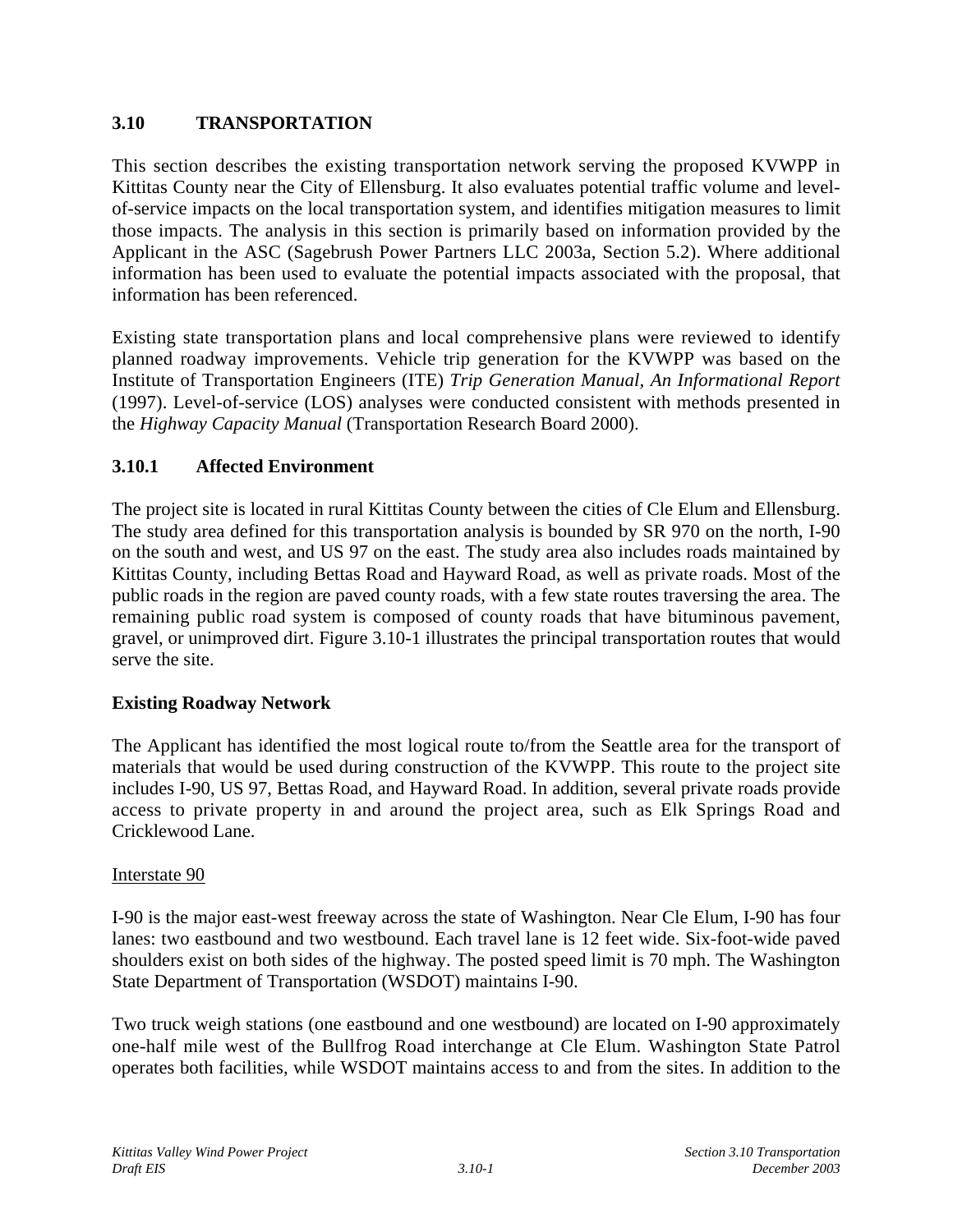truck weighing function, the westbound weigh station is used for checking and placing snow chains on trucks before they cross Snoqualmie Pass during winter months.

# US 97

US 97 (north of I-90) is a two-lane, north-south roadway with 4- to 8-foot-wide asphalt shoulders between I-90 and SR 970. Its posted speed limit ranges from 40 to 65 mph. According to the WSDOT road classification system, the majority of US 97 within the project area is classified as a rural-principal arterial. The section of US 97 immediately north of I-90 at Ellensburg is classified as an urban-principal arterial (WSDOT 2003a). The section of US 97 south of Bettas Road passes through rolling terrain that causes trucks to slow down frequently. US 97 provides access to and across Blewett Pass in the north.

#### Kittitas County Roads

Kittitas County roads that would be used to access the KVWPP site include Bettas Road and Hayward Road, which branches off Bettas Road. These roads provide local access only. Bettas Road is a two-lane, north-south paved roadway that has posted speed limits of 35 mph and branches off US 97 approximately 10 miles north of the I-90 interchange. Hayward Road is a two-lane, north-south gravel road that branches off Bettas Road to the south. The southern portion of Hayward Road (approximate 3,000-foot segment between the North Branch Canal and SR 10) is unimproved and not accessible to emergency vehicles. Parking is not permitted along any of these roadways, with the exception of emergency parking.

### Private Roads

Some of the rural residences in and around the project area are accessed by private roads that branch off US 97. Because these are private, dead-end roads whose primary function is to provide access to abutting properties, the number of road users and corresponding volume of traffic are assumed to be relatively small.

Elk Springs Road is a private road that extends along the top of the ridge where turbine string H is proposed. It is gated at US 97 and accessible only to property owners with a key. Elk Springs Road is used to access approximately 35 residences and recreational properties at dispersed locations along the ridge and on the forested slopes that lie north of proposed turbine strings G and H in an area referred to as "Section 35." According to the Applicant, approximately five of the parcels in Section 35 have residences that are occupied on a full-time basis. Six of the parcels are used only on weekends, and nine are used occasionally (more than a few times a year, but less frequently than most weekends). The rest are used infrequently (a few times a year) (Sagebrush Power Partners LLC 2003a, Section 5.1.4.3.2).

Cricklewood Lane extends from US 97 into the canyon between the ridges where turbine strings I and J are proposed. Cricklewood Lane is not gated in the area from US 97 to the Bonneville transmission line corridor, but north of this area access is restricted by a locked gate. There are 11 residences along Cricklewood Lane.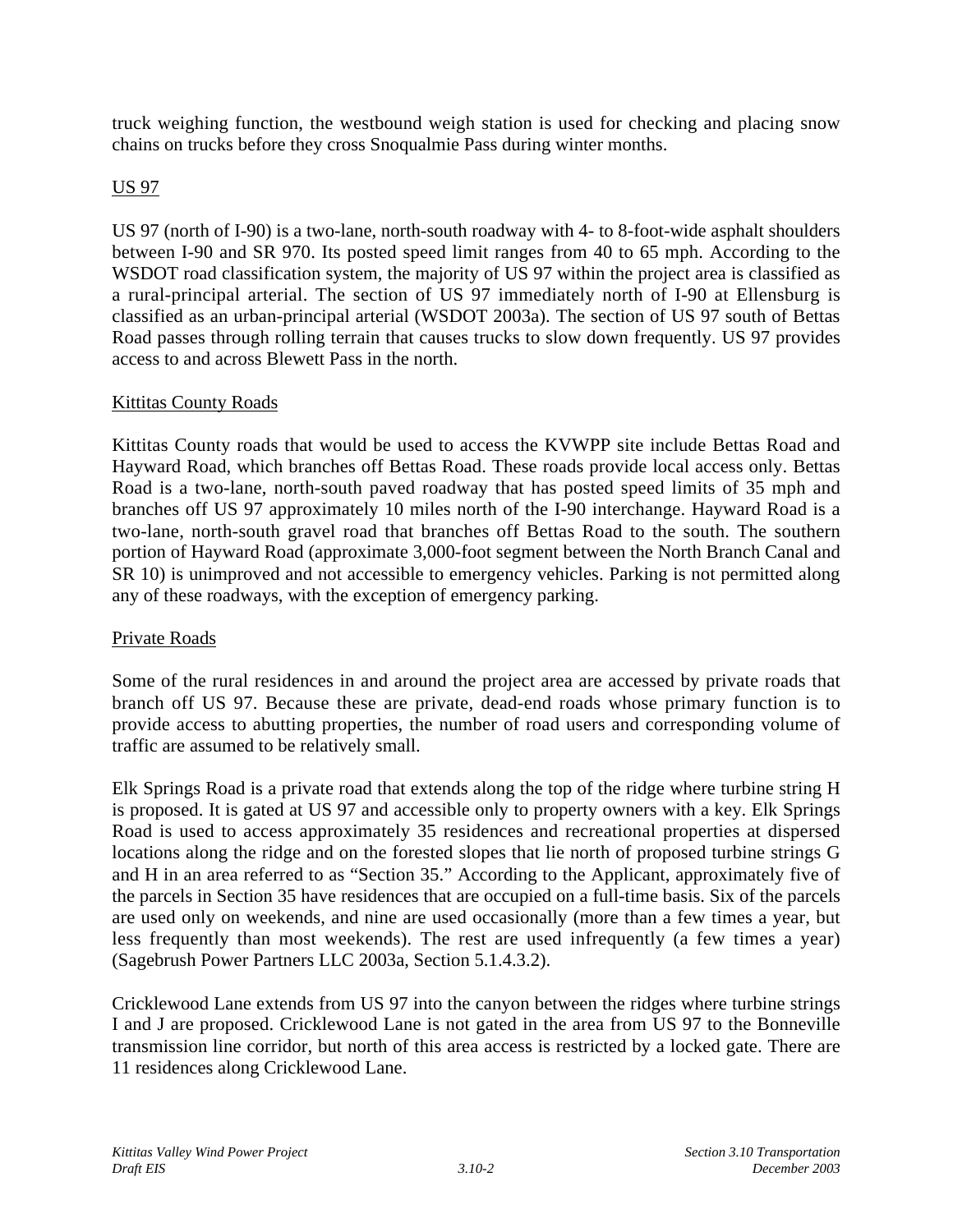Figure 3.10-1: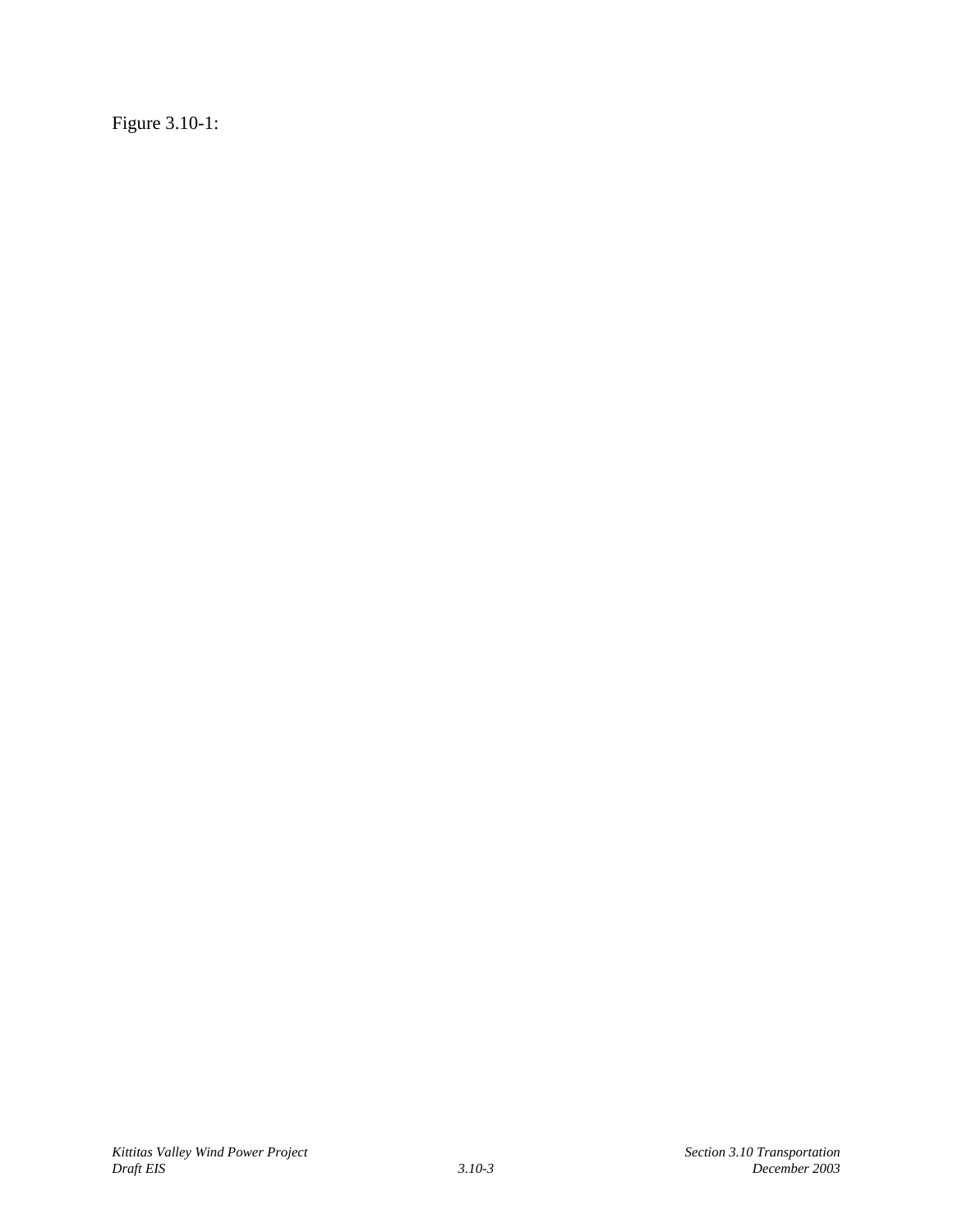### Traffic Patterns and Volumes

Table 3.10-1 shows the average daily traffic (ADT) volumes on roadways in the project area between 1997 and 2001. Volumes for 2001 are shown in Figure 3.10-1. These volumes are based on available traffic data from WSDOT. US 97 volumes vary from a predominantly urban setting near I-90 to a more rural setting in the vicinity of Bettas Road. Therefore, traffic was analyzed in two different sections where data were available from WSDOT. The first 2-mile section is immediately north of I-90 (referred to as US 97, north of I-90). The second 2-mile section is south of Bettas Road (referred to as US 97, south of Bettas Road).

| Roadway                               | 1997 ADT | 1998 ADT | 1999 ADT   | 2000 ADT   | 2001 ADT | Estimated %<br>Trucks |
|---------------------------------------|----------|----------|------------|------------|----------|-----------------------|
| I-90 (west of US $97$ )               | 22,000   | 23,000   | $23,000^1$ | $22,000^1$ | 22,000   | 20                    |
| US 97 (north of $I-90$ ) <sup>2</sup> | 2,500    | 2,600    | 2,800      | 2,800      | 2,800    | N/A                   |
| US 97 (south of Bettas Rd.)           | 2,000    | 2,100    | 2,200      | 2,200      | 2,200    | 26                    |
| <b>Bettas Road</b>                    | N/A      | N/A      | 43         | 36         | 26       | N/A                   |
| Hayward Road                          | N/A      | N/A      | N/A        | 29         | $24^{3}$ | N/A                   |

**Table 3.10-1: Average Daily Traffic Volumes and Estimated Percentage of Trucks**

Sources: WSDOT 2000, 2001; Spurlock, pers. comm., 2002.

 $N/A = Not available.$ 

1 1999 and 2000 ADT for I-90 estimated.

2 The traffic count for this portion of US 97 was taken at MP 134.18; the road is classified as urban in this location (WSDOT 2003a).

3 2001 ADT for Hayward Road is estimated.

### *Roadway Limitations*

The Kittitas County road network would provide the primary public routes for construction of the KVWPP. All new road construction in the county must be done in accordance with the current edition of WSDOT's *Standard Specifications for Road & Bridge Construction*. Kittitas County road standards state the minimum requirements for road construction in the county. According to RCW 46.44.041, the maximum legal load on state highways is 105,500 pounds. Kittitas County has adopted the state's schedules of permits and fees for overweight vehicles as set forth in RCW 46.44 for all county roads (Kittitas County 1997b).

On I-90, the route most likely to be used by construction vehicles, the Cle Elum River bridge at milepost (MP) 80.79 has a height restriction of 16 feet 6 inches in the center lane and 14 feet 8 inches to 15 feet in the westbound outside lane. In addition, there is a vertical height restriction on I-90 at Exit 62 approximately 8 miles east of Snoqualmie Pass. Loads over the legal height (14 feet) must exit at the eastbound ramp and reenter via the eastbound on-ramp (WSDOT 2003a).

### Existing Roadway Levels-of-Service

LOS is a qualitative measure describing operational conditions in a traffic stream, and motorists' or passengers' perceptions of those conditions. It generally describes traffic conditions in terms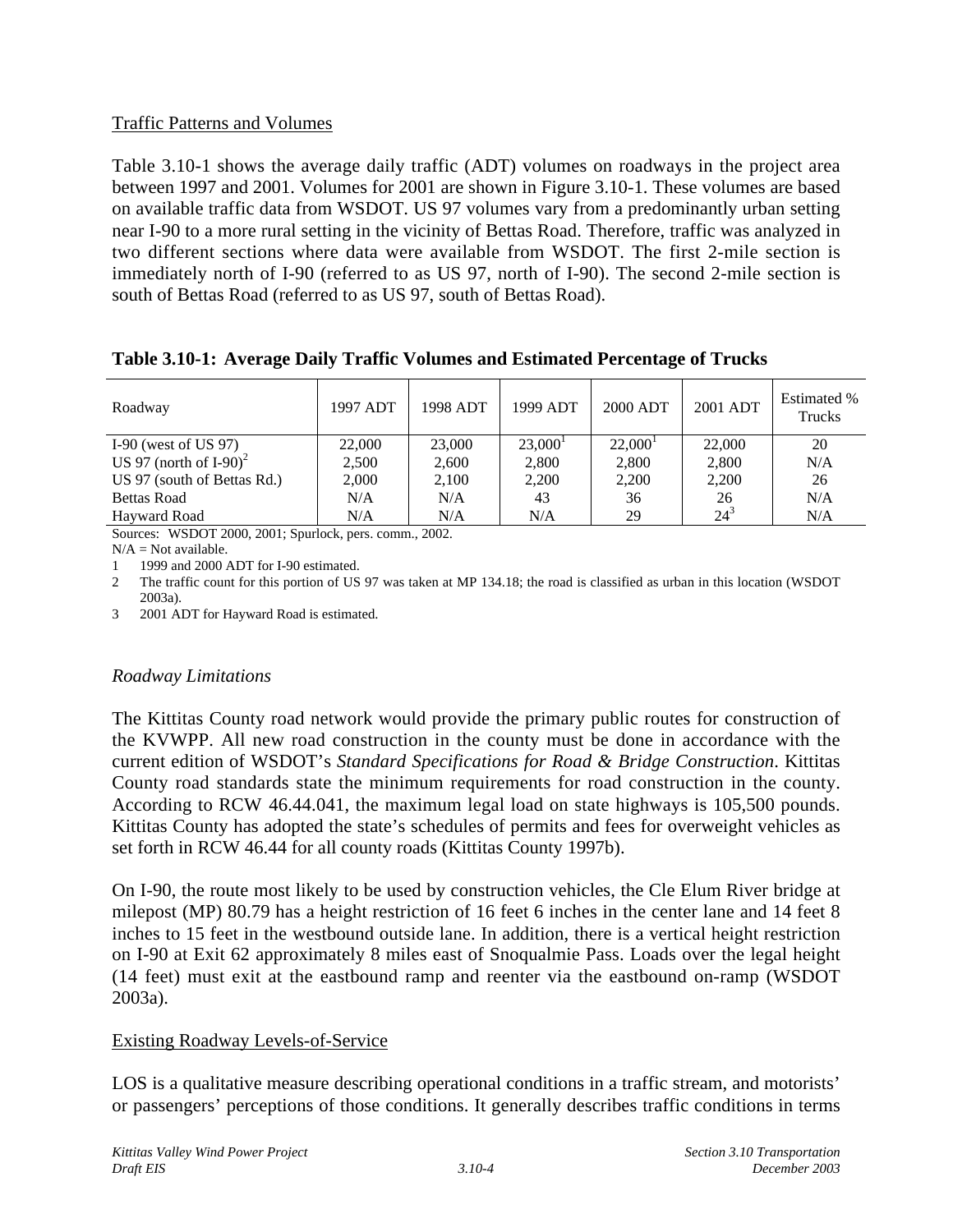of speed and travel time, freedom to maneuver, traffic interruptions, comfort, convenience, and safety. There are six LOS classifications, each given a letter designation from A to F. LOS A represents the best operating conditions and LOS F represents the worst.

Kittitas County's LOS standards are contained in its Comprehensive Plan. Transportation GPO No. 4.26 addresses the issue of LOS. GPO 4.26 states, "Kittitas County shall utilize the HCM (Highway Capacity Manual) methodology to measure the effectiveness of the arterial system at arterial intersections by evaluating all arterial/arterial intersections (including state highways) to identify existing service levels and by developing a transportation model to evaluate the impacts of future land use alternatives on arterial or arterial intersections. Intersections that fall below level of service C in rural areas and D in urban areas shall be considered deficient" (Kittitas County 2002a).

Table 3.10-2 summarizes the existing roadway traffic conditions in the project vicinity and includes existing roadway classification, number of lanes, daily volume, design capacity, peakhour volume, and LOS.

LOS was determined on the basis of the most current Highway Capacity Manual (Transportation Research Board 2000). Daily volumes (ADT) were used to analyze traffic conditions and determine the LOS along roadway segments. Intersection analyses were not performed because peak-hour turning movement counts were not collected. The daily volumes shown in Table 3.10- 2 represent the estimated 2001 ADTs in both directions of travel. Available daily volumes were obtained from WSDOT and Kittitas County. These were used to estimate missing volumes and peak-hour volumes, which were assumed to be 10% of the daily volumes.

| Roadway                     | <b>Classification</b>    | No. of<br>Lanes | Average<br>Daily<br>Volume | Hourly<br>Design<br>Capacity <sup>1</sup> | PM Peak-<br>Hour<br>Volume <sup>2</sup> | PM Peak-<br>Hour<br>LOS |
|-----------------------------|--------------------------|-----------------|----------------------------|-------------------------------------------|-----------------------------------------|-------------------------|
| I-90 (west of US $97$ )     | Rural-Interstate         | 4               | 22,000                     | 6.020                                     | 2,200                                   | B                       |
| US $97$ (north of I-90)     | Urban-Principal Arterial | 2               | 2.800                      | 2,800                                     | 280                                     |                         |
| US 97 (south of Bettas Rd.) | Rural-Principal Arterial | 2               | 2.200                      | 2,800                                     | 220                                     |                         |
| <b>Bettas Road</b>          | County Road              | 2               | 26                         | 2,800                                     |                                         | A                       |
| Havward Road                | County Road              |                 | 24                         | 2,800                                     | 3                                       | A                       |

| Table 3.10-2: 2001 Conditions of Affected Roadways |  |  |  |  |
|----------------------------------------------------|--|--|--|--|
|----------------------------------------------------|--|--|--|--|

Source: Sagebrush Power Partners LLC 2003a.

1 Maximum number of vehicles per hour in both directions for LOS E.

2 Peak-hour volumes estimated at 10% of ADT.

To determine the LOS for selected roadways in the study area, daily traffic capacity was determined by estimating capacities obtained from the Highway Capacity Manual. Daily traffic volumes were compared to these capacities to determine volume-to-capacity ratios. These ratios were used to calculate the existing LOS. The LOS definitions are presented in Appendix C. Included are definitions for freeways, urban streets, and two-lane rural highways. The freeway and two-lane rural highway LOS definitions are most applicable to the KVWPP.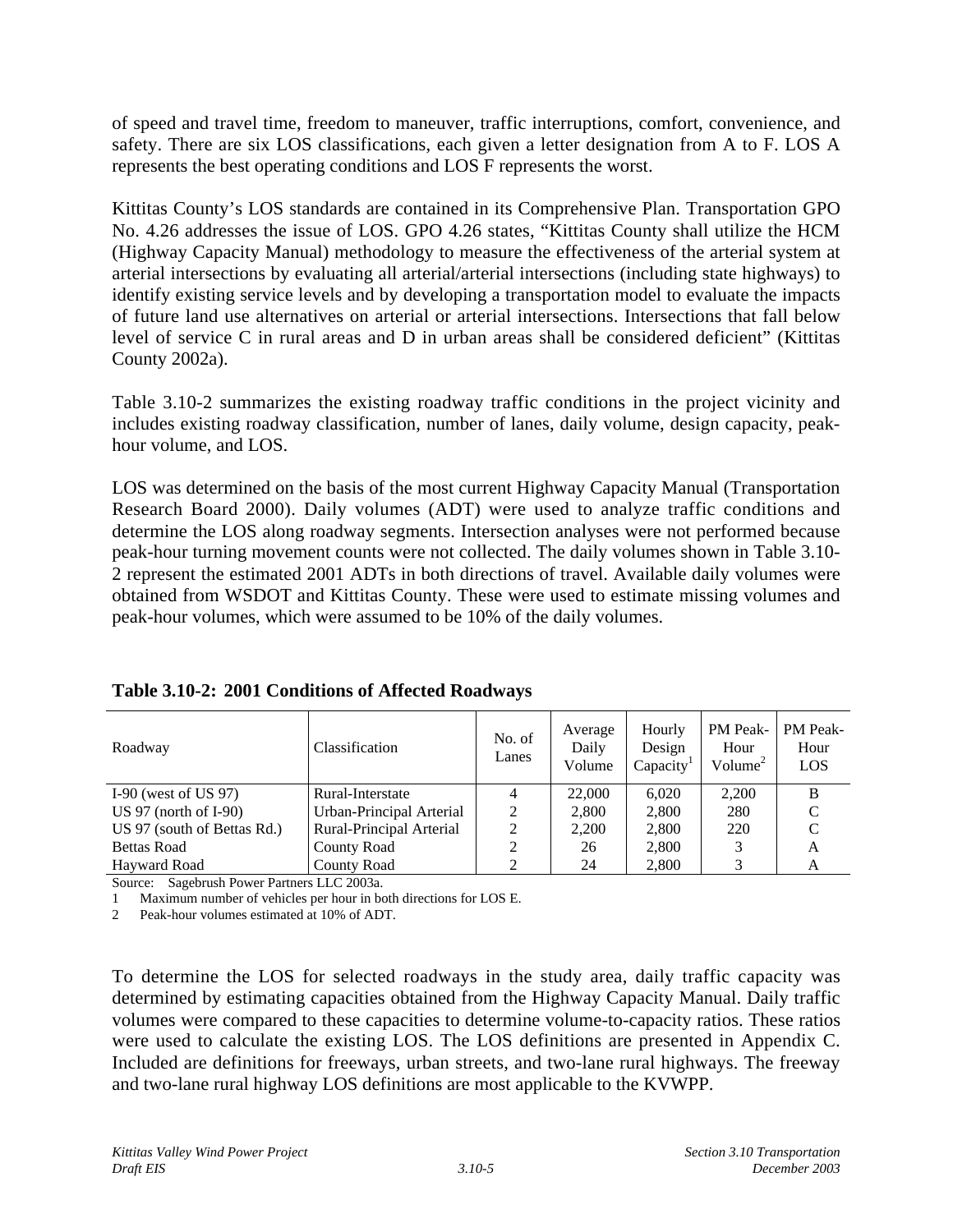The existing LOS for roadways surrounding the project site is LOS C or better, which represents generally smooth traffic conditions. Under these conditions, individual users feel unrestricted by the presence of others in the traffic stream.

#### Accident Rates

Accidents are generally expressed in terms of accident rate, where accident occurrence is indexed to the amount of traffic using a given roadway. For roadway segments, accident rates are computed as the number of accidents per million vehicle-miles (MVM) of travel. Table 3.10-3 shows an estimated number of accidents for selected roadways in the project area based on 1996 (the most recent year for which accident data are available) average daily traffic volumes and multi-year accident rates.

| Length<br>Milepost<br>Roadway |        | <b>Accident Rate</b>                                 |      | 1996   |                  | 2001   |                               |
|-------------------------------|--------|------------------------------------------------------|------|--------|------------------|--------|-------------------------------|
|                               |        | $(\text{accidents}/\text{MVM})^{\text{T}}$<br>(mile) |      | ADT    | No. of Accidents | ADT    | No. of Accidents <sup>2</sup> |
| I-90                          | 106.06 | 3.28                                                 | 0.80 | 20,000 | 26               | 22,000 | 29                            |
| US 97                         | 135.38 | 14.31                                                | 0.60 | 2.250  |                  | 2.800  |                               |

### **Table 3.10-3: Accident Rates and Numbers, 1996 and 2001**

Source: WSDOT 1996

1 1996 Multi-year accident rate. Rate is based on 1994-1996 data.

2 Estimated, based on 1996 accident rate.

The 1996 accident data indicate an average statewide accident rate of 1.48 accidents per MVM for the type of roadway corresponding to the rural portion of US 97 (rural-principal arterial). The average statewide accident rate is higher than the accident rate of these roads (0.60 accidents per MVM for US 97). Similarly, the statewide average accident rate for a rural interstate roadway is 0.86, which is higher than the accident rate for I-90 (0.80 accidents per MVM). WSDOT records indicate that two accidents have occurred at the intersection of US 97 and Bettas Road at MP 144.73 (a "T" intersection) in the last seven years (WSDOT 2003b).

#### Future Plans and Projects

Kittitas County Department of Public Works staff stated that there are currently no construction projects planned for county roads in the project area. WSDOT indicated that the following projects may affect transportation and/or operation of the proposed project (WSDOT 2003b):

- US 97: Ellensburg to Virden paving project (MP 137 at SR 10 MP 149 at SR 970). Scheduled for spring of 2004. This project is within the boundaries of the KVWPP.
- I-90: Gold Creek to Easton Hill paving project (MP 55-MP 67). Scheduled for spring of 2004.

The paving project on I-90 between MP 55 and MP 67 is within the four-lane section of the interstate. Traffic control for this paving project would include lane closures restricting traffic to single-lane movements eastbound and westbound. The paving is expected to occur only during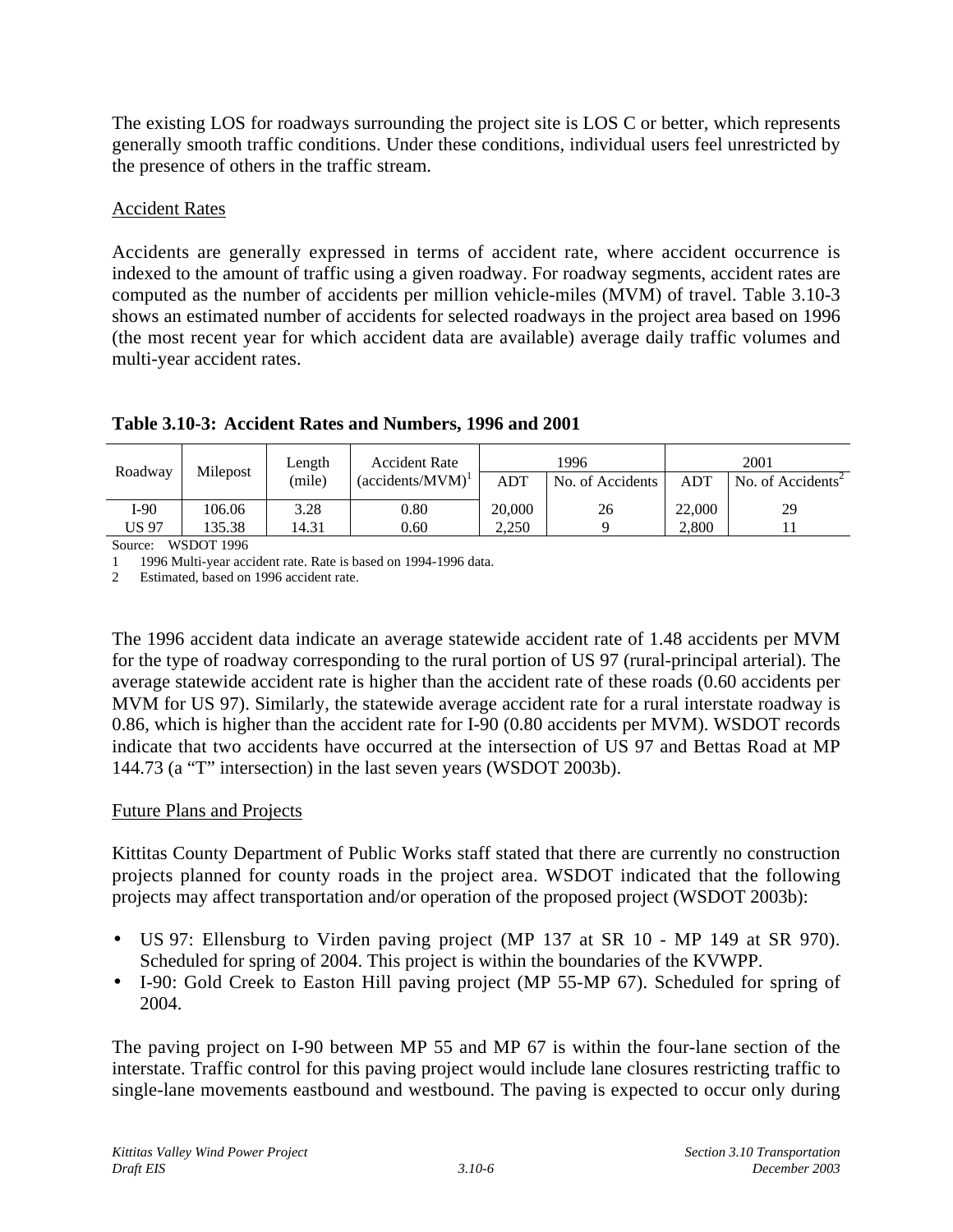daylight hours. Project-related heavy vehicles could potentially use these routes while they are under construction. See Section 3.14, Cumulative Impacts, for a discussion of potential cumulative traffic impacts from these and other projects.

#### Local Comprehensive Transportation Plans

There are currently no plans for major improvements to the transportation system in Kittitas County.

#### Pedestrian/Bicycle Facilities

Within Kittitas County, I-90 and US 97 are identified for bicycle use on the Washington Bicycle Map. Kittitas County Code 12.10 states that all roadway improvements shall include pedestrian access as part of the design unless otherwise approved by the County. There are currently no planned roadway improvements and no planned pedestrian or bicycle facilities on the roadways near the project site.

#### Public Transportation

Kittitas County is primarily a rural county where the need for public transportation in or near its towns is not a high priority. The cities of Cle Elum and Ellensburg in the project vicinity currently do not have public transit systems. However, there is an accessible/special needs transportation program provided by the Kittitas County Action Council for citizens. Greyhound bus service is the primary form of public transit between cities such as Cle Elum and Ellensburg.

### Air Traffic

No regional or municipal airports are in the project vicinity. The closest airport is near Ellensburg, approximately 12 miles to the southeast. The Ellensburg airport does not have scheduled air service and is limited to private and charter plane service. Small planes may use private runways at ranches or farms in the project area; however, the frequency of this type of use is unknown. The closest private landing strip in the project vicinity is a little over 1 mile due east of proposed turbine string J and west of Green Canyon Road.

#### Rail Traffic

Burlington Northern operates an active main line between Auburn and the Tri-Cities over Stampede Pass. The main line passes through Ellensburg. Portions of the line were inactive until 1996, when the pass portion reopened to freight traffic. Approximately 4 to 10 trains traverse the route daily.

#### Waterborne Traffic

Over 100 miles southeast of the project site, the Ports of Pasco, Benton, and Kennewick are located on the Columbia River. Grain is the major commodity using barge transportation on this stretch of the river.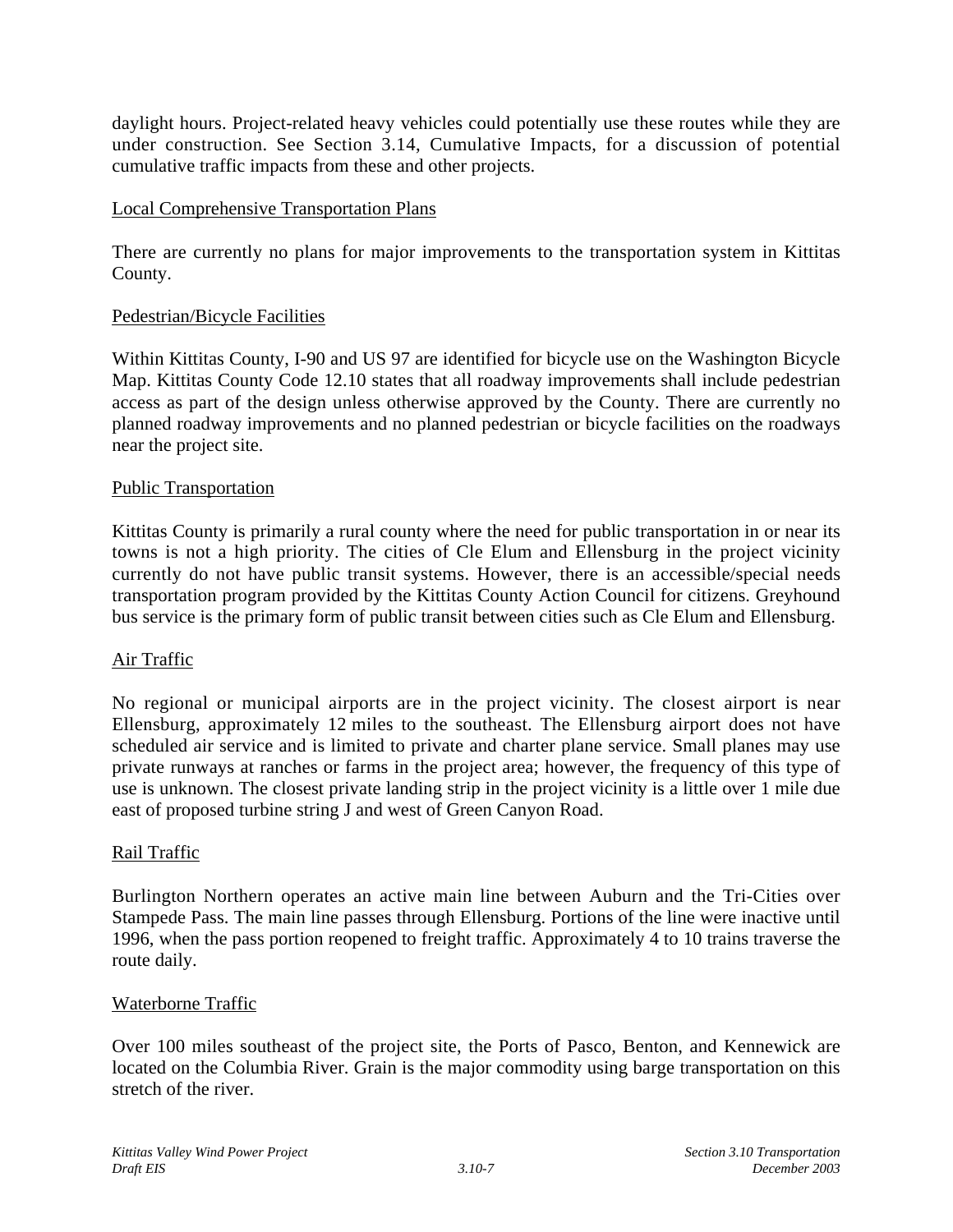### **3.10.2 Impacts of Proposed Action**

This section evaluates potential transportation impacts that could result from the proposed project. It summarizes vehicle trip generation associated with construction and operation of the KVWPP. Potential impacts on traffic volumes are evaluated for key roadways that would provide primary access to the project site. LOS analyses were conducted for 2004 (construction, operation, and maintenance impacts) and 2030 (operations and maintenance impacts).

Direct impacts would occur if predicted traffic levels exceed applicable LOS standards. Other types of direct transportation impacts include the potential for the project to exceed legal roadway load and weight limits, accident or navigational hazards (for both motorists and aviators), and degradation of roadway conditions. For the proposed project, the primary concern is the potential transportation-related impacts attributable to vehicle trips (both trucks and automobiles). These trips would be associated with construction, operations and maintenance, and decommissioning of the various project elements, including the wind turbines and meteorological towers, existing and new gravel access roads, additional power lines, and the proposed O&M facility and substations. Potential aviation hazards would be specifically associated with the proposed turbine and meteorological towers. Indirect impacts are not anticipated because the project is not expected to substantially induce regional growth to the extent that would result in significant changes to offsite traffic. Table 3.10-4 summarizes potential transportation impacts under the three project scenarios.

|                                    | 82 Turbines/3 MW<br>(Lower End Scenario) | 121 Turbines/1.5 MW<br>(Middle Scenario)         | 150 Turbines/1.3 MW<br>(Upper End Scenario) |
|------------------------------------|------------------------------------------|--------------------------------------------------|---------------------------------------------|
| <b>Construction Impacts</b>        |                                          |                                                  |                                             |
| Construction trips                 | 658 daily trips                          | 622 daily trips                                  | 630 daily trips                             |
| Parking requirements               | Same as middle scenario                  | Approx. 2 acres                                  | Same as middle scenario                     |
| Hazardous materials transport      | Same as middle scenario                  | Diesel fuel and gasoline<br>required for mobile  | Same as middle scenario                     |
|                                    |                                          | construction equipment                           |                                             |
| Roadway limitations                | Greater than middle                      | Trucks could exceed legal                        | Greater than middle                         |
|                                    | scenario because of                      | load and weight limits                           | scenario because of                         |
|                                    | larger number of trucks                  |                                                  | larger number of trucks                     |
| Roadway                            | Greater than middle                      | Increased risk of accidents                      | Greater than middle                         |
| navigation hazards                 | scenario because of                      |                                                  | scenario because of                         |
|                                    | larger number of trucks                  |                                                  | larger number of trucks                     |
| <b>Aviation hazards</b>            | Same as middle scenario                  | FAA determined no hazard                         | Same as middle scenario                     |
|                                    |                                          | to air navigation from<br>construction equipment |                                             |
| Operations and Maintenance Impacts |                                          |                                                  |                                             |
| Operational trips                  | Same as middle scenario                  | 28 daily trips                                   | 40 daily trips                              |
| Parking requirements               | Same as middle scenario                  | Up to approx. 20 spaces                          | Up to approx. 25 spaces                     |
| Hazardous materials                | Same as middle scenario                  | No adverse effect                                | Same as middle scenario                     |
| transport                          |                                          |                                                  |                                             |
| Road limitations                   | Same as middle scenario                  | No effect anticipated                            | Same as middle scenario                     |

|  | Table 3.10-4: Summary of Potential Transportation Impacts |  |
|--|-----------------------------------------------------------|--|
|  |                                                           |  |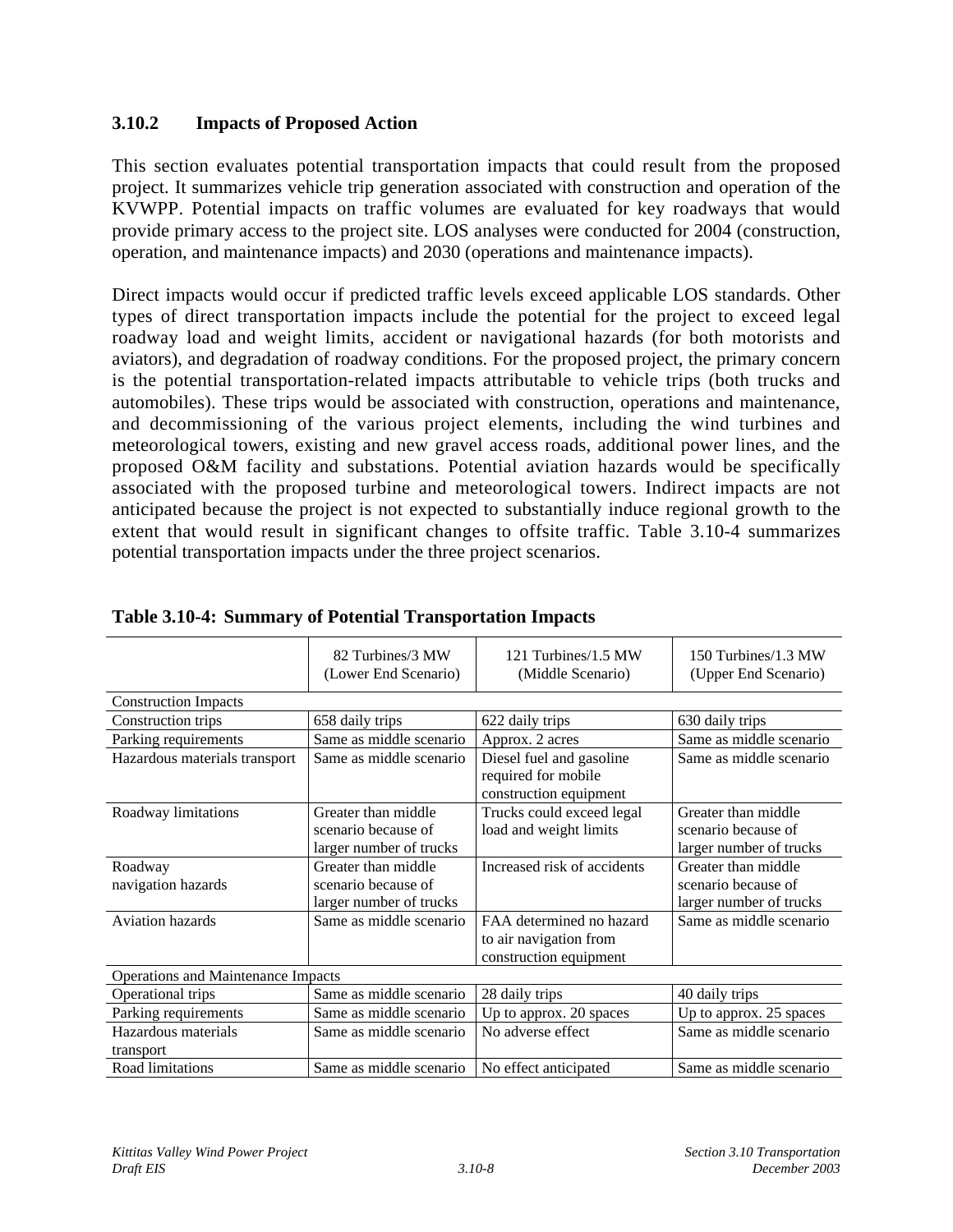|                                                    | 82 Turbines/3 MW<br>(Lower End Scenario)                                                                                                                                                              | 121 Turbines/1.5 MW<br>(Middle Scenario)                                                                                                                                                        | 150 Turbines/1.3 MW<br>(Upper End Scenario)                                                                                                                                                           |  |  |
|----------------------------------------------------|-------------------------------------------------------------------------------------------------------------------------------------------------------------------------------------------------------|-------------------------------------------------------------------------------------------------------------------------------------------------------------------------------------------------|-------------------------------------------------------------------------------------------------------------------------------------------------------------------------------------------------------|--|--|
| Operations and Maintenance Impacts cont.           |                                                                                                                                                                                                       |                                                                                                                                                                                                 |                                                                                                                                                                                                       |  |  |
| Road navigation hazards                            | Same as middle scenario                                                                                                                                                                               | Potential for accidents at US<br>97/Bettas Road                                                                                                                                                 | Possibly greater risk<br>because of slightly larger<br>project-generated trips                                                                                                                        |  |  |
| <b>Aviation hazards</b>                            | Additional notice to<br>FAA required due to<br>different turbine<br>configuration                                                                                                                     | FAA determined no hazard<br>to air navigation from turbine<br>towers                                                                                                                            | Additional notice to FAA<br>required because of<br>different turbine<br>configuration                                                                                                                 |  |  |
| Road maintenance and public<br>access requirements | 26 miles (95 acres) of<br>roadway footprint to<br>maintain                                                                                                                                            | 26 miles (67 acres) of<br>roadway footprint to<br>maintain                                                                                                                                      | Same as middle scenario                                                                                                                                                                               |  |  |
| Tourism-induced traffic                            | Unknown                                                                                                                                                                                               | Unknown                                                                                                                                                                                         | Unknown                                                                                                                                                                                               |  |  |
| Decommissioning Impacts                            |                                                                                                                                                                                                       |                                                                                                                                                                                                 |                                                                                                                                                                                                       |  |  |
|                                                    | Similar to those<br>described for<br>construction. However,<br>assuming that roadways<br>would remain in place,<br>the resulting workforce<br>and corresponding<br>vehicle trips would be<br>smaller. | Similar to those described for<br>construction. However,<br>assuming that roadways<br>would remain in place, the<br>resulting workforce and<br>corresponding vehicle trips<br>would be smaller. | Similar to those<br>described for<br>construction. However,<br>assuming that roadways<br>would remain in place,<br>the resulting workforce<br>and corresponding<br>vehicle trips would be<br>smaller. |  |  |

#### **Table 3.10-4: Continued**

Source: Sagebrush Power Partners LLC 2003a, c, f.

#### **Construction Impacts**

#### Traffic

Project construction would take approximately one year. It is anticipated that most of the employees would travel to the site from within a 75-mile radius.

The roadway network discussed above would be the primary roadways used by construction vehicles traveling to and from the project site. US 97, the primary access route to the site, would likely receive the greatest impact from construction vehicles and workers. It is anticipated that the majority of the construction workforce traffic would originate in Ellensburg and Yakima. Even if the majority of employees came from outside Kittitas and Yakima counties (as is assumed in the socioeconomic analysis), these workers would probably temporarily relocate to the project vicinity, and therefore would travel on the same roads as local residents. Employees coming from Ellensburg would travel north on US 97 to the junction with Bettas Road, where workers would disperse to the various construction locations at the project site. Employees from Yakima would most likely travel north on I-82, then west on I-90 to US 97, and continue northbound on US 97 to Bettas Road. These are the shortest and most direct routes from the major urban areas within a 75-mile radius.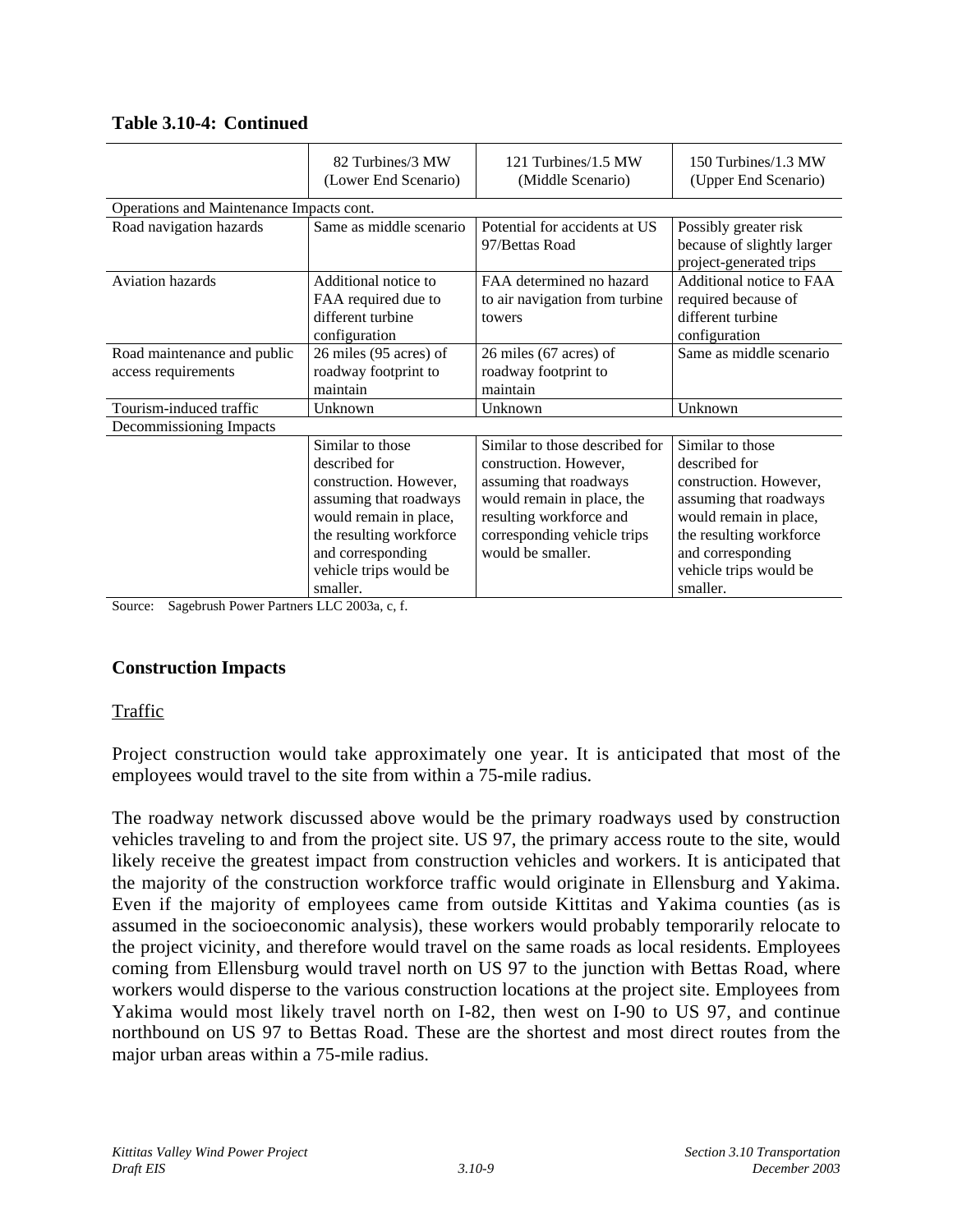The wind turbines, towers, transformers, and other large equipment would be transported to the site using a semi-truck and lowboy transporter designed for heavy loads (i.e., multiple axles). The trucks would deliver the equipment to the project site. During the peak construction month, there would be an onsite workforce of about 160 workers. The average workforce over the entire construction period would be about 75 workers.

Estimated construction vehicle trips generated under the three project scenarios are presented in Table 3.10-5.

|                                     | 82 Turbines/3 MW<br>(Lower End Scenario) | 121 Turbines/1.5 MW<br>(Middle Scenario) | 150 Turbines/1.3 MW<br>(Upper End Scenario) |
|-------------------------------------|------------------------------------------|------------------------------------------|---------------------------------------------|
| <b>Employee Traffic</b>             |                                          |                                          |                                             |
| Daily trips <sup>1</sup>            | 320                                      | 320                                      | 320                                         |
| PM peak-hour trips                  | 160                                      | 160                                      | 160                                         |
| <b>Light Duty Delivery Trucks</b>   |                                          |                                          |                                             |
| Daily trips                         | 40                                       | 40                                       | 40                                          |
| PM peak-hour trips                  | 20                                       | 20                                       | 20                                          |
| Heavy Duty Truck Trips <sup>2</sup> |                                          |                                          |                                             |
| Total truck trips                   | 26,730                                   | 23,633                                   | 24,238                                      |
| Daily truck trips <sup>3</sup>      | 298                                      | 262                                      | 270                                         |
| PM peak-hour trips                  | 149                                      | 131                                      | 135                                         |
| <b>Total Construction Trips</b>     |                                          |                                          |                                             |
| Daily trips                         | 658                                      | 622                                      | 630                                         |
| PM peak-hour trips                  | 329                                      | 311                                      | 315                                         |

#### **Table 3.10-5: Construction Trip Generation**

Source: Sagebrush Power Partners LLC 2003a, f.

1 Assumes no worker carpooling.

2 Assumes offsite import of gravel from a location(s) south of the immediate project area.<br>3 Assumes 180 workdays over a nine-month construction period at 20 workdays per month

Assumes 180 workdays over a nine-month construction period at 20 workdays per month.

During the peak construction period, employees would generate approximately 320 daily trips, 160 of which would occur during the evening peak hour. (The trip estimate does not include any reduction from carpooling.) In addition to worker traffic, there would be an estimated 20 light duty delivery trucks during the peak of the construction period, resulting in 40 daily trips. Therefore, the total number of vehicles during the construction peak would be 180 (160 vehicles for worker traffic and 20 vehicles for light duty delivery). This number would be the same under all three project scenarios.

Construction-related traffic would consist of deliveries of project equipment and construction materials (such as concrete and steel) by truck. Truck deliveries are anticipated to occur between 8 a.m. and 4:30 p.m. on weekdays. These truck deliveries would include: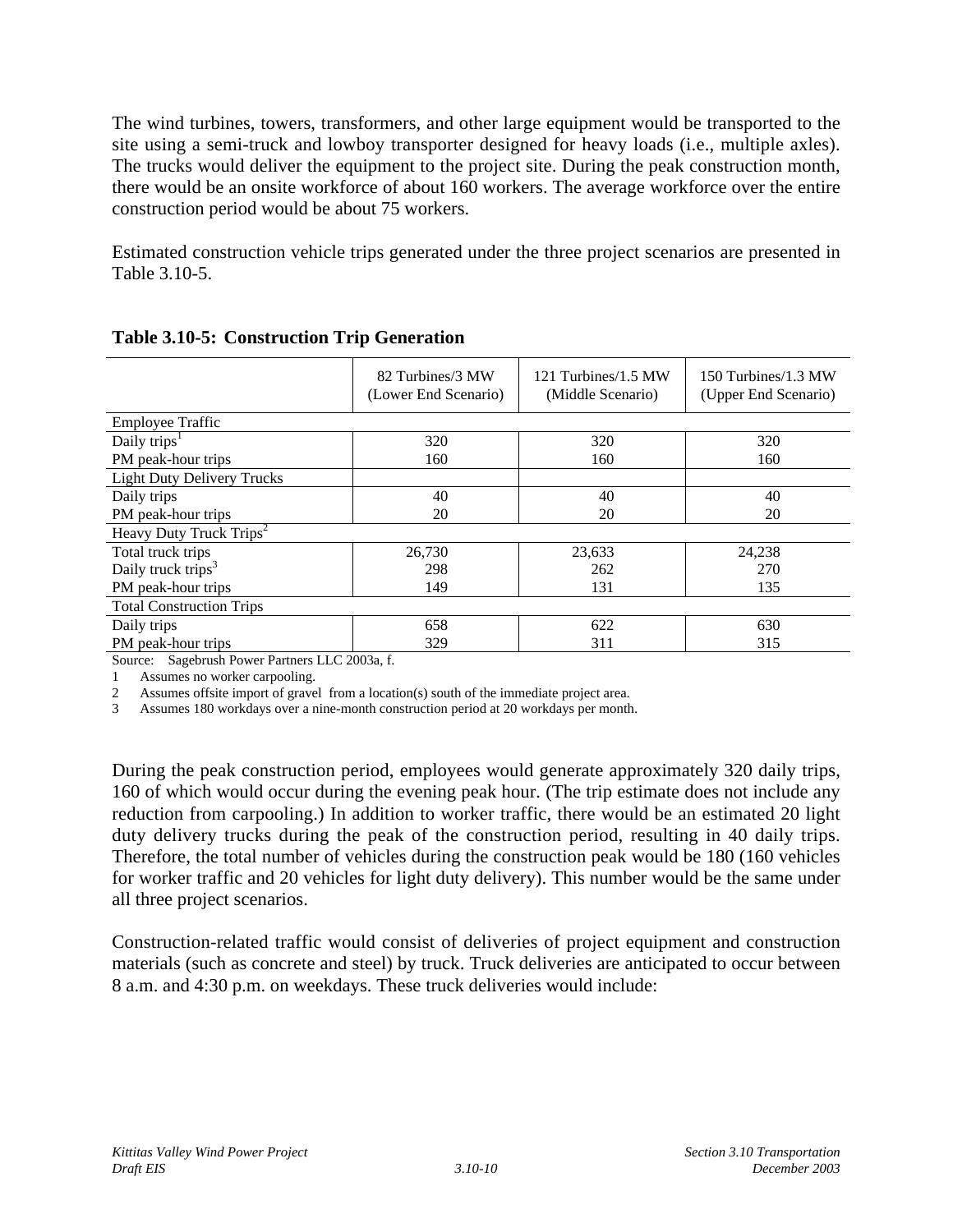- Major equipment (e.g., tower sections, nacelles, blades);
- Gravel for site access roads, O&M facility area, and substation;
- Water trucks to wet the road during compaction and for dust control;
- Construction equipment delivery and pickup;
- Concrete and reinforcing steel;
- Mechanical equipment;
- Electrical equipment and material (transformers, cable, etc.);
- Miscellaneous steel, roofing, and siding;
- Construction consumables; and
- Contractor mobilization and demobilization.

For purposes of estimating trip generation, the most conservative scenario assumes construction of 82 wind turbines (the lower end scenario). The reason for this assumption is that for wind turbines larger than 1.5 MW in size, more gravel trucks would be required to construct 34-footwide roads to allow for the safe passage of larger cranes. Under this scenario, approximately 26,700 heavy duty truck deliveries are expected during the construction period. (This assumes that gravel for site construction must be brought to the project from an offsite source in or around Ellensburg or from another location(s) south of the project area.) Assuming 180 work days (nine months at 20 workdays per month), this would result in an average of 149 trucks per day or 298 daily truck trips. Although the construction period is expected to last for approximately one year, a nine-month (180-day) construction schedule was assumed for purposes of evaluating the most conservative construction traffic scenario.

Table 3.10-6 summarizes future 2004 PM peak-hour traffic and LOS during the construction period for the lower end scenario (the scenario that would involve the greatest number of trips). The projected number of construction trips was assigned to each roadway shown in Table 3.10-4. Because these trips would be distributed onto multiple roadways during project construction (i.e., 149 heavy duty truck trips would typically not occur along Bettas Road during a PM peak-hour period), Table 3.10-4 provides worst-case estimates of LOS on any given roadway.

| Roadway                     | No. of<br>Lanes | 2004<br>Base<br>ADT | 2004<br>PM<br>Peak <sup>1</sup> | Employee<br>Truck<br>Traffic | Light Duty | <b>Construction Truck Traffic</b><br><b>Heavy Duty</b> | Total<br>PM<br>Peak | LOS |
|-----------------------------|-----------------|---------------------|---------------------------------|------------------------------|------------|--------------------------------------------------------|---------------------|-----|
| I-90 (west of US $97$ )     |                 | 22,660              | 1,283                           |                              | 20         | 149                                                    | 1.452               | B   |
| US $97$ (north of I-90)     |                 | 2.884               | 297                             | 160                          | 20         | 149                                                    | 626                 | D   |
| US 97 (south of Bettas Rd.) |                 | 2.266               | 233                             | 160                          | 20         | 149                                                    | 562                 | C   |
| <b>Bettas Road</b>          |                 | 27                  | 3                               | 160                          | 20         | 149                                                    | 332                 | В   |
| Havward Road                |                 | 25                  | 3                               | 160                          | 20         | 149                                                    | 332                 | В   |

**Table 3.10-6: Total PM Peak Hour and LOS Construction Impacts (Lower End Scenario)**

Source: Sagebrush Power Partners LLC 2003a, f. Directional volumes.

The construction LOS during the PM peak hour with employee traffic and delivery traffic would be LOS D on US 97 north of I-90. The first segment of US 97 immediately north of I-90 (between MP 134.00 and 134.87) is classified as an urban-principal arterial, whereas the portion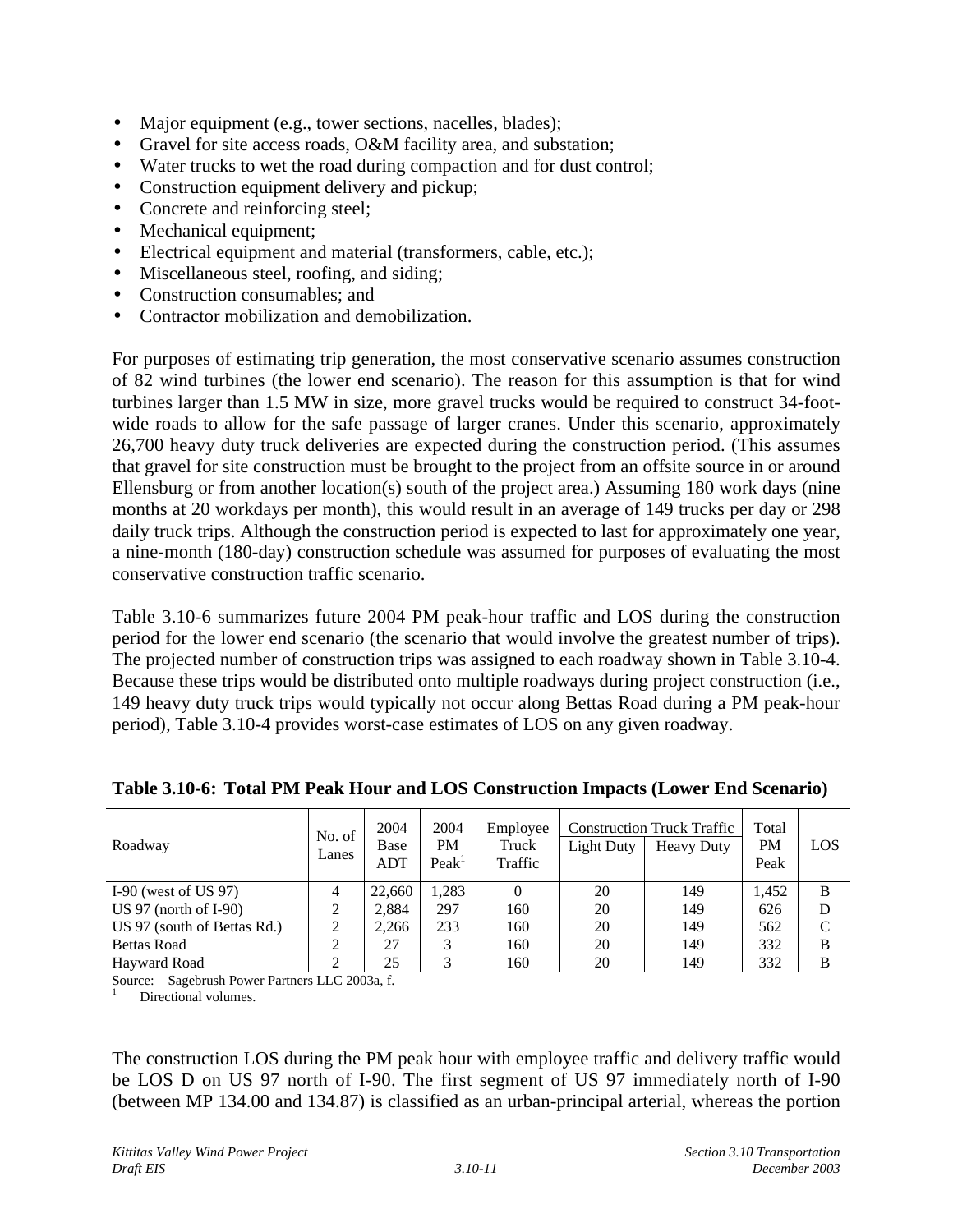north of MP 134.87 is classified as a rural-principal arterial. According to WSDOT, the portion of US 97 north of I-90 most likely to experience LOS D conditions would be expected at or around the four-way stop of US 97 and Dolarway Road in the City of Ellensburg at MP 134.14 (Holmstrom, pers. comm., 2003). Therefore, for the urban portion of US 97 north of I-90 the project's construction-generated traffic would not exceed the county standard of LOS D for urban areas. Construction traffic impacts would be mitigated with appropriate traffic-control procedures approved by WSDOT, as presented in Section 3.10.4.

#### Parking

During construction, parking would be located at the O&M facility and along the site access roads. The O&M facility would also serve as a construction staging area. Parking along turbine string roads would be primarily for those employees working on foundations, electrical infrastructure, and turbines. Vehicles would park in areas that are already temporarily or permanently disturbed for other construction purposes. No additional ground disturbance would occur solely for parking needs.

It is anticipated that roughly half of all employee vehicles would be parked at the O&M facility and the other half would be dispersed across the various turbine strings. Assuming a peak workforce of 160 people, the worst-case scenario (assuming no carpooling) would require approximately 2 acres for parking. This parking area requirement would be the same under the three project scenarios.

#### Hazardous Materials Transport

Diesel fuel and gasoline are the only potentially hazardous materials that would be used in significant quantities during project construction (approximately 25,000 gallons under each project scenario). The EPC contractor would use fuel trucks to refill construction vehicles and equipment onsite. The fuel trucks would be properly licensed and would incorporate features in equipment and operation such as automatic shut-off devices to prevent accidental spills. Measures to prevent and contain accidental spills resulting from fuel transportation are discussed in Section 3.4, Health and Safety.

#### *Roadway Limitations*

The movement and transport of wind turbine components along state highways is necessary because there is no source for these components close to the project. The required materials and equipment must be shipped into the region from a larger metropolitan area such as Seattle. The wind turbine blades are manufactured as single units and cannot be divided. The proposed route for these superloads is along I-90 and US 97, both of which are state-maintained highways.

Some of the trucks that would deliver construction equipment and materials to the project site would have a gross vehicle weight of up to 105,500 pounds. This would exceed the WSDOT legal load limit. Trucks in excess of legal load limits could degrade the condition of existing roadways. This potential impact would be greatest for the lower end scenario because it would require the greatest number of heavy duty truck trips.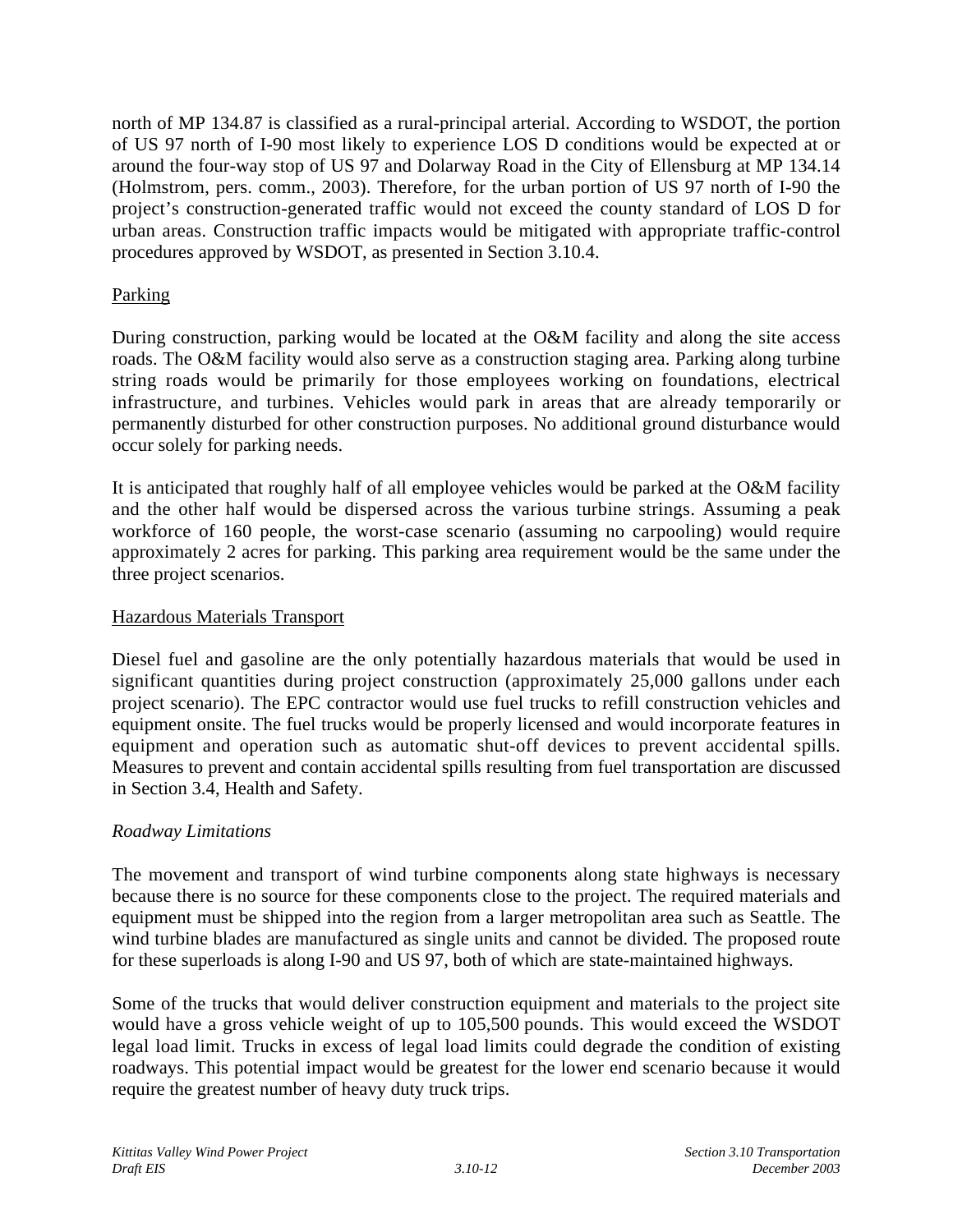RCW 46.44.090 allows special permits to be issued for vehicles exceeding the state's maximum size, weight, and load limits. Because KVWPP construction vehicles may exceed this weight limit, a special permit in accordance with RCW 46.44.090 would be required. For example, WSDOT allows superloads with a special superload permit. A superload is a vehicle or combination with a nondivisible load having a gross weight exceeding 200,000 pounds and/or a total width or height exceeding 16 feet. A permit for these superloads must be submitted in writing, along with an explanation of why the move or transport is necessary, why the load cannot be divided into smaller loads, and a proposed route that is known to be adequate to accommodate this superload.

The Cle Elum River bridge is height-restricted only in the westbound direction. Therefore, this bridge would not restrict loaded trucks carrying oversize equipment traveling eastbound on I-90 to the project site.

# *Roadway Navigation Hazards*

WSDOT staff visited the project site in the spring of 2003. On the basis of that visit, WSDOT gave preliminary approval to two project access points at private approaches on the east side of US 97: one adjacent to Elk Springs Road at MP 144.56 and one at MP 145.9. The access point at MP 144.56 would be temporary and removed after construction. WSDOT recommended access at MP 145.9 after reviewing project plans and visiting the project site. The access point at MP 145.9 has good sight distance and a widened shoulder that would aid in delivery of oversized equipment and construction materials (WSDOT 2003b). A third access point off US 97 would be at MP 144.73 at the intersection of US 97 and Bettas Road. The sight distance at the public road intersection with Bettas Road and at the private access connections exceeds the minimum sight distance requirements set forth in the WSDOT Design Manual, Chapter 9 (WSDOT 2003c).

Construction vehicles would not use private roadways used by residents who live in or visit the project area, such as Elk Springs Road and Cricklewood Lane. However, given the potential volume of truck trips generated during construction, the additional vehicular and construction traffic attributable to the project could temporarily increase the risk of accidents in the project area. The risk of accidents would be greatest along routes where construction vehicles would share the roadway with other vehicles, such as along Bettas Road or US 97. A Transportation Management Plan would be submitted to EFSEC for review and approval before construction, and that plan would include measures to minimize impacts of construction-related traffic (see Section 3.10.4, Mitigation Measures).

The Cle Elum and Ellensburg School Districts indicate that their buses use US 97 and some stop on the route where shoulders are provided. Given that construction-related traffic is not anticipated to increase total truck volume along the highways by more than 15% over the current level and this increase would be for a short period, it is not expected to cause problems for school bus service in the area.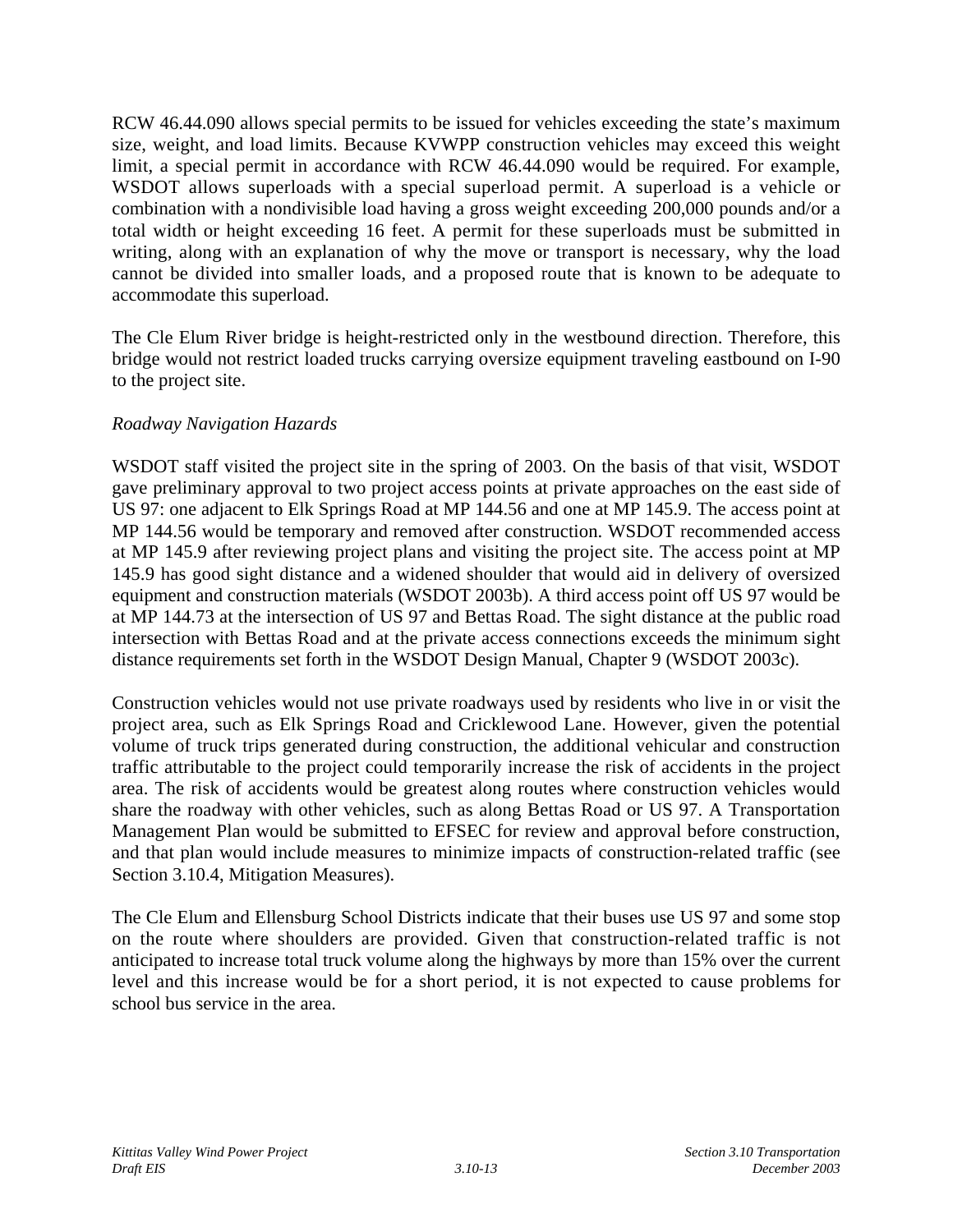#### Aviation Hazards

Temporary construction equipment such as cranes and derricks that may be used during construction of the proposed towers could pose a hazard to aviation safety during the construction period. The FAA has reviewed and approved use of proposed construction equipment at the site and has issued "Determinations of No Hazard to Air Navigation" for the project. FAA permits are discussed in further detail below.

#### **Operations and Maintenance Impacts**

### Traffic

The project would operate continuously (24 hours per day, 7 days per week) using an automated system. It would employ an estimated 14 to 20 full-time workers, depending on the selected project scenario. The operations crew would normally work 8-hour days Monday through Friday, with one person working half days on the weekends. The maximum number of vehicle trips associated with workers commuting to and from the O&M facility on paved state and county roads would be 40 during a 24-hour period under the upper end scenario. Traffic between the O&M facility and the individual turbines on the new and upgraded private gravel roads would be minimal during operations. This source of traffic would consist of weekly or less frequent trips to turbines for maintenance and repair (Sagebrush Power Partners LLC 2003a, Section 3.2.4).

Future traffic volumes and LOS on public roads during the operations and maintenance phase of the project were estimated for two buildout years: 2004 (start of operations) and 2030. Future year 2030 volumes were estimated using a 2% growth factor. This growth factor is considered reasonable because of the area's rural nature and is based on growth factors developed for other projects in Kittitas County.

Table 3.10-7 presents estimated current and future traffic volumes and LOS during the operations and maintenance phase of the project. As shown in Table 3.10-7, all roadways would operate at LOS C or better during evening peak conditions. According to the Applicant, the LOS of unsignalized intersections in the area would probably continue to operate at acceptable levels in the future.

|                           | 2001 Existing<br><b>PM</b> Peak |     | 2004 PM Peak<br>2004 PM Peak<br>without Project<br>with Project |     | 2030 PM Peak<br>2030 PM Peak<br>without Project<br>with Project<br>(Horizon Year)<br>(Horizon Year) |     |         |     |         |               |
|---------------------------|---------------------------------|-----|-----------------------------------------------------------------|-----|-----------------------------------------------------------------------------------------------------|-----|---------|-----|---------|---------------|
|                           | Traffic                         | LOS | Traffic                                                         | LOS | Traffic                                                                                             | LOS | Traffic | LOS | Traffic | LOS           |
| $I-901$ (west of US 97)   | 1,210                           | B   | 1,283                                                           | B   | 1,303                                                                                               | B   | 1,912   | C   | 1,932   | C             |
| US $97$ (north of I-90)   | 280                             | C   | 297                                                             | C   | 317                                                                                                 | C   | 442     | C   | 462     | C             |
| US 97 (south Bettas Road) | 220                             | C   | 233                                                             | C   | 253                                                                                                 | C   | 348     | C   | 368     | $\mathcal{C}$ |
| <b>Bettas Road</b>        | 3                               | A   | 3                                                               | A   | 23                                                                                                  | A   |         | A   | 25      | A             |
| Havward Road              | 3                               | A   | 3                                                               | А   | 23                                                                                                  | А   |         | А   | 24      | А             |

### **Table 3.10-7: Existing and Future Daily Peak-Hour Traffic Volumes and LOS with and without Project (Upper End Scenario)**

1 Directional volumes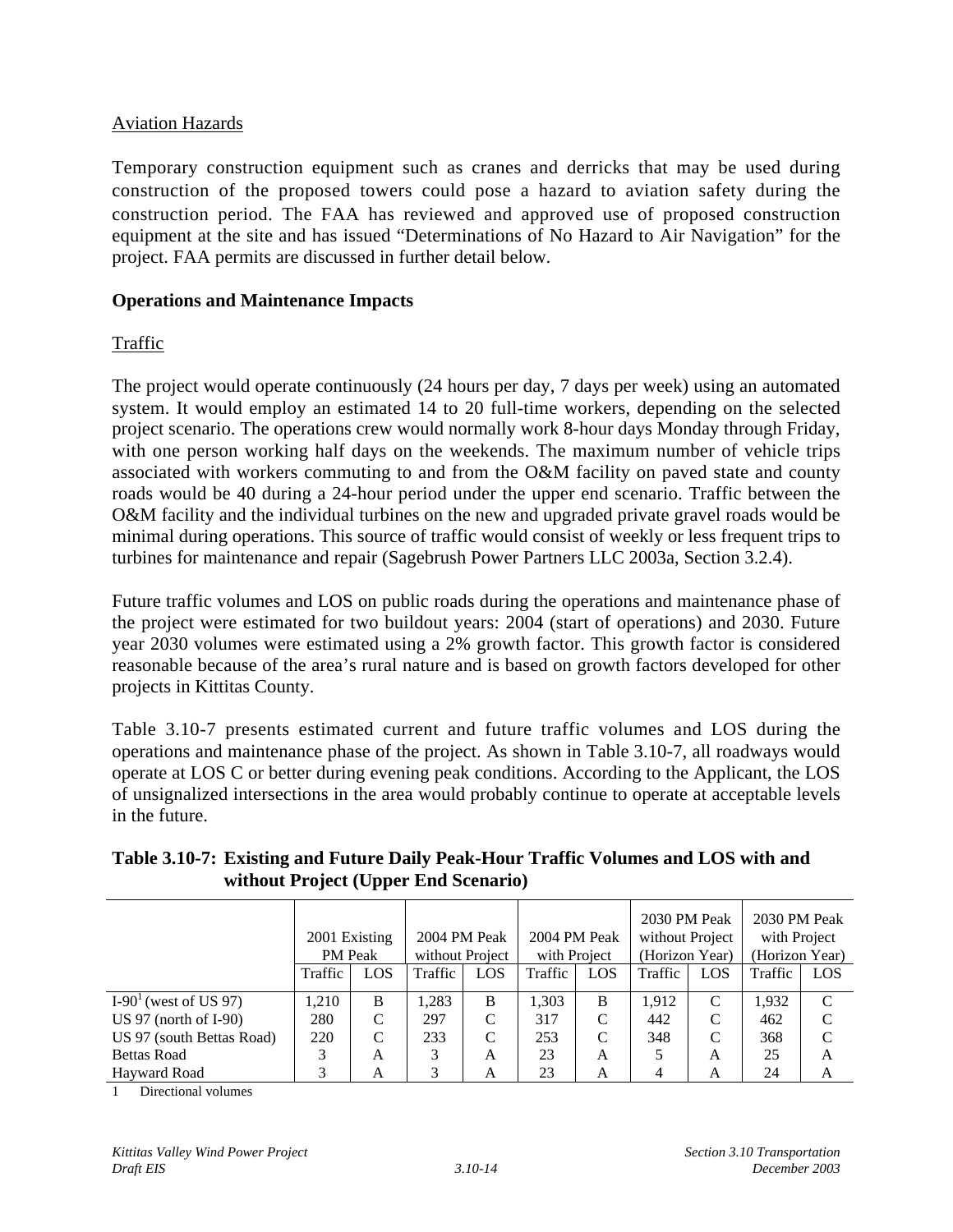The total projected number of operations and maintenance trips were assigned to each roadway shown in Table 3.10-7. Because these trips would be distributed onto multiple roadways during project operations, Table 3.10-7 provides conservative estimates of LOS.

# Parking

During the operational phase, employees would park at the O&M facility parking lot. With an anticipated operations workforce of 20 people, plus occasional visitor and delivery vehicles, no more than 25 vehicles are expected to be parked at the facility at any one time under the upper end scenario. A visitor kiosk is also planned at the O&M facility, which would provide tourists a safe place to view and learn about the wind turbines. Parking requirements for this visitor kiosk would be accommodated by parking spaces at the O&M facility. However, as described below under Tourism-Induced Traffic, the number of vehicle trips, both buses and private cars, that would be associated with the KVWPP as a tourist attraction is unknown. Therefore, the proposed O&M facility parking lot may not be sufficient to accommodate future parking needs of both project employees and potential tourists. Mitigation measures for this potential impact are recommended in Section 3.10.4.

### Hazardous Materials Transport

No substantial quantities of industrial materials would be brought onto or removed from the project site during project operations. The only materials that would be brought onto the site would be those related to maintenance and/or replacement of project facilities (e.g., nacelle or turbine components, electrical equipment). Hazardous materials transported to the site include minimal amounts of lubricating oils, hydraulic fluids, and mineral oil (see Section 3.5, Energy and Natural Resources). The largest quantities of hazardous materials used during project operations would occur under the upper end scenario because of the larger number of turbines. Waste fluids would need to be changed infrequently (generally less than once per year and sometimes only once every five years), and therefore would not result in a safety risk associated with hazardous materials transport.

### *Roadway Limitations*

Vehicles used during operations and maintenance of the proposed project would primarily be from employees commuting to and from the site and are not expected to exceed state or county legal roadway load limits. Therefore, these trips would not contribute to degradation of roadway conditions.

### *Road Navigation Hazards*

During the EIS scoping process, concerns were raised about the project's effects on the ability of motorists traveling northbound on US 97 to turn left onto Bettas Road. This intersection would be the entry to the proposed O&M facility as well as to a public viewing area. According to WSDOT, the intersection has good sight distance on US 97, but does not have turn lanes (WSDOT 2003b). Projected traffic volumes during project operations could result in increases in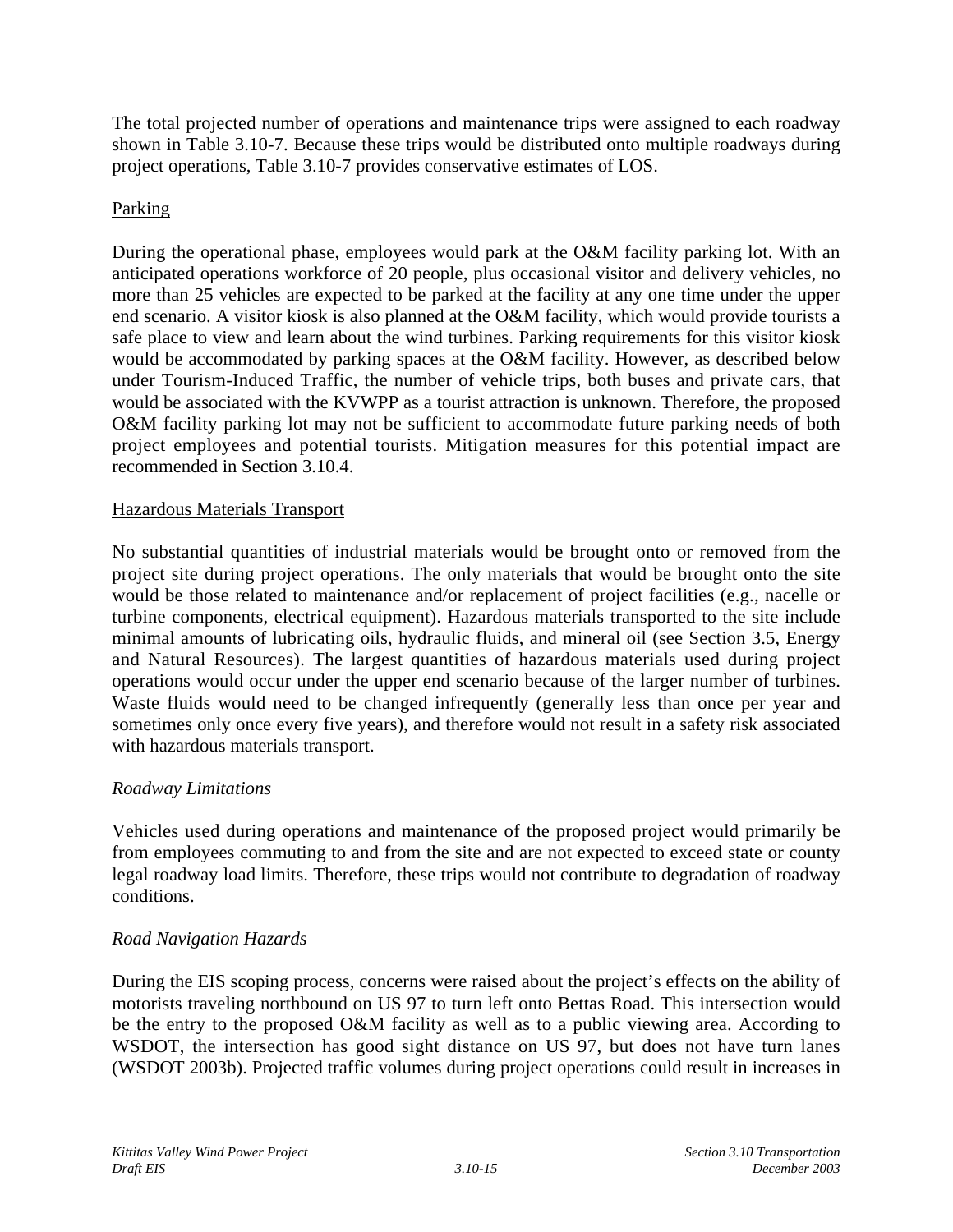the number of accidents at this intersection. This potential impact would be greatest under the upper end scenario because it would involve the greatest number of trips.

Another concern raised during the scoping period is the safety risk to motorists of ice from the turbine blades falling onto nearby public and private roadways during winter months. Measures to reduce this risk are addressed in Section 3.4, Health and Safety.

#### Aviation Hazards

The FAA must be notified of construction or alteration of a structure that may affect the National Airspace System (NAS) as required under 14 CFR part 77. A Notice of Proposed Construction or Alteration Form (FAA Form 7460-1) must be completed. Any temporary or permanent structure, including all appurtenances, that exceeds an overall height of 200 feet above ground should be marked and/or lighted. FAA recommendations on marking and/or lighting structures can vary depending on terrain features, weather patterns, geographic location, and in the case of wind turbines, the number of structures and overall layout of design (FAA 2000).

The FAA has reviewed plans for the proposed project (under the middle scenario) to determine if it has the potential to interfere with local air traffic operations and issued "Determinations of No Hazard to Air Navigation" (numbers 2002-ANM-1017-OE through 2002-ANM-1206-OE) on August 21, 2002. The FAA issued separate no hazard determinations for each proposed wind power and meteorological tower using two types of determinations: one type concluded that the tower would not require lighting, the second type concluded that it did. A copy of each type of no hazard determination (for proposed turbines G1 and G2) is included in Appendix C (Transportation).

The FAA determinations were based on the number, sizes, and dimensions of turbines proposed for the middle scenario (i.e., 1.5-MW turbines). According to the FAA permits, "any future construction or alteration, including increase to heights, power, or the addition of other transmitters, requires separate notice to the FAA." Because the lower and upper end scenarios would operate using different numbers and sizes of equipment, the FAA would be notified of these changes (see Section 3.10.4, Mitigation Measures).

#### Road Maintenance and Public Access

The Applicant would construct a road system on the project site, with site access roads from the turbine locations to US 97, Bettas Road, or Hayward Road. The Applicant would be responsible for maintenance of turbine string access roads, access ways, and other roads built to construct and operate the project.

The only multipurpose rights-of-way (ROWs) envisioned for the project involves a 1-mile section of the existing Bonneville ROW between Hayward Road and the proposed Bonneville substation and turbine string E (see Figure 2-1). This ROW is currently a dirt road and is not heavily used by Bonneville. The Applicant's plans for upgrading this ROW are discussed in Section 3.10.4, Mitigation Measures.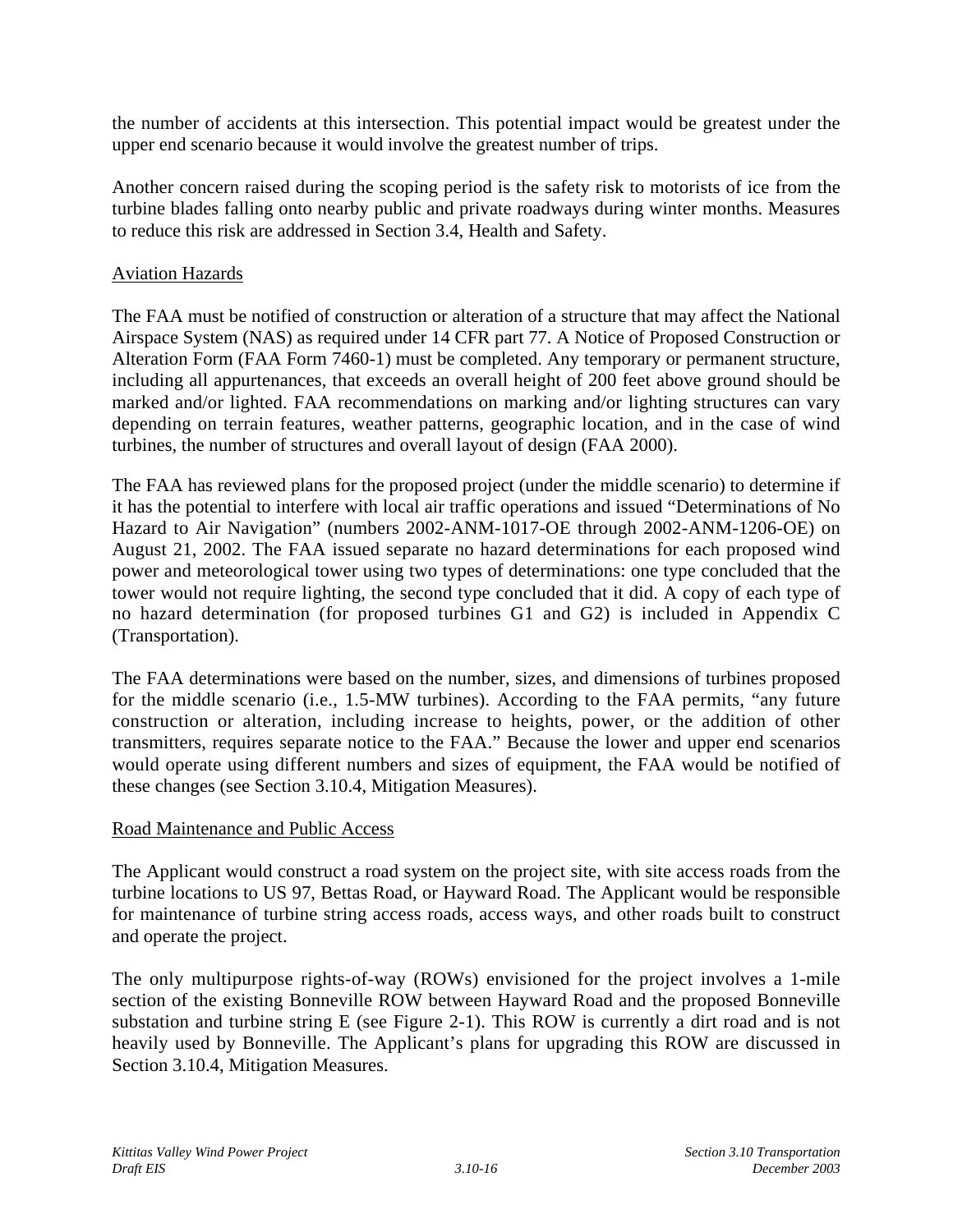During the EIS scoping process, members of the public requested that the EIS describe future uses of project maintenance roads and whether they could be used as residential access routes through leased property, as well as address the project's impacts on roads currently closed for the winter. According to the Applicant, turbine maintenance roads would be available for the use of the fee owners of the affected parcels. The Applicant would also provide a master key to local emergency responders to allow access to all project maintenance roads (Sagebrush Power Partners LLC 2003c).

The northern potion of Hayward Road is the only public road that the Applicant proposes to use for project construction and operations that is currently closed for the winter. The Applicant has proposed measures to upgrade and maintain this roadway through all phases of the project (see Section 3.10.4, Mitigation Measures). Potential upgrades to the southern portion of Hayward Road are being discussed in negotiations with Kittitas County Fire District No. 1 (see Section 3.13, Public Services and Utilities, for further discussion).

There would be no public access to project facilities on privately owned land during construction, operations and maintenance, or decommissioning of the project. Any access provisions for project facilities located on land owned by Washington DNR would be arranged in coordination with DNR, in conjunction with the Applicant's land lease, and according to agency guidelines. Appropriate measures to protect public safety would be incorporated in any access provisions for DNR lands in the project site.

### Tourism-Induced Traffic

During the EIS scoping process, members of the public requested that the traffic impacts associated with tourism generated by project operations be addressed as part of the EIS analysis. Tourists who visit the project area could affect local traffic patterns and road safety. The Kittitas County Department of Public Works specifically requested that the EIS address the impacts of tourism on Bettas and Hayward roads.

As is occurring in southeast Washington at the wind turbine development near Walla Walla, visits to the project area by tourists can be expected. Examples of potential environmental effects attributable to increased tourism include degradation of the level-of-service on project area roadways such as US 97 and Bettas Road from increased automobile and bus trips and increased demand for parking at the O&M facility/public viewing area. However, the number of vehicle trips, both buses and private cars, that would be associated with the KVWPP as a tourist attraction is unknown. Similarly, it is unknown to what extent visitors attracted to the project area would represent new tourists that otherwise would not have visited the area. Therefore, without specific data, the environmental effects of tourism are considered an issue of uncertainty that has yet to be resolved. The Applicant proposes to construct an information kiosk and public viewing area near the proposed O&M facility off Bettas Road (see Section 3.10.4, Mitigation Measures). This kiosk would minimize potential tourist-generated traffic impacts on state and county roads.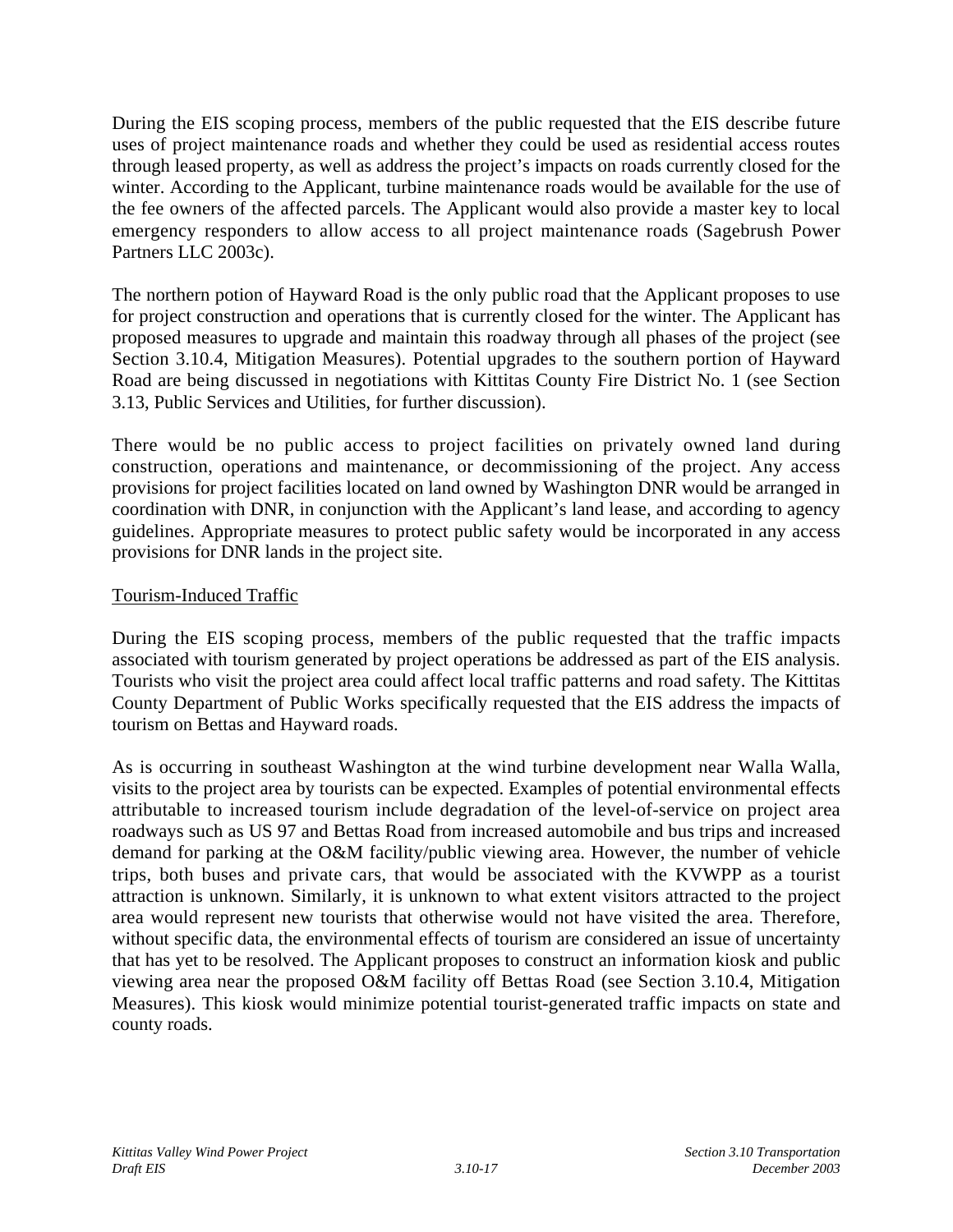#### **Decommissioning Impacts**

Impacts from decommissioning activities would be similar to those for construction. However, assuming that the roadways would remain in place, heavy vehicle trips would primarily consist of trucks carrying wind turbines and transformers and the resulting workforce and vehicle trips would be smaller. Mitigation at the time of decommissioning would be implemented and would likely be similar to that recommended for construction.

### **3.10.3 Impacts of No Action Alternative**

Under the No Action Alternative, the project would not be constructed or operated, and the environmental impacts described in this section would not occur. The No Action Alternative assumes that future development would comply with existing zoning requirements for the project area, which is zoned Agriculture-20 and Forest and Range.

Background growth projections (without the project) are based on past county and state growth and take into account any known large capital projects. A 2% growth factor was assumed in establishing impacts on future background levels of traffic.

Local policies are intended to maintain public road service at or above an accepted level of service determined by the county. Roadways that would experience heavy truck traffic can be assessed on an individual basis by the county during the project. All of the roadways in the study boundaries currently provide LOS C or better.

Table 3.10-8 describes the existing and future daily peak-hour traffic volumes and LOSs without any project traffic impacts. It is estimated that during the peak hour in 2004, all roadways in the project vicinity would function at LOS C or better without the project.

| Table 3.10-8: Existing, Future Daily, and Peak-Hour Traffic Volumes and LOS without |
|-------------------------------------------------------------------------------------|
| <b>Project</b>                                                                      |

|                             | Daily<br>No. of |        |        | <b>Estimated Directional Peak Hour without Project</b> |     |       |     |  |  |
|-----------------------------|-----------------|--------|--------|--------------------------------------------------------|-----|-------|-----|--|--|
| Roadway                     | Lanes           | 2001   | 2004   | 2001                                                   | LOS | 2004  | LOS |  |  |
| I-90 (west of US $97$ )     |                 | 22,000 | 22,660 | 1.210                                                  |     | 1.283 |     |  |  |
| US 97 (north of $I-90$ )    |                 | 2,800  | 2.884  | 280                                                    |     | 297   |     |  |  |
| US 97 (south of Bettas Rd.) |                 | 2.200  | 2.266  | 220                                                    |     | 233   |     |  |  |
| <b>Bettas Road</b>          |                 | 26     | 27     |                                                        | A   |       | A   |  |  |
| Havward Road                |                 | 24     | 25     |                                                        |     |       |     |  |  |

Source: WSDOT 2001; City of Cle Elum 2001

If the proposed project is not constructed, it is likely that the region's need for power would be addressed by developing a gas-fired combustion turbine. Because constructing and operating a gas-fired combustion turbine is a predictable consequence of not building the project, it is considered a predictable outcome of the No Action Alternative (Bonneville et al. 2002). Constructing a power generation facility other than the proposed project could have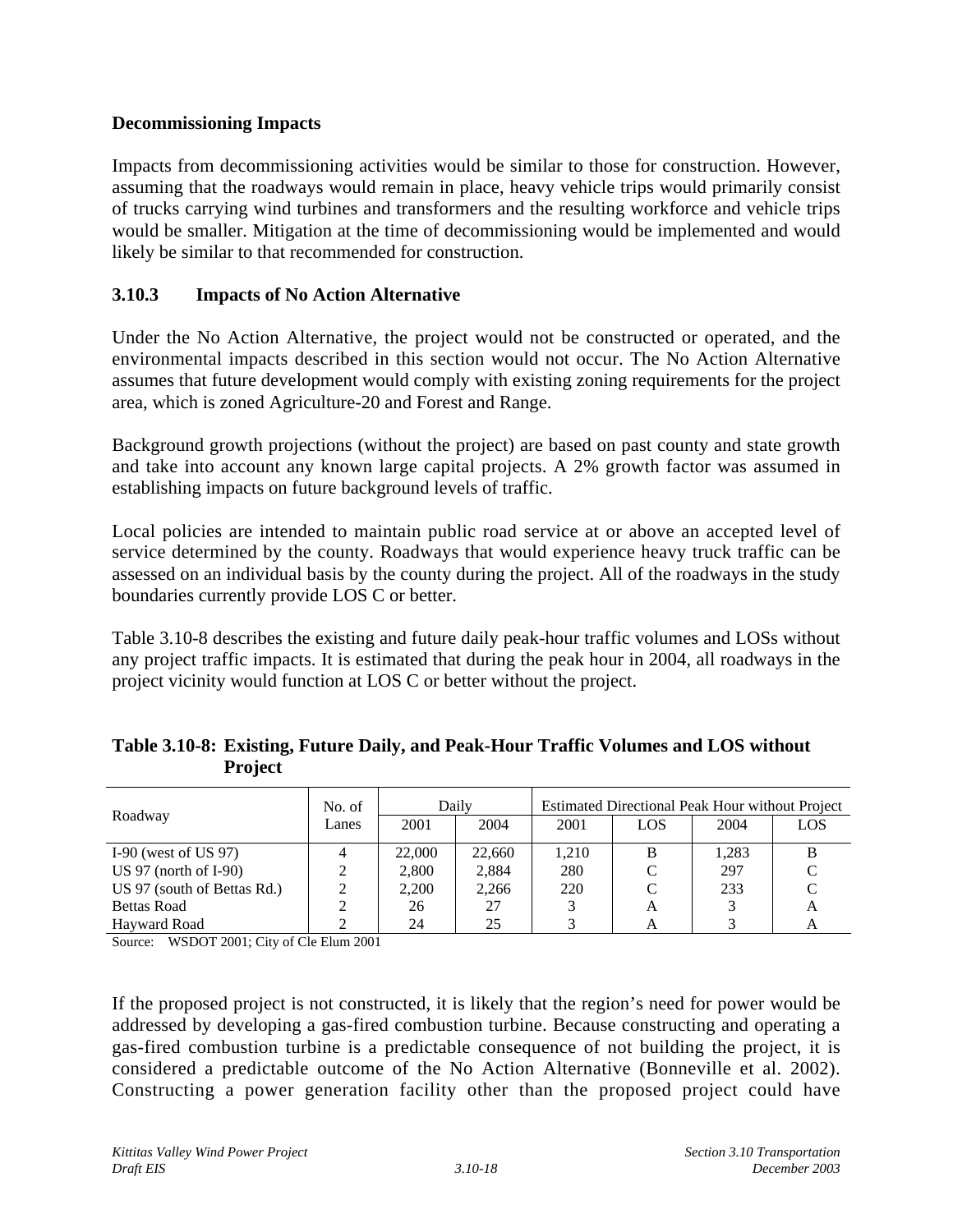transportation impacts. The intensity and significance of transportation impacts would depend on the site-specific design and location of the generation facility.

### **3.10.4 Mitigation Measures**

#### **Mitigation Measures Proposed by the Applicant**

#### Construction Traffic Control

The following mitigation measures are proposed to reduce the impact of project construction on roadway traffic in the region:

- The Applicant would prepare a Transportation Management Plan (TMP) that would be reviewed and approved by WSDOT and Kittitas County. The TMP would direct and obligate the contractor to implement procedures that would minimize traffic impacts;
- The TMP would include coordination between project-related construction traffic and WSDOT planned construction projects;
- Any oversize or overweight vehicles would comply with applicable state and county requirements, as permitted by WSDOT and Kittitas County.
- The Applicant would provide notice to landowners when construction takes place to help minimize access disruptions;
- The Applicant would provide proper road signs and warnings of "Equipment on Road," "Truck Access," or "Road Crossings";
- When slow or oversized wide loads are in transit to and from the site, advance signs and traffic diversion equipment would be used to improve traffic safety. Pilot cars would be used as WSDOT codes dictate depending on load size and weight. Permits would be obtained for these oversized or overweight vehicles as required by WSDOT and Kittitas County;
- The Applicant would construct necessary site access roads and entrance driveways that would be able to service truck movements of legal weight;
- The Applicant would encourage carpooling for the construction workforce to reduce traffic volume;
- In consultation with Kittitas County, the Applicant would provide detour plans and warning signs in advance of any traffic disturbances;
- The Applicant would employ flaggers as necessary to direct traffic when large equipment is exiting or entering public roads to minimize risk of accidents;
- One travel lane would be maintained at all times.

#### Hazardous Materials Transport

• Transportation of hazardous materials would be conducted in a manner that protects human health and the environment and is in accordance with applicable federal and WSDOT requirements.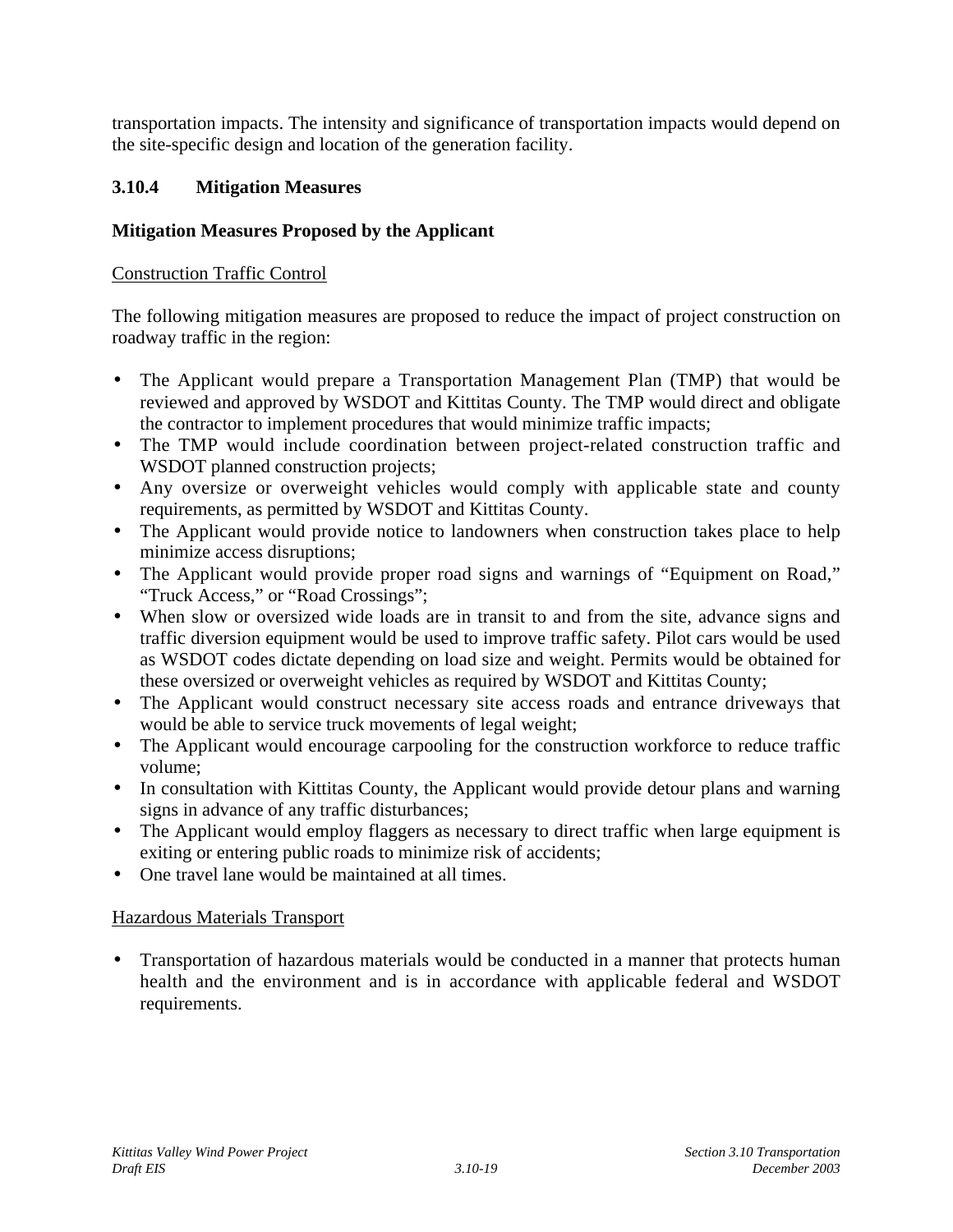#### Access Road Construction

• The access road from US 97 would be constructed with slopes and culverts designed according to WSDOT and Washington State access management standards under Title 468 WAC and Chapter 47.50 RCW. Access from county roads (Bettas or Hayward) would also be constructed with the appropriate slopes and culverts in accordance with Kittitas County standards.

#### Roadway Maintenance

- The Applicant proposes to upgrade the northern portion of Hayward Road prior to construction to allow passage of heavy equipment and trucks and to restore this portion of Hayward Road to a condition equal to or better than its present condition after construction is completed.
- The Applicant would consult with the Kittitas County Department of Public Works to determine the specific requirements for any improvement and restoration to Hayward Road (and any other county roads used by the project).
- The Applicant proposes to take responsibility for ongoing maintenance to the northern portion of Hayward Road that is necessitated by the project's operation. Assuming the County chooses to keep Hayward Road closed for the winter, the Applicant would coordinate with the County to keep non-project vehicles off this road during the closure period.
- The Applicant plans to submit an Application for Proposed Use of ROW to Bonneville for joint use of the 1-mile section of ROW between Hayward Road and the proposed Bonneville substation and turbine string E. With Bonneville approval, the Applicant proposes to upgrade this section of ROW from dirt to gravel surface and would assume responsibility for maintenance of this section of ROW.

### Tourism-Induced Traffic

• The Applicant proposes to construct an information kiosk and public viewing area near the proposed O&M facility off Bettas Road. Signs would be provided to direct tourists to this site (see Section 2.2.3, Facilities). This measure would minimize tourist-generated traffic impacts on county roadways.

#### **Additional Recommended Mitigation Measures**

### Construction Traffic Control

The Applicant should consult and coordinate with WSDOT and Kittitas County to identify additional temporary measures that could be implemented to improve LOS along US 97 north during the construction period.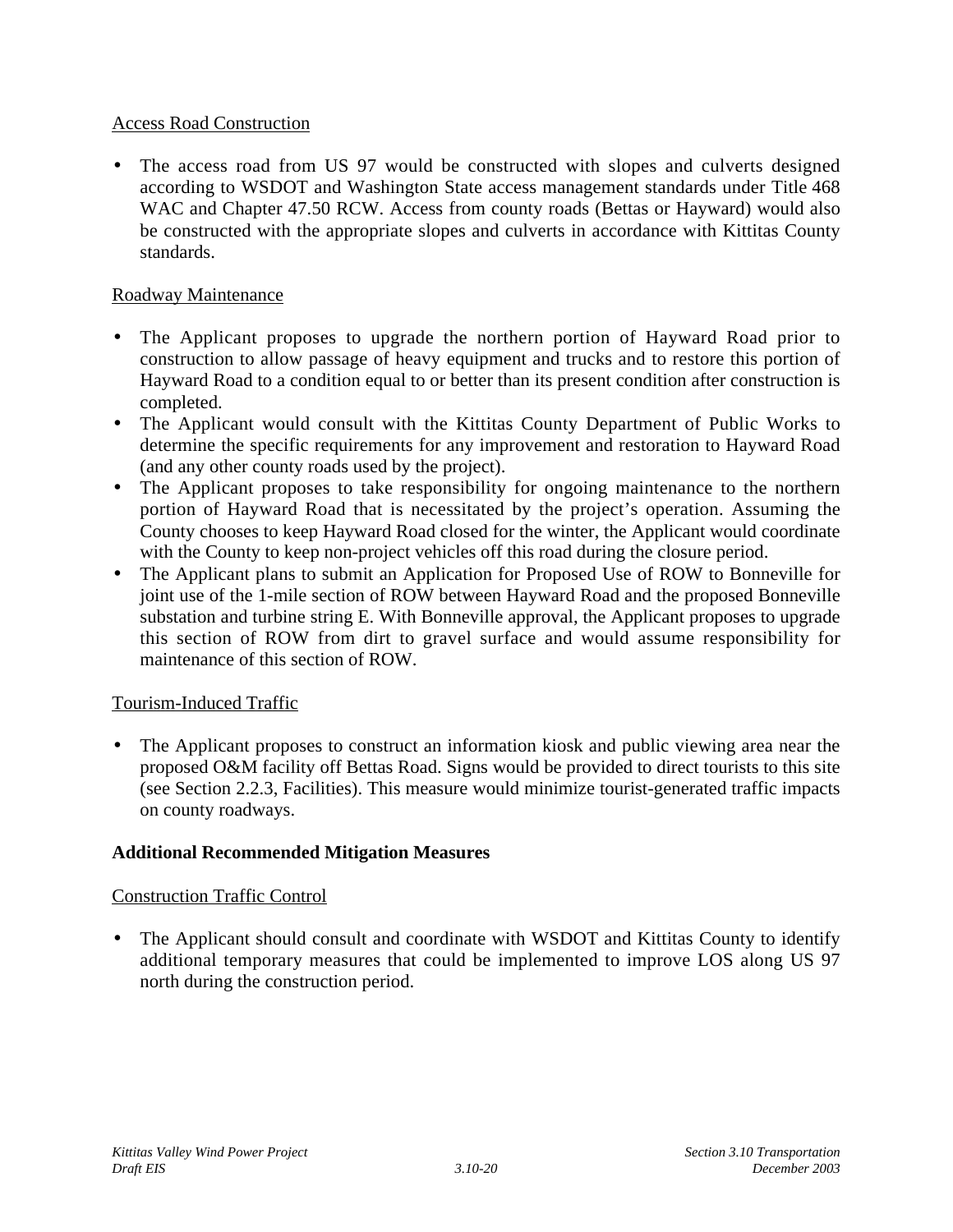### Parking

To ensure that adequate parking is provided to accommodate both project employees at the O&M facility and tourists attracted to the project area, the following mitigation measure is recommended:

The Applicant should monitor the volume of tourists visiting the proposed viewing area to determine if overflow parking is required. If additional parking is needed, the Applicant could identify and create an adjacent overflow parking area. The specific location of an overflow parking area should be sited so that tourist traffic does not conflict with employee access into and out of the O&M facility and no additional environmental impacts are caused.

### Traffic Safety

In the absence of projected increased traffic volumes at the intersection of US 97 and Bettas Road, WSDOT recommends the following mitigation measure to improve traffic safety at this intersection during project operations (WSDOT 2003b):

• WSDOT would monitor the incidence of traffic accidents at the intersection of US 97 and Bettas Road. If, within a five-year time period, WSDOT determines that channelization improvements at the intersection of US 97/Bettas Road are necessary to reduce accidents caused by additional turning traffic, the Applicant should be responsible for all costs associated with the safety improvement. The safety improvement would be limited to a northbound left-turn lane, a southbound right-turn lane, or both. The time period for monitoring would begin at the time of development approval.

### Aviation Safety

To ensure that the project would not create hazards to aviation under any of the project scenarios, the following mitigation measure is recommended:

If the Applicant's final proposal differs from the proposal submitted to, reviewed, and approved by the FAA in terms of number, siting, or size of proposed turbines, the Applicant should notify the FAA of these changes and secure any additional "Determinations of No Hazard to Air Navigation," as warranted.

# **3.10.5 Significant Unavoidable Adverse Impacts**

No significant unavoidable adverse impacts are associated with the transportation element of the proposed project. The Applicant has proposed several mitigation measures to minimize traffic impacts along all project area roadways.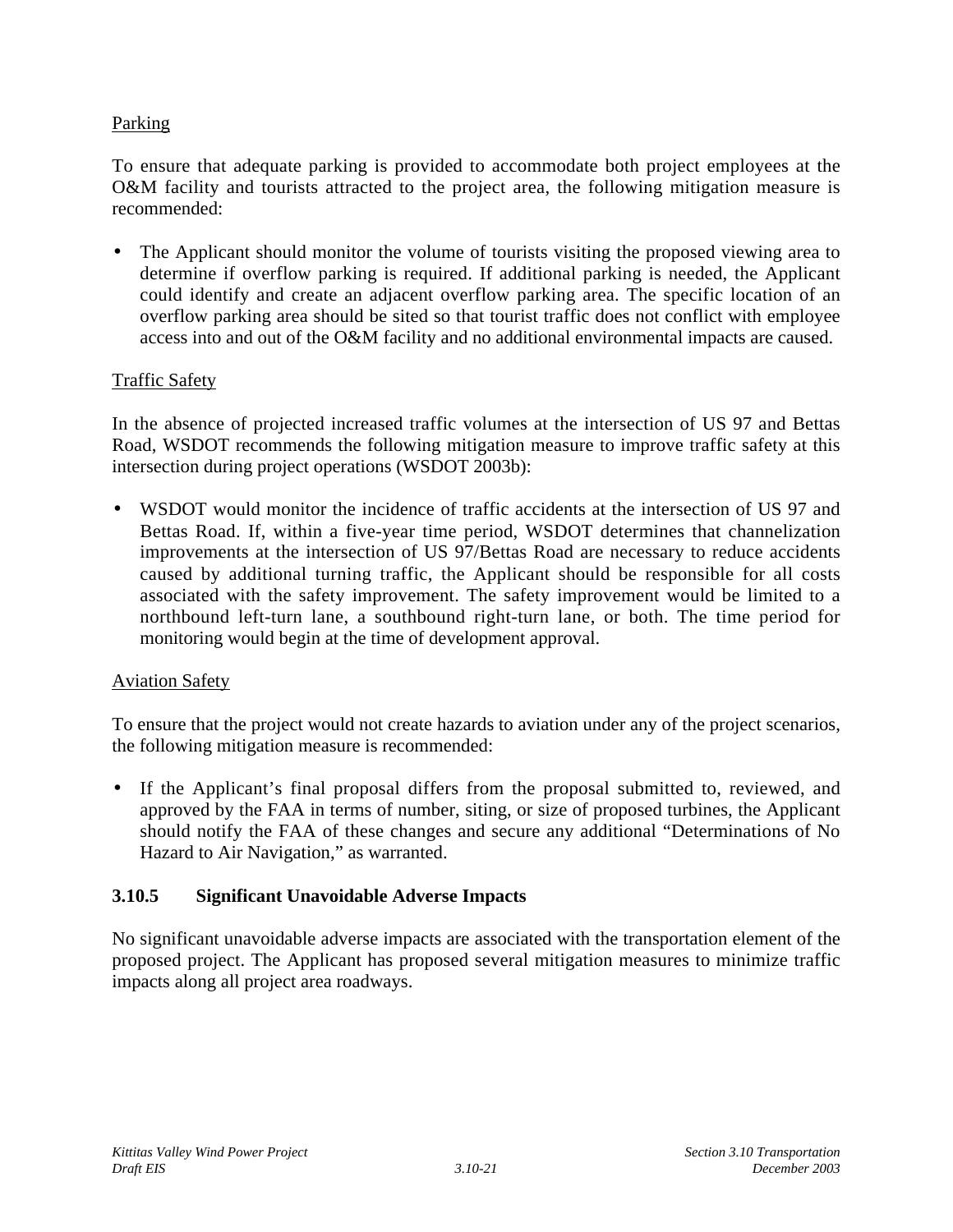# **3.11 AIR QUALITY**

This section describes existing air quality conditions in the KVWPP area. It also identifies potential impacts and mitigation measures designed to mitigate (limit) those impacts. The analysis in this section is primarily based on information provided by the Applicant in the ASC (Sagebrush Power Partners LLC 2003a, Section 3.2). Where additional information has been used to evaluate the potential impacts associated with the proposal, that information has been referenced.

# **3.11.1 Regulatory Framework**

Existing federal and state air quality regulations were reviewed for the preparation of this section. Both the federal government (through the Environmental Protection Agency [EPA]) and the state government (through Ecology) have established ambient air quality standards and emission limits for sources of regulated air emissions. EPA has established National Ambient Air Quality Standards (NAAQS) for criteria pollutants, including carbon monoxide (CO), particulate matter less than 10 micrometers in size ( $PM_{10}$ ) and 2.5 micrometers in size ( $PM_{2.5}$ ), ozone, sulfur dioxide, lead, and nitrogen dioxide. NAAQS are air pollution concentration levels against which all areas of the country are evaluated. If an area meets the standards, it is in "attainment" and if it does not, it is considered a "nonattainment area."

New stationary sources of air emissions in nonattainment areas must undergo more rigorous permitting than equivalently sized sources in attainment areas in an effort to bring the nonattainment area back into compliance with the air quality standards. Through the Department of Ecology, the state of Washington has established rules for permitting new sources in both attainment and nonattainment areas of the state, and additional requirements may be imposed by local air authorities. EFSEC issues authorizations for air emissions for sources under its jurisdiction. In general, if potential emissions from stationary sources exceed certain thresholds, approval from the appropriate permitting authority is required before beginning construction. The two most common permits associated with industrial activity emitting regulated air pollutants are Notice of Construction (NOC) approvals and Prevention of Significant Deterioration (PSD) permits. The proposed project would not be required to go through this type of permitting process because wind turbines have no regulated air emissions during operation.

Mobile sources (such as construction equipment and maintenance pickups) are regulated separately under the federal Clean Air Act, including vehicle inspection and maintenance programs, and are not included when determining if a source must go through permitting.

According to WAC 173-400-300, fugitive air emissions are emissions that "do not and which could not reasonably pass through a stack, chimney, vent or other functionally equivalent opening." These emissions include fugitive dust from unpaved roads, construction sites, and tilled land. Fugitive emissions are considered in determining the level of air permitting required only for a certain subset of sources, not including wind power projects. However, pursuant to WAC 173-400-040(8)(a) "The owner or operator of a source of fugitive dust shall take reasonable precautions to prevent fugitive dust from becoming airborne and shall maintain and operate the source to minimize emissions."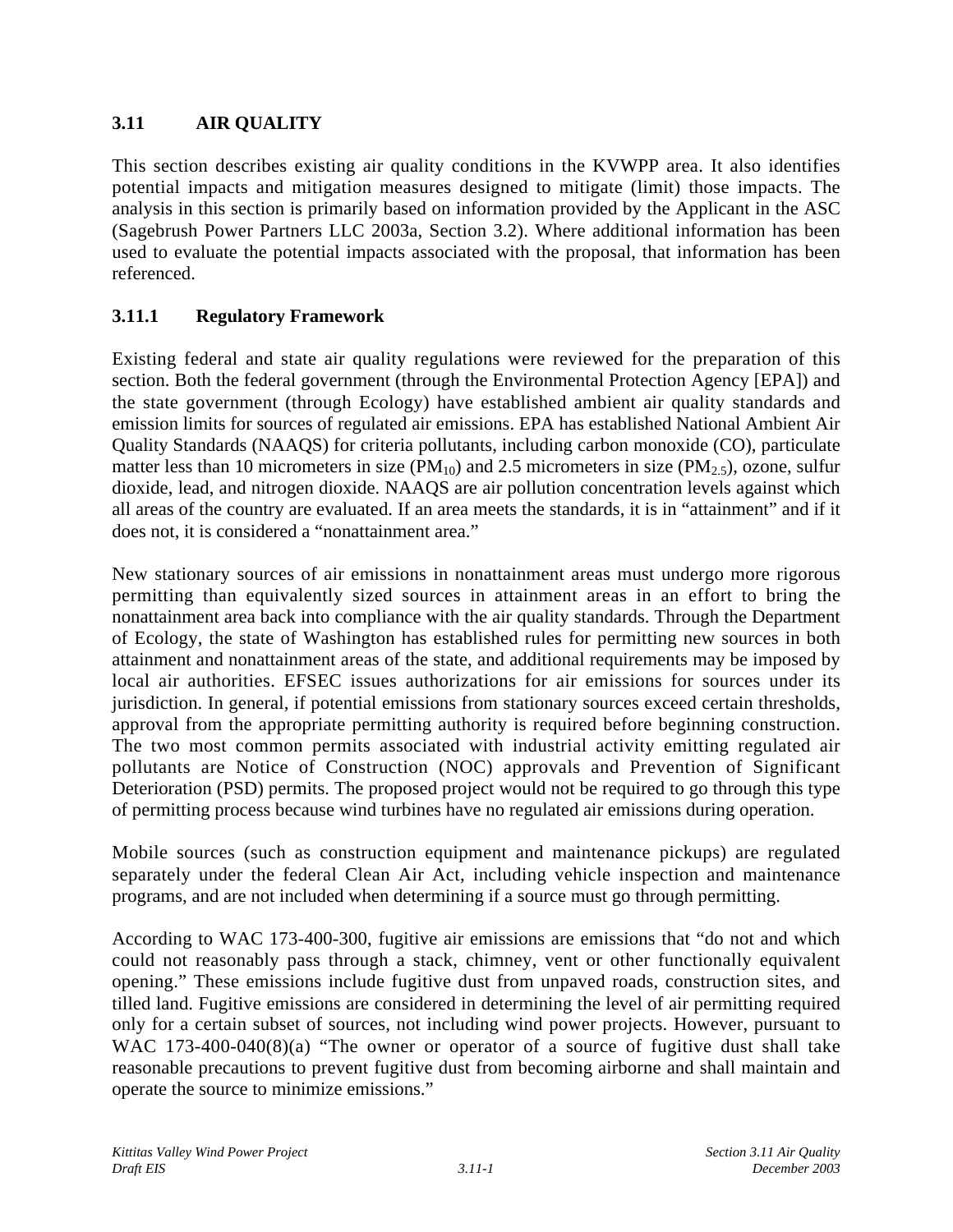Construction emissions are not included in permitting of stationary sources. Only emissions from operations are considered in the new source review program.

# **Notice of Construction/New Source Review**

WAC Chapters 463-39 and 173-400 establish the requirements for review and issuance of NOC approvals for new sources of air emissions under EFSEC jurisdiction. A NOC is not required for the proposed project because there would be no permanent sources of regulated air emissions. No backup generation or spinning reserves would be required as part of the proposed project. The only air emissions associated with this project are from construction vehicles and equipment, and from operations and maintenance vehicles, which would comply with all applicable state and federal emissions standards and are not subject to air emissions permit requirements.

# **Prevention of Significant Deterioration**

PSD regulations apply to proposed new or modified sources located in an attainment area that have the potential to emit criteria pollutants in excess of predetermined *de minimus* values (40 CFR Part 51). For new generation facilities, these values are 100 tons per year of criteria pollutants for 28 specific source categories, or 250 tons per year for sources not included in the 28 categories. For the proposed project, a PSD permit would not be required; the generation of electricity with wind turbines does not produce air emissions because no fuel is being burned to produce energy.

# **3.11.2 Affected Environment**

# **Climate**

The proposed project is located in a semi-arid region of south central Washington, at the western edge of the Columbia Basin that includes the Ellensburg Valley, the central plains area in the Columbia Basin. This large province occurs within the rain shadow of the Cascade mountain range, and is characterized by semi-arid conditions, as well as a large range of annual temperatures indicative of a continental climate. Annual precipitation ranges from 7 inches in the drier localities along the southern slopes to 15 inches in the vicinity of the Blue Mountains.

The project site has a strong wind energy resource, which is primarily thermal driven. When warm air rises over the desert-like areas east of Ellensburg, cooler air in the Cascades west of Cle Elum, near Snoqualmie Pass, is drawn through the Kittitas Valley.

Figure 3.11-1 shows a wind energy rose for the project site, generated using data from a 100-foot test tower that was in operation from 1992 to 1994. The table at the bottom of the figure lists the mean speeds for all 16 directions. The wind rose shows that the prevailing winds blow from the west through north-northwesterly directions. The highest wind speeds are from the west and west-northwest direction and generally occur in the spring through summer months (Sagebrush Power Partners LLC 2003c).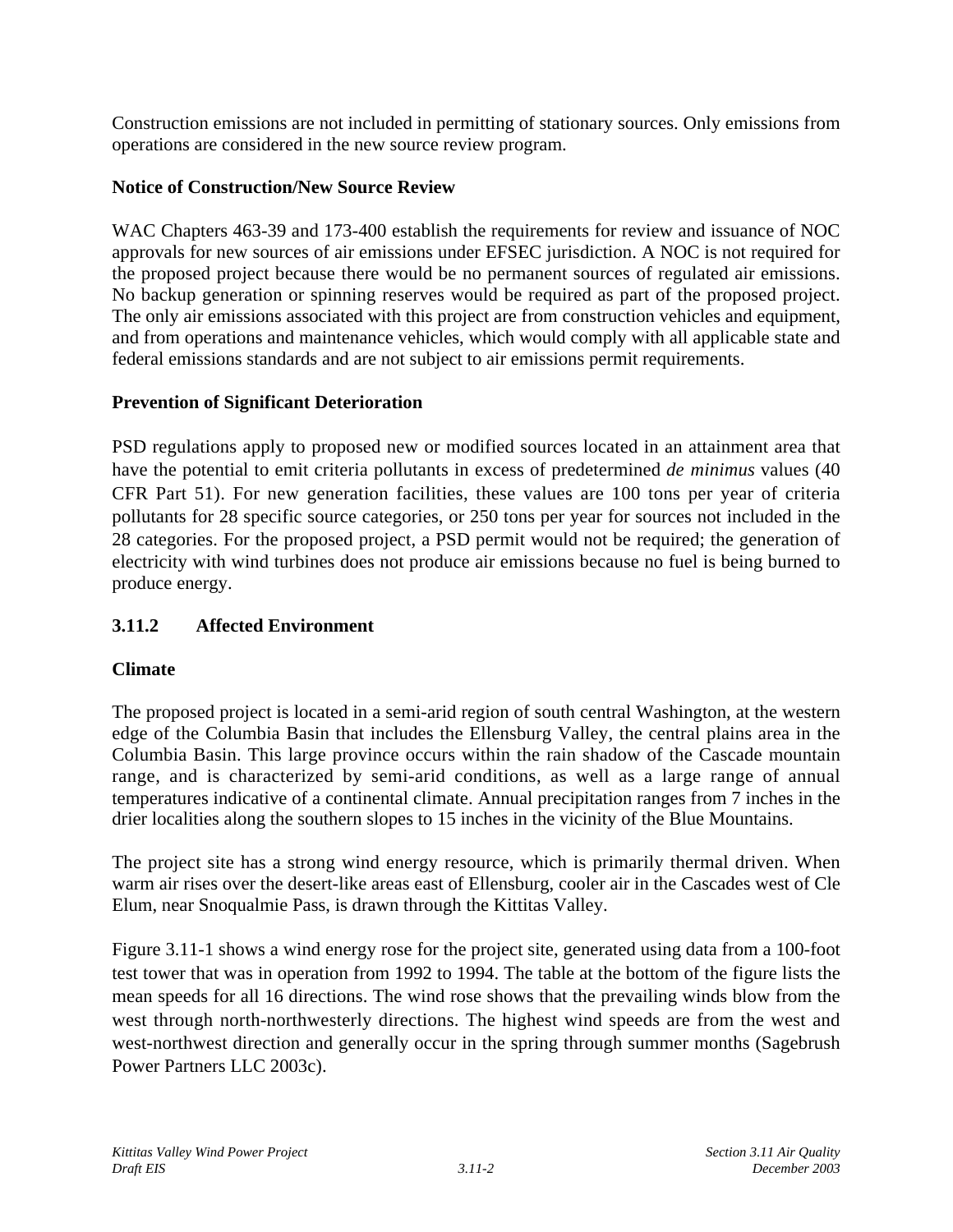Figure 3.11-1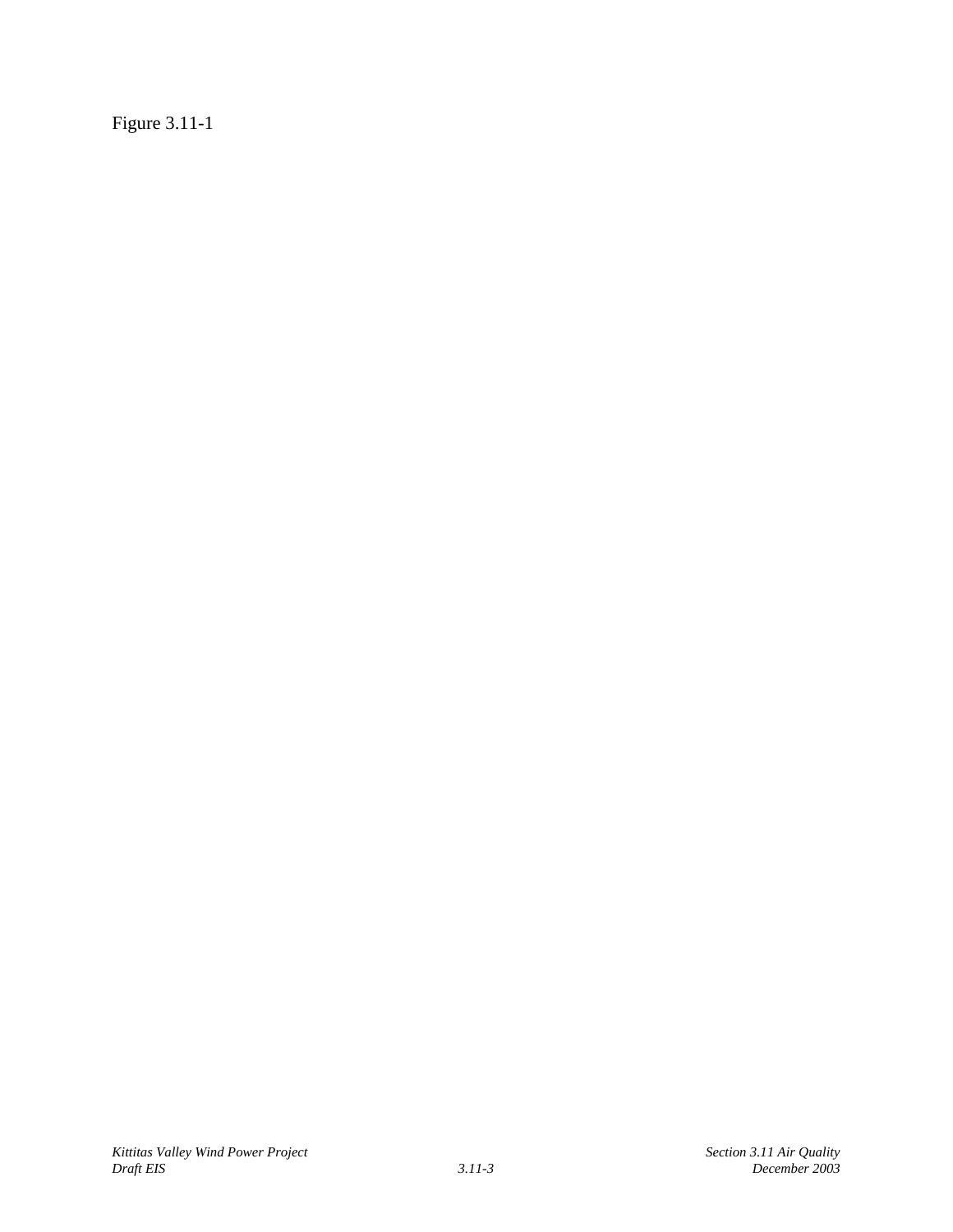### **Existing Air Quality**

Existing land uses in the project area consist primarily of grazing, rangeland, and low-density residential development. Therefore, sources of existing air pollutants in the project area are limited to vehicle emissions. Kittitas County is classified as an attainment area for all criteria pollutants. This means that ambient air quality in the study area meets the National and Washington Ambient Air Quality Standards (NAAQS/WAAQS).

Ecology has established air pollution monitoring stations throughout the state. No operating air quality monitoring stations for CO or ozone are located in Kittitas County.  $PM_{10}$  is monitored in Ellensburg, the largest urban area in Kittitas County, which is approximately 10 miles southeast of the project site.  $PM_{10}$  levels monitored in Ellensburg in 2002 reached a maximum concentration of 77 micrograms per cubic meter  $(\mu g/m^3)$  on January 23, 2002. This maximum 2002 concentration was below the NAAQS/WAAQS for  $PM_{10}$  of 150  $\mu$ g/m<sup>3</sup> (Rossow, pers. comm., 2003). However, because of the localized nature of particulate matter, concentrations measured at this location may not be representative of the project site.

# **3.11.3 Impacts of Proposed Action**

This section describes potential direct impacts related to air quality for the KVWPP. Direct impacts would occur if air quality approached or exceeded the NAAQS/WAAQS for a pollutant during project construction or operation. These types of direct impacts could be associated with construction, operations and maintenance, or decommissioning of any of the proposed project elements, including the wind turbines and meteorological towers, 19 miles of new gravel access roads, additional power lines, O&M facility, and substations. Indirect impacts in the immediate vicinity are not anticipated because the project is not expected to substantially induce regional growth to the extent that would result in significant changes to offsite air quality. Regional indirect impacts associated with the avoidance of air emissions in the power generation process are discussed below under "Indirect Operations and Maintenance Impacts." Table 3.11-1 summarizes potential air pollutant sources under the three project scenarios. As described in further detail below, air emissions are associated with fugitive dust from construction activities, or with exhaust emissions from motor vehicles.

|                             | 82 Turbines/3 MW             | 121 Turbines/1.5 MW          | 150 Turbines/1.3 MW          |
|-----------------------------|------------------------------|------------------------------|------------------------------|
|                             | (Lower End Scenario)         | (Middle Scenario)            | (Upper End Scenario)         |
| <b>Construction Impacts</b> |                              |                              |                              |
| Equipment and vehicle       | Construction equipment       | See EIS Table 2-4 for list   | Construction equipment       |
| exhaust emissions           | requirements same as         | of construction equipment.   | requirements same as         |
|                             | middle scenario.             |                              | middle scenario.             |
|                             | Up to 658 daily              | Up to 622 daily              | Up to 630 daily              |
|                             | construction trips if gravel | construction trips if gravel | construction trips if gravel |
|                             | is imported from offsite; up | is imported from offsite; up | is imported from offsite; up |
|                             | to 450 daily trips if no     | to 462 daily trips if no     | to 470 daily trips if no     |
|                             | gravel import is required.   | gravel import is required.   | gravel import is required.   |
| Fugitive dust emissions     | 231 total acres disturbed    | 311 total acres disturbed    | 371 total acres disturbed    |
| Odors                       | Limited and negligible       | Limited and negligible       | Limited and negligible       |

|  |  |  | <b>Table 3.11-1: Summary of Potential Air Quality Impacts</b> |
|--|--|--|---------------------------------------------------------------|
|--|--|--|---------------------------------------------------------------|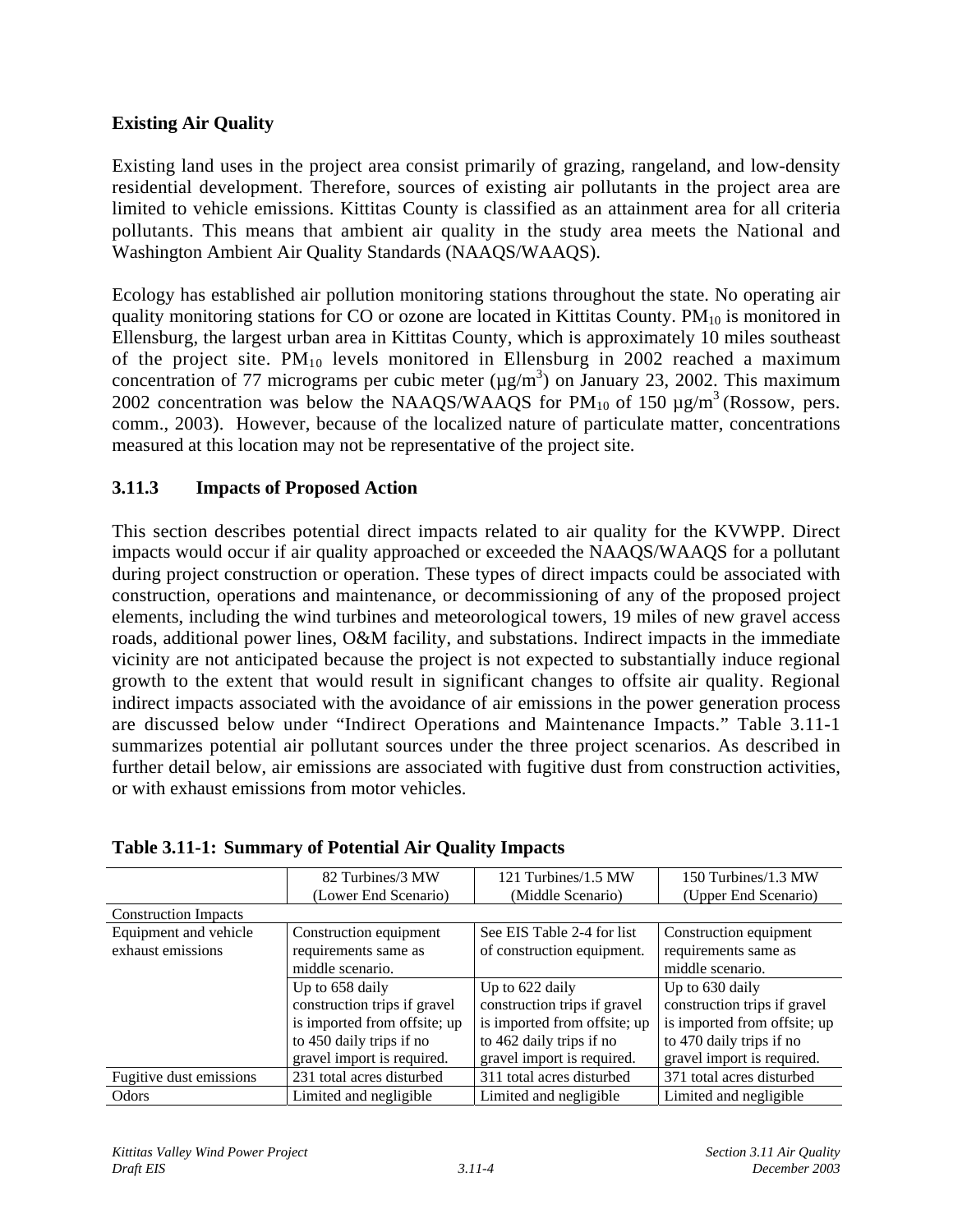|                                           | 82 Turbines/3 MW            | 121 Turbines/1.5 MW           | 150 Turbines/1.3 MW         |  |  |  |
|-------------------------------------------|-----------------------------|-------------------------------|-----------------------------|--|--|--|
|                                           | (Lower End Scenario)        | (Middle Scenario)             | (Upper End Scenario)        |  |  |  |
| <b>Operations and Maintenance Impacts</b> |                             |                               |                             |  |  |  |
| Fugitive dust and exhaust                 | Up to 28 daily trips        | Up to 28 daily trips          | Up to 40 daily trips        |  |  |  |
| emissions                                 |                             |                               |                             |  |  |  |
| Odors                                     | None                        | None                          | None                        |  |  |  |
| Regulated air pollutants                  | Same as middle scenario     | None; avoidance of            | Same as middle scenario     |  |  |  |
|                                           |                             | regulated criteria pollutants |                             |  |  |  |
|                                           |                             | in the NAAQS/WAAQS            |                             |  |  |  |
| Greenhouse gas emissions                  | Same as middle scenario     | Indirect avoidance of         | Same as middle scenario     |  |  |  |
|                                           |                             | greenhouse gas emissions      |                             |  |  |  |
|                                           |                             | from other sources of         |                             |  |  |  |
|                                           |                             | power generation that         |                             |  |  |  |
|                                           |                             | would have otherwise been     |                             |  |  |  |
|                                           |                             | built or operated to produce  |                             |  |  |  |
|                                           |                             | an equivalent amount of       |                             |  |  |  |
|                                           |                             | energy                        |                             |  |  |  |
| Decommissioning Impacts                   |                             |                               |                             |  |  |  |
|                                           | Similar to those described  | Similar to those described    | Similar to those described  |  |  |  |
|                                           | for construction, however   | for construction, however     | for construction, however   |  |  |  |
|                                           | access roads may be left in | access roads may be left in   | access roads may be left in |  |  |  |
|                                           | place so impacts could be   | place so impacts could be     | place so impacts could be   |  |  |  |
|                                           | lower                       | lower                         | lower                       |  |  |  |

#### **Table 3.11-1: Continued**

Source: Sagebrush Power Partners LLC 2003a, f.

### **Construction Impacts**

The primary type of air pollution generated during project construction would be emissions from vehicle and equipment exhaust, and fugitive dust particles from travel on paved and unpaved surfaces. The fugitive dust particles occur when disturbed soils become airborne.

#### Exhaust Emissions

Heavy trucks and construction equipment powered by gasoline and diesel engines would generate CO, hydrocarbons, nitrogen oxides (NOx), and particulate matter in exhaust emissions. These emissions would be temporary and limited to the immediate area surrounding the construction site. Exhaust emissions would be generated from the following equipment sources used to construct the project:

- Diesel construction equipment used for project site preparation, grading, excavation, and construction;
- Water trucks used to control construction dust emissions;
- Diesel trucks used to deliver equipment, concrete, fuel, and construction supplies to the construction site;
- Diesel cranes used to erect the wind turbines: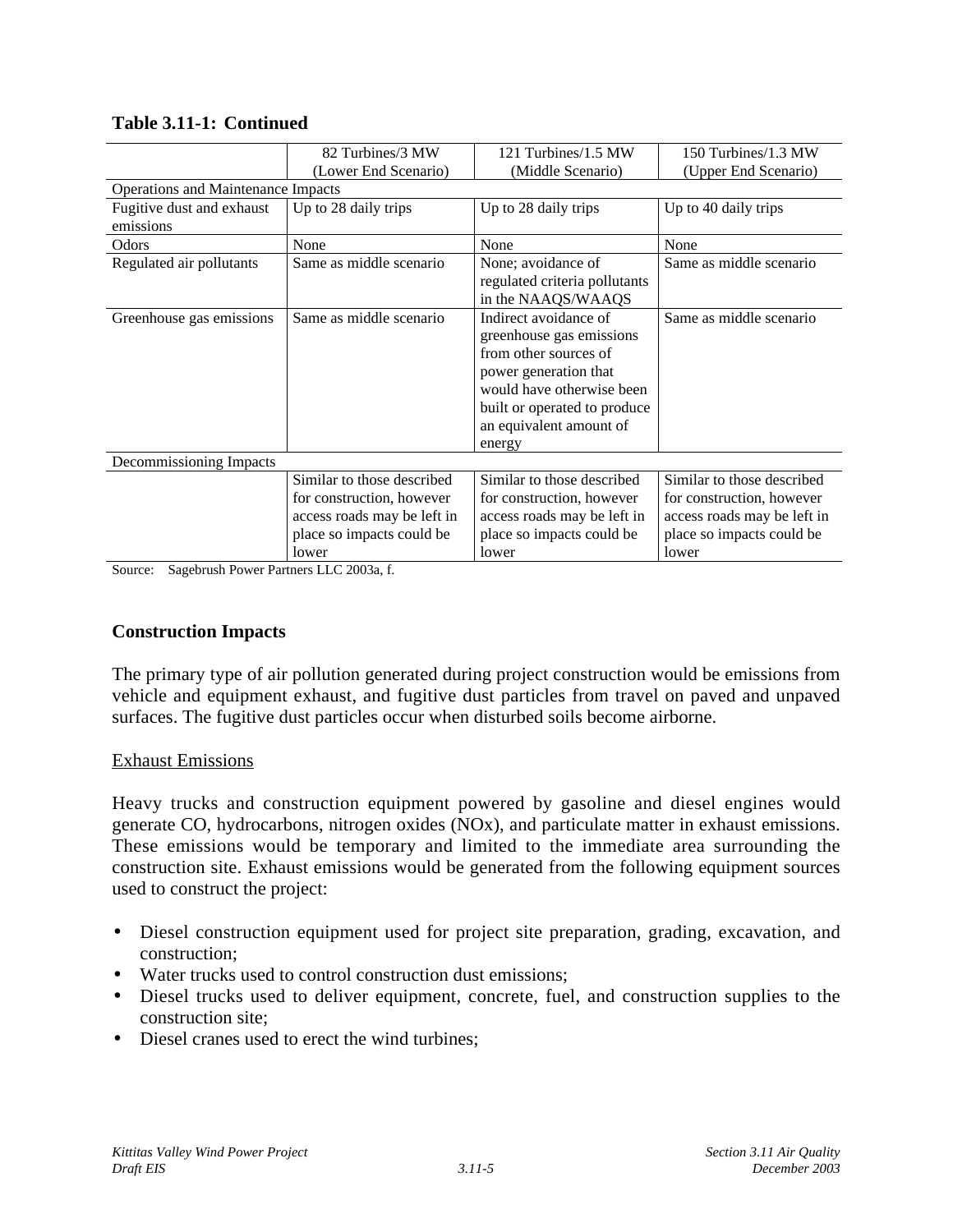- Pickup trucks and diesel trucks used to transport workers and materials around the construction site and from vehicles (cars or trucks) used by workers to commute to the construction site; and
- Diesel-powered welding machines, electric generators, air compressors, etc.

Table 2-4 in Chapter 2 of this EIS shows the estimated type and number of construction equipment that would be used during each phase of construction and the estimated duration (in months) of that particular phase, including site preparation and road construction, turbine foundation construction, and wind turbine assembly and erection. Project construction would generally require approximately the same type, number, and duration of equipment regardless of whether 82 units of large size turbines (lower end scenario) or 150 units of small wind turbines (upper end scenario) are built (Sagebrush Power Partners LLC 2003f). The reason for this is that, even though the lower end scenario would involve constructing larger turbines, there would be fewer of them to erect. However, the specific number of heavy duty truck trips associated with transporting materials to the project site would vary by project scenario, primarily due to differences in the required number of turbine components (e.g., tower sections, hubs, blades, etc.). (See Section 3.10, Transportation, for a detailed discussion of truck trips requirements.)

One of the variables to consider in estimating construction-related air quality impacts from equipment and vehicle exhaust is the amount and source of gravel required to create gravelcompacted road surfaces. The Applicant proposes to secure gravel from local offsite quarries, resulting in heavy truck transportation of the materials to the project site. The daily number of heavy truck trips required to transport gravel to the project site would range from 262 daily trips under the middle scenario to 298 daily trips under the lower end scenario. (Under the lower end scenario, more gravel trucks would be required to support the construction of wider roads to allow for safe passage of larger construction cranes.) Total daily construction trips (employee vehicles and trucks hauling materials) would range from 622 trips under the middle scenario to 658 under the lower end scenario. If gravel is imported from the existing permitted quarry just north of turbine F-1, the number of daily construction trips could be reduced to a range from 450 under the lower end scenario to 470 under the upper end scenario. (The upper end scenario would require a larger number of heavy-duty trucks to transport more turbine components to the project site.) Regardless of the source of the imported gravel, these trips would generate diesel and other exhaust during project construction. However, such short-term emissions from construction sites are exempt from air emission permitting requirements.

#### Fugitive Dust Emissions

Fugitive dust would be generated by construction-related traffic traveling on paved and unpaved surfaces. If not properly mitigated, fugitive dust could also escape from uncovered trucks carrying materials to the project site. The magnitude of this impact would depend on the number of vehicles operated during construction, and the distance over which transportation occurs. For example, as described above, construction activities would require substantial amounts of gravel to create gravel-compacted road surfaces, resulting in a large number of daily construction trips. The number of truck trips could be reduced if a closer source of gravel was selected.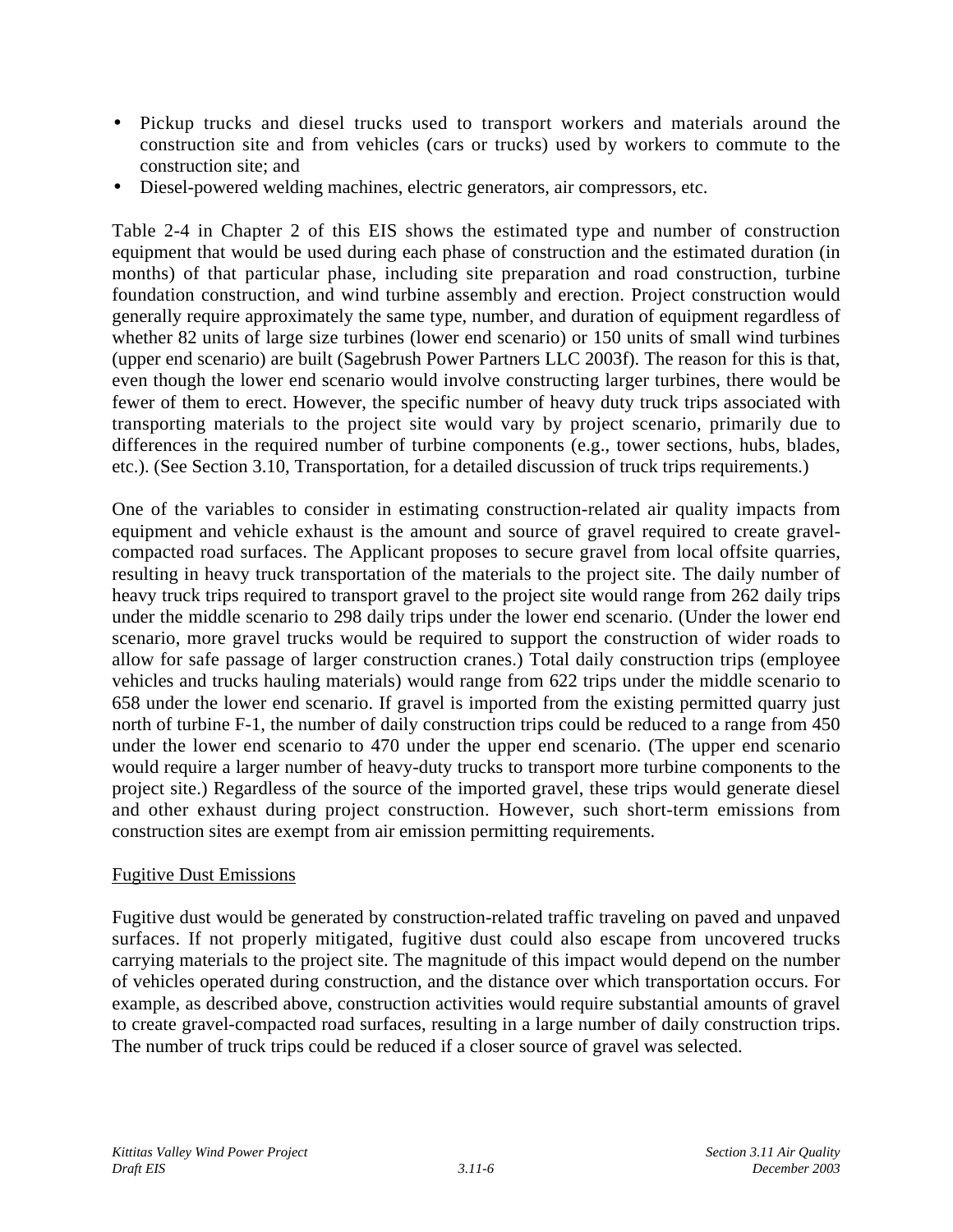Disturbing the land for project construction would also cause fugitive dust emissions. Fugitive dust emissions would be associated with land clearing, ground excavation, and cut-and-fill operations. Construction emissions would be greatest during the earthwork phase because most emissions are associated with the movement of dirt on a development site. Fugitive dust emissions would vary from day to day, depending on level of activity, specific operations, and weather conditions (especially precipitation). Depending on which scenario would be constructed, the lower end scenario (up to 82 wind turbines) would have less land disturbed (231 acres) and in turn less fugitive dust emissions than the upper end scenario (up to 150 wind turbines, 371 acres land disturbed). Types of construction activities that could create fugitive dust include road construction and improvements, work area clearing, and blasting foundations and trenches for wind turbines. Although short-term emissions from construction sites are exempt from air quality permitting requirements, the Applicant proposes mitigation measures to minimize fugitive dust impacts (see Section 3.11.5).

# **Odors**

Construction of the proposed project would produce limited odors associated with exhaust from diesel equipment and vehicles but would not result in adverse effects.

### **Direct Operations and Maintenance Impacts**

#### Emissions Sources

During project operations, travel on the new and upgraded private gravel access roads would generate limited amounts of fugitive dust and CO, hydrocarbon, NOx, and particulate matter emissions. This traffic is expected to consist of weekly or less frequent trips to turbines in service vehicles for maintenance and repair activities (Sagebrush Power Partners LLC 2003a, Section 3.2.4). This impact would be expected to be greatest under the upper end scenario because it would consist of the largest number of turbines (150) that would require maintenance. The number of vehicle trips associated with workers commuting to and from the O&M facility on paved state and county roads would range from 28 daily trips under the lower end and middle scenarios to 40 daily trips under the upper end scenario. Therefore, it is unlikely that the resulting dust would generate a significant air quality impact in excess of the NAAQS/WAAQS.

### **Odors**

Operation of the wind turbines and other project facilities would create no odors because no combustion is involved and no odor-producing materials are used in the operations.

#### Regulated Air Pollutants

The proposed project would not generate regulated air pollutants. The generation of electricity through wind would avoid emissions of criteria pollutants regulated in the NAAQS/WAAQS from other sources of power that would have otherwise been built or operated to produce an equivalent amount of electricity. For example, an estimated amount of  $CO<sub>2</sub>$  emissions resulting from the operation of a 60-aMW combustion turbine facility would be more than 2,000,000 tons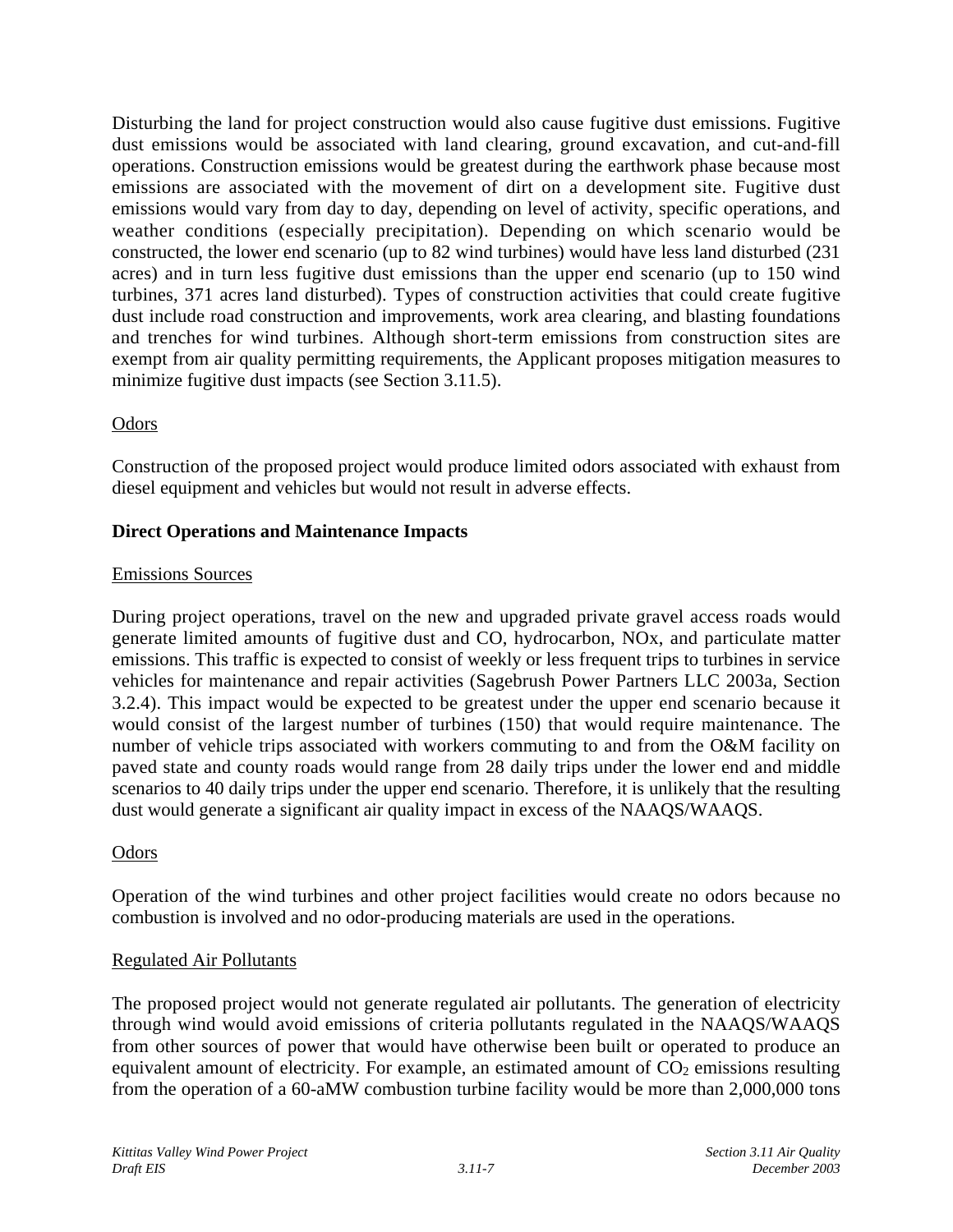per year. Similarly, nitrogen dioxide emissions would be more than 30 tons per year, and carbon monoxide emissions would be more than 50 tons per year (see Section 3.11.4, No Action Alternative, for further discussion).

### **Indirect Operations and Maintenance Impacts**

Global warming is a worldwide problem caused by the combined greenhouse gas emissions throughout the planet. The issue of how emissions from human activities might affect global climate has been the subject of extensive international research over the past several decades. There is now a broad consensus among atmospheric scientists that emissions generated by humans are causing a rise in global temperatures, although there is still uncertainty about the magnitude of future impacts and the best approach to mitigate the impacts. Two sets of key research documents have recently been published.

The United Nations Intergovernmental Panel on Climate Change (IPCC) published its most recent set of five-year progress reports summarizing worldwide research on global warming (IPCC 2001). These reports indicated that some level of global warming related to human activity is likely to occur and there is a significant possibility of severe environmental impacts.

President Bush requested the National Academy of Sciences to provide a brief comprehensive review of the IPCC reports (National Academy of Sciences 2001). The review panel included atmospheric scientists with a range of opinions on future global warming. The National Academy of Sciences review was written in lay terms and focused on addressing several fundamental issues. The panel concurred with most of the findings by the IPCC.

Many air pollutants compose greenhouse gases, each of which exhibits a different chemical tendency to affect global warming. The principal greenhouse gases are carbon dioxide  $(CO<sub>2</sub>)$ , nitrous oxide  $(N_2O)$ , methane  $(CH_4)$ , tropospheric ozone  $(O_3)$ , and chlorofluorocarbons (CFCs). Carbon dioxide emitted from an industrial facility persists in the atmosphere for more than 100 years before it is eventually metabolized by plants or absorbed into the oceans (IPCC 2001). During that 100-year lifetime, a parcel of emissions generated anywhere on the planet would disperse throughout the world and affect climate change everywhere. Thus, climate change in Washington would be affected as much by emissions from facilities in China, for example, as by emissions from a local project in Washington State.

Among America's current energy sources, coal, the largest source of  $CO<sub>2</sub>$ , the leading greenhouse gas, is used to generate more than half of all the electricity (52%) in the United States. Other sources of electricity are natural gas (16%), oil (3%), nuclear (20%), and hydropower (7%) (AWEA 2002). Table 3.11-2 lists the  $CO<sub>2</sub>$  emission factors for typical fossilfueled generating stations operating today.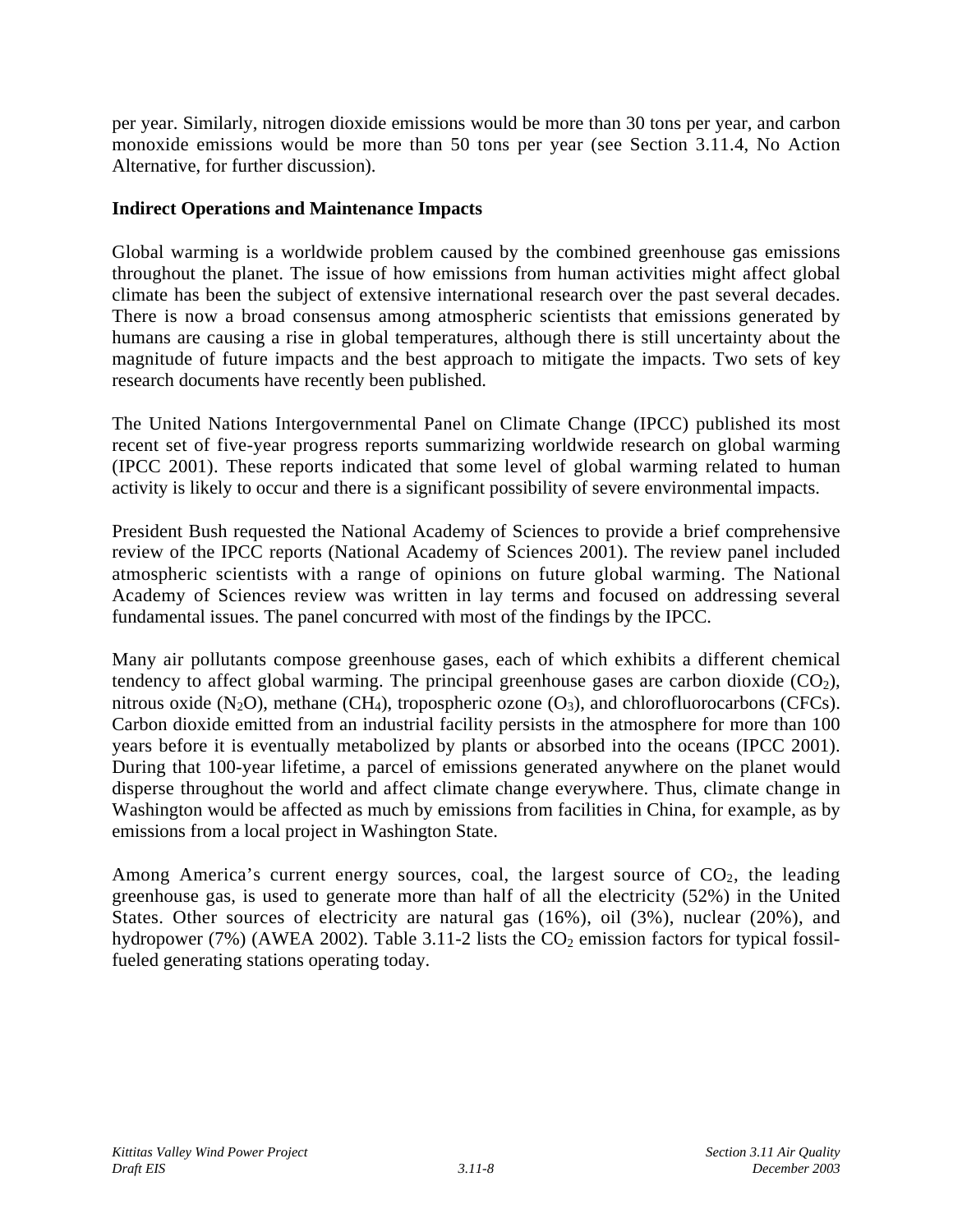| Generating Station Fuel Type                                       | $CO2$ Emission Factor in pound per<br>kilowatt-hour (lbs $CO2$ per kW-hr) |
|--------------------------------------------------------------------|---------------------------------------------------------------------------|
| Natural gas fuel, conventional gas-fired boiler                    | 1.2                                                                       |
| Fuel oil, conventional oil-fired boiler                            | 1.9                                                                       |
| Coal, conventional coal-fired boiler                               | 2.1                                                                       |
| Other solid fuel generating stations                               | 2.95                                                                      |
| Nationwide average for electric utility generating stations (1998) | 1.35                                                                      |

## Table 3.11-2: Typical CO<sub>2</sub> Emission Factors for Electrical Generating Stations

Source: Ecology 1999

The proposed wind power project would produce energy while generating only limited amounts of localized non-regulated air emissions, namely from construction activities and vehicular and truck exhaust. However, the specific process of generating electricity with wind turbines does not produce air emissions because no fuel is burned to produce energy. Since fossil fuels are not consumed with the proposed project, greenhouse gas emissions incident to the extraction and transportation of coal, oil, or gas are also avoided.

Although operation of the proposed wind turbines themselves would not produce emissions, the project could still contribute to the generation of greenhouse gas emissions taking into consideration its "total fuel cycle," which includes the processes of manufacturing and transporting project parts and equipment, as well as constructing the project. For example, fabrication and transport of the parts used to construct the project such as the wind turbine towers, generators, and nacelle, which typically occurs in other regions of the country or abroad in Europe, would generate  $CO<sub>2</sub>$  emissions. Some believe that the fabrication and transport process in itself could contribute to the global problem of greenhouse gas emissions and result in adverse climate effects. However, according to the American Wind Energy Association, several studies have found that even when the total fuel cycle of a wind power project is considered,  $CO<sub>2</sub>$ emissions are on the order of 1% of coal or 2% of natural gas per unit of electricity generated (AWEA 2002).

The actual effect on global warming caused solely by emissions from the KVWPP, either from fabrication, transport, construction, or operations, is unknown. However, the project would likely displace emissions from other sources of power generation such as coal or natural gas-fired power plants that would have otherwise been built or operated to produce an equivalent amount of electricity. As mentioned above under "Regulated Air Pollutants" and discussed further in Section 3.11.4, No Action Alternative, operation of a 60-aMW combustion turbine facility (equivalent energy generated by the proposed wind power project) would generate more than 2,000,000 tons per year of  $CO<sub>2</sub>$  emissions. Similarly, nitrogen dioxide emissions would be more than 30 tons per year, and carbon monoxide emissions would be more than 50 tons per year.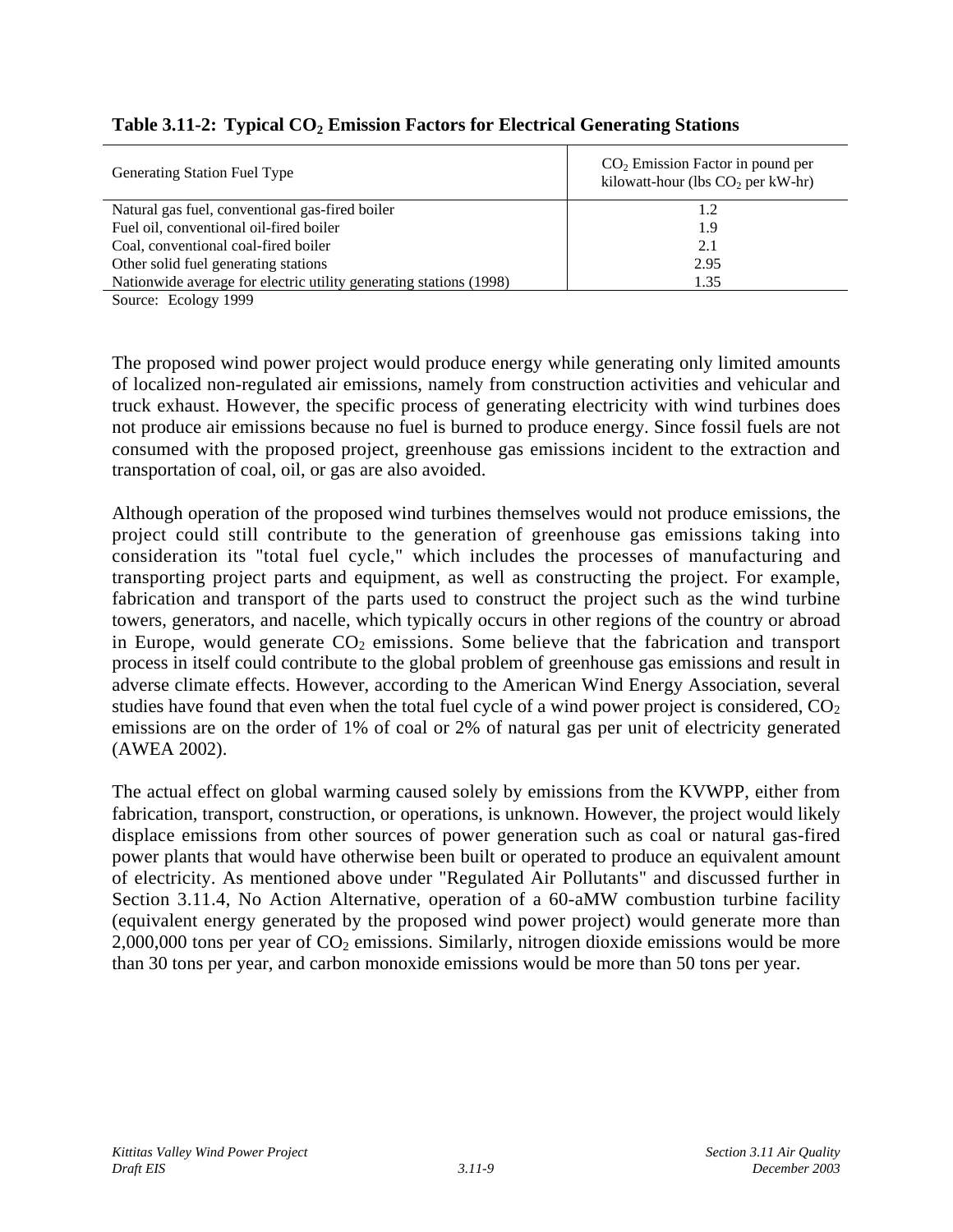## **Decommissioning Impacts**

Potential air quality impacts during project decommissioning would be similar to those described for construction. However, access roads may be left in place so impacts could be lower. Standard mitigation measures implemented to minimize potential impact from construction activities would also be applied to decommissioning activities when necessary.

## **3.11.4 Impacts of No Action Alternative**

Under the No Action Alternative, the project would not be built and the project area would remain in the same condition as it is presently. Temporary dust from construction and operation activities would not occur. However, this does not preclude the development of other projects allowed under current land use zoning from being developed at the project site. The specific type, nature, and extent of future developments at the project site are unknown, and would depend primarily on county growth trends.

Regional electricity needs would either not be filled, leading to long-term shortages, or would be filled through the development and operation of other power generation sources. The most likely alternative to wind generation would be electricity production using combined-cycle combustion turbines fueled by natural gas. Typical environmental impacts associated with combustion of fossil fuels include regulated air pollutant emissions and greenhouse gas emissions.

Table 2-9 in Chapter 2 of this EIS presents estimated annual emissions for a 60-aMW natural gas-fired combined cycle combustion turbine facility from all stages of operation, including onshore gas extraction, transportation, and generation. As shown in Table 2-7,  $CO<sub>2</sub>$  emissions were estimated at more than 234,000 tons/year, nitrogen dioxide emissions were estimated at more than 365 tons/year, and carbon monoxide emissions were estimated at more than 130 tons/year (Bonneville and U.S. Department of Energy 1993). However, these emissions estimates were based on 1993 data. Correcting for technology improvements in emissions control over the past decade, project emissions from a 60-aMW natural gas-fired combustion turbine would be expected to be lower, as described below.

The *Stateline Wind Project Environmental Impact Statement* (Walla Walla County 2000), reviewed permits of two facilities currently in operation in the Boardman, Oregon, area: the Portland General Electric Coyote Springs plant, and the Hermiston Generating plant. At the time of that analysis (2000), each of these plants operated two gas-fired turbines of approximately 250 MW each. Using EPA's standard emission factor document *Compilation of Air Pollutant Emission Factors, Fifth Edition (EPA 2000b), CO<sub>2</sub> emissions were estimated at 120,000 pounds* per million cubic feet of gas burned. Using this emission factor, the information in the operating permit for each facility, and adjusting the data to be consistent with a  $60-MW$  plant,  $CO<sub>2</sub>$ emissions resulting from the operation of a 60-MW combustion turbine facility would be more than 2,000,000 tons per year. Similarly, nitrogen dioxide emissions would be more than 30 tons per year, and carbon monoxide emissions would be more than 50 tons per year.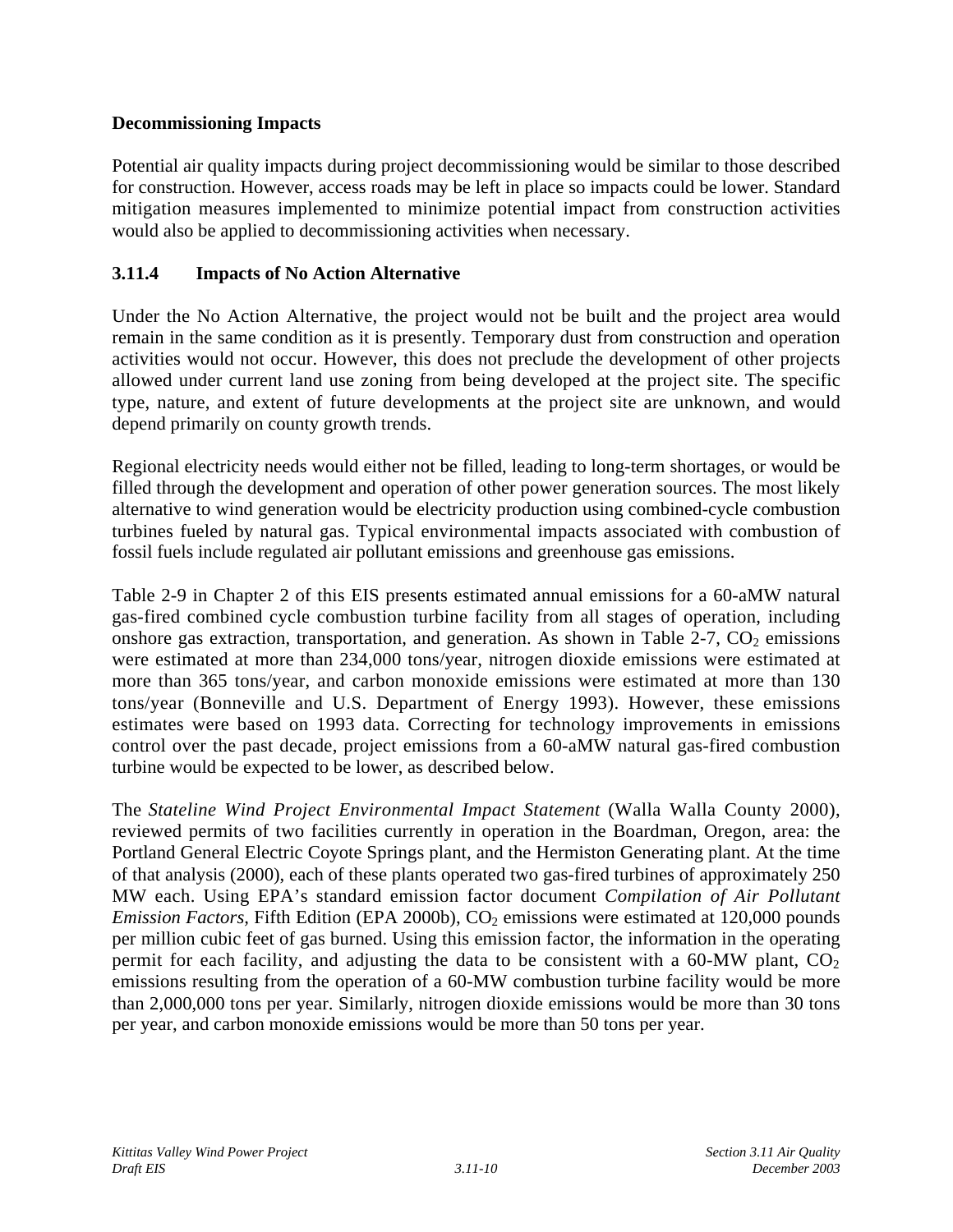## **3.11.5 Mitigation Measures**

Construction of the proposed project would create fugitive dust emissions from constructionrelated traffic and additional wind-blown dust because of ground disturbance. The proposed project would require mitigation measures to comply with Ecology's regulations to control dust during construction (WAC 173-400-040).

The proposed project would implement a dust control program to minimize any potential disturbance from construction-related dust and to avoid creating a local nuisance or significant environmental impacts. The specific details of the dust control program would depend largely on the timing of construction, which is itself dependent on the date when the project is permitted. For example, a more aggressive dust control effort would be required if major civil construction work occurs in the late dry summer as opposed to early spring (Sagebrush Power Partners LLC 2003g).

Dust suppression would be accomplished through application of either water or a water-based, environmentally safe dust palliative such as lignin, in accordance with the Proposed Dust Abatement Policy developed by Kittitas County Public Works Department. (This draft policy has not been formally adopted by the Board of County Commissioners.) The use of a dust palliative such as lignin (a non-toxic, non-hazardous compound derived from trees) would result in the use of substantially less water for dust suppression (see Section 3.3, Water Resources) and therefore less traffic from water trucks to the construction site. The EPC contractor in consultation with local authorities would make the final decision regarding dust suppression techniques.

The Applicant proposes the following mitigation measures for construction-related air emissions and dust:

- All vehicles used during construction would comply with applicable federal and state air quality and vehicle emission regulations;
- Operational measures such as limiting engine idling time and shutting down equipment when not in use would be implemented;
- Active dust suppression would be implemented on unpaved construction access roads, parking areas and staging areas, using water-based dust suppression materials in compliance with state and local regulations;
- Traffic speeds on unpaved access roads would be kept to 25 mph to minimize generation of dust;
- Carpooling among construction workers would be encouraged to minimize constructionrelated traffic and associated emissions;
- Disturbed areas would be replanted or graveled to reduce wind-blown dust; and
- Erosion control measures would be implemented to limit deposition of silt to roadways.

No mitigation is proposed for project operations because there would be no regulated air or odor emissions.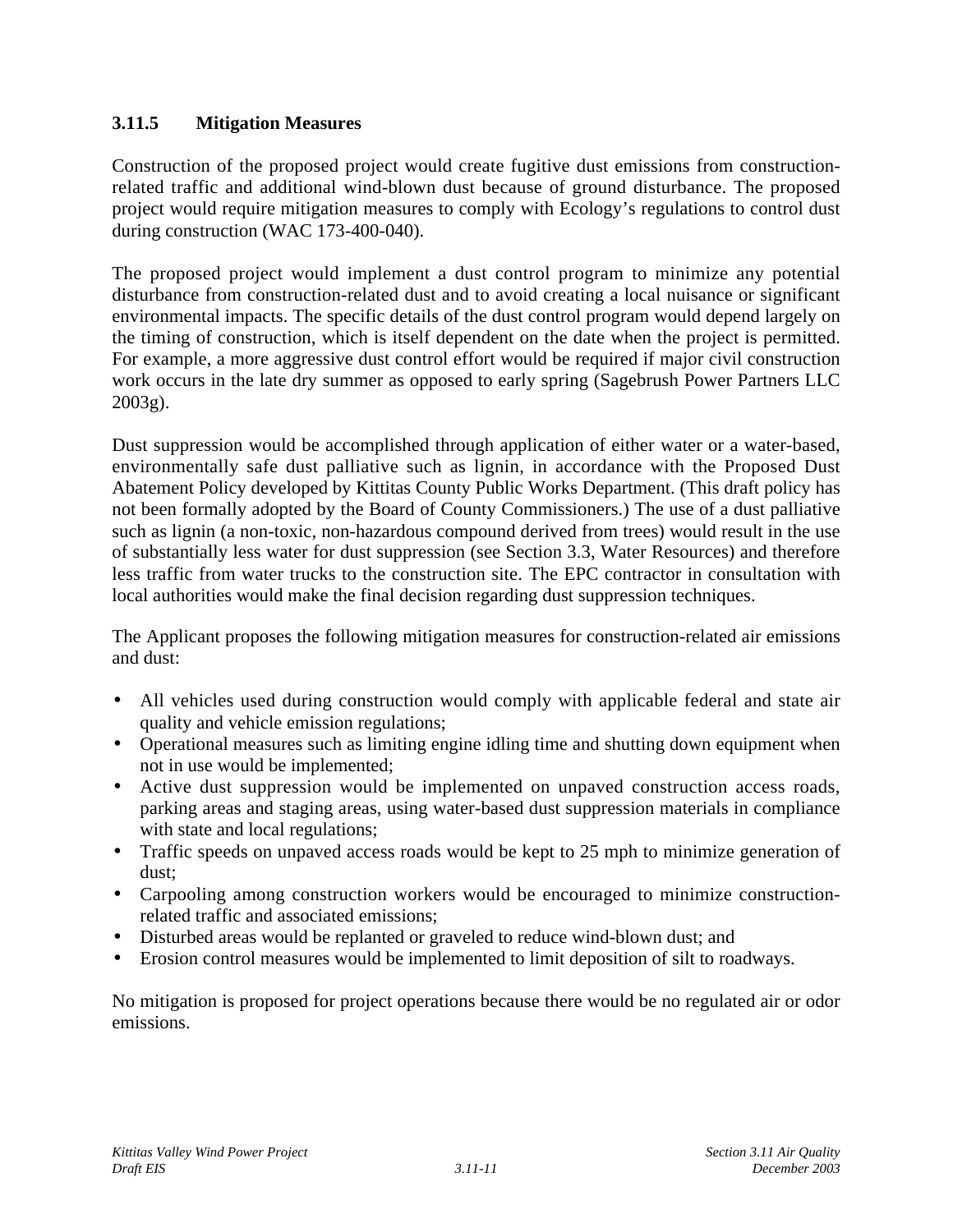## **3.11.6 Significant Unavoidable Adverse Impacts**

No significant unavoidable adverse impacts on air quality are identified. Air quality impacts from the project include low levels of combustion pollutants and dust from vehicles during project construction, operation and maintenance, and decommissioning. Operation of the proposed wind turbine project would not emit air pollutants into the atmosphere except from operational vehicle exhaust. Without substantial emissions from wind turbines operations, it is anticipated that there would be no observable changes in ambient air quality levels locally or within the United States.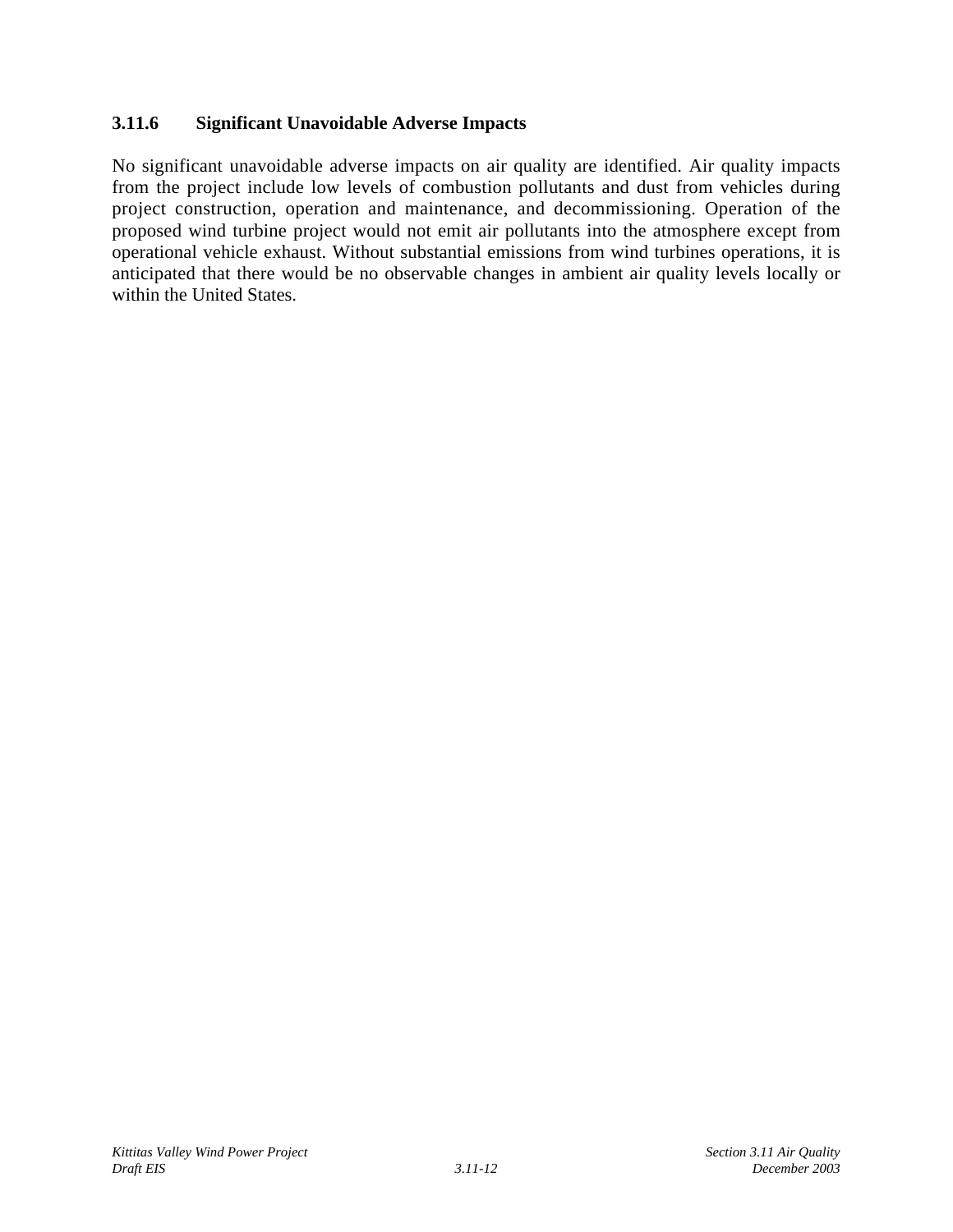## **3.12 NOISE**

This section describes existing noise conditions in the KVWPP area and surrounding area. It also identifies potential impacts and mitigation measures designed to limit those impacts. The analysis in this section is primarily based on information provided by the Applicant in the ASC (Sagebrush Power Partners LLC 2003a, Section 4.1.1). Where additional information has been used to evaluate the potential impacts associated with the proposal, that information has been referenced.

# **3.12.1 Affected Environment**

## **Fundamentals of Acoustics**

Sound travels through the air as waves of air pressure fluctuations caused by vibration. Because energy contained in a sound wave is spread over an increasing area as it travels away from the source, loudness decreases with distance. Noise is defined as unwanted sound. There are several ways to measure noise, depending on the source of the noise, the receiver, and the reason for the noise measurement.

A decibel (dB) is the unit used to describe the amplitude of sound. Noise levels are stated in terms of decibels on the A-weighted scale (dBA). This scale reflects the response of the human ear by filtering out some of the noise in the low- and high-frequency ranges that the ear does not detect well. The A-weighted scale is used in most noise ordinances and standards. The equivalent sound pressure level  $(L_{eq})$  is defined as the average noise level for a stated period of time (such as hourly).

The dBA scale is logarithmic. Therefore, individual dBA ratings for different sources cannot be added directly to calculate the sound level for combined sources. For example, two sources, each producing 50 dBA will, when added logarithmically, produce a combined noise level of 53 dBA.

## **Noise Standards**

There are two kinds of noise standards—absolute and relative. An absolute standard is a noise level that should not be exceeded, while a relative standard specifies the permissible increase in noise levels above background noise levels. The Washington State noise regulations specify absolute standards.

Section 173-60 of the WAC provides the applicable noise standards for Washington State, including Kittitas County. Kittitas County has not adopted independent state-approved noise standards pursuant to WAC 173-60-110. WAC 173-60 establishes maximum permissible environmental noise levels. These levels are based on the environmental designation for noise abatement (EDNA), which is defined as an area or zone (environment) within which maximum permissible noise levels are established. There are three EDNA designations (WAC 173-60-030), which generally correspond to residential, commercial/recreational, and industrial/agricultural uses: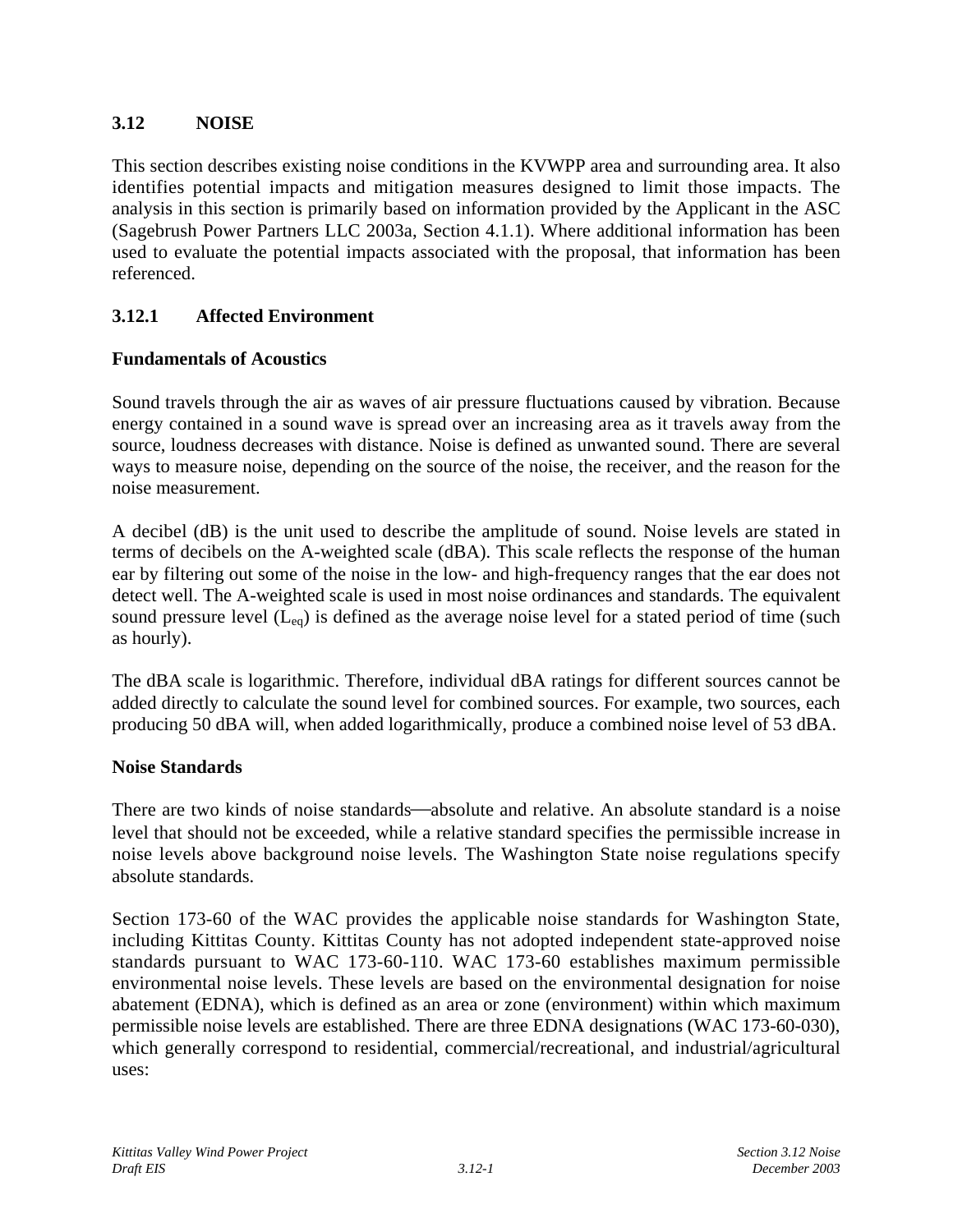- Class A: Lands where people reside and sleep (such as residential)
- Class B: Lands requiring protection against noise interference with speech (such as commercial/recreational)
- Class C: Lands where economic activities are of such a nature that higher noise levels are anticipated (such as industrial/agricultural).

For the purpose of this analysis, noise-sensitive areas in the project vicinity include Class A and Class C EDNA. Table 3.12-1 summarizes the maximum permissible levels applicable to noise received at noise-sensitive areas (Class A EDNA) and at industrial/agricultural areas (Class C EDNA) from an industrial facility (Class C EDNA).

|                      | Maximum Permissible Noise Levels (dBA)                               |    |                                    |  |  |  |  |
|----------------------|----------------------------------------------------------------------|----|------------------------------------|--|--|--|--|
| Statistical          | Class A EDNA Receiver <sup>1</sup>                                   |    | Class C EDNA Receiver <sup>2</sup> |  |  |  |  |
| Descriptor           | Nighttime<br>Daytime<br>$(7 a.m. - 10 p.m.)$<br>$(10 p.m. - 7 a.m.)$ |    | Anytime                            |  |  |  |  |
|                      | 60                                                                   | 50 | 70                                 |  |  |  |  |
| $L_{eq}$<br>$L_{25}$ | 65                                                                   | 55 | 75                                 |  |  |  |  |
| $L_{16.7}$           | 70                                                                   | 60 | 80                                 |  |  |  |  |
| $L_{2.5}$            |                                                                      | 65 | 85                                 |  |  |  |  |

#### **Table 3.12-1: State of Washington Noise Regulations**

Source: WAC 173-60

1 Term used for locations where noise may affect frequent human activities.

2 Standard applies at the property line of the receiving property.

The following are exempted from the limits presented in Table 3.12-1 (per 173-60-050 WAC):

- Construction noise (including blasting) between the hours of 7 a.m. and 10 p.m.
- Motor vehicles when regulated by 173-62 WAC (Motor Vehicle Noise Performance Standards for vehicles operated on public highways).
- Motor vehicles operated off public highways, except when such noise affects residential receivers.

Note that 173-60-50(6) WAC states, "Nothing in these exemptions is intended to preclude the Department [of Ecology] from requiring installation of the best available noise abatement technology consistent with economic feasibility."

There are no state or Kittitas County regulatory limits for allowable increases above background noise levels caused by industrial projects. However, with regard to increases in A-weighted noise levels, listed below are definitions of how noise can be perceived (Kryter 1970).

- Except in carefully controlled laboratory experiments, the human ear cannot perceive a change of 1 dBA.
- Outside the laboratory, a 3-dBA change is considered a just-perceivable difference.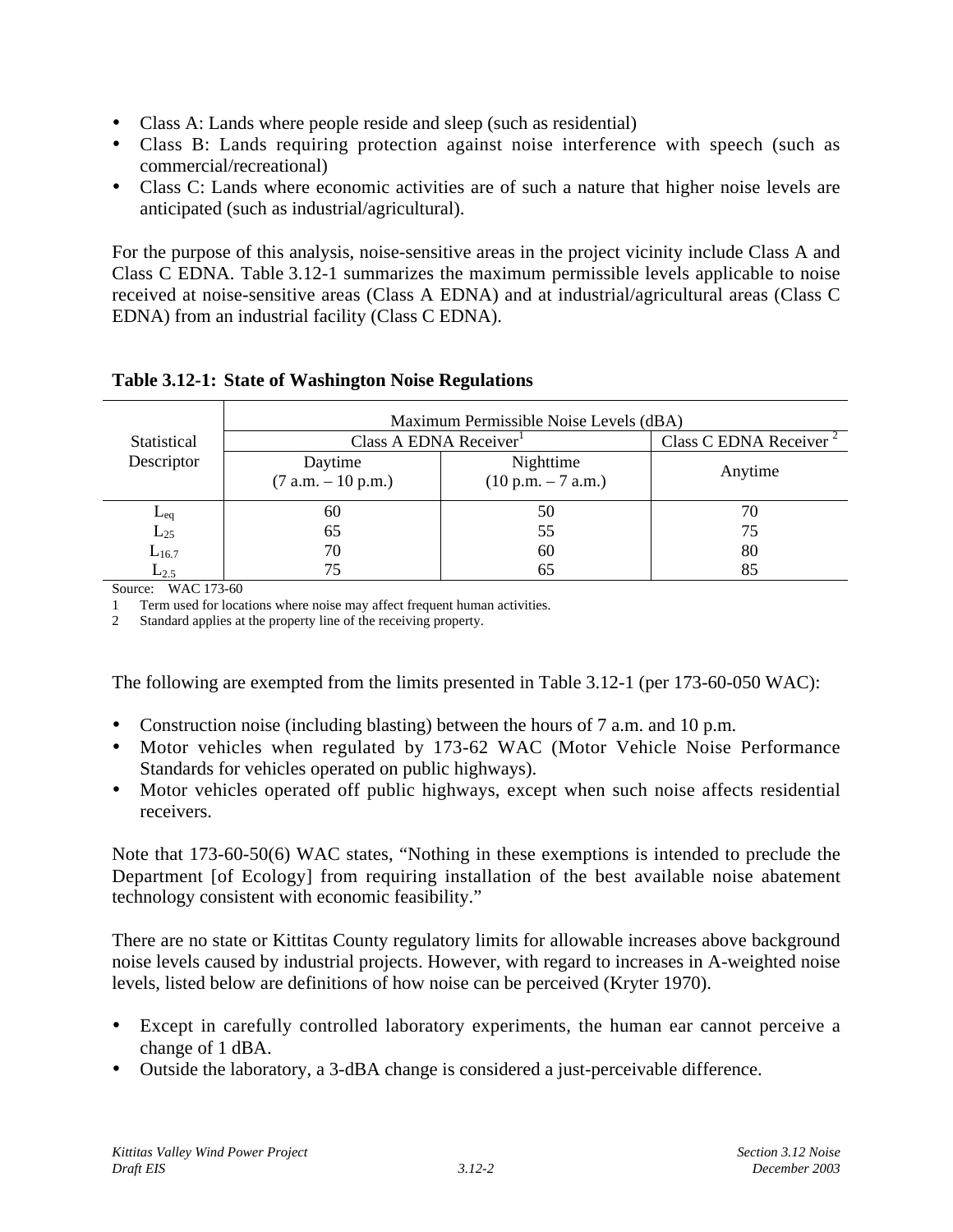- A change in level of at least 5 dBA is required before any noticeable change in community response can be expected.
- A 10-dBA change is subjectively heard as approximately a doubling in loudness and would likely cause an adverse community response.

#### **Noise Study Methodology**

The study area for the KVWPP noise impact analysis included all areas where residents have the potential to hear construction or operational noise from the project.

The effects of noise on people fall into three general categories:

- Subjective effects of annoyance, nuisance, and dissatisfaction;
- Interference with such activities as speech, sleep, and learning; and
- Physiological effects such as startling and hearing loss.

In most cases, environmental noise produces effects in the first two categories only. However, workers in industrial plants may experience noise effects in the third category. There is no completely satisfactory way to measure the subjective effects of noise, or to measure the corresponding reactions of annoyance and dissatisfaction. This lack of a common standard is primarily a result of the wide variation in individual thresholds of annoyance and adjustment to noise. Thus, an important way of determining a person's subjective reaction to a new noise is by comparing it with the existing or ambient environment to which that person has adapted. In general, the more the level or the tonal (frequency) variations of a noise exceed the previously existing ambient noise level or tonal quality, the less acceptable the new noise will be, as judged by the exposed individual (California Energy Commission [CEC] 2001a).

| Source                                     | Decibels | Description                         |
|--------------------------------------------|----------|-------------------------------------|
| Large rocket engine (nearby)               | 180      |                                     |
| Jet takeoff (nearby)                       | 150      |                                     |
| Pneumatic riveter                          | 130      |                                     |
| Jet takeoff (60 meters)                    | 120      | Pain threshold                      |
| Construction noise (3 meters)              | 110      |                                     |
| Subway train                               | 100      |                                     |
| Heavy truck (15 meters), and Niagara Falls | 90       | Constant exposure endangers hearing |
| Average factory                            | 80       |                                     |
| Busy traffic                               | 70       |                                     |
| Normal conversation (1 meter)              | 60       |                                     |
| <b>Oujet office</b>                        | 50       | Ouiet                               |
| Library                                    | 40       |                                     |
| Soft whisper (5 meters)                    | 30       | Very quiet                          |
| <b>Rustling leaves</b>                     | 20       |                                     |
| Normal breathing                           | 10       | Barely audible                      |
| Hearing threshold                          | $\theta$ |                                     |

|  |  |  | Table 3.12-2: Sound Pressure Levels of Representative Sounds and Noises |  |
|--|--|--|-------------------------------------------------------------------------|--|
|--|--|--|-------------------------------------------------------------------------|--|

Source: Tipler 1976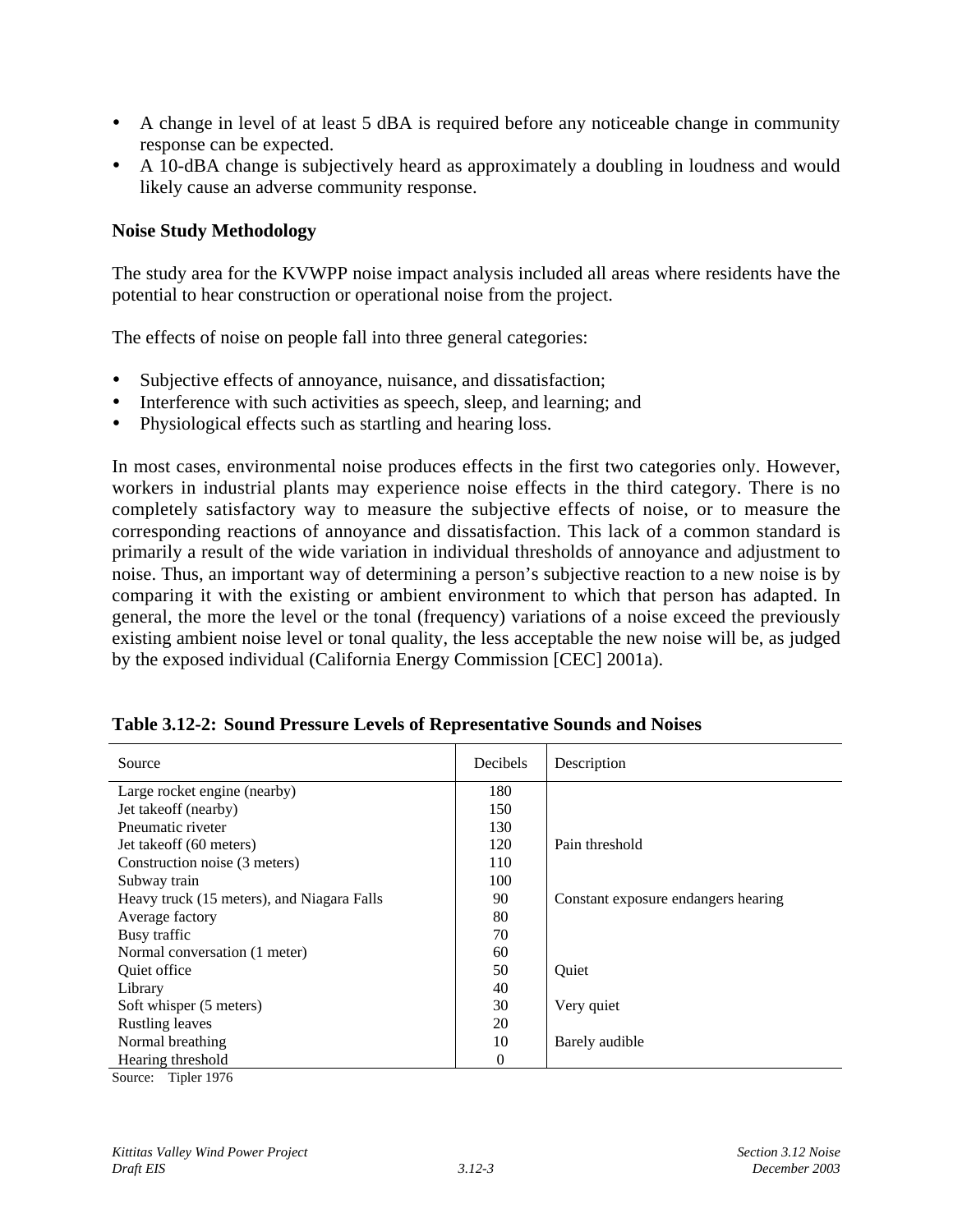The KVWPP noise analysis was based on noise level measurements taken in the field, vendorsupplied noise data associated with the 1.5 MW wind turbines proposed for this project (under the middle scenario), and computer modeling of the turbine strings using the  $L_{eq}$  descriptor (see Operations and Maintenance Impacts, below, for further discussion of noise modeling).

## **Project Area Land Uses and Noise Sources**

The project would be located in mostly undeveloped hilly terrain in a rural area with low population density. There are approximately 60 residential structures within 1 mile of the proposed wind turbine strings. Distances range from approximately 790 to 3,230 feet from the closest wind turbine. Figures presented in Appendix D (Noise) show the location of the proposed wind turbines, residences, and property lines. The primary source of noise in the project area is wind and vehicular traffic along US 97 that bisects the project site.

## **Noise Measurements and Ambient Noise Levels**

Ambient (background) noise is defined as the total of all noise in a system or situation, excluding the sound source of interest (USDOT and FHWA 1980). Because the project area and general vicinity are rural and sparsely populated, background noise levels at locations distant from traveled roadways are relatively low. Ambient noise level measurements were measured at three separate locations (referred to as Locations A, B, and C) to describe the existing noise environment and to identify major noise sources in the project area (Figure 3.12-1). Reference wind speeds also were measured at the monitoring locations. Noise measurements were taken between December 1 through 14, 2002. The results of noise measurements at the three monitoring locations are described in further detail below. (See Appendix D for graphics illustrating the results of background noise measurements.)

## Location A

Noise measurement Location A is located along Bettas Road, west of proposed turbine string F (see Figure 3.12-1). Ambient hourly  $L_{eq}$  noise levels at Location A, measured between December 1 through December 12, 2002, ranged from below 20 dBA to the upper 40s dBA, with an approximate average over the 12-day monitoring period in the mid-40s dBA. Location A followed a common trend, with noise levels decreasing at night and increasing during the day. Wind speeds at this measurement location were always below 10 mph.

## Location B

Noise measurement Location B is located along US 97, just south of this roadway's intersection with Bettas Road (see Figure 3.12-1). Ambient hourly  $L_{eq}$  noise levels at Location B, measured between December 5 through December 14, 2002, ranged from the low 40s dBA to the mid-60s dBA, with an approximate average over the 10-day monitoring period in the mid-50s dBA. Similar to Location A, Location B followed the same common trend, with noise levels decreasing at night and increasing during the day. Wind speeds at the measurement location were always below 10 mph.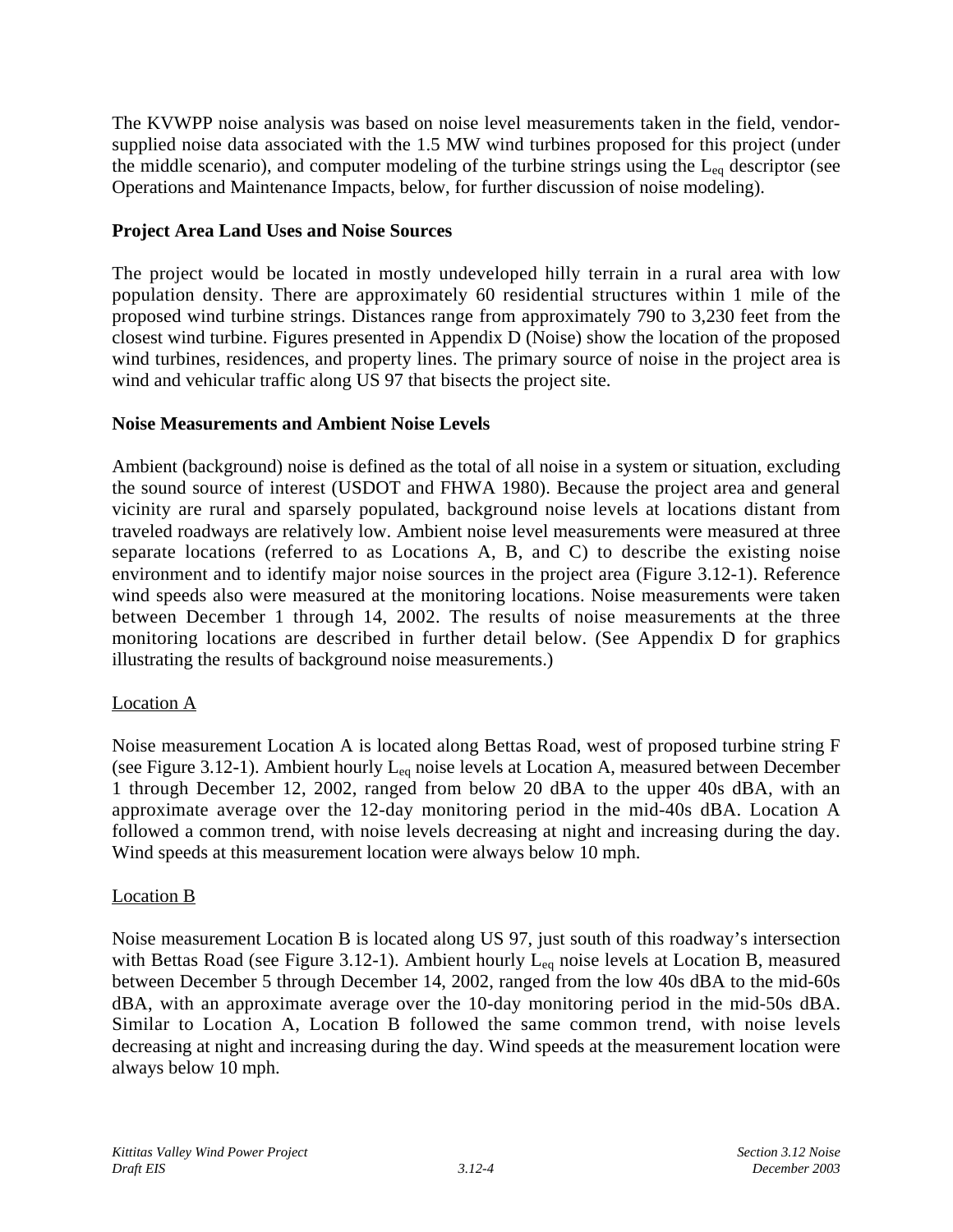Figure 3.12-1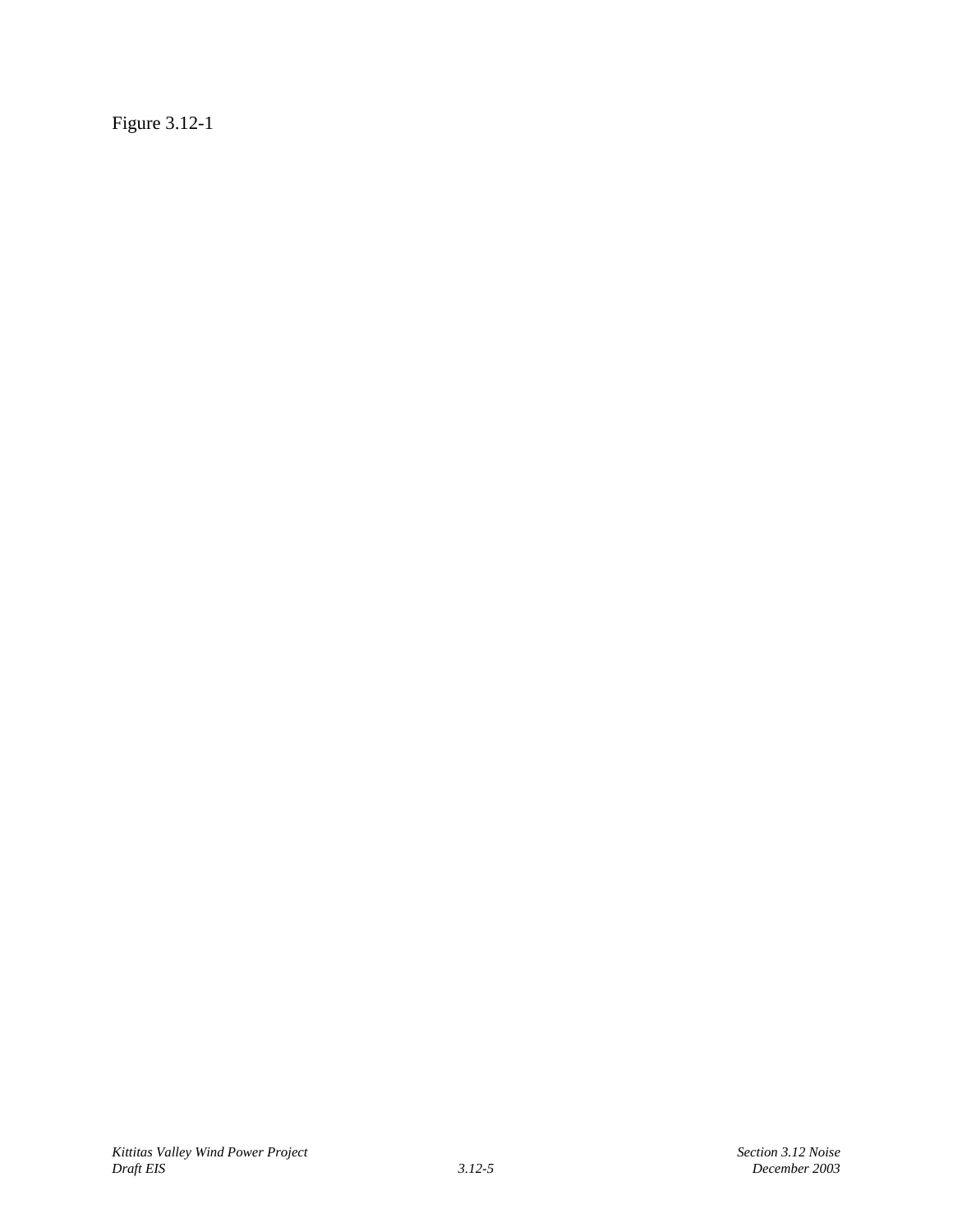## Location C

Noise measurement Location C is located between proposed turbine strings I and J in the eastern portion of the project area (see Figure 3.12-1). Ambient hourly  $L_{eq}$  noise levels at Location C, measured from December 1 through December 12, 2002, ranged from the low 20s dBA to the mid-40s dBA, with an approximate average over the 12-day monitoring period in the upper 30s dBA. Similar to Locations A and B, Location C followed the same common trend, with noise levels decreasing at night and increasing during the day. Wind speeds at the measurement location were not available during the monitoring period because of lack of equipment.

## **3.12.2 Impacts of Proposed Action**

This section evaluates potential noise impacts that could result from construction and operation of the proposed project. Direct impacts would occur if noise levels exceed WAC criteria for maximum permissible noise levels for a particular receptor or land use. Indirect impacts are not anticipated because the project is not expected to substantially induce regional growth to the extent that would result in significant changes to off-site noise. Table 3.12-3 summarizes potential noise impacts under the three project scenarios.

|                                    | 82 Turbines/3 MW<br>(Lower End Scenario) | 121 Turbines/1.5 MW<br>(Middle Scenario) | 150 Turbines/1.3 MW<br>(Upper End Scenario) |
|------------------------------------|------------------------------------------|------------------------------------------|---------------------------------------------|
| <b>Construction Impacts</b>        |                                          |                                          |                                             |
| Noise generated by                 | Same as middle scenario                  | See EIS Table 2-4 for list               | Same as middle scenario                     |
| construction equipment             |                                          | of construction equipment                |                                             |
| <b>Blasting noise/conflicts</b>    | Up to 164 blasts for                     | Up to 242 blasts for                     | Up to 300 blasts for                        |
| with nearby residential            | foundation construction                  | foundation construction                  | foundation construction                     |
| land use                           |                                          |                                          |                                             |
| Noise generated by                 | 330 PM peak-hour trips                   | 311 PM peak-hour trips                   | 315 PM peak-hour trips                      |
| construction traffic               | (Total of 26,730 heavy                   | (Total of 23,633 heavy                   | (Total of 24,238 heavy                      |
|                                    | truck trips with gravel                  | truck trips with gravel                  | truck trips with gravel                     |
|                                    | import)                                  | import)                                  | import)                                     |
| Operations and Maintenance Impacts |                                          |                                          |                                             |
| Noise generated by wind            | Within regulatory limits                 | Within regulatory limits                 | Within regulatory limits                    |
| turbines                           |                                          |                                          |                                             |
| Noise generated by high-           | Within regulatory limits                 | Within regulatory limits                 | Within regulatory limits                    |
| voltage transmission lines         |                                          |                                          |                                             |
| Noise generated by traffic         | Same as middle scenario                  | 24-28 trips daily; no                    | 36-40 trips daily; no                       |
|                                    |                                          | substantial adverse noise                | substantial adverse noise                   |
|                                    |                                          | effect                                   | effect                                      |
| Vibration effects                  | None                                     | None                                     | None                                        |
| Decommissioning Impacts            |                                          |                                          |                                             |
|                                    | Similar in type but shorter              | Similar in type but shorter              | Similar in type but shorter                 |
|                                    | in duration compared to                  | in duration compared to                  | in duration compared to                     |
|                                    | those anticipated for the                | those anticipated for the                | those anticipated for the                   |
|                                    | construction phase                       | construction phase                       | construction phase                          |

| Table 3.12-3: Summary of Potential Noise Impacts |  |  |
|--------------------------------------------------|--|--|
|                                                  |  |  |

Source: Sagebrush Power Partners LLC 2003a, c, f.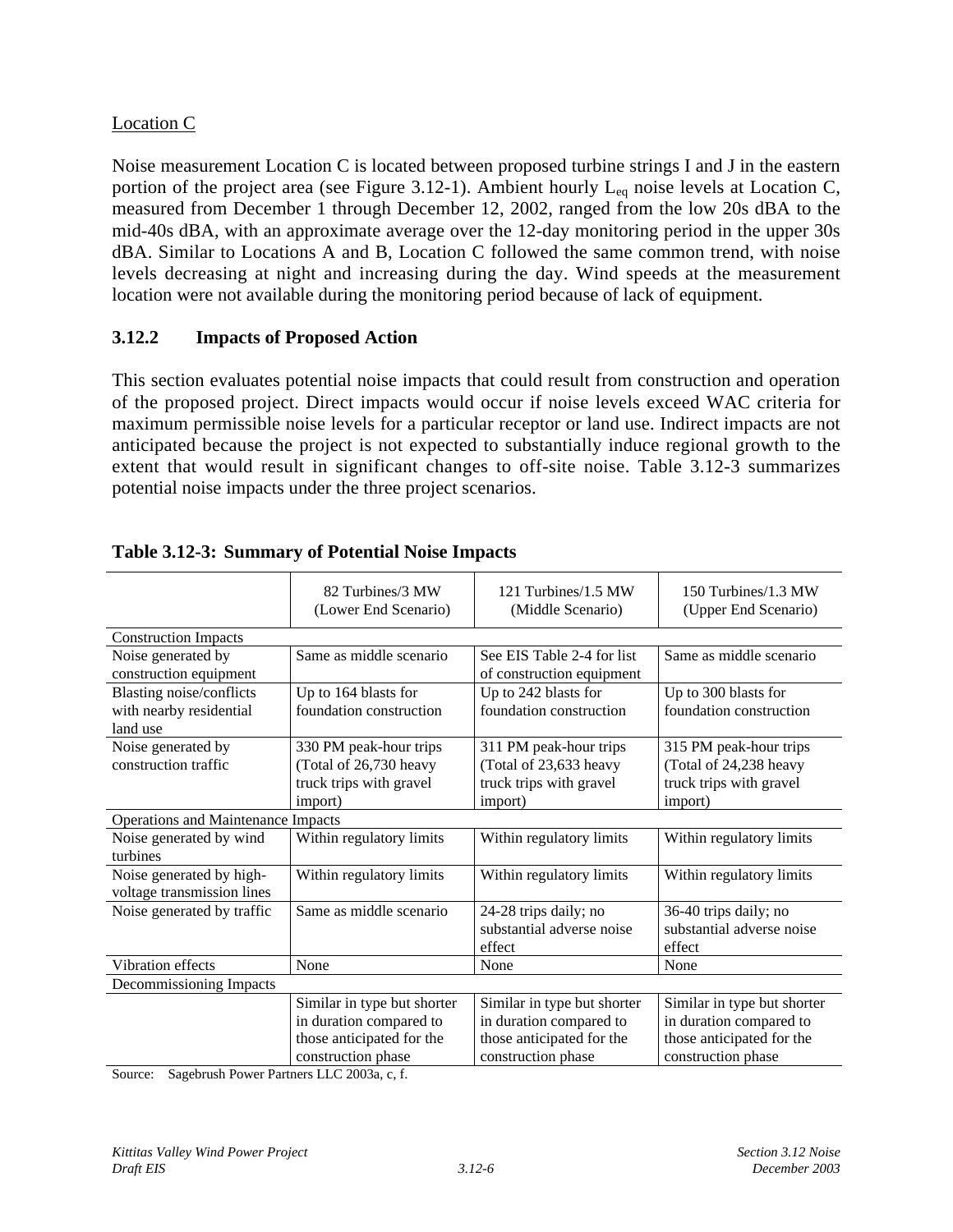## **Construction Impacts**

During the construction phase of the proposed project, noise from construction activities would add to the noise environment in the immediate area. Construction activities would be temporary in nature.

## Construction Equipment Noise

Residences in the vicinity of the project site could be exposed to moderate to high levels of construction noise associated with grading and earthmoving activities, hauling of materials, building of structures, and construction of turbines towers. Project construction would require approximately the same type, number, and duration of equipment regardless of whether 82 units of large-size turbines (lower end scenario) or 150 units of small wind turbines (upper end scenario) are built (Sagebrush Power Partners LLC 2003f). However, the number of truck trips associated with construction would vary depending on the project scenario (see the discussion of Construction Traffic Noise, below).

WAC 173-60-050 specifically exempts construction activity noise impacts to Class A (residential) properties during daytime hours (between 7 a.m. and 10 p.m.). Construction noise limits are less restrictive because the noise is temporary. Noise generated by construction equipment is expected to vary, depending on the construction phase. Table 3.12-4 summarizes noise levels produced by construction equipment that would likely be used on the project site at various distances.

|                                                 | Noise Levels at Various Distances (dBA) |            |            |            |  |  |  |
|-------------------------------------------------|-----------------------------------------|------------|------------|------------|--|--|--|
| <b>Construction Equipment</b>                   | 50 feet                                 | 1,000 feet | 2,500 feet | 5,000 feet |  |  |  |
| Bulldozer (250 to 700 horsepower)               | 88                                      | 62         | 54         | 43         |  |  |  |
| Front-end loader (6 to 15 cubic yards)          | 88                                      | 62         | 54         | 43         |  |  |  |
| Truck (200 to 400 horsepower)                   | 86                                      | 60         | 52         | 41         |  |  |  |
| Grader (13- to 16-foot blade)                   | 85                                      | 59         | 51         | 40         |  |  |  |
| Shovel (2 to 5 cubic yards)                     | 84                                      | 58         | 50         | 39         |  |  |  |
| Portable generators (50 to 200 kilowatts)       | 84                                      | 58         | 50         | 39         |  |  |  |
| Mobile crane $(11 \text{ to } 20 \text{ tons})$ | 83                                      | 57         | 49         | 38         |  |  |  |
| Concrete pumps (30 to 150 cubic yards)          | 81                                      | 55         | 47         | 36         |  |  |  |
| Tractor $(3/4$ to 2 cubic yards)                | 80                                      | 54         | 46         | 35         |  |  |  |

## **Table 3.12-4: Noise Levels from Common Construction Equipment**

Source: Barnes et al. 1977.

## Blasting Noise

Nearby residents could potentially be disturbed by the project's temporary construction activities, such as blasting for turbine foundations. Blasting activities are specifically exempt from the noise regulations (WAC 173-69-050). It is estimated that these activities would occur for eight weeks during the foundation excavation phase of construction. Due to rocky site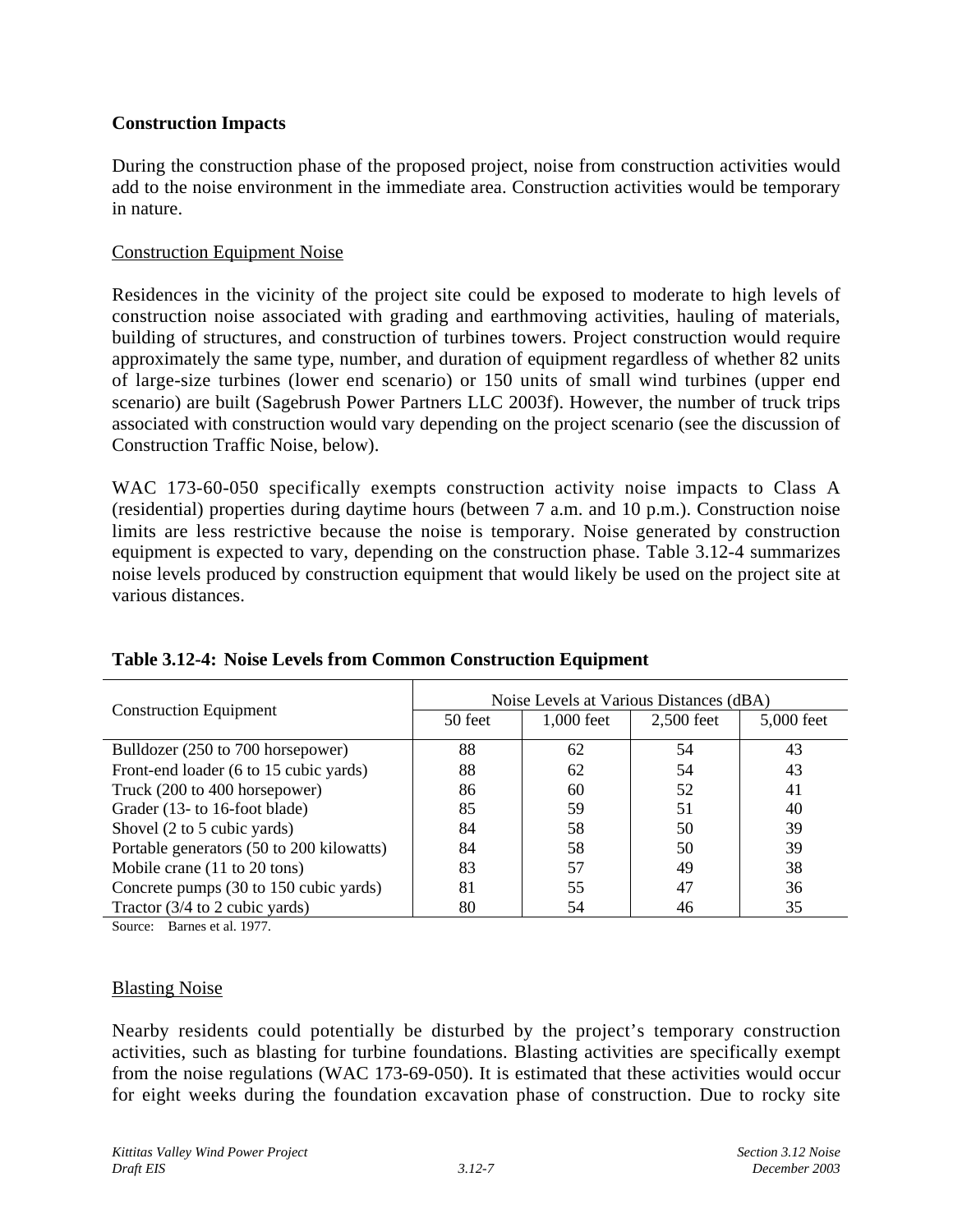conditions, it is anticipated that most wind turbine foundations would require one to two blasts (depending on which one of the three scenarios are built) each over the eight-week construction period (Sagebrush Power Partners LLC 2003a, Section 4.1.1.4.1). Blasting would take place in the daytime during the spring, summer, or fall season. This temporary noise impact would be greatest under the upper end scenario, with up to 300 blasts, because it would require constructing the largest number of wind turbines. (See Chapter 2 of this EIS for further details.) Conversely, the potential noise conflicts with nearby sensitive land uses would be the least under the lower end scenario, with as few as 82 blasts, because it would require constructing the smallest number of wind turbines.

The closest residential structure under the middle scenario is approximately 790 feet from the nearest turbine (H23) (Genson property). However, the majority of structures are located from 1,000 and 3,200 feet from the closest wind turbine (Table 3.12-5). Due to the intermittent and temporary nature of proposed construction activities and the distance of the project site from residents, noise from these activities would not substantially impair residential land uses.

## Construction Traffic Noise

Construction vehicles traveling on local roadways and other nearby roads would temporarily increase noise levels. The number of truck trips associated with construction would vary depending on the project scenario. This potential noise impact would be greatest under the lower end scenario because it would result in the greatest number of PM peak-hour trips and total heavy-duty truck trips. For example, if gravel has to be hauled in from an offsite location other than the quarry just north of turbine F1 during project construction, the total number of heavyduty truck trips would range from approximately 23,600 trips under the middle scenario to approximately 26,730 trips under the lower end scenario. (See Section 3.10, Transportation, for further discussion of construction-generated traffic impacts.) However, this would be temporary and is not anticipated to be an adverse impact.

## **Operations and Maintenance Impacts**

## Wind Turbine Noise

The proposed wind turbines could potentially operate 24 hours per day during windy periods, and not at all when winds are calmer. Although the exact turbine model to be used for the proposed project scenario has not been determined, representative values for the type of equipment being considered for the project have been used for this analysis. The selected turbines are expected to be warranted by the manufacturer not to exceed a maximum sound pressure level of 103 dBA with a wind speed of 18 mph at 33 feet from the base of the tower in accordance with the protocol established in International Electrotechnical Commission (IEC) 61400. This is approximately equivalent to a sound pressure level of 72 dBA at 50 feet from the turbine. However, a sound pressure level between 98 and 108 dBA is representative of the range of noise test data for all turbines under consideration for the proposed project (Sagebrush Power Partners LLC 2003f).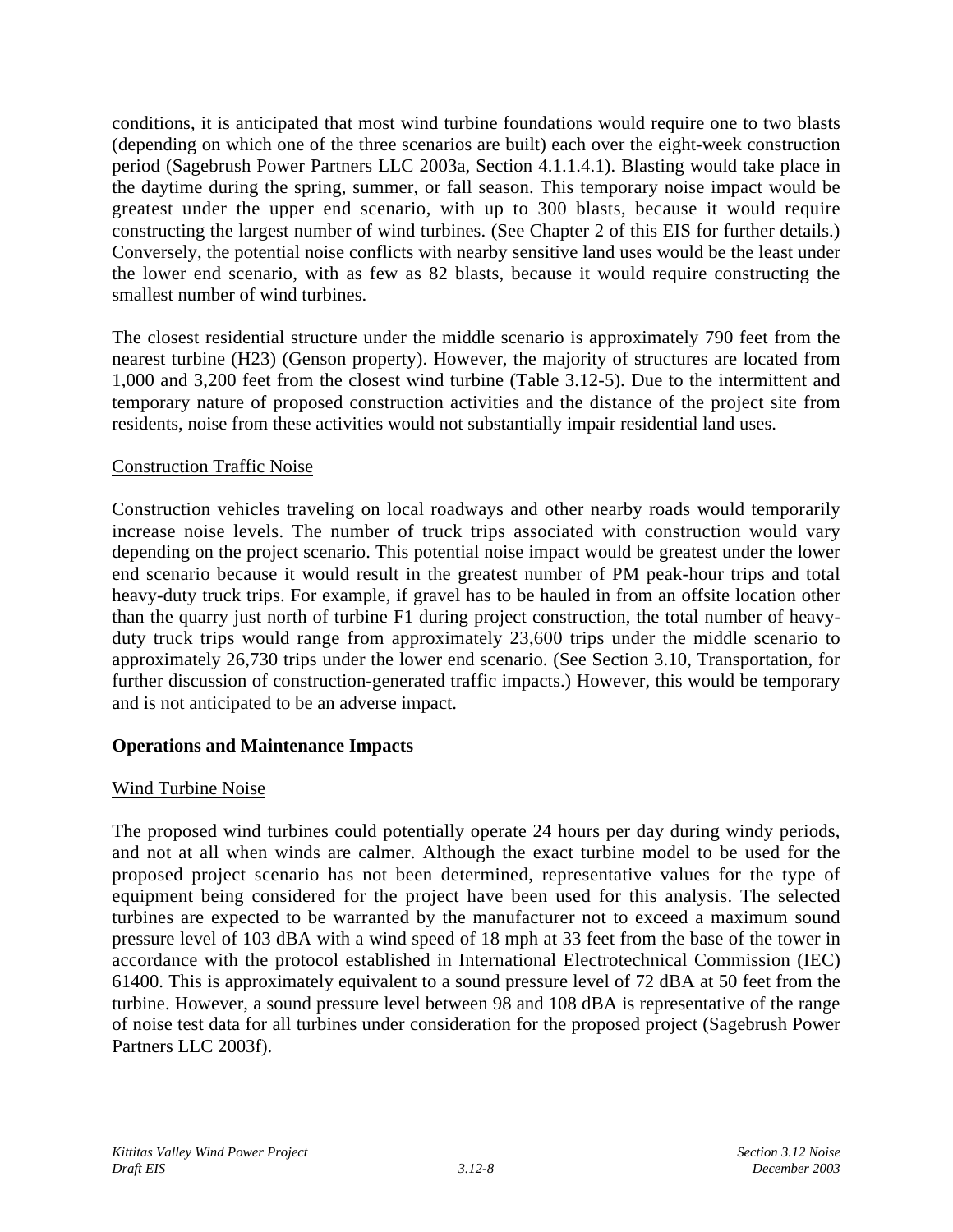| Township         | Sect           | Parcel Owner <sup>1</sup> | Distance from<br>Structure to<br>Turbine $(\text{feet})^2$ | <b>Nearest</b><br>Turbine | Map $I.D.3$ | Approx. Noise<br>Level at Structure<br>$(dBA)^4$ EDNA<br>Class A | Distance from<br><b>Property Line</b><br>to Turbine<br>(feet) | Approx. Noise Level<br>at Property Line<br>$(dBA)^5$ EDNA Class<br>C | <b>Nearest</b><br>Turbine |
|------------------|----------------|---------------------------|------------------------------------------------------------|---------------------------|-------------|------------------------------------------------------------------|---------------------------------------------------------------|----------------------------------------------------------------------|---------------------------|
| <b>T19N R17E</b> |                | <b>Brooke</b>             | N/A                                                        |                           |             |                                                                  | 1,207                                                         | $40 - 45$                                                            | H <sub>3</sub>            |
| <b>T19N R17E</b> |                | L. Gerean                 | 1,338                                                      | H1                        | 59          | $40 - 45$                                                        | 944                                                           | $45 - 50$                                                            | H2                        |
| <b>T19N R17E</b> |                | Meyer                     | N/A                                                        |                           |             |                                                                  | 732                                                           | $45 - 50$                                                            | H1                        |
| <b>T19N R17E</b> |                | T. Gerean                 | 804                                                        | H1                        | 58          | 46                                                               | 692                                                           | $45 - 50$                                                            | H1                        |
| <b>T19N R17E</b> | $\overline{2}$ | Burdyshaw                 | N/A                                                        |                           |             |                                                                  | 144                                                           | $50 - 55$                                                            | H <sub>6</sub>            |
| <b>T19N R17E</b> | $\overline{2}$ | Burdyshaw                 | N/A                                                        |                           |             |                                                                  | 143                                                           | $50 - 55$                                                            | H <sub>6</sub>            |
| <b>T19N R17E</b> | $\overline{2}$ | Mathias                   | N/A                                                        |                           |             |                                                                  | 601                                                           | $45 - 50$                                                            | H <sub>5</sub>            |
| <b>T19N R17E</b> | $\overline{2}$ | S. Fossett                | 2,376                                                      | H <sub>4</sub>            | 55          | $35 - 40$                                                        | 1,063                                                         | $45 - 50$                                                            | H <sub>4</sub>            |
| <b>T19N R17E</b> | $\overline{2}$ | Sambrano                  | N/A                                                        |                           |             |                                                                  | 253                                                           | $50 - 55$                                                            | H7                        |
| <b>T19N R17E</b> | $\mathcal{E}$  | P. Burke                  | N/A                                                        |                           |             |                                                                  | 180                                                           | $50 - 55$                                                            | G8                        |
| <b>T19N R17E</b> | $\overline{4}$ | David Archambeau          | 2,835                                                      | G12                       | 42          | $40 - 45$                                                        | 1,902                                                         | $40 - 45$                                                            | G12                       |
| <b>T19N R17E</b> | $\overline{4}$ | James Stewart             | N/A                                                        |                           |             |                                                                  | 2,856                                                         | $35 - 40$                                                            | F2                        |
| <b>T19N R17E</b> | $\overline{4}$ | <b>Rainbow Ranch</b>      | 2,519                                                      | G10                       | 41          | $40 - 45$                                                        | 2,274                                                         | $40 - 45$                                                            | G10                       |
| <b>T19N R17E</b> | 9              | Anthony                   | 1,662                                                      | F <sub>6</sub>            | 43          | $40 - 45$                                                        | 1,491                                                         | $35 - 40$                                                            | F <sub>6</sub>            |
| <b>T19N R17E</b> | $\mathbf Q$    | David Archambeau          | N/A                                                        |                           |             |                                                                  | 193                                                           | $50 - 55$                                                            | ${\rm F4}$                |
| <b>T19N R17E</b> | 9              | Estes                     | N/A                                                        |                           |             |                                                                  | 1,659                                                         | $40 - 45$                                                            | D1                        |
| <b>T19N R17E</b> | 9              | Jackson                   | N/A                                                        |                           |             |                                                                  | 2,679                                                         | $35 - 40$                                                            | D1                        |
| <b>T19N R17E</b> | $\mathbf Q$    | L. Schaller               | N/A                                                        |                           |             |                                                                  | 2,325                                                         | $40 - 45$                                                            | F <sub>6</sub>            |
| <b>T19N R17E</b> | 9              | <b>Martin Rand</b>        | N/A                                                        |                           |             |                                                                  | 1,361                                                         | $45 - 50$                                                            | F11                       |
| <b>T19N R17E</b> | 9              | North                     | 2,610                                                      | D <sub>1</sub>            | 150         | $35 - 40$                                                        | 2,095                                                         | $35 - 40$                                                            | D1                        |
| <b>T19N R17E</b> | $\mathbf Q$    | Robertson                 | 1,325                                                      | D1                        | 555         | 42                                                               | 875                                                           | $40 - 45$                                                            | D1                        |
| <b>T19N R17E</b> | 9              | Sean Taylor               | 1,132                                                      | D <sub>1</sub>            | 45          | $40 - 45$                                                        | 410                                                           | $45 - 50$                                                            | D1                        |
| <b>T19N R17E</b> | 9              | Slim Jorgensen            | N/A                                                        |                           |             |                                                                  | 2,841                                                         | $35 - 40$                                                            | $\rm F2$                  |
| <b>T19N R17E</b> | 9              | T. Gaskill                | 1,995                                                      | F7                        | 44          | $40 - 45$                                                        | 1,795                                                         | $40 - 45$                                                            | F <sub>6</sub>            |
| <b>T19N R17E</b> | 9              | <b>WSDOT</b>              | N/A                                                        |                           |             |                                                                  | 1,531                                                         | $40 - 45$                                                            | F7                        |
| <b>T19N R17E</b> | 9              | Zeller                    | N/A                                                        |                           |             |                                                                  | 2,767                                                         | $35 - 40$                                                            | D1                        |
| <b>T19N R17E</b> | 11             | N. Andrew <sup>6</sup>    | 1.028                                                      | H13                       | 50          | 49                                                               |                                                               |                                                                      |                           |

#### **Table 3.12-5: Predicted Noise Levels in KVWPP Area**

Source: Sagebrush Power Partners LLC 2003c, as amended by Sagebrush Power Partners LLC 2003f, h.

1 Property owners in the KVWPP area where turbines are proposed but no structure is present that have not been included in this table include: L. Tritt, Pautzke Bait Co., C. Thomas, D. and M. Green, J. Majors, Cascade Field & Stream, K. Krogstad, and Los Abuelos, Inc.

2N/A indicates that aerial photography does not show a structure on the property.

3See noise figures in Appendix D for corresponding Map I.D.

4 The EDNA classification for noise levels at structures is Class A. The maximum permissible daytime noise level at a Class A receptor is an Leq of 60 dBA, and the maximum permissible nighttime noise level at a Class A receptor is an Leq of 50 dBA. Approximate noise levels are presented at a predicted specific level (as opposed to a range) for those parcel owners that approach the 50 dBA nighttime noise threshold.

5The EDNA classification for noise levels at property lines is Class C. The maximum permissible noise level (daytime or nighttime) at a Class C receptor is an Leq of 70 dBA.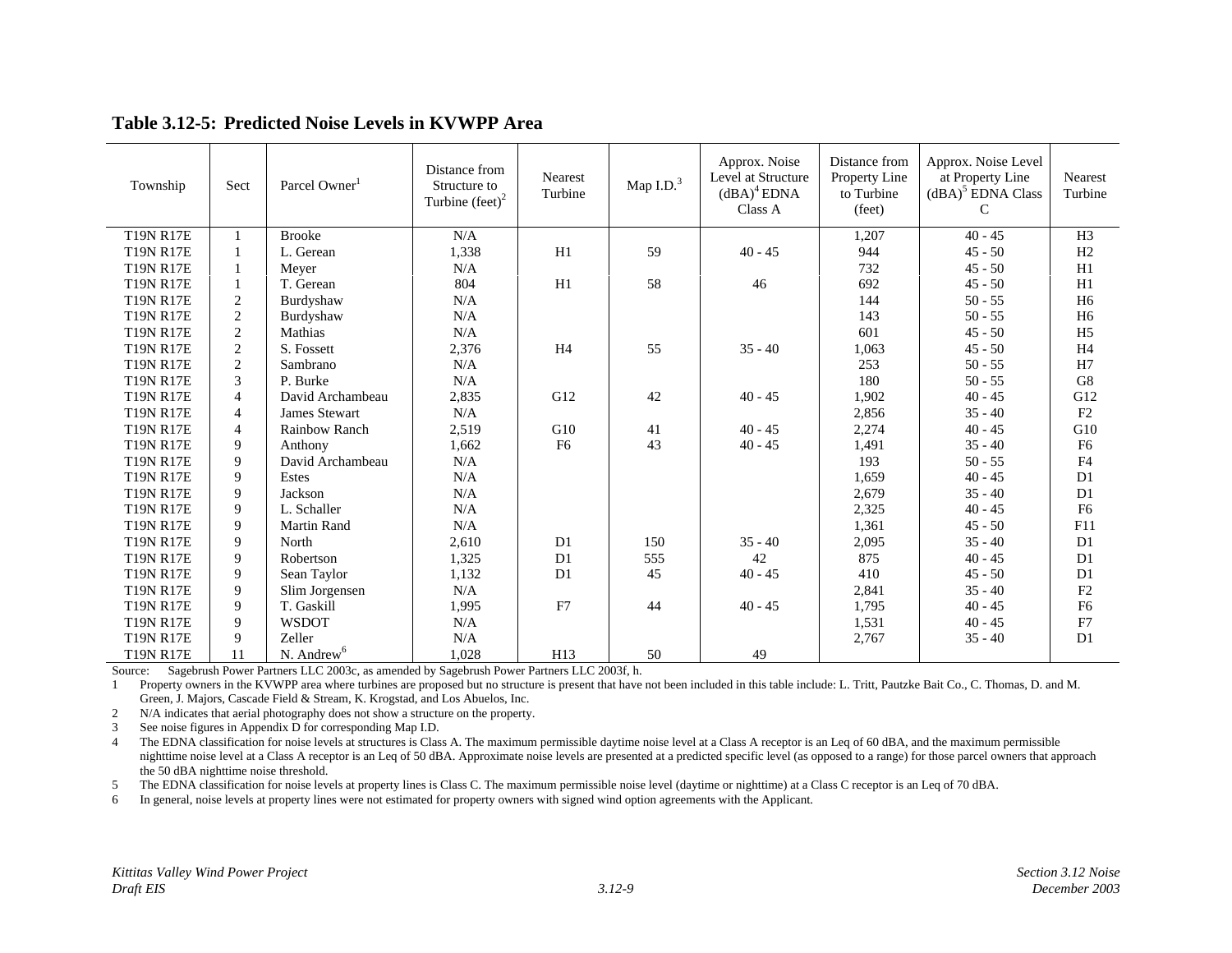| Table 3.12-5: Continued |  |
|-------------------------|--|
|-------------------------|--|

| Township         | Sect | Parcel Owner <sup>1</sup> | Distance from<br>Structure to<br>Turbine $(\text{feet})^2$ | <b>Nearest</b><br>Turbine | Map $I.D.3$ | Approx. Noise<br>Level at Structure<br>$(dBA)^4$ EDNA<br>Class A | Distance from<br>Property Line<br>to Turbine<br>(feet) | Approx. Noise<br>Level at Property<br>Line $\left($ dBA $\right)$ <sup>5</sup><br><b>EDNA Class C</b> | Nearest<br>Turbine |
|------------------|------|---------------------------|------------------------------------------------------------|---------------------------|-------------|------------------------------------------------------------------|--------------------------------------------------------|-------------------------------------------------------------------------------------------------------|--------------------|
| <b>T19N R17E</b> | 12   | Gagon                     | 2,588                                                      | J1                        | 75          | $35 - 40$                                                        | 141                                                    | $50 - 55$                                                                                             | J1                 |
| <b>T19N R17E</b> | 12   | Gorski                    | N/A                                                        |                           |             |                                                                  | 490                                                    | $45 - 50$                                                                                             | J1                 |
| <b>T19N R17E</b> | 12   | Pentz                     | N/A                                                        |                           |             |                                                                  | 559                                                    | $50 - 55$                                                                                             | J2                 |
| <b>T19N R17E</b> | 12   | <b>Robert Best</b>        | N/A                                                        |                           |             |                                                                  | 1,809                                                  | $40 - 45$                                                                                             | J1                 |
| <b>T19N R17E</b> | 13   | A. Schwab                 | 2,036                                                      | J12                       | 215         | $40 - 45$                                                        | 483                                                    | $50 - 55$                                                                                             | J12                |
| <b>T19N R17E</b> | 13   | E. Garrett                | N/A                                                        |                           |             |                                                                  | 316                                                    | $50 - 55$                                                                                             | J11                |
| <b>T19N R17E</b> | 13   | Gallagher                 | N/A                                                        |                           |             |                                                                  | 1,286                                                  | $45 - 50$                                                                                             | J5                 |
| <b>T19N R17E</b> | 13   | Gallagher/Steinman        | $\rm N/A$                                                  |                           |             |                                                                  | 342                                                    | $50 - 55$                                                                                             | <b>J9</b>          |
| <b>T19N R17E</b> | 13   | J. Kuhn                   | N/A                                                        |                           |             |                                                                  | 151                                                    | $50 - 55$                                                                                             | J7                 |
| <b>T19N R17E</b> | 13   | J. Sherman                | N/A                                                        |                           |             |                                                                  | 838                                                    | $45 - 50$                                                                                             | J14                |
| <b>T19N R17E</b> | 13   | J. Vlasic                 | N/A                                                        |                           |             |                                                                  | 335                                                    | $50 - 55$                                                                                             | J8                 |
| <b>T19N R17E</b> | 14   | M. Genson <sup>6</sup>    | 788                                                        | H <sub>23</sub>           | 49          | 48                                                               |                                                        |                                                                                                       |                    |
| <b>T19N R17E</b> | 14   | Nelson                    | 1,290                                                      | J10                       | 417         | 48                                                               | 164                                                    | $50 - 55$                                                                                             | I16                |
| <b>T19N R17E</b> | 14   | Steinman/Geisick          | 1,055                                                      | J15                       | 117         | 46                                                               | 583                                                    | $45 - 50$                                                                                             | I19                |
| <b>T19N R17E</b> | 17   | <b>Nature Conservancy</b> | N/A                                                        |                           |             |                                                                  | 809                                                    | $40 - 45$                                                                                             | A1                 |
| <b>T19N R17E</b> | 17   | Swauk Valley Ranch        | N/A                                                        |                           |             |                                                                  | 2,820                                                  | $30 - 35$                                                                                             | A <sub>1</sub>     |
| <b>T19N R17E</b> | 20   | <b>BLM</b>                | N/A                                                        |                           |             |                                                                  | 2,032                                                  | $35 - 40$                                                                                             | A2                 |
| <b>T19N R17E</b> | 21   | Holmquist                 | N/A                                                        |                           |             |                                                                  | 1,262                                                  | $45 - 50$                                                                                             | B7                 |
| <b>T19N R17E</b> | 21   | Swauk Valley Ranch        | N/A                                                        |                           |             |                                                                  | 293                                                    | $50 - 55$                                                                                             | A <sub>3</sub>     |
| <b>T19N R17E</b> | 23   | Barkl                     | 2,331                                                      | E <sub>5</sub>            | 418         | $35 - 40$                                                        | 930                                                    | $40 - 45$                                                                                             | E <sub>5</sub>     |
| <b>T19N R17E</b> | 23   | Bowman                    | N/A                                                        |                           |             |                                                                  | 1,335                                                  | $40 - 45$                                                                                             | I21                |
| <b>T19N R17E</b> | 23   | Burt                      | 2,530                                                      | E <sub>5</sub>            | 83          | $35 - 40$                                                        | 1,383                                                  | $40 - 45$                                                                                             | E <sub>5</sub>     |
| <b>T19N R17E</b> | 23   | <b>Burt</b>               | 2,344                                                      | E <sub>5</sub>            | 84          | $35 - 40$                                                        | 1,383                                                  | $40 - 45$                                                                                             | E <sub>5</sub>     |
| <b>T19N R17E</b> | 23   | Burt                      | 2,191                                                      | E <sub>5</sub>            | 85          | $35 - 40$                                                        | 1,383                                                  | $40 - 45$                                                                                             | E <sub>5</sub>     |
| <b>T19N R17E</b> | 23   | Darrow                    | 2,269                                                      | E <sub>5</sub>            | 86          | $35 - 40$                                                        | 1,808                                                  | $35 - 40$                                                                                             | E <sub>5</sub>     |
| <b>T19N R17E</b> | 23   | Engelstad                 | 2,692                                                      | E <sub>5</sub>            | 94          | $35 - 40$                                                        | 1,565                                                  | $40 - 45$                                                                                             | E <sub>5</sub>     |
| <b>T19N R17E</b> | 23   | Gordon                    | N/A                                                        |                           |             |                                                                  | 2.929                                                  | $35 - 40$                                                                                             | E <sub>5</sub>     |

Source: Sagebrush Power Partners LLC 2003c, as amended by Sagebrush Power Partners LLC 2003f, h.

1 Property owners in the KVWPP area where turbines are proposed but no structure is present that have not been included in this table include: L. Tritt, Pautzke Bait Co., C. Thomas, D. and M. Green, J. Majors, Cascade Field & Stream, K. Krogstad, and Los Abuelos, Inc.

2N/A indicates that aerial photography does not show a structure on the property.

3See noise figures in Appendix D for corresponding Map I.D.

4 The EDNA classification for noise levels at structures is Class A. The maximum permissible daytime noise level at a Class A receptor is an Leq of 60 dBA, and the maximum permissible nighttime noise level at a Class A receptor is an Leq of 50 dBA. Approximate noise levels are presented at a predicted specific level (as opposed to a range) for those parcel owners that approach the 50 dBA nighttime noise threshold.

5The EDNA classification for noise levels at property lines is Class C. The maximum permissible noise level (daytime or nighttime) at a Class C receptor is an Leq of 70 dBA.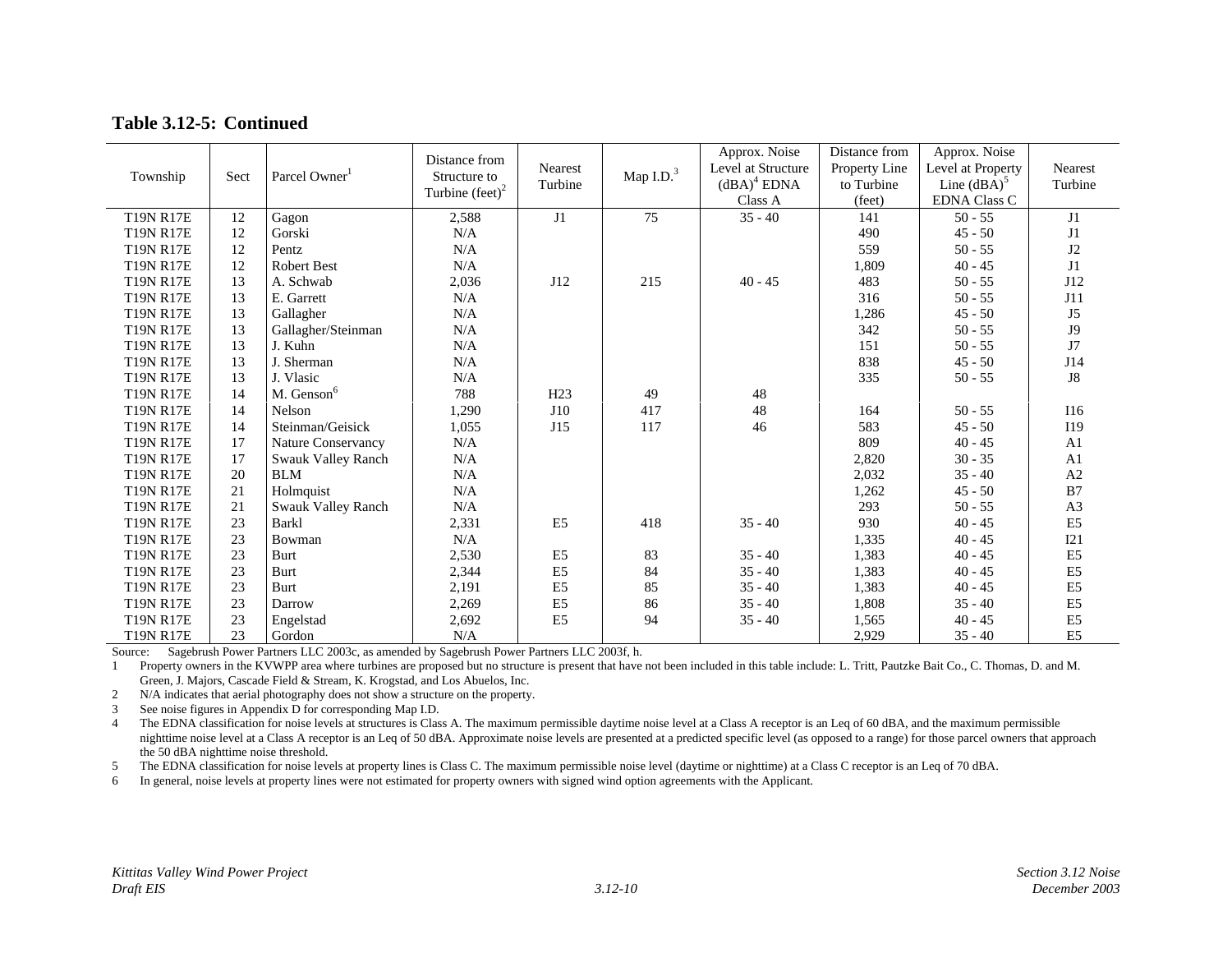| Table 3.12-5: Continued |  |
|-------------------------|--|
|-------------------------|--|

| Township         | Sect | Parcel Owner <sup>1</sup> | Distance from<br>Structure to<br>Turbine $(\text{feet})^2$ | Nearest<br>Turbine | Map $I.D.3$ | Approx. Noise<br>Level at Structure<br>$(dBA)^4$ EDNA<br>Class A | Distance from<br>Property Line<br>to Turbine<br>(feet) | Approx. Noise<br>Level at Property<br>Line $\left($ dBA $\right)$ <sup>5</sup><br><b>EDNA Class C</b> | <b>Nearest</b><br>Turbine |
|------------------|------|---------------------------|------------------------------------------------------------|--------------------|-------------|------------------------------------------------------------------|--------------------------------------------------------|-------------------------------------------------------------------------------------------------------|---------------------------|
| <b>T19N R17E</b> | 23   | Higginbotham              | 2,757                                                      | E <sub>5</sub>     | 89          | $35 - 40$                                                        | 2,567                                                  | $35 - 40$                                                                                             | E <sub>5</sub>            |
| <b>T19N R17E</b> | 23   | Higginbotham              | 2,885                                                      | E <sub>5</sub>     | 90          | $35 - 40$                                                        | 2,567                                                  | $35 - 40$                                                                                             | E <sub>5</sub>            |
| <b>T19N R17E</b> | 23   | Holister                  | N/A                                                        |                    |             |                                                                  | 145                                                    | $50 - 55$                                                                                             | J15                       |
| <b>T19N R17E</b> | 23   | J. Campbell               | N/A                                                        |                    |             |                                                                  | 362                                                    | $45 - 50$                                                                                             | E <sub>5</sub>            |
| <b>T19N R17E</b> | 23   | Kimbler                   | N/A                                                        |                    |             |                                                                  | 2,809                                                  | $35 - 40$                                                                                             | J15                       |
| <b>T19N R17E</b> | 23   | M. Campbell               | 1,841                                                      | E <sub>5</sub>     | 82          | $40 - 45$                                                        | 362                                                    | $45 - 50$                                                                                             | E <sub>5</sub>            |
| <b>T19N R17E</b> | 23   | Millett                   | N/A                                                        |                    |             |                                                                  | 1,006                                                  | $45 - 50$                                                                                             | E <sub>4</sub>            |
| <b>T19N R17E</b> | 23   | Millett                   | N/A                                                        |                    |             |                                                                  | 1,563                                                  | $40 - 45$                                                                                             | I21                       |
| <b>T19N R17E</b> | 23   | Murphy                    | N/A                                                        |                    |             |                                                                  | 2,818                                                  | $35 - 40$                                                                                             | J15                       |
| <b>T19N R17E</b> | 23   | Price                     | 1,968                                                      | J15                | 80          | $35 - 40$                                                        | 1,275                                                  | $40 - 45$                                                                                             | J15                       |
| <b>T19N R17E</b> | 23   | R. Wines                  | N/A                                                        |                    |             |                                                                  | 1,970                                                  | $40 - 45$                                                                                             | I21                       |
| <b>T19N R17E</b> | 23   | R. Wines/L. Snover        | 2,479                                                      | J15                | 81          | $35 - 40$                                                        | 855                                                    | $40 - 45$                                                                                             | I21                       |
| <b>T19N R17E</b> | 23   | Schults                   | 2,524                                                      | E <sub>5</sub>     | 87          | $35 - 40$                                                        | 2,218                                                  | $35 - 40$                                                                                             | E <sub>5</sub>            |
| <b>T19N R17E</b> | 23   | Schults                   | 2,401                                                      | E <sub>5</sub>     | 88          | $35 - 40$                                                        | 2,218                                                  | $35 - 40$                                                                                             | E <sub>5</sub>            |
| <b>T19N R17E</b> | 23   | Schults                   | N/A                                                        |                    |             |                                                                  | 360                                                    | $45 - 50$                                                                                             | E <sub>5</sub>            |
| <b>T19N R17E</b> | 23   | Tate                      | N/A                                                        |                    |             |                                                                  | 2,685                                                  | $35 - 40$                                                                                             | E <sub>5</sub>            |
| <b>T19N R17E</b> | 23   | Winkle                    | 2,882                                                      | E <sub>5</sub>     | 93          | $35 - 40$                                                        | 2,300                                                  | $35 - 40$                                                                                             | E <sub>5</sub>            |
| <b>T19N R17E</b> | 23   | Zellmer                   | 1,797                                                      | E <sub>3</sub>     | 48          | $40 - 45$                                                        | 1,350                                                  | $40 - 45$                                                                                             | I21                       |
| <b>T19N R17E</b> | 24   | <b>DNR</b>                | N/A                                                        |                    |             |                                                                  | 1,039                                                  | $45 - 50$                                                                                             | J15                       |
| <b>T19N R17E</b> | 26   | Clayburn                  | 3,230                                                      | C <sub>5</sub>     | 100         | $35 - 40$                                                        | 2,264                                                  | $35 - 40$                                                                                             | C <sub>5</sub>            |
| <b>T19N R17E</b> | 26   | Engelstad                 | N/A                                                        |                    |             |                                                                  | 2,247                                                  | $35 - 40$                                                                                             | C <sub>4</sub>            |
| <b>T19N R17E</b> | 26   | Heistand                  | N/A                                                        |                    |             |                                                                  | 1,740                                                  | $30 - 35$                                                                                             | C <sub>5</sub>            |
| <b>T19N R17E</b> | 26   | Jones                     | N/A                                                        |                    |             |                                                                  | 2,050                                                  | $35 - 40$                                                                                             | C <sub>4</sub>            |
| <b>T19N R17E</b> | 26   | KRD (Canal)               | N/A                                                        |                    |             |                                                                  | 926                                                    | $40 - 45$                                                                                             | C <sub>5</sub>            |
| <b>T19N R17E</b> | 26   | Poulin                    | N/A                                                        |                    |             |                                                                  | 935                                                    | $40 - 45$                                                                                             | C <sub>5</sub>            |
| <b>T19N R17E</b> | 26   | Ptaszynski                | 2,265                                                      | C <sub>5</sub>     | 101         | $35 - 40$                                                        | 1,472                                                  | $35 - 40$                                                                                             | C <sub>5</sub>            |
| <b>T19N R17E</b> | 26   | Reilley                   | N/A                                                        |                    |             |                                                                  | 1,884                                                  | $35 - 40$                                                                                             | C <sub>4</sub>            |

Source: Sagebrush Power Partners LLC 2003c, as amended by Sagebrush Power Partners LLC 2003f, h.

1 Property owners in the KVWPP area where turbines are proposed but no structure is present that have not been included in this table include: L. Tritt, Pautzke Bait Co., C. Thomas, D. and M. Green, J. Majors, Cascade Field & Stream, K. Krogstad, and Los Abuelos, Inc.

2N/A indicates that aerial photography does not show a structure on the property.

3See noise figures in Appendix D for corresponding Map I.D.

4 The EDNA classification for noise levels at structures is Class A. The maximum permissible daytime noise level at a Class A receptor is an Leq of 60 dBA, and the maximum permissible nighttime noise level at a Class A receptor is an Leq of 50 dBA. Approximate noise levels are presented at a predicted specific level (as opposed to a range) for those parcel owners that approach the 50 dBA nighttime noise threshold.

5The EDNA classification for noise levels at property lines is Class C. The maximum permissible noise level (daytime or nighttime) at a Class C receptor is an Leq of 70 dBA.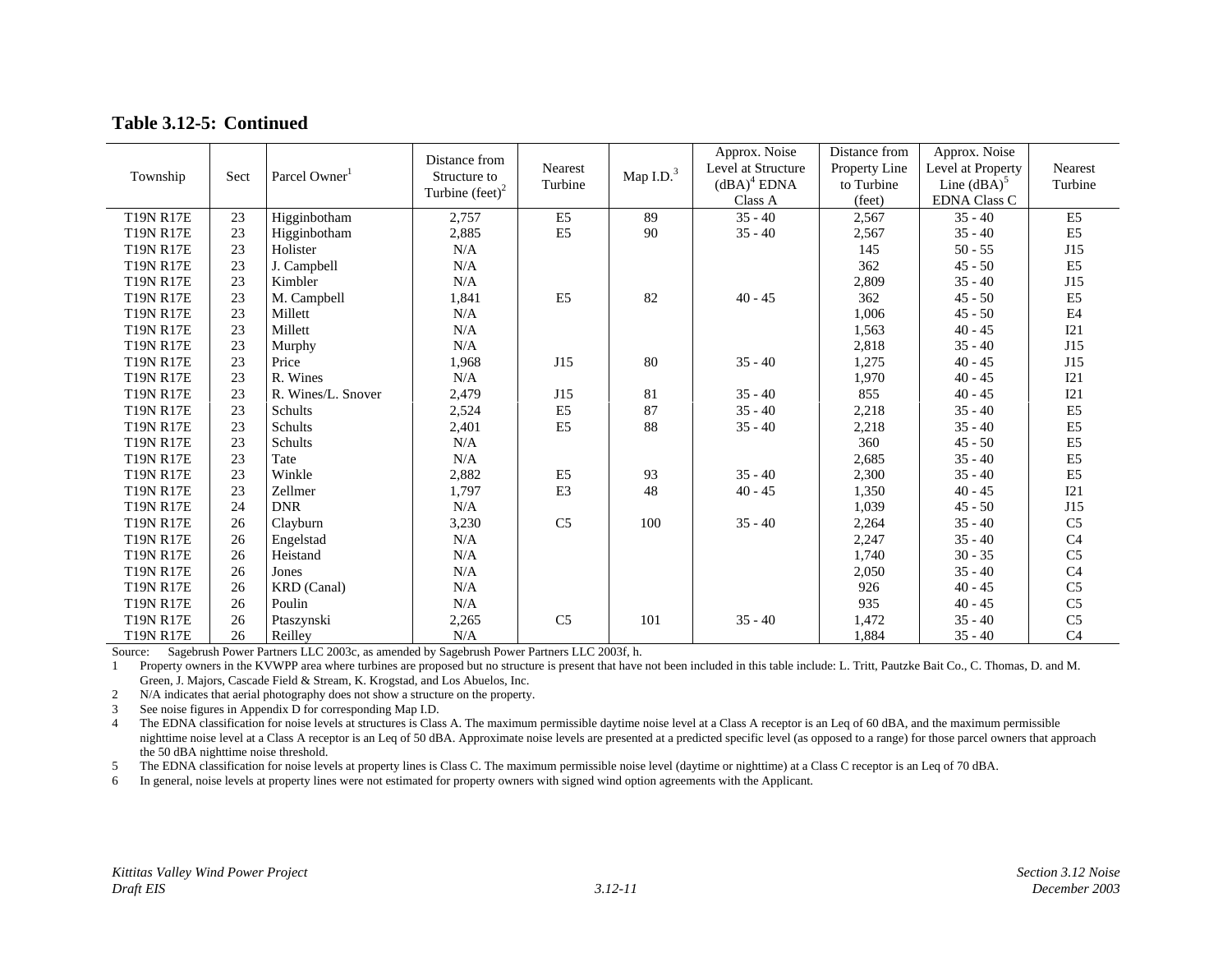#### **Table 3.12-5: Continued**

| Township         | Sect          | Parcel Owner <sup>1</sup> | Distance from<br>Structure to<br>Turbine $(\text{feet})^2$ | Nearest<br>Turbine | Map $I.D.3$ | Approx. Noise<br>Level at Structure<br>$(dBA)^4$ EDNA<br>Class A | Distance from<br>Property Line<br>to Turbine<br>(feet) | Approx. Noise<br>Level at Property<br>Line $\left($ dBA $\right)$ <sup>5</sup><br><b>EDNA Class C</b> | Nearest<br>Turbine |
|------------------|---------------|---------------------------|------------------------------------------------------------|--------------------|-------------|------------------------------------------------------------------|--------------------------------------------------------|-------------------------------------------------------------------------------------------------------|--------------------|
| <b>T19N R17E</b> | 26            | Six-Ten Investment        | N/A                                                        |                    |             |                                                                  | 977                                                    | $40 - 45$                                                                                             | C <sub>5</sub>     |
| <b>T19N R17E</b> | 26            | Tate                      | 3,000                                                      | C <sub>5</sub>     | 99          | $35 - 40$                                                        | 2,685                                                  | $35 - 40$                                                                                             | E <sub>5</sub>     |
| <b>T19N R17E</b> | 27            | Basterrechea              | N/A                                                        |                    |             |                                                                  | 2,289                                                  | $35 - 40$                                                                                             | <b>B11</b>         |
| <b>T19N R17E</b> | 27            | <b>KRD</b> (Canal)        | N/A                                                        |                    |             |                                                                  | 200                                                    | $50 - 55$                                                                                             | C5 & B12           |
| <b>T19N R17E</b> | 27            | Neuman                    | $\rm N/A$                                                  |                    |             |                                                                  | 2,268                                                  | $35 - 40$                                                                                             | <b>B11</b>         |
| <b>T19N R17E</b> | 27            | Pearson                   | N/A                                                        |                    |             |                                                                  | 733                                                    | $40 - 45$                                                                                             | <b>B12</b>         |
| <b>T19N R17E</b> | 28            | George                    | N/A                                                        |                    |             |                                                                  | 2,283                                                  | $35 - 40$                                                                                             | <b>B11</b>         |
| <b>T19N R17E</b> | 28            | Holmquist                 | N/A                                                        |                    |             |                                                                  | 1,733                                                  | $40 - 45$                                                                                             | B7                 |
| <b>T19N R17E</b> | 28            | Neuman                    | N/A                                                        |                    |             |                                                                  | 2,751                                                  | $35 - 40$                                                                                             | <b>B11</b>         |
| <b>T19N R17E</b> | 28            | Pearson                   | 1,976                                                      | <b>B9</b>          | 47          | $40 - 45$                                                        | 1,197                                                  | $40 - 45$                                                                                             | <b>B</b> 9         |
| <b>T19N R17E</b> | 28            | Pearson                   | 1,897                                                      | <b>B11</b>         | 118         | $35 - 40$                                                        | 1,197                                                  | $40 - 45$                                                                                             | <b>B9</b>          |
| <b>T19N R17E</b> | 28            | Schoeber                  | N/A                                                        |                    |             |                                                                  | 466                                                    | $45 - 50$                                                                                             | B7                 |
| <b>T19N R17E</b> | 28            | Tonseth                   | N/A                                                        |                    |             |                                                                  | 2,068                                                  | $30 - 35$                                                                                             | <b>B8</b>          |
| <b>T19N R17E</b> | 34            | Buck                      | N/A                                                        |                    |             |                                                                  | 2,267                                                  | $30 - 35$                                                                                             | <b>B12</b>         |
| <b>T19N R17E</b> | 34            | C. Wright                 | N/A                                                        |                    |             |                                                                  | 2,304                                                  | $30 - 35$                                                                                             | <b>B12</b>         |
| <b>T19N R17E</b> | 34            | Der Yuen                  | N/A                                                        |                    |             |                                                                  | 1,918                                                  | $35 - 40$                                                                                             | <b>B12</b>         |
| <b>T19N R17E</b> | 34            | Fonken                    | N/A                                                        |                    |             |                                                                  | 2,789                                                  | $30 - 35$                                                                                             | <b>B12</b>         |
| <b>T19N R17E</b> | 34            | K. Smith                  | $\rm N/A$                                                  |                    |             |                                                                  | 2,566                                                  | $30 - 35$                                                                                             | <b>B12</b>         |
| <b>T19N R17E</b> | 34            | Kittitas Co Tax Deed      | $\rm N/A$                                                  |                    |             |                                                                  | 2,579                                                  | $30 - 35$                                                                                             | <b>B12</b>         |
| <b>T19N R17E</b> | 34            | Levin                     | N/A                                                        |                    |             |                                                                  | 2,886                                                  | $30 - 35$                                                                                             | <b>B12</b>         |
| <b>T19N R17E</b> | 34            | Pollock                   | $\rm N/A$                                                  |                    |             |                                                                  | 1,848                                                  | $35 - 40$                                                                                             | <b>B12</b>         |
| <b>T19N R17E</b> | 34            | Schober                   | N/A                                                        |                    |             |                                                                  | 1,728                                                  | $35 - 40$                                                                                             | <b>B12</b>         |
| <b>T19N R17E</b> | 34            | <b>WSDOT</b>              | N/A                                                        |                    |             |                                                                  | 2,206                                                  | $30 - 35$                                                                                             | <b>B12</b>         |
| <b>T19N R17E</b> | 34            | Zeigler                   | N/A                                                        |                    |             |                                                                  | 2,623                                                  | $30 - 35$                                                                                             | <b>B12</b>         |
| <b>T19N R17E</b> | 35            | <b>Ellensburg Ranches</b> | N/A                                                        |                    |             |                                                                  | 2,813                                                  | $30 - 35$                                                                                             | C <sub>5</sub>     |
| <b>T19N R17E</b> | 35            | <b>Gerald Boose</b>       | $\rm N/A$                                                  |                    |             |                                                                  | 2,579                                                  | $35 - 40$                                                                                             | C <sub>5</sub>     |
| <b>T19N R18E</b> | $\mathcal{I}$ | C. Thompson               | N/A                                                        |                    |             |                                                                  | 2,769                                                  | $35 - 40$                                                                                             | J1                 |

Source: Sagebrush Power Partners LLC 2003c, as amended by Sagebrush Power Partners LLC 2003f, h.

1 Property owners in the KVWPP area where turbines are proposed but no structure is present that have not been included in this table include: L. Tritt, Pautzke Bait Co., C. Thomas, D. and M. Green, J. Majors, Cascade Field & Stream, K. Krogstad, and Los Abuelos, Inc.

2N/A indicates that aerial photography does not show a structure on the property.

3See noise figures in Appendix D for corresponding Map I.D.

4 The EDNA classification for noise levels at structures is Class A. The maximum permissible daytime noise level at a Class A receptor is an Leq of 60 dBA, and the maximum permissible nighttime noise level at a Class A receptor is an Leq of 50 dBA. Approximate noise levels are presented at a predicted specific level (as opposed to a range) for those parcel owners that approach the 50 dBA nighttime noise threshold.

5The EDNA classification for noise levels at property lines is Class C. The maximum permissible noise level (daytime or nighttime) at a Class C receptor is an Leq of 70 dBA.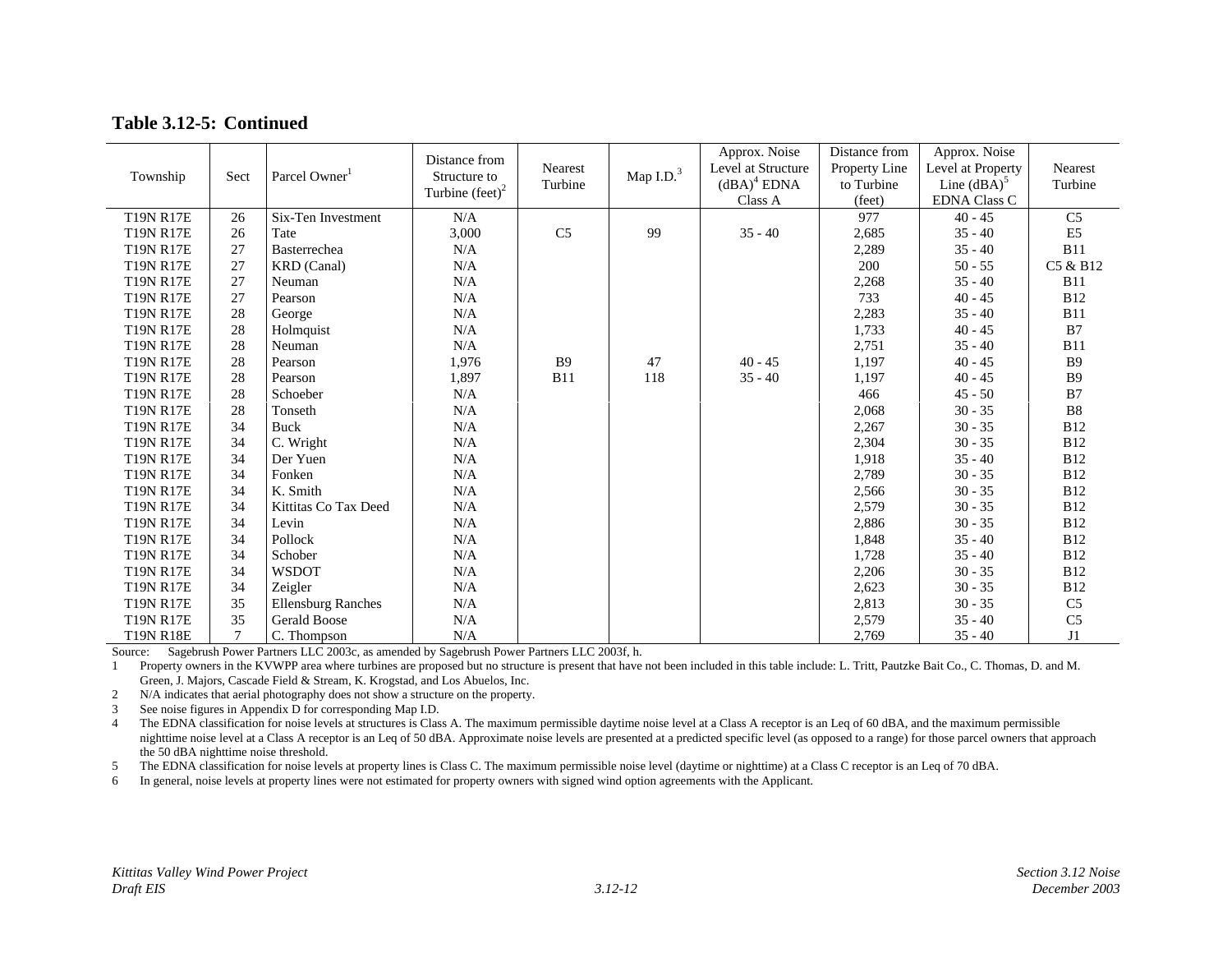#### **Table 3.12-5: Continued**

| Township         | Sect | Parcel Owner | Distance from<br>Structure to<br>Turbine $(\text{feet})^2$ | Nearest<br>Turbine | Map $I.D.3$ | Approx. Noise<br>Level at Structure<br>$(dBA)^4$ EDNA<br>Class A | Distance from<br>Property Line<br>to Turbine<br>(feet) | Approx. Noise<br>Level at Property<br>Line $(dBA)^5$<br><b>EDNA Class C</b> | Nearest<br>Turbine |
|------------------|------|--------------|------------------------------------------------------------|--------------------|-------------|------------------------------------------------------------------|--------------------------------------------------------|-----------------------------------------------------------------------------|--------------------|
| <b>T19N R18E</b> | 7    | Lockhart     | N/A                                                        |                    |             |                                                                  | 2,925                                                  | $35 - 40$                                                                   | J1                 |
| <b>T19N R18E</b> |      | Szuba        | N/A                                                        |                    |             |                                                                  | 2,778                                                  | $35 - 40$                                                                   | J1                 |
| <b>T20N R17E</b> | 34   | P. Burke     | 2,795                                                      | G1                 | 151         | $35 - 40$                                                        | 546                                                    | $45 - 50$                                                                   | G <sub>2</sub>     |
| <b>T20N R17E</b> | 34   | P. Burke     | 2,592                                                      | G1                 | 152         | $35 - 40$                                                        | 546                                                    | $45 - 50$                                                                   | G <sub>2</sub>     |
| <b>T20N R17E</b> | 34   | U.S. Timber  | N/A                                                        |                    |             |                                                                  | 151                                                    | $50 - 55$                                                                   | G1                 |
| <b>T20N R17E</b> | 35   | C. Mannahan  | N/A                                                        |                    |             |                                                                  | 2,618                                                  | $35 - 40$                                                                   | H1                 |
| <b>T20N R17E</b> | 35   | Hampton      | N/A                                                        |                    |             |                                                                  | 2,680                                                  | $35 - 40$                                                                   | G1                 |
| <b>T20N R17E</b> | 35   | J. Moery     | 2,499                                                      | H1                 | 56          | $35 - 40$                                                        | 2,147                                                  | $30 - 35$                                                                   | H1                 |
| <b>T20N R17E</b> | 35   | J. Wilson    | 3,034                                                      | G1                 | 221         | $35 - 40$                                                        | 2,092                                                  | $40 - 45$                                                                   | G1                 |
| <b>T20N R17E</b> | 35   | Korthanke    | 2,521                                                      | H1                 | 27          | $35 - 40$                                                        | 2,239                                                  | $35 - 40$                                                                   | H1                 |
| <b>T20N R17E</b> | 35   | M. Dickerson | N/A                                                        |                    |             |                                                                  | 2,489                                                  | $35 - 40$                                                                   | H1                 |
| <b>T20N R17E</b> | 35   | R. Weiler    | N/A                                                        |                    |             |                                                                  | 2,117                                                  | $40 - 45$                                                                   | H1                 |
| <b>T20N R17E</b> | 35   | S. Oslund    | 1,115                                                      | H1                 | 216         | $40 - 45$                                                        | 821                                                    | $40 - 45$                                                                   | H1                 |
| <b>T20N R17E</b> | 35   | S. Oslund    | N/A                                                        |                    |             |                                                                  | 1,033                                                  | $45 - 50$                                                                   | H1                 |
| <b>T20N R17E</b> | 35   | Sandall      | 2,747                                                      | G1                 | 13          | $35 - 40$                                                        | 2,089                                                  | $35 - 40$                                                                   | G1                 |
| <b>T20N R17E</b> | 35   | Slape        | N/A                                                        |                    |             |                                                                  | 2,891                                                  | $35 - 40$                                                                   | H1                 |
| <b>T20N R17E</b> | 35   | W. Flowers   | N/A                                                        |                    |             |                                                                  | 2,546                                                  | $35 - 40$                                                                   | G1                 |
| <b>T20N R17E</b> | 36   | <b>DNR</b>   | N/A                                                        |                    |             |                                                                  | 1,082                                                  | $40 - 45$                                                                   | H1                 |

Source: Sagebrush Power Partners LLC 2003c, as amended by Sagebrush Power Partners LLC 2003f, h.

1 Property owners in the KVWPP area where turbines are proposed but no structure is present that have not been included in this table include: L. Tritt, Pautzke Bait Co., C. Thomas, D. and M. Green, J. Majors, Cascade Field & Stream, K. Krogstad, and Los Abuelos, Inc.

2N/A indicates that aerial photography does not show a structure on the property.

3See noise figures in Appendix D for corresponding Map I.D.

4 The EDNA classification for noise levels at structures is Class A. The maximum permissible daytime noise level at a Class A receptor is an Leq of 60 dBA, and the maximum permissible nighttime noise level at a Class A receptor is an Leq of 50 dBA. Approximate noise levels are presented at a predicted specific level (as opposed to a range) for those parcel owners that approach the 50 dBA nighttime noise threshold.

5The EDNA classification for noise levels at property lines is Class C. The maximum permissible noise level (daytime or nighttime) at a Class C receptor is an Leq of 70 dBA.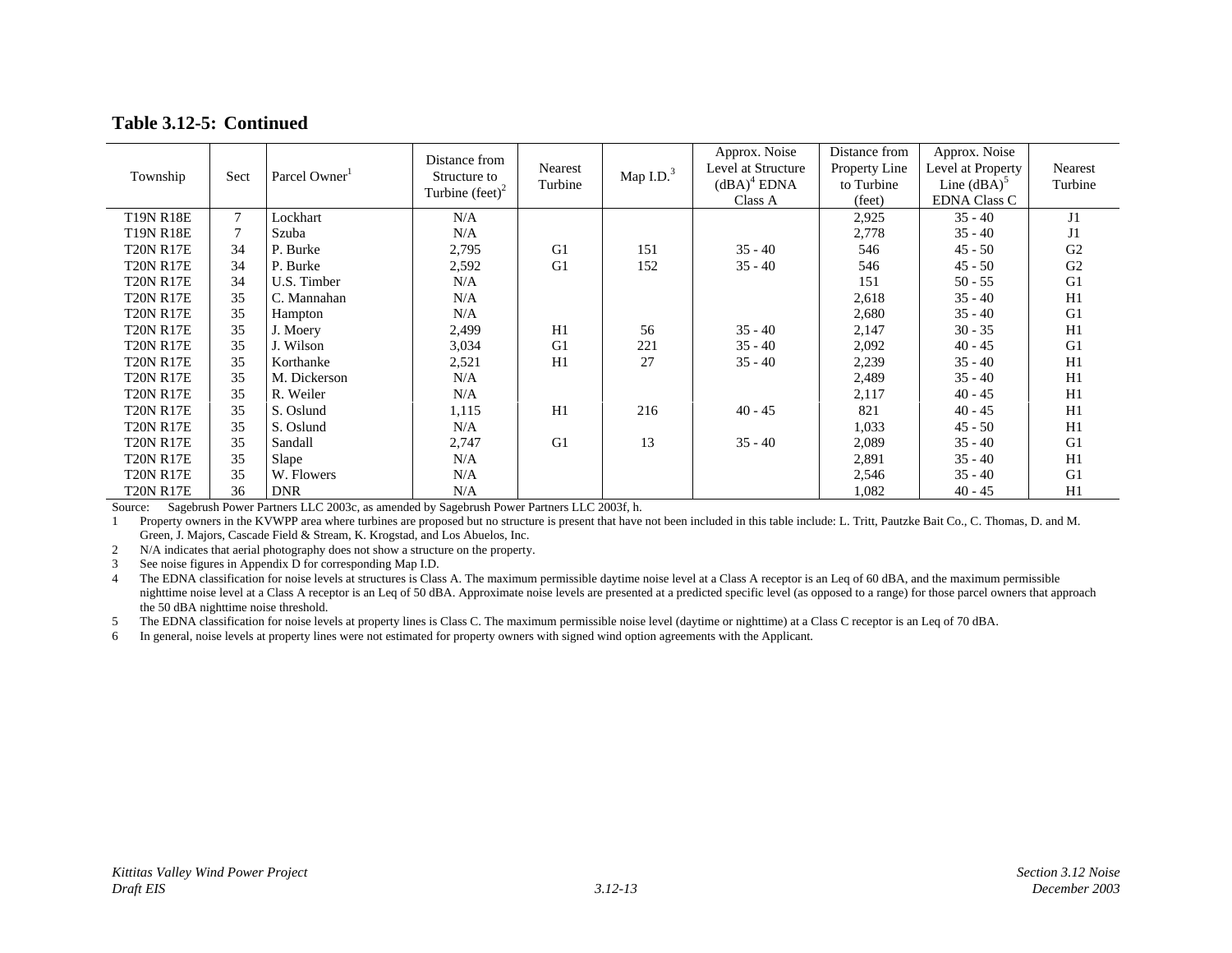#### Modeled Noise Levels

To collect meaningful noise data for a wind turbine project, the wind must be moving fast enough to at least engage the wind turbine blades (between 7 to 10 mph). When these windy conditions exist, they often result in significant wind noise on the microphone that adversely affects the quality of the noise data collected. Accurate noise measurements require high enough wind speeds at the turbine to generate noise and low enough wind speeds at the measurement location to avoid wind-induced microphone noise. Therefore, although background noise measurements were collected (as described above in the Affected Environment section), the project's noise impact analysis is based on manufacturers' noise emissions data available for the proposed 1.5-MW wind turbine supplied by the vendor and internationally recognized noise modeling standards. The procedures for determining sound pressure levels from wind turbines are defined in IEC 61400 Wind Turbine Generator Systems Part 11: Acoustic Noise Measurement Techniques (Reference Number: IEC 61400-11:1998[E]). The measurement technique outlines procedures to determine corrections for background noise, apparent sound pressure level, and wind speed dependence (Sagebrush Power Partners LLC 2003c).

Noise modeling was based on a turbine sound pressure level of approximately 103 dBA. In general, if the sound pressure level decreases by 5 dBA (103 down to 98 dBA) the resulting sound pressure levels at the receivers would also decrease by approximately 5 dBA. The shape of the sound pressure level contours would not change. However, their value would be adjusted downward by 5 dBA (i.e., the current 45 dBA contour would be relabeled as the 40 dBA contour). Similarly, if the turbine sound pressure level increased, the resulting sound levels and contours would be adjusted upward. A sound pressure level between 98 and 108 dBA is representative of the range of turbine noise test data for all the turbines under consideration for the proposed project (Sagebrush Power Partners LLC 2003f). Therefore, the estimated noise levels at structures and property lines in Table 3.12-5 could be +/-5 dBA, which could in turn exceed regulatory thresholds.

## *Middle Scenario*

Daytime noise levels for residential structures (Class A EDNA) are required by 173-60 WAC not to exceed 60 dBA, while nighttime levels are not to exceed 50 dBA. Table 3.12-5 identifies properties in the project area located within 3,000 feet of a proposed turbine, the distance between structures (if any) to the closest wind turbine, the distance between property lines and the closest wind turbine, and the predicted noise level at structures and property lines with an assumed wind speed of 18 mph. Figures illustrating predicted noise contours in the project area in relation to existing structures and property lines are contained in Appendix D. As summarized in Table 3.12-5, the middle scenario is anticipated to result in noise levels ranging from 35 to 49 dBA. The results indicate that noise levels would be below the most restrictive nighttime regulation of 50 dBA. Therefore, no significant noise impacts to Class A properties are anticipated during the daytime or nighttime operations of the proposed project. However, regulatory thresholds might be exceeded if the sound pressure level for the turbine selected for construction is greater than the modeled scenario. See Section 3.12.4 for recommended mitigation measures to address this issue.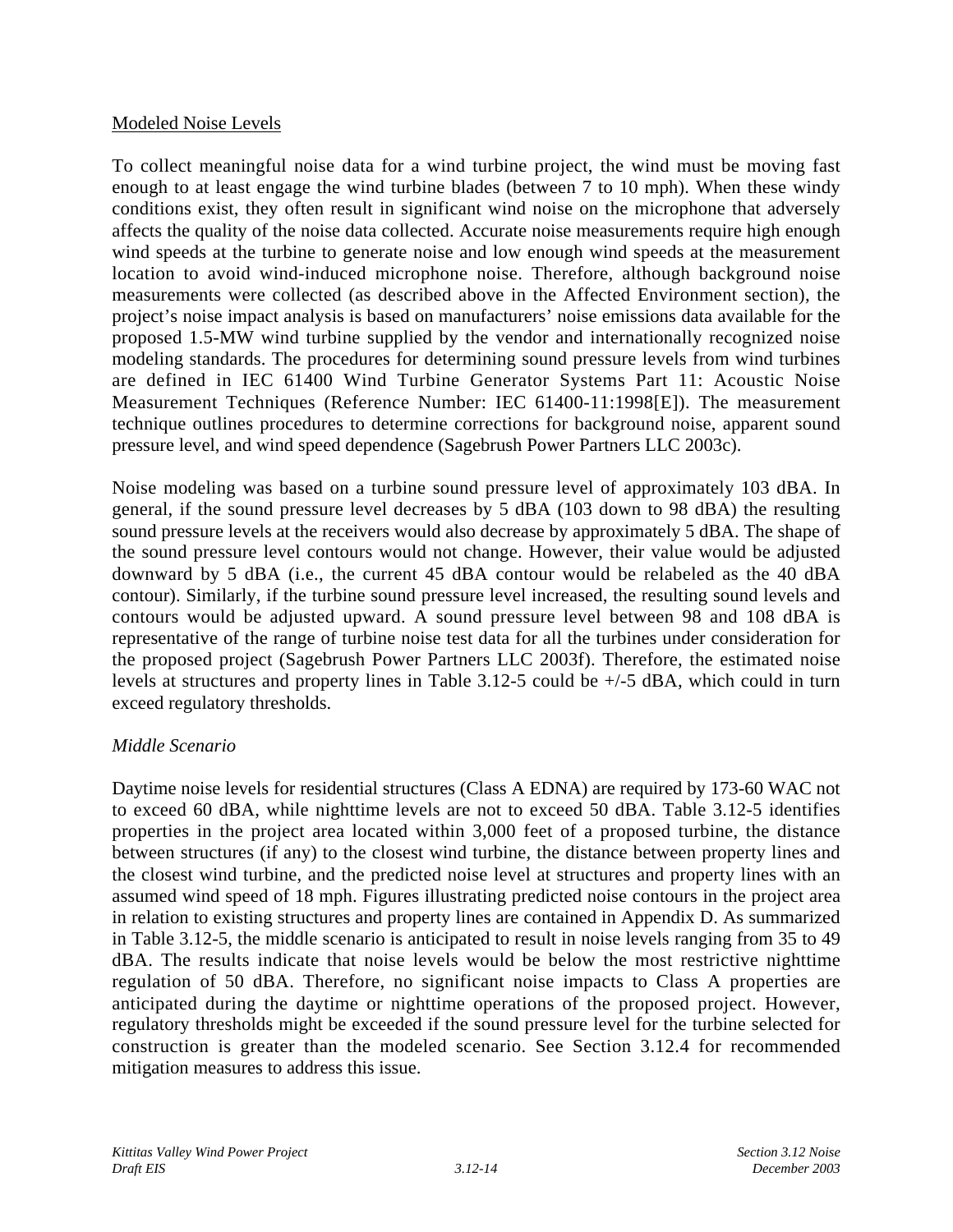Noise levels for Class C EDNA (industrial/agricultural) are not to exceed 70 dBA at property lines. Noise levels at the property lines of Class C parcels within the project area range from a minimum of 35 dBA to a maximum of 55 dBA (see Table 3.12-5) for the middle scenario. Because the predicted noise level is below the threshold established for Class C properties by the WAC, no significant noise impacts are anticipated.

#### *Upper and Lower End Scenarios*

Section 2.2.1, Project Overview, in Chapter 2, Proposed Action and Alternatives describes the three project scenarios. Wind turbine heights could range from a low of 260 feet under the upper end scenario to a high of 410 feet under the lower end scenario. However, the height of the wind turbine has very little bearing on the noise level at the analyzed receivers or property lines. For the three project scenarios under consideration, no measurable noise difference is anticipated. Typically the distance between larger turbines (lower end scenario, up to 82 wind turbines constructed) is greater than between those of smaller turbines (upper end scenario, up to 150 wind turbines constructed). This is because the lower end scenario would have fewer turbines per string than the upper end scenario. It is anticipated that noise levels from either scenario (upper end versus lower end) would be very similar to the modeled middle scenario (see Appendix D) in which distances from a receiver to the closest wind turbine would dictate noise levels (Sagebrush Power Partners LLC 2003f).

#### Increase in Ambient Background Noise Levels

Ambient background noise levels were not measured at specific project area receptors. However, general observations can be made based on available data. As described above in the Affected Environment section, ambient background noise levels were measured over several days at three locations within the project area. Throughout the measurement period, wind speed at Location A and B measurement sites never exceeded 10 mph. Noise levels varied throughout the day and for the most part depended upon wind speeds.

Predicted noise levels during project operation at the residences closest to noise measurement Location A (owners Anthony and Gaskill) ranged between 40 to 45 dBA. This corresponds to the ambient average  $L_{eq}$  dBA measured in the mid-40s. Predicted operational noise levels at the two structures closest to noise measurement Location B (owners Zellmer and Genson) resulted in noise levels ranging between 40 to 48 dBA. These are lower than the ambient noise levels in this area with an  $L_{eq}$  average measured in the low to mid-50s dBA. Based on this comparison, the anticipated difference between the measured ambient and predicted noise levels at these receptors should not be a perceived as a noticeable increase. Location C had an average  $L_{eq}$  dBA over the 12-day monitoring period in the mid- to upper 30s. Predicted noise levels during project operations at the residences closest to this measurement location (owners Nelson and Steinman/Geisick) ranged between 46 to 48 dBA. Therefore, the anticipated difference between the measured ambient and predicted noise levels in this part of the project area could be subjectively heard as approximately a doubling in loudness and would likely cause an adverse community response.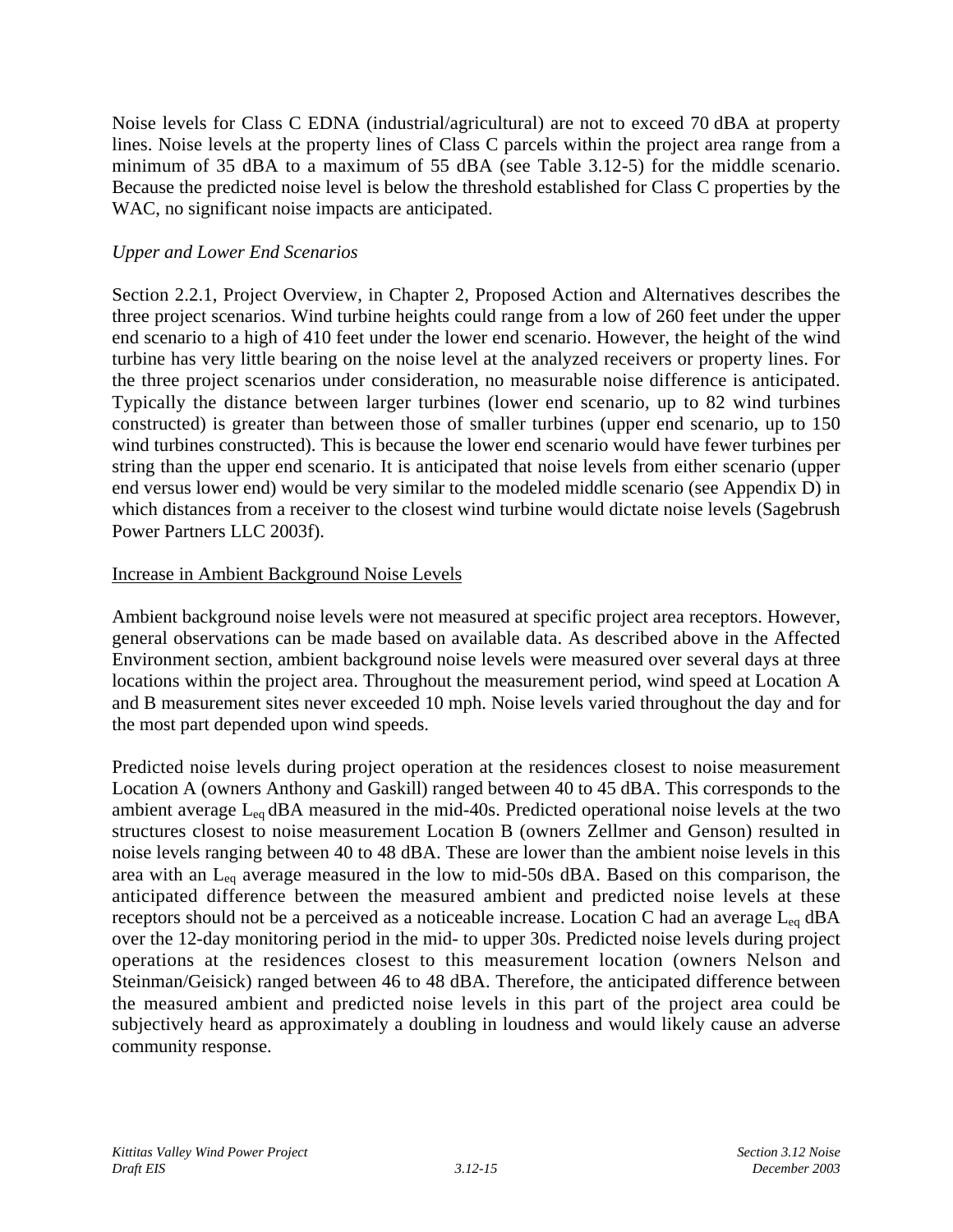As stated in Section 3.12.1 above, there are no state or Kittitas County regulatory limits regarding an allowable increase above background noise levels caused by industrial projects. Noise modeling results indicate that project operations would not exceed regulatory threshold levels. Furthermore, the Applicant has entered into wind option agreements with landowners on whose property wind power facilities are proposed. These agreements contain provisions for generally accepting the impacts (including noise effects) of having these turbines on their property (Taylor, pers. comm., 2003). However, lack of a regulatory standard does not preclude the possibility that changes in background noise levels could be perceived as adverse depending on the magnitude of that change and the nature of the receptor. Given the variation in the size and location of proposed turbines under the three project scenarios, distances between turbines and receptors, and effects of wind speed, perceived changes in noise levels throughout the project area would be variable, and could range from no perceived effect to an adverse effect. Given the level of concern raised by the public about the potential effects of operational noise and the variability of final turbine sizes and locations, mitigation measures are recommended below to ensure that project operations comply with applicable regulatory thresholds to protect nearby receptors from adverse noise effects.

#### High Voltage Transmission Line Noise

Noise associated with operation of proposed high-voltage transmission lines would be corona noise during infrequent wet or foggy weather. Corona noise is a low-frequency hum (120 hertz) and crackling caused by partial breakdown of the insulting properties of air surrounding the electric conductor of the transmission line (Bonneville and EFSEC 2002). The high-voltage transmission lines associated with the project would be short (less than 200 feet long) and connect the proposed substations to existing high-voltage overhead transmission lines (either Bonneville or PSE). Audible noise from the transmission lines would comply with the Bonneville Power Administration's limits, namely an  $L_{50}$  level of 50 dBA at the edge of the right-of-way (Perry 1982). There are no existing dwellings within the right-of-way of the transmission lines. Therefore, corona noise is not expected to pose a significant noise impact.

## Traffic Noise

Project operations would generate a small amount of traffic on local area roadways as workers commute to and from the O&M facility. The primary access route to the O&M facility would be US 97. Traffic noise levels depend on volume, speed, percentage of trucks, topography, vegetation, and distance from the roadway to the receptor. For example, roadway noise levels typically decrease 3 dB over hard ground (concrete or pavement) and 4.5 dB over soft ground (grass) for every doubled distance between the source and the receptor. Vehicular noise is a combination of noises from the engine, exhaust, and tires. It is estimated that daily worker trips to and from the O&M facility would range from between 24-28 trips under the lower end and middle scenarios, to 36-40 trips under the upper end scenario (see Section 3.10, Transportation). Given the magnitude of projected operational trips, this minor increase in traffic along US 97 would not generate substantial adverse noise effects.

Traffic between the O&M facility and individual turbines along project access roads would be minimal during operations because scheduled maintenance is generally performed only every six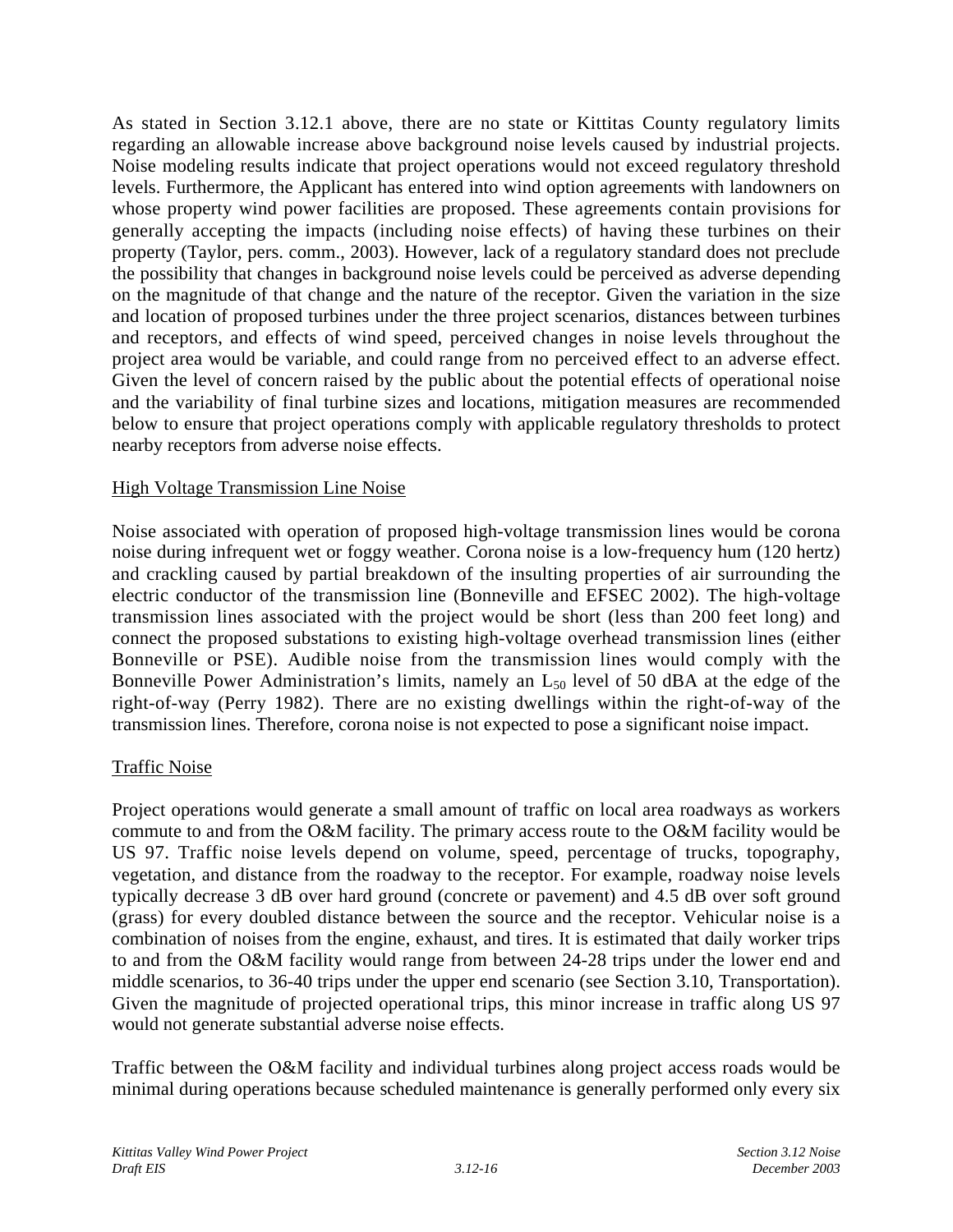months on each turbine. This traffic would consist largely of weekly or less frequent trips to turbines in service vehicles for maintenance and repair activities. Therefore, vehicular noise generated along access roads during routine turbine maintenance activities would be infrequent and would not result in substantial adverse noise effects.

## Vibration

During the EIS scoping process, the public expressed concern about the potential for project operations to generate and transmit vibration through the ground over considerable distances. Specific concerns ranged from the potential for vibration to disturb residents and wildlife as well as potential adverse effects to local groundwater wells.

Vibration can sometimes occur in connection with combustion turbine installations. Combustion turbines are capable of producing high levels of low-frequency noise. Low-frequency noise can couple with wood frame walls and windows to cause a mild but perceptible vibration. While these sound levels are virtually inaudible, the vibration may cause an adverse reaction (Bonneville and EFSEC 2002).

The Applicant and its consulting team indicate they are not aware of any wind turbine project where ground-borne vibration from an operating wind turbine has adversely affected nearby receptors or uses (Sagebrush Power Partners LLC 2003c). An Internet search by the EIS consultant also failed to identify research, reports, or other information to substantiate this concern. Therefore, it is the independent conclusion of the EIS authors that the proposed project would not result in any significant impacts from ground-borne vibration (Reed, pers. comm., 2003).

## **Decommissioning Impacts**

Decommissioning activities would be similar in type but shorter in duration compared to those anticipated for the construction phase. Noise generated during decommissioning activities would be conducted between 7 a.m. and 10 p.m. No blasting would be required, resulting in lower noise levels than for construction. The same mitigation measures recommended during construction could also be used during the decommissioning phase.

## **3.12.3 Impacts of No Action Alternative**

Under the No Action Alternative, the project would not be constructed or operated, and the environmental impacts described in this section would not occur. The No Action Alternative assumes that future development would comply with existing zoning requirements for the project area, which is zoned Agriculture-20 and Forest and Range. According to the county's zoning code, the Agriculture-20 zone is dominated by farming, ranching, and rural lifestyles, and permitted uses include residential and agriculture and forestry practices. Permitted uses in the Forest and Range zone include logging, mining, quarrying, and agricultural practices, as well as residential uses (Kittitas County 1991).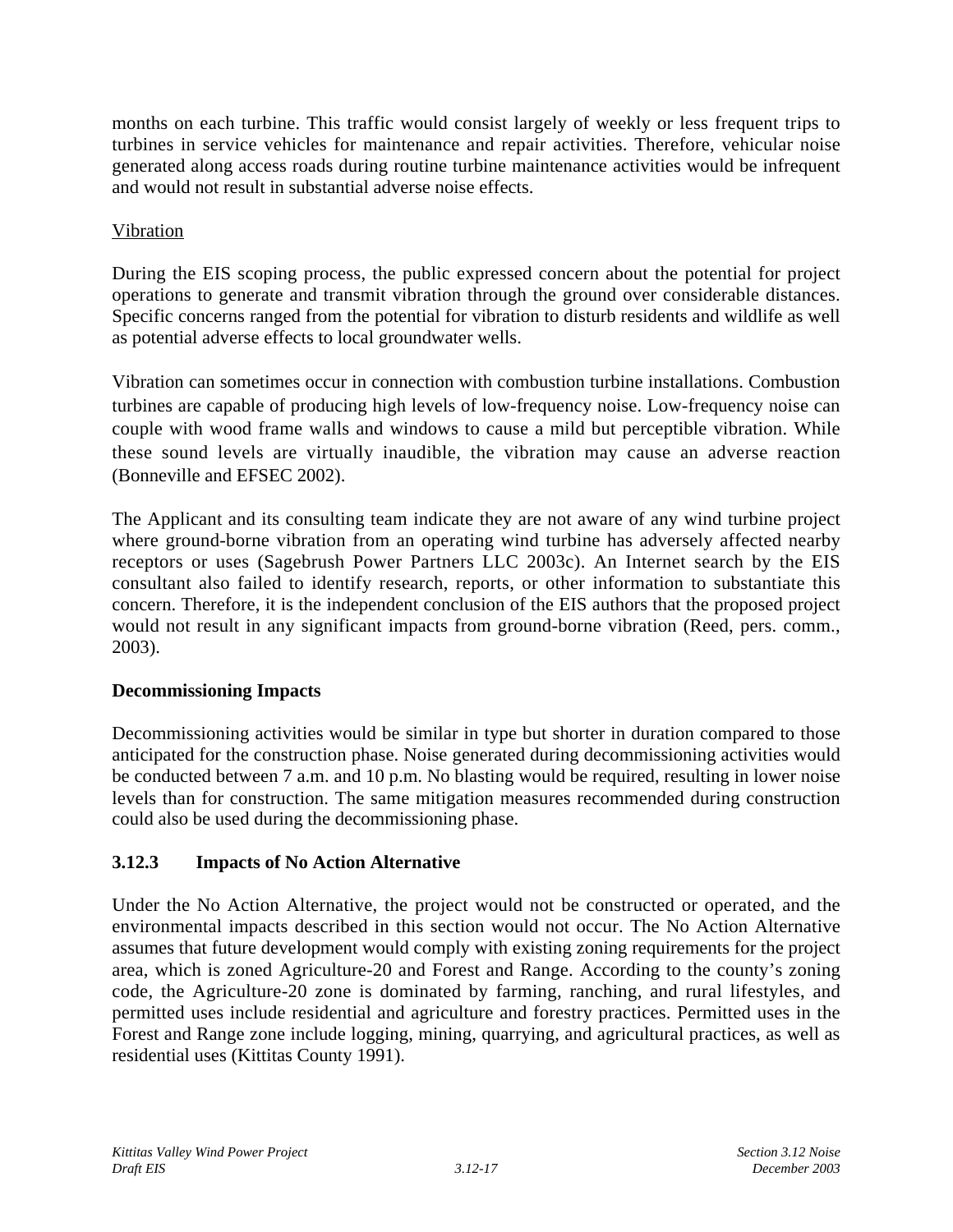If the proposed project is not constructed, it is likely that the region's need for power would be addressed by developing a gas-fired combustion turbine. Because constructing and operating a gas-fired combustion turbine is a predictable consequence of not building the project, it is considered a predictable outcome of the No Action Alternative (Bonneville et al. 2002). Both the construction and operational impacts of a gas-fired combustion turbine are more noise-intensive than the proposed wind generation project. Construction impacts from a conventional gas turbine plant can exceed 110 dBA at 100 feet during steam blowdown activities, and operational noise levels can exceed 80 dBA at 100 feet (CEC 2001b). The noise impacts of a gas turbine generator would depend on its location and design. In some settings, it could be considered highly incompatible with the existing environment; however, in the appropriate location, noise impacts could be minor.

## **3.12.4 Mitigation Measures**

## **Mitigation Measures Proposed by the Applicant**

• Substation transformers and high-voltage switching equipment would be specified or designed to comply with the 70 dBA limit at all Class C EDNA property lines and 50 dBA at all Class A EDNA structures (Sagebrush Power Partners LLC 2003c).

## **Additional Recommended Mitigation Measures**

#### Construction

Although no specific receivers are identified as being adversely affected by construction noise, the following contractor practices are recommended to minimize the effects of construction noise in the project area:

- Implement work-hour controls so that noisy activities occur between 7 a.m. and 10 p.m., which would reduce the impact during sensitive nighttime hours.
- Maintain equipment in good working order and use adequate mufflers and engine enclosures to reduce equipment noise during operation.
- Turn off engines when not in use to eliminate needless engine idle noise.
- Locate stationary equipment away from receiving properties to help reduce the noise through increased distance between source and receiver.
- Coordinate construction vehicle travel to reduce the number of passes by sensitive receivers.
- Schedule noisy activities to occur at the same time since additional sources of noise generally do not add a significant amount of noise.
- In the most severe case of construction noise, use temporary noise barriers or curtains to reduce noise from stationary equipment or activities located near sensitive receivers.

#### Operations and Maintenance

During EIS scoping, concerns were raised about the effects of the project's operational noise on nearby residents. It was suggested that trees should be planted for property owners to buffer noise impacts. Retaining existing trees and shrubs and planting new vegetation around residences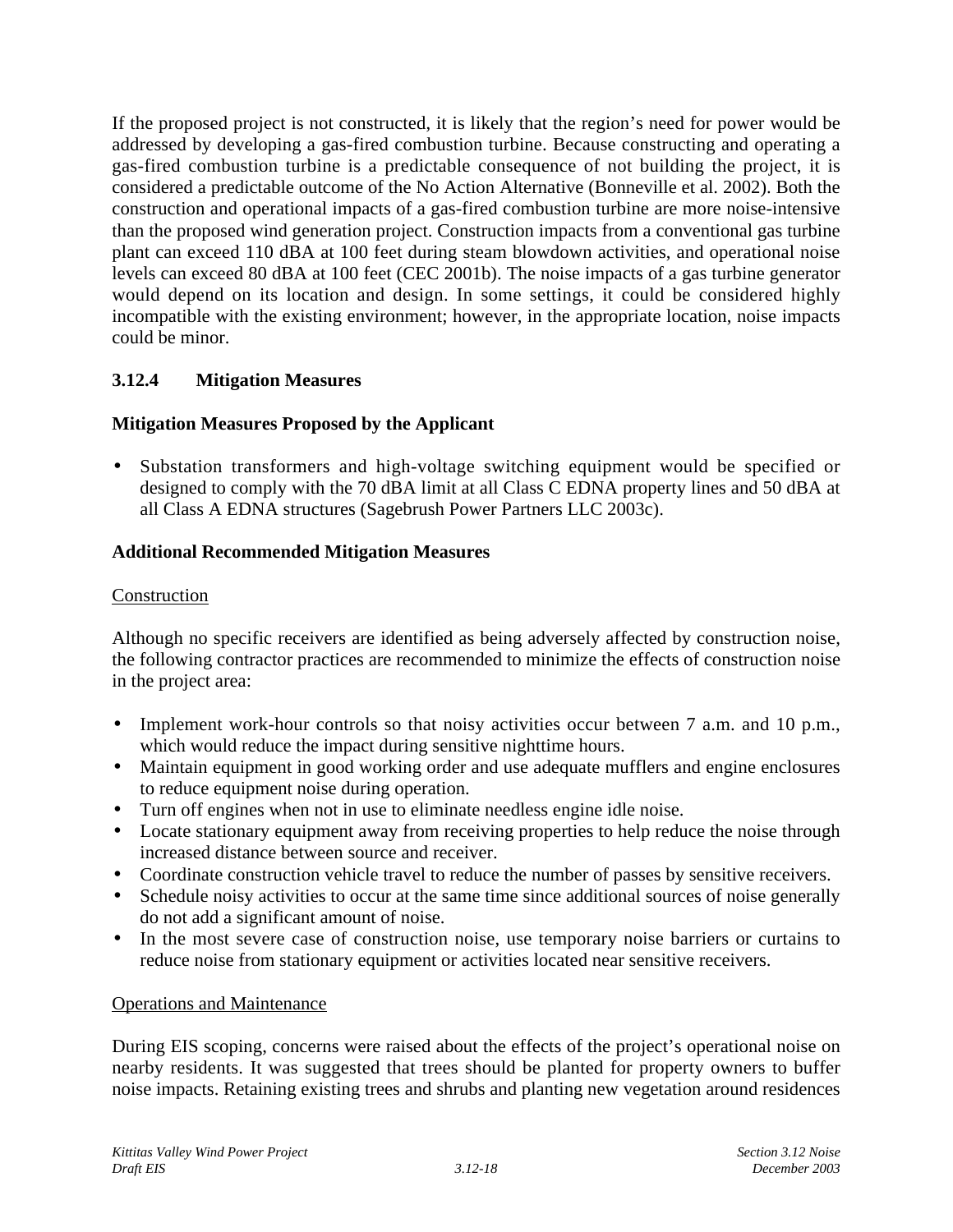in the project area would reduce noise annoyance psychologically by removing the noise source from view. However, to actually reduce noise levels, vegetation must completely block the line of sight between the receptor and the wind turbine. In addition, the vegetative buffer must be of sufficient depth to reduce noise. For example, dense woods with a depth of 100 feet would be required to reduce noise by 5 dBA. This kind of sound reduction from intervening landscaping would be expected to occur in the forested, residential establishment northwest of the project site, referred to as "Section 35." However, on the rangeland portions of the site, planting dense landscaping of sufficient depth to reduce noise would require a change in use of adjacent agricultural and residential properties. Therefore, vegetative buffering to reduce noise is not considered to be a reasonable mitigation measure for those properties.

To ensure that noise levels in the project do not exceed regulatory thresholds during project operations, the following mitigation measure is recommended:

• Prior to construction, an acoustical analysis of the final turbine layout should be prepared for all wind turbines to be located within one mile of an existing residence prior to project construction. The analysis should be conducted using noise level data for the final turbine type, size, and layout and would demonstrate compliance with the WAC (173-60). If compliance is not demonstrated, turbines should be relocated or removed, to the extent necessary, so that the project meets applicable regulatory thresholds.

## **3.12.5 Significant Unavoidable Adverse Impacts**

With implementation of the proposed and recommended mitigation measures outlined above, no significant unavoidable adverse impacts from noise associated with constructing, operating, or decommissioning the proposed project would be anticipated.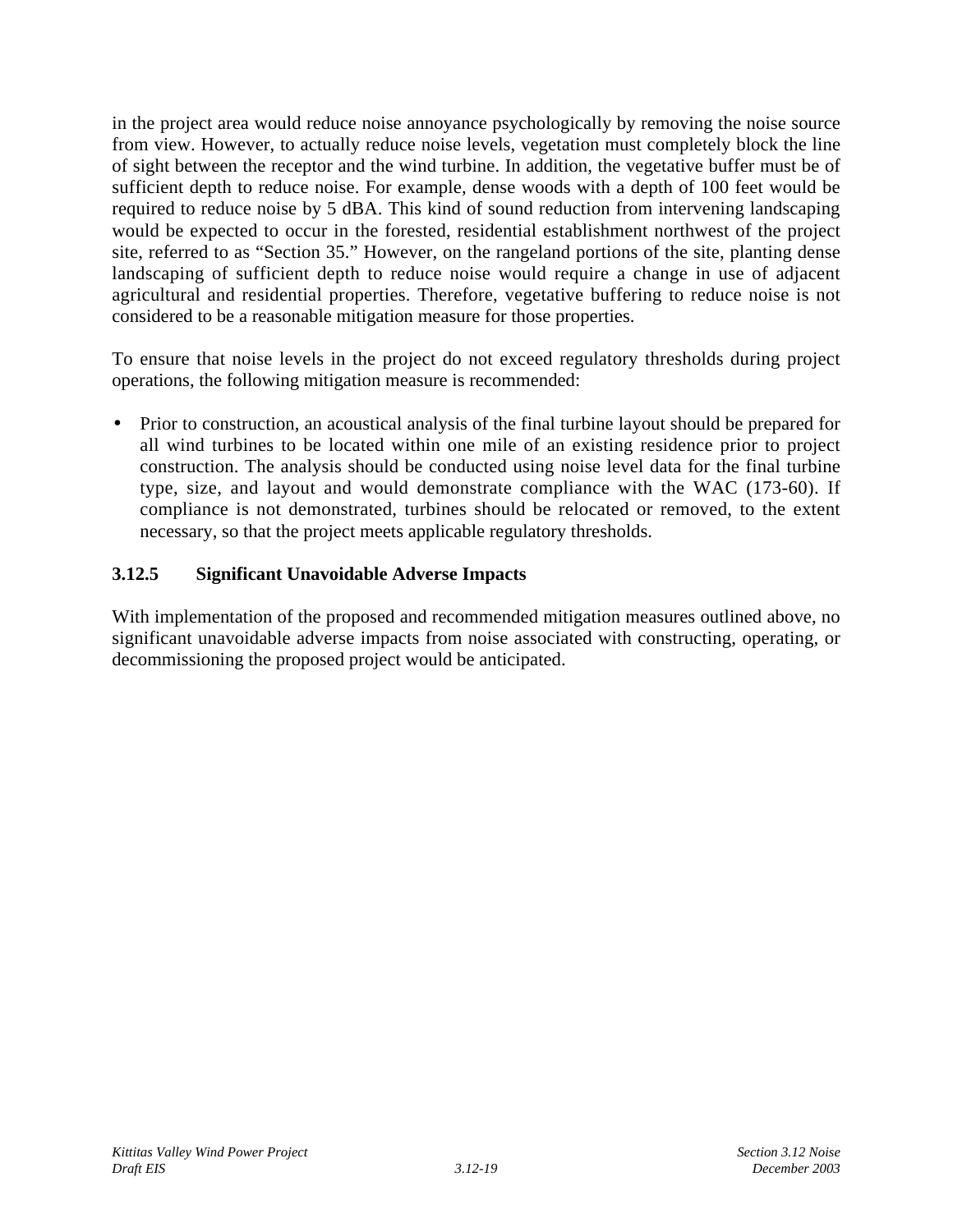## **3.13 PUBLIC SERVICES AND UTILITIES**

This section characterizes existing public safety and service agencies responsible for serving the KVWPP in Kittitas County. Affected agencies include law enforcement, fire protection, emergency medical service, and schools. This section also describes utilities that would service the KVWPP, including those related to public water supply, wastewater, solid waste, and communication services. Potential impacts on the services and utilities are discussed, and mitigation measures are identified. Stormwater drainage is discussed in Section 3.3, Water Resources. Supply of, and demand for, electricity is discussed in Section 3.5, Energy and Natural Resources.

The analysis in this section is primarily based on information provided by the Applicant in the ASC (Sagebrush Power Partners LLC 2003a, Section 5.3). Where additional information has been used to evaluate the potential impacts associated with the proposal, such as *the Kittitas County Comprehensive Plan and Solid Waste Management Plan*, that information has been referenced. Personal communications with state and county public service agencies that have existing or potential jurisdiction over the project site were conducted.

## **3.13.1 Affected Environment**

This section describes existing public services and utilities in Kittitas County and potential impacts associated with construction and operation of the KVWPP. The evaluation includes law enforcement, fire protection, emergency medical services, schools, water supply, sewer, solid waste, and communication services.

## **Public Services**

#### Law Enforcement

The Kittitas County Sheriff's Department and the Washington State Patrol provide law enforcement services for the entire county, except for some cities that provide their own law enforcement—Cle Elum, Roslyn (covered by Cle Elum), Kittitas, and Ellensburg. All state routes (US 97, SR 970, SR 10, SR 821, I-90, and I-82) are patrolled by the Washington State Patrol. The County Sheriff's Department serves the unincorporated areas of Kittitas County.

The law enforcement services provided by the County Sheriff include traffic control, drug enforcement, search and rescue, and civil calls. The Sheriff's office recently implemented a traffic safety program and is in the final stages of developing a proposal for a new criminal justice facility in the area. Other county law enforcement services include a K9 unit, SWAT team, marine patrol, and search and rescue. The County Sheriff has 25 deputies on patrol, three detectives, a criminal chief, and an under sheriff. All officers are state-certified, and many have additional training for drugs, search and rescue, traffic control, and accidents. The Sheriff's Department is state accredited and has recently received federal certification.

The Washington State Patrol provides traffic enforcement on state highways, and drug enforcement, Hazardous Materials Team (HAZMAT) oversight, and incident response. The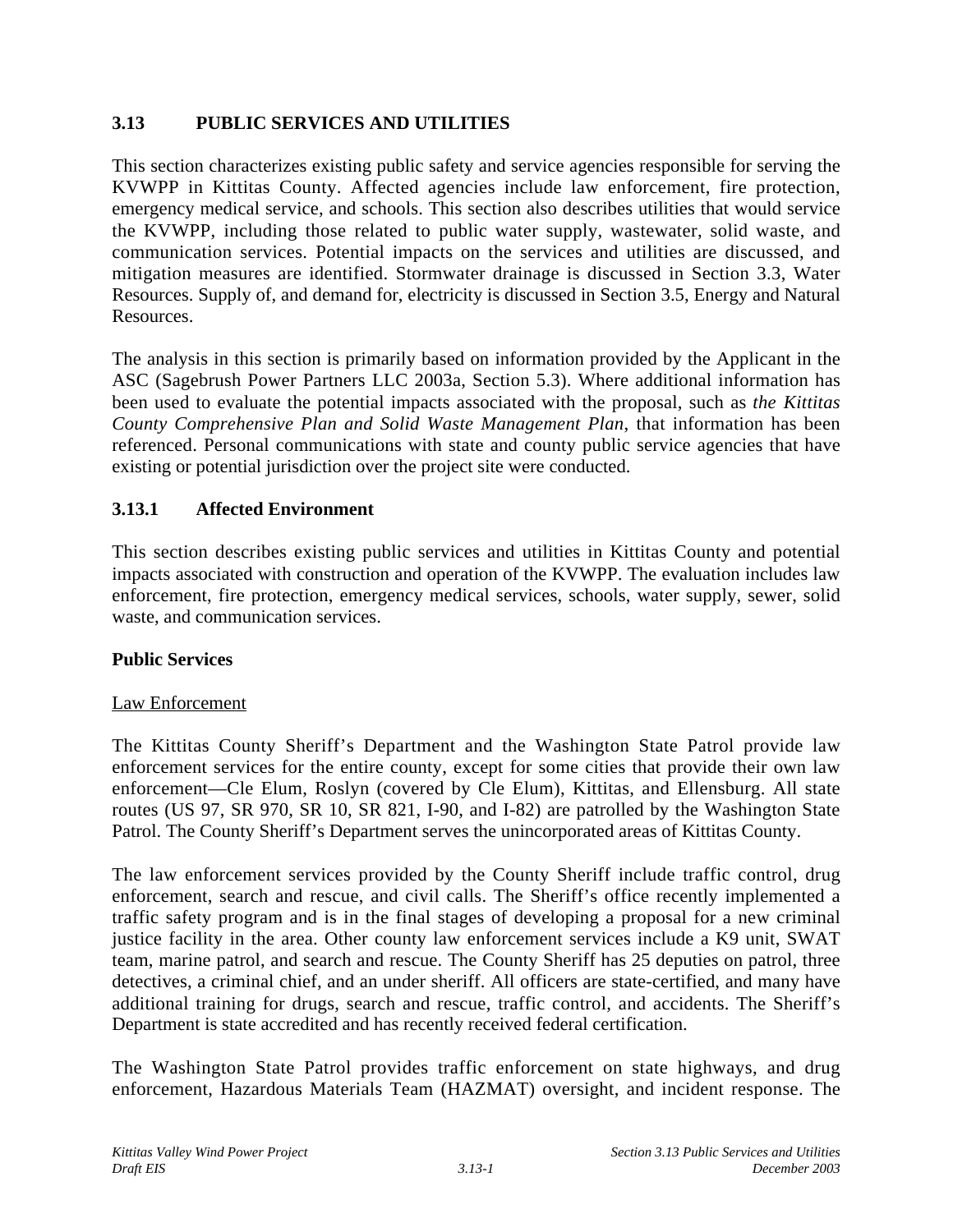Washington State Department of Ecology in Yakima (approximately 35 miles south of Ellensburg) provides a HAZMAT response team.

## Fire Protection

There are three fire districts in the general project area: Fire District No. 1 (Rural Thorp), Fire District No. 2 (Rural Ellensburg), and Fire District No. 7 (Cle Elum). The City of Ellensburg has its own fire department. DNR provides fire protection on the properties it manages. As shown in Figure 3.13-1, approximately 80% of the project site is not contained in any of the fire districts.

The only district in which wind turbines would be located is Fire District No. 1, where approximately 19 turbines are proposed. There would be 31 turbines on DNR property under the middle scenario. The remaining turbines would be outside of any fire district or DNR property (Figure 3.13-1).

Fire District No. 1 operates three staffed stations that serve approximately 43 square miles. The main station is in downtown Thorpe, approximately three miles southeast of the southern end of turbine strings B and C. Approximately 10 square miles of the project area are within Fire District No. 1's jurisdiction (approximately 19 wind towers). A 21-member volunteer fire crew and a paid part-time fire chief staff the three stations. Fire District No. 1 is equipped with one Class A engine, two reserve engines, one brush truck, one mini-pumper, one 4,500-gallon water tender, one 2,000-gallon water tender, and one rescue squad truck. Estimated fire response time to the project site is approximately 20 minutes and is currently restricted due to the unimproved condition of the southern portion of Hayward Hill Road (approximate 3,000-foot segment between the North Branch Canal and SR 10) (Evans, pers. comm., 2003).

DNR is a "wildland" fire-fighting department and is not equipped or trained for handling structural fires. DNR's Southeast Regional Office is located in north Ellensburg. The DNR work (fire) stations closest to the project site are located in Cle Elum and Ellensburg. DNR employs 11 full-time fire fighters in Kittitas County, and hires approximately 40 temporary fire fighters during the summer peak fire season. The Ellensburg and Cle Elum DNR fire stations, combined, operate with five fire engines. Five additional fire engines can be brought in from Wenatchee. The Ellensburg station also operates DNR's "helitack" program for fighting fires from the air, and is equipped with two helicopters, each with a 325-gallon water bucket and the capacity to transport up to six people. Current response times to the project site depend on a variety of factors, including wind speed. DNR currently estimates it could reach the project site by helicopter in 10-15 minutes (Monroe, pers. comm., 2003).

DNR has warning levels that indicate the level of fire danger on their property, ranging from Level One (low fire danger) to Level Five (extreme fire danger). Warning levels are assigned on a daily basis. At Level Five, total shutdown is expected in DNR's entire zone of control, including industrial activity. In 2002, fire danger levels in the project area were in the Level Three-Low to Level Three-High range, with approximately one week designated as Level Four. In 2001, fire danger levels in the project area reached Level Five (Monroe, pers. comm., 2003).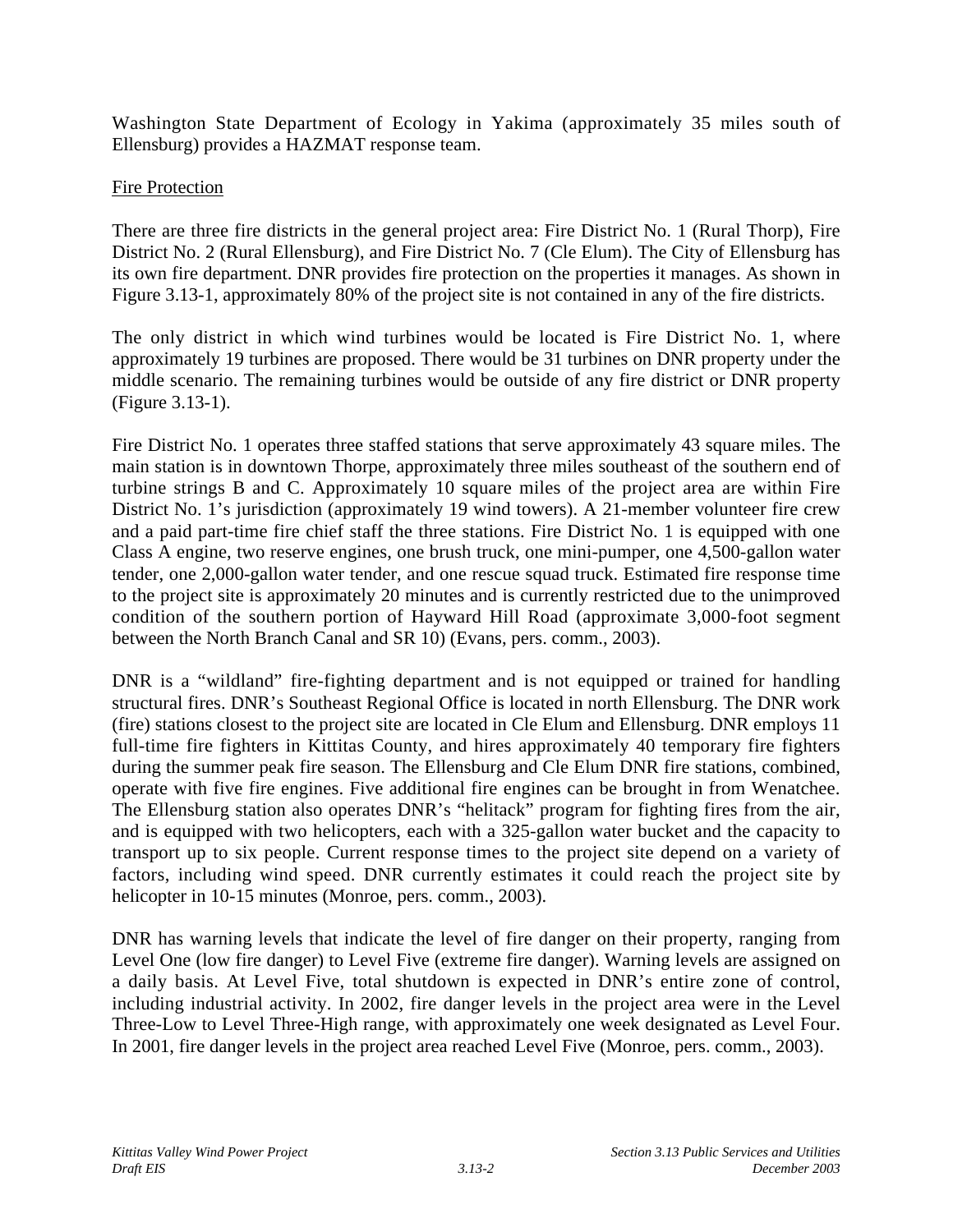Figure 3.13-1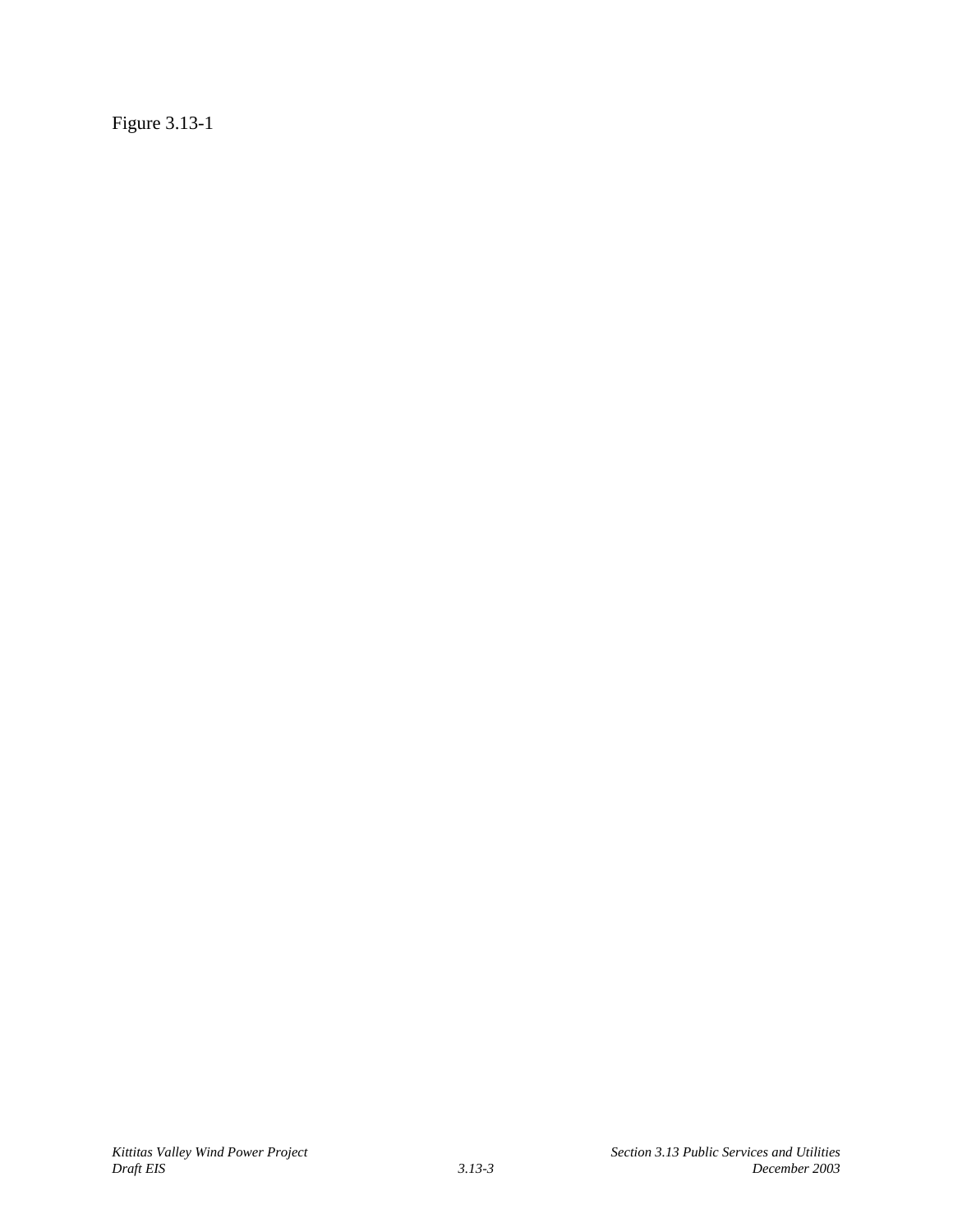Fires that occur most frequently in the project area are wildland fires (grass, brush, and timber), vehicle fires, and structural fires. District fire departments also receive calls for boating (e.g., District No. 1 responds to fires on the Yakima River) and hunting accidents; emergency medical situations such as heart attacks; recreational mishaps; propane spills and fires; and assistance to the State Patrol for HAZMAT. The majority of fires are caused by people, with only a few naturally occurring fires (i.e., lightning) (Taylor, pers. comm., 2002).

All fire districts have emergency medical equipment and extraction equipment for auto accidents. Most fire districts have minimal services (equipment and personnel) for search and rescue. All districts have bimonthly or monthly training meetings. None of the rural fire districts have received special training for fires that might occur in the nacelles of wind turbines. Fire District No. 2 has Basic Life Support (BLS) services. Fire District No. 1 is working towards a BLS (Evans, pers. comm., 2002). All rural county fire districts have mutual aid agreements with neighboring districts and with the City of Ellensburg's fire department. District No. 1 and District No. 7 have contracts with specific landowners. District No. 2 does not have landowner contracts.

#### Emergency Medical Services

The City of Ellensburg fire department provides emergency medical services (EMS) for the entire county and bills patrons for services received that may include treating falls, burns, fractures, lacerations, and heart attacks. Ambulances are located at Ellensburg, and the towns of Kittitas and Cle Elum. Also, Cascade Search and Rescue is located in Ellensburg. Emergency calls are dispatched through the Sheriff's office to the fire districts, which provide search and rescue support.

Kittitas County Community Hospital in Ellensburg serves the entire county. There are 50 licensed beds, but only 36 are set up to be used, and those beds are not used to capacity. The hospital provides Level-Four trauma service, with a limited number of specialists available. Patients with head injuries, severe burns, or trauma are transported to facilities such as Harbor View Medical Center in Seattle. Victims of less severe accidents may be transported to Yakima for hospitalization and treatment. There is a heliport on the roof of the hospital, and a helicopter is available for emergency response (Jensen, pers. comm., 2002).

#### Schools

School districts in the general project vicinity include District 400 (Thorpe), District 401 (Ellensburg), District 403 (Kittitas), and District 404 (Cle Elum/Roslyn). School bus routes use federal, state, and county roads for student transportation to the schools. Table 3.13-1 summarizes the facilities and enrollment for the 12 schools in the project vicinity.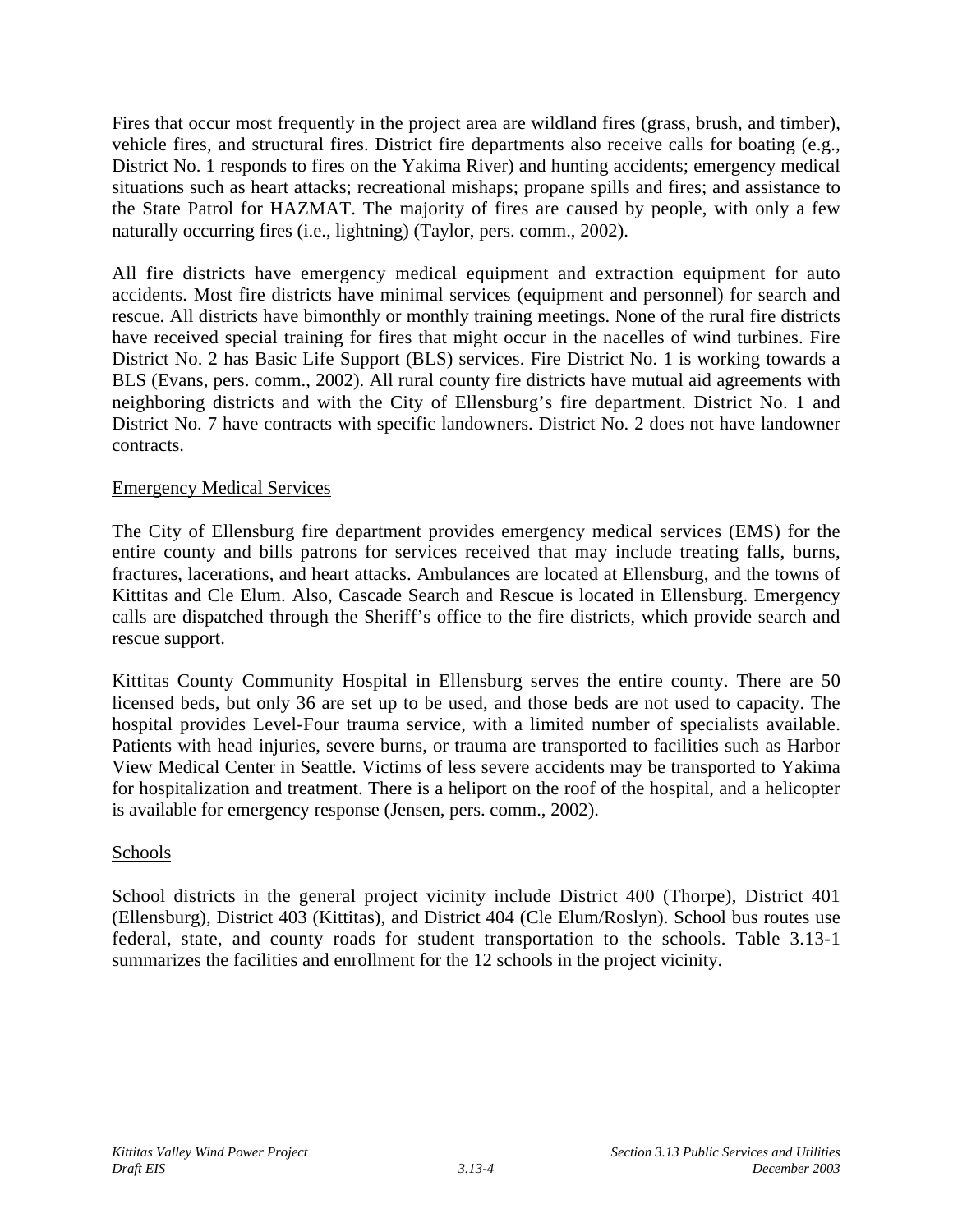| <b>District</b>       | School Name                       | <b>Street Address</b>             | Grade Levels | $2002 - 2003$ Enrollment |
|-----------------------|-----------------------------------|-----------------------------------|--------------|--------------------------|
| Thorp $(400)^1$       | <b>Thorp School District</b>      | 10831 North Thorp Highway, Thorp  | $K-12$       | 185                      |
| Ellensburg (401)      | <b>Lincoln Elementary School</b>  | 200 South Sampson St. Ellensburg  | $K-5$        | 416                      |
|                       | Mount Stuart Elementary School    | 705 West 15th Avenue Ellensburg   | $K-5$        | 399                      |
|                       | Valley View Elementary School     | 1508 East Third Avenue Ellensburg | $K-5$        | 451                      |
|                       | Morgan Middle School              | 400 East 1st Avenue Ellensburg    | $6 - 8$      | 690                      |
|                       | Ellensburg High School            | 1300 East 3rd Avenue Ellensburg   | $9-12$       | 887                      |
| Kittitas (403)        | Kittitas Elementary School        | North Pierce Street Kittitas      | $K-5$        | 258                      |
|                       | Kittitas High School              | North Pierce Street Kittitas      | $6 - 12$     | 282                      |
| Cle Elum-Roslyn (404) | Cle Elum Roslyn Elementary School | 2696 SR 903                       | $K-5$        | 418                      |
|                       | <b>Walter Strom Middle School</b> | 2694 SR 903 Cle Elum              | $6 - 8$      | 237                      |
|                       | Cle Elum-Roslyn High School       | 2692 SR 903 Cle Elum              | $9-12$       | 309                      |

**Table 3.13-1: School District Student Population in the KVWPP Area, 2002-2003 School Year**

Sources: GreatSchools Inc. 2003

1 Klein, pers. comm., 2003; Thorp School District enrollment data as of September 2002.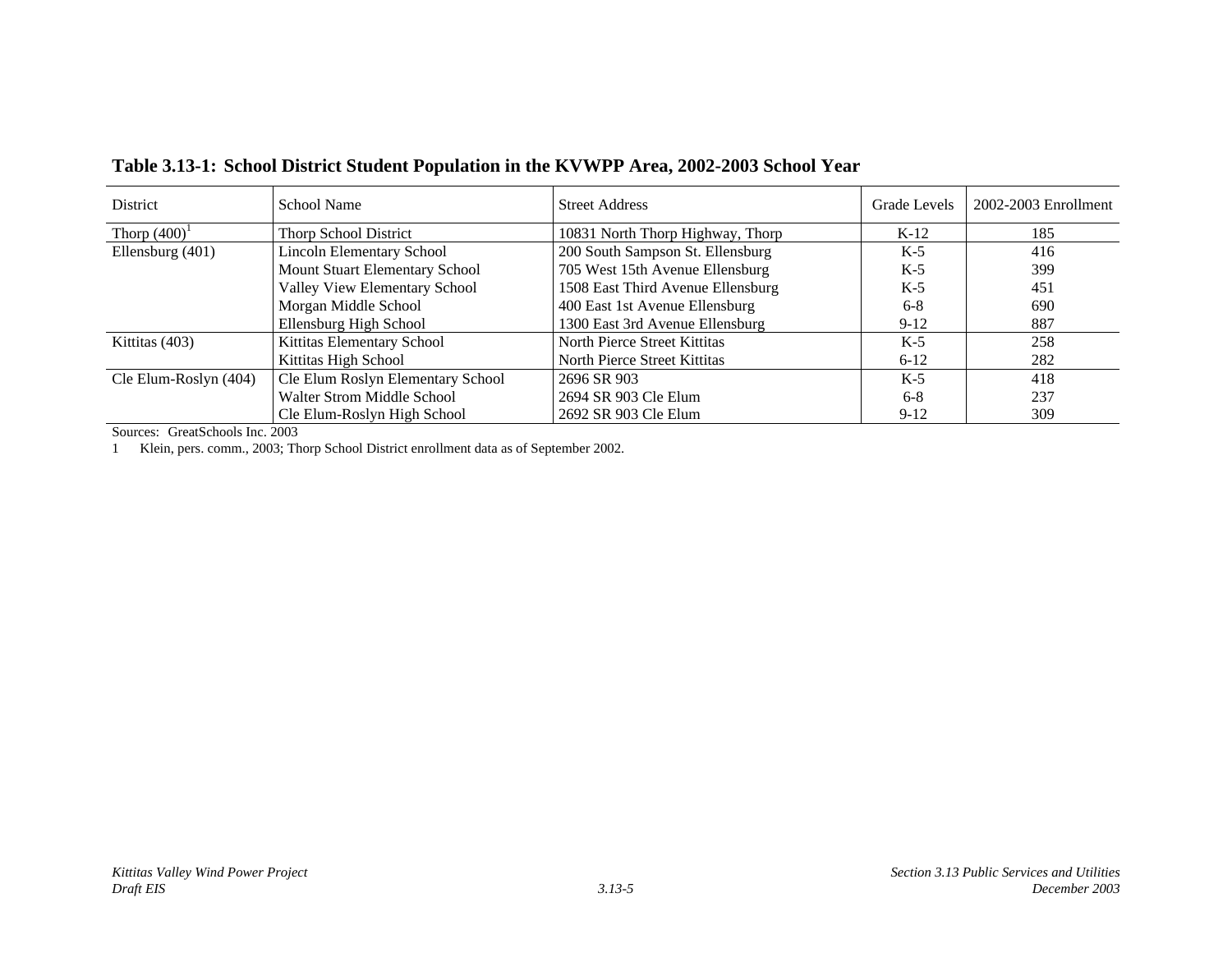The Thorp School District has a capacity of approximately 225 students, and currently is below maximum capacity (Klein, pers. comm., 2003). The Ellensburg School District currently is at capacity, and is using portable classrooms at its three elementary schools and high school. At this time, any potential increases in enrollment would have to be accommodated through increased class sizes (Torset, pers. comm., 2003). The Kittitas School District currently also is at capacity. However, a recently passed bond to build a new middle school-high school, anticipated to be constructed and operational by the Fall of 2004, would result in increased enrollment capacity for approximately 100 additional elementary school students (Harding, pers. comm., 2003). The Cle Elum-Roslyn School District has a total capacity of 962 students and currently is at capacity (Cle Elum-Roslyn School District 2001).

## **Utilities**

## Water Supply and Wastewater

Water supply in the project area is provided by wells. Wastewater services are provided by septic tanks.

## Solid Waste

Waste Management has the franchise for solid waste collection service in Kittitas County. Two transfer stations, one in the upper county (Cle Elum) and one in the lower county (Ellensburg) provide solid waste collection services in the project area. A new Cle Elum transfer station, located between Cle Elum and Roslyn, opened in the spring of 2003; this station currently receives less than 150 tons per day but has a capacity for 300 tons/day. The Ellensburg transfer station currently receives approximately 150 tons per day and has a capacity of between 250 and 300 tons per day (Bach, pers. comm., 2002). Waste Management operates the transfer stations. There are drop boxes for recycling at both transfer stations, but mixed paper recycling is not offered (Bach, pers. comm., 2002). Moderate-risk wastes, such as oil and antifreeze, are accepted at each transfer station and recycled on a periodic basis (Kittitas County 1997c).

The county's only municipal landfill is the Ryegrass Landfill, a 640-acre parcel located in the lower county, approximately 18 miles east of Ellensburg. The Ryegrass facility is currently closed to all solid waste except construction and demolition debris (CDL). Because the Ryegrass Landfill cannot accept Kittitas County's municipal solid waste, garbage is transferred from the county transfer stations to the Greater Wenatchee Regional Landfill, a privately owned and operated facility located in East Wenatchee in Douglas County. In 1999, the volume of solid waste disposed of at the Greater Wenatchee Regional Landfill was 459,519 cubic yards. Waste Management of Greater Wenatchee estimates the facility has a projected capacity of 6,433,266 cubic yards, or approximately 14 years (Douglas County Solid Waste Program Office 2002).

CDL is currently disposed on a separately permitted 15-acre parcel located adjacent to the Ryegrass Landfill. The Ryegrass Construction and Demolition Debris Landfill, operated by Kittitas County, accepts inert materials including asphalt, construction debris, fencing, roofing material, concrete, and brick (Sagebrush Power Partners LLC 2003c). Licensed contractors with loads over one ton haul their CDL directly to the Ryegrass facilities. County and city residents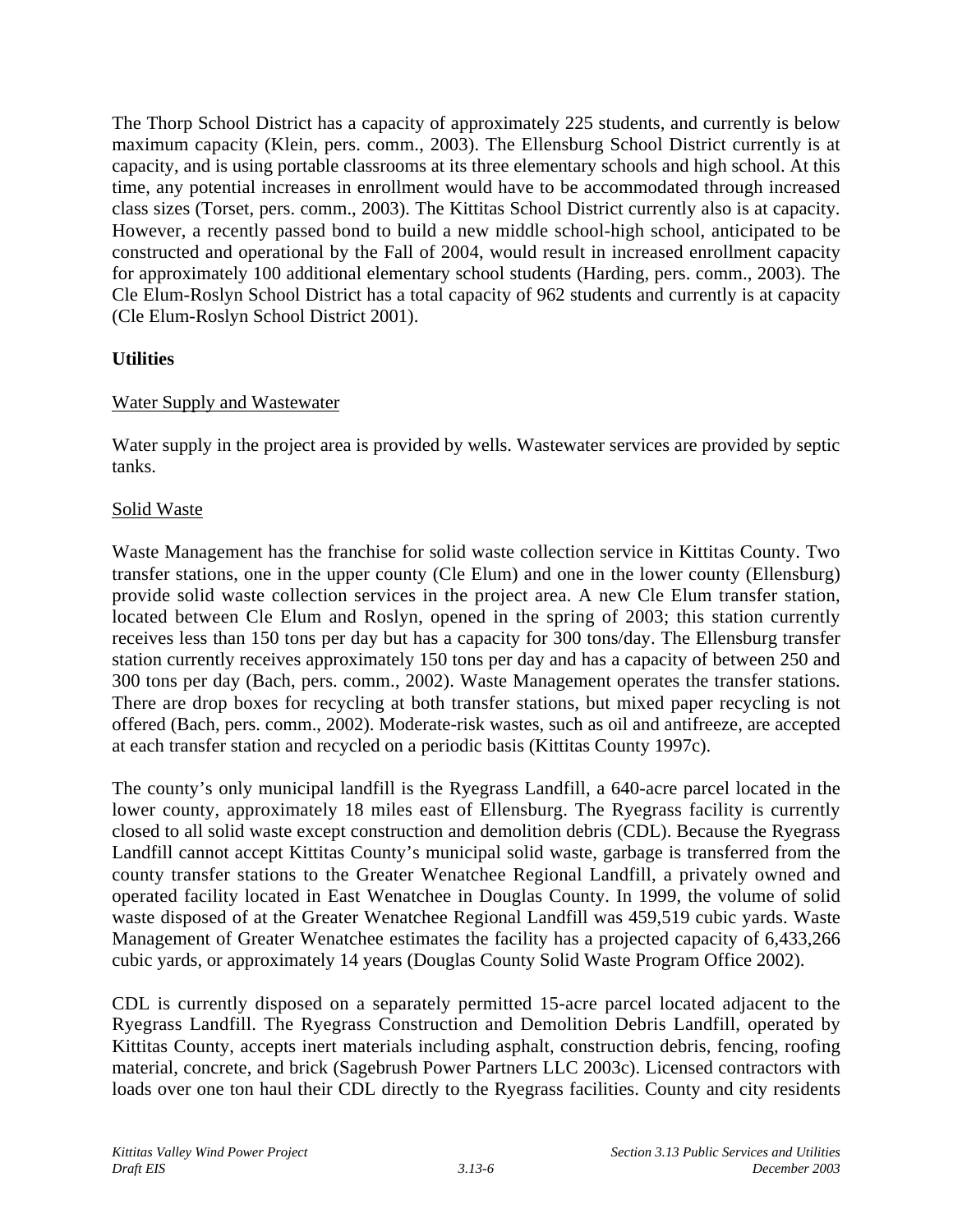with less than one ton of CDL waste bring their demolition debris directly to the transfer station. From there, the CDL is hauled to the permitted CDL site for disposal (Kittitas County 1997c).

## Communication Services

The Ellensburg Telephone Company supplies telephone services in the project area. It is a multiservice organization that supplies local telephone service to approximately 1,149 square miles of the county as well as pager and alarm services (Kittitas County 2002a). Cellular phone service is available from a variety of providers. DSL internet service is provided by Ellensburg Telephone in its service territory and Inland Internet in Cle Elum, Roslyn, and Ronald.

Charter Communications in Ellensburg, R&R Cable Company in Roslyn, and TCI Cable Company in Cle Elum provide cable television services. Broadcast television stations are UHF channels and are transmitted from facilities located south and east of Ellensburg. Reception quality varies greatly based on local topography and distance from the transmitters. Radio transmission reception quality varies throughout Kittitas County.

## **3.13.2 Impacts of Proposed Action**

This section evaluates potential direct (construction, operations, and decommissioning) impacts on identified public service agencies and utilities from the proposed action. The discussion of direct impacts to public services and utilities focuses primarily on the service providers' ability to accommodate increased demand. These types of direct impacts are primarily generated by the total number of construction and operations workers employed at the project site and therefore are not specifically associated with or attributable to specific project elements such as the wind turbines and meteorological towers, existing and new gravel access roads, additional power lines, and the proposed O&M facility and substations. Direct impacts associated with or attributable to specific project elements are discussed, where applicable. For example, the potential for the project to directly interfere with local area communication systems, including television, cell phone, and radio service, is addressed under Operations and Maintenance Impacts; this potential impact is primarily associated with the proposed turbines. Indirect impacts are not anticipated because the project is not expected to substantially induce regional growth to an extent that would result in significant increases in the demand for public services or utilities.

## **Construction Impacts**

Table 3.13-2 summarizes potential construction impacts to public services and utilities under the three project scenarios.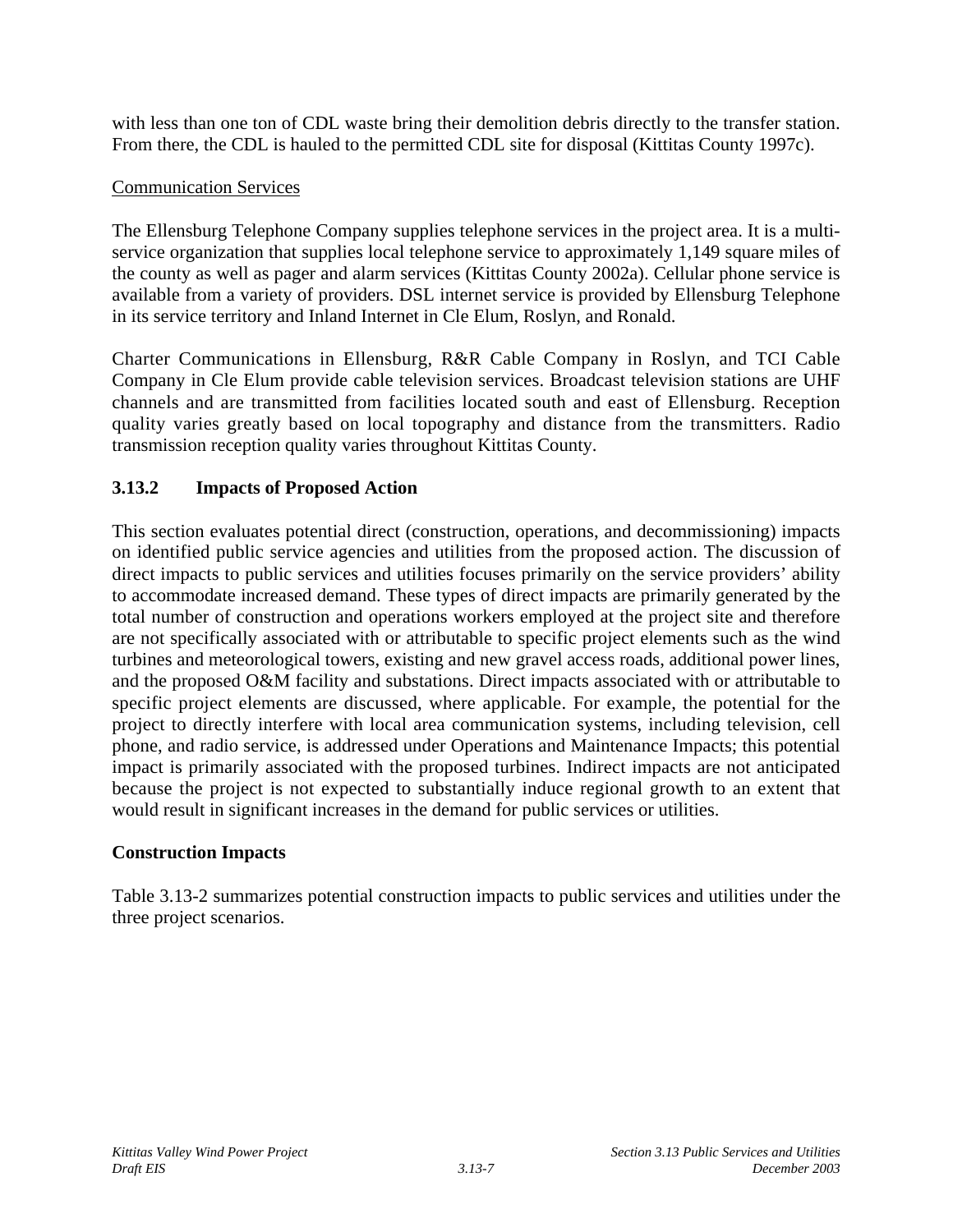|                                                                                                | 82 Turbines/3 MW<br>(Lower End Scenario)                                                                      | 121 Turbines/1.5 MW<br>(Middle Scenario)                                        | 150 Turbines/1.3 MW<br>(Upper End Scenario) |  |  |  |
|------------------------------------------------------------------------------------------------|---------------------------------------------------------------------------------------------------------------|---------------------------------------------------------------------------------|---------------------------------------------|--|--|--|
|                                                                                                |                                                                                                               | <b>Public Services</b>                                                          |                                             |  |  |  |
| Law Enforcement                                                                                |                                                                                                               |                                                                                 |                                             |  |  |  |
| Increased demand for<br>police protection services<br>(e.g., traffic violations,<br>accidents) | Same as middle<br>Total 253 employees; maximum<br>160 employees during peak<br>scenario<br>construction month |                                                                                 | Same as middle<br>scenario                  |  |  |  |
| Fire Protection and Emergency Medical Services                                                 |                                                                                                               |                                                                                 |                                             |  |  |  |
| Increased fire risk/demand<br>for fire protection services                                     | 231 total acres<br>disturbed                                                                                  | 311 acres disturbed                                                             | 371 total acres<br>disturbed                |  |  |  |
| Increased demand for<br>emergency medical services                                             | Same as middle<br>scenario                                                                                    | Total 253 employees; maximum<br>160 employees during peak<br>construction month | Same as middle<br>scenario                  |  |  |  |
| <b>Schools</b>                                                                                 |                                                                                                               |                                                                                 |                                             |  |  |  |
| Increased demand for<br>school services                                                        | Same as middle<br>scenario                                                                                    | Total 253 employees; maximum<br>160 employees during peak<br>construction month | Same as middle<br>scenario                  |  |  |  |
| <b>Utilities</b>                                                                               |                                                                                                               |                                                                                 |                                             |  |  |  |
| Water and Wastewater                                                                           |                                                                                                               |                                                                                 |                                             |  |  |  |
| Increased demand for water                                                                     | $2.6$ to $6.4$ million<br>gallons of water for<br>dust control                                                | 2 to 5 million gallons of water<br>for dust control                             | Same as middle<br>scenario                  |  |  |  |
| Increased demand for<br>sewage treatment                                                       | Same as middle<br>scenario                                                                                    | Sanitary waste discharged to<br>portable toilets; 253 total<br>employees        | Same as middle<br>scenario                  |  |  |  |
| Solid Waste                                                                                    |                                                                                                               |                                                                                 |                                             |  |  |  |
| Increased demand for solid<br>waste disposal services                                          | Same as middle<br>scenario                                                                                    | Volume of CDL wastes <100<br>tons                                               | Same as middle<br>scenario                  |  |  |  |

#### **Table 3.13-2: Summary of Potential Construction Impacts: Public Services**

Sources: Sagebrush Power Partners LLC 2003a, c.

#### Public Services

#### *Law Enforcement*

Construction activities associated with the project would increase traffic volume on roadways surrounding the project site, as a result of both commuting construction workers and the transportation of materials. This increased volume would likely occur in mid-summer to fall when vacationers use the roadways. It is possible that the number of accidents and calls for service along major roadways (e.g., US 97, SR 10, and I-90) would increase for approximately six months, after which most of the onsite work would be done.

The demand for traffic enforcement activities would peak when construction employment peaks at approximately 160 employees for approximately one month. Out-of-area workers are not expected to move their families into the project area because each craft would be completed within three and one-half months or less. They would likely either commute (from the Seattle area or Yakima area) or stay in temporary housing for the period of time needed to complete their tasks. As described in Section 3.7, Socioeconomics, this analysis assumes that as many as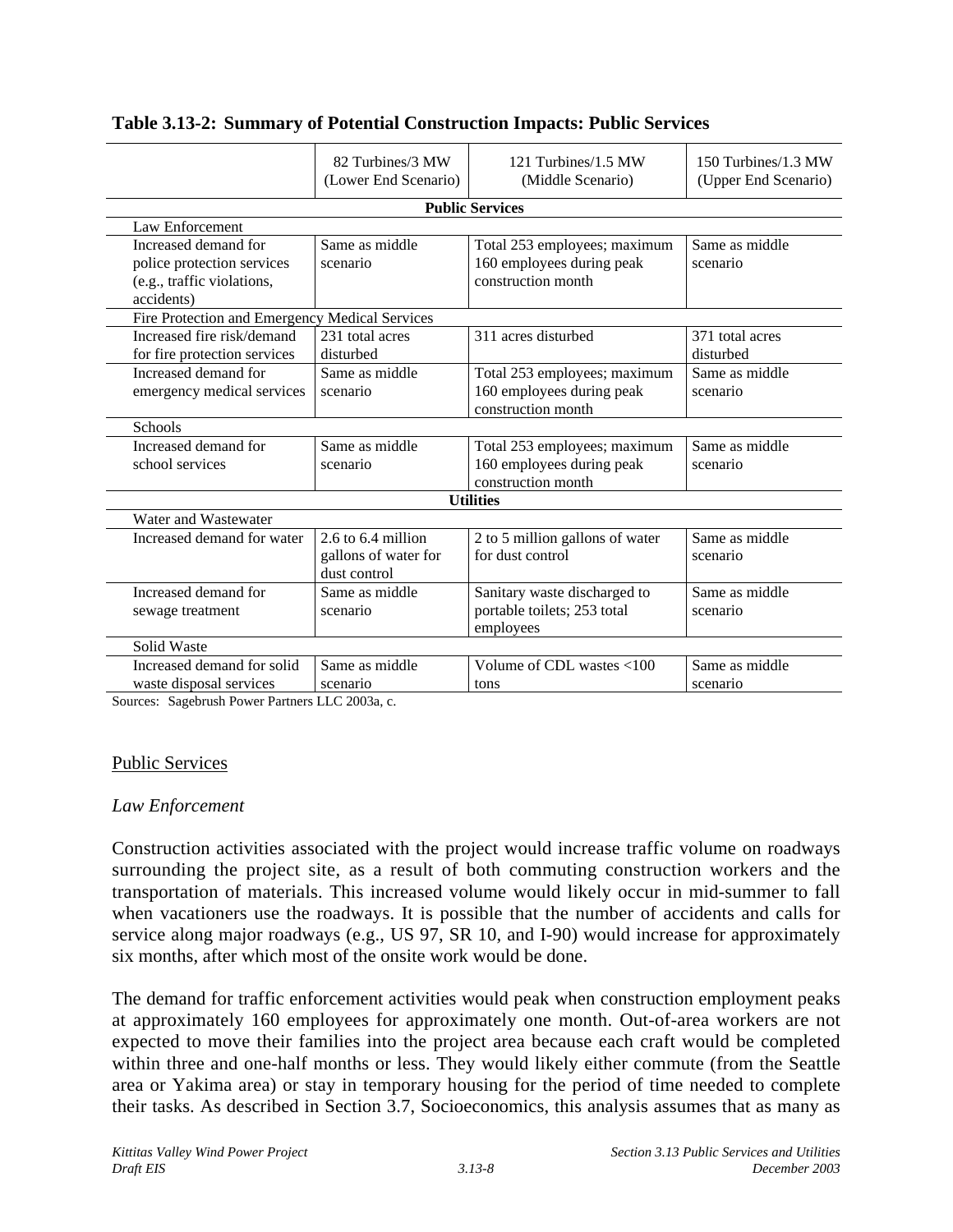112 non-local workers could be employed at the project site during the peak construction month (this includes potential out-of-state workers) and would likely stay in temporary housing.

There likely would be additional calls for response during the construction phase, primarily because of increased traffic and accident potential. Other law enforcement concerns during construction include construction site security against theft and vandalism. This impact would be similar under the three different project scenarios because the level of construction employment is expected to be the same. However, because the construction period is short (approximately one year), the increased service calls are not anticipated to be sufficient in number to require additional law enforcement staff resources in the project area. See Section 3.10, Transportation, for further discussion of traffic safety hazards.

## *Fire Protection*

The project site is generally arid rangeland with a predominant groundcover of grasses and sagebrush. Given the site conditions, project construction could temporarily increase the risk of fire at the project site and in the broader project area. The highest expected fire risks are grass fires during the hot, dry summer season. This risk would be greatest for the upper end scenario, which would result in the most ground disturbance (371 acres).

Fire District No. 1's ability to provide adequate fire protection services during construction would be restricted by the unimproved condition of the southern portion of Hayward Hill Road. Fire District No. 1 is in the process of negotiating with the Applicant to determine the extent of improvements required to this roadway to ensure adequate fire protection to the project site (Evans, pers. comm. 2003).

Another concern raised by Fire District No. 1 is its ability to provide adequate training and equipment to provide emergency rescue services to project personnel working on the wind towers (Evans, pers. comm. 2003). A similar concern was raised by the County Fire Marshall with respect to the Ellensburg Fire Department, the local emergency service provider, because they are not trained in high angle rescue or in removing persons from high areas (Kittitas County 2003). However, implementation of emergency preparedness measures proposed by the Applicant would reduce potential impacts to rescue personnel during an emergency situation (see Section 3.13.4, Mitigation Measures).

DNR would continue to implement fire protection services to the project site. DNR does not anticipate substantial effects on staffing levels during project construction. However, depending on the specific fire warning level in effect, DNR may impose restrictions on particular construction activities, such as welding and blasting activities, to reduce potential fire risks during project construction (Robinson, pers. comm. 2003).

The County Fire Marshall has raised the concern that the demand for fire protection services would occur before project tax revenues are realized. This could result in a temporary negative fiscal impact to the fire districts (Kittitas County 2003), but would be addressed through implementation of mitigation measures proposed by the Applicant (see Section 3.13.4, Mitigation Measures).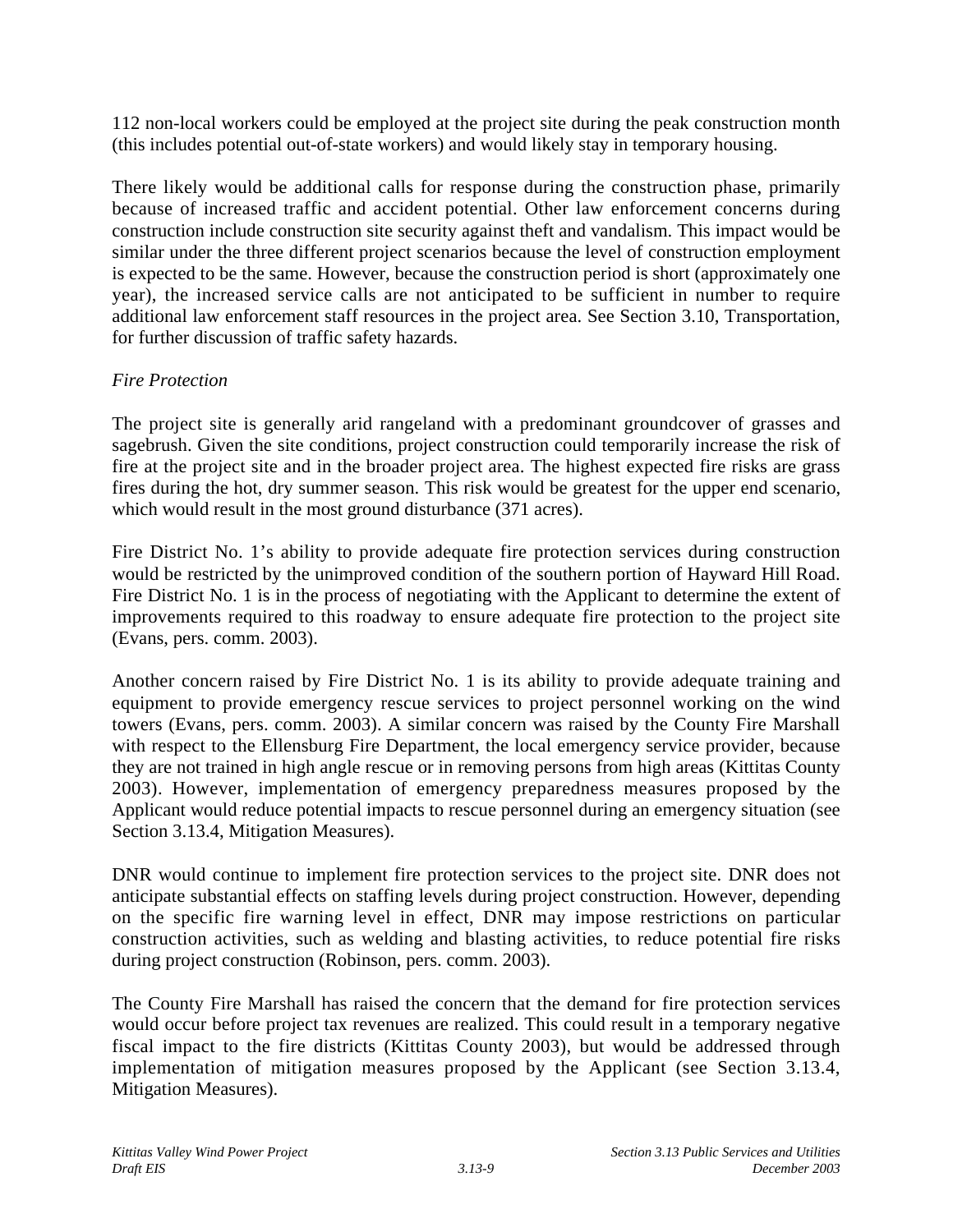#### *Emergency Medical Services*

During project construction, the local demand for emergency medical services could increase slightly due to construction accidents that could occur at the project site or project vicinity. Project construction workers would be exposed to hazards caused by equipment failure, natural disaster, or human mistake that would require the services of local emergency response units to provide initial treatment and transportation to a local medical facility and the services of emergency rooms in the receiving facility. The specific level of demand for EMS response is unknown, but it would likely be similar under the three potential project scenarios.

With adequate safety measures in place, and considering the moderate size of the construction workforce (which would temporarily reach a peak of 160 workers under all three project scenarios) it is expected that project construction would generate few serious injury accidents requiring EMS response. Furthermore, the local hospital has capacity for additional patients and there are several ambulances available to service the project site.

It is expected that up to 112 construction workers would temporarily migrate to the local labor market from either outside the immediate region (i.e., Kittitas and Yakima counties) or from out of state. However, because the duration of their stay in the project area would be short (approximately four months), it is not likely that these temporary workers would create a significant increase in demand for emergency medical services during project construction.

#### *Schools*

The 112 non-local construction workers who would temporarily work on the project are only expected to work on a short-term basis, and not relocate their families to the area. The anticipated maximum duration of employment for each craft is three to three and one-half months. Therefore, there would be no significant impacts to school facilities expected during the construction phase of the project.

## **Utilities**

## *Water Supply*

Approximately 2 to 5 million gallons of water would be consumed for dust suppression and other construction purposes under the middle and upper end scenarios, while an estimated 2.6 to 6.4 millions gallons of water would be required under the lower end scenario due to a larger roadway footprint. The construction contractor would supply water used during construction. Water would be delivered to the project site via water trucks and obtained from a local source with a valid water right. This impact would be greatest under the lower end scenario because it would result in the largest temporary increase in water demand. However, this impact would not be significant under any of the three project scenarios due to the temporary nature of the impact and the availability of adequate water supplies.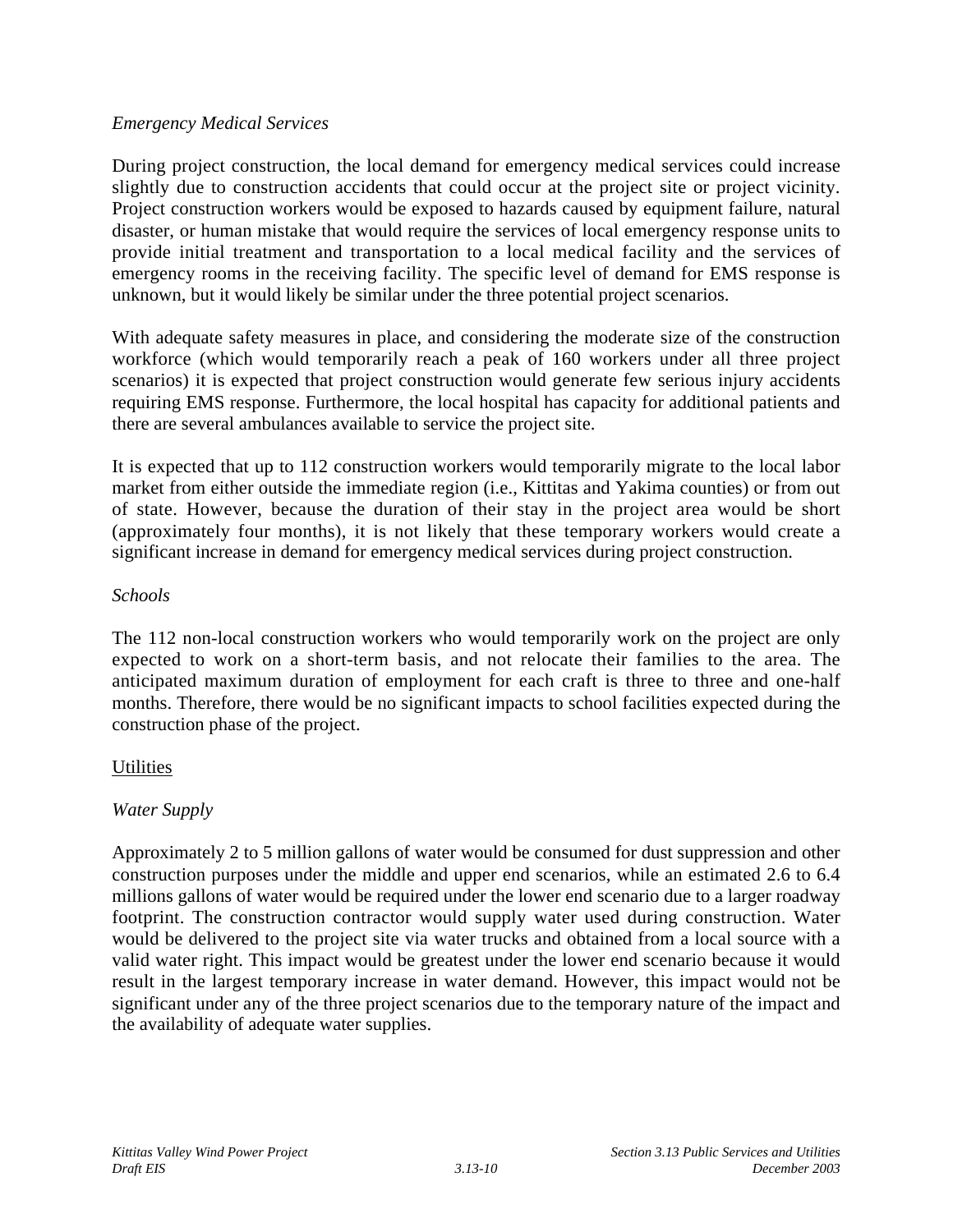#### *Wastewater*

No significant impacts to community wastewater disposal systems are anticipated because the project would not be connected to a sewer system during construction. The amount of wastewater generated during project construction would be similar under the three potential project scenarios because the expected number of employees would be the same. Sanitary wastes would be collected in "portable toilets" during construction. Disposal of sanitary wastes would be managed through a contract with a portable toilet waste vendor. The contractor would incorporate applicable state capacity requirements based on the construction worker population on the project site at any given time. Collected wastes would be managed and disposed of by the contracted vendor.

#### *Solid Waste*

During construction, the primary solid waste generated would be CDL such as scrap metal, cable, wire, wood pallets, plastic packaging materials, and cardboard. The total CDL volume is estimated to be 30 dumpsters weighing approximately 3 tons each on average under all three project scenarios. This results in an estimated total of less than 100 tons of CDL (Sagebrush Power Partners LLC 2003c).

The Ryegrass CDL landfill operated by Kittitas County would accept inert materials including asphalt, construction debris, fencing, roofing material, concrete, and brick. It is estimated that the landfill has approximately 10 years of remaining available capacity. There is adequate capacity in the Ryegrass Landfill to accommodate the anticipated amount of CDL generated under all three project scenarios (Johnson, pers. comm., 2003).

Normal waste would be accumulated onsite in drop boxes until it was hauled to the Ellensburg transfer station by either the EPC contractor or a local solid waste collection service provider such as Waste Management, which has the franchise for solid waste collection service in Kittitas County. Garbage would be transferred from the transfer station in Ellensburg to the Greater Wenatchee Regional Landfill located in East Wenatchee. The maximum number of construction workers anticipated to be present in the project area during the peak construction month would be approximately 160 under the three project scenarios. Given the temporary nature and duration of construction activities, garbage generated by construction workers in the project area would not have a significant impact on the capacity of the Greater Wenatchee Regional Landfill.

Most of the construction waste would be recyclable, other than the film plastic packaging material and food-related waste generated by the construction workforce. The construction contractor would develop specific recycling program details. It is anticipated that the only materials produced during project construction that would not be accepted at the Ryegrass Landfill are cardboard and food-related wastes (Sagebrush Power Partners LLC 2003c).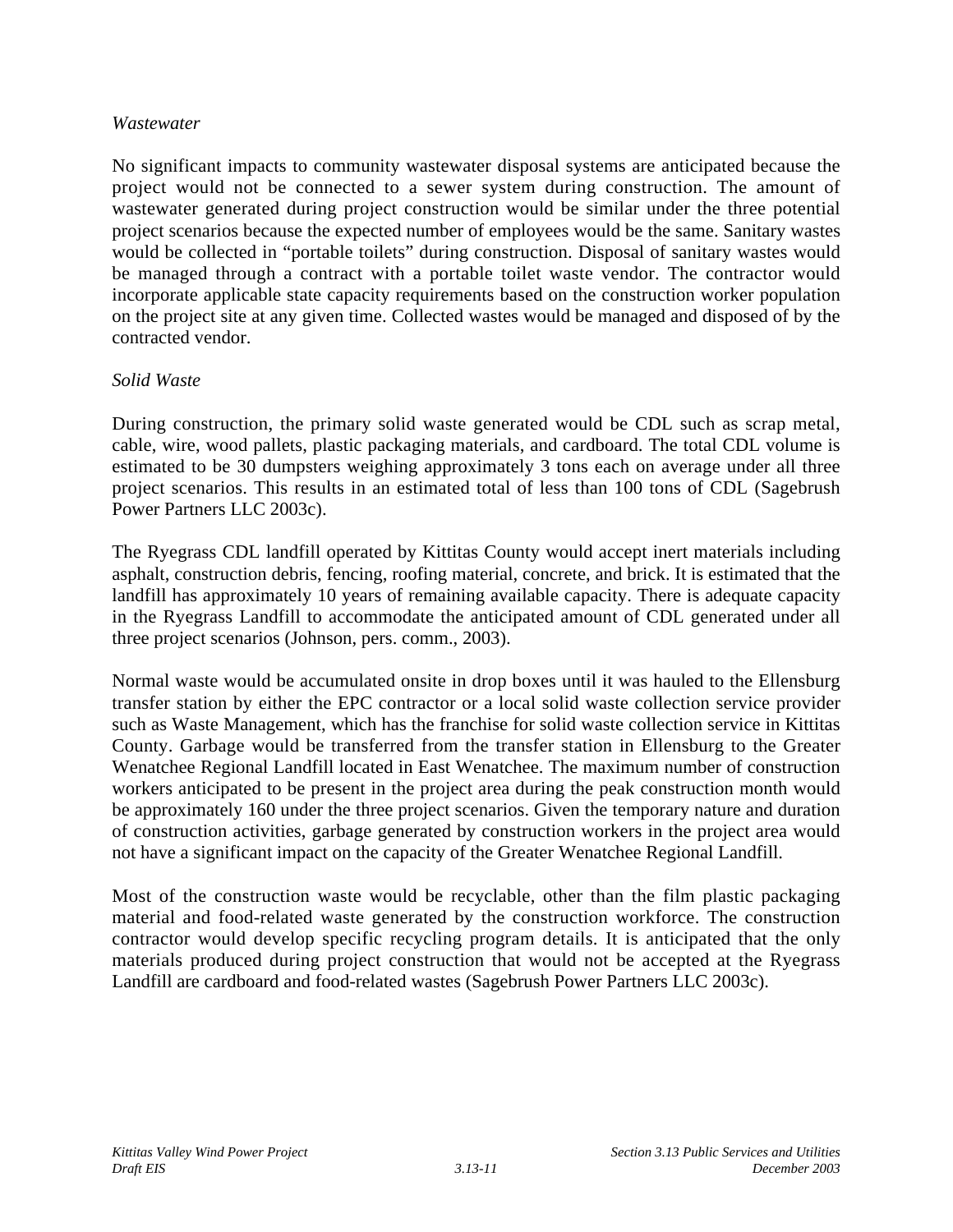# **Operations and Maintenance Impacts**

Table 3.13-3 summarizes potential operations and maintenance impacts to public services and utilities under the three project scenarios.

|                                                            | 82 Turbines/3 MW<br>(Lower End Scenario) | 121 Turbines/1.5 MW<br>(Middle Scenario) | 150 Turbines/1.3 MW<br>(Upper End Scenario) |
|------------------------------------------------------------|------------------------------------------|------------------------------------------|---------------------------------------------|
|                                                            |                                          | <b>Public Services</b>                   |                                             |
| Operations and Maintenance Impacts                         |                                          |                                          |                                             |
| Law Enforcement                                            |                                          |                                          |                                             |
| Increased demand for                                       | Same as middle                           | $12-14$ workers (6-7 new to              | 18-20 workers (9-10 new                     |
| police protection services                                 | scenario                                 | project area)                            | to project area)                            |
| Fire Protection and Emergency Medical Services             |                                          |                                          |                                             |
| Increased fire risk/demand                                 | 82 turbines; 118 acres                   | 121 turbines; 93 acres total             | 150 turbines; 94.9 acres                    |
| for fire protection services                               | total disturbed                          | disturbed                                | total disturbed                             |
| Increased demand for                                       | Same as middle                           | 12-14 workers $(6-7$ new to              | 18-20 workers (9-10 new                     |
| emergency medical services                                 | scenario                                 | project area)                            | to project area)                            |
| Schools                                                    |                                          |                                          |                                             |
| Increased demand for                                       | Same as middle                           | 6-7 new permanent                        | 9-10 new permanent                          |
| school services                                            | scenario                                 | employees with families in               | employees with families                     |
|                                                            |                                          | project area                             | in project area                             |
| Decommissioning Impacts                                    |                                          |                                          |                                             |
|                                                            | Similar to those                         | Similar to those described for           | Similar to those                            |
|                                                            | described for                            | construction in Table 3.13-2             | described for                               |
|                                                            | construction in Table<br>$3.13 - 2$      |                                          | construction in Table                       |
|                                                            |                                          | <b>Utilities</b>                         | $3.13 - 2$                                  |
|                                                            |                                          |                                          |                                             |
| Operations and Maintenance Impacts<br>Water and Wastewater |                                          |                                          |                                             |
| Increased demand for water                                 | Same as middle                           |                                          | Same as middle scenario                     |
|                                                            | scenario                                 | <1,000 gallons daily at O&M<br>facility  |                                             |
| Increased demand for                                       | Same as middle                           | Wastewater discharged to                 | Wastewater discharged                       |
| sewage treatment                                           | scenario                                 | onsite septic tank; 12-14                | to onsite septic tank; 18-                  |
|                                                            |                                          | workers                                  | 20 workers                                  |
| Solid Waste                                                |                                          |                                          |                                             |
| Increased demand for solid                                 | Same as middle                           | Approximately 0.0645 tons                | Approximately 0.0692                        |
| waste disposal services                                    | scenario                                 | daily of solid waste                     | tons daily of solid waste                   |
| <b>Communication Services</b>                              |                                          |                                          |                                             |
| Disruption of                                              | Same as middle                           | Potential interference to                | Same as middle scenario                     |
| communication services                                     | scenario                                 | television, cell phone, and              |                                             |
|                                                            |                                          | radio reception                          |                                             |
| Decommissioning Impacts                                    |                                          |                                          |                                             |
|                                                            | Similar to those                         | Similar to those described for           | Similar to those                            |
|                                                            | described for                            | construction in Table 3.13-2             | described for                               |
|                                                            | construction in Table                    |                                          | construction in Table                       |
|                                                            | $3.13 - 2$                               |                                          | $3.13 - 2$                                  |

| Table 3.13-3: Summary of Potential Operations and Maintenance, and Decommissioning |
|------------------------------------------------------------------------------------|
| <b>Impacts: Public Services</b>                                                    |

Sources: Sagebrush Power Partners LLC 2003a, c.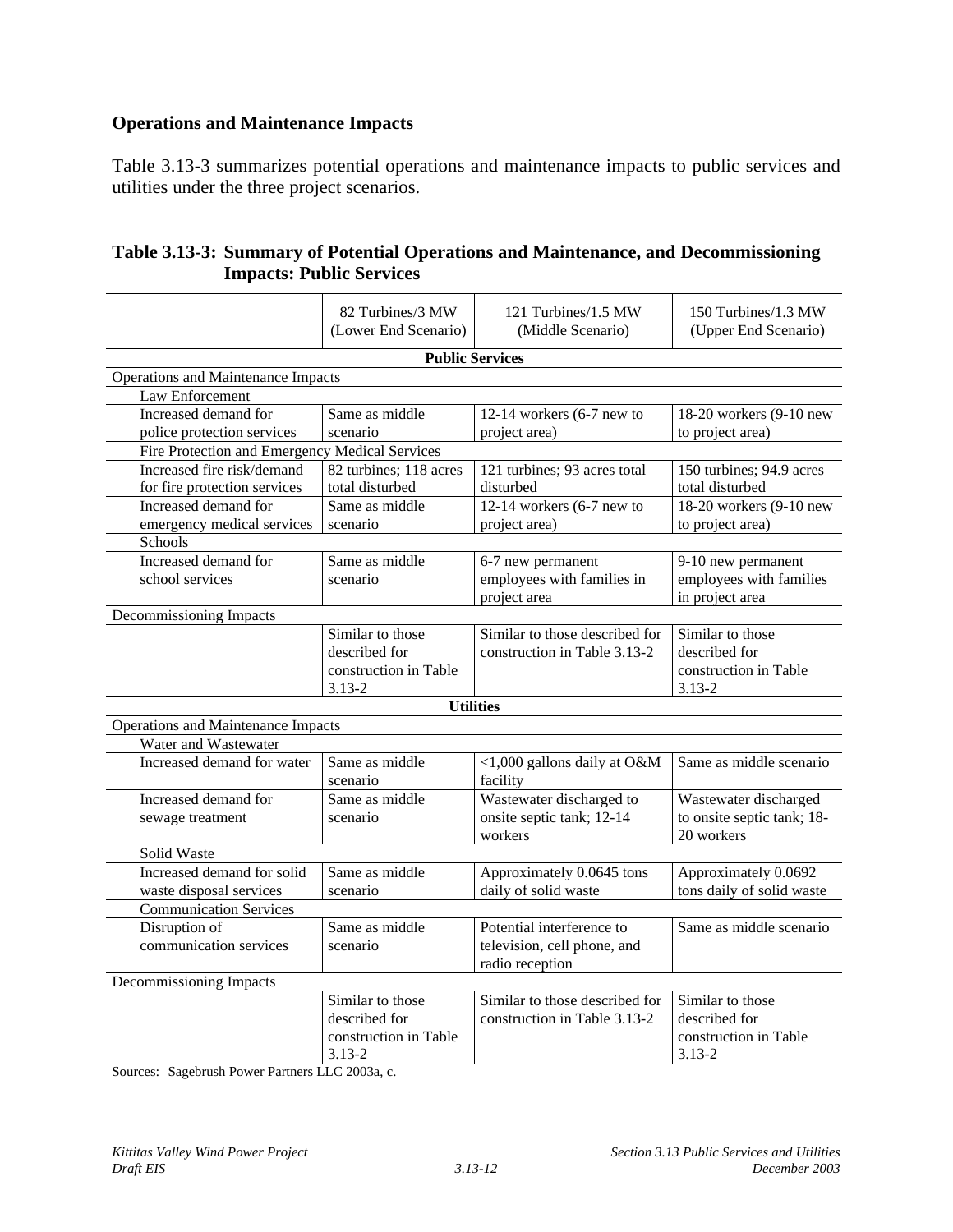#### Public Services

#### *Law Enforcement*

Project operation would not have a significant effect on local long-term demands for law enforcement services. The operating workforce is anticipated to be between 12 to 20 workers, which would have a minimal effect on traffic safety in the project vicinity. This impact would be greatest under the upper end scenario because it would employ the largest number of workers. Because onsite security measures would be incorporated into the project facility and operations plans, no additional staff and equipment resources to maintain local law enforcement and protection services are anticipated (see Section 3.13.4, Mitigation Measures).

#### *Fire Protection*

Impacts from fire, either from turbine nacelles due to mechanical failures (which are rare) or wildland fire at the project site, could increase or be more difficult to control unless provisions are made for fire fighters to have easy access to the project property. For mechanical fires, this impact would be greatest under the upper end scenario, which would operate the largest number of turbines (150). However, for wildland fires, this impact would be greatest under the lower end scenario, which would disturb the greatest amount of land (118 acres). Risk of fire during project operations would be minimized through implementation of project design features and fire prevention programs, as described in Section 3.13.4, Mitigation Measures.

Once the project is in operation and the property tax assessment for the project has been formally added to the Kittitas County tax rolls, the KVWPP would generate annual property tax revenues and local fire districts would receive a share of these revenues (see Section 3.7, Socioeconomics). However, there could be a lag between the completion of project construction and receipt of property tax revenues from this new facility. Therefore, there may be an initial period of project operation during which there are no new tax revenues to offset resources needed to meet increased demand for fire services. The Applicant proposes mitigation measures to minimize this potential impact (see Section 3.13.4).

#### *Emergency Medical Services*

Project operation would not have significant impacts on emergency medical service providers. The operations workforce for the project would be relatively small (12 to 20 workers). Furthermore, the project's O&M group and third-party constructors would receive regular emergency response and safety training to ensure that effective and safe action is taken to reduce and limit the impact of any emergency at the project site. In addition, the local labor market is expected to provide approximately half of the operations workers needed by the project. Therefore, project operation would create minimal population increases to the local area, and would generate only a minor increase in demand for emergency medical services.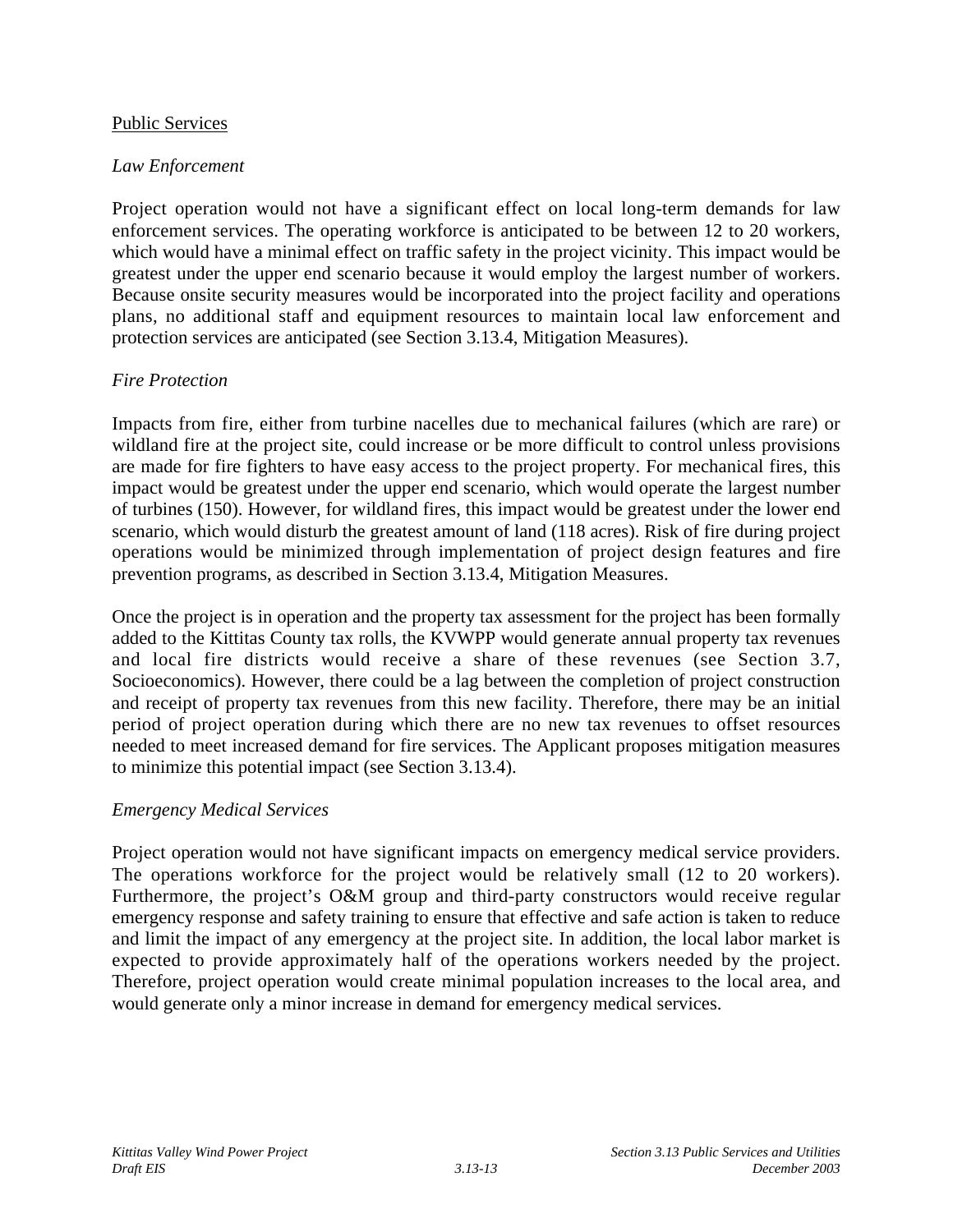#### *Schools*

Of the 12 to 20 workers required for project operations, approximately half are expected to be from the local area. Therefore, it is expected that the local area would experience a minimal population increase of between 6 (under the lower end and middle scenarios) and 10 (under the upper end scenario) new families. It is not known where the new permanent residents associated with the project would reside. School districts that serve the population centers of Ellensburg and Cle Elum-Roslyn currently are at capacity, whereas the school districts that serve the more rural areas of Thorp and Kittitas have the existing or projected capacity to absorb additional enrollment growth associated with families moving into the area for project operation. Because enrollment capacity is available in the region, no operational impact to local schools is expected.

### **Utilities**

### *Water Supply*

No significant impacts to water supply are anticipated because the project would not be connected to a public water utility, and would have its own source of water. A new water well would be installed to provide water at the O&M facility for bathroom and kitchen use and for general maintenance purposes. Water consumption is expected to be less than 1,000 gallons per day under all three project scenarios.

### *Wastewater*

No significant operational impacts on wastewater services are anticipated. Wastewater from project operation would be treated in an onsite septic system installed at the O&M facility pursuant to the requirements of the Kittitas County Environmental Health Department. The volume of wastewater generated would be nominal under the three project scenarios, but would be greatest under the upper end scenario due to the larger workforce. Solids that are collected in the septic system would occasionally be pumped out of the collection tank and hauled offsite for disposal at an authorized wastewater treatment facility.

Discharges to the septic system would be typical of an ordinary office facility (domestic sewage, dishwashing liquid, hand soap). There would be no industrial discharges. Hydraulic and lubricating fluids as well as anti-freeze would be managed and contained so that they would not discharge to the septic system. Trace amounts of oils or greases may enter the shop floor drain but would be captured by a grease trap installed between the floor drain and the septic tank to prevent such materials from entering the septic system.

#### *Solid Waste*

Solid waste generated by project operations would consist of typical office wastes (e.g., paper, cardboard, and food waste). The operations workforce under the three project scenarios is estimated to be between 12 and 20 employees. Assuming a solid waste generation factor of 9.2 pounds per employee per day, the estimated maximum daily amount of solid waste generated during project operations would be approximately 129 pounds (0.0645 tons) under the lower end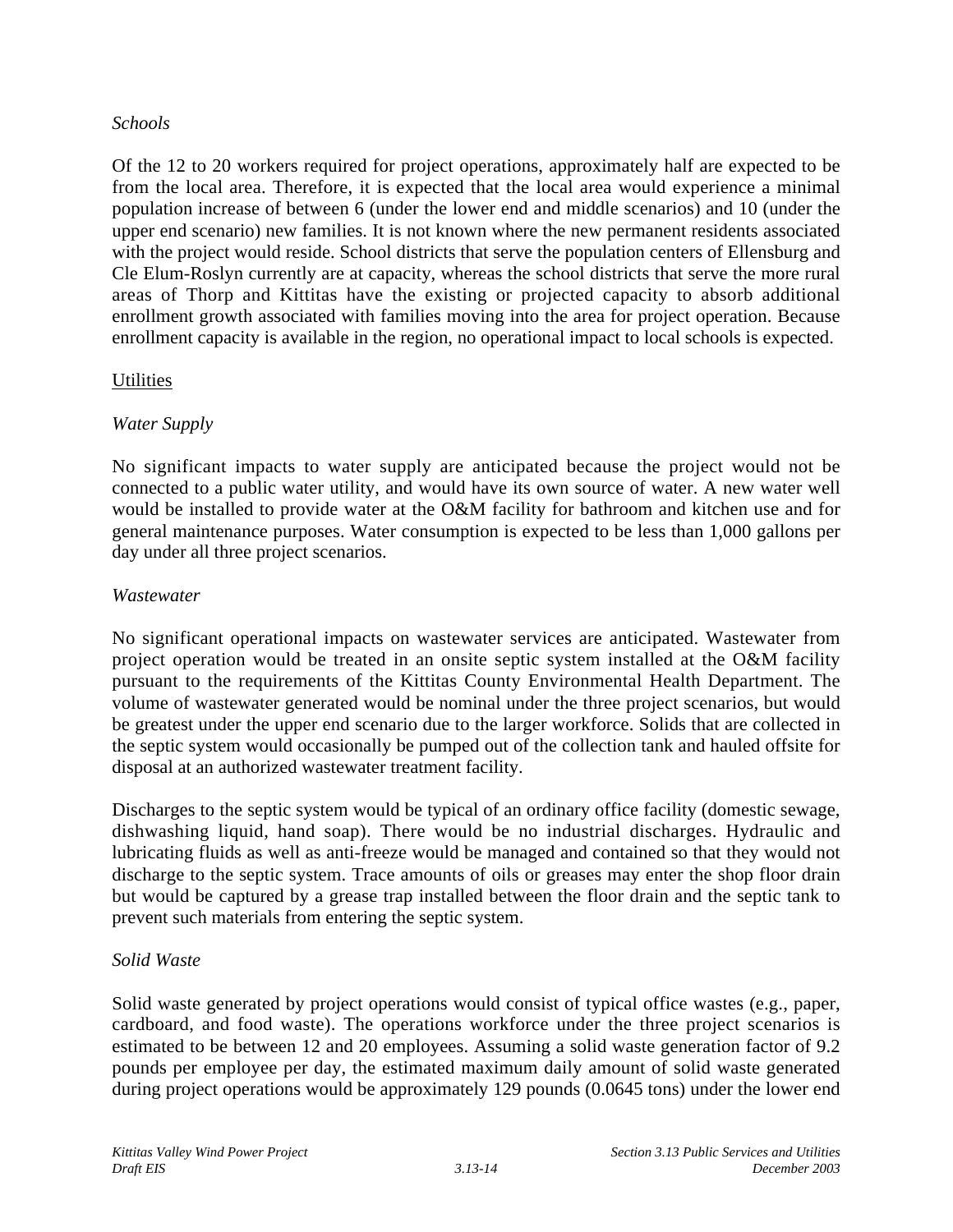and middle scenarios. Under the upper end scenario, the maximum daily amount of solid waste generated would be 184 pounds (0.092 tons) (California Integrated Waste Management Board 2003). This waste would be stored in a dumpster until it is collected for removal. There is sufficient existing capacity at the local transfer stations to accommodate this amount of increased waste under project operations.

Lubricating oils and hydraulic fluids used in the individual wind turbine generators would need to be replenished or replaced periodically. The Applicant estimates these fluids would be replaced no more frequently than once per year and sometimes once every five years. The required amount of fluids would be similar under the three potential project scenarios (see Section 3.5, Energy and Natural Resources). Fluids would be removed in small, typically 5 gallon containers, and transferred via truck to the O&M facility for temporary storage (typically less than one per month) before being collected by a licensed transporter for recycling or disposal in accordance with applicable federal, state, and local regulations.

### *Communication Services*

Microwave Communication Pathways. The Applicant commissioned a study of the potential for turbines to obstruct telecommunications facilities in the project area. Based on a turbine blade radius of approximately 130 feet, the study concluded that 12 proposed turbines could potentially obstruct five existing microwave paths in the project area. As a result of this study, 10 turbines were removed from the project layout and the remaining 2 were relocated. After making these adjustments to the site plan, the data were verified and the study concluded that the proposed turbine locations would not obstruct or interfere with existing microwave telecommunications facilities in the project area.

Under the lower end scenario, 82 turbines, each with a 150-foot blade radius, would be constructed. Under the upper end scenario, 150 turbines, each with a 100-foot blade radius, would be constructed. It is not known how the location and dimension of turbines under the lower or upper end scenarios would affect microwave paths in the project area. However, the Applicant plans to undertake final field measurement test surveys of communication microwave paths prior to construction. The results of these surveys may require that some turbine locations be adjusted slightly to avoid telecommunication interference (see Section 3.13.4, Mitigation Measures).

Television Reception. Based on the location of existing television transmitters in relation to project turbines, impacts to televisions that rely on standard antennas are not expected in Kittitas County population centers such as Ellensburg, Cle Elum, Roslyn, Kittitas, Thorp, and Vantage. However, it is possible that the project could affect television reception in a small, sparsely populated area immediately northwest of the project site. This area, known as Swauk Prairie, is a recessed valley bounded by Lauderdale Junction and the Teanaway River. The current quality of television reception in the Swauk Prairie area has been surveyed in a preliminary fashion and found to be highly variable.

Corona-caused television interference is the result of electrical discharges caused by a breakdown in air around conductors. It occurs only at very high voltages and usually in damp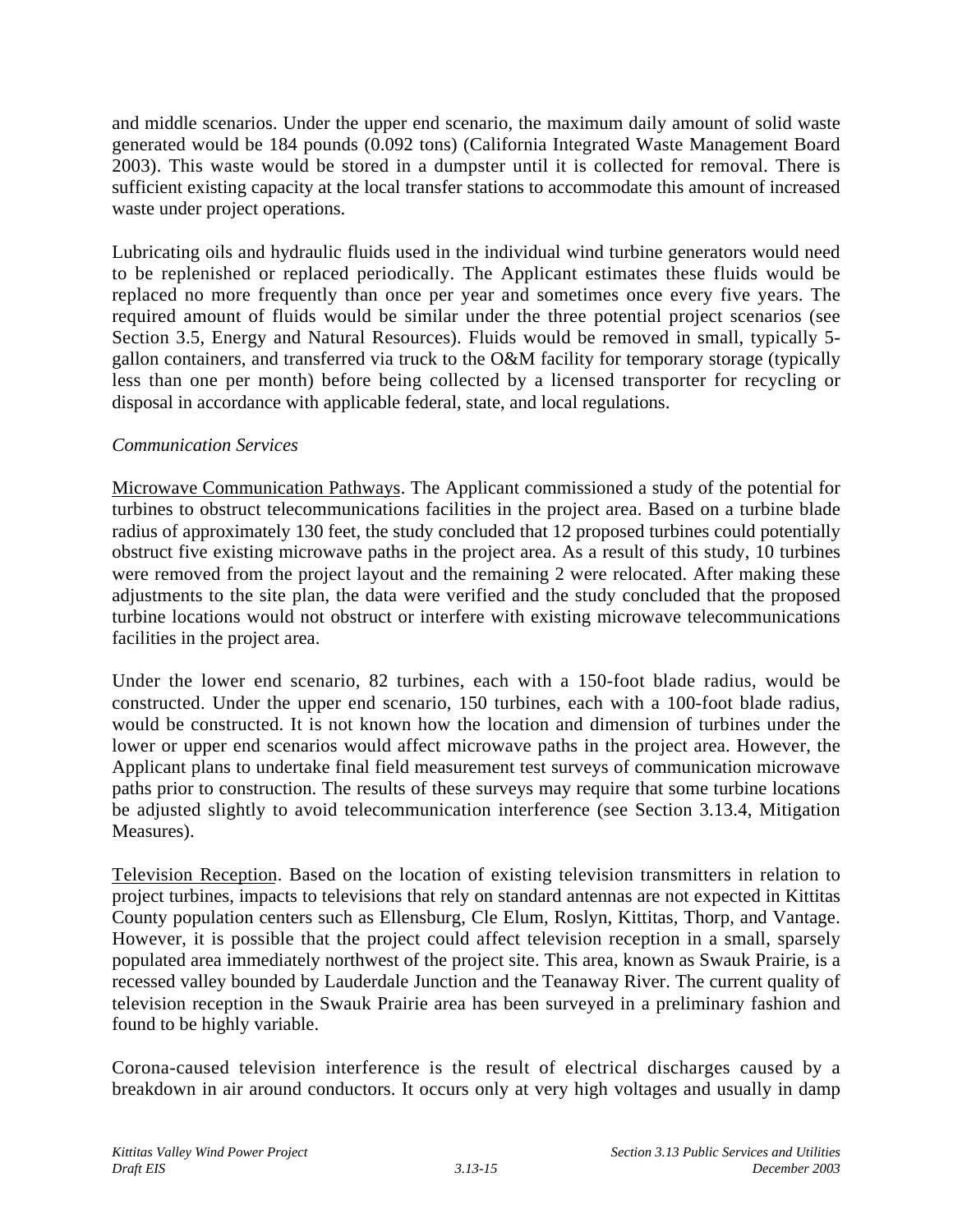weather conditions. The existing high-voltage transmission lines that traverse the project site or the proposed high-voltage substation may produce this type of interference. Other potential forms of television interference generated during turbine operations are signal reflection (ghosting) and signal blocking caused by the relative locations of the turbine structures and the receiving antenna with respect to the incoming television signal. Television systems that operate at higher frequencies, such as satellite receivers, are not affected by corona-generated television interference. However, because they are line-of-sight systems, physical interference from the turbine towers or blades is a possibility. Mitigation measures for this potential impact are discussed in Section 3.13.4. Cable television systems are unaffected by corona or the physical placement of the towers or blades of the machines.

Cell Phone Interference. The project's potential to interfere with or degrade cell phone service has been raised as an issue of concern by the public. The Applicant indicates that there is no documented evidence that wind turbines or towers interfere with cellular phone service or coverage. Maintenance personnel at wind power projects routinely use both cell phones and twoway radios when they are out among the turbines for communicating with other staff on and offsite. In areas of the United States with very large numbers of turbines and high densities of turbines, such as Altamont, Tehachapi, and Palm Springs in California, no problems have been reported with cell phone service. Furthermore, in Germany and elsewhere, cell phone antennae are being installed on the same towers as wind turbine generators (Sagebrush Power Partners LLC 2003c).

Degradation of existing cell phone service in the area resulting from the project is unlikely. However, the location of the cell phone user relative to the existing cell phone antennae and project turbines could possibly affect the quality of service at specific receiving locations. Cell phone reception is not affected by line-of-sight disruptions, but cell phone signals are not allencompassing. Therefore, the relative position of the user, antenna, and intervening objects (such as the proposed turbine towers) could affect the boundaries of existing cell phone signals, and thereby create interference (Reed, pers. comm., 2003). Mitigation measures for this potential impact are discussed in Section 3.13.4.

Radio Interference. Another issue of concern raised by the public is the potential for the wind turbines to interfere with radio frequencies in the project area. For example, one local area resident operates an emergency-powered amateur radio station licensed by the federal government. The question focuses on the possibility of the emission of "harmful interference" in the frequency band of interest to the local resident. The term "harmful interference" is defined as "any emission, radiation or induction that endangers the functioning of a radio navigation service or of other safety services or seriously degrades, obstructs or repeatedly interrupts a radio communications service operating in accordance with this chapter" (CFR Title 47 Section 15.3[m]).

All rotating electrical machines generate a certain amount of electrical noise that is a combination of many frequencies. As a result, each generator and its associated systems may create harmful interference. To date, information regarding the frequency spectrum of electrical noise generated by the wind turbine generators at locations surrounding the generator has been requested from the Applicant, but has not yet been provided. In the absence of this information,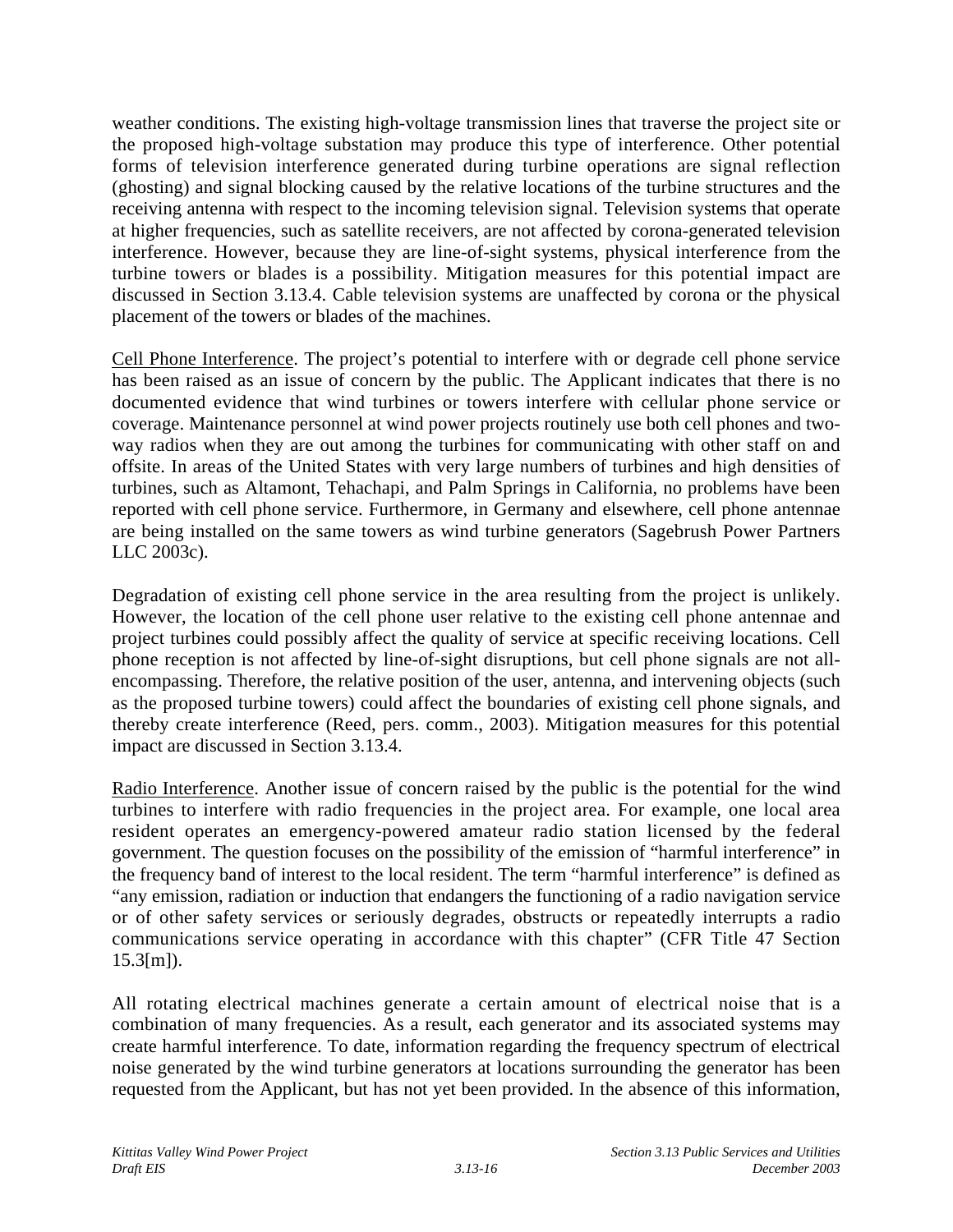the potential for the proposed wind power project to generate harmful interference and disrupt radio communications in the KVWPP area is identified as an unresolved issue. Recommended measures for mitigating this potential impact are provided in Section 3.13.4.

## **Decommissioning Impacts**

Potential fire risks and fire prevention measures associated with decommissioning are similar in nature to those for project construction. Anticipated effects on other public services and utilities would be similar to those described for during project construction. Any solid waste generated during the facility shutdown or decommissioning process would be disposed of, as necessary, to comply with Kittitas County solid waste regulations.

# **3.13.3 Impacts of No Action Alternative**

Under the No Action Alternative, the project would not be constructed or operated. However, development by others, and of a different nature, including residential development, could occur at the project site in accordance with Kittitas County's existing Comprehensive Plan and zoning regulations. Depending on the location, type, and magnitude of future development at the project site, impacts to public services and utilities could be similar to or even greater than the proposed action.

If the proposed project were not constructed, the region's power needs could be delivered through development of other generation facilities, most likely a gas-fired combustion turbine. The public service and utility impacts of such an alternative facility would depend on its location, but would require a greater amount of water for project operations. For example, it is estimated that a 60-average megawatt combusting turbine project would consume approximately 200 acre-feet of water annually, the appropriation of which may have adverse impacts on surface water or groundwater resources. In addition, drill cuttings for the on-shore gas extraction component of such a project would generate approximately 135 tons of solid waste (Bonneville and U.S. Department of Energy 1993), substantially greater than the amount anticipated to be generated by the proposed project.

# **3.13.4 Mitigation Measures**

# **Mitigation Measures Proposed by the Applicant**

### General

The following mitigation measures would be implemented to reduce impacts to public services and utilities resulting from construction of the project:

• Tax revenues generated by the Applicant's project would mitigate potential impacts to public services and utilities. Should there be construction impacts requiring additional staffing levels during construction, or other impacts or costs related to services that would not be covered in a timely manner by tax revenues, the Applicant would enter into agreement(s)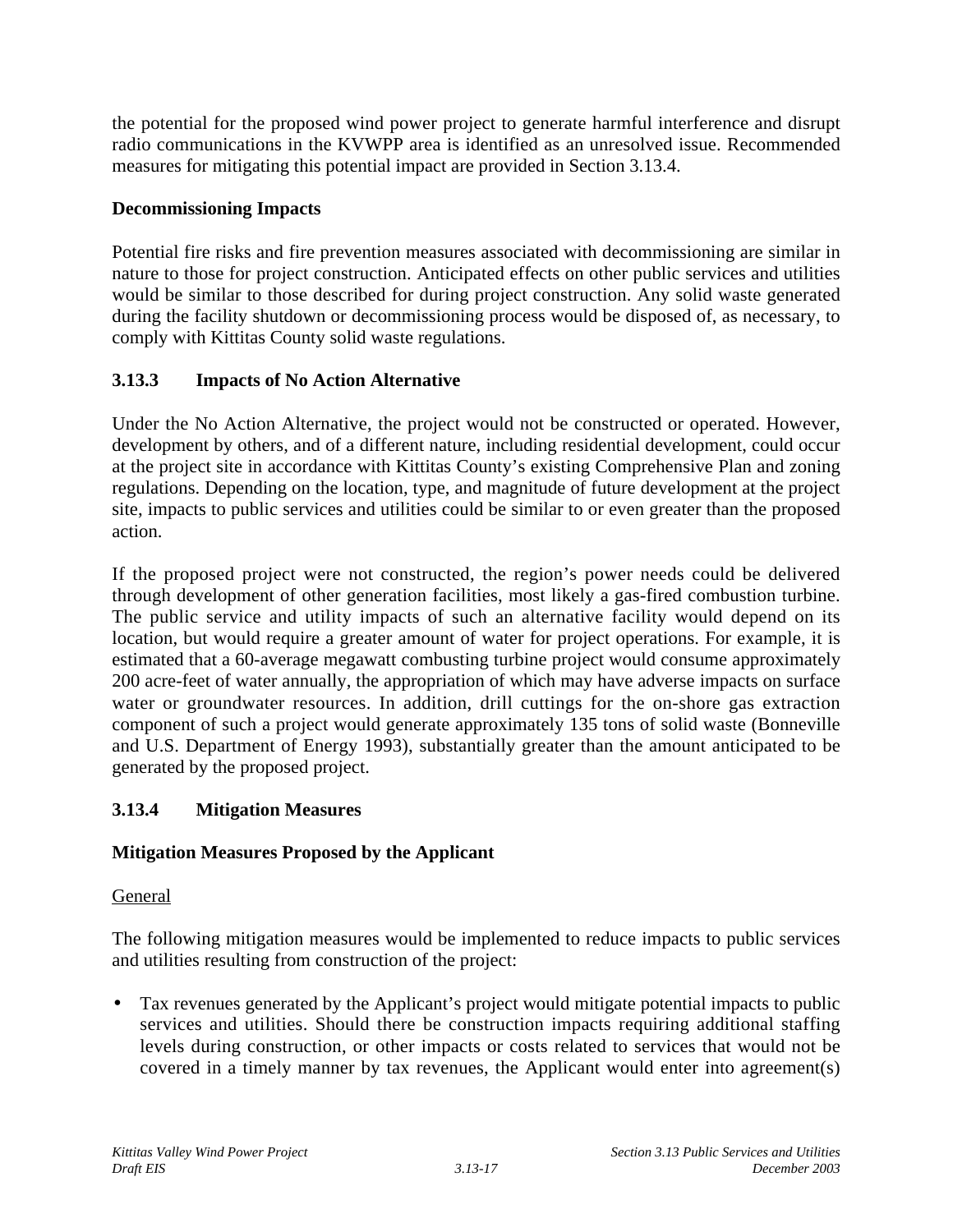with the appropriate local governmental agency for prepayment of taxes for mitigation of the cost impacts. This would include fire, police, and county roads.

- If emergency fire protection services are required during project operations prior to having an agreement in place, local fire officials informed the Applicant that the costs of these services could be billed to the project on a cost-recovery basis. Therefore, if an emergency occurs, the responding district(s) would bill the Applicant for their actual costs of responding.
- The Applicant would provide all local police, fire, and emergency medical agencies with emergency response information for the project including employee contact information, procedures for rescue operations to the nacelles, and location of rescue basket.

### Law Enforcement

- The Applicant would consult with the county regarding the impact on county law enforcement staffing. If additional staffing is required, the Applicant proposes to mitigate by prepaying taxes in a sufficient amount to provide adequate staffing levels during construction.
- As described in Chapter 2, Section 2.2.4, Construction Activities, a full time security plan would be implemented during project construction to reduce the potential need for increased police services to the project site. For example, temporary fencing with a locked gate would be installed for a roughly 1.5-acre area adjacent to the site trailers for the temporary storage of special equipment or materials. In addition, construction trailers would be equipped with outdoor lighting and motion-sensor lighting, and access to the project site would be controlled. These measures would help to significantly reduce the potential for incidents at the project site that would require a response by local law enforcement agencies.
- As described in Chapter 2, Section 2.2.5, Operations and Maintenance Activities, the plant operations group would prepare a detailed security plan to protect the security of the project and project personnel. Site visitors including vendor equipment personnel, maintenance contractors, material suppliers, and all other third parties would require permission for access from authorized project staff prior to entrance. The plant operations manager, or designee, would grant access to critical areas of the site on an as-needed basis. Arrangements would be made with adjacent landowners that have legal ingress and egress easements across areas where project facilities would be located to ensure their continued access.

#### Fire Protection

- Fire risk potential is constantly tracked and reported during the summer fire season by the DNR; fire danger levels would be actively posted at the construction job site during the highrisk season.
- The construction manager would be responsible for monitoring fire conditions in the project area by contacting Washington DNR and implementing necessary fire precautions. A Fire Protection and Prevention Plan would be developed and implemented, in coordination with the Kittitas County Fire Marshall and other appropriate agencies. In addition, all onsite construction employees would be responsible for contributing to fire prevention through the following programs:
	- Construction Written Safety Program;
	- Construction Onsite Fire Suppression and Prevention; and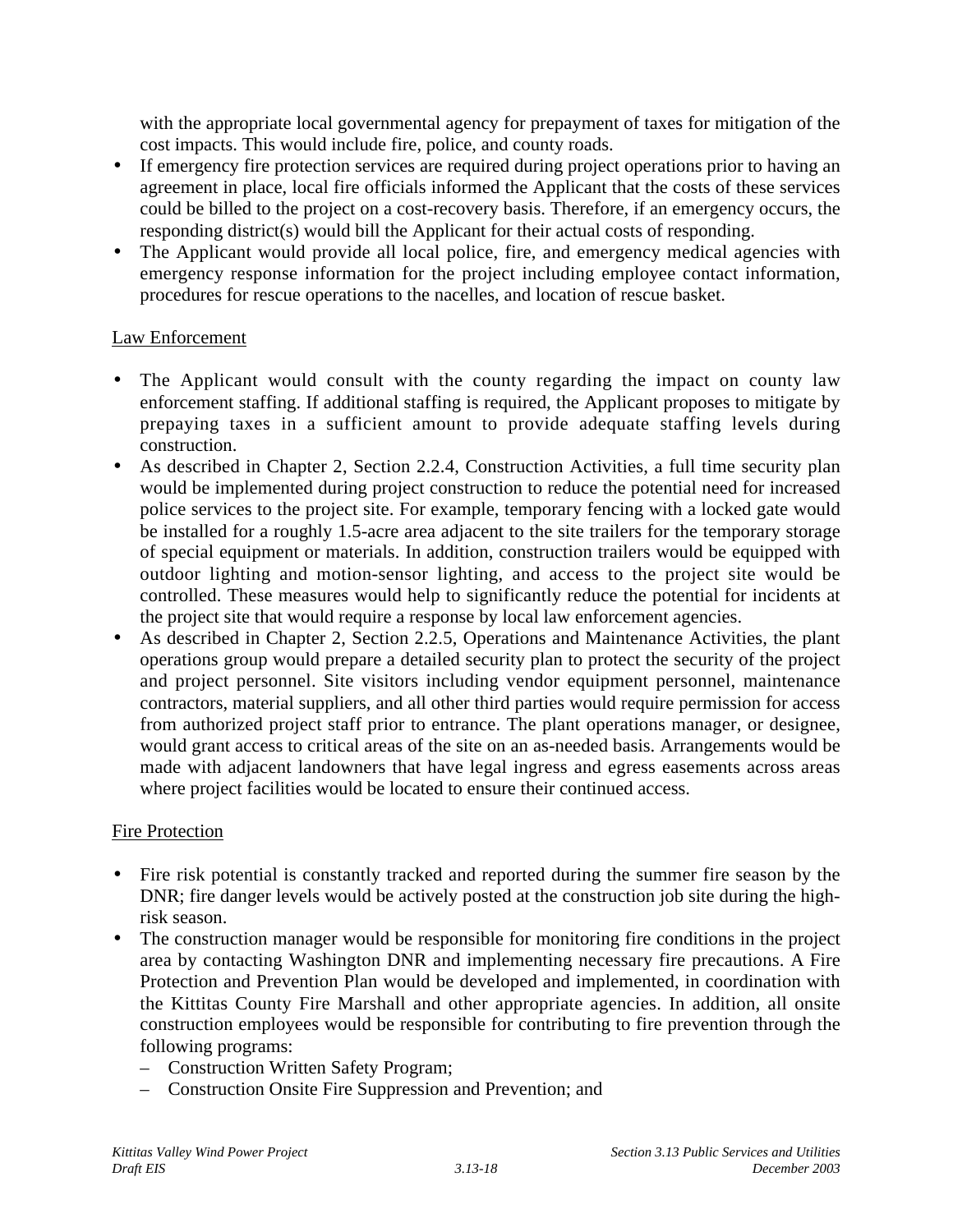- Construction Offsite Fire Suppression Support.
- All turbines and towers and the substations would be built with engineered lightning protection systems and the footprint areas around these facilities would be graveled with no vegetation. In the event of a nacelle fire, project operations staff and fire personnel would not attempt to put it out, but would prevent the fire from spreading to adjacent lands. This can be achieved either by use of fire suppressant material or a small, controlled burn around the base of the tower (Sagebrush Power Partners LLC 2003a, Section 5.3.3.2.2).
- All onsite operations employees would be responsible for contributing to ongoing fire prevention in the project area through the following programs:
	- Operational Safety Program;
	- Operations Written Safety Program;
	- Emergency Action Plan;
	- Fire Prevention Plan.
- Onsite emergency plans would be prepared for the project in case of a major natural disaster or accident relating to or affecting the project. The plans would describe the emergency response procedures to be implemented during various emergency situations that may affect the project or surrounding community or environment.
- The Applicant would also be responsible for the following fire protection and prevention measures:
	- Contract with fire district(s) for protection services during construction;
	- Provide special training to fire district personnel on how to respond to fires related to wind turbines, and to EMS personnel in how to use a rescue basket that would be kept at the operations and maintenance facility for the purpose of removing injured employees from the towers;
	- Provide detailed maps that show all access roads to the project;
	- Provide keys to a master lock system that would enable emergency personnel to unlock gates that would otherwise limit access to the project;
	- Use spark arresters on all power equipment, e.g., cutting torches and cutting tools;
	- Inform workers at the project site of emergency contact phone numbers and train them in emergency response procedures;
	- Carry fire extinguishers in all maintenance vehicles; and
	- Coordinate with DNR when the fire danger is high.

The Applicant's proposed Fire and Explosion Risk Mitigation Plan is presented in Table 3.4-2 in Section 3.4, Health and Safety.

#### Emergency Medical Services

- Onsite emergency plans would be prepared to protect the public health, safety, and environment on and off the project site in the case of a major natural disaster or industrial accident relating to or affecting the project. The construction specifications would require that the contractors prepare and implement a Construction Health and Safety Program that includes an emergency plan. The Construction Health and Safety Program would include the following provisions:
	- Construction Injury and Illness Prevention Plan;
	- Construction Written Safety Program;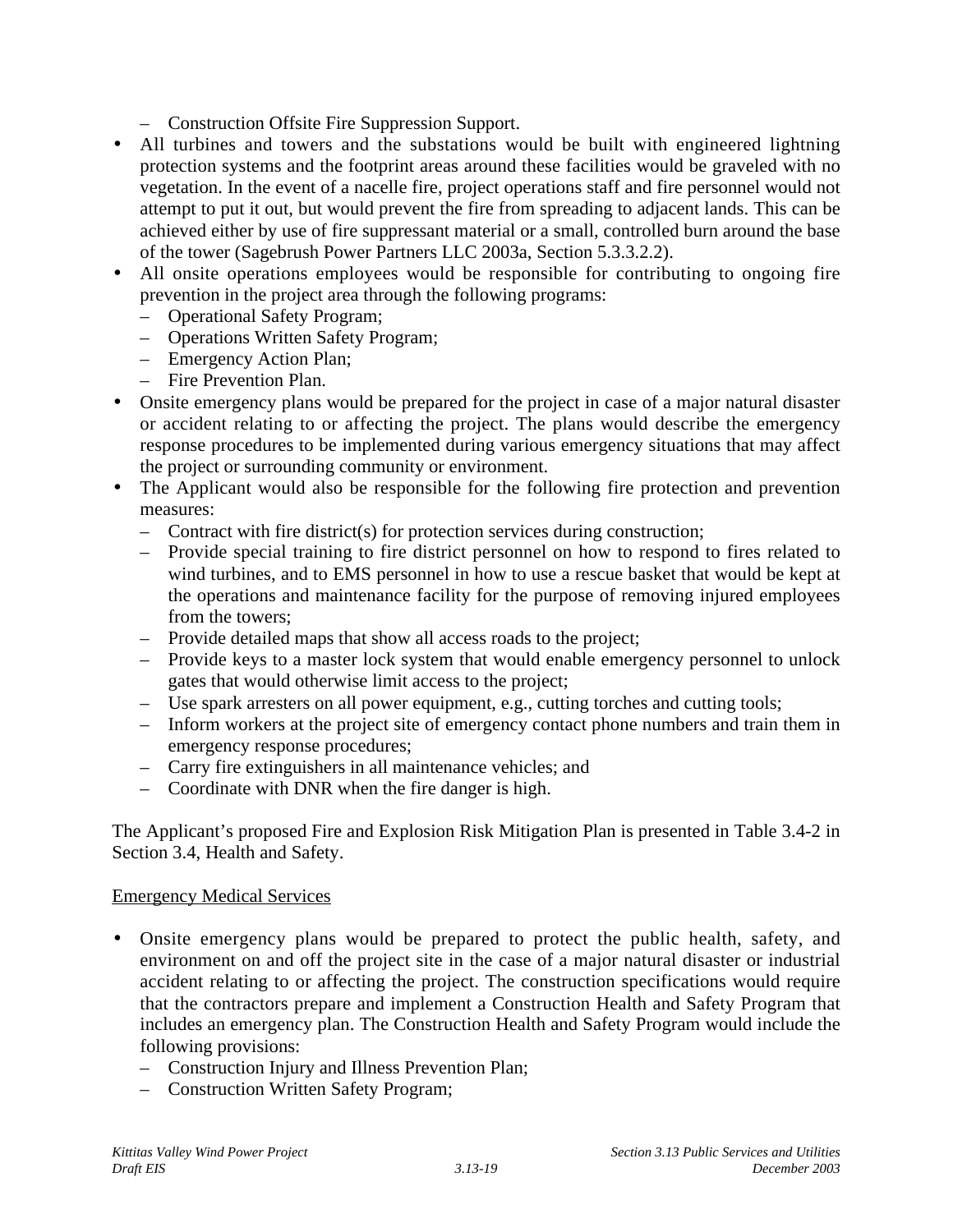- Construction Personnel Protective Devices;
- Construction Onsite Fire Suppression Prevention; and
- Construction Offsite Fire Suppression Support.
- In the event that operations personnel are seriously injured and require evacuation from a remote location within the project area, the Applicant would make arrangements with the Kittitas Valley Community Hospital for helicopter transportation service.

#### Schools

Pursuant to the terms of the project lease agreement signed between the Applicant and DNR in July 2003, approximately \$5.6 million dollars would be generated by the project and diverted into a state trust fund for school construction over the life of the project (Daily Journal of Commerce 2003). Therefore, project-generated funding could be used to help offset the capacity issues being faced by the local school districts.

#### Water Supply

A licensed well contractor, in compliance with the requirements and standards of Chapter 173- 160 WAC (Department of Ecology Minimum Standards for Construction and Maintenance of Wells) would install the domestic water well.

#### Wastewater

The Applicant would coordinate with Kittitas County and comply with the county's septic tank and subsurface disposal field design, installation, and maintenance requirements for systems with designed flows of less than 3,500 gallons/day pursuant to Kittitas County Code Title 13.04.

#### Communication Services

- Once the specific location and configuration of the turbines is identified on paper, the Applicant proposes to conduct final field measurement test surveys of communication microwave paths. If the results of these final surveys identify that the proposed turbines would interfere with or obstruct communication microwave paths, the Applicant would adjust the tower location, accordingly, to avoid line-of-sight interference.
- The Applicant plans baseline field studies to more precisely determine the existing quality of television reception in the Swauk Prairie prior to construction of the project. After the project is built, the Applicant plans follow-up field studies to determine if the quality of television reception could be degraded by project operations. In the event that the project creates significant television reception problems for residents in this area, the Applicant would consult with affected residents to develop an appropriate solution.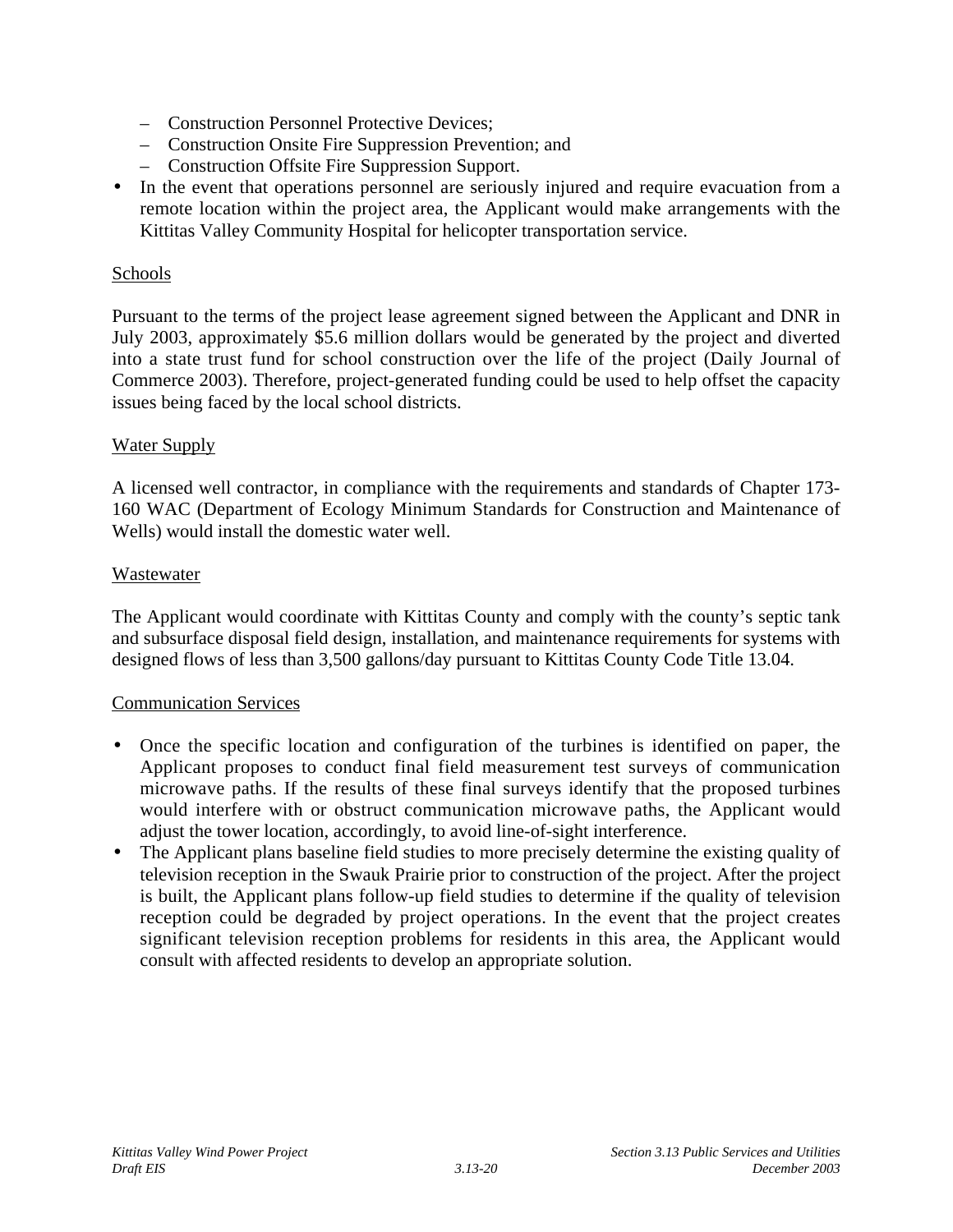### **Additional Recommended Mitigation Measures**

### Fire Protection

Additional mitigation measures recommended by the County Fire Marshall (Kittitas County 2003) but not specified by the Applicant include the following:

- Comply with equipment rules and regulations required by DNR for work conducted in wildland/forested lands (e.g., fire extinguishers and shovels would be required on each piece of equipment);
- Limit parking areas for vehicles;
- Provide garbage containers; and
- Implement restrictions on burning.

In addition, the following mitigation measure is recommended to further reduce the potential for wildland fires during project construction:

Implement the terms of any negotiated agreements between Fire District No. 1 and the Applicant regarding improvements to the southern portion of Hayward Hill Road to ensure adequate fire protection to the project area. If Hayward Hill Road were upgraded to meet fire department standards, it is estimated that Fire District No. 1 could respond to a project area fire in approximately seven to eight minutes. If the southern portion of Hayward Hill Road is not improved, Fire District No. 1 trucks responding to an emergency fire in the project area would need to be re-routed from Thorp to US 97. Under this scenario, estimated response times to the project area would be approximately three times longer (Evans, pers. comm., 2003).

#### Communication Services

If the Applicant's follow-up studies determine that the project creates significant television reception problems in the area, one of the following mitigation measures to minimize television interference impacts should be implemented by the Applicant:

- Improve the receiving antenna system;
- Install a remote antenna:
- Install an antenna for TV stations less vulnerable to interference;
- Connect affected residents to an existing cable system; or
- Connect affected residents to an existing satellite system.

To reduce the impact of potential cell phone degradation in the project area, the Applicant should implement the following mitigation measures:

- The Applicant should conduct a field study before and after project construction to determine if the quality of cell phone service in the project area is degraded by project operations.
- If cell phone degradation is identified as a result of project operations, the Applicant should be responsible for implementing appropriate mitigation to minimize impacts. This could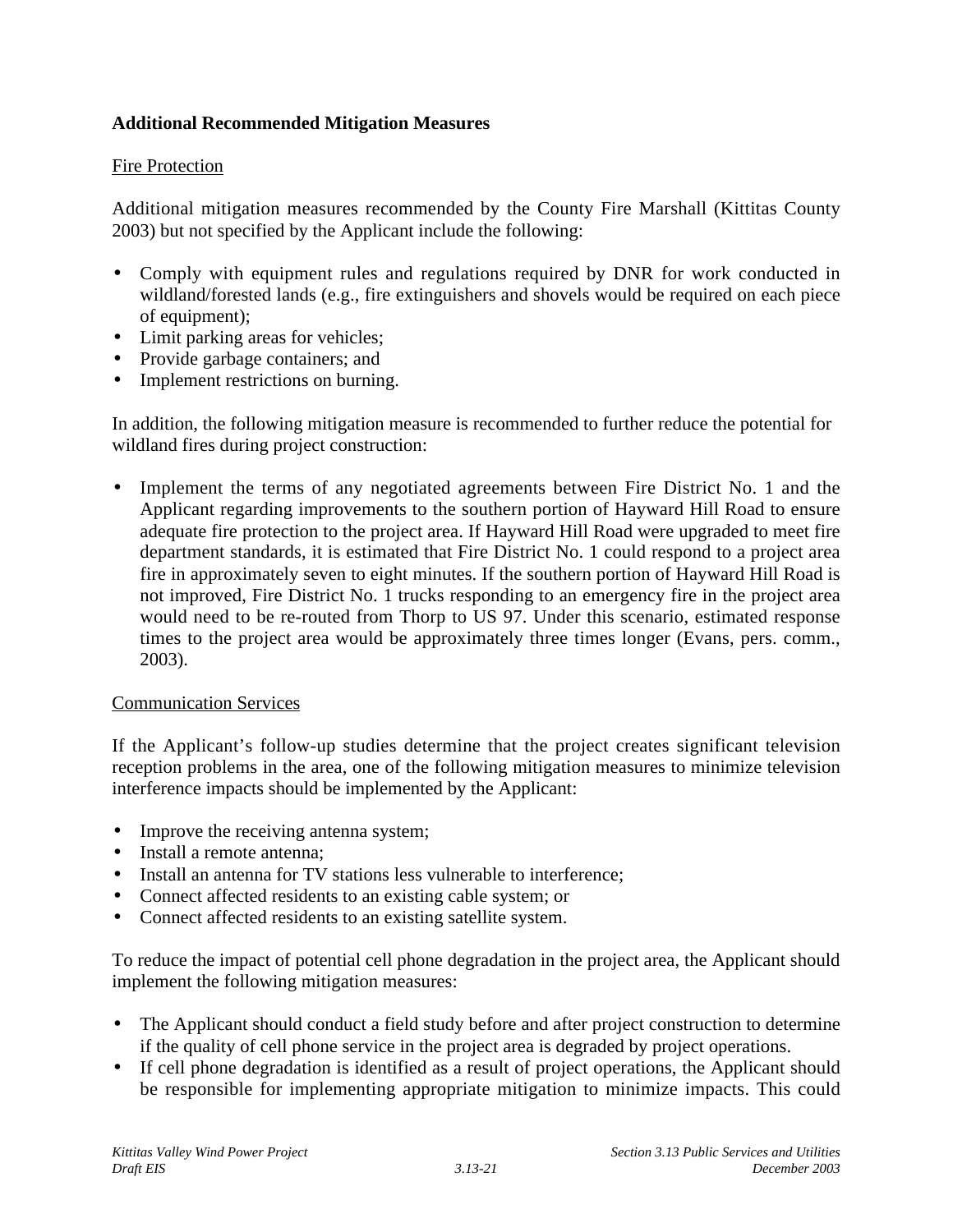include developing and funding a program under which the cell phone service provider would establish new antenna locations to ensure continued high-quality reception and transmission. These locations could include the wind turbine generator towers or other locations as determined by the cell phone service provider.

Regarding the potential impact of radio interference in the project area, the Applicant should implement the following mitigation measures:

- Prior to construction, but after the final turbine make, model, and size and site configuration have been selected, the Applicant should provide data regarding the frequency spectrum of electrical noise generated by the wind turbine generators at locations surrounding the generator similar to those made for audible noise emissions. The Applicant should then compare this frequency spectrum with frequency spectrums from existing, operating radio communication devices in the project area to identify if potential harmful interference could occur.
- If radio interference is identified as a potential impact, mitigation could be accomplished by reducing the amount of noise generated or by screening the electrical equipment to prevent radiation of unwanted frequencies.

## **3.13.5 Significant Unavoidable Adverse Impacts**

With implementation of the mitigation measures outlined above, no significant unavoidable adverse impacts to public services and utilities would be anticipated.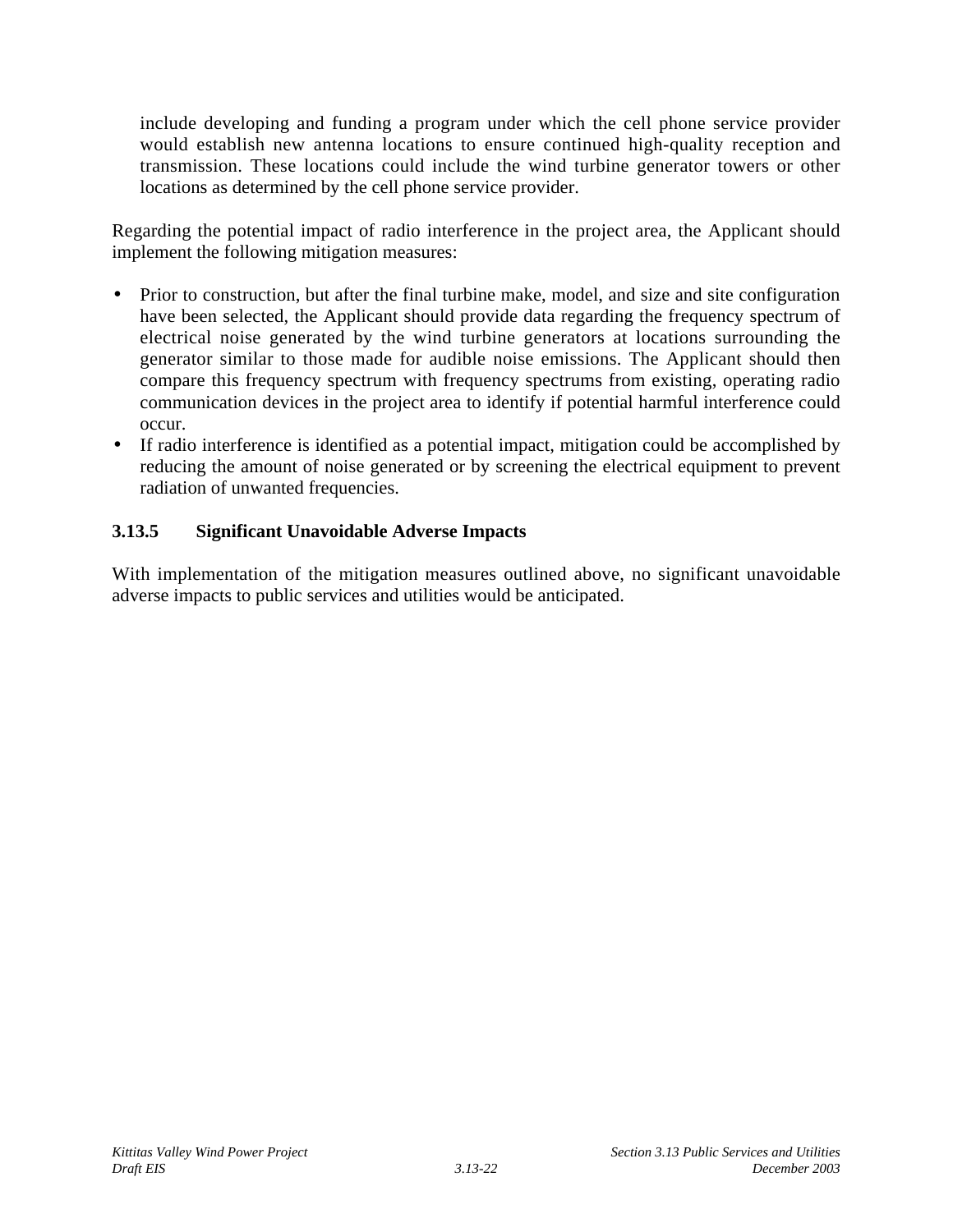# **3.14 CUMULATIVE IMPACTS**

## **3.14.1 Introduction**

The State Environmental Policy Act requires that agencies address cumulative impacts. According to Ecology's SEPA Handbook, an EIS should look at how the impacts of a proposal would contribute to the total impact of development in the region over time (Ecology 1998). In the context of the proposed KVWPP, cumulative impacts are identified largely on the basis of significant proposed and reasonably foreseeable future developments.

For the purpose of the analysis, the proposed Desert Claim and Wild Horse wind power projects were identified as the only major reasonably foreseeable developments in the area that could contribute to cumulative impacts. The wind power projects are shown in Figure 3.14-1. The KVWPP and Desert Claim project are relatively close to each other (within 1.6 miles at the closest point), while the Wild Horse project is 14 miles from Desert Claim and 21 miles from the KVWPP. The Desert Claim and Wild Horse wind power projects are summarized below.

No other present or reasonably anticipated future project is expected to result in cumulative impacts near the KVWPP. Several other wind power projects in the Pacific Northwest are either operating or proposed. These projects are identified in Table 3.5-2 in Section 3.5, Energy and Natural Resources. The cumulative effects of these other wind power projects could be similar in nature to the effects described herein. However, for the purposes of defining the geographic scope of the cumulative study area, the Kittitas Valley, Desert Claim, and Wild Horse wind power projects in Kittitas County are sufficient for the evaluation of cumulative impacts.

# **3.14.2 Desert Claim Wind Power Project**

On January 28, 2003, Desert Claim Wind Power, a limited liability company wholly owned and managed by enXco, Inc., submitted an application to Kittitas County for permits to build and operate a wind electrical generation facility in the Reecer Creek area approximately 8 miles north of Ellensburg (Desert Claim Wind Power LLC 2003). The Desert Claim project consists of up to 120 wind turbines with a total nameplate capacity of 180 megawatts, associated generators, towers, foundations, and pad-mounted transformers on 5,237 acres. Other project elements include:

- Project access roads, control cables, and power collection cables necessary to serve the project;
- One or more substations to convert project-generated electricity to the higher voltage required to interconnect into the regional electric transmission grid;
- An overhead transmission line required to connect the project substation with nearby highcapacity electrical transmission lines; and
- An O&M facility co-located at the project substation site or, alternatively, located in an area zoned for industrial use within or near Ellensburg.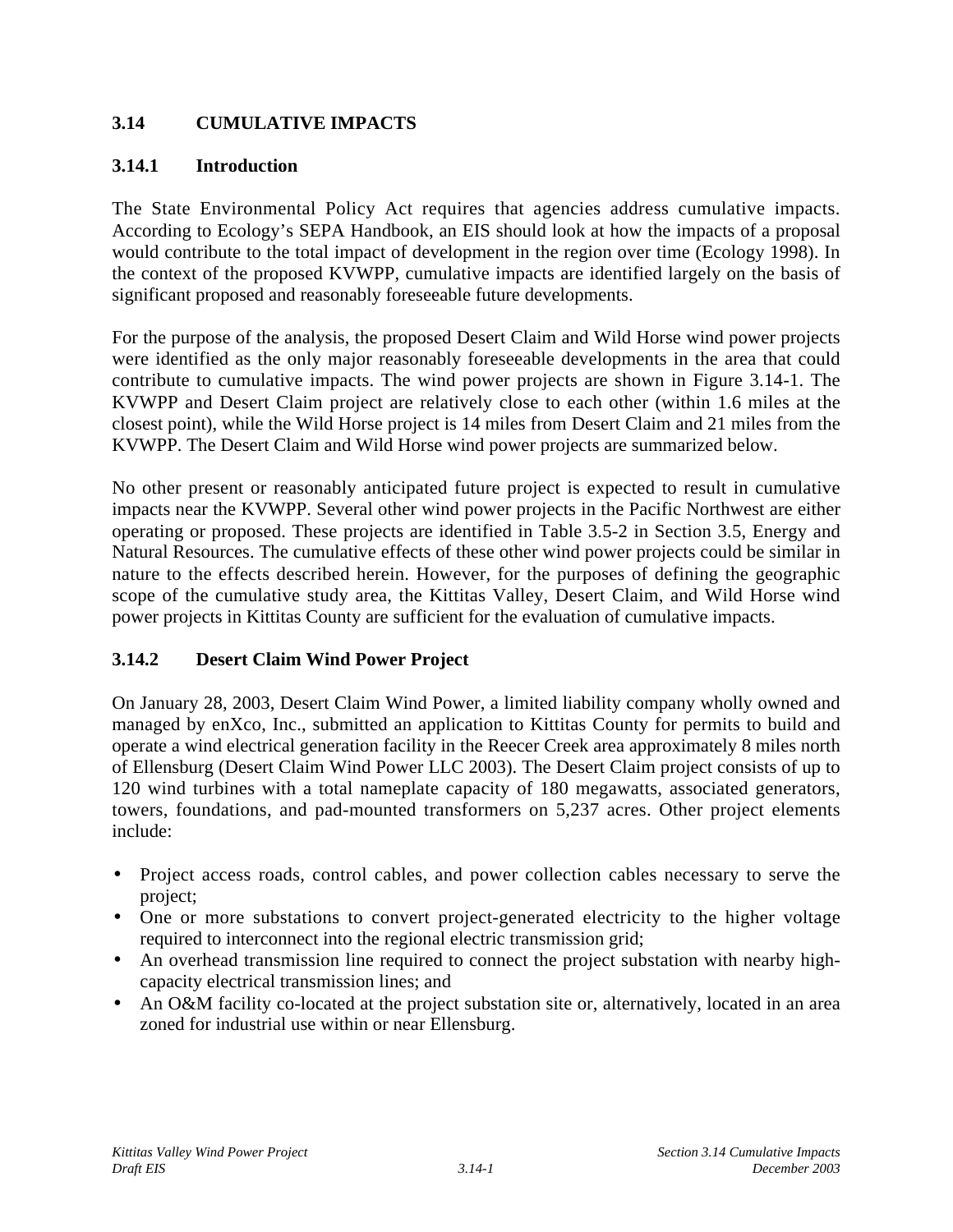## **3.14.3 Wild Horse Wind Power Project**

Wind Ridge Power Partners, LLC, a wholly owned subsidiary of Zilkha Renewable Energy, plans to construct, own, and operate a 180-MW wind electrical generating facility (referred to as Wild Horse) in eastern Kittitas County, approximately 10 miles east of the town of Kittitas, Washington. A request for a Potential Site Study was submitted to EFSEC in July 2003 for this proposal. The Wild Horse project site consists of approximately 5,000 acres of open rangeland currently used for grazing. It is anticipated that transmission feeder lines would have to be constructed from the project site to the point where they would interconnect to existing PSE and/or Bonneville transmission systems (Peeples 2003).

# **3.14.4 Project Comparison**

The availability of baseline environmental information for the three projects varies because they are on different schedules for environmental review and permitting. However, based on information gathered from available sources, including Desert Claim's Development Activities Application to Kittitas County (Desert Claim Wind Power LLC 2003), the basic features of the three projects are summarized in Table 3.14-1.

| Feature                       | Kittitas Valley <sup>1</sup> | Desert Claim     | Wild Horse       |
|-------------------------------|------------------------------|------------------|------------------|
| Number of Turbines            | 121                          | 120              | $120^2$          |
| <b>Total Nameplate</b>        | 181.5 MW                     | 180 MW           | 180 MW           |
| Capacity                      |                              |                  |                  |
| Project Area Size             | $7,000$ acres                | 5,237 acres      | $5,000$ acres    |
| <b>Existing Zoning</b>        | Agriculture-20               | Agriculture-20   | Agriculture-20   |
|                               | Forest and Range             | Forest and Range | Forest and Range |
| <b>Construction Duration</b>  | 12 months                    | 9 months         | 12 months        |
| <b>Construction Employees</b> | 253 workers                  | 150 workers      | 253 workers      |
| <b>Operational Employees</b>  | 12-14 workers                | 10 workers       | 12-14 employees  |

**Table 3.14-1: Summary of Proposed Wind Power Project Features in Kittitas County (Assumes 1.5 MW Turbines)**

Sources: Sagebrush Power Partners LLC 2003a; Desert Claim Wind Power LLC 2003; Peeples 2003; Weinman 2003; Taylor, pers. comm., 2003; Kittitas County 2003.

1 Data represent middle scenario, as defined in Chapter 2.

2 Assumes use of 1.5 MW turbines.

The construction schedules for the three projects are uncertain at this time. However, the most recent preliminary schedules for the Kittitas Valley and Wild Horse projects indicated that their construction could, under the worst case, overlap for a period of about eight months. The proposed construction schedule for the Desert Claim project is not known. However, to present a worst-case scenario, the cumulative impact analyses assume that all three projects could possibly be constructed simultaneously during an eight-month period.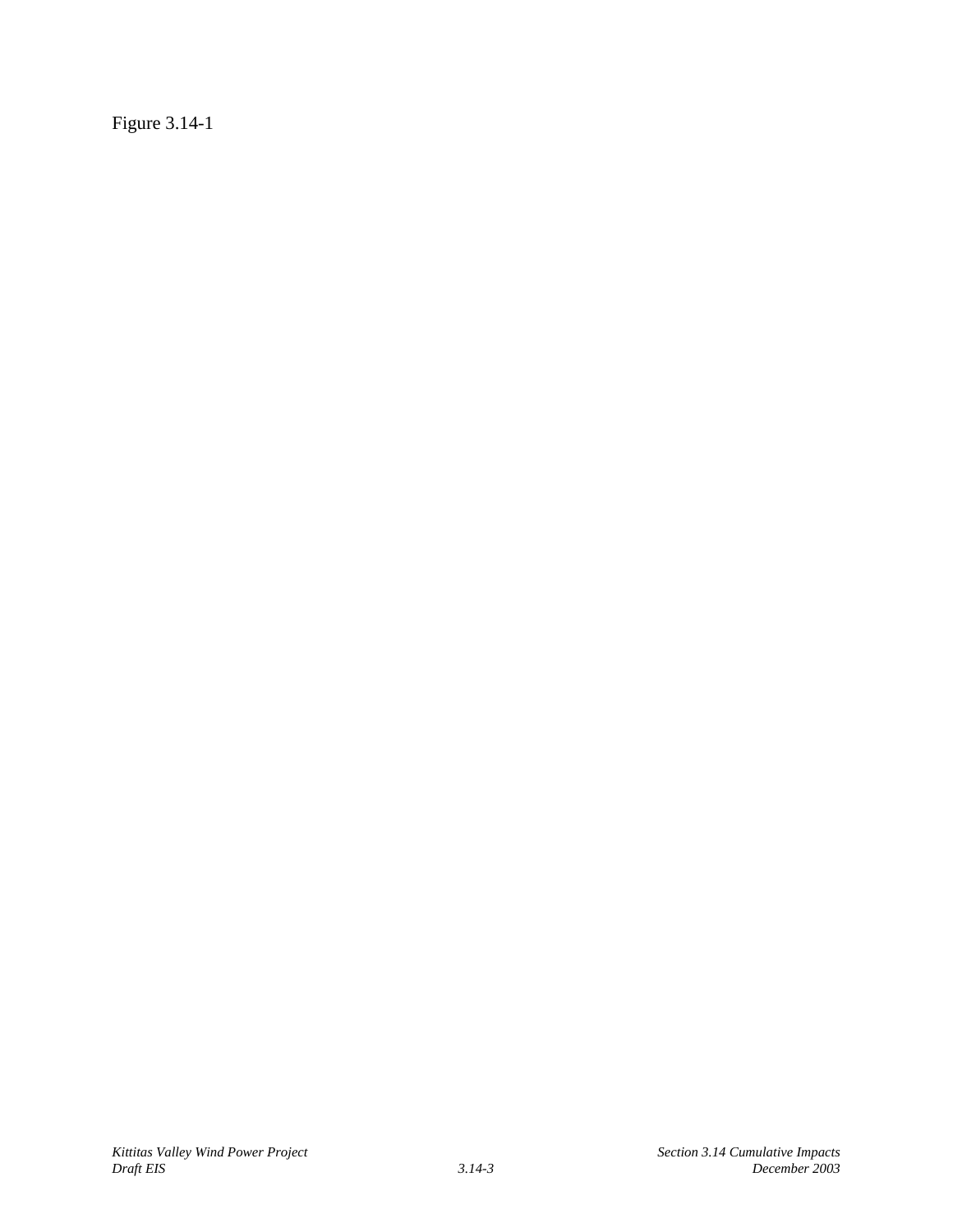# **3.14.5 Earth Resources**

Significant cumulative impacts on soil, topography, and geology resulting from construction of the three proposed wind power projects in Kittitas County are not anticipated. The three project areas are not characterized by high geologic hazards. Impacts on earth resources from development of the three wind power projects would be limited to localized, temporary erosion impacts from ground disturbance during construction. The impacts on near-surface soils would be within the construction footprint for the respective project; they would not geographically overlap each other. Consequently, there would not be an interactive effect among any two of the projects or all three projects (e.g., erosion impacts related to the Desert Claim project would not exacerbate erosion conditions near the KVWPP). The combined effects of the three projects would not result in a significant cumulative impact on earth resources.

Cut and fill would be required to construct access roads, tower foundations, transformer pads, and other project facilities. The specific quantities of anticipated cut and fill materials required for the Desert Claim and Wild Horse wind projects are not known at this time. However, if substantial amounts of fill are required to construct facilities such as access roads, this could result in increased demand for offsite resources such as gravel or crushed rock. Given the magnitude of offsite gravel resources that could be imported to the KVWPP site (approximately 145,000 cubic yards), the cumulative effect on offsite fill resources could be substantial if all projects require similar amounts of construction materials.

Construction of the three proposed wind power projects could result in a loss in area where Ellensburg Blue agate is potentially found and a potential reduction in the amount of this resource available for prospecting. Cumulative cut and fill activities could also result in agate destruction.

# **3.14.6 Vegetation, Wetlands, Wildlife, and Fisheries**

### **Vegetation**

Implementation of the proposed projects would result in the loss of vegetation through clearing and ground disturbance. Of particular concern would be the potential loss of lithosols, a unique habitat often associated within the shrub-steppe region. WDFW is concerned about lithosols because it may prove to be important in the life cycles of many animal species (WDFW 2003b). The potential cumulative impacts on this unique habitat would depend on the quality of habitat at each project site and the combined amount of permanent disturbance.

Lithosols could occur in grassland, low sagebrush, and shrub-steppe vegetation communities. The permanent footprint for the KVWPP would displace approximately 93 acres (under the middle scenario) or 118 acres (under the lower end scenario) of existing vegetation, including 41 to 53 acres of shrub-steppe and 29 to 36 acres of lithosols. Impacts on vegetation from development of the Desert Claim and/or Wild Horse wind power projects would be similar to those described for the KVWPP and would generally consist of localized impacts on the same types of vegetation communities. Construction of Desert Claim project facilities would result in the permanent loss of 78 acres of existing vegetative cover, including approximately 36 acres of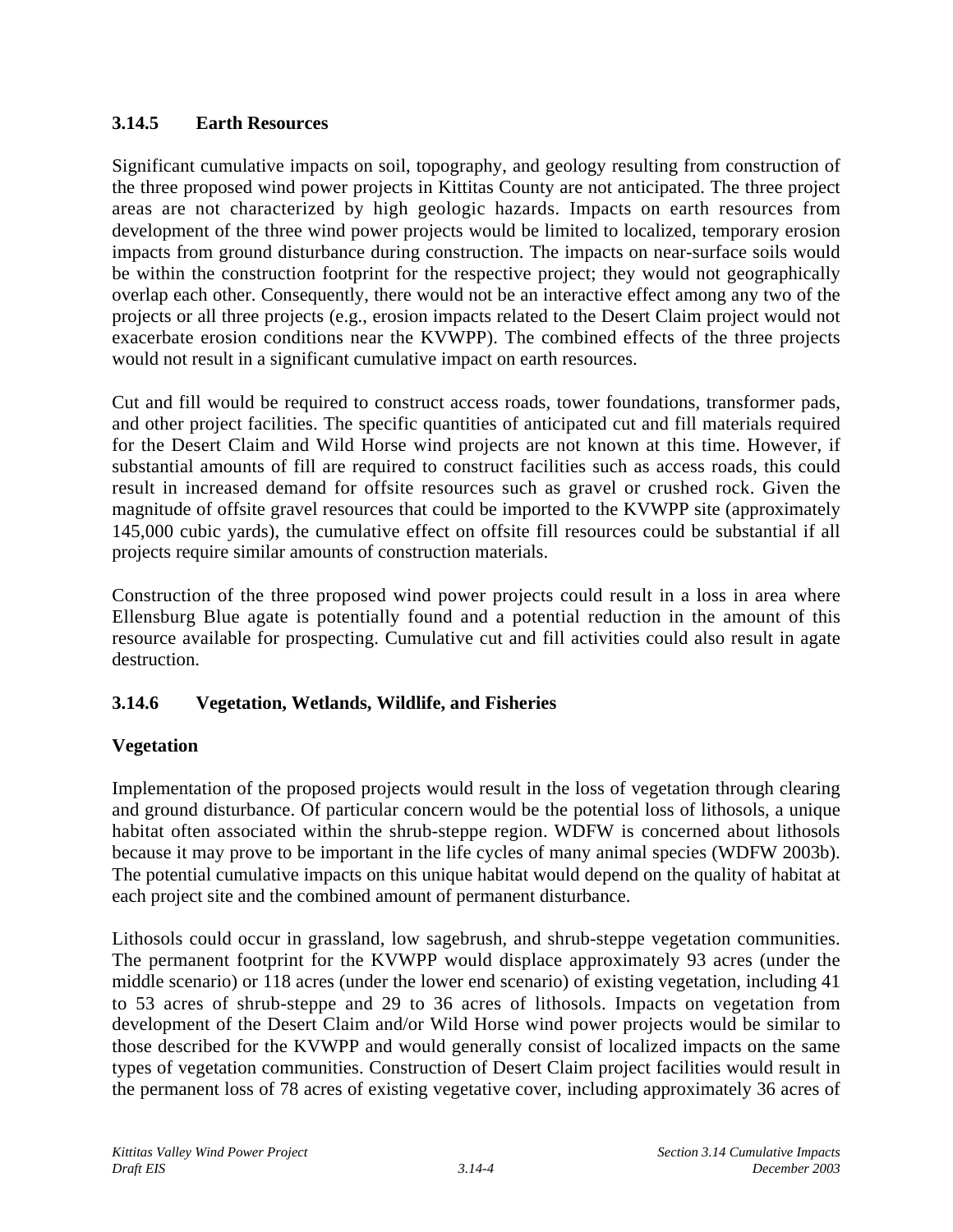shrub-steppe and 4 acres of grassland lithosol. The permanent footprint for the Wild Horse project would displace approximately 104 acres of existing vegetation, including approximately 87 acres of shrub-steppe habitat; lithosols are also present on the Wild Horse site, but have not been quantified (Kittitas County 2003).

For each wind power project, the area of existing vegetation permanently displaced by the project facilities amounts to a small portion (approximately 2% or less) of the respective project area. The combined figures for the three projects amount to 275 to 300 total acres of existing vegetation lost, including 164 to 176 acres of shrub-steppe and at least 33 (and no more than 100, based on an estimate for Wild Horse) acres of lithosols. In the context of the three wind power project areas that cover approximately 17,000 acres, the approximate 2% loss of vegetation at each project site would not be considered an adverse cumulative effect.

As stated in Section 3.2 of this EIS, habitat types within the proposed KVWPP area, including shrub-steppe, are not regionally unique (Daubenmire 1970; Franklin and Dyrness 1988; Cassidy et al. 1997; Johnson and O'Neil 2001). Within about 50 miles east and south of the proposed project area, there are several large areas of protected grassland, shrub-steppe, and sagebrush vegetation communities (e.g., the Colockum, Quilomene, and L.T. Murray wildlife areas and the Yakima Training Center) (WDFW 2003g). Therefore, the combined loss of between 275 to 300 total acres of vegetation, including 164 to 176 acres of shrub-steppe, would similarly not be considered cumulatively adverse in a more regional context. However, the precise regional extent of lithosols is not quantitatively known. Therefore, it is difficult to assess the specific magnitude of cumulative lithosol impacts at the three wind power project sites within the context of the surrounding region.

Construction of the Kittitas Valley, Desert Claim, and Wild Horse projects would increase existing levels of habitat fragmentation and reduce the amount of habitat available for wildlife. Over time, native vegetation may recolonize the disturbed areas. However, construction of these projects would increase the potential for the spread of weeds into previously undisturbed areas. The presence of weeds makes the recolonization of disturbed area with native vegetation difficult, and generally leads to a long-term reduction in quality wildlife habitat.

No federally listed rare plants were identified at either the Kittitas Valley or Wild Horse project sites. However, one Washington State listed species, hedgehog cactus, was found extensively in lithosolic habitats at the Wild Horse project site. According to the Applicant for this project, less than 10% of the individuals identified during the rare plant survey are considered at risk from direct impact from the Wild Horse project (Taylor, pers. comm., 2003). The wet meadow areas in the Desert Claim project area provide potential habitat for the Ute ladies'-tresses, an orchid that is federally listed as endangered. Field surveys of the wet meadow habitats did not locate this species, however, and no other rare plants protected by either the federal or state governments were found in searches of the areas of likely disturbance in the Desert Claim project area (Kittitas County 2003). The minimal potential impacts of the proposed wind projects on rare plants would not represent a significant cumulative impact on any species.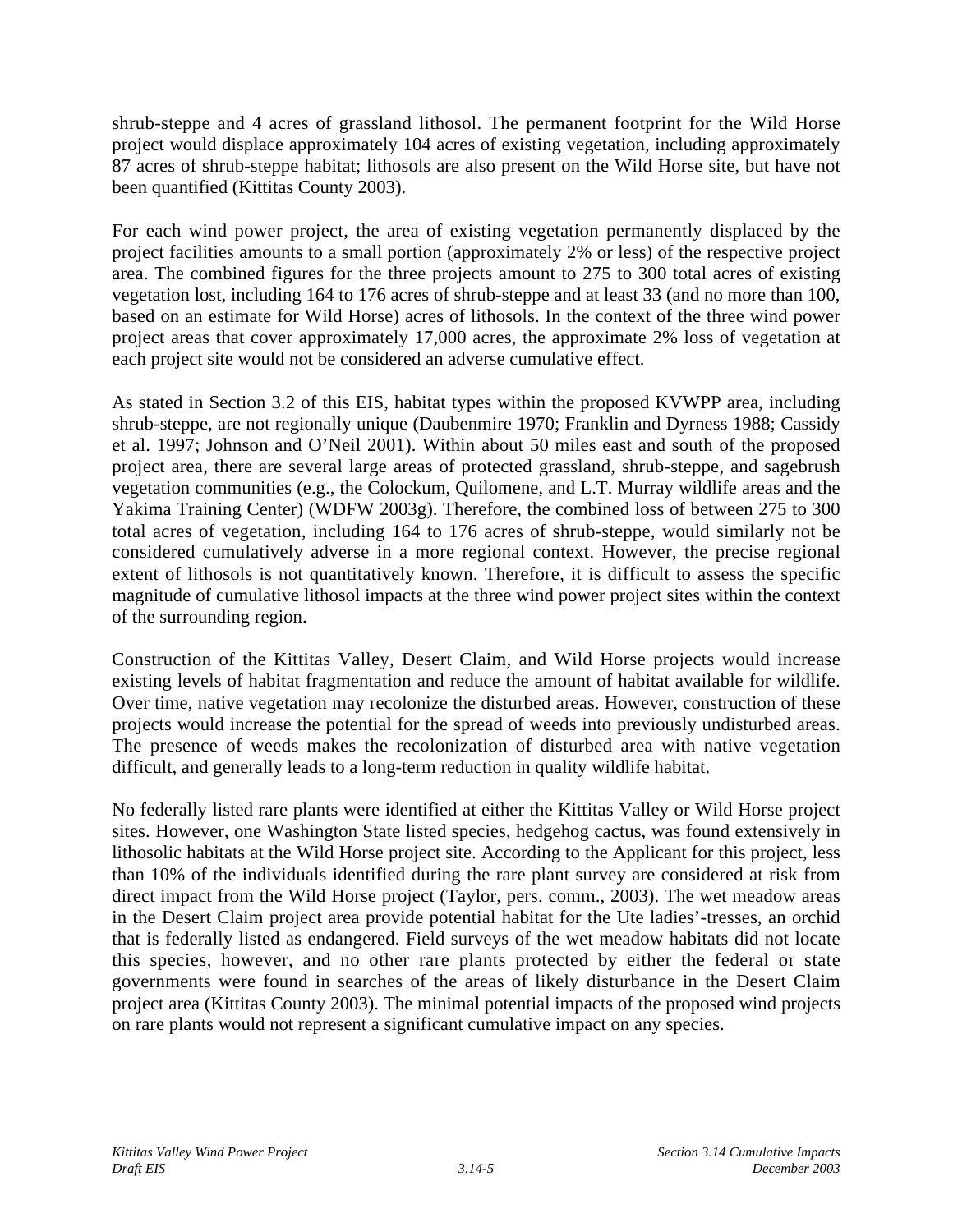### **Wetlands**

Project construction could affect wetland resources in the region. Cumulative impacts on wetlands could result from directly filling or grading wetland systems, as well as from indirect effects caused by stormwater runoff, increased pollutant loading, and water quality degradation, which in turn could result in loss of wetland diversity and reduced wetland functions and values. The KVWPP would disturb between 135 and 185 square feet of one potential wetland system at the project site (see Section 3.2 of this EIS). No wetlands were identified within a 164-foot buffer around the planned locations for Wild Horse project facilities; therefore, no impacts on wetlands are anticipated for that project.

Based on current plans for the Desert Claim project, construction activities would temporarily disturb approximately 16 acres of wetland area, while the permanent project footprint would overlap with an area estimated at 9 acres. Final "micro-siting" for project facilities could be used to avoid at least some of these wetland areas. To the extent that avoidance of wetland areas is not feasible, mitigation would be developed to enhance or replace wetland areas (Kittitas County 2003).

The collective effects of the three proposed wind power projects would be the same as the effects identified for the Desert Claim project. The wetland impacts of the Desert Claim project would be minor as a result of wetland avoidance and/or required mitigation for wetlands that could not be avoided. Because the collective effects of these projects would be minor and are not expected to extend to downstream surface waters or wetlands, no significant cumulative impact on wetland resources is expected.

### **Wildlife**

Following is a summary of the wildlife cumulative impacts analysis prepared for the KVWPP, the Desert Claim, and the Wild Horse wind projects (WEST Inc. 2003).

#### Big Game

The KVWPP, most of the Desert Claim, and all of the Wild Horse project sites are located in mule deer winter range (WDFW Priority Habitats database). The Wild Horse project and the northern portion of the Desert Claim project also are located in elk winter range. The KVWPP is not located in elk winter range. A defined elk migration corridor crosses the northern portion of the Desert Claim project.

Some temporary displacement of wintering mule deer and elk is anticipated from winter construction activities in the three wind power projects. These temporary impacts may be greater if construction occurs simultaneously on two or all three of the projects because of the larger area subject to disturbance.

It is not known if human activity associated with regular maintenance activity would exceed tolerance thresholds for wintering mule deer or elk. If tolerance thresholds during regular maintenance activities are exceeded, some animals are likely to be displaced and use areas away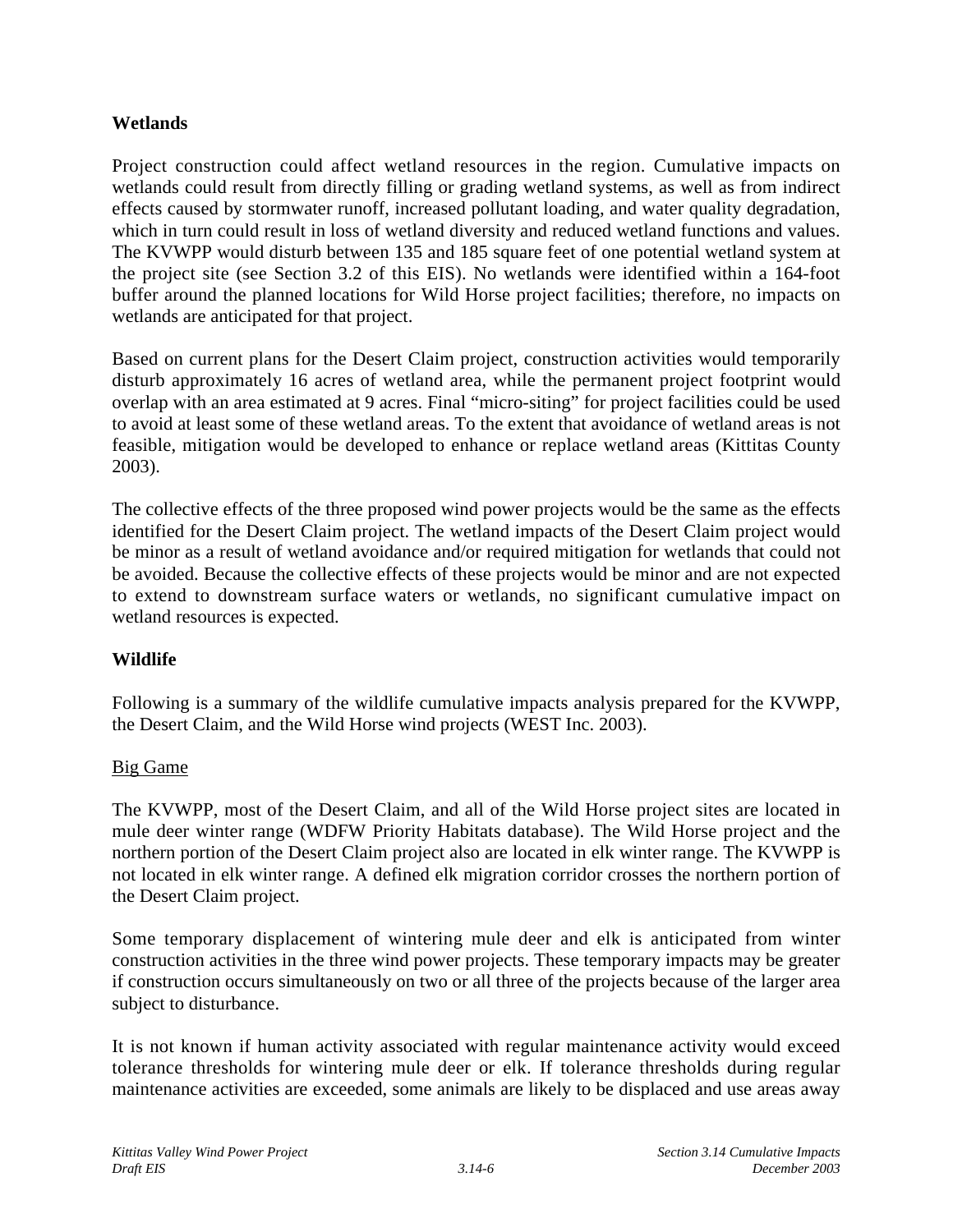from the wind project development areas. Given the amount of existing residential development and the existing roads and disturbance in the vicinity of the KVWPP and Desert Claim projects, disturbance levels during operation would not increase greatly. The Wild Horse project is located in a relatively undeveloped area used primarily for livestock grazing and recreation, creating seasonal increases in the level of human activity in this area. Human activity levels from operation and maintenance at the Wild Horse site would be less seasonal but would occur at a low level year-round. While operational impacts on wintering mule deer and elk at the Wild Horse site may be greater than under existing conditions, cumulative impacts for all three wind power projects are expected to be low.

## Birds

## *Raptors*

Based on the estimated levels of raptor use within the three project study areas, raptor mortality is expected to be slightly higher compared to other new wind generation projects with similar turbine types. Under the three projects, the estimated combined raptor mortality rate would be approximately 14 raptor fatalities per year for the three projects combined with 361 turbines, and 15 raptor fatalities per year with 391 turbines. Because the Wild Horse project is approximately 20 miles from the KVWPP and 13 miles from the Desert Claim project, and given the typical home ranges of the raptors at risk of collision at the three projects, the same breeding raptors that use the KVWPP and Desert Claim project areas are not expected to use the Wild Horse project area (see Appendix A, Wildlife Cumulative Impacts Report, Table 7).

Red-tailed hawks, American kestrels, and northern harriers account for much of the raptor use at the three projects during spring, summer, and fall. During winter and early spring, red-tailed and rough-legged hawks account for most of the raptor use. These species are expected to be the raptor species with the highest risk of mortality across the projects. The mortality risk associated with other raptor species such as turkey vulture, golden eagle, and prairie falcon is expected to be much lower than the risk for red-tailed hawks and American kestrel because of their less frequent use of the sites. Recent published data for new wind energy projects in the West indicate there have been few northern harrier fatalities recorded at these wind power sites, and no bald eagle or rough-legged hawk fatalities have been observed (Erickson et al. 2000). Golden eagle use of the three proposed project areas is low relative to other wind sites, and mortality is also expected to be low.

# *Bald Eagles*

Bald eagles occupy the KVWPP vicinity from approximately late December to early April. The number of bald eagles in the area appears to increase from late December to approximately mid-February. They are not the most common raptor in the area, but their numbers appear to be increasing most likely due to overall recovery of the species in Washington as well as throughout the western states and North America.

Cumulative impacts on bald eagles could be loss of winter habitat and fatalities. None of the projects would contribute to the loss of roosting habitat (which is limited to the Yakima River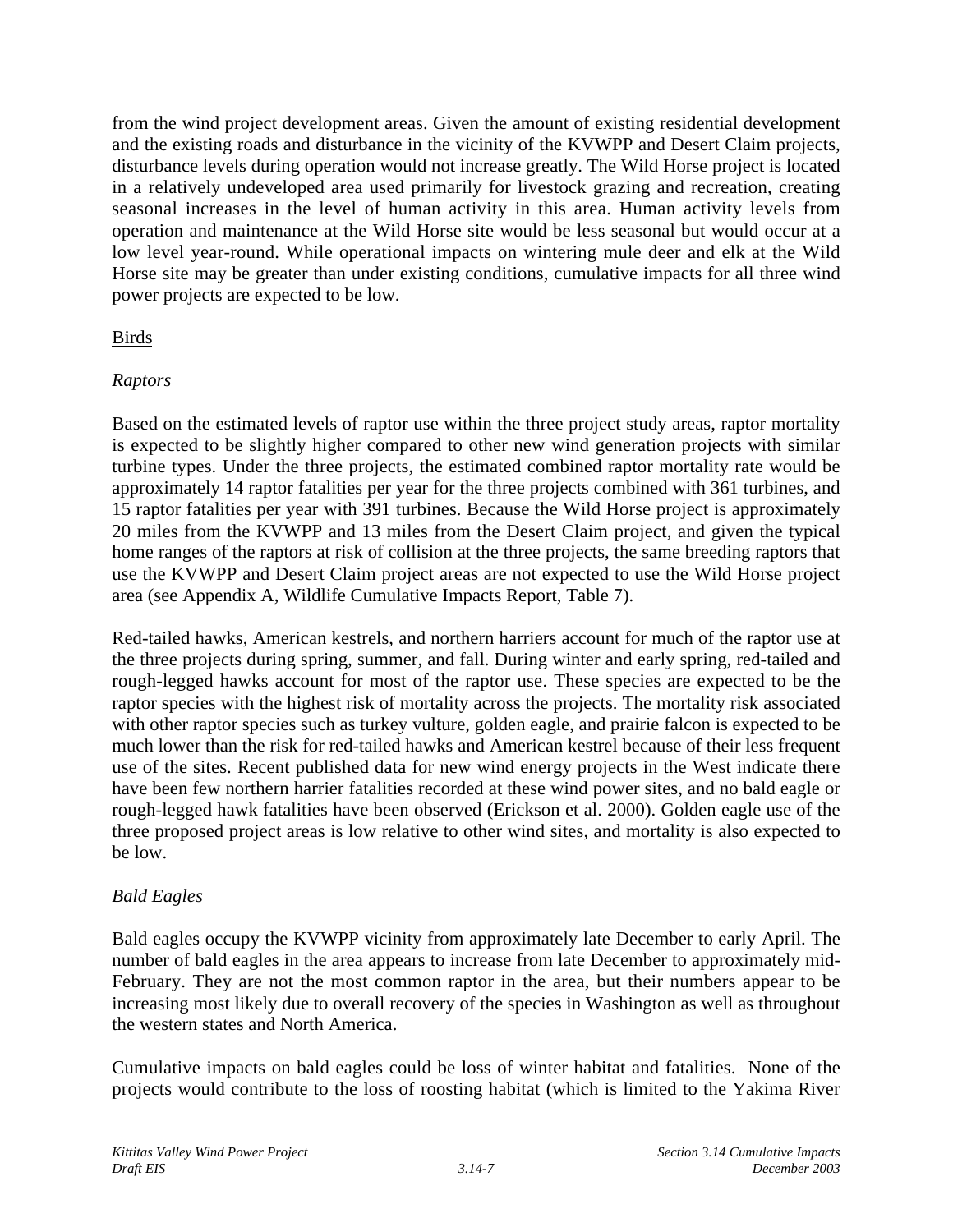riparian corridor) or foraging areas (which are primarily cattle lots and calving operations), and the cumulative impact on bald eagle winter habitat from the three proposed wind power projects would be small.

To date, no bald eagle fatalities have been reported from wind power projects in the United States. This is because the foraging behavior of wintering bald eagles, primarily scavenging, may make them less susceptible to collision with wind turbines because they are presumably less focused on moving prey and more attentive to their surroundings while searching for carrion (dead cows). Based on infrequent use of the proposed project areas by bald eagles, and the lack of reported fatalities at any operating wind power project in the United States, fatalities are expected to be low. However, due to nearby roosting and foraging areas, bald eagles might regularly move through the project areas and thereby increase their exposure. Assuming risk of collision is proportional to use, one bald eagle fatality across all three projects may occur every two to three years. The cumulative effect of this low level of mortality on the increasing bald eagle winter population in the Kittitas Valley and the State of Washington would not be measurable.

### *Passerines*

Passerines (bird of the order *Passeriforme*, which includes perching birds and songbirds such as finches, warblers, sparrows, blackbirds, and jays) represent the most abundant avian fatality at other wind projects studied (see Johnson et al. 2002; Young et al. 2003b; Erickson et al. 2000, 2001, 2002). Both migrant and resident passerine fatalities have been observed. Given that passerines make up the vast majority of the avian observations at the three project sites, it is expected that passerines would make up the largest proportion of fatalities for the three projects combined. Passerine species most common to the project sites would likely be most at risk, including European starling, American robin, horned lark, cliff swallow, American goldfinch, Brewer's blackbird, American pipit, and vesper sparrow. Based on the mortality estimates from other wind projects studied, combined passerine mortality for the three projects would range from 430 to 740 fatalities per year. This level of mortality is not expected to have any population-level consequences for individual species because of the expected low fatality rates for most species and the high population sizes of the common passerine species such as European starling, American robin, horned lark, American pipit, and western meadowlark.

### Bats

Bat fatalities are likely to occur at all three Kittitas County wind power projects. Bat research at other wind projects indicates that migratory bat species are at some risk of collision with wind turbines, primarily during the fall migration season. Most bat fatalities observed at wind projects have been tree-dwelling migratory bats, with hoary and silver-haired bats being the most prevalent. Although no specific surveys for bats have been conducted, both hoary bats and silverhaired bats may use the forested habitats near the three project sites and likely migrate though the three project areas.

Using mortality estimates from other wind projects (one to two bat fatalities per turbine per year), total annual bat mortality for all three wind power projects in Kittitas County is expected to range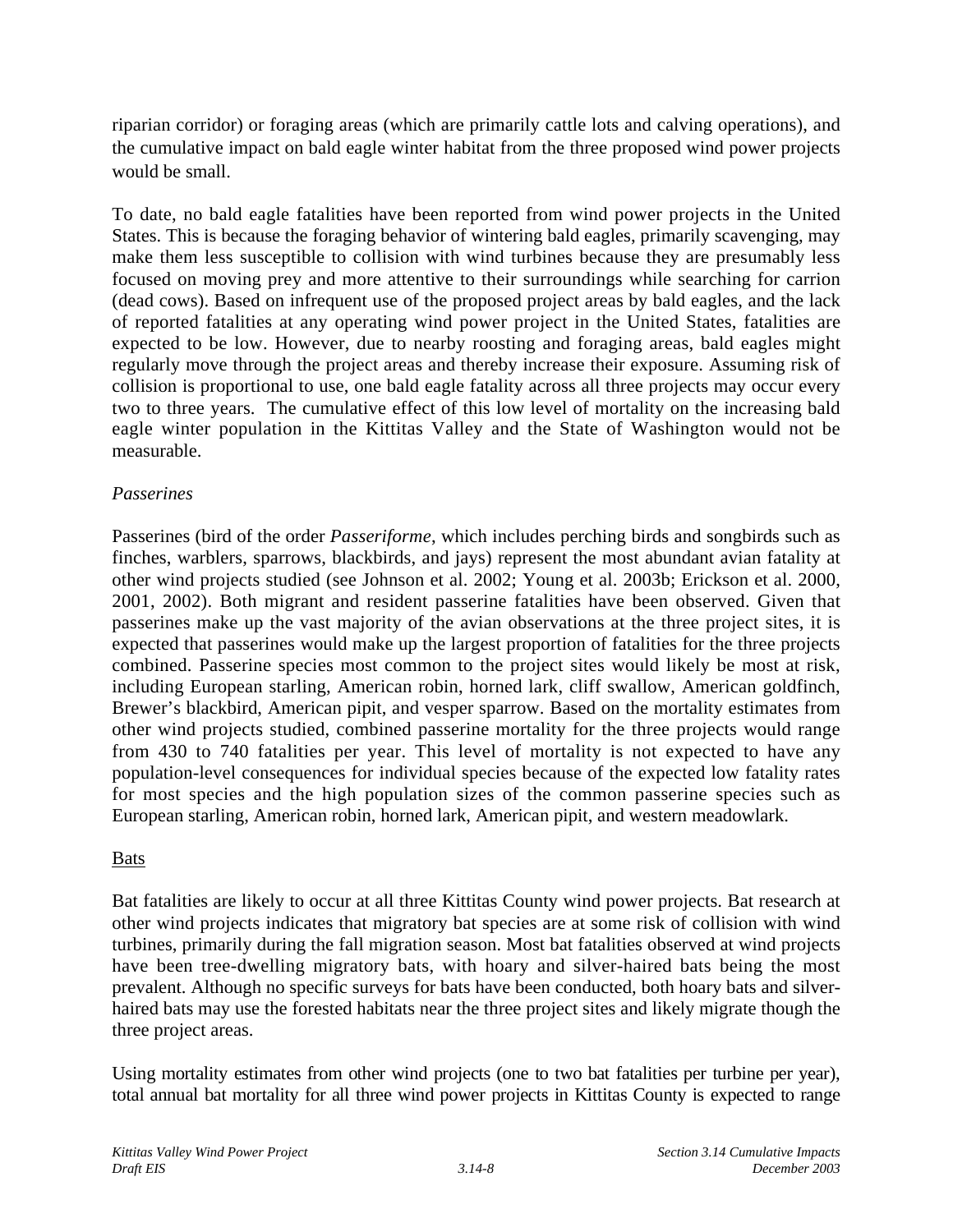from 361 to 782. The significance of bat mortality from the three projects is hard to predict because there is little information available regarding the size of bat populations. Studies suggest, however, that resident bats do not appear to be significantly affected by wind turbines (Johnson et al. 2003; Gruver 2002) because nearly all mortality is observed during the fall migration period. Therefore, significant adverse impacts on resident bat populations are not expected.

## **Fisheries**

Studies conducted for the KVWPP did not identify any fish-bearing habitat within 0.5 mile of any proposed facility or construction location, and no impacts on fish habitat or fish species associated with construction and operation of the KVWPP are anticipated (see Section 3.2 of this EIS). Similarly, no fish are known to use the Wild Horse project area, and the nearest fish habitat is located along Quilomene Creek approximately 1 mile north of the project. The lower reaches of Whiskey Dick and Skookumchuck creeks also provide habitat for salmonids; these areas are approximately 5 miles downstream from the Wild Horse site. Assuming best management practices are used for erosion and sediment control (as would be required permit conditions for all three projects), the Wild Horse project would not adversely affect fish or fish habitat onsite or in downstream areas (Kittitas County 2003).

Development of the Desert Claim project would result in minor disturbance or displacement impacts on streams and riparian zones in the project area. Because none of the affected streams are known to contain fish communities, direct impacts on fish resources are expected to be negligible or nonexistent. Similarly, the potential indirect effect of the project on water quality and quantity would be a negligible effect on downstream water resources or the fish habitat they provide (Kittitas County 2003).

Proposed access road construction at the KVWPP site would affect three streams and their associated riparian habitat for a total disturbance of between 1,041 and 1,245 square feet under the middle and lower end scenarios, respectively. However, potential impacts on the stream channels related to construction are expected to be short term and negligible with proper management (see Section 3.2 of this EIS). At the Desert Claim project site, approximately 41,645 square feet of stream and riparian habitat would be affected by temporary construction activities, with 112 square feet permanently affected by project operations. If relocation of facilities to avoid these areas is not feasible, mitigation would be developed to enhance or replace riparian areas (Kittitas County 2003). The extent of direct impact on streams and riparian zones at the Wild Horse site is not known at this time.

The cumulative effects of the three proposed wind power projects would consist of negligible direct and indirect effects on water resources in three localized areas of the Kittitas Valley. Because the effects of the respective projects would be negligible and would not extend to downstream waters, no significant cumulative effect on fishery resources is expected (Kittitas County 2003).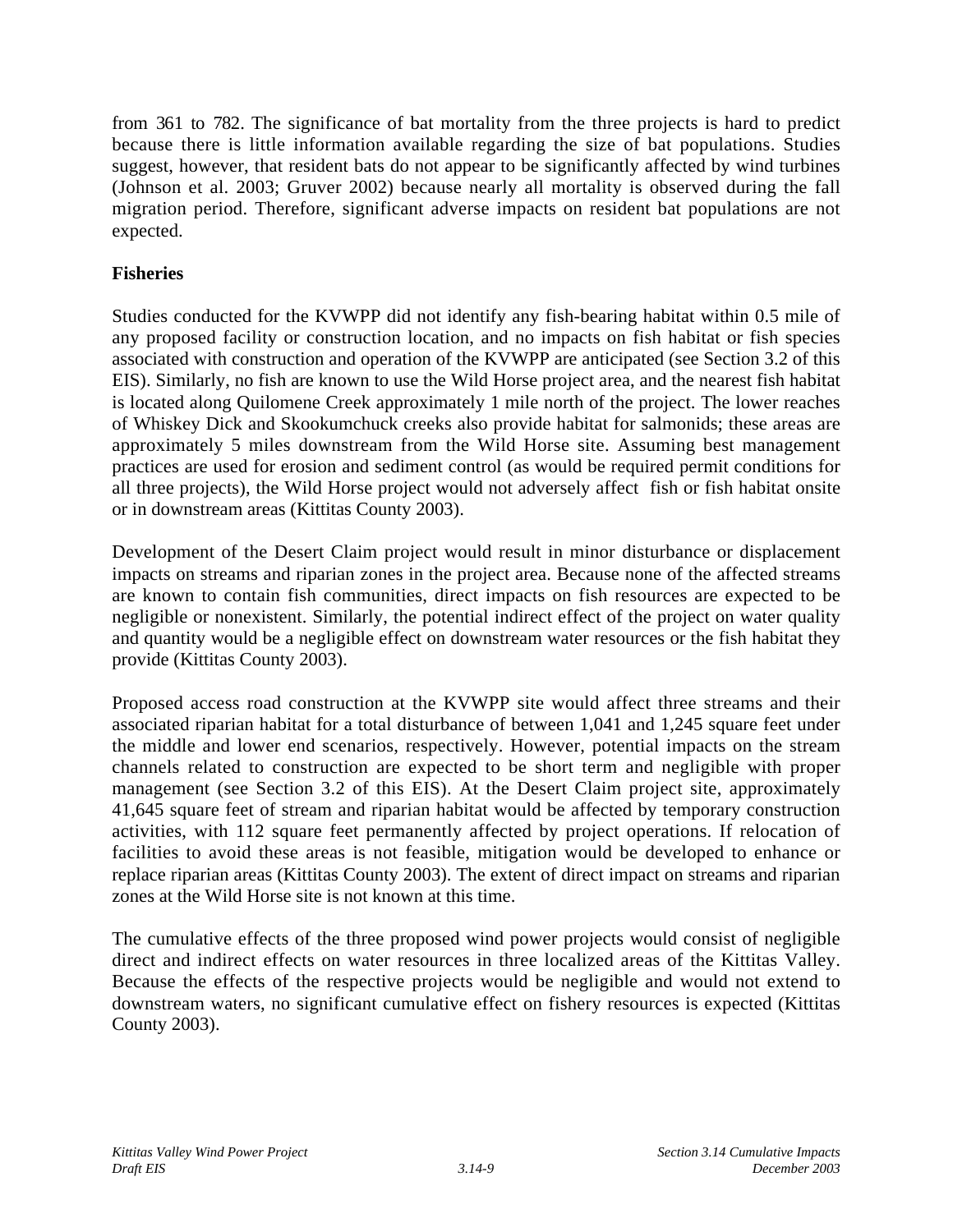## **3.14.7 Water Resources**

As described in Section 3.2, the water resource impacts of the project would be localized and temporary, primarily limited to the construction period. The water resource impacts of the Desert Claim and Wild Horse projects would be similar to those described for the KVWPP. All of the projects involve the same types of construction activities and project features, similar areas of ground disturbance, similar restoration and mitigation actions, and similar water demands. However, in the case of the Wild Horse project, proposed construction includes development of gravel quarries and one or more concrete batch plants within the project area. Consequently, water resource impacts associated with gravel extraction and concrete manufacture for the Wild Horse project would be onsite and more concentrated, while these effects for the Kittitas Valley and Desert Claim projects would be offsite and more dispersed. Construction activities for each project would be required to follow stringent surface water protection regulations. None of the projects would require extensive construction activity or permanent project facilities along or near major streams. Overall, the effects of the individual projects on water quantity and quality would be minor and would not result in noticeable changes in downstream areas.

Specific cumulative impacts on water resources from the three wind power projects would depend on the characteristics of common surface water bodies and aquifers to which the three proposed wind power projects are hydrologically linked. Most of the KVWPP area is located within the drainage of Dry Creek, which is an ephemeral stream that joins the Yakima River northwest of Ellensburg, while a portion of the area drains directly to the river. The Desert Claim project area is situated within the drainages of Reecer Creek and several tributaries to Reecer Creek, which flows into the Yakima River near its confluence with Dry Creek. Neither of these streams is a major tributary to the Yakima River; Dry Creek is not a perennial stream, while Reecer Creek is perennial but has a documented flow range of 4 to 68 cubic feet per second. Most of the Wild Horse project area is within the drainages of Whiskey Dick and Skookumchuck creeks, which are small streams that drain eastward to the Columbia River. Part of the Wild Horse area drains to Whiskey Jim Creek and subsequently to Parke Creek, which is a minor tributary of the Yakima River that enters the river southeast of Ellensburg.

Because the three projects are sufficiently distant from each other and are located in different tributary watersheds, there would not be a combined effect from multiple projects on the same stream. The minor, localized effects of each project would occur within the drainages of minor tributaries to the Yakima River and the Columbia River and at a distance of at least several miles upstream from either river. Therefore, significant cumulative effects on water resources within the Upper Yakima River basin or the northeastern portion of the Kittitas Valley are not expected, even if all three projects were constructed.

# **3.14.8 Health and Safety**

The potential for exposure to fuel and non-fuel hazardous substances would increase, particularly during the construction period if construction periods were to overlap. During construction, diesel fuel and gasoline would be used at the proposed project sites to fuel construction equipment and vehicles. In addition, mineral oil would be used to fill pad-mounted transformers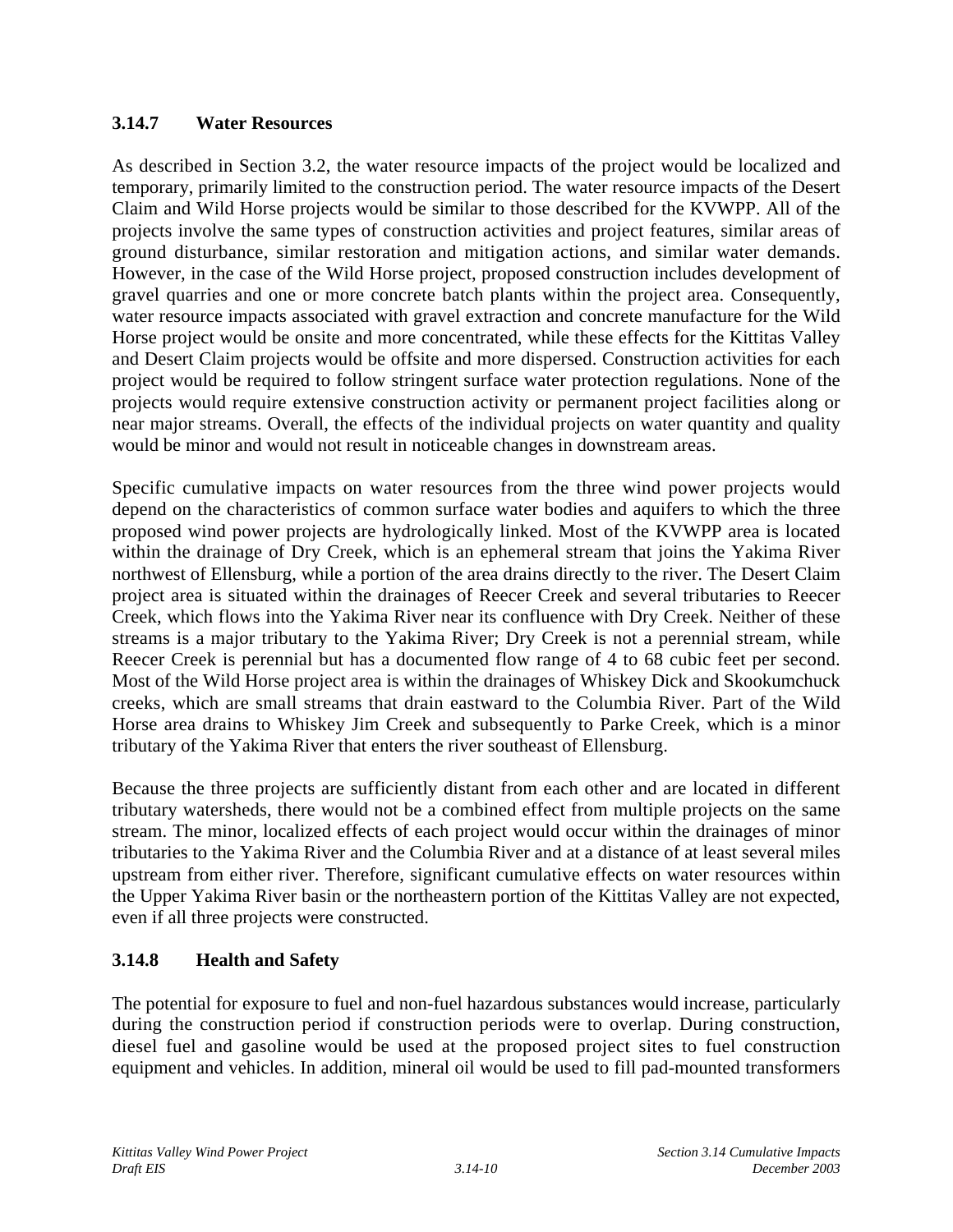at the turbines as well as to fill substation transformers. However, the effects would be localized in the area of the spill, and not likely to result in an adverse cumulative impact.

The cumulative risk of wildfires in central and eastern Kittitas County could increase during both the construction and operational phases of the three wind power projects. The greatest fire risk for each project would occur during the construction period because of the level of activity and number of workers and equipment active at that time. The greatest cumulative fire risk would occur if and when construction schedules for two or all three of the projects overlapped. The construction program for each project would include contracted fire protection services from the respective local fire district, which would facilitate response to any incidents that might occur. Trained personnel who could respond to fire hazards would also be present at the wind power construction sites. However, even with implementation of strict fire protection and prevention measures, the cumulative risk of potential fires associated with construction of the three proposed wind turbine projects would remain significant.

Certain fire risks specific to wind energy projects would also exist during the operating period for each project. However, specific measures to counteract or manage these risks would be implemented during project operation. The wind turbine machinery is designed with fire safety in mind, and the cleared areas and gravel pads around the base of the turbines and other facilities would minimize the spread of fire. The project facilities would be continuously monitored, and the project areas would be regularly patrolled. Access to the project areas would be limited. Furthermore, wind power operations do not preclude water application from the air for fighting fires (Taylor, pers. comm., 2003). Therefore, with implementation of these protective measures, the concurrent operation of the three proposed wind power projects would not likely pose a significant cumulative fire risk.

Potential risks to the health and safety of site personnel from operations and maintenance of the three proposed wind power projects would be minor because they involve relatively small numbers of workers (ranging from 30 to 42). Worker exposure to health and safety risks at the Desert Claim and Wild Horse wind power sites would not be greater than those potentially experienced at the KVWPP site. No significant cumulative impacts are anticipated if appropriate site safety procedures are implemented at each project site. The production of wind energy raises several health and safety issues specific to wind turbines operations. Site-specific health and safety concerns include the potential for ice to be thrown from rotating blades, blades to disengage and be thrown from the tower, and tower collapse during extreme weather conditions. Potential health and safety impacts from the three projects would be localized in nature, and the combined effects of the three projects would not result in a significant cumulative impact.

While the probability of any specific hazard occurring would be the same for each project (based on similar numbers and sizes of wind turbines), the risk of exposure to those hazards would vary with the level of human activity near each project. In general, the risk of exposure would be greatest (although still low, in probability terms) for turbines that are close to residences or public roads. Some individuals living in the northern portion of the Kittitas Valley might have common travel patterns that would involve trips through or past portions of both the Kittitas Valley and Desert Claim project areas (e.g., along and near Green Canyon Road and Smithson Road). Based on the low probability associated with these hazards and the mitigation measures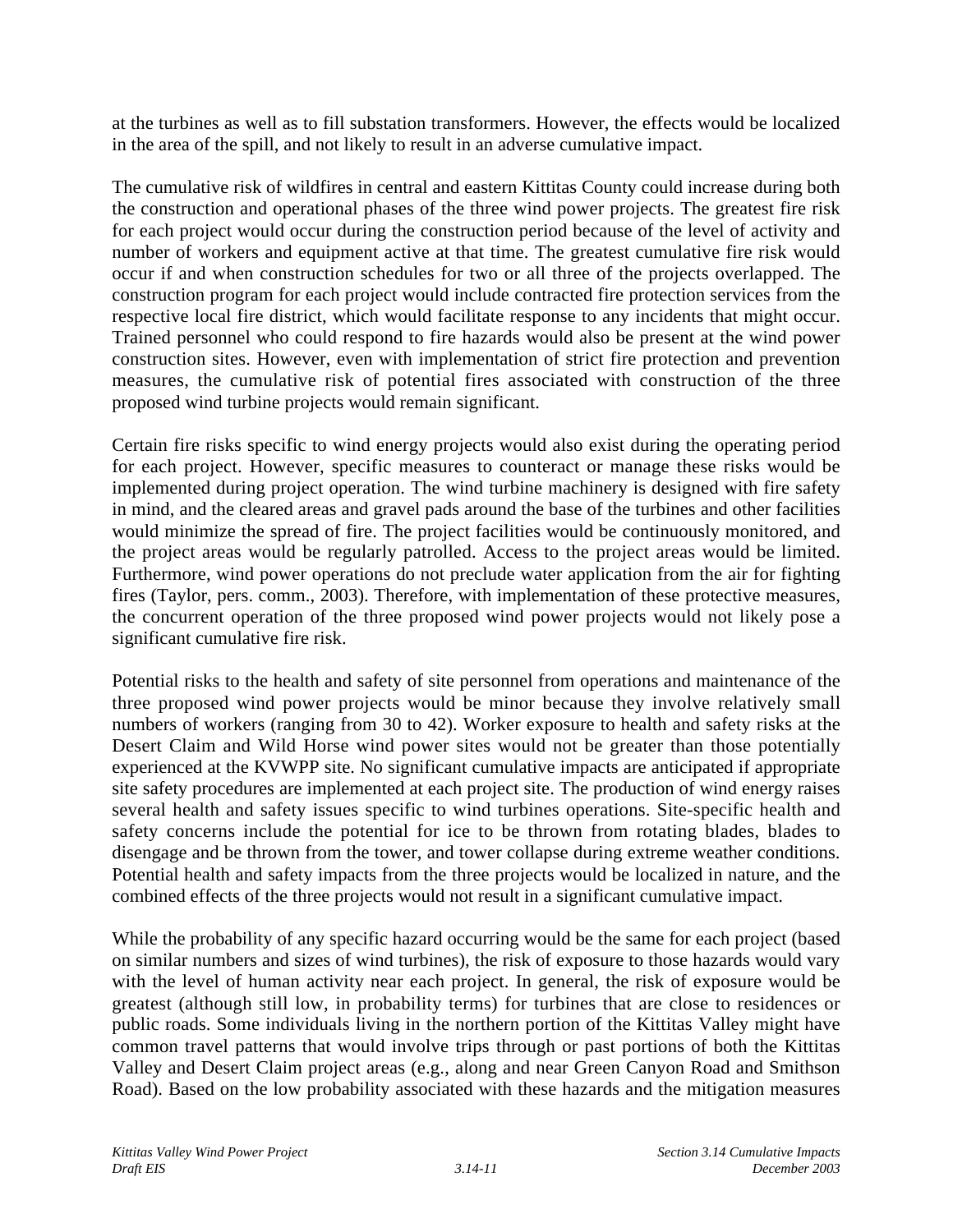available to reduce the risks, this situation is not anticipated to involve a significant cumulative increase in health and safety risks. However, these individuals could still experience some increased exposure to ice throw or similar mechanical risks associated with elements of both projects.

Potential shadow-flicker impacts from the three proposed wind power projects would be limited to the immediate vicinity (approximately 2,000 feet) of the wind turbines within each respective project area. There are no occupied residences within this distance of the Wild Horse project, and shadow-flicker impacts from this project would be minimal or nonexistent. Some residences that are close to turbines at the Kittitas Valley or Desert Claim projects would be subject to shadowflicker for varying hours per year. These impacts would be limited to a number of discrete locations that are well separated from each other and would not constitute a cumulative impact from these two proposed projects (Kittitas County 2003).

The electric and magnetic fields associated with the Kittitas Valley, Desert Claim, and/or Wild Horse wind power projects would be less than those produced by electrical facilities already present near the respective project areas and would diminish to background levels at distances where public exposure could occur. Therefore, the wind power facilities would not add to the strength or extent of electric and magnetic field exposure that may already occur, and there would not be cumulative exposure impacts from development of multiple wind energy projects (Kittitas County 2003).

# **3.14.9 Energy and Natural Resources**

When combined with other planned wind projects in the region, construction activity associated with the KVWPP would contribute to local energy demands. The combined demands of the three projects for fuel and construction materials would cumulatively contribute to the local and regional demand for, and irreversible expenditures of, nonrenewable resources on a temporary basis. Types of nonrenewable resources include diesel fuel and gasoline to operate construction vehicles and equipment, as well as steel and concrete required to build wind power facilities. The single largest demand would be for sand and gravel resources that might, for the Kittitas Valley and Desert Claim projects, be obtained from sources within the project area. Overall, based on timing considerations and the incremental resource demands associated with the projects, the combined effects of the three projects would not result in a significant cumulative impact on energy and natural resources.

The three proposed wind power projects would provide a combined nameplate capacity of 540 to 545 MW of electricity (under the middle scenario for the KVWPP). Assuming long-term operation of the three projects at a net capacity of 33%, the Kittitas Valley, Desert Claim, and Wild Horse projects would produce approximately 180 average MW of electricity on a long-term basis. That collective energy output would represent a substantial increase in the amount of electricity currently produced within Kittitas County. Operation of the three projects would also cumulatively add to the capacity, production, and availability of renewable energy sources in Washington State and the greater Pacific Northwest, and would provide a sustainable, renewable source of electric power supply to supplement the region's existing hydroelectric, nuclear, and coal or gas-fired power projects, although it would represent a relatively small addition to the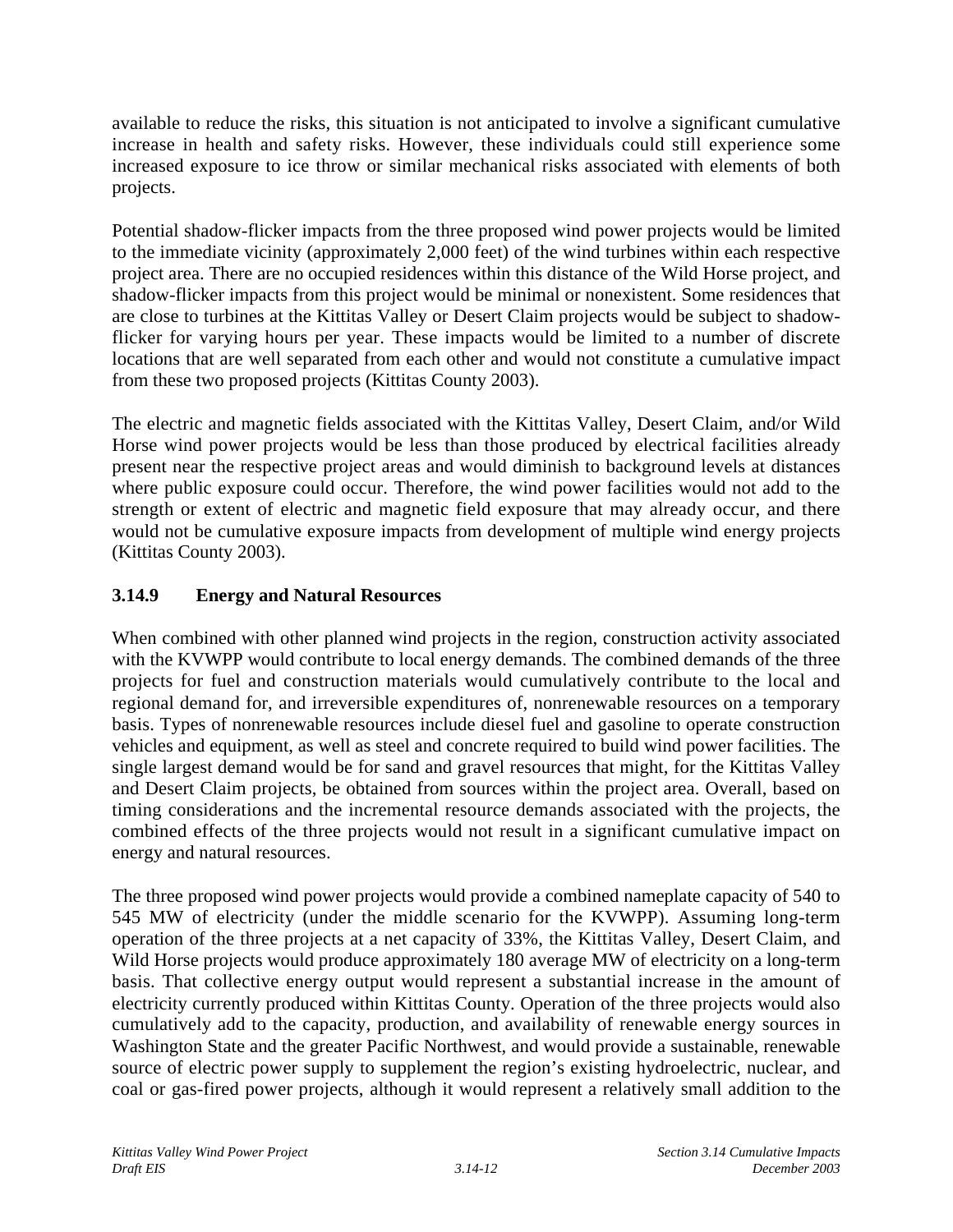total regional electricity supply. Utilities receiving the wind energy would be able to diversify their energy resource portfolios and stabilize a portion of their long-term energy supply costs. Power produced by the wind projects would also be responsive to the identified needs of regional utility providers, including PSE.

# **3.14.10 Land Use and Recreation**

Development of the KVWPP concurrent with the proposed Desert Claim and Wild Horse wind projects would result in permanent conversion of approximately 330 acres open space and rangeland uses in central Kittitas County for wind energy production. Existing land uses such as grazing could continue up to the edge of project facilities. In the short term, proposed wind energy facilities would not collectively disrupt or change the underlying land use pattern of this portion of the county. While some localized land use conflicts could occur based on the location of specific turbines, these are seen as site-specific and not indicative of conflict with the broader underlying rural land use pattern.

The three proposed wind energy projects would require either County approval for a rezone and Comprehensive Plan amendment, or EFSEC review and Governor approval. These permitting processes, and the underlying local land use regulations, are designed to prevent incompatible uses and the degradation of agricultural land, in particular. The implementation of these regulations minimize the potential for cumulative impacts would be minimized by implementation of these regulations.

Temporary population increases associated with Kittitas Valley, Desert Claim, and Wild Horse wind project construction workers could cumulatively increase demand for and use of local and regional recreation resources during overlapping construction periods. Peak construction of each project could employ between 150 and 180 workers, or a combined total of 450 to 540 workers. Increased demand would be most anticipated for offsite regional resources that could provide temporary accommodations for transient construction workers, such as campgrounds. It is possible that access to heavily used recreational resources throughout Kittitas Valley and central and eastern Kittitas County could be limited during peak recreation use months, such as during the summer. The exact nature and extent of cumulative demands for recreational resources would depend upon the timing of the three construction projects. It is anticipated that upon construction completion, the permanent population increase associated with these three wind power projects (between 30 to 42 workers) would not result in substantial cumulative demands for recreation resources.

# **3.14.11 Socioeconomics**

Cumulative impacts on population, housing, and employment must be considered when two or more large projects (wind power generating or otherwise) are proposed in the same general area with similar construction schedules. For example, if built at the same time, the construction workforce for the Kittitas Valley and Wild Horse wind power project would be drawn from similar local labor pools and create a demand for the same temporary housing.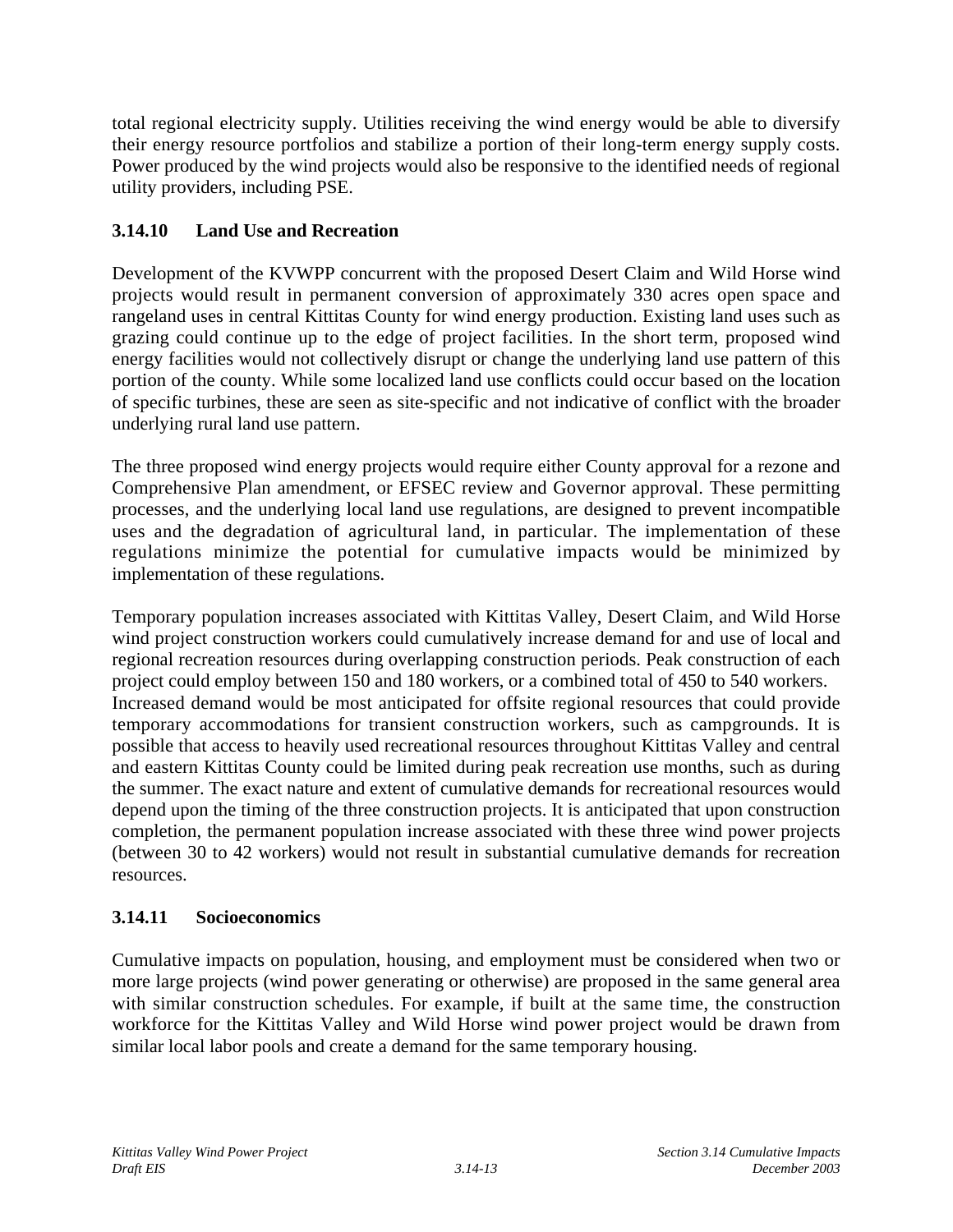Cumulative population and housing impacts would likely be limited to a project radius of approximately 75 miles (as a general rule, it is considered unlikely that construction workers would commute more than 75 miles to work). Furthermore, due to the relatively small area of potential effect, and the differing contexts within which the projects would be built, cumulative impacts would need to be evaluated on a project-specific basis.

The proposed projects could contribute to increases in temporary and permanent job opportunities and populations in the region. Peak construction of each project could employ between 150 and 180 workers, for a combined peak total of 450 to 540 workers. These estimates are based on the experience of applicants at other facilities. The number of construction workers who would reside within or outside Kittitas County cannot be precisely predicted. Using the same assumptions in Section 3.7 of this EIS and based on the Stateline Wind Project in nearby Walla Walla County for purposes of analysis, it is assumed that 30 to 50% of all workers would be local (i.e., already residing within reasonable commuting distance, defined as Kittitas or Yakima counties) and the remainder would come from outside this localized area (e.g., Benton or King counties). If conservatively 30% of wind facility workers are assumed to be local, 105 to 126 non-local workers would be employed by each project, or a cumulative total of 315 to 378. The actual mix of local and non-local would depend on the availability and residence of construction workers with the particular skills needed for wind facilities, and competition from other concurrent construction projects in the region.

The majority of cumulative population and housing impacts would be temporary and would occur during construction. It is likely that some non-local construction workers would choose to live in housing located in Ellensburg or Yakima, both located within a reasonable commuting distance of the project sites.

The workforce analysis conducted for the KVWPP suggests that there is a sufficient labor supply available to complete both the Kittitas Valley and Wild Horse wind power projects within the same time frame. If the Desert Claim project were also to be constructed simultaneously, the local workforce supply might be strained. The result may be to draw more workers from outside of the project area, thus potentially affecting local population and housing.

Assuming that all three projects could be constructed simultaneously, temporary population increases resulting from construction work forces could result in cumulative effects to the local housing supply. Temporary housing would be needed for those workers that would re-locate to the Ellensburg area during construction of these projects. There were more than 1,700 vacant housing units in Kittitas County in 2000 categorized as "seasonal, recreational, or occasional use" units. In addition, more than 40% of the County's total housing stock is rental housing, with a vacancy rate (per 2000 census data) of almost 7%. Several motels/hotels, RV parks, and other transient lodging establishments in the Ellensburg and Cle Elum/Roslyn area could provide temporary lodging for wind power project construction workers. Therefore, it appears that the study area has an adequate supply of temporary housing to accommodate the potential cumulative increase in construction workers from outside the area. Vacancy rates for temporary housing could decrease for a period of a few months, however.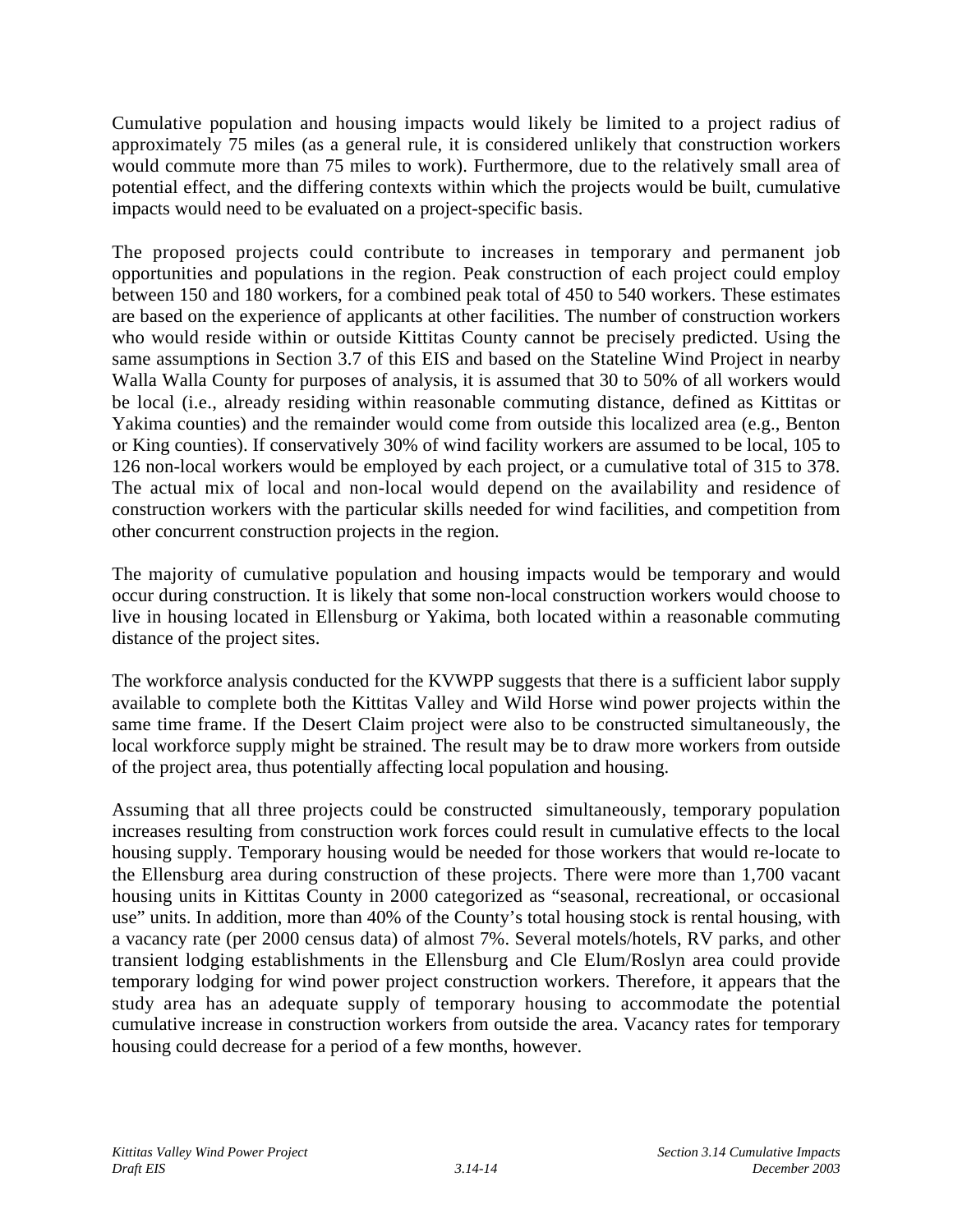Over their life times, each wind power project is estimated to employ between 10 and 14 fulltime workers for operations and maintenance; cumulative operations employment would be between 30 and 42. These estimates are based on the applicants' experience with other projects, which suggests that about half of the operations workers could be local residents. However, even if all were assumed to come from outside the area, the cumulative housing impact from a population increase of this size would not be considered significant.

#### **Employment Income and County Revenues**

The three wind power projects would increase retail sales and overall economic activity in the area, as well as employment opportunities for residents of Kittitas County. The three projects would also increase the amount of annual property tax revenue to the County. Estimated direct, indirect, and induced income generated by the three wind power proposals is shown below for the construction and operation phases. These estimates are based on analyses of jobs, income, wages, and similar economic impacts prepared for each proposal and included in the corresponding EISs or application materials (see Section 3.7 of this EIS for a discussion of the methodology used for the KVWPP analysis).

In general, the analyses indicate that the projects cumulatively would generate substantial income for the local economy and residents, almost \$16 million during the construction period and approximately \$5.3 million annually thereafter (see Tables 3.14-2 and 3.14-3). The direct impact figures for the construction phase primarily represent local labor income assumed to be paid to construction workers. The indirect and induced impacts reflect the local income effect from local construction purchases and the re-spending of those dollars within the local economy. The direct impacts for the operations phase (Table 3.14-3) include local labor income to operations employees and annual lease payments to landowners (which have been estimated at \$4,500 per turbine per year).

|          | Desert Claim | Kittitas Valley <sup>1</sup> | Wild Horse $\frac{2}{3}$ | Cumulative Total |
|----------|--------------|------------------------------|--------------------------|------------------|
| Direct   | \$3,333,000  | \$4,577,100                  | \$4,577,100              | \$12,487,200     |
| Indirect | \$433,000    | \$518,100                    | \$518,100                | \$1,469,200      |
| Induced  | \$502,000    | \$701,800                    | \$701,800                | \$1,905,600      |
| Total    | \$4,268,000  | \$5,797,000                  | \$5,797,000              | \$15,862,000     |

**Table 3.14-2: Cumulative Income Impacts Generated by Construction Employment in Kittitas County (2002\$) for Kittitas Valley and Desert Claim Projects**

Sources: ECONorthwest 2002, as amended by Sagebrush Power Partners LLC 2003c; Kittitas County 2003.

Assumes 121 turbines.<br>Estimated to be the same as the KVWPP.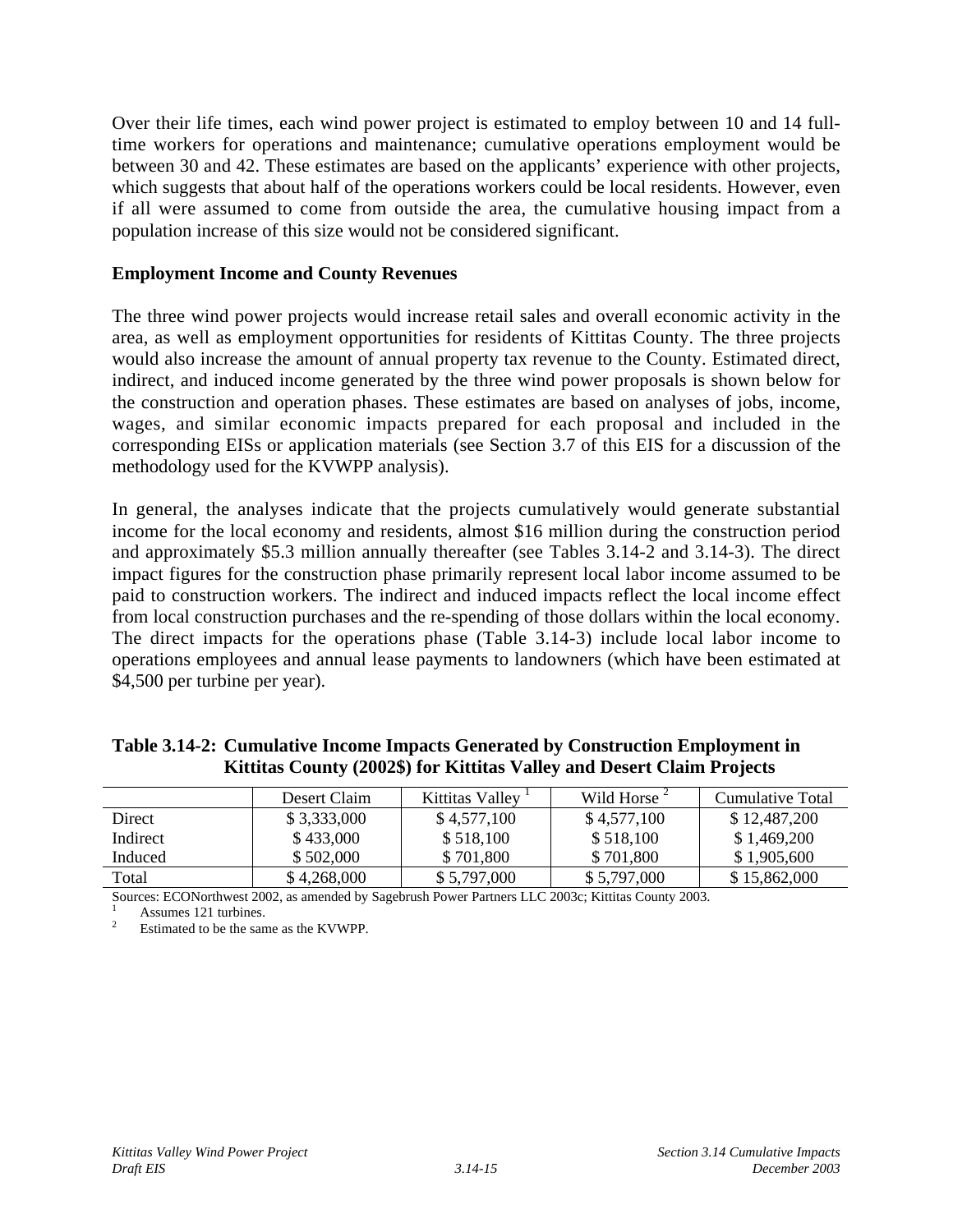|          | Desert Claim | Kittitas Valley <sup>1</sup> | Wild Horse $\frac{2}{3}$ | Cumulative Total |
|----------|--------------|------------------------------|--------------------------|------------------|
| Direct   | \$1,041,000  | \$1,489,400                  | \$1,489,400              | \$4,019,800      |
| Indirect | \$124,000    | \$59,400                     | \$59,400                 | \$242,800        |
| Induced  | \$168,000    | \$436,700                    | \$436,700                | \$1.041.400      |
| Total    | \$1,333,000  | \$1,985,500                  | \$1,985,500              | \$5,304,000      |

#### **Table 3.14-3: Annual Cumulative Income Impacts in Kittitas County during Operations (2002\$) for Kittitas Valley and Desert Claim Projects**

Sources: ECONorthwest 2002, as amended by Sagebrush Power Partners LLC 2003c; Kittitas County 2003.

<sup>1</sup> Assumes 121 turbines.<br><sup>2</sup> Estimated to be the same as the KVWPP.

It is possible for some large projects to increase the demand for labor sufficiently to place upward pressure on wages in certain sectors of the construction industry. However, it is expected that contractors for the three proposed wind power projects would have access to a large construction labor pool from a geographic area that includes Seattle and Yakima. Thus, the effect on construction wages and income would not likely be significant (Taylor, pers. comm., 2003).

The Kittitas Valley, Desert Claim, and Wild Horse proposals have each prepared analyses that estimate the fiscal (i.e., governmental cost and revenue) impacts of the individual project. Each project analysis also considered indirect and induced economic impacts (quantitatively or qualitatively) as well as direct fiscal impacts. Although the studies were performed at different times and/or were organized differently, refined information is now available for some of the proposals. As such, they provide a reasonable overview and estimate of the fiscal effects of each wind power proposal. The reader should consult the respective analyses to obtain greater detail about economic and fiscal issues.

Cumulative fiscal impacts, as summarized here, are considered to be the simple addition of the direct costs and revenues of each project. There is no synergistic effect assumed from multiple projects in terms of direct revenues; such an effect could occur, however, in terms of indirect or induced economic effects (e.g., additional jobs, income, spending, etc.). For purposes of estimating cumulative impacts, each project is assumed to be approximately the same size (+/- 120 turbines), and the value of each turbine is assumed to be assessed at approximately \$765,000. (This value is slightly higher than the value of \$750,000 used in the ECONorthwest report [ECONorthwest 2002, as amended by Sagebrush Power Partners LLC 2003c] that evaluated the KVWPP, which was updated to apply to the three proposed wind power projects.) Therefore, each project would have an initial assessed value of over \$90 million and the combined assessed value for all three projects would be over \$270 million. The combined value of the three projects would represent an increase of more than 10% over the current assessed valuation for all real and personal property in Kittitas County of approximately \$2.5 billion (Kittitas County 2003).

The estimated potential property tax revenues in the first operational year would be more than \$3.8 million, and more than \$1 million for each project. (Revenues for Wild Horse are assumed to be the same as for the middle scenario for the KVWPP, 121 turbines.) Differences in methodology used among the three projects (in this case, primarily the applied tax levy rate) results in different revenue estimates for projects with similar capital characteristics. The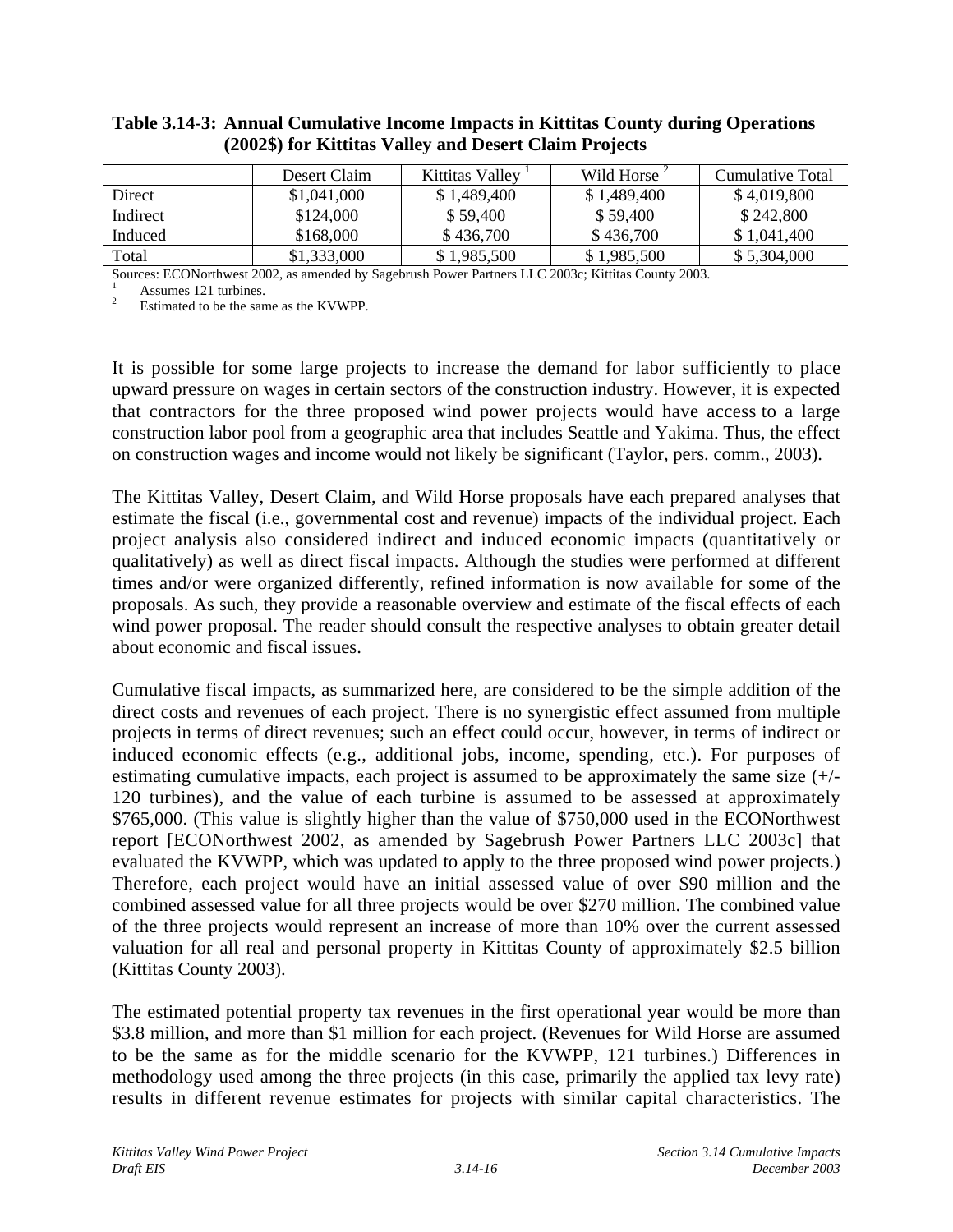allocation of this potential property tax revenue to various government agencies/funds and special districts is shown in Table 3.14-4.

Because the value of the turbines would depreciate over time, property tax revenues would also decline over their 30-year lifetime. Depreciation schedules applicable to the projects are not available at this time.

Current statewide legal limitations on property taxes would likely result in actual tax revenues lower than those indicated in Table 3.14-4. Initiative 747 limits the growth of local government property tax revenues to 1% per year, although the I-747 cap does not apply to the assessed value of new construction. Because the total assessed valuation for Kittitas County would increase substantially (over 10%) with inclusion of the value of the wind power projects, the tax rates levied against the total assessed valuation base might need to be reduced to stay within the I-747 limit. In that event, actual revenues derived from the projects would be less than indicated in Table 3.14-4, although taxpayers would benefit from the reduced levy rate. On balance, the actual effect of the projects on property taxes would likely be some combination of increased revenues and decreased levy rates (Kittitas County 2003).

The three proposals could also generate some costs for public services (e.g., fire protection, law enforcement, road maintenance) that might not be covered by mitigation requirements. To the extent that this occurred, it would reduce the fiscal benefits that would otherwise be associated with the projects. These potential service costs have not been quantified but are estimated to be minor, both individually and cumulatively. Expected cumulative revenues are projected to be significantly higher than estimated costs for the projects and would result in a substantial benefit (a surplus of revenues relative to costs) for the affected local jurisdictions (Kittitas County 2003).

|                                | Desert Claim | Kittitas Valley | Wild Horse  | Cumulative<br>Total |
|--------------------------------|--------------|-----------------|-------------|---------------------|
| Local Schools                  | \$375,700    | \$407,000       | \$407,000   | \$1,189,700         |
| <b>State</b>                   | \$264,800    | \$376,200       | \$376,200   | \$1,017,200         |
| Road District                  | \$149,700    | \$135,300       | \$135,300   | \$420,300           |
| <b>Fire Districts</b>          | \$132,700    | \$80,300        | \$80,300    | \$293,300           |
| <b>County Government</b>       | \$123,100    | \$168,300       | \$168,300   | \$459,700           |
| Hospital District/Other        | \$40,800     | \$63,800        | \$63,800    | \$168,400           |
| Local Services <sup>1</sup>    |              |                 |             |                     |
| Local Communities <sup>2</sup> | NA.          | \$112,200       | \$112,200   | \$224,400           |
| Total                          | \$1,086,800  | \$1,343,100     | \$1,343,100 | \$3,773,000         |

**Table 3.14-4: Cumulative Potential Property Tax Revenues in Kittitas County with Wind Projects (First Operational Year)**

Source: Kittitas County 2003.

Notes: Numbers rounded; NA = not available; revenue estimates based on assessed valuation calculated for each project and multiplied by levy rate of 1.18 for Desert Claim and 1.35 for Kittitas Valley and Wild Horse.

<sup>1</sup> "Other local services" included for Kittitas Valley and Wild Horse, not for Desert Claim.<br><sup>2</sup> This category of revenue was not estimated for Desert Claim.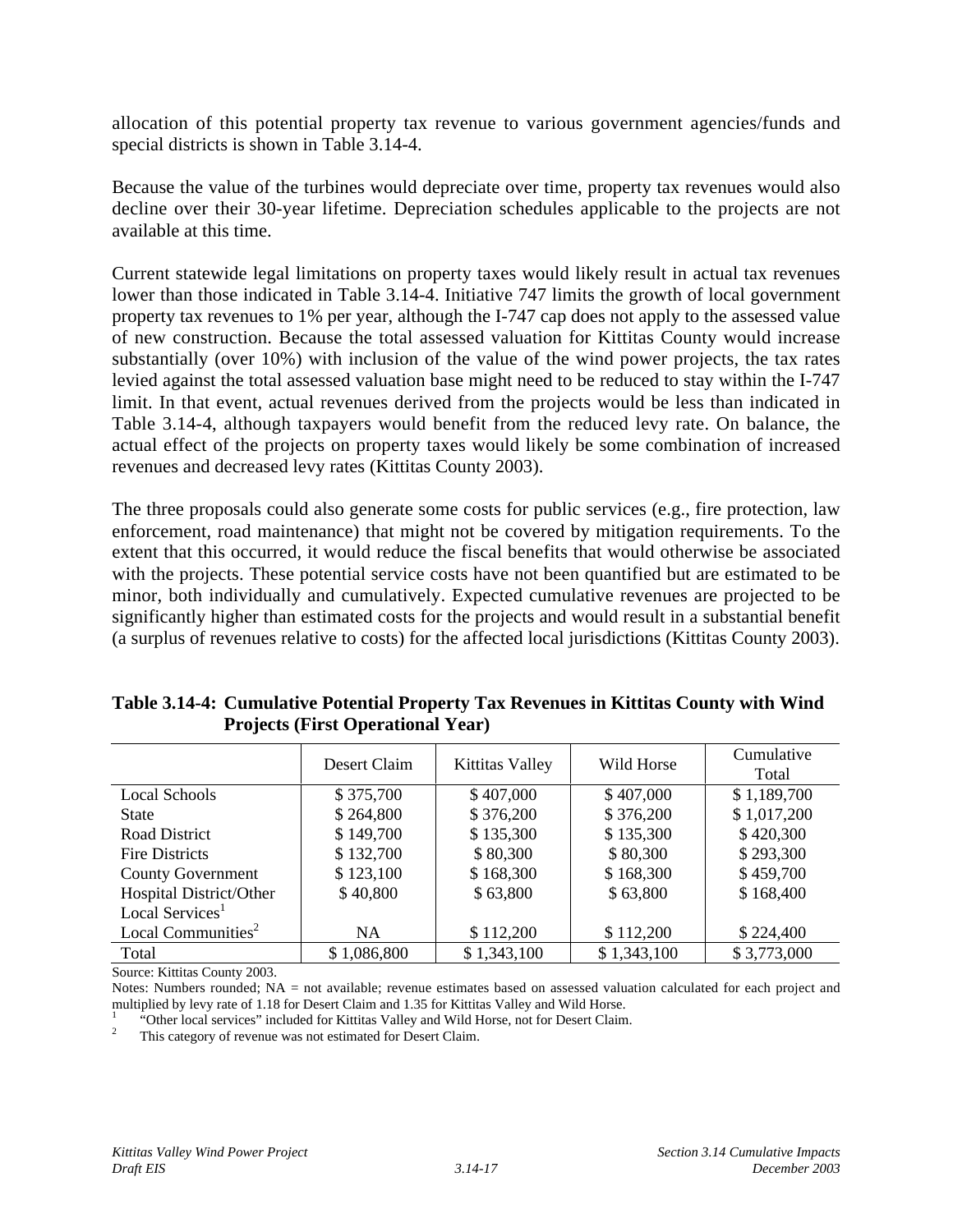## **3.14.12 Cultural Resources**

The proposed project, in conjunction with other proposed or planned projects, including the Desert Claim and Wild Horse wind power projects, would result in ground disturbance that could potentially impact identified and unidentified prehistoric and/or historic sites, as well as cause impacts on traditional cultural properties. The direct and indirect effects of each project on cultural resources are not yet known with precision; therefore, the combined cultural resource impacts of the three projects are uncertain. Cumulative cultural resources impacts would need to be quantified on a project- and area-specific basis. Cultural resource surveys and coordination with affected Tribes, as required prior to construction of all projects under SEPA, would identify the locations of these resources so they could be avoided to the extent possible. A summary of known resources identified in the wind projects cumulative study area is summarized below.

As identified in Section 3.8 of this EIS, two previously unrecorded archaeological sites (lithic scatters) were documented for the KVWPP. Cultural sites in or near the Wild Horse project area include six previously recorded archaeological and historical sites and three previously unrecorded archaeological sites (Trautman, pers. comm., 2003). None of these cultural sites would likely be disturbed by proposed construction, although visible evidence of project facilities would indirectly affect the setting for three of the sites (Kittitas County 2003).

The density of cultural resources in the Desert Claim project area appears to be considerably greater than in the Kittitas Valley and Wild Horse areas. A field survey of the Desert Claim project area identified 13 previously unrecorded prehistoric sites and 18 previously unrecorded historic sites (as well as one recorded historical site), along with more numerous prehistoric and historic isolates. Potential direct and indirect impacts on those cultural resources could generally be avoided or reduced through final turbine "micro-siting" and other mitigation measures. Therefore, the combined effects of the three proposed wind power projects on cultural resources appear to be the possible disturbance of a small number of sites and the alteration of the visual setting for up to 35 to 40 cultural sites (Kittitas County 2003).

During consultations between EFSEC and the Yakama Nation regarding the KVWPP, tribal representatives expressed concern about the cumulative effect wind power projects could have on tribal lands. Concerns raised on past wind projects include how wind power developments may affect the cultural and spiritual practices of the Yakama People, particularly projects located on sacred lands that could affect sacred foods and medicines (County of Benton and Bonneville 2003). Efforts to bring together wind power facility applicants, state and federal government agencies, and tribal representatives to discuss these and other issues of concern are ongoing.

While impacts from these and other projects in the county could result in a net cumulative loss of cultural resource values in the region, implementation of mitigation programs in each individual project should help to limit project-specific impacts, therefore reducing overall cumulative impacts on cultural resources.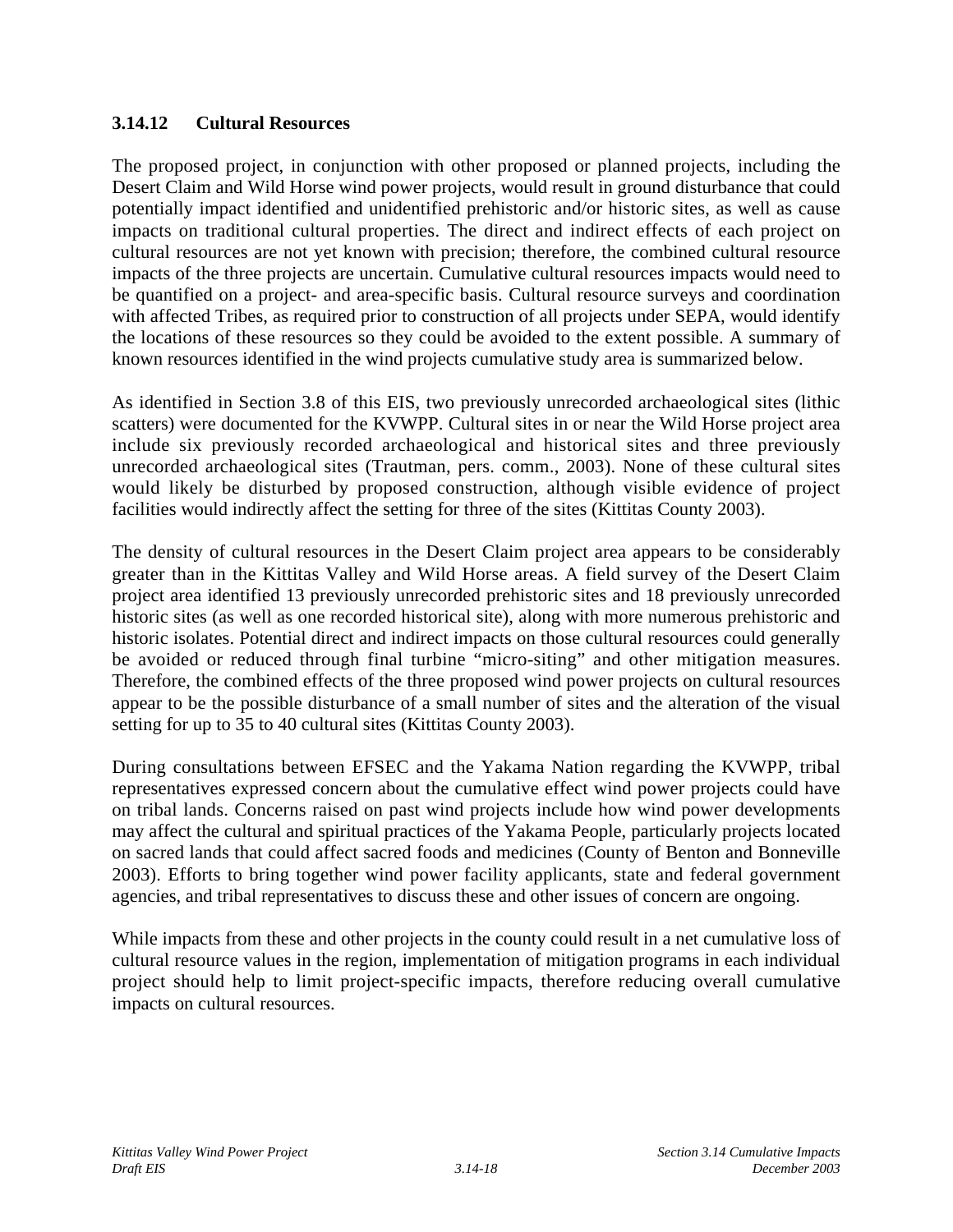## **3.14.13 Visual Resources**

Figure 3.14-1 shows the locations of the proposed Kittitas Valley, Desert Claim, and Wild Horse wind power projects around the Kittitas Valley. As this map indicates, the Kittitas Valley and Desert Claim projects are relatively close to each other (within 1.6 miles at the closest point), while the Wild Horse Project is 14 miles from the Desert Claim project and 21 miles from the KVWPP.

In addressing the potential cumulative visual impacts of multiple wind power projects, it is most important to consider the Desert Claim and Kittitas Valley projects together because of their proximity. Should both the Kittitas Valley and Desert Claim projects be built, the visual consequences would include approximately 240 wind turbines (120 for each project) on the valley floor and adjacent slopes in the north-central portion of the Kittitas Basin.

The Kittitas Valley and Desert Claim projects were examined to identify the extent to which there are viewpoints from which both projects could be seen in foreground to middle ground views. Because of topographic conditions, there are no areas where the Kittitas Valley project could be seen in the foreground and the Desert Claim project in the middle ground or background. However, there are a number of locations where the Desert Claim project could be seen in the foreground to middle ground and the Kittitas Valley project could be seen in the middle ground to background.

Figure 3.14-2 shows the locations of two viewpoints selected to simulate the cumulative visual impacts of the Kittitas Valley and Desert Claim wind power projects. These two viewpoints are representative examples of the combined effects of both projects on views from these areas.

Viewpoint 1 is located on Reecer Creek Road at a point slightly west of the Kittitas County Fire District Station No. 2. (Figure 3.14-3 illustrates the existing view from Viewpoint 1 on Reecer Creek Road, looking northwest.) Simulated views of the Kittitas Valley project, Desert Claim project, and combined (cumulative) scenario with both projects are shown in Figures 3.14-4, 3.14-5, and 3.14-6, respectively. All views are shown from Viewpoint 1 on Reecer Creek Road looking northwest. The Kittitas Valley project would be seen in the middle ground to background zones, whereas the Desert Claim project would be much more prominent, seen in the near middle ground zone. The addition of the Kittitas Valley project in the middle ground to background zones of the view with the Desert Claim project in the near middle ground would not substantially increase the effect that the Desert Claim project alone would have on the visual character and quality of the view.

Viewpoint 2 is located just outside of the National Forest boundary where the view expands sufficiently to allow substantial portions of both the Kittitas Valley and Desert Claim projects. (Figure 3.14-7 shows the existing view from outside the Wenatchee National Forest, looking south.) Figure 3.14-8 is a simulation from this viewpoint that illustrates what the Kittitas Valley would look like with development of both projects. The view in this figure is also looking south from outside the Wenatchee National Forest. Both projects would be located in the background zone of this view, but would substantially alter the existing visual character and quality of the Kittitas Valley from this viewpoint.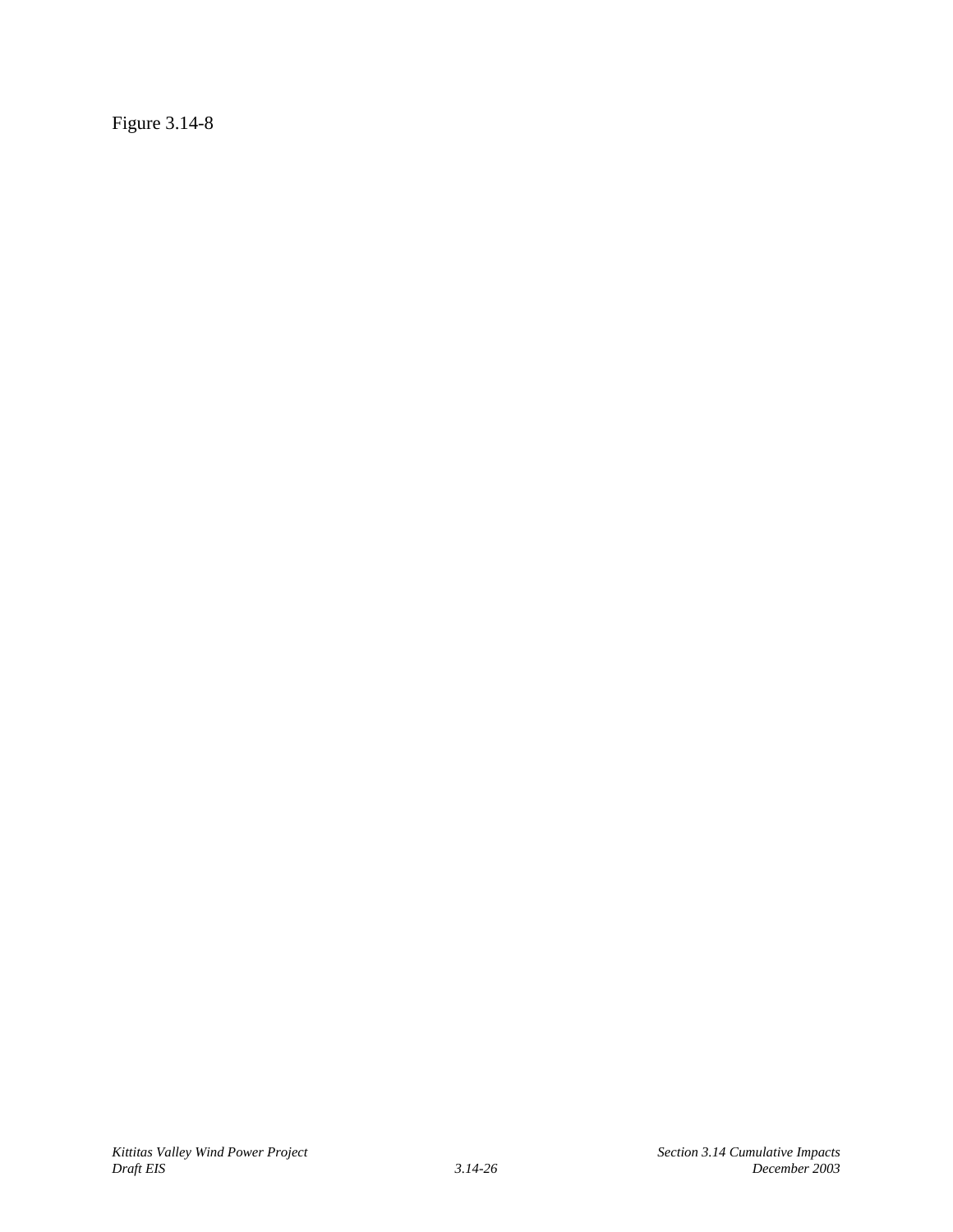Because the Wild Horse project is located so far from the other two projects and in an entirely different portion of the landscape, it has limited potential to be seen in the same view as the other two projects. There may be some locations near the Kittitas Valley and Desert Claim wind power project sites from which there is an unobstructed line of sight toward Whiskey Dick Mountain and the Wild Horse project site. However, because of the large distances involved (21 miles from the Kittitas Valley project and 14 miles from the Desert Claim project), the Wild Horse turbines would be barely (if at all) detectable and would have essentially no effect on the view.

There may also be some viewpoints in or near the valley from which all three projects would be visible. One example is a segment of I-90 as it enters the Kittitas Basin near the Elk Heights interchange. The eastbound view in this instance includes the northern margin of the valley (with large portions of both the Kittitas Valley and Desert Claim project areas) and Whiskey Dick Mountain in the distant background. In this case, the Kittitas Valley and Desert Claim turbines would be 2 to 10 miles away, while the Wild Horse project would be so far away as to be an insignificant background feature (Kittitas County 2003).

The preceding discussion addresses the potential for cumulative visual impacts from specific viewpoints or localized areas. The overall effect of multiple wind energy projects on the regional landscape and the experience of viewers when considered over time and at multiple locations is also a consideration. For example, drivers passing through Kittitas County on I-90 would likely notice a major wind development (the Wild Horse project) for a time in the stretch of highway east of the Columbia River and again in the eastern end of the Kittitas Valley (primarily around the community of Kittitas), and could subsequently view a more extensive area of wind turbines to the north and west of Ellensburg (the Desert Claim and Kittitas Valley projects). Travelers would be likely to recall having seen a collection of wind turbines a few minutes before seeing more wind turbines. This progressive realization could leave the impression with some viewers that wind turbines are plentiful in Kittitas Valley.

This type of impression would also occur for residents of and frequent visitors to the local area. While residents of Ellensburg, for example, might not see turbines from one or more of the wind projects on a daily basis, they would likely experience repetitive views of wind turbines through their local travels over a period of weeks, months, or years. Consequently, some local residents and frequent visitors might perceive a substantial change to the overall character of the Kittitas Valley landscape, and such a response would be more likely with the development of multiple wind projects (Kittitas County 2003).

The development of the three proposed wind power projects would also cumulatively contribute to increased nighttime lighting in the Kittitas Valley. At present, the proposed wind power project sites and surrounding areas are relatively dark at night. Proposed flashing red lights required by the FAA on the tops of a certain number of turbine towers would be most noticeable in the areas within a mile of each project. These lights are likely to have an adverse cumulative effect on views from residential properties near the Kittitas Valley and Desert Claim project areas.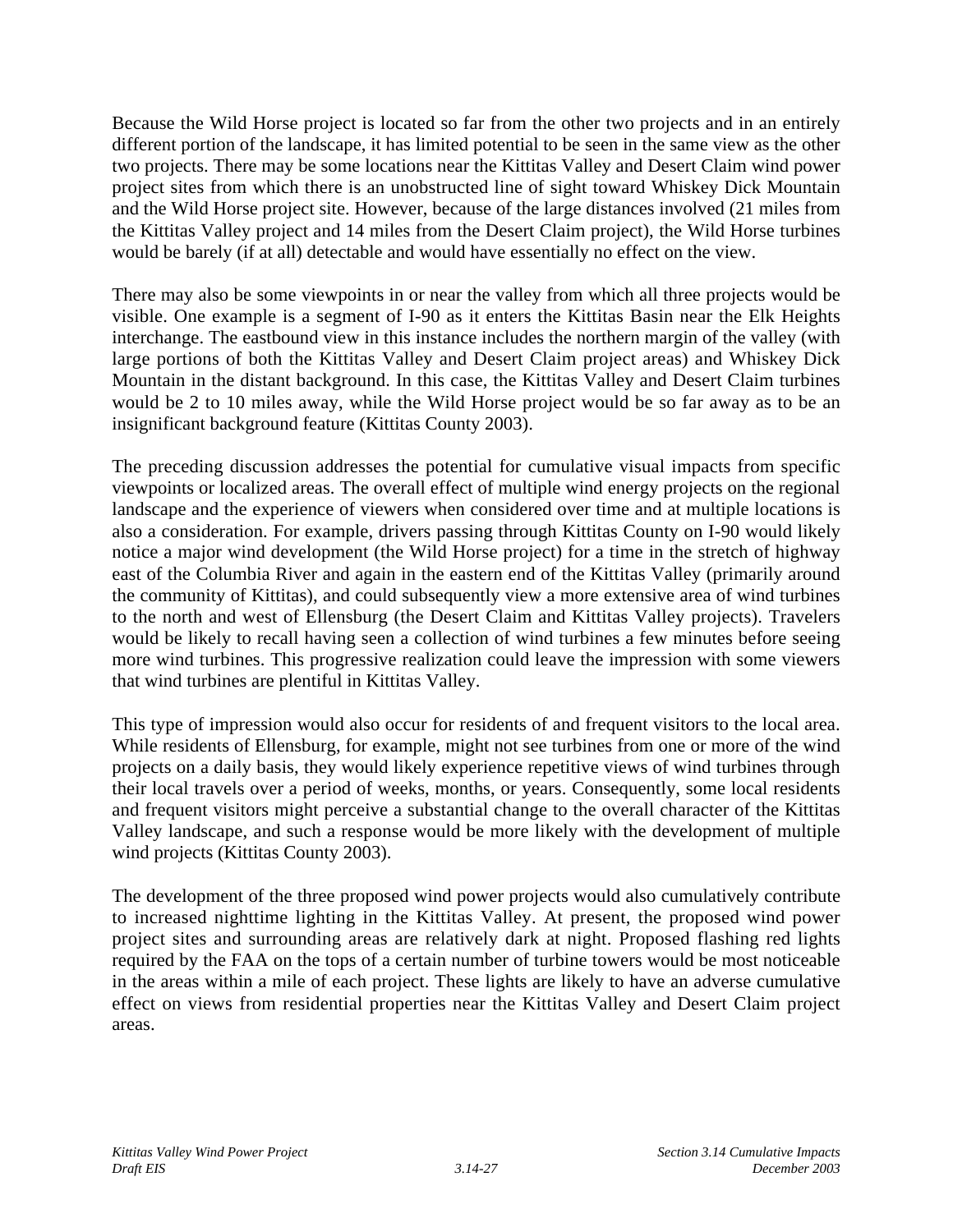## **3.14.14 Transportation**

If two or more large projects were constructed on similar or the same schedules, such as the Kittitas Valley, Desert Claim, and Wild Horse wind projects, commuting construction workers and construction supply and material deliveries could contribute to added congestion on the same local roads and highways. For example, the Kittitas Valley and Desert Claim sites are less than 5 miles apart by surface road, increasing the likelihood that construction workers and delivery trucks at both sites could use common routes.

Planned transportation improvement projects could also reduce capacity on local roads, making the burden of additional commuter traffic difficult to absorb. For example, the proposed paving project on I-90 between milepost 55 and 67, scheduled for the Spring of 2004, could occur during the same time period as construction of one or more of the wind power projects. Some temporary cumulative impacts on the local road and highway network would result from the combined construction activities.

The Applicant for the Kittitas Valley and Wild Horse wind power projects prepared a cumulative traffic impact analysis of construction traffic from the two projects, which was reviewed by the EIS consultant and is summarized below. It is followed by a discussion of the possible added construction traffic effects of the Desert Claim project.

### **Kittitas Valley and Wild Horse Wind Power Projects**

The primary route used to transport equipment to the KVWPP site begins in the City of Seattle and continues east on I-90 to US 97 (Exit 106) in Ellensburg. In the vicinity of the project, I-90 is classified as a rural-interstate, according to the WSDOT road classification system. The segment of I-90 immediately west of Exit 106 carries an ADT volume (in both directions) of 22,000 vehicles, with an estimated 21% trucks (WSDOT 2001).

There are two transporter routes for the Wild Horse project. Both routes also begin in the City of Seattle and continue east on I-90. These routes overlap with the entire I-90 segment of the KVWPP transporter route and continue on to the towns of Kittitas (Exit 115) and Vantage (Exit 136).

In the event that construction occurs simultaneously for the KVWPP and Wild Horse projects, the segment of I-90 immediately west of Exit 106 may temporarily carry construction traffic for both projects. This is the only roadway that may potentially be affected by combined construction traffic.

To analyze the combined effects, base year (2001) traffic volumes on this I-90 segment were forecast to the year 2004 (the presumed year of project construction) using a 2% growth factor. This 2% growth factor is based on historical ADT levels and background growth in the Cle Elum and Ellensburg area due to large nearby capital projects. The growth on this roadway is considered reasonable because of the area's rural nature. This growth resulted in a background 2004 ADT of 23,320 vehicles (Table 3.14-5). Peak-hour traffic volumes in one direction were estimated at 1,210 vehicles for 2001 and 1,283 vehicles for 2004, based a standard 10% peak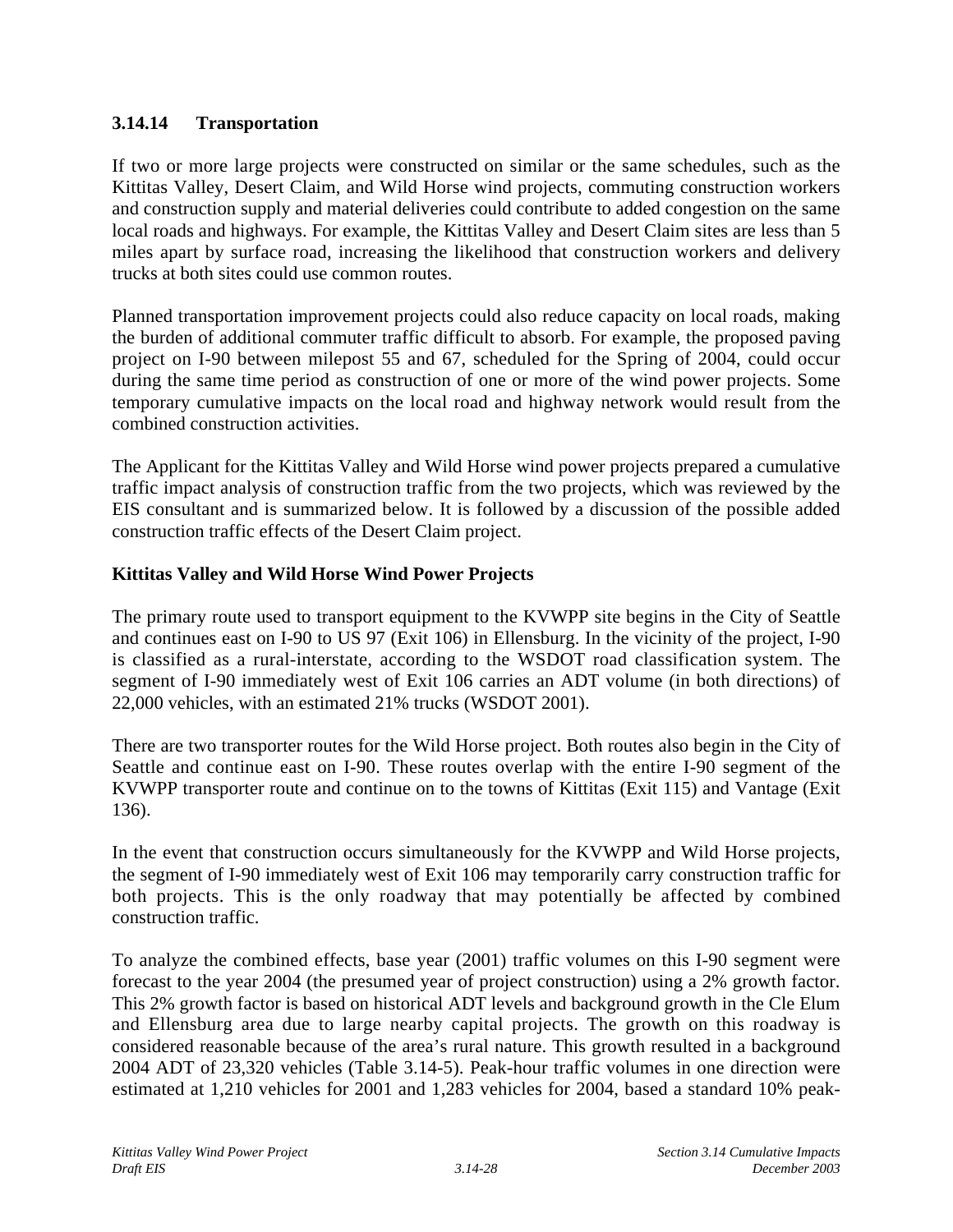hour factor and a 55% directional factor to the respective ADT levels for two-direction traffic in each year.

Methodology from the Highway Capacity Manual (HCM) (Transportation Research Board 2000) is typically used to determine the LOS for a roadway. LOS A represents free flowing conditions (the equivalent of 11 or fewer passenger cars per lane mile for a freeway), while LOS F represents extremely congested conditions (more than 45 passenger cars per lane mile). Applying the HCM methodology for a freeway to the baseline conditions for the segment of I-90 west of Exit 106 indicates this roadway segment would function at LOS A under the baseline condition in both 2001 and 2004.

The estimated construction traffic volumes for the KVWPP and Wild Horse projects were then added to the 2004 background traffic volumes to achieve a combined peak-hour directional volume. As a worst case, the KVWPP is estimated to generate 149 heavy construction trips and 20 light duty delivery truck trips traveling on I-90, for a total of 169 peak-hour trips (middle scenario). The Wild Horse project is estimated to have 143 heavy construction trips and 15 light duty delivery truck trips for a total of 158 peak-hour trips traveling on Transporter Route 1. Transporter Route 2 of the Wild Horse project is estimated to carry six heavy construction trips in the peak hour.

The combined construction traffic for the Kittitas Valley and Wild Horse projects would result in a total maximum peak-hour volume of 1,616 vehicles (Table 3.14-6). The combined volume was then analyzed for LOS. Based on the most current HCM guidance for freeway segments, with the estimated combined baseline and construction traffic volumes during the PM peak hour, this segment of I-90 would continue to operate at LOS B during the construction period. By state standards, the LOS threshold for rural highways is LOS C. Therefore, while the combined construction traffic for the Kittitas Valley and Wild Horse wind power projects could result in a temporary decrease in the LOS on I-90, there would not be a significant impact on traffic operations.

| Table 3.14-5: Existing and Future Daily and Peak-Hour Traffic Volumes and LOS without |
|---------------------------------------------------------------------------------------|
| <b>Project</b>                                                                        |

| Roadway            | Daily  |        |                                        | <b>Estimated Directional Peak Hour</b><br>without Project |                                        |     |
|--------------------|--------|--------|----------------------------------------|-----------------------------------------------------------|----------------------------------------|-----|
|                    | 2001   | 2004   | 2001                                   | LOS                                                       | 2004                                   | LOS |
| I-90               | 22,000 | 23,320 | 1.210                                  | A                                                         | 1,283                                  | A   |
| (west of US $97$ ) |        |        | $(10.1 \text{ cars}/\text{lane mile})$ |                                                           | $(10.7 \text{ cars}/\text{lane mile})$ |     |

Sources: Taylor, pers. comm., 2003, as amended by Kittitas County 2003.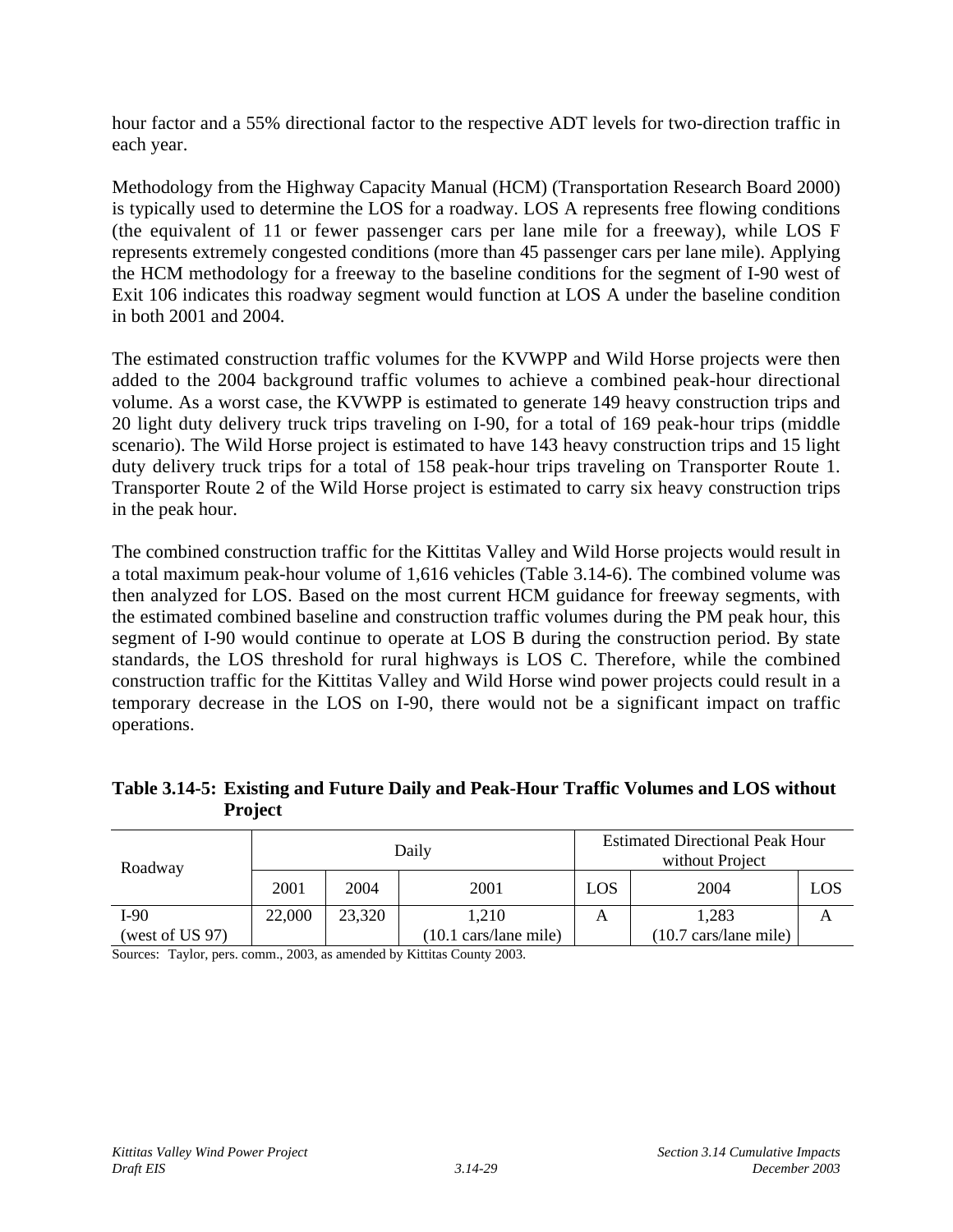#### **Table 3.14-6: Total PM Peak Hour and LOS for Combined Construction Impacts on the Roadways from the KVWPP and Wild Horse Project**

|                 | 2004<br>PM<br>Peak <sup>1</sup> | Kittitas<br>Vallev        | Wild Horse                       |                            |                                        |     |
|-----------------|---------------------------------|---------------------------|----------------------------------|----------------------------|----------------------------------------|-----|
| Roadway         |                                 | Transporter<br>Route $1T$ | Transporter<br>Route $1^{\circ}$ | Transporter<br>Route $2^1$ | Total PM Peak <sup>1</sup>             | LOS |
| I-90            | .283                            | 169                       | 158                              |                            | 1.616                                  |     |
| (west of US 97) |                                 |                           |                                  |                            | $(13.4 \text{ cars}/\text{lane mile})$ |     |

Sources: Taylor, pers. comm., 2003, as amended by Kittitas County 2003.

Directional volumes

### **Desert Claim Wind Power Project**

Peak-hour construction trips for the Desert Claim project have not yet been estimated, although total turbine delivery trips and potential concrete delivery trips are identified. Assuming that the volume of construction trips for the Desert Claim project would be similar to the volumes estimated for the Kittitas Valley and Wild Horse projects (based on the similar size of the projects), total peak-hour trips shown in Table 3.14-6 would be increased by approximately 120 to 140 trips. Applying a mid-range factor of 130 trips, the total peak-hour trips in 2004 if all three proposed projects were under construction simultaneously would be close to 1,750. This corresponds to an equivalent of 14.7 passenger cars per lane mile, an operating condition that is still within the numerical range for LOS B. Therefore, the added effect of the potential Desert Claim construction traffic would not result in a significant cumulative impact on the operating condition for I-90 during the construction period (Kittitas County 2003).

Aside from the increased traffic on I-90, there would be relatively little combined construction traffic effects on other roadways because of the geographic separation of the three projects. Cumulative increases in general construction traffic volumes would likely be restricted to roadways in the area around the intersection of I-90 and US 97, and would be associated primarily with the Kittitas Valley and Desert Claim projects. If turbine components or offsite gravel materials were being delivered to multiple projects at the same time, there could be increased delays or additional detours within the area near the Kittitas Valley and Desert Claim projects. Additional vehicle delay could affect segments of US 97 and Smithson Road. The potential for delay could be reduced if the contractors for the different projects coordinated the delivery of turbine components to avoid a situation in which a number of transporters were traveling at the same time on a given road segment. WSDOT and/or Kittitas County could also place a condition on the required oversize vehicle permits to limit the number of deliveries per day per project (Kittitas County 2003).

## **Cumulative Tourist Traffic**

Development of multiple wind power projects in the Kittitas Valley area would likely result in a larger total number of tourists visiting these facilities compared to conditions if just one project were built. However, with the geographic separation of the proposed projects, roads adjacent to the KVWPP (for example) would not likely experience substantially more tourist traffic because one or two other projects were developed. In fact, the presence of additional wind power projects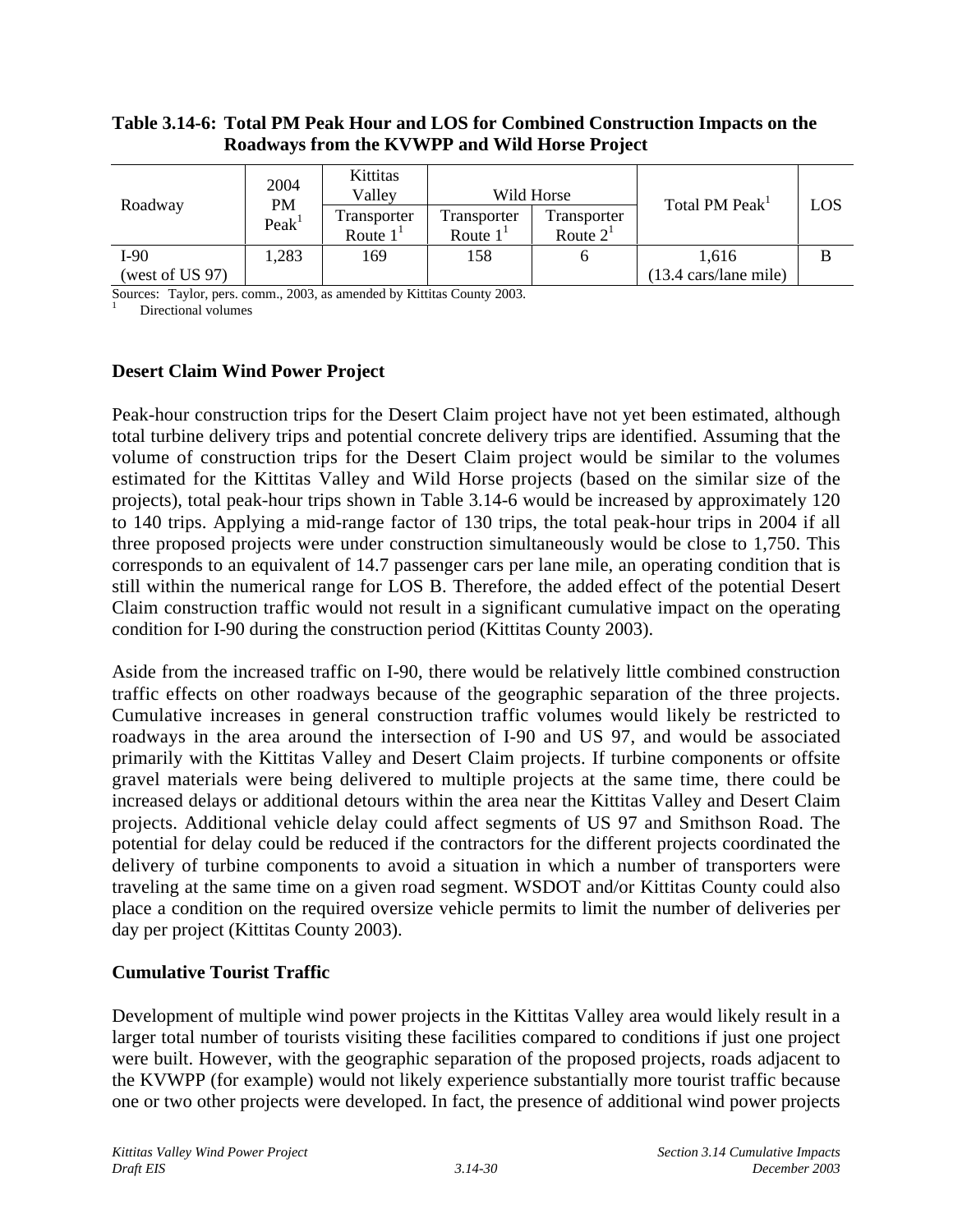could result in spreading tourists over a larger portion of the valley, with fewer tourist visits to a single project than might otherwise be expected. Tourist interest in multiple wind projects would likely result in an increase in the amount of traffic on local roads near the respective project areas. The tourist traffic would likely be localized to the individual areas around the projects and would not likely be cumulative (i.e., it is likely that most tourists interested in wind energy would visit any one of the projects but would not visit two or all three projects).

# **3.14.15 Air Quality**

Construction of the projects would result in construction-related emissions such as fugitive dust from foundation excavation and cable trenching, and vehicle and equipment exhaust. Construction of the KVWPP concurrent with the other two proposed wind power projects would temporarily increase total regional dust loads in the atmosphere. Due to the proximity of the Kittitas Valley and Desert Claim projects, the intensity of this potential cumulative air quality impact would be greatest if construction of these two projects were to occur concurrently. Even with construction-related fugitive dust emission controls, the overall number of truck trips required to haul materials to the different construction sites could be significant. Gravel required for the Wild Horse project would be quarried onsite, and transportation would not be required. However, gravel needed for construction of the Kittitas Valley and Desert Claim projects would likely be transported from offsite sources. If substantial amounts of heavy duty truck trips are required to haul gravel to the Kittitas Valley and Desert Claim project sites, there could be greater exhaust emissions from additional vehicle traffic and greater dust emissions from additional traffic on gravel roads for these two projects. This activity could result in a temporary increase in localized cumulative air quality impacts on travel routes shared by the two projects but not at a broader countywide level. This potential impact would be greatest if construction activities for the Kittitas Valley and Desert Claim projects overlapped and occurred during periods of peak winds.

The air emissions from contemporaneous construction of multiple wind projects would be additive in terms of their contribution to total regional pollutant loads. Based on the combined area of wind project construction activity and volume of construction traffic relative to existing sources of air emissions in Kittitas County (e.g., vehicle traffic on I-90 and other roads and agricultural activities on over 350,000 acres of commercial agricultural lands), however, the incremental impact of the aggregate air emissions from construction of multiple wind power projects would not be sufficient for regional air pollutant concentrations to temporarily exceed the applicable air quality standards. Consequently, there does not appear to be a potential for significant regional cumulative air quality impacts from the development of multiple wind power projects in the Kittitas Valley, even if all three projects were constructed during the same period (Kittitas County 2003).

The only anticipated cumulative air emissions during operation of the three proposed wind power projects would be from vehicles used for operations and maintenance activities. Given the small number of employees and associated trips anticipated during project operations, no significant aggregated air pollutant concentrations that would exceed NAAQS/WAAQS standards are anticipated. In addition, the generation of electricity by the three proposed wind power projects would avoid cumulative emissions of regulated pollutants from other fossil-fuel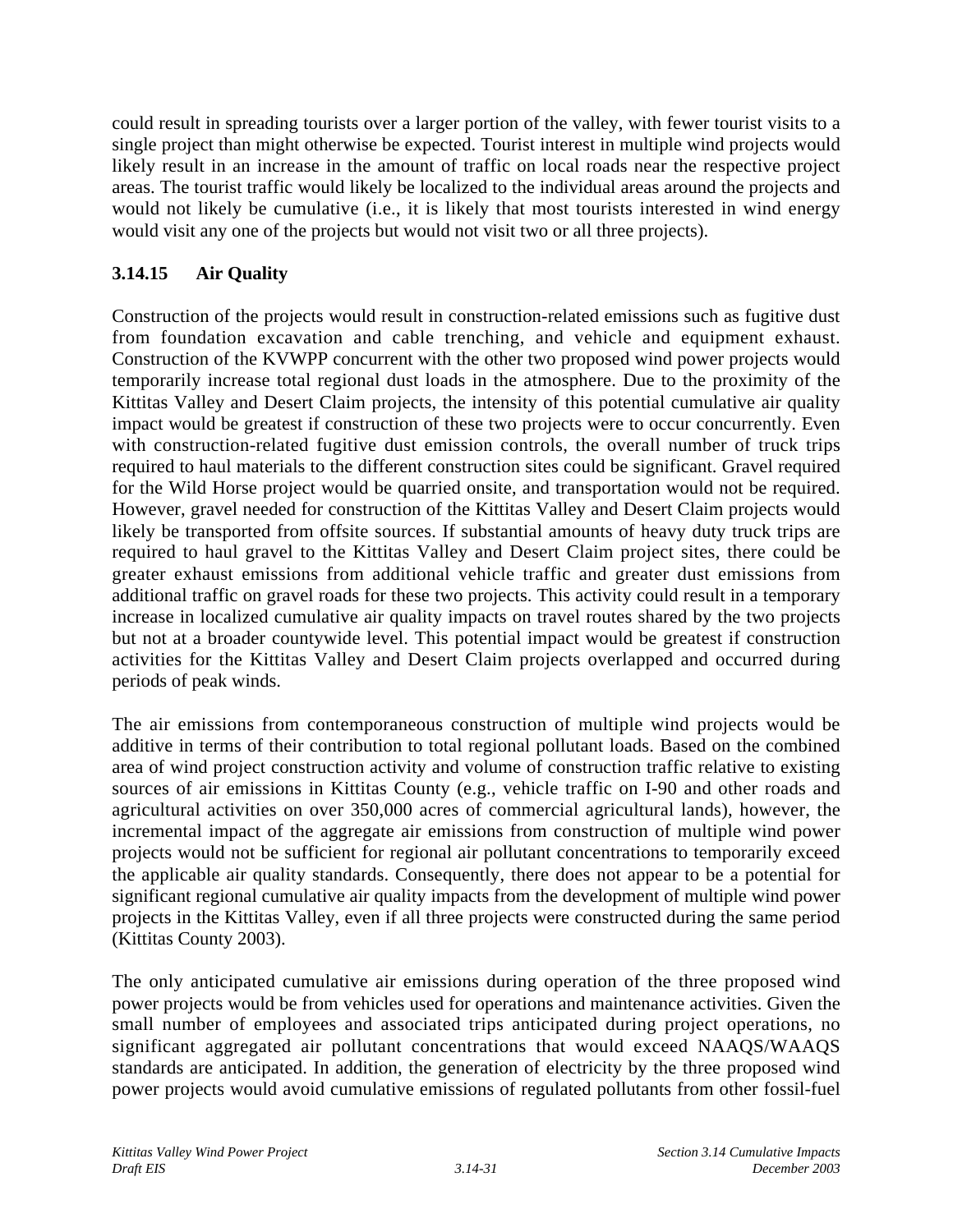sources of power that would have otherwise been built or operated to produce an equivalent amount of electricity.

## **3.14.16 Noise**

Construction noise would be temporary in nature, and would primarily be from operation of construction equipment and vehicles. The magnitude of this temporary cumulative impact would depend upon the timing of construction activities, but any adverse effects would be limited to the area immediately surrounding each construction site. The proposed Kittitas Valley and Desert Claim project sites are located near each other (within 1.6 miles at the closest point). However, receptors located between these two projects should not be affected by combined construction activities even if their construction schedules were to overlap. There would be significant decreases in construction equipment noise levels at distances of about 5,000 feet (less than one mile) from the source, therefore minimizing potential cumulative noise effects.

Residents near the KVWPP area could experience a noticeable change in the ambient sound level during project operations relative to baseline noise conditions, similar to selected noise receptors near the Desert Claim project. The two projects are a sufficient distance apart that residents near the Desert Claim project would not also experience elevated noise levels from Kittitas Valley project facilities and vice versa. Noise modeling results for both projects indicate that receptors located between the two projects would be unlikely to notice increases in noise levels as a combined effect of the projects (Kittitas County 2003).

The Wild Horse project would not affect noise levels at any residences or other permanent receptors. Given the distances that separate the Wild Horse project from the Kittitas Valley and Desert Claim projects, Wild Horse project operations would not contribute to cumulative noise impacts in the region. Consequently, potential noise impacts from the proposed wind energy projects would be confined to certain project-specific locations, and there would not be cumulative noise impacts from the development of multiple wind projects. Furthermore, proposed wind energy facilities would be subject to Ecology noise restrictions and mitigation could be required if permissible levels are exceeded for nearby EDNAs (i.e., the area or zone within which maximum permissible noise levels are established).

## **3.14.17 Public Services and Utilities**

Cumulative impacts on public services would result from development of the three wind power projects. Concurrent development of the three projects could create significant additional demand for law enforcement, fire protection, and emergency medical service response during both construction and operations and maintenance phases. The level of impact would depend on the timing of concurrent construction activities as well as the availability of emergency response resources at the time of an incident.

For example, calls for law enforcement service could increase during the construction phase because of traffic accidents and construction site theft or vandalism. The cumulative potential number of increased calls has not been quantified but is not anticipated to be significant. Both wind power project applicants would provide onsite security for their respective projects.